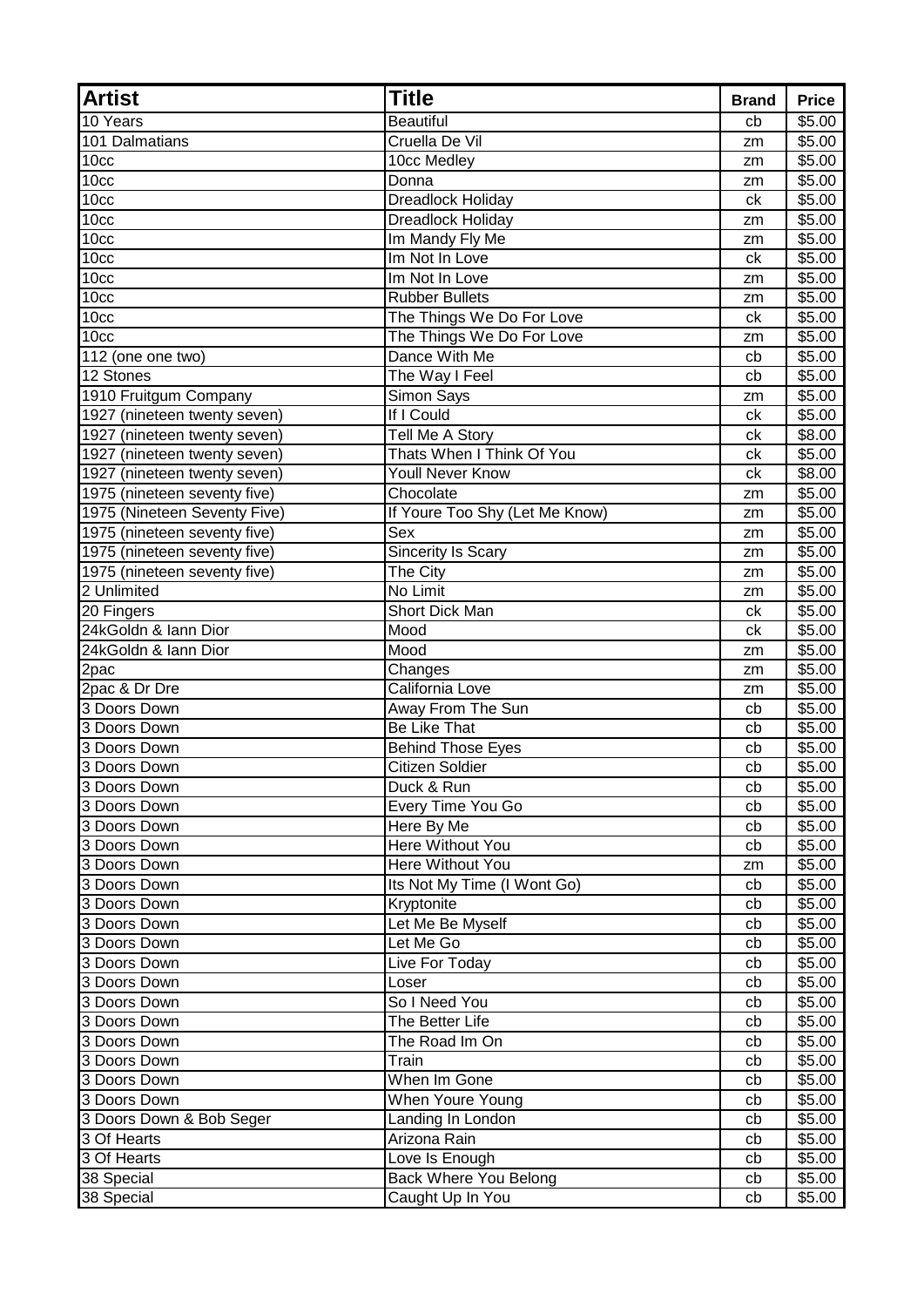| 38 Special                                                 | Hold On Loosely                                                         | cb | \$5.00             |
|------------------------------------------------------------|-------------------------------------------------------------------------|----|--------------------|
| 38 Special                                                 | If Id Been The One                                                      | cb | \$5.00             |
| 38 Special                                                 | Rockin Into The Night                                                   | cb | \$5.00             |
| 38 Special                                                 | <b>Second Chance</b>                                                    | cb | \$5.00             |
| 3LW                                                        | No More (Baby Ima Do Right)                                             | cb | $\overline{$}5.00$ |
| 3OH3 & Katy Perry                                          | <b>Starstrukk</b>                                                       | cb | \$5.00             |
| 3OH3 & Katy Perry                                          | <b>Starstrukk</b>                                                       | zm | \$5.00             |
| 3OH3 & Kesha                                               | My First Kiss                                                           | cb | \$5.00             |
| 3rd Tyme Out                                               | Raining In LA                                                           | cb | \$5.00             |
| 3T & Michael Jackson                                       | Why                                                                     | cb | \$5.00             |
| 4 Non Blondes                                              | <b>Whats Up</b>                                                         | ck | \$5.00             |
| 4 Non Blondes                                              | Whats Up                                                                | zm | \$5.00             |
| 4 Non Blondes                                              | <b>Whats Up (Acoustative Version)</b>                                   | zm | \$5.00             |
| 5 Seconds Of Summer                                        | Amnesia                                                                 | zm | \$5.00             |
| 5 Seconds Of Summer                                        | Dont Stop                                                               | zm | \$5.00             |
| 5 Seconds Of Summer                                        | <b>Good Girls</b>                                                       | zm | \$5.00             |
| 5 Seconds Of Summer                                        | Jet Black Heart                                                         | zm | \$5.00             |
| 5 Seconds Of Summer                                        | She Looks So Perfect                                                    | zm | \$5.00             |
| 5 Seconds Of Summer                                        | $\overline{\mathsf{Te}}$ eth                                            | zm | \$5.00             |
| 5 Seconds Of Summer                                        | Youngblood                                                              | ck | $\overline{$}5.00$ |
| 5 Seconds Of Summer                                        | Youngblood                                                              | zm | \$5.00             |
| 5 Seconds Of Summer & Julia Michaels                       | Lie To Me                                                               | ck | \$5.00             |
| 5 Stairsteps                                               | O O H Child                                                             | cb | \$5.00             |
| 50 Cent                                                    | Candy Shop                                                              | zm | \$5.00             |
| 50 Cent                                                    | In Da Club [Explicit]                                                   | zm | \$5.00             |
| 50 Shades Darker (ZAYN & Taylor Swift)                     | I Dont Wanna Live Forever                                               | ck | \$5.00             |
| 50 Shades Freed (Bishop Briggs)                            | Never Tear Us Apart                                                     | ck | \$5.00             |
| 50 Shades Freed (Hailee Steinfeld & Bloodp Capital Letters |                                                                         | ck | \$5.00             |
| 50 Shades Freed (Rita Ora & Liam Payne)                    | For You                                                                 | ck | \$5.00             |
| 5th Dimension                                              |                                                                         | cb | \$5.00             |
| 5th Dimension                                              | Aquarius Let The Sun Shine In<br>Last Night I Didnt Get To Sleep At All | cb | \$5.00             |
|                                                            | One Less Bell To Answer                                                 |    |                    |
| 5th Dimension                                              |                                                                         | cb | \$5.00             |
| 5th Dimension                                              | <b>Stoned Soul Picnic</b>                                               | cb | \$5.00<br>\$5.00   |
| 5th Dimension                                              | Up Up & Away                                                            | cb |                    |
| 5th Dimension                                              | <b>Wedding Bell Blues</b>                                               | cb | \$5.00             |
| 98 Degrees                                                 | Because Of You                                                          | cb | \$5.00             |
| 98 Degrees                                                 | Give Me Just One Night (Una Noche)                                      | cb | \$5.00             |
| 98 Degrees                                                 | I Do (Cherish You)                                                      | cb | \$5.00             |
| 98 Degrees                                                 | Invisible Man                                                           | cb | \$5.00             |
| 98 Degrees                                                 | My Everything                                                           | cb | \$5.00             |
| 98 Degrees                                                 | The Hardest Thing                                                       | cb | \$5.00             |
| 98 Degrees                                                 | This Gift                                                               | cb | \$5.00             |
| 98 Degrees                                                 | Why (Are We Still Friends)                                              | cb | \$5.00             |
| 98 Degrees & Stevie Wonder                                 | True To Your Heart                                                      | cb | \$5.00             |
| A Day To Remember                                          | Naivety                                                                 | zm | \$5.00             |
| A Deeper Love (Sam Halabi Remix)                           | Aretha Franklin                                                         | zm | \$5.00             |
| A Fine Frenzy                                              | Almost Lover                                                            | zm | \$5.00             |
| A Fine Frenzy                                              | Ashes & Wine                                                            | zm | \$5.00             |
| A Fine Frenzy                                              | Think Of You                                                            | zm | \$5.00             |
| A Flock Of Seagulls                                        | I Ran                                                                   | ck | \$5.00             |
| A Flock Of Seagulls                                        | I Ran (Cut Down)                                                        | zm | \$5.00             |
| A Flock Of Seagulls                                        | I Ran (Full Length)                                                     | zm | \$5.00             |
| A Flock Of Seagulls                                        | The More You Live The More You Love                                     | zm | \$5.00             |
| A Flock Of Seagulls                                        | Wishing (If I Had A Photograph Of You)                                  | zm | \$5.00             |
| A Flock Of Seagulls                                        | Wishing (If I Had A Photograph Of You) (End Cu                          | zm | \$5.00             |
| A Goofy Movie                                              | After Today                                                             | zm | \$5.00             |
| A Great Big World & Christina Aguilera                     | Say Something                                                           | zm | \$5.00             |
| А На                                                       | Crying In The Rain                                                      | zm | \$5.00             |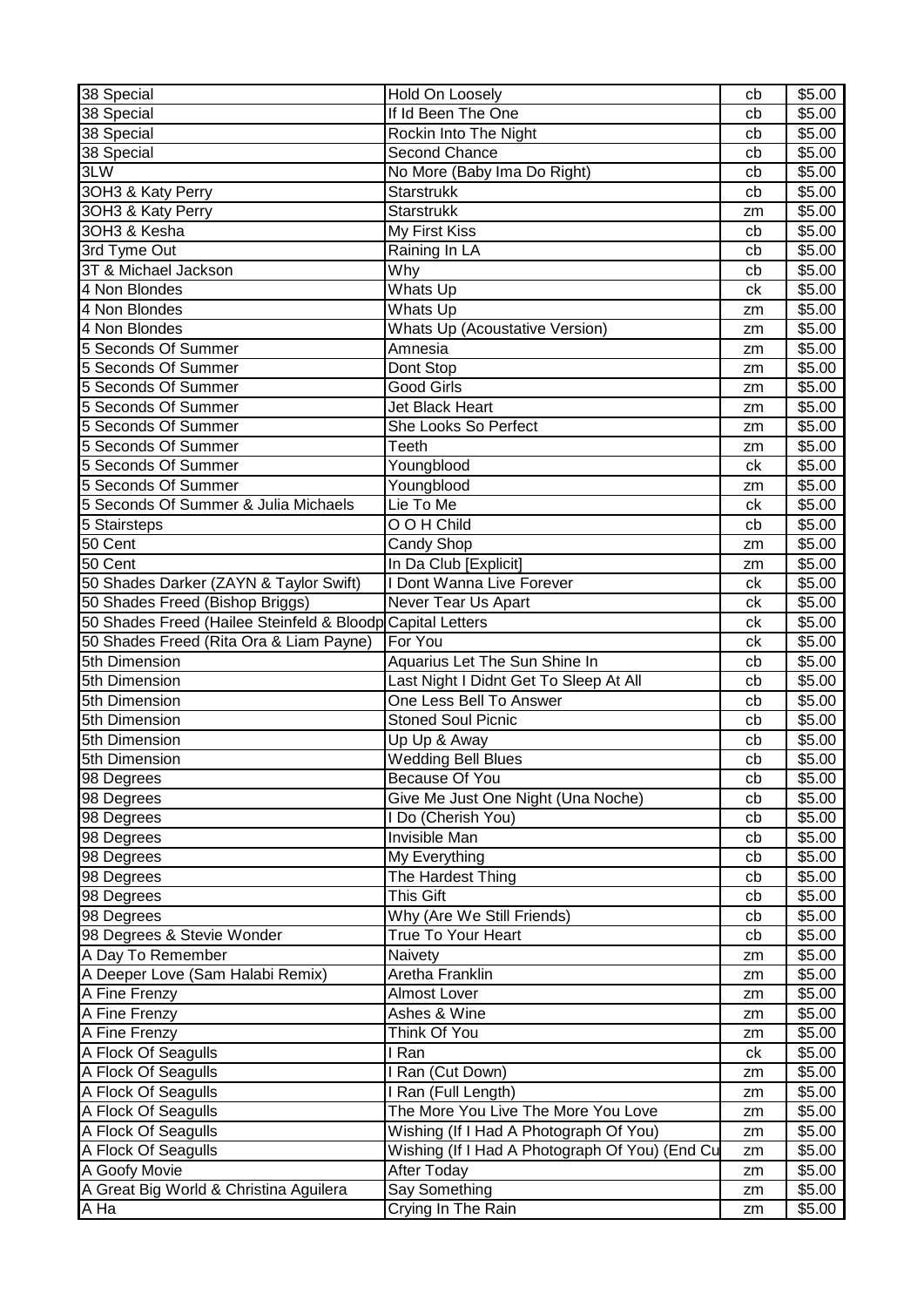| A Ha                       | Crying In The Rain (No Harmony)               | zm | \$5.00             |
|----------------------------|-----------------------------------------------|----|--------------------|
| A Ha                       | Hunting High & Low                            | zm | \$5.00             |
| A Ha                       | Ive Been Losing You                           | zm | \$5.00             |
| A Ha                       | Take On Me                                    | cb | \$5.00             |
| A Ha                       | Take On Me                                    | zm | \$5.00             |
| $\overline{A}$ Ha          | Take On Me (MTV Unplugged)                    | zm | \$5.00             |
| A Ha                       | The Living Daylights                          | zm | \$5.00             |
| A Ha                       | The Sun Always Shines On TV                   | zm | \$5.00             |
| A Taste Of Honey           | Boogie Oogie Oogie                            | cb | \$5.00             |
| A Teens                    | Bouncing Off The Ceiling (Upside Down)        | cb | \$5.00             |
| A Tribe Called Quest       | Can I Kick It                                 | zm | \$5.00             |
| A1                         | Caught In The Middle                          | zm | \$5.00             |
| Ā1                         | Like A Rose                                   | zm | \$5.00             |
| $\overline{A1}$            | Same Old Brand New You                        | zm | \$5.00             |
| A <sub>1</sub>             | Take On Me                                    | zm | \$5.00             |
| Aaliyah                    | Are You That Somebody                         | cb | \$5.00             |
| Aaliyah                    | I Care 4 U                                    | cb | \$5.00             |
| Aaliyah                    | <b>Miss You</b>                               | cb | \$5.00             |
| Aaliyah                    | More Than A Woman                             | cb | \$5.00             |
| Aaliyah                    | More Than A Woman                             | zm | \$5.00             |
| Aaliyah                    | Try Again                                     | cb | \$5.00             |
| Aaliyah & Tank             | Come Over                                     | cb | \$5.00             |
| Aaliyah & Timbaland        | <b>Try Again</b>                              | zm | \$5.00             |
| <b>Aaron Lewis</b>         | <b>Country Boy</b>                            | cb | \$5.00             |
| <b>Aaron Lines</b>         | It Takes A Man                                | cb | $\overline{$}5.00$ |
| <b>Aaron Lines</b>         | Love Changes Everything                       | cb | \$5.00             |
| <b>Aaron Lines</b>         | Waitin On The Wonderful                       | cb | \$5.00             |
| <b>Aaron Lines</b>         | You Cant Hide Beautiful                       | cb | \$5.00             |
| Aaron Neville              | Everybody Plays The Fool                      | cb | \$5.00             |
| <b>Aaron Neville</b>       | Tell It Like It Is                            | cb | \$5.00             |
| Aaron Tippin               | Always Was                                    | cb | \$5.00             |
| Aaron Tippin               | Come Friday                                   | cb | \$5.00             |
| <b>Aaron Tippin</b>        | Everything I Own                              | cb | \$5.00             |
| Aaron Tippin               | For You I Will                                | cb | \$5.00             |
| Aaron Tippin               | He Believed                                   | cb | \$5.00             |
| Aaron Tippin               | Her                                           | cb | \$5.00             |
| Aaron Tippin               | If Her Lovin Dont Kill Me                     | cb | \$5.00             |
| Aaron Tippin               | III Take Love Over Money                      | cb | \$5.00             |
| Aaron Tippin               | Im Leaving                                    | cb | \$5.00             |
| Aaron Tippin               | Its Way Too Close To Christmas To Be This Far | cb | \$5.00             |
| Aaron Tippin               | <b>Kiss This</b>                              | cb | \$5.00             |
| Aaron Tippin               | My Blue Angel                                 | cb | \$5.00             |
| Aaron Tippin               | People Like Us                                | cb | \$5.00             |
| Aaron Tippin               | Ready To Rock                                 | cb | \$5.00             |
| Aaron Tippin               | Thats As Close As III Get To Loving You       | cb | \$5.00             |
| Aaron Tippin               | The Call Of The Wild                          | cb | \$5.00             |
| Aaron Tippin               | There Aint Nothin Wrong With The Radio        | cb | \$5.00             |
| Aaron Tippin               | <b>What This Country Needs</b>                | cb | \$5.00             |
| Aaron Tippin               | Where The Stars & Stripes & The Eagle Fly     | cb | \$5.00             |
| Aaron Tippin               | Whole Lotta Love On The Line                  | cb | \$5.00             |
| Aaron Tippin               | <b>Without Your Love</b>                      | cb | \$5.00             |
| Aaron Tippin               | <b>Workin Mans PHD</b>                        | cb | \$5.00             |
| Aaron Tippin               | Youve Got To Stand For Something              | cb | \$5.00             |
| Aaron Tippin & Thea Tippin | Love Like Theres No Tomorrow                  | cb | \$5.00             |
| ABBA                       | <b>ABBA Medley 1</b>                          | zm | \$5.00             |
| ABBA                       | <b>ABBA Medley 2</b>                          | zm | \$5.00             |
| <b>ABBA</b>                | <b>ABBA Medley 3</b>                          | zm | \$5.00             |
| <b>ABBA</b>                | <b>ABBA Medley 4</b>                          | zm | \$5.00             |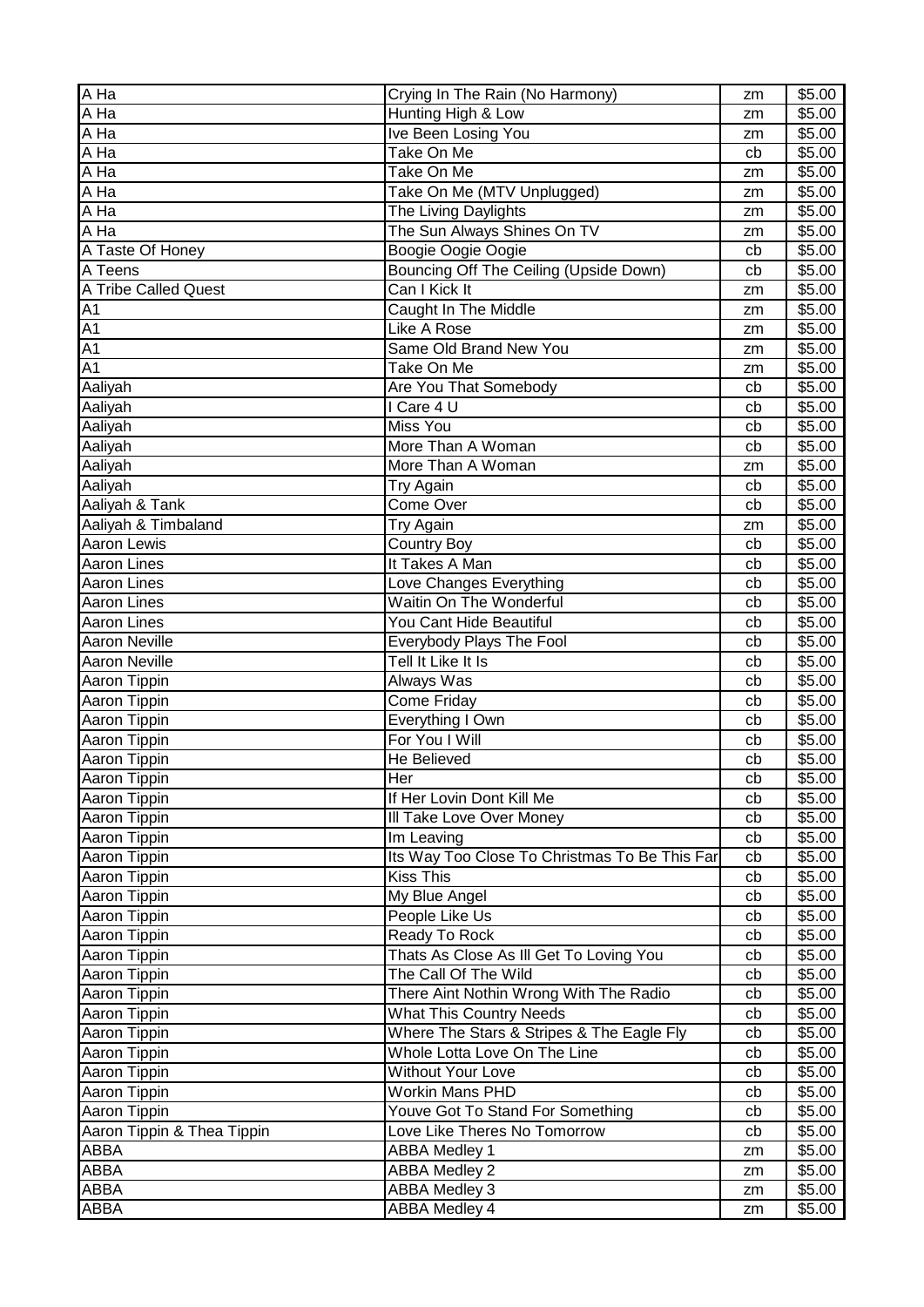| ABBA        | Angel Eyes                                   | zm | \$5.00 |
|-------------|----------------------------------------------|----|--------|
| ABBA        | Angel Eyes (No Verse Harmonies)              | zm | \$5.00 |
| ABBA        | Bang A Boomerang                             | zm | \$5.00 |
| ABBA        | <b>Bumblebee</b>                             | zm | \$5.00 |
| ABBA        | <b>Bumblebee (Without Backing Vocals)</b>    | zm | \$5.00 |
| ABBA        | Chiquitita                                   | ck | \$5.00 |
| ABBA        | Chiquitita                                   | zm | \$5.00 |
| ABBA        | Dancing Queen                                | cb | \$5.00 |
| ABBA        | <b>Dancing Queen</b>                         | zm | \$5.00 |
| ABBA        | Does Your Mother Know                        | ck | \$5.00 |
| ABBA        | Does Your Mother Know                        | zm | \$5.00 |
| ABBA        | Dont Shut Me Down                            | zm | \$5.00 |
| ABBA        | Dont Shut Me Down (Without Backing Vocals)   | zm | \$5.00 |
| ABBA        | Eagle                                        | zm | \$5.00 |
| ABBA        | Fernando                                     | ck | \$5.00 |
| <b>ABBA</b> | Fernando                                     | zm | \$5.00 |
| ABBA        | Gimme Gimme Gimme (A Man After Midnight)     | zm | \$5.00 |
| ABBA        | Gimmie Gimmie Gimmie                         | cb | \$5.00 |
| ABBA        | <b>Happy New Year</b>                        | zm | \$5.00 |
| <b>ABBA</b> | Honey Honey                                  | ck | \$5.00 |
| ABBA        | <b>Honey Honey</b>                           | zm | \$5.00 |
| ABBA        | I Can Be That Woman                          | zm | \$5.00 |
| ABBA        | I Can Be That Woman (Without Backing Vocals) | zm | \$5.00 |
| ABBA        | I Do I Do I Do I Do I Do                     | cb | \$5.00 |
| <b>ABBA</b> | I Have A Dream                               | cb | \$5.00 |
| ABBA        | I Have A Dream                               | zm | \$5.00 |
| ABBA        | <b>Just A Notion</b>                         | zm | \$5.00 |
| ABBA        | Just A Notion (Without Backing Vocals)       | zm | \$5.00 |
| ABBA        | Knowing Me Knowing You                       | cb | \$5.00 |
| ABBA        | Knowing Me Knowing You                       | zm | \$5.00 |
| ABBA        | Lay All Your Love On Me                      | cb | \$5.00 |
| ABBA        | Lay All Your Love On Me                      | zm | \$5.00 |
| ABBA        | Mamma Mia                                    | cb | \$5.00 |
| ABBA        | Mamma Mia                                    | zm | \$5.00 |
| ABBA        | Money Money Money                            | сk | \$5.00 |
| ABBA        | Money Money Money                            | zm | \$5.00 |
| ABBA        | Nina Pretty Ballerina                        | zm | \$5.00 |
| ABBA        | No Doubt About It                            | zm | \$5.00 |
| ABBA        | No Doubt About It (Without Backing Vocals)   | zm | \$5.00 |
| ABBA        | On & On & On                                 | zm | \$5.00 |
| ABBA        | One Of Us                                    | zm | \$5.00 |
| ABBA        | Our Last Summer                              | zm | \$5.00 |
| ABBA        | People Need Love                             | zm | \$5.00 |
| ABBA        | Ring Ring                                    | zm | \$5.00 |
| ABBA        | <b>Slipping Through My Fingers</b>           | zm | \$5.00 |
| <b>ABBA</b> | SOS                                          | cb | \$5.00 |
| ABBA        | SOS                                          | zm | \$5.00 |
| ABBA        | <b>Summer Night City</b>                     | zm | \$5.00 |
| ABBA        | <b>Super Trouper</b>                         | cb | \$5.00 |
| ABBA        | <b>Super Trouper</b>                         | zm | \$5.00 |
| ABBA        | Take A Chance On Me                          | cb | \$5.00 |
| ABBA        | Take A Chance On Me                          | zm | \$5.00 |
| ABBA        | Thank You For The Music                      | cb | \$5.00 |
| ABBA        | Thank You For The Music                      | zm | \$5.00 |
| ABBA        | The Name Of The Game                         | zm | \$5.00 |
| ABBA        | The Winner Takes It All                      | ck | \$5.00 |
| ABBA        | The Winner Takes It All                      | zm | \$5.00 |
| ABBA        | Tiger                                        | cb | \$5.00 |
|             |                                              |    |        |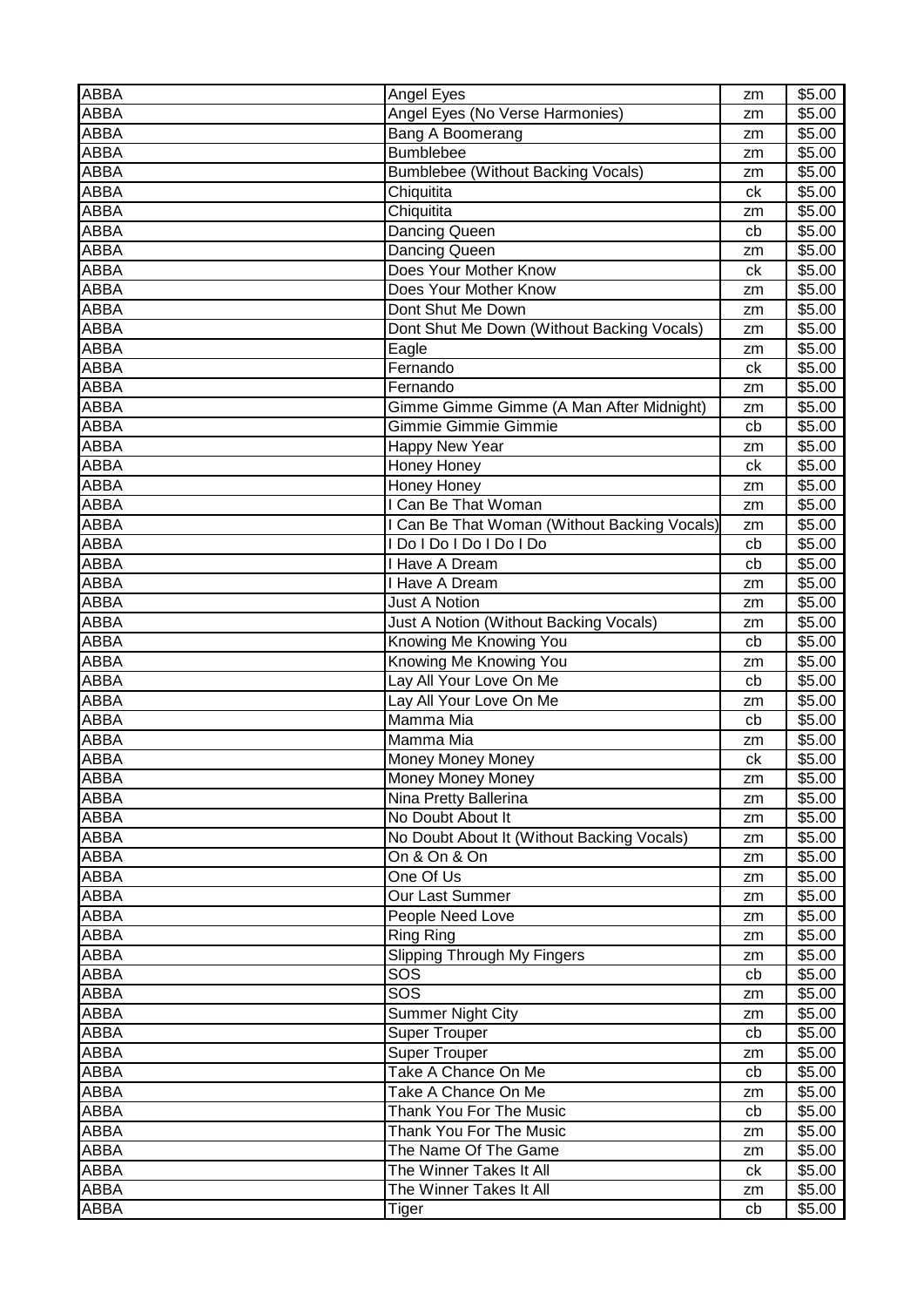| <b>ABBA</b>                | <b>Voulez Vous</b>                                               | zm       | \$5.00           |
|----------------------------|------------------------------------------------------------------|----------|------------------|
| <b>ABBA</b>                | Waterloo                                                         | cb       | \$5.00           |
| ABBA                       | Waterloo                                                         | nz       | \$5.00           |
| <b>ABBA</b>                | Waterloo                                                         | zm       | \$5.00           |
| <b>ABBA</b>                | When I Kissed The Teacher                                        | zm       | \$5.00           |
| <b>ABBA</b>                | When You Danced With Me                                          | zm       | \$5.00           |
| ABBA                       | When You Danced With Me (Without Backing Vo                      | zm       | \$5.00           |
| ABBA                       | Why Did It Have To Be Me                                         | zm       | \$5.00           |
| <b>ABC</b>                 | All Of My Heart                                                  | zm       | \$5.00           |
| Abc                        | Poison Arrow                                                     | ck       | \$5.00           |
| $\overline{ABC}$           | Poison Arrow                                                     | zm       | \$5.00           |
| Abc                        | The Look Of Love                                                 | ck       | \$5.00           |
| <b>ABC</b>                 | The Look Of Love                                                 | zm       | \$5.00           |
| <b>ACDC</b>                | <b>Back In Black</b>                                             | cb       | \$5.00           |
| <b>ACDC</b>                | Back In Black                                                    | ck       | \$5.00           |
| <b>ACDC</b>                | <b>Back In Black</b>                                             | zm       | \$5.00           |
| <b>ACDC</b>                | Big Gun                                                          | ck       | \$5.00           |
| <b>ACDC</b>                | Can I Sit Next To You Girl                                       | ck       | \$8.00           |
| <b>ACDC</b>                | Demon Fire                                                       | ck       | \$5.00           |
| <b>ACDC</b>                | Dirty Deeds Done Dirt Cheap                                      | ck       | \$5.00           |
| <b>ACDC</b>                | Dirty Deeds Done Dirt Cheap                                      | zm       | \$5.00           |
| <b>ACDC</b>                | For Those About To Rock                                          | ck       | \$5.00           |
| <b>ACDC</b>                | Girls Got Rhythm                                                 | ck       | \$5.00           |
| <b>ACDC</b>                | Givin The Dog A Bone                                             | zm       | \$5.00           |
| <b>ACDC</b>                | Heatseeker                                                       | ck       | \$5.00           |
| <b>ACDC</b>                | <b>Hells Bells</b>                                               | ck       | \$5.00           |
| <b>ACDC</b>                | <b>Hells Bells</b>                                               | zm       | \$5.00           |
| <b>ACDC</b>                | High Voltage                                                     | ck       | \$5.00           |
| <b>ACDC</b>                | Highway To Hell                                                  | cb       | \$5.00           |
| <b>ACDC</b>                | Highway To Hell                                                  |          |                  |
| <b>ACDC</b>                | Highway To Hell                                                  | ck       | \$5.00<br>\$5.00 |
| <b>ACDC</b>                | Its A Long Way To The Top (If You Wanna Rock                     | zm<br>ck | \$5.00           |
| <b>ACDC</b>                |                                                                  |          |                  |
| <b>ACDC</b>                | Its A Long Way To The Top (If You Wanna Rock<br><b>Jailbreak</b> | zm<br>ck | \$5.00<br>\$5.00 |
| <b>ACDC</b>                | Live Wire                                                        |          |                  |
|                            |                                                                  | zm       | \$5.00           |
| <b>ACDC</b><br><b>ACDC</b> | Moneytalks                                                       | cb       | \$5.00           |
|                            | Moneytalks                                                       | ck       | \$5.00           |
| <b>ACDC</b>                | Play Ball                                                        | zm       | \$5.00           |
| <b>ACDC</b><br><b>ACDC</b> | Realize                                                          | ck       | \$8.00           |
|                            | Rock & Roll Aint Noise Pollution                                 | сk       | \$5.00           |
| <b>ACDC</b>                | Rock & Roll Aint Noise Pollution                                 | zm       | \$5.00           |
| <b>ACDC</b>                | Shoot To Thrill                                                  | ck       | \$5.00           |
| <b>ACDC</b>                | Shoot To Thrill                                                  | zm       | \$5.00           |
| <b>ACDC</b>                | Shot In The Dark                                                 | ck       | \$5.00           |
| <b>ACDC</b>                | Shot In The Dark                                                 | zm       | \$5.00           |
| <b>ACDC</b>                | <b>Stiff Upper Lip</b>                                           | ck       | \$5.00           |
| <b>ACDC</b>                | The Jack                                                         | ck       | \$5.00           |
| <b>ACDC</b>                | Thunderstruck                                                    | ck       | \$5.00           |
| <b>ACDC</b>                | Thunderstruck                                                    | zm       | \$5.00           |
| <b>ACDC</b>                | <b>TNT</b>                                                       | ck       | \$5.00           |
| <b>ACDC</b>                | <b>TNT</b>                                                       | zm       | \$5.00           |
| <b>ACDC</b>                | Who Made Who                                                     | ck       | \$5.00           |
| <b>ACDC</b>                | Who Made Who                                                     | zm       | \$5.00           |
| <b>ACDC</b>                | <b>Whole Lotta Rosie</b>                                         | ck       | \$5.00           |
| <b>ACDC</b>                | You Shook Me All Night Long                                      | cb       | \$5.00           |
| <b>ACDC</b>                | You Shook Me All Night Long                                      | ck       | \$5.00           |
| <b>ACDC</b>                | You Shook Me All Night Long                                      | nz       | \$5.00           |
| <b>ACDC</b>                | You Shook Me All Night Long                                      | zm       | \$5.00           |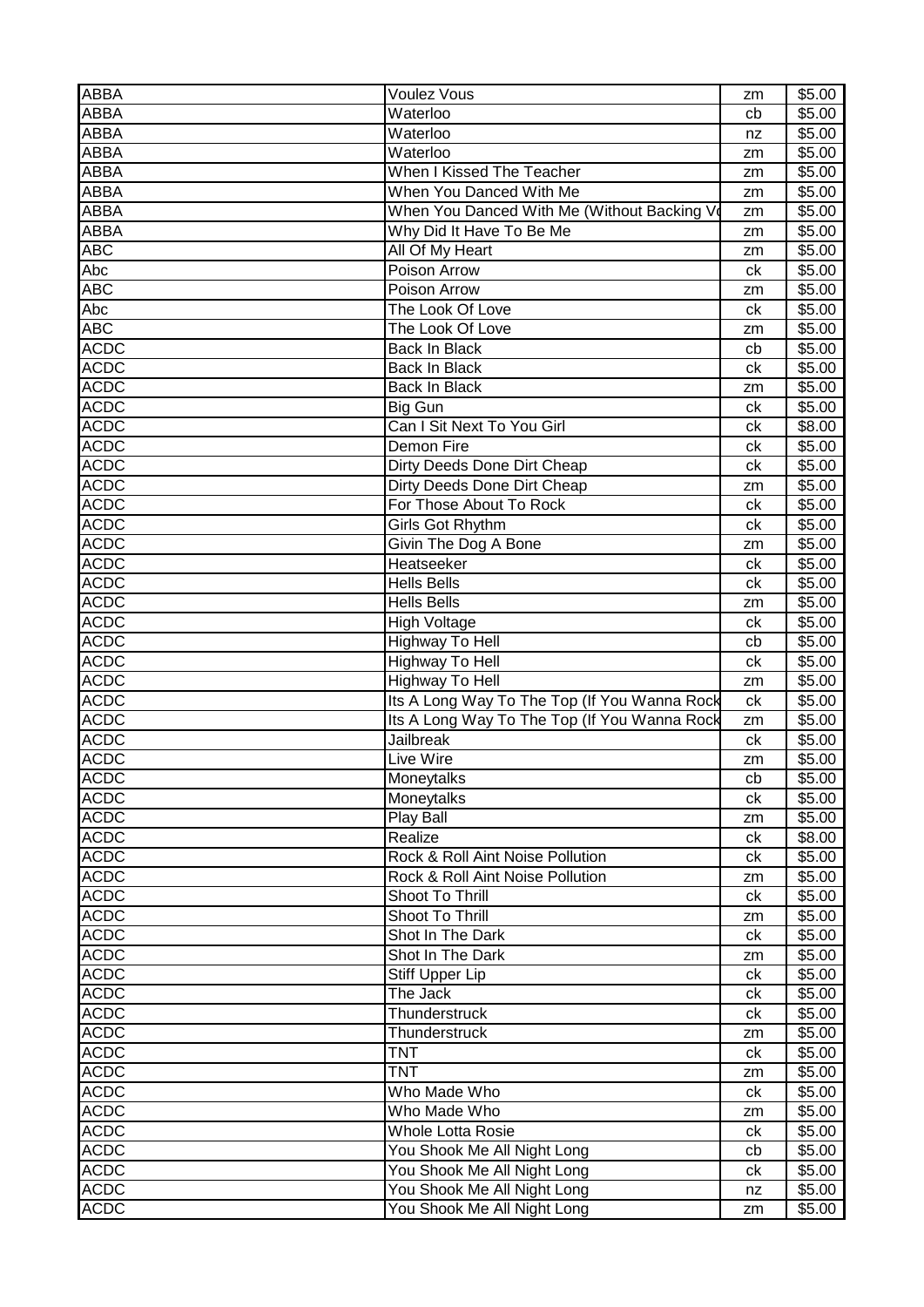| Ace                 | How Long                                    | ck | \$5.00 |
|---------------------|---------------------------------------------|----|--------|
| Ace                 | How Long                                    | zm | \$5.00 |
| Ace Of Base         | All That She Wants                          | ck | \$5.00 |
| Ace Of Base         | <b>All That She Wants</b>                   | zm | \$5.00 |
| Ace Of Base         | Always Have Always Will                     | zm | \$5.00 |
| Ace Of Base         | Dont Turn Around                            | cb | \$5.00 |
| Ace Of Base         | The Sign                                    | cb | \$5.00 |
| Ace Of Base         | The Sign                                    | zm | \$5.00 |
| Acoustative         | Careless Whisper (Four Semitones Down)      | zm | \$5.00 |
| Acoustative         | Careless Whisper (Original Key)             | zm | \$5.00 |
| Acoustative         | Careless Whisper (Two Semitones Down)       | zm | \$5.00 |
| Acoustative         | Eye Of The Tiger (Four Semitones Down)      | zm | \$5.00 |
| Acoustative         | Eye Of The Tiger (Original Key)             | zm | \$5.00 |
| Acoustative         | Eye Of The Tiger (Two Semitones Down)       | zm | \$5.00 |
| Acoustative         | Fly Me To The Moon (Five Semitones Down For | zm | \$5.00 |
| Acoustative         | Fly Me To The Moon (Original Key)           | zm | \$5.00 |
| Acoustative         | Grenade (Four Semitones Down)               | zm | \$5.00 |
| Acoustative         | Grenade (Original Key)                      | zm | \$5.00 |
| Acoustative         | Grenade (Two Semitones Down)                | zm | \$5.00 |
| Acoustative         | Human (Four Semitones Down)                 | zm | \$5.00 |
| Acoustative         | Human (Original Key)                        | zm | \$5.00 |
| Acoustative         | Human (Two Semitones Down)                  | zm | \$5.00 |
| Acoustative         | Just The Way You Are (Four Semitones Down)  | zm | \$5.00 |
| Acoustative         | Just The Way You Are (Original Key)         | zm | \$5.00 |
| Acoustative         | Just The Way You Are (Two Semitones Down)   | zm | \$5.00 |
| Acoustative         | Malibu (Original Female Key)                | zm | \$5.00 |
| Acoustative         | Malibu (Three Semitones Down)               | zm | \$5.00 |
| Acoustative         | New Rules (Original Female Key)             | zm | \$5.00 |
| Acoustative         | New Rules (Two Semitones Down)              | zm | \$5.00 |
| Acoustative         | Your Song (Original Female Key)             | zm | \$5.00 |
| Acoustative         | Your Song (Two Semitones Down)              | zm | \$5.00 |
| <b>Ad Libs</b>      | The Boy From New York City                  | cb | \$5.00 |
| Adam & The Ants     | Ant Music                                   | ck | \$5.00 |
| Adam & The Ants     | <b>Ant Music</b>                            | zm | \$5.00 |
| Adam & The Ants     | <b>Prince Charming</b>                      | ck | \$5.00 |
| Adam & The Ants     | Prince Charming                             | zm | \$5.00 |
| Adam & The Ants     | Stand & Deliver                             | ck | \$5.00 |
| Adam & The Ants     | Stand & Deliver                             | zm | \$5.00 |
| Adam Ant            | Goody Two Shoes                             | ck | \$5.00 |
| Adam Ant            | Goody Two Shoes                             | zm | \$5.00 |
| Adam Brand          | Dirt Track Cowboy                           | ck | \$8.00 |
| Adam Brand          | <b>Get Loud</b>                             | ck | \$8.00 |
| Adam Brand          | <b>Good Friends</b>                         | сk | \$8.00 |
| Adam Brand          | Grandpas Piano                              | ck | \$8.00 |
| Adam Brand          | Last Man Standing                           | ck | \$8.00 |
| Adam Brand          | New England Highway                         | сk | \$8.00 |
| <b>Adam Faith</b>   | Lonely Pup (In A Christmas Shop)            | zm | \$5.00 |
| Adam Faith          | Poor Me                                     | zm | \$5.00 |
| <b>Adam Faith</b>   | Someone Elses Baby                          | zm | \$5.00 |
| Adam Faith          | What Do You Want                            | zm | \$5.00 |
| Adam Gregory        | Crazy Days                                  | cb | \$5.00 |
| <b>Adam Gregory</b> | <b>What It Takes</b>                        | cb | \$5.00 |
| Adam Harvey         | All For Rum                                 | сk | \$8.00 |
| <b>Adam Harvey</b>  | Beauty Is In The Eye Of The Beerholder      | сk | \$8.00 |
| Adam Harvey         | Lindeman Again                              | ck | \$8.00 |
| Adam Harvey         | The House That Jack Built                   | сk | \$8.00 |
| Adam Lambert        | For Your Entertainment                      | cb | \$5.00 |
| Adam Lambert        | <b>Ghost Town</b>                           | zm | \$5.00 |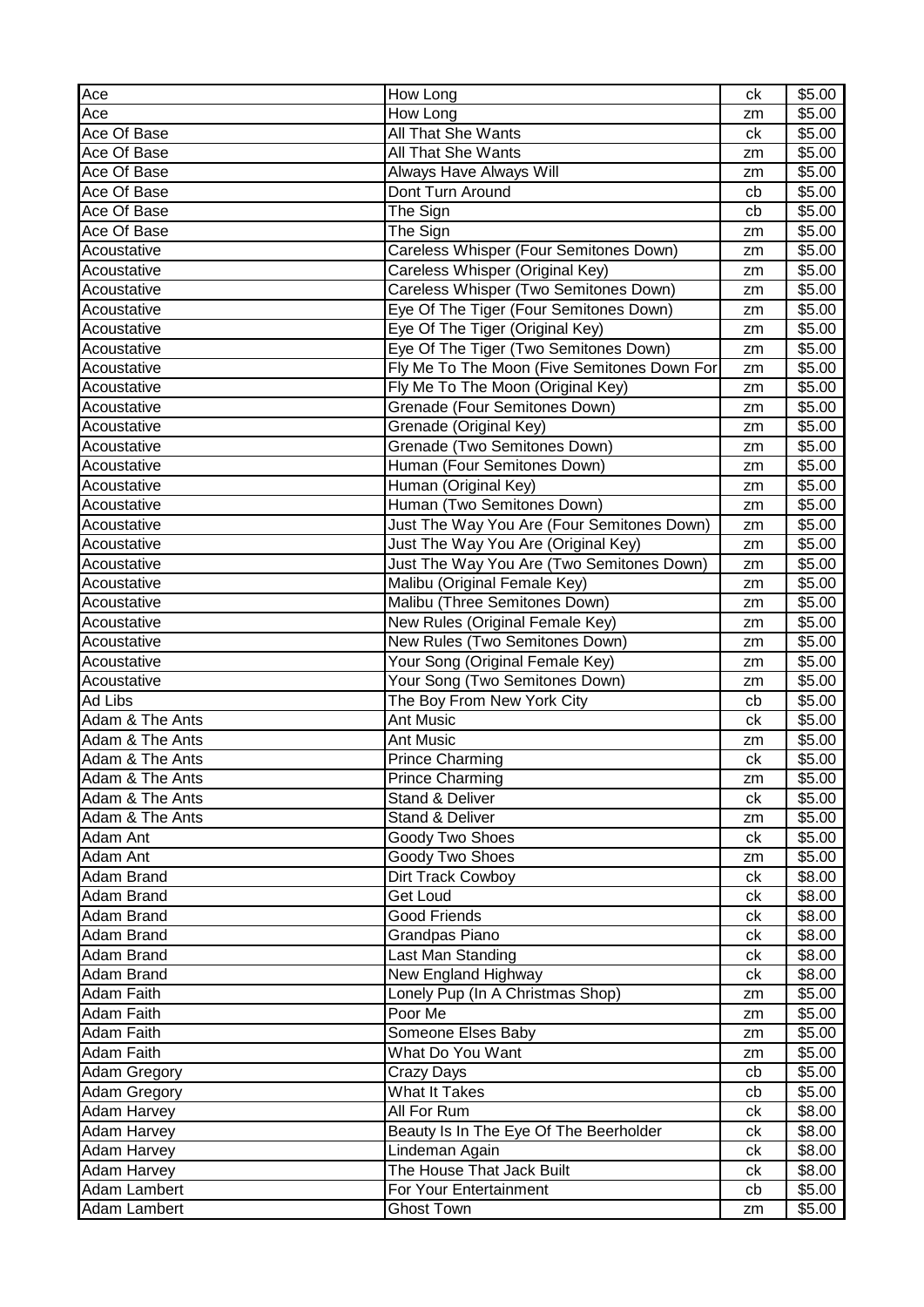| Adam Lambert        | If I Had You                          | cb | \$5.00             |
|---------------------|---------------------------------------|----|--------------------|
| Adam Lambert        | The Original High                     | zm | \$5.00             |
| Adam Lambert        | Want                                  | cb | \$5.00             |
| Adam Lambert        | Whataya Want From Me                  | cb | \$5.00             |
| <b>Adam Sandler</b> | I Wanna Grow Old With You (no bv)     | ck | \$5.00             |
| Adamski             | Killer                                | zm | \$5.00             |
| Adeaze              | A Life Without You                    | nz | \$5.00             |
| Adeaze              | <b>Getting Stronger</b>               | nz | \$5.00             |
| Adele               | All I Ask                             | zm | \$5.00             |
| Adele               | Can I Get It                          | zm | \$5.00             |
| Adele               | Can I Get It (Without Backing Vocals) | zm | \$5.00             |
| Adele               | Cant Let Go                           | zm | \$5.00             |
| Adele               | <b>Chasing Pavements</b>              | cb | \$5.00             |
| Adele               | <b>Chasing Pavements</b>              | zm | \$5.00             |
| Adele               | <b>Cold Shoulder</b>                  | cb | \$5.00             |
| Adele               | Cold Shoulder                         | zm | \$5.00             |
| Adele               | Daydreamer                            | cb | \$5.00             |
| Adele               | Dont You Remember                     | zm | \$5.00             |
| Adele               | Easy On Me                            | ck | \$5.00             |
| Adele               | Easy On Me                            | zm | $\overline{$}5.00$ |
| Adele               | Fool That I Am                        | cb | \$5.00             |
| Adele               | He Wont Go                            | zm | \$5.00             |
| Adele               | Hello                                 | ck | \$5.00             |
| Adele               | Hello                                 | zm | \$5.00             |
| Adele               | <b>Hiding My Heart</b>                | zm | \$5.00             |
| Adele               | Hometown Glory                        | cb | \$5.00             |
| Adele               | Hometown Glory (Intro Cut Down)       | zm | \$5.00             |
| Adele               | Hometown Glory (With Full Intro)      | zm | \$5.00             |
| Adele               | I Cant Make You Love Me               | zm | \$5.00             |
| Adele               | I Drink Wine                          | zm | \$5.00             |
| Adele               | I Miss You                            | zm | \$5.00             |
| Adele               | III Be Waiting                        | zm | \$5.00             |
| Adele               | Love In The Dark                      | zm | \$5.00             |
| Adele               | Lovesong                              | zm | \$5.00             |
| Adele               | Make You Feel My Love                 | cb | $\overline{$}5.00$ |
| Adele               | Make You Feel My Love                 | zm | \$5.00             |
| Adele               | Melt My Heart To Stone                | zm | \$5.00             |
| Adele               | Million Years Ago                     | zm | \$5.00             |
| Adele               | Oh My God                             | ck | \$5.00             |
| Adele               | Oh My God                             | zm | \$5.00             |
| Adele               | One & Only                            | zm | \$5.00             |
| Adele               | Remedy                                | zm | \$5.00             |
| Adele               | Remedy (Down 5 Semitones)             | zm | \$5.00             |
| Adele               | <b>River Lea</b>                      | zm | \$5.00             |
| Adele               | Rolling In The Deep                   | cb | \$5.00             |
| Adele               | Rolling In The Deep                   | nz | \$5.00             |
| Adele               | Rolling In The Deep                   | zm | \$5.00             |
| Adele               | Rumour Has It                         | zm | \$5.00             |
| Adele               | Send My Love                          | ck | \$5.00             |
| Adele               | Send My Love (To Your New Lover)      | zm | \$5.00             |
| Adele               | Set Fire To The Rain                  | сk | \$5.00             |
| Adele               | Set Fire To The Rain                  | zm | \$5.00             |
| Adele               | Skyfall                               | zm | \$5.00             |
| Adele               | Someone Like You                      | ck | \$5.00             |
| Adele               | Someone Like You                      | zm | \$5.00             |
| Adele               | <b>Sweetest Devotion</b>              | zm | \$5.00             |
| Adele               | Take It All                           | zm | \$5.00             |
| Adele               | To Be Loved                           | zm | \$5.00             |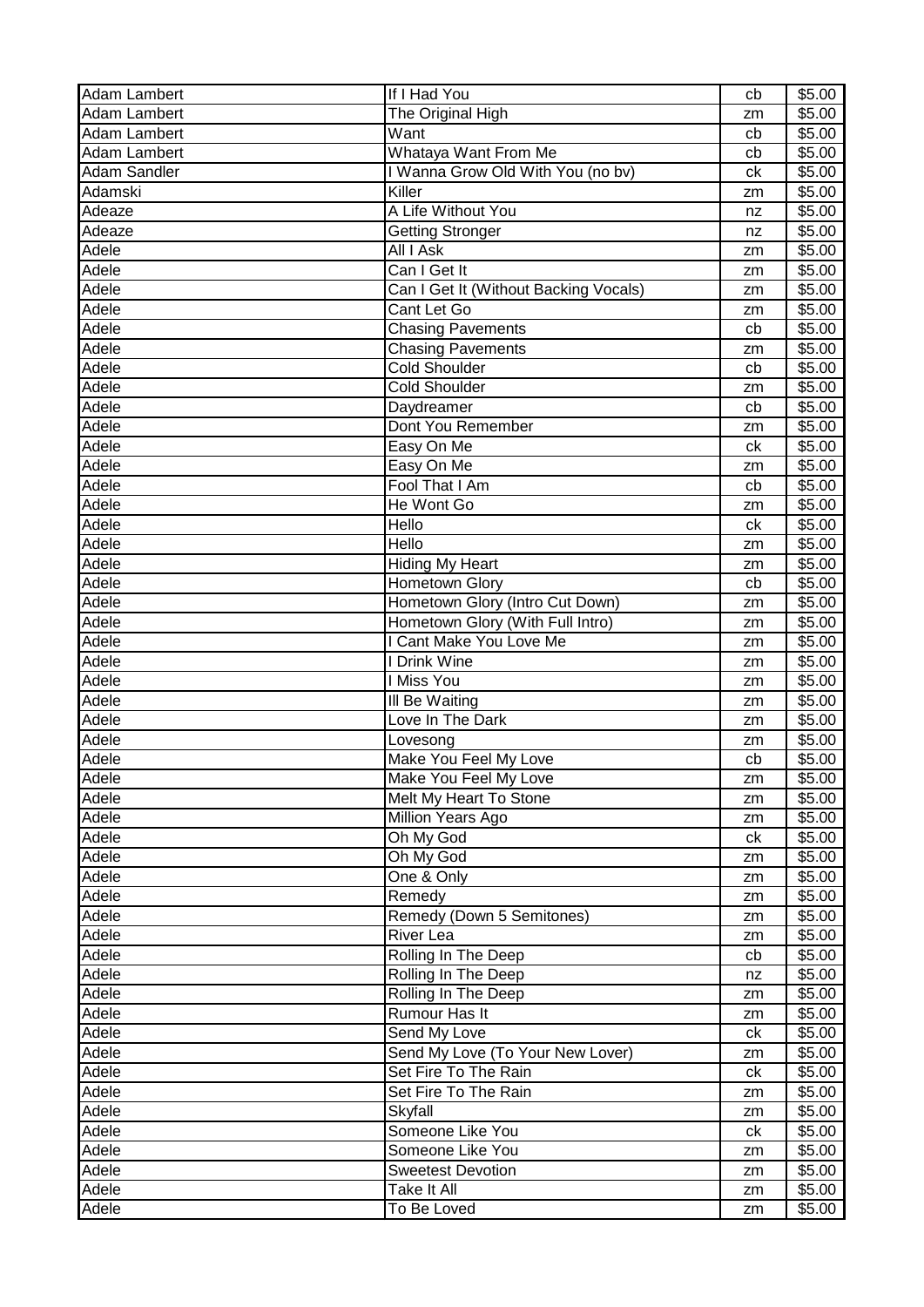| Adele             | <b>Turning Tables</b>                         | cb | \$5.00             |
|-------------------|-----------------------------------------------|----|--------------------|
| Adele             | <b>Turning Tables</b>                         | zm | \$5.00             |
| Adele             | <b>Water Under The Bridge</b>                 | ck | \$5.00             |
| Adele             | <b>Water Under The Bridge</b>                 | zm | \$5.00             |
| Adele             | When We Were Young                            | zm | \$5.00             |
| Adeze             | How Deep Is Your Love                         | nz | \$5.00             |
| Adventures        | <b>Broken Land</b>                            | zm | \$5.00             |
| Adventures        | Broken Land (Without Backing Vocals)          | zm | \$5.00             |
| Aerosmith         | Angel                                         | cb | \$5.00             |
| Aerosmith         | Angel                                         | zm | \$5.00             |
| Aerosmith         | <b>Back In The Saddle</b>                     | zm | \$5.00             |
| Aerosmith         | Crazy                                         | zm | \$5.00             |
| Aerosmith         | Cryin                                         | zm | \$5.00             |
| Aerosmith         | Dream On                                      | cb | \$5.00             |
| Aerosmith         | Dream On                                      | zm | \$5.00             |
| Aerosmith         | Dude (Looks Like A Lady)                      | ck | \$5.00             |
| Aerosmith         | Dude (Looks Like A Lady)                      | zm | \$5.00             |
| Aerosmith         | Falling In Love (Is Hard On The Knees)        | zm | \$5.00             |
| Aerosmith         | <b>Girls Of Summer</b>                        | cb | \$5.00             |
| Aerosmith         | I Dont Wanna Miss A Thing                     | zm | \$5.00             |
| Aerosmith         | I Dont Want To Miss A Thing                   | cb | \$5.00             |
| Aerosmith         | Jaded                                         | cb | \$5.00             |
| Aerosmith         | Janies Got A Gun                              | cb | $\overline{$}5.00$ |
| Aerosmith         | Love In An Elevator                           | cb | \$5.00             |
| Aerosmith         | Love In An Elevator                           | zm | \$5.00             |
| Aerosmith         | Pink                                          | zm | \$5.00             |
| Aerosmith         | Rag Doll                                      | zm | \$5.00             |
| Aerosmith         | Same Old Song & Dance                         | zm | \$5.00             |
| Aerosmith         | Sunshine                                      | cb | \$5.00             |
| Aerosmith         | <b>Sweet Emotion</b>                          | zm | \$5.00             |
| Aerosmith         | Walk This Way                                 | cb | \$5.00             |
| Aerosmith         | Walk This Way                                 | zm | \$5.00             |
| Afrojack & Wrabel | <b>Ten Feet Tall</b>                          | zm | \$5.00             |
| Afroman           | Because I Got High                            | ck | \$5.00             |
| Afroman           | Because I Got High                            | zm | \$5.00             |
| Agnes             | Release Me                                    | zm | \$5.00             |
| <b>Air Supply</b> | All Out Of Love                               | cb | \$5.00             |
| Air Supply        | All Out Of Love                               | zm | \$5.00             |
| Air Supply        | Chances                                       | cb | \$5.00             |
| Air Supply        | Even The Nights Are Better                    | cb | \$5.00             |
| Air Supply        | Even The Nights Are Better                    | zm | \$5.00             |
| Air Supply        | Every Woman In The World                      | cb | \$5.00             |
| Air Supply        | Goodbye                                       | zm | \$5.00             |
| Air Supply        | Here I Am (Just When I Thought I Was Over You | cb | \$5.00             |
| Air Supply        | I Can Wait Forever                            | cb | \$5.00             |
| Air Supply        | I Want To Give It All                         | cb | \$5.00             |
| Air Supply        | Just As I Am                                  | cb | \$5.00             |
| Air Supply        | Lost In Love                                  | cb | \$5.00             |
| Air Supply        | Making Love Out Of Nothing At All             | cb | \$5.00             |
| Air Supply        | Making Love Out Of Nothing At All             | сk | \$5.00             |
| Air Supply        | Making Love Out Of Nothing At All             | zm | \$5.00             |
| <b>Air Supply</b> | Now & Forever                                 | cb | \$5.00             |
| <b>Air Supply</b> | <b>Sweet Dreams</b>                           | cb | \$5.00             |
| <b>Air Supply</b> | The One That You Love                         | cb | \$5.00             |
| <b>Air Supply</b> | Two Less Lonely People                        | ck | \$5.00             |
| Air Supply        | Two Less Lonely People In The World           | cb | \$5.00             |
| Air Supply        | Young Love                                    | cb | \$5.00             |
| Akon              | Angel                                         | cb | \$5.00             |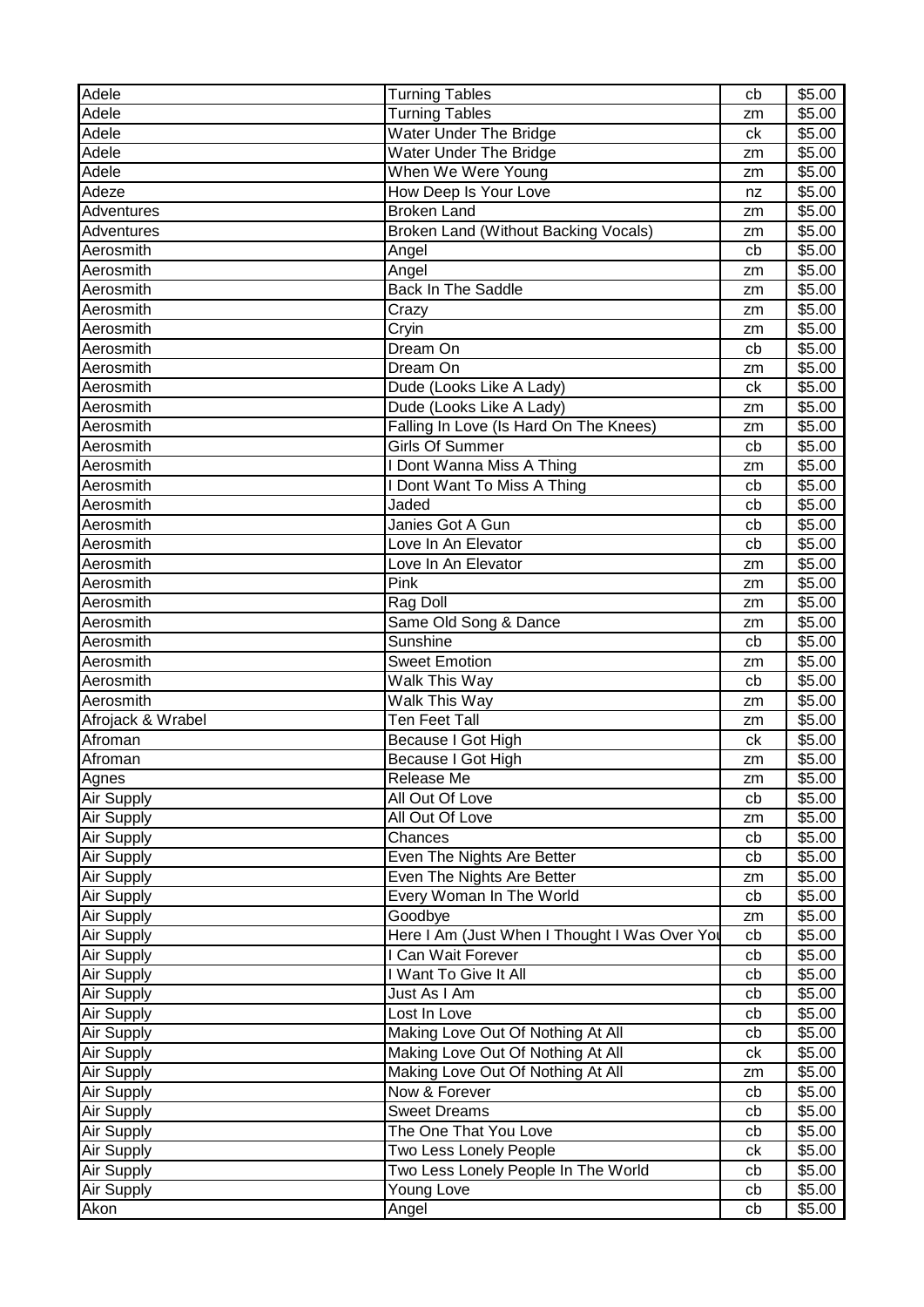| Akon                     | Be With You                                  | cb | \$5.00 |
|--------------------------|----------------------------------------------|----|--------|
| Akon                     | Dont Matter                                  | cb | \$5.00 |
| Akon                     | Ghetto                                       | cb | \$5.00 |
| Akon                     | Lonely                                       | cb | \$5.00 |
| Akon                     | Lonely                                       | zm | \$5.00 |
| Akon                     | Right Now (Na Na Na)                         | cb | \$5.00 |
| Akon                     | Sorry Blame It On Me                         | cb | \$5.00 |
| Akon & Colbie ODonis     | <b>Beautiful</b>                             | cb | \$5.00 |
| Akon & IndiaArie         | I Am Not My Hair                             | cb | \$5.00 |
| Akon & Keri Hilson       | Change Me                                    | cb | \$5.00 |
| Akon & Michael Jackson   | Hold My Hand                                 | cb | \$5.00 |
| Akon & Styles P          | Locked Up                                    | cb | \$5.00 |
| Akon & T Pain            | Bartender                                    | cb | \$5.00 |
| Al Dexter & His Troopers | Down At The Roadside Inn                     | cb | \$5.00 |
| Al Dexter & His Troopers | Honey Do You Think Its Wrong                 | cb | \$5.00 |
| Al Dexter & His Troopers | I Learned About Love From You                | cb | \$5.00 |
| Al Dexter & His Troopers | III Wait For You Dear                        | cb | \$5.00 |
| Al Dexter & His Troopers | Im Losing My Mind Over You                   | cb | \$5.00 |
| Al Dexter & His Troopers | Im Lost Without You                          | cb | \$5.00 |
| Al Dexter & His Troopers | Its Up To You                                | cb | \$5.00 |
| Al Dexter & His Troopers | Kokomo Island                                | cb | \$5.00 |
| Al Dexter & His Troopers | New Broom Boogie                             | cb | \$5.00 |
| Al Dexter & His Troopers | <b>Pistol Packin Mama</b>                    | cb | \$5.00 |
| Al Dexter & His Troopers | Rosalita                                     | cb | \$5.00 |
| Al Dexter & His Troopers | So Long Pal                                  | cb | \$5.00 |
| Al Dexter & His Troopers | Too Late To Worry Too Blue To Cry            | cb | \$5.00 |
| Al Dexter & His Troopers | <b>Triflin Gal</b>                           | cb | \$5.00 |
| Al Dexter & His Troopers | Wine Women & Song                            | cb | \$5.00 |
| Al Green                 | Call Me (Come Back Home)                     | cb | \$5.00 |
| Al Green                 | Here I Am (Come & Take Me) (no backing vocal | cb | \$5.00 |
| Al Green                 | Im Still In Love With You                    | cb | \$5.00 |
| Al Green                 | Lets Stay Together                           | cb | \$5.00 |
| Al Green                 | Lets Stay Together                           | zm | \$5.00 |
| Al Green                 | <b>Tired Of Being Alone</b>                  | cb | \$5.00 |
| Al Green                 | <b>Tired Of Being Alone</b>                  | zm | \$5.00 |
| Al Jolson                | My Mammy                                     | cb | \$5.00 |
| Al Jolson                | Swanee                                       | cb | \$5.00 |
| Al Jolson                | Toot Toot Tootsie (Goodbye)                  | cb | \$5.00 |
| Al Martino               | Here In My Heart                             | zm | \$5.00 |
| Al Martino               | Spanish Eyes                                 | zm | \$5.00 |
| <b>Al Stewart</b>        | Year Of The Cat                              | cb | \$5.00 |
| Al Wilson                | Show & Tell                                  | cb | \$5.00 |
| Al Wilson                | The Snake                                    | zm | \$5.00 |
| Alabama                  | Angels Among Us                              | cb | \$5.00 |
| Alabama                  | Are You Sure Hank Done It This Way           | cb | \$5.00 |
| Alabama                  | <b>Born Country</b>                          | cb | \$5.00 |
| Alabama                  | Cant Keep A Good Man Down                    | cb | \$5.00 |
| Alabama                  | Christmas In Dixie                           | cb | \$5.00 |
| Alabama                  | Close Enough To Perfect                      | cb | \$5.00 |
| Alabama                  | Dancin Shaggin On The Boulevard              | cb | \$5.00 |
| Alabama                  | Dixieland Delight                            | cb | \$5.00 |
| Alabama                  | Down Home                                    | cb | \$5.00 |
| Alabama                  | Face To Face                                 | cb | \$5.00 |
| Alabama                  | Fallin Again                                 | cb | \$5.00 |
| Alabama                  | Feels So Right                               | cb | \$5.00 |
| Alabama                  | Fire In The Night                            | cb | \$5.00 |
| Alabama                  | Forevers As Far As III Go                    | cb | \$5.00 |
| Alabama                  | Forty Hour Week                              | cb | \$5.00 |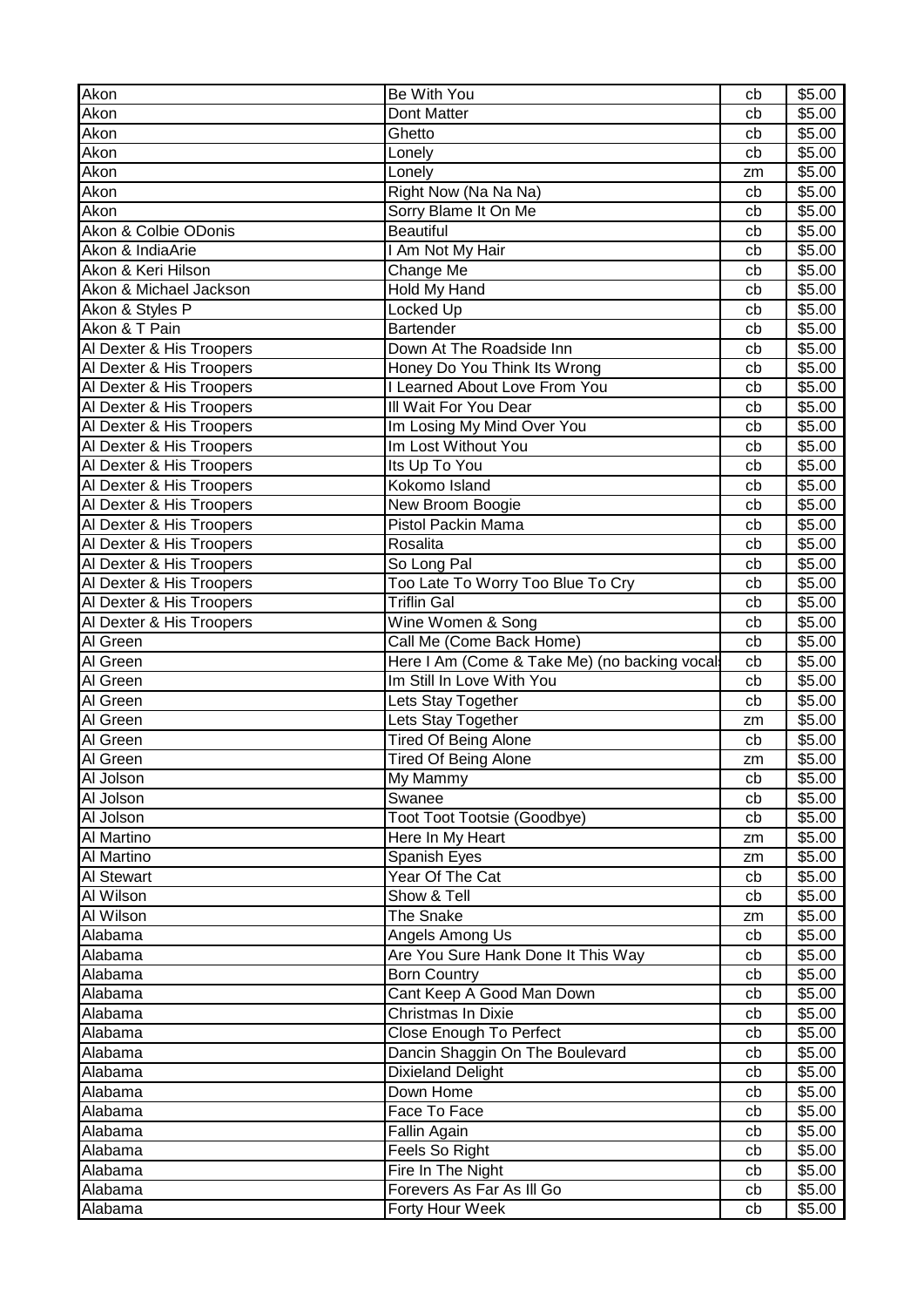| \$5.00<br>Alabama<br>God Must Have Spent A Little More Time On Yo<br>cb<br>Alabama<br>Here We Are<br>\$5.00<br>cb<br>Alabama<br>\$5.00<br><b>High Cotton</b><br>cb<br>Hometown Honeymoon<br>Alabama<br>\$5.00<br>cb<br>How Do You Fall In Love<br>\$5.00<br>Alabama<br>cb<br>If I Had You<br>\$5.00<br>Alabama<br>cb<br>If Youre Gonna Play In Texas<br>\$5.00<br>Alabama<br>cb<br>Im In A Hurry (And Dont Know Why)<br>Alabama<br>\$5.00<br>cb<br>Alabama<br>Im In The Mood<br>\$5.00<br>cb<br>Alabama<br>In Pictures<br>\$5.00<br>cb<br>Alabama<br>Jukebox In My Mind<br>\$5.00<br>cb<br>Alabama<br>Keepin Up<br>\$5.00<br>cb<br>Alabama<br>Lady Down On Love<br>\$5.00<br>cb<br>Alabama<br>Love In The First Degree<br>\$5.00<br>cb<br>Alabama<br><b>Mountain Music</b><br>\$5.00<br>cb<br>My Homes In Alabama<br>\$5.00<br>Alabama<br>cb<br>Of Course Im Alright<br>\$5.00<br>Alabama<br>cb<br><b>Old Flame</b><br>Alabama<br>\$5.00<br>cb<br>Alabama<br>Once Upon A Lifetime<br>\$5.00<br>cb<br>Alabama<br>Pass It On Down<br>\$5.00<br>cb<br>Roll On Eighteen Wheeler<br>Alabama<br>\$5.00<br>cb<br>Santa Claus I Still Believe In You<br>Alabama<br>$\overline{$}5.00$<br>cb<br>$\overline{Say}$ I<br>Alabama<br>\$5.00<br>cb<br>Alabama<br>She & I<br>\$5.00<br>cb<br>Shes Got That Look In Her Eyes<br>\$5.00<br>Alabama<br>cb<br><b>Small Stuff</b><br>Alabama<br>\$5.00<br>cb<br>Song Of The South<br>Alabama<br>\$5.00<br>cb<br>Alabama<br>Southern Star<br>\$5.00<br>cb<br>Alabama<br>Take A Little Trip<br>\$5.00<br>cb<br>Alabama<br><b>Take Me Down</b><br>\$5.00<br>cb<br>Alabama<br><b>Tennessee River</b><br>\$5.00<br>cb<br>Alabama<br>The Cheap Seats<br>\$5.00<br>cb<br>Alabama<br>The Closer You Get<br>\$5.00<br>cb<br>Alabama<br>The Maker Said Take Her<br>\$5.00<br>cb<br>\$5.00<br>Alabama<br>Then Again<br>cb<br>Theres No Way<br>\$5.00<br>Alabama<br>cb<br>Thistlehair The Christmas Bear<br>\$5.00<br>Alabama<br>cb<br><b>TLC ASAP</b><br>\$5.00<br>Alabama<br>cb<br>Alabama<br><b>Twentieth Century</b><br>\$5.00<br>cb<br>We Made Love<br>\$5.00<br>Alabama<br>cb<br>When It All Goes South<br>Alabama<br>\$5.00<br>cb<br>Alabama<br>When We Make Love<br>\$5.00<br>cb<br>Why Lady Why<br>Alabama<br>\$5.00<br>cb<br>Will You Marry Me<br>\$5.00<br>Alabama<br>cb<br>\$5.00<br>Woman He Loves<br>Alabama<br>cb<br>Youve Got The Touch<br>\$5.00<br>Alabama<br>cb<br>A Whole New World<br>\$5.00<br>Aladdin<br>zm<br>Aladdin<br>Arabian Nights<br>\$5.00<br>zm<br>Friend Like Me<br>Aladdin<br>\$5.00<br>zm<br>Aladdin<br>One Jump Ahead<br>\$5.00<br>zm<br>Prince Ali<br>Aladdin<br>\$5.00<br>zm<br>1976 (Nineteen Seventy Six)<br>Alan Jackson<br>\$5.00<br>zm<br>Alan Jackson<br>A House With No Curtains<br>\$5.00<br>cb<br>A Million Ways To Die<br>\$5.00<br>Alan Jackson<br>zm<br>A Womans Love<br>\$5.00<br>Alan Jackson<br>cb<br>Another Good Reason Not To Drink<br>\$5.00<br>Alan Jackson<br>cb | Alabama      | Give Me One More Shot                         | cb | \$5.00 |
|---------------------------------------------------------------------------------------------------------------------------------------------------------------------------------------------------------------------------------------------------------------------------------------------------------------------------------------------------------------------------------------------------------------------------------------------------------------------------------------------------------------------------------------------------------------------------------------------------------------------------------------------------------------------------------------------------------------------------------------------------------------------------------------------------------------------------------------------------------------------------------------------------------------------------------------------------------------------------------------------------------------------------------------------------------------------------------------------------------------------------------------------------------------------------------------------------------------------------------------------------------------------------------------------------------------------------------------------------------------------------------------------------------------------------------------------------------------------------------------------------------------------------------------------------------------------------------------------------------------------------------------------------------------------------------------------------------------------------------------------------------------------------------------------------------------------------------------------------------------------------------------------------------------------------------------------------------------------------------------------------------------------------------------------------------------------------------------------------------------------------------------------------------------------------------------------------------------------------------------------------------------------------------------------------------------------------------------------------------------------------------------------------------------------------------------------------------------------------------------------------------------------------------------------------------------------------------------------------------------------------------------------------------------------------------------------------------------------------------------------------------------------------------------------------------------------------------------------------------------------------------------------------------------------------------------------|--------------|-----------------------------------------------|----|--------|
|                                                                                                                                                                                                                                                                                                                                                                                                                                                                                                                                                                                                                                                                                                                                                                                                                                                                                                                                                                                                                                                                                                                                                                                                                                                                                                                                                                                                                                                                                                                                                                                                                                                                                                                                                                                                                                                                                                                                                                                                                                                                                                                                                                                                                                                                                                                                                                                                                                                                                                                                                                                                                                                                                                                                                                                                                                                                                                                                             |              |                                               |    |        |
|                                                                                                                                                                                                                                                                                                                                                                                                                                                                                                                                                                                                                                                                                                                                                                                                                                                                                                                                                                                                                                                                                                                                                                                                                                                                                                                                                                                                                                                                                                                                                                                                                                                                                                                                                                                                                                                                                                                                                                                                                                                                                                                                                                                                                                                                                                                                                                                                                                                                                                                                                                                                                                                                                                                                                                                                                                                                                                                                             |              |                                               |    |        |
|                                                                                                                                                                                                                                                                                                                                                                                                                                                                                                                                                                                                                                                                                                                                                                                                                                                                                                                                                                                                                                                                                                                                                                                                                                                                                                                                                                                                                                                                                                                                                                                                                                                                                                                                                                                                                                                                                                                                                                                                                                                                                                                                                                                                                                                                                                                                                                                                                                                                                                                                                                                                                                                                                                                                                                                                                                                                                                                                             |              |                                               |    |        |
|                                                                                                                                                                                                                                                                                                                                                                                                                                                                                                                                                                                                                                                                                                                                                                                                                                                                                                                                                                                                                                                                                                                                                                                                                                                                                                                                                                                                                                                                                                                                                                                                                                                                                                                                                                                                                                                                                                                                                                                                                                                                                                                                                                                                                                                                                                                                                                                                                                                                                                                                                                                                                                                                                                                                                                                                                                                                                                                                             |              |                                               |    |        |
|                                                                                                                                                                                                                                                                                                                                                                                                                                                                                                                                                                                                                                                                                                                                                                                                                                                                                                                                                                                                                                                                                                                                                                                                                                                                                                                                                                                                                                                                                                                                                                                                                                                                                                                                                                                                                                                                                                                                                                                                                                                                                                                                                                                                                                                                                                                                                                                                                                                                                                                                                                                                                                                                                                                                                                                                                                                                                                                                             |              |                                               |    |        |
|                                                                                                                                                                                                                                                                                                                                                                                                                                                                                                                                                                                                                                                                                                                                                                                                                                                                                                                                                                                                                                                                                                                                                                                                                                                                                                                                                                                                                                                                                                                                                                                                                                                                                                                                                                                                                                                                                                                                                                                                                                                                                                                                                                                                                                                                                                                                                                                                                                                                                                                                                                                                                                                                                                                                                                                                                                                                                                                                             |              |                                               |    |        |
|                                                                                                                                                                                                                                                                                                                                                                                                                                                                                                                                                                                                                                                                                                                                                                                                                                                                                                                                                                                                                                                                                                                                                                                                                                                                                                                                                                                                                                                                                                                                                                                                                                                                                                                                                                                                                                                                                                                                                                                                                                                                                                                                                                                                                                                                                                                                                                                                                                                                                                                                                                                                                                                                                                                                                                                                                                                                                                                                             |              |                                               |    |        |
|                                                                                                                                                                                                                                                                                                                                                                                                                                                                                                                                                                                                                                                                                                                                                                                                                                                                                                                                                                                                                                                                                                                                                                                                                                                                                                                                                                                                                                                                                                                                                                                                                                                                                                                                                                                                                                                                                                                                                                                                                                                                                                                                                                                                                                                                                                                                                                                                                                                                                                                                                                                                                                                                                                                                                                                                                                                                                                                                             |              |                                               |    |        |
|                                                                                                                                                                                                                                                                                                                                                                                                                                                                                                                                                                                                                                                                                                                                                                                                                                                                                                                                                                                                                                                                                                                                                                                                                                                                                                                                                                                                                                                                                                                                                                                                                                                                                                                                                                                                                                                                                                                                                                                                                                                                                                                                                                                                                                                                                                                                                                                                                                                                                                                                                                                                                                                                                                                                                                                                                                                                                                                                             |              |                                               |    |        |
|                                                                                                                                                                                                                                                                                                                                                                                                                                                                                                                                                                                                                                                                                                                                                                                                                                                                                                                                                                                                                                                                                                                                                                                                                                                                                                                                                                                                                                                                                                                                                                                                                                                                                                                                                                                                                                                                                                                                                                                                                                                                                                                                                                                                                                                                                                                                                                                                                                                                                                                                                                                                                                                                                                                                                                                                                                                                                                                                             |              |                                               |    |        |
|                                                                                                                                                                                                                                                                                                                                                                                                                                                                                                                                                                                                                                                                                                                                                                                                                                                                                                                                                                                                                                                                                                                                                                                                                                                                                                                                                                                                                                                                                                                                                                                                                                                                                                                                                                                                                                                                                                                                                                                                                                                                                                                                                                                                                                                                                                                                                                                                                                                                                                                                                                                                                                                                                                                                                                                                                                                                                                                                             |              |                                               |    |        |
|                                                                                                                                                                                                                                                                                                                                                                                                                                                                                                                                                                                                                                                                                                                                                                                                                                                                                                                                                                                                                                                                                                                                                                                                                                                                                                                                                                                                                                                                                                                                                                                                                                                                                                                                                                                                                                                                                                                                                                                                                                                                                                                                                                                                                                                                                                                                                                                                                                                                                                                                                                                                                                                                                                                                                                                                                                                                                                                                             |              |                                               |    |        |
|                                                                                                                                                                                                                                                                                                                                                                                                                                                                                                                                                                                                                                                                                                                                                                                                                                                                                                                                                                                                                                                                                                                                                                                                                                                                                                                                                                                                                                                                                                                                                                                                                                                                                                                                                                                                                                                                                                                                                                                                                                                                                                                                                                                                                                                                                                                                                                                                                                                                                                                                                                                                                                                                                                                                                                                                                                                                                                                                             |              |                                               |    |        |
|                                                                                                                                                                                                                                                                                                                                                                                                                                                                                                                                                                                                                                                                                                                                                                                                                                                                                                                                                                                                                                                                                                                                                                                                                                                                                                                                                                                                                                                                                                                                                                                                                                                                                                                                                                                                                                                                                                                                                                                                                                                                                                                                                                                                                                                                                                                                                                                                                                                                                                                                                                                                                                                                                                                                                                                                                                                                                                                                             |              |                                               |    |        |
|                                                                                                                                                                                                                                                                                                                                                                                                                                                                                                                                                                                                                                                                                                                                                                                                                                                                                                                                                                                                                                                                                                                                                                                                                                                                                                                                                                                                                                                                                                                                                                                                                                                                                                                                                                                                                                                                                                                                                                                                                                                                                                                                                                                                                                                                                                                                                                                                                                                                                                                                                                                                                                                                                                                                                                                                                                                                                                                                             |              |                                               |    |        |
|                                                                                                                                                                                                                                                                                                                                                                                                                                                                                                                                                                                                                                                                                                                                                                                                                                                                                                                                                                                                                                                                                                                                                                                                                                                                                                                                                                                                                                                                                                                                                                                                                                                                                                                                                                                                                                                                                                                                                                                                                                                                                                                                                                                                                                                                                                                                                                                                                                                                                                                                                                                                                                                                                                                                                                                                                                                                                                                                             |              |                                               |    |        |
|                                                                                                                                                                                                                                                                                                                                                                                                                                                                                                                                                                                                                                                                                                                                                                                                                                                                                                                                                                                                                                                                                                                                                                                                                                                                                                                                                                                                                                                                                                                                                                                                                                                                                                                                                                                                                                                                                                                                                                                                                                                                                                                                                                                                                                                                                                                                                                                                                                                                                                                                                                                                                                                                                                                                                                                                                                                                                                                                             |              |                                               |    |        |
|                                                                                                                                                                                                                                                                                                                                                                                                                                                                                                                                                                                                                                                                                                                                                                                                                                                                                                                                                                                                                                                                                                                                                                                                                                                                                                                                                                                                                                                                                                                                                                                                                                                                                                                                                                                                                                                                                                                                                                                                                                                                                                                                                                                                                                                                                                                                                                                                                                                                                                                                                                                                                                                                                                                                                                                                                                                                                                                                             |              |                                               |    |        |
|                                                                                                                                                                                                                                                                                                                                                                                                                                                                                                                                                                                                                                                                                                                                                                                                                                                                                                                                                                                                                                                                                                                                                                                                                                                                                                                                                                                                                                                                                                                                                                                                                                                                                                                                                                                                                                                                                                                                                                                                                                                                                                                                                                                                                                                                                                                                                                                                                                                                                                                                                                                                                                                                                                                                                                                                                                                                                                                                             |              |                                               |    |        |
|                                                                                                                                                                                                                                                                                                                                                                                                                                                                                                                                                                                                                                                                                                                                                                                                                                                                                                                                                                                                                                                                                                                                                                                                                                                                                                                                                                                                                                                                                                                                                                                                                                                                                                                                                                                                                                                                                                                                                                                                                                                                                                                                                                                                                                                                                                                                                                                                                                                                                                                                                                                                                                                                                                                                                                                                                                                                                                                                             |              |                                               |    |        |
|                                                                                                                                                                                                                                                                                                                                                                                                                                                                                                                                                                                                                                                                                                                                                                                                                                                                                                                                                                                                                                                                                                                                                                                                                                                                                                                                                                                                                                                                                                                                                                                                                                                                                                                                                                                                                                                                                                                                                                                                                                                                                                                                                                                                                                                                                                                                                                                                                                                                                                                                                                                                                                                                                                                                                                                                                                                                                                                                             |              |                                               |    |        |
|                                                                                                                                                                                                                                                                                                                                                                                                                                                                                                                                                                                                                                                                                                                                                                                                                                                                                                                                                                                                                                                                                                                                                                                                                                                                                                                                                                                                                                                                                                                                                                                                                                                                                                                                                                                                                                                                                                                                                                                                                                                                                                                                                                                                                                                                                                                                                                                                                                                                                                                                                                                                                                                                                                                                                                                                                                                                                                                                             |              |                                               |    |        |
|                                                                                                                                                                                                                                                                                                                                                                                                                                                                                                                                                                                                                                                                                                                                                                                                                                                                                                                                                                                                                                                                                                                                                                                                                                                                                                                                                                                                                                                                                                                                                                                                                                                                                                                                                                                                                                                                                                                                                                                                                                                                                                                                                                                                                                                                                                                                                                                                                                                                                                                                                                                                                                                                                                                                                                                                                                                                                                                                             |              |                                               |    |        |
|                                                                                                                                                                                                                                                                                                                                                                                                                                                                                                                                                                                                                                                                                                                                                                                                                                                                                                                                                                                                                                                                                                                                                                                                                                                                                                                                                                                                                                                                                                                                                                                                                                                                                                                                                                                                                                                                                                                                                                                                                                                                                                                                                                                                                                                                                                                                                                                                                                                                                                                                                                                                                                                                                                                                                                                                                                                                                                                                             |              |                                               |    |        |
|                                                                                                                                                                                                                                                                                                                                                                                                                                                                                                                                                                                                                                                                                                                                                                                                                                                                                                                                                                                                                                                                                                                                                                                                                                                                                                                                                                                                                                                                                                                                                                                                                                                                                                                                                                                                                                                                                                                                                                                                                                                                                                                                                                                                                                                                                                                                                                                                                                                                                                                                                                                                                                                                                                                                                                                                                                                                                                                                             |              |                                               |    |        |
|                                                                                                                                                                                                                                                                                                                                                                                                                                                                                                                                                                                                                                                                                                                                                                                                                                                                                                                                                                                                                                                                                                                                                                                                                                                                                                                                                                                                                                                                                                                                                                                                                                                                                                                                                                                                                                                                                                                                                                                                                                                                                                                                                                                                                                                                                                                                                                                                                                                                                                                                                                                                                                                                                                                                                                                                                                                                                                                                             |              |                                               |    |        |
|                                                                                                                                                                                                                                                                                                                                                                                                                                                                                                                                                                                                                                                                                                                                                                                                                                                                                                                                                                                                                                                                                                                                                                                                                                                                                                                                                                                                                                                                                                                                                                                                                                                                                                                                                                                                                                                                                                                                                                                                                                                                                                                                                                                                                                                                                                                                                                                                                                                                                                                                                                                                                                                                                                                                                                                                                                                                                                                                             |              |                                               |    |        |
|                                                                                                                                                                                                                                                                                                                                                                                                                                                                                                                                                                                                                                                                                                                                                                                                                                                                                                                                                                                                                                                                                                                                                                                                                                                                                                                                                                                                                                                                                                                                                                                                                                                                                                                                                                                                                                                                                                                                                                                                                                                                                                                                                                                                                                                                                                                                                                                                                                                                                                                                                                                                                                                                                                                                                                                                                                                                                                                                             |              |                                               |    |        |
|                                                                                                                                                                                                                                                                                                                                                                                                                                                                                                                                                                                                                                                                                                                                                                                                                                                                                                                                                                                                                                                                                                                                                                                                                                                                                                                                                                                                                                                                                                                                                                                                                                                                                                                                                                                                                                                                                                                                                                                                                                                                                                                                                                                                                                                                                                                                                                                                                                                                                                                                                                                                                                                                                                                                                                                                                                                                                                                                             |              |                                               |    |        |
|                                                                                                                                                                                                                                                                                                                                                                                                                                                                                                                                                                                                                                                                                                                                                                                                                                                                                                                                                                                                                                                                                                                                                                                                                                                                                                                                                                                                                                                                                                                                                                                                                                                                                                                                                                                                                                                                                                                                                                                                                                                                                                                                                                                                                                                                                                                                                                                                                                                                                                                                                                                                                                                                                                                                                                                                                                                                                                                                             |              |                                               |    |        |
|                                                                                                                                                                                                                                                                                                                                                                                                                                                                                                                                                                                                                                                                                                                                                                                                                                                                                                                                                                                                                                                                                                                                                                                                                                                                                                                                                                                                                                                                                                                                                                                                                                                                                                                                                                                                                                                                                                                                                                                                                                                                                                                                                                                                                                                                                                                                                                                                                                                                                                                                                                                                                                                                                                                                                                                                                                                                                                                                             |              |                                               |    |        |
|                                                                                                                                                                                                                                                                                                                                                                                                                                                                                                                                                                                                                                                                                                                                                                                                                                                                                                                                                                                                                                                                                                                                                                                                                                                                                                                                                                                                                                                                                                                                                                                                                                                                                                                                                                                                                                                                                                                                                                                                                                                                                                                                                                                                                                                                                                                                                                                                                                                                                                                                                                                                                                                                                                                                                                                                                                                                                                                                             |              |                                               |    |        |
|                                                                                                                                                                                                                                                                                                                                                                                                                                                                                                                                                                                                                                                                                                                                                                                                                                                                                                                                                                                                                                                                                                                                                                                                                                                                                                                                                                                                                                                                                                                                                                                                                                                                                                                                                                                                                                                                                                                                                                                                                                                                                                                                                                                                                                                                                                                                                                                                                                                                                                                                                                                                                                                                                                                                                                                                                                                                                                                                             |              |                                               |    |        |
|                                                                                                                                                                                                                                                                                                                                                                                                                                                                                                                                                                                                                                                                                                                                                                                                                                                                                                                                                                                                                                                                                                                                                                                                                                                                                                                                                                                                                                                                                                                                                                                                                                                                                                                                                                                                                                                                                                                                                                                                                                                                                                                                                                                                                                                                                                                                                                                                                                                                                                                                                                                                                                                                                                                                                                                                                                                                                                                                             |              |                                               |    |        |
|                                                                                                                                                                                                                                                                                                                                                                                                                                                                                                                                                                                                                                                                                                                                                                                                                                                                                                                                                                                                                                                                                                                                                                                                                                                                                                                                                                                                                                                                                                                                                                                                                                                                                                                                                                                                                                                                                                                                                                                                                                                                                                                                                                                                                                                                                                                                                                                                                                                                                                                                                                                                                                                                                                                                                                                                                                                                                                                                             |              |                                               |    |        |
|                                                                                                                                                                                                                                                                                                                                                                                                                                                                                                                                                                                                                                                                                                                                                                                                                                                                                                                                                                                                                                                                                                                                                                                                                                                                                                                                                                                                                                                                                                                                                                                                                                                                                                                                                                                                                                                                                                                                                                                                                                                                                                                                                                                                                                                                                                                                                                                                                                                                                                                                                                                                                                                                                                                                                                                                                                                                                                                                             |              |                                               |    |        |
|                                                                                                                                                                                                                                                                                                                                                                                                                                                                                                                                                                                                                                                                                                                                                                                                                                                                                                                                                                                                                                                                                                                                                                                                                                                                                                                                                                                                                                                                                                                                                                                                                                                                                                                                                                                                                                                                                                                                                                                                                                                                                                                                                                                                                                                                                                                                                                                                                                                                                                                                                                                                                                                                                                                                                                                                                                                                                                                                             |              |                                               |    |        |
|                                                                                                                                                                                                                                                                                                                                                                                                                                                                                                                                                                                                                                                                                                                                                                                                                                                                                                                                                                                                                                                                                                                                                                                                                                                                                                                                                                                                                                                                                                                                                                                                                                                                                                                                                                                                                                                                                                                                                                                                                                                                                                                                                                                                                                                                                                                                                                                                                                                                                                                                                                                                                                                                                                                                                                                                                                                                                                                                             |              |                                               |    |        |
|                                                                                                                                                                                                                                                                                                                                                                                                                                                                                                                                                                                                                                                                                                                                                                                                                                                                                                                                                                                                                                                                                                                                                                                                                                                                                                                                                                                                                                                                                                                                                                                                                                                                                                                                                                                                                                                                                                                                                                                                                                                                                                                                                                                                                                                                                                                                                                                                                                                                                                                                                                                                                                                                                                                                                                                                                                                                                                                                             |              |                                               |    |        |
|                                                                                                                                                                                                                                                                                                                                                                                                                                                                                                                                                                                                                                                                                                                                                                                                                                                                                                                                                                                                                                                                                                                                                                                                                                                                                                                                                                                                                                                                                                                                                                                                                                                                                                                                                                                                                                                                                                                                                                                                                                                                                                                                                                                                                                                                                                                                                                                                                                                                                                                                                                                                                                                                                                                                                                                                                                                                                                                                             |              |                                               |    |        |
|                                                                                                                                                                                                                                                                                                                                                                                                                                                                                                                                                                                                                                                                                                                                                                                                                                                                                                                                                                                                                                                                                                                                                                                                                                                                                                                                                                                                                                                                                                                                                                                                                                                                                                                                                                                                                                                                                                                                                                                                                                                                                                                                                                                                                                                                                                                                                                                                                                                                                                                                                                                                                                                                                                                                                                                                                                                                                                                                             |              |                                               |    |        |
|                                                                                                                                                                                                                                                                                                                                                                                                                                                                                                                                                                                                                                                                                                                                                                                                                                                                                                                                                                                                                                                                                                                                                                                                                                                                                                                                                                                                                                                                                                                                                                                                                                                                                                                                                                                                                                                                                                                                                                                                                                                                                                                                                                                                                                                                                                                                                                                                                                                                                                                                                                                                                                                                                                                                                                                                                                                                                                                                             |              |                                               |    |        |
|                                                                                                                                                                                                                                                                                                                                                                                                                                                                                                                                                                                                                                                                                                                                                                                                                                                                                                                                                                                                                                                                                                                                                                                                                                                                                                                                                                                                                                                                                                                                                                                                                                                                                                                                                                                                                                                                                                                                                                                                                                                                                                                                                                                                                                                                                                                                                                                                                                                                                                                                                                                                                                                                                                                                                                                                                                                                                                                                             |              |                                               |    |        |
|                                                                                                                                                                                                                                                                                                                                                                                                                                                                                                                                                                                                                                                                                                                                                                                                                                                                                                                                                                                                                                                                                                                                                                                                                                                                                                                                                                                                                                                                                                                                                                                                                                                                                                                                                                                                                                                                                                                                                                                                                                                                                                                                                                                                                                                                                                                                                                                                                                                                                                                                                                                                                                                                                                                                                                                                                                                                                                                                             |              |                                               |    |        |
|                                                                                                                                                                                                                                                                                                                                                                                                                                                                                                                                                                                                                                                                                                                                                                                                                                                                                                                                                                                                                                                                                                                                                                                                                                                                                                                                                                                                                                                                                                                                                                                                                                                                                                                                                                                                                                                                                                                                                                                                                                                                                                                                                                                                                                                                                                                                                                                                                                                                                                                                                                                                                                                                                                                                                                                                                                                                                                                                             |              |                                               |    |        |
|                                                                                                                                                                                                                                                                                                                                                                                                                                                                                                                                                                                                                                                                                                                                                                                                                                                                                                                                                                                                                                                                                                                                                                                                                                                                                                                                                                                                                                                                                                                                                                                                                                                                                                                                                                                                                                                                                                                                                                                                                                                                                                                                                                                                                                                                                                                                                                                                                                                                                                                                                                                                                                                                                                                                                                                                                                                                                                                                             |              |                                               |    |        |
|                                                                                                                                                                                                                                                                                                                                                                                                                                                                                                                                                                                                                                                                                                                                                                                                                                                                                                                                                                                                                                                                                                                                                                                                                                                                                                                                                                                                                                                                                                                                                                                                                                                                                                                                                                                                                                                                                                                                                                                                                                                                                                                                                                                                                                                                                                                                                                                                                                                                                                                                                                                                                                                                                                                                                                                                                                                                                                                                             |              |                                               |    |        |
|                                                                                                                                                                                                                                                                                                                                                                                                                                                                                                                                                                                                                                                                                                                                                                                                                                                                                                                                                                                                                                                                                                                                                                                                                                                                                                                                                                                                                                                                                                                                                                                                                                                                                                                                                                                                                                                                                                                                                                                                                                                                                                                                                                                                                                                                                                                                                                                                                                                                                                                                                                                                                                                                                                                                                                                                                                                                                                                                             |              |                                               |    |        |
|                                                                                                                                                                                                                                                                                                                                                                                                                                                                                                                                                                                                                                                                                                                                                                                                                                                                                                                                                                                                                                                                                                                                                                                                                                                                                                                                                                                                                                                                                                                                                                                                                                                                                                                                                                                                                                                                                                                                                                                                                                                                                                                                                                                                                                                                                                                                                                                                                                                                                                                                                                                                                                                                                                                                                                                                                                                                                                                                             |              |                                               |    |        |
|                                                                                                                                                                                                                                                                                                                                                                                                                                                                                                                                                                                                                                                                                                                                                                                                                                                                                                                                                                                                                                                                                                                                                                                                                                                                                                                                                                                                                                                                                                                                                                                                                                                                                                                                                                                                                                                                                                                                                                                                                                                                                                                                                                                                                                                                                                                                                                                                                                                                                                                                                                                                                                                                                                                                                                                                                                                                                                                                             |              |                                               |    |        |
|                                                                                                                                                                                                                                                                                                                                                                                                                                                                                                                                                                                                                                                                                                                                                                                                                                                                                                                                                                                                                                                                                                                                                                                                                                                                                                                                                                                                                                                                                                                                                                                                                                                                                                                                                                                                                                                                                                                                                                                                                                                                                                                                                                                                                                                                                                                                                                                                                                                                                                                                                                                                                                                                                                                                                                                                                                                                                                                                             |              |                                               |    |        |
|                                                                                                                                                                                                                                                                                                                                                                                                                                                                                                                                                                                                                                                                                                                                                                                                                                                                                                                                                                                                                                                                                                                                                                                                                                                                                                                                                                                                                                                                                                                                                                                                                                                                                                                                                                                                                                                                                                                                                                                                                                                                                                                                                                                                                                                                                                                                                                                                                                                                                                                                                                                                                                                                                                                                                                                                                                                                                                                                             |              |                                               |    |        |
|                                                                                                                                                                                                                                                                                                                                                                                                                                                                                                                                                                                                                                                                                                                                                                                                                                                                                                                                                                                                                                                                                                                                                                                                                                                                                                                                                                                                                                                                                                                                                                                                                                                                                                                                                                                                                                                                                                                                                                                                                                                                                                                                                                                                                                                                                                                                                                                                                                                                                                                                                                                                                                                                                                                                                                                                                                                                                                                                             |              |                                               |    |        |
|                                                                                                                                                                                                                                                                                                                                                                                                                                                                                                                                                                                                                                                                                                                                                                                                                                                                                                                                                                                                                                                                                                                                                                                                                                                                                                                                                                                                                                                                                                                                                                                                                                                                                                                                                                                                                                                                                                                                                                                                                                                                                                                                                                                                                                                                                                                                                                                                                                                                                                                                                                                                                                                                                                                                                                                                                                                                                                                                             |              |                                               |    |        |
|                                                                                                                                                                                                                                                                                                                                                                                                                                                                                                                                                                                                                                                                                                                                                                                                                                                                                                                                                                                                                                                                                                                                                                                                                                                                                                                                                                                                                                                                                                                                                                                                                                                                                                                                                                                                                                                                                                                                                                                                                                                                                                                                                                                                                                                                                                                                                                                                                                                                                                                                                                                                                                                                                                                                                                                                                                                                                                                                             |              |                                               |    |        |
|                                                                                                                                                                                                                                                                                                                                                                                                                                                                                                                                                                                                                                                                                                                                                                                                                                                                                                                                                                                                                                                                                                                                                                                                                                                                                                                                                                                                                                                                                                                                                                                                                                                                                                                                                                                                                                                                                                                                                                                                                                                                                                                                                                                                                                                                                                                                                                                                                                                                                                                                                                                                                                                                                                                                                                                                                                                                                                                                             |              |                                               |    |        |
|                                                                                                                                                                                                                                                                                                                                                                                                                                                                                                                                                                                                                                                                                                                                                                                                                                                                                                                                                                                                                                                                                                                                                                                                                                                                                                                                                                                                                                                                                                                                                                                                                                                                                                                                                                                                                                                                                                                                                                                                                                                                                                                                                                                                                                                                                                                                                                                                                                                                                                                                                                                                                                                                                                                                                                                                                                                                                                                                             | Alan Jackson | Are You Washed In The Blood & Ill Fly Away Me | cb | \$5.00 |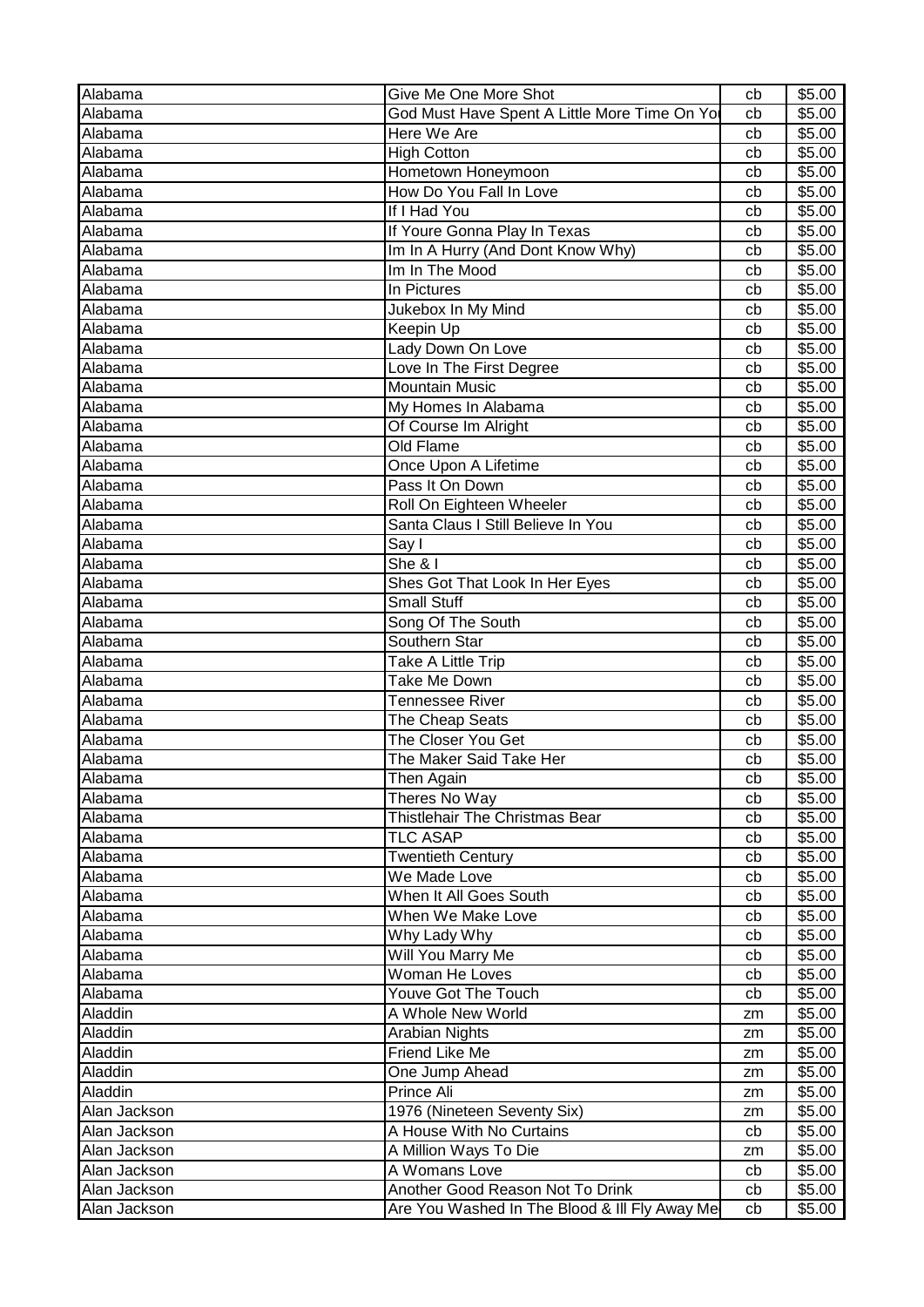| Alan Jackson | Between The Devil & Me                     | cb       | \$5.00 |
|--------------|--------------------------------------------|----------|--------|
| Alan Jackson | Between The Devil & Me                     | zm       | \$5.00 |
| Alan Jackson | <b>Blessed Assurance</b>                   | cb       | \$5.00 |
| Alan Jackson | Chasin That Neon Rainbow                   | cb       | \$5.00 |
| Alan Jackson | <b>Chasin That Neon Rainbow</b>            | zm       | \$5.00 |
| Alan Jackson | Chattahoochee                              | cb       | \$5.00 |
| Alan Jackson | Chattahoochee                              | zm       | \$5.00 |
| Alan Jackson | <b>Country Boy</b>                         | cb       | \$5.00 |
| Alan Jackson | Country Boy                                | zm       | \$5.00 |
| Alan Jackson | Dallas                                     | cb       | \$5.00 |
| Alan Jackson | Dallas                                     | zm       | \$5.00 |
| Alan Jackson | Dont Rock The Jukebox                      | cb       | \$5.00 |
| Alan Jackson | Dont Rock The Jukebox                      | zm       | \$5.00 |
| Alan Jackson | Drive (For Daddy Gene)                     | cb       | \$5.00 |
| Alan Jackson | Drive (For Daddy Gene)                     | zm       | \$5.00 |
| Alan Jackson | Everything I Love                          | cb       | \$5.00 |
| Alan Jackson | Gone Country                               | cb       | \$5.00 |
| Alan Jackson | <b>Gone Country</b>                        | zm       | \$5.00 |
| Alan Jackson | Gone Crazy                                 | cb       | \$5.00 |
| Alan Jackson | Good Time                                  | cb       | \$5.00 |
| Alan Jackson | Good Time                                  | zm       | \$5.00 |
| Alan Jackson | Hard Hat & A Hammer                        | cb       | \$5.00 |
| Alan Jackson | Here In The Real World                     | cb       | \$5.00 |
| Alan Jackson | Here In The Real World                     |          | \$5.00 |
| Alan Jackson | Home                                       | zm<br>cb | \$5.00 |
| Alan Jackson | Home                                       |          | \$5.00 |
| Alan Jackson |                                            | zm       | \$5.00 |
|              | Honky Tonk Christmas<br>How Great Thou Art | cb       |        |
| Alan Jackson | <b>I Dont Even Know Your Name</b>          | cb       | \$5.00 |
| Alan Jackson |                                            | cb       | \$5.00 |
| Alan Jackson | <b>I Dont Even Know Your Name</b>          | zm       | \$5.00 |
| Alan Jackson | I Love To Tell The Story                   | cb       | \$5.00 |
| Alan Jackson | I Only Want You For Christmas              | cb       | \$5.00 |
| Alan Jackson | Still Like Bologna                         | cb       | \$5.00 |
| Alan Jackson | I Want To Stroll Over Heaven With You      | cb       | \$5.00 |
| Alan Jackson | Id Love You All Over Again                 | cb       | \$5.00 |
| Alan Jackson | Id Love You All Over Again                 | zm       | \$5.00 |
| Alan Jackson | Ill Go On Loving You                       | cb       | \$5.00 |
| Alan Jackson | III Try                                    | cb       | \$5.00 |
| Alan Jackson | III Try                                    | zm       | \$5.00 |
| Alan Jackson | In The Garden                              | cb       | \$5.00 |
| Alan Jackson | It Must Be Love                            | cb       | \$5.00 |
| Alan Jackson | It Must Be Love.bin                        | zm       | \$5.00 |
| Alan Jackson | Its All About Him (Moby Edit)              | cb       | \$5.00 |
| Alan Jackson | Its Alright To Be A Redneck                | cb       | \$5.00 |
| Alan Jackson | Its Just That Way                          | cb       | \$5.00 |
| Alan Jackson | Just Put A Ribbon In Your Hair             | cb       | \$5.00 |
| Alan Jackson | Leaning On The Everlasting Arms            | cb       | \$5.00 |
| Alan Jackson | Let It Be Christmas                        | cb       | \$5.00 |
| Alan Jackson | Like Red On A Rose                         | cb       | \$5.00 |
| Alan Jackson | <b>Little Bitty</b>                        | cb       | \$5.00 |
| Alan Jackson | <b>Little Bitty</b>                        | zm       | \$5.00 |
| Alan Jackson | Little Man                                 | cb       | \$5.00 |
| Alan Jackson | Livin On Love                              | cb       | \$5.00 |
| Alan Jackson | Livin On Love                              | zm       | \$5.00 |
| Alan Jackson | Look At Me                                 | zm       | \$5.00 |
| Alan Jackson | Loves Got A Hold On You                    | cb       | \$5.00 |
| Alan Jackson | Loves Got A Hold On You                    | zm       | \$5.00 |
| Alan Jackson | Meat & Potato Man                          | cb       | \$5.00 |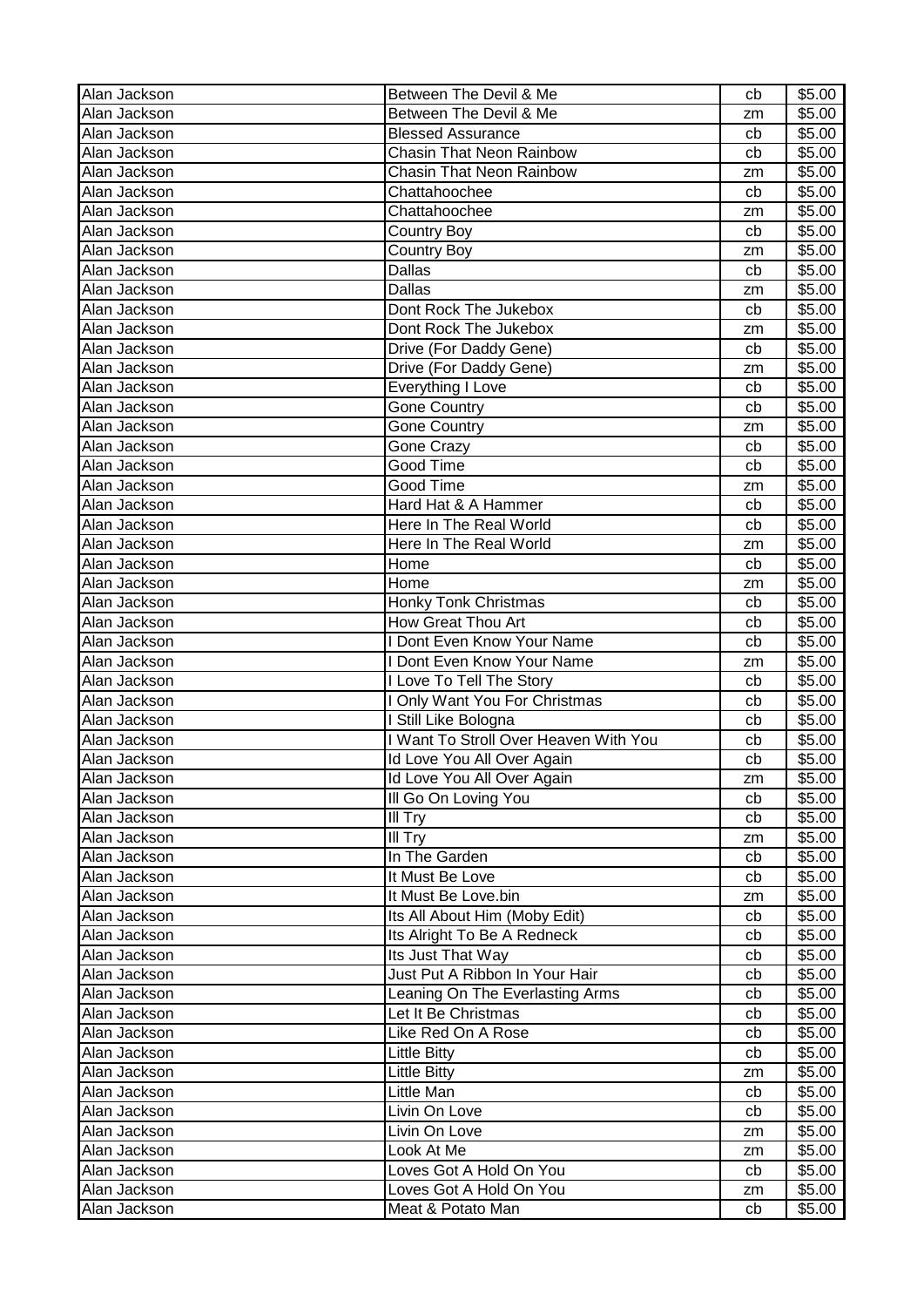| Alan Jackson | <b>Mercury Blues</b>                      | cb | \$5.00 |
|--------------|-------------------------------------------|----|--------|
| Alan Jackson | Merry Christmas To Me                     | cb | \$5.00 |
| Alan Jackson | Midnight In Montgomery                    | cb | \$5.00 |
| Alan Jackson | Midnight In Montgomery                    | zm | \$5.00 |
| Alan Jackson | Monday Morning Church                     | cb | \$5.00 |
| Alan Jackson | My Own Kind Of Hat                        | cb | \$5.00 |
| Alan Jackson | Pop A Top                                 | cb | \$5.00 |
| Alan Jackson | Pop A Top                                 | zm | \$5.00 |
| Alan Jackson | <b>Remember When</b>                      | cb | \$5.00 |
| Alan Jackson | <b>Remember When</b>                      | zm | \$5.00 |
| Alan Jackson | <b>Right On The Money</b>                 | cb | \$5.00 |
| Alan Jackson | <b>Right On The Money</b>                 | zm | \$5.00 |
| Alan Jackson | Ring Of Fire                              | zm | \$5.00 |
| Alan Jackson | Santas Gonna Come In A Pick Up Truck      | cb | \$5.00 |
| Alan Jackson | She Just Started Liking Cheatin Songs     | cb | \$5.00 |
| Alan Jackson | Shes Got The Rhythm (And I Got The Blues) | cb | \$5.00 |
| Alan Jackson | Shes Got The Rhythm (And I Got The Blues) | zm | \$5.00 |
| Alan Jackson | Sissys Song                               | cb | \$5.00 |
| Alan Jackson | <b>Small Town Southern Man</b>            | cb | \$5.00 |
| Alan Jackson | <b>Small Town Southern Man</b>            | zm | \$5.00 |
| Alan Jackson | Softly & Tenderly                         | cb | \$5.00 |
| Alan Jackson | Someday                                   | cb | \$5.00 |
| Alan Jackson | Someday                                   | zm | \$5.00 |
| Alan Jackson | Song For The Life                         | cb | \$5.00 |
| Alan Jackson | <b>Standing On The Promises</b>           | cb | \$5.00 |
| Alan Jackson | <b>Summertime Blues</b>                   | cb | \$5.00 |
| Alan Jackson | Summertime Blues                          | zm | \$5.00 |
| Alan Jackson | <b>Tall Tall Trees</b>                    | zm | \$5.00 |
| Alan Jackson | Tequila Sunrise                           | cb | \$5.00 |
| Alan Jackson | Thatd Be Alright                          | cb | \$5.00 |
| Alan Jackson | The Blues Man                             | cb | \$5.00 |
| Alan Jackson | The Old Rugged Cross                      | cb | \$5.00 |
| Alan Jackson | The Older I Get                           | cb | \$5.00 |
| Alan Jackson | The Talkin Song Repair Blues              | cb | \$5.00 |
| Alan Jackson | <b>There Goes</b>                         | cb | \$5.00 |
| Alan Jackson | There Goes                                | zm | \$5.00 |
| Alan Jackson | Tis So Sweet To Trust In Jesus            | cb | \$5.00 |
| Alan Jackson | Tonight I Climbed The Wall                | cb | \$5.00 |
| Alan Jackson | Tonight I Climbed The Wall                | zm | \$5.00 |
| Alan Jackson | Too Much Of A Good Thing Is A Good Thing  | cb | \$5.00 |
| Alan Jackson | <b>Tropical Depression</b>                | cb | \$5.00 |
| Alan Jackson | Turn Your Eyes Upon Jesus                 | cb | \$5.00 |
| Alan Jackson | <b>USA Today</b>                          | cb | \$5.00 |
| Alan Jackson | Wanted                                    | cb | \$5.00 |
| Alan Jackson | Wanted                                    | zm | \$5.00 |
| Alan Jackson | What A Friend We Have In Jesus            | cb | \$5.00 |
| Alan Jackson | When Somebody Loves You                   | cb | \$5.00 |
| Alan Jackson | When We All Get To Heaven                 | cb | \$5.00 |
| Alan Jackson | Where I Come From                         | cb | \$5.00 |
| Alan Jackson | Where I Come From                         | zm | \$5.00 |
| Alan Jackson | Where Were You                            | cb | \$5.00 |
| Alan Jackson | Where Were You (When The World Stopped Tu | zm | \$5.00 |
| Alan Jackson | Who Says You Cant Have It All             | cb | \$5.00 |
| Alan Jackson | Who Says You Cant Have It All             | zm | \$5.00 |
| Alan Jackson | Whos Cheatin Who                          | cb | \$5.00 |
| Alan Jackson | Whos Cheatin Who                          | zm | \$5.00 |
| Alan Jackson | Work In Progress                          | cb | \$5.00 |
| Alan Jackson | wwwMemory                                 | cb | \$5.00 |
|              |                                           |    |        |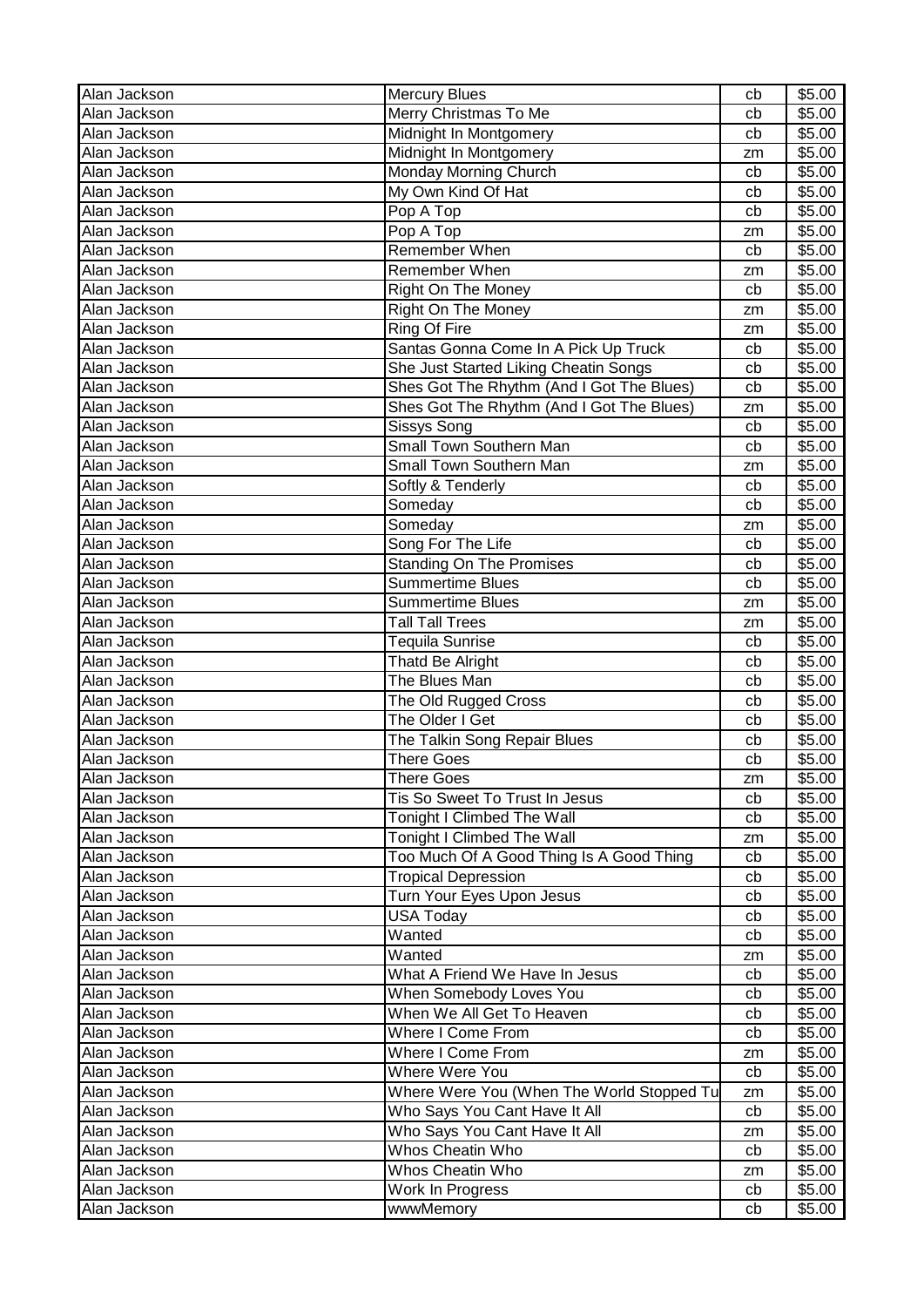| Alan Jackson & Alison Krauss  | The Angels Cried                      | cb | \$5.00 |
|-------------------------------|---------------------------------------|----|--------|
| Alan Jackson & George Strait  | Designated Drinker                    | cb | \$5.00 |
| Alan Jackson & George Strait  | Murder On Music Row                   | cb | \$5.00 |
| Alan Jackson & Jeff Foxworthy | <b>Redneck Games</b>                  | cb | \$5.00 |
| Alan Jackson & Jimmy Buffett  | Its Five OClock Somewhere             | cb | \$5.00 |
| Alan Jackson & Jimmy Buffett  | Its Five Oclock Somewhere             | zm | \$5.00 |
| Alan Jackson & Jimmy Buffett  | Margaritaville                        | cb | \$5.00 |
| Alan Jackson & Lee Ann Womack | Ring Of Fire                          | cb | \$5.00 |
| Alan Jackson & Zac Brown Band | As Shes Walking Away                  | cb | \$5.00 |
| Alan ODay                     | <b>Undercover Angel</b>               | cb | \$5.00 |
| Alan Parsons Project          | Eye In The Sky                        | zm | \$5.00 |
| <b>Alan Price</b>             | Jarrow Song                           | zm | \$5.00 |
| Alan Price Set                | Dont Stop The Carnival                | zm | \$5.00 |
| Alan Walker                   | Faded                                 | ck | \$5.00 |
| Alan Walker                   | Faded                                 | zm | \$5.00 |
| Alan Walker & AuRa            | Darkside                              | zm | \$5.00 |
| Alanis Morissette             | Hand In My Pocket                     | cb | \$5.00 |
| Alanis Morissette             | Hand In My Pocket [Explicit]          | zm | \$5.00 |
| Alanis Morissette             | <b>Head Over Feet</b>                 | zm | \$5.00 |
| Alanis Morissette             | Ironic                                | cb | \$5.00 |
| Alanis Morissette             | Ironic                                | zm | \$5.00 |
| <b>Alanis Morissette</b>      | Not The Doctor                        | zm | \$5.00 |
| <b>Alanis Morissette</b>      | Thank U                               | cb | \$5.00 |
| Alanis Morissette             | Thank U                               | zm | \$5.00 |
| Alanis Morissette             | Uninvited                             | cb | \$5.00 |
| Alanis Morissette             | Uninvited                             | zm | \$5.00 |
| Alanis Morissette             | Unsent                                | cb | \$5.00 |
| Alanis Morissette             | You Oughta Know                       | cb | \$5.00 |
| Alanis Morissette             | You Oughta Know [Explicit]            | zm | \$5.00 |
| <b>Alannah Myles</b>          | <b>Black Velvet</b>                   | cb | \$5.00 |
| <b>Alannah Myles</b>          | <b>Black Velvet</b>                   | zm | \$5.00 |
| Albert Hammond                | Down By The River                     | zm | \$5.00 |
| Albert Hammond                | It Never Rains In Southern California | cb | \$5.00 |
| <b>Albert Hammond</b>         | The Free Electric Band                | zm | \$5.00 |
| Alecia Elliott                | Im Diggin It                          | cb | \$5.00 |
| Alecia Elliott                | You Wanna What                        | cb | \$5.00 |
| Aled Jones                    | Walking In The Air                    | zm | \$5.00 |
| Alesha Dixon                  | <b>Breathe Slow</b>                   | zm | \$5.00 |
| Alesha Dixon                  | Do It Our Way (Play)                  | zm | \$5.00 |
| Alesha Dixon                  | The Boy Does Nothing                  | ck | \$5.00 |
| Alesha Dixon                  | The Boy Does Nothing                  | zm | \$5.00 |
| Alessia Cara                  | Here                                  | zm | \$5.00 |
| Alessia Cara                  | How Far III Go                        | ck | \$5.00 |
| Alessia Cara                  | Scars To Your Beautiful               | ck | \$5.00 |
| Alessia Cara                  | <b>Scars To Your Beautiful</b>        | zm | \$5.00 |
| Alesso & Katy Perry           | When I'm Gone                         | ck | \$5.00 |
| Alesso & Roy English          | Cool                                  | zm | \$5.00 |
| Alex Band                     | Tonight                               | cb | \$5.00 |
| <b>Alex Clare</b>             | Too Close                             | zm | \$5.00 |
| Alex Day                      | <b>Forever Yours</b>                  | zm | \$5.00 |
| Alex Gaudino & Kelly Rowland  | What A Feeling                        | zm | \$5.00 |
| Alex Lloyd                    | Amazing                               | ck | \$5.00 |
| Alexa Goddard                 | So There                              | zm | \$5.00 |
| Alexander Oneal               | Criticize                             | zm | \$5.00 |
| Alexandra Burke               | All Night Long (For Solo Female)      | zm | \$5.00 |
| Alexandra Burke               | Bad Boys (Female Solo)                | zm | \$5.00 |
| Alexandra Burke               | <b>Broken Heels</b>                   | zm | \$5.00 |
| Alexandra Burke               | Hallelujah                            | ck | \$5.00 |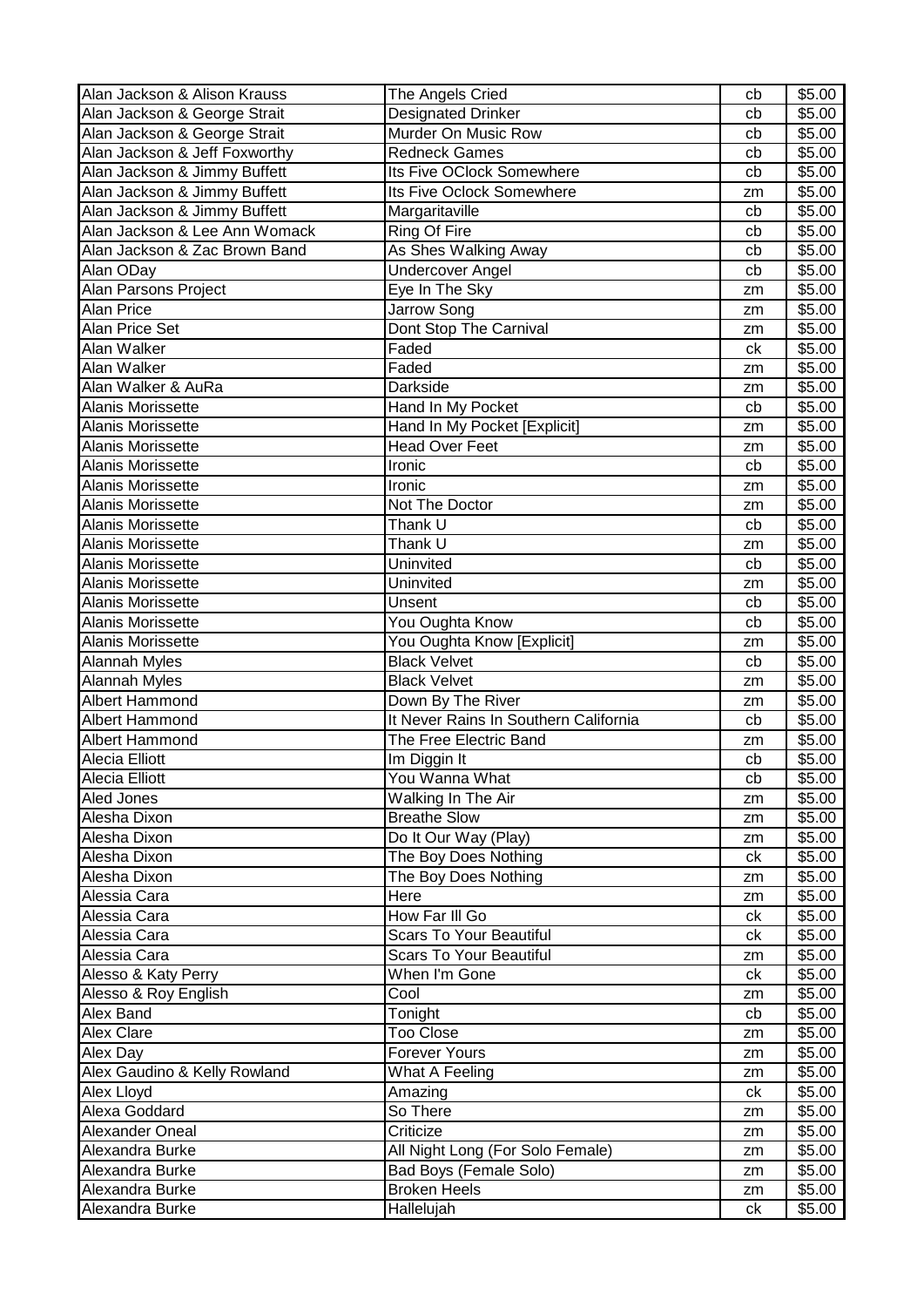| Alexandra Burke                        | Hallelujah                                     | zm       | \$5.00 |
|----------------------------------------|------------------------------------------------|----------|--------|
| Alexandra Burke                        | Start Without You (For Solo Female)            | zm       | \$5.00 |
| Alexandra Burke                        | The Silence                                    | zm       | \$5.00 |
| Alexandra Burke & Erick Morillo        | Elephant                                       | zm       | \$5.00 |
| Alexandra Slate                        | Guilty                                         | cb       | \$5.00 |
| Alexandra Stan                         | Mr Saxobeat                                    | zm       | \$5.00 |
| Alexis Jordan                          | Good Girl                                      | zm       | \$5.00 |
| Alexis Jordan                          | Happiness                                      | zm       | \$5.00 |
| Alice Cooper                           | Poison                                         | ck       | \$5.00 |
| Alice Cooper                           | Poison                                         | zm       | \$5.00 |
| Alice Cooper                           | Schools Out                                    | ck       | \$5.00 |
| Alice Cooper                           | <b>Schools Out</b>                             |          | \$5.00 |
| Alice Deejay                           | <b>Better Off Alone</b>                        | zm<br>cb | \$5.00 |
| <b>Alice Gold</b>                      |                                                |          |        |
|                                        | Runaway Love                                   | zm       | \$5.00 |
| Alice In Chains                        | <b>Your Decision</b>                           | cb       | \$5.00 |
| Alice Merton                           | Lash Out                                       | zm       | \$5.00 |
| <b>Alice Merton</b>                    | No Roots                                       | zm       | \$5.00 |
| Alice Through The Looking Glass (Pink) | <b>Just Like Fire</b>                          | ck       | \$5.00 |
| Alicia Bridges                         | I Love The Night Life                          | zm       | \$5.00 |
| Alicia Bridges                         | I Love The Night Life (Without Backing Vocals) | zm       | \$5.00 |
| Alicia Bridges                         | I Love The Nightlife                           | cb       | \$5.00 |
| <b>Alicia Elliott</b>                  | If You Believe                                 | cb       | \$5.00 |
| Alicia Keys                            | A Womans Worth                                 | cb       | \$5.00 |
| Alicia Keys                            | Diary                                          | cb       | \$5.00 |
| Alicia Keys                            | Doesnt Mean Anything                           | cb       | \$5.00 |
| Alicia Keys                            | Doesnt Mean Anything                           | zm       | \$5.00 |
| Alicia Keys                            | Empire State Of Mind (Part 2) Broken Down      | zm       | \$5.00 |
| Alicia Keys                            | Fallin                                         | cb       | \$5.00 |
| Alicia Keys                            | Fallin                                         | zm       | \$5.00 |
| Alicia Keys                            | Girl On Fire                                   | zm       | \$5.00 |
| Alicia Keys                            | Girl On Fire (no rap)                          | ck       | \$5.00 |
| Alicia Keys                            | Girlfriend                                     | cb       | \$5.00 |
| Alicia Keys                            | How Come You Dont Call                         | cb       | \$5.00 |
| Alicia Keys                            | If I Aint Got You                              | cb       | \$5.00 |
| Alicia Keys                            | If I Aint Got You                              | zm       | \$5.00 |
| Alicia Keys                            | Karma                                          | cb       | \$5.00 |
|                                        |                                                |          | \$8.00 |
| Alicia Keys                            | Karma (Karmasticion Remix)                     | сk       |        |
| Alicia Keys                            | Like Youll Never See Me Again                  | cb       | \$5.00 |
| Alicia Keys                            | Love Looks Better                              | zm       | \$5.00 |
| Alicia Keys                            | Lovin $\overline{U}$                           | cb       | \$5.00 |
| Alicia Keys                            | My Boo                                         | cb       | \$5.00 |
| Alicia Keys                            | No One                                         | cb       | \$5.00 |
| Alicia Keys                            | No One                                         | zm       | \$5.00 |
| Alicia Keys                            | Superwoman                                     | cb       | \$5.00 |
| Alicia Keys                            | Teenage Love Affair                            | cb       | \$5.00 |
| Alicia Keys                            | Try Sleeping With A Broken Heart               | cb       | \$5.00 |
| Alicia Keys                            | Try Sleeping With A Broken Heart               | zm       | \$5.00 |
| Alicia Keys                            | Unbreakable                                    | cb       | \$5.00 |
| Alicia Keys                            | Underdog                                       | zm       | \$5.00 |
| Alicia Keys                            | <b>Underdog (iHeart Acoustic Version)</b>      | zm       | \$5.00 |
| Alicia Keys                            | Unthinkable (Im Ready)                         | cb       | \$5.00 |
| Alicia Keys                            | Why Do I Feel So Sad                           | cb       | \$5.00 |
| Alicia Keys                            | You Dont Know My Name                          | cb       | \$5.00 |
| Alicia Keys & Beyonce                  | Put It In A Love Song                          | cb       | \$5.00 |
| Alicia Keys & Eve                      | Gangsta Lovin                                  | cb       | \$5.00 |
| Alicia Keys & Nicki Minaj              | Girl On Fire (with rap)                        | сk       | \$5.00 |
| Alicia Keys & Usher                    | My Boo                                         | cb       | \$5.00 |
| Alien Ant Farm                         | Smooth Criminal                                | cb       | \$5.00 |
|                                        |                                                |          |        |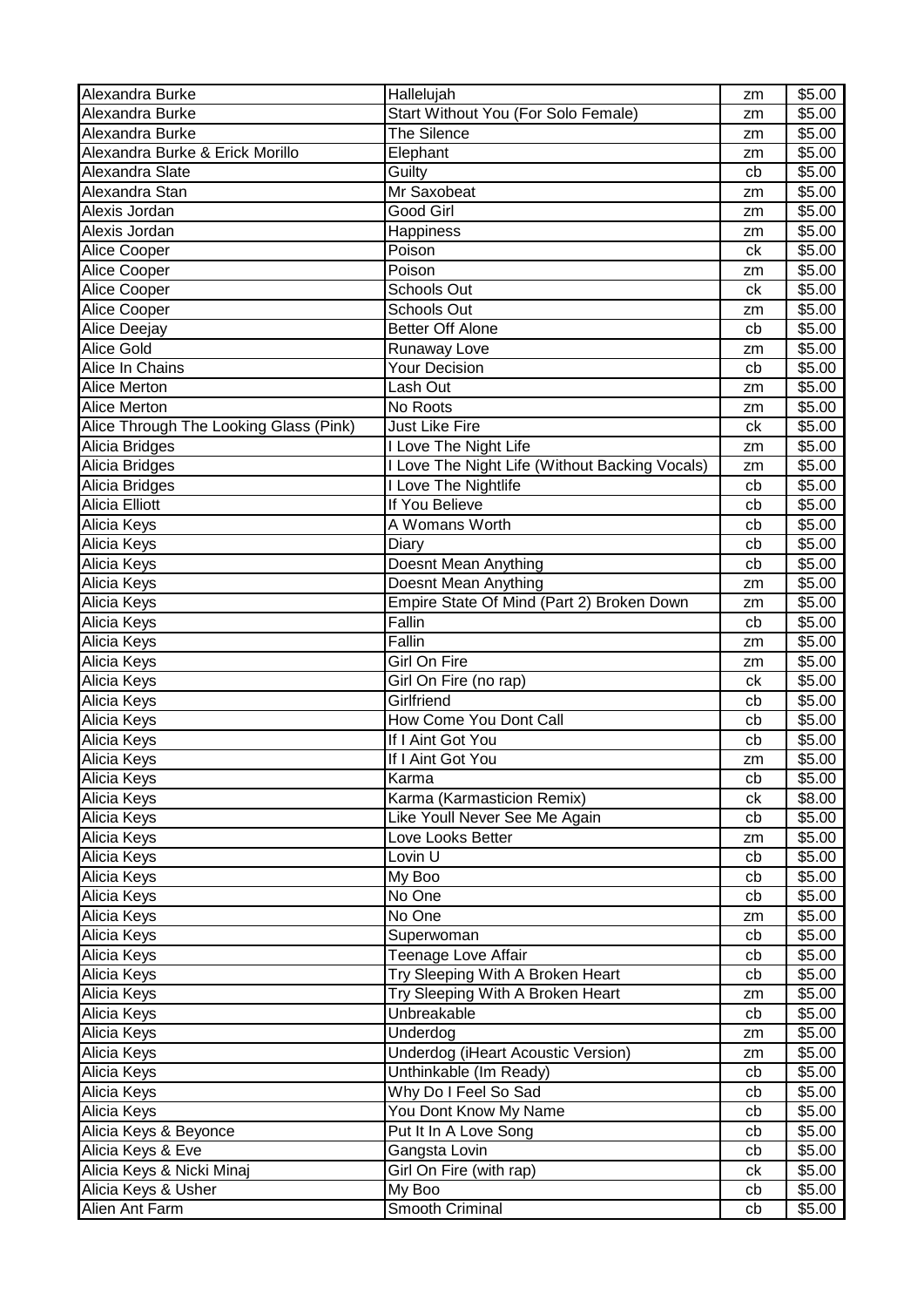| Alison Jiear                             | I Just Wanna Dance (Clean Version)          | zm | \$5.00 |
|------------------------------------------|---------------------------------------------|----|--------|
| Alison Jiear                             | I Just Wanna Dance (Explicit Version)       | zm | \$5.00 |
| <b>Alison Krauss</b>                     | Simple Love                                 | cb | \$5.00 |
| Alison Krauss & Alan Jackson             | The Angels Cried                            | cb | \$5.00 |
| Alison Krauss & Brad Paisley             | <b>Whiskey Lullaby</b>                      | cb | \$5.00 |
| Alison Krauss & Cox Family               | In The Palm Of Your Hand                    | cb | \$5.00 |
| Alison Krauss & Cox Family               | Will There Be Any Stars In My Crown         | cb | \$5.00 |
| Alison Krauss & James Taylor             | Hows The World Treating You                 | cb | \$5.00 |
| Alison Krauss & Shenandoah               | Somewhere In The Vicinity Of The Heart      | cb | \$5.00 |
| <b>Alison Krauss &amp; Union Station</b> | Baby Now That Ive Found You                 | cb | \$5.00 |
| <b>Alison Krauss &amp; Union Station</b> | Every Time You Say Goodbye                  | cb | \$5.00 |
| Alison Krauss & Union Station            | Forget About It                             | cb | \$5.00 |
| Alison Krauss & Union Station            | Goodbye Is All We Have                      | cb | \$5.00 |
| Alison Krauss & Union Station            | I Dont Believe Youve Met My Baby            | cb | \$5.00 |
| Alison Krauss & Union Station            | Ive Got That Old Feeling                    | cb | \$5.00 |
| Alison Krauss & Union Station            | Let Me Touch You For A While                | cb | \$5.00 |
| Alison Krauss & Union Station            | Maybe                                       | cb | \$5.00 |
| Alison Krauss & Union Station            | My Poor Old Heart                           | cb | \$5.00 |
| Alison Krauss & Union Station            | <b>New Favorite</b>                         | cb | \$5.00 |
| Alison Krauss & Union Station            | Only You Can Bring Me Cheer (Gentlemans Lad | cb | \$5.00 |
| Alison Krauss & Union Station            | <b>Restless</b>                             | cb | \$5.00 |
| Alison Krauss & Union Station            | Sitting In The Window Of My Room            | cb | \$5.00 |
| Alison Krauss & Union Station            | <b>Teardrops Will Kiss The Morning Dew</b>  | cb | \$5.00 |
| Alison Krauss & Union Station            | The Lucky One                               | cb | \$5.00 |
| Alison Krauss & Union Station            | Two Highways                                | cb | \$5.00 |
| Alison Krauss & Union Station            | When You Say Nothing At All                 | cb | \$5.00 |
| Alison Moyet                             | All Cried Out                               | zm | \$5.00 |
| Alison Moyet                             | Is This Love                                | ck | \$5.00 |
| Alison Moyet                             | Is This Love                                | zm | \$5.00 |
| Alison Moyet                             | Love Letters                                | ck | \$5.00 |
| Alison Moyet                             | Love Letters                                | zm | \$5.00 |
| <b>Alison Moyet</b>                      | Love Resurrection                           | zm | \$5.00 |
| <b>Alison Moyet</b>                      | That Ole Devil Called Love                  | ck | \$5.00 |
| <b>Alison Moyet</b>                      | That Ole Devil Called Love                  | zm | \$5.00 |
| Alive & Kicking                          | <b>Tighter Tighter</b>                      | cb | \$5.00 |
| All 4 One                                | Beautiful As U                              | cb | \$5.00 |
| All 4 One                                | I Can Love You Like That                    | cb | \$5.00 |
| All 4 One                                | I Swear                                     | cb | \$5.00 |
| All 4 One                                | <b>Swear</b>                                | zm | \$5.00 |
| All About Eve                            | Marthas Harbour                             | zm | \$5.00 |
| All American Rejects                     | <b>Dirty Little Secret</b>                  | cb | \$5.00 |
| All American Rejects                     | Gives You Hell                              | cb | \$5.00 |
| All American Rejects                     | I Wanna                                     | cb | \$5.00 |
| <b>All American Rejects</b>              | It Ends Tonight                             | cb | \$5.00 |
| All American Rejects                     | Move Along                                  | cb | \$5.00 |
| All American Rejects                     | <b>Real World</b>                           | cb | \$5.00 |
| All American Rejects                     | Swing Swing                                 | cb | \$5.00 |
| All American Rejects                     | The Future Has Arrived                      | cb | \$5.00 |
| All American Rejects                     | The Wind Blows                              | cb | \$5.00 |
| All American Rejects                     | Top Of The World                            | cb | \$5.00 |
| All Saints                               | After All                                   | zm | \$5.00 |
| <b>All Saints</b>                        | Never Ever                                  | cb | \$5.00 |
| <b>All Saints</b>                        | Never Ever                                  | zm | \$5.00 |
| <b>All Saints</b>                        | <b>Pure Shores</b>                          | zm | \$5.00 |
| <b>All Saints</b>                        | <b>Pure Shores</b>                          |    |        |
| <b>All Saints</b>                        | <b>Under The Bridge</b>                     | zm | \$5.00 |
| Allan Sherman                            | Hello Mudduh Hello Fadduh                   | cb | \$5.00 |
| Allan Sherman                            | The Twelve Gifts Of Christmas               | cb | \$5.00 |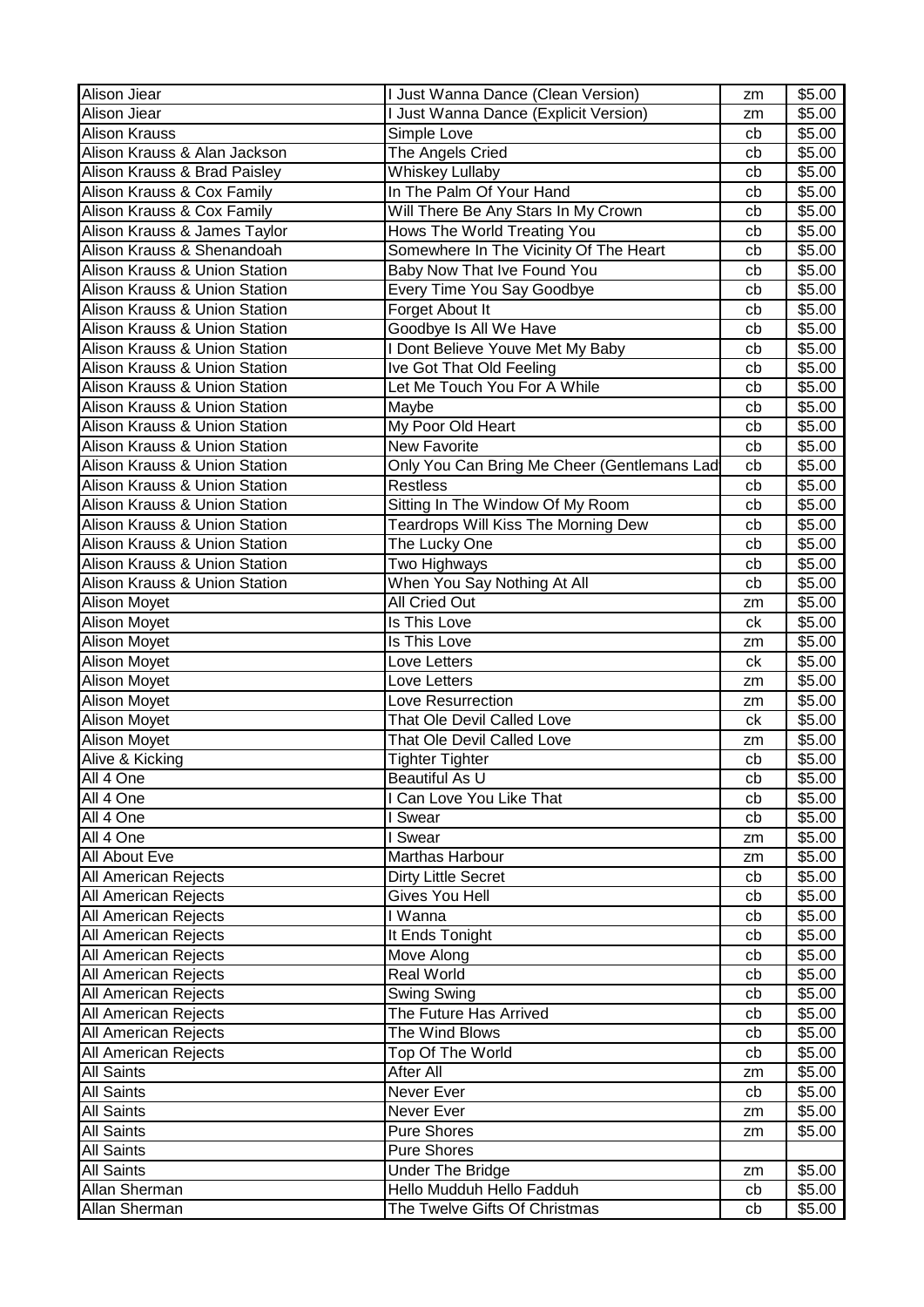| <b>Allison Durbin</b>      | Dont Come Any Closer                      | nz       | \$5.00           |
|----------------------------|-------------------------------------------|----------|------------------|
| <b>Allison Durbin</b>      | <b>Have Loved Me A Man</b>                | nz       | \$5.00           |
| <b>Allison Durbin</b>      | Put Your Hand In The Hand                 | ck       | \$8.00           |
| <b>Allison Moorer</b>      | A Soft Place To Fall                      | cb       | \$5.00           |
| <b>Allison Moorer</b>      | Alabama Song                              | cb       | \$5.00           |
| <b>Allison Moorer</b>      | Dancing Barefoot                          | cb       | \$5.00           |
| <b>Allison Moorer</b>      | Pardon Me                                 | cb       | \$5.00           |
| <b>Allison Moorer</b>      | Send Down An Angel                        | cb       | \$5.00           |
| <b>Allison Moorer</b>      | <b>Set You Free</b>                       | cb       | \$5.00           |
| <b>Allison Moorer</b>      | Think It Over                             | cb       | \$5.00           |
| <b>Allison Moorer</b>      | Up This High                              | cb       | \$5.00           |
| <b>Allison Paige</b>       | End Of The World                          | cb       | \$5.00           |
| <b>Allison Paige</b>       | Send A Message                            | cb       | \$5.00           |
| <b>Allison Paige</b>       | Where My Heart Lets Go                    | cb       | \$5.00           |
| Allisons                   | Are You Sure (For Duo)                    | zm       | \$5.00           |
| Allisons                   | Are You Sure (For Solo Singer)            | zm       | \$5.00           |
| Allman Brothers Band       | <b>Blue Sky</b>                           | cb       | \$5.00           |
| Allman Brothers Band       | Melissa                                   | cb       | \$5.00           |
| Allman Brothers Band       | Midnight Rider                            | zm       | \$5.00           |
| Allman Brothers Band       | <b>Ramblin Man</b>                        | cb       | \$5.00           |
| Allman Brothers Band       | Southbound                                | cb       | \$5.00           |
| Allman Brothers Band       | Stormy Monday                             | cb       | \$5.00           |
| Allman Brothers Band       | <b>Whipping Post</b>                      | cb       | \$5.00           |
| Alma                       | Lonely Night                              | zm       | \$5.00           |
| Aloe Blacc                 | Hello World (The World Is Ours)           | zm       | \$5.00           |
| Aloe Blacc                 | I Need A Dollar                           | zm       | \$5.00           |
| Aloe Blacc                 | The Man                                   | zm       | \$5.00           |
| Alphabeat                  | Fascination                               | zm       | \$5.00           |
|                            |                                           |          |                  |
|                            |                                           |          |                  |
| Alphaville                 | Big In Japan                              | zm       | \$5.00           |
| Alphaville                 | Forever Young                             | zm       | \$5.00           |
| Alter Bridge               | Poison In Your Veins                      | zm       | \$5.00           |
| Altered Images             | Dont Talk To Me About Love                | zm       | \$5.00           |
| Altered Images             | Happy Birthday                            | zm       | \$5.00           |
| Altered Images             | I Could Be Happy                          | zm       | \$5.00           |
| <b>Altered Images</b>      | I Could Be Happy (Without Backing Vocals) | zm       | \$5.00           |
| Althea & Donna             | <b>Uptown Top Ranking</b>                 | zm       | \$5.00           |
| <b>Alvin Stardust</b>      | I Feel Like Buddy Holly                   | zm       | \$5.00           |
| <b>Alvin Stardust</b>      | I Wont Run Away                           | zm       | \$5.00           |
| <b>Alvin Stardust</b>      | Jealous Mind                              | zm       | \$5.00           |
| <b>Alvin Stardust</b>      | My Coo Ca Choo                            | zm       | \$5.00           |
| <b>Alvin Stardust</b>      | Pretend                                   | zm       | \$5.00           |
| <b>Alvin Stardust</b>      | <b>Red Dress</b>                          | zm       | \$5.00           |
| <b>Alvin Stardust</b>      | You You You                               | zm       | \$5.00           |
| Aly & AJ                   | Rush                                      | cb       | \$5.00           |
| Alyssa Reid & Jump Smokers | Alone Again (For Duet)                    | zm       | \$5.00           |
| Alyssa Reid & Jump Smokers | Alone Again (For Solo Female)             | zm       | \$5.00           |
| Amanda Perez               | Angel                                     | cb       | \$5.00           |
| Amanda Wilkinson           | Gone From Love Too Long                   | cb       | \$5.00           |
| Amanda Wilkinson           | No More Me & You                          | cb       | \$5.00           |
| Amazing Rhythm Aces        | Third Rate Romance                        | cb       | \$5.00           |
| Amazulu                    | Too Good To Be Forgotten                  | zm       | \$5.00           |
| Amber Dotson               | I Aint Your Mama                          | cb       | \$5.00           |
| Amber Dotson               | <b>III Try Anything</b>                   | cb       | \$5.00           |
| Amber Lawrence             | Heart                                     | сk       | \$8.00           |
| Amelia Lily                | Party Over                                | zm       | \$5.00           |
| Amelia Lily<br>Amen Corner | You Bring Me Joy<br>Bend Me Shape Me      | zm<br>zm | \$5.00<br>\$5.00 |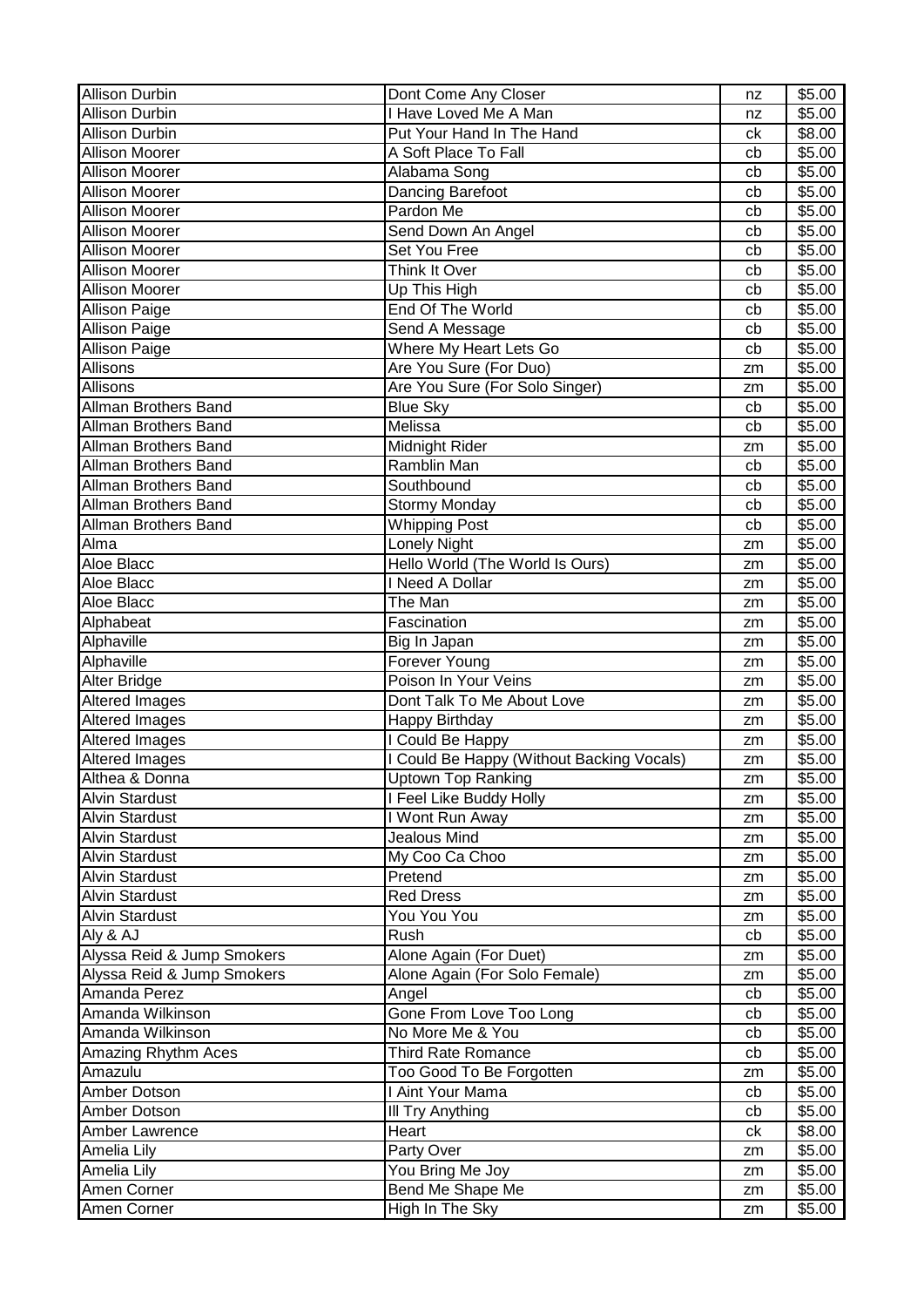| Amen Corner             | If Paradise Is Half As Nice  | zm       | \$5.00             |
|-------------------------|------------------------------|----------|--------------------|
| America                 | A Horse With No Name         | cb       | \$5.00             |
| America                 | A Horse With No Name         | zm       | \$5.00             |
| America                 | Daisy Jane                   | cb       | \$5.00             |
| America                 | Dont Cross The River         | cb       | \$5.00             |
| America                 | I Need You                   | cb       | \$5.00             |
| America                 | Lonely People                | cb       | \$5.00             |
| America                 | <b>Muskrat Love</b>          | cb       | \$5.00             |
| America                 | One In A Million             | cb       | \$5.00             |
| America                 | Only In Your Heart           | cb       | \$5.00             |
| America                 | Sandman                      | cb       | \$5.00             |
| America                 | Sister Golden Hair           | cb       | \$5.00             |
| America                 | Sister Golden Hair           | zm       | \$5.00             |
| America                 | Tin Man                      | cb       | \$5.00             |
| America                 | To Each His Own              | cb       | \$5.00             |
| America                 | Ventura Highway              | cb       | \$5.00             |
| America                 | Ventura Highway              | zm       | \$5.00             |
| America                 | Woman Tonight                | cb       | \$5.00             |
| America                 | You Can Do Magic             | cb       | \$5.00             |
| America                 | You Can Do Magic             | zm       | \$5.00             |
| <b>American Authors</b> | Best Day Of My Life          | ck       | \$5.00             |
| American Authors        | Best Day Of My Life          | zm       | \$5.00             |
| American Breed          | Bend Me Shape Me             | cb       | \$5.00             |
| American Hi Fi          | Flavor Of The Weak           | cb       | \$5.00             |
| Amerie                  | 1 Thing                      | cb       | $\overline{$}5.00$ |
| Amerie                  | <b>Heard Em All</b>          | cb       | \$5.00             |
| Amerie                  | <b>Talkin To Me</b>          | cb       | \$5.00             |
| Amerie                  | Why Dont We Fall In Love     | cb       | \$5.00             |
| Amerie                  | Why R U                      | cb       | \$5.00             |
| Amerie & Trey Songz     | <b>Pretty Brown</b>          | cb       | \$5.00             |
| Amiel                   | Another Stupid Love Song     | сk       | \$8.00             |
| Amii Stewart            | Knock On Wood                | cb       | \$5.00             |
| Amii Stewart            | Knock On Wood                | zm       | \$5.00             |
| Amos Lee                | Violin                       | zm       | \$5.00             |
| Amy Dalley              | Everybodys Got A Vice        | cb       | \$5.00             |
| Amy Dalley              | Good Kind Of Crazy           | cb       | \$5.00             |
| <b>Amy Dalley</b>       | I Think Youre Beautiful      | cb       | \$5.00             |
| <b>Amy Dalley</b>       | I Would Cry                  | cb       | \$5.00             |
| <b>Amy Dalley</b>       | Lets Try Goodbye             | cb       | \$5.00             |
| <b>Amy Dalley</b>       | Living Together              | cb       | \$5.00             |
| Amy Dalley              | Loves Got An Attitude        | cb       | \$5.00             |
| Amy Dalley              | Men Dont Change              | cb       | \$5.00             |
| Amy Grant               | A Christmas To Remember      | cb       | \$5.00             |
| Amy Grant               | Angels                       | cb       | \$5.00             |
| Amy Grant               | Arms Of Love                 | cb       | \$5.00             |
| Amy Grant               | Baby Baby                    | cb       | \$5.00             |
| Amy Grant               | <b>Baby Baby</b>             | zm       | \$5.00             |
| Amy Grant               | El Shaddai                   | cb       | \$5.00             |
| Amy Grant               | <b>Every Heartbeat</b>       | cb       | \$5.00             |
| Amy Grant               | <b>Fathers Eyes</b>          | cb       | \$5.00             |
| Amy Grant               | Fight                        | cb       | \$5.00             |
|                         |                              |          |                    |
|                         |                              | cb       | \$5.00             |
| Amy Grant               | Find A Way                   |          |                    |
| Amy Grant               | Good For Me                  | cb       | \$5.00             |
| Amy Grant               | I Will Remember You          | cb       | \$5.00             |
| Amy Grant               | Its Not A Song<br>Lead Me On | cb<br>cb | \$5.00             |
| Amy Grant<br>Amy Grant  | Love Of Another Kind         | cb       | \$5.00<br>\$5.00   |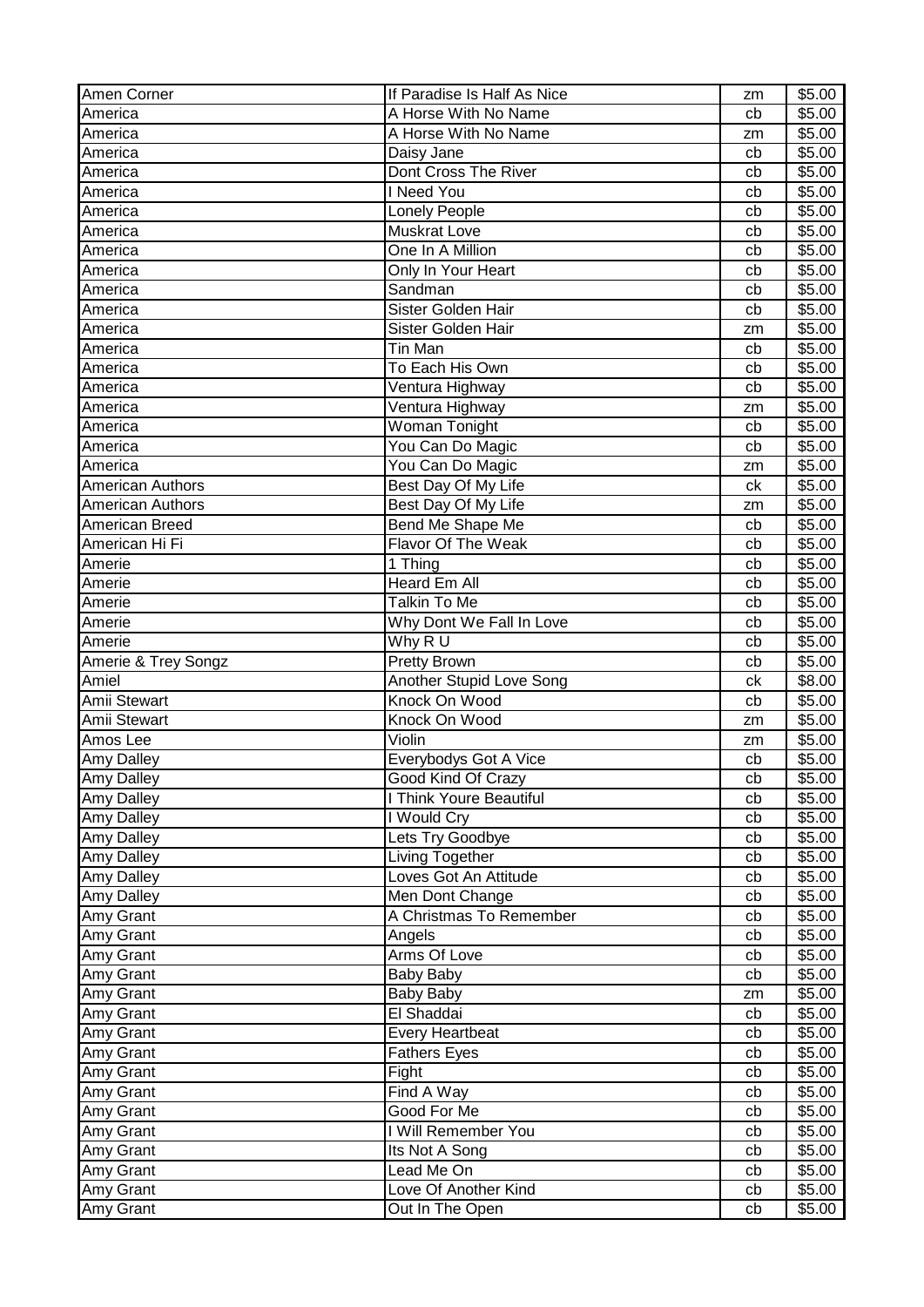| Amy Grant                    | Saved By Love                       | cb | \$5.00 |
|------------------------------|-------------------------------------|----|--------|
| Amy Grant                    | Sing Your Praise To The Lord        | cb | \$5.00 |
| Amy Grant                    | <b>Stay For Awhile</b>              | cb | \$5.00 |
| Amy Grant                    | <b>Tennessee Christmas</b>          | cb | \$5.00 |
| Amy Grant                    | Thats What Love Is For              | cb | \$5.00 |
| Amy Grant                    | Thy Word                            | cb | \$5.00 |
| Amy Grant                    | <b>What About The Love</b>          | cb | \$5.00 |
| Amy Grant                    | Wise Up                             | cb | \$5.00 |
| Amy Grant & Peter Cetera     | The Next Time I Fall                | cb | \$5.00 |
| Amy Lambert                  | Has Anybody Talked To Jesus Lately  | cb | \$5.00 |
| Amy Macdonald                | Mr Rock & Roll                      | zm | \$5.00 |
| Amy MacDonald                | Mr Rock & Roll+This Is The Life     | zm | \$5.00 |
| Amy Macdonald                | This Is The Life                    | zm | \$5.00 |
| Amy Shark                    | Adore                               | ck | \$8.00 |
| Amy Shark                    | All Loved Up                        | ck | \$8.00 |
| Amy Shark                    | Dont Turn Around                    | ck | \$8.00 |
| Amy Shark                    | Everybody Rise                      | сk | \$8.00 |
| Amy Shark                    | I Said Hi                           | сk | \$8.00 |
| Amy Shark                    | Mess Her Up                         | сk | \$5.00 |
| Amy Shark                    | Weekends                            | ck | \$8.00 |
| Amy Shark                    | Worst Day Of My Life                | ck | \$5.00 |
| Amy Shark & Keith Urban      | Love Songs Aint For Us              | сk | \$5.00 |
| Amy Shark & Mark Hoppus      | Psycho                              | сk | \$8.00 |
| Amy Shark & Travis Barker    | Cmon                                | ck | \$8.00 |
| Amy Wadge                    | Faiths Song                         | zm | \$5.00 |
| Amy Winehouse                | A Song For You                      | zm | \$5.00 |
| Amy Winehouse                | Addicted                            | zm | \$5.00 |
| Amy Winehouse                | <b>Back To Black</b>                | cb | \$5.00 |
| Amy Winehouse                | <b>Back To Black</b>                | zm | \$5.00 |
| Amy Winehouse                | <b>Best Friends Right</b>           | zm | \$5.00 |
| Amy Winehouse                | <b>Between The Cheats</b>           | zm | \$5.00 |
| Amy Winehouse                | Cupid                               | zm | \$5.00 |
| Amy Winehouse                | <b>Half Time</b>                    | zm | \$5.00 |
| Amy Winehouse                | He Can Only Hold Her                | zm | \$5.00 |
| Amy Winehouse                | <b>Just Friends</b>                 | zm | \$5.00 |
| Amy Winehouse                | Like Smoke (For Solo Female)        | zm | \$5.00 |
| Amy Winehouse                | Love Is A Losing Game               | zm | \$5.00 |
| Amy Winehouse                | Me & Mr Jones                       | zm | \$5.00 |
| Amy Winehouse                | Our Day Will Come                   | zm | \$5.00 |
| Amy Winehouse                | Rehab                               | cb | \$5.00 |
| Amy Winehouse                | Rehab                               | zm | \$5.00 |
| Amy Winehouse                | Stronger Than Me                    | cb | \$5.00 |
| Amy Winehouse                | <b>Tears Dry [Original Version]</b> | zm | \$5.00 |
| Amy Winehouse                | Tears Dry On Their Own              | cb | \$5.00 |
| Amy Winehouse                | Tears Dry On Their Own              | zm | \$5.00 |
| Amy Winehouse                | The Girl From Ipanema               | zm | \$5.00 |
| Amy Winehouse                | Valerie                             | cb | \$5.00 |
| Amy Winehouse                | Valerie (68 Version)                | zm | \$5.00 |
| Amy Winehouse                | Wake Up Alone                       | zm | \$5.00 |
| Amy Winehouse                | Wake Up Alone [Original Recording]  | zm | \$5.00 |
| Amy Winehouse                | Will You Still Love Me Tomorrow     | zm | \$5.00 |
| Amy Winehouse                | You Know Im No Good                 | cb | \$5.00 |
| Amy Winehouse                | You Know Im No Good                 | zm | \$5.00 |
| Amy Winehouse & Mark Ronson  | Valerie                             | cb | \$5.00 |
| Amy Winehouse & Mark Ronson  | Valerie                             | zm | \$5.00 |
| Amy Winehouse & Tony Bennett | Body & Soul                         | zm | \$5.00 |
| Anastacia                    | Im Outta Love                       | ck | \$5.00 |
| Anastacia                    | Im Outta Love                       | zm | \$5.00 |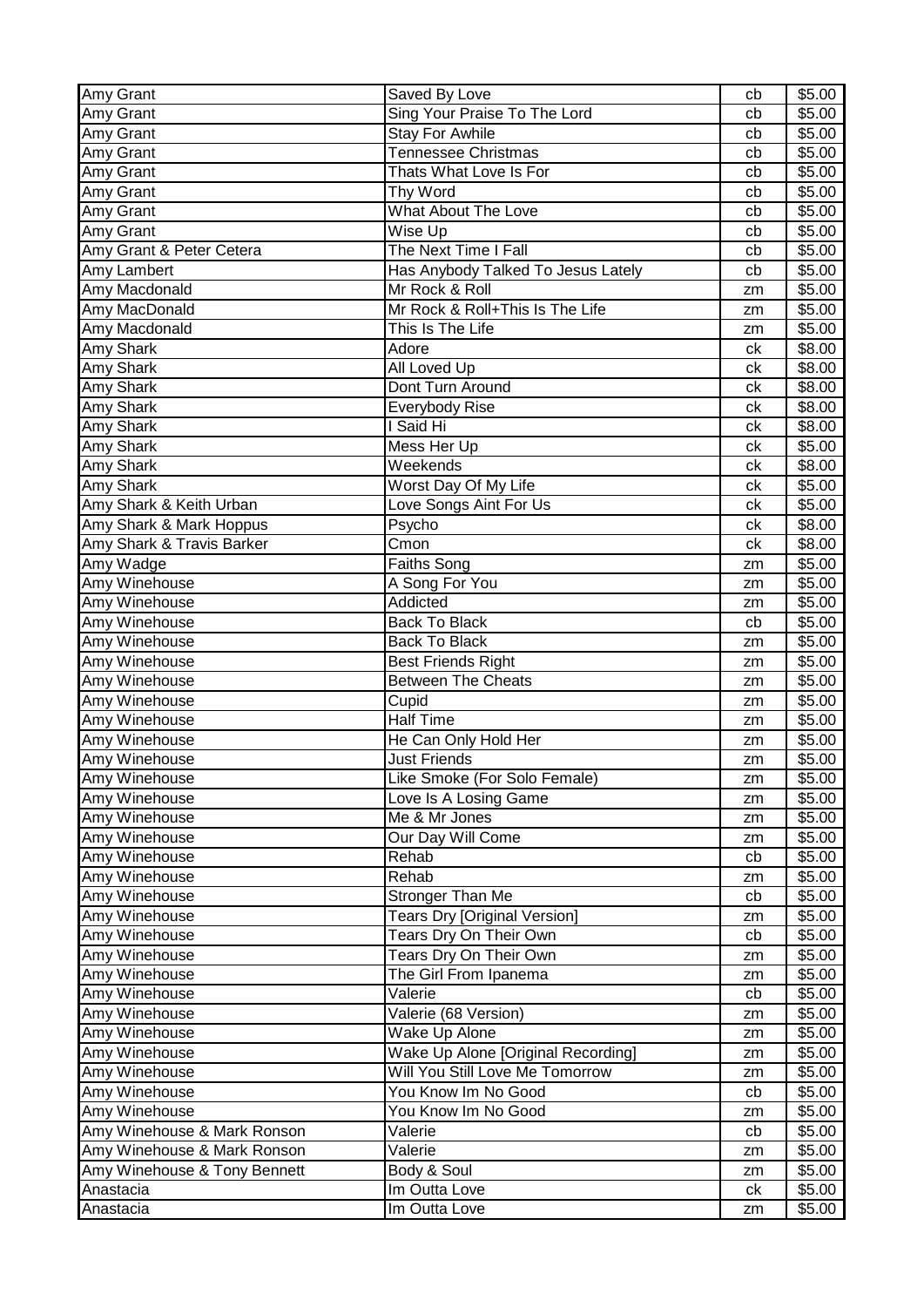| Anastacia                                | Left Outside Alone                          | zm       | \$5.00           |
|------------------------------------------|---------------------------------------------|----------|------------------|
| Anchormen                                | Jesus Is Coming Get Ready                   | cb       | \$5.00           |
| Andra Day                                | Rise Up                                     | zm       | \$5.00           |
| Andrea Bocelli & Dua Lipa                | If Only                                     | zm       | \$5.00           |
| Andrea Bocelli & Sarah Brightman         | Time To Say Goodbye                         | zm       | \$5.00           |
| Andrea True Connection                   | More More More                              | cb       | \$5.00           |
| Andrea True Connection                   | More More More                              | zm       | \$5.00           |
| <b>Andrew Gold</b>                       | Lonely Boy                                  | cb       | \$5.00           |
| <b>Andrew Gold</b>                       | Lonely Boy                                  | zm       | \$5.00           |
| <b>Andrew Gold</b>                       | Love Hurts                                  | zm       | \$5.00           |
| <b>Andrew Gold</b>                       | Love Hurts (Without Backing Vocals)         | zm       | \$5.00           |
| <b>Andrew Gold</b>                       | Never Let Her Slip Away                     | zm       | \$5.00           |
| <b>Andrew Gold</b>                       | Thank You For Being A Friend                | zm       | \$5.00           |
| <b>Andrew Swift</b>                      | Sound The Alarm                             | ck       | \$8.00           |
| <b>Andrews Sisters</b>                   | Boogie Woogie Bugle Boy                     | zm       | \$5.00           |
| <b>Andrews Sisters</b>                   | Dont Sit Under The Apple Tree               | zm       | \$5.00           |
| <b>Andrews Sisters</b>                   | I Wanna Be Loved                            | cb       | \$5.00           |
| <b>Andrews Sisters</b>                   | Ill Be With You In Apple Blossom Time       | zm       | \$5.00           |
| Androids                                 | Do It With Madonna                          | ck       | \$5.00           |
| Andy Burrows & Matt Haig                 | Barcelona                                   | zm       | \$5.00           |
| Andy Fairweather Low                     | Wide Eyed & Legless                         | zm       | \$5.00           |
| Andy Gibb                                | An Everlasting Love                         | zm       | \$5.00           |
| Andy Gibb                                | Andy Gibb Medley                            | zm       | \$5.00           |
| Andy Gibb                                | <b>Flowing Rivers</b>                       | zm       | \$5.00           |
| Andy Gibb                                | I Just Want To Be Your Everything           | zm       | \$5.00           |
| Andy Gibb                                | Our Love Dont Throw It All Away             | zm       | \$5.00           |
| Andy Gibb                                | <b>Shadow Dancing</b>                       | cb       | \$5.00           |
| Andy Gibb                                | <b>Shadow Dancing</b>                       | zm       | \$5.00           |
| Andy Grammer                             | Dont Give Up On Me                          | zm       | \$5.00           |
| <b>Andy Grammer</b>                      | Dont Give Up On Me (Without Backing Vocals) |          | \$5.00           |
| <b>Andy Grammer</b>                      | Fresh Eyes                                  | zm<br>ck | \$5.00           |
| <b>Andy Grammer</b>                      | Fresh Eyes                                  |          | \$5.00           |
| Andy Grammer                             | Honey Im Good                               | zm       | \$5.00           |
|                                          | Can I Get An Amen                           | zm<br>cb | \$5.00           |
| Andy Griggs<br><b>Andy Griggs</b>        | How Cool Is That                            | cb       | \$5.00           |
|                                          |                                             |          | \$5.00           |
| <b>Andy Griggs</b>                       | I Never Had A Chance<br>If Heaven           | cb       |                  |
| <b>Andy Griggs</b>                       | III Go Crazy                                | cb       | \$5.00<br>\$5.00 |
| <b>Andy Griggs</b><br><b>Andy Griggs</b> | She Thinks She Needs Me                     | cb       | \$5.00           |
|                                          | Shes More                                   | cb       |                  |
| <b>Andy Griggs</b>                       | <b>Tattoo Rose</b>                          | cb       | \$5.00           |
| <b>Andy Griggs</b>                       | This I Gotta See                            | cb       | \$5.00<br>\$5.00 |
| <b>Andy Griggs</b>                       |                                             | cb       |                  |
| Andy Griggs                              | Tonight I Wanna Be Your Man                 | cb       | \$5.00           |
| <b>Andy Griggs</b>                       | Waitin On Sundown                           | cb       | \$5.00           |
| <b>Andy Griggs</b>                       | You Made Me That Way                        | cb       | \$5.00           |
| <b>Andy Griggs</b>                       | You Wont Ever Be Lonely                     | cb       | \$5.00           |
| Andy Griggs & Martina McBride            | Practice Life                               | cb       | \$5.00           |
| Andy Griggs & Tracy Byrd                 | The Truth About Men                         | cb       | \$5.00           |
| Andy Kim                                 | Rock Me Gently                              | zm       | \$5.00           |
| <b>Andy Stewart</b>                      | Donald Wheres Your Troosers                 | zm       | \$5.00           |
| <b>Andy Williams</b>                     | (Where Do I Begin) Love Story               | zm       | \$5.00           |
| Andy Williams                            | A Summer Place                              | zm       | \$5.00           |
| <b>Andy Williams</b>                     | A Time For Us                               | zm       | \$5.00           |
| <b>Andy Williams</b>                     | <b>Butterfly</b>                            | cb       | \$5.00           |
| <b>Andy Williams</b>                     | <b>Canadian Sunset</b>                      | cb       | \$5.00           |
| <b>Andy Williams</b>                     | Cant Get Used To Losing You                 | cb       | \$5.00           |
| <b>Andy Williams</b>                     | Cant Get Used To Losing You                 | zm       | \$5.00           |
| <b>Andy Williams</b>                     | Cant Take My Eyes Off You                   | ck       | \$5.00           |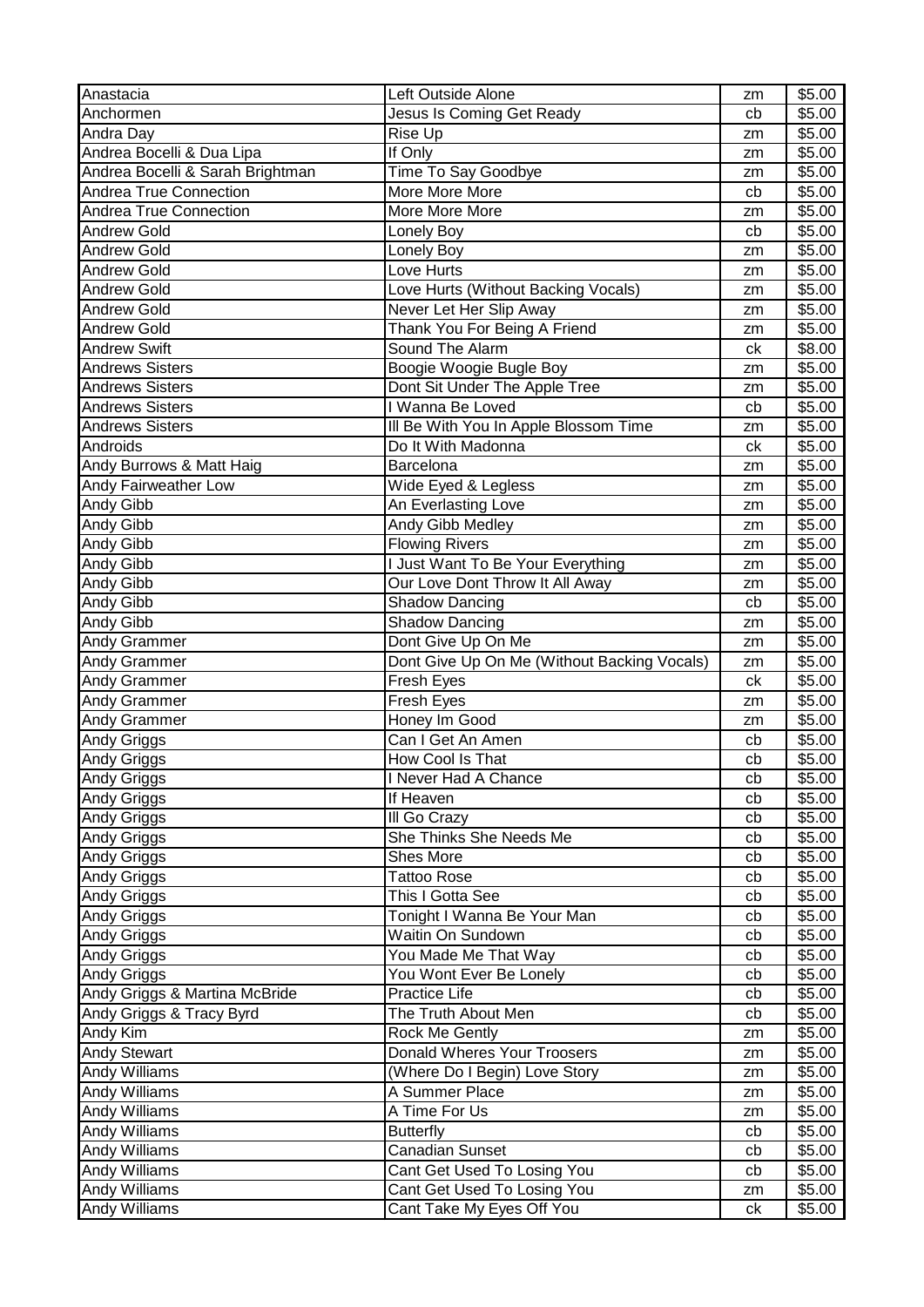| <b>Andy Williams</b>            | Cant Take My Eyes Off You                       | zm       | \$5.00 |
|---------------------------------|-------------------------------------------------|----------|--------|
| <b>Andy Williams</b>            | Charade                                         | cb       | \$5.00 |
| Andy Williams                   | Dear Heart                                      | cb       | \$5.00 |
| <b>Andy Williams</b>            | <b>Happy Heart</b>                              | zm       | \$5.00 |
| <b>Andy Williams</b>            | Happy Holiday                                   | zm       | \$5.00 |
| <b>Andy Williams</b>            | Its The Most Wonderful Time Of The Year         | cb       | \$5.00 |
| Andy Williams                   | Its The Most Wonderful Time Of The Year         | zm       | \$5.00 |
| Andy Williams                   | Little Drummer Boy                              | cb       | \$5.00 |
| Andy Williams                   | Love Is A Many Splendored Thing                 | cb       | \$5.00 |
| Andy Williams                   | May Each Day                                    | zm       | \$5.00 |
| Andy Williams                   | Moon River                                      | cb       | \$5.00 |
| <b>Andy Williams</b>            | Moon River                                      | zm       | \$5.00 |
| Andy Williams                   | More                                            | cb       | \$5.00 |
| Andy Williams                   | Music To Watch Girls By                         | ck       | \$5.00 |
| Andy Williams                   | Music To Watch Girls By                         | zm       | \$5.00 |
| Andy Williams                   | On The Street Where You Live                    | zm       | \$5.00 |
| Andy Williams                   | Solitaire                                       | cb       | \$5.00 |
| Andy Williams                   | Somewhere My Love                               | cb       | \$5.00 |
| Andy Williams                   | <b>Speak Softly Love</b>                        | zm       | \$5.00 |
| Andy Williams                   | <b>Sweet Little Jesus Boy</b>                   | cb       | \$5.00 |
| Andy Williams                   | The Days Of Wine & Roses                        | cb       | \$5.00 |
| <b>Andy Williams</b>            | The Exodus Song (This Land Is Mine)             | cb       | \$5.00 |
| Andy Williams                   | The Impossible Dream                            | zm       | \$5.00 |
| Andy Williams                   | The Second Time Around (no backing vocals)      | cb       | \$5.00 |
| Andy Williams                   | The Twelve Days Of Christmas                    | cb       | \$5.00 |
| Andy Williams                   | Three Coins In A Fountain                       | cb       | \$5.00 |
| <b>Andy Williams</b>            | Where Do I Begin                                | cb       | \$5.00 |
| Aneiki                          | Pleased to Meet You                             | ck       | \$8.00 |
| Aneka                           | Japanese Boy                                    | zm       | \$5.00 |
| Angela Lansbury                 | Beauty & The Beast                              | zm       | \$5.00 |
| Angels                          | After The Rain                                  | ck       | \$8.00 |
| Angels                          | Am I Ever Gonna See Your Face Again             | сk       | \$5.00 |
| Angels                          | <b>Back Street Pickup</b>                       | ck       | \$8.00 |
| Angels                          | Coming Down                                     | ck       | \$8.00 |
| Angels                          | Let The Night Roll On                           | сk       | \$8.00 |
| Angels                          | Marseilles                                      | ck       | \$5.00 |
| Angels                          | Mr Damage                                       | сk       | \$8.00 |
| Angels                          | No Secrets                                      | сk       | \$5.00 |
| Angels                          | <b>Shadow Boxer</b>                             | ck       | \$8.00 |
| Angels                          | Take A Long Line                                | сk       | \$5.00 |
| Angels                          | The Dogs Are Talking                            | сk       | \$8.00 |
| Angels                          | We Gotta Get Out Of This Place                  | ck       | \$5.00 |
| Angels                          | We Gotta Get Out Of This Place (shortened intro | сk       | \$5.00 |
| Angels (US female group)        | My Boyfriends Back                              | cb       | \$5.00 |
| Angels (US female group)        | My Boyfriends Back                              |          | \$5.00 |
| Angie Martinez & Lil Mo         | If I Could Go                                   | zm       | \$5.00 |
| Angie Stone                     | <b>Brotha</b>                                   | cb<br>cb | \$5.00 |
|                                 | I Aint Hearin U                                 |          |        |
| Angie Stone                     |                                                 | cb       | \$5.00 |
| Angie Stone                     | Sometimes                                       | cb       | \$5.00 |
| Angie Stone                     | Wish I Didnt Miss You                           | cb       | \$5.00 |
| Angie Stone & Calvin Richardson | More Than A Woman                               | cb       | \$5.00 |
| Angry Anderson                  | <b>Bound For Glory</b>                          | сk       | \$5.00 |
| Angry Anderson                  | Suddenly                                        | сk       | \$5.00 |
| Angry Anderson                  | Suddenly                                        | zm       | \$5.00 |
| Angus & Julia Stone             | <b>Big Jet Plane</b>                            | ck       | \$5.00 |
| Anika Moa                       | Falling In Love Again                           | nz       | \$5.00 |
| Anika Moa                       | Youthful                                        | nz       | \$5.00 |
| Animals                         | Bring It On Home To Me                          | zm       | \$5.00 |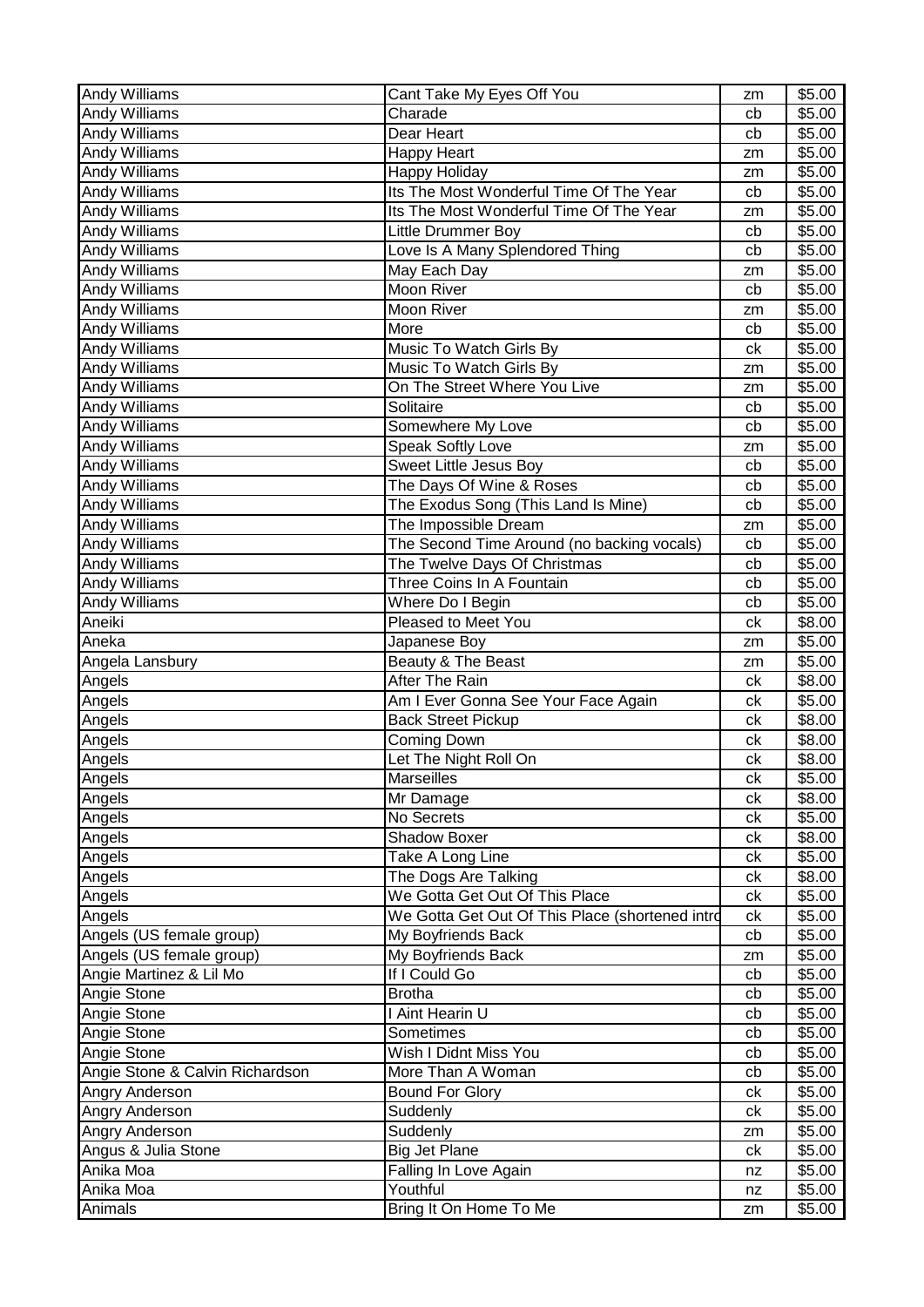| Animals                               | Dont Let Me Be Misunderstood             | cb | \$5.00 |
|---------------------------------------|------------------------------------------|----|--------|
| Animals                               | Dont Let Me Be Misunderstood             | zm | \$5.00 |
| Animals                               | House Of The Rising Sun                  | cb | \$5.00 |
| Animals                               | House Of The Rising Sun                  | zm | \$5.00 |
| Animals                               | Im Crying                                | cb | \$5.00 |
| Animals                               | Its My Life                              | cb | \$5.00 |
| Animals                               | Its My Life                              | zm | \$5.00 |
| Animals                               | We Gotta Get Out Of This Place           | cb | \$5.00 |
| Animals                               | We Gotta Get Out Of This Place           | zm | \$5.00 |
| Animals                               | When I Was Young                         | cb | \$5.00 |
| Animotion                             | Obsession                                | zm | \$5.00 |
| Anita Baker                           | Body & Soul                              | cb | \$5.00 |
| Anita Baker                           | Caught Up In The Rapture                 | cb | \$5.00 |
| Anita Baker                           | Giving You The Best That I Got           | cb | \$5.00 |
| Anita Baker                           | <b>Just Because</b>                      | cb | \$5.00 |
| Anita Baker                           | No One In The World                      | cb | \$5.00 |
| Anita Baker                           | <b>Sweet Love</b>                        | cb | \$5.00 |
| Anita Baker                           | <b>Sweet Love</b>                        | zm | \$5.00 |
| Anita Baker                           | You Bring Me Joy                         | zm | \$5.00 |
| Anita Cochran                         | Daddy Can You See Me                     | cb | \$5.00 |
| Anita Cochran                         | For Crying Out Loud                      | cb | \$5.00 |
| Anita Cochran                         | <b>Good Times</b>                        | cb | \$5.00 |
| Anita Cochran                         | Will You Be Here                         | cb | \$5.00 |
| Anita Cochran                         | You With Me                              | cb | \$5.00 |
| Anita Cochran & Conway Twitty         | I Wanna Hear) A Cheatin Song             | cb | \$5.00 |
| Anita Cochran & Steve Wariner         | What If I Said                           | cb | \$5.00 |
| Anita Ward                            | Ring My Bell                             | cb | \$5.00 |
| Anita Ward                            | Ring My Bell                             | zm | \$5.00 |
| Ann Breen                             | Pal Of My Cradle Days                    | zm | \$5.00 |
| Ann Marie                             | Alarm                                    | сk | \$5.00 |
| Ann Peebles                           | I Cant Stand The Rain                    | cb | \$5.00 |
| <b>Anna Kendrick</b>                  | Cups (When Im Gone)                      | zm | \$5.00 |
| <b>Anna Nalick</b>                    | Breathe (2 AM)                           | cb | \$5.00 |
| Anna Nalick                           | Breathe (2AM)                            | zm | \$5.00 |
| Anna Nalick                           | Shine                                    | cb | \$5.00 |
| Anne Marie                            | 2002 (two thousand & two)                | ck | \$5.00 |
| <b>Anne Marie</b>                     | 2002 (two thousand & two)                | zm | \$5.00 |
| Anne Marie                            | Birthday                                 | zm | \$5.00 |
| Anne Marie                            | Heavy                                    | zm | \$5.00 |
| Anne Marie & Doja Cat                 | To Be Young                              | zm | \$5.00 |
| Anne Marie & Little Mix               | Kiss My (Uh-Oh)                          | zm | \$5.00 |
| Anne Marie & Little Mix               | Kiss My (Uh-Oh) (Without Backing Vocals) | zm | \$5.00 |
| Anne Marie & Niall Horan              | Our Song                                 | ck | \$5.00 |
| Anne Marie KSI & Digital Farm Animals | Dont Play                                | zm | \$5.00 |
| Anne Murray                           | A Little Good News                       | cb | \$5.00 |
| Anne Murray                           | A Love Song                              | cb | \$5.00 |
| Anne Murray                           | <b>Blessed Are The Believers</b>         | cb | \$5.00 |
| Anne Murray                           | <b>Broken Hearted Me</b>                 | cb | \$5.00 |
| Anne Murray                           | <b>Could I Have This Dance</b>           | cb | \$5.00 |
| Anne Murray                           | Dannys Song                              | cb | \$5.00 |
| Anne Murray                           | Do You Hear What I Hear                  | cb | \$5.00 |
| Anne Murray                           | <b>Feed This Fire</b>                    | cb | \$5.00 |
| Anne Murray                           | He Thinks I Still Care                   | cb | \$5.00 |
| Anne Murray                           | I Just Fall In Love Again                | cb | \$5.00 |
| Anne Murray                           | Just Another Woman In Love               | cb | \$5.00 |
| Anne Murray                           | Put Your Hand In The Hand                | cb | \$5.00 |
| Anne Murray                           | Shadows In The Moonlight                 | cb | \$5.00 |
| Anne Murray                           | Snowbird                                 | cb | \$5.00 |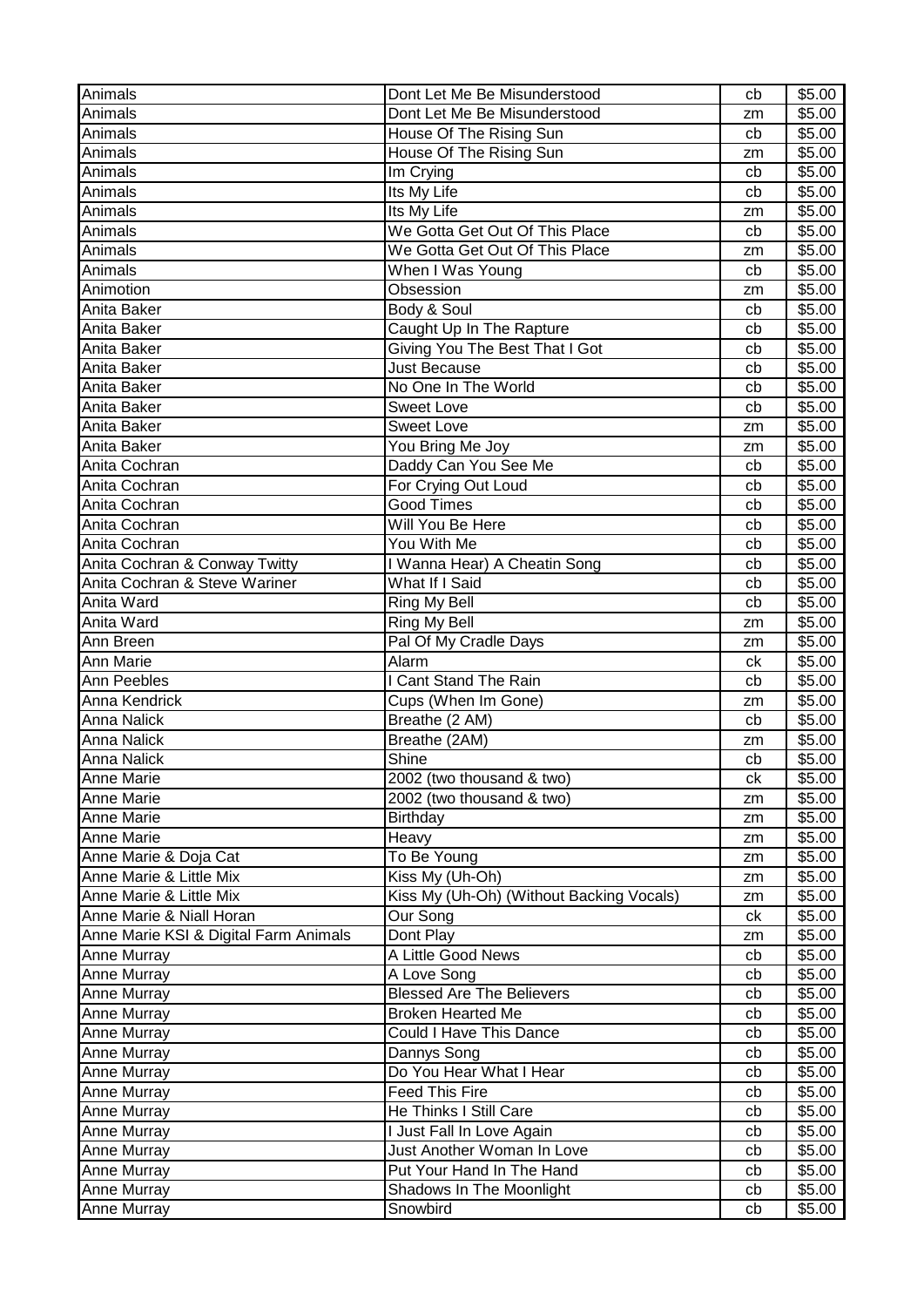| Anne Murray                     | You Needed Me                         | cb | \$5.00 |
|---------------------------------|---------------------------------------|----|--------|
| Anne Murray & Dave Loggins      | Nobody Loves Me Like You Do           | cb | \$5.00 |
| Anne-Marie                      | Ciao Adios                            | zm | \$5.00 |
| <b>Annie Crummer</b>            | See What Love Can Do                  | nz | \$5.00 |
| Annie Get Your Gun              | Anything You Can Do                   | zm | \$5.00 |
| Annie Lennox                    | Little Bird                           | cb | \$5.00 |
| Annie Lennox                    | <b>Little Bird</b>                    | zm | \$5.00 |
| Annie Lennox                    | No More I Love Yous                   | cb | \$5.00 |
| Annie Lennox                    | No More I Love Yous                   | zm | \$5.00 |
| Annie Lennox                    | Waiting In Vain                       | cb | \$5.00 |
| Annie Lennox                    | <b>Walking On Broken Glass</b>        | cb | \$5.00 |
| Annie Lennox                    | <b>Walking On Broken Glass</b>        | zm | \$5.00 |
| Annie Lennox                    | Why                                   | cb | \$5.00 |
| Annie Lennox                    | Why                                   | zm | \$5.00 |
| Annie Lennox & Al Green         | Put A Little Love In Your Heart       | cb | \$5.00 |
| <b>Annie May Willis</b>         | <b>Amazing Grace</b>                  | nz | \$5.00 |
| Annie Soundtrack                | Its The Hard Knock Life               | zm | \$5.00 |
| Annie Soundtrack                | <b>Little Girls</b>                   | zm | \$5.00 |
| Annie Soundtrack                | Tomorrow                              | zm | \$5.00 |
| <b>Anthony Callea</b>           | Hurts So Bad                          | nz | \$5.00 |
| <b>Anthony Callea</b>           | Rain                                  | nz | \$5.00 |
| <b>Anthony Callea</b>           | The Prayer                            | ck | \$5.00 |
| <b>Anthony Newley</b>           | Why                                   | zm | \$5.00 |
| <b>Anthony Smith</b>            | <b>Bringin Back The Sunshine</b>      | cb | \$5.00 |
| <b>Anthony Smith</b>            | Half A Man                            | cb | \$5.00 |
| <b>Anthony Smith</b>            | If That Aint Country                  | cb | \$5.00 |
| <b>Anthony Smith</b>            | John J Blanchard                      | cb | \$5.00 |
| <b>Anthony Smith</b>            | Love Is Love Is Love                  | cb | \$5.00 |
| Applejacks                      | Tell Me When                          | zm | \$5.00 |
| Aqua                            | <b>Barbie Girl</b>                    | ck | \$5.00 |
| Aqua                            | Barbie Girl (Duet)                    | zm | \$5.00 |
| Aqua                            | Barbie Girl (For Solo Female)         | zm | \$5.00 |
| Aqua                            | <b>Cartoon Heroes</b>                 | zm | \$5.00 |
| Aqua                            | Doctor Jones (Duet Version)           | zm | \$5.00 |
| Aqua                            | Doctor Jones (For Solo Female)        | zm | \$5.00 |
| AR Rahman & Pussycat Dolls      | Jai Ho (You Are My Destiny)           | ck | \$5.00 |
| AR Rahman & The Pussycat Dolls  | Jai Ho (You Are My Destiny)           | zm | \$5.00 |
| <b>Arcade Fire</b>              | We Used To Wait                       | zm | \$5.00 |
| Arcadia                         | <b>Election Day</b>                   | cb | \$5.00 |
| Archer & Park                   | <b>Where Theres Smoke</b>             | cb | \$5.00 |
| <b>Archie Bell &amp; Drells</b> | Tighten Up                            | cb | \$5.00 |
| Archies                         | Sugar Sugar                           | cb | \$5.00 |
| Archies                         | Sugar Sugar                           | zm | \$5.00 |
| <b>Arctic Monkeys</b>           | Do I Wanna Know                       | zm | \$5.00 |
| <b>Arctic Monkeys</b>           | <b>Fluorescent Adolescent</b>         | zm | \$5.00 |
| <b>Arctic Monkeys</b>           | Four Out Of Five                      | zm | \$5.00 |
| <b>Arctic Monkeys</b>           | I Bet You Look Good On The Dancefloor | zm | \$5.00 |
| <b>Arctic Monkeys</b>           | Mardy Bum                             | zm | \$5.00 |
| <b>Arctic Monkeys</b>           | R U Mine                              | zm | \$5.00 |
| <b>Arctic Monkeys</b>           | When The Sun Goes Down                | zm | \$5.00 |
| <b>Arctic Monkeys</b>           | Whyd You Only Call Me When Youre High | zm | \$5.00 |
| Ardijah                         | Love So Right                         | nz | \$5.00 |
| Ardijah                         | <b>Silly Love Songs</b>               | nz | \$5.00 |
| Ardijah                         | <b>Time Makes Wine</b>                | nz | \$5.00 |
| Ardijah                         | <b>Watching You</b>                   | nz | \$5.00 |
| Aretha Franklin                 | A Deeper Love                         | cb | \$5.00 |
| Aretha Franklin                 | A Deeper Love (Sam Halabi Remix)      | zm | \$5.00 |
| Aretha Franklin                 | Angel                                 | cb | \$5.00 |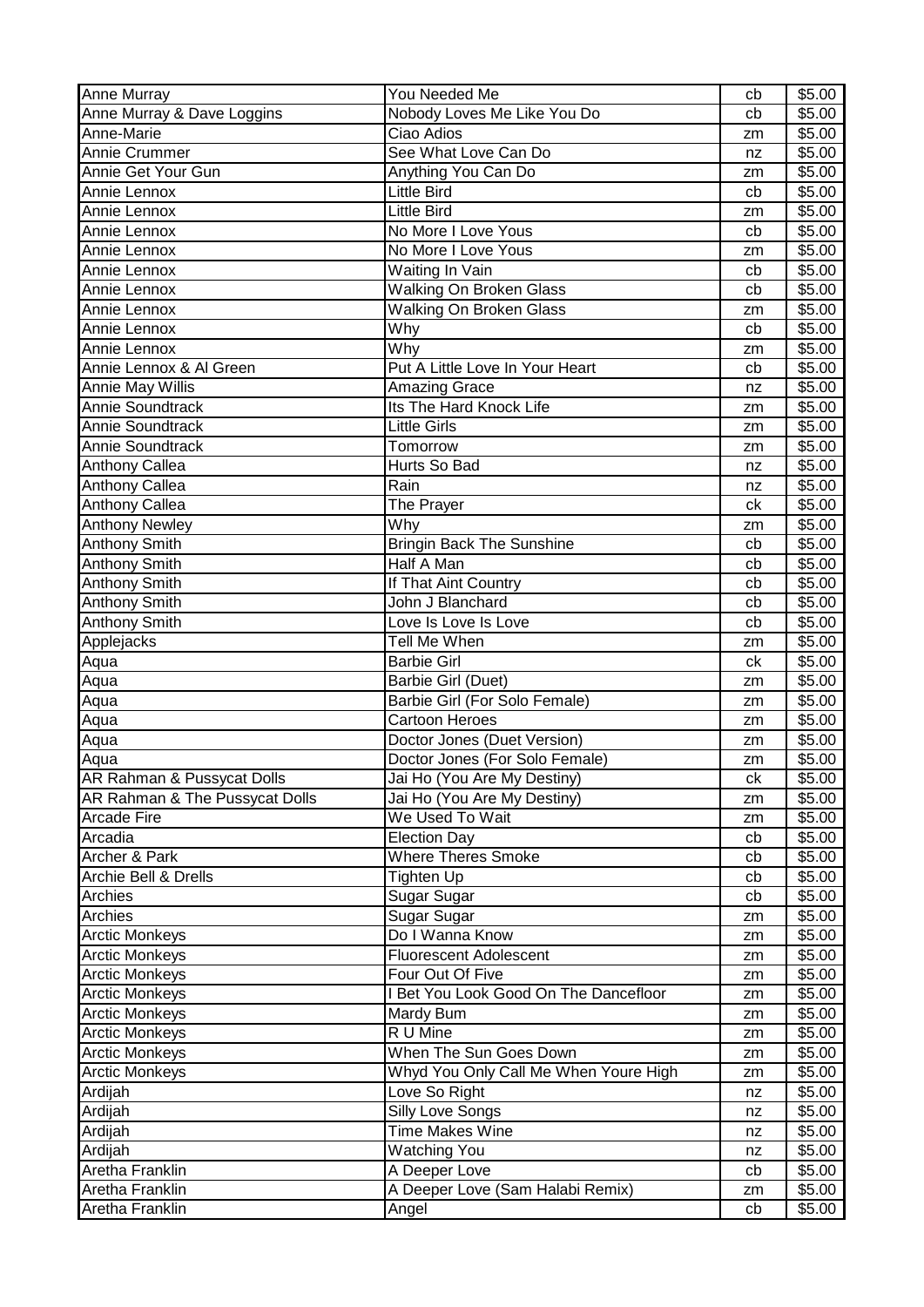| Aretha Franklin                   | Baby I Love You                                  | cb            | \$5.00             |
|-----------------------------------|--------------------------------------------------|---------------|--------------------|
| Aretha Franklin                   | Chain Of Fools                                   | cb            | \$5.00             |
| Aretha Franklin                   | Day Dreaming                                     | cb            | \$5.00             |
| Aretha Franklin                   | Freeway Of Love                                  | cb            | \$5.00             |
| Aretha Franklin                   | I Never Loved A Man The Way I Love You           | cb            | \$5.00             |
| Aretha Franklin                   | I Say A Little Prayer                            | zm            | \$5.00             |
| Aretha Franklin                   | Jumpin Jack Flash                                | cb            | \$5.00             |
| Aretha Franklin                   | Respect                                          | cb            | \$5.00             |
| Aretha Franklin                   | Respect                                          | zm            | \$5.00             |
| Aretha Franklin                   | Share Your Love With Me                          | cb            | \$5.00             |
| Aretha Franklin                   | Spanish Harlem                                   | cb            | \$5.00             |
| Aretha Franklin                   | Sweet Sweet Baby Since Youve Been Gone           | cb            | \$5.00             |
| Aretha Franklin                   | Think                                            | cb            | \$5.00             |
| Aretha Franklin                   | <b>Think</b>                                     | zm            | \$5.00             |
| Aretha Franklin                   | Until You Come Back To Me (Thats What Im Go      | cb            | \$5.00             |
| Aretha Franklin                   | Whos Zoomin Who                                  | cb            | \$5.00             |
| Aretha Franklin                   | You Make Me Feel Like A Natural Woman            | cb            | \$5.00             |
| Aretha Franklin                   | You Make Me Feel Like A Natural Woman            | zm            | \$5.00             |
| Aretha Franklin & Annie Lennox    | Sisters Are Doin It For Themselves               | ck            | \$5.00             |
| Aretha Franklin & Elton John      | Through The Storm                                | cb            | \$5.00             |
| Aretha Franklin & George Michael  | I Knew You Were Waiting                          | cb            | \$5.00             |
| Aretha Franklin & George Michael  | I Knew You Were Waiting (For Me)                 | zm            | \$5.00             |
| Aretha Franklin & Whitney Houston | It Isnt It Wasnt It Aint Never Gonna Be          | cb            | \$5.00             |
| Argent                            | Hold Your Head Up                                | cb            | \$5.00             |
| Ariana Grande                     | 34 plus 35                                       | zm            | $\overline{$}5.00$ |
| Ariana Grande                     | $\overline{7}$ Rings                             | ck            | \$5.00             |
| Ariana Grande                     | 7 Rings (Clean Version)                          |               | \$5.00             |
| Ariana Grande                     | 7 Rings (Explicit Version)                       | zm            | \$5.00             |
| Ariana Grande                     | Break Up With Your Girlfriend Im Bored           | zm<br>ck      | \$5.00             |
| Ariana Grande                     | Break Up With Your Girlfriend Im Bored (Clean '  |               | \$5.00             |
| Ariana Grande                     | Break Up With Your Girlfriend Im Bored (Explicit | zm            | \$5.00             |
| Ariana Grande                     | <b>Breathin</b>                                  | zm            | \$5.00             |
| Ariana Grande                     | <b>Breathin</b>                                  | ck            | \$5.00             |
| Ariana Grande                     | Dangerous Woman                                  | zm            | \$5.00             |
|                                   | Focus                                            | zm            | \$5.00             |
| Ariana Grande                     |                                                  | zm            |                    |
| Ariana Grande                     | God Is A Woman                                   | $\mathsf{zm}$ | \$5.00             |
| Ariana Grande                     | Into You<br>Into You                             | ck            | \$5.00<br>\$5.00   |
| Ariana Grande                     | <b>Needy (Clean Version)</b>                     | zm            |                    |
| Ariana Grande<br>Ariana Grande    |                                                  | zm            | \$5.00             |
|                                   | Needy (Explicit Version)                         | zm            | \$5.00             |
| Ariana Grande                     | No Tears Left To Cry                             | сk            | \$5.00             |
| Ariana Grande                     | No Tears Left To Cry                             | zm            | \$5.00             |
| Ariana Grande                     | One Last Time                                    | zm            | \$5.00             |
| Ariana Grande                     | Positions                                        | ck            | \$5.00             |
| Ariana Grande                     | Positions                                        | zm            | \$5.00             |
| Ariana Grande                     | Thank U Next                                     | ck            | \$5.00             |
| Ariana Grande                     | Thank U Next                                     | zm            | \$5.00             |
| Ariana Grande & Big Sean          | <b>Best Mistake</b>                              | zm            | \$5.00             |
| Ariana Grande & Iggy Azalea       | Problem                                          | zm            | \$5.00             |
| Ariana Grande & John Legend       | Beauty & The Beast                               | ck            | \$5.00             |
| Ariana Grande & Justin Bieber     | Stuck With U                                     | zm            | \$5.00             |
| Ariana Grande & Miley Cyrus       | Dont Call Me Angel                               | ck            | \$5.00             |
| Ariana Grande & Miley Cyrus       | Dont Call Me Angel                               | zm            | \$5.00             |
| Ariana Grande & Nathan Sykes      | Almost Is Never Enough                           | zm            | \$5.00             |
| Ariana Grande & Nicki Minaj       | Side To Side (Clean)                             | сk            | \$5.00             |
| Ariana Grande & Nicki Minaj       | Side To Side (Clean)                             | zm            | \$5.00             |
| Ariana Grande & Nicki Minaj       | Side To Side (Explicit)                          | ck            | \$5.00             |
| Ariana Grande & Nicki Minaj       | Side To Side (Explicit)                          | zm            | \$5.00             |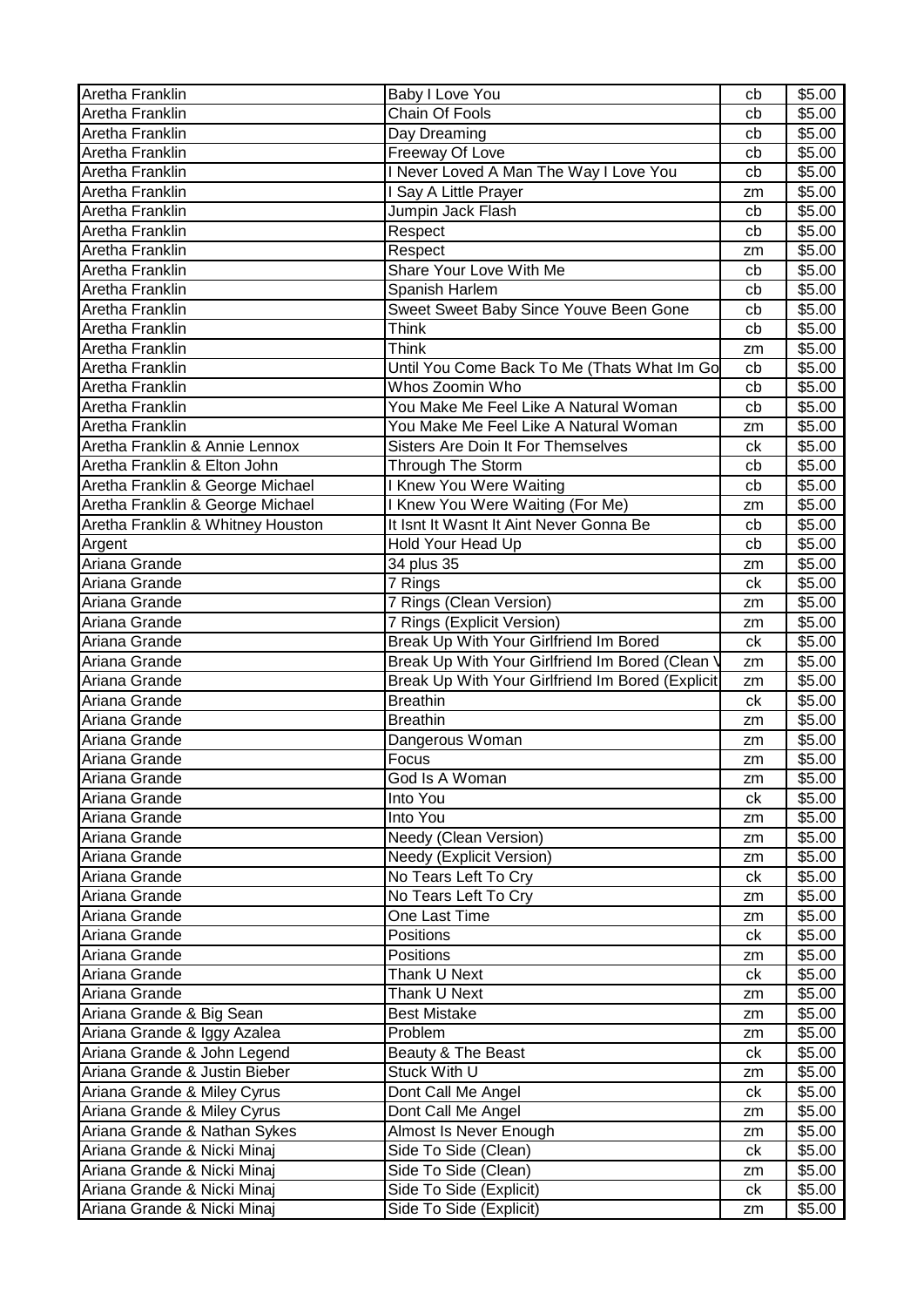| Ariana Grande & Social House       | Boyfriend                           | ck | \$5.00 |
|------------------------------------|-------------------------------------|----|--------|
| Ariana Grande & Social House       | <b>Boyfriend (Clean Version)</b>    | zm | \$5.00 |
| Ariana Grande & Social House       | <b>Boyfriend (Explicit Version)</b> | zm | \$5.00 |
| Ariana Grande & The Weeknd         | Love Me Harder                      | zm | \$5.00 |
| Ariana Grande & Zedd               | <b>Break Free</b>                   | zm | \$5.00 |
| Arizona Zervas                     | Roxanne                             | ck | \$5.00 |
| Arizona Zervas                     | Roxanne                             | zm | \$5.00 |
| Arrow                              | Hot Hot Hot                         | zm | \$5.00 |
| Arrows                             | I Love Rock & Roll (no bv)          | ck | \$5.00 |
| <b>Art Company</b>                 | Susanna (Live)                      | zm | \$5.00 |
| <b>Art Garfunkel</b>               | <b>Bright Eyes</b>                  | ck | \$5.00 |
| Art Garfunkel                      | <b>Bright Eyes</b>                  | zm | \$5.00 |
| <b>Art Garfunkel</b>               | I Only Have Eyes For You            | ck | \$5.00 |
| Art Of Noise & Tom Jones           | <b>Kiss</b>                         | zm | \$5.00 |
| Artful Dodger & Craig David        | <b>Re-Rewind</b>                    | zm | \$5.00 |
| <b>Arthur Conley</b>               | <b>Sweet Soul Music</b>             | cb | \$5.00 |
| Aselin Debison                     | <b>Driftwood</b>                    | cb | \$5.00 |
| Ash                                | <b>Girl From Mars</b>               | zm | \$5.00 |
| Ash                                | <b>Shining Light</b>                | zm | \$5.00 |
| Ashanti                            | Baby                                | cb | \$5.00 |
| Ashanti                            | Breakup 2 Makeup                    | cb | \$5.00 |
| Ashanti                            | Dont Leave Me Alone                 | cb | \$5.00 |
| Ashanti                            | Dont Let Them                       | cb | \$5.00 |
| Ashanti                            | <b>Dreams</b>                       | cb | \$5.00 |
| Ashanti                            | Foolish                             | cb | \$5.00 |
| Ashanti                            | Happy                               | cb | \$5.00 |
| Ashanti                            | Only U                              | cb | \$5.00 |
| Ashanti                            | Rain On Me                          | cb | \$5.00 |
| Ashanti                            | Rock Wit U (Awww Baby)              | cb | \$5.00 |
| Ashe & Finneas                     | <b>Till Forever Falls Apart</b>     |    | \$5.00 |
| Ashford & Simpson                  | Solid                               | zm | \$5.00 |
|                                    |                                     | zm |        |
| Ashlee Simpson                     | Boyfriend<br>Invisible              | cb | \$5.00 |
| Ashlee Simpson                     | La La                               | cb | \$5.00 |
| Ashlee Simpson                     |                                     | cb | \$5.00 |
| Ashlee Simpson                     | <b>Little Miss Obsessive</b>        | cb | \$5.00 |
| Ashlee Simpson                     | LOVE                                | cb | \$5.00 |
| Ashlee Simpson                     | Pieces Of Me                        | cb | \$5.00 |
| Ashlee Simpson                     | Shadow                              | cb | \$5.00 |
| <b>Ashley Gearing</b>              | Can You Hear Me When I Talk To You  | cb | \$5.00 |
| <b>Ashley Gearing</b>              | Out The Window                      | cb | \$5.00 |
| <b>Ashley Gearing</b>              | Ribbons Of Love                     | cb | \$5.00 |
| <b>Ashley Gearing</b>              | What You Think About Us             | cb | \$5.00 |
| <b>Ashley Monroe</b>               | Satisfied                           | cb | \$5.00 |
| Ashley Monroe & Ronnie Dunn        | I Dont Want To                      | cb | \$5.00 |
| <b>Ashton Shepherd</b>             | I Aint Dead Yet                     | cb | \$5.00 |
| Ashton Shepherd                    | Look It Up                          | cb | \$5.00 |
| <b>Ashton Shepherd</b>             | Sounds So Good                      | cb | \$5.00 |
| Ashton Shepherd                    | Takin Off This Pain                 | cb | \$5.00 |
| Asleep At The Wheel                | Asleep At The Wheel                 | cb | \$5.00 |
| Asleep At The Wheel                | Cherokee Maiden                     | cb | \$5.00 |
| Asleep At The Wheel & Dixie Chicks | <b>Roly Poly</b>                    | cb | \$5.00 |
| Association                        | Cherish                             | cb | \$5.00 |
| Association                        | Windy                               | cb | \$5.00 |
| Aswad                              | Dont Turn Around                    | ck | \$5.00 |
| Aswad                              | Dont Turn Around                    | zm | \$5.00 |
| Aswad                              | I Need Your Love                    | zm | \$5.00 |
| Aswad                              | Need Your Love (Each & Every Day)   | zm | \$5.00 |
| ATB, Topic & A7S                   | Your Love (9PM)                     | ck | \$5.00 |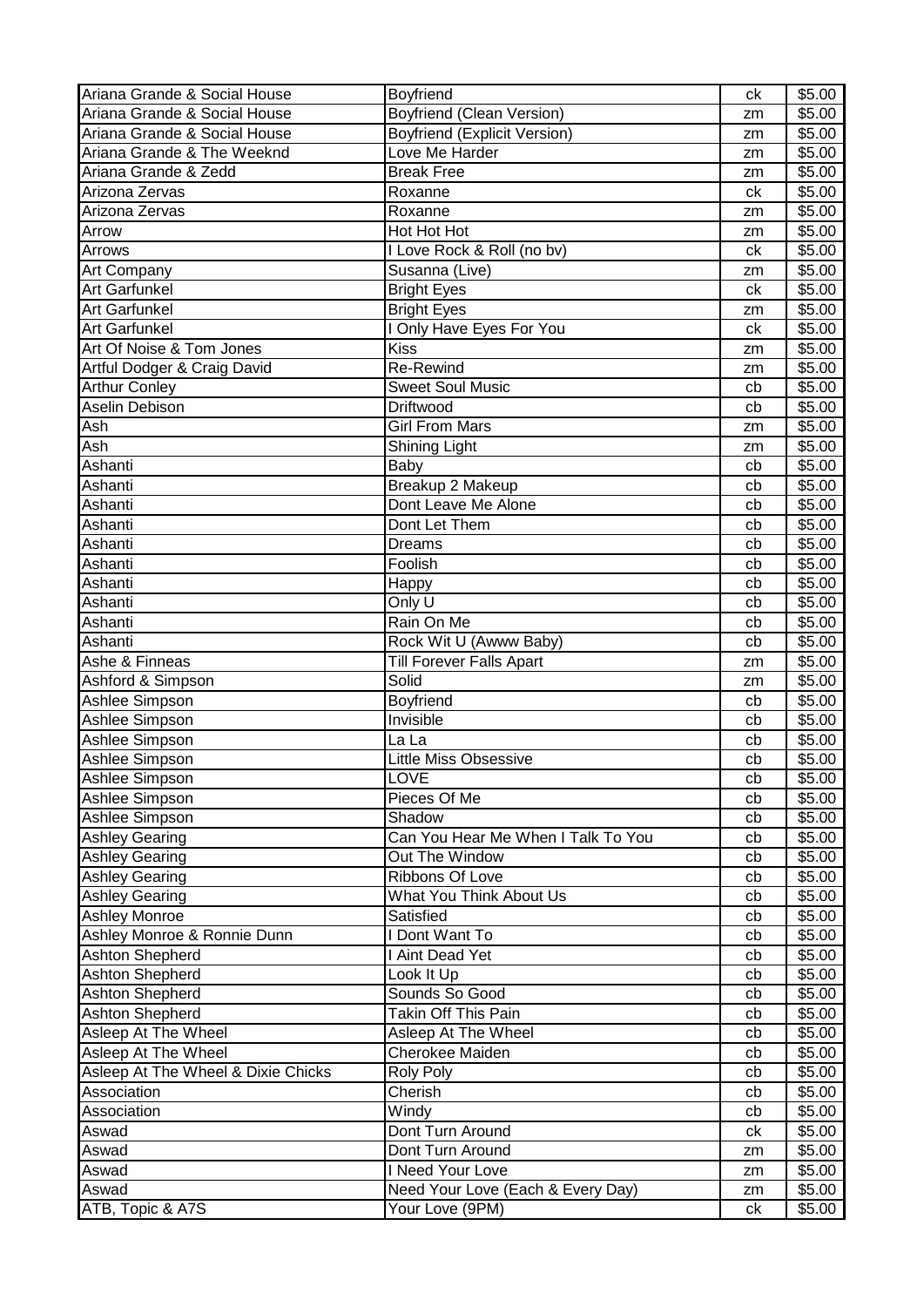| <b>ATC</b>                    | Around The World (La La La La La)     | cb | \$5.00             |
|-------------------------------|---------------------------------------|----|--------------------|
| Athlete                       | Half Light                            | zm | \$5.00             |
| Athlete                       | Wires                                 | zm | \$5.00             |
| Atlanta                       | <b>Sweet Country Music</b>            | cb | \$5.00             |
| <b>Atlanta Rhythm Section</b> | Champagne Jam                         | cb | \$5.00             |
| Atlanta Rhythm Section        | Im Not Gonna Let It Bother Me Tonight | cb | \$5.00             |
| <b>Atlanta Rhythm Section</b> | So Into You                           | cb | \$5.00             |
| Atlanta Rhytym Section        | Georgia Rhythm                        | cb | \$5.00             |
| <b>Atlantic Starr</b>         | Always                                | cb | \$5.00             |
| <b>Atlantic Starr</b>         | Always                                | zm | \$5.00             |
| <b>Atlantic Starr</b>         | <b>Secret Lovers</b>                  | zm | \$5.00             |
| Atlas                         | Crawl                                 | nz | \$5.00             |
| <b>Atomic Kitten</b>          | <b>Eternal Flame</b>                  | zm | \$5.00             |
| <b>Atomic Kitten</b>          | The Tide Is High                      | zm | \$5.00             |
| <b>Atomic Kitten</b>          | The Tide Is High                      |    |                    |
| <b>Atomic Kitten</b>          | Whole Again                           | ck | \$5.00             |
| <b>Atomic Kitten</b>          | Whole Again                           | zm | \$5.00             |
| Audience                      | <b>Had A Dream</b>                    | zm | \$5.00             |
| Audio Adrenaline              | Dirty                                 | cb | \$5.00             |
| Audioslave                    | Cochise                               | cb | \$5.00             |
| Audioslave                    | I Am The Highway                      | cb | \$5.00             |
| Audioslave                    | Like A Stone                          | cb | \$5.00             |
| Audrey & Hank Williams        | Dear Brother                          | cb | \$5.00             |
| Audrey & Hank Williams        | <b>Jesus Remembered Me</b>            | cb | \$5.00             |
| Augie March                   | One Crowded Hour                      | ck | $\overline{$}5.00$ |
| Aurora                        | Half The World Away                   | zm | \$5.00             |
| Aurora                        | Runaway                               | zm | \$5.00             |
| Aurora                        | Runaway (Without Backing Vocals)      | zm | \$5.00             |
| <b>Aussie Traditional</b>     | Advance Australia Fair                | ck | \$8.00             |
| <b>Aussie Traditional</b>     | Aussie Jingle Bells                   | сk | \$8.00             |
| <b>Aussie Traditional</b>     | <b>Botany Bay</b>                     | ck | \$8.00             |
| <b>Aussie Traditional</b>     | <b>Click Go The Shears</b>            | ck | \$8.00             |
| Aussie Traditional            | <b>Waltzing Matilda</b>               | ck | \$5.00             |
| <b>Austin Roberts</b>         | Rocky                                 | zm | \$5.00             |
| <b>Australian Crawl</b>       | <b>Beautiful People</b>               | ck | \$8.00             |
| <b>Australian Crawl</b>       | Downhearted                           | ck | \$8.00             |
| <b>Australian Crawl</b>       | Errol                                 | сk | \$8.00             |
| Australian Crawl              | Man Crazy                             | сk | \$8.00             |
| <b>Australian Crawl</b>       | Oh Not You Again                      | ck | \$8.00             |
| <b>Australian Crawl</b>       | <b>Reckless</b>                       | сk | \$5.00             |
| <b>Australian Crawl</b>       | Shutdown                              | ck | \$8.00             |
| <b>Australian Crawl</b>       | The Boys Light Up                     | ck | \$5.00             |
| <b>Australian Crawl</b>       | The Boys Light Up                     | nz | \$5.00             |
| <b>Australian Crawl</b>       | Things Dont Seem                      | сk | \$8.00             |
| Australian Pop Idols          | Rise Up                               | ck | \$8.00             |
| Automatic                     | Monster                               | zm | \$5.00             |
| Ava Max                       | Freaking Me Out                       | zm | \$5.00             |
| Ava Max                       | Kings & Queens                        | ck | \$5.00             |
| Ava Max                       | Kings & Queens                        | zm | \$5.00             |
| Ava Max                       | My Head & My Heart                    | ck | \$5.00             |
| Ava Max                       | My Head & My Heart                    | zm | \$5.00             |
| Ava Max                       | So Am I                               | ck | \$5.00             |
| Ava Max                       | So Am I                               | zm | \$5.00             |
| Ava Max                       | Sweet But Psycho                      | сk | \$5.00             |
| Ava Max                       | Sweet But Psycho                      | zm | \$5.00             |
| Ava Max                       | Torn                                  | ck | \$5.00             |
| Ava Max                       | Torn                                  | zm | \$5.00             |
| Ava Max                       | Whos Laughing Now                     | zm | \$5.00             |
|                               |                                       |    |                    |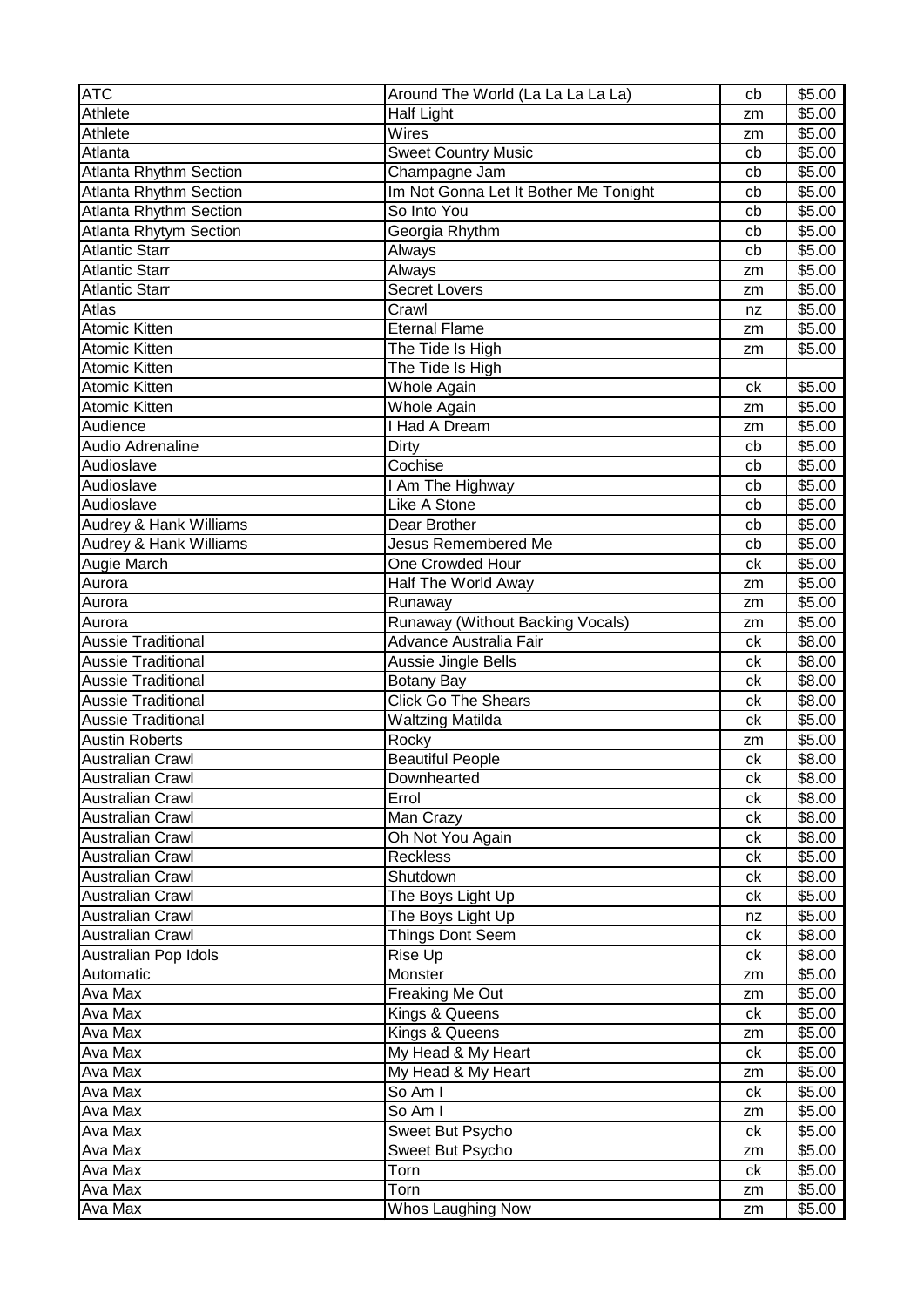| Avant                   | $\overline{4}$ Minutes         | cb | \$5.00             |
|-------------------------|--------------------------------|----|--------------------|
| Avant                   | Makin Good Love                | cb | \$5.00             |
| Avant                   | When It Hurts                  | cb | \$5.00             |
| Avenue Q                | Theres A Fine Fine Line        | zm | $\overline{$}5.00$ |
| Average White Band      | Lets Go Round Again            | zm | \$5.00             |
| Avicii                  | <b>Hey Brother</b>             | ck | \$5.00             |
| Avicii                  | <b>Hey Brother</b>             | zm | \$5.00             |
| Avicii                  | The Nights                     | zm | \$5.00             |
| Avicii                  | Wake Me Up                     | ck | \$5.00             |
| Avicii                  | You Make Me                    | zm | \$5.00             |
| Avicii & Aloe Blacc     | Wake Me Up                     | zm | \$5.00             |
| Avicii & Aloe Black     | SOS                            | ck | \$5.00             |
| Avicii & Audra Mae      | <b>Addicted To You</b>         | zm | \$5.00             |
| Avicii & Martin Garrix  | <b>Waiting For Love</b>        | zm | \$5.00             |
| Avicii & Rita Ora       | Lonely Together                | zm | \$5.00             |
| Avicii & Sandro Cavazza | <b>Without You</b>             | ck | \$5.00             |
| Avicii & Sandro Cavazza | Without You (Clean Version)    | zm | \$5.00             |
| Avicii & Sandro Cavazza | Without You (Explicit Version) | zm | \$5.00             |
| Avicii Vs Nicky Romero  | I Could Be The One             | zm | \$5.00             |
| Aviici & Rita Ora       | Lonely Together                | cb | \$5.00             |
| Avril Lavigne           | Anything But Ordinary          | zm | \$5.00             |
| Avril Lavigne           | Complicated                    | cb | \$5.00             |
| <b>Avril Lavigne</b>    | Complicated                    | zm | \$5.00             |
| <b>Avril Lavigne</b>    | Contagious                     | zm | \$5.00             |
| <b>Avril Lavigne</b>    | Dont Tell Me                   | cb | \$5.00             |
| <b>Avril Lavigne</b>    | Dont Tell Me                   | zm | \$5.00             |
| <b>Avril Lavigne</b>    | Everything Back But You        | zm | \$5.00             |
| <b>Avril Lavigne</b>    | <b>Fall To Pieces</b>          | cb | \$5.00             |
| <b>Avril Lavigne</b>    | <b>Fall To Pieces</b>          | zm | \$5.00             |
| Avril Lavigne           | Forgotten                      | zm | \$5.00             |
| Avril Lavigne           | Freak Out                      | zm | \$5.00             |
| Avril Lavigne           | Girlfriend                     | cb | \$5.00             |
| <b>Avril Lavigne</b>    | Girlfriend                     | zm | \$5.00             |
| <b>Avril Lavigne</b>    | He Wasnt                       | cb | \$5.00             |
| <b>Avril Lavigne</b>    | He Wasnt                       | zm | \$5.00             |
| <b>Avril Lavigne</b>    | Head Above Water               | ck | \$5.00             |
| <b>Avril Lavigne</b>    | Hot                            | cb | \$5.00             |
| <b>Avril Lavigne</b>    | Hot                            | zm | \$5.00             |
| Avril Lavigne           | How Does It Feel               | zm | \$5.00             |
| <b>Avril Lavigne</b>    | I Can Do Better                | zm | \$5.00             |
| <b>Avril Lavigne</b>    | I Dont Have To Try             | zm | \$5.00             |
| <b>Avril Lavigne</b>    | Im With You                    | cb | \$5.00             |
| Avril Lavigne           | Im With You                    | zm | \$5.00             |
| <b>Avril Lavigne</b>    | Innocence                      | cb | \$5.00             |
| Avril Lavigne           | Innocence                      | zm | \$5.00             |
| Avril Lavigne           | Keep Holding On                | cb | \$5.00             |
| Avril Lavigne           | Keep Holding On                | zm | \$5.00             |
| Avril Lavigne           | Losing Grip                    | cb | \$5.00             |
| <b>Avril Lavigne</b>    | Losing Grip                    | zm | \$5.00             |
| Avril Lavigne           | Mobile                         | zm | \$5.00             |
| Avril Lavigne           | My Happy Ending                | cb | \$5.00             |
| Avril Lavigne           | My Happy Ending                | zm | \$5.00             |
| <b>Avril Lavigne</b>    | My World                       | zm | \$5.00             |
| <b>Avril Lavigne</b>    | Nobodys Fool                   | zm | \$5.00             |
| Avril Lavigne           | Nobodys Home                   | cb | \$5.00             |
| Avril Lavigne           | Nobodys Home                   | zm | \$5.00             |
| Avril Lavigne           | One Of Those Girls             | zm | \$5.00             |
| <b>Avril Lavigne</b>    | Runaway                        | zm | \$5.00             |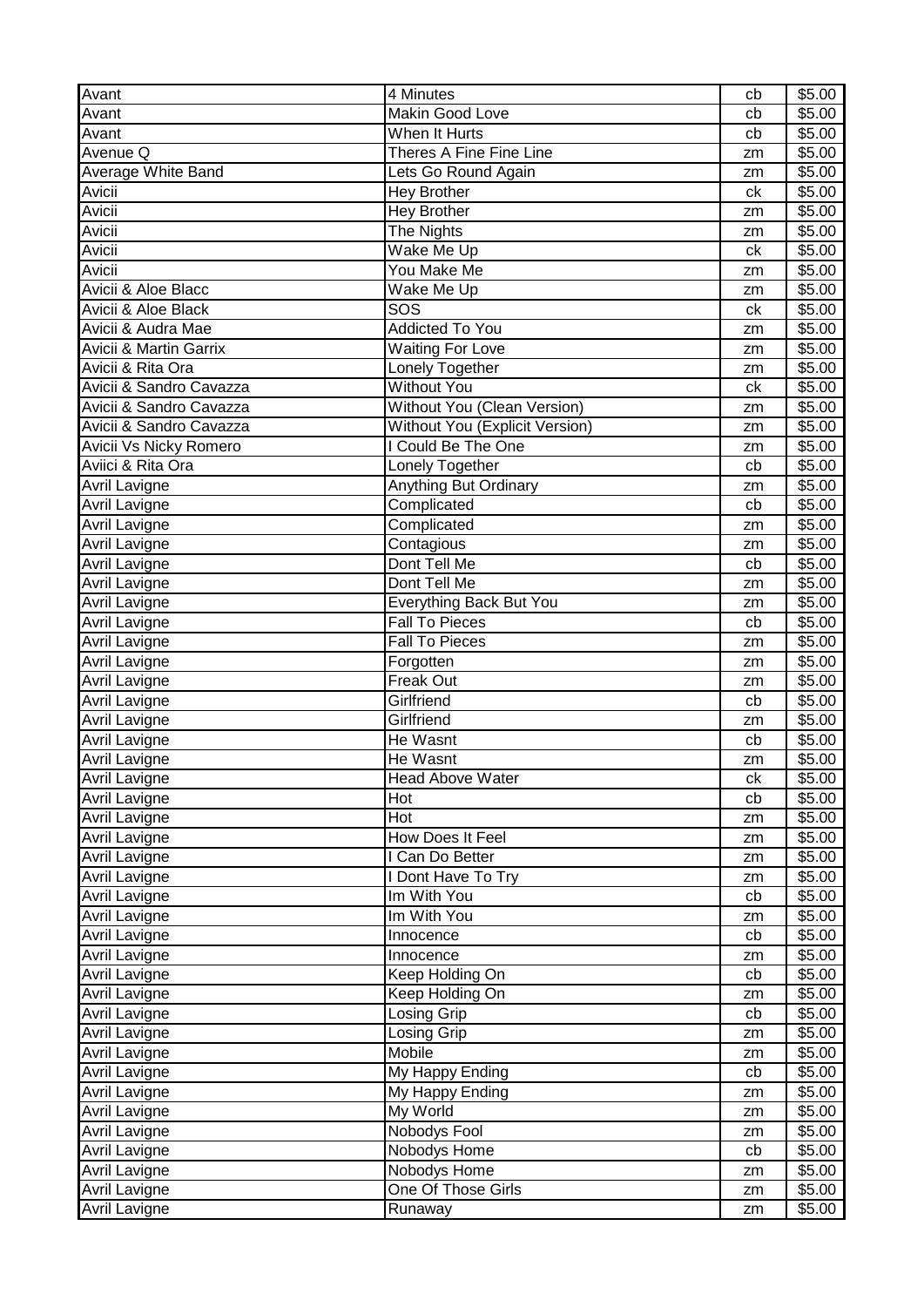| <b>Avril Lavigne</b>            | Sk8er Boi                         | cb | \$5.00 |
|---------------------------------|-----------------------------------|----|--------|
| Avril Lavigne                   | Sk8er Boi                         | zm | \$5.00 |
| <b>Avril Lavigne</b>            | Slipped Away                      | zm | \$5.00 |
| <b>Avril Lavigne</b>            | Take Me Away                      | zm | \$5.00 |
| <b>Avril Lavigne</b>            | The Best Damn Thing               | zm | \$5.00 |
| <b>Avril Lavigne</b>            | Things III Never Say              | cb | \$5.00 |
| <b>Avril Lavigne</b>            | Things III Never Say              | zm | \$5.00 |
| <b>Avril Lavigne</b>            | Together                          | zm | \$5.00 |
| <b>Avril Lavigne</b>            | <b>Tomorrow</b>                   | zm | \$5.00 |
| <b>Avril Lavigne</b>            | Unwanted                          | zm | \$5.00 |
| Avril Lavigne                   | <b>What The Hell</b>              | cb | \$5.00 |
| <b>Avril Lavigne</b>            | <b>When Youre Gone</b>            | cb | \$5.00 |
| Avril Lavigne                   | <b>When Youre Gone</b>            | zm | \$5.00 |
| <b>Avril Lavigne</b>            | Who Knows                         | zm | \$5.00 |
| <b>Avril Lavigne</b>            | Wish You Were Here                | cb | \$5.00 |
| Avril Lavigne & Chad Kroeger    | Let Me Go                         | zm | \$5.00 |
| Aztec Camera                    | <b>Oblivious</b>                  | zm | \$5.00 |
| Aztec Camera                    | Somewhere In My Heart             | zm | \$5.00 |
| B <sub>2</sub> K                | Girlfriend                        | cb | \$5.00 |
| B <sub>2</sub> K                | Gots Ta Be                        | cb | \$5.00 |
| B <sub>2</sub> K                | Uh Huh                            | cb | \$5.00 |
| B2K                             | Why I Love You                    | cb | \$5.00 |
| B <sub>5</sub>                  | Getcha Head In The Game (B5)      | zm | \$5.00 |
| <b>B52s</b>                     | Love Shack                        | cb | \$5.00 |
| <b>B52s</b>                     | Love Shack                        | zm | \$5.00 |
| <b>B52s</b>                     | Roam                              | ck | \$5.00 |
| <b>B52s</b>                     | Rock Lobster                      | ck | \$5.00 |
| <b>BA Robertson</b>             | Bang Bang                         | zm | \$5.00 |
| <b>Babs Gonzales</b>            | Be Bop Santa Claus                | cb | \$5.00 |
| <b>Baby Animals</b>             | Dont Tell me What To Do           | ck | \$8.00 |
| <b>Baby Animals</b>             | Early Warning                     | сk | \$8.00 |
| <b>Baby Animals</b>             | One Word                          | ck | \$5.00 |
| <b>Baby Animals</b>             | Painless                          | ck | \$8.00 |
| <b>Baby Animals</b>             | Rush You                          | ck | \$5.00 |
| Baby D                          | Let Me Be Your Fantasy            | zm | \$5.00 |
| Babybird                        | Youre Gorgeous                    | zm | \$5.00 |
| Babyface                        | And Our Feelings                  | cb | \$5.00 |
| Babyface                        | Every Time I Close My Eyes        | cb | \$5.00 |
| Babyface                        | How Come How Long                 | cb | \$5.00 |
| Babyface                        | I Need A Love Song                | cb | \$5.00 |
| Babyface                        | Its No Crime                      | cb | \$5.00 |
| Babyface                        | This Is For The Lover In You      | cb | \$5.00 |
| Babyface                        | What If                           | cb | \$5.00 |
| Babyface                        | When Can I See You                | cb | \$5.00 |
| Babyface & Pebbles              | Love Makes Things Happen          | cb | \$5.00 |
| Baccara                         | Yes Sir I Can Boogie              | zm | \$5.00 |
| <b>Bachelor Girl</b>            | <b>Buses &amp; Trains</b>         | ck | \$5.00 |
| <b>Bachelor Girl</b>            | Lucky Me                          | ck | \$8.00 |
| <b>Bachelor Girl</b>            | Permission To Shine               | сk | \$8.00 |
| <b>Bachelors</b>                | Charmaine                         | zm | \$5.00 |
| <b>Bachelors</b>                | Diane                             | zm | \$5.00 |
| <b>Bachelors</b>                | I Believe                         | zm | \$5.00 |
| <b>Bachelors</b>                | I Wouldnt Trade You For The World | zm | \$5.00 |
| <b>Bachelors</b>                | No Arms Can Ever Hold You         | zm | \$5.00 |
| <b>Bachelors</b>                | Ramona                            | zm | \$5.00 |
| Bachman Turner Overdrive        | Four Wheel Drive                  | cb | \$5.00 |
| <b>Bachman Turner Overdrive</b> | Gimme Your Money Please           | cb | \$5.00 |
| Bachman Turner Overdrive        | Give It Time                      | cb | \$5.00 |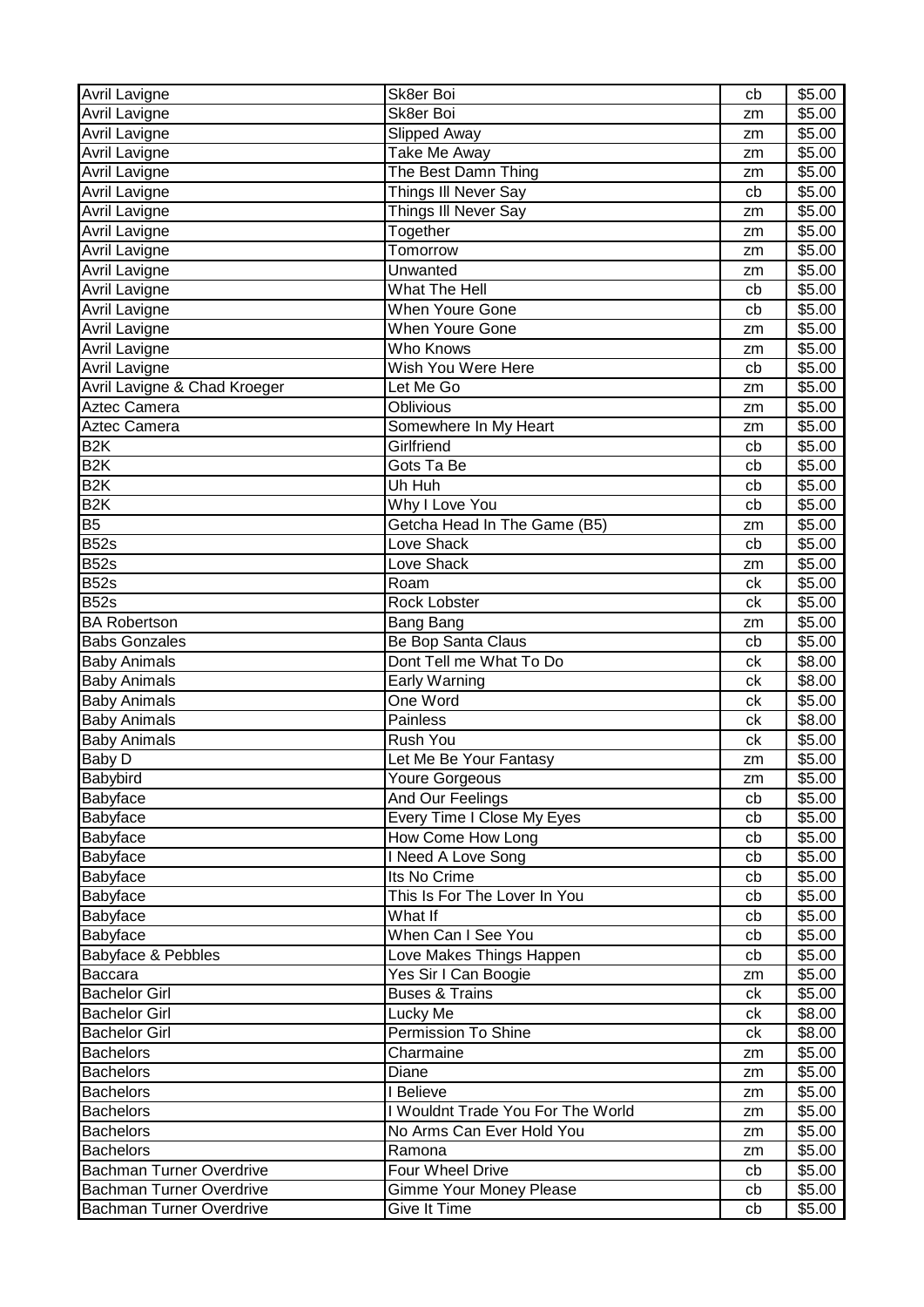| Bachman Turner Overdrive        | Hey You                                      | cb | \$5.00 |
|---------------------------------|----------------------------------------------|----|--------|
| <b>Bachman Turner Overdrive</b> | Hold Back The Water                          | cb | \$5.00 |
| <b>Bachman Turner Overdrive</b> | Let It Ride                                  | cb | \$5.00 |
| <b>Bachman Turner Overdrive</b> | Looking Out For Number One                   | cb | \$5.00 |
| <b>Bachman Turner Overdrive</b> | Not Fragile                                  | cb | \$5.00 |
| <b>Bachman Turner Overdrive</b> | Rock Is My Life & This Is My Song (Quad Mix) | cb | \$5.00 |
| <b>Bachman Turner Overdrive</b> | Roll On Down The Highway                     | cb | \$5.00 |
| <b>Bachman Turner Overdrive</b> | Take It Like A Man                           | cb | \$5.00 |
| <b>Bachman Turner Overdrive</b> | <b>Takin Care Of Business</b>                | cb | \$5.00 |
| <b>Bachman Turner Overdrive</b> | <b>Taking Care Of Business</b>               | ck | \$5.00 |
| <b>Bachman Turner Overdrive</b> | Thank You For The Feelin                     | cb | \$5.00 |
| <b>Bachman Turner Overdrive</b> | The Letter                                   | cb | \$5.00 |
| <b>Bachman Turner Overdrive</b> | You Aint Seen Nothin Yet                     | ck | \$5.00 |
| <b>Bachman Turner Overdrive</b> | You Aint Seen Nothing Yet                    | cb | \$5.00 |
| <b>Bachman Turner Overdrive</b> | You Aint Seen Nothing Yet                    | zm | \$5.00 |
| <b>Backstreet Boys</b>          | All I Have To Give                           | cb | \$5.00 |
| <b>Backstreet Boys</b>          | All I Have To Give                           | zm | \$5.00 |
| <b>Backstreet Boys</b>          | As Long As You Love Me                       | cb | \$5.00 |
| <b>Backstreet Boys</b>          | As Long As You Love Me                       | zm | \$5.00 |
| <b>Backstreet Boys</b>          | Chances                                      | zm | \$5.00 |
| <b>Backstreet Boys</b>          | <b>Christmas Time</b>                        | cb | \$5.00 |
| <b>Backstreet Boys</b>          | Crawling Back To You                         | cb | \$5.00 |
| <b>Backstreet Boys</b>          | Darlin                                       | cb | \$5.00 |
| <b>Backstreet Boys</b>          | Dont Go Breaking My Heart                    | ck | \$5.00 |
| <b>Backstreet Boys</b>          | Drowning                                     | cb | \$5.00 |
| <b>Backstreet Boys</b>          | Everybody (Backstreets Back)                 | cb | \$5.00 |
| <b>Backstreet Boys</b>          | Everybody (Backstreets Back)                 | zm | \$5.00 |
| <b>Backstreet Boys</b>          | Get Down (Youre The One For Me)              | cb | \$5.00 |
| <b>Backstreet Boys</b>          | <b>Helpless When She Smiles</b>              | cb | \$5.00 |
| <b>Backstreet Boys</b>          | Hey Mr DJ (Keep Playin This Song)            | cb | \$5.00 |
| <b>Backstreet Boys</b>          | I Want It That Way                           | cb | \$5.00 |
| <b>Backstreet Boys</b>          | I Want It That Way                           | zm | \$5.00 |
| <b>Backstreet Boys</b>          | If You Want To Be Good Girl                  | cb | \$5.00 |
| <b>Backstreet Boys</b>          | III Never Break Your Heart                   | cb | \$5.00 |
| <b>Backstreet Boys</b>          | In A World Like This                         | zm | \$5.00 |
| <b>Backstreet Boys</b>          | Incomplete                                   | cb | \$5.00 |
| <b>Backstreet Boys</b>          | Inconsolable                                 | cb | \$5.00 |
| <b>Backstreet Boys</b>          | Just Want You To Know                        | cb | \$5.00 |
| <b>Backstreet Boys</b>          | Larger Than Life                             | cb | \$5.00 |
| <b>Backstreet Boys</b>          | Larger Than Life                             | zm | \$5.00 |
| <b>Backstreet Boys</b>          | More Than That                               | cb | \$5.00 |
| <b>Backstreet Boys</b>          | Quit Playing Games (With My Heart)           | cb | \$5.00 |
| <b>Backstreet Boys</b>          | Quit Playing Games (With My Heart)           | zm | \$5.00 |
| <b>Backstreet Boys</b>          | Shape Of My Heart                            | cb | \$5.00 |
| <b>Backstreet Boys</b>          | Show Me The Meaning Of Being Lonely          | cb | \$5.00 |
| <b>Backstreet Boys</b>          | Straight Through My Heart                    | cb | \$5.00 |
| <b>Backstreet Boys</b>          | The Call                                     | cb | \$5.00 |
| <b>Backstreet Boys</b>          | The One                                      | cb | \$5.00 |
| <b>Backstreet Boys</b>          | Weve Got It Goin On                          | cb | \$5.00 |
| <b>Bad Company</b>              | Cant Get Enough                              | сk | \$5.00 |
| <b>Bad Company</b>              | Cant Get Enough Of Your Love                 | zm | \$5.00 |
| <b>Bad Company</b>              | <b>Feel Like Makin Love</b>                  | zm | \$5.00 |
| <b>Bad Company</b>              | <b>Holy Water</b>                            | cb | \$5.00 |
| <b>Bad English</b>              | When I See You Smile                         | cb | \$5.00 |
| <b>Bad Manners</b>              | Lip Up Fatty                                 | zm | \$5.00 |
| <b>Bad Manners</b>              | My Girl Lollipop                             | zm | \$5.00 |
| <b>Bad Manners</b>              | <b>Special Brew</b>                          | zm | \$5.00 |
| <b>Bad Wolves</b>               | Zombie                                       | ck | \$8.00 |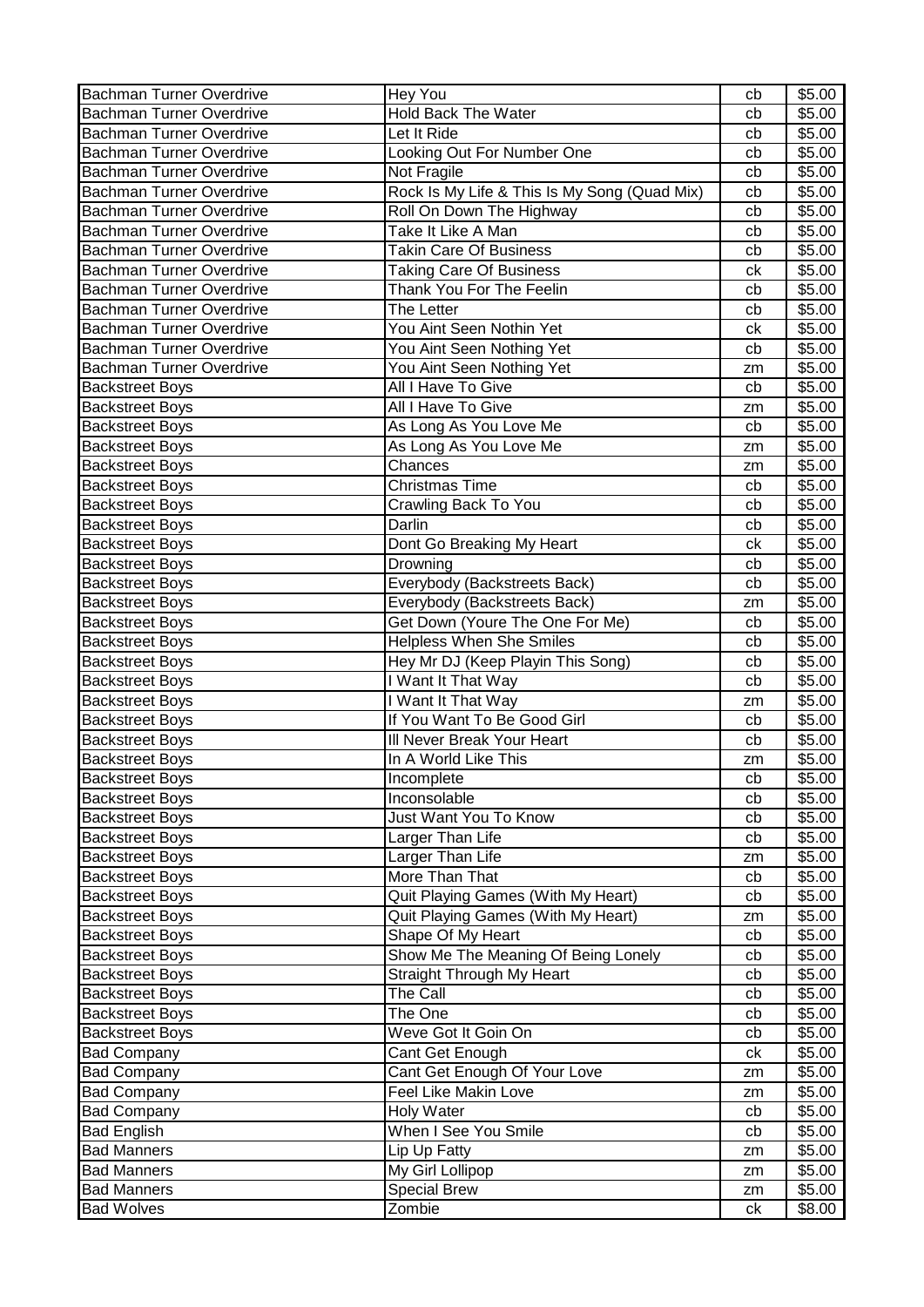| <b>Bad Wolves</b>            | Zombie                                          | zm | \$5.00 |
|------------------------------|-------------------------------------------------|----|--------|
| <b>Baddiel &amp; Skinner</b> | <b>Three Lions</b>                              | zm | \$5.00 |
| Badfinger                    | <b>Baby Blue</b>                                | zm | \$5.00 |
| <b>Badfinger</b>             | Come & Get It                                   | zm | \$5.00 |
| Badfinger                    | Day After Day                                   | zm | \$5.00 |
| Badfinger                    | No Matter What                                  | zm | \$5.00 |
| <b>Badloves</b>              | <b>Green Limousine</b>                          | ck | \$8.00 |
| Baha Men                     | <b>Best Years Of Our Lives</b>                  | zm | \$5.00 |
| <b>Baha Men</b>              | Who Let The Dogs Out                            | cb | \$5.00 |
| <b>Baha Men</b>              | Who Let The Dogs Out                            | ck | \$5.00 |
| Baillie & Boys               | A Fool Such As I                                | cb | \$5.00 |
| Baillie & Boys               | Long Shot                                       | cb | \$5.00 |
| Baillie & Boys               | Perfect                                         | cb | \$5.00 |
| Baillie & Boys               | <b>She Deserves You</b>                         | cb | \$5.00 |
| Baltimora                    | <b>Tarzan Boy</b>                               | zm | \$5.00 |
| Bananarama                   | Bananarama Medley                               | zm | \$5.00 |
| Bananarama                   | <b>Cruel Summer</b>                             | zm | \$5.00 |
| Bananarama                   | Help                                            | zm | \$5.00 |
| Bananarama                   | <b>Heard A Rumour</b>                           | zm | \$5.00 |
| Bananarama                   | I Want You Back                                 | ck | \$5.00 |
| Bananarama                   | I Want You Back                                 | zm | \$5.00 |
| Bananarama                   | It Aint What You Do Its The Way That You Do It  | zm | \$5.00 |
| Bananarama                   | Love In The First Degree                        | zm | \$5.00 |
| Bananarama                   | Na Na Hey Hey Kiss Him Goodbye                  | zm | \$5.00 |
| Bananarama                   | Nathan Jones                                    | zm | \$5.00 |
| Bananarama                   | <b>Really Saying Something</b>                  | zm | \$5.00 |
| Bananarama                   | <b>Robert De Niros Waiting</b>                  | zm | \$5.00 |
| Bananarama                   | Shy Boy                                         | zm | \$5.00 |
| Bananarama                   | Venus                                           | cb | \$5.00 |
| Bananarama                   | Venus                                           | zm | \$5.00 |
| <b>Band</b>                  | Up On Cripple Creek                             | cb | \$5.00 |
| <b>Band Aid</b>              | Do They Know Its Christmas                      | ck | \$5.00 |
| <b>Band Aid</b>              | Do They Know Its Christmas                      | zm | \$5.00 |
| Band Aid 30                  | Do They Know Its Christmas (2014)               | zm | \$5.00 |
| <b>Band Perry</b>            | <b>All Your Life</b>                            | cb | \$5.00 |
| <b>Band Perry</b>            | Hip To My Heart                                 | cb | \$5.00 |
| <b>Band Perry</b>            | If I Die Young                                  | zm | \$5.00 |
| <b>Band Perry</b>            | You Lie                                         | cb | \$5.00 |
| <b>Bangles</b>               | <b>Bangles Medley</b>                           | zm | \$5.00 |
| <b>Bangles</b>               | Be With You                                     | cb | \$5.00 |
| <b>Bangles</b>               | <b>Eternal Flame</b>                            | cb | \$5.00 |
| <b>Bangles</b>               | <b>Eternal Flame</b>                            | zm | \$5.00 |
| <b>Bangles</b>               | Manic Monday                                    | cb | \$5.00 |
| <b>Bangles</b>               | Manic Monday                                    | zm | \$5.00 |
| <b>Bangles</b>               | Walk Like An Egyptian                           | cb | \$5.00 |
| <b>Bangles</b>               | Walk Like An Egyptian                           | zm | \$5.00 |
| <b>Banners</b>               | Someone To You                                  | ck | \$5.00 |
| <b>Banners</b>               | Someone To You                                  | zm | \$5.00 |
| Barbara Dickson              | January February                                | zm | \$5.00 |
| Barbara Fairchild            | Teddy Bear Song                                 | cb | \$5.00 |
| Barbara George               | I Know (You Dont Love Me No More)               | cb | \$5.00 |
| <b>Barbara Lewis</b>         | Baby Im Yours                                   | cb | \$5.00 |
| Barbara Lynn                 | Youll Lose A Good Thing                         | cb | \$5.00 |
| Barbara Mandrell             | Crackers                                        | cb | \$5.00 |
| Barbara Mandrell             | <b>Feed The Fire</b>                            | cb | \$5.00 |
| Barbara Mandrell             | Happy Birthday Dear Heartache                   | cb | \$5.00 |
| <b>Barbara Mandrell</b>      | I Was Country When Country Wasnt Cool           | cb | \$5.00 |
| <b>Barbara Mandrell</b>      | If Loving You Is Wrong (I Dont Want To Be Right | cb | \$5.00 |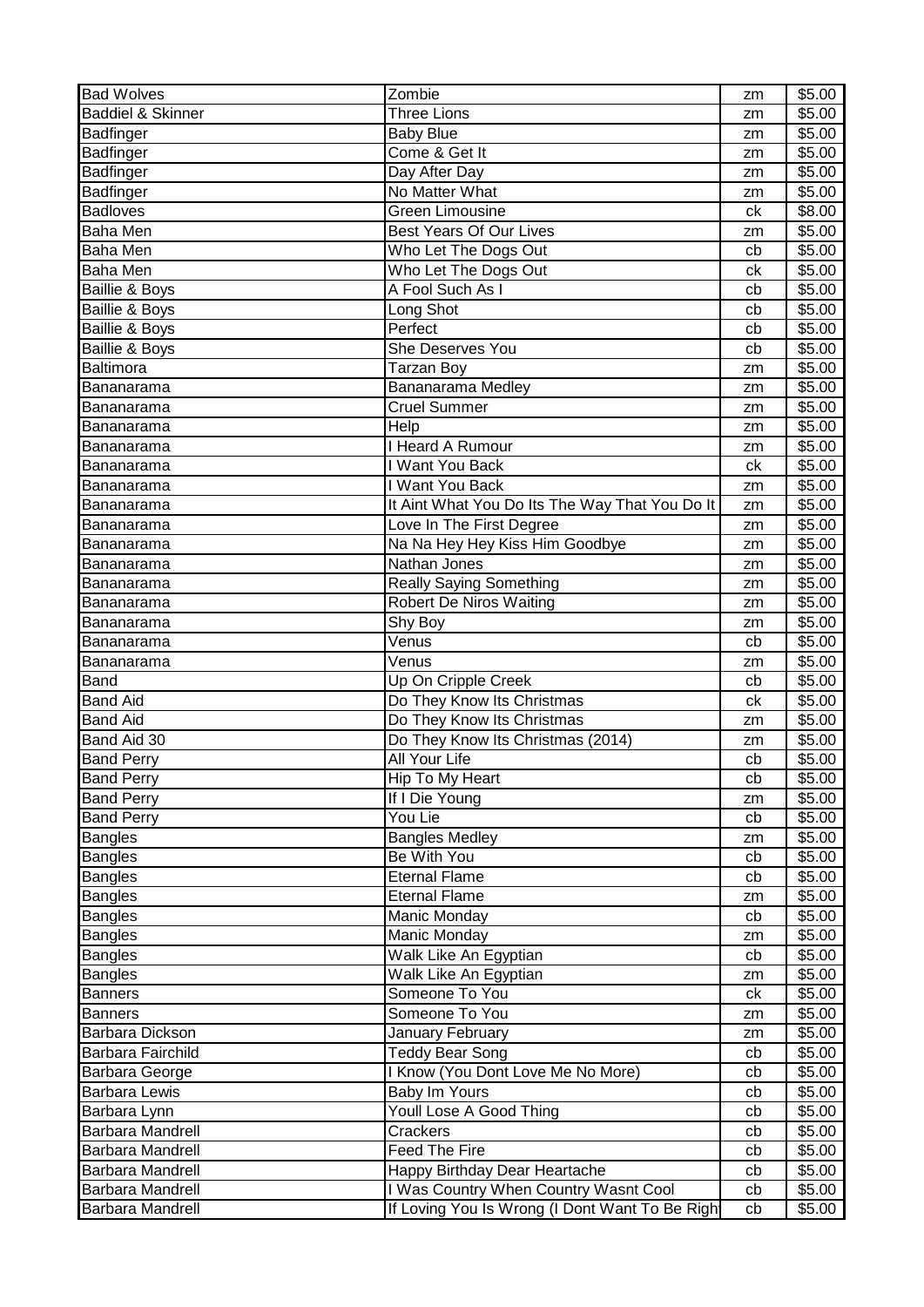| Barbara Mandrell                 | Married But Not To Each Other     | cb | \$5.00 |
|----------------------------------|-----------------------------------|----|--------|
| <b>Barbara Mandrell</b>          | One Of A Kind Pair Of Fools       | cb | \$5.00 |
| <b>Barbara Mandrell</b>          | Only A Lonely Heart Knows         | cb | \$5.00 |
| Barbara Mandrell                 | Satisfied                         | cb | \$5.00 |
| Barbara Mandrell                 | Sleeping Single In A Double Bed   | cb | \$5.00 |
| <b>Barbara Mandrell</b>          | <b>Standing Room Only</b>         | cb | \$5.00 |
| <b>Barbara Mandrell</b>          | Wish You Were Here                | cb | \$5.00 |
| <b>Barbara Mandrell</b>          | Woman To Woman                    | cb | \$5.00 |
| <b>Barbara Mandrell</b>          | Years                             | cb | \$5.00 |
| Barbara Mandrell & Lee Greenwood | It Should Have Been Love By Now   | cb | \$5.00 |
| Barbara Mandrell & Lee Greenwood | To Me                             | cb | \$5.00 |
| Barbara Mason                    | Yes Im Ready                      | cb | \$5.00 |
| <b>Barbra Streisand</b>          | Evergreen                         | cb | \$5.00 |
| <b>Barbra Streisand</b>          | Evergreen                         | zm | \$5.00 |
| <b>Barbra Streisand</b>          | Memory                            | ck | \$5.00 |
| <b>Barbra Streisand</b>          | Memory                            | zm | \$5.00 |
| Barbra Streisand                 | People                            | cb | \$5.00 |
| Barbra Streisand                 | Somewhere                         | cb | \$5.00 |
| <b>Barbra Streisand</b>          | Somewhere                         | zm | \$5.00 |
| <b>Barbra Streisand</b>          | The Way We Were                   | cb | \$5.00 |
| <b>Barbra Streisand</b>          | The Way We Were                   | zm | \$5.00 |
| <b>Barbra Streisand</b>          | Woman In Love                     | ck | \$5.00 |
| <b>Barbra Streisand</b>          | Woman In Love                     | zm | \$5.00 |
| Barbra Streisand & Barry Gibb    | Guilty                            | zm | \$5.00 |
| Barbra Streisand & Bryan Adams   | <b>I Finally Found Someone</b>    | cb | \$5.00 |
| Barbra Streisand & Celine Dion   | <b>Tell Him</b>                   | cb | \$5.00 |
| Barbra Streisand & Celine Dion   | Tell Him                          | zm | \$5.00 |
| Barbra Streisand & Don Johnson   | Till I Loved You                  | cb | \$5.00 |
| Barbra Streisand & Donna Summer  | No More Tears (Enough Is Enough)  | cb | \$5.00 |
| Barbra Streisand & Neil Diamond  | You Dont Bring Me Flowers         | cb | \$5.00 |
| Barbra Streisand & Vince Gill    | If You Ever Leave Me              | cb | \$5.00 |
| Bardo                            | One Step Further                  | zm | \$5.00 |
| Bardot                           | I Need Somebody                   | ck | \$8.00 |
| <b>Bardot</b>                    | Poison                            | ck | \$5.00 |
| <b>Bardot</b>                    | Poison                            | nz | \$5.00 |
| <b>Barefoot Jerry</b>            | Barefootin                        | cb | \$5.00 |
| <b>Barenaked Ladies</b>          | Another Postcard                  | cb | \$5.00 |
| <b>Barenaked Ladies</b>          | Call & Answer                     | cb | \$5.00 |
| <b>Barenaked Ladies</b>          | <b>Falling For The First Time</b> | cb | \$5.00 |
| <b>Barenaked Ladies</b>          | <b>Hello City</b>                 | zm | \$5.00 |
| <b>Barenaked Ladies</b>          | If I Had A Million Dollars        | cb | \$5.00 |
| <b>Barenaked Ladies</b>          | Its All Been Done                 | cb | \$5.00 |
| <b>Barenaked Ladies</b>          | One Week                          | cb | \$5.00 |
| <b>Barenaked Ladies</b>          | One Week                          | zm | \$5.00 |
| <b>Barenaked Ladies</b>          | Passcode                          | zm | \$5.00 |
| <b>Barenaked Ladies</b>          | Pinch Me                          | cb | \$5.00 |
| <b>Barenaked Ladies</b>          | Take It Back                      | zm | \$5.00 |
| <b>Barenaked Ladies</b>          | Thanks That Was Fun               | cb | \$5.00 |
| <b>Barenaked Ladies</b>          | The Humour Of The Situation       | zm | \$5.00 |
| <b>Barenaked Ladies</b>          | Too Little Too Late               | cb | \$5.00 |
| <b>Barenaked Ladies</b>          | You Run Away                      | cb | \$5.00 |
| <b>Barrett Strong</b>            | Money                             | zm | \$5.00 |
| <b>Barrett Strong</b>            | Money (Thats What I Want)         | cb | \$5.00 |
| <b>Barrett Strong</b>            | Money (Without Backing Vocals)    | zm | \$5.00 |
| <b>Barrington Levy</b>           | <b>Too Experienced</b>            | zm | \$5.00 |
| <b>Barron Knights</b>            | A Taste Of Aggro                  | zm | \$5.00 |
| <b>Barry Biggs</b>               | Side Show                         | zm | \$5.00 |
| <b>Barry Blue</b>                | Dancing On A Saturday Night       | zm | \$5.00 |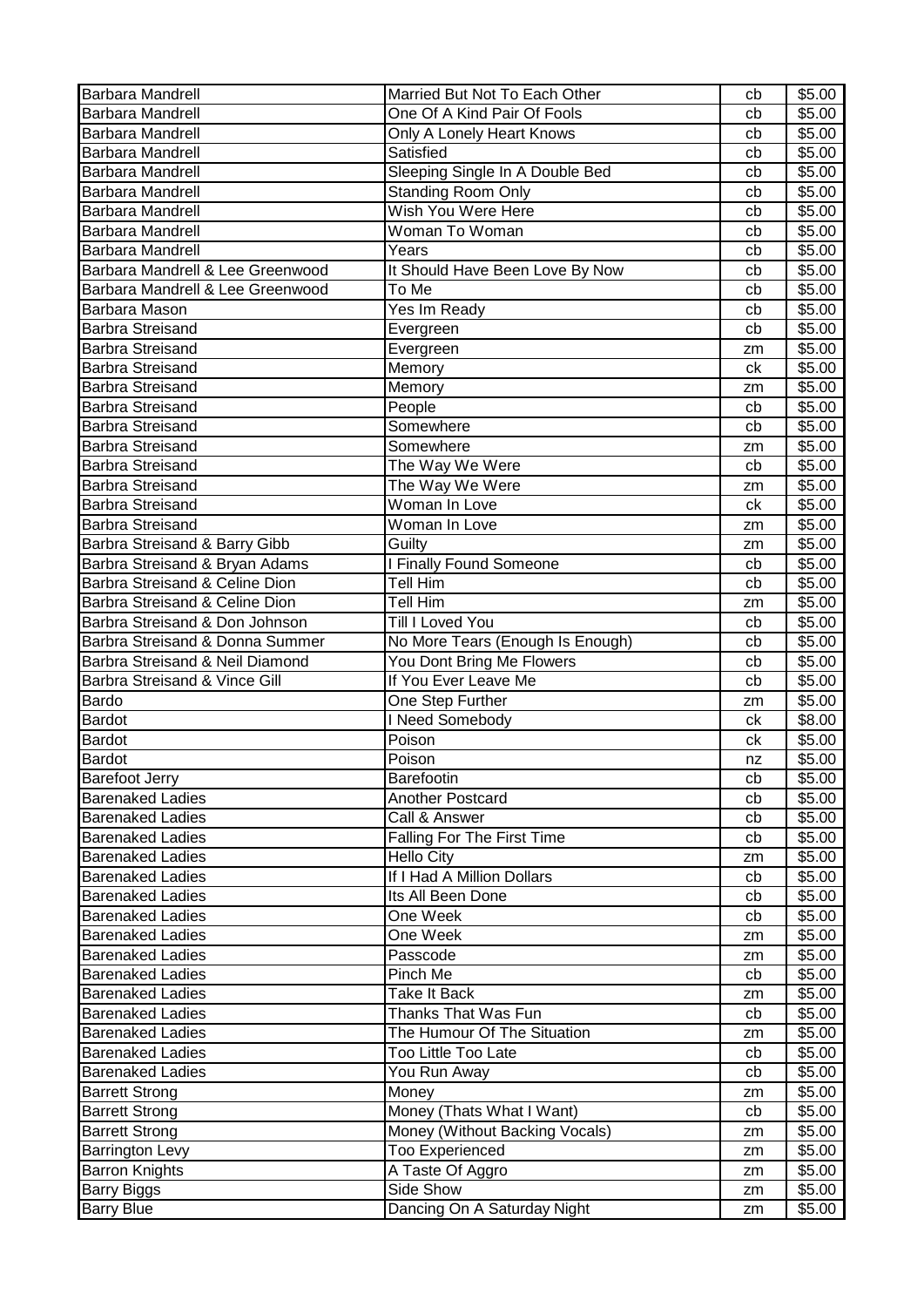| <b>Barry Howard</b>  | Percy The Pixie (From Hi De Hi)               | zm       | \$5.00 |
|----------------------|-----------------------------------------------|----------|--------|
| <b>Barry Manilow</b> | All I Have To Do Is Dream                     | cb       | \$5.00 |
| <b>Barry Manilow</b> | Are You Lonesome Tonight                      | cb       | \$5.00 |
| <b>Barry Manilow</b> | <b>Bandstand Boogie</b>                       | cb       | \$5.00 |
| <b>Barry Manilow</b> | Bermuda Triangle                              | zm       | \$5.00 |
| <b>Barry Manilow</b> | Beyond The Sea                                | cb       | \$5.00 |
| <b>Barry Manilow</b> | Cant Smile Without You                        | cb       | \$5.00 |
| <b>Barry Manilow</b> | Cant Smile Without You                        | zm       | \$5.00 |
| <b>Barry Manilow</b> | Come Dance With Me & Come Fly With Me         | cb       | \$5.00 |
| <b>Barry Manilow</b> | Copacabana                                    | cb       | \$5.00 |
| <b>Barry Manilow</b> | Copacabana (At The Copa)                      | zm       | \$5.00 |
| <b>Barry Manilow</b> | Could It Be Magic                             | cb       | \$5.00 |
|                      |                                               |          |        |
| <b>Barry Manilow</b> | Could It Be Magic                             | zm       | \$5.00 |
| <b>Barry Manilow</b> | Daybreak                                      | cb       | \$5.00 |
| <b>Barry Manilow</b> | Even Now                                      | cb       | \$5.00 |
| <b>Barry Manilow</b> | Even Now                                      | zm       | \$5.00 |
| <b>Barry Manilow</b> | I Made It Through The Rain                    | cb       | \$5.00 |
| <b>Barry Manilow</b> | I Made It Through The Rain                    | zm       | \$5.00 |
| <b>Barry Manilow</b> | I Wanna Do It With You                        | zm       | \$5.00 |
| <b>Barry Manilow</b> | I Write The Songs                             | cb       | \$5.00 |
| <b>Barry Manilow</b> | I Write The Songs                             | zm       | \$5.00 |
| <b>Barry Manilow</b> | Its A Miracle                                 | cb       | \$5.00 |
| <b>Barry Manilow</b> | Its All In The Game                           | cb       | \$5.00 |
| <b>Barry Manilow</b> | Its Not For Me To Say                         | cb       | \$5.00 |
| <b>Barry Manilow</b> | Looks Like We Made It                         | cb       | \$5.00 |
| <b>Barry Manilow</b> | Love Is A Many Splendored Thing               | cb       | \$5.00 |
| <b>Barry Manilow</b> | Mandy                                         | cb       | \$5.00 |
| <b>Barry Manilow</b> | Mandy                                         | zm       | \$5.00 |
| <b>Barry Manilow</b> | <b>Moments To Remember</b>                    | cb       | \$5.00 |
| <b>Barry Manilow</b> | One Voice                                     | zm       | \$5.00 |
| <b>Barry Manilow</b> | Rags To Riches                                | cb       | \$5.00 |
| <b>Barry Manilow</b> | <b>Ships</b>                                  | cb       | \$5.00 |
| <b>Barry Manilow</b> | Sincerely & Teach Me Tonight                  | cb       | \$5.00 |
| <b>Barry Manilow</b> | Somewhere In The Night                        | cb       | \$5.00 |
| <b>Barry Manilow</b> | The Old Songs                                 | cb       | \$5.00 |
| <b>Barry Manilow</b> | The Old Songs                                 | zm       | \$5.00 |
| <b>Barry Manilow</b> | This Ones For You                             | cb       | \$5.00 |
| <b>Barry Manilow</b> | Tryin To Get The Feeling Again                | cb       | \$5.00 |
| <b>Barry Manilow</b> | Venus                                         | cb       | \$5.00 |
| <b>Barry Manilow</b> | Weekend In New England                        | zm       | \$5.00 |
| <b>Barry Manilow</b> | What A Diffrence A Day Made                   | cb       | \$5.00 |
| <b>Barry Manilow</b> | When The Good Times Come Again                | zm       | \$5.00 |
| <b>Barry Manilow</b> | You Make Me Feel So Young                     | cb       | \$5.00 |
| <b>Barry Manilow</b> | Young At Heart                                | cb       | \$5.00 |
| <b>Barry Mann</b>    | Who Put The Bomp                              | cb       | \$5.00 |
| <b>Barry Mann</b>    | Who Put The Bomp (In The Bomp Bomp Bomp)      |          | \$5.00 |
| <b>Barry McGuire</b> | Eve Of Destruction                            | zm<br>cb | \$5.00 |
|                      |                                               |          |        |
| <b>Barry Mcguire</b> | Eve Of Destruction                            | zm       | \$5.00 |
| <b>Barry White</b>   | Cant Get Enough Of Your Love Babe             | cb       | \$5.00 |
| <b>Barry White</b>   | Cant Get Enough Of Your Love Babe             | zm       | \$5.00 |
| <b>Barry White</b>   | Im Gonna Love You Just A Little Bit More Baby | cb       | \$5.00 |
| <b>Barry White</b>   | Just The Way You Are                          | zm       | \$5.00 |
| <b>Barry White</b>   | Let The Music Play                            | zm       | \$5.00 |
| <b>Barry White</b>   | Never Never Gonna Give You Up                 | zm       | \$5.00 |
| <b>Barry White</b>   | You See The Trouble With Me                   | zm       | \$5.00 |
| <b>Barry White</b>   | You See The Trouble With Me (No Backing Voca  | zm       | \$5.00 |
| <b>Barry White</b>   | Youre The First The Last My Everything        | cb       | \$5.00 |
| <b>Barry White</b>   | Youre The First The Last My Everything        | zm       | \$5.00 |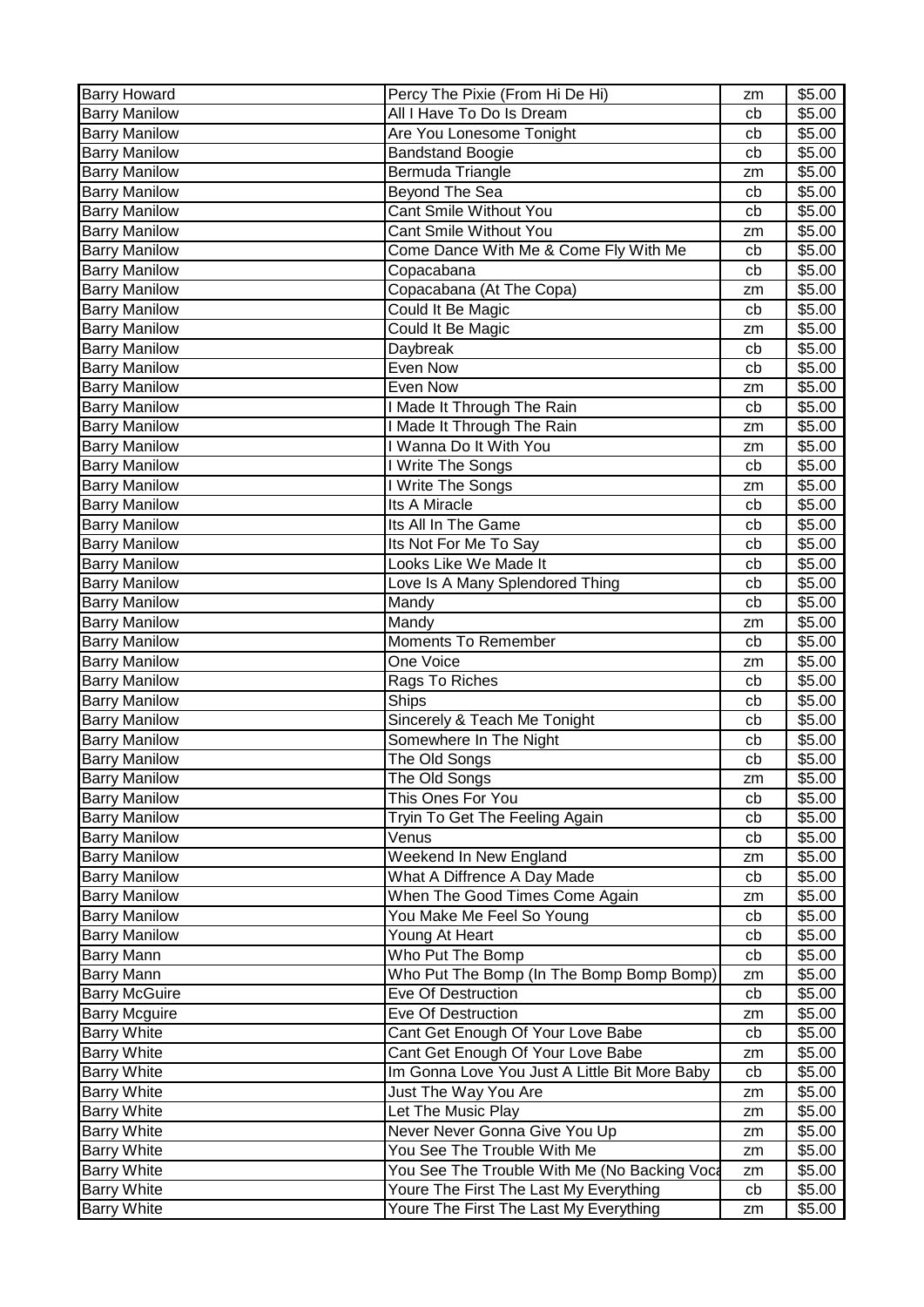| Bars & Melody           | Hopeful (Video Version)          | zm | \$5.00             |
|-------------------------|----------------------------------|----|--------------------|
| <b>Baseballs</b>        | Angels                           | zm | \$5.00             |
| <b>Baseballs</b>        | <b>Bleeding Love</b>             | zm | $\overline{$}5.00$ |
| <b>Baseballs</b>        | <b>Crazy In Love</b>             | zm | \$5.00             |
| <b>Baseballs</b>        | Dont Cha                         | zm | \$5.00             |
| <b>Baseballs</b>        | <b>Hey There Delilah</b>         | zm | \$5.00             |
| <b>Baseballs</b>        | <b>Hot N Cold</b>                | zm | \$5.00             |
| <b>Baseballs</b>        | I Dont Feel Like Dancin          | zm | \$5.00             |
| <b>Baseballs</b>        | Lets Get Loud                    | zm | \$5.00             |
| <b>Baseballs</b>        | Love In This Club                | zm | \$5.00             |
| <b>Baseballs</b>        | The Look                         | zm | \$5.00             |
| <b>Baseballs</b>        | This Love                        | zm | \$5.00             |
| <b>Baseballs</b>        | Umbrella                         | zm | \$5.00             |
| <b>Basement Jaxx</b>    | Do Your Thing                    | zm | \$5.00             |
| <b>Bastille</b>         | <b>Basket Case</b>               | zm | \$5.00             |
| <b>Bastille</b>         | <b>Flaws</b>                     | zm | \$5.00             |
| <b>Bastille</b>         | <b>Good Grief</b>                | zm | \$5.00             |
| <b>Bastille</b>         | Joy                              | zm | \$5.00             |
| <b>Bastille</b>         | Oblivion                         | zm | \$5.00             |
| <b>Bastille</b>         | Of The Night                     | zm | \$5.00             |
| <b>Bastille</b>         | Pompeii                          | zm | \$5.00             |
| <b>Bastille</b>         | Things We Lost In The Fire       | zm | \$5.00             |
| <b>Bay City Rollers</b> | All Of Me Loves All Of You       | zm | \$5.00             |
| <b>Bay City Rollers</b> | Bye Bye Baby                     | ck | \$5.00             |
| <b>Bay City Rollers</b> | Bye Bye Baby                     | zm | \$5.00             |
| <b>Bay City Rollers</b> | Give A Little Love               | zm | \$5.00             |
| <b>Bay City Rollers</b> | I Only Want To Be With You       | zm | \$5.00             |
| <b>Bay City Rollers</b> | Keep On Dancing                  | zm | \$5.00             |
| <b>Bay City Rollers</b> | Remember                         | zm | \$5.00             |
| <b>Bay City Rollers</b> | Rock & Roll Love Letter          | zm | \$5.00             |
| <b>Bay City Rollers</b> | Saturday Night                   | cb | \$5.00             |
| <b>Bay City Rollers</b> | Shang A Lang                     | ck | \$5.00             |
| <b>Bay City Rollers</b> | Shang A Lang                     | zm | \$5.00             |
| <b>Bay City Rollers</b> | <b>Summerlove Sensation</b>      | zm | \$5.00             |
| <b>Bay City Rollers</b> | The Bay City Rollers Medley      | zm | \$5.00             |
| Bazzi                   | Mine                             | ck | \$5.00             |
| Bazzi & Camila Cabello  | Beautiful                        | сk | \$5.00             |
| <b>BB King</b>          | Thrill Is Gone                   | cb | \$5.00             |
| <b>BBMak</b>            | <b>Back Here</b>                 | cb | \$5.00             |
| <b>BBMak</b>            | Ghost Of You & Me                | cb | \$5.00             |
| <b>BBMak</b>            | Out Of My Heart (Into Your Head) | cb | \$5.00             |
| <b>BBMak</b>            | Still On Your Side               | cb | \$5.00             |
| Beach Boys              | Add Some Music To Your Day       | zm | \$5.00             |
| Beach Boys              | Barbara Ann                      | cb | \$5.00             |
| Beach Boys              | Barbara Ann                      | zm | \$5.00             |
| <b>Beach Boys</b>       | Be True To Your School           | cb | \$5.00             |
| Beach Boys              | <b>Beach Boys Medley</b>         | zm | \$5.00             |
| Beach Boys              | Breakaway                        | zm | \$5.00             |
| Beach Boys              | California Girls                 | cb | \$5.00             |
| Beach Boys              | California Girls                 | zm | \$5.00             |
| Beach Boys              | Darlin                           | zm | \$5.00             |
| Beach Boys              | Do It Again                      | zm | \$5.00             |
| Beach Boys              | Dont Worry Baby                  | zm | \$5.00             |
| Beach Boys              | Fun Fun Fun                      | cb | \$5.00             |
| Beach Boys              | Fun Fun Fun                      | zm | \$5.00             |
| Beach Boys              | Getcha Back                      | cb | \$5.00             |
| Beach Boys              | God Only Knows                   | zm | \$5.00             |
| Beach Boys              | <b>Good Vibrations</b>           | cb | \$5.00             |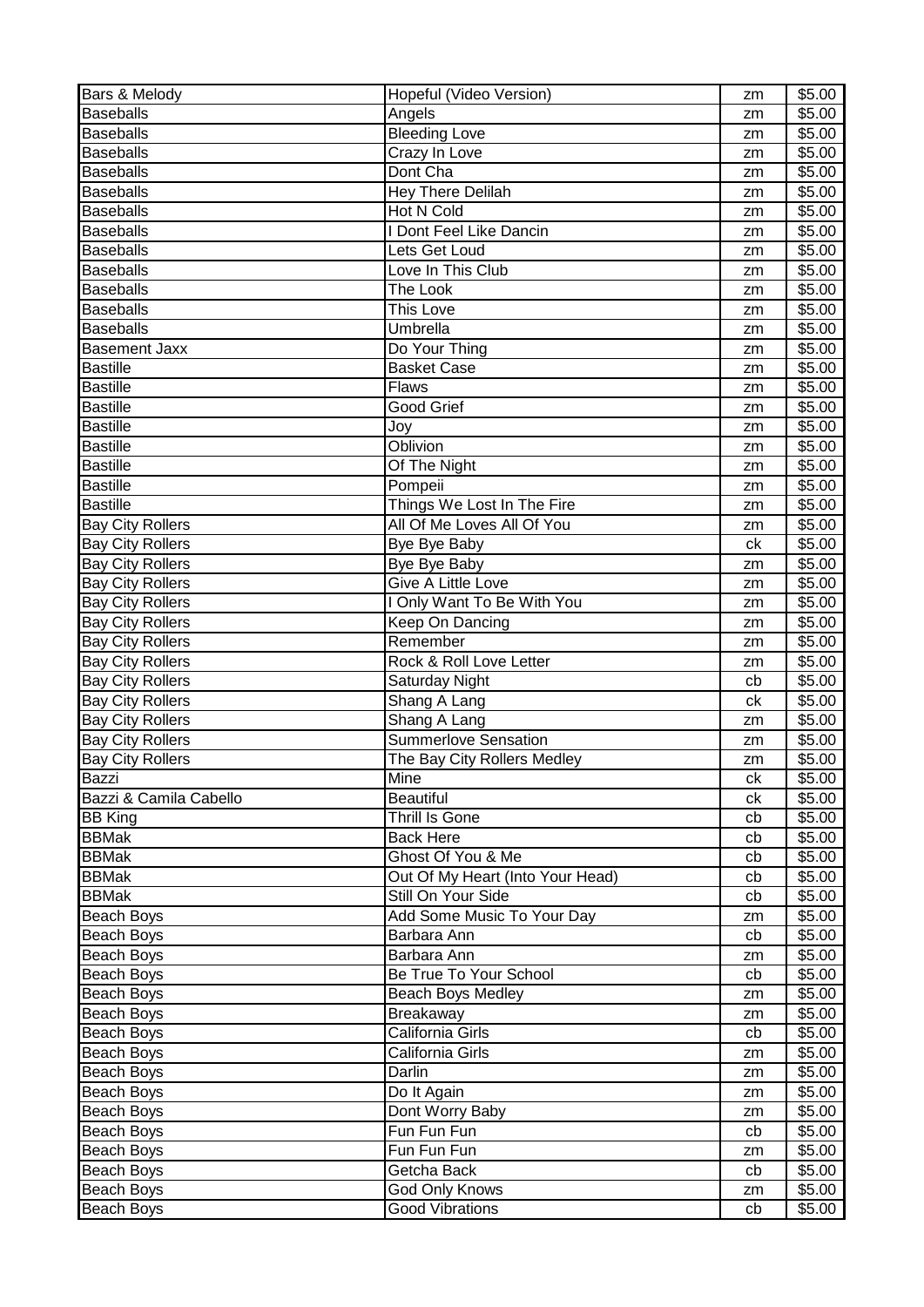| Beach Boys                       | <b>Good Vibrations</b>                     | zm       | \$5.00           |
|----------------------------------|--------------------------------------------|----------|------------------|
| Beach Boys                       | Help Me Rhonda                             | cb       | \$5.00           |
| Beach Boys                       | Help Me Rhonda                             | zm       | \$5.00           |
| Beach Boys                       | I Can Hear Music                           | zm       | \$5.00           |
| Beach Boys                       | I Get Around                               | cb       | \$5.00           |
| Beach Boys                       | I Get Around                               | zm       | \$5.00           |
| Beach Boys                       | In My Room                                 | zm       | \$5.00           |
| Beach Boys                       | Kokomo                                     | cb       | \$5.00           |
| Beach Boys                       | Kokomo                                     | zm       | \$5.00           |
| Beach Boys                       | Little Deuce Coupe                         | cb       | \$5.00           |
| Beach Boys                       | Little Deuce Coupe                         | zm       | \$5.00           |
| Beach Boys                       | <b>Little Saint Nick</b>                   | cb       | \$5.00           |
| Beach Boys                       | <b>Little Saint Nick</b>                   | zm       | \$5.00           |
| Beach Boys                       | Rock & Roll Music                          | cb       | \$5.00           |
| Beach Boys                       | Sloop John B                               | cb       | \$5.00           |
| Beach Boys                       | Sloop John B                               | zm       | \$5.00           |
| Beach Boys                       | Sloop John B (Cool Vocal Only Ending)      | zm       | \$5.00           |
| <b>Beach Boys</b>                | Surfer Girl                                | cb       | \$5.00           |
| Beach Boys                       | Surfer Girl                                | zm       | \$5.00           |
| <b>Beach Boys</b>                | Surfin Safari                              | zm       | \$5.00           |
| Beach Boys                       | Surfin USA                                 | cb       | \$5.00           |
| Beach Boys                       | Surfin USA                                 | zm       | \$5.00           |
| Beach Boys                       | Then I Kissed Her                          | zm       | \$5.00           |
| Beach Boys                       | When I Grow Up                             | zm       | \$5.00           |
| Beach Boys                       | Wouldnt It Be Nice                         | cb       | \$5.00           |
| Beach Boys                       | Wouldnt It Be Nice                         | zm       | \$5.00           |
| Beach Boys                       | Youre So Good To Me (no bv)                | ck       | \$5.00           |
| <b>Beastie Boys</b>              | Fight For Your Right To Party              | zm       | \$5.00           |
| <b>Beastie Boys</b>              | Intergalactic                              | zm       | \$5.00           |
| <b>Beastie Boys</b>              | Sabotage                                   | zm       | \$5.00           |
| <b>Beastie Boys</b>              | You Gotta) Fight For Your Right (To Party) | cb       | \$5.00           |
| Beastie Boys & Nas               | <b>Too Many Rappers</b>                    | zm       | \$5.00           |
| Beastie Boys & Nas               | Too Many Rappers (Clean Version)           | zm       | \$5.00           |
| <b>Beat</b>                      | Cant Get Used To Losing You                | zm       | \$5.00           |
| <b>Beat</b>                      | Mirror In The Bathroom                     | zm       | \$5.00           |
| Beat                             | Tears Of A Clown                           | zm       | \$5.00           |
| <b>Beatles</b>                   | A Day In The Life                          | zm       | \$5.00           |
| <b>Beatles</b>                   |                                            |          | \$5.00           |
|                                  |                                            |          |                  |
|                                  | A Hard Days Night                          | cb<br>zm |                  |
| <b>Beatles</b><br><b>Beatles</b> | A Hard Days Night                          | zm       | \$5.00           |
|                                  | <b>Across The Universe</b>                 | zm       | \$5.00           |
| <b>Beatles</b>                   | <b>Act Naturally</b>                       | cb       | \$5.00<br>\$5.00 |
| <b>Beatles</b><br><b>Beatles</b> | All My Loving<br>All My Loving             | zm       | \$5.00           |
|                                  |                                            |          |                  |
| <b>Beatles</b>                   | All You Need Is Love                       | cb<br>zm | \$5.00           |
| <b>Beatles</b>                   | All You Need Is Love<br>And I Love Her     | cb       | \$5.00           |
| <b>Beatles</b>                   | And I Love Her                             | zm       | \$5.00           |
| Beatles                          |                                            | zm       | \$5.00           |
| <b>Beatles</b><br><b>Beatles</b> | Anna (Go To Him)<br><b>Another Girl</b>    | zm       | \$5.00<br>\$5.00 |
| <b>Beatles</b>                   | Baby Its You                               | zm       | \$5.00           |
| <b>Beatles</b>                   | Back In The USSR                           | cb       | \$5.00           |
| <b>Beatles</b>                   | Back In The USSR                           | zm       | \$5.00           |
| <b>Beatles</b>                   | <b>Beatles Medley 1</b>                    | zm       | \$5.00           |
| <b>Beatles</b>                   | <b>Beatles Medley 2</b>                    | zm       | \$5.00           |
| <b>Beatles</b>                   | <b>Beatles Medley 3</b>                    | zm       | \$5.00           |
| <b>Beatles</b>                   | Beatles Medley 4                           | zm       | \$5.00           |
| <b>Beatles</b>                   | Blackbird                                  | zm       | \$5.00           |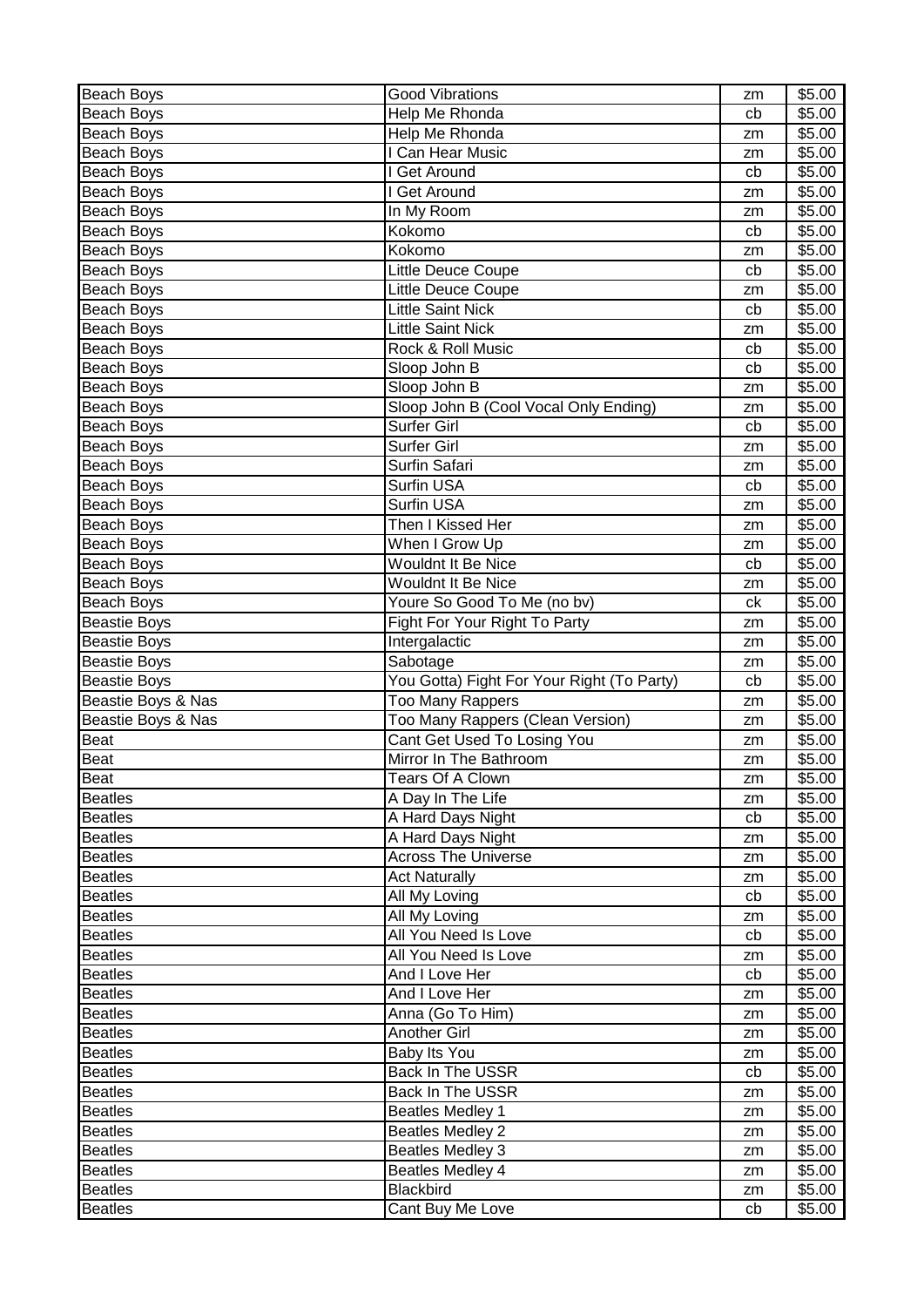| <b>Beatles</b> | Cant Buy Me Love                            | zm | \$5.00 |
|----------------|---------------------------------------------|----|--------|
| <b>Beatles</b> | Come Together                               | cb | \$5.00 |
| <b>Beatles</b> | Come Together                               | zm | \$5.00 |
| <b>Beatles</b> | Day Tripper                                 | cb | \$5.00 |
| <b>Beatles</b> | Day Tripper                                 | zm | \$5.00 |
| <b>Beatles</b> | Devil In Her Heart                          | zm | \$5.00 |
| <b>Beatles</b> | Do You Want To Know A Secret                | cb | \$5.00 |
| <b>Beatles</b> | Do You Want To Know A Secret                | zm | \$5.00 |
| <b>Beatles</b> | Dont Bother Me                              | zm | \$5.00 |
| <b>Beatles</b> | Dont Let Me Down                            | zm | \$5.00 |
| <b>Beatles</b> | Drive My Car                                | cb | \$5.00 |
| <b>Beatles</b> | Drive My Car                                | zm | \$5.00 |
| <b>Beatles</b> | Eight Days A Week                           | cb | \$5.00 |
| <b>Beatles</b> | Eight Days A Week                           | zm | \$5.00 |
| <b>Beatles</b> | Eleanor Rigby                               | cb | \$5.00 |
| <b>Beatles</b> | <b>Eleanor Rigby</b>                        | zm | \$5.00 |
| <b>Beatles</b> | <b>Every Little Thing</b>                   | zm | \$5.00 |
| <b>Beatles</b> | For You Blue                                | zm | \$5.00 |
| <b>Beatles</b> | Free As A Bird                              | cb | \$5.00 |
| <b>Beatles</b> | From Me To You                              | cb | \$5.00 |
| <b>Beatles</b> | From Me To You                              | zm | \$5.00 |
| <b>Beatles</b> | Get Back                                    | cb | \$5.00 |
| <b>Beatles</b> | Girl                                        | zm | \$5.00 |
| <b>Beatles</b> | Golden Slumbers Carry That Weight The End   |    | \$5.00 |
| <b>Beatles</b> | Got To Get You Into My Life                 | zm | \$5.00 |
| <b>Beatles</b> |                                             | cb |        |
|                | Happy Just To Dance With You                | cb | \$5.00 |
| <b>Beatles</b> | <b>Hello Goodbye</b>                        | zm | \$5.00 |
| <b>Beatles</b> | Help                                        | cb | \$5.00 |
| <b>Beatles</b> | Help                                        | zm | \$5.00 |
| <b>Beatles</b> | Here Comes The Sun                          | cb | \$5.00 |
| <b>Beatles</b> | <b>Here Comes The Sun</b>                   | zm | \$5.00 |
| <b>Beatles</b> | Hey Jude                                    | cb | \$5.00 |
| <b>Beatles</b> | Hey Jude (Full Version)                     | zm | \$5.00 |
| <b>Beatles</b> | Hey Jude (Short Version)                    | zm | \$5.00 |
| <b>Beatles</b> | I Am The Walrus                             | cb | \$5.00 |
| <b>Beatles</b> | I Am The Walrus                             | zm | \$5.00 |
| <b>Beatles</b> | I Feel Fine                                 | cb | \$5.00 |
| <b>Beatles</b> | I Feel Fine                                 | zm | \$5.00 |
| <b>Beatles</b> | I Need You                                  | zm | \$5.00 |
| <b>Beatles</b> | I Saw Her Standing There                    | cb | \$5.00 |
| <b>Beatles</b> | I Saw Her Standing There                    | zm | \$5.00 |
| <b>Beatles</b> | I Should Have Known Better                  | ck | \$5.00 |
| <b>Beatles</b> | I Should Have Known Better                  | zm | \$5.00 |
| <b>Beatles</b> | I Want To Hold Your Hand                    | cb | \$5.00 |
| <b>Beatles</b> | I Want To Hold Your Hand                    | zm | \$5.00 |
| <b>Beatles</b> | I Will                                      | zm | \$5.00 |
| <b>Beatles</b> | If I Fell (No Harmonies)                    | zm | \$5.00 |
| <b>Beatles</b> | If I Fell (With Harmonies)                  | zm | \$5.00 |
| <b>Beatles</b> | III Be Back                                 | zm | \$5.00 |
| <b>Beatles</b> | III Get You                                 | zm | \$5.00 |
| <b>Beatles</b> | Im Happy Just To Dance With You             | zm | \$5.00 |
| <b>Beatles</b> | Im Happy Just To Dance With You (No Backing | zm | \$5.00 |
| <b>Beatles</b> | In My Life                                  | zm | \$5.00 |
| <b>Beatles</b> | It Wont Be Long                             | cb | \$5.00 |
| <b>Beatles</b> | It Wont Be Long                             | zm | \$5.00 |
| <b>Beatles</b> | It Wont Be Long (No Backing Vocals)         | zm | \$5.00 |
| <b>Beatles</b> | Its Only Love                               | zm | \$5.00 |
| <b>Beatles</b> | Ive Just Seen A Face                        | zm | \$5.00 |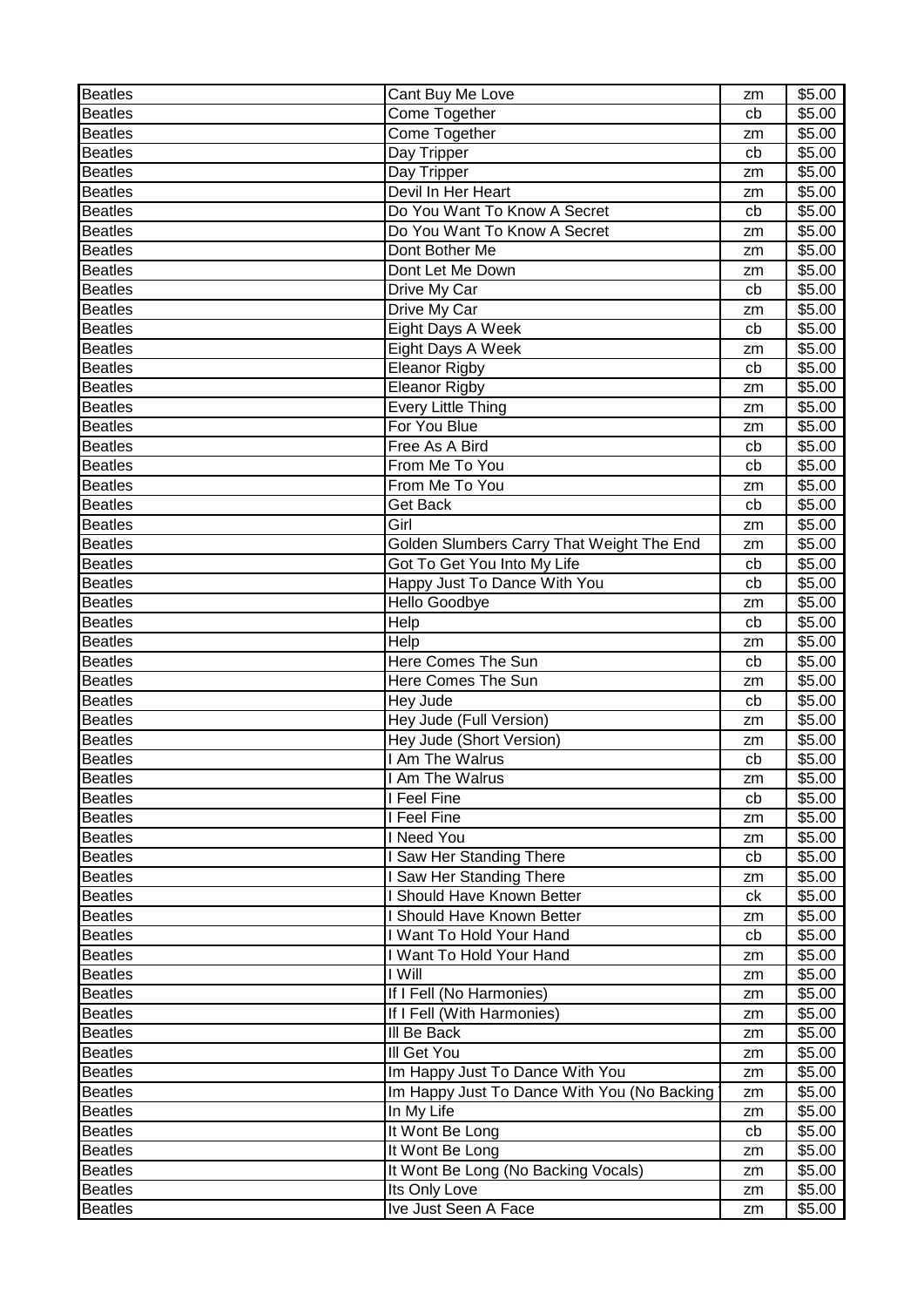| <b>Beatles</b> | Lady Madonna                                  | cb       | \$5.00 |
|----------------|-----------------------------------------------|----------|--------|
| <b>Beatles</b> | Lady Madonna                                  | zm       | \$5.00 |
| <b>Beatles</b> | Let It Be                                     | cb       | \$5.00 |
| <b>Beatles</b> | Let It Be                                     | zm       | \$5.00 |
| <b>Beatles</b> | <b>Little Child</b>                           | zm       | \$5.00 |
| <b>Beatles</b> | Love Me Do                                    | cb       | \$5.00 |
| <b>Beatles</b> | Love Me Do                                    | zm       | \$5.00 |
| <b>Beatles</b> | Lucy In The Sky With Diamonds                 | cb       | \$5.00 |
| <b>Beatles</b> | Lucy In The Sky With Diamonds                 | zm       | \$5.00 |
| <b>Beatles</b> | <b>Maxwells Silver Hammer</b>                 | cb       | \$5.00 |
| <b>Beatles</b> | Michelle                                      | zm       | \$5.00 |
| <b>Beatles</b> | Misery                                        | zm       | \$5.00 |
| <b>Beatles</b> | Money (Thats What I Want)                     | zm       | \$5.00 |
| <b>Beatles</b> | Norwegian Wood (This Bird Has Flown)          | zm       | \$5.00 |
| <b>Beatles</b> | Nowhere Man                                   | cb       | \$5.00 |
| <b>Beatles</b> | Nowhere Man                                   | zm       | \$5.00 |
| <b>Beatles</b> | Ob La Di Ob La Da                             | zm       | \$5.00 |
| <b>Beatles</b> | Ob La Di Ob La Da (No Backing Vocals)         |          | \$5.00 |
| <b>Beatles</b> | Octopuss Garden                               | zm<br>cb | \$5.00 |
|                |                                               |          |        |
| <b>Beatles</b> | Octopuss Garden                               | zm       | \$5.00 |
| <b>Beatles</b> | Old Brown Shoe                                | zm       | \$5.00 |
| <b>Beatles</b> | Paperback Writer                              | cb       | \$5.00 |
| <b>Beatles</b> | Paperback Writer                              | zm       | \$5.00 |
| <b>Beatles</b> | Penny Lane                                    | cb       | \$5.00 |
| <b>Beatles</b> | Penny Lane                                    | zm       | \$5.00 |
| <b>Beatles</b> | Please Mr Postman                             | zm       | \$5.00 |
| <b>Beatles</b> | Please Please Me                              | cb       | \$5.00 |
| <b>Beatles</b> | Please Please Me                              | zm       | \$5.00 |
| <b>Beatles</b> | Revolution                                    | zm       | \$5.00 |
| <b>Beatles</b> | Rocky Raccoon                                 | cb       | \$5.00 |
| <b>Beatles</b> | Sgt Pepper With A Little Help From My Friends | zm       | \$5.00 |
| <b>Beatles</b> | Sgt Peppers Lonely Hearts Club Band           | cb       | \$5.00 |
| <b>Beatles</b> | Sgt Peppers Lonely Hearts Club Band           | zm       | \$5.00 |
| <b>Beatles</b> | She Came In Thru The Bathroom Window          | cb       | \$5.00 |
| <b>Beatles</b> | She Loves You                                 | cb       | \$5.00 |
| <b>Beatles</b> | She Loves You                                 | zm       | \$5.00 |
| <b>Beatles</b> | Shes Leaving Home                             | zm       | \$5.00 |
| <b>Beatles</b> | Something                                     | zm       | \$5.00 |
| <b>Beatles</b> | <b>Strawberry Fields Forever</b>              | cb       | \$5.00 |
| <b>Beatles</b> | <b>Strawberry Fields Forever</b>              | zm       | \$5.00 |
| <b>Beatles</b> | Taxman                                        | zm       | \$5.00 |
| <b>Beatles</b> | Tell Me What You See                          | zm       | \$5.00 |
| <b>Beatles</b> | Thank You Girl                                | zm       | \$5.00 |
| <b>Beatles</b> | The Ballad Of John & Yoko                     | zm       | \$5.00 |
| <b>Beatles</b> | The Fool On The Hill                          | zm       | \$5.00 |
| <b>Beatles</b> | The Long & Winding Road                       | cb       | \$5.00 |
| <b>Beatles</b> | The Long & Winding Road                       | zm       | \$5.00 |
| <b>Beatles</b> | The Night Before                              |          | \$5.00 |
|                | Theres A Place The                            | zm       |        |
| <b>Beatles</b> |                                               | zm       | \$5.00 |
| <b>Beatles</b> | Things We Said Today                          | zm       | \$5.00 |
| <b>Beatles</b> | This Boy                                      | cb       | \$5.00 |
| <b>Beatles</b> | This Boy                                      | zm       | \$5.00 |
| <b>Beatles</b> | This Boy (No Harmonies)                       | zm       | \$5.00 |
| <b>Beatles</b> | <b>Ticket To Ride</b>                         | cb       | \$5.00 |
| <b>Beatles</b> | <b>Ticket To Ride</b>                         | zm       | \$5.00 |
| <b>Beatles</b> | Till There Was You (Live Version)             | zm       | \$5.00 |
| <b>Beatles</b> | Twist & Shout                                 | cb       | \$5.00 |
| <b>Beatles</b> | Twist & Shout                                 | zm       | \$5.00 |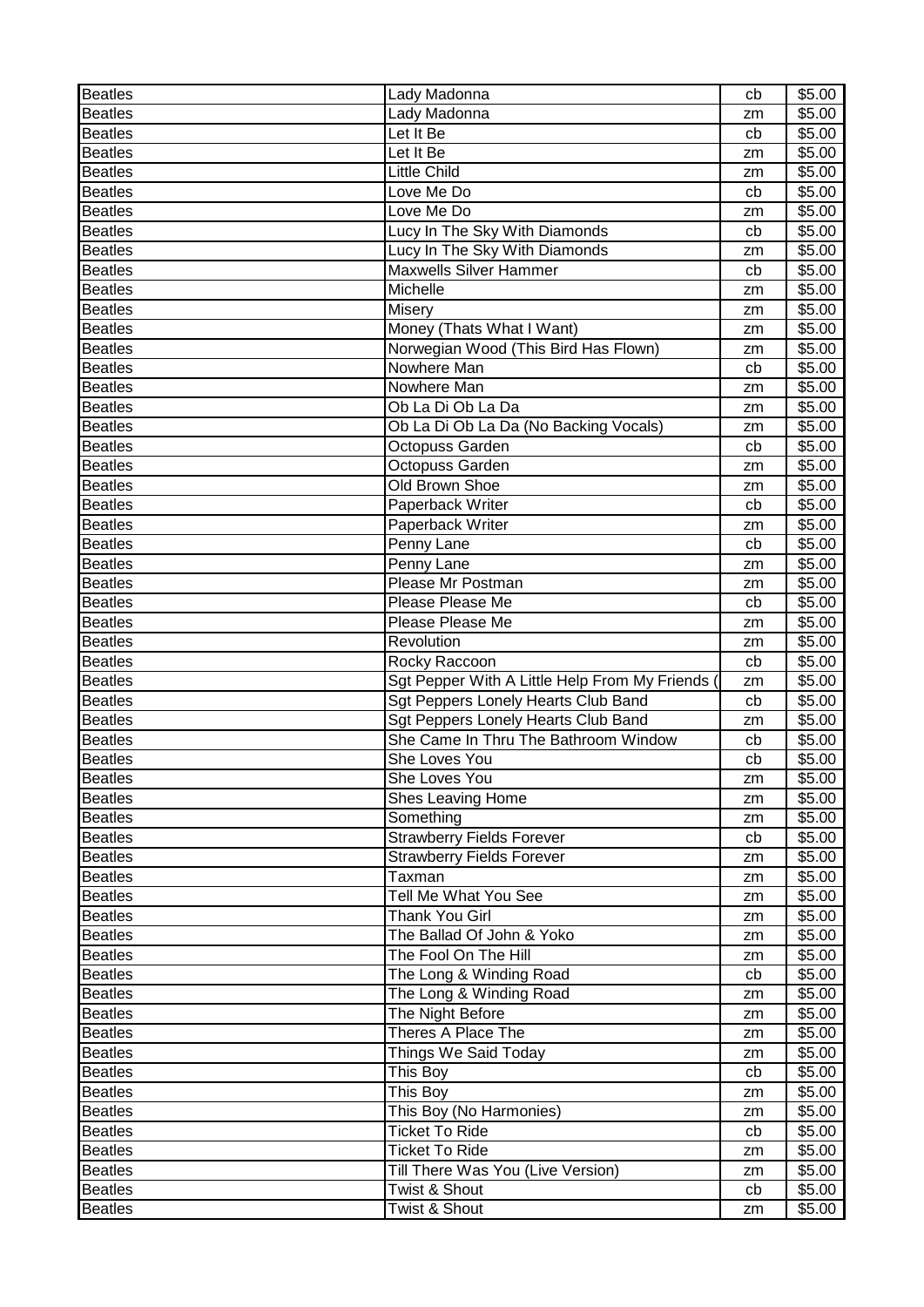| Beatles                                                     | We Can Work It Out                           | cb | \$5.00 |
|-------------------------------------------------------------|----------------------------------------------|----|--------|
| <b>Beatles</b>                                              | We Can Work It Out                           | zm | \$5.00 |
| <b>Beatles</b>                                              | When Im Sixty Four                           | cb | \$5.00 |
| <b>Beatles</b>                                              | When Im Sixty Four                           | zm | \$5.00 |
| <b>Beatles</b>                                              | While My Guitar Gently Weeps                 | cb | \$5.00 |
| <b>Beatles</b>                                              | While My Guitar Gently Weeps                 | zm | \$5.00 |
| <b>Beatles</b>                                              | With A Little Help From My Friends           | cb | \$5.00 |
| <b>Beatles</b>                                              | With A Little Help From My Friends           | zm | \$5.00 |
| <b>Beatles</b>                                              | Words Of Love                                | zm | \$5.00 |
| <b>Beatles</b>                                              | <b>Yellow Submarine</b>                      | cb | \$5.00 |
| <b>Beatles</b>                                              | <b>Yellow Submarine</b>                      | zm | \$5.00 |
| <b>Beatles</b>                                              | Yes It Is                                    | zm | \$5.00 |
| <b>Beatles</b>                                              | Yesterday                                    | cb | \$5.00 |
| <b>Beatles</b>                                              | Yesterday                                    | zm | \$5.00 |
| <b>Beatles</b>                                              | Youre Going To Lose That Girl                | zm | \$5.00 |
| <b>Beatles</b>                                              | Youve Got To Hide Your Love Away             | zm | \$5.00 |
| <b>Beatles</b>                                              | Youve Really Got A Hold On Me                | zm | \$5.00 |
| Beatles With Billy Preston                                  | <b>Get Back</b>                              | zm | \$5.00 |
| <b>Beats International</b>                                  | Dub Be Good To Me (Duet Version)             | zm | \$5.00 |
| <b>Beats International</b>                                  | Dub Be Good To Me (For Solo Female)          | zm | \$5.00 |
| <b>Beautiful South</b>                                      | A Little Time                                | zm | \$5.00 |
| <b>Beautiful South</b>                                      | Dont Marry Her                               | zm | \$5.00 |
| <b>Beautiful South</b>                                      | Dream A Little Dream Of Me (Duet Version)    | zm | \$5.00 |
| <b>Beautiful South</b>                                      | Dream A Little Dream Of Me (For Solo Female) | zm | \$5.00 |
| <b>Beautiful South</b>                                      | Everybodys Talkin                            | zm | \$5.00 |
| <b>Beautiful South</b>                                      | Good As Gold (Stupid As Mud)                 | zm | \$5.00 |
| <b>Beautiful South</b>                                      | Good As Gold (Stupid As Mud) (Duet Version)  | zm | \$5.00 |
| <b>Beautiful South</b>                                      | III Sail This Ship Alone                     | zm | \$5.00 |
| <b>Beautiful South</b>                                      | Old Red Eyes Is Back                         | zm | \$5.00 |
| <b>Beautiful South</b>                                      | One Last Love Song                           | zm | \$5.00 |
| <b>Beautiful South</b>                                      | Perfect 10                                   | zm | \$5.00 |
| <b>Beautiful South</b>                                      | Pretenders To The Throne                     | zm | \$5.00 |
| <b>Beautiful South</b>                                      | <b>Prettiest Eyes</b>                        | zm | \$5.00 |
| <b>Beautiful South</b>                                      | Rotterdam                                    | zm | \$5.00 |
| <b>Beautiful South</b>                                      | Song For Whoever                             | zm | \$5.00 |
| <b>Beautiful South</b>                                      | The Beautiful South Medley (Female Songs)    | zm | \$5.00 |
| <b>Beautiful South</b>                                      | We Are Each Other                            | zm | \$5.00 |
| <b>Beautiful South</b>                                      | You Keep It All In                           | zm | \$5.00 |
| Beauty & The Beast                                          | Beauty & The Beast                           | zm | \$5.00 |
| Beauty & The Beast                                          | Something There                              | zm | \$5.00 |
| Beauty & The Beast (Ariana Grande & John Beauty & The Beast |                                              | ck | \$5.00 |
| Bebe Rexha                                                  | I Got You                                    | zm | \$5.00 |
| <b>Bebe Rexha</b>                                           | Im A Mess                                    | ck | \$5.00 |
| <b>Bebe Rexha</b>                                           | Im A Mess                                    | zm | \$5.00 |
| <b>Bebe Rexha</b>                                           | You Cant Stop The Girl                       | zm | \$5.00 |
| Bebe Rexha & Florida Georgia Line                           | Meant To Be                                  | ck | \$5.00 |
| Bebe Rexha & Florida Georgia Line                           | Meant To Be                                  | zm | \$5.00 |
| Bebe Rexha & Lil Wayne                                      | The Way I Are (Dance With Somebody)          | zm | \$5.00 |
| Bebo Norman                                                 | <b>Great Light Of The World</b>              | cb | \$5.00 |
| <b>Beccy Cole</b>                                           | <b>Big Girls</b>                             | ck | \$8.00 |
| <b>Beccy Cole</b>                                           | <b>Blackwood Hill</b>                        | сk | \$8.00 |
| <b>Beccy Cole</b>                                           | <b>Rest In Pieces</b>                        | ck | \$5.00 |
| <b>Beccy Cole</b>                                           | <b>Rest In Pieces</b>                        | nz | \$5.00 |
| <b>Beccy Cole</b>                                           | This Heart                                   | ck | \$8.00 |
| Beck                                                        | Loser                                        | cb | \$5.00 |
| Beck                                                        | Loser                                        | zm | \$5.00 |
| <b>Beck Goldsmith</b>                                       | I Vow To Thee My Country                     | zm | \$5.00 |
| <b>Becky G</b>                                              | Cant Stop Dancin                             | zm | \$5.00 |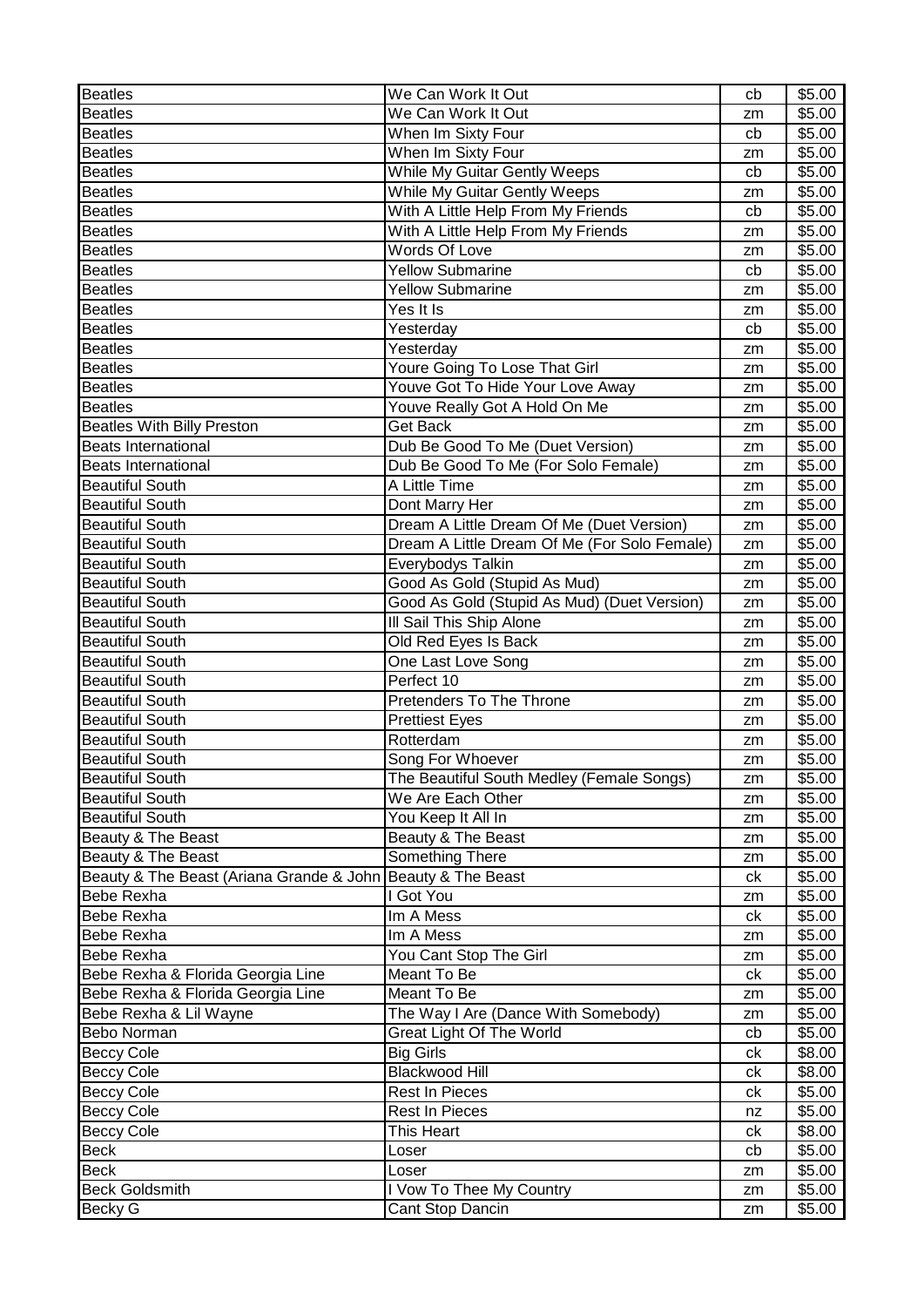| <b>Becky G</b>                 | Shower                                        | zm            | \$5.00             |
|--------------------------------|-----------------------------------------------|---------------|--------------------|
| <b>Becky Hill</b>              | Better Off Without You                        | zm            | \$5.00             |
| <b>Becky Hill</b>              | Forever Young                                 | zm            | \$5.00             |
| <b>Becky Hill</b>              | Space                                         | zm            | \$5.00             |
| Becky Hill & David Guetta      | Remember                                      | zm            | \$5.00             |
| Becky Hill & David Guetta      | Remember (Without Backing Vocals)             | zm            | \$5.00             |
| Becky Hill & Sigala            | Heaven On My Mind                             | zm            | \$5.00             |
| Becky Hill & Topic             | My Heart Goes (La Di Da)                      | ck            | \$5.00             |
| Becky Hill & Topic             | My Heart Goes (La Di Da)                      | zm            | \$5.00             |
| Becky Hill & Topic             | My Heart Goes (La Di Da) (Without Backing Voc | zm            | \$5.00             |
| <b>Becky Hobbs</b>             | <b>Country Girls</b>                          | cb            | \$5.00             |
| <b>Becky Hobbs</b>             | Jones On The Jukebox                          | cb            | \$5.00             |
| <b>Bee Gees</b>                | Alone                                         | zm            | \$5.00             |
| <b>Bee Gees</b>                | Bee Gees Boogie Medley (Jive Talkin You Shoul | zm            | \$5.00             |
| <b>Bee Gees</b>                | <b>Bee Gees Medley</b>                        | zm            | \$5.00             |
| <b>Bee Gees</b>                | Emotion                                       | zm            | \$5.00             |
| <b>Bee Gees</b>                | Fanny (Be Tender With My Love)                | zm            | \$5.00             |
| <b>Bee Gees</b>                | First Of May                                  | zm            | \$5.00             |
| <b>Bee Gees</b>                | For Whom The Bell Tolls                       |               | \$5.00             |
| <b>Bee Gees</b>                | How Can You Mend A Broken Heart               | zm            | \$5.00             |
| <b>Bee Gees</b>                | How Can You Mend A Broken Heart               | cb            | \$5.00             |
|                                |                                               | zm            |                    |
| <b>Bee Gees</b>                | How Deep Is Your Love                         | cb            | \$5.00             |
| <b>Bee Gees</b>                | How Deep Is Your Love                         | zm            | \$5.00             |
| <b>Bee Gees</b>                | I Started A Joke                              | cb            | \$5.00             |
| <b>Bee Gees</b>                | Ive Gotta Get A Message To You                | cb            | \$5.00             |
| <b>Bee Gees</b>                | Ive Gotta Get A Message To You                | zm            | \$5.00             |
| <b>Bee Gees</b>                | <b>Jive Talkin</b>                            | cb            | \$5.00             |
| <b>Bee Gees</b>                | <b>Jive Talkin</b>                            | zm            | \$5.00             |
| <b>Bee Gees</b>                | Lonely Days                                   | cb            | \$5.00             |
| <b>Bee Gees</b>                | Love So Right                                 | cb            | \$5.00             |
| <b>Bee Gees</b>                | Love You Inside Out                           | cb            | \$5.00             |
| <b>Bee Gees</b>                | Love You Inside Out                           | zm            | \$5.00             |
| <b>Bee Gees</b>                | Massachusetts                                 | zm            | \$5.00             |
| <b>Bee Gees</b>                | Massachussetts                                | cb            | \$5.00             |
| <b>Bee Gees</b>                | My World                                      | zm            | \$5.00             |
| <b>Bee Gees</b>                | New York Mining Disaster 1941                 | $c\mathsf{k}$ | \$5.00             |
| <b>Bee Gees</b>                | New York Mining Disaster 1941                 | zm            | \$5.00             |
| <b>Bee Gees</b>                | Night Fever                                   | cb            | \$5.00             |
| <b>Bee Gees</b>                | <b>Night Fever</b>                            | zm            | \$5.00             |
| <b>Bee Gees</b>                | Our Love Dont Throw It All Away               | cb            | \$5.00             |
| <b>Bee Gees</b>                | Saved By The Bell                             | zm            | \$5.00             |
| <b>Bee Gees</b>                | Secret Love                                   | zm            | \$5.00             |
| <b>Bee Gees</b>                | Spicks & Specks                               | ck            | \$5.00             |
| <b>Bee Gees</b>                | Spicks & Specks                               | zm            | \$5.00             |
| <b>Bee Gees</b>                | <b>Stayin Alive</b>                           | cb            | \$5.00             |
| <b>Bee Gees</b>                | Stayin Alive                                  | zm            | \$5.00             |
| <b>Bee Gees</b>                | To Love Somebody                              | ck            | \$5.00             |
| <b>Bee Gees</b>                | To Love Somebody                              |               | \$5.00             |
|                                | Too Much Heaven                               | zm            |                    |
| <b>Bee Gees</b>                |                                               | cb            | \$5.00             |
| <b>Bee Gees</b>                | Tragedy                                       | cb            | \$5.00             |
| <b>Bee Gees</b>                | Tragedy                                       | zm            | \$5.00             |
| <b>Bee Gees</b>                | Words                                         | ck            | \$5.00             |
| <b>Bee Gees</b>                | Words                                         | zm            | \$5.00             |
| <b>Bee Gees</b>                | You Should Be Dancing                         | cb            | \$5.00             |
| <b>Bee Gees</b>                | You Should Be Dancing                         | zm            | \$5.00             |
| <b>Bee Gees</b>                | You Win Again                                 | zm            | $\overline{$}5.00$ |
| <b>Beetlejuice The Musical</b> | Dead Mom                                      | zm            | \$5.00             |
| <b>Beetlejuice The Musical</b> | Home                                          | zm            | \$5.00             |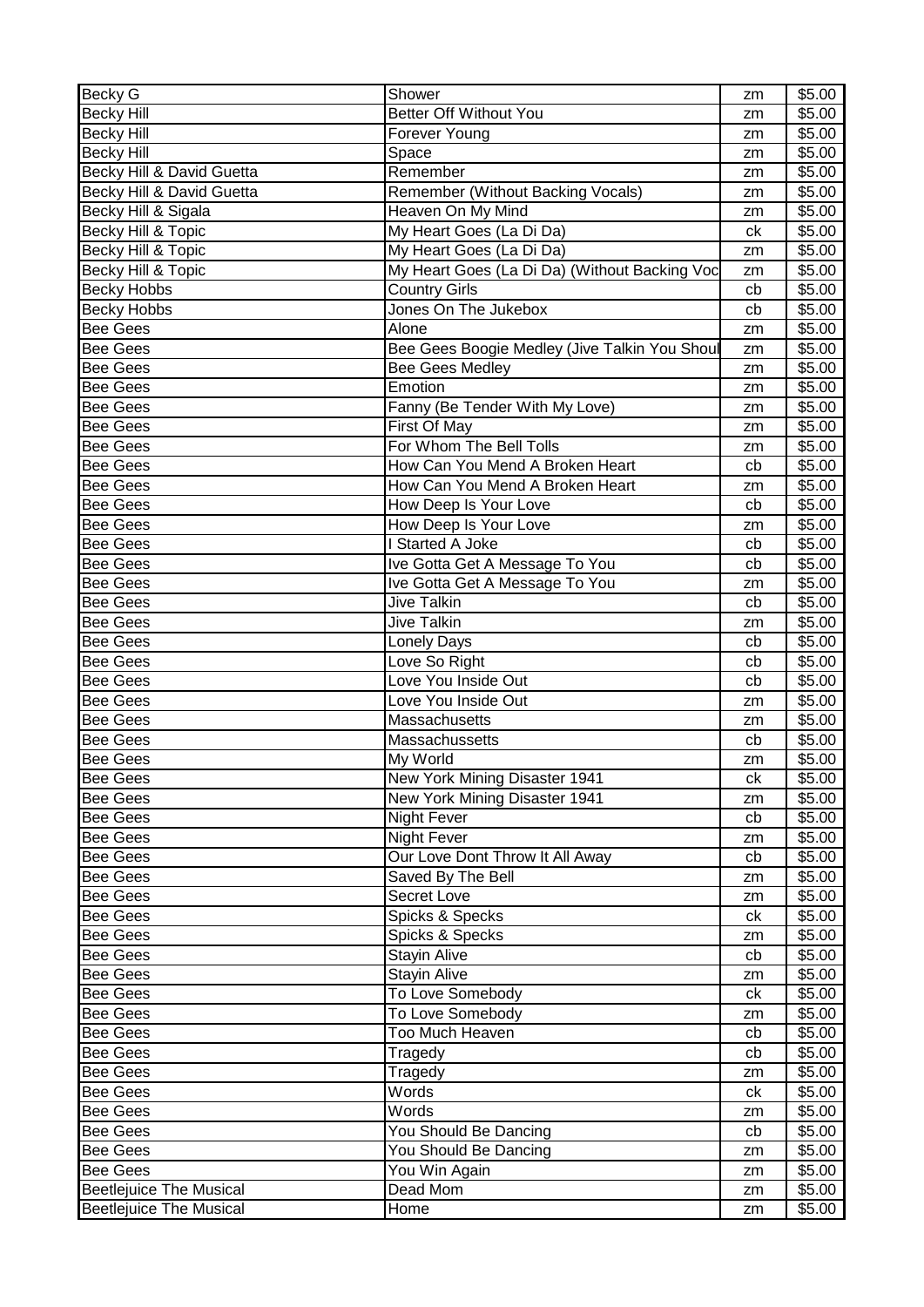| <b>Beetlejuice The Musical</b> | The Whole Being Dead Thing                      | zm | \$5.00 |
|--------------------------------|-------------------------------------------------|----|--------|
| <b>Belinda Carlisle</b>        | <b>Belinda Carlisle Medley</b>                  | zm | \$5.00 |
| <b>Belinda Carlisle</b>        | Circle In The Sand                              | cb | \$5.00 |
| <b>Belinda Carlisle</b>        | Circle In The Sand                              | zm | \$5.00 |
| <b>Belinda Carlisle</b>        | Heaven Is A Place On Earth                      | cb | \$5.00 |
| <b>Belinda Carlisle</b>        | Heaven Is A Place On Earth                      | zm | \$5.00 |
| <b>Belinda Carlisle</b>        | I Get Weak                                      | zm | \$5.00 |
| <b>Belinda Carlisle</b>        | La Luna                                         | zm | \$5.00 |
| <b>Belinda Carlisle</b>        | Leave A Light On                                | zm | \$5.00 |
| <b>Belinda Carlisle</b>        | Leave A Light On For Me                         | ck | \$5.00 |
| <b>Belinda Carlisle</b>        | Mad About You                                   | zm | \$5.00 |
| <b>Belinda Carlisle</b>        | <b>Runaway Horses</b>                           | zm | \$5.00 |
| <b>Belinda Carlisle</b>        | Summer Rain                                     | zm | \$5.00 |
| <b>Belinda Carlisle</b>        | We Want The Same Thing                          | zm | \$5.00 |
| <b>Bell Biv Devoe</b>          | Poison                                          | cb | \$5.00 |
| <b>Bella Poarch</b>            | <b>Build A Bitch</b>                            | zm | \$5.00 |
| <b>Bellamy Brothers</b>        | Cowboy Beat                                     | cb | \$5.00 |
| <b>Bellamy Brothers</b>        | Dancin Cowboys                                  | cb | \$5.00 |
| <b>Bellamy Brothers</b>        | Do You Love As Good As You Look                 |    |        |
|                                |                                                 | cb | \$5.00 |
| <b>Bellamy Brothers</b>        | For All The Wrong Reasons                       | cb | \$5.00 |
| <b>Bellamy Brothers</b>        | I Need More Of You                              | cb | \$5.00 |
| <b>Bellamy Brothers</b>        | If I Said You Had A Beautiful Body (Would You H | cb | \$5.00 |
| <b>Bellamy Brothers</b>        | If I Said You Have A Beautiful Body             | zm | \$5.00 |
| <b>Bellamy Brothers</b>        | Kids Of The Baby Boom                           | cb | \$5.00 |
| <b>Bellamy Brothers</b>        | Let Your Love Flow                              | cb | \$5.00 |
| <b>Bellamy Brothers</b>        | Let Your Love Flow                              | zm | \$5.00 |
| <b>Bellamy Brothers</b>        | Lie To You For Your Love                        | cb | \$5.00 |
| <b>Bellamy Brothers</b>        | Lovers Live Longer                              | cb | \$5.00 |
| <b>Bellamy Brothers</b>        | Old Hippie                                      | cb | \$5.00 |
| <b>Bellamy Brothers</b>        | Old Hippie Christmas                            | cb | \$5.00 |
| <b>Bellamy Brothers</b>        | <b>Redneck Girl</b>                             | cb | \$5.00 |
| <b>Bellamy Brothers</b>        | Rip Off The Knob                                | cb | \$5.00 |
| <b>Bellamy Brothers</b>        | <b>Sugar Daddy</b>                              | cb | \$5.00 |
| <b>Bellamy Brothers</b>        | Whatll I Do                                     | cb | \$5.00 |
| <b>Bellamy Brothers</b>        | When Im Away From You                           | cb | \$5.00 |
| <b>Belle Stars</b>             | Iko Iko                                         | ck | \$5.00 |
| <b>Belle Stars</b>             | Sign Of The Times                               | zm | \$5.00 |
| <b>Belle Stars</b>             | The Clapping Song                               | ck | \$5.00 |
| Ben E King                     | Stand By Me                                     | cb | \$5.00 |
| Ben E King                     | Stand By Me                                     | zm | \$5.00 |
| Ben E King                     | Supernatural Thing                              | cb | \$5.00 |
| Ben Haenow                     | Something I Need                                | zm | \$5.00 |
| Ben Haenow & Kelly Clarkson    | Second Hand Heart                               | zm | \$5.00 |
| Ben Harper                     | <b>Steal My Kisses</b>                          | cb | \$5.00 |
| <b>Ben Howard</b>              | Keep Your Head Up                               | zm | \$5.00 |
| <b>Ben Howard</b>              | Only Love                                       | zm | \$5.00 |
| Ben Lee                        | Catch My Disease                                | ck | \$8.00 |
| Ben Lummis                     | They Cant Take That Away                        | nz | \$5.00 |
| <b>Ben Platt</b>               | Vienna                                          | zm | \$5.00 |
| Benee & Gus Dapperton          | Supalonely (Clean Duet Version)                 | zm | \$5.00 |
| Benee & Gus Dapperton          | Supalonely (Clean Female Solo Version)          |    | \$5.00 |
| Benee & Gus Dapperton          | Supalonely (Explicit Duet Version)              | zm | \$5.00 |
| Benny Blanco                   | The Git Up                                      | zm | \$5.00 |
|                                |                                                 | ck |        |
| Benny Blanco Halsey & Khalid   | Eastside                                        | zm | \$5.00 |
| <b>Benny Hill</b>              | Ernie (The Fastest Milkman In The West)         | zm | \$5.00 |
| <b>Benny Hill</b>              | Joses Cantina                                   | zm | \$5.00 |
| <b>Benny Hill</b>              | Older Woman                                     | zm | \$5.00 |
| <b>Benny Hill</b>              | The Andalucian Gypsies                          | zm | \$5.00 |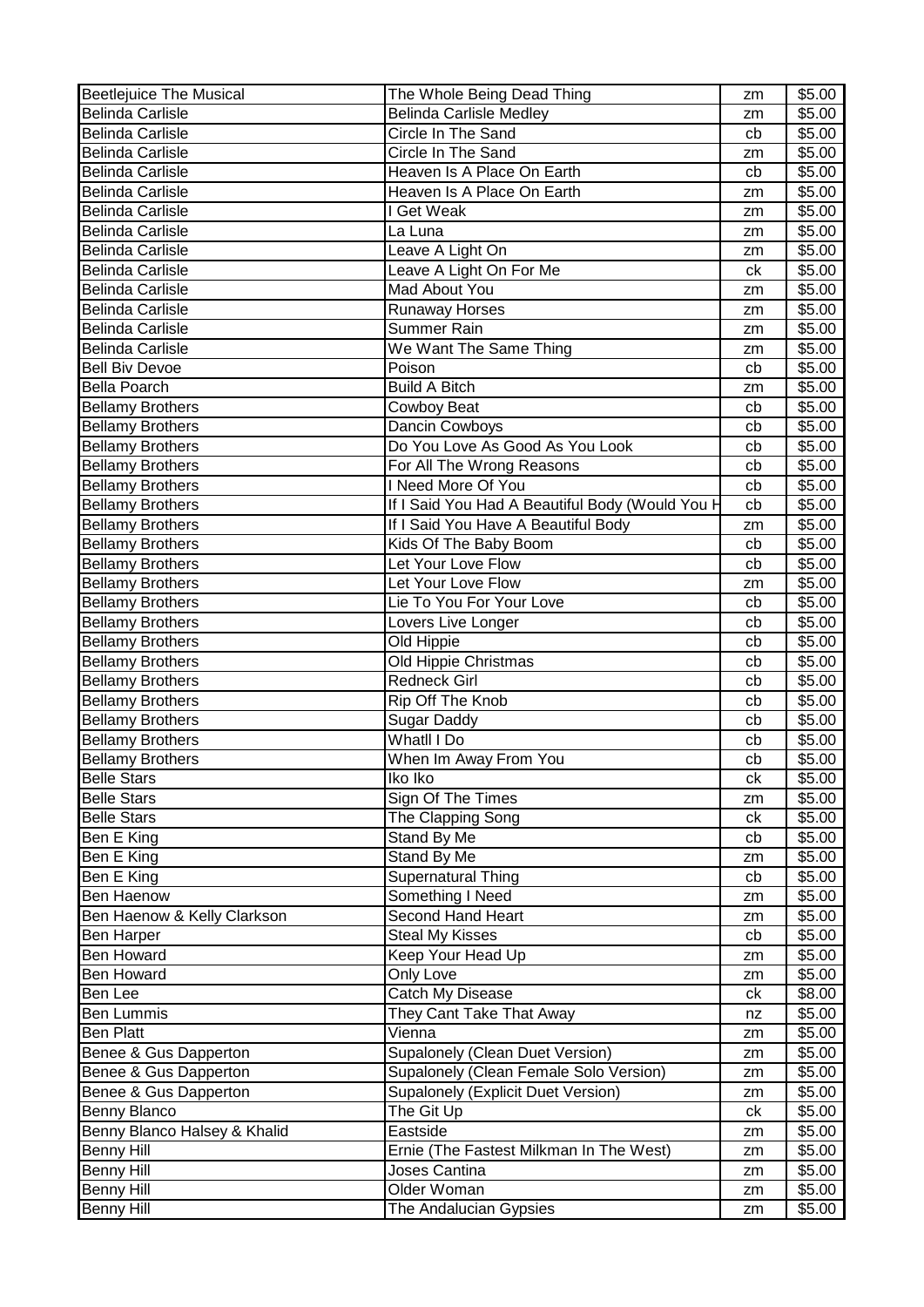| Benny Hill                            | What A World                             | zm       | \$5.00           |
|---------------------------------------|------------------------------------------|----------|------------------|
| <b>Benson Boone</b>                   | <b>Ghost Town</b>                        | zm       | \$5.00           |
| <b>Beres Hammond</b>                  | Groovy Little Thing                      | zm       | \$5.00           |
| <b>Beres Hammond</b>                  | I Feel Good                              | zm       | \$5.00           |
| <b>Beres Hammond</b>                  | Love From A Distance                     | zm       | \$5.00           |
| <b>Beres Hammond</b>                  | No Goodbye                               | zm       | \$5.00           |
| <b>Beres Hammond</b>                  | They Gonna Talk                          | zm       | \$5.00           |
| <b>Bering Strait</b>                  | Jagged Edge Of A Broken Heart            | cb       | \$5.00           |
| <b>Berlin</b>                         | Take My Breath Away                      | ck       | \$5.00           |
| <b>Berlin</b>                         | Take My Breath Away                      | zm       | \$5.00           |
| <b>Bernard Fanning</b>                | Songbird                                 | ck       | \$8.00           |
| <b>Berni Flint</b>                    | I Dont Want To Put A Hold On You         | zm       | \$5.00           |
| <b>Bertie Higgins</b>                 | Key Largo                                | cb       | \$5.00           |
| <b>Bette Midler</b>                   | Boogie Woogie Bugle Boy                  | cb       | \$5.00           |
| <b>Bette Midler</b>                   | Do You Want To Dance                     | cb       | \$5.00           |
| <b>Bette Midler</b>                   | From A Distance                          | cb       | \$5.00           |
| <b>Bette Midler</b>                   | From A Distance                          | zm       | \$5.00           |
| <b>Bette Midler</b>                   | Nobody Else But You                      | cb       | \$5.00           |
| <b>Bette Midler</b>                   | <b>Thats How Love Moves</b>              | cb       | \$5.00           |
| <b>Bette Midler</b>                   | The Glory Of Love                        | zm       | \$5.00           |
| <b>Bette Midler</b>                   | The Rose                                 | cb       | \$5.00           |
| <b>Bette Midler</b>                   | The Rose                                 | zm       | \$5.00           |
| <b>Bette Midler</b>                   | <b>Under The Boardwalk</b>               | cb       | \$5.00           |
| <b>Bette Midler</b>                   | Wind Beneath My Wings                    | cb       | \$5.00           |
| <b>Bette Midler</b>                   | Wind Beneath My Wings                    | zm       | \$5.00           |
| Bette Midler & Eddie Murphy           | Friends                                  | cb       | \$5.00           |
| Betty Jean Robinson & Nashville Grass | Palms Of Victory (Deliverence Will Come) | cb       | \$5.00           |
| Betty Jean Robinson & Nashville Grass | <b>Tramp On The Street</b>               | cb       | \$5.00           |
| <b>Betty Who</b>                      | I Love You Always Forever                | ck       | \$8.00           |
| <b>Beverley Craven</b>                | Promise Me                               | zm       | \$5.00           |
| <b>Beverly Ellis</b>                  | A Woman Might                            | cb       | \$5.00           |
| Bewitched                             | Cest La Vie                              | zm       | \$5.00           |
| Beyonce                               | $1 + 1$                                  | cb       | \$5.00           |
| Beyonce                               | $1 + 1$                                  | zm       | \$5.00           |
| Beyonce                               | Best Thing I Never Had                   | zm       | \$5.00           |
| Beyonce                               | <b>Broken Hearted Girl</b>               | zm       | \$5.00           |
| Beyonce                               | Countdown                                | zm       | \$5.00           |
| Beyonce                               | Crazy In Love [With Rapper]              | zm       | \$5.00           |
| Beyonce                               | Dangerously In Love                      | cb       | \$5.00           |
| Beyonce                               | Diva                                     | cb       | \$5.00           |
| Beyonce                               | Ego                                      | cb       | \$5.00           |
| Beyonce                               | Get Me Bodied                            | cb       | \$5.00           |
| Beyonce                               | Green Light                              | cb       | \$5.00           |
| Beyonce                               |                                          |          |                  |
|                                       | Halo                                     | cb       | \$5.00           |
| Beyonce                               | Halo                                     | zm       | \$5.00           |
| Beyonce                               | If I Were A Boy                          | cb       | \$5.00           |
| Beyonce                               | If I Were A Boy                          | zm       | \$5.00           |
| Beyonce                               | Independent Women                        | cb       | \$5.00           |
| Beyonce                               | Irreplaceable                            | cb       | \$5.00           |
| Beyonce                               | Irreplaceable                            | zm       | \$5.00           |
| Beyonce                               | Listen                                   | cb       | \$5.00           |
| Beyonce                               | Listen                                   | zm       | \$5.00           |
| Beyonce                               | Love On Top                              | zm       | \$5.00           |
| Beyonce                               | Me Myself & I                            | cb       | \$5.00           |
| Beyonce                               | <b>Naughty Girl</b>                      | cb       | \$5.00           |
| Beyonce                               | One Night Only (Fast Version)            | zm       | \$5.00           |
| Beyonce<br>Beyonce                    | Radio<br>Ring The Alarm                  | cb<br>cb | \$5.00<br>\$5.00 |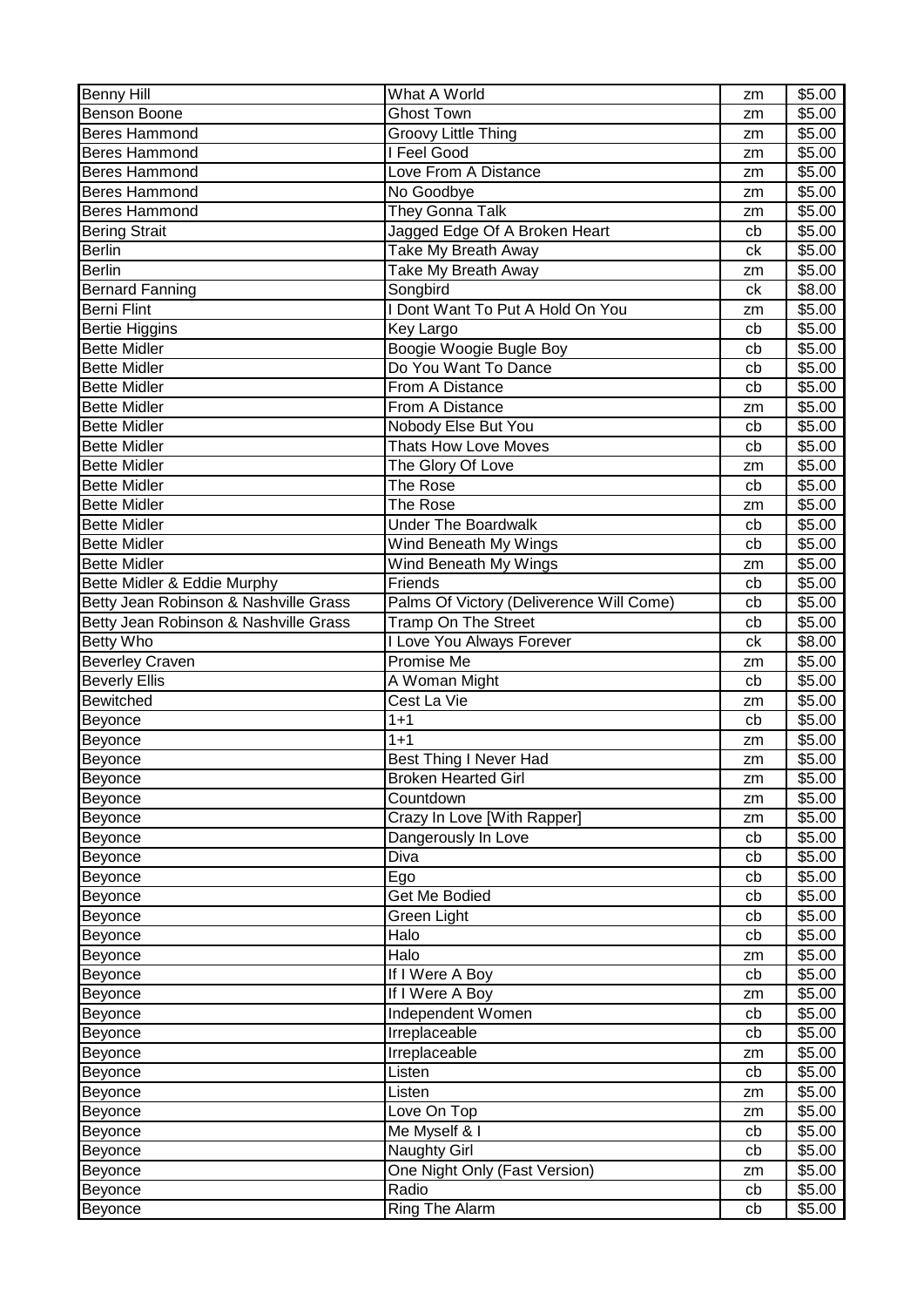| Beyonce                           | Run The World (Girls)                | cb | \$5.00 |
|-----------------------------------|--------------------------------------|----|--------|
| Beyonce                           | Run The World (Girls)                | zm | \$5.00 |
| Beyonce                           | Single Ladies (Put A Ring On It)     | cb | \$5.00 |
| Beyonce                           | Single Ladies (Put A Ring On It)     | zm | \$5.00 |
| Beyonce                           | Spirit                               | zm | \$5.00 |
| Beyonce                           | <b>Sweet Dreams</b>                  | cb | \$5.00 |
| Beyonce                           | <b>Sweet Dreams</b>                  | zm | \$5.00 |
| Beyonce                           | Upgrade U                            | cb | \$5.00 |
| Beyonce                           | Video Phone                          | cb | \$5.00 |
| Beyonce                           | Why Dont You Love Me                 | cb | \$5.00 |
| Beyonce                           | Work It Out                          | cb | \$5.00 |
| Beyonce                           | Xo                                   | zm | \$5.00 |
| Beyonce & Alicia Keys             | Put It In A Love Song                | cb | \$5.00 |
| Beyonce & Jay Z                   | Crazy In Love                        | cb | \$5.00 |
| Beyonce & Jay Z                   | Crazy In Love                        | zm | \$5.00 |
| Beyonce & Jay Z                   | Crazy In Love                        | zm | \$5.00 |
| Beyonce & Jay Z                   | Deja Vu                              | cb | \$5.00 |
| Beyonce & Jay Z                   | Drunk In Love                        | zm | \$5.00 |
| Beyonce & Sean Paul               | <b>Baby Boy</b>                      | cb | \$5.00 |
| Beyonce & Shakira                 | Beautiful Liar                       | cb | \$5.00 |
| Beyonce & Slim Thug               | Check On It                          | cb | \$5.00 |
| <b>Bic Runga</b>                  | <b>Drive</b>                         | nz | \$5.00 |
| <b>Bic Runga</b>                  | Get Some Sleep                       | nz | \$5.00 |
| Bic Runga                         | <b>Listening For The Weather</b>     | nz | \$5.00 |
| <b>Bic Runga</b>                  | Something Good                       | nz | \$5.00 |
| <b>Bic Runga</b>                  | Sway                                 | сk | \$5.00 |
| <b>Bic Runga</b>                  | Sway                                 | nz | \$5.00 |
| <b>Bic Runga</b>                  | <b>Winning Arrow</b>                 | nz | \$5.00 |
| <b>Biffy Clyro</b>                | <b>Biblical</b>                      | zm | \$5.00 |
| <b>Biffy Clyro</b>                | <b>Black Chandelier</b>              | zm | \$5.00 |
| <b>Biffy Clyro</b>                | <b>Bubbles</b>                       | zm | \$5.00 |
| <b>Biffy Clyro</b>                | Howl                                 | zm | \$5.00 |
| <b>Biffy Clyro</b>                | Many Of Horror                       | zm | \$5.00 |
| <b>Biffy Clyro</b>                | Re Arrange                           | zm | \$5.00 |
| Big & Rich                        | 8th Of November                      | cb | \$5.00 |
| Big & Rich                        | Between Raising Hell & Amazing Grace | cb | \$5.00 |
| Big & Rich                        | <b>Big Time</b>                      | cb | \$5.00 |
| Big & Rich                        | Comin To Your City                   | cb | \$5.00 |
| Big & Rich                        | <b>Holy Water</b>                    | cb | \$5.00 |
| Big & Rich                        | Lost In This Moment                  | cb | \$5.00 |
| Big & Rich                        | Loud                                 | cb | \$5.00 |
| Big & Rich                        | Never Mind Me                        | cb | \$5.00 |
| Big & Rich                        | Save A Horse (Ride A Cowboy)         | cb | \$5.00 |
| Big & Rich                        | Wild West Show                       | cb | \$5.00 |
| Big & Rich                        | You Shook Me All Night Long          | cb | \$5.00 |
| Big & Rich & Gretchen Wilson      | Fake ID                              | cb | \$5.00 |
| Big Audio Dynamite                | Rush (Situation No Win)              | сk | \$8.00 |
| <b>Big Bopper</b>                 | <b>Chantilly Lace</b>                | cb | \$5.00 |
| <b>Big Bopper</b>                 | <b>Chantilly Lace</b>                | nz | \$5.00 |
| <b>Big Bopper</b>                 | <b>Chantilly Lace</b>                | zm | \$5.00 |
| Big Brother & The Holding Company | Piece Of My Heart                    | zm | \$5.00 |
| Big Brother & The Holding Company | Summertime                           | zm | \$5.00 |
| <b>Big Country</b>                | Chance                               | zm | \$5.00 |
| <b>Big Country</b>                | In A Big Country                     | ck | \$5.00 |
| <b>Big Country</b>                | In A Big Country                     | zm | \$5.00 |
| <b>Big Daddy Weave</b>            | <b>Fields Of Grace</b>               | cb | \$5.00 |
| <b>Big Daddy Weave</b>            | In Christ                            | cb | \$5.00 |
| <b>Big House</b>                  | <b>Buck These Haggard Blues</b>      | cb | \$5.00 |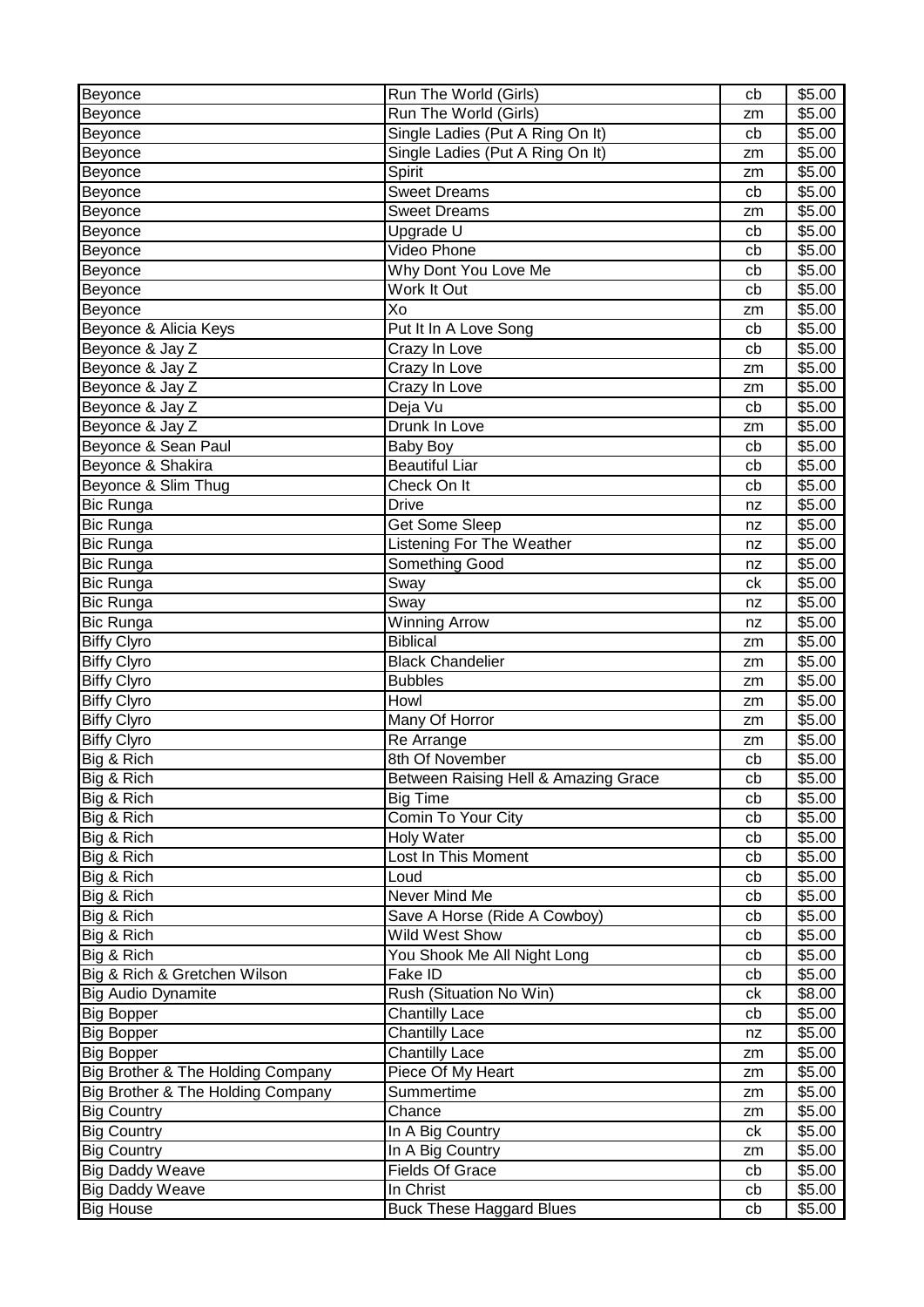| <b>Big House</b>                         | <b>Cold Outside</b>                             | cb | \$5.00 |
|------------------------------------------|-------------------------------------------------|----|--------|
| <b>Big Joe Turner</b>                    | Shake Rattle & Roll                             | cb | \$5.00 |
| <b>Big John Greer</b>                    | We Wanna See Santa Do The Mambo                 | cb | \$5.00 |
| <b>Big Mountain</b>                      | Baby I Love Your Way                            | cb | \$5.00 |
| <b>Big Mountain</b>                      | Baby I Love Your Way                            | zm | \$5.00 |
| <b>Big Pig</b>                           | Breakaway                                       | ck | \$8.00 |
| <b>Bill And Boyd</b>                     | Santa Never Made It Into Darwin                 | ck | \$8.00 |
| <b>Bill Anderson</b>                     | 8 x 10                                          | cb | \$5.00 |
| <b>Bill Anderson</b>                     | Dont She Look Good                              | cb | \$5.00 |
| <b>Bill Anderson</b>                     | Happy State Of Mind                             | cb | \$5.00 |
| <b>Bill Anderson</b>                     | I Get The Fever                                 | cb | \$5.00 |
| <b>Bill Anderson</b>                     | If You Can Live With It (I Can Live Without It) | cb | \$5.00 |
| <b>Bill Anderson</b>                     | It Came Upon A Midnight Clear                   | cb | \$5.00 |
| <b>Bill Anderson</b>                     | Mama Sang A Song                                | cb | \$5.00 |
| <b>Bill Anderson</b>                     | My Life (Throw It Away If I Want To)            | cb | \$5.00 |
| <b>Bill Anderson</b>                     | Sometimes                                       | cb | \$5.00 |
| <b>Bill Anderson</b>                     | Still                                           | cb | \$5.00 |
| <b>Bill Anderson</b>                     | The Corner Of My Life                           | cb | \$5.00 |
| <b>Bill Anderson</b>                     | The First Noel                                  | cb | \$5.00 |
| <b>Bill Anderson</b>                     | Wild Week End                                   | cb | \$5.00 |
| <b>Bill Anderson</b>                     | World Of Make Believe                           | cb | \$5.00 |
| Bill Anderson & David Allan Coe          | Get A Little Dirt On Your Hands                 | cb | \$5.00 |
| Bill Anderson & Jan Howard               | <b>Dis Satisfied</b>                            | cb | \$5.00 |
| Bill Anderson & Jan Howard               | For Loving You                                  | cb | \$5.00 |
| Bill Anderson & Jan Howard               | If Its All The Same To You                      | cb | \$5.00 |
| <b>Bill Engvall</b>                      | <b>Fruitcake Makes Me Puke</b>                  | cb | \$5.00 |
| <b>Bill Engvall</b>                      | Heres Your Sign Christmas                       | cb | \$5.00 |
| <b>Bill Engvall</b>                      | Im A Cowboy                                     | cb | \$5.00 |
| Bill Engvall & Jeff Foxworthy            | <b>Blue Collar Dollar</b>                       | cb | \$5.00 |
| Bill Engvall & John Michael Montgomery   | Warning Signs                                   | cb | \$5.00 |
| <b>Bill Engvall &amp; Tracy Byrd</b>     | <b>Now Thats Awesome</b>                        | cb | \$5.00 |
| <b>Bill Engvall &amp; Travis Tritt</b>   | Heres Your Sign (Get The Picture)               | cb | \$5.00 |
| Bill Haley & His Comets                  | Rock A Beatin Boogie                            | zm | \$5.00 |
| Bill Haley & His Comets                  | Rock Around The Clock                           | cb | \$5.00 |
| <b>Bill Haley &amp; His Comets</b>       | <b>Rock Around The Clock</b>                    | zm | \$5.00 |
| Bill Haley & His Comets                  | See Ya Later Alligator                          | cb | \$5.00 |
| Bill Haley & His Comets                  | Shake Rattle & Roll                             | zm | \$5.00 |
| <b>Bill Luther</b>                       | You Will Always Be Mine                         | cb | \$5.00 |
| <b>Bill Medley &amp; Jennifer Warnes</b> | Ive Had The Time Of My Life                     | cb | \$5.00 |
| Bill Medley & Jennifer Warnes            | Ive Had The Time Of My Life                     | zm | \$5.00 |
| <b>Bill Medley &amp; Jennifer Warnes</b> | Ive Had The Time Of My Life (For Solo Male)     | zm | \$5.00 |
| <b>Bill Monroe</b>                       | <b>Blue Moon Of Kentucky</b>                    | cb | \$5.00 |
| <b>Bill Monroe</b>                       | Crying Holy Unto The Lord                       | cb | \$5.00 |
| <b>Bill Monroe</b>                       | Dark Hollow                                     | cb | \$5.00 |
| <b>Bill Monroe</b>                       | Drifting Too Far From The Shore                 | cb | \$5.00 |
| <b>Bill Monroe</b>                       | In The Pines                                    | cb | \$5.00 |
| <b>Bill Monroe</b>                       | <b>Kentucky Waltz</b>                           | cb | \$5.00 |
| <b>Bill Monroe</b>                       | Little Georgia Rose                             | cb | \$5.00 |
| <b>Bill Monroe</b>                       | <b>New Mule Skinner Blues</b>                   | cb | \$5.00 |
| <b>Bill Monroe</b>                       | Walking In Jerusalem                            | cb | \$5.00 |
| <b>Bill Withers</b>                      | Aint No Sunshine                                | cb | \$5.00 |
| <b>Bill Withers</b>                      | Aint No Sunshine                                | zm | \$5.00 |
| <b>Bill Withers</b>                      | Just The Two Of Us                              | zm | \$5.00 |
| <b>Bill Withers</b>                      | Lean On Me                                      | cb | \$5.00 |
| <b>Bill Withers</b>                      | Lean On Me                                      | zm | \$5.00 |
| <b>Bill Withers</b>                      | Lovely Day                                      | ck | \$5.00 |
| <b>Bill Withers</b>                      |                                                 |    | \$5.00 |
| <b>Bill Withers</b>                      | Lovely Day<br>Use Me                            | zm | \$5.00 |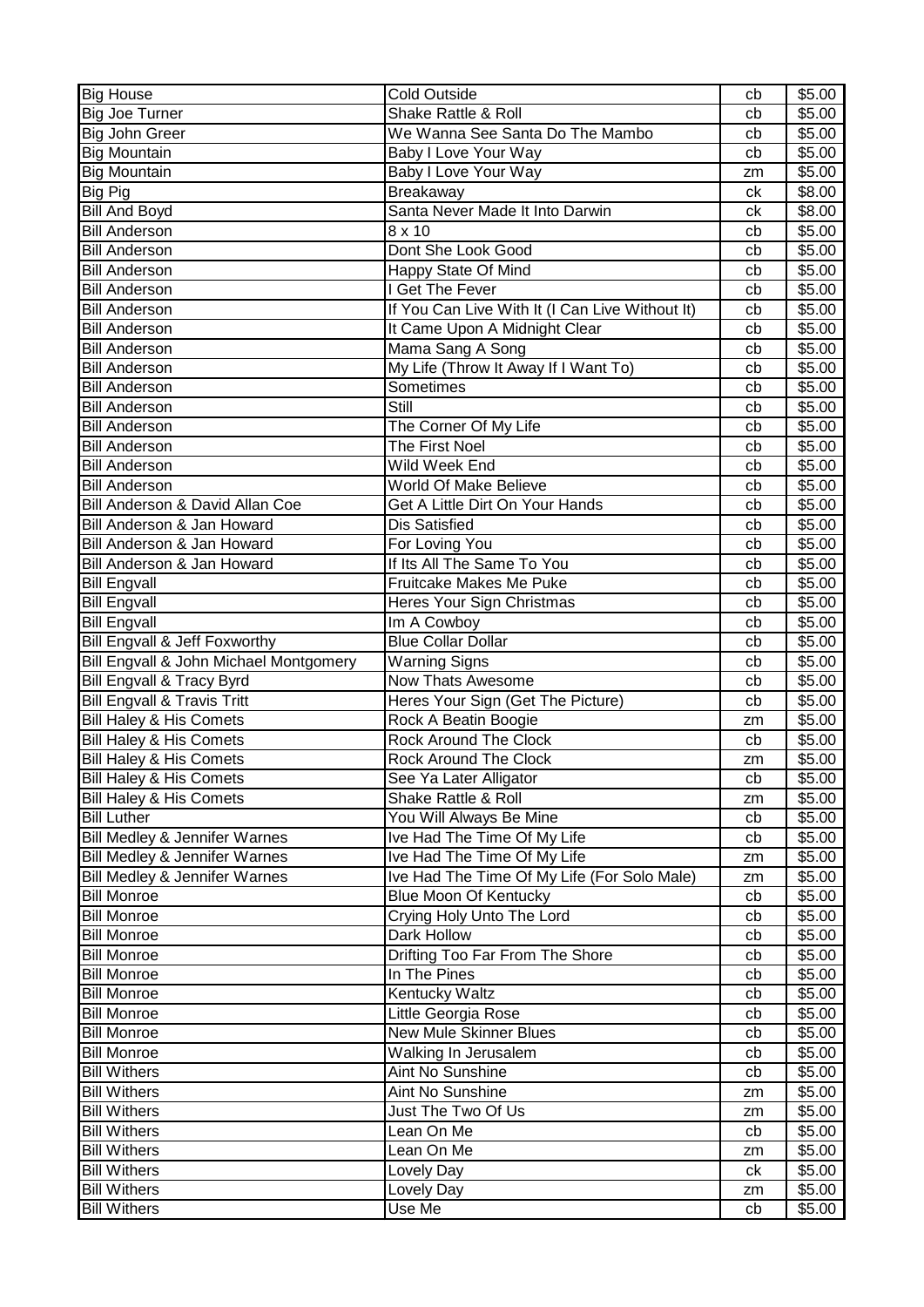| Bill Withers & Grover Washington Jr | Just The Two Of Us                             | cb | \$5.00             |
|-------------------------------------|------------------------------------------------|----|--------------------|
| <b>Billie Eilish</b>                | All The Good Girls Go To Hell                  | zm | \$5.00             |
| <b>Billie Eilish</b>                | <b>Bad Guy</b>                                 | ck | \$5.00             |
| <b>Billie Eilish</b>                | Bad Guy                                        | zm | \$5.00             |
| <b>Billie Eilish</b>                | Bellyache                                      | zm | \$5.00             |
| <b>Billie Eilish</b>                | <b>Bury A Friend</b>                           | zm | \$5.00             |
| <b>Billie Eilish</b>                | Everything I Wanted                            | ck | \$5.00             |
| <b>Billie Eilish</b>                | Everything I Wanted                            | zm | \$5.00             |
| <b>Billie Eilish</b>                | <b>Happier Than Ever</b>                       | zm | \$5.00             |
| <b>Billie Eilish</b>                | Happier Than Ever (Without Backing Vocals)     | zm | \$5.00             |
| <b>Billie Eilish</b>                | Lost Cause                                     | ck | \$5.00             |
| <b>Billie Eilish</b>                | My Future                                      | zm | \$5.00             |
| <b>Billie Eilish</b>                | No Time To Die                                 | ck | \$5.00             |
| <b>Billie Eilish</b>                | No Time To Die                                 |    | \$5.00             |
| <b>Billie Eilish</b>                | Therefore I Am                                 | zm |                    |
|                                     |                                                | ck | \$5.00             |
| <b>Billie Eilish</b>                | When The Partys Over                           | zm | \$5.00             |
| <b>Billie Eilish</b>                | Wish You Were Gay                              | ck | \$5.00             |
| <b>Billie Eilish</b>                | Xanny                                          | zm | \$5.00             |
| <b>Billie Eilish</b>                | Your Power                                     | zm | \$5.00             |
| <b>Billie Eilish &amp; Khalid</b>   | Lovely                                         | zm | \$5.00             |
| <b>Billie Holliday</b>              | God Bless The Child                            | cb | \$5.00             |
| <b>Billie Holliday</b>              | <b>Good Morning Heartache</b>                  | cb | \$5.00             |
| <b>Billie Jo Spears</b>             | 57 Chevrolet                                   | cb | \$5.00             |
| <b>Billie Jo Spears</b>             | 57 Chevrolet                                   | zm | \$5.00             |
| <b>Billie Jo Spears</b>             | <b>Billie Jo Spears Medley</b>                 | zm | $\overline{$}5.00$ |
| <b>Billie Jo Spears</b>             | <b>Blanket On The Ground</b>                   | cb | \$5.00             |
| <b>Billie Jo Spears</b>             | <b>Blanket On The Ground</b>                   | zm | \$5.00             |
| <b>Billie Jo Spears</b>             | <b>Misty Blue</b>                              | cb | \$5.00             |
| <b>Billie Jo Spears</b>             | Sing Me An Old Fashioned Song                  | ck | \$5.00             |
| <b>Billie Jo Spears</b>             | Sing Me An Old Fashioned Song                  | zm | \$5.00             |
| <b>Billie Jo Spears</b>             | Stay Away From The Apple Tree                  | cb | \$5.00             |
| <b>Billie Jo Spears</b>             | What Ive Got In Mind                           | cb | \$5.00             |
| <b>Billie Jo Spears</b>             | What Ive Got In Mind                           | zm | \$5.00             |
| <b>Billie Piper</b>                 | <b>Because We Want To</b>                      | zm | \$5.00             |
| <b>Billy Bland</b>                  | Let The Little Girl Dance                      | cb | \$5.00             |
| <b>Billy Bragg</b>                  | A New England                                  | zm | \$5.00             |
| <b>Billy Burnette</b>               | What A Woman Feels                             | cb | \$5.00             |
| <b>Billy Crash Craddock</b>         | A Tear Fell                                    | cb | \$5.00             |
| <b>Billy Crash Craddock</b>         | Aint Nothin Shakin (But The Leaves On The Tree | cb | \$5.00             |
| <b>Billy Crash Craddock</b>         | Boom Boom Baby                                 | cb | \$8.00             |
| <b>Billy Crash Craddock</b>         | <b>Broken Down In Tiny Pieces</b>              | cb | \$5.00             |
| <b>Billy Crash Craddock</b>         | Dream Lover                                    | cb | \$5.00             |
| <b>Billy Crash Craddock</b>         | Easy As Pie                                    | cb | \$5.00             |
| <b>Billy Crash Craddock</b>         | I Cheated On A Good Womans Love                | cb | \$5.00             |
| <b>Billy Crash Craddock</b>         | I Love The Blues & The Boogie Woogie           | cb | \$5.00             |
| <b>Billy Crash Craddock</b>         | If I Could Write A Song As Beautiful As You    | cb | \$5.00             |
| <b>Billy Crash Craddock</b>         | Im Gonna Knock On Your Door                    | cb | \$5.00             |
| <b>Billy Crash Craddock</b>         | <b>Knock Three Times</b>                       | cb | \$5.00             |
| <b>Billy Crash Craddock</b>         | One Last Kiss                                  | сk | \$8.00             |
|                                     | Rub It In                                      |    |                    |
| <b>Billy Crash Craddock</b>         |                                                | cb | \$5.00             |
| <b>Billy Crash Craddock</b>         | Ruby Baby<br>Still Thinkin Bout You            | cb | \$5.00             |
| <b>Billy Crash Craddock</b>         |                                                | cb | \$5.00             |
| <b>Billy Crash Craddock</b>         | Sweet Magnolia Blossom                         | cb | \$5.00             |
| <b>Billy Crash Craddock</b>         | You Rubbed It In All Wrong                     | cb | \$5.00             |
| <b>Billy Currington</b>             | Dont                                           | cb | \$5.00             |
| <b>Billy Currington</b>             | <b>Good Directions</b>                         | cb | \$5.00             |
| <b>Billy Currington</b>             | I Got A Feelin                                 | cb | \$5.00             |
| <b>Billy Currington</b>             | Let Me Down Easy                               | cb | \$5.00             |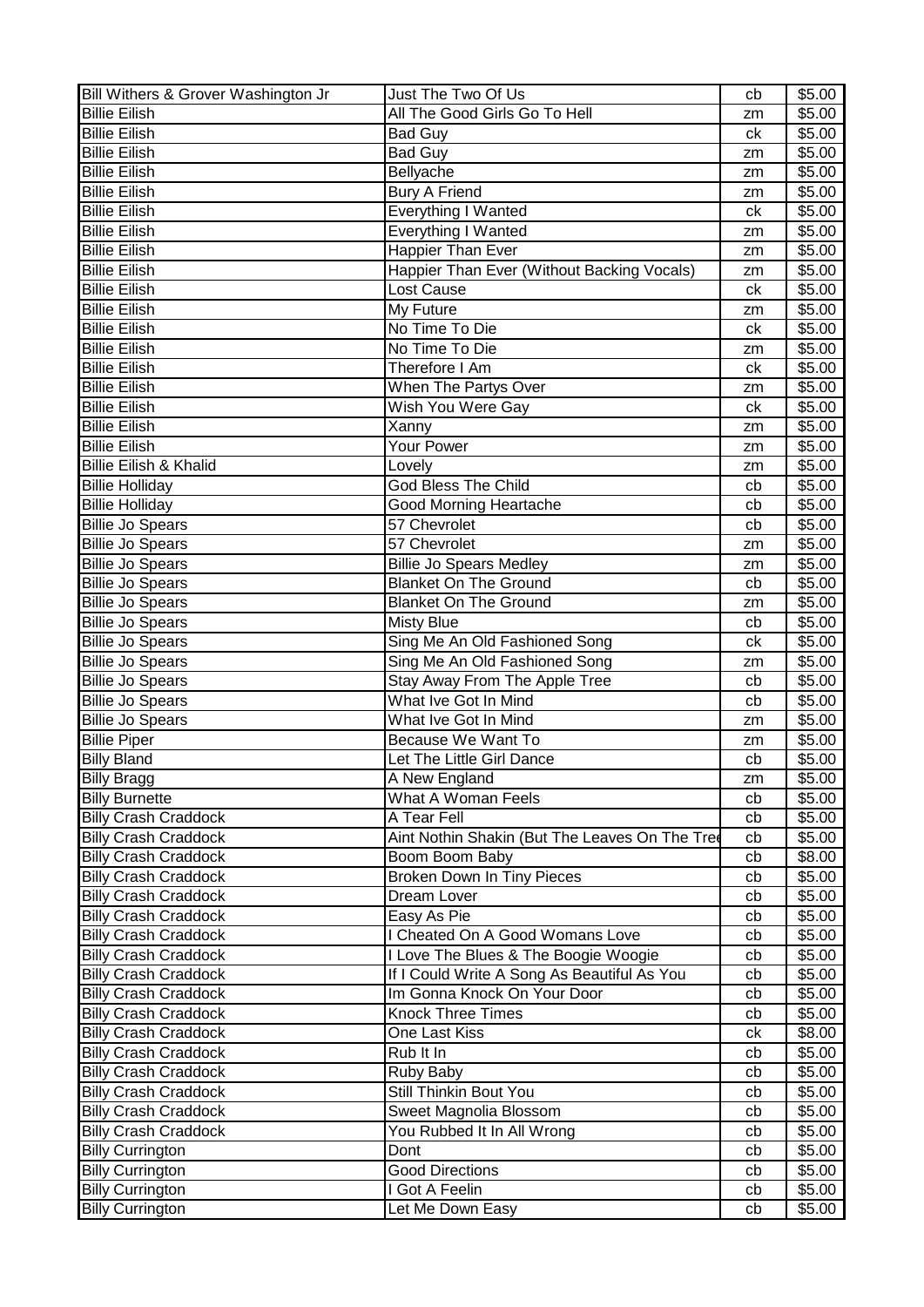| <b>Billy Currington</b>   | Love Done Gone                           | cb | \$5.00             |
|---------------------------|------------------------------------------|----|--------------------|
| <b>Billy Currington</b>   | Must Be Doin Somethin Right              | cb | \$5.00             |
| <b>Billy Currington</b>   | Off My Rocker                            | cb | \$5.00             |
| <b>Billy Currington</b>   | People Are Crazy                         | cb | \$5.00             |
| <b>Billy Currington</b>   | Pretty Good At Drinking Beer             | cb | \$5.00             |
| <b>Billy Currington</b>   | Tangled Up                               | cb | \$5.00             |
| <b>Billy Currington</b>   | Thats How Country Boys Roll              | cb | \$5.00             |
| <b>Billy Currington</b>   | Walk A Little Straighter                 | cb | \$5.00             |
| <b>Billy Currington</b>   | Why Why Why                              | cb | \$5.00             |
| <b>Billy Dean</b>         | <b>Billy The Kid</b>                     | cb | \$5.00             |
| <b>Billy Dean</b>         | Cowboy Band                              | cb | \$5.00             |
| <b>Billy Dean</b>         | I Wanna Take Care Of You                 | cb | \$5.00             |
| <b>Billy Dean</b>         | If There Hadnt Been You                  | cb | \$5.00             |
| <b>Billy Dean</b>         | Im In Love With You                      | cb | \$5.00             |
| <b>Billy Dean</b>         | Im Not Built That Way                    | cb | \$5.00             |
| <b>Billy Dean</b>         | Innocent Bystander                       | cb | \$5.00             |
| <b>Billy Dean</b>         | Let Them Be Little                       | cb | \$5.00             |
| <b>Billy Dean</b>         | Once In A While                          | cb | \$5.00             |
| <b>Billy Dean</b>         | Only Here For A Little While             | cb | \$5.00             |
| <b>Billy Dean</b>         | Only The Wind                            | cb | \$5.00             |
| <b>Billy Dean</b>         | Race You To The Bottom                   | cb | \$5.00             |
| <b>Billy Dean</b>         | Real Man                                 | cb | \$5.00             |
| <b>Billy Dean</b>         | Shine On                                 | cb | \$5.00             |
| <b>Billy Dean</b>         | Somewhere In My Broken Heart             | cb | \$5.00             |
| <b>Billy Dean</b>         | Swinging For The Fence                   | cb | \$5.00             |
| <b>Billy Dean</b>         | Thank God Im A Country Boy               | cb | \$5.00             |
| <b>Billy Dean</b>         | This Is The Life                         | cb | \$5.00             |
| <b>Billy Dean</b>         | Tryin To Hide A Fire In The Dark         | cb | \$5.00             |
| <b>Billy Dean</b>         | We Just Disagree                         | cb | $\overline{$}5.00$ |
| <b>Billy Dean</b>         | You Dont Count The Cost                  | cb | \$5.00             |
| Billy Dean & Suzy Bogguss | Keep Mom & Dad In Love                   | cb | \$5.00             |
| <b>Billy Field</b>        | <b>Bad Habits</b>                        | ck | \$8.00             |
| <b>Billy Field</b>        | You Werent In Love With Me               | ck | \$8.00             |
| <b>Billy Fury</b>         | A Thousand Stars                         | zm | \$5.00             |
| <b>Billy Fury</b>         | Be Mine Tonight                          | zm | \$5.00             |
| <b>Billy Fury</b>         | Because Of Love                          | zm | \$5.00             |
| <b>Billy Fury</b>         | Collette (No Harmony)                    | zm | \$5.00             |
| <b>Billy Fury</b>         | Collette (With Harmony)                  | zm | \$5.00             |
| <b>Billy Fury</b>         | Cross My Heart                           | zm | \$5.00             |
| <b>Billy Fury</b>         | Do You Really Love Me Too (Fools Errand) | zm | \$5.00             |
| <b>Billy Fury</b>         | Forget Him                               | zm | \$5.00             |
| <b>Billy Fury</b>         | Halfway To Paradise                      | zm | \$5.00             |
| <b>Billy Fury</b>         | I Will                                   | zm | \$5.00             |
| <b>Billy Fury</b>         | Id Never Find Another You                | zm | \$5.00             |
| <b>Billy Fury</b>         | Im Lost Without You                      | zm | \$5.00             |
| <b>Billy Fury</b>         | In Summer                                | zm | \$5.00             |
| <b>Billy Fury</b>         | In Thoughts Of You                       | zm | \$5.00             |
| <b>Billy Fury</b>         | Its Only Make Believe                    | zm | \$5.00             |
| <b>Billy Fury</b>         | Jealousy                                 | zm | \$5.00             |
| <b>Billy Fury</b>         | Last Night Was Made For Love             | zm | \$5.00             |
| <b>Billy Fury</b>         | Like Ive Never Been Gone                 | zm | \$5.00             |
| <b>Billy Fury</b>         | Margo Dont Go                            | zm | \$5.00             |
| <b>Billy Fury</b>         | Maybe Tomorrow                           | zm | \$5.00             |
| <b>Billy Fury</b>         | Once Upon A Dream                        | zm | \$5.00             |
| <b>Billy Fury</b>         | Run To My Lovin Arms                     | zm | \$5.00             |
| <b>Billy Fury</b>         | Somebody Elses Girl                      | zm | \$5.00             |
| <b>Billy Fury</b>         | Thats Love                               | zm | \$5.00             |
| <b>Billy Fury</b>         | When Will You Say I Love You             | zm | \$5.00             |
|                           |                                          |    |                    |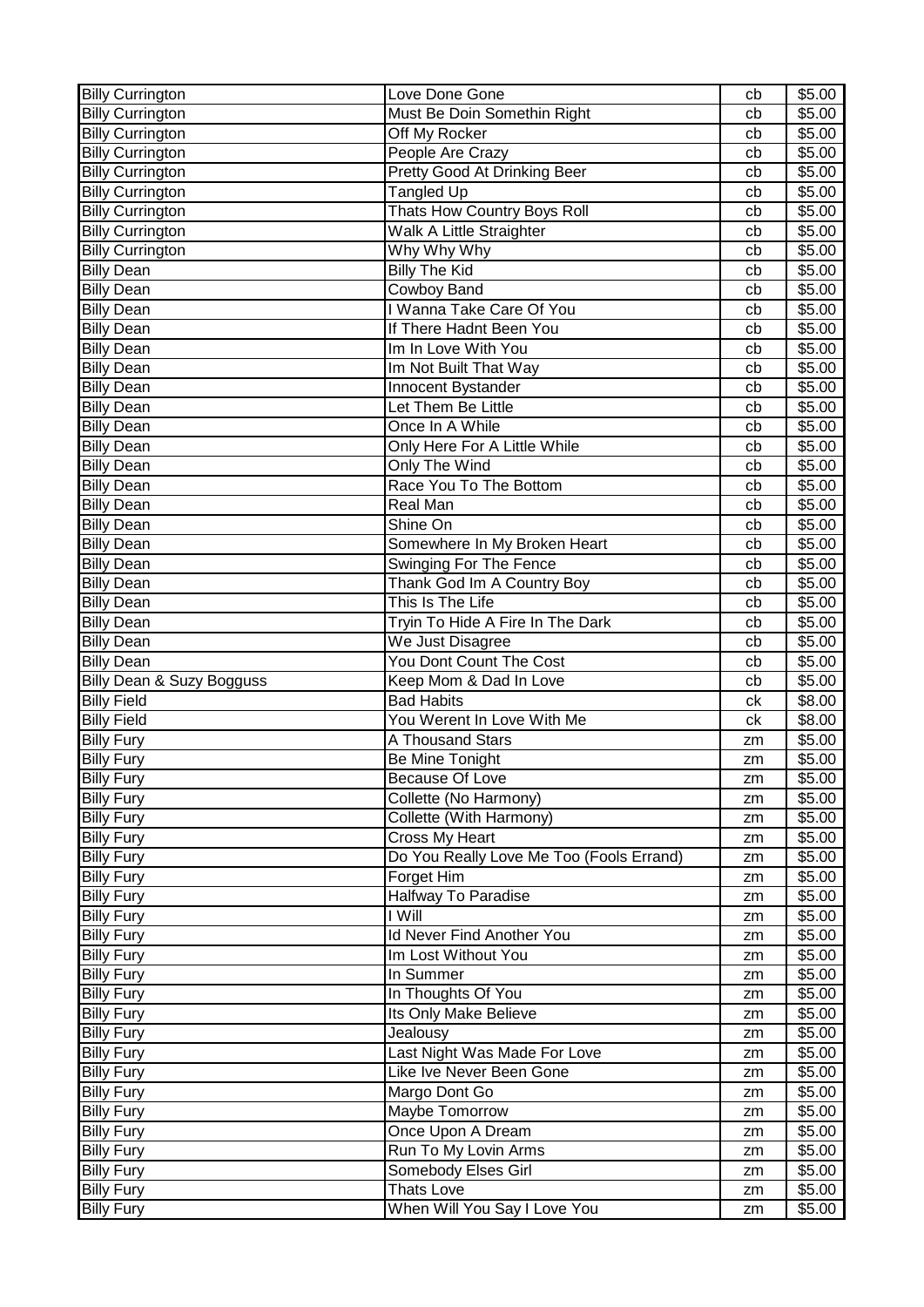| <b>Billy Fury</b>            | <b>Wondrous Place</b>                        | zm | \$5.00 |
|------------------------------|----------------------------------------------|----|--------|
| <b>Billy Gilman</b>          | Elisabeth                                    | cb | \$5.00 |
| <b>Billy Gilman</b>          | Oklahoma                                     | cb | \$5.00 |
| <b>Billy Gilman</b>          | One Voice                                    | cb | \$5.00 |
| <b>Billy Gilman</b>          | Shes My Girl                                 | cb | \$5.00 |
| <b>Billy Gilman</b>          | Theres A Hero                                | cb | \$5.00 |
| <b>Billy Gilman</b>          | Warm & Fuzzy                                 | cb | \$5.00 |
| <b>Billy Idol</b>            | <b>Billy Idol Medley</b>                     | zm | \$5.00 |
| <b>Billy Idol</b>            | <b>Bitter Taste</b>                          | zm | \$5.00 |
| <b>Billy Idol</b>            | <b>Bitter Taste (Without Backing Vocals)</b> | zm | \$5.00 |
| <b>Billy Idol</b>            | Cradle Of Love                               | cb | \$5.00 |
| <b>Billy Idol</b>            | Cradle Of Love                               | zm | \$5.00 |
| <b>Billy Idol</b>            | Dancing With Myself                          | zm | \$5.00 |
| <b>Billy Idol</b>            | Eyes Without A Face                          | zm | \$5.00 |
| <b>Billy Idol</b>            | <b>Flesh For Fantasy</b>                     | zm | \$5.00 |
| <b>Billy Idol</b>            | Hot In The City                              | cb | \$5.00 |
| <b>Billy Idol</b>            | Hot In The City                              | zm | \$5.00 |
| <b>Billy Idol</b>            | LA Woman                                     | zm | \$5.00 |
| <b>Billy Idol</b>            | <b>Mony Mony</b>                             | cb | \$5.00 |
| <b>Billy Idol</b>            | Mony Mony (Live Version)                     | zm | \$5.00 |
| <b>Billy Idol</b>            | <b>Rebel Yell</b>                            | cb | \$5.00 |
| <b>Billy Idol</b>            | Rebel Yell                                   | zm | \$5.00 |
| <b>Billy Idol</b>            | Shock To The System                          | zm | \$5.00 |
| <b>Billy Idol</b>            | <b>Sweet Sixteen</b>                         | zm | \$5.00 |
| <b>Billy Idol</b>            | To Be A Lover                                | cb | \$5.00 |
| <b>Billy Idol</b>            | White Wedding                                | cb | \$5.00 |
| <b>Billy Idol</b>            | White Wedding                                | zm | \$5.00 |
| Billy J Kramer & The Dakotas | Bad To Me                                    | zm | \$5.00 |
| Billy J Kramer & The Dakotas | Do You Want To Know A Secret                 | zm | \$5.00 |
| Billy J Kramer & The Dakotas | From A Window                                | zm | \$5.00 |
| Billy J Kramer & The Dakotas | III Keep You Satisfied                       | zm | \$5.00 |
| Billy J Kramer & The Dakotas | Little Children                              | zm | \$5.00 |
| Billy J Kramer & The Dakotas | Trains & Boats & Planes (No Harmony)         | zm | \$5.00 |
| Billy J Kramer & The Dakotas | Trains & Boats & Planes (With Harmony)       | zm | \$5.00 |
| <b>Billy Joe Royal</b>       | Down In The Boondocks                        | cb | \$5.00 |
| <b>Billy Joe Royal</b>       | Tell It Like It Is                           | cb | \$5.00 |
| <b>Billy Joel</b>            | A Matter Of Trust                            | cb | \$5.00 |
| <b>Billy Joel</b>            | A Matter Of Trust                            | zm | \$5.00 |
| <b>Billy Joel</b>            | Allentown                                    | zm | \$5.00 |
| <b>Billy Joel</b>            | An Innocent Man                              | zm | \$5.00 |
| <b>Billy Joel</b>            | And So It Goes                               | zm | \$5.00 |
| <b>Billy Joel</b>            | <b>Billy Joel Medley</b>                     | zm | \$5.00 |
| <b>Billy Joel</b>            | Dont Ask Me Why                              | zm | \$5.00 |
| <b>Billy Joel</b>            | For The Longest Time                         | cb | \$5.00 |
| <b>Billy Joel</b>            | Honesty                                      | zm | \$5.00 |
| <b>Billy Joel</b>            | I Go To Extremes                             | zm | \$5.00 |
| <b>Billy Joel</b>            | Its Still Rock & Roll To Me                  | cb | \$5.00 |
| <b>Billy Joel</b>            | Its Still Rock & Roll To Me                  | zm | \$5.00 |
| <b>Billy Joel</b>            | Just The Way You Are                         | cb | \$5.00 |
| <b>Billy Joel</b>            | Just The Way You Are                         | ck | \$5.00 |
| <b>Billy Joel</b>            | Just The Way You Are                         | zm | \$5.00 |
| <b>Billy Joel</b>            | Keepin The Faith                             | cb | \$5.00 |
| <b>Billy Joel</b>            | Leningrad                                    | zm | \$5.00 |
| <b>Billy Joel</b>            | Miami 2017 (Seen The Lights Go Out On Broadv | zm | \$5.00 |
| <b>Billy Joel</b>            | Movin Out (Anthonys Song)                    | zm | \$5.00 |
| <b>Billy Joel</b>            | My Life                                      | cb | \$5.00 |
| <b>Billy Joel</b>            | My Life                                      | сk | \$5.00 |
| <b>Billy Joel</b>            | My Life (Album Version)                      | zm | \$5.00 |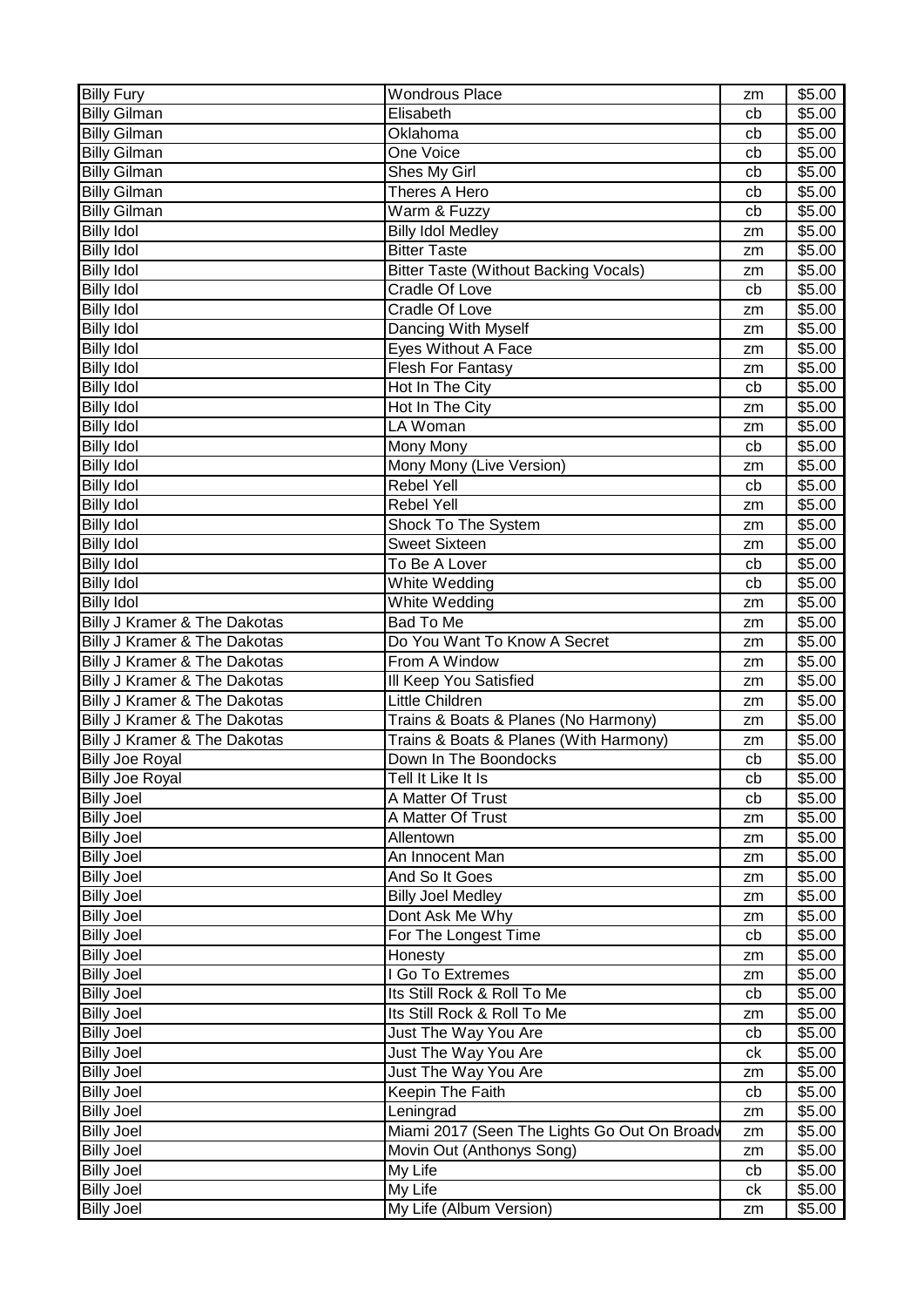| <b>Billy Joel</b>                  | New York State Of Mind                     | cb | \$5.00             |
|------------------------------------|--------------------------------------------|----|--------------------|
| <b>Billy Joel</b>                  | New York State Of Mind                     | zm | \$5.00             |
| <b>Billy Joel</b>                  | Only The Good Die Young                    | cb | \$5.00             |
| <b>Billy Joel</b>                  | Only The Good Die Young                    | ck | \$5.00             |
| <b>Billy Joel</b>                  | Piano Man                                  | cb | \$5.00             |
| <b>Billy Joel</b>                  | Piano Man                                  | ck | \$5.00             |
| <b>Billy Joel</b>                  | Piano Man                                  | zm | \$5.00             |
| <b>Billy Joel</b>                  | <b>River Of Dreams</b>                     | zm | \$5.00             |
| <b>Billy Joel</b>                  | Say Goodbye To Hollywood                   | ck | \$5.00             |
| <b>Billy Joel</b>                  | Scenes From An Italian Restaurant          | zm | \$5.00             |
| <b>Billy Joel</b>                  | Shes Always A Woman                        | zm | \$5.00             |
| <b>Billy Joel</b>                  | Shes Always A Woman To Me                  | cb | \$5.00             |
| <b>Billy Joel</b>                  | Shes Got A Way                             | zm | \$5.00             |
| <b>Billy Joel</b>                  | Shes Got A Way (Live Version)              | zm | \$5.00             |
| <b>Billy Joel</b>                  | Tell Her About It                          | cb | \$5.00             |
| <b>Billy Joel</b>                  | Tell Her About It                          | zm | \$5.00             |
| <b>Billy Joel</b>                  | The Longest Time                           | zm | \$5.00             |
| <b>Billy Joel</b>                  | The Stranger                               | cb | \$5.00             |
| <b>Billy Joel</b>                  | This Night                                 | zm | \$5.00             |
| <b>Billy Joel</b>                  | <b>Uptown Girl</b>                         | cb | \$5.00             |
| <b>Billy Joel</b>                  | <b>Uptown Girl</b>                         | zm | \$5.00             |
| <b>Billy Joel</b>                  | Vienna                                     | zm | \$5.00             |
| <b>Billy Joel</b>                  | We Didnt Start The Fire                    | cb | \$5.00             |
| <b>Billy Joel</b>                  | We Didnt Start The Fire                    | zm | \$5.00             |
| <b>Billy Joel</b>                  | You May Be Right                           | cb | \$5.00             |
| <b>Billy Joel</b>                  | You May Be Right                           | zm | \$5.00             |
| <b>Billy Jones</b>                 | Yes We Have No Bananas                     | cb | \$5.00             |
| <b>Billy Ocean</b>                 | Caribbean Queen (No More Love On The Run)  | cb | $\overline{$}5.00$ |
| <b>Billy Ocean</b>                 | Caribbean Queen (No More Love On The Run)  | zm | \$5.00             |
| <b>Billy Ocean</b>                 | Get Outta My Dreams                        | cb | \$5.00             |
| <b>Billy Ocean</b>                 | Get Outta My Dreams Get Into My Car        | zm | \$5.00             |
| <b>Billy Ocean</b>                 | Lod (Love On Delivery)                     | zm | \$5.00             |
| <b>Billy Ocean</b>                 | Love Is Forever                            | zm | \$5.00             |
| <b>Billy Ocean</b>                 | Love Really Hurts Without You              | zm | \$5.00             |
| <b>Billy Ocean</b>                 | Love Zone                                  | zm | \$5.00             |
| <b>Billy Ocean</b>                 | Loverboy                                   | cb | $\sqrt{$5.00}$     |
| <b>Billy Ocean</b>                 | Loverboy                                   | zm | \$5.00             |
| <b>Billy Ocean</b>                 | Red Light Spells Danger                    | zm | \$5.00             |
| <b>Billy Ocean</b>                 | Suddenly                                   | cb | \$5.00             |
| <b>Billy Ocean</b>                 | Suddenly                                   | zm | \$5.00             |
| <b>Billy Ocean</b>                 | The Colour Of Love                         | zm | \$5.00             |
| <b>Billy Ocean</b>                 | <b>Therell Be Sad Songs</b>                | cb | \$5.00             |
| <b>Billy Ocean</b>                 | Therell Be Sad Songs (To Make You Cry)     | zm | \$5.00             |
| <b>Billy Ocean</b>                 | When The Going Gets Tough                  | cb | \$5.00             |
| <b>Billy Ocean</b>                 | When The Going Gets Tough The Tough Get Go | zm | \$5.00             |
| <b>Billy Parker</b>                | America Youre Beautiful To Me              | cb | \$5.00             |
| <b>Billy Paul</b>                  | Me & Mrs Jones                             | cb | \$5.00             |
| <b>Billy Paul</b>                  | Me & Mrs Jones                             | zm | \$5.00             |
| <b>Billy Preston &amp; Syreeta</b> | With You Im Born Again                     | zm | \$5.00             |
| <b>Billy Ray Cyrus</b>             | Achy Breaky Heart                          | cb | \$5.00             |
| <b>Billy Ray Cyrus</b>             | Achy Breaky Heart                          | zm | \$5.00             |
| <b>Billy Ray Cyrus</b>             | Always Sixteen                             | cb | \$5.00             |
| <b>Billy Ray Cyrus</b>             | <b>Burn Down The Trailer Park</b>          | cb | \$5.00             |
| <b>Billy Ray Cyrus</b>             | <b>Busy Man</b>                            | cb | \$5.00             |
| <b>Billy Ray Cyrus</b>             | Couldve Been Me                            | cb | \$5.00             |
| <b>Billy Ray Cyrus</b>             | Crazy Bout You Baby                        | cb | \$5.00             |
| <b>Billy Ray Cyrus</b>             | Give My Heart To You                       | cb | \$5.00             |
| <b>Billy Ray Cyrus</b>             | Its All The Same To Me                     | cb | \$5.00             |
|                                    |                                            |    |                    |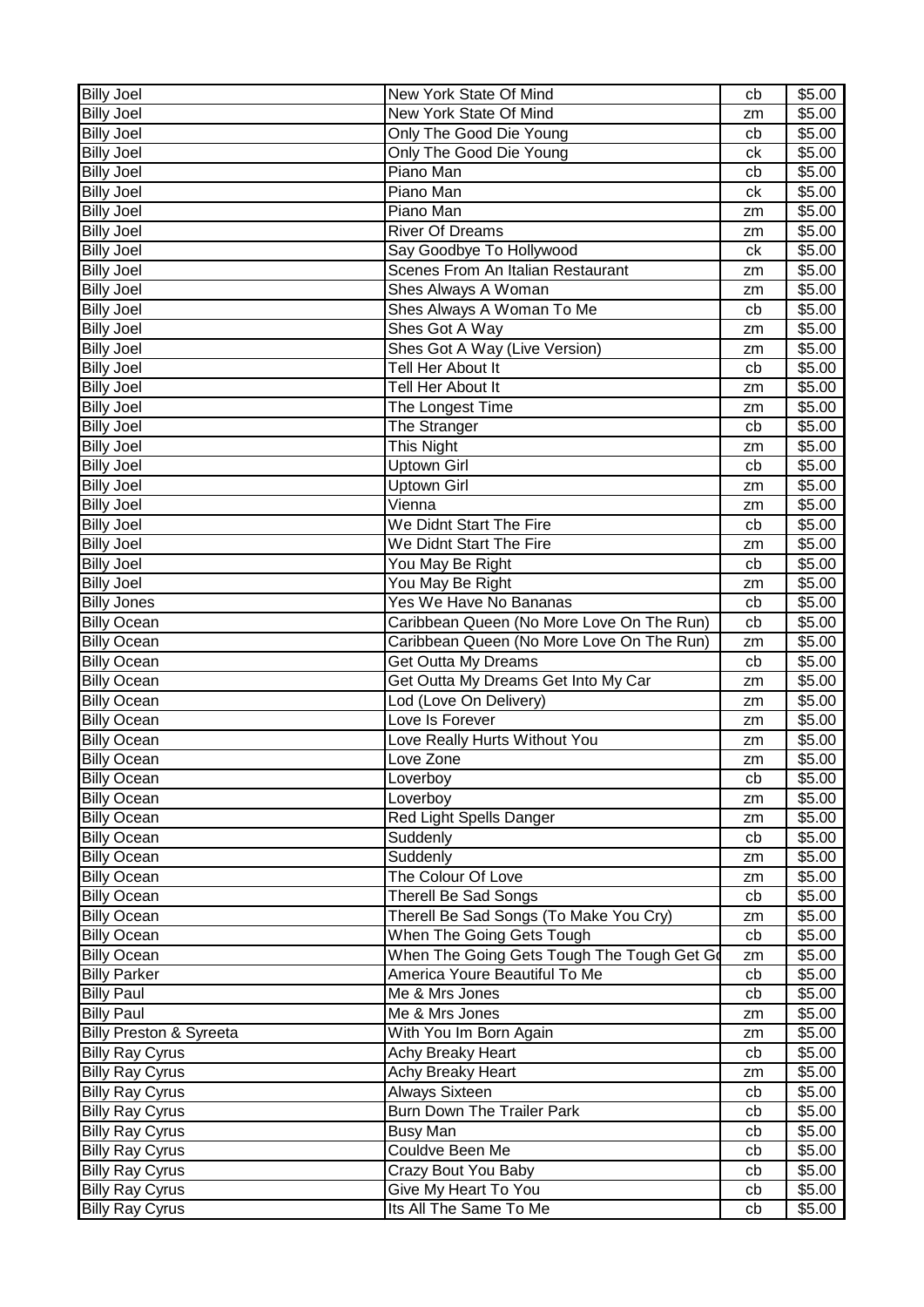| Somebody New<br>\$5.00<br><b>Billy Ray Cyrus</b><br>cb<br>Southern Rain<br><b>Billy Ray Cyrus</b><br>\$5.00<br>cb<br><b>Talk Some</b><br>\$5.00<br><b>Billy Ray Cyrus</b><br>cb<br>We The People<br>\$5.00<br><b>Billy Ray Cyrus</b><br>cb<br>Wherm I Gonna Live<br>\$5.00<br><b>Billy Ray Cyrus</b><br>cb<br>Words By Heart<br><b>Billy Ray Cyrus</b><br>\$5.00<br>cb<br>You Wont Be Lonely Now<br>\$5.00<br><b>Billy Ray Cyrus</b><br>cb<br>I Can Help<br>\$5.00<br><b>Billy Swan</b><br>cb<br><b>Billy Swan</b><br>I Can Help<br>\$5.00<br>zm<br><b>Told The Brook</b><br><b>Billy Thorpe</b><br>\$8.00<br>сk<br>Most People I Know<br>\$5.00<br><b>Billy Thorpe</b><br>сk<br>Over The Rainbow<br>\$8.00<br><b>Billy Thorpe</b><br>ck<br><b>Billy Thorpe</b><br>Poison Ivy<br>\$5.00<br>ck<br><b>Billy Vera &amp; Beaters</b><br>At This Moment<br>\$5.00<br>cb<br>Im Gonna Sit Right Down & Write Myself A Lette<br>\$5.00<br><b>Billy Williams</b><br>cb<br>Daddy Had A Cardiac & Mamas Got A Cadillac<br><b>Billy Yates</b><br>\$5.00<br>cb<br><b>Shadows</b><br><b>Billy Yates</b><br>\$5.00<br>cb<br><b>Billy Yates</b><br>What Do You Want From Me Now<br>\$5.00<br>cb<br>Ac Cent Tchu Ate The Positive<br><b>Bing Crosby</b><br>cb<br>\$5.00<br><b>Bing Crosby</b><br>Count Your Blessings Instead Of Sheep<br>\$5.00<br>cb<br>Deep In The Heart Of Texas<br>\$5.00<br><b>Bing Crosby</b><br>cb<br>Did You Ever See A Dream Walking<br>\$5.00<br><b>Bing Crosby</b><br>cb<br><b>Goodnight Sweetheart</b><br>\$5.00<br><b>Bing Crosby</b><br>cb<br>In My Merry Oldsmobile<br><b>Bing Crosby</b><br>\$5.00<br>cb<br>In The Good Old Summertime<br>\$5.00<br><b>Bing Crosby</b><br>cb<br>Let Me Call You Sweetheart<br>\$5.00<br><b>Bing Crosby</b><br>cb<br>Stardust<br>\$5.00<br><b>Bing Crosby</b><br>cb<br>\$5.00<br>Swinging On A Star<br><b>Bing Crosby</b><br>cb<br>When Irish Eyes Are Smiling<br><b>Bing Crosby</b><br>cb<br>\$5.00<br><b>White Christmas</b><br><b>Bing Crosby</b><br>\$5.00<br>cb<br><b>White Christmas</b><br>\$5.00<br><b>Bing Crosby</b><br>zm<br>Winter Wonderland<br>\$5.00<br><b>Bing Crosby</b><br>zm<br>You Must Have Been A Beautiful Baby<br>\$5.00<br><b>Bing Crosby</b><br>cb<br><b>Bing Crosby &amp; Andrew Sisters</b><br>Dont Fence Me In<br>\$5.00<br>cb<br>\$5.00<br><b>Bing Crosby &amp; David Bowie</b><br>Peace On Earth Little Drummer Boy<br>zm<br>Bing Crosby & Grace Kelly<br>\$5.00<br>True Love<br>cb<br>Bing Crosby & Patti Page<br>Till We Meet Again<br>\$5.00<br>cb<br><b>Birds of Tokyo</b><br>Good Lord<br>\$8.00<br>сk<br>Id Go With You Anywhere<br><b>Birds Of Tokyo</b><br>\$5.00<br>сk<br><b>Birds Of Tokyo</b><br>Id Go With You Anywhere<br>\$5.00<br>zm<br>\$5.00<br><b>Birds Of Tokyo</b><br>Lanterns<br>ck<br><b>Birds Of Tokyo</b><br>Plans<br>\$5.00<br>ck<br>Two Of Us<br><b>Birds Of Tokyo</b><br>\$5.00<br>сk<br>Unbreakable<br>Birds Of Tokyo<br>\$5.00<br>сk<br><b>Birdy</b><br><b>Skinny Love</b><br>\$5.00<br>zm<br><b>Tee Shirt</b><br>\$5.00<br><b>Birdy</b><br>zm<br>Wings<br>\$5.00<br><b>Birdy</b><br>zm<br>Wings (Acoustic Version)<br><b>Birdy</b><br>\$5.00<br>zm<br><b>Bishop Briggs</b><br>Higher<br>\$5.00<br>zm<br>Never Tear Us Apart<br>\$5.00<br><b>Bishop Briggs</b><br>ck<br>River<br>\$5.00<br><b>Bishop Briggs</b><br>zm<br>The Fire<br><b>Bishop Briggs</b><br>\$5.00<br>zm<br><b>Bishop Briggs</b><br>Walk You Home (Clean Version)<br>\$5.00<br>zm<br><b>Bishop Briggs</b><br>Walk You Home (Explicit Version)<br>\$5.00<br>zm<br><b>Bishop Briggs</b><br>White Flag<br>\$5.00<br>zm<br>Another Somebody Done Somebody Wrong Son<br>\$5.00<br><b>BJ Thomas</b><br>cb | <b>Billy Ray Cyrus</b> | Shes Not Crying Anymore | cb | \$5.00 |
|---------------------------------------------------------------------------------------------------------------------------------------------------------------------------------------------------------------------------------------------------------------------------------------------------------------------------------------------------------------------------------------------------------------------------------------------------------------------------------------------------------------------------------------------------------------------------------------------------------------------------------------------------------------------------------------------------------------------------------------------------------------------------------------------------------------------------------------------------------------------------------------------------------------------------------------------------------------------------------------------------------------------------------------------------------------------------------------------------------------------------------------------------------------------------------------------------------------------------------------------------------------------------------------------------------------------------------------------------------------------------------------------------------------------------------------------------------------------------------------------------------------------------------------------------------------------------------------------------------------------------------------------------------------------------------------------------------------------------------------------------------------------------------------------------------------------------------------------------------------------------------------------------------------------------------------------------------------------------------------------------------------------------------------------------------------------------------------------------------------------------------------------------------------------------------------------------------------------------------------------------------------------------------------------------------------------------------------------------------------------------------------------------------------------------------------------------------------------------------------------------------------------------------------------------------------------------------------------------------------------------------------------------------------------------------------------------------------------------------------------------------------------------------------------------------------------------------------------------------------------------------------------------------------------------------------------------------------------------------------------------------------------------------------------------------------------------------------------------------------------------------------------------------------------------------------------------------------------------------------------------------------------------------------------------------------------------------------------------------------------------------------------------------------------------------------------------------------------------------------------------------------------------------------------------------------------------------------------------------------------------------------------------------------------------------|------------------------|-------------------------|----|--------|
|                                                                                                                                                                                                                                                                                                                                                                                                                                                                                                                                                                                                                                                                                                                                                                                                                                                                                                                                                                                                                                                                                                                                                                                                                                                                                                                                                                                                                                                                                                                                                                                                                                                                                                                                                                                                                                                                                                                                                                                                                                                                                                                                                                                                                                                                                                                                                                                                                                                                                                                                                                                                                                                                                                                                                                                                                                                                                                                                                                                                                                                                                                                                                                                                                                                                                                                                                                                                                                                                                                                                                                                                                                                                                 |                        |                         |    |        |
|                                                                                                                                                                                                                                                                                                                                                                                                                                                                                                                                                                                                                                                                                                                                                                                                                                                                                                                                                                                                                                                                                                                                                                                                                                                                                                                                                                                                                                                                                                                                                                                                                                                                                                                                                                                                                                                                                                                                                                                                                                                                                                                                                                                                                                                                                                                                                                                                                                                                                                                                                                                                                                                                                                                                                                                                                                                                                                                                                                                                                                                                                                                                                                                                                                                                                                                                                                                                                                                                                                                                                                                                                                                                                 |                        |                         |    |        |
|                                                                                                                                                                                                                                                                                                                                                                                                                                                                                                                                                                                                                                                                                                                                                                                                                                                                                                                                                                                                                                                                                                                                                                                                                                                                                                                                                                                                                                                                                                                                                                                                                                                                                                                                                                                                                                                                                                                                                                                                                                                                                                                                                                                                                                                                                                                                                                                                                                                                                                                                                                                                                                                                                                                                                                                                                                                                                                                                                                                                                                                                                                                                                                                                                                                                                                                                                                                                                                                                                                                                                                                                                                                                                 |                        |                         |    |        |
|                                                                                                                                                                                                                                                                                                                                                                                                                                                                                                                                                                                                                                                                                                                                                                                                                                                                                                                                                                                                                                                                                                                                                                                                                                                                                                                                                                                                                                                                                                                                                                                                                                                                                                                                                                                                                                                                                                                                                                                                                                                                                                                                                                                                                                                                                                                                                                                                                                                                                                                                                                                                                                                                                                                                                                                                                                                                                                                                                                                                                                                                                                                                                                                                                                                                                                                                                                                                                                                                                                                                                                                                                                                                                 |                        |                         |    |        |
|                                                                                                                                                                                                                                                                                                                                                                                                                                                                                                                                                                                                                                                                                                                                                                                                                                                                                                                                                                                                                                                                                                                                                                                                                                                                                                                                                                                                                                                                                                                                                                                                                                                                                                                                                                                                                                                                                                                                                                                                                                                                                                                                                                                                                                                                                                                                                                                                                                                                                                                                                                                                                                                                                                                                                                                                                                                                                                                                                                                                                                                                                                                                                                                                                                                                                                                                                                                                                                                                                                                                                                                                                                                                                 |                        |                         |    |        |
|                                                                                                                                                                                                                                                                                                                                                                                                                                                                                                                                                                                                                                                                                                                                                                                                                                                                                                                                                                                                                                                                                                                                                                                                                                                                                                                                                                                                                                                                                                                                                                                                                                                                                                                                                                                                                                                                                                                                                                                                                                                                                                                                                                                                                                                                                                                                                                                                                                                                                                                                                                                                                                                                                                                                                                                                                                                                                                                                                                                                                                                                                                                                                                                                                                                                                                                                                                                                                                                                                                                                                                                                                                                                                 |                        |                         |    |        |
|                                                                                                                                                                                                                                                                                                                                                                                                                                                                                                                                                                                                                                                                                                                                                                                                                                                                                                                                                                                                                                                                                                                                                                                                                                                                                                                                                                                                                                                                                                                                                                                                                                                                                                                                                                                                                                                                                                                                                                                                                                                                                                                                                                                                                                                                                                                                                                                                                                                                                                                                                                                                                                                                                                                                                                                                                                                                                                                                                                                                                                                                                                                                                                                                                                                                                                                                                                                                                                                                                                                                                                                                                                                                                 |                        |                         |    |        |
|                                                                                                                                                                                                                                                                                                                                                                                                                                                                                                                                                                                                                                                                                                                                                                                                                                                                                                                                                                                                                                                                                                                                                                                                                                                                                                                                                                                                                                                                                                                                                                                                                                                                                                                                                                                                                                                                                                                                                                                                                                                                                                                                                                                                                                                                                                                                                                                                                                                                                                                                                                                                                                                                                                                                                                                                                                                                                                                                                                                                                                                                                                                                                                                                                                                                                                                                                                                                                                                                                                                                                                                                                                                                                 |                        |                         |    |        |
|                                                                                                                                                                                                                                                                                                                                                                                                                                                                                                                                                                                                                                                                                                                                                                                                                                                                                                                                                                                                                                                                                                                                                                                                                                                                                                                                                                                                                                                                                                                                                                                                                                                                                                                                                                                                                                                                                                                                                                                                                                                                                                                                                                                                                                                                                                                                                                                                                                                                                                                                                                                                                                                                                                                                                                                                                                                                                                                                                                                                                                                                                                                                                                                                                                                                                                                                                                                                                                                                                                                                                                                                                                                                                 |                        |                         |    |        |
|                                                                                                                                                                                                                                                                                                                                                                                                                                                                                                                                                                                                                                                                                                                                                                                                                                                                                                                                                                                                                                                                                                                                                                                                                                                                                                                                                                                                                                                                                                                                                                                                                                                                                                                                                                                                                                                                                                                                                                                                                                                                                                                                                                                                                                                                                                                                                                                                                                                                                                                                                                                                                                                                                                                                                                                                                                                                                                                                                                                                                                                                                                                                                                                                                                                                                                                                                                                                                                                                                                                                                                                                                                                                                 |                        |                         |    |        |
|                                                                                                                                                                                                                                                                                                                                                                                                                                                                                                                                                                                                                                                                                                                                                                                                                                                                                                                                                                                                                                                                                                                                                                                                                                                                                                                                                                                                                                                                                                                                                                                                                                                                                                                                                                                                                                                                                                                                                                                                                                                                                                                                                                                                                                                                                                                                                                                                                                                                                                                                                                                                                                                                                                                                                                                                                                                                                                                                                                                                                                                                                                                                                                                                                                                                                                                                                                                                                                                                                                                                                                                                                                                                                 |                        |                         |    |        |
|                                                                                                                                                                                                                                                                                                                                                                                                                                                                                                                                                                                                                                                                                                                                                                                                                                                                                                                                                                                                                                                                                                                                                                                                                                                                                                                                                                                                                                                                                                                                                                                                                                                                                                                                                                                                                                                                                                                                                                                                                                                                                                                                                                                                                                                                                                                                                                                                                                                                                                                                                                                                                                                                                                                                                                                                                                                                                                                                                                                                                                                                                                                                                                                                                                                                                                                                                                                                                                                                                                                                                                                                                                                                                 |                        |                         |    |        |
|                                                                                                                                                                                                                                                                                                                                                                                                                                                                                                                                                                                                                                                                                                                                                                                                                                                                                                                                                                                                                                                                                                                                                                                                                                                                                                                                                                                                                                                                                                                                                                                                                                                                                                                                                                                                                                                                                                                                                                                                                                                                                                                                                                                                                                                                                                                                                                                                                                                                                                                                                                                                                                                                                                                                                                                                                                                                                                                                                                                                                                                                                                                                                                                                                                                                                                                                                                                                                                                                                                                                                                                                                                                                                 |                        |                         |    |        |
|                                                                                                                                                                                                                                                                                                                                                                                                                                                                                                                                                                                                                                                                                                                                                                                                                                                                                                                                                                                                                                                                                                                                                                                                                                                                                                                                                                                                                                                                                                                                                                                                                                                                                                                                                                                                                                                                                                                                                                                                                                                                                                                                                                                                                                                                                                                                                                                                                                                                                                                                                                                                                                                                                                                                                                                                                                                                                                                                                                                                                                                                                                                                                                                                                                                                                                                                                                                                                                                                                                                                                                                                                                                                                 |                        |                         |    |        |
|                                                                                                                                                                                                                                                                                                                                                                                                                                                                                                                                                                                                                                                                                                                                                                                                                                                                                                                                                                                                                                                                                                                                                                                                                                                                                                                                                                                                                                                                                                                                                                                                                                                                                                                                                                                                                                                                                                                                                                                                                                                                                                                                                                                                                                                                                                                                                                                                                                                                                                                                                                                                                                                                                                                                                                                                                                                                                                                                                                                                                                                                                                                                                                                                                                                                                                                                                                                                                                                                                                                                                                                                                                                                                 |                        |                         |    |        |
|                                                                                                                                                                                                                                                                                                                                                                                                                                                                                                                                                                                                                                                                                                                                                                                                                                                                                                                                                                                                                                                                                                                                                                                                                                                                                                                                                                                                                                                                                                                                                                                                                                                                                                                                                                                                                                                                                                                                                                                                                                                                                                                                                                                                                                                                                                                                                                                                                                                                                                                                                                                                                                                                                                                                                                                                                                                                                                                                                                                                                                                                                                                                                                                                                                                                                                                                                                                                                                                                                                                                                                                                                                                                                 |                        |                         |    |        |
|                                                                                                                                                                                                                                                                                                                                                                                                                                                                                                                                                                                                                                                                                                                                                                                                                                                                                                                                                                                                                                                                                                                                                                                                                                                                                                                                                                                                                                                                                                                                                                                                                                                                                                                                                                                                                                                                                                                                                                                                                                                                                                                                                                                                                                                                                                                                                                                                                                                                                                                                                                                                                                                                                                                                                                                                                                                                                                                                                                                                                                                                                                                                                                                                                                                                                                                                                                                                                                                                                                                                                                                                                                                                                 |                        |                         |    |        |
|                                                                                                                                                                                                                                                                                                                                                                                                                                                                                                                                                                                                                                                                                                                                                                                                                                                                                                                                                                                                                                                                                                                                                                                                                                                                                                                                                                                                                                                                                                                                                                                                                                                                                                                                                                                                                                                                                                                                                                                                                                                                                                                                                                                                                                                                                                                                                                                                                                                                                                                                                                                                                                                                                                                                                                                                                                                                                                                                                                                                                                                                                                                                                                                                                                                                                                                                                                                                                                                                                                                                                                                                                                                                                 |                        |                         |    |        |
|                                                                                                                                                                                                                                                                                                                                                                                                                                                                                                                                                                                                                                                                                                                                                                                                                                                                                                                                                                                                                                                                                                                                                                                                                                                                                                                                                                                                                                                                                                                                                                                                                                                                                                                                                                                                                                                                                                                                                                                                                                                                                                                                                                                                                                                                                                                                                                                                                                                                                                                                                                                                                                                                                                                                                                                                                                                                                                                                                                                                                                                                                                                                                                                                                                                                                                                                                                                                                                                                                                                                                                                                                                                                                 |                        |                         |    |        |
|                                                                                                                                                                                                                                                                                                                                                                                                                                                                                                                                                                                                                                                                                                                                                                                                                                                                                                                                                                                                                                                                                                                                                                                                                                                                                                                                                                                                                                                                                                                                                                                                                                                                                                                                                                                                                                                                                                                                                                                                                                                                                                                                                                                                                                                                                                                                                                                                                                                                                                                                                                                                                                                                                                                                                                                                                                                                                                                                                                                                                                                                                                                                                                                                                                                                                                                                                                                                                                                                                                                                                                                                                                                                                 |                        |                         |    |        |
|                                                                                                                                                                                                                                                                                                                                                                                                                                                                                                                                                                                                                                                                                                                                                                                                                                                                                                                                                                                                                                                                                                                                                                                                                                                                                                                                                                                                                                                                                                                                                                                                                                                                                                                                                                                                                                                                                                                                                                                                                                                                                                                                                                                                                                                                                                                                                                                                                                                                                                                                                                                                                                                                                                                                                                                                                                                                                                                                                                                                                                                                                                                                                                                                                                                                                                                                                                                                                                                                                                                                                                                                                                                                                 |                        |                         |    |        |
|                                                                                                                                                                                                                                                                                                                                                                                                                                                                                                                                                                                                                                                                                                                                                                                                                                                                                                                                                                                                                                                                                                                                                                                                                                                                                                                                                                                                                                                                                                                                                                                                                                                                                                                                                                                                                                                                                                                                                                                                                                                                                                                                                                                                                                                                                                                                                                                                                                                                                                                                                                                                                                                                                                                                                                                                                                                                                                                                                                                                                                                                                                                                                                                                                                                                                                                                                                                                                                                                                                                                                                                                                                                                                 |                        |                         |    |        |
|                                                                                                                                                                                                                                                                                                                                                                                                                                                                                                                                                                                                                                                                                                                                                                                                                                                                                                                                                                                                                                                                                                                                                                                                                                                                                                                                                                                                                                                                                                                                                                                                                                                                                                                                                                                                                                                                                                                                                                                                                                                                                                                                                                                                                                                                                                                                                                                                                                                                                                                                                                                                                                                                                                                                                                                                                                                                                                                                                                                                                                                                                                                                                                                                                                                                                                                                                                                                                                                                                                                                                                                                                                                                                 |                        |                         |    |        |
|                                                                                                                                                                                                                                                                                                                                                                                                                                                                                                                                                                                                                                                                                                                                                                                                                                                                                                                                                                                                                                                                                                                                                                                                                                                                                                                                                                                                                                                                                                                                                                                                                                                                                                                                                                                                                                                                                                                                                                                                                                                                                                                                                                                                                                                                                                                                                                                                                                                                                                                                                                                                                                                                                                                                                                                                                                                                                                                                                                                                                                                                                                                                                                                                                                                                                                                                                                                                                                                                                                                                                                                                                                                                                 |                        |                         |    |        |
|                                                                                                                                                                                                                                                                                                                                                                                                                                                                                                                                                                                                                                                                                                                                                                                                                                                                                                                                                                                                                                                                                                                                                                                                                                                                                                                                                                                                                                                                                                                                                                                                                                                                                                                                                                                                                                                                                                                                                                                                                                                                                                                                                                                                                                                                                                                                                                                                                                                                                                                                                                                                                                                                                                                                                                                                                                                                                                                                                                                                                                                                                                                                                                                                                                                                                                                                                                                                                                                                                                                                                                                                                                                                                 |                        |                         |    |        |
|                                                                                                                                                                                                                                                                                                                                                                                                                                                                                                                                                                                                                                                                                                                                                                                                                                                                                                                                                                                                                                                                                                                                                                                                                                                                                                                                                                                                                                                                                                                                                                                                                                                                                                                                                                                                                                                                                                                                                                                                                                                                                                                                                                                                                                                                                                                                                                                                                                                                                                                                                                                                                                                                                                                                                                                                                                                                                                                                                                                                                                                                                                                                                                                                                                                                                                                                                                                                                                                                                                                                                                                                                                                                                 |                        |                         |    |        |
|                                                                                                                                                                                                                                                                                                                                                                                                                                                                                                                                                                                                                                                                                                                                                                                                                                                                                                                                                                                                                                                                                                                                                                                                                                                                                                                                                                                                                                                                                                                                                                                                                                                                                                                                                                                                                                                                                                                                                                                                                                                                                                                                                                                                                                                                                                                                                                                                                                                                                                                                                                                                                                                                                                                                                                                                                                                                                                                                                                                                                                                                                                                                                                                                                                                                                                                                                                                                                                                                                                                                                                                                                                                                                 |                        |                         |    |        |
|                                                                                                                                                                                                                                                                                                                                                                                                                                                                                                                                                                                                                                                                                                                                                                                                                                                                                                                                                                                                                                                                                                                                                                                                                                                                                                                                                                                                                                                                                                                                                                                                                                                                                                                                                                                                                                                                                                                                                                                                                                                                                                                                                                                                                                                                                                                                                                                                                                                                                                                                                                                                                                                                                                                                                                                                                                                                                                                                                                                                                                                                                                                                                                                                                                                                                                                                                                                                                                                                                                                                                                                                                                                                                 |                        |                         |    |        |
|                                                                                                                                                                                                                                                                                                                                                                                                                                                                                                                                                                                                                                                                                                                                                                                                                                                                                                                                                                                                                                                                                                                                                                                                                                                                                                                                                                                                                                                                                                                                                                                                                                                                                                                                                                                                                                                                                                                                                                                                                                                                                                                                                                                                                                                                                                                                                                                                                                                                                                                                                                                                                                                                                                                                                                                                                                                                                                                                                                                                                                                                                                                                                                                                                                                                                                                                                                                                                                                                                                                                                                                                                                                                                 |                        |                         |    |        |
|                                                                                                                                                                                                                                                                                                                                                                                                                                                                                                                                                                                                                                                                                                                                                                                                                                                                                                                                                                                                                                                                                                                                                                                                                                                                                                                                                                                                                                                                                                                                                                                                                                                                                                                                                                                                                                                                                                                                                                                                                                                                                                                                                                                                                                                                                                                                                                                                                                                                                                                                                                                                                                                                                                                                                                                                                                                                                                                                                                                                                                                                                                                                                                                                                                                                                                                                                                                                                                                                                                                                                                                                                                                                                 |                        |                         |    |        |
|                                                                                                                                                                                                                                                                                                                                                                                                                                                                                                                                                                                                                                                                                                                                                                                                                                                                                                                                                                                                                                                                                                                                                                                                                                                                                                                                                                                                                                                                                                                                                                                                                                                                                                                                                                                                                                                                                                                                                                                                                                                                                                                                                                                                                                                                                                                                                                                                                                                                                                                                                                                                                                                                                                                                                                                                                                                                                                                                                                                                                                                                                                                                                                                                                                                                                                                                                                                                                                                                                                                                                                                                                                                                                 |                        |                         |    |        |
|                                                                                                                                                                                                                                                                                                                                                                                                                                                                                                                                                                                                                                                                                                                                                                                                                                                                                                                                                                                                                                                                                                                                                                                                                                                                                                                                                                                                                                                                                                                                                                                                                                                                                                                                                                                                                                                                                                                                                                                                                                                                                                                                                                                                                                                                                                                                                                                                                                                                                                                                                                                                                                                                                                                                                                                                                                                                                                                                                                                                                                                                                                                                                                                                                                                                                                                                                                                                                                                                                                                                                                                                                                                                                 |                        |                         |    |        |
|                                                                                                                                                                                                                                                                                                                                                                                                                                                                                                                                                                                                                                                                                                                                                                                                                                                                                                                                                                                                                                                                                                                                                                                                                                                                                                                                                                                                                                                                                                                                                                                                                                                                                                                                                                                                                                                                                                                                                                                                                                                                                                                                                                                                                                                                                                                                                                                                                                                                                                                                                                                                                                                                                                                                                                                                                                                                                                                                                                                                                                                                                                                                                                                                                                                                                                                                                                                                                                                                                                                                                                                                                                                                                 |                        |                         |    |        |
|                                                                                                                                                                                                                                                                                                                                                                                                                                                                                                                                                                                                                                                                                                                                                                                                                                                                                                                                                                                                                                                                                                                                                                                                                                                                                                                                                                                                                                                                                                                                                                                                                                                                                                                                                                                                                                                                                                                                                                                                                                                                                                                                                                                                                                                                                                                                                                                                                                                                                                                                                                                                                                                                                                                                                                                                                                                                                                                                                                                                                                                                                                                                                                                                                                                                                                                                                                                                                                                                                                                                                                                                                                                                                 |                        |                         |    |        |
|                                                                                                                                                                                                                                                                                                                                                                                                                                                                                                                                                                                                                                                                                                                                                                                                                                                                                                                                                                                                                                                                                                                                                                                                                                                                                                                                                                                                                                                                                                                                                                                                                                                                                                                                                                                                                                                                                                                                                                                                                                                                                                                                                                                                                                                                                                                                                                                                                                                                                                                                                                                                                                                                                                                                                                                                                                                                                                                                                                                                                                                                                                                                                                                                                                                                                                                                                                                                                                                                                                                                                                                                                                                                                 |                        |                         |    |        |
|                                                                                                                                                                                                                                                                                                                                                                                                                                                                                                                                                                                                                                                                                                                                                                                                                                                                                                                                                                                                                                                                                                                                                                                                                                                                                                                                                                                                                                                                                                                                                                                                                                                                                                                                                                                                                                                                                                                                                                                                                                                                                                                                                                                                                                                                                                                                                                                                                                                                                                                                                                                                                                                                                                                                                                                                                                                                                                                                                                                                                                                                                                                                                                                                                                                                                                                                                                                                                                                                                                                                                                                                                                                                                 |                        |                         |    |        |
|                                                                                                                                                                                                                                                                                                                                                                                                                                                                                                                                                                                                                                                                                                                                                                                                                                                                                                                                                                                                                                                                                                                                                                                                                                                                                                                                                                                                                                                                                                                                                                                                                                                                                                                                                                                                                                                                                                                                                                                                                                                                                                                                                                                                                                                                                                                                                                                                                                                                                                                                                                                                                                                                                                                                                                                                                                                                                                                                                                                                                                                                                                                                                                                                                                                                                                                                                                                                                                                                                                                                                                                                                                                                                 |                        |                         |    |        |
|                                                                                                                                                                                                                                                                                                                                                                                                                                                                                                                                                                                                                                                                                                                                                                                                                                                                                                                                                                                                                                                                                                                                                                                                                                                                                                                                                                                                                                                                                                                                                                                                                                                                                                                                                                                                                                                                                                                                                                                                                                                                                                                                                                                                                                                                                                                                                                                                                                                                                                                                                                                                                                                                                                                                                                                                                                                                                                                                                                                                                                                                                                                                                                                                                                                                                                                                                                                                                                                                                                                                                                                                                                                                                 |                        |                         |    |        |
|                                                                                                                                                                                                                                                                                                                                                                                                                                                                                                                                                                                                                                                                                                                                                                                                                                                                                                                                                                                                                                                                                                                                                                                                                                                                                                                                                                                                                                                                                                                                                                                                                                                                                                                                                                                                                                                                                                                                                                                                                                                                                                                                                                                                                                                                                                                                                                                                                                                                                                                                                                                                                                                                                                                                                                                                                                                                                                                                                                                                                                                                                                                                                                                                                                                                                                                                                                                                                                                                                                                                                                                                                                                                                 |                        |                         |    |        |
|                                                                                                                                                                                                                                                                                                                                                                                                                                                                                                                                                                                                                                                                                                                                                                                                                                                                                                                                                                                                                                                                                                                                                                                                                                                                                                                                                                                                                                                                                                                                                                                                                                                                                                                                                                                                                                                                                                                                                                                                                                                                                                                                                                                                                                                                                                                                                                                                                                                                                                                                                                                                                                                                                                                                                                                                                                                                                                                                                                                                                                                                                                                                                                                                                                                                                                                                                                                                                                                                                                                                                                                                                                                                                 |                        |                         |    |        |
|                                                                                                                                                                                                                                                                                                                                                                                                                                                                                                                                                                                                                                                                                                                                                                                                                                                                                                                                                                                                                                                                                                                                                                                                                                                                                                                                                                                                                                                                                                                                                                                                                                                                                                                                                                                                                                                                                                                                                                                                                                                                                                                                                                                                                                                                                                                                                                                                                                                                                                                                                                                                                                                                                                                                                                                                                                                                                                                                                                                                                                                                                                                                                                                                                                                                                                                                                                                                                                                                                                                                                                                                                                                                                 |                        |                         |    |        |
|                                                                                                                                                                                                                                                                                                                                                                                                                                                                                                                                                                                                                                                                                                                                                                                                                                                                                                                                                                                                                                                                                                                                                                                                                                                                                                                                                                                                                                                                                                                                                                                                                                                                                                                                                                                                                                                                                                                                                                                                                                                                                                                                                                                                                                                                                                                                                                                                                                                                                                                                                                                                                                                                                                                                                                                                                                                                                                                                                                                                                                                                                                                                                                                                                                                                                                                                                                                                                                                                                                                                                                                                                                                                                 |                        |                         |    |        |
|                                                                                                                                                                                                                                                                                                                                                                                                                                                                                                                                                                                                                                                                                                                                                                                                                                                                                                                                                                                                                                                                                                                                                                                                                                                                                                                                                                                                                                                                                                                                                                                                                                                                                                                                                                                                                                                                                                                                                                                                                                                                                                                                                                                                                                                                                                                                                                                                                                                                                                                                                                                                                                                                                                                                                                                                                                                                                                                                                                                                                                                                                                                                                                                                                                                                                                                                                                                                                                                                                                                                                                                                                                                                                 |                        |                         |    |        |
|                                                                                                                                                                                                                                                                                                                                                                                                                                                                                                                                                                                                                                                                                                                                                                                                                                                                                                                                                                                                                                                                                                                                                                                                                                                                                                                                                                                                                                                                                                                                                                                                                                                                                                                                                                                                                                                                                                                                                                                                                                                                                                                                                                                                                                                                                                                                                                                                                                                                                                                                                                                                                                                                                                                                                                                                                                                                                                                                                                                                                                                                                                                                                                                                                                                                                                                                                                                                                                                                                                                                                                                                                                                                                 |                        |                         |    |        |
|                                                                                                                                                                                                                                                                                                                                                                                                                                                                                                                                                                                                                                                                                                                                                                                                                                                                                                                                                                                                                                                                                                                                                                                                                                                                                                                                                                                                                                                                                                                                                                                                                                                                                                                                                                                                                                                                                                                                                                                                                                                                                                                                                                                                                                                                                                                                                                                                                                                                                                                                                                                                                                                                                                                                                                                                                                                                                                                                                                                                                                                                                                                                                                                                                                                                                                                                                                                                                                                                                                                                                                                                                                                                                 |                        |                         |    |        |
|                                                                                                                                                                                                                                                                                                                                                                                                                                                                                                                                                                                                                                                                                                                                                                                                                                                                                                                                                                                                                                                                                                                                                                                                                                                                                                                                                                                                                                                                                                                                                                                                                                                                                                                                                                                                                                                                                                                                                                                                                                                                                                                                                                                                                                                                                                                                                                                                                                                                                                                                                                                                                                                                                                                                                                                                                                                                                                                                                                                                                                                                                                                                                                                                                                                                                                                                                                                                                                                                                                                                                                                                                                                                                 |                        |                         |    |        |
|                                                                                                                                                                                                                                                                                                                                                                                                                                                                                                                                                                                                                                                                                                                                                                                                                                                                                                                                                                                                                                                                                                                                                                                                                                                                                                                                                                                                                                                                                                                                                                                                                                                                                                                                                                                                                                                                                                                                                                                                                                                                                                                                                                                                                                                                                                                                                                                                                                                                                                                                                                                                                                                                                                                                                                                                                                                                                                                                                                                                                                                                                                                                                                                                                                                                                                                                                                                                                                                                                                                                                                                                                                                                                 |                        |                         |    |        |
|                                                                                                                                                                                                                                                                                                                                                                                                                                                                                                                                                                                                                                                                                                                                                                                                                                                                                                                                                                                                                                                                                                                                                                                                                                                                                                                                                                                                                                                                                                                                                                                                                                                                                                                                                                                                                                                                                                                                                                                                                                                                                                                                                                                                                                                                                                                                                                                                                                                                                                                                                                                                                                                                                                                                                                                                                                                                                                                                                                                                                                                                                                                                                                                                                                                                                                                                                                                                                                                                                                                                                                                                                                                                                 |                        |                         |    |        |
|                                                                                                                                                                                                                                                                                                                                                                                                                                                                                                                                                                                                                                                                                                                                                                                                                                                                                                                                                                                                                                                                                                                                                                                                                                                                                                                                                                                                                                                                                                                                                                                                                                                                                                                                                                                                                                                                                                                                                                                                                                                                                                                                                                                                                                                                                                                                                                                                                                                                                                                                                                                                                                                                                                                                                                                                                                                                                                                                                                                                                                                                                                                                                                                                                                                                                                                                                                                                                                                                                                                                                                                                                                                                                 |                        |                         |    |        |
|                                                                                                                                                                                                                                                                                                                                                                                                                                                                                                                                                                                                                                                                                                                                                                                                                                                                                                                                                                                                                                                                                                                                                                                                                                                                                                                                                                                                                                                                                                                                                                                                                                                                                                                                                                                                                                                                                                                                                                                                                                                                                                                                                                                                                                                                                                                                                                                                                                                                                                                                                                                                                                                                                                                                                                                                                                                                                                                                                                                                                                                                                                                                                                                                                                                                                                                                                                                                                                                                                                                                                                                                                                                                                 |                        |                         |    |        |
|                                                                                                                                                                                                                                                                                                                                                                                                                                                                                                                                                                                                                                                                                                                                                                                                                                                                                                                                                                                                                                                                                                                                                                                                                                                                                                                                                                                                                                                                                                                                                                                                                                                                                                                                                                                                                                                                                                                                                                                                                                                                                                                                                                                                                                                                                                                                                                                                                                                                                                                                                                                                                                                                                                                                                                                                                                                                                                                                                                                                                                                                                                                                                                                                                                                                                                                                                                                                                                                                                                                                                                                                                                                                                 |                        |                         |    |        |
|                                                                                                                                                                                                                                                                                                                                                                                                                                                                                                                                                                                                                                                                                                                                                                                                                                                                                                                                                                                                                                                                                                                                                                                                                                                                                                                                                                                                                                                                                                                                                                                                                                                                                                                                                                                                                                                                                                                                                                                                                                                                                                                                                                                                                                                                                                                                                                                                                                                                                                                                                                                                                                                                                                                                                                                                                                                                                                                                                                                                                                                                                                                                                                                                                                                                                                                                                                                                                                                                                                                                                                                                                                                                                 |                        |                         |    |        |
|                                                                                                                                                                                                                                                                                                                                                                                                                                                                                                                                                                                                                                                                                                                                                                                                                                                                                                                                                                                                                                                                                                                                                                                                                                                                                                                                                                                                                                                                                                                                                                                                                                                                                                                                                                                                                                                                                                                                                                                                                                                                                                                                                                                                                                                                                                                                                                                                                                                                                                                                                                                                                                                                                                                                                                                                                                                                                                                                                                                                                                                                                                                                                                                                                                                                                                                                                                                                                                                                                                                                                                                                                                                                                 |                        |                         |    |        |
|                                                                                                                                                                                                                                                                                                                                                                                                                                                                                                                                                                                                                                                                                                                                                                                                                                                                                                                                                                                                                                                                                                                                                                                                                                                                                                                                                                                                                                                                                                                                                                                                                                                                                                                                                                                                                                                                                                                                                                                                                                                                                                                                                                                                                                                                                                                                                                                                                                                                                                                                                                                                                                                                                                                                                                                                                                                                                                                                                                                                                                                                                                                                                                                                                                                                                                                                                                                                                                                                                                                                                                                                                                                                                 |                        |                         |    |        |
|                                                                                                                                                                                                                                                                                                                                                                                                                                                                                                                                                                                                                                                                                                                                                                                                                                                                                                                                                                                                                                                                                                                                                                                                                                                                                                                                                                                                                                                                                                                                                                                                                                                                                                                                                                                                                                                                                                                                                                                                                                                                                                                                                                                                                                                                                                                                                                                                                                                                                                                                                                                                                                                                                                                                                                                                                                                                                                                                                                                                                                                                                                                                                                                                                                                                                                                                                                                                                                                                                                                                                                                                                                                                                 |                        |                         |    |        |
|                                                                                                                                                                                                                                                                                                                                                                                                                                                                                                                                                                                                                                                                                                                                                                                                                                                                                                                                                                                                                                                                                                                                                                                                                                                                                                                                                                                                                                                                                                                                                                                                                                                                                                                                                                                                                                                                                                                                                                                                                                                                                                                                                                                                                                                                                                                                                                                                                                                                                                                                                                                                                                                                                                                                                                                                                                                                                                                                                                                                                                                                                                                                                                                                                                                                                                                                                                                                                                                                                                                                                                                                                                                                                 |                        |                         |    |        |
|                                                                                                                                                                                                                                                                                                                                                                                                                                                                                                                                                                                                                                                                                                                                                                                                                                                                                                                                                                                                                                                                                                                                                                                                                                                                                                                                                                                                                                                                                                                                                                                                                                                                                                                                                                                                                                                                                                                                                                                                                                                                                                                                                                                                                                                                                                                                                                                                                                                                                                                                                                                                                                                                                                                                                                                                                                                                                                                                                                                                                                                                                                                                                                                                                                                                                                                                                                                                                                                                                                                                                                                                                                                                                 | <b>BJ Thomas</b>       | Hooked On A Feeling     | cb | \$5.00 |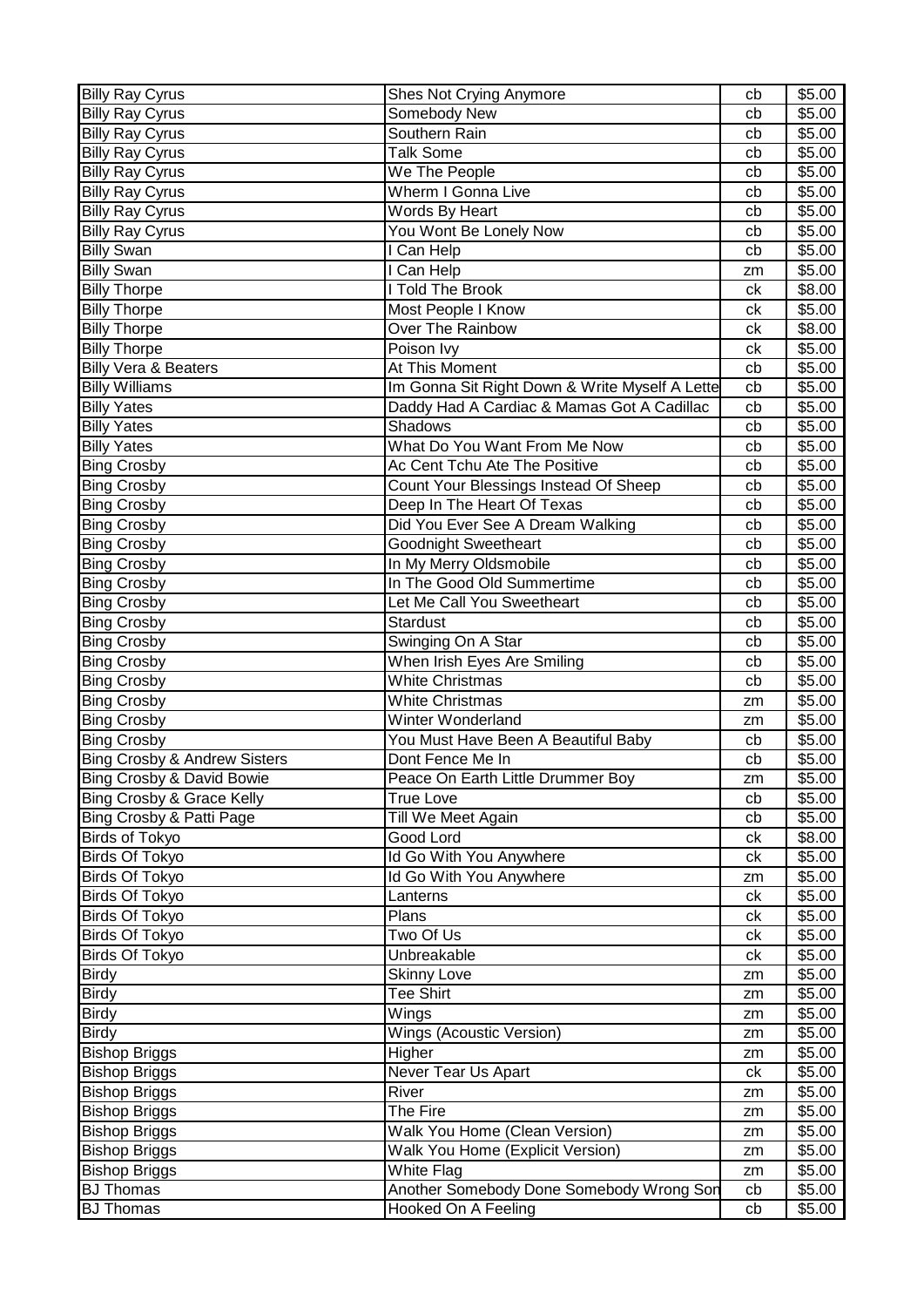| <b>BJ Thomas</b>          | Hooked On A Feeling                  | zm | \$5.00 |
|---------------------------|--------------------------------------|----|--------|
| <b>BJ Thomas</b>          | Jingle Bells                         | cb | \$5.00 |
| <b>BJ Thomas</b>          | Let It Snow Let It Snow Let It Snow  | cb | \$5.00 |
| <b>BJ</b> Thomas          | Raindrops Keep Fallin' On My Head    | zm | \$5.00 |
| <b>BJ</b> Thomas          | Raindrops Keep Falling On My Head    | cb | \$5.00 |
| <b>Bjork</b>              | Its Oh So Quiet                      | ck | \$5.00 |
| <b>Bjork</b>              | Its Oh So Quiet                      | zm | \$5.00 |
| <b>Black</b>              | Wonderful Life                       | zm | \$5.00 |
| <b>Black Box</b>          | Ride On Time                         | zm | \$5.00 |
| <b>Black Crowes</b>       | Hard To Handle                       | cb | \$5.00 |
| <b>Black Crowes</b>       | She Talks To Angels                  | cb | \$5.00 |
| <b>Black Eyed Peas</b>    | Boom Boom Pow                        | zm | \$5.00 |
| <b>Black Eyed Peas</b>    | Dont Lie                             | cb | \$5.00 |
| <b>Black Eyed Peas</b>    | Dont Phunk With My Heart             | cb | \$5.00 |
| <b>Black Eyed Peas</b>    | I Gotta Feelin                       | zm | \$5.00 |
| <b>Black Eyed Peas</b>    | I Gotta Feelin (No Backing Vocals)   | zm | \$5.00 |
| <b>Black Eyed Peas</b>    | I Gotta Feeling                      | ck | \$5.00 |
| <b>Black Eyed Peas</b>    | Just Cant Get Enough                 | zm | \$5.00 |
| <b>Black Eyed Peas</b>    | Lets Get It Started                  | ck | \$5.00 |
| <b>Black Eyed Peas</b>    | Meet Me Halfway                      | zm | \$5.00 |
| <b>Black Eyed Peas</b>    | My Humps                             | ck | \$5.00 |
| <b>Black Eyed Peas</b>    | My Humps                             | zm | \$5.00 |
| <b>Black Eyed Peas</b>    | Own It                               | nz | \$5.00 |
| <b>Black Eyed Peas</b>    | Pump It                              | zm | \$5.00 |
| <b>Black Eyed Peas</b>    | Shut Up                              | zm | \$5.00 |
| <b>Black Eyed Peas</b>    | The Time (Dirty Bit)                 | zm | \$5.00 |
| <b>Black Eyed Peas</b>    | Where Is The Love                    | cb | \$5.00 |
| <b>Black Eyed Peas</b>    | Where Is The Love                    | zm | \$5.00 |
| <b>Black Keys</b>         | Gold On The Ceiling                  | zm | \$5.00 |
| <b>Black Keys</b>         | Lonely Boy                           | zm | \$5.00 |
| <b>Black Lace</b>         | Agadoo                               | ck | \$5.00 |
| <b>Black Lace</b>         | Agadoo                               | zm | \$5.00 |
| <b>Black Lace</b>         | Do The Conga                         | zm | \$5.00 |
| <b>Black Lace</b>         | I Am The Music Man                   | zm | \$5.00 |
| <b>Black Lace</b>         | Superman                             | zm | \$5.00 |
| <b>Black Lace</b>         | The Hokey Cokey                      | zm | \$5.00 |
| <b>Black Oak Arkansas</b> | Jim Dandy                            | cb | \$5.00 |
| <b>Black Oak Arkansas</b> | So You Want To Be A Rock N Roll Star | cb | \$5.00 |
| <b>Black Sabbath</b>      | Iron Man                             | zm | \$5.00 |
| <b>Black Sabbath</b>      | Paranoid                             | сk | \$5.00 |
| <b>Black Sabbath</b>      | Paranoid                             | zm | \$5.00 |
| <b>Black Sabbath</b>      | Supernaut                            | zm | \$5.00 |
| <b>Black Sabbath</b>      | War Pigs                             | zm | \$5.00 |
| <b>Black Sorrows</b>      | Chained To The Wheel                 | ck | \$5.00 |
| <b>Black Sorrows</b>      | Daughters Of Glory                   | сk | \$5.00 |
| <b>Black Sorrows</b>      | Harley & Rose                        | ck | \$5.00 |
| <b>Black Sorrows</b>      | Never Let Me Go                      | сk | \$8.00 |
| <b>Black Sorrows</b>      | The Crack Up                         | ck | \$8.00 |
| Blackbyrds                | Walkin In Rhythm                     | cb | \$5.00 |
| <b>Blackfeather</b>       | <b>Boppin The Blues</b>              | сk | \$5.00 |
| <b>Blackfoot</b>          | <b>Highway Song</b>                  | cb | \$5.00 |
| <b>Blackfoot</b>          | <b>Train Train</b>                   | cb | \$5.00 |
| <b>Blackhawk</b>          | Hole In My Heart                     | cb | \$5.00 |
| <b>Blackhawk</b>          | I Need You All The Time              | cb | \$5.00 |
| <b>Blackhawk</b>          | I Will                               | cb | \$5.00 |
| <b>Blackhawk</b>          | One Night In New Orleans             | cb | \$5.00 |
| <b>Blackhawk</b>          | Postmarked Birmingham                | cb | \$5.00 |
| <b>Blackhawk</b>          | There You Have It                    | cb | \$5.00 |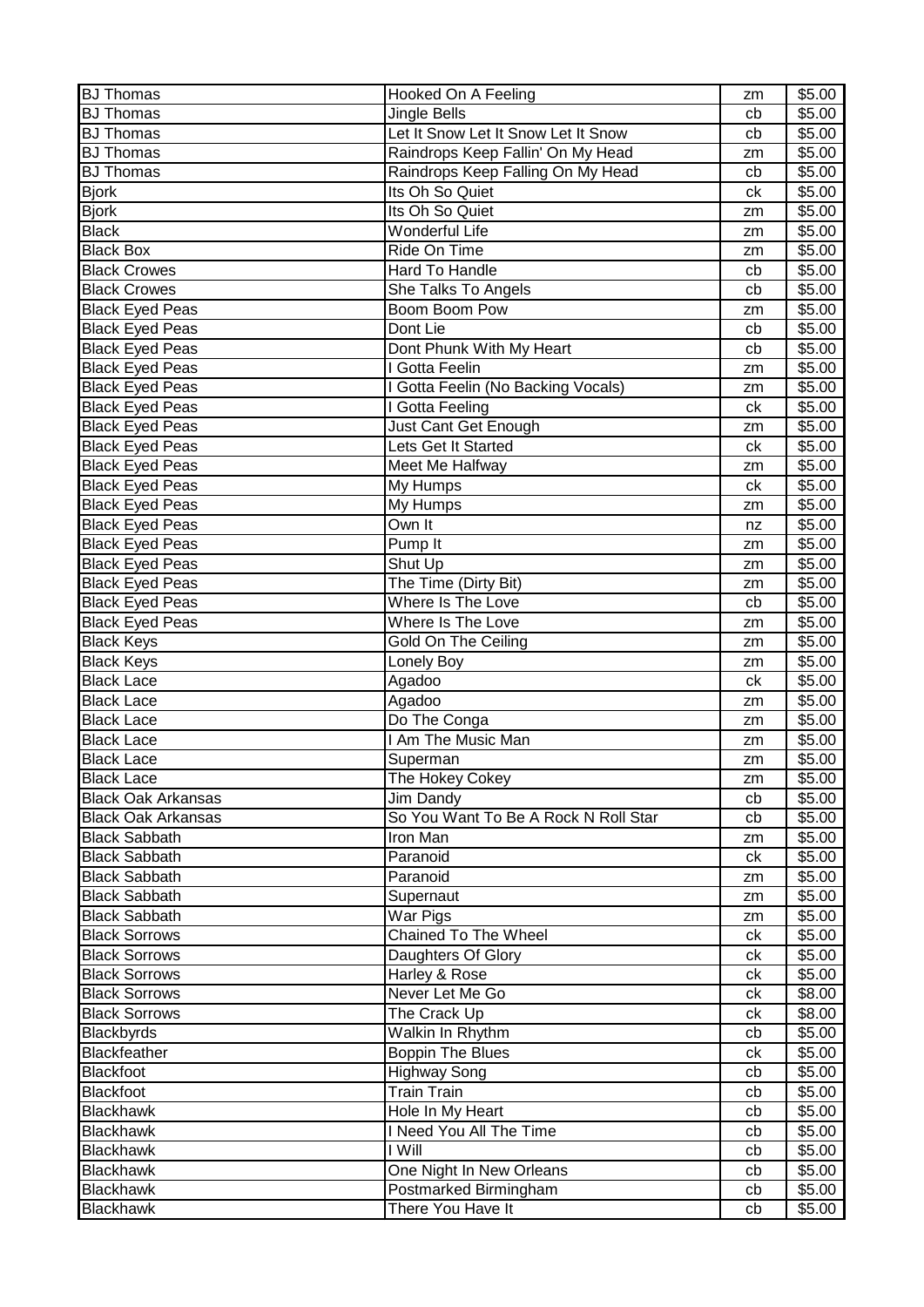| <b>Blackhawk</b>                        | Your Own Little Corner Of My Heart        | cb | \$5.00             |
|-----------------------------------------|-------------------------------------------|----|--------------------|
| <b>Blackmores Night</b>                 | Wish You Were Here                        | zm | \$5.00             |
| <b>Blackstreet &amp; Dr Dre</b>         | No Diggity                                | zm | \$5.00             |
| <b>Blaine Larsen</b>                    | Chillin                                   | cb | \$5.00             |
| <b>Blaine Larsen</b>                    | How Do You Get That Lonely                | cb | \$5.00             |
| <b>Blaine Larsen</b>                    | Spoken Like A Man                         | cb | $\overline{$}5.00$ |
| <b>Blaine Larsen</b>                    | The Best Man                              | cb | \$5.00             |
| <b>Blake &amp; Brian</b>                | Amnesia                                   | cb | \$5.00             |
| <b>Blake O Connor</b>                   | Willin & Ready                            | ck | \$5.00             |
| <b>Blake Shelton</b>                    | All About Tonight                         | cb | \$5.00             |
| <b>Blake Shelton</b>                    | All Over Me                               | cb | \$5.00             |
| <b>Blake Shelton</b>                    | Austin                                    | cb | \$5.00             |
| <b>Blake Shelton</b>                    | Dont Make Me                              | cb | \$5.00             |
| <b>Blake Shelton</b>                    | God Gave Me You                           | cb | \$5.00             |
| <b>Blake Shelton</b>                    | <b>Gods Country</b>                       | ck | \$5.00             |
| <b>Blake Shelton</b>                    | <b>Gods Country</b>                       | zm | \$5.00             |
| <b>Blake Shelton</b>                    | <b>Goodbye Time</b>                       | cb | \$5.00             |
| <b>Blake Shelton</b>                    | <b>Heavy Liftin</b>                       | cb | \$5.00             |
| <b>Blake Shelton</b>                    | Home                                      | cb | \$5.00             |
| <b>Blake Shelton</b>                    | Honey Bee                                 | cb | \$5.00             |
| <b>Blake Shelton</b>                    | III Just Hold On                          | cb | \$5.00             |
| <b>Blake Shelton</b>                    | Kiss My Country Ass                       | cb | \$5.00             |
| <b>Blake Shelton</b>                    | Nobody But Me                             | cb | \$5.00             |
| <b>Blake Shelton</b>                    | OI Red                                    | cb | \$5.00             |
| <b>Blake Shelton</b>                    | Playboys Of The Southwestern World        | cb | \$5.00             |
| <b>Blake Shelton</b>                    | She Wouldnt Be Gone                       | cb | \$5.00             |
| <b>Blake Shelton</b>                    | Some Beach                                | cb | \$5.00             |
| <b>Blake Shelton</b>                    | The Baby                                  | cb | \$5.00             |
| <b>Blake Shelton</b>                    | The Dreamer                               | cb | \$5.00             |
| <b>Blake Shelton</b>                    | The More I Drink                          | cb | \$5.00             |
| <b>Blake Shelton</b>                    | When Somebody Knows You That Well         | cb | \$5.00             |
| <b>Blake Shelton</b>                    | Who Are You When Im Not Looking           | cb | \$5.00             |
| Blake Shelton & Gwen Stefani            | <b>Happy Anywhere</b>                     | ck | \$5.00             |
| <b>Blake Shelton &amp; Trace Adkins</b> | <b>Hell Right</b>                         | ck | \$5.00             |
| <b>Blake Shelton &amp; Trace Adkins</b> | <b>Hillbilly Bone</b>                     | cb | \$5.00             |
| <b>Blake Wise</b>                       | Ive Got This Feeling                      | cb | \$5.00             |
| Blancmange                              | Living On The Ceiling                     | zm | \$5.00             |
| Blaque & NSYNC                          | Bring It All To Me                        | cb | \$5.00             |
| <b>Blerta</b>                           | Dance All Around The World                | nz | \$5.00             |
| <b>Blessid Union Of Souls</b>           | All Along                                 | cb | \$5.00             |
| <b>Blessid Union Of Souls</b>           | Hey Leonardo (She Likes Me For Me)        | cb | \$5.00             |
| <b>Blessid Union Of Souls</b>           | I Believe                                 | cb | \$5.00             |
| <b>Blessid Union Of Souls</b>           | I Wanna Be There                          | cb | \$5.00             |
| <b>Blessid Union Of Souls</b>           | Let Me Be The One                         | cb | \$5.00             |
| <b>Blessid Union Of Souls</b>           | Light In Your Eyes                        | cb | \$5.00             |
| <b>Blindspott</b>                       | Phlex                                     | nz | \$5.00             |
| <b>Blindspott</b>                       | <b>Yours Truly</b>                        | nz | \$5.00             |
| Blink 182                               | <b>All The Small Things</b>               | cb | \$5.00             |
| Blink 182                               | <b>All The Small Things</b>               | zm | \$5.00             |
| Blink 182                               | <b>First Date</b>                         | cb | \$5.00             |
| Blink 182                               | I Miss You                                | cb | \$5.00             |
| Blink 182                               | I Miss You                                | zm | \$5.00             |
| Blink 182                               | Whats My Age Again                        | zm | \$5.00             |
| <b>Blondie</b>                          | (Im Always Touched By Your) Presence Dear | zm | \$5.00             |
| <b>Blondie</b>                          | Atomic                                    | ck | \$5.00             |
| <b>Blondie</b>                          | Atomic                                    | zm | \$5.00             |
| <b>Blondie</b>                          | <b>Blondie Medley</b>                     | zm | \$5.00             |
| <b>Blondie</b>                          | Call Me                                   | cb | \$5.00             |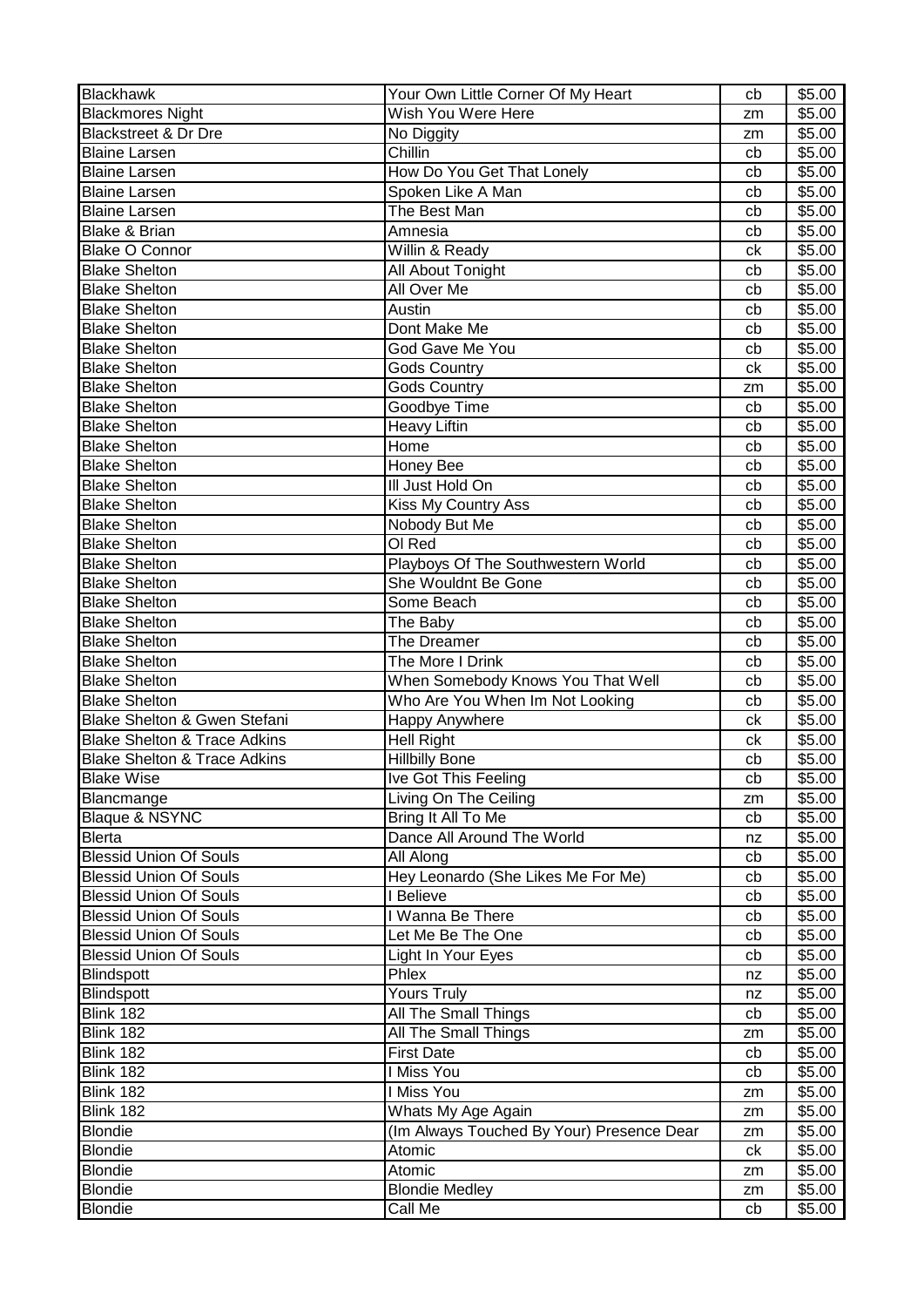| <b>Blondie</b><br>\$5.00<br>Denis<br>ck<br><b>Blondie</b><br>Denis<br>\$5.00<br>zm<br><b>Blondie</b><br>Die Young Stay Pretty<br>\$5.00<br>zm<br><b>Blondie</b><br>Dreaming<br>\$5.00<br>zm<br><b>Blondie</b><br>French Kissin In The USA<br>\$5.00<br>zm<br><b>Blondie</b><br>Hanging On The Telephone<br>\$5.00<br>cb<br><b>Blondie</b><br>Hanging On The Telephone<br>\$5.00<br>zm<br><b>Blondie</b><br><b>Heart Of Glass</b><br>\$5.00<br>cb<br><b>Blondie</b><br><b>Heart Of Glass</b><br>\$5.00<br>zm<br><b>Blondie</b><br>I Want That Man<br>\$5.00<br>zm<br><b>Blondie</b><br>Maria<br>\$5.00<br>zm<br><b>Blondie</b><br>One Way Or Another<br>\$5.00<br>cb<br><b>Blondie</b><br>One Way Or Another<br>\$5.00<br>zm<br><b>Picture This</b><br><b>Blondie</b><br>\$5.00<br>zm<br><b>Blondie</b><br>Rapture<br>\$5.00<br>cb<br><b>Blondie</b><br>\$5.00<br>Rapture<br>zm<br><b>Blondie</b><br>Shayla<br>\$5.00<br>zm<br><b>Blondie</b><br><b>Sunday Girl</b><br>ck<br>\$5.00<br><b>Blondie</b><br><b>Sunday Girl</b><br>\$5.00<br>zm<br><b>Blondie</b><br>The Tide Is High<br>\$5.00<br>cb<br><b>Blondie</b><br>The Tide Is High<br>\$5.00<br>zm<br><b>Blondie</b><br>Union City Blue<br>\$5.00<br>zm<br><b>Blood Brothers</b><br>Tell Me Its Not True (Original London Cast)<br>\$5.00<br>zm<br>The Bad Touch<br><b>Bloodhound Gang</b><br>\$5.00<br>ck<br><b>Bloodhound Gang</b><br>The Bad Touch<br>\$5.00<br>zm<br><b>Blow Monkeys</b><br>Digging Your Scene<br>\$5.00<br>zm<br>It Doesnt Have To Be This Way<br><b>Blow Monkeys</b><br>\$5.00<br>zm<br>You Dont Own Me<br><b>Blow Monkeys</b><br>\$5.00<br>zm<br><b>Blu Cantrell</b><br><b>Breathe</b><br>\$5.00<br>cb<br><b>Blu Cantrell</b><br>Hit Em Up Style<br>\$5.00<br>cb<br>Blu Cantrell & Sean Paul<br><b>Breathe</b><br>\$5.00<br>zm<br><b>Blue</b><br>All Rise<br>\$5.00<br>zm<br><b>Blue</b><br><b>Breathe Easy</b><br>\$5.00<br>zm<br><b>Blue</b><br>One Love<br>\$5.00<br>zm<br>\$5.00<br>Blue & Elton John<br>Sorry Seems To Be The Hardest Word<br>zm<br>Good Little Girls<br>\$5.00<br><b>Blue County</b><br>cb<br>I Get To<br>\$5.00<br><b>Blue County</b><br>cb<br>Nothin But Cowboy Boots<br>\$5.00<br><b>Blue County</b><br>cb<br><b>Blue County</b><br><b>That Summer Song</b><br>\$5.00<br>cb<br><b>Blue County</b><br><b>Thats Cool</b><br>\$5.00<br>cb<br>Its A Long Long Road<br><b>Blue Highway</b><br>\$5.00<br>cb<br>Lonesome Pine<br>\$5.00<br><b>Blue Highway</b><br>cb<br><b>Blue Magic</b><br>Sideshow<br>\$5.00<br>cb<br>Blue Man Group & Dave Matthews<br>Sing Along<br>\$5.00<br>cb<br><b>Melting Pot</b><br><b>Blue Mink</b><br>\$5.00<br>zm<br>The Banner Man<br><b>Blue Mink</b><br>\$5.00<br>zm<br><b>Blue Moon Boys</b><br>Santabilly Boogie<br>\$5.00<br>cb<br><b>Blue Oyster Cult</b><br>Dont Fear The Reaper<br>cb<br>\$5.00<br><b>Blue Oyster Cult</b><br>Dont Fear The Reaper<br>\$5.00<br>zm<br><b>Blue Swede</b><br>Hooked On A Feeling<br>\$5.00<br>cb<br><b>Bluebells</b><br>Young At Heart<br>\$5.00<br>ck<br><b>Bluebells</b><br>Young At Heart<br>\$5.00<br>zm<br><b>Bluegrass Album Band</b><br><b>Big Spike Hammer</b><br>\$5.00<br>cb<br><b>Bluegrass Album Band</b><br><b>Blue Ridge Cabin Home</b><br>\$5.00<br>cb<br><b>Bluegrass Album Band</b><br>Somehow Tonight<br>\$5.00<br>cb<br><b>Bluegrass Album Band</b><br>Your Love Is Like A Flower<br>\$5.00<br>cb<br>6345 789 (Soulsville USA)<br><b>Blues Brothers</b><br>\$5.00<br>zm | <b>Blondie</b> | Call Me | zm | \$5.00 |
|--------------------------------------------------------------------------------------------------------------------------------------------------------------------------------------------------------------------------------------------------------------------------------------------------------------------------------------------------------------------------------------------------------------------------------------------------------------------------------------------------------------------------------------------------------------------------------------------------------------------------------------------------------------------------------------------------------------------------------------------------------------------------------------------------------------------------------------------------------------------------------------------------------------------------------------------------------------------------------------------------------------------------------------------------------------------------------------------------------------------------------------------------------------------------------------------------------------------------------------------------------------------------------------------------------------------------------------------------------------------------------------------------------------------------------------------------------------------------------------------------------------------------------------------------------------------------------------------------------------------------------------------------------------------------------------------------------------------------------------------------------------------------------------------------------------------------------------------------------------------------------------------------------------------------------------------------------------------------------------------------------------------------------------------------------------------------------------------------------------------------------------------------------------------------------------------------------------------------------------------------------------------------------------------------------------------------------------------------------------------------------------------------------------------------------------------------------------------------------------------------------------------------------------------------------------------------------------------------------------------------------------------------------------------------------------------------------------------------------------------------------------------------------------------------------------------------------------------------------------------------------------------------------------------------------------------------------------------------------------------------------------------------------------------------------------------------------------------------------------------------------------------------------------------------------------------------------------------------------------------------------------------------------------------------------------------------------------------------------------------------------------------------------------------------------------------------------------|----------------|---------|----|--------|
|                                                                                                                                                                                                                                                                                                                                                                                                                                                                                                                                                                                                                                                                                                                                                                                                                                                                                                                                                                                                                                                                                                                                                                                                                                                                                                                                                                                                                                                                                                                                                                                                                                                                                                                                                                                                                                                                                                                                                                                                                                                                                                                                                                                                                                                                                                                                                                                                                                                                                                                                                                                                                                                                                                                                                                                                                                                                                                                                                                                                                                                                                                                                                                                                                                                                                                                                                                                                                                                              |                |         |    |        |
|                                                                                                                                                                                                                                                                                                                                                                                                                                                                                                                                                                                                                                                                                                                                                                                                                                                                                                                                                                                                                                                                                                                                                                                                                                                                                                                                                                                                                                                                                                                                                                                                                                                                                                                                                                                                                                                                                                                                                                                                                                                                                                                                                                                                                                                                                                                                                                                                                                                                                                                                                                                                                                                                                                                                                                                                                                                                                                                                                                                                                                                                                                                                                                                                                                                                                                                                                                                                                                                              |                |         |    |        |
|                                                                                                                                                                                                                                                                                                                                                                                                                                                                                                                                                                                                                                                                                                                                                                                                                                                                                                                                                                                                                                                                                                                                                                                                                                                                                                                                                                                                                                                                                                                                                                                                                                                                                                                                                                                                                                                                                                                                                                                                                                                                                                                                                                                                                                                                                                                                                                                                                                                                                                                                                                                                                                                                                                                                                                                                                                                                                                                                                                                                                                                                                                                                                                                                                                                                                                                                                                                                                                                              |                |         |    |        |
|                                                                                                                                                                                                                                                                                                                                                                                                                                                                                                                                                                                                                                                                                                                                                                                                                                                                                                                                                                                                                                                                                                                                                                                                                                                                                                                                                                                                                                                                                                                                                                                                                                                                                                                                                                                                                                                                                                                                                                                                                                                                                                                                                                                                                                                                                                                                                                                                                                                                                                                                                                                                                                                                                                                                                                                                                                                                                                                                                                                                                                                                                                                                                                                                                                                                                                                                                                                                                                                              |                |         |    |        |
|                                                                                                                                                                                                                                                                                                                                                                                                                                                                                                                                                                                                                                                                                                                                                                                                                                                                                                                                                                                                                                                                                                                                                                                                                                                                                                                                                                                                                                                                                                                                                                                                                                                                                                                                                                                                                                                                                                                                                                                                                                                                                                                                                                                                                                                                                                                                                                                                                                                                                                                                                                                                                                                                                                                                                                                                                                                                                                                                                                                                                                                                                                                                                                                                                                                                                                                                                                                                                                                              |                |         |    |        |
|                                                                                                                                                                                                                                                                                                                                                                                                                                                                                                                                                                                                                                                                                                                                                                                                                                                                                                                                                                                                                                                                                                                                                                                                                                                                                                                                                                                                                                                                                                                                                                                                                                                                                                                                                                                                                                                                                                                                                                                                                                                                                                                                                                                                                                                                                                                                                                                                                                                                                                                                                                                                                                                                                                                                                                                                                                                                                                                                                                                                                                                                                                                                                                                                                                                                                                                                                                                                                                                              |                |         |    |        |
|                                                                                                                                                                                                                                                                                                                                                                                                                                                                                                                                                                                                                                                                                                                                                                                                                                                                                                                                                                                                                                                                                                                                                                                                                                                                                                                                                                                                                                                                                                                                                                                                                                                                                                                                                                                                                                                                                                                                                                                                                                                                                                                                                                                                                                                                                                                                                                                                                                                                                                                                                                                                                                                                                                                                                                                                                                                                                                                                                                                                                                                                                                                                                                                                                                                                                                                                                                                                                                                              |                |         |    |        |
|                                                                                                                                                                                                                                                                                                                                                                                                                                                                                                                                                                                                                                                                                                                                                                                                                                                                                                                                                                                                                                                                                                                                                                                                                                                                                                                                                                                                                                                                                                                                                                                                                                                                                                                                                                                                                                                                                                                                                                                                                                                                                                                                                                                                                                                                                                                                                                                                                                                                                                                                                                                                                                                                                                                                                                                                                                                                                                                                                                                                                                                                                                                                                                                                                                                                                                                                                                                                                                                              |                |         |    |        |
|                                                                                                                                                                                                                                                                                                                                                                                                                                                                                                                                                                                                                                                                                                                                                                                                                                                                                                                                                                                                                                                                                                                                                                                                                                                                                                                                                                                                                                                                                                                                                                                                                                                                                                                                                                                                                                                                                                                                                                                                                                                                                                                                                                                                                                                                                                                                                                                                                                                                                                                                                                                                                                                                                                                                                                                                                                                                                                                                                                                                                                                                                                                                                                                                                                                                                                                                                                                                                                                              |                |         |    |        |
|                                                                                                                                                                                                                                                                                                                                                                                                                                                                                                                                                                                                                                                                                                                                                                                                                                                                                                                                                                                                                                                                                                                                                                                                                                                                                                                                                                                                                                                                                                                                                                                                                                                                                                                                                                                                                                                                                                                                                                                                                                                                                                                                                                                                                                                                                                                                                                                                                                                                                                                                                                                                                                                                                                                                                                                                                                                                                                                                                                                                                                                                                                                                                                                                                                                                                                                                                                                                                                                              |                |         |    |        |
|                                                                                                                                                                                                                                                                                                                                                                                                                                                                                                                                                                                                                                                                                                                                                                                                                                                                                                                                                                                                                                                                                                                                                                                                                                                                                                                                                                                                                                                                                                                                                                                                                                                                                                                                                                                                                                                                                                                                                                                                                                                                                                                                                                                                                                                                                                                                                                                                                                                                                                                                                                                                                                                                                                                                                                                                                                                                                                                                                                                                                                                                                                                                                                                                                                                                                                                                                                                                                                                              |                |         |    |        |
|                                                                                                                                                                                                                                                                                                                                                                                                                                                                                                                                                                                                                                                                                                                                                                                                                                                                                                                                                                                                                                                                                                                                                                                                                                                                                                                                                                                                                                                                                                                                                                                                                                                                                                                                                                                                                                                                                                                                                                                                                                                                                                                                                                                                                                                                                                                                                                                                                                                                                                                                                                                                                                                                                                                                                                                                                                                                                                                                                                                                                                                                                                                                                                                                                                                                                                                                                                                                                                                              |                |         |    |        |
|                                                                                                                                                                                                                                                                                                                                                                                                                                                                                                                                                                                                                                                                                                                                                                                                                                                                                                                                                                                                                                                                                                                                                                                                                                                                                                                                                                                                                                                                                                                                                                                                                                                                                                                                                                                                                                                                                                                                                                                                                                                                                                                                                                                                                                                                                                                                                                                                                                                                                                                                                                                                                                                                                                                                                                                                                                                                                                                                                                                                                                                                                                                                                                                                                                                                                                                                                                                                                                                              |                |         |    |        |
|                                                                                                                                                                                                                                                                                                                                                                                                                                                                                                                                                                                                                                                                                                                                                                                                                                                                                                                                                                                                                                                                                                                                                                                                                                                                                                                                                                                                                                                                                                                                                                                                                                                                                                                                                                                                                                                                                                                                                                                                                                                                                                                                                                                                                                                                                                                                                                                                                                                                                                                                                                                                                                                                                                                                                                                                                                                                                                                                                                                                                                                                                                                                                                                                                                                                                                                                                                                                                                                              |                |         |    |        |
|                                                                                                                                                                                                                                                                                                                                                                                                                                                                                                                                                                                                                                                                                                                                                                                                                                                                                                                                                                                                                                                                                                                                                                                                                                                                                                                                                                                                                                                                                                                                                                                                                                                                                                                                                                                                                                                                                                                                                                                                                                                                                                                                                                                                                                                                                                                                                                                                                                                                                                                                                                                                                                                                                                                                                                                                                                                                                                                                                                                                                                                                                                                                                                                                                                                                                                                                                                                                                                                              |                |         |    |        |
|                                                                                                                                                                                                                                                                                                                                                                                                                                                                                                                                                                                                                                                                                                                                                                                                                                                                                                                                                                                                                                                                                                                                                                                                                                                                                                                                                                                                                                                                                                                                                                                                                                                                                                                                                                                                                                                                                                                                                                                                                                                                                                                                                                                                                                                                                                                                                                                                                                                                                                                                                                                                                                                                                                                                                                                                                                                                                                                                                                                                                                                                                                                                                                                                                                                                                                                                                                                                                                                              |                |         |    |        |
|                                                                                                                                                                                                                                                                                                                                                                                                                                                                                                                                                                                                                                                                                                                                                                                                                                                                                                                                                                                                                                                                                                                                                                                                                                                                                                                                                                                                                                                                                                                                                                                                                                                                                                                                                                                                                                                                                                                                                                                                                                                                                                                                                                                                                                                                                                                                                                                                                                                                                                                                                                                                                                                                                                                                                                                                                                                                                                                                                                                                                                                                                                                                                                                                                                                                                                                                                                                                                                                              |                |         |    |        |
|                                                                                                                                                                                                                                                                                                                                                                                                                                                                                                                                                                                                                                                                                                                                                                                                                                                                                                                                                                                                                                                                                                                                                                                                                                                                                                                                                                                                                                                                                                                                                                                                                                                                                                                                                                                                                                                                                                                                                                                                                                                                                                                                                                                                                                                                                                                                                                                                                                                                                                                                                                                                                                                                                                                                                                                                                                                                                                                                                                                                                                                                                                                                                                                                                                                                                                                                                                                                                                                              |                |         |    |        |
|                                                                                                                                                                                                                                                                                                                                                                                                                                                                                                                                                                                                                                                                                                                                                                                                                                                                                                                                                                                                                                                                                                                                                                                                                                                                                                                                                                                                                                                                                                                                                                                                                                                                                                                                                                                                                                                                                                                                                                                                                                                                                                                                                                                                                                                                                                                                                                                                                                                                                                                                                                                                                                                                                                                                                                                                                                                                                                                                                                                                                                                                                                                                                                                                                                                                                                                                                                                                                                                              |                |         |    |        |
|                                                                                                                                                                                                                                                                                                                                                                                                                                                                                                                                                                                                                                                                                                                                                                                                                                                                                                                                                                                                                                                                                                                                                                                                                                                                                                                                                                                                                                                                                                                                                                                                                                                                                                                                                                                                                                                                                                                                                                                                                                                                                                                                                                                                                                                                                                                                                                                                                                                                                                                                                                                                                                                                                                                                                                                                                                                                                                                                                                                                                                                                                                                                                                                                                                                                                                                                                                                                                                                              |                |         |    |        |
|                                                                                                                                                                                                                                                                                                                                                                                                                                                                                                                                                                                                                                                                                                                                                                                                                                                                                                                                                                                                                                                                                                                                                                                                                                                                                                                                                                                                                                                                                                                                                                                                                                                                                                                                                                                                                                                                                                                                                                                                                                                                                                                                                                                                                                                                                                                                                                                                                                                                                                                                                                                                                                                                                                                                                                                                                                                                                                                                                                                                                                                                                                                                                                                                                                                                                                                                                                                                                                                              |                |         |    |        |
|                                                                                                                                                                                                                                                                                                                                                                                                                                                                                                                                                                                                                                                                                                                                                                                                                                                                                                                                                                                                                                                                                                                                                                                                                                                                                                                                                                                                                                                                                                                                                                                                                                                                                                                                                                                                                                                                                                                                                                                                                                                                                                                                                                                                                                                                                                                                                                                                                                                                                                                                                                                                                                                                                                                                                                                                                                                                                                                                                                                                                                                                                                                                                                                                                                                                                                                                                                                                                                                              |                |         |    |        |
|                                                                                                                                                                                                                                                                                                                                                                                                                                                                                                                                                                                                                                                                                                                                                                                                                                                                                                                                                                                                                                                                                                                                                                                                                                                                                                                                                                                                                                                                                                                                                                                                                                                                                                                                                                                                                                                                                                                                                                                                                                                                                                                                                                                                                                                                                                                                                                                                                                                                                                                                                                                                                                                                                                                                                                                                                                                                                                                                                                                                                                                                                                                                                                                                                                                                                                                                                                                                                                                              |                |         |    |        |
|                                                                                                                                                                                                                                                                                                                                                                                                                                                                                                                                                                                                                                                                                                                                                                                                                                                                                                                                                                                                                                                                                                                                                                                                                                                                                                                                                                                                                                                                                                                                                                                                                                                                                                                                                                                                                                                                                                                                                                                                                                                                                                                                                                                                                                                                                                                                                                                                                                                                                                                                                                                                                                                                                                                                                                                                                                                                                                                                                                                                                                                                                                                                                                                                                                                                                                                                                                                                                                                              |                |         |    |        |
|                                                                                                                                                                                                                                                                                                                                                                                                                                                                                                                                                                                                                                                                                                                                                                                                                                                                                                                                                                                                                                                                                                                                                                                                                                                                                                                                                                                                                                                                                                                                                                                                                                                                                                                                                                                                                                                                                                                                                                                                                                                                                                                                                                                                                                                                                                                                                                                                                                                                                                                                                                                                                                                                                                                                                                                                                                                                                                                                                                                                                                                                                                                                                                                                                                                                                                                                                                                                                                                              |                |         |    |        |
|                                                                                                                                                                                                                                                                                                                                                                                                                                                                                                                                                                                                                                                                                                                                                                                                                                                                                                                                                                                                                                                                                                                                                                                                                                                                                                                                                                                                                                                                                                                                                                                                                                                                                                                                                                                                                                                                                                                                                                                                                                                                                                                                                                                                                                                                                                                                                                                                                                                                                                                                                                                                                                                                                                                                                                                                                                                                                                                                                                                                                                                                                                                                                                                                                                                                                                                                                                                                                                                              |                |         |    |        |
|                                                                                                                                                                                                                                                                                                                                                                                                                                                                                                                                                                                                                                                                                                                                                                                                                                                                                                                                                                                                                                                                                                                                                                                                                                                                                                                                                                                                                                                                                                                                                                                                                                                                                                                                                                                                                                                                                                                                                                                                                                                                                                                                                                                                                                                                                                                                                                                                                                                                                                                                                                                                                                                                                                                                                                                                                                                                                                                                                                                                                                                                                                                                                                                                                                                                                                                                                                                                                                                              |                |         |    |        |
|                                                                                                                                                                                                                                                                                                                                                                                                                                                                                                                                                                                                                                                                                                                                                                                                                                                                                                                                                                                                                                                                                                                                                                                                                                                                                                                                                                                                                                                                                                                                                                                                                                                                                                                                                                                                                                                                                                                                                                                                                                                                                                                                                                                                                                                                                                                                                                                                                                                                                                                                                                                                                                                                                                                                                                                                                                                                                                                                                                                                                                                                                                                                                                                                                                                                                                                                                                                                                                                              |                |         |    |        |
|                                                                                                                                                                                                                                                                                                                                                                                                                                                                                                                                                                                                                                                                                                                                                                                                                                                                                                                                                                                                                                                                                                                                                                                                                                                                                                                                                                                                                                                                                                                                                                                                                                                                                                                                                                                                                                                                                                                                                                                                                                                                                                                                                                                                                                                                                                                                                                                                                                                                                                                                                                                                                                                                                                                                                                                                                                                                                                                                                                                                                                                                                                                                                                                                                                                                                                                                                                                                                                                              |                |         |    |        |
|                                                                                                                                                                                                                                                                                                                                                                                                                                                                                                                                                                                                                                                                                                                                                                                                                                                                                                                                                                                                                                                                                                                                                                                                                                                                                                                                                                                                                                                                                                                                                                                                                                                                                                                                                                                                                                                                                                                                                                                                                                                                                                                                                                                                                                                                                                                                                                                                                                                                                                                                                                                                                                                                                                                                                                                                                                                                                                                                                                                                                                                                                                                                                                                                                                                                                                                                                                                                                                                              |                |         |    |        |
|                                                                                                                                                                                                                                                                                                                                                                                                                                                                                                                                                                                                                                                                                                                                                                                                                                                                                                                                                                                                                                                                                                                                                                                                                                                                                                                                                                                                                                                                                                                                                                                                                                                                                                                                                                                                                                                                                                                                                                                                                                                                                                                                                                                                                                                                                                                                                                                                                                                                                                                                                                                                                                                                                                                                                                                                                                                                                                                                                                                                                                                                                                                                                                                                                                                                                                                                                                                                                                                              |                |         |    |        |
|                                                                                                                                                                                                                                                                                                                                                                                                                                                                                                                                                                                                                                                                                                                                                                                                                                                                                                                                                                                                                                                                                                                                                                                                                                                                                                                                                                                                                                                                                                                                                                                                                                                                                                                                                                                                                                                                                                                                                                                                                                                                                                                                                                                                                                                                                                                                                                                                                                                                                                                                                                                                                                                                                                                                                                                                                                                                                                                                                                                                                                                                                                                                                                                                                                                                                                                                                                                                                                                              |                |         |    |        |
|                                                                                                                                                                                                                                                                                                                                                                                                                                                                                                                                                                                                                                                                                                                                                                                                                                                                                                                                                                                                                                                                                                                                                                                                                                                                                                                                                                                                                                                                                                                                                                                                                                                                                                                                                                                                                                                                                                                                                                                                                                                                                                                                                                                                                                                                                                                                                                                                                                                                                                                                                                                                                                                                                                                                                                                                                                                                                                                                                                                                                                                                                                                                                                                                                                                                                                                                                                                                                                                              |                |         |    |        |
|                                                                                                                                                                                                                                                                                                                                                                                                                                                                                                                                                                                                                                                                                                                                                                                                                                                                                                                                                                                                                                                                                                                                                                                                                                                                                                                                                                                                                                                                                                                                                                                                                                                                                                                                                                                                                                                                                                                                                                                                                                                                                                                                                                                                                                                                                                                                                                                                                                                                                                                                                                                                                                                                                                                                                                                                                                                                                                                                                                                                                                                                                                                                                                                                                                                                                                                                                                                                                                                              |                |         |    |        |
|                                                                                                                                                                                                                                                                                                                                                                                                                                                                                                                                                                                                                                                                                                                                                                                                                                                                                                                                                                                                                                                                                                                                                                                                                                                                                                                                                                                                                                                                                                                                                                                                                                                                                                                                                                                                                                                                                                                                                                                                                                                                                                                                                                                                                                                                                                                                                                                                                                                                                                                                                                                                                                                                                                                                                                                                                                                                                                                                                                                                                                                                                                                                                                                                                                                                                                                                                                                                                                                              |                |         |    |        |
|                                                                                                                                                                                                                                                                                                                                                                                                                                                                                                                                                                                                                                                                                                                                                                                                                                                                                                                                                                                                                                                                                                                                                                                                                                                                                                                                                                                                                                                                                                                                                                                                                                                                                                                                                                                                                                                                                                                                                                                                                                                                                                                                                                                                                                                                                                                                                                                                                                                                                                                                                                                                                                                                                                                                                                                                                                                                                                                                                                                                                                                                                                                                                                                                                                                                                                                                                                                                                                                              |                |         |    |        |
|                                                                                                                                                                                                                                                                                                                                                                                                                                                                                                                                                                                                                                                                                                                                                                                                                                                                                                                                                                                                                                                                                                                                                                                                                                                                                                                                                                                                                                                                                                                                                                                                                                                                                                                                                                                                                                                                                                                                                                                                                                                                                                                                                                                                                                                                                                                                                                                                                                                                                                                                                                                                                                                                                                                                                                                                                                                                                                                                                                                                                                                                                                                                                                                                                                                                                                                                                                                                                                                              |                |         |    |        |
|                                                                                                                                                                                                                                                                                                                                                                                                                                                                                                                                                                                                                                                                                                                                                                                                                                                                                                                                                                                                                                                                                                                                                                                                                                                                                                                                                                                                                                                                                                                                                                                                                                                                                                                                                                                                                                                                                                                                                                                                                                                                                                                                                                                                                                                                                                                                                                                                                                                                                                                                                                                                                                                                                                                                                                                                                                                                                                                                                                                                                                                                                                                                                                                                                                                                                                                                                                                                                                                              |                |         |    |        |
|                                                                                                                                                                                                                                                                                                                                                                                                                                                                                                                                                                                                                                                                                                                                                                                                                                                                                                                                                                                                                                                                                                                                                                                                                                                                                                                                                                                                                                                                                                                                                                                                                                                                                                                                                                                                                                                                                                                                                                                                                                                                                                                                                                                                                                                                                                                                                                                                                                                                                                                                                                                                                                                                                                                                                                                                                                                                                                                                                                                                                                                                                                                                                                                                                                                                                                                                                                                                                                                              |                |         |    |        |
|                                                                                                                                                                                                                                                                                                                                                                                                                                                                                                                                                                                                                                                                                                                                                                                                                                                                                                                                                                                                                                                                                                                                                                                                                                                                                                                                                                                                                                                                                                                                                                                                                                                                                                                                                                                                                                                                                                                                                                                                                                                                                                                                                                                                                                                                                                                                                                                                                                                                                                                                                                                                                                                                                                                                                                                                                                                                                                                                                                                                                                                                                                                                                                                                                                                                                                                                                                                                                                                              |                |         |    |        |
|                                                                                                                                                                                                                                                                                                                                                                                                                                                                                                                                                                                                                                                                                                                                                                                                                                                                                                                                                                                                                                                                                                                                                                                                                                                                                                                                                                                                                                                                                                                                                                                                                                                                                                                                                                                                                                                                                                                                                                                                                                                                                                                                                                                                                                                                                                                                                                                                                                                                                                                                                                                                                                                                                                                                                                                                                                                                                                                                                                                                                                                                                                                                                                                                                                                                                                                                                                                                                                                              |                |         |    |        |
|                                                                                                                                                                                                                                                                                                                                                                                                                                                                                                                                                                                                                                                                                                                                                                                                                                                                                                                                                                                                                                                                                                                                                                                                                                                                                                                                                                                                                                                                                                                                                                                                                                                                                                                                                                                                                                                                                                                                                                                                                                                                                                                                                                                                                                                                                                                                                                                                                                                                                                                                                                                                                                                                                                                                                                                                                                                                                                                                                                                                                                                                                                                                                                                                                                                                                                                                                                                                                                                              |                |         |    |        |
|                                                                                                                                                                                                                                                                                                                                                                                                                                                                                                                                                                                                                                                                                                                                                                                                                                                                                                                                                                                                                                                                                                                                                                                                                                                                                                                                                                                                                                                                                                                                                                                                                                                                                                                                                                                                                                                                                                                                                                                                                                                                                                                                                                                                                                                                                                                                                                                                                                                                                                                                                                                                                                                                                                                                                                                                                                                                                                                                                                                                                                                                                                                                                                                                                                                                                                                                                                                                                                                              |                |         |    |        |
|                                                                                                                                                                                                                                                                                                                                                                                                                                                                                                                                                                                                                                                                                                                                                                                                                                                                                                                                                                                                                                                                                                                                                                                                                                                                                                                                                                                                                                                                                                                                                                                                                                                                                                                                                                                                                                                                                                                                                                                                                                                                                                                                                                                                                                                                                                                                                                                                                                                                                                                                                                                                                                                                                                                                                                                                                                                                                                                                                                                                                                                                                                                                                                                                                                                                                                                                                                                                                                                              |                |         |    |        |
|                                                                                                                                                                                                                                                                                                                                                                                                                                                                                                                                                                                                                                                                                                                                                                                                                                                                                                                                                                                                                                                                                                                                                                                                                                                                                                                                                                                                                                                                                                                                                                                                                                                                                                                                                                                                                                                                                                                                                                                                                                                                                                                                                                                                                                                                                                                                                                                                                                                                                                                                                                                                                                                                                                                                                                                                                                                                                                                                                                                                                                                                                                                                                                                                                                                                                                                                                                                                                                                              |                |         |    |        |
|                                                                                                                                                                                                                                                                                                                                                                                                                                                                                                                                                                                                                                                                                                                                                                                                                                                                                                                                                                                                                                                                                                                                                                                                                                                                                                                                                                                                                                                                                                                                                                                                                                                                                                                                                                                                                                                                                                                                                                                                                                                                                                                                                                                                                                                                                                                                                                                                                                                                                                                                                                                                                                                                                                                                                                                                                                                                                                                                                                                                                                                                                                                                                                                                                                                                                                                                                                                                                                                              |                |         |    |        |
|                                                                                                                                                                                                                                                                                                                                                                                                                                                                                                                                                                                                                                                                                                                                                                                                                                                                                                                                                                                                                                                                                                                                                                                                                                                                                                                                                                                                                                                                                                                                                                                                                                                                                                                                                                                                                                                                                                                                                                                                                                                                                                                                                                                                                                                                                                                                                                                                                                                                                                                                                                                                                                                                                                                                                                                                                                                                                                                                                                                                                                                                                                                                                                                                                                                                                                                                                                                                                                                              |                |         |    |        |
|                                                                                                                                                                                                                                                                                                                                                                                                                                                                                                                                                                                                                                                                                                                                                                                                                                                                                                                                                                                                                                                                                                                                                                                                                                                                                                                                                                                                                                                                                                                                                                                                                                                                                                                                                                                                                                                                                                                                                                                                                                                                                                                                                                                                                                                                                                                                                                                                                                                                                                                                                                                                                                                                                                                                                                                                                                                                                                                                                                                                                                                                                                                                                                                                                                                                                                                                                                                                                                                              |                |         |    |        |
|                                                                                                                                                                                                                                                                                                                                                                                                                                                                                                                                                                                                                                                                                                                                                                                                                                                                                                                                                                                                                                                                                                                                                                                                                                                                                                                                                                                                                                                                                                                                                                                                                                                                                                                                                                                                                                                                                                                                                                                                                                                                                                                                                                                                                                                                                                                                                                                                                                                                                                                                                                                                                                                                                                                                                                                                                                                                                                                                                                                                                                                                                                                                                                                                                                                                                                                                                                                                                                                              |                |         |    |        |
|                                                                                                                                                                                                                                                                                                                                                                                                                                                                                                                                                                                                                                                                                                                                                                                                                                                                                                                                                                                                                                                                                                                                                                                                                                                                                                                                                                                                                                                                                                                                                                                                                                                                                                                                                                                                                                                                                                                                                                                                                                                                                                                                                                                                                                                                                                                                                                                                                                                                                                                                                                                                                                                                                                                                                                                                                                                                                                                                                                                                                                                                                                                                                                                                                                                                                                                                                                                                                                                              |                |         |    |        |
|                                                                                                                                                                                                                                                                                                                                                                                                                                                                                                                                                                                                                                                                                                                                                                                                                                                                                                                                                                                                                                                                                                                                                                                                                                                                                                                                                                                                                                                                                                                                                                                                                                                                                                                                                                                                                                                                                                                                                                                                                                                                                                                                                                                                                                                                                                                                                                                                                                                                                                                                                                                                                                                                                                                                                                                                                                                                                                                                                                                                                                                                                                                                                                                                                                                                                                                                                                                                                                                              |                |         |    |        |
|                                                                                                                                                                                                                                                                                                                                                                                                                                                                                                                                                                                                                                                                                                                                                                                                                                                                                                                                                                                                                                                                                                                                                                                                                                                                                                                                                                                                                                                                                                                                                                                                                                                                                                                                                                                                                                                                                                                                                                                                                                                                                                                                                                                                                                                                                                                                                                                                                                                                                                                                                                                                                                                                                                                                                                                                                                                                                                                                                                                                                                                                                                                                                                                                                                                                                                                                                                                                                                                              |                |         |    |        |
|                                                                                                                                                                                                                                                                                                                                                                                                                                                                                                                                                                                                                                                                                                                                                                                                                                                                                                                                                                                                                                                                                                                                                                                                                                                                                                                                                                                                                                                                                                                                                                                                                                                                                                                                                                                                                                                                                                                                                                                                                                                                                                                                                                                                                                                                                                                                                                                                                                                                                                                                                                                                                                                                                                                                                                                                                                                                                                                                                                                                                                                                                                                                                                                                                                                                                                                                                                                                                                                              |                |         |    |        |
|                                                                                                                                                                                                                                                                                                                                                                                                                                                                                                                                                                                                                                                                                                                                                                                                                                                                                                                                                                                                                                                                                                                                                                                                                                                                                                                                                                                                                                                                                                                                                                                                                                                                                                                                                                                                                                                                                                                                                                                                                                                                                                                                                                                                                                                                                                                                                                                                                                                                                                                                                                                                                                                                                                                                                                                                                                                                                                                                                                                                                                                                                                                                                                                                                                                                                                                                                                                                                                                              |                |         |    |        |
|                                                                                                                                                                                                                                                                                                                                                                                                                                                                                                                                                                                                                                                                                                                                                                                                                                                                                                                                                                                                                                                                                                                                                                                                                                                                                                                                                                                                                                                                                                                                                                                                                                                                                                                                                                                                                                                                                                                                                                                                                                                                                                                                                                                                                                                                                                                                                                                                                                                                                                                                                                                                                                                                                                                                                                                                                                                                                                                                                                                                                                                                                                                                                                                                                                                                                                                                                                                                                                                              |                |         |    |        |
|                                                                                                                                                                                                                                                                                                                                                                                                                                                                                                                                                                                                                                                                                                                                                                                                                                                                                                                                                                                                                                                                                                                                                                                                                                                                                                                                                                                                                                                                                                                                                                                                                                                                                                                                                                                                                                                                                                                                                                                                                                                                                                                                                                                                                                                                                                                                                                                                                                                                                                                                                                                                                                                                                                                                                                                                                                                                                                                                                                                                                                                                                                                                                                                                                                                                                                                                                                                                                                                              |                |         |    |        |
|                                                                                                                                                                                                                                                                                                                                                                                                                                                                                                                                                                                                                                                                                                                                                                                                                                                                                                                                                                                                                                                                                                                                                                                                                                                                                                                                                                                                                                                                                                                                                                                                                                                                                                                                                                                                                                                                                                                                                                                                                                                                                                                                                                                                                                                                                                                                                                                                                                                                                                                                                                                                                                                                                                                                                                                                                                                                                                                                                                                                                                                                                                                                                                                                                                                                                                                                                                                                                                                              |                |         |    |        |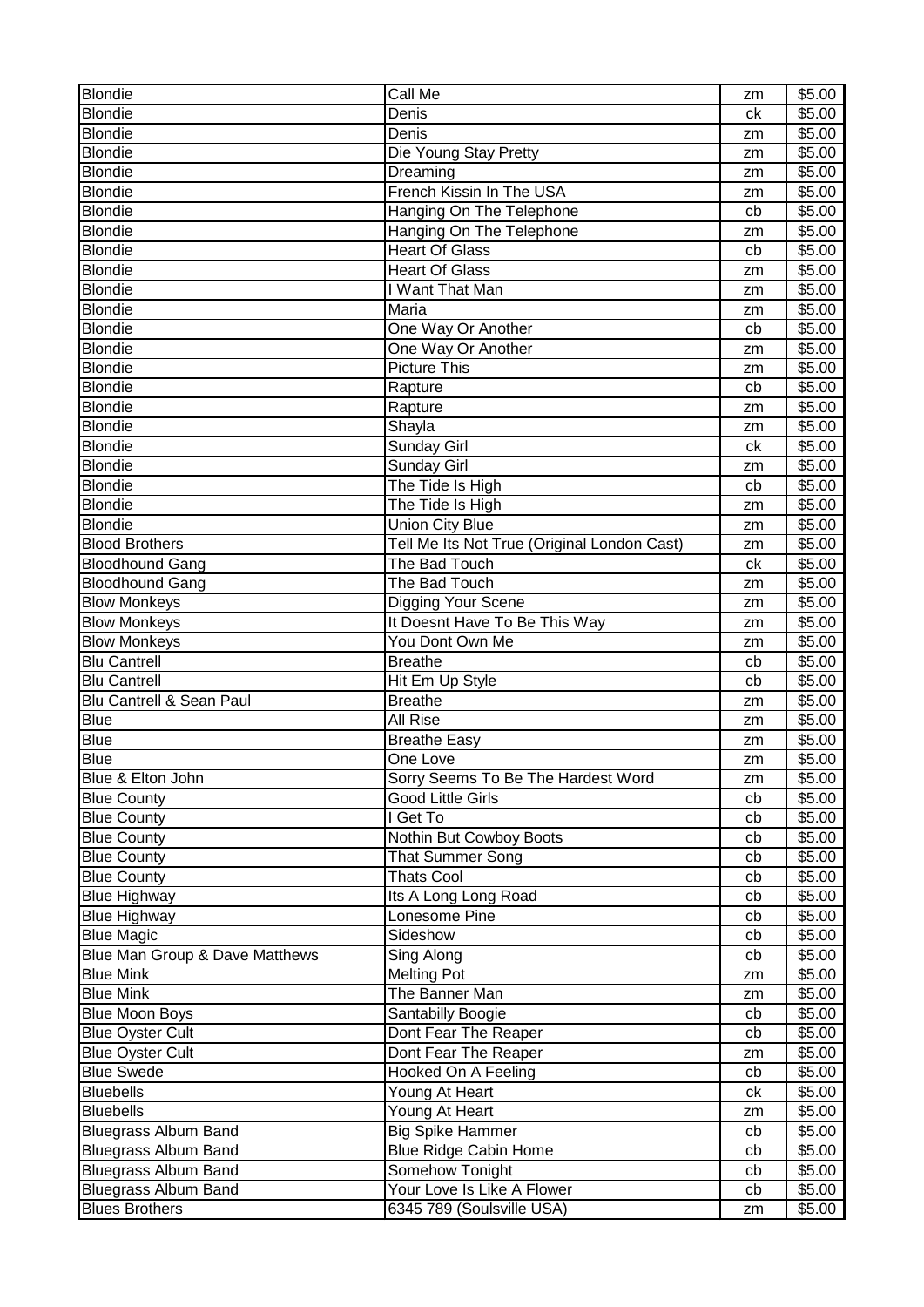| <b>Blues Brothers</b>            | <b>Blues Brothers Medley 1</b>  | zm | \$5.00             |
|----------------------------------|---------------------------------|----|--------------------|
| <b>Blues Brothers</b>            | <b>Blues Brothers Medley 2</b>  | zm | \$5.00             |
| <b>Blues Brothers</b>            | Do You Love Me                  | zm | \$5.00             |
| <b>Blues Brothers</b>            | <b>Everybody Needs Somebody</b> | ck | \$5.00             |
| <b>Blues Brothers</b>            | <b>Everybody Needs Somebody</b> | zm | \$5.00             |
| <b>Blues Brothers</b>            | Gimme Some Lovin                | zm | \$5.00             |
| <b>Blues Brothers</b>            | <b>Hey Bartender</b>            | zm | \$5.00             |
| <b>Blues Brothers</b>            | Minnie The Moocher              | zm | \$5.00             |
| <b>Blues Brothers</b>            | Rawhide                         | zm | \$5.00             |
| <b>Blues Brothers</b>            | Shake Your Tailfeather          | ck | \$5.00             |
| <b>Blues Brothers</b>            | Shake Your Tailfeather          | zm | \$5.00             |
| <b>Blues Brothers</b>            | She Caught The Katy             | zm | \$5.00             |
| <b>Blues Brothers</b>            | Soul Man                        | cb | \$5.00             |
| <b>Blues Brothers</b>            | Soul Man                        | zm | \$5.00             |
| <b>Blues Brothers</b>            | Sweet Home Chicago              | ck | \$5.00             |
| <b>Blues Brothers</b>            | Sweet Home Chicago              | zm | \$5.00             |
| <b>Blues Brothers</b>            | <b>Whos Making Love</b>         | zm | \$5.00             |
| <b>Blues Image</b>               | <b>Ride Captain Ride</b>        | cb | \$5.00             |
| <b>Blues Magoos</b>              | We Aint Got) Nothin Yet         | cb | \$5.00             |
| <b>Blues Traveler</b>            | <b>But Anyway</b>               | cb | \$5.00             |
| <b>Blues Traveler</b>            | <b>Canadian Rose</b>            | cb | \$5.00             |
| <b>Blues Traveler</b>            | Hook                            | cb | \$5.00             |
| <b>Blues Traveler</b>            | <b>Most Precarious</b>          | cb | \$5.00             |
| <b>Blues Traveler</b>            | Optimistic Thought              | cb | $\overline{$}5.00$ |
| <b>Blues Traveler</b>            | Run Around                      | cb | \$5.00             |
| <b>Bluetones</b>                 | Slight Return                   | zm | \$5.00             |
| Blur                             | Charmless Man                   | zm | \$5.00             |
| <b>Blur</b>                      | Coffee & TV                     | zm | \$5.00             |
| Blur                             | Country House                   | ck | \$5.00             |
| <b>Blur</b>                      | <b>Country House</b>            | zm | \$5.00             |
| Blur                             | End Of A Century                | zm | \$5.00             |
| Blur                             | Girls & Boys                    | ck | \$5.00             |
| Blur                             | Girls & Boys                    | zm | \$5.00             |
| Blur                             | Parklife                        | ck | \$5.00             |
| <b>Blur</b>                      | Parklife                        | zm | \$5.00             |
| <b>Blur</b>                      | Song <sub>2</sub>               | ck | \$5.00             |
| <b>Blur</b>                      | Song 2                          | zm | \$5.00             |
| <b>Blur</b>                      | Tender                          | zm | \$5.00             |
| Blur                             | The Universal                   | zm | \$5.00             |
| <b>Blur</b>                      | Theres No Other Way             | zm | \$5.00             |
| <b>Bo Bice</b>                   | Inside Your Heaven              | cb | \$5.00             |
| Bo Bice                          | <b>Real Thing</b>               | cb | \$5.00             |
| <b>Bo Bice</b>                   | U Make Me Better                | cb | \$5.00             |
| Bo Donaldson & Heywoods          | Billy Dont Be A Hero            | cb | \$5.00             |
| Bob & Bruno Mars                 | Nothin On You                   | сk | \$5.00             |
| <b>Bob &amp; Bruno Mars</b>      | Nothin On You                   | zm | \$5.00             |
| <b>BOB &amp; Hayley Williams</b> | Airplanes (For Solo Male)       | zm | \$5.00             |
| Bob & Marcia                     | Young Gifted & Black            | zm | \$5.00             |
| <b>Bob Carlisle</b>              | <b>Butterfly Kisses</b>         | ck | \$5.00             |
| Bob Dylan                        | Blowin In The Wind              | cb | \$5.00             |
| Bob Dylan                        | <b>Blowin In The Wind</b>       | zm | \$5.00             |
| Bob Dylan                        | Bob Dylan                       | cb | \$5.00             |
| Bob Dylan                        | Dont Think Twice Its All Right  | cb | \$5.00             |
| <b>Bob Dylan</b>                 | Forever Young                   | cb | \$5.00             |
| <b>Bob Dylan</b>                 | Forever Young                   | zm | \$5.00             |
| Bob Dylan                        | Forever Young (End Cut Down)    | zm | \$5.00             |
| Bob Dylan                        | Hurricane                       | cb | \$5.00             |
| Bob Dylan                        | Hurricane                       | сk | \$5.00             |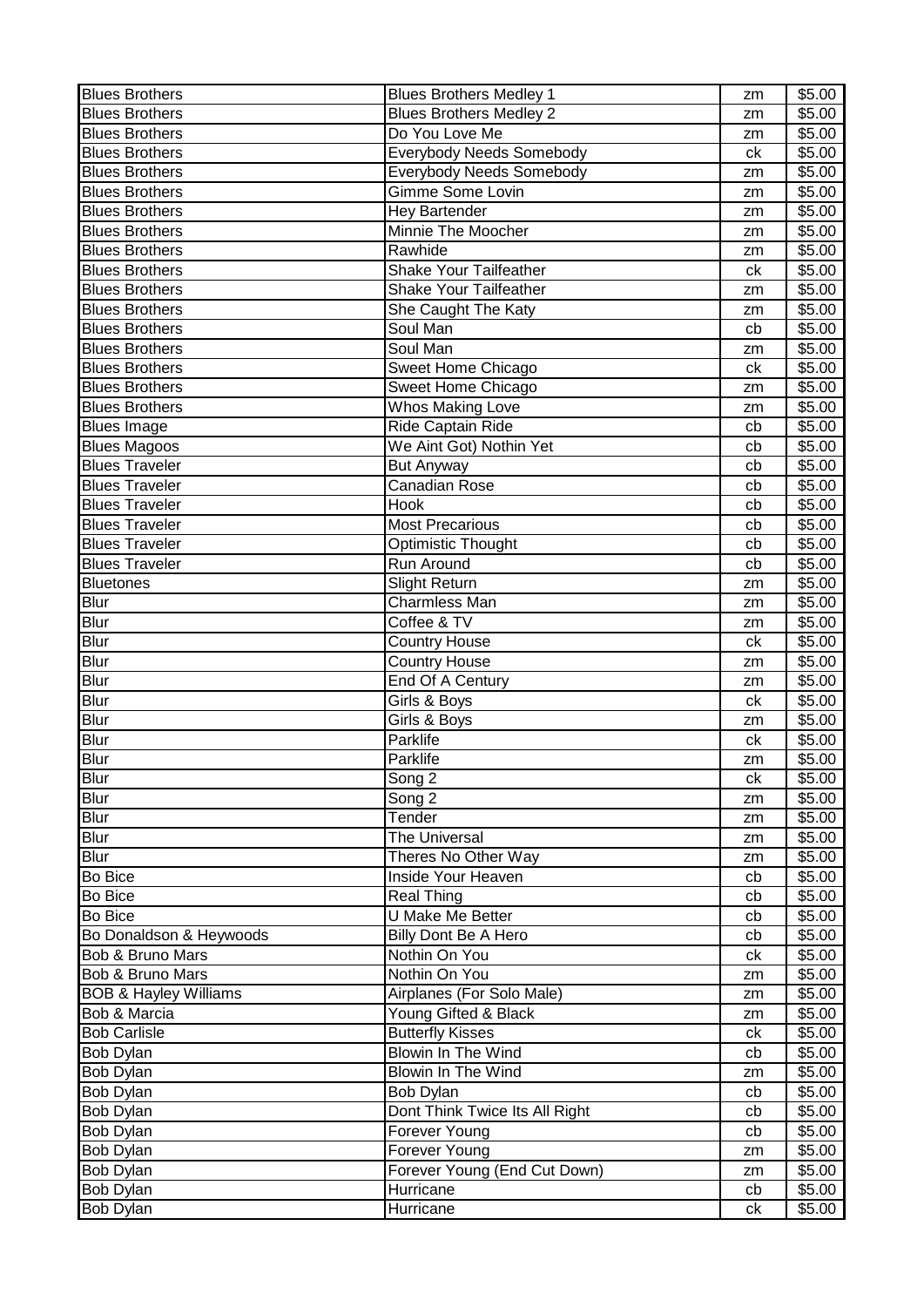| <b>Bob Dylan</b>           | It Aint Me Babe                                   | cb       | \$5.00 |
|----------------------------|---------------------------------------------------|----------|--------|
| Bob Dylan                  | It Aint Me Babe                                   | zm       | \$5.00 |
| <b>Bob Dylan</b>           | Its All Over Now Baby Blue                        | zm       | \$5.00 |
| <b>Bob Dylan</b>           | Just Like A Woman                                 | cb       | \$5.00 |
| <b>Bob Dylan</b>           | Just Like A Woman                                 | zm       | \$5.00 |
| <b>Bob Dylan</b>           | Knockin On Heavens Door                           | cb       | \$5.00 |
| Bob Dylan                  | Knockin On Heavens Door                           | zm       | \$5.00 |
| <b>Bob Dylan</b>           | Lay Lady Lay                                      | cb       | \$5.00 |
| <b>Bob Dylan</b>           | Lay Lady Lay                                      | zm       | \$5.00 |
| Bob Dylan                  | Like A Rolling Stone                              | cb       | \$5.00 |
| Bob Dylan                  | Like A Rolling Stone                              | zm       | \$5.00 |
| Bob Dylan                  | Maggies Farm                                      | cb       | \$5.00 |
| <b>Bob Dylan</b>           | Mr Tambourine Man                                 | zm       | \$5.00 |
| <b>Bob Dylan</b>           | Positively 4th Street                             | cb       | \$5.00 |
| Bob Dylan                  | Positively 4th Street                             | zm       | \$5.00 |
| Bob Dylan                  | Rainy Day Women # 12 & 35                         | zm       | \$5.00 |
| Bob Dylan                  | Subterranean Homesick Blues                       | cb       | \$5.00 |
| <b>Bob Dylan</b>           | Subterranean Homesick Blues                       | zm       | \$5.00 |
| <b>Bob Dylan</b>           | Tangled Up In Blue                                | cb       | \$5.00 |
| Bob Dylan                  | The Times They Are A Changin                      | cb       | \$5.00 |
| Bob Dylan                  | The Times They Are A Changin                      | zm       | \$5.00 |
| Bob Dylan                  | Thunder On The Mountain                           | zm       | \$5.00 |
| Bob Kuban & In Men         | The Cheater                                       | cb       | \$5.00 |
| <b>Bob Marley</b>          | <b>Buffalo Soldier</b>                            | сk       | \$5.00 |
| <b>Bob Marley</b>          | <b>Buffalo Soldier</b>                            | zm       | \$5.00 |
| <b>Bob Marley</b>          | Could You Be Loved                                | ck       | \$5.00 |
| <b>Bob Marley</b>          | Could You Be Loved                                | zm       | \$5.00 |
| <b>Bob Marley</b>          | Get Up Stand Up                                   | zm       | \$5.00 |
| <b>Bob Marley</b>          | Shot The Sheriff                                  | ck       | \$5.00 |
| <b>Bob Marley</b>          | Shot The Sheriff                                  | zm       | \$5.00 |
| <b>Bob Marley</b>          | Is This Love                                      | ck       | \$5.00 |
| <b>Bob Marley</b>          | Is This Love                                      | zm       | \$5.00 |
| <b>Bob Marley</b>          | Jamming                                           | ck       | \$5.00 |
| <b>Bob Marley</b>          | Jamming                                           | zm       | \$5.00 |
| <b>Bob Marley</b>          | No Woman No Cry (Live Version)                    | zm       | \$5.00 |
| <b>Bob Marley</b>          | No Woman No Cry (Long Version)                    | сk       | \$5.00 |
| <b>Bob Marley</b>          | No Woman No Cry (The Legend Remixes)              | zm       | \$5.00 |
| <b>Bob Marley</b>          | One Love                                          | ck       | \$5.00 |
| <b>Bob Marley</b>          | One Love People Get Ready                         | zm       | \$5.00 |
| <b>Bob Marley</b>          | <b>Redemption Song</b>                            | zm       | \$5.00 |
| <b>Bob Marley</b>          | Stir It Up                                        | zm       | \$5.00 |
| <b>Bob Marley</b>          | <b>Three Little Birds</b>                         | ck       | \$5.00 |
| <b>Bob Marley</b>          | <b>Three Little Birds</b>                         | zm       | \$5.00 |
| <b>Bob Marley</b>          | Waiting In Vain                                   | zm       | \$5.00 |
| Bob Marley & I Three       | I Shot The Sheriff (duet with texted backing voca | ck       | \$5.00 |
| <b>Bob Monkhouse</b>       | You Rang Mlord (Lead Part Only)                   | zm       | \$5.00 |
| Bob Monkhouse & Paul Shane | You Rang Mlord (For Two)                          | zm       | \$5.00 |
| <b>Bob Seger</b>           | <b>Against The Wind</b>                           | cb       | \$5.00 |
| <b>Bob Seger</b>           | <b>Against The Wind</b>                           |          | \$5.00 |
| <b>Bob Seger</b>           | <b>Fire Lake</b>                                  | zm<br>cb | \$5.00 |
| <b>Bob Seger</b>           | <b>Hollywood Nights</b>                           | cb       | \$5.00 |
| <b>Bob Seger</b>           | Like A Rock                                       | cb       | \$5.00 |
| <b>Bob Seger</b>           | Mainstreet                                        | cb       | \$5.00 |
| <b>Bob Seger</b>           | Mainstreet                                        | сk       | \$5.00 |
| <b>Bob Seger</b>           | <b>Night Moves</b>                                | cb       | \$5.00 |
| <b>Bob Seger</b>           | <b>Night Moves</b>                                | ck       | \$5.00 |
| <b>Bob Seger</b>           | <b>Night Moves</b>                                | zm       | \$5.00 |
| <b>Bob Seger</b>           | Old Time Rock & Roll                              | cb       | \$5.00 |
|                            |                                                   |          |        |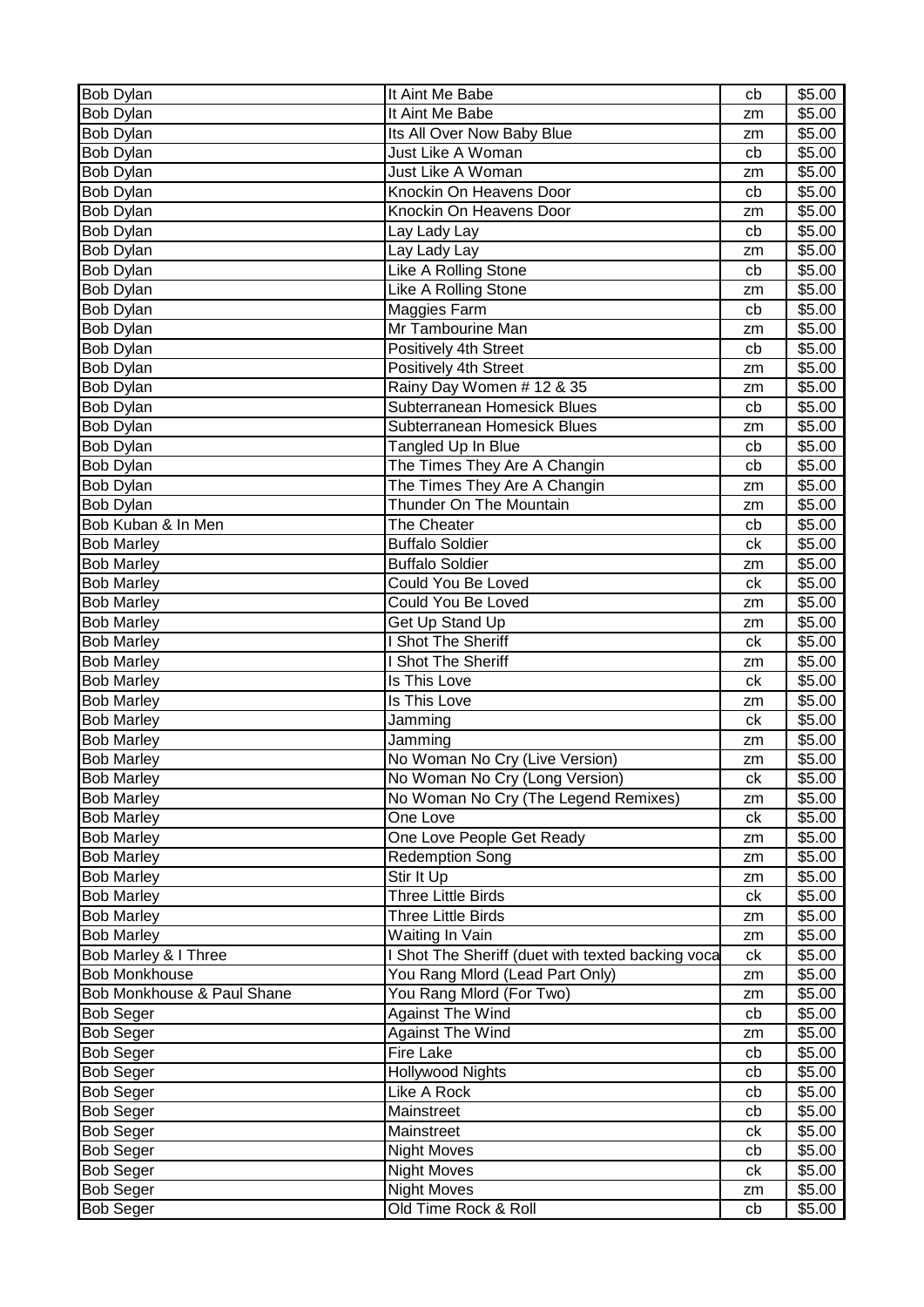| <b>Bob Seger</b>                          | Old Time Rock & Roll                        | ck | \$5.00 |
|-------------------------------------------|---------------------------------------------|----|--------|
| <b>Bob Seger</b>                          | Roll Me Away                                | cb | \$5.00 |
| <b>Bob Seger</b>                          | Shakedown                                   | cb | \$5.00 |
| Bob Seger                                 | Shame On The Moon                           | cb | \$5.00 |
| <b>Bob Seger</b>                          | Sock It To Me Santa                         | cb | \$5.00 |
| <b>Bob Seger</b>                          | Still The Same                              | cb | \$5.00 |
| <b>Bob Seger</b>                          | Still The Same                              | zm | \$5.00 |
| <b>Bob Seger</b>                          | <b>Till It Shines</b>                       | ck | \$5.00 |
| <b>Bob Seger</b>                          | Till It Shines (shortened ending)           | ck | \$5.00 |
| <b>Bob Seger</b>                          | Tryin To Live My Life Without You           | cb | \$5.00 |
| <b>Bob Seger</b>                          | Turn The Page                               | cb | \$5.00 |
| <b>Bob Seger</b>                          | Turn The Page                               | zm | \$5.00 |
| <b>Bob Seger</b>                          | Weve Got Tonight                            | cb | \$5.00 |
| <b>Bob Seger</b>                          | Youll Accompny Me                           | cb | \$5.00 |
| Bob Seger & The Silver Bullet Band        | Old Time Rock & Roll                        | zm | \$5.00 |
| <b>Bob The Builder</b>                    | Can We Fix It                               | ck | \$5.00 |
| <b>Bob The Builder</b>                    | Can We Fix It                               | zm | \$5.00 |
| <b>Bob Welch</b>                          | <b>Ebony Eyes</b>                           | ck | \$5.00 |
| <b>Bob Welch</b>                          | Sentimental Lady                            | cb | \$5.00 |
| <b>Bob Wills &amp; His Texas Playboys</b> | A Big Ball In Cowtown                       | cb | \$5.00 |
| Bob Wills & His Texas Playboys            | <b>Bubbles In My Beer</b>                   | cb | \$5.00 |
| Bob Wills & His Texas Playboys            | <b>Faded Love</b>                           | cb | \$5.00 |
| Bob Wills & His Texas Playboys            | <b>Heart To Heart Talk</b>                  | cb | \$5.00 |
| Bob Wills & His Texas Playboys            | I Aint Got Nobody (And Nobody Cares For Me) | cb | \$5.00 |
| Bob Wills & His Texas Playboys            | Ida Red Like To Boogie                      | cb | \$5.00 |
| Bob Wills & His Texas Playboys            | <b>Maidens Prayer</b>                       | cb | \$5.00 |
| Bob Wills & His Texas Playboys            | <b>Milk Cow Blues</b>                       | cb | \$5.00 |
| Bob Wills & His Texas Playboys            | New Spanish Two Step                        | cb | \$5.00 |
| Bob Wills & His Texas Playboys            | San Antonio Rose                            | cb | \$5.00 |
| Bob Wills & His Texas Playboys            | <b>St Louis Blues</b>                       | cb | \$5.00 |
| Bob Wills & His Texas Playboys            | Stay A Little Longer                        | cb | \$5.00 |
| Bob Wills & His Texas Playboys            | Sugar Moon                                  | cb | \$5.00 |
| Bob Wills & His Texas Playboys            | Take Me Back To Tulsa                       | cb | \$5.00 |
| Bob Wills & His Texas Playboys            | <b>Time Changes Everything</b>              | cb | \$5.00 |
| Bob Wills & His Texas Playboys            | <b>Wabash Blues</b>                         | cb | \$5.00 |
| <b>Bobbie Gentry</b>                      | Ill Never Fall In Love Again                | zm | \$5.00 |
| <b>Bobbie Gentry</b>                      | Ode To Billie Joe                           | zm | \$5.00 |
| <b>Bobbie Gentry</b>                      | Ode To Billy Joe                            | cb | \$5.00 |
| <b>Bobby Bare</b>                         | 500 Miles Away From Home                    | cb | \$5.00 |
| <b>Bobby Bare</b>                         | Chicken Every Sunday                        | cb | \$5.00 |
| <b>Bobby Bare</b>                         | Come Sundown                                | cb | \$5.00 |
| <b>Bobby Bare</b>                         | Daddy What If                               | cb | \$5.00 |
| <b>Bobby Bare</b>                         | <b>Detroit City</b>                         | cb | \$5.00 |
| <b>Bobby Bare</b>                         | Four Strong Winds                           | cb | \$5.00 |
| <b>Bobby Bare</b>                         | How I Got To Memphis                        | cb | \$5.00 |
| <b>Bobby Bare</b>                         | Its Alright                                 | cb | \$5.00 |
| <b>Bobby Bare</b>                         | Margies At) The Lincoln Park Inn            | cb | \$5.00 |
| <b>Bobby Bare</b>                         | Marie Laveau                                | cb | \$5.00 |
| <b>Bobby Bare</b>                         | <b>Millers Cave</b>                         | cb | \$5.00 |
| <b>Bobby Bare</b>                         | Please Dont Tell Me How The Story Ends      | cb | \$5.00 |
| <b>Bobby Bare</b>                         | The Streets Of Baltimore                    | cb | \$5.00 |
| Bobby Bare & Norm Jean                    | The Game Of Triangles                       | cb | \$5.00 |
| <b>Bobby Bare as Bill Parsons</b>         | <b>All American Boy</b>                     | cb | \$5.00 |
| <b>Bobby Bloom</b>                        | Montego Bay                                 | cb | \$5.00 |
| <b>Bobby Bloom</b>                        | Montego Bay                                 | zm | \$5.00 |
| <b>Bobby Boris Pickett</b>                | Monster Mash                                | cb | \$5.00 |
| Bobby Boris Pickett & The Crypt Kickers   | Monster Mash                                | zm | \$5.00 |
| <b>Bobby Brown</b>                        | Dont Be Cruel                               | cb | \$5.00 |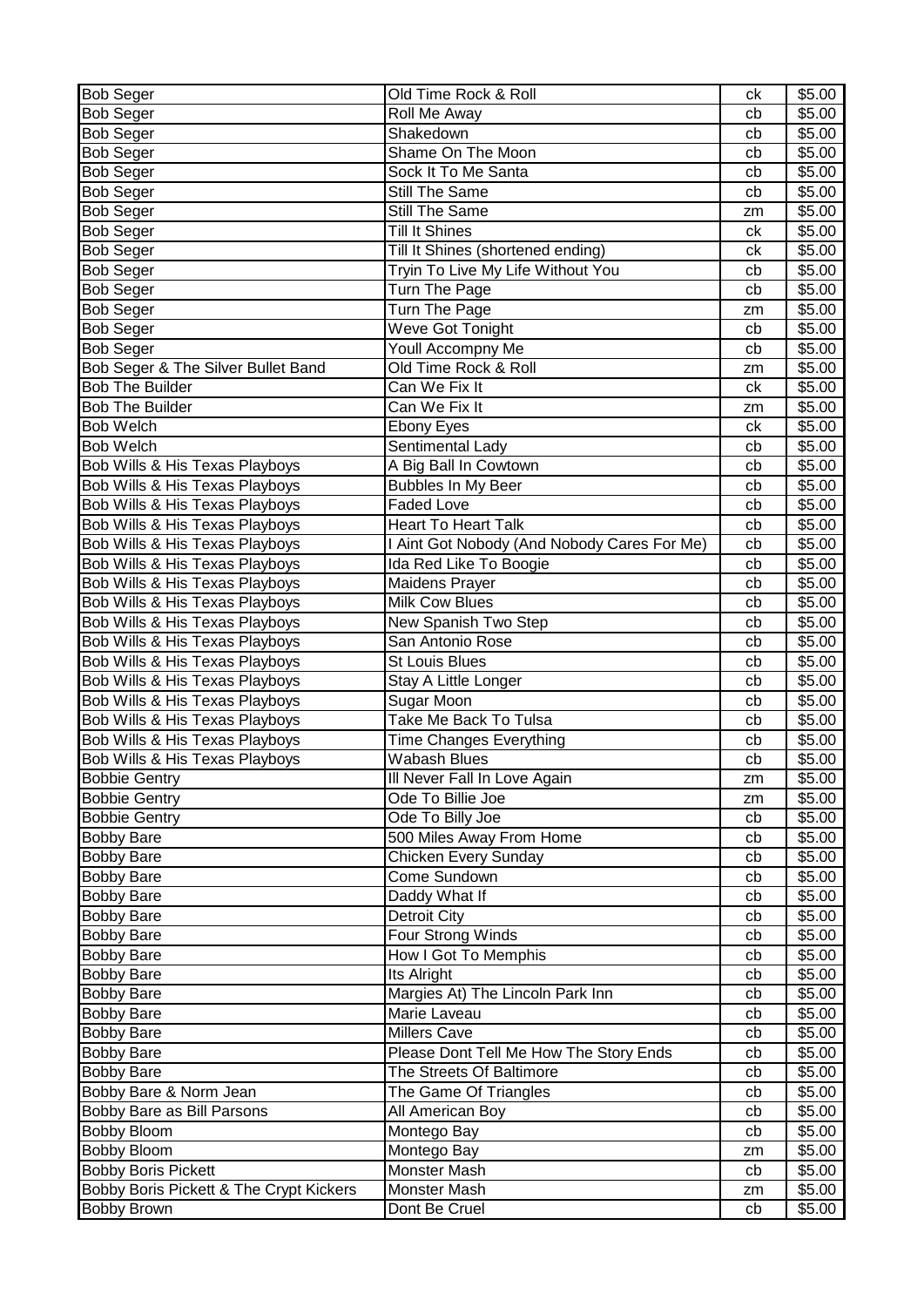| <b>Bobby Brown</b>          | <b>Every Little Step</b>              | cb | \$5.00 |
|-----------------------------|---------------------------------------|----|--------|
| <b>Bobby Brown</b>          | <b>Every Little Step</b>              | zm | \$5.00 |
| <b>Bobby Brown</b>          | Humpin Around                         | cb | \$5.00 |
| <b>Bobby Brown</b>          | My Prerogative                        | cb | \$5.00 |
| Bobby Brown                 | My Prerogative                        | zm | \$5.00 |
| <b>Bobby Brown</b>          | On Our Own                            | cb | \$5.00 |
| <b>Bobby Brown</b>          | Rock Witcha                           | cb | \$5.00 |
| <b>Bobby Brown</b>          | Two Can Play That Game                | zm | \$5.00 |
| <b>Bobby Caldwell</b>       | What You Wont Do For Love             | cb | \$5.00 |
| <b>Bobby Darin</b>          | As Long As Im Singing                 | cb | \$5.00 |
| <b>Bobby Darin</b>          | <b>Baby Face</b>                      | ck | \$5.00 |
| <b>Bobby Darin</b>          | <b>Beyond The Sea</b>                 | cb | \$5.00 |
| <b>Bobby Darin</b>          | Beyond The Sea                        | zm | \$5.00 |
| <b>Bobby Darin</b>          | <b>Bill Bailey Wont You Come Home</b> | сk | \$5.00 |
| <b>Bobby Darin</b>          | Dream Lover                           | cb | \$5.00 |
| <b>Bobby Darin</b>          | Dream Lover                           | zm | \$5.00 |
| <b>Bobby Darin</b>          | <b>Eighteen Yellow Roses</b>          | zm | \$5.00 |
| <b>Bobby Darin</b>          | If I Were A Carpenter                 | ck | \$5.00 |
| <b>Bobby Darin</b>          | <b>Mack The Knife</b>                 | cb | \$5.00 |
| <b>Bobby Darin</b>          | Mack The Knife                        | zm | \$5.00 |
| <b>Bobby Darin</b>          | Splish Splash                         | cb | \$5.00 |
| <b>Bobby Darin</b>          | Splish Splash                         | zm | \$5.00 |
| <b>Bobby Darin</b>          | Things                                | cb | \$5.00 |
| <b>Bobby Darin</b>          | Things                                | zm | \$5.00 |
| <b>Bobby Day</b>            | Over & Over                           | zm | \$5.00 |
| <b>Bobby Day</b>            | Rockin Robin                          | cb | \$5.00 |
| <b>Bobby Fuller Four</b>    | I Fought The Law                      | cb | \$5.00 |
| <b>Bobby Fuller Four</b>    | I Fought The Law                      | zm | \$5.00 |
| <b>Bobby Goldsboro</b>      | Honey                                 | cb | \$5.00 |
| <b>Bobby Goldsboro</b>      | Honey                                 | zm | \$5.00 |
| <b>Bobby Hebb</b>           | Sunny                                 | cb | \$5.00 |
| <b>Bobby Hebb</b>           | Sunny                                 | zm | \$5.00 |
| <b>Bobby Helms</b>          | Fraulein                              | cb | \$5.00 |
| <b>Bobby Helms</b>          | Jingle Bell Rock                      | cb | \$5.00 |
| <b>Bobby Helms</b>          | Jingle Bell Rock                      | zm | \$5.00 |
| <b>Bobby Helms</b>          | My Special Angel                      | cb | \$5.00 |
| <b>Bobby Lewis</b>          | Tossin & Turnin                       | cb | \$5.00 |
| <b>Bobby McFerrin</b>       | Dont Worry Be Happy                   | cb | \$5.00 |
| <b>Bobby McFerrin</b>       | Dont Worry Be Happy                   | zm | \$5.00 |
| <b>Bobby Pinson</b>         | Dont Ask Me How I Know                | cb | \$5.00 |
| <b>Bobby Pinson</b>         | Way Down                              | cb | \$5.00 |
| <b>Bobby Valentino</b>      | Slow Down                             | cb | \$5.00 |
| Bobby Valentino & Timbaland | Anonymous                             | cb | \$5.00 |
| <b>Bobby Vee</b>            | Bobby Vee Medley 1                    | zm | \$5.00 |
| <b>Bobby Vee</b>            | Bobby Vee Medley 2                    | zm | \$5.00 |
| <b>Bobby Vee</b>            | Come Back When You Grow Up            | zm | \$5.00 |
| <b>Bobby Vee</b>            | Devil Or Angel                        | zm | \$5.00 |
| <b>Bobby Vee</b>            | Earth Angel                           | zm | \$5.00 |
| <b>Bobby Vee</b>            | How Many Tears                        | zm | \$5.00 |
| <b>Bobby Vee</b>            | More Than I Can Say                   | zm | \$5.00 |
| <b>Bobby Vee</b>            | One Last Kiss                         | zm | \$5.00 |
| <b>Bobby Vee</b>            | Please Dont Ask About Barbara         | zm | \$5.00 |
| <b>Bobby Vee</b>            | <b>Rubber Ball</b>                    | zm | \$5.00 |
| <b>Bobby Vee</b>            | Run To Him                            | zm | \$5.00 |
| <b>Bobby Vee</b>            | <b>Sharing You</b>                    | zm | \$5.00 |
| <b>Bobby Vee</b>            | Stayin In                             | zm | \$5.00 |
| <b>Bobby Vee</b>            | Take Good Care Of My Baby             | cb | \$5.00 |
| Bobby Vee                   | Take Good Care Of My Baby             | zm | \$5.00 |
|                             |                                       |    |        |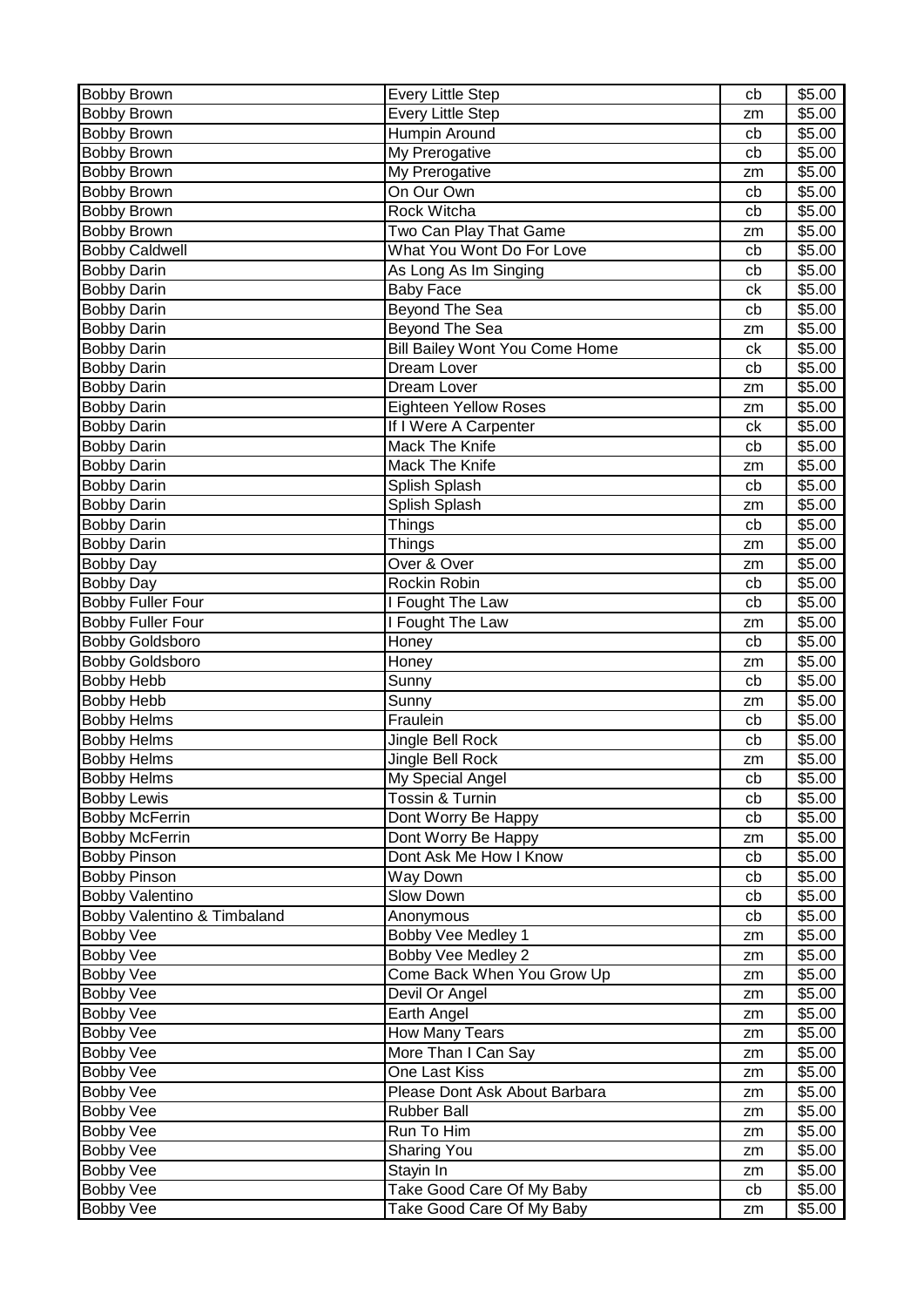| <b>Bobby Vee</b>            | The Night Has A Thousand Eyes                    | ck | \$5.00             |
|-----------------------------|--------------------------------------------------|----|--------------------|
| <b>Bobby Vee</b>            | The Night Has A Thousand Eyes                    | zm | \$5.00             |
| <b>Bobby Vee</b>            | Walkin With My Angel                             | zm | \$5.00             |
| <b>Bobby Vinton</b>         | <b>Beer Barrel Polka</b>                         | cb | \$5.00             |
| <b>Bobby Vinton</b>         | <b>Blue On Blue</b>                              | cb | \$5.00             |
| <b>Bobby Vinton</b>         | <b>Blue Velvet</b>                               | cb | \$5.00             |
| <b>Bobby Vinton</b>         | <b>Blue Velvet</b>                               | zm | \$5.00             |
| <b>Bobby Vinton</b>         | Mr Lonely                                        | cb | \$5.00             |
| <b>Bobby Vinton</b>         | Roses Are Red (My Love)                          | zm | \$5.00             |
| <b>Bobby Vinton</b>         | Roses Are Red My Love                            | cb | \$5.00             |
| <b>Bobby Vinton</b>         | There Ive Said It Again                          | cb | \$5.00             |
| <b>Bobby Womack</b>         | Womans Gotta Have It                             | cb | \$5.00             |
| Bobbysocks                  | Let It Swing                                     | zm | \$5.00             |
| <b>Bodeans</b>              | Closer To Free (no bv)                           | ck | \$5.00             |
| Bodies Without Organs (Bwo) | Sunshine In The Rain                             | zm | \$5.00             |
| Bodysnatchers               | Lets Do Rock Steady                              | zm | \$5.00             |
| Bomfunk Mcs                 | Freestyler                                       | ck | \$5.00             |
| Bomshel                     | Aint My Day To Care                              | cb | \$5.00             |
| Bomshel                     | <b>Fight Like A Girl</b>                         | cb | $\overline{$}5.00$ |
| Bomshel                     | It Was An Absolutely Finger Lickin Grits & Chick | cb | \$5.00             |
| Bomshel                     | <b>Just Fine</b>                                 | cb | \$5.00             |
| Bomshel                     | Power Of One                                     | cb | \$5.00             |
| <b>Bon Jovi</b>             | Always                                           | zm | \$5.00             |
| <b>Bon Jovi</b>             | <b>Bad Medicine</b>                              | cb | \$5.00             |
| <b>Bon Jovi</b>             | <b>Bad Medicine</b>                              | zm | \$5.00             |
| Bon Jovi                    | <b>Bed Of Roses</b>                              | zm | \$5.00             |
| Bon Jovi                    | Bed Of Roses & Always (Medley)                   | zm | \$5.00             |
| <b>Bon Jovi</b>             | <b>Blaze Of Glory</b>                            | cb | \$5.00             |
| <b>Bon Jovi</b>             | <b>Blaze Of Glory</b>                            | zm | \$5.00             |
| Bon Jovi                    | Born To Be My Baby                               | cb | \$5.00             |
| Bon Jovi                    | Born To Be My Baby                               | zm | \$5.00             |
| Bon Jovi                    | Everyday                                         | cb | \$5.00             |
| <b>Bon Jovi</b>             | Have A Nice Day                                  | cb | $\overline{$}5.00$ |
| <b>Bon Jovi</b>             | Have A Nice Day                                  | zm | \$5.00             |
| <b>Bon Jovi</b>             | I Will Drive You Home                            | zm | \$5.00             |
| Bon Jovi                    | III Be There For You                             | cb | \$5.00             |
| Bon Jovi                    | III Be There For You                             | zm | \$5.00             |
| Bon Jovi                    | Its My Life                                      | cb | \$5.00             |
| Bon Jovi                    | Its My Life                                      | ck | $\overline{$}5.00$ |
| Bon Jovi                    | Its My Life                                      | zm | \$5.00             |
| Bon Jovi                    | Its My Life (Live From Home 2020)                | zm | \$5.00             |
| Bon Jovi                    | Keep The Faith                                   | zm | \$5.00             |
| Bon Jovi                    | Labour Of Love                                   | zm | \$5.00             |
| Bon Jovi                    | Lay Your Hands On Me                             | cb | \$5.00             |
| Bon Jovi                    | Livin On A Prayer                                | cb | \$5.00             |
| Bon Jovi                    | Livin On A Prayer                                | zm | \$5.00             |
| Bon Jovi                    | Livin On A Prayer & You Give Love A Bad Name     | zm | \$5.00             |
| Bon Jovi                    | Livin On A Prayer (Acoustic Version)             | zm | \$5.00             |
| <b>Bon Jovi</b>             | Living In Sin                                    | cb | \$5.00             |
| Bon Jovi                    | Misunderstood                                    | cb | \$5.00             |
| Bon Jovi                    | Never Say Goodbye                                | zm | \$5.00             |
| Bon Jovi                    | Runaway                                          | cb | \$5.00             |
| Bon Jovi                    | Runaway                                          | zm | \$5.00             |
| <b>Bon Jovi</b>             | <b>Silent Night</b>                              | cb | \$5.00             |
| Bon Jovi                    | Thank You For Loving Me                          | cb | \$5.00             |
| Bon Jovi                    | This Aint A Love Song                            | cb | \$5.00             |
| Bon Jovi                    | This Aint A Love Song                            | zm | \$5.00             |
| Bon Jovi                    | This House Is Not For Sale                       | ck | \$5.00             |
|                             |                                                  |    |                    |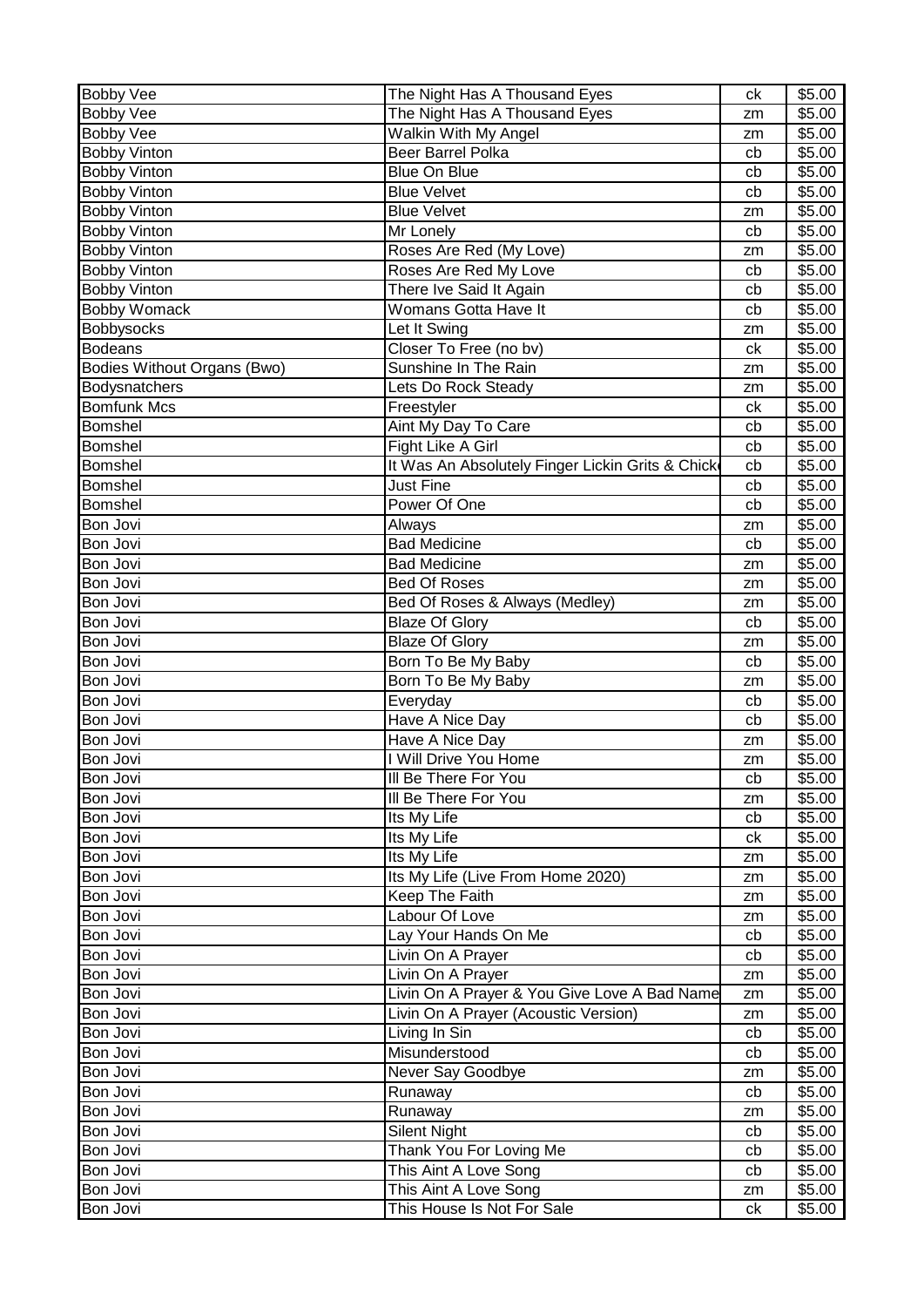| Bon Jovi                                       | This House Is Not For Sale                                 | zm       | \$5.00 |
|------------------------------------------------|------------------------------------------------------------|----------|--------|
| Bon Jovi                                       | <b>Wanted Dead Or Alive</b>                                | cb       | \$5.00 |
| Bon Jovi                                       | <b>Wanted Dead Or Alive</b>                                | zm       | \$5.00 |
| Bon Jovi                                       | We Werent Born To Follow                                   | zm       | \$5.00 |
| Bon Jovi                                       | You Give Love A Bad Name                                   | cb       | \$5.00 |
| Bon Jovi                                       | You Give Love A Bad Name                                   | zm       | \$5.00 |
| Bon Jovi                                       | You Want To Make A Memory                                  | zm       | \$5.00 |
| Bon Jovi & Jennifer Nettles                    | Who Says You Cant Go Home                                  | cb       | \$5.00 |
| Boney M                                        | <b>Belfast</b>                                             | zm       | \$5.00 |
| Boney M                                        | Boney M Megamix (Duet)                                     | zm       | \$5.00 |
| Boney M                                        | Boney M Megamix (Female Solo)                              | zm       | \$5.00 |
| Boney M                                        | Brown Girl In The Ring                                     | ck       | \$5.00 |
| <b>Boney M</b>                                 | Brown Girl In The Ring                                     | zm       | \$5.00 |
| Boney M                                        | Daddy Cool                                                 | ck       | \$5.00 |
| Boney M                                        | Daddy Cool (Duet)                                          | zm       | \$5.00 |
| Boney M                                        | Daddy Cool (Female Solo)                                   | zm       | \$5.00 |
| Boney M                                        | Hooray Hooray Its A Holi Holiday                           | zm       | \$5.00 |
| <b>Boney M</b>                                 | Ma Baker (Duet)                                            | zm       | \$5.00 |
| Boney M                                        | Ma Baker (Female Solo)                                     | zm       | \$5.00 |
| Boney M                                        | Marys Boy Child (Oh My Lord)                               | zm       | \$5.00 |
| Boney M                                        | No Woman No Cry                                            | ck       | \$5.00 |
| Boney M                                        | Painter Man                                                | zm       | \$5.00 |
| Boney M                                        | Rasputin                                                   | ck       | \$5.00 |
| Boney M                                        | Rasputin (Duet)                                            | zm       | \$5.00 |
| Boney M                                        | Rasputin (Female Solo Version)                             | zm       | \$5.00 |
| Boney M                                        | Rivers Of Babylon                                          | ck       | \$5.00 |
| Boney M                                        | Rivers Of Babylon                                          | zm       | \$5.00 |
| Boney M                                        | Sunny                                                      | zm       | \$5.00 |
| <b>Bonnie Pointer</b>                          | Heaven Must Have Sent You                                  | cb       | \$5.00 |
| <b>Bonnie Raitt</b>                            | <b>Blue For No Reason</b>                                  | cb       | \$5.00 |
| <b>Bonnie Raitt</b>                            | Have A Heart                                               | cb       | \$5.00 |
| <b>Bonnie Raitt</b>                            | I Cant Make You Love Me                                    | cb       | \$5.00 |
| <b>Bonnie Raitt</b>                            | I Cant Make You Love Me                                    | zm       | \$5.00 |
| <b>Bonnie Raitt</b>                            | I Sho Do                                                   | cb       | \$5.00 |
| <b>Bonnie Raitt</b>                            | Love Sneakin Up On You                                     | cb       | \$5.00 |
| <b>Bonnie Raitt</b>                            | Lovers Will                                                | cb       | \$5.00 |
| <b>Bonnie Raitt</b>                            | Nick Of Time                                               | cb       | \$5.00 |
| <b>Bonnie Raitt</b>                            | Not The Only One                                           | cb       | \$5.00 |
| <b>Bonnie Raitt</b>                            | One Belief Away                                            | cb       | \$5.00 |
| <b>Bonnie Raitt</b>                            | Runaway                                                    | cb       | \$5.00 |
| <b>Bonnie Raitt</b>                            | Something To Talk About                                    | cb       | \$5.00 |
| <b>Bonnie Raitt</b>                            | <b>Steal Your Heart Away</b>                               | cb       | \$5.00 |
| <b>Bonnie Raitt</b>                            | <b>Thing Called Love</b>                                   | cb       | \$5.00 |
| <b>Bonnie Raitt</b>                            | You                                                        | cb       | \$5.00 |
| <b>Bonnie Raitt</b>                            | You Got It                                                 | cb       | \$5.00 |
| Bonnie Raitt & Bryan Adams                     | <b>Rock Steady</b>                                         |          | \$5.00 |
| <b>Bonnie Tyler</b>                            | Holding Out For A Hero                                     | cb<br>ck | \$5.00 |
| <b>Bonnie Tyler</b>                            | Holding Out For A Hero                                     |          | \$5.00 |
| <b>Bonnie Tyler</b>                            | If I Sing You A Love Song                                  | zm       |        |
|                                                | Its A Heartache                                            | zm       | \$5.00 |
| <b>Bonnie Tyler</b>                            | Its A Heartache                                            | cb       | \$5.00 |
| <b>Bonnie Tyler</b>                            | Lost In France                                             | zm       | \$5.00 |
| <b>Bonnie Tyler</b>                            | Lost In France                                             | ck       | \$5.00 |
| <b>Bonnie Tyler</b>                            |                                                            | zm       | \$5.00 |
| <b>Bonnie Tyler</b>                            | <b>Total Eclipse Of The Heart</b>                          | cb       | \$5.00 |
| <b>Bonnie Tyler</b>                            | <b>Total Eclipse Of The Heart</b>                          | zm       | \$5.00 |
| Bonnie Tyler & Todd Rundgren                   | Loving Yous A Dirty Job But Somebodys Gotta D<br>Love Town | zm       | \$5.00 |
| <b>Booker Newberry III</b><br>Boom Crash Opera | The Best Thing                                             | zm       | \$5.00 |
|                                                |                                                            | ck       | \$8.00 |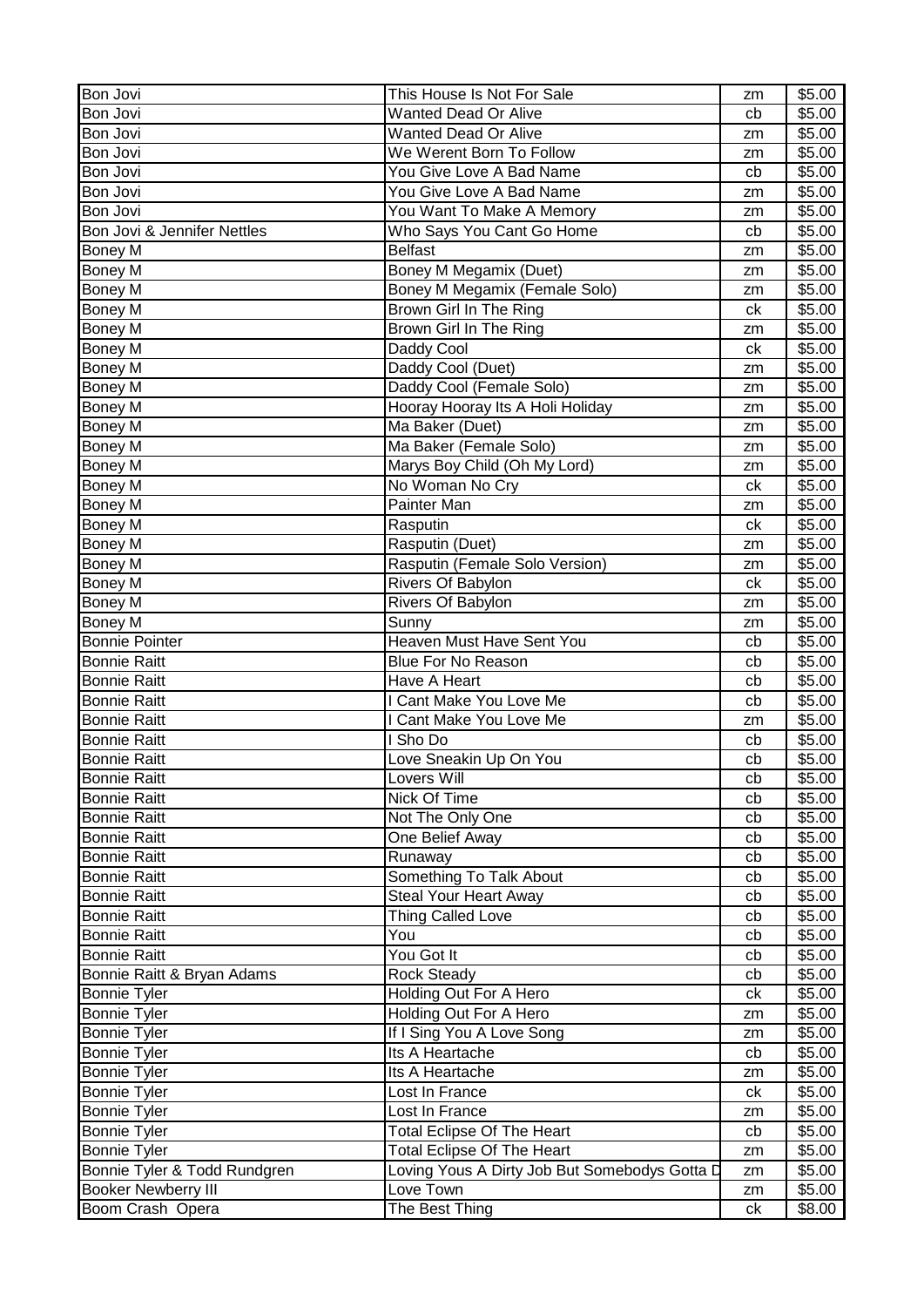| Boom Crash Opera               | The Best Thing (acoustic)               | ck | \$8.00 |
|--------------------------------|-----------------------------------------|----|--------|
| Boom Crash Opera               | <b>Great Wall</b>                       | сk | \$8.00 |
| Boom Crash Opera               | Onion Skin                              | сk | \$8.00 |
| <b>Boomtown Rats</b>           | I Dont Like Mondays                     | ck | \$5.00 |
| <b>Boomtown Rats</b>           | I Dont Like Mondays                     | zm | \$5.00 |
| <b>Boomtown Rats</b>           | Rat Trap                                | ck | \$5.00 |
| <b>Boomtown Rats</b>           | Rat Trap                                | zm | \$5.00 |
| <b>Boone Creek</b>             | Cant You Hear Me Calling                | cb | \$5.00 |
| <b>Boone Creek</b>             | <b>Head Over Heels</b>                  | cb | \$5.00 |
| <b>Boone Creek</b>             | One Way Track                           | cb | \$5.00 |
| <b>Boris Gardiner</b>          | I Wanna Wake Up With You                | zm | \$5.00 |
| <b>Boston</b>                  | A Man III Never Be                      | cb | \$5.00 |
| Boston                         | Amanda                                  | cb | \$5.00 |
| <b>Boston</b>                  | Dont Look Back                          |    | \$5.00 |
|                                |                                         | cb |        |
| <b>Boston</b>                  | Long Time                               | cb | \$5.00 |
| <b>Boston</b>                  | More Than A Feeling                     | cb | \$5.00 |
| <b>Boston</b>                  | More Than A Feeling                     | zm | \$5.00 |
| <b>Boston</b>                  | Peace Of Mind                           | cb | \$5.00 |
| Bow Wow & Johnta Austin        | You Can Get It All                      | cb | \$5.00 |
| <b>Bowling For Soup</b>        | 1985 (nineteen eighty five)             | cb | \$5.00 |
| <b>Bowling For Soup</b>        | Almost                                  | cb | \$5.00 |
| <b>Bowling For Soup</b>        | Girl All The Bad Guys Want              | cb | \$5.00 |
| <b>Bowling For Soup</b>        | <b>High School Never Ends</b>           | cb | \$5.00 |
| <b>Bowling For Soup</b>        | Ohio (Come Back To Texas)               | cb | \$5.00 |
| <b>Bowling For Soup</b>        | When We Die                             | cb | \$5.00 |
| <b>Box Tops</b>                | Neon Rainbow                            | zm | \$5.00 |
| <b>Box Tops</b>                | The Letter                              | cb | \$5.00 |
| <b>Box Tops</b>                | The Letter                              | zm | \$5.00 |
| <b>Boxcar Willie</b>           | <b>Auld Lang Syne</b>                   | cb | \$5.00 |
| <b>Boxcar Willie</b>           | Deck The Halls                          | cb | \$5.00 |
| <b>Boxcar Willie</b>           | Joy To The World                        | cb | \$5.00 |
| <b>Boxcar Willie</b>           | O Come All Ye Faithful                  | cb | \$5.00 |
| <b>Boxcar Willie</b>           | Up On The Housetop                      | cb | \$5.00 |
| <b>Boy George</b>              | Everything I Own                        | zm | \$5.00 |
| <b>Boy George</b>              | The Crying Game                         | zm | \$5.00 |
| Boy George & Culture Club      | Let Somebody Love You                   | zm | \$5.00 |
| Boy Howdy                      | She Cant Love You                       |    | \$5.00 |
|                                |                                         | cb | \$5.00 |
| <b>Boy Howdy</b>               | Shed Give Anything                      | cb |        |
| <b>Boy Meets Girl</b>          | Waiting For A Star To Fall              | zm | \$5.00 |
| <b>Boyce Avenue</b>            | Titanium                                | zm | \$5.00 |
| Boyce Avenue & Jennel Garcia   | Demons                                  | zm | \$5.00 |
| <b>Boys Like Girls</b>         | <b>Heart Heart Heartbreak</b>           | cb | \$5.00 |
| <b>Boys Like Girls</b>         | Hero Heroine                            | cb | \$5.00 |
| <b>Boys Like Girls</b>         | Love Drunk                              | cb | \$5.00 |
| <b>Boys Like Girls</b>         | Thunder                                 | cb | \$5.00 |
| Boys Like Girls & Taylor Swift | Two Is Better Than One                  | cb | \$5.00 |
| Boyz II Men                    | 4 Seasons Of Loneliness                 | cb | \$5.00 |
| Boyz II Men                    | A Song For Mama                         | cb | \$5.00 |
| Boyz II Men                    | End Of The Road                         | cb | \$5.00 |
| Boyz II Men                    | End Of The Road                         | zm | \$5.00 |
| Boyz II Men                    | I Will Get There                        | cb | \$5.00 |
| Boyz II Men                    | III Make Love To You                    | cb | \$5.00 |
| Boyz II Men                    | III Make Love To You                    | zm | \$5.00 |
| Boyz II Men                    | In The Still Of The Nite (III Remember) | cb | \$5.00 |
| Boyz II Men                    | Its So Hard To Say Goodbye To Yesterday | cb | \$5.00 |
| Boyz II Men                    | Motownphilly                            | cb | \$5.00 |
| Boyz II Men                    | On Bended Knee                          | cb | \$5.00 |
| Boyz II Men                    | Thank You                               | cb | \$5.00 |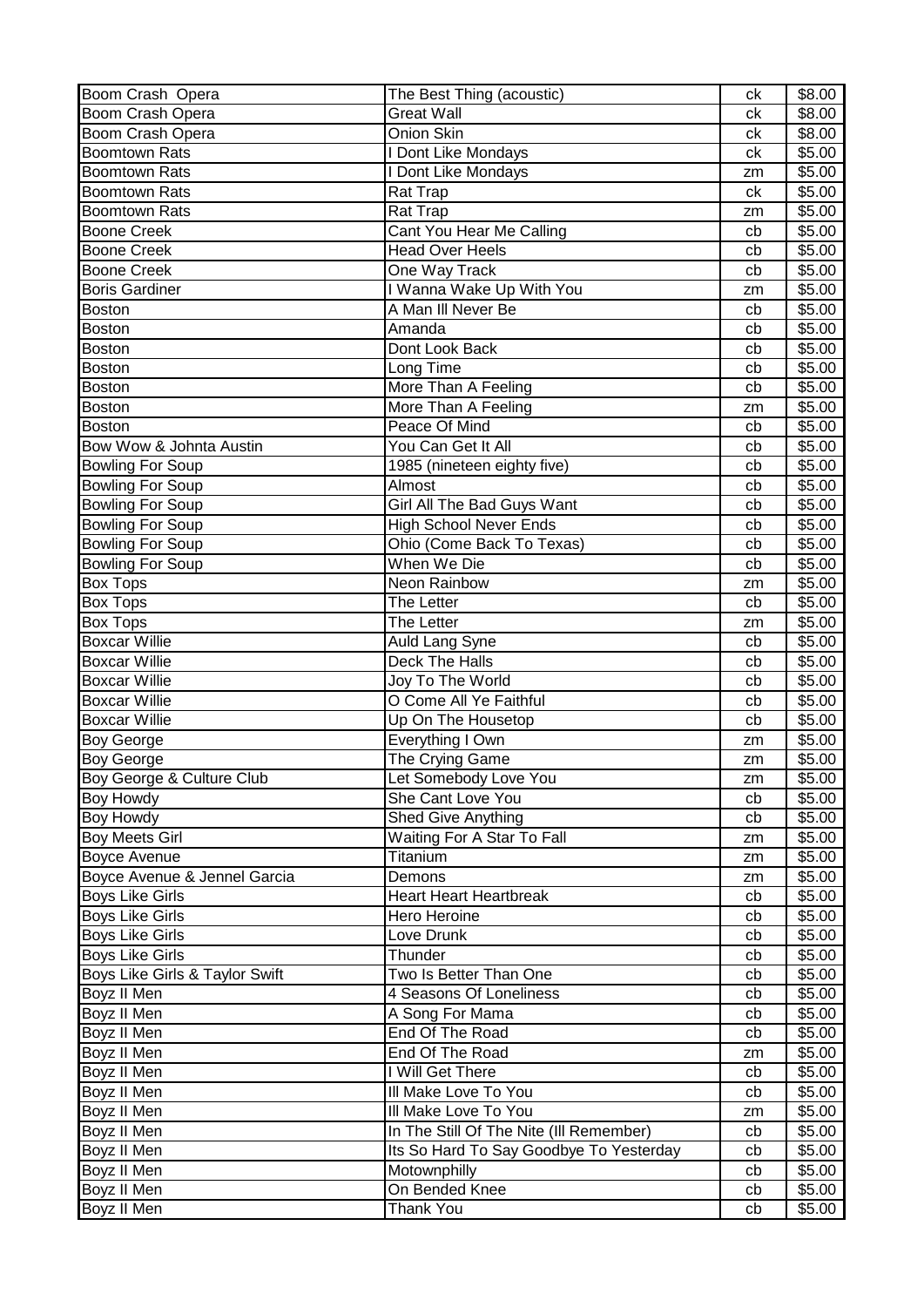| Boyz II Men               | Thank You In Advance                  | cb | \$5.00 |
|---------------------------|---------------------------------------|----|--------|
| Boyz II Men               | The Color Of Love                     | cb | \$5.00 |
| Boyz II Men               | Vibin                                 | cb | \$5.00 |
| Boyz II Men               | <b>Water Runs Dry</b>                 | cb | \$5.00 |
| Boyz II Men & Faith Evans | <b>Relax Your Mind</b>                | cb | \$5.00 |
| Boyzone                   | Baby Can I Hold You                   | zm | \$5.00 |
| Boyzone                   | <b>Because</b>                        | zm | \$5.00 |
| Boyzone                   | Father & Son                          | ck | \$5.00 |
| Boyzone                   | Father & Son                          | zm | \$5.00 |
| Boyzone                   | Gave It All Away                      | zm | \$5.00 |
| Boyzone                   | Love Is A Hurricane                   | zm | \$5.00 |
| Boyzone                   | Love Will Save The Day                | zm | \$5.00 |
| Boyzone                   | Love You Anyway                       | zm | \$5.00 |
| Boyzone                   | No Matter What                        | ck | \$5.00 |
| Boyzone                   | No Matter What                        | zm | \$5.00 |
| Boyzone                   | Picture Of You                        | zm | \$5.00 |
| Boyzone                   | Words                                 | ck | \$5.00 |
| Boyzone                   | Words                                 | zm | \$5.00 |
| Boyzone                   | You Needed Me                         | zm | \$5.00 |
| Boz Scaggs                | Lido Shuffle                          | ck | \$5.00 |
| Boz Scaggs                | Lido Shuffle                          | zm | \$5.00 |
| <b>BR549</b>              | Too Lazy To Work Too Nervous To Steal | cb | \$5.00 |
| <b>Brad Cotter</b>        | Cant Tell Me Nothin                   | cb | \$5.00 |
| <b>Brad Cotter</b>        | I Meant To                            | cb | \$5.00 |
| <b>Brad Cotter</b>        | I Miss Me                             | cb | \$5.00 |
| <b>Brad Cox</b>           | Beau In The Back                      | сk | \$5.00 |
| <b>Brad Cox</b>           | Drinking Season                       | ck | \$8.00 |
| <b>Brad Cox</b>           | Give Me Tonight                       | сk | \$8.00 |
| <b>Brad Martin</b>        | <b>Before I Knew Better</b>           | cb | \$5.00 |
| <b>Brad Martin</b>        | Just Like Love                        | cb | \$5.00 |
| <b>Brad Martin</b>        | One Of Those Days                     | cb | \$5.00 |
| <b>Brad Martin</b>        | Rub Me The Right Way                  | cb | \$5.00 |
| <b>Brad Paisley</b>       | Alcohol                               | cb | \$5.00 |
| <b>Brad Paisley</b>       | American Saturday Night               | cb | \$5.00 |
| <b>Brad Paisley</b>       | Anything Like Me                      | cb | \$5.00 |
| <b>Brad Paisley</b>       | Celebrity                             | cb | \$5.00 |
| <b>Brad Paisley</b>       | He Didnt Have To Be                   | cb | \$5.00 |
| <b>Brad Paisley</b>       | I Wish Youd Stay                      | cb | \$5.00 |
| <b>Brad Paisley</b>       | Im Gonna Miss Her                     | cb | \$5.00 |
| <b>Brad Paisley</b>       | Im Still A Guy                        | cb | \$5.00 |
| <b>Brad Paisley</b>       | In Times Like These                   | cb | \$5.00 |
| <b>Brad Paisley</b>       | Letter To Me                          | cb | \$5.00 |
| <b>Brad Paisley</b>       | <b>Little Moments</b>                 | cb | \$5.00 |
| <b>Brad Paisley</b>       | Me Neither                            | cb | \$5.00 |
| <b>Brad Paisley</b>       | Mud On The Tires                      | cb | \$5.00 |
| <b>Brad Paisley</b>       | Online                                | cb | \$5.00 |
| <b>Brad Paisley</b>       | Shes Everything                       | cb | \$5.00 |
| <b>Brad Paisley</b>       | The World                             | cb | \$5.00 |
| <b>Brad Paisley</b>       | Then                                  | cb | \$5.00 |
| <b>Brad Paisley</b>       | This Is Country Music                 | cb | \$5.00 |
| <b>Brad Paisley</b>       | Ticks                                 | cb | \$5.00 |
| <b>Brad Paisley</b>       | Two People Fell In Love               | cb | \$5.00 |
| <b>Brad Paisley</b>       | Waitin On A Woman                     | cb | \$5.00 |
| <b>Brad Paisley</b>       | Water                                 | cb | \$5.00 |
| <b>Brad Paisley</b>       | We Danced                             | cb | \$5.00 |
| <b>Brad Paisley</b>       | <b>Welcome To The Future</b>          | cb | \$5.00 |
| <b>Brad Paisley</b>       | <b>Who Needs Pictures</b>             | cb | \$5.00 |
| <b>Brad Paisley</b>       | <b>Wrapped Around</b>                 | cb | \$5.00 |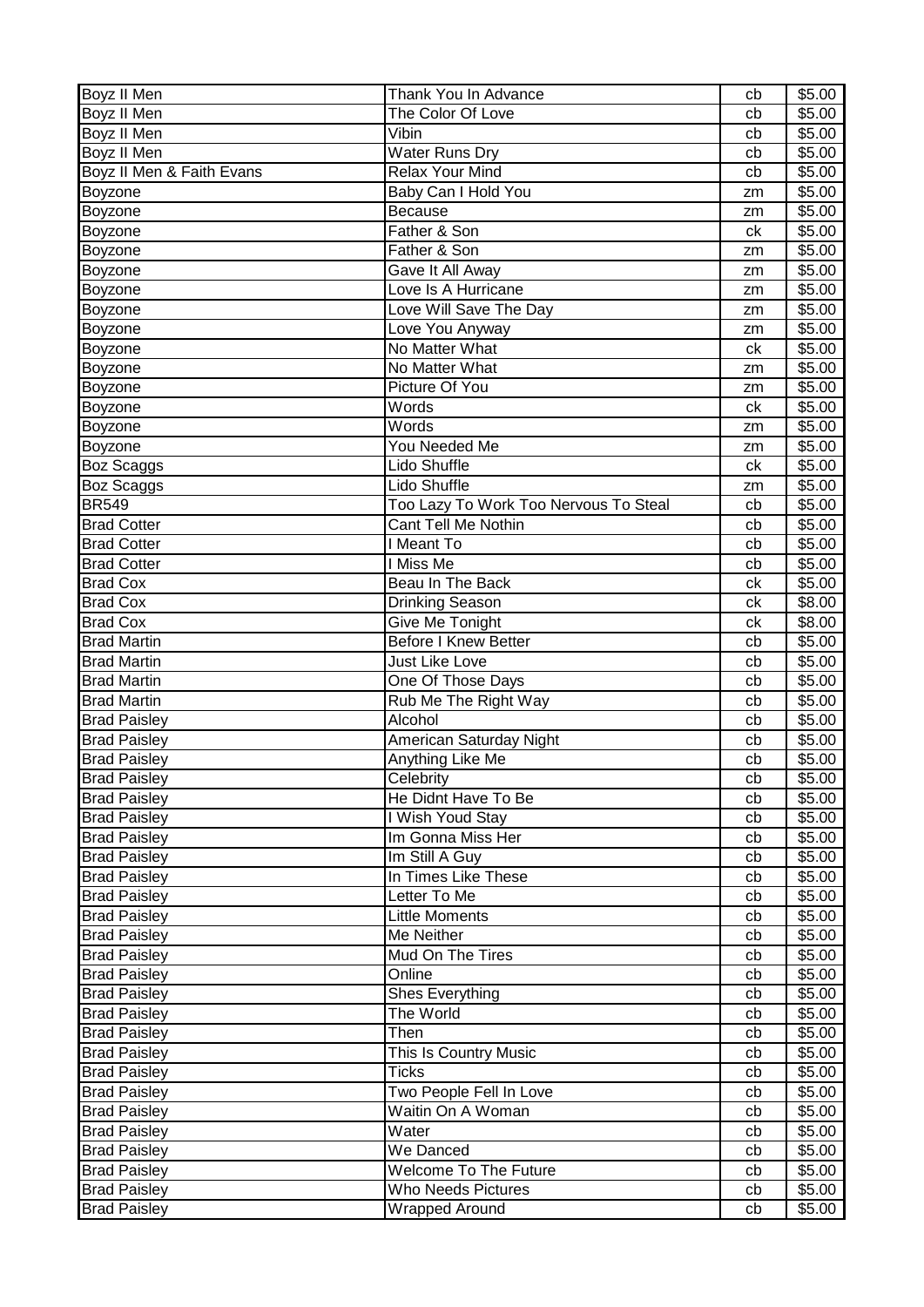| Brad Paisley & Alabama                  | Old Alabama                            | cb | \$5.00 |
|-----------------------------------------|----------------------------------------|----|--------|
| <b>Brad Paisley &amp; Alison Krauss</b> | <b>Whiskey Lullaby</b>                 | cb | \$5.00 |
| Brad Paisley & Carrie Underwood         | Remind Me                              | cb | \$5.00 |
| Brad Paisley & Chely Wright             | Hard To Be A Husband Hard To Be A Wife | cb | \$5.00 |
| Brad Paisley & Dolly Parton             | When I Get Where Im Going              | cb | \$5.00 |
| Brad Paisley & Keith Urban              | <b>Start A Band</b>                    | cb | \$5.00 |
| <b>Brad Wolf</b>                        | <b>Strictly Business</b>               | cb | \$5.00 |
| <b>Bradley Cooper</b>                   | Alibi                                  | zm | \$5.00 |
| <b>Bradley Cooper</b>                   | <b>Black Eyes</b>                      | zm | \$5.00 |
| <b>Bradley Cooper</b>                   | <b>Black Eyes</b>                      | zm | \$5.00 |
| <b>Bradley Cooper</b>                   | Maybe Its Time                         | zm | \$5.00 |
| <b>Bradley Cooper</b>                   | Maybe It's Time                        | ck | \$5.00 |
| Bradley Cooper & Lady Gaga              | Diggin My Grave                        | zm | \$5.00 |
| <b>Bradley Gaskin</b>                   | Mr Bartender                           | cb | \$5.00 |
| <b>Brady Seals</b>                      | The Best Is Yet To Come                | cb | \$5.00 |
| <b>Brady Seals</b>                      | <b>Whole Lotta Hurt</b>                | cb | \$5.00 |
| <b>Brand New Heavies</b>                | Midnight At The Oasis                  | zm | \$5.00 |
| <b>Brandi Carlile</b>                   | The Story                              | zm | \$5.00 |
| <b>Brandi Carlile</b>                   | The Story                              |    |        |
| <b>Brando</b>                           | Look Into My Eyes                      | ck | \$5.00 |
| <b>Brandon Flowers</b>                  | Crossfire                              | cb | \$5.00 |
| <b>Brandon Flowers</b>                  | Crossfire                              | zm | \$5.00 |
| <b>Brandy</b>                           | <b>Almost Doesnt Count</b>             | cb | \$5.00 |
| <b>Brandy</b>                           | Angel In Disguise                      | cb | \$5.00 |
| <b>Brandy</b>                           | Baby                                   | cb | \$5.00 |
| <b>Brandy</b>                           | <b>Best Friend</b>                     | cb | \$5.00 |
| <b>Brandy</b>                           | Brokenhearted                          | cb | \$5.00 |
| <b>Brandy</b>                           | Full Moon                              | cb | \$5.00 |
| <b>Brandy</b>                           | Have You Ever                          | cb | \$5.00 |
| <b>Brandy</b>                           | $He$ Is                                | cb | \$5.00 |
| <b>Brandy</b>                           | I Wanna Be Down                        | cb | \$5.00 |
| <b>Brandy</b>                           | Long Distance                          | cb | \$5.00 |
| <b>Brandy</b>                           | <b>Right Here (Departed)</b>           | cb | \$5.00 |
| <b>Brandy</b>                           | Sittin Up In My Room                   | cb | \$5.00 |
| <b>Brandy</b>                           | U Dont Know Me (Like U Used To)        | cb | \$5.00 |
| <b>Brandy</b>                           | What About Us                          | cb | \$5.00 |
| Brandy & Kayne West                     | Talk About Our Love                    | cb | \$5.00 |
| Brandy & Mase                           | Top Of The World                       | cb | \$5.00 |
| Brandy & Monica                         | The Boy Is Mine                        | cb | \$5.00 |
| Brandy & Monica                         | The Boy Is Mine (Duet)                 | zm | \$5.00 |
| <b>Brandy &amp; Monica</b>              | The Boy Is Mine (For Solo Female)      | zm | \$5.00 |
| Brandy & Tamia                          | Missin You                             | cb | \$5.00 |
| Brandy & Usher                          | Who Is She 2 U                         | cb | \$5.00 |
| <b>Brantley Gilbert</b>                 | Country Must Be Country Wide           | cb | \$5.00 |
| <b>Brantley Gilbert</b>                 | Kick It In The Sticks                  | cb | \$5.00 |
| Bread                                   | Aubrey                                 | cb | \$5.00 |
| Bread                                   | Baby Im A Want You                     | cb | \$5.00 |
| Bread                                   | Baby Im A Want You                     | zm | \$5.00 |
| Bread                                   | Diary                                  | cb | \$5.00 |
| Bread                                   | Down On My Knees                       | cb | \$5.00 |
| <b>Bread</b>                            | Everything I Own                       | cb | \$5.00 |
| <b>Bread</b>                            | Everything I Own                       | zm | \$5.00 |
| <b>Bread</b>                            | lf                                     | cb | \$5.00 |
| <b>Bread</b>                            | lf                                     | zm | \$5.00 |
| <b>Bread</b>                            | It Dont Matter To Me                   | cb | \$5.00 |
| <b>Bread</b>                            | Let Your Love Go                       | cb | \$5.00 |
| Bread                                   | Lost Without Your Love                 | cb | \$5.00 |
| <b>Bread</b>                            | Make It With You                       | cb | \$5.00 |
|                                         |                                        |    |        |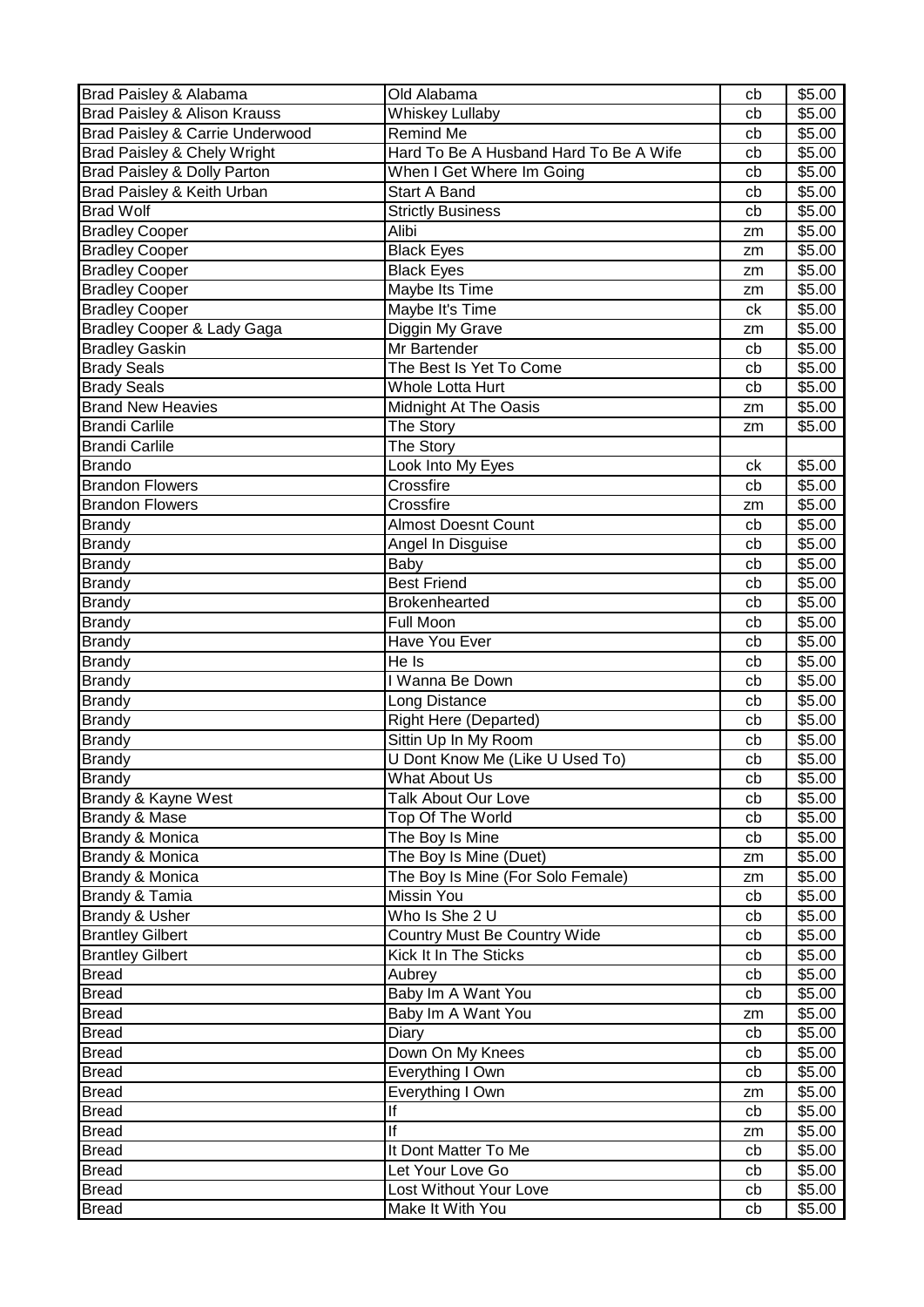| <b>Bread</b>            | Make It With You                             | zm | \$5.00 |
|-------------------------|----------------------------------------------|----|--------|
| <b>Bread</b>            | Mother Freedom                               | cb | \$5.00 |
| <b>Bread</b>            | <b>Sweet Surrender</b>                       | cb | \$5.00 |
| <b>Bread</b>            | The Guitar Man                               | cb | \$5.00 |
| <b>Bread</b>            | The Guitar Man                               | zm | \$5.00 |
| <b>Bread</b>            | The Last Time                                | cb | \$5.00 |
| <b>Bread</b>            | <b>Too Much Love</b>                         | cb | \$5.00 |
| <b>Breaks Co Op</b>     | The Otherside                                | nz | \$5.00 |
| <b>Brenda K Starr</b>   | Love Me Like The First Time                  | zm | \$5.00 |
| <b>Brenda Lee</b>       | All Alone Am I                               | cb | \$5.00 |
| <b>Brenda Lee</b>       | All Alone Am I                               | zm | \$5.00 |
| Brenda Lee              | As Usual                                     | zm | \$5.00 |
| <b>Brenda Lee</b>       | <b>Big Four Poster Bed</b>                   | cb | \$5.00 |
| <b>Brenda Lee</b>       | <b>Break It To Me Gently</b>                 | cb | \$5.00 |
| <b>Brenda Lee</b>       | <b>Broken Trust</b>                          | cb | \$5.00 |
| <b>Brenda Lee</b>       | Coming On Strong                             | zm | \$5.00 |
| <b>Brenda Lee</b>       | Dynamite                                     | zm | \$5.00 |
| <b>Brenda Lee</b>       | Emotions                                     | cb | \$5.00 |
| <b>Brenda Lee</b>       | Everybody Loves Me But You                   | cb | \$5.00 |
| <b>Brenda Lee</b>       | Fool Number One                              | cb | \$5.00 |
| <b>Brenda Lee</b>       | Fool Number One                              | zm | \$5.00 |
| <b>Brenda Lee</b>       | Here Comes That Feeling                      | zm | \$5.00 |
| <b>Brenda Lee</b>       | Hes My Rock                                  | cb | \$5.00 |
| <b>Brenda Lee</b>       | I Want To Be Wanted                          | cb | \$5.00 |
| <b>Brenda Lee</b>       | I Want To Be Wanted                          | zm | \$5.00 |
| <b>Brenda Lee</b>       | Im Sorry                                     | cb | \$5.00 |
| <b>Brenda Lee</b>       | Im Sorry                                     | zm | \$5.00 |
| <b>Brenda Lee</b>       | Is It True                                   | zm | \$5.00 |
| <b>Brenda Lee</b>       | Jingle Bell Rock                             | zm | \$5.00 |
| <b>Brenda Lee</b>       | Johnny One Time                              | cb | \$5.00 |
| <b>Brenda Lee</b>       | Lets Jump The Broomstick                     | zm | \$5.00 |
| <b>Brenda Lee</b>       | Losing You                                   | zm | \$5.00 |
| <b>Brenda Lee</b>       | Nobody Wins                                  | cb | \$5.00 |
| <b>Brenda Lee</b>       | Papa Noel                                    | cb | \$5.00 |
| <b>Brenda Lee</b>       | Rock On Baby                                 | cb | \$5.00 |
| <b>Brenda Lee</b>       | Rockin Around The Christmas Tree             | cb | \$5.00 |
| <b>Brenda Lee</b>       | Rockin Around The Christmas Tree             | zm | \$5.00 |
| <b>Brenda Lee</b>       | Speak To Me Pretty                           | zm | \$5.00 |
| <b>Brenda Lee</b>       | <b>Sweet Nothings</b>                        | cb | \$5.00 |
| Brenda Lee              | <b>Sweet Nothins</b>                         | zm | \$5.00 |
| <b>Brenda Lee</b>       | Tell Me What Its Like                        | cb | \$5.00 |
| Brenda Lee              | The Brenda Lee Medley                        | zm | \$5.00 |
| Brenda Lee              | The Cowgirl & The Dandy                      | cb | \$5.00 |
| <b>Brenda Lee</b>       | Too Many Rivers                              | cb | \$5.00 |
| Brenda Lee              | Wrong Ideas                                  | cb | \$5.00 |
| <b>Brenda Lee</b>       | You Can Depend On Me                         | cb | \$5.00 |
| Brenda Russell          | Piano In The Dark                            | ck | \$5.00 |
| <b>Brenda Russell</b>   | Piano In The Dark                            | zm | \$5.00 |
| <b>Brenda Russell</b>   | Piano In The Dark (End Cut Down)             | zm | \$5.00 |
| <b>Brendan Walmsley</b> | Rose & Rodeo                                 | ck | \$8.00 |
| Brendon                 | Gimme Some                                   | zm | \$5.00 |
| <b>Brenton Wood</b>     | Gimme Little Sign                            | cb | \$5.00 |
| <b>Brett James</b>      | After All                                    | cb | \$5.00 |
| <b>Brett James</b>      | Chasin Amy                                   | cb | \$5.00 |
| <b>Brett Young</b>      | In Case You Didnt Know                       | сk | \$5.00 |
| Brewer & Shipley        | One Toke Over The Line                       | cb | \$5.00 |
| Brian & Michael         | Matchstalk Men & Matchstalk Cats & Dogs (For | zm | \$5.00 |
| Brian & Michael         | Matchstalk Men & Matchstalk Cats & Dogs (For | zm | \$5.00 |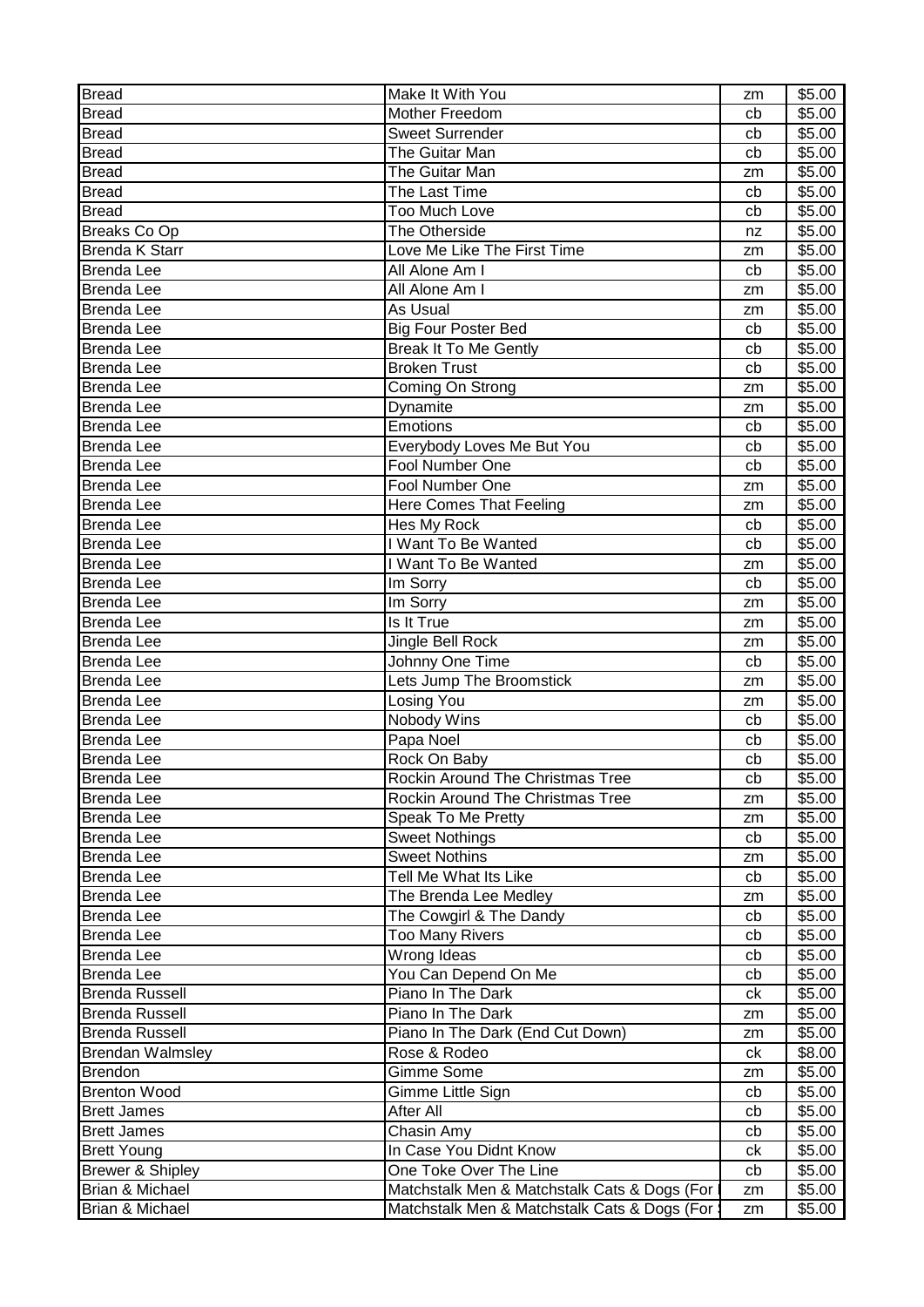| <b>Brian Cadd</b>                      | Let Go                                           | ck | \$8.00 |
|----------------------------------------|--------------------------------------------------|----|--------|
| <b>Brian Cadd</b>                      | Little Ray Of Sunshine                           | ck | \$5.00 |
| Brian Doerkson & Wendy Whitehead       | Come Now Is The Time To Worship                  | cb | \$5.00 |
| <b>Brian Hyland</b>                    | <b>Ginny Come Lately</b>                         | zm | \$5.00 |
| <b>Brian Hyland</b>                    | Itsy Bitsy Teenie Weenie Yellow Polka Dot Bikini | zm | \$5.00 |
| <b>Brian Hyland</b>                    | Itsy Bitsy Teeny Weenie Yellow Polka Dot Bikini  | cb | \$5.00 |
| <b>Brian Hyland</b>                    | Sealed With A Kiss                               | cb | \$5.00 |
| <b>Brian Hyland</b>                    | Sealed With A Kiss                               | zm | \$5.00 |
| <b>Brian Kennedy</b>                   | A Better Man                                     | zm | \$5.00 |
| <b>Brian May</b>                       | Driven By You                                    | zm | \$5.00 |
| <b>Brian McComas</b>                   | 999% Sure (Ive Never Been Here Before)           | cb | \$5.00 |
| <b>Brian McComas</b>                   | All Comes Floodin Down                           | cb | \$5.00 |
| <b>Brian McComas</b>                   | Good Good Lovin                                  | cb | \$5.00 |
| <b>Brian McComas</b>                   | I Could Never Love You Enough                    | cb | \$5.00 |
| <b>Brian McComas</b>                   | Night Disappear With You                         | cb | \$5.00 |
| <b>Brian McComas</b>                   | The Middle Of Nowhere                            | cb | \$5.00 |
| <b>Brian McComas</b>                   | Youre In My Head                                 | cb | \$5.00 |
| <b>Brian McFadden</b>                  | Like Only A Woman Can                            | сk | \$5.00 |
| Brian McFadden & Delta Goodrem         | <b>Almost Here</b>                               | ck | \$5.00 |
| <b>Brian McKnight</b>                  | 68 12 (six eight twelve)                         | cb | \$5.00 |
| Brian McKnight                         | Anytime                                          | cb | \$5.00 |
| <b>Brian McKnight</b>                  | <b>Back At One</b>                               | cb | \$5.00 |
| <b>Brian McKnight</b>                  | Crazy Love                                       | cb | \$5.00 |
| <b>Brian McKnight</b>                  | Everytime You Go Away                            | cb | \$5.00 |
| <b>Brian McKnight</b>                  | $\overline{F}$ all 5.0                           | cb | \$5.00 |
| <b>Brian McKnight</b>                  | Find Myself In You                               | cb | \$5.00 |
| <b>Brian McKnight</b>                  | Just A Little Bit                                | cb | \$5.00 |
| <b>Brian McKnight</b>                  | Let Me Love You                                  | cb | \$5.00 |
| <b>Brian McKnight</b>                  | Love Of My Life                                  | cb | \$5.00 |
| <b>Brian McKnight</b>                  | One Last Cry                                     | cb | \$5.00 |
| <b>Brian McKnight</b>                  | Shoulda Woulda Coulda                            | cb | \$5.00 |
| <b>Brian McKnight</b>                  | Stay Or Let It Go                                | cb | \$5.00 |
| <b>Brian McKnight</b>                  | Still                                            | cb | \$5.00 |
| <b>Brian McKnight</b>                  | Try Our Love Again                               | cb | \$5.00 |
| <b>Brian McKnight</b>                  | What Ive Been Waiting For                        | cb | \$5.00 |
| <b>Brian McKnight</b>                  | Whats It Gonna Be                                | cb | \$5.00 |
| Brian McKnight & Mase                  | You Should Be Mine (Dont Waste Your Time)        | cb | \$5.00 |
| Brian McKnight & Vanessa Williams      | Love Is                                          | cb | \$5.00 |
| <b>Brian Poole &amp; The Tremeloes</b> | Do You Love Me                                   | ck | \$5.00 |
| <b>Brian Poole &amp; The Tremeloes</b> | Do You Love Me                                   | zm | \$5.00 |
| <b>Brice Long</b>                      | Anywhere But Here                                | cb | \$5.00 |
| <b>Brice Long</b>                      | Its Only Monday                                  | cb | \$5.00 |
| <b>Brice Long</b>                      | Meat & Potato Man                                | cb | \$5.00 |
| <b>Bridgit Mendler</b>                 | Ready Or Not                                     | zm | \$5.00 |
| <b>Brinsley Schwarz</b>                | Whats So Funny Bout Peace Love & Understand      | zm | \$5.00 |
| <b>Britney Spears</b>                  | 3 (three)                                        | cb | \$5.00 |
| <b>Britney Spears</b>                  | 3 (three)                                        | zm | \$5.00 |
| <b>Britney Spears</b>                  | <b>Baby One More Time</b>                        | cb | \$5.00 |
| <b>Britney Spears</b>                  | <b>Baby One More Time</b>                        | zm | \$5.00 |
| <b>Britney Spears</b>                  | Born To Make You Happy                           | cb | \$5.00 |
| <b>Britney Spears</b>                  | Born To Make You Happy                           | zm | \$5.00 |
| <b>Britney Spears</b>                  | <b>Boys</b>                                      | cb | \$5.00 |
| <b>Britney Spears</b>                  | <b>Break The Ice</b>                             | cb | \$5.00 |
| <b>Britney Spears</b>                  | Circus                                           | cb | \$5.00 |
| <b>Britney Spears</b>                  | Dont Go Knocking On My Door                      | cb | \$5.00 |
| <b>Britney Spears</b>                  | Dont Let Me Be The Last To Know                  | cb | \$5.00 |
| <b>Britney Spears</b>                  | Everytime                                        | cb | \$5.00 |
| <b>Britney Spears</b>                  | Everytime                                        | zm | \$5.00 |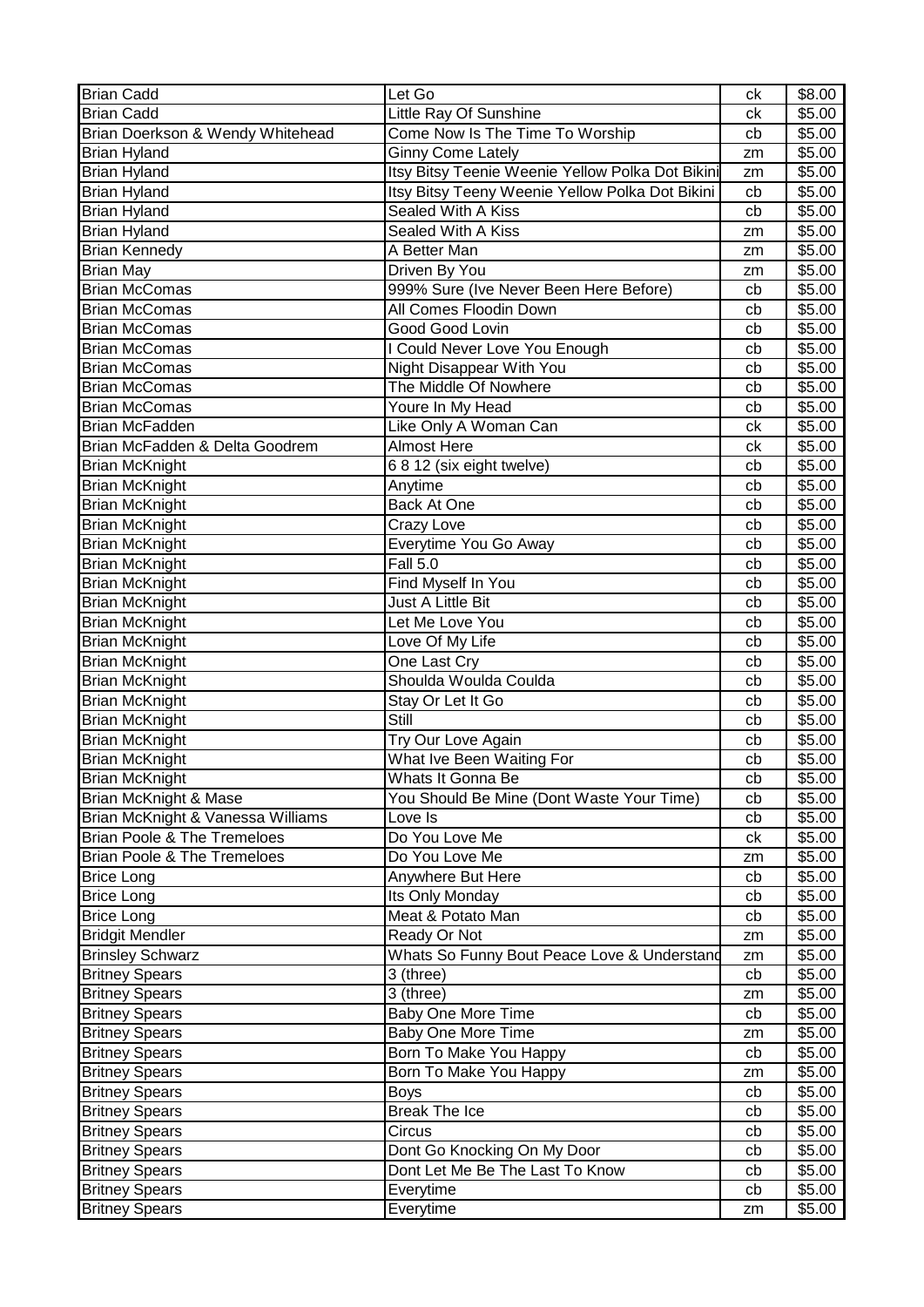| <b>Britney Spears</b>      | From The Bottom Of My Broken Heart             | cb | \$5.00 |
|----------------------------|------------------------------------------------|----|--------|
| <b>Britney Spears</b>      | Gimme More                                     | cb | \$5.00 |
| <b>Britney Spears</b>      | Gimme More                                     | zm | \$5.00 |
| <b>Britney Spears</b>      | Hold It Against Me                             | cb | \$5.00 |
| <b>Britney Spears</b>      | Hold It Against Me                             | zm | \$5.00 |
| <b>Britney Spears</b>      | I Cant Get No Satisfaction                     | cb | \$5.00 |
| <b>Britney Spears</b>      | I Love Rock N Roll                             | zm | \$5.00 |
| <b>Britney Spears</b>      | I Wanna Go                                     | cb | \$5.00 |
| <b>Britney Spears</b>      | I Will Be There                                | cb | \$5.00 |
| <b>Britney Spears</b>      | If U Seek Amy                                  | cb | \$5.00 |
| <b>Britney Spears</b>      | Im A Slave 4 U                                 | cb | \$5.00 |
| <b>Britney Spears</b>      | Im A Slave 4 U                                 | zm | \$5.00 |
| <b>Britney Spears</b>      | Im A Slave 4 U (With Backing Vocals But No Tal | zm | \$5.00 |
|                            | Im Not A Girl Not Yet A Woman                  |    | \$5.00 |
| <b>Britney Spears</b>      |                                                | cb |        |
| <b>Britney Spears</b>      | Im Not A Girl Not Yet A Woman                  | zm | \$5.00 |
| <b>Britney Spears</b>      | Let Me Be                                      | cb | \$5.00 |
| <b>Britney Spears</b>      | Lucky                                          | cb | \$5.00 |
| <b>Britney Spears</b>      | Lucky                                          | zm | \$5.00 |
| <b>Britney Spears</b>      | My Only Wish (This Year)                       | cb | \$5.00 |
| <b>Britney Spears</b>      | My Prerogative                                 | cb | \$5.00 |
| <b>Britney Spears</b>      | <b>One Kiss From You</b>                       | cb | \$5.00 |
| <b>Britney Spears</b>      | Oops I Did It Again                            | cb | \$5.00 |
| <b>Britney Spears</b>      | Oops I Did It Again                            | zm | \$5.00 |
| <b>Britney Spears</b>      | Outrageous                                     | cb | \$5.00 |
| <b>Britney Spears</b>      | Overprotected                                  | cb | \$5.00 |
| <b>Britney Spears</b>      | Perfume                                        | zm | \$5.00 |
| <b>Britney Spears</b>      | Piece Of Me                                    | cb | \$5.00 |
| <b>Britney Spears</b>      | Piece Of Me                                    | zm | \$5.00 |
| <b>Britney Spears</b>      | Radar                                          | cb | \$5.00 |
| <b>Britney Spears</b>      | Soda Pop                                       | cb | \$5.00 |
| <b>Britney Spears</b>      | Someday (I Will Understand)                    | cb | \$5.00 |
| <b>Britney Spears</b>      | Sometimes                                      | cb | \$5.00 |
| <b>Britney Spears</b>      | Sometimes                                      | zm | \$5.00 |
| <b>Britney Spears</b>      | Stronger                                       | cb | \$5.00 |
| <b>Britney Spears</b>      | Stronger                                       | zm | \$5.00 |
| <b>Britney Spears</b>      | The Beat Goes On                               | cb | \$5.00 |
| <b>Britney Spears</b>      | Till The World Ends                            | cb | \$5.00 |
| <b>Britney Spears</b>      | Toxic                                          | cb | \$5.00 |
| <b>Britney Spears</b>      | <b>Toxic</b>                                   | zm | \$5.00 |
| <b>Britney Spears</b>      | What You See (Is What You Get)                 | cb | \$5.00 |
|                            | Womanizer                                      |    |        |
| <b>Britney Spears</b>      |                                                | cb | \$5.00 |
| <b>Britney Spears</b>      | Womanizer                                      | zm | \$5.00 |
| <b>Britney Spears</b>      | Work Bitch                                     | zm | \$5.00 |
| <b>Britney Spears</b>      | You Drive Me Crazy                             | cb | \$5.00 |
| <b>Broadway Annie</b>      | Its A Hard Knock Life                          | cb | \$5.00 |
| <b>Broadway Annie</b>      | Maybe                                          | cb | \$5.00 |
| <b>Broadway Annie</b>      | Tomorrow                                       | cb | \$5.00 |
| <b>Broadway Dreamgirls</b> | And I Am Telling You Im Not Going              | cb | \$5.00 |
| Broadway Wizard Of Oz      | Ding Dong The Witch Is Dead                    | cb | \$5.00 |
| Broadway Wizard Of Oz      | Were Off To See The Wizard                     | cb | \$5.00 |
| <b>Bronski Beat</b>        | <b>Hit That Perfect Beat</b>                   | zm | \$5.00 |
| <b>Bronski Beat</b>        | Smalltown Boy                                  | ck | \$5.00 |
| Bronski Beat               | Smalltown Boy                                  | zm | \$5.00 |
| <b>Broods</b>              | <b>Couldnt Believe</b>                         | ck | \$8.00 |
| <b>Broods</b>              | Free                                           | сk | \$8.00 |
| <b>Broods</b>              | Heartlines                                     | сk | \$5.00 |
| <b>Brook Benton</b>        | Kiddio                                         | cb | \$5.00 |
| <b>Brook Benton</b>        | Rainy Night In Georgia                         | cb | \$5.00 |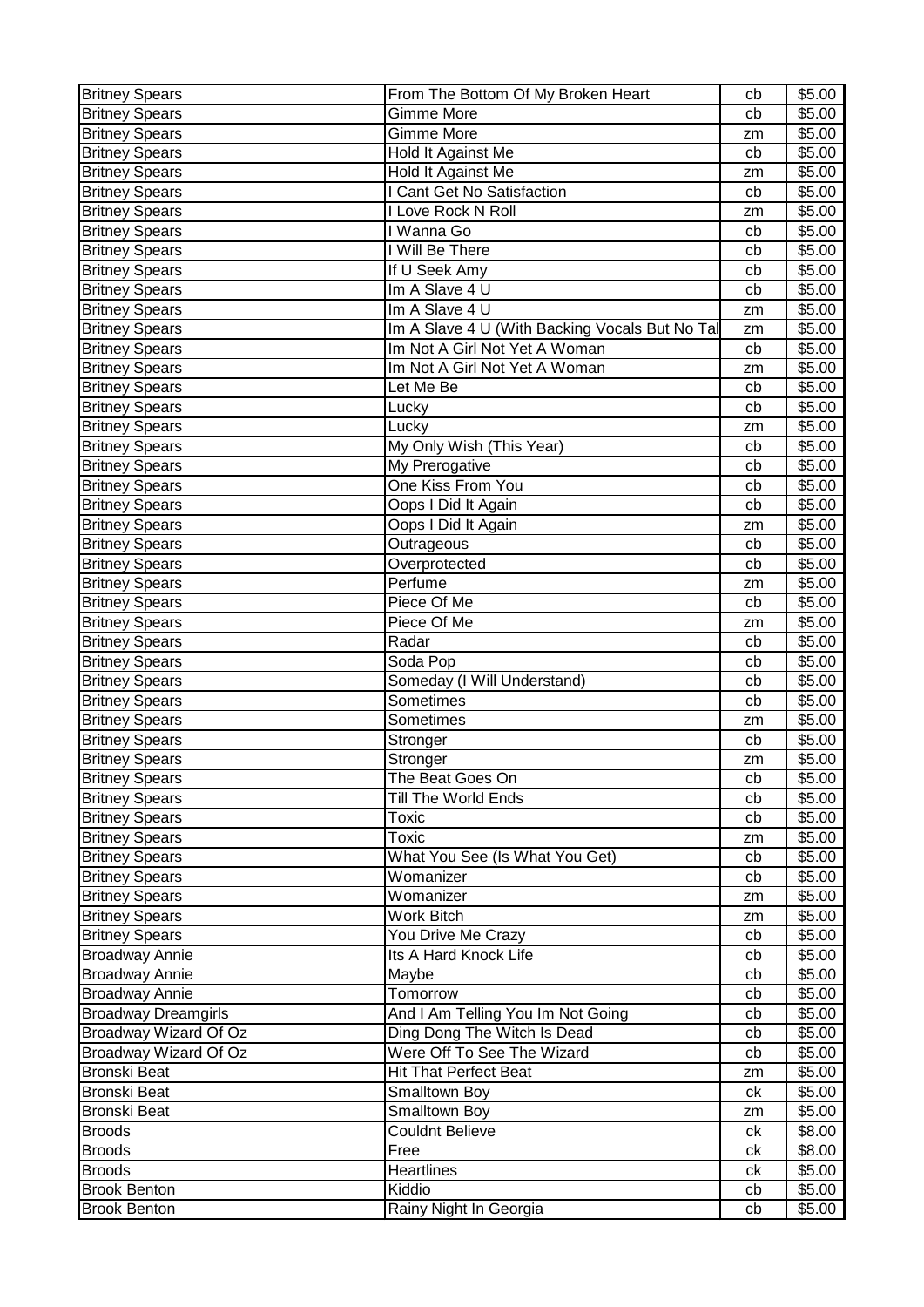| <b>Brook Brothers</b>             | Warpaint                            | zm | \$5.00 |
|-----------------------------------|-------------------------------------|----|--------|
| <b>Brooke Fraser</b>              | Albertine                           | nz | \$5.00 |
| <b>Brooke Fraser</b>              | Arithmetic                          | nz | \$5.00 |
| <b>Brooke Fraser</b>              | <b>Better</b>                       | nz | \$5.00 |
| <b>Brooke Fraser</b>              | Deciphering Me                      | nz | \$5.00 |
| <b>Brooke Fraser</b>              | Lifeline                            | nz | \$5.00 |
| <b>Brooke Fraser</b>              | Saving The World                    | nz | \$5.00 |
| <b>Brooke Fraser</b>              | Scarlet                             | nz | \$5.00 |
| <b>Brooke Fraser</b>              | Shadowfeet                          | nz | \$5.00 |
| <b>Brooke Fraser</b>              | <b>Without You</b>                  | nz | \$5.00 |
| Brooke McClymont & Adam Eckersley | Star Of The Show                    | ck | \$8.00 |
| Brooklyn Bridge                   | Worst That Could Happen             | cb | \$5.00 |
| Brooks & Dunn                     | A Man This Lonely                   | cb | \$5.00 |
| Brooks & Dunn                     | <b>Aint Nothing Bout You</b>        | cb | \$5.00 |
| Brooks & Dunn                     | <b>Beer Thirty</b>                  | cb | \$5.00 |
| Brooks & Dunn                     | <b>Believe</b>                      | cb | \$5.00 |
| Brooks & Dunn                     | Best Of My Love                     | cb | \$5.00 |
| Brooks & Dunn                     | Boot Scootin Boogie                 | cb | \$5.00 |
| Brooks & Dunn                     | <b>Brand New Man</b>                | cb | \$5.00 |
| Brooks & Dunn                     | <b>Building Bridges</b>             | cb | \$5.00 |
| Brooks & Dunn                     | Cowboy Town                         | cb | \$5.00 |
| Brooks & Dunn                     | <b>Cowgirls Dont Cry</b>            | cb | \$5.00 |
| Brooks & Dunn                     | Every River                         | cb | \$5.00 |
| Brooks & Dunn                     | God Must Be Busy                    | cb | \$5.00 |
| Brooks & Dunn                     | Goin Under Gettin Over You          | cb | \$5.00 |
| Brooks & Dunn                     | Hangin Round The Mistletoe          | cb | \$5.00 |
| Brooks & Dunn                     | Hard Workin Man                     | cb | \$5.00 |
| Brooks & Dunn                     | Heartbroke Out Of My Mind           | cb | \$5.00 |
| Brooks & Dunn                     | Hes Got You                         | cb | \$5.00 |
| Brooks & Dunn                     | <b>Hillbilly Deluxe</b>             | cb | \$5.00 |
| Brooks & Dunn                     | Honky Tonk Truth                    | cb |        |
| Brooks & Dunn                     | How Long Gone                       |    | \$5.00 |
|                                   |                                     | cb | \$5.00 |
| Brooks & Dunn                     | Husbands & Wives<br>I Am That Man   | cb | \$5.00 |
| Brooks & Dunn                     |                                     | cb | \$5.00 |
| Brooks & Dunn                     | Cant Get Over You                   | cb | \$5.00 |
| Brooks & Dunn                     | If You See Him If You See Her       | cb | \$5.00 |
| Brooks & Dunn                     | Ill Never Forgive My Heart          | cb | \$5.00 |
| Brooks & Dunn                     | <b>Indian Summer</b>                | cb | \$5.00 |
| Brooks & Dunn                     | It Wont Be Christmas Without You    | cb | \$5.00 |
| Brooks & Dunn                     | Its Getting Better All The Time     | cb | \$5.00 |
| Brooks & Dunn                     | Little Miss Honky Tonk              | cb | \$5.00 |
| Brooks & Dunn                     | Lost & Found                        | cb | \$5.00 |
| Brooks & Dunn                     | Missing You                         | cb | \$5.00 |
| Brooks & Dunn                     | My Heart Is Lost To You             | cb | \$5.00 |
| Brooks & Dunn                     | My Maria                            | cb | \$5.00 |
| Brooks & Dunn                     | My Next Broken Heart                | cb | \$5.00 |
| Brooks & Dunn                     | Neon Moon                           | cb | \$5.00 |
| Brooks & Dunn                     | Neon Moon                           | zm | \$5.00 |
| Brooks & Dunn                     | Only In America                     | cb | \$5.00 |
| Brooks & Dunn                     | Over The Next Hill                  | cb | \$5.00 |
| Brooks & Dunn                     | <b>Play Something Country</b>       | cb | \$5.00 |
| Brooks & Dunn                     | Proud Of The House We Built         | cb | \$5.00 |
| Brooks & Dunn                     | Put A Girl In It                    | cb | \$5.00 |
| Brooks & Dunn                     | Red Dirt Road                       | cb | \$5.00 |
| Brooks & Dunn                     | Rock My World (Little Country Girl) | cb | \$5.00 |
| Brooks & Dunn                     | Santas Coming Over To Your House    | cb | \$5.00 |
| Brooks & Dunn                     | She Used To Be Mine                 | cb | \$5.00 |
| Brooks & Dunn                     | Shes Not The Cheatin Kind           | cb | \$5.00 |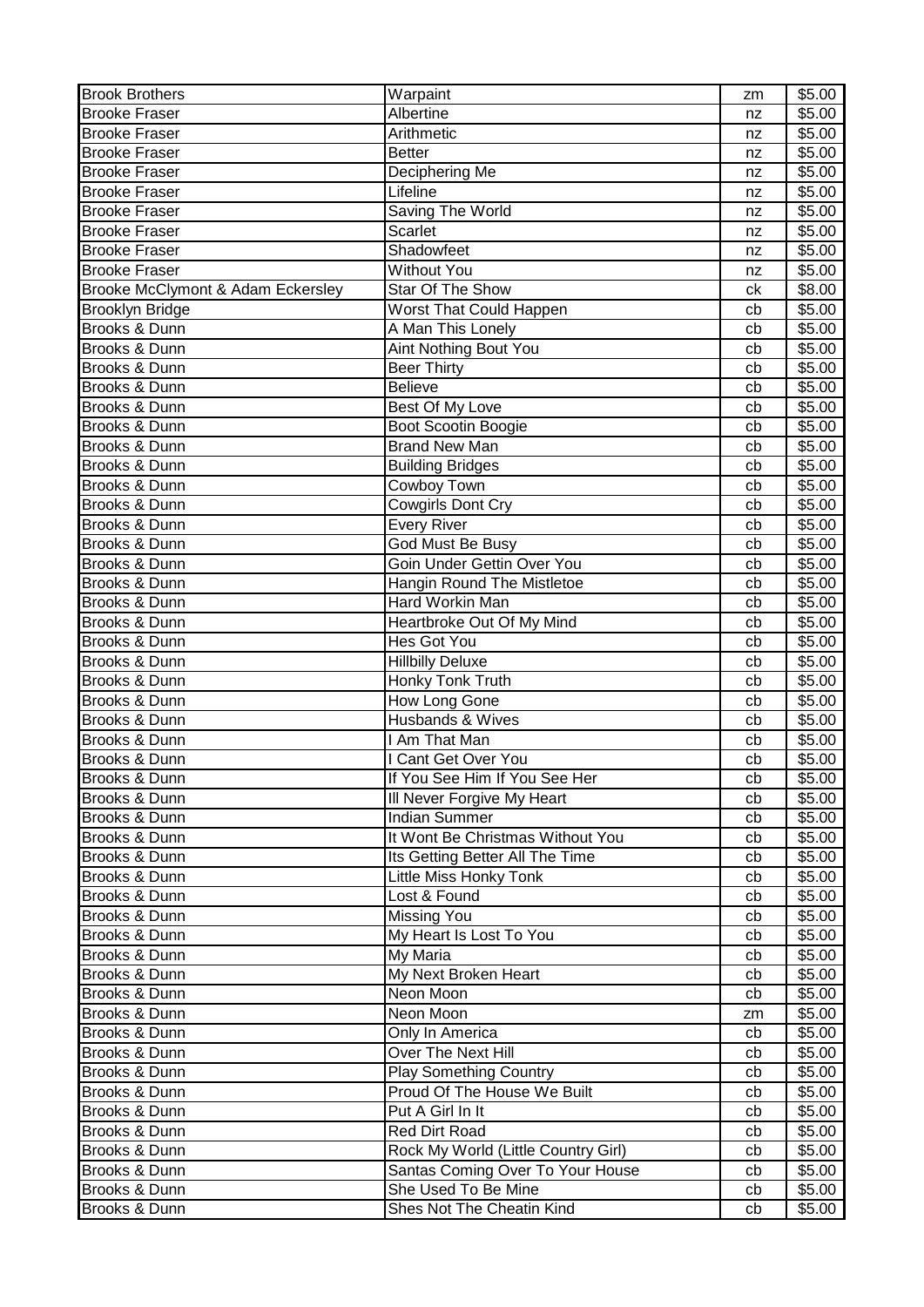| Brooks & Dunn              | South Of Santa Fe                            | cb | \$5.00 |
|----------------------------|----------------------------------------------|----|--------|
| Brooks & Dunn              | That Aint No Way To Go                       | cb | \$5.00 |
| Brooks & Dunn              | Thats What Its All About                     | cb | \$5.00 |
| Brooks & Dunn              | Thats What She Gets For Loving Me            | cb | \$5.00 |
| Brooks & Dunn              | The Long Goodbye                             | cb | \$5.00 |
| Brooks & Dunn              | Well Burn That Bridge                        | cb | \$5.00 |
| Brooks & Dunn              | <b>Whiskey Under The Bridge</b>              | cb | \$5.00 |
| Brooks & Dunn              | Who Says There Aint No Santa                 | cb | \$5.00 |
| Brooks & Dunn              | Why Would I Say Goodbye                      | cb | \$5.00 |
| Brooks & Dunn              | You Cant Take The Honky Tonk Out Of The Girl | cb | \$5.00 |
| Brooks & Dunn              | Youll Always Be Loved By Me                  | cb | \$5.00 |
| Brooks & Dunn              | Youre Gonna Miss Me When Im Gone             | cb | \$5.00 |
| Brooks & Dunn              | Youre My Angel                               | cb | \$5.00 |
| <b>Bros</b>                | <b>I Owe You Nothing</b>                     | ck | \$5.00 |
|                            |                                              |    |        |
| <b>Bros</b>                | I Owe You Nothing                            | zm | \$5.00 |
| <b>Bros</b>                | When Will I Be Famous                        | ck | \$5.00 |
| <b>Bros</b>                | When Will I Be Famous                        | zm | \$5.00 |
| <b>Brother Beyond</b>      | The Harder I Try                             | zm | \$5.00 |
| Brotherhood Of Man         | Angelo                                       | zm | \$5.00 |
| Brotherhood Of Man         | Figaro                                       | zm | \$5.00 |
| Brotherhood Of Man         | My Sweet Rosalie                             | zm | \$5.00 |
| Brotherhood Of Man         | Oh Boy (The Mood Im In)                      | zm | \$5.00 |
| Brotherhood Of Man         | Save Your Kisses For Me                      | ck | \$5.00 |
| Brotherhood Of Man         | Save Your Kisses For Me                      | zm | \$5.00 |
| Brotherhood Of Man         | United We Stand                              | cb | \$5.00 |
| <b>Brothers Four</b>       | Greenfields                                  | cb | \$5.00 |
| <b>Browns</b>              | Looking Back To See                          | cb | \$5.00 |
| <b>Browns</b>              | The Three Bells                              | cb | \$5.00 |
| <b>Brownsville Station</b> | Smokin In The Boys Room                      | cb | \$5.00 |
| <b>Bruce Channel</b>       | Hey Baby                                     | cb | \$5.00 |
| <b>Bruce Channel</b>       | Hey Baby                                     | zm | \$5.00 |
| <b>Bruce Hornsby</b>       | The Way It Is                                | cb | \$5.00 |
| <b>Bruce Hornsby</b>       | The Way It Is                                | zm | \$5.00 |
| <b>Bruce Robison</b>       | My Hometown                                  | cb | \$5.00 |
| <b>Bruce Robison</b>       | The Good Life                                | cb | \$5.00 |
| <b>Bruce Robison</b>       | What Would Willie Do                         | cb | \$5.00 |
| <b>Bruce Springsteen</b>   | <b>Badlands</b>                              |    | \$5.00 |
|                            | Born In The USA                              | zm | \$5.00 |
| <b>Bruce Springsteen</b>   | Born In The USA                              | cb | \$5.00 |
| <b>Bruce Springsteen</b>   |                                              | сk |        |
| <b>Bruce Springsteen</b>   | Born In The USA                              | zm | \$5.00 |
| <b>Bruce Springsteen</b>   | Born To Run                                  | ck | \$5.00 |
| <b>Bruce Springsteen</b>   | Born To Run                                  | zm | \$5.00 |
| <b>Bruce Springsteen</b>   | <b>Brilliant Disguise</b>                    | ck | \$5.00 |
| <b>Bruce Springsteen</b>   | <b>Brilliant Disguise</b>                    | zm | \$5.00 |
| <b>Bruce Springsteen</b>   | Cover Me                                     | zm | \$5.00 |
| <b>Bruce Springsteen</b>   | Dancing In The Dark                          | ck | \$5.00 |
| <b>Bruce Springsteen</b>   | Dancing In The Dark                          | zm | \$5.00 |
| <b>Bruce Springsteen</b>   | Darkness On The Edge Of Town                 | zm | \$5.00 |
| <b>Bruce Springsteen</b>   | Ghosts                                       | zm | \$5.00 |
| <b>Bruce Springsteen</b>   | <b>Glory Days</b>                            | ck | \$5.00 |
| <b>Bruce Springsteen</b>   | <b>Glory Days</b>                            | zm | \$5.00 |
| <b>Bruce Springsteen</b>   | Human Touch                                  | ck | \$5.00 |
| <b>Bruce Springsteen</b>   | Human Touch                                  | zm | \$5.00 |
| <b>Bruce Springsteen</b>   | Hungry Heart                                 | ck | \$5.00 |
| <b>Bruce Springsteen</b>   | Hungry Heart                                 | zm | \$5.00 |
| <b>Bruce Springsteen</b>   | I Wish I Were Blind                          | zm | \$5.00 |
| <b>Bruce Springsteen</b>   | I Wish I Were Blind (no bv)                  | ck | \$5.00 |
| <b>Bruce Springsteen</b>   | Im On Fire                                   | сk | \$5.00 |
|                            |                                              |    |        |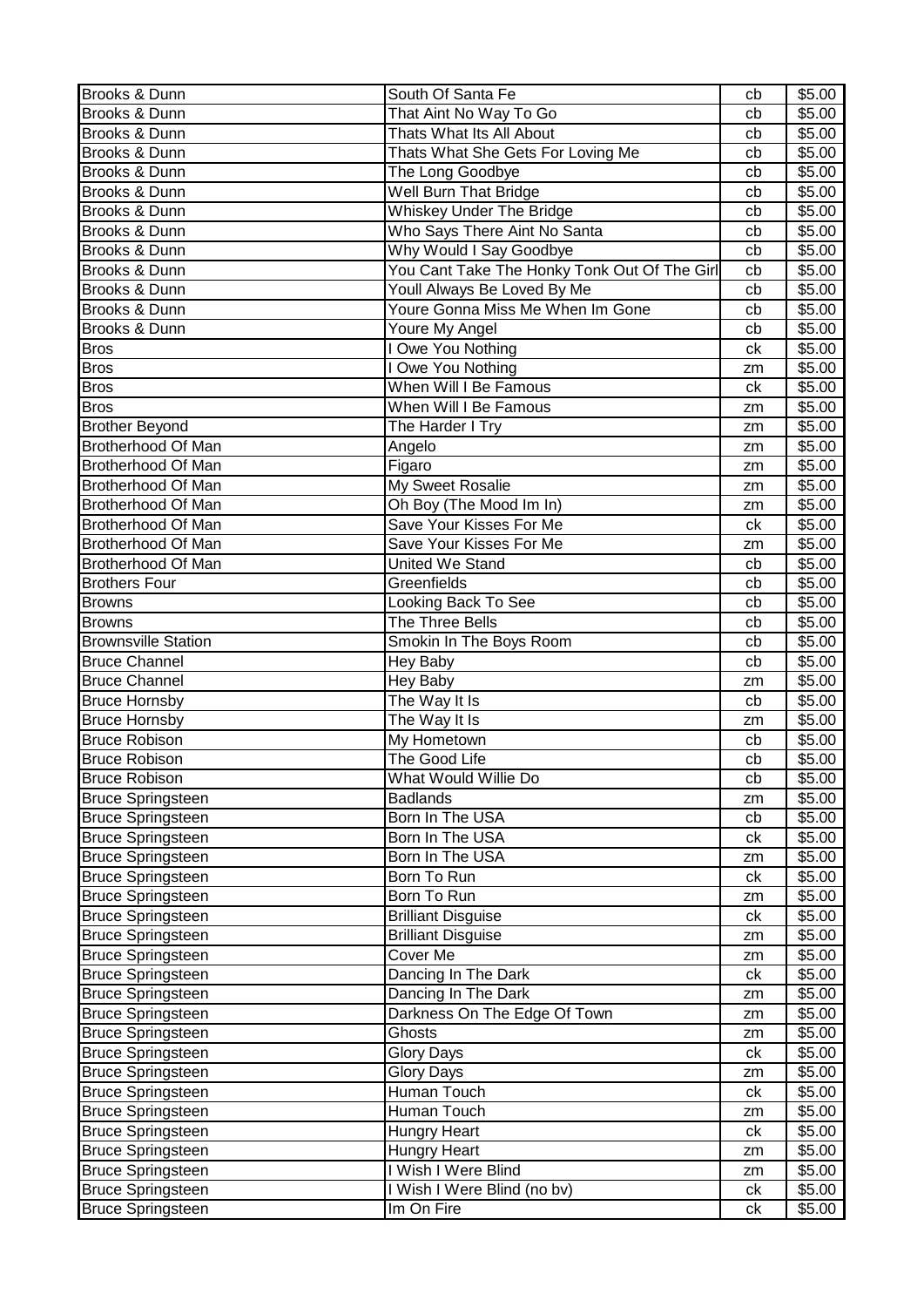| <b>Bruce Springsteen</b> | Im On Fire                                 | zm       | \$5.00             |
|--------------------------|--------------------------------------------|----------|--------------------|
| Bruce Springsteen        | <b>Jersey Girl</b>                         | ck       | \$5.00             |
| <b>Bruce Springsteen</b> | Jungleland                                 | zm       | \$5.00             |
| <b>Bruce Springsteen</b> | Land Of Hope & Dreams                      | cb       | \$5.00             |
| <b>Bruce Springsteen</b> | Letter To You                              | ck       | \$5.00             |
| <b>Bruce Springsteen</b> | Mans Job (no bv)                           | ck       | \$5.00             |
| <b>Bruce Springsteen</b> | My Hometown                                | cb       | \$5.00             |
| <b>Bruce Springsteen</b> | No Surrender                               | ck       | \$5.00             |
| <b>Bruce Springsteen</b> | One Step Up                                | zm       | \$5.00             |
| <b>Bruce Springsteen</b> | Santa Claus Is Comin To Town               | cb       | \$5.00             |
| <b>Bruce Springsteen</b> | Santa Claus Is Comin To Town               | zm       | \$5.00             |
| <b>Bruce Springsteen</b> | Secret Garden                              | ck       | \$5.00             |
| <b>Bruce Springsteen</b> | <b>Sherry Darling</b>                      | zm       | \$5.00             |
| <b>Bruce Springsteen</b> | <b>Streets Of Philadelphia</b>             | ck       | \$5.00             |
| <b>Bruce Springsteen</b> | <b>Streets Of Philadelphia</b>             | zm       | \$5.00             |
| <b>Bruce Springsteen</b> | The Promised Land                          | zm       | \$5.00             |
| <b>Bruce Springsteen</b> | The Rising                                 | ck       | \$5.00             |
| <b>Bruce Springsteen</b> | The River                                  | ck       | \$5.00             |
| <b>Bruce Springsteen</b> | The River                                  | zm       | \$5.00             |
| <b>Bruce Springsteen</b> | <b>Thunder Road</b>                        | ck       | $\overline{$}5.00$ |
| <b>Bruce Springsteen</b> | <b>Thunder Road</b>                        | zm       | \$5.00             |
| <b>Bruce Springsteen</b> | Thunder Road (Minus Harmonica)             | zm       | \$5.00             |
| <b>Bruce Springsteen</b> | Tougher Than The Rest                      | zm       | \$5.00             |
| <b>Bruno Mars</b>        | 24k Magic (Clean Version)                  | zm       | \$5.00             |
| <b>Bruno Mars</b>        | 24K Magic (Clean)                          | ck       | \$5.00             |
| <b>Bruno Mars</b>        | 24k Magic (Explicit Version)               | zm       | \$5.00             |
| <b>Bruno Mars</b>        | 24K Magic (Explicit)                       | ck       | \$5.00             |
| <b>Bruno Mars</b>        | <b>Billionaire</b>                         |          | \$5.00             |
| <b>Bruno Mars</b>        | Count On Me                                | zm<br>ck | \$5.00             |
| <b>Bruno Mars</b>        | Count On Me                                |          | \$5.00             |
| <b>Bruno Mars</b>        | Count On Me                                | nz       | \$5.00             |
| <b>Bruno Mars</b>        | Gorilla                                    | zm       | \$5.00             |
| <b>Bruno Mars</b>        | Grenade                                    | zm       |                    |
| <b>Bruno Mars</b>        |                                            | ck       | \$5.00             |
|                          | Grenade<br>Grenade (Acoustative)           | zm       | \$5.00             |
| <b>Bruno Mars</b>        |                                            | zm       | \$5.00             |
| <b>Bruno Mars</b>        | It Will Rain                               | ck       | \$5.00             |
| <b>Bruno Mars</b>        | It Will Rain                               | zm       | \$5.00             |
| <b>Bruno Mars</b>        | Just The Way You Are                       | cb       | \$5.00             |
| <b>Bruno Mars</b>        | Just The Way You Are (Acoustative Version) | zm       | \$5.00             |
| <b>Bruno Mars</b>        | Just The Way You Are (Amazing)             | zm       | \$5.00             |
| <b>Bruno Mars</b>        | Locked Out Of Heaven                       | ck       | \$5.00             |
| <b>Bruno Mars</b>        | Locked Out Of Heaven                       | zm       | \$5.00             |
| <b>Bruno Mars</b>        | Marry You                                  | cb       | \$5.00             |
| <b>Bruno Mars</b>        | Marry You                                  | nz       | \$5.00             |
| <b>Bruno Mars</b>        | Marry You                                  | zm       | \$5.00             |
| <b>Bruno Mars</b>        | Run Away Baby                              | nz       | \$5.00             |
| <b>Bruno Mars</b>        | Runaway Baby                               | zm       | \$5.00             |
| <b>Bruno Mars</b>        | Talking To The Moon                        | nz       | \$5.00             |
| <b>Bruno Mars</b>        | Thats What I Like                          | ck       | \$5.00             |
| <b>Bruno Mars</b>        | Thats What I Like                          | zm       | \$5.00             |
| <b>Bruno Mars</b>        | The Lazy Song                              | cb       | \$5.00             |
| <b>Bruno Mars</b>        | The Lazy Song                              | zm       | \$5.00             |
| <b>Bruno Mars</b>        | Treasure                                   | ck       | \$5.00             |
| <b>Bruno Mars</b>        | Treasure                                   | zm       | \$5.00             |
| <b>Bruno Mars</b>        | Versace On The Floor                       | ck       | \$5.00             |
| <b>Bruno Mars</b>        | Versace On The Floor                       | zm       | \$5.00             |
| <b>Bruno Mars</b>        | When I Was Your Man                        | ck       | \$5.00             |
| <b>Bruno Mars</b>        | When I Was Your Man                        | zm       | \$5.00             |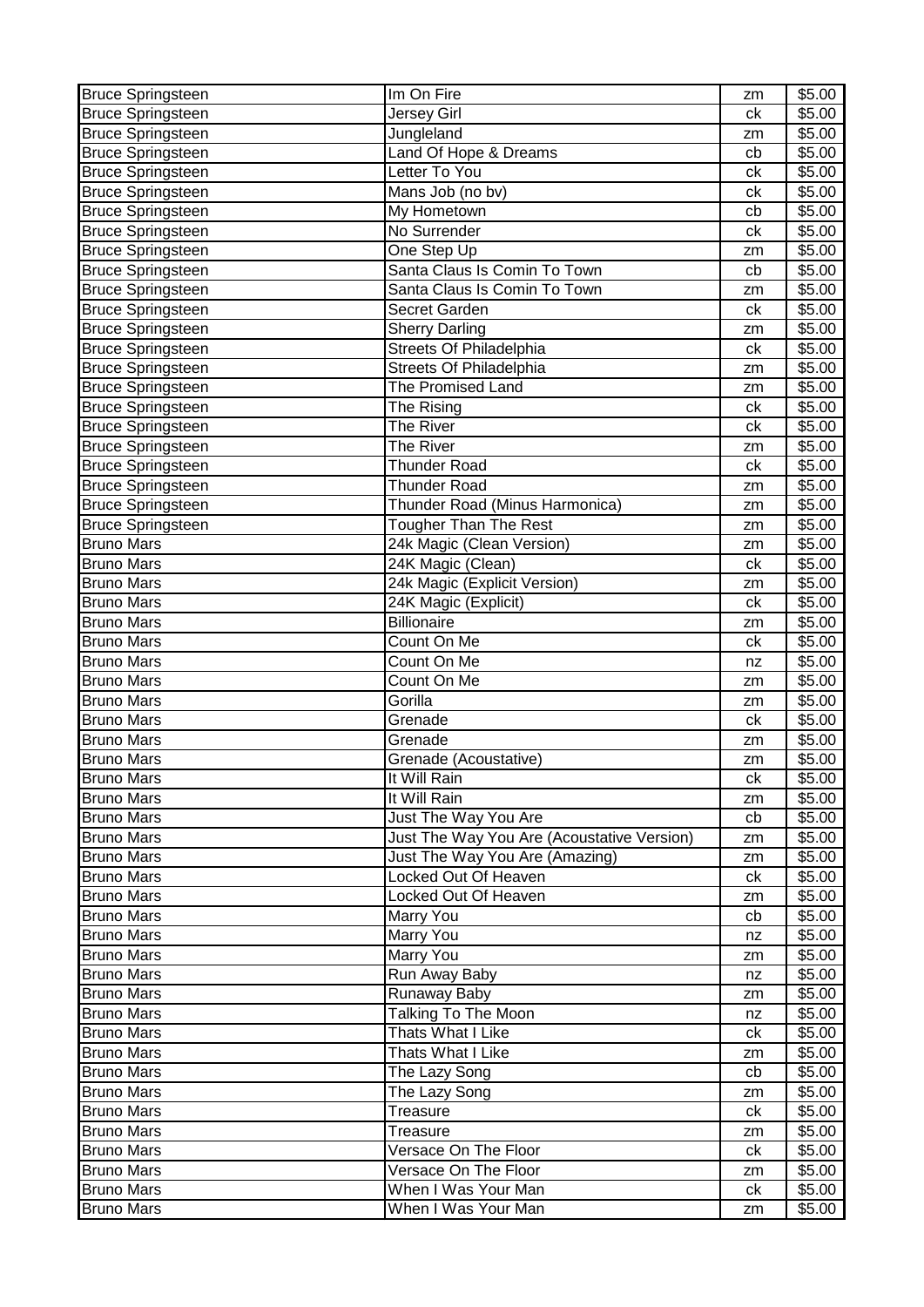| <b>Bruno Mars</b>                    | <b>Young Girls</b>                          | zm | \$5.00 |
|--------------------------------------|---------------------------------------------|----|--------|
| Bruno Mars & Bad Meets Evil          | Lighters (X rated rap)                      | ck | \$5.00 |
| Bruno Mars & Bad Meets Evil          | Lighters (YOUR RAP version)                 | ck | \$5.00 |
| Bruno Mars & Cardi B                 | Finesse                                     | ck | \$5.00 |
| Bruno Mars & Cardi B                 | Finesse                                     | сk | \$5.00 |
| Bruno Mars & Cardi B                 | Finesse (Remix) (Cleaner Version)           | zm | \$5.00 |
| Bruno Mars & Cardi B                 | Finesse (Remix) (Explicit Version)          | zm | \$5.00 |
| Bruno Mars & Silk City               | Leave The Door Open                         | ck | \$5.00 |
| Bruno Mars & Silk Sonic              | Leave The Door Open                         | ck | \$5.00 |
| Bruno Mars & Silk Sonic              | Leave The Door Open                         | zm | \$5.00 |
| Bruno Mars & Silk Sonic              | <b>Skate</b>                                | сk | \$5.00 |
| Bruno Mars & Silk Sonic              | <b>Skate</b>                                | ck | \$5.00 |
| <b>Bruno Mars &amp; Travie McCoy</b> | <b>Billionaire</b>                          | cb | \$5.00 |
| Bryan Adams                          | 18 Til I Die                                | zm | \$5.00 |
| <b>Bryan Adams</b>                   | <b>Back To You</b>                          | cb | \$5.00 |
| Bryan Adams                          | Cant Stop This Thing We Started             | cb | \$5.00 |
| Bryan Adams                          | Cant Stop This Thing We Started             | zm | \$5.00 |
| Bryan Adams                          | Do I Have To Say The Words                  | cb | \$5.00 |
| <b>Bryan Adams</b>                   | Do What Ya Gotta Do                         | zm | \$5.00 |
| <b>Bryan Adams</b>                   | Dont Even Try                               | zm | \$5.00 |
| Bryan Adams                          | Everything I Do I Do It For You             | cb | \$5.00 |
| <b>Bryan Adams</b>                   | Everything I Do I Do It For You             | zm | \$5.00 |
| <b>Bryan Adams</b>                   | Have You Ever Really Loved A Woman          | cb | \$5.00 |
| Bryan Adams                          | Have You Ever Really Loved A Woman          | zm | \$5.00 |
| Bryan Adams                          | Heat Of The Night                           | cb | \$5.00 |
| <b>Bryan Adams</b>                   | Heaven                                      | cb | \$5.00 |
| Bryan Adams                          | Heaven                                      | zm | \$5.00 |
| <b>Bryan Adams</b>                   | III Always Be Right There                   | cb | \$5.00 |
| Bryan Adams                          | Im Ready (MTV Unplugged)                    | zm | \$5.00 |
| <b>Bryan Adams</b>                   | Lets Make A Night To Remember               | cb | \$5.00 |
| Bryan Adams                          | Please Forgive Me                           | cb | \$5.00 |
| Bryan Adams                          | Please Forgive Me                           | zm | \$5.00 |
| <b>Bryan Adams</b>                   | Run To You                                  | cb | \$5.00 |
| <b>Bryan Adams</b>                   | Run To You                                  | zm | \$5.00 |
| <b>Bryan Adams</b>                   | Shine A Light                               | zm | \$5.00 |
| <b>Bryan Adams</b>                   | So Happy It Hurts                           | ck | \$5.00 |
| Bryan Adams                          | So Happy It Hurts                           | zm | \$5.00 |
| <b>Bryan Adams</b>                   | So Happy It Hurts (Without Backing Vocals)  | zm | \$5.00 |
| <b>Bryan Adams</b>                   | Somebody                                    | ck | \$5.00 |
| <b>Bryan Adams</b>                   | <b>Star</b>                                 | cb | \$5.00 |
| Bryan Adams                          | <b>Straight From The Heart</b>              | cb | \$5.00 |
| Bryan Adams                          | <b>Straight From The Heart</b>              | zm | \$5.00 |
| Bryan Adams                          | Summer Of 69                                | cb | \$5.00 |
| <b>Bryan Adams</b>                   | Summer Of 69                                | ck | \$5.00 |
| Bryan Adams                          | Summer Of 69                                | zm | \$5.00 |
| Bryan Adams                          | The Best Of Me                              | zm | \$5.00 |
| Bryan Adams                          | The Only Thing That Looks Good On Me Is You | cb | \$5.00 |
| Bryan Adams                          | The Only Thing That Looks Good On Me Is You | zm | \$5.00 |
| Bryan Adams                          | You Belong To Me                            | zm | \$5.00 |
| Bryan Adams & Barbra Streisand       | I Finally Found Someone                     | cb | \$5.00 |
| Bryan Adams & Bonnie Raitt           | <b>Rock Steady</b>                          | cb | \$5.00 |
| Bryan Adams & Mel C                  | When Youre Gone (Duet Version)              | ck | \$5.00 |
| Bryan Adams & Mel C                  | When Youre Gone (Duet Version)              | zm | \$5.00 |
| Bryan Adams & Mel C                  | When Youre Gone (For Solo Male)             | zm | \$5.00 |
| Bryan Adams Sting & Rod Stewart      | All For Love                                | cb | \$5.00 |
| <b>Bryan Davies</b>                  | Dream Girl                                  | ck | \$5.00 |
| Bryan Ferry                          | Dont Stop The Dance                         | zm | \$5.00 |
| <b>Bryan Ferry</b>                   | Lets Stick Together                         | ck | \$5.00 |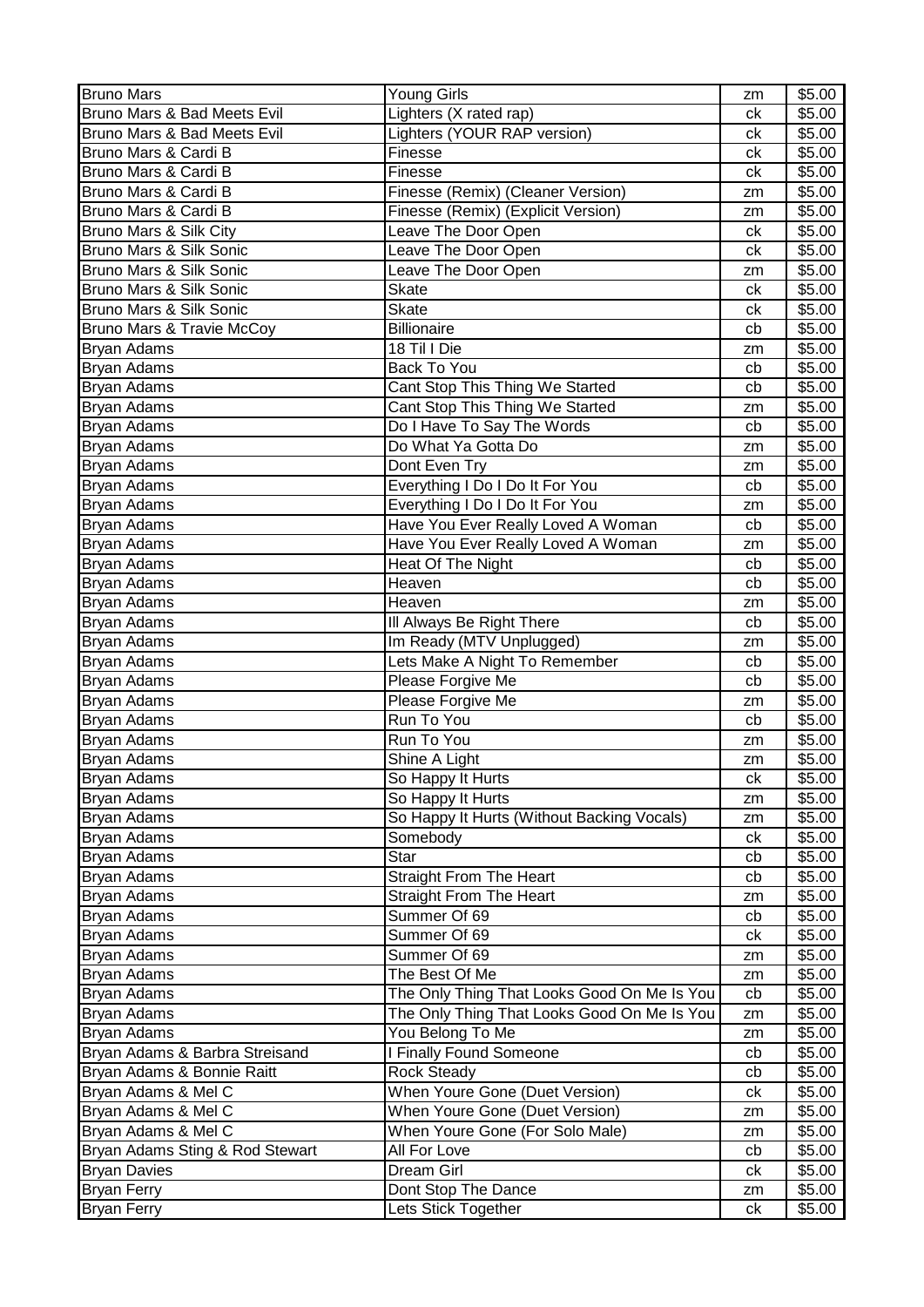| <b>Bryan Ferry</b>         | Lets Stick Together                           | zm | \$5.00 |
|----------------------------|-----------------------------------------------|----|--------|
| <b>Bryan Ferry</b>         | Love Is The Drug                              | zm | \$5.00 |
| Bryan Ferry                | Slave To Love                                 | zm | \$5.00 |
| <b>Bryan White</b>         | Bad Day To Let You Go                         | cb | \$5.00 |
| <b>Bryan White</b>         | God Gave Me You                               | cb | \$5.00 |
| <b>Bryan White</b>         | How Long                                      | cb | \$5.00 |
| <b>Bryan White</b>         | Im Not Supposed To Love You Anymore           | cb | \$5.00 |
| <b>Bryan White</b>         | Love Is The Right Place                       | cb | \$5.00 |
| <b>Bryan White</b>         | One Small Miracle                             | cb | \$5.00 |
| <b>Bryan White</b>         | Rebecca Lynn                                  | cb | \$5.00 |
| <b>Bryan White</b>         | Sittin On Go                                  | cb | \$5.00 |
| <b>Bryan White</b>         | So Much For Pretending                        | cb | \$5.00 |
| <b>Bryan White</b>         | Someone Elses Star                            | cb | \$5.00 |
| <b>Bryan White</b>         | <b>Thats Another Song</b>                     | cb | \$5.00 |
| <b>Bryan White</b>         | <b>Tree Of Hearts</b>                         | cb | \$5.00 |
| <b>Bryan White</b>         | Youre Still Beautiful To Me                   | cb | \$5.00 |
| <b>Bryce Sainty</b>        | This Summers The One                          | сk | \$8.00 |
| <b>BT</b> Express          | Do It (Til Youre Satisfied)                   | cb | \$5.00 |
| <b>BTS</b>                 | Dynamite                                      | ck | \$5.00 |
| <b>BTS</b>                 |                                               | ck |        |
| <b>BTS</b>                 | Dynamite                                      |    | \$5.00 |
|                            | Dynamite                                      | zm | \$5.00 |
| <b>Buck Owens</b>          | Above & Beyond The Call Of Love               | cb | \$5.00 |
| <b>Buck Owens</b>          | <b>Act Naturally</b>                          | cb | \$5.00 |
| <b>Buck Owens</b>          | Before You Go                                 | cb | \$5.00 |
| <b>Buck Owens</b>          | Hello Trouble Come On In                      | cb | \$5.00 |
| <b>Buck Owens</b>          | I Dont Care (Just As Long As You Love Me)     | cb | \$5.00 |
| <b>Buck Owens</b>          | It Takes People Like You (To Make People Like | cb | \$5.00 |
| <b>Buck Owens</b>          | Ive Got A Tiger By The Tail                   | cb | \$5.00 |
| <b>Buck Owens</b>          | Loves Gonna Live Here                         | cb | \$5.00 |
| <b>Buck Owens</b>          | Made In Japan                                 | cb | \$5.00 |
| <b>Buck Owens</b>          | My Heart Skips A Beat                         | cb | \$5.00 |
| <b>Buck Owens</b>          | Ruby (Are You Mad At Your Man)                | cb | \$5.00 |
| <b>Buck Owens</b>          | Sams Place                                    | cb | \$5.00 |
| <b>Buck Owens</b>          | Santa Looked A Lot Like Daddy                 | cb | \$5.00 |
| <b>Buck Owens</b>          | <b>Together Again</b>                         | cb | \$5.00 |
| <b>Buck Owens</b>          | Under Your Spell Again                        | cb | \$5.00 |
| <b>Buck Owens</b>          | Waitin In Your Welfare Line                   | cb | \$5.00 |
| Buck Owens & Dwight Yoakam | <b>Streets Of Bakersfield</b>                 | cb | \$5.00 |
| <b>Buckcherry</b>          | All Night Long                                | cb | \$5.00 |
| <b>Buckcherry</b>          | Dont Go Away                                  | cb | \$5.00 |
| <b>Buckcherry</b>          | Rescue Me                                     | cb | \$5.00 |
| <b>Buckcherry</b>          | Sorry                                         | cb | \$5.00 |
| <b>Buckinghams</b>         | Kind Of A Drag                                | cb | \$5.00 |
| <b>Bucks Fizz</b>          | Land Of Make Believe                          | zm | \$5.00 |
| <b>Bucks Fizz</b>          | Making Your Mind Up                           | ck | \$5.00 |
| <b>Bucks Fizz</b>          | Making Your Mind Up                           | zm | \$5.00 |
| <b>Bucky Covington</b>     | A Different World                             | cb | \$5.00 |
| <b>Bucky Covington</b>     | A Fathers Love (The Only Way He Knew How)     | cb | \$5.00 |
| <b>Bucky Covington</b>     | Gotta Be Somebody                             | cb | \$5.00 |
| <b>Bucky Covington</b>     | I Want My Life Back                           | cb | \$5.00 |
| <b>Bucky Covington</b>     | III Walk                                      | cb | \$5.00 |
| <b>Bucky Covington</b>     | Its Good To Be Us                             | cb | \$5.00 |
| <b>Buddy Holly</b>         | <b>Baby I Dont Care</b>                       | zm | \$5.00 |
|                            | Brown Eyed Handsome Man                       |    | \$5.00 |
| <b>Buddy Holly</b>         |                                               | zm |        |
| <b>Buddy Holly</b>         | <b>Buddy Holly Medley 1</b>                   | zm | \$5.00 |
| <b>Buddy Holly</b>         | <b>Buddy Holly Medley 2</b>                   | zm | \$5.00 |
| <b>Buddy Holly</b>         | <b>Buddy Holly Medley 3</b>                   | zm | \$5.00 |
| <b>Buddy Holly</b>         | <b>Buddy Holly Medley 4</b>                   | zm | \$5.00 |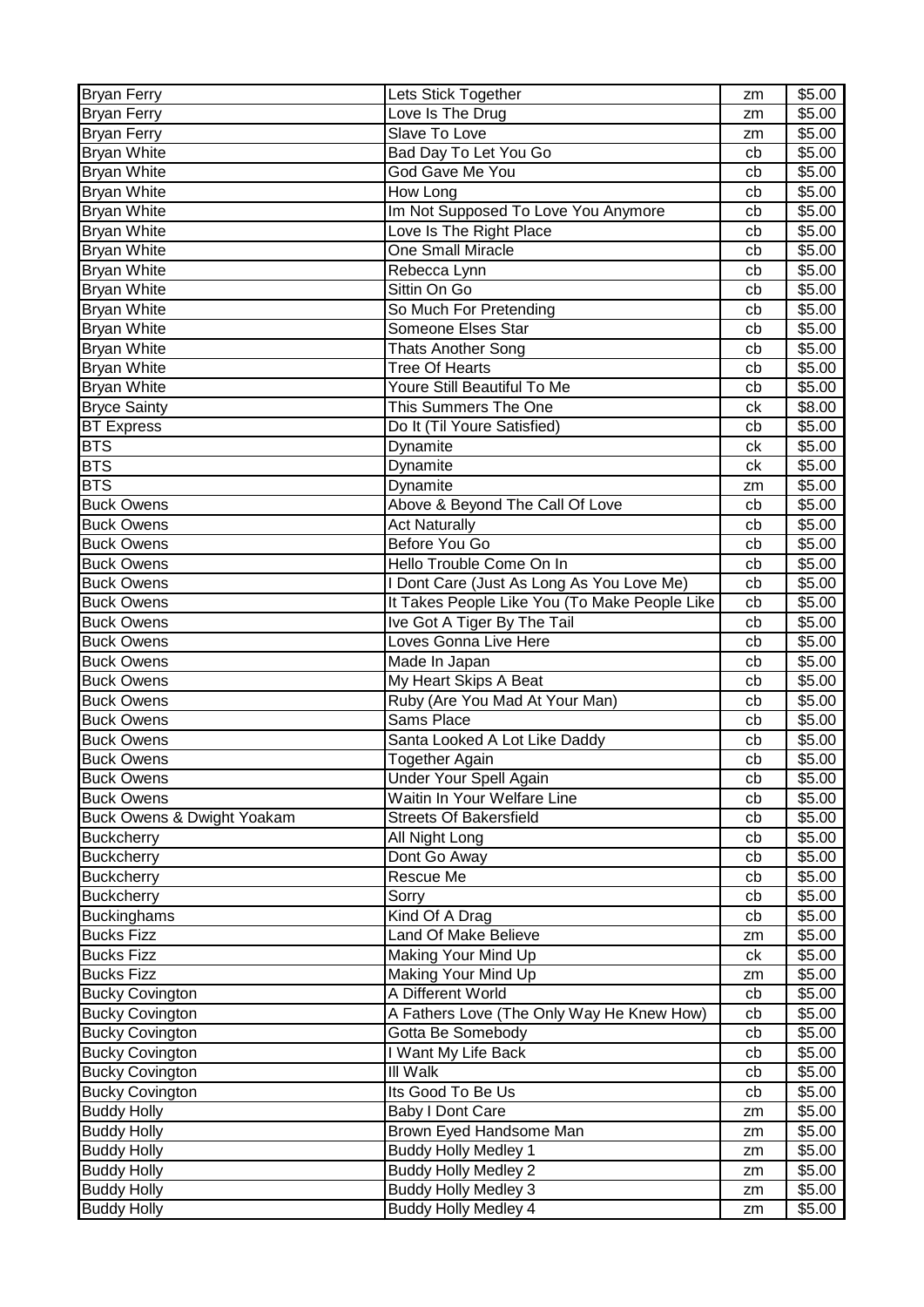| <b>Buddy Holly</b>  | <b>Buddy Holly Medley 5</b>          | zm             | \$5.00 |
|---------------------|--------------------------------------|----------------|--------|
| <b>Buddy Holly</b>  | <b>Buddy Holly Medley 6</b>          | zm             | \$5.00 |
| <b>Buddy Holly</b>  | <b>Crying Waiting Hoping</b>         | zm             | \$5.00 |
| <b>Buddy Holly</b>  | Early In The Morning                 | zm             | \$5.00 |
| <b>Buddy Holly</b>  | Everyday                             | cb             | \$5.00 |
| <b>Buddy Holly</b>  | Everyday                             | ck             | \$5.00 |
| <b>Buddy Holly</b>  | Everyday                             | zm             | \$5.00 |
| <b>Buddy Holly</b>  | <b>Fools Paradise</b>                | zm             | \$5.00 |
| <b>Buddy Holly</b>  | Heartbeat                            | cb             | \$5.00 |
| <b>Buddy Holly</b>  | Heartbeat                            | zm             | \$5.00 |
| <b>Buddy Holly</b>  | Im Gonna Love You Too                | zm             | \$5.00 |
| <b>Buddy Holly</b>  | It Doesnt Matter Anymore             | cb             | \$5.00 |
| <b>Buddy Holly</b>  | It Doesnt Matter Anymore             | zm             | \$5.00 |
| <b>Buddy Holly</b>  | Its So Easy                          | cb             | \$5.00 |
| <b>Buddy Holly</b>  | Its So Easy                          | zm             | \$5.00 |
| <b>Buddy Holly</b>  | Learning The Game                    | zm             | \$5.00 |
| <b>Buddy Holly</b>  | Listen To Me                         | cb             | \$5.00 |
| <b>Buddy Holly</b>  | Listen To Me                         | zm             | \$5.00 |
| <b>Buddy Holly</b>  | Look At Me                           | zm             | \$5.00 |
| <b>Buddy Holly</b>  | Love Is Strange                      | zm             | \$5.00 |
| <b>Buddy Holly</b>  | Loves Made A Fool Of You             | zm             | \$5.00 |
| <b>Buddy Holly</b>  | Maybe Baby                           | cb             | \$5.00 |
| <b>Buddy Holly</b>  | Maybe Baby                           |                | \$5.00 |
| <b>Buddy Holly</b>  | Midnight Shift                       | zm             | \$5.00 |
|                     |                                      | zm             |        |
| <b>Buddy Holly</b>  | Not Fade Away                        | cb             | \$5.00 |
| <b>Buddy Holly</b>  | Not Fade Away                        | zm             | \$5.00 |
| <b>Buddy Holly</b>  | Oh Boy                               | cb             | \$5.00 |
| <b>Buddy Holly</b>  | Oh Boy                               | zm             | \$5.00 |
| <b>Buddy Holly</b>  | Peggy Sue                            | cb             | \$5.00 |
| <b>Buddy Holly</b>  | Peggy Sue                            | c <sub>k</sub> | \$5.00 |
| <b>Buddy Holly</b>  | Peggy Sue                            | zm             | \$5.00 |
| <b>Buddy Holly</b>  | Peggy Sue Got Married                | cb             | \$5.00 |
| <b>Buddy Holly</b>  | Peggy Sue Got Married                | zm             | \$5.00 |
| <b>Buddy Holly</b>  | Raining In My Heart                  | zm             | \$5.00 |
| <b>Buddy Holly</b>  | Rave On                              | cb             | \$5.00 |
| <b>Buddy Holly</b>  | Rave On                              | ck             | \$5.00 |
| <b>Buddy Holly</b>  | Rave On                              | zm             | \$5.00 |
| <b>Buddy Holly</b>  | Reminiscing                          | zm             | \$5.00 |
| <b>Buddy Holly</b>  | Rock Around With Ollie Vee           | zm             | \$5.00 |
| <b>Buddy Holly</b>  | Take Your Time                       | zm             | \$5.00 |
| <b>Buddy Holly</b>  | Thatll Be The Day                    | cb             | \$5.00 |
| <b>Buddy Holly</b>  | Thatll Be The Day                    | zm             | \$5.00 |
| <b>Buddy Holly</b>  | Think It Over                        | cb             | \$5.00 |
| <b>Buddy Holly</b>  | Think It Over                        | zm             | \$5.00 |
| <b>Buddy Holly</b>  | <b>True Love Ways</b>                | cb             | \$5.00 |
| <b>Buddy Holly</b>  | True Love Ways                       | zm             | \$5.00 |
| <b>Buddy Holly</b>  | Valley Of Tears                      | zm             | \$5.00 |
| <b>Buddy Holly</b>  | Well All Right                       | cb             | \$5.00 |
| <b>Buddy Holly</b>  | Well All Right                       | zm             | \$5.00 |
| <b>Buddy Holly</b>  | What To Do                           | zm             | \$5.00 |
| <b>Buddy Holly</b>  | $\overline{\mathsf{W}}$ ishing       | zm             | \$5.00 |
| <b>Buddy Holly</b>  | Words Of Love                        | zm             | \$5.00 |
| <b>Buddy Jewell</b> | Help Pour Out The Rain (Laceys Song) | cb             | \$5.00 |
| <b>Buddy Jewell</b> | If She Were Any Other Woman          | cb             | \$5.00 |
| <b>Buddy Jewell</b> | One Step At A Time                   | cb             | \$5.00 |
| <b>Buddy Jewell</b> | So Gone                              | cb             | \$5.00 |
| <b>Buddy Jewell</b> | <b>Sweet Southern Comfort</b>        | cb             | \$5.00 |
| <b>Buddy Jewell</b> | <b>Times Like These</b>              | cb             | \$5.00 |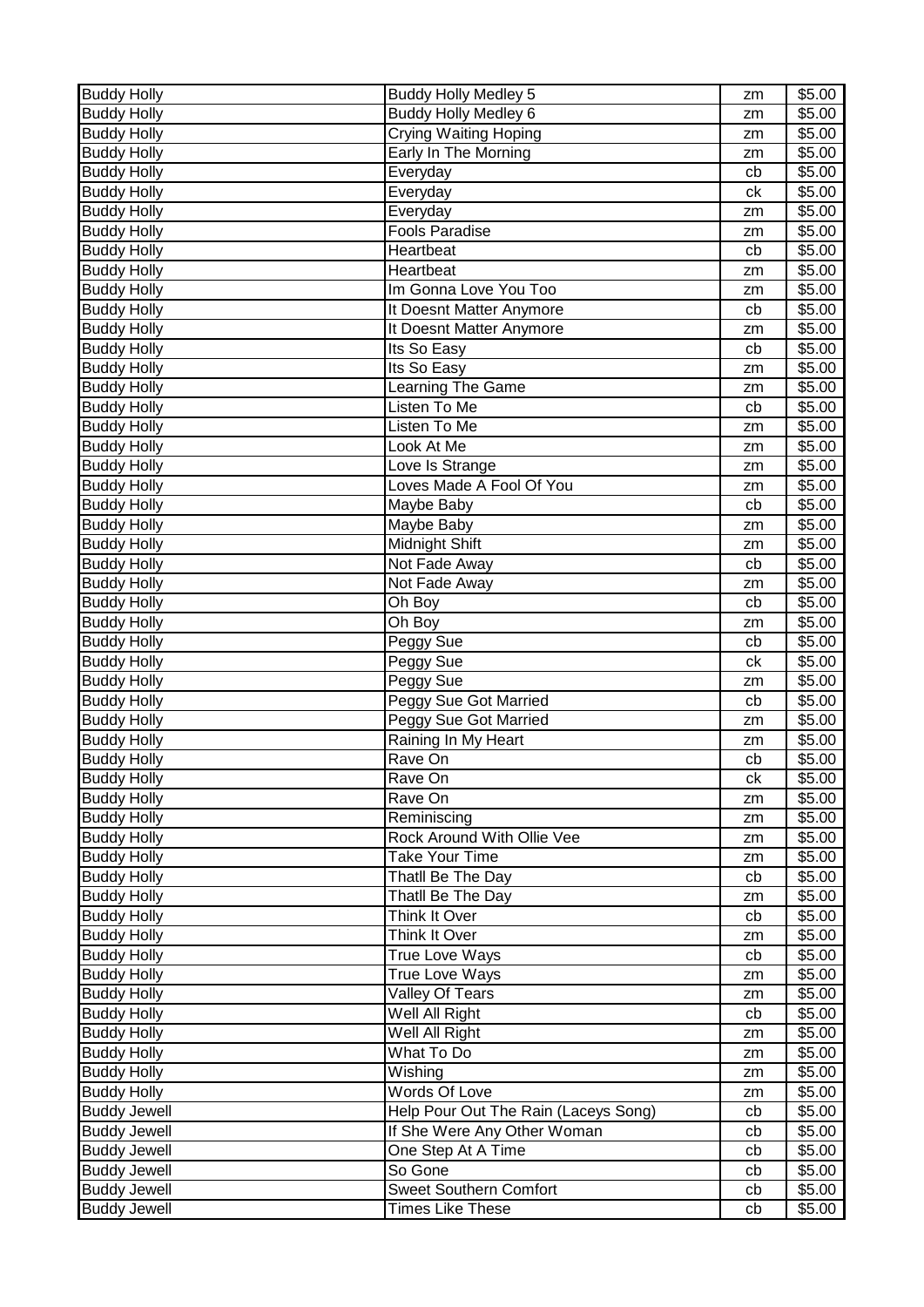| <b>Buddy Knox</b>               | Party Doll                                    | cb       | \$5.00           |
|---------------------------------|-----------------------------------------------|----------|------------------|
| <b>Buffalo Club</b>             | Heart Hold On                                 | cb       | \$5.00           |
| <b>Buffalo Club</b>             | If She Dont Love You                          | cb       | \$5.00           |
| <b>Buffalo Club</b>             | Nothin Less Than Love                         | cb       | \$5.00           |
| <b>Buffalo Springfield</b>      | For What Its Worth                            | zm       | \$5.00           |
| <b>Buffalo Springfield</b>      | For What Its Worth (Stop Hey Whats That Sound | cb       | \$5.00           |
| <b>Buggles</b>                  | Video Killed The Radio Star (Duet)            | zm       | \$5.00           |
| <b>Buggles</b>                  | Video Killed The Radio Star (Male Solo)       | zm       | \$5.00           |
| <b>Bugsy Malone</b>             | <b>Bugsy Malone</b>                           | zm       | \$5.00           |
| <b>Bullet For My Valentine</b>  | You Want A Battle (Heres A War)               | zm       | \$5.00           |
| <b>Bunny Walters</b>            | <b>Brandy</b>                                 | nz       | \$5.00           |
| <b>Burl Ives</b>                | A Little Bitty Tear                           | cb       | \$5.00           |
| <b>Burl Ives</b>                | Down In The Valley                            | cb       | \$5.00           |
| <b>Burl Ives</b>                | Funny Way Of Laughin                          | cb       | \$5.00           |
| <b>Burl Ives</b>                | <b>Holly Jolly Christmas</b>                  | cb       | \$5.00           |
| <b>Burl Ives</b>                | My Gal Sal                                    | cb       | \$5.00           |
| <b>Burl Ives</b>                | Pearly Shells (Popo O Ewa)                    | cb       | \$5.00           |
| <b>Burnin Daylight</b>          | Say Yes                                       | cb       | \$5.00           |
| Burns & Poe                     | How Long Is Long Enough                       | cb       | \$5.00           |
| <b>Busby Marou</b>              | Best Part Of Me                               | сk       | \$8.00           |
| <b>Busby Marou</b>              | Days Like This                                | сk       | \$8.00           |
| <b>Busby Marou</b>              | Paint This Land                               | ck       | \$8.00           |
| <b>Busby Marou</b>              | Sound Of Summer                               | ck       | \$5.00           |
| <b>Bushwackers</b>              | And The Band Played Waltzing Matilda          | ck       | \$8.00           |
| <b>Busted</b>                   | 3am                                           | zm       | \$5.00           |
| <b>Busted</b>                   | Air Hostess                                   | zm       | \$5.00           |
| <b>Busted</b>                   | <b>Crashed The Wedding</b>                    | zm       | \$5.00           |
| <b>Busted</b>                   | Nerdy                                         | zm       | \$5.00           |
| <b>Busted</b>                   | Sleeping With The Light On                    | zm       | \$5.00           |
| <b>Busted</b>                   | <b>Teenage Kicks</b>                          | zm       | \$5.00           |
| <b>Busted</b>                   | That Thing You Do                             | zm       | \$5.00           |
| <b>Busted</b>                   | Thunderbirds                                  | zm       | \$5.00           |
| <b>Busted</b>                   | What I Go To School For                       | zm       | \$5.00           |
| <b>Busted</b>                   | <b>Whos David</b>                             | zm       | \$5.00           |
| <b>Busted</b>                   | <b>Year 3000</b>                              | zm       | \$5.00           |
| <b>Busted</b>                   | You Said No                                   | zm       | \$5.00           |
| <b>Buster Poindexter</b>        | Hot Hot Hot                                   | cb       | \$5.00           |
| <b>Butch Walker</b>             | My Way                                        | cb       | \$5.00           |
| <b>Buzzcocks</b>                | Ever Fallen In Love With Someone You Shouldn  | zm       | \$5.00           |
| <b>BW Stevenson</b>             | My Maria                                      | cb       | \$5.00           |
| <b>BWitched</b>                 | Cest La Vie                                   | cb       | \$5.00           |
| <b>BWitched</b>                 | Rollercoaster                                 | cb       | \$5.00           |
| <b>Byrds</b>                    | Mr Tambourine Man                             | cb       | \$5.00           |
| <b>Byrds</b>                    | Mr Tambourine Man                             | zm       | \$5.00           |
| <b>Byrds</b>                    | So You Want To Be A Rock N Roll Star          | zm       | \$5.00           |
| <b>Byrds</b>                    | Turn Turn Turn                                | cb       | \$5.00           |
| <b>Byrds</b>                    | Turn Turn Turn                                | zm       | \$5.00           |
| C & C Music Factory             | Just A Touch Of Love                          | zm       | \$5.00           |
| Cab Callaway                    | Minnie The Moocher                            | сk       | \$5.00           |
| Cabaret                         | Maybe This Time                               | zm       | \$5.00           |
| Cactus Choir<br>Caitlin & Will  | Step Right Up<br><b>Address In The Stars</b>  | cb       | \$5.00           |
| Caitlyn Shadbolt                |                                               | cb       | \$5.00           |
| Caitlyn Shadbolt & Reece Mastin | My Breakup Anthem<br>Me Without You           | сk       | \$8.00           |
| Cake                            | Short Skirt & A Long Jacket                   | сk       | \$8.00<br>\$5.00 |
| Cal Smith                       | Country Bumpkin                               | ck<br>cb | \$5.00           |
| Cal Smith                       | The Lord Knows Im Drinkin                     | cb       | \$5.00           |
| Calling                         | Adrienne                                      | cb       | \$5.00           |
|                                 |                                               |          |                  |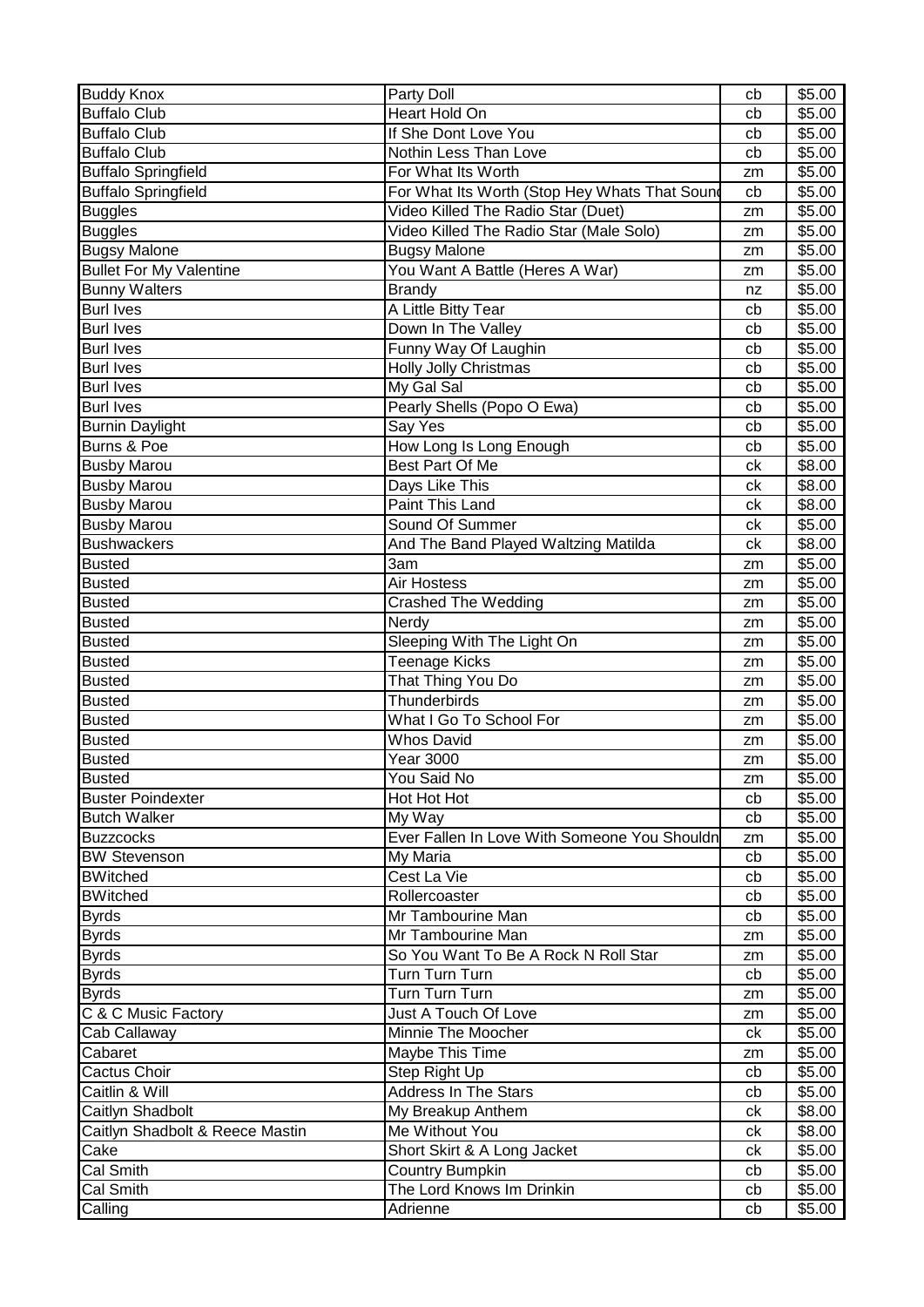| Calling                        | Could It Be Any Harder               | cb | \$5.00 |
|--------------------------------|--------------------------------------|----|--------|
| Calling                        | For You                              | cb | \$5.00 |
| Calling                        | <b>Wherever You Will Go</b>          | cb | \$5.00 |
| Calling                        | Wherever You Will Go                 | zm | \$5.00 |
| Calloway                       | I Wanna Be Rich                      | cb | \$5.00 |
| Calum Scott                    | Dancing On My Own                    | ck | \$5.00 |
| Calum Scott                    | Dancing On My Own                    | zm | \$5.00 |
| Calum Scott                    | Dancing On My Own (Tiesto Remix)     | zm | \$5.00 |
| <b>Calum Scott</b>             | No Matter What                       | zm | \$5.00 |
| Calum Scott                    | What I Miss Most                     | zm | \$5.00 |
| Calum Scott                    | You Are The Reason                   | ck | \$5.00 |
| Calum Scott                    | You Are The Reason                   | zm | \$5.00 |
| <b>Calvin Harris</b>           | Feel So Close                        | ck | \$5.00 |
| <b>Calvin Harris</b>           | Feel So Close                        | zm | \$5.00 |
| <b>Calvin Harris</b>           | My Way                               | zm | \$5.00 |
| <b>Calvin Harris</b>           | Ready For The Weekend                | zm | \$5.00 |
| <b>Calvin Harris</b>           | Summer                               | zm | \$5.00 |
| Calvin Harris & Alesso         | <b>Under Control</b>                 | zm | \$5.00 |
| Calvin Harris & Disciples      | How Deep Is Your Love                | zm | \$5.00 |
| Calvin Harris & Dua Lipa       | One Kiss                             | ck | \$5.00 |
| Calvin Harris & Dua Lipa       | One Kiss                             | zm | \$5.00 |
| Calvin Harris & Ellie Goulding | I Need Your Love                     | zm | \$5.00 |
| Calvin Harris & Ellie Goulding | Outside                              | zm | \$5.00 |
| Calvin Harris & Example        | Well Be Coming Back                  | zm | \$5.00 |
| Calvin Harris & Florence Welch | <b>Sweet Nothing</b>                 | zm | \$5.00 |
| Calvin Harris & John Newman    | <b>Blame</b>                         | zm | \$5.00 |
| Calvin Harris & Katy Perry     | Feels                                | ck | \$5.00 |
| Calvin Harris & Katy Perry     | Feels                                | zm | \$5.00 |
| Calvin Harris & Kelis          | <b>Bounce</b>                        | ck | \$5.00 |
| Calvin Harris & Kelis          | <b>Bounce</b>                        | zm | \$5.00 |
| Calvin Harris & Rag n Bone Man | Giant                                | ck | \$5.00 |
| Calvin Harris & Rag n Bone Man | Giant                                | zm | \$5.00 |
| Calvin Harris & Rihanna        | This Is What You Came For            | ck | \$5.00 |
| Calvin Harris & Rihanna        | This Is What You Came For            | zm | \$5.00 |
| Calvin Harris & Sam Smith      | Promises                             | ck | \$5.00 |
| Calvin Harris & Sam Smith      | Promises                             | zm | \$5.00 |
| Calvin Harris & The Weeknd     | <b>Over Now</b>                      | ck | \$5.00 |
| Calvin Harris & Tinie Tempah   | Drinking From The Bottle             | zm | \$5.00 |
| Calvin Harris & Tom Grennan    | By Your Side                         | ck | \$5.00 |
| Calvin Harris & Tom Grennan    | By Your Side                         | zm | \$5.00 |
| Cameo                          | Candy                                | zm | \$5.00 |
| Cameo                          | Word Up                              | zm | \$5.00 |
| Camila Cabello                 | Crying In The Club                   | zm | \$5.00 |
| Camila Cabello                 | Dont Go Yet                          | ck | \$5.00 |
| Camila Cabello                 | Dont Go Yet                          | zm | \$5.00 |
| Camila Cabello                 | Dont Go Yet (Without Backing Vocals) | zm | \$5.00 |
| Camila Cabello                 | Liar                                 | ck | \$5.00 |
| Camila Cabello                 | Liar                                 | zm | \$5.00 |
| Camila Cabello                 | Living Proof                         | zm | \$5.00 |
| Camila Cabello                 | Never Be The Same                    | ck | \$5.00 |
| Camila Cabello                 | Never Be The Same                    | zm | \$5.00 |
| Camila Cabello                 | <b>Shameless</b>                     | zm | \$5.00 |
| Camila Cabello                 | Somethings Gotta Give                | zm | \$5.00 |
| Camila Cabello & Ed Sheeran    | Bam Bam                              | ck | \$5.00 |
| Camila Cabello & Young Thug    | Havana                               | ck | \$5.00 |
| Camila Cabello & Young Thug    | Havana                               | zm | \$5.00 |
| Candi Staton                   | Young Hearts Run Free                | сk | \$5.00 |
| Candi Staton                   | Young Hearts Run Free                | zm | \$5.00 |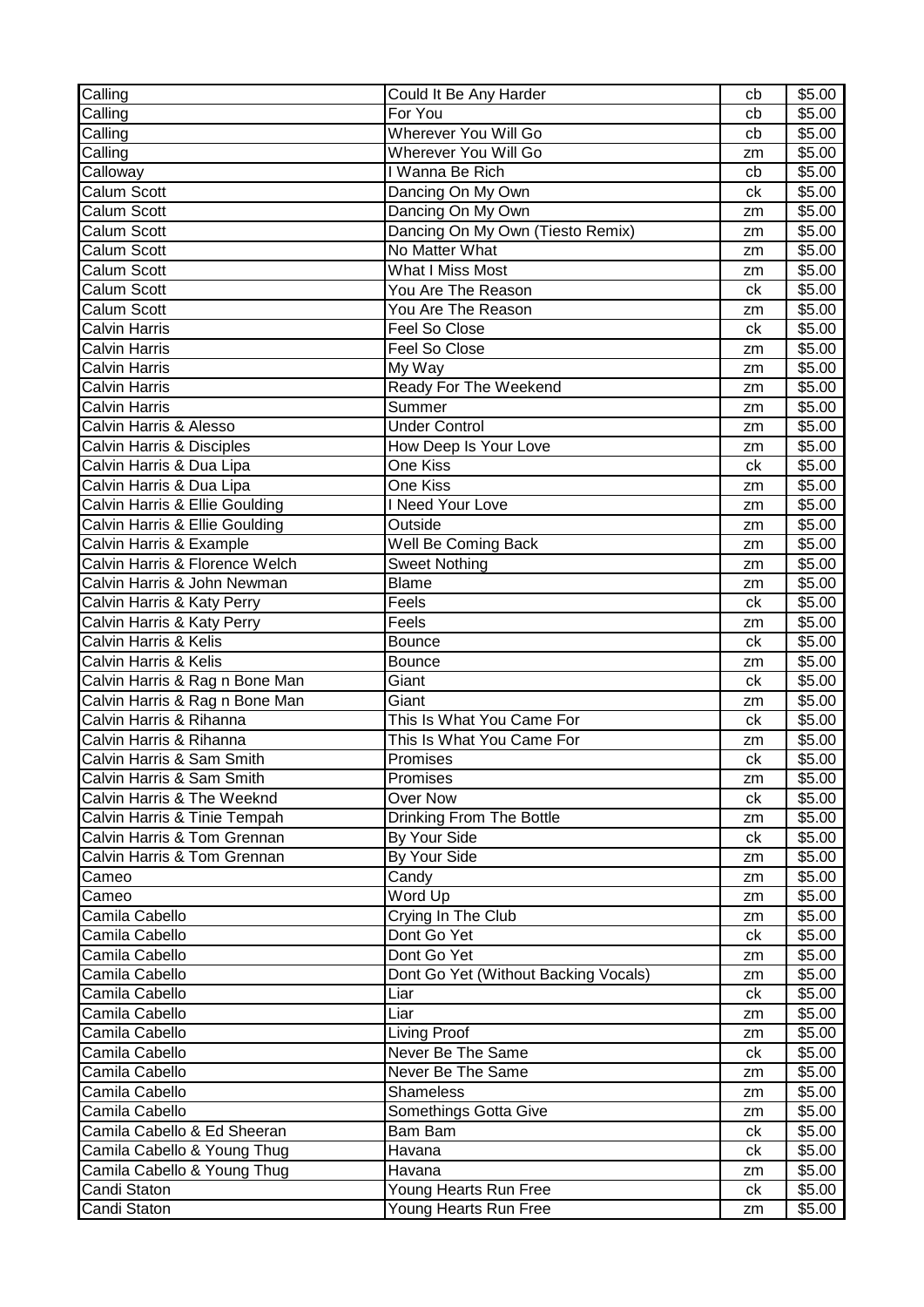| Candi Staton           | Young Hearts Run Free (Acoustative Version) | zm | \$5.00 |
|------------------------|---------------------------------------------|----|--------|
| <b>Candice Alley</b>   | Falling                                     | ck | \$8.00 |
| <b>Canned Heat</b>     | <b>Christmas Blues</b>                      | cb | \$5.00 |
| <b>Canned Heat</b>     | Going Up The Country                        | cb | \$5.00 |
| <b>Canned Heat</b>     | Jamiroquai                                  | zm | \$5.00 |
| <b>Canned Heat</b>     | Lets Work Together                          | zm | \$5.00 |
| <b>Canned Heat</b>     | On The Road Again                           | zm | \$5.00 |
| Cannibal & Headhunters | Land Of 1000 Dances                         | cb | \$5.00 |
| Cannon & Ball          | Together Well Be OK                         | zm | \$5.00 |
| Capitols               | Cool Jerk                                   | cb | \$5.00 |
| Capris                 | Theres A Moon Out Tonight                   | cb | \$5.00 |
| Captain & Tennille     | Cant Stop Dancin                            | cb | \$5.00 |
| Captain & Tennille     | Come In From The Rain                       | cb | \$5.00 |
| Captain & Tennille     | Do That To Me One More Time                 | cb | \$5.00 |
| Captain & Tennille     | Do That To Me One More Time                 | zm | \$5.00 |
| Captain & Tennille     | Im On My Way                                | cb | \$5.00 |
| Captain & Tennille     | Keeping Our Love Warm                       | cb | \$5.00 |
| Captain & Tennille     | Lonely Night (Angel Face)                   | cb | \$5.00 |
| Captain & Tennille     | Love Will Keep Us Together                  | cb | \$5.00 |
| Captain & Tennille     | Love Will Keep Us Together                  | zm | \$5.00 |
| Captain & Tennille     | <b>Muskrat Love</b>                         | cb | \$5.00 |
| Captain & Tennille     | Shop Around                                 | cb | \$5.00 |
| Captain & Tennille     | Song Of Joy                                 | cb | \$5.00 |
| Captain & Tennille     | The Way That I Want To Touch You            | cb | \$5.00 |
| Captain & Tennille     | The Wedding Song                            | cb | \$5.00 |
| Captain & Tennille     | We Never Really Say Goodbye                 | cb | \$5.00 |
| Captain & Tennille     | You Need A Woman Tonight                    | cb | \$5.00 |
| Captain & Tennille     | You Never Done It Like That                 | cb | \$5.00 |
| Captain Sensible       | <b>Happy Talk</b>                           | ck | \$5.00 |
| Captain Sensible       | <b>Happy Talk</b>                           | zm | \$5.00 |
| Caravelles             | You Dont Have To Be A Baby To Cry           | cb | \$5.00 |
| Cardi B & Bad Bunny    | I Like It                                   | zm | \$5.00 |
| Cardi B & Bad Bunny    | I Like It                                   | zm | \$5.00 |
| Cardi B & Kehlani      | Ring (Clean Version)                        | zm | \$5.00 |
| Cardi B & Kehlani      | Ring (Explicit Version)                     | zm | \$5.00 |
| Cardigans              | Lovefool                                    | zm | \$5.00 |
| Cardigans              | My Favourite Game                           | zm | \$5.00 |
| Carl & Pearl Butler    | Dont Let Me Cross Over                      | cb | \$5.00 |
| <b>Carl Carlton</b>    | <b>Everlasting Love</b>                     | cb | \$5.00 |
| Carl Douglas           | Kung Fu Fighting                            | cb | \$5.00 |
| <b>Carl Douglas</b>    | Kung Fu Fighting                            | ck | \$5.00 |
| Carl Douglas           | Kung Fu Fighting                            | zm | \$5.00 |
| <b>Carl Perkins</b>    | <b>Blue Suede Shoes</b>                     | cb | \$5.00 |
| <b>Carl Smith</b>      | Are You Teasing Me                          | cb | \$5.00 |
| <b>Carl Smith</b>      | <b>Back Up Buddy</b>                        | cb | \$5.00 |
| Carl Smith             | Go Boy Go                                   | cb | \$5.00 |
| <b>Carl Smith</b>      | Hey Joe                                     | cb | \$5.00 |
| Carl Smith             | Kisses Dont Lie                             | cb | \$5.00 |
| <b>Carl Smith</b>      | Let Old Mother Nature Have Her Way          | cb | \$5.00 |
| <b>Carl Smith</b>      | Lets Live A Little                          | cb | \$5.00 |
| <b>Carl Smith</b>      | Loose Talk                                  | cb | \$5.00 |
| <b>Carl Smith</b>      | Mr Moon                                     | cb | \$5.00 |
| <b>Carl Smith</b>      | Orchids Mean Goodbye                        | cb | \$5.00 |
| <b>Carl Smith</b>      | <b>There She Goes</b>                       | cb | \$5.00 |
| <b>Carl Smith</b>      | <b>Trademark</b>                            | cb | \$5.00 |
| Carl Smith             | When You Feel Like Youre In Love            | cb | \$5.00 |
| <b>Carl Smith</b>      | Why Why                                     | cb | \$5.00 |
| <b>Carl Smith</b>      | You Are The One                             | cb | \$5.00 |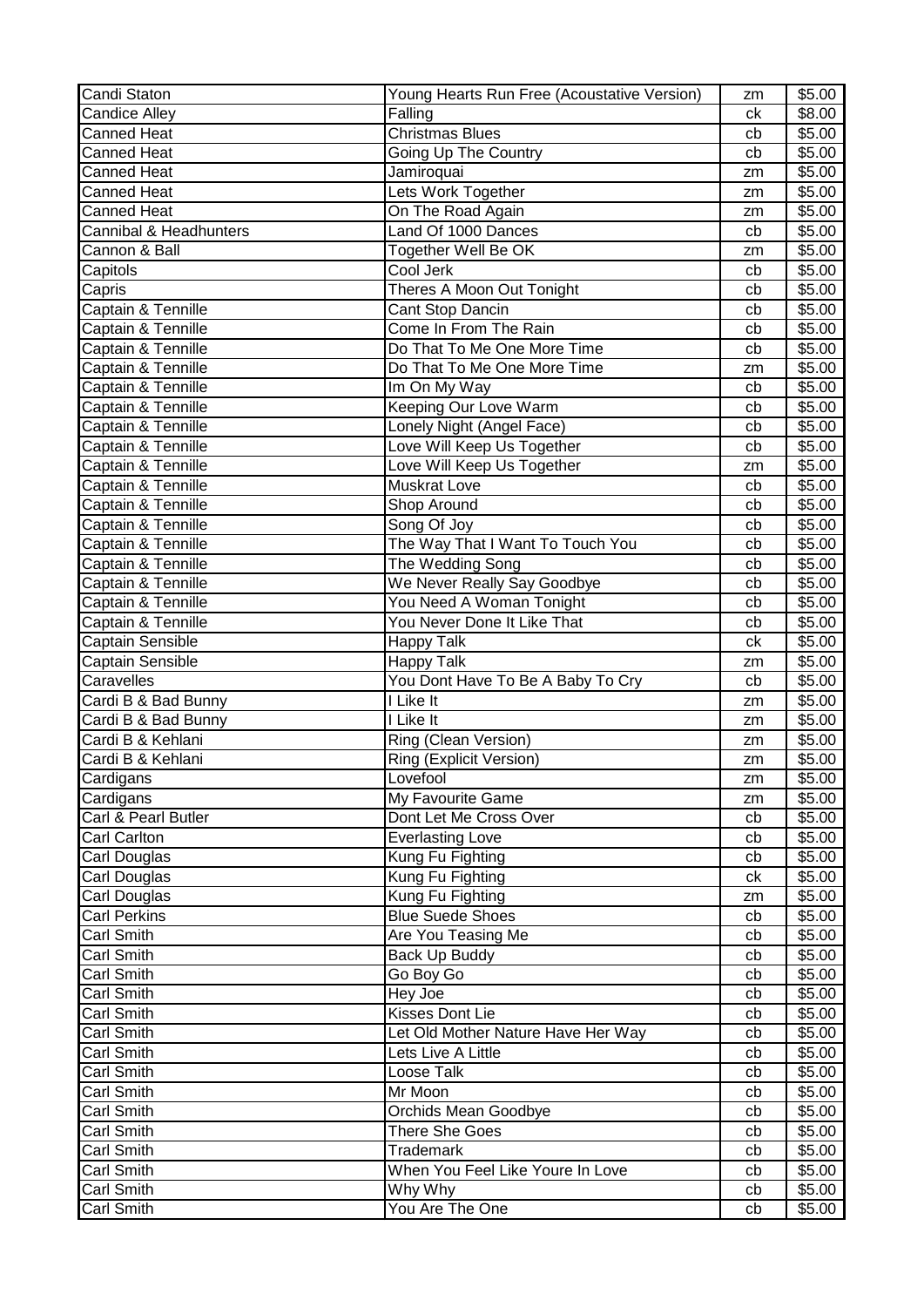| Youre A Star<br>Carl Wayne<br>\$5.00<br>zm<br>Gee Whiz<br>Carla Thomas<br>\$5.00<br>cb<br><b>Carlene Carter</b><br>Come On Back<br>\$5.00<br>cb<br><b>Every Little Thing</b><br>\$5.00<br><b>Carlene Carter</b><br>cb<br>I Fell In Love<br>\$5.00<br><b>Carlene Carter</b><br>cb<br>I Love You Cause I Want To<br><b>Carlene Carter</b><br>\$5.00<br>cb<br>Love Like This<br>\$5.00<br><b>Carlene Carter</b><br>cb<br>One Love<br>\$5.00<br><b>Carlene Carter</b><br>cb<br>Carlene Carter<br>Something Already Gone<br>cb<br>\$5.00<br>The Sweetest Thing<br><b>Carlene Carter</b><br>\$5.00<br>cb<br><b>Carlene Carter</b><br>Unbreakable Heart<br>\$5.00<br>cb<br>Carlene Carter & Dave Edmunds<br>\$5.00<br><b>Baby Ride Easy</b><br>zm<br><b>Carlene Davis</b><br>Stealing Love (On The Side)<br>\$5.00<br>zm<br>Carlisles<br>No Help Wanted<br>\$5.00<br>cb<br>Im Gonna Blow Your Mind<br>\$5.00<br>Carly Hennessy<br>cb<br>\$5.00<br>Carly Rae Jepsen<br>Call Me Maybe<br>сk<br>Carly Rae Jepsen<br>\$5.00<br>Call Me Maybe<br>zm<br>Carly Rae Jepsen<br>I Really Like You<br>\$5.00<br>zm<br>All I Want Is You<br>Carly Simon<br>\$5.00<br>cb<br>Carly Simon<br>Anticipation<br>\$5.00<br>cb<br><b>Better Not Tell Her</b><br>Carly Simon<br>\$5.00<br>cb<br>\$5.00<br>Carly Simon<br>Coming Around Again<br>cb<br>Carly Simon<br>Coming Around Again<br>\$5.00<br>zm<br>Havent Got Time For The Pain<br>Carly Simon<br>\$5.00<br>cb<br>Carly Simon<br>Jesse<br>\$5.00<br>cb<br>Legend In Your Own Time<br>\$5.00<br>Carly Simon<br>cb<br>Let The River Run<br>Carly Simon<br>\$5.00<br>cb<br>Carly Simon<br>\$5.00<br>Mockingbird<br>cb<br>Carly Simon<br>Nobody Does It Better<br>cb<br>\$5.00<br>Carly Simon<br>Nobody Does It Better<br>\$5.00<br>zm<br>Stuff That Dreams Are Made Of<br>Carly Simon<br>\$5.00<br>cb<br>Thats The Way Ive Always Heard It Should Be<br>\$5.00<br>Carly Simon<br>cb<br>Carly Simon<br>The Right Thing To Do<br>\$5.00<br>cb<br>Carly Simon<br>You Belong To Me<br>\$5.00<br>cb<br>\$5.00<br>Carly Simon<br>Youre So Vain<br>cb<br>Carly Simon<br>Youre So Vain<br>\$5.00<br>zm<br>Caro Emerald<br>Liquid Lunch<br>\$5.00<br>zm<br>Youre Moving Out Today<br>Carol Bayer Sager<br>\$5.00<br>сk<br>Carol Douglas<br><b>Doctors Orders</b><br>\$5.00<br>cb<br>Carol Elizabeth Jones<br>Comin Down From God<br>\$5.00<br>cb<br>Anyone At All<br>\$5.00<br>Carole King<br>cb<br>Carole King<br>Been To Canaan<br>\$5.00<br>cb<br>Carry Your Load<br>\$5.00<br>Carole King<br>cb<br>Hard Rock Cafe<br>Carole King<br>\$5.00<br>сk<br>I Feel The Earth Move<br>\$5.00<br>Carole King<br>cb<br>I Feel The Earth Move<br>\$5.00<br>Carole King<br>zm<br>It Might As Well Rain Until September<br>\$5.00<br>Carole King<br>ck<br>It Might As Well Rain Until September<br>Carole King<br>\$5.00<br>zm<br>Its Too Late<br>Carole King<br>\$5.00<br>cb<br>Its Too Late<br>\$5.00<br>Carole King<br>zm<br>Jazzman<br>\$5.00<br>Carole King<br>cb<br>Carole King<br>Nightingale<br>\$5.00<br>cb<br>Carole King<br>Now & Forever<br>\$5.00<br>cb<br>Carole King<br>Only Love Is Real<br>\$5.00<br>cb<br>\$5.00<br>Carole King<br>Smackwater Jack<br>cb<br>\$5.00<br>Carole King<br>So Far Away<br>cb | Carl Story  | Angel Band           | cb | \$5.00 |
|---------------------------------------------------------------------------------------------------------------------------------------------------------------------------------------------------------------------------------------------------------------------------------------------------------------------------------------------------------------------------------------------------------------------------------------------------------------------------------------------------------------------------------------------------------------------------------------------------------------------------------------------------------------------------------------------------------------------------------------------------------------------------------------------------------------------------------------------------------------------------------------------------------------------------------------------------------------------------------------------------------------------------------------------------------------------------------------------------------------------------------------------------------------------------------------------------------------------------------------------------------------------------------------------------------------------------------------------------------------------------------------------------------------------------------------------------------------------------------------------------------------------------------------------------------------------------------------------------------------------------------------------------------------------------------------------------------------------------------------------------------------------------------------------------------------------------------------------------------------------------------------------------------------------------------------------------------------------------------------------------------------------------------------------------------------------------------------------------------------------------------------------------------------------------------------------------------------------------------------------------------------------------------------------------------------------------------------------------------------------------------------------------------------------------------------------------------------------------------------------------------------------------------------------------------------------------------------------------------------------------------------------------------------------------------------------------------------------------------------------------------------------------------------------------------------------------------------------------------------------------------------------------------------------------------------------------------------------------------------------------------------------------------------------------------------------------------------------------------------------------------------------------------------------------------------------------------------------------------|-------------|----------------------|----|--------|
|                                                                                                                                                                                                                                                                                                                                                                                                                                                                                                                                                                                                                                                                                                                                                                                                                                                                                                                                                                                                                                                                                                                                                                                                                                                                                                                                                                                                                                                                                                                                                                                                                                                                                                                                                                                                                                                                                                                                                                                                                                                                                                                                                                                                                                                                                                                                                                                                                                                                                                                                                                                                                                                                                                                                                                                                                                                                                                                                                                                                                                                                                                                                                                                                                                 |             |                      |    |        |
|                                                                                                                                                                                                                                                                                                                                                                                                                                                                                                                                                                                                                                                                                                                                                                                                                                                                                                                                                                                                                                                                                                                                                                                                                                                                                                                                                                                                                                                                                                                                                                                                                                                                                                                                                                                                                                                                                                                                                                                                                                                                                                                                                                                                                                                                                                                                                                                                                                                                                                                                                                                                                                                                                                                                                                                                                                                                                                                                                                                                                                                                                                                                                                                                                                 |             |                      |    |        |
|                                                                                                                                                                                                                                                                                                                                                                                                                                                                                                                                                                                                                                                                                                                                                                                                                                                                                                                                                                                                                                                                                                                                                                                                                                                                                                                                                                                                                                                                                                                                                                                                                                                                                                                                                                                                                                                                                                                                                                                                                                                                                                                                                                                                                                                                                                                                                                                                                                                                                                                                                                                                                                                                                                                                                                                                                                                                                                                                                                                                                                                                                                                                                                                                                                 |             |                      |    |        |
|                                                                                                                                                                                                                                                                                                                                                                                                                                                                                                                                                                                                                                                                                                                                                                                                                                                                                                                                                                                                                                                                                                                                                                                                                                                                                                                                                                                                                                                                                                                                                                                                                                                                                                                                                                                                                                                                                                                                                                                                                                                                                                                                                                                                                                                                                                                                                                                                                                                                                                                                                                                                                                                                                                                                                                                                                                                                                                                                                                                                                                                                                                                                                                                                                                 |             |                      |    |        |
|                                                                                                                                                                                                                                                                                                                                                                                                                                                                                                                                                                                                                                                                                                                                                                                                                                                                                                                                                                                                                                                                                                                                                                                                                                                                                                                                                                                                                                                                                                                                                                                                                                                                                                                                                                                                                                                                                                                                                                                                                                                                                                                                                                                                                                                                                                                                                                                                                                                                                                                                                                                                                                                                                                                                                                                                                                                                                                                                                                                                                                                                                                                                                                                                                                 |             |                      |    |        |
|                                                                                                                                                                                                                                                                                                                                                                                                                                                                                                                                                                                                                                                                                                                                                                                                                                                                                                                                                                                                                                                                                                                                                                                                                                                                                                                                                                                                                                                                                                                                                                                                                                                                                                                                                                                                                                                                                                                                                                                                                                                                                                                                                                                                                                                                                                                                                                                                                                                                                                                                                                                                                                                                                                                                                                                                                                                                                                                                                                                                                                                                                                                                                                                                                                 |             |                      |    |        |
|                                                                                                                                                                                                                                                                                                                                                                                                                                                                                                                                                                                                                                                                                                                                                                                                                                                                                                                                                                                                                                                                                                                                                                                                                                                                                                                                                                                                                                                                                                                                                                                                                                                                                                                                                                                                                                                                                                                                                                                                                                                                                                                                                                                                                                                                                                                                                                                                                                                                                                                                                                                                                                                                                                                                                                                                                                                                                                                                                                                                                                                                                                                                                                                                                                 |             |                      |    |        |
|                                                                                                                                                                                                                                                                                                                                                                                                                                                                                                                                                                                                                                                                                                                                                                                                                                                                                                                                                                                                                                                                                                                                                                                                                                                                                                                                                                                                                                                                                                                                                                                                                                                                                                                                                                                                                                                                                                                                                                                                                                                                                                                                                                                                                                                                                                                                                                                                                                                                                                                                                                                                                                                                                                                                                                                                                                                                                                                                                                                                                                                                                                                                                                                                                                 |             |                      |    |        |
|                                                                                                                                                                                                                                                                                                                                                                                                                                                                                                                                                                                                                                                                                                                                                                                                                                                                                                                                                                                                                                                                                                                                                                                                                                                                                                                                                                                                                                                                                                                                                                                                                                                                                                                                                                                                                                                                                                                                                                                                                                                                                                                                                                                                                                                                                                                                                                                                                                                                                                                                                                                                                                                                                                                                                                                                                                                                                                                                                                                                                                                                                                                                                                                                                                 |             |                      |    |        |
|                                                                                                                                                                                                                                                                                                                                                                                                                                                                                                                                                                                                                                                                                                                                                                                                                                                                                                                                                                                                                                                                                                                                                                                                                                                                                                                                                                                                                                                                                                                                                                                                                                                                                                                                                                                                                                                                                                                                                                                                                                                                                                                                                                                                                                                                                                                                                                                                                                                                                                                                                                                                                                                                                                                                                                                                                                                                                                                                                                                                                                                                                                                                                                                                                                 |             |                      |    |        |
|                                                                                                                                                                                                                                                                                                                                                                                                                                                                                                                                                                                                                                                                                                                                                                                                                                                                                                                                                                                                                                                                                                                                                                                                                                                                                                                                                                                                                                                                                                                                                                                                                                                                                                                                                                                                                                                                                                                                                                                                                                                                                                                                                                                                                                                                                                                                                                                                                                                                                                                                                                                                                                                                                                                                                                                                                                                                                                                                                                                                                                                                                                                                                                                                                                 |             |                      |    |        |
|                                                                                                                                                                                                                                                                                                                                                                                                                                                                                                                                                                                                                                                                                                                                                                                                                                                                                                                                                                                                                                                                                                                                                                                                                                                                                                                                                                                                                                                                                                                                                                                                                                                                                                                                                                                                                                                                                                                                                                                                                                                                                                                                                                                                                                                                                                                                                                                                                                                                                                                                                                                                                                                                                                                                                                                                                                                                                                                                                                                                                                                                                                                                                                                                                                 |             |                      |    |        |
|                                                                                                                                                                                                                                                                                                                                                                                                                                                                                                                                                                                                                                                                                                                                                                                                                                                                                                                                                                                                                                                                                                                                                                                                                                                                                                                                                                                                                                                                                                                                                                                                                                                                                                                                                                                                                                                                                                                                                                                                                                                                                                                                                                                                                                                                                                                                                                                                                                                                                                                                                                                                                                                                                                                                                                                                                                                                                                                                                                                                                                                                                                                                                                                                                                 |             |                      |    |        |
|                                                                                                                                                                                                                                                                                                                                                                                                                                                                                                                                                                                                                                                                                                                                                                                                                                                                                                                                                                                                                                                                                                                                                                                                                                                                                                                                                                                                                                                                                                                                                                                                                                                                                                                                                                                                                                                                                                                                                                                                                                                                                                                                                                                                                                                                                                                                                                                                                                                                                                                                                                                                                                                                                                                                                                                                                                                                                                                                                                                                                                                                                                                                                                                                                                 |             |                      |    |        |
|                                                                                                                                                                                                                                                                                                                                                                                                                                                                                                                                                                                                                                                                                                                                                                                                                                                                                                                                                                                                                                                                                                                                                                                                                                                                                                                                                                                                                                                                                                                                                                                                                                                                                                                                                                                                                                                                                                                                                                                                                                                                                                                                                                                                                                                                                                                                                                                                                                                                                                                                                                                                                                                                                                                                                                                                                                                                                                                                                                                                                                                                                                                                                                                                                                 |             |                      |    |        |
|                                                                                                                                                                                                                                                                                                                                                                                                                                                                                                                                                                                                                                                                                                                                                                                                                                                                                                                                                                                                                                                                                                                                                                                                                                                                                                                                                                                                                                                                                                                                                                                                                                                                                                                                                                                                                                                                                                                                                                                                                                                                                                                                                                                                                                                                                                                                                                                                                                                                                                                                                                                                                                                                                                                                                                                                                                                                                                                                                                                                                                                                                                                                                                                                                                 |             |                      |    |        |
|                                                                                                                                                                                                                                                                                                                                                                                                                                                                                                                                                                                                                                                                                                                                                                                                                                                                                                                                                                                                                                                                                                                                                                                                                                                                                                                                                                                                                                                                                                                                                                                                                                                                                                                                                                                                                                                                                                                                                                                                                                                                                                                                                                                                                                                                                                                                                                                                                                                                                                                                                                                                                                                                                                                                                                                                                                                                                                                                                                                                                                                                                                                                                                                                                                 |             |                      |    |        |
|                                                                                                                                                                                                                                                                                                                                                                                                                                                                                                                                                                                                                                                                                                                                                                                                                                                                                                                                                                                                                                                                                                                                                                                                                                                                                                                                                                                                                                                                                                                                                                                                                                                                                                                                                                                                                                                                                                                                                                                                                                                                                                                                                                                                                                                                                                                                                                                                                                                                                                                                                                                                                                                                                                                                                                                                                                                                                                                                                                                                                                                                                                                                                                                                                                 |             |                      |    |        |
|                                                                                                                                                                                                                                                                                                                                                                                                                                                                                                                                                                                                                                                                                                                                                                                                                                                                                                                                                                                                                                                                                                                                                                                                                                                                                                                                                                                                                                                                                                                                                                                                                                                                                                                                                                                                                                                                                                                                                                                                                                                                                                                                                                                                                                                                                                                                                                                                                                                                                                                                                                                                                                                                                                                                                                                                                                                                                                                                                                                                                                                                                                                                                                                                                                 |             |                      |    |        |
|                                                                                                                                                                                                                                                                                                                                                                                                                                                                                                                                                                                                                                                                                                                                                                                                                                                                                                                                                                                                                                                                                                                                                                                                                                                                                                                                                                                                                                                                                                                                                                                                                                                                                                                                                                                                                                                                                                                                                                                                                                                                                                                                                                                                                                                                                                                                                                                                                                                                                                                                                                                                                                                                                                                                                                                                                                                                                                                                                                                                                                                                                                                                                                                                                                 |             |                      |    |        |
|                                                                                                                                                                                                                                                                                                                                                                                                                                                                                                                                                                                                                                                                                                                                                                                                                                                                                                                                                                                                                                                                                                                                                                                                                                                                                                                                                                                                                                                                                                                                                                                                                                                                                                                                                                                                                                                                                                                                                                                                                                                                                                                                                                                                                                                                                                                                                                                                                                                                                                                                                                                                                                                                                                                                                                                                                                                                                                                                                                                                                                                                                                                                                                                                                                 |             |                      |    |        |
|                                                                                                                                                                                                                                                                                                                                                                                                                                                                                                                                                                                                                                                                                                                                                                                                                                                                                                                                                                                                                                                                                                                                                                                                                                                                                                                                                                                                                                                                                                                                                                                                                                                                                                                                                                                                                                                                                                                                                                                                                                                                                                                                                                                                                                                                                                                                                                                                                                                                                                                                                                                                                                                                                                                                                                                                                                                                                                                                                                                                                                                                                                                                                                                                                                 |             |                      |    |        |
|                                                                                                                                                                                                                                                                                                                                                                                                                                                                                                                                                                                                                                                                                                                                                                                                                                                                                                                                                                                                                                                                                                                                                                                                                                                                                                                                                                                                                                                                                                                                                                                                                                                                                                                                                                                                                                                                                                                                                                                                                                                                                                                                                                                                                                                                                                                                                                                                                                                                                                                                                                                                                                                                                                                                                                                                                                                                                                                                                                                                                                                                                                                                                                                                                                 |             |                      |    |        |
|                                                                                                                                                                                                                                                                                                                                                                                                                                                                                                                                                                                                                                                                                                                                                                                                                                                                                                                                                                                                                                                                                                                                                                                                                                                                                                                                                                                                                                                                                                                                                                                                                                                                                                                                                                                                                                                                                                                                                                                                                                                                                                                                                                                                                                                                                                                                                                                                                                                                                                                                                                                                                                                                                                                                                                                                                                                                                                                                                                                                                                                                                                                                                                                                                                 |             |                      |    |        |
|                                                                                                                                                                                                                                                                                                                                                                                                                                                                                                                                                                                                                                                                                                                                                                                                                                                                                                                                                                                                                                                                                                                                                                                                                                                                                                                                                                                                                                                                                                                                                                                                                                                                                                                                                                                                                                                                                                                                                                                                                                                                                                                                                                                                                                                                                                                                                                                                                                                                                                                                                                                                                                                                                                                                                                                                                                                                                                                                                                                                                                                                                                                                                                                                                                 |             |                      |    |        |
|                                                                                                                                                                                                                                                                                                                                                                                                                                                                                                                                                                                                                                                                                                                                                                                                                                                                                                                                                                                                                                                                                                                                                                                                                                                                                                                                                                                                                                                                                                                                                                                                                                                                                                                                                                                                                                                                                                                                                                                                                                                                                                                                                                                                                                                                                                                                                                                                                                                                                                                                                                                                                                                                                                                                                                                                                                                                                                                                                                                                                                                                                                                                                                                                                                 |             |                      |    |        |
|                                                                                                                                                                                                                                                                                                                                                                                                                                                                                                                                                                                                                                                                                                                                                                                                                                                                                                                                                                                                                                                                                                                                                                                                                                                                                                                                                                                                                                                                                                                                                                                                                                                                                                                                                                                                                                                                                                                                                                                                                                                                                                                                                                                                                                                                                                                                                                                                                                                                                                                                                                                                                                                                                                                                                                                                                                                                                                                                                                                                                                                                                                                                                                                                                                 |             |                      |    |        |
|                                                                                                                                                                                                                                                                                                                                                                                                                                                                                                                                                                                                                                                                                                                                                                                                                                                                                                                                                                                                                                                                                                                                                                                                                                                                                                                                                                                                                                                                                                                                                                                                                                                                                                                                                                                                                                                                                                                                                                                                                                                                                                                                                                                                                                                                                                                                                                                                                                                                                                                                                                                                                                                                                                                                                                                                                                                                                                                                                                                                                                                                                                                                                                                                                                 |             |                      |    |        |
|                                                                                                                                                                                                                                                                                                                                                                                                                                                                                                                                                                                                                                                                                                                                                                                                                                                                                                                                                                                                                                                                                                                                                                                                                                                                                                                                                                                                                                                                                                                                                                                                                                                                                                                                                                                                                                                                                                                                                                                                                                                                                                                                                                                                                                                                                                                                                                                                                                                                                                                                                                                                                                                                                                                                                                                                                                                                                                                                                                                                                                                                                                                                                                                                                                 |             |                      |    |        |
|                                                                                                                                                                                                                                                                                                                                                                                                                                                                                                                                                                                                                                                                                                                                                                                                                                                                                                                                                                                                                                                                                                                                                                                                                                                                                                                                                                                                                                                                                                                                                                                                                                                                                                                                                                                                                                                                                                                                                                                                                                                                                                                                                                                                                                                                                                                                                                                                                                                                                                                                                                                                                                                                                                                                                                                                                                                                                                                                                                                                                                                                                                                                                                                                                                 |             |                      |    |        |
|                                                                                                                                                                                                                                                                                                                                                                                                                                                                                                                                                                                                                                                                                                                                                                                                                                                                                                                                                                                                                                                                                                                                                                                                                                                                                                                                                                                                                                                                                                                                                                                                                                                                                                                                                                                                                                                                                                                                                                                                                                                                                                                                                                                                                                                                                                                                                                                                                                                                                                                                                                                                                                                                                                                                                                                                                                                                                                                                                                                                                                                                                                                                                                                                                                 |             |                      |    |        |
|                                                                                                                                                                                                                                                                                                                                                                                                                                                                                                                                                                                                                                                                                                                                                                                                                                                                                                                                                                                                                                                                                                                                                                                                                                                                                                                                                                                                                                                                                                                                                                                                                                                                                                                                                                                                                                                                                                                                                                                                                                                                                                                                                                                                                                                                                                                                                                                                                                                                                                                                                                                                                                                                                                                                                                                                                                                                                                                                                                                                                                                                                                                                                                                                                                 |             |                      |    |        |
|                                                                                                                                                                                                                                                                                                                                                                                                                                                                                                                                                                                                                                                                                                                                                                                                                                                                                                                                                                                                                                                                                                                                                                                                                                                                                                                                                                                                                                                                                                                                                                                                                                                                                                                                                                                                                                                                                                                                                                                                                                                                                                                                                                                                                                                                                                                                                                                                                                                                                                                                                                                                                                                                                                                                                                                                                                                                                                                                                                                                                                                                                                                                                                                                                                 |             |                      |    |        |
|                                                                                                                                                                                                                                                                                                                                                                                                                                                                                                                                                                                                                                                                                                                                                                                                                                                                                                                                                                                                                                                                                                                                                                                                                                                                                                                                                                                                                                                                                                                                                                                                                                                                                                                                                                                                                                                                                                                                                                                                                                                                                                                                                                                                                                                                                                                                                                                                                                                                                                                                                                                                                                                                                                                                                                                                                                                                                                                                                                                                                                                                                                                                                                                                                                 |             |                      |    |        |
|                                                                                                                                                                                                                                                                                                                                                                                                                                                                                                                                                                                                                                                                                                                                                                                                                                                                                                                                                                                                                                                                                                                                                                                                                                                                                                                                                                                                                                                                                                                                                                                                                                                                                                                                                                                                                                                                                                                                                                                                                                                                                                                                                                                                                                                                                                                                                                                                                                                                                                                                                                                                                                                                                                                                                                                                                                                                                                                                                                                                                                                                                                                                                                                                                                 |             |                      |    |        |
|                                                                                                                                                                                                                                                                                                                                                                                                                                                                                                                                                                                                                                                                                                                                                                                                                                                                                                                                                                                                                                                                                                                                                                                                                                                                                                                                                                                                                                                                                                                                                                                                                                                                                                                                                                                                                                                                                                                                                                                                                                                                                                                                                                                                                                                                                                                                                                                                                                                                                                                                                                                                                                                                                                                                                                                                                                                                                                                                                                                                                                                                                                                                                                                                                                 |             |                      |    |        |
|                                                                                                                                                                                                                                                                                                                                                                                                                                                                                                                                                                                                                                                                                                                                                                                                                                                                                                                                                                                                                                                                                                                                                                                                                                                                                                                                                                                                                                                                                                                                                                                                                                                                                                                                                                                                                                                                                                                                                                                                                                                                                                                                                                                                                                                                                                                                                                                                                                                                                                                                                                                                                                                                                                                                                                                                                                                                                                                                                                                                                                                                                                                                                                                                                                 |             |                      |    |        |
|                                                                                                                                                                                                                                                                                                                                                                                                                                                                                                                                                                                                                                                                                                                                                                                                                                                                                                                                                                                                                                                                                                                                                                                                                                                                                                                                                                                                                                                                                                                                                                                                                                                                                                                                                                                                                                                                                                                                                                                                                                                                                                                                                                                                                                                                                                                                                                                                                                                                                                                                                                                                                                                                                                                                                                                                                                                                                                                                                                                                                                                                                                                                                                                                                                 |             |                      |    |        |
|                                                                                                                                                                                                                                                                                                                                                                                                                                                                                                                                                                                                                                                                                                                                                                                                                                                                                                                                                                                                                                                                                                                                                                                                                                                                                                                                                                                                                                                                                                                                                                                                                                                                                                                                                                                                                                                                                                                                                                                                                                                                                                                                                                                                                                                                                                                                                                                                                                                                                                                                                                                                                                                                                                                                                                                                                                                                                                                                                                                                                                                                                                                                                                                                                                 |             |                      |    |        |
|                                                                                                                                                                                                                                                                                                                                                                                                                                                                                                                                                                                                                                                                                                                                                                                                                                                                                                                                                                                                                                                                                                                                                                                                                                                                                                                                                                                                                                                                                                                                                                                                                                                                                                                                                                                                                                                                                                                                                                                                                                                                                                                                                                                                                                                                                                                                                                                                                                                                                                                                                                                                                                                                                                                                                                                                                                                                                                                                                                                                                                                                                                                                                                                                                                 |             |                      |    |        |
|                                                                                                                                                                                                                                                                                                                                                                                                                                                                                                                                                                                                                                                                                                                                                                                                                                                                                                                                                                                                                                                                                                                                                                                                                                                                                                                                                                                                                                                                                                                                                                                                                                                                                                                                                                                                                                                                                                                                                                                                                                                                                                                                                                                                                                                                                                                                                                                                                                                                                                                                                                                                                                                                                                                                                                                                                                                                                                                                                                                                                                                                                                                                                                                                                                 |             |                      |    |        |
|                                                                                                                                                                                                                                                                                                                                                                                                                                                                                                                                                                                                                                                                                                                                                                                                                                                                                                                                                                                                                                                                                                                                                                                                                                                                                                                                                                                                                                                                                                                                                                                                                                                                                                                                                                                                                                                                                                                                                                                                                                                                                                                                                                                                                                                                                                                                                                                                                                                                                                                                                                                                                                                                                                                                                                                                                                                                                                                                                                                                                                                                                                                                                                                                                                 |             |                      |    |        |
|                                                                                                                                                                                                                                                                                                                                                                                                                                                                                                                                                                                                                                                                                                                                                                                                                                                                                                                                                                                                                                                                                                                                                                                                                                                                                                                                                                                                                                                                                                                                                                                                                                                                                                                                                                                                                                                                                                                                                                                                                                                                                                                                                                                                                                                                                                                                                                                                                                                                                                                                                                                                                                                                                                                                                                                                                                                                                                                                                                                                                                                                                                                                                                                                                                 |             |                      |    |        |
|                                                                                                                                                                                                                                                                                                                                                                                                                                                                                                                                                                                                                                                                                                                                                                                                                                                                                                                                                                                                                                                                                                                                                                                                                                                                                                                                                                                                                                                                                                                                                                                                                                                                                                                                                                                                                                                                                                                                                                                                                                                                                                                                                                                                                                                                                                                                                                                                                                                                                                                                                                                                                                                                                                                                                                                                                                                                                                                                                                                                                                                                                                                                                                                                                                 |             |                      |    |        |
|                                                                                                                                                                                                                                                                                                                                                                                                                                                                                                                                                                                                                                                                                                                                                                                                                                                                                                                                                                                                                                                                                                                                                                                                                                                                                                                                                                                                                                                                                                                                                                                                                                                                                                                                                                                                                                                                                                                                                                                                                                                                                                                                                                                                                                                                                                                                                                                                                                                                                                                                                                                                                                                                                                                                                                                                                                                                                                                                                                                                                                                                                                                                                                                                                                 |             |                      |    |        |
|                                                                                                                                                                                                                                                                                                                                                                                                                                                                                                                                                                                                                                                                                                                                                                                                                                                                                                                                                                                                                                                                                                                                                                                                                                                                                                                                                                                                                                                                                                                                                                                                                                                                                                                                                                                                                                                                                                                                                                                                                                                                                                                                                                                                                                                                                                                                                                                                                                                                                                                                                                                                                                                                                                                                                                                                                                                                                                                                                                                                                                                                                                                                                                                                                                 |             |                      |    |        |
|                                                                                                                                                                                                                                                                                                                                                                                                                                                                                                                                                                                                                                                                                                                                                                                                                                                                                                                                                                                                                                                                                                                                                                                                                                                                                                                                                                                                                                                                                                                                                                                                                                                                                                                                                                                                                                                                                                                                                                                                                                                                                                                                                                                                                                                                                                                                                                                                                                                                                                                                                                                                                                                                                                                                                                                                                                                                                                                                                                                                                                                                                                                                                                                                                                 |             |                      |    |        |
|                                                                                                                                                                                                                                                                                                                                                                                                                                                                                                                                                                                                                                                                                                                                                                                                                                                                                                                                                                                                                                                                                                                                                                                                                                                                                                                                                                                                                                                                                                                                                                                                                                                                                                                                                                                                                                                                                                                                                                                                                                                                                                                                                                                                                                                                                                                                                                                                                                                                                                                                                                                                                                                                                                                                                                                                                                                                                                                                                                                                                                                                                                                                                                                                                                 |             |                      |    |        |
|                                                                                                                                                                                                                                                                                                                                                                                                                                                                                                                                                                                                                                                                                                                                                                                                                                                                                                                                                                                                                                                                                                                                                                                                                                                                                                                                                                                                                                                                                                                                                                                                                                                                                                                                                                                                                                                                                                                                                                                                                                                                                                                                                                                                                                                                                                                                                                                                                                                                                                                                                                                                                                                                                                                                                                                                                                                                                                                                                                                                                                                                                                                                                                                                                                 |             |                      |    |        |
|                                                                                                                                                                                                                                                                                                                                                                                                                                                                                                                                                                                                                                                                                                                                                                                                                                                                                                                                                                                                                                                                                                                                                                                                                                                                                                                                                                                                                                                                                                                                                                                                                                                                                                                                                                                                                                                                                                                                                                                                                                                                                                                                                                                                                                                                                                                                                                                                                                                                                                                                                                                                                                                                                                                                                                                                                                                                                                                                                                                                                                                                                                                                                                                                                                 |             |                      |    |        |
|                                                                                                                                                                                                                                                                                                                                                                                                                                                                                                                                                                                                                                                                                                                                                                                                                                                                                                                                                                                                                                                                                                                                                                                                                                                                                                                                                                                                                                                                                                                                                                                                                                                                                                                                                                                                                                                                                                                                                                                                                                                                                                                                                                                                                                                                                                                                                                                                                                                                                                                                                                                                                                                                                                                                                                                                                                                                                                                                                                                                                                                                                                                                                                                                                                 |             |                      |    |        |
|                                                                                                                                                                                                                                                                                                                                                                                                                                                                                                                                                                                                                                                                                                                                                                                                                                                                                                                                                                                                                                                                                                                                                                                                                                                                                                                                                                                                                                                                                                                                                                                                                                                                                                                                                                                                                                                                                                                                                                                                                                                                                                                                                                                                                                                                                                                                                                                                                                                                                                                                                                                                                                                                                                                                                                                                                                                                                                                                                                                                                                                                                                                                                                                                                                 |             |                      |    |        |
|                                                                                                                                                                                                                                                                                                                                                                                                                                                                                                                                                                                                                                                                                                                                                                                                                                                                                                                                                                                                                                                                                                                                                                                                                                                                                                                                                                                                                                                                                                                                                                                                                                                                                                                                                                                                                                                                                                                                                                                                                                                                                                                                                                                                                                                                                                                                                                                                                                                                                                                                                                                                                                                                                                                                                                                                                                                                                                                                                                                                                                                                                                                                                                                                                                 |             |                      |    |        |
|                                                                                                                                                                                                                                                                                                                                                                                                                                                                                                                                                                                                                                                                                                                                                                                                                                                                                                                                                                                                                                                                                                                                                                                                                                                                                                                                                                                                                                                                                                                                                                                                                                                                                                                                                                                                                                                                                                                                                                                                                                                                                                                                                                                                                                                                                                                                                                                                                                                                                                                                                                                                                                                                                                                                                                                                                                                                                                                                                                                                                                                                                                                                                                                                                                 |             |                      |    |        |
|                                                                                                                                                                                                                                                                                                                                                                                                                                                                                                                                                                                                                                                                                                                                                                                                                                                                                                                                                                                                                                                                                                                                                                                                                                                                                                                                                                                                                                                                                                                                                                                                                                                                                                                                                                                                                                                                                                                                                                                                                                                                                                                                                                                                                                                                                                                                                                                                                                                                                                                                                                                                                                                                                                                                                                                                                                                                                                                                                                                                                                                                                                                                                                                                                                 |             |                      |    |        |
|                                                                                                                                                                                                                                                                                                                                                                                                                                                                                                                                                                                                                                                                                                                                                                                                                                                                                                                                                                                                                                                                                                                                                                                                                                                                                                                                                                                                                                                                                                                                                                                                                                                                                                                                                                                                                                                                                                                                                                                                                                                                                                                                                                                                                                                                                                                                                                                                                                                                                                                                                                                                                                                                                                                                                                                                                                                                                                                                                                                                                                                                                                                                                                                                                                 |             |                      |    |        |
|                                                                                                                                                                                                                                                                                                                                                                                                                                                                                                                                                                                                                                                                                                                                                                                                                                                                                                                                                                                                                                                                                                                                                                                                                                                                                                                                                                                                                                                                                                                                                                                                                                                                                                                                                                                                                                                                                                                                                                                                                                                                                                                                                                                                                                                                                                                                                                                                                                                                                                                                                                                                                                                                                                                                                                                                                                                                                                                                                                                                                                                                                                                                                                                                                                 | Carole King | <b>Sweet Seasons</b> | cb | \$5.00 |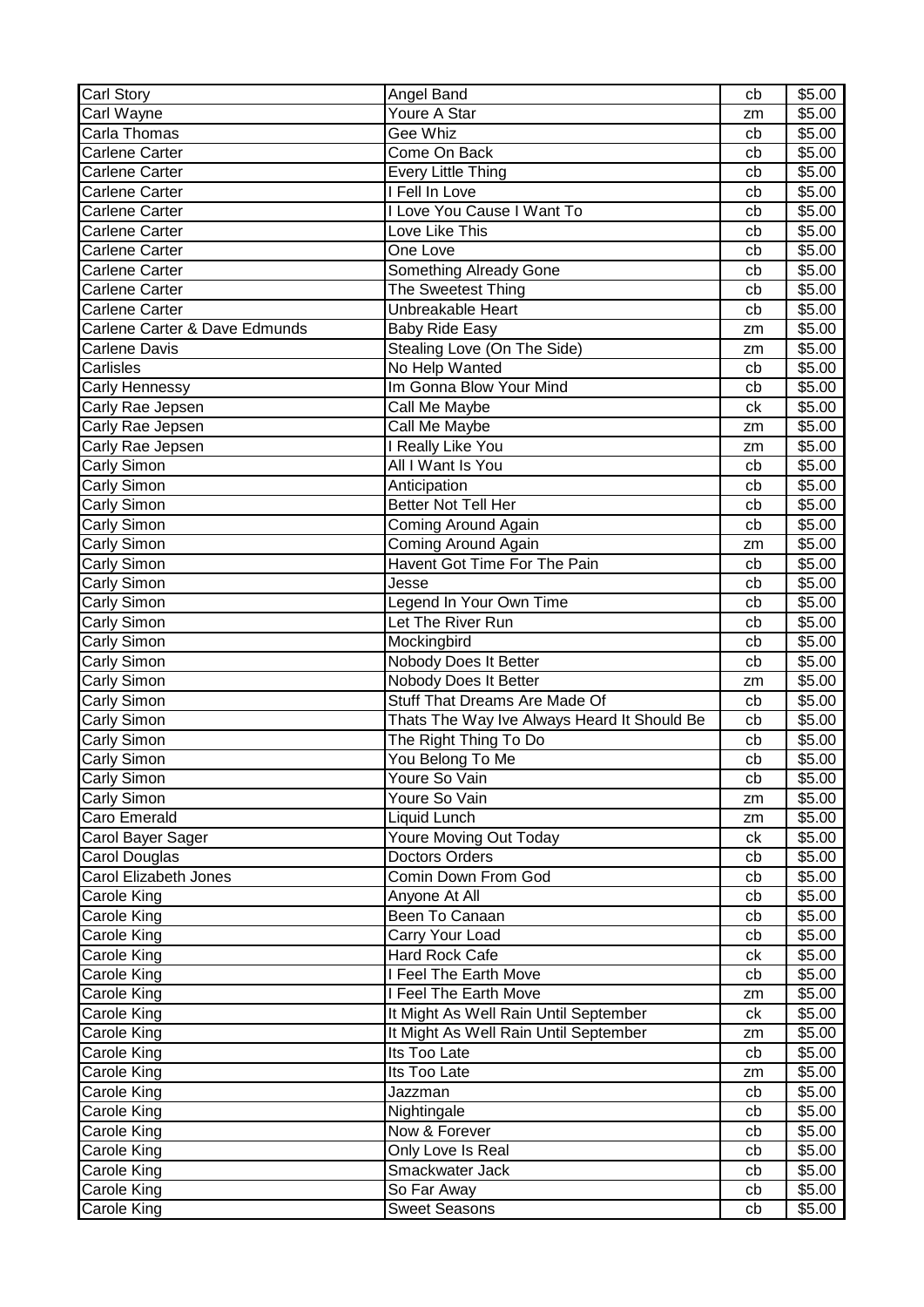| Carole King           | Thats How Things Go Down                  | cb | \$5.00             |
|-----------------------|-------------------------------------------|----|--------------------|
| Carole King           | Way Over Yonder                           | cb | \$5.00             |
| Carole King           | Way Over Yonder (2)                       | cb | \$5.00             |
| Carole King           | <b>Where You Lead</b>                     | cb | $\overline{$}5.00$ |
| Carole King           | <b>Where You Lead</b>                     | zm | \$5.00             |
| Carole King           | Will You Love Me Tomorrow                 | zm | \$5.00             |
| Carole King           | Youve Got A Friend                        | cb | \$5.00             |
| Carolina Liar         | Show Me What Im Looking For               | cb | \$5.00             |
| Carolina Rain         | American Radio                            | cb | \$5.00             |
| Carolina Rain         | Get Outta My Way                          | cb | \$5.00             |
| Carolina Rain         | <b>I Aint Scared</b>                      | cb | \$5.00             |
| Carolina Rain         | Isnt She                                  | cb | \$5.00             |
| Carolina Rain         | Weight Of The World                       | cb | \$5.00             |
| <b>Caroline Swart</b> | Talk To Me                                | zm | \$5.00             |
| Carolyn Dawn Johnson  | Complicated                               | cb | \$5.00             |
| Carolyn Dawn Johnson  | Die Of A Broken Heart                     | cb | \$5.00             |
| Carolyn Dawn Johnson  | Georgia                                   | cb | \$5.00             |
| Carolyn Dawn Johnson  | Got A Good Day                            | cb | \$5.00             |
| Carolyn Dawn Johnson  | I Dont Want You To Go                     | cb | \$5.00             |
| Carolyn Dawn Johnson  | Little Bit Of This Little Bit Of That     | cb | \$5.00             |
| Carolyn Dawn Johnson  | Love & Negotiation                        | cb | \$5.00             |
| Carolyn Dawn Johnson  | One Day Closer To You                     | cb | \$5.00             |
| Carolyn Dawn Johnson  | Simple Life                               | cb | \$5.00             |
| Carolyn Dawn Johnson  | Squeezin The Love Outta You               | cb | \$5.00             |
| Carolyn Dawn Johnson  | <b>Taking Back My Brave</b>               | cb | \$5.00             |
| Carousel              | <b>Youll Never Walk Alone</b>             | zm | \$5.00             |
| Carpenters            | A Song For You                            | zm | \$5.00             |
| Carpenters            | All You Get From Love Is A Love Song      | zm | \$5.00             |
| Carpenters            | Calling Occupants Of Interplanetary Craft | zm | \$5.00             |
| Carpenters            | Cant Smile Without You                    | zm | \$5.00             |
| Carpenters            | Close To You                              | cb | \$5.00             |
| Carpenters            | Close To You                              | zm | \$5.00             |
| Carpenters            | For All We Know                           | cb | \$5.00             |
| Carpenters            | For All We Know                           | zm | \$5.00             |
| Carpenters            | Goodbye To Love                           | cb | \$5.00             |
| Carpenters            | Goodbye To Love                           | zm | \$5.00             |
| Carpenters            | Happy                                     | zm | \$5.00             |
| Carpenters            | Have Yourself A Merry Little Christmas    | cb | \$5.00             |
| Carpenters            | Hurting Each Other                        | cb | \$5.00             |
| Carpenters            | Hurting Each Other                        | zm | \$5.00             |
| Carpenters            | I Need To Be In Love                      | zm | \$5.00             |
| Carpenters            | I Wont Last A Day Without You             | cb | \$5.00             |
| Carpenters            | I Wont Last A Day Without You             | zm | \$5.00             |
| Carpenters            | Jambalaya (On The Bayou)                  | zm | \$5.00             |
| Carpenters            | Love Me For What I Am                     | zm | \$5.00             |
| Carpenters            | <b>Merry Christmas Darling</b>            | cb | \$5.00             |
| Carpenters            | Merry Christmas Darling                   | zm | \$5.00             |
| Carpenters            | Now                                       | zm | \$5.00             |
| Carpenters            | One Love                                  | zm | \$5.00             |
| Carpenters            | Only Yesterday                            | cb | \$5.00             |
| Carpenters            | Only Yesterday                            | zm | \$5.00             |
| Carpenters            | Please Mr Postman                         | cb | \$5.00             |
| Carpenters            | Please Mr Postman                         | zm | \$5.00             |
| Carpenters            | Rainy Days & Mondays                      | cb | \$5.00             |
| Carpenters            | Rainy Days & Mondays                      | zm | \$5.00             |
| Carpenters            | Sing                                      | cb | \$5.00             |
|                       |                                           |    |                    |
| Carpenters            | Sing                                      | zm | \$5.00             |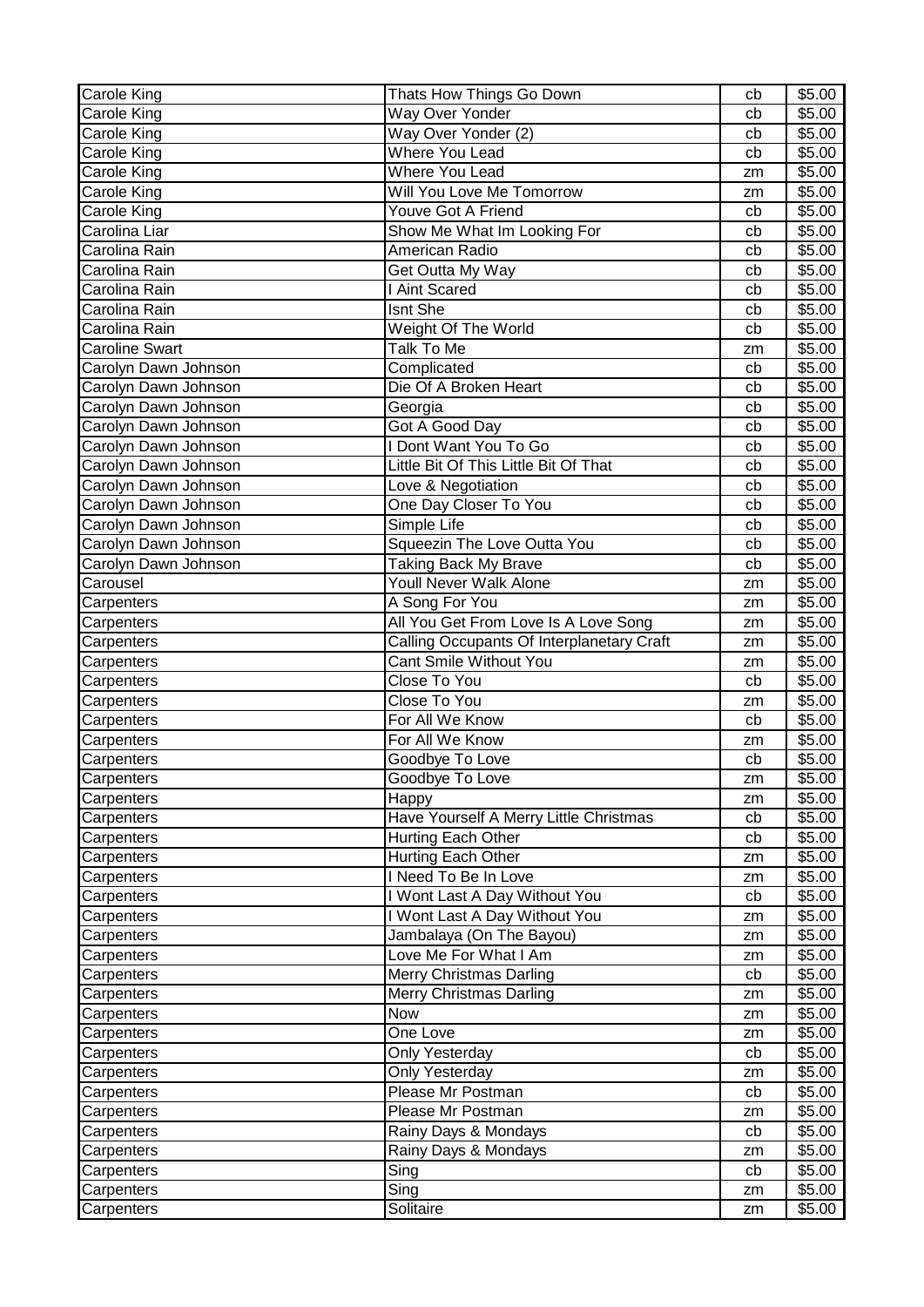| Carpenters                        | Superstar                      | cb | \$5.00             |
|-----------------------------------|--------------------------------|----|--------------------|
| Carpenters                        | Superstar                      | zm | \$5.00             |
| Carpenters                        | Theres A Kind Of Hush          | cb | $\overline{$}5.00$ |
| Carpenters                        | Theres A Kind Of Hush          | zm | \$5.00             |
| Carpenters                        | This Masquerade                | zm | \$5.00             |
| Carpenters                        | Those Good Old Dreams          | zm | \$5.00             |
| Carpenters                        | <b>Ticket To Ride</b>          | zm | \$5.00             |
| Carpenters                        | Top Of The World               | cb | \$5.00             |
| Carpenters                        | Top Of The World               | zm | \$5.00             |
| Carpenters                        | Touch Me When Were Dancing     | cb | \$5.00             |
| Carpenters                        | Weve Only Just Begun           | cb | \$5.00             |
| Carpenters                        | Weve Only Just Begun           | zm | \$5.00             |
| Carpenters                        | <b>Yesterday Once More</b>     | cb | \$5.00             |
| Carpenters                        | <b>Yesterday Once More</b>     | zm | \$5.00             |
| Carpenters                        | Youre The One                  | zm | \$5.00             |
| Carrie Underwood                  | All American Girl              | cb | \$5.00             |
| Carrie Underwood                  | <b>Before He Cheats</b>        | cb | \$5.00             |
| Carrie Underwood                  | <b>Before He Cheats</b>        | zm | \$5.00             |
| Carrie Underwood                  | Change                         | cb | \$5.00             |
| Carrie Underwood                  | Cowboy Casanova                | cb | \$5.00             |
| Carrie Underwood                  | <b>Crazy Dreams</b>            | cb | \$5.00             |
| Carrie Underwood                  | <b>Cry Pretty</b>              | ck | \$5.00             |
| Carrie Underwood                  | Do You Hear What I Hear        | cb | \$5.00             |
| Carrie Underwood                  | Dont Forget To Remember Me     | cb | \$5.00             |
| Carrie Underwood                  | <b>Drinking Alone</b>          | сk | \$8.00             |
| Carrie Underwood                  | Flat On The Floor              | cb | \$5.00             |
| Carrie Underwood                  | Home Sweet Home                | cb | \$5.00             |
| Carrie Underwood                  | How Great Thou Art             | cb | \$5.00             |
| Carrie Underwood                  | I Told You So                  | cb | \$5.00             |
| Carrie Underwood                  | III Stand By You               | cb | \$5.00             |
| Carrie Underwood                  | <b>Inside Your Heaven</b>      | cb | \$5.00             |
| Carrie Underwood                  | <b>Jesus Take The Wheel</b>    | cb | \$5.00             |
| Carrie Underwood                  | <b>Just A Dream</b>            | cb | $\overline{$}5.00$ |
| <b>Carrie Underwood</b>           | Last Name                      | cb | \$5.00             |
| Carrie Underwood                  | Look At Me                     | cb | \$5.00             |
| Carrie Underwood                  | Mamas Song                     | cb | \$5.00             |
| Carrie Underwood                  | Play On                        | cb | \$5.00             |
| Carrie Underwood                  | Quitter                        | cb | \$5.00             |
| Carrie Underwood                  | So Small                       | cb | \$5.00             |
| Carrie Underwood                  | Some Hearts                    | cb | \$5.00             |
| Carrie Underwood                  | Someday When I Stop Loving You | cb | \$5.00             |
| Carrie Underwood                  | Songs Like This                | cb | \$5.00             |
| Carrie Underwood                  | <b>Temporary Home</b>          | cb | \$5.00             |
| Carrie Underwood                  | The More Boys I Meet           | cb | \$5.00             |
| Carrie Underwood                  | This Time                      | cb | \$5.00             |
| Carrie Underwood                  | Unapologize                    | cb | \$5.00             |
| Carrie Underwood                  | Undo It                        | cb | \$5.00             |
| Carrie Underwood                  | Wasted                         | cb | \$5.00             |
| Carrie Underwood                  | Were Young & Beautiful         | cb | \$5.00             |
| Carrie Underwood & Brad Paisley   | Remind Me                      | cb | \$5.00             |
| Carrie Underwood & Sons Of Sylvia | What Can I Say                 | cb | \$5.00             |
| Cars                              | <b>Drive</b>                   | сk | \$5.00             |
| Cars                              | <b>Drive</b>                   | zm | \$5.00             |
| Cars                              | Lets Go                        | сk | \$5.00             |
| Cars                              | My Best Friends Girl           | ck | \$5.00             |
| Cars                              | My Best Friends Girl           | zm | \$5.00             |
| Cars                              | Shake It Up                    | ck | \$5.00             |
| Cars 3 (Rascal Flatts)            | Life Is A Highway              | ck | \$5.00             |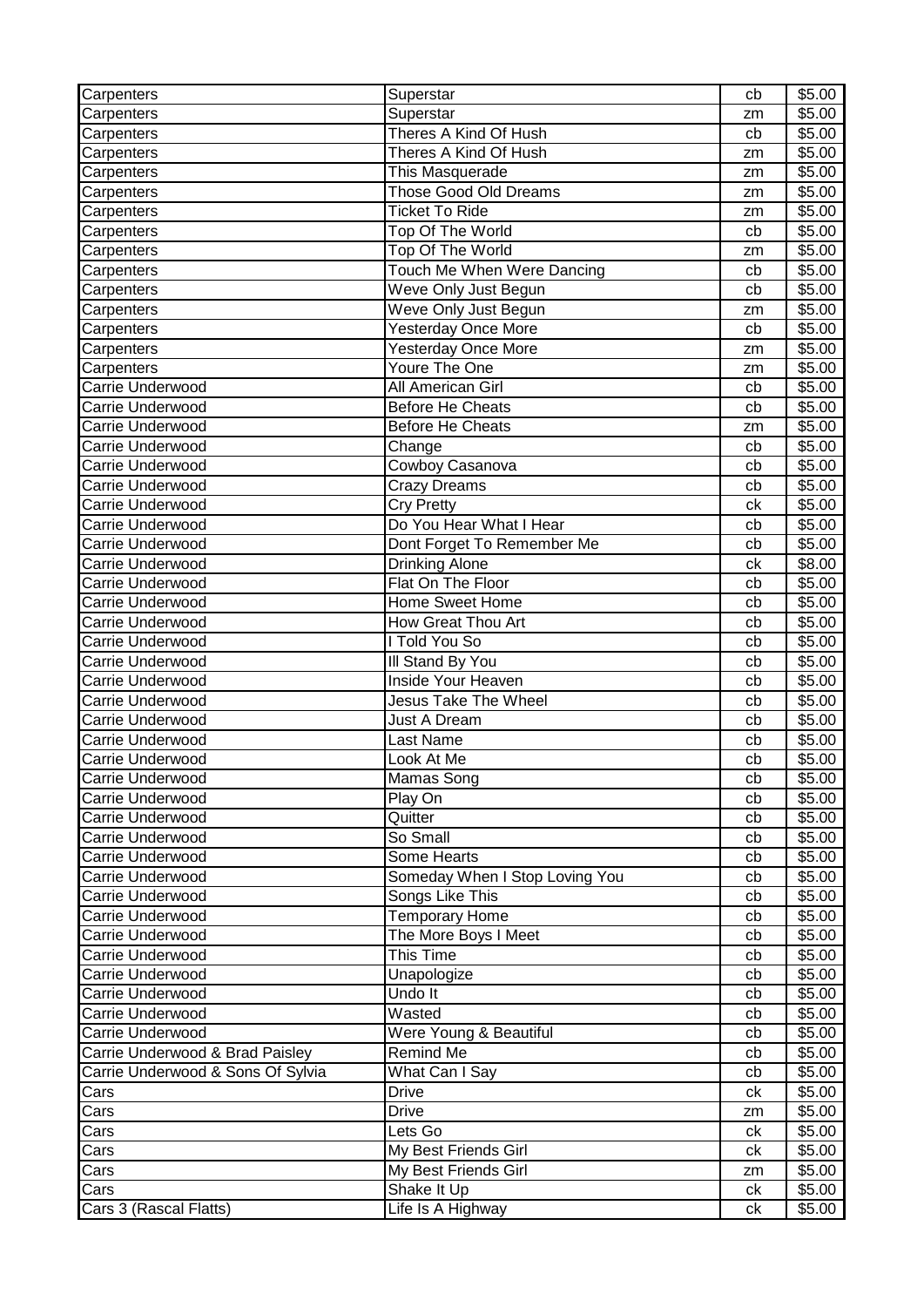| Carter & Carter                  | World Full Of Angels                       | cb | \$8.00 |
|----------------------------------|--------------------------------------------|----|--------|
| <b>Carter Family</b>             | <b>Wildwood Flower</b>                     | cb | \$5.00 |
| <b>Carters Chord</b>             | A Little Less Comfortable                  | cb | \$5.00 |
| <b>Carters Chord</b>             | <b>Different Breed</b>                     | cb | \$5.00 |
| <b>Carters Chord</b>             | Young Love                                 | cb | \$5.00 |
| Cartoons                         | <b>Witch Doctor</b>                        | zm | \$5.00 |
| Cascada                          | Evacuate The Dancefloor (Duet)             | zm | \$5.00 |
| Cascada                          | Evacuate The Dancefloor (Female Solo)      | zm | \$5.00 |
| Cascada                          | Everytime We Touch                         | cb | \$5.00 |
| Cascada                          | Everytime We Touch                         | zm | \$5.00 |
| Cascada                          | <b>What Hurts The Most</b>                 | zm | \$5.00 |
| Cascades                         | Rhythm Of The Rain                         | cb | \$5.00 |
| Cascades                         | Rhythm Of The Rain                         | zm | \$5.00 |
| Casey Barnes                     | Come Turn Me On                            | ck | \$8.00 |
| <b>Casey Barnes</b>              | Get To Know Ya                             | ck | \$8.00 |
| <b>Casey Barnes</b>              | God Took His Time On You                   | ck | \$8.00 |
| Casey Barnes                     | Sparks Fly                                 | ck | \$8.00 |
| Casey Barnes                     | Were Good Together                         | ck | \$8.00 |
| Casey Donovan                    | Listen To Your Heart                       | ck | \$5.00 |
| Cash Cash & Bebe Rexha           | Take Me Home                               | zm | \$5.00 |
| Cash Cash & Digital Farm Animals | Millionaire                                | ck | \$5.00 |
| Casinos                          | Then You Can Tell Me Goodbye               | cb | \$5.00 |
| Cass Hopetoun                    | <b>Typical Bride</b>                       | ck | \$8.00 |
| Cast                             | Fine Time                                  | zm | \$5.00 |
| Cast                             | <b>Guiding Star</b>                        | zm | \$5.00 |
| <b>Casting Crowns</b>            | If We Are The Body                         | cb | \$5.00 |
| Casuals                          | Jesamine                                   | zm | \$5.00 |
| <b>Cat Empire</b>                | Hello Hello                                | ck | \$5.00 |
| <b>Cat Stevens</b>               | Cant Keep It In                            | zm | \$5.00 |
| <b>Cat Stevens</b>               | Father & Son                               | ck | \$5.00 |
| <b>Cat Stevens</b>               | Father & Son                               | zm | \$5.00 |
| <b>Cat Stevens</b>               | Hard Headed Woman                          | zm | \$5.00 |
| <b>Cat Stevens</b>               | If You Want To Sing Out Sing Out           | zm | \$5.00 |
| Cat Stevens                      | Lady D Arbanville                          | zm | \$5.00 |
| Cat Stevens                      | Matthew & Son                              | zm | \$5.00 |
| <b>Cat Stevens</b>               | Moonshadow                                 | ck | \$5.00 |
| <b>Cat Stevens</b>               | Moonshadow                                 | zm | \$5.00 |
| <b>Cat Stevens</b>               | Morning Has Broken                         | ck | \$5.00 |
| <b>Cat Stevens</b>               | Morning Has Broken                         | zm | \$5.00 |
| <b>Cat Stevens</b>               | Oh Very Young                              | zm | \$5.00 |
| <b>Cat Stevens</b>               | Peace Train                                | zm | \$5.00 |
| <b>Cat Stevens</b>               | The First Cut Is The Deepest               | zm | \$5.00 |
| <b>Cat Stevens</b>               | The Old School Yard (Remember The Days Of) | zm | \$5.00 |
| <b>Cat Stevens</b>               | The Wind                                   | zm | \$5.00 |
| <b>Cat Stevens</b>               | Where Do The Children Play                 | zm | \$5.00 |
| <b>Cat Stevens</b>               | Wild World                                 | cb | \$5.00 |
| <b>Cat Stevens</b>               | Wild World                                 | zm | \$5.00 |
| Catatonia                        | Road Rage                                  | zm | \$5.00 |
| <b>Catherine Britt</b>           | The Upside Of Being Down                   | cb | \$5.00 |
| <b>Catherine Britt</b>           | What I Did Last Night                      | cb | \$5.00 |
| Catherine Britt & Elton John     | Where We Both Say Goodbye                  | cb | \$5.00 |
| Catherine Britt & Lee Kernaghan  | Country Fan                                | сk | \$8.00 |
| Cathy Carr                       | <b>Ivory Tower</b>                         | cb | \$5.00 |
| <b>Cathy Dennis</b>              | Touch Me (All Night Long)                  | zm | \$5.00 |
| Cats                             | Memory                                     | zm | \$5.00 |
| Causes                           | Teach Me How To Dance With You             | zm | \$5.00 |
| <b>CBeebies</b>                  | The Bedtime Song                           | zm | \$5.00 |
| <b>CC Music Factory</b>          | Gonna Make You Sweat (Everybody Dance Now  | cb | \$5.00 |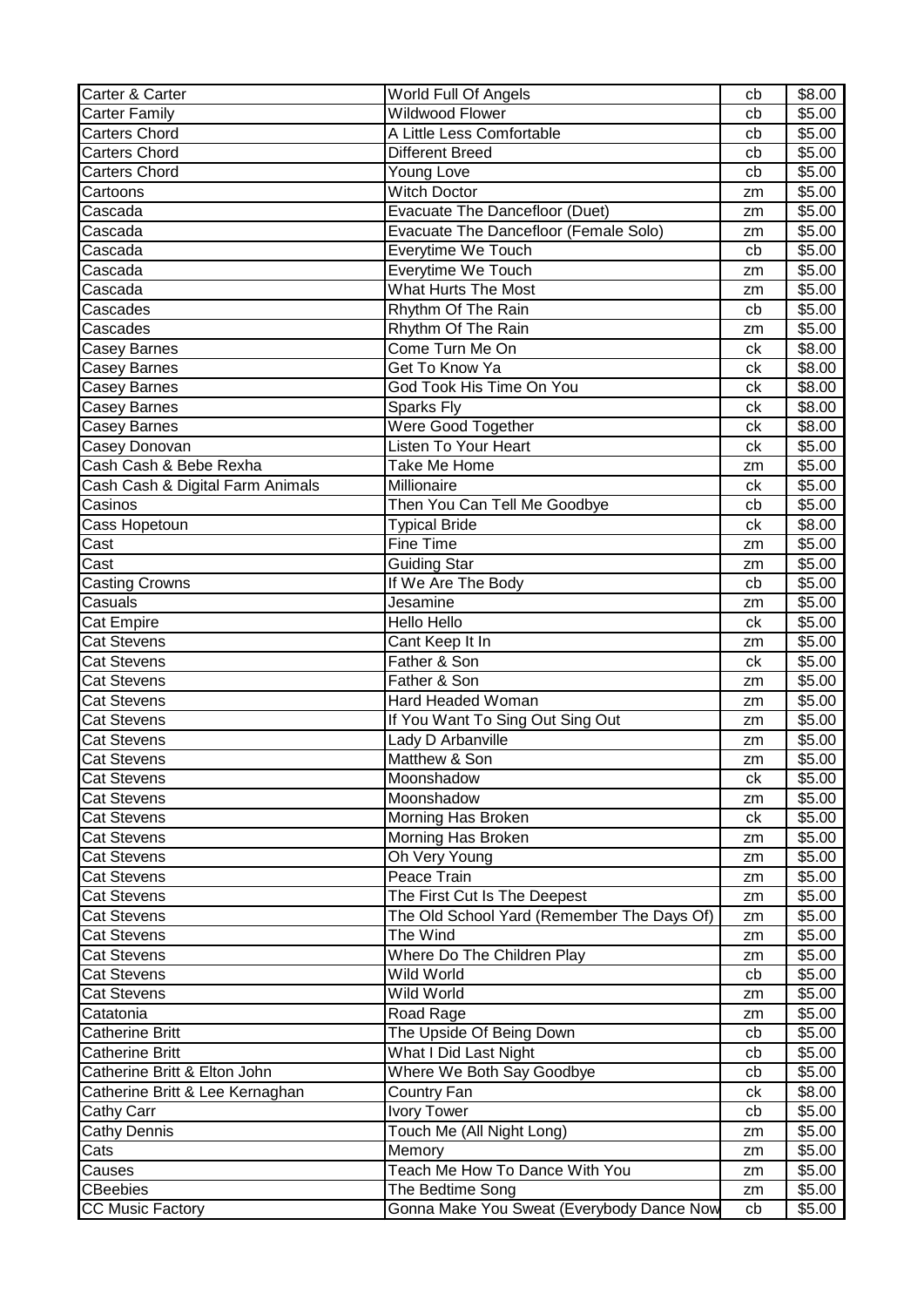| <b>CC Music Factory</b>        | Things That Make You Go Hmmm        | cb | \$5.00 |
|--------------------------------|-------------------------------------|----|--------|
| Ce Ce Peniston                 | Finally                             | ck | \$5.00 |
| Ce Ce Peniston                 | Finally                             | zm | \$5.00 |
| Cee Lo Green                   | Cry Baby                            | zm | \$5.00 |
| Cee Lo Green                   | Forget You                          | ck | \$5.00 |
| Cee Lo Green                   | Forget You                          | zm | \$5.00 |
| Cee Lo Green                   | Fuck You                            | zm | \$5.00 |
| Celeste                        | A Little Love                       | zm | \$5.00 |
| Celeste                        | <b>Stop This Flame</b>              | zm | \$5.00 |
| Celeste                        | Strange                             | zm | \$5.00 |
| Celine Dion                    | A New Day Has Come                  | cb | \$5.00 |
| Celine Dion                    | All By Myself                       | ck | \$5.00 |
| <b>Celine Dion</b>             | All By Myself                       | zm | \$5.00 |
| Celine Dion                    | Ashes                               | zm | \$5.00 |
| <b>Celine Dion</b>             | <b>Beautiful Boy</b>                | cb | \$5.00 |
| <b>Celine Dion</b>             | Because You Loved Me                | cb | \$5.00 |
| Celine Dion                    | Because You Loved Me                | zm | \$5.00 |
| Celine Dion                    | Falling Into You                    | zm | \$5.00 |
| Celine Dion                    | <b>God Bless America</b>            | cb | \$5.00 |
| Celine Dion                    | Goodbyes (The Saddest Word)         | cb | \$5.00 |
| Celine Dion                    | Have You Ever Been In Love          | cb | \$5.00 |
| Celine Dion                    | Here There & Everywhere             | cb | \$5.00 |
| Celine Dion                    | I Drove All Night                   | cb | \$5.00 |
| Celine Dion                    | I Drove All Night                   | zm | \$5.00 |
| <b>Celine Dion</b>             | I Want You To Need Me               | cb | \$5.00 |
| <b>Celine Dion</b>             | If There Was Any Other Way          | cb | \$5.00 |
| <b>Celine Dion</b>             | If You Asked Me To                  | cb | \$5.00 |
| Celine Dion                    | Im Alive                            | cb | \$5.00 |
| Celine Dion                    | Im Alive                            | zm | \$5.00 |
| Celine Dion                    | Its All Coming Back To Me Now       | cb | \$5.00 |
| Celine Dion                    | Its All Coming Back To Me Now       | zm | \$5.00 |
| Celine Dion                    | Love Can Move Mountains             | cb | \$5.00 |
| Celine Dion                    | Loved Me Back To Life               | zm | \$5.00 |
| <b>Celine Dion</b>             | Lying Down                          | zm | \$5.00 |
| <b>Celine Dion</b>             | Misled                              | cb | \$5.00 |
| Celine Dion                    | My Heart Will Go On                 | cb | \$5.00 |
| Celine Dion                    | My Heart Will Go On                 | zm | \$5.00 |
| Celine Dion                    | My Love                             | cb | \$5.00 |
| <b>Celine Dion</b>             | Nothing Broken But My Heart         | cb | \$5.00 |
| <b>Celine Dion</b>             | Only One Road                       | zm | \$5.00 |
| <b>Celine Dion</b>             | Power Of Love                       | cb | \$5.00 |
| Celine Dion                    | <b>Taking Chances</b>               | cb | \$5.00 |
| Celine Dion                    | Thats The Way It Is                 | cb | \$5.00 |
| Celine Dion                    | Thats The Way It Is                 | zm | \$5.00 |
| <b>Celine Dion</b>             | The Colour Of My Love               | zm | \$5.00 |
| <b>Celine Dion</b>             | The First Time Ever I Saw Your Face | zm | \$5.00 |
| Celine Dion                    | The Power Of Love                   | zm | \$5.00 |
| <b>Celine Dion</b>             | The Reason                          | cb | \$5.00 |
| <b>Celine Dion</b>             | Then You Look At Me                 | cb | \$5.00 |
| Celine Dion                    | <b>Think Twice</b>                  | cb | \$5.00 |
| Celine Dion                    | <b>Think Twice</b>                  | zm | \$5.00 |
| Celine Dion                    | To Love You More                    | cb | \$5.00 |
| Celine Dion                    | Where Does My Heart Beat Now        | cb | \$5.00 |
| Celine Dion & Andrea Bocelli   | The Prayer                          | zm | \$5.00 |
| Celine Dion & Barbra Streisand | Tell Him                            | cb | \$5.00 |
| Celine Dion & Clive Griffin    | When I Fall In Love                 | cb | \$5.00 |
| Celine Dion & Peabo Bryson     | Beauty & The Beast                  | cb | \$5.00 |
| Celine Dion & Peabo Bryson     | Beauty & The Beast                  | zm | \$5.00 |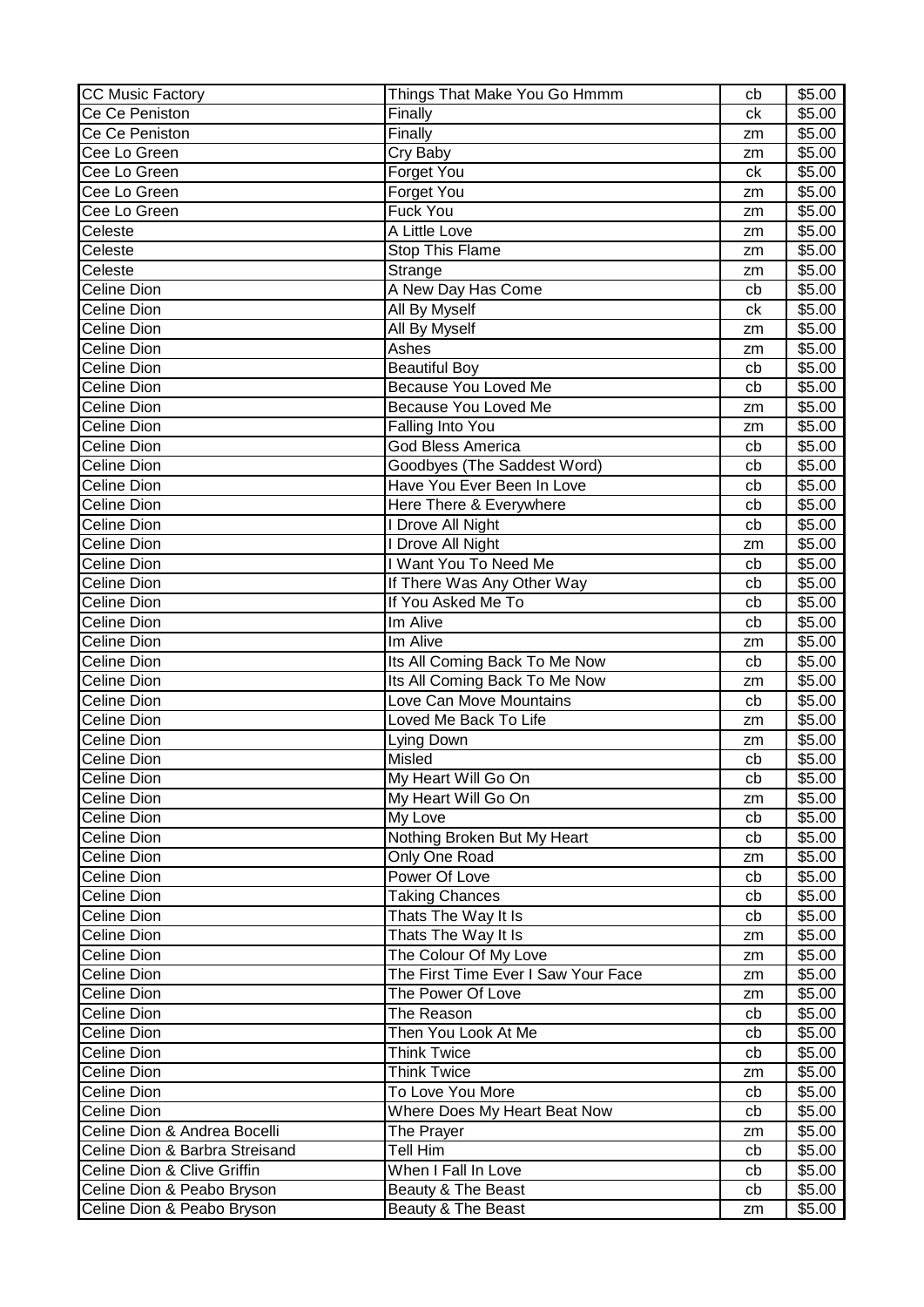| Celine Dion & R Kelly                 | Im Your Angel                           | cb | \$5.00 |
|---------------------------------------|-----------------------------------------|----|--------|
| Celine Dion & The Bee Gees            | Immortality                             | zm | \$5.00 |
| <b>Chad Austin</b>                    | All My Dreams                           | cb | \$5.00 |
| <b>Chad Brock</b>                     | A Mans Gotta Do                         | cb | \$5.00 |
| <b>Chad Brock</b>                     | Its A Woman Thing                       | cb | \$5.00 |
| <b>Chad Brock</b>                     | <b>Lightening Does The Work</b>         | cb | \$5.00 |
| <b>Chad Brock</b>                     | <b>Ordinary Life</b>                    | cb | \$5.00 |
| <b>Chad Brock</b>                     | Tell Me How                             | cb | \$5.00 |
| <b>Chad Brock</b>                     | That Was Us                             | cb | \$5.00 |
| <b>Chad Brock</b>                     | The Visit                               | cb | \$5.00 |
| <b>Chad Brock</b>                     | Yes                                     | cb | \$5.00 |
| <b>Chad Brock</b>                     | You Are                                 | cb | \$5.00 |
| <b>Chad Brock &amp; Hank Williams</b> | A Country Boy Can Survive (Y2K Version) | cb | \$5.00 |
| Chad Kroeger & Josey Scott            | Hero                                    | cb | \$5.00 |
|                                       |                                         | ck | \$8.00 |
| Chad Morgan                           | The Sheik Of Scrubby Creek              |    |        |
| Chainsmokers                          | Everybody Hates Me (Clean Version)      | zm | \$5.00 |
| Chainsmokers                          | Everybody Hates Me (Explicit Version)   | zm | \$5.00 |
| Chainsmokers                          | Paris                                   | ck | \$5.00 |
| Chainsmokers                          | Paris                                   | zm | \$5.00 |
| Chainsmokers                          | Sick Boy                                | ck | \$5.00 |
| Chainsmokers                          | You Owe Me                              | zm | \$5.00 |
| Chainsmokers & 5 Seconds of Summer    | Who Do You Love                         | ck | \$5.00 |
| Chainsmokers & Amy Shark              | The Reaper                              | ck | \$5.00 |
| Chainsmokers & Coldplay               | Something Just Like This                | ck | \$5.00 |
| Chainsmokers & Coldplay               | Something Just Like This                | zm | \$5.00 |
| Chainsmokers & Daya                   | Dont Let Me Down                        | ck | \$5.00 |
| Chainsmokers & Daya                   | Dont Let Me Down                        | zm | \$5.00 |
| Chainsmokers & Emily Warren           | My Type                                 | zm | \$5.00 |
| Chainsmokers & Emily Warren           | <b>Side Effects</b>                     | zm | \$5.00 |
| Chainsmokers & Halsey                 | Closer                                  | zm | \$5.00 |
| Chainsmokers & Halsey                 | <b>Closer [Duet Version]</b>            | ck | \$5.00 |
| Chainsmokers & Kelsea Ballerini       | This Feeling                            | сk | \$5.00 |
| Chainsmokers & Phoebe Ryan            | All We Know                             | ck | \$5.00 |
| Chainsmokers & Phoebe Ryan            | All We Know                             | zm | \$5.00 |
| Chairman Of The Board                 | Give Me Just A Little More Time         | zm | \$5.00 |
| Chairmen Of The Board                 | Give Me Just A Little More Time         | cb | \$5.00 |
| Chaka Khan                            | Aint Nobody                             | ck | \$5.00 |
| Chaka Khan                            | I Feel For You [Duet Version]           | zm | \$5.00 |
| Chaka Khan                            | I Feel For You [Solo Female]            | zm | \$5.00 |
| Chaka Khan                            | Im Every Woman                          | cb | \$5.00 |
| Chaka Khan                            | Im Every Woman                          | сk | \$5.00 |
| <b>Chalee Tennison</b>                | Easy Lovin You                          | cb | \$5.00 |
| <b>Chalee Tennison</b>                | Go Back                                 |    | \$5.00 |
| <b>Chalee Tennison</b>                | Handful Of Water                        | cb | \$5.00 |
|                                       |                                         | cb |        |
| <b>Chalee Tennison</b>                | Just Because She Lives There            | cb | \$5.00 |
| <b>Chalee Tennison</b>                | Lonesome Road                           | cb | \$5.00 |
| <b>Chalee Tennison</b>                | Makin Up With You                       | cb | \$5.00 |
| <b>Chalee Tennison</b>                | Parading In The Rain                    | cb | \$5.00 |
| <b>Chalee Tennison</b>                | Someone Elses Turn To Cry               | cb | \$5.00 |
| <b>Chalee Tennison</b>                | What I Tell Myself                      | cb | \$5.00 |
| <b>Chambers Brothers</b>              | Time Has Come Today                     | cb | \$5.00 |
| Champagne                             | How Bout Us                             | сk | \$5.00 |
| Champaign                             | How Bout Us (For Solo Male)             | zm | \$5.00 |
| Change                                | Change Of Heart                         | cb | \$5.00 |
| <b>Changing Times</b>                 | Mary Lou                                | сk | \$5.00 |
| <b>Chantal Kreviazuk</b>              | Feels Like Home                         | zm | \$5.00 |
| Chantoozies                           | Wanna Be Up                             | ck | \$8.00 |
| Chantoozies                           | Witch Queen                             | ck | \$5.00 |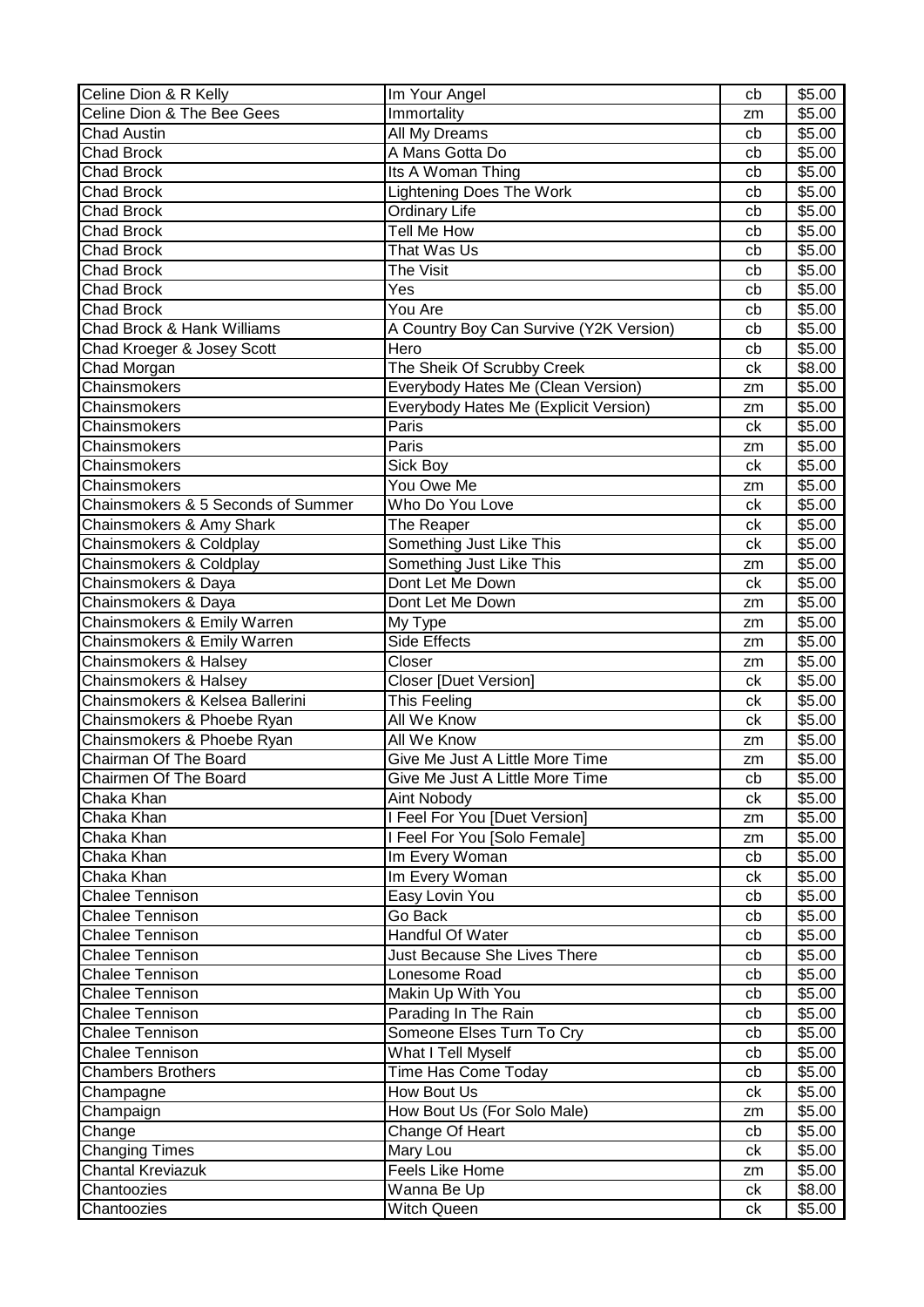| Charlatans                                                  | Just When Youre Thinkin Things Over         | zm | \$5.00 |
|-------------------------------------------------------------|---------------------------------------------|----|--------|
| Charlatans                                                  | One To Another                              | zm | \$5.00 |
| Charlatans                                                  | The Only One I Know                         | zm | \$5.00 |
| Charlene                                                    | Ive Never Been To Me                        | ck | \$5.00 |
| Charlene                                                    | Ive Never Been To Me                        | zm | \$5.00 |
| Charlene Soraia                                             | Wherever You Will Go                        | zm | \$5.00 |
| Charles & Eddie                                             | Would I Lie To You                          | zm | \$5.00 |
| <b>Charles Aznavour</b>                                     | She                                         | zm | \$5.00 |
| Charles Wright & Watts 103rd Street Rhythn Express Yourself |                                             | cb | \$5.00 |
| <b>Charley Pride</b>                                        | A Shoulder To Cry On                        | cb | \$5.00 |
| <b>Charley Pride</b>                                        | A Whole Lotta Things To Sing About          | cb | \$5.00 |
| <b>Charley Pride</b>                                        | All His Children                            | cb | \$5.00 |
| <b>Charley Pride</b>                                        | All I Have To Offer You (Is Me)             | cb | \$5.00 |
| <b>Charley Pride</b>                                        | Amazing Love                                | cb | \$5.00 |
| <b>Charley Pride</b>                                        | <b>Burgers &amp; Fries</b>                  | cb | \$5.00 |
| <b>Charley Pride</b>                                        | <b>Crystal Chandeliers</b>                  | cb | \$5.00 |
| <b>Charley Pride</b>                                        | <b>Crystal Chandeliers</b>                  | zm | \$5.00 |
| <b>Charley Pride</b>                                        | Does My Ring Hurt Your Finger               | cb | \$5.00 |
| Charley Pride                                               | Dont Fight The Feelings Of Love             | cb | \$5.00 |
| <b>Charley Pride</b>                                        | <b>Every Heart Should Have One</b>          | cb | \$5.00 |
| <b>Charley Pride</b>                                        | <b>Honky Tonk Blues</b>                     | cb | \$5.00 |
| <b>Charley Pride</b>                                        | Hope Youre Feeling Me (Like Im Feeling You) | cb | \$5.00 |
| <b>Charley Pride</b>                                        | I Cant Believe That Youve Stopped Loving Me | cb | \$5.00 |
| <b>Charley Pride</b>                                        | I Dont Think Shes In Love Anymore           | cb | \$5.00 |
| <b>Charley Pride</b>                                        | I Know One                                  | cb | \$5.00 |
| <b>Charley Pride</b>                                        | Id Rather Love You                          | cb | \$5.00 |
| <b>Charley Pride</b>                                        | Ill Be Leaving Alone                        | cb | \$5.00 |
| <b>Charley Pride</b>                                        | Im Just Me                                  | cb | \$5.00 |
| <b>Charley Pride</b>                                        | Im So) Afraid Of Losing You Again           | cb | \$5.00 |
| <b>Charley Pride</b>                                        | Is Anybody Goin To San Antone               | cb | \$5.00 |
| <b>Charley Pride</b>                                        | Its Gonna Take A Little Bit Longer          | cb | \$5.00 |
| <b>Charley Pride</b>                                        | Just Between You & Me                       | cb | \$5.00 |
| <b>Charley Pride</b>                                        | Kaw Liga                                    | cb | \$5.00 |
| <b>Charley Pride</b>                                        | Kiss An Angel Good Morning                  | cb | \$5.00 |
| <b>Charley Pride</b>                                        | Let Me Live In The Light Of His Love        | cb | \$5.00 |
| Charley Pride                                               | Let The Chips Fall                          | cb | \$5.00 |
| <b>Charley Pride</b>                                        | Missin You                                  | cb | \$5.00 |
| <b>Charley Pride</b>                                        | Mississippi Cotton Pickin Delta Town        | cb | \$5.00 |
| <b>Charley Pride</b>                                        | More To Me                                  | cb | \$5.00 |
| <b>Charley Pride</b>                                        | Mountain Of Love                            | cb | \$5.00 |
| <b>Charley Pride</b>                                        | My Eyes Can Only See As Far As You          | cb | \$5.00 |
| <b>Charley Pride</b>                                        | Never Been So Loved (In All My Life)        | cb | \$5.00 |
| <b>Charley Pride</b>                                        | <b>Night Games</b>                          | cb | \$5.00 |
| <b>Charley Pride</b>                                        | Roll On Mississippi                         | cb | \$5.00 |
| <b>Charley Pride</b>                                        | Shes Just An Old Love Turned Memory         | cb | \$5.00 |
| <b>Charley Pride</b>                                        | Shes Too Good To Be True                    | cb | \$5.00 |
| <b>Charley Pride</b>                                        | Someone Loves You Honey                     | cb | \$5.00 |
| <b>Charley Pride</b>                                        | The Easy Parts Over                         | cb | \$5.00 |
| <b>Charley Pride</b>                                        | The Happiness Of Having You                 | cb | \$5.00 |
| <b>Charley Pride</b>                                        | The Snakes Crawl At Night                   | cb | \$5.00 |
| <b>Charley Pride</b>                                        | Then Who Am I                               | cb | \$5.00 |
| <b>Charley Pride</b>                                        | We Could                                    | cb | \$5.00 |
| <b>Charley Pride</b>                                        | When I Stop Leaving III Be Gone             | cb | \$5.00 |
| <b>Charley Pride</b>                                        | Where Do I Put Her Memory                   | cb | \$5.00 |
| <b>Charley Pride</b>                                        | Why Baby Why                                | cb | \$5.00 |
| <b>Charley Pride</b>                                        | <b>Wonder Could I Live There Anymore</b>    | cb | \$5.00 |
| <b>Charley Pride</b>                                        | You Almost Slipped My Mind                  | cb | \$5.00 |
| <b>Charley Pride</b>                                        | You Win Again                               | cb | \$5.00 |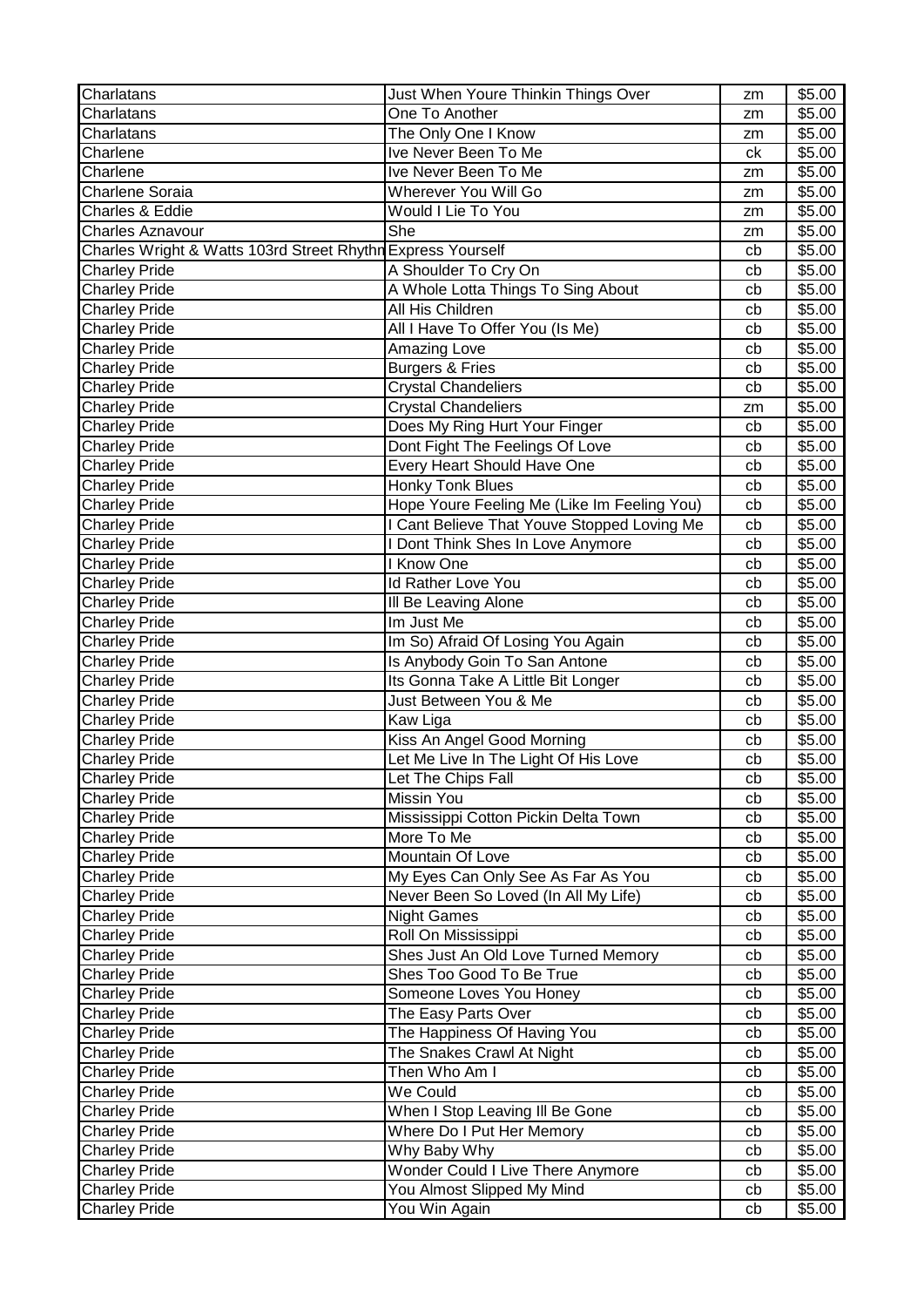| <b>Charley Pride</b>                       | Youll Never Walk Alone                                                    | ck       | \$8.00           |
|--------------------------------------------|---------------------------------------------------------------------------|----------|------------------|
| <b>Charley Pride</b>                       | Youre My Jamaica                                                          | cb       | \$5.00           |
| Charley Pride                              | Youre So Good When Youre Bad                                              | cb       | \$5.00           |
| Charli XCX                                 | Boom Clap                                                                 | ck       | \$5.00           |
| Charli Xcx                                 | Boom Clap                                                                 | zm       | \$5.00           |
| Charli Xcx                                 | <b>Break The Rules</b>                                                    | zm       | \$5.00           |
| Charli Xcx                                 | Doing It                                                                  | zm       | \$5.00           |
| Charli XCX                                 | Famous                                                                    | zm       | \$5.00           |
| Charli XCX & Troye Sivan                   | 1999 (nineteen ninety nine)                                               | ck       | \$5.00           |
| <b>Charlie Allen</b>                       | <b>Better Said Than Done</b>                                              | cb       | \$5.00           |
| <b>Charlie Brown</b>                       | On My Way                                                                 | zm       | \$5.00           |
| <b>Charlie Daniels Band</b>                | America I Believe In You                                                  | cb       | \$5.00           |
| <b>Charlie Daniels Band</b>                | Boogie Woogie Fiddle Country Blues                                        | cb       | \$5.00           |
| <b>Charlie Daniels Band</b>                | Drinkin My Baby Goodbye                                                   | cb       | \$5.00           |
| <b>Charlie Daniels Band</b>                | Funky Junky                                                               | cb       | \$5.00           |
| <b>Charlie Daniels Band</b>                | In America                                                                | cb       | \$5.00           |
| <b>Charlie Daniels Band</b>                | Legend Of Wooley Swamp                                                    | cb       | \$5.00           |
| <b>Charlie Daniels Band</b>                | <b>Little Folks</b>                                                       | cb       | \$5.00           |
| <b>Charlie Daniels Band</b>                | Long Haired Country Boy                                                   | cb       | \$5.00           |
| <b>Charlie Daniels Band</b>                | Road Dogs                                                                 | cb       | \$5.00           |
| <b>Charlie Daniels Band</b>                | Simple Man                                                                | cb       | \$5.00           |
| <b>Charlie Daniels Band</b>                | Southern Boy                                                              | cb       | \$5.00           |
| <b>Charlie Daniels Band</b>                | Souths Gonna Do It                                                        | cb       | \$5.00           |
| <b>Charlie Daniels Band</b>                | The Devil Went Down To Georgia                                            | cb       | \$5.00           |
| <b>Charlie Daniels Band</b>                | The Devil Went Down To Georgia                                            | zm       | \$5.00           |
| <b>Charlie Daniels Band</b>                | The Last Fallen Hero                                                      | cb       | \$5.00           |
| <b>Charlie Daniels Band</b>                | This Aint No Rag Its A Flag                                               | cb       | \$5.00           |
| <b>Charlie Daniels Band</b>                | Trudy                                                                     | cb       | \$5.00           |
| <b>Charlie Daniels Band</b>                | <b>Uneasy Rider</b>                                                       | cb       | \$5.00           |
| <b>Charlie Daniels Band</b>                | What The World Needs Now (Is A Few More Re                                | cb       | \$5.00           |
| <b>Charlie Daniels Band</b>                | Wichita Jail                                                              | cb       | \$5.00           |
| <b>Charlie Dore</b>                        | <b>Pilot Of The Airwaves</b>                                              | zm       | \$5.00           |
| <b>Charlie Dore</b>                        | Pilot Of The Airwaves (Male Key of F)                                     | zm       | \$5.00           |
| Charlie Dore                               | Pilot Of The Airwaves (Male Key of G)                                     | zm       | \$5.00           |
| Charlie Landsborough                       | What Colour Is The Wind                                                   | zm       | \$5.00           |
| Charlie Puth                               | Attention                                                                 | сk       | \$5.00           |
| Charlie Puth                               | Attention                                                                 | zm       | \$5.00           |
| <b>Charlie Puth</b>                        | Girlfriend                                                                | zm       | \$5.00           |
| Charlie Puth                               | How Long                                                                  | cb       | \$5.00           |
| <b>Charlie Puth</b>                        | How Long                                                                  | zm       | \$5.00           |
| Charlie Puth                               |                                                                           |          | \$5.00           |
| <b>Charlie Puth</b>                        | I Warned Myself                                                           | zm       |                  |
|                                            | Mother                                                                    | zm       | \$5.00           |
| <b>Charlie Puth</b>                        | One Call Away                                                             | ck       | \$5.00           |
| <b>Charlie Puth</b>                        | One Call Away                                                             | zm       | \$5.00           |
| Charlie Puth & Kehlani                     | Done For Me                                                               | ck       | \$5.00           |
| Charlie Puth & Kehlani                     | Done For Me                                                               | zm       | \$5.00           |
| Charlie Puth & Meghan Trainor              | Marvin Gaye                                                               | zm       | \$5.00           |
| Charlie Puth & Meghan Trainor              | Marvin Gaye (Three Semitones Down)                                        | zm       | \$5.00           |
| Charlie Puth & Selena Gomez                | We Dont Talk Anymore                                                      | сk       | \$5.00           |
| Charlie Puth & Selena Gomez                | We Dont Talk Anymore                                                      | zm       | \$5.00           |
| Charlie Rich                               | A Very Special Love Song                                                  | cb       | \$5.00           |
| <b>Charlie Rich</b>                        | All Over Me                                                               | cb       | \$5.00           |
| <b>Charlie Rich</b>                        | <b>Baby Baby</b>                                                          | cb       | \$5.00           |
| <b>Charlie Rich</b>                        | <b>Behind Closed Doors</b>                                                | cb       | \$5.00           |
| <b>Charlie Rich</b>                        | <b>Behind Closed Doors</b>                                                | zm       | \$5.00           |
| <b>Charlie Rich</b>                        | Big Boss Man                                                              | cb       | \$5.00           |
| <b>Charlie Rich</b><br><b>Charlie Rich</b> | Everytime You Touch Me (I Get High)<br>I Dont See Me In Your Eyes Anymore | cb<br>cb | \$5.00<br>\$5.00 |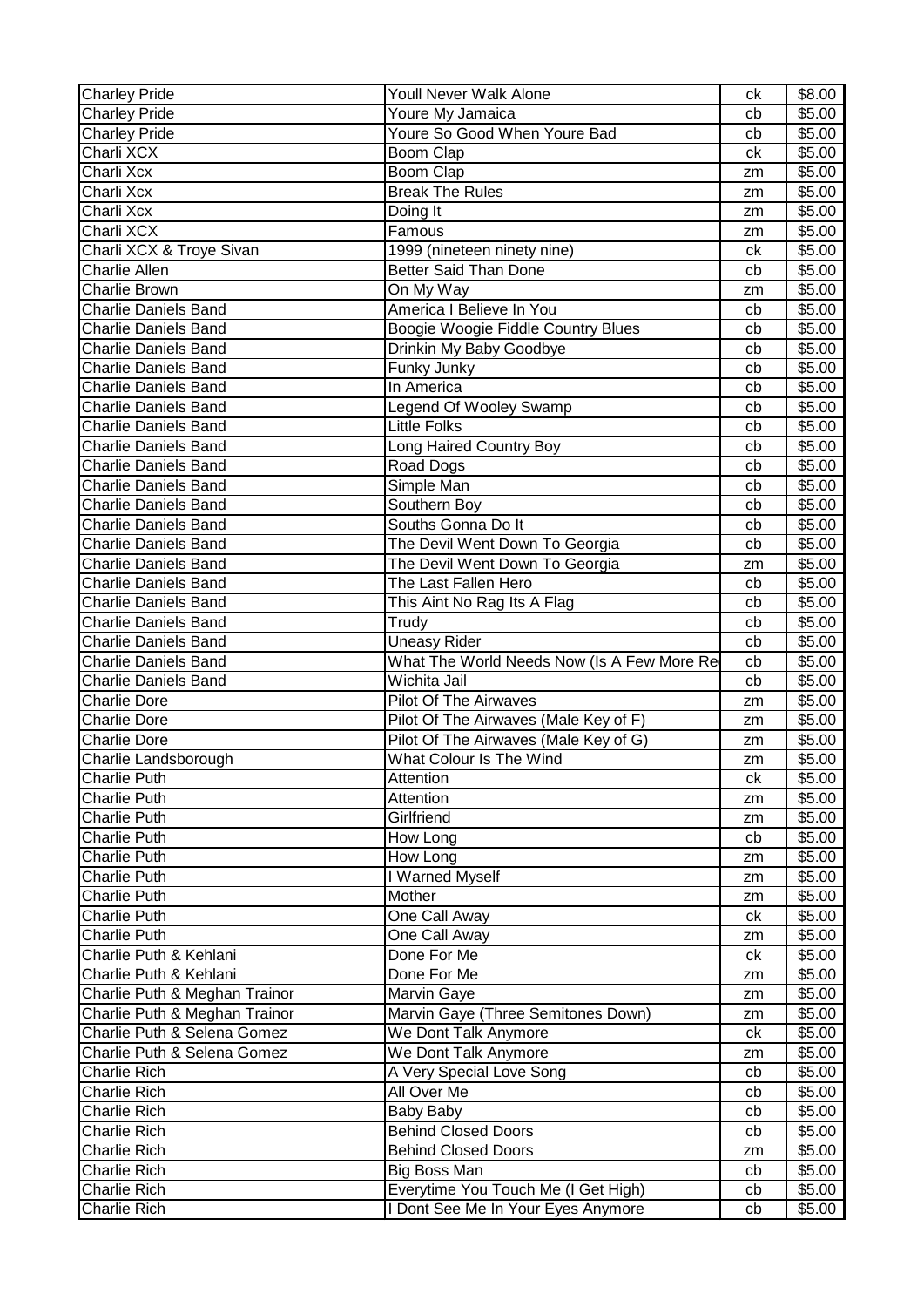| <b>Charlie Rich</b>                      | I Love My Friend                                  | cb       | \$5.00           |
|------------------------------------------|---------------------------------------------------|----------|------------------|
| <b>Charlie Rich</b>                      | I Take It On Home                                 | cb       | \$5.00           |
| <b>Charlie Rich</b>                      | My Elusive Dreams                                 | cb       | \$5.00           |
| <b>Charlie Rich</b>                      | Road Song                                         | cb       | \$5.00           |
| <b>Charlie Rich</b>                      | Rollin With The Flow                              | cb       | \$5.00           |
| <b>Charlie Rich</b>                      | She Called Me Baby                                | cb       | \$5.00           |
| <b>Charlie Rich</b>                      | Since I Fell For You                              | cb       | \$5.00           |
| <b>Charlie Rich</b>                      | The Most Beautiful Girl                           | cb       | \$5.00           |
| <b>Charlie Rich</b>                      | The Most Beautiful Girl                           | zm       | \$5.00           |
| <b>Charlie Rich</b>                      | There Wont Be Anymore                             | cb       | \$5.00           |
| Charlie Robison                          | Barlight                                          | cb       | \$5.00           |
| Charlie Robison                          | I Want You Bad                                    | cb       | \$5.00           |
| <b>Charlie Robison</b>                   | Poor Mans Son                                     | cb       | \$5.00           |
| Charlie Robison                          | Right Man For The Job                             | cb       | \$5.00           |
| <b>Charlie Robison</b>                   | Walter                                            | cb       | \$5.00           |
| <b>Charlie Robison</b>                   | Youre Not The Best                                | cb       | \$5.00           |
| <b>Charlie Walker</b>                    | Pick Me Up On Your Way Down                       | cb       | \$5.00           |
| <b>Charlotte Church</b>                  | Crazy Chick                                       | zm       | \$5.00           |
| Charly McClain                           | Dancin Your Memory Away                           | cb       | \$5.00           |
| Charly McClain                           | Radio Heart                                       | cb       | \$5.00           |
| Charly McClain                           | Sleepin With The Radio On                         | cb       | \$5.00           |
| <b>Charly McClain</b>                    | Surround Me With Love                             | cb       | \$5.00           |
| <b>Charly McClain</b>                    | <b>Whos Cheatin Who</b>                           | cb       | \$5.00           |
| Charly McClain & Mickey Gilley           | Paradise Tonight                                  | cb       | \$5.00           |
| Chas & Dave                              | <b>Aint No Pleasing You</b>                       | zm       | \$5.00           |
| Chas & Dave                              | Gertcha [No Harmony]                              | zm       | \$5.00           |
| Chas & Dave                              | Gertcha [With Harmony]                            | zm       | \$5.00           |
| Chas & Dave                              | I Wonder In Whose Arms                            | zm       | \$5.00           |
| Chas & Dave                              | In Sickness & In Health (No Harmony)              | zm       | \$5.00           |
|                                          |                                                   |          |                  |
|                                          |                                                   | zm       |                  |
| Chas & Dave                              | In Sickness & In Health (With Harmony)            | zm       | \$5.00           |
| Chas & Dave<br>Chas & Dave               | London Girls [No Harmony]                         | zm       | \$5.00           |
|                                          | London Girls [With Harmony]                       |          | \$5.00           |
| Chas & Dave<br>Chas & Dave               | Margate                                           | zm<br>zm | \$5.00           |
| Chas & Dave                              | Rabbit (For Solo Singer)                          | zm       | \$5.00           |
|                                          | Stars Over 45 [No Harmony]                        |          | \$5.00           |
| Chas & Dave                              | Stars Over 45 [With Harmony]                      | zm<br>zm | \$5.00           |
| Chas & Dave                              | The Sideboard Song                                | zm       | \$5.00           |
| Chase Eagleson                           | Take On Me                                        | ck       | \$5.00           |
| Chats                                    | Pub Feed                                          |          | \$8.00           |
| Che Fu                                   | Fade Away<br><b>Misty Frequencies</b>             | nz<br>nz | \$5.00           |
| Che Fu<br>Cheap Trick                    | Dream Police                                      | ck       | \$5.00<br>\$5.00 |
| <b>Cheap Trick</b>                       | I Want You To Want Me                             | ck       | \$5.00           |
| <b>Cheap Trick</b>                       | I Want You To Want Me (Live Version)              | zm       | \$5.00           |
|                                          |                                                   | ck       |                  |
| <b>Cheap Trick</b>                       | If You Want My Love (no bv)                       |          | \$5.00           |
| <b>Cheap Trick</b><br><b>Cheat Codes</b> | The Flame                                         | cb<br>ck | \$5.00           |
| Cheat Codes & Little Mix                 | Let Me Hold You (Turn Me On)<br>Only You          | zm       | \$5.00           |
|                                          |                                                   | zm       | \$5.00<br>\$5.00 |
| Cheeky Girls<br><b>Cheeky Girls</b>      | Cheeky Song (Touch My Bum)<br>Take Your Shoes Off | zm       | \$5.00           |
| Cheetah                                  | Spend The Night                                   | ck       | \$8.00           |
| Chely Wright                             | Back Of The Bottom Drawer                         | cb       | \$5.00           |
| <b>Chely Wright</b>                      | <b>Broken</b>                                     | cb       | \$5.00           |
| <b>Chely Wright</b>                      | I Already Do                                      | cb       | \$5.00           |
|                                          | It Was                                            | cb       | \$5.00           |
| Chely Wright<br><b>Chely Wright</b>      | Jezebel                                           | cb       | \$5.00           |
| <b>Chely Wright</b>                      | Just Another Heartache                            | cb       | \$5.00           |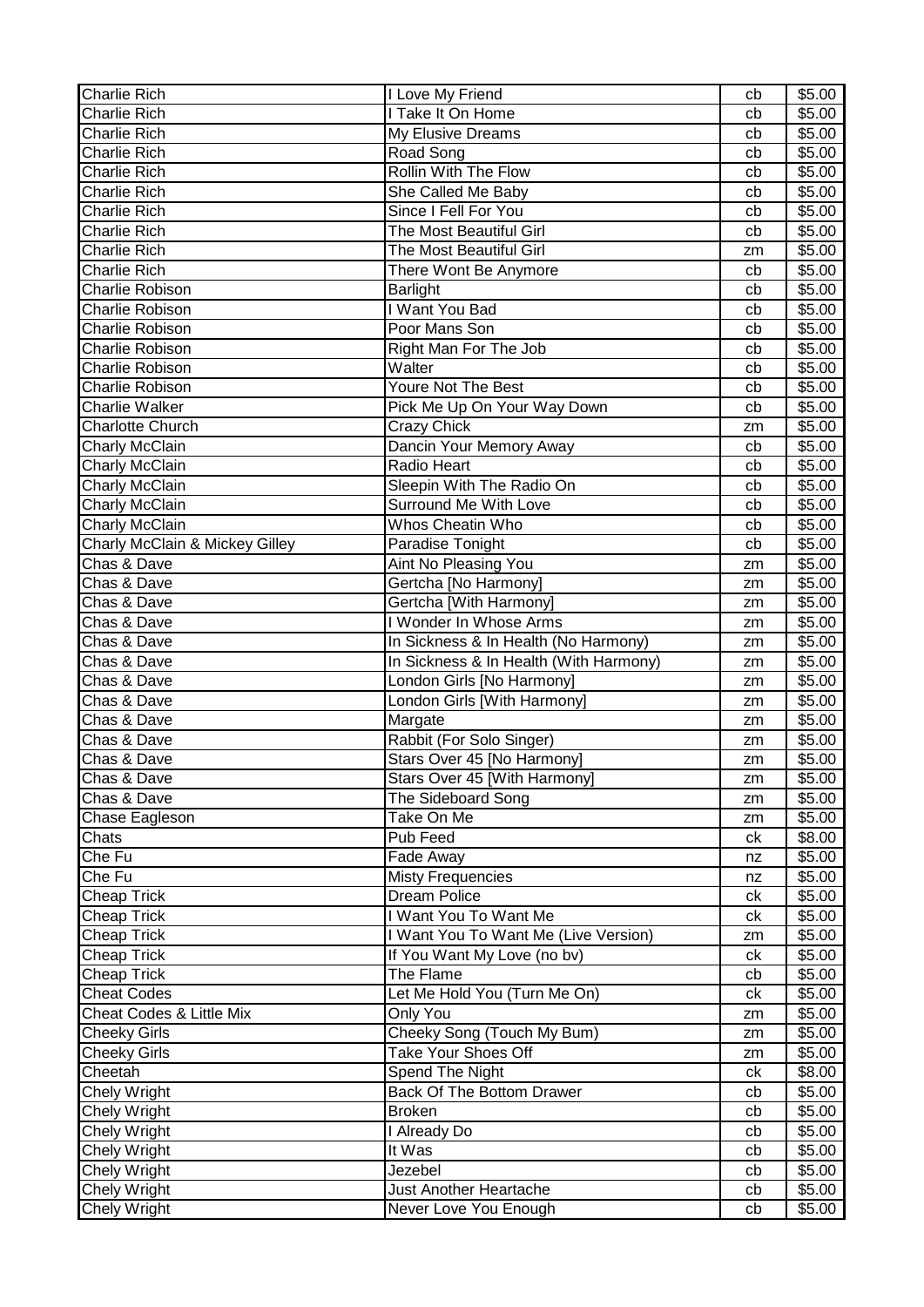| <b>Chely Wright</b>          | Sea Of Cowboy Hats                       | cb | \$5.00 |
|------------------------------|------------------------------------------|----|--------|
| <b>Chely Wright</b>          | She Went Out For Cigarettes              | cb | \$5.00 |
| Chely Wright                 | Shut Up & Drive                          | cb | \$5.00 |
| Chely Wright                 | Single White Female                      | cb | \$5.00 |
| <b>Chely Wright</b>          | The Bumper Of My SUV                     | cb | \$5.00 |
| <b>Chely Wright</b>          | The River                                | cb | \$5.00 |
| Chely Wright & Brad Paisley  | Hard To Be A Husband Hard To Be A Wife   | cb | \$5.00 |
| Cher                         | A Different Kind Of Love Song            | cb | \$5.00 |
| Cher                         | All I Ever Need Is You                   | cb | \$5.00 |
| Cher                         | Bang Bang (My Baby Shot Me Down)         | cb | \$5.00 |
| Cher                         | Bang Bang (My Baby Shot Me Down)         | zm | \$5.00 |
| Cher                         | <b>Believe</b>                           | cb | \$5.00 |
| Cher                         | <b>Believe</b>                           | zm | \$5.00 |
| Cher                         | Dark Lady                                | cb | \$5.00 |
| Cher                         | Dark Lady                                | zm | \$5.00 |
| Cher                         | Fernando (Solo)                          | ck | \$5.00 |
| Cher                         | <b>Gimme Gimme</b>                       | ck | \$5.00 |
| Cher                         | Gimme Gimme Gimme (A Man After Midnight) | zm | \$5.00 |
| Cher                         | <b>Gypsies Tramps &amp; Thieves</b>      | zm | \$5.00 |
| Cher                         | <b>Gypsys Tramps &amp; Thieves</b>       | cb | \$5.00 |
| Cher                         | <b>Half Breed</b>                        | cb | \$5.00 |
| Cher                         | I Found Someone                          | сk | \$5.00 |
| Cher                         | Found Someone                            | zm | \$5.00 |
| Cher                         | If I Could Turn Back Time                | cb | \$5.00 |
| Cher                         | If I Could Turn Back Time                | zm | \$5.00 |
| Cher                         | Just Like Jesse James                    | cb | \$5.00 |
| Cher                         | <b>Just Like Jesse James</b>             | zm | \$5.00 |
| Cher                         | Love & Understanding                     | zm | \$5.00 |
| Cher                         | Love Hurts                               | cb | \$5.00 |
| Cher                         | Runaway                                  | cb | \$5.00 |
| Cher                         | Shoop Shoop Song (Its In His Kiss)       | cb | \$5.00 |
| Cher                         | Song For The Lonely                      | cb | \$5.00 |
| Cher                         | Strong Enough                            | cb | \$5.00 |
| Cher                         | <b>Strong Enough</b>                     | zm | \$5.00 |
| Cher                         | The Shoop Shoop Song (Its In His Kiss)   | zm | \$5.00 |
| Cher                         | Walking In Memphis                       | ck | \$5.00 |
| Cher                         | <b>Walking In Memphis</b>                | zm | \$5.00 |
| Cher                         | You Better Sit Down Kids                 | cb | \$5.00 |
| Cher                         | You Havent Seen The Last Of Me           | cb | \$5.00 |
| Cher                         | You Havent Seen The Last Of Me           | zm | \$5.00 |
| Cher & Andy Garcia           | Fernando (duet)                          | ck | \$5.00 |
| Cher & Peter Cetera          | After All                                | cb | \$5.00 |
| Cher Lloyd                   | Swagger Jagger                           | zm | \$5.00 |
| <b>Cher Lloyd</b>            | Want U Back                              | zm | \$5.00 |
| Cher Lloyd & Mike Posner     | With Ur Love                             | zm | \$5.00 |
| <b>Cherry Poppin Daddies</b> | Zoot Suit Riot                           | cb | \$5.00 |
| Cheryl                       | I Dont Care                              | zm | \$5.00 |
| Cheryl                       | Love Made Me Do It                       | zm | \$5.00 |
| Cheryl                       | Only Human                               | zm | \$5.00 |
| Cheryl Cole                  | Call My Name                             | zm | \$5.00 |
| Cheryl Cole                  | Call My Name [No Backing Vocals]         | zm | \$5.00 |
| <b>Cheryl Cole</b>           | Fight For This Love                      | zm | \$5.00 |
| <b>Cheryl Cole</b>           | Parachute                                | zm | \$5.00 |
| Cheryl Cole                  | Promise This                             | zm | \$5.00 |
| Cheryl Cole & Tinie Tempah   | Crazy Stupid Love                        | zm | \$5.00 |
| <b>Chesney Hawkes</b>        | The One & Only                           | zm | \$5.00 |
| Chess                        | I Know Him So Well                       | zm | \$5.00 |
| Chess                        | One Night In Bangkok                     | zm | \$5.00 |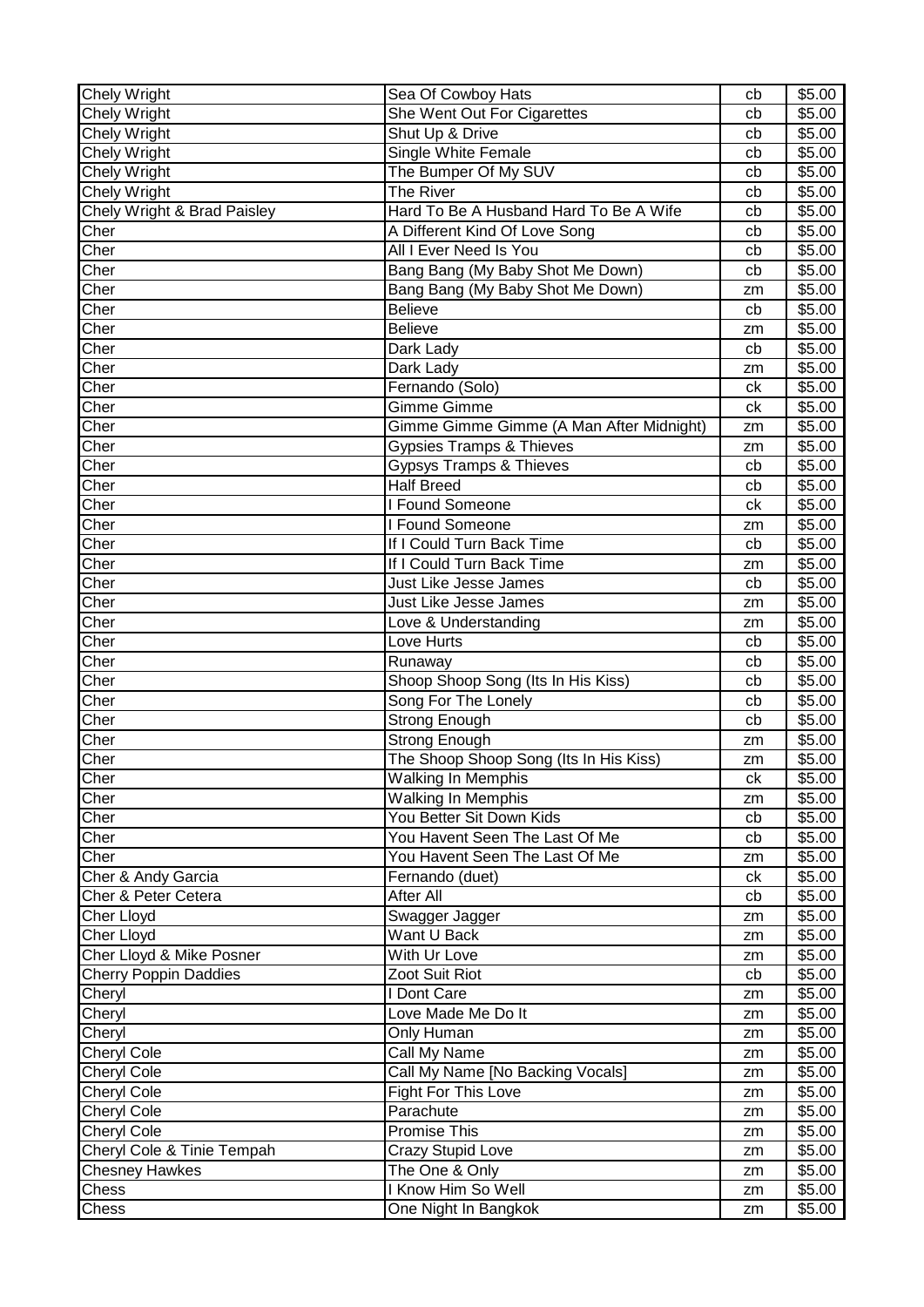| Chi Lites              | A Letter To Myself                                                           | cb       | \$5.00 |
|------------------------|------------------------------------------------------------------------------|----------|--------|
| Chi Lites              | Have You Seen Her                                                            | cb       | \$5.00 |
| Chi Lites              | Have You Seen Her                                                            | zm       | \$5.00 |
| <b>Chi Lites</b>       | I Found Sunshine                                                             | cb       | \$5.00 |
| Chi Lites              | Oh Girl                                                                      | cb       | \$5.00 |
| <b>Chi Lites</b>       | Oh Girl                                                                      | zm       | \$5.00 |
| Chi Lites              | Oh Girl (Without Backing Vocals)                                             | zm       | \$5.00 |
| Chic                   | <b>Everybody Dance</b>                                                       | zm       | \$5.00 |
| Chic                   | <b>Good Times</b>                                                            | cb       | \$5.00 |
| Chic                   | <b>Good Times</b>                                                            | zm       | \$5.00 |
| Chic                   | I Want Your Love                                                             | cb       | \$5.00 |
| Chic                   | I Want Your Love                                                             | zm       | \$5.00 |
| Chic                   | Le Freak                                                                     | cb       | \$5.00 |
| Chic                   | Le Freak                                                                     | zm       | \$5.00 |
| Chicago                | 25 Or 6 To 4                                                                 | cb       | \$5.00 |
| Chicago                | Baby What A Big Surprise                                                     | cb       | \$5.00 |
| Chicago                | Beginnings                                                                   | cb       | \$5.00 |
| Chicago                | Colour My World                                                              | cb       | \$5.00 |
| Chicago                | Does Anybody Really Know What Time It Is                                     | cb       | \$5.00 |
| Chicago                | Feelin Stronger Every Day                                                    | cb       | \$5.00 |
| Chicago                | Hard Habit To Break                                                          | cb       | \$5.00 |
|                        | Hard To Say Im Sorry                                                         | cb       | \$5.00 |
| Chicago                | Hard To Say Im Sorry                                                         |          | \$5.00 |
| Chicago                | Here In My Heart                                                             | zm<br>cb | \$5.00 |
| Chicago                |                                                                              |          |        |
| Chicago                | I Dont Wanna Live Without Your Love<br>I Dont Want To Live Without Your Love | zm       | \$5.00 |
| Chicago                |                                                                              | cb       | \$5.00 |
| Chicago                | If You Leave Me Now                                                          | cb       | \$5.00 |
| Chicago                | If You Leave Me Now                                                          | zm       | \$5.00 |
| Chicago                | Ive Been Searching So Long                                                   | cb       | \$5.00 |
| Chicago                | Just You N Me                                                                | cb       | \$5.00 |
| Chicago                | Look Away                                                                    | cb       | \$5.00 |
| Chicago                | Razzle Dazzle                                                                | zm       | \$5.00 |
| Chicago                | Saturday In The Park                                                         | cb       | \$5.00 |
| Chicago                | Will You Still Love Me                                                       | cb       | \$5.00 |
| Chicago                | Youre The Inspiration                                                        | cb       | \$5.00 |
| Chicago                | Youre The Inspiration                                                        | zm       | \$5.00 |
| Chicago (musical)      | When Youre Good To Mama                                                      | сk       | \$5.00 |
| Chicago Filmtrack      | All That Jazz                                                                | ck       | \$5.00 |
| Chicago Filmtrack      | All That Jazz                                                                | zm       | \$5.00 |
| <b>Chicory Tip</b>     | Son Of My Father                                                             | zm       | \$5.00 |
| Chiffons               | Hes So Fine                                                                  | cb       | \$5.00 |
| Chiffons               | Hes So Fine                                                                  | zm       | \$5.00 |
| Chiffons               | One Fine Day                                                                 | cb       | \$5.00 |
| Chiffons               | One Fine Day                                                                 | zm       | \$5.00 |
| Chiffons               | Sweet Talkin Guy                                                             | zm       | \$5.00 |
| Chiffons               | <b>Sweet Talking Guy</b>                                                     | ck       | \$5.00 |
| <b>Childrens Songs</b> | A Hunting We Will Go                                                         | cb       | \$5.00 |
| <b>Childrens Songs</b> | A Tisket A Tasket                                                            | cb       | \$5.00 |
| <b>Childrens Songs</b> | Alouette                                                                     | cb       | \$5.00 |
| <b>Childrens Songs</b> | Animal Fair                                                                  | cb       | \$5.00 |
| <b>Childrens Songs</b> | <b>BINGO</b>                                                                 | cb       | \$5.00 |
| <b>Childrens Songs</b> | Baa Baa Black Sheep                                                          | cb       | \$5.00 |
| <b>Childrens Songs</b> | Bananas In Pajamas                                                           | cb       | \$5.00 |
| <b>Childrens Songs</b> | <b>Bare Necessities</b>                                                      | cb       | \$5.00 |
| <b>Childrens Songs</b> | <b>Blow The Man Down</b>                                                     | cb       | \$5.00 |
| <b>Childrens Songs</b> | <b>Bluebird Bluebird</b>                                                     | cb       | \$5.00 |
| <b>Childrens Songs</b> | <b>Brahms Lullaby</b>                                                        | cb       | \$5.00 |
| Childrens Songs        | Camptown Races                                                               | cb       | \$5.00 |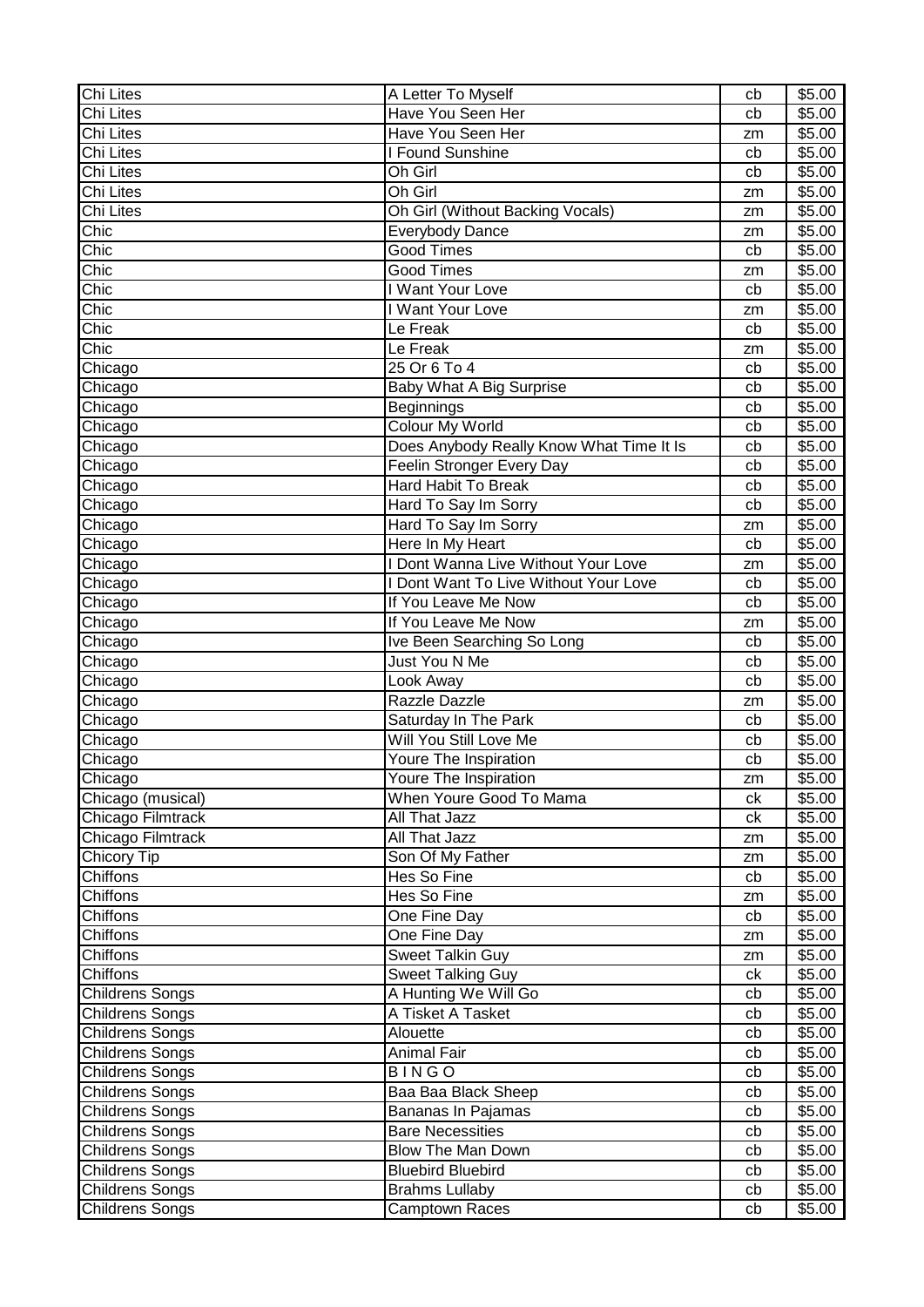| <b>Childrens Songs</b> | Clap If You Want To                      | cb | \$5.00             |
|------------------------|------------------------------------------|----|--------------------|
| Childrens Songs        | Clementine                               | cb | \$5.00             |
| Childrens Songs        | Ding Dong Bell                           | cb | \$5.00             |
| <b>Childrens Songs</b> | Do Re Me                                 | cb | \$5.00             |
| <b>Childrens Songs</b> | Do The Hokey Pokey                       | cb | \$5.00             |
| <b>Childrens Songs</b> | Do Your Ears Hang Low                    | cb | \$5.00             |
| <b>Childrens Songs</b> | Down By The Station                      | cb | \$5.00             |
| Childrens Songs        | Dry Bones                                | cb | \$5.00             |
| <b>Childrens Songs</b> | <b>Eensy Weensy Spider</b>               | cb | \$5.00             |
| <b>Childrens Songs</b> | <b>Fingers Nose &amp; Toes</b>           | cb | \$5.00             |
| <b>Childrens Songs</b> | <b>Frere Jaques</b>                      | cb | \$5.00             |
| Childrens Songs        | <b>Fuzzy Wuzzy</b>                       | cb | \$5.00             |
| Childrens Songs        | Get On Board                             | cb | \$5.00             |
| <b>Childrens Songs</b> | Girls & Boys Come Out To Play            | cb | \$5.00             |
| <b>Childrens Songs</b> | Grandfathers Clock                       | cb | \$5.00             |
| <b>Childrens Songs</b> | Heads & Shoulders Knees & Toes           | cb | \$5.00             |
| <b>Childrens Songs</b> | Here We Go Loopty Loo                    | cb | \$5.00             |
| Childrens Songs        | Here We Go Round The Mulberry Bush       | cb | \$5.00             |
| <b>Childrens Songs</b> | <b>Hey Diddle Diddle</b>                 | cb | \$5.00             |
| <b>Childrens Songs</b> | <b>Hickory Dickory Dock</b>              | cb | \$5.00             |
| <b>Childrens Songs</b> | Home On The Range                        | cb | \$5.00             |
| Childrens Songs        | <b>Hot Cross Buns</b>                    | cb | \$5.00             |
| Childrens Songs        | How Much Is That Doggie In The Window    | cb | \$5.00             |
| <b>Childrens Songs</b> | Hush Little Baby                         | cb | \$5.00             |
| <b>Childrens Songs</b> | I Bought Me A Cat                        | cb | \$5.00             |
| <b>Childrens Songs</b> | I Wanna Be Like You                      | cb | \$5.00             |
| <b>Childrens Songs</b> | If Youre Happy & You Know It             | cb | \$5.00             |
| <b>Childrens Songs</b> | Im A Little Teapot                       | cb | \$5.00             |
| <b>Childrens Songs</b> | It Aint Gonna Rain                       | cb | \$5.00             |
| Childrens Songs        | Its Raining Its Pouring                  | cb | \$5.00             |
| <b>Childrens Songs</b> | Ive Been Working On The Railroad         | cb | \$5.00             |
| Childrens Songs        | Jack & Jill                              | cb | \$5.00             |
| <b>Childrens Songs</b> | Jimmy Cracked Corn                       | cb | \$5.00             |
| <b>Childrens Songs</b> | Lazy Mary                                | cb | \$5.00             |
| Childrens Songs        | Little Bo Peep                           | cb | \$5.00             |
| <b>Childrens Songs</b> | Little Brown Jug                         | cb | \$5.00             |
| <b>Childrens Songs</b> | <b>Little White Duck</b>                 | cb | \$5.00             |
| Childrens Songs        | London Bridge                            | cb | \$5.00             |
| <b>Childrens Songs</b> | Mary Had A Little Lamb                   | cb | $\overline{$}5.00$ |
| <b>Childrens Songs</b> | Michael Finnegan                         | cb | \$5.00             |
| Childrens Songs        | Michael Row The Boat Ashore              | cb | \$5.00             |
| Childrens Songs        | Muffin Man                               | cb | \$5.00             |
| Childrens Songs        | My Bonnie Lies Over The Ocean            | cb | \$5.00             |
| Childrens Songs        | Oats Peas Beans & Barley Grow            | cb | \$5.00             |
| Childrens Songs        | Oh Dear What Can The Matter Be           | cb | \$5.00             |
| <b>Childrens Songs</b> | Oh Happy Day                             | cb | \$5.00             |
| Childrens Songs        | Oh Susanna                               | cb | \$5.00             |
| <b>Childrens Songs</b> | Oh Where Oh Where Has My Little Dog Gone | cb | \$5.00             |
| Childrens Songs        | Old MacDonald                            | cb | \$5.00             |
| <b>Childrens Songs</b> | On Top Of Old Smoky                      | cb | \$5.00             |
| Childrens Songs        | On Top Of Spaghetti                      | cb | \$5.00             |
| Childrens Songs        | One Little Brown Bird                    | cb | \$5.00             |
| Childrens Songs        | One Potato                               | cb | \$5.00             |
| Childrens Songs        | Pat A Cake Pat A Cake                    | cb | \$5.00             |
| Childrens Songs        | Polly Put The Kettle On                  | cb | \$5.00             |
| <b>Childrens Songs</b> | Polly Wolly Doodle                       | cb | \$5.00             |
| Childrens Songs        | Pop Goes The Weasel                      | cb | \$5.00             |
| <b>Childrens Songs</b> | Put Your Finger On Your Nose             | cb | \$5.00             |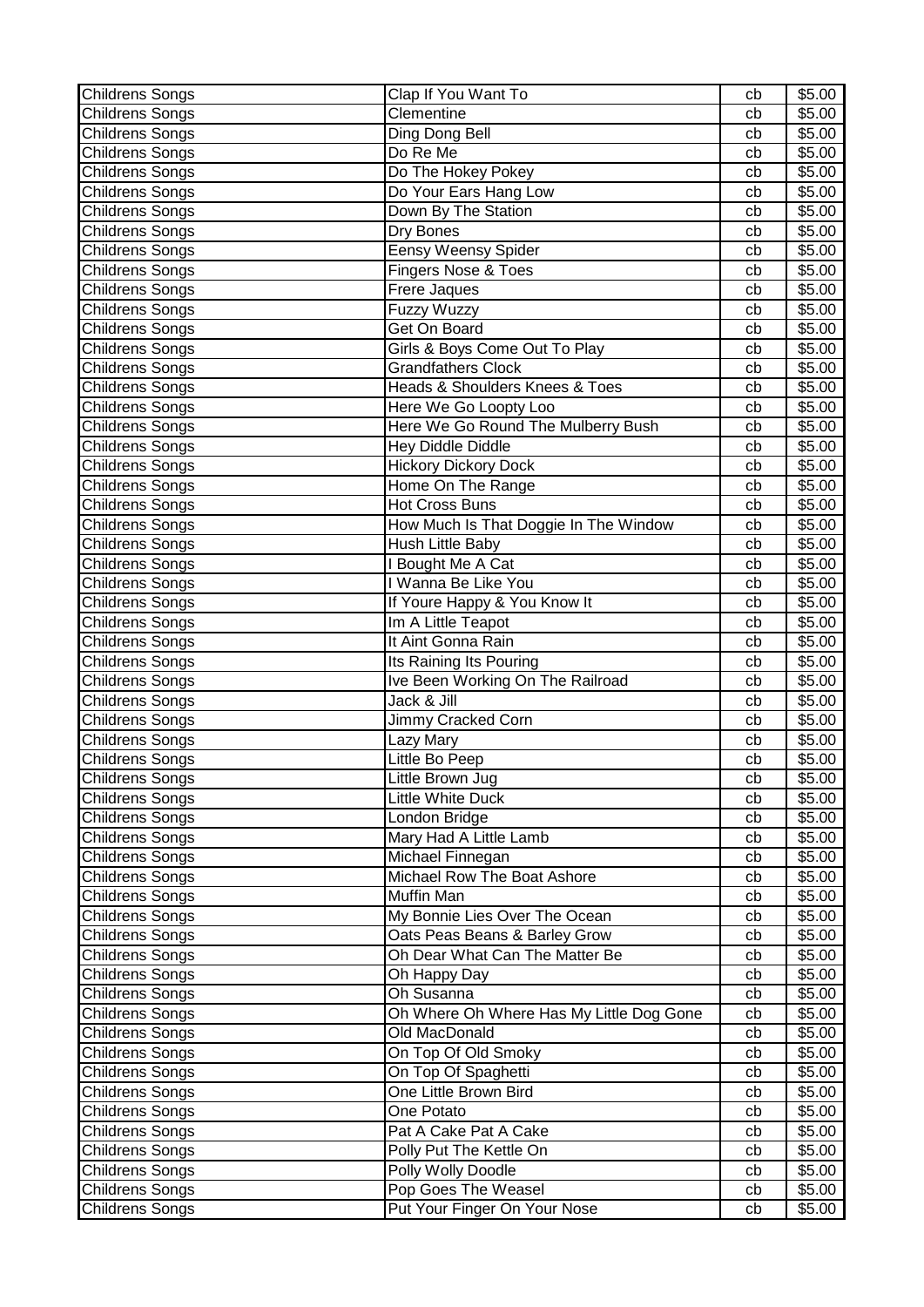| <b>Childrens Songs</b>      | Ring Around The Rosey                  | cb       | \$5.00 |
|-----------------------------|----------------------------------------|----------|--------|
| <b>Childrens Songs</b>      | Rock A Bye Baby                        | cb       | \$5.00 |
| <b>Childrens Songs</b>      | <b>Roll Over</b>                       | cb       | \$5.00 |
| <b>Childrens Songs</b>      | Row Row Your Boat                      | cb       | \$5.00 |
| <b>Childrens Songs</b>      | Rub A Dub Dub Three Men In A Tub       | cb       | \$5.00 |
| <b>Childrens Songs</b>      | Sailing Sailing                        | cb       | \$5.00 |
| <b>Childrens Songs</b>      | Shell Be Coming Round The Mountain     | cb       | \$5.00 |
| <b>Childrens Songs</b>      | Shoo Fly                               | cb       | \$5.00 |
| Childrens Songs             | Shortnin Bread                         | cb       | \$5.00 |
| <b>Childrens Songs</b>      | Sing A Song Of Sixpence                | cb       | \$5.00 |
| <b>Childrens Songs</b>      | <b>Six Little Ducks</b>                | cb       | \$5.00 |
| <b>Childrens Songs</b>      | <b>Skinny Marinky Dink</b>             | cb       | \$5.00 |
| <b>Childrens Songs</b>      | Skip To My Lou                         | cb       | \$5.00 |
| Childrens Songs             | <b>Ten Little Indians</b>              |          | \$5.00 |
|                             |                                        | cb       |        |
| <b>Childrens Songs</b>      | The Alphabet Song                      | cb       | \$5.00 |
| <b>Childrens Songs</b>      | The Birdies In The Tree                | cb       | \$5.00 |
| <b>Childrens Songs</b>      | The Farmer In The Dell                 | cb       | \$5.00 |
| <b>Childrens Songs</b>      | The More We Get Together               | cb       | \$5.00 |
| Childrens Songs             | The Old Grey Mare                      | cb       | \$5.00 |
| Childrens Songs             | The Wheels On The Bus                  | cb       | \$5.00 |
| <b>Childrens Songs</b>      | Theres A Hole In The Bucket            | cb       | \$5.00 |
| <b>Childrens Songs</b>      | This Old Man (Knick Knack Paddy Whack) | cb       | \$5.00 |
| <b>Childrens Songs</b>      | <b>Three Blind Mice</b>                | cb       | \$5.00 |
| <b>Childrens Songs</b>      | Turkey In The Straw                    | cb       | \$5.00 |
| <b>Childrens Songs</b>      | Twinkle Twinkle Little Star            | cb       | \$5.00 |
| Childrens Songs             | Were Going On A Bear Hunt              | cb       | \$5.00 |
| <b>Childrens Songs</b>      | When Johnny Comes Marching Home Again  | cb       | \$5.00 |
| <b>Childrens Songs</b>      | Where Is Thumpkin                      | cb       | \$5.00 |
| Childrens Songs             | Wiggerly Woo                           | cb       | \$5.00 |
| Childrens Songs             | Yankee Doodle                          | cb       | \$5.00 |
| <b>Childrens Songs</b>      | Zip A Dee Doo Dah                      | cb       | \$5.00 |
| Chipmunk & Chris Brown      | Champion                               | zm       | \$5.00 |
| Chitty Chitty Bang Bang     | Doll On A Music Box (Female Part Only) | zm       | \$5.00 |
| <b>Chocolate Starfish</b>   | Mountain                               | ck       | \$8.00 |
| <b>Chocolate Starfish</b>   | Youre So Vain                          | сk       | \$8.00 |
| Choirboys                   | Boys Will be Boys                      | ck       | \$8.00 |
| Choirboys                   | Run To Paradise                        | ck       | \$5.00 |
| Chordettes                  | Mr Sandman                             | cb       | \$5.00 |
| <b>Chris Andrews</b>        | Pretty Belinda                         | zm       | \$5.00 |
| <b>Chris Andrews</b>        | To Whom It Concerns                    | zm       | \$5.00 |
| <b>Chris Andrews</b>        | Yesterday Man                          | ck       | \$5.00 |
| <b>Chris Andrews</b>        | Yesterday Man                          | zm       | \$5.00 |
| Chris Brown                 | Crawl                                  | cb       | \$5.00 |
| Chris Brown                 | Dont Wake Me Up                        | zm       | \$5.00 |
| Chris Brown                 | Forever                                | cb       | \$5.00 |
| <b>Chris Brown</b>          | Forever                                |          | \$5.00 |
| Chris Brown                 | No BS                                  | zm<br>cb | \$5.00 |
| Chris Brown                 | Say Goodbye                            | cb       | \$5.00 |
|                             |                                        |          |        |
| Chris Brown                 | Sing Like Me                           | cb       | \$5.00 |
| Chris Brown                 | Take You Down                          | cb       | \$5.00 |
| Chris Brown                 | This Christmas                         | cb       | \$5.00 |
| Chris Brown                 | Turn Up The Music                      | zm       | \$5.00 |
| Chris Brown                 | Wall To Wall                           | cb       | \$5.00 |
| <b>Chris Brown</b>          | With You                               | cb       | \$5.00 |
| Chris Brown                 | Yeah 3x                                | cb       | \$5.00 |
| <b>Chris Brown</b>          | $\overline{Y}$ eah 3x                  | zm       | \$5.00 |
| Chris Brown & Benny Benassi | <b>Beautiful People</b>                | zm       | \$5.00 |
| Chris Brown & Jordin Sparks | No Air                                 | cb       | \$5.00 |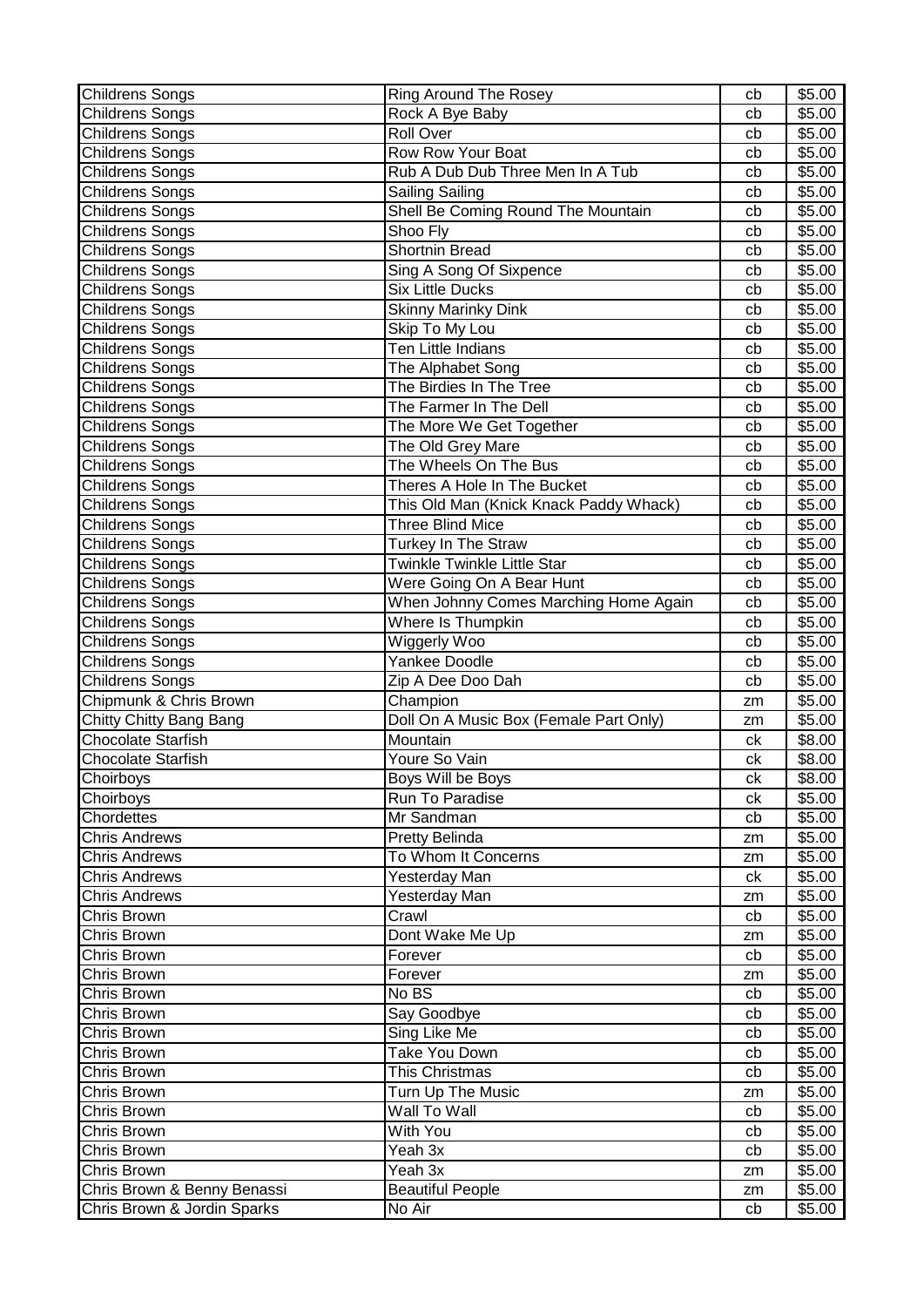| Chris Brown & Justin Bieber | Next To You                          | cb | \$5.00           |
|-----------------------------|--------------------------------------|----|------------------|
| Chris Brown & Justin Bieber | Next To You                          | zm | \$5.00           |
| Chris Brown & Keri Hilson   | Superhuman                           | cb | \$5.00           |
| Chris Brown & Plies         | What I Do                            | cb | \$5.00           |
| Chris Brown & Rihanna       | <b>Bad Girl</b>                      | cb | \$5.00           |
| Chris Brown & T Pain        | <b>Kiss Kiss</b>                     | cb | \$5.00           |
| Chris Cagle                 | Chicks Dig It                        | cb | \$5.00           |
| Chris Cagle                 | Country By The Grace Of God          | cb | \$5.00           |
| Chris Cagle                 | I Breathe In I Breathe Out           | cb | \$5.00           |
| Chris Cagle                 | Id Be Lyin                           | cb | \$5.00           |
| Chris Cagle                 | Laredo                               | cb | \$5.00           |
| Chris Cagle                 | Miss Me Baby                         | cb | \$5.00           |
| Chris Cagle                 | My Love Goes On & On                 | cb | \$5.00           |
| Chris Cagle                 | No Love Songs                        | cb | \$5.00           |
|                             |                                      |    |                  |
| Chris Cagle                 | Wal Mart Parking Lot                 | cb | \$5.00           |
| Chris Cagle                 | What A Beautiful Day                 | cb | \$5.00           |
| Chris Cagle                 | What Kinda Gone                      | cb | \$5.00           |
| <b>Chris Cornell</b>        | Patience                             | ck | \$8.00           |
| <b>Chris Cornell</b>        | You Know My Name                     | zm | \$5.00           |
| Chris De Burgh              | A Spaceman Came Travelling           | zm | \$5.00           |
| Chris De Burgh              | A Womans Heart                       | zm | \$5.00           |
| Chris De Burgh              | Dont Pay The Ferryman                | zm | \$5.00           |
| Chris De Burgh              | High On Emotion                      | zm | \$5.00           |
| Chris De Burgh              | Lady In Red                          | zm | \$5.00           |
| Chris De Burgh              | Missing You                          | zm | \$5.00           |
| Chris De Burgh              | Patricia The Stripper                | zm | \$5.00           |
| Chris De Burgh              | So Beautiful                         | zm | \$5.00           |
| Chris De Burgh              | When I Think Of You                  | zm | \$5.00           |
| Chris DeBurgh               | Lady In Red                          | cb | \$5.00           |
| <b>Chris Farlowe</b>        | Out Of Time                          | ck | \$5.00           |
| <b>Chris Farlowe</b>        | Out Of Time                          | zm | \$5.00           |
| Chris Franklin              | <b>Bloke</b>                         | ck | \$8.00           |
| Chris Isaak                 | Baby Did A Bad Bad Thing (no bv)     | ck | \$5.00           |
| Chris Isaak                 | Let Me Down Easy                     | cb | \$5.00           |
| Chris Isaak                 | <b>Wicked Game</b>                   | ck | \$5.00           |
| Chris Isaak                 | <b>Wicked Game</b>                   | zm | \$5.00           |
| Chris Isaak                 | Worked It Out Wrong (no bv)          | ck | \$5.00           |
| Chris Jansen                | Til A Woman Comes Along              | cb | \$5.00           |
| Chris Kenner                | I Like It Like That                  | cb | \$5.00           |
| Chris Knight                | Highway Junkie                       | cb | \$5.00           |
| Chris Knight                | It Aint Easy Being Me                | cb | \$5.00           |
| Chris LeDoux                | Airborne Cowboy                      | cb | \$5.00           |
| Chris LeDoux                | <b>Bareback Jack</b>                 | cb | \$5.00           |
| Chris LeDoux                | Cadillac Ranch                       | cb | \$5.00           |
| Chris LeDoux                | <b>County Fair</b>                   | cb | \$5.00           |
| Chris LeDoux                | Cowboy Up                            |    |                  |
| Chris LeDoux                | He Rides The Wild Horses             | cb | \$5.00<br>\$5.00 |
|                             |                                      | cb |                  |
| Chris LeDoux                | I Believe In America                 | cb | \$5.00           |
| Chris LeDoux                | Life Is A Highway                    | cb | \$5.00           |
| Chris LeDoux                | Silence On The Line                  | cb | \$5.00           |
| Chris LeDoux                | Stampede                             | cb | \$5.00           |
| <b>Chris Montez</b>         | Lets Dance                           | cb | \$5.00           |
| <b>Chris Montez</b>         | Lets Dance                           | zm | \$5.00           |
| <b>Chris Montez</b>         | The More I See You                   | zm | \$5.00           |
| Chris Norman                | Gypsy Queen                          | zm | \$5.00           |
| Chris Norman                | Gypsy Queen (Without Backing Vocals) | zm | \$5.00           |
| Chris Rea                   | And You My Love                      | zm | \$5.00           |
| Chris Rea                   | Auberge                              | zm | \$5.00           |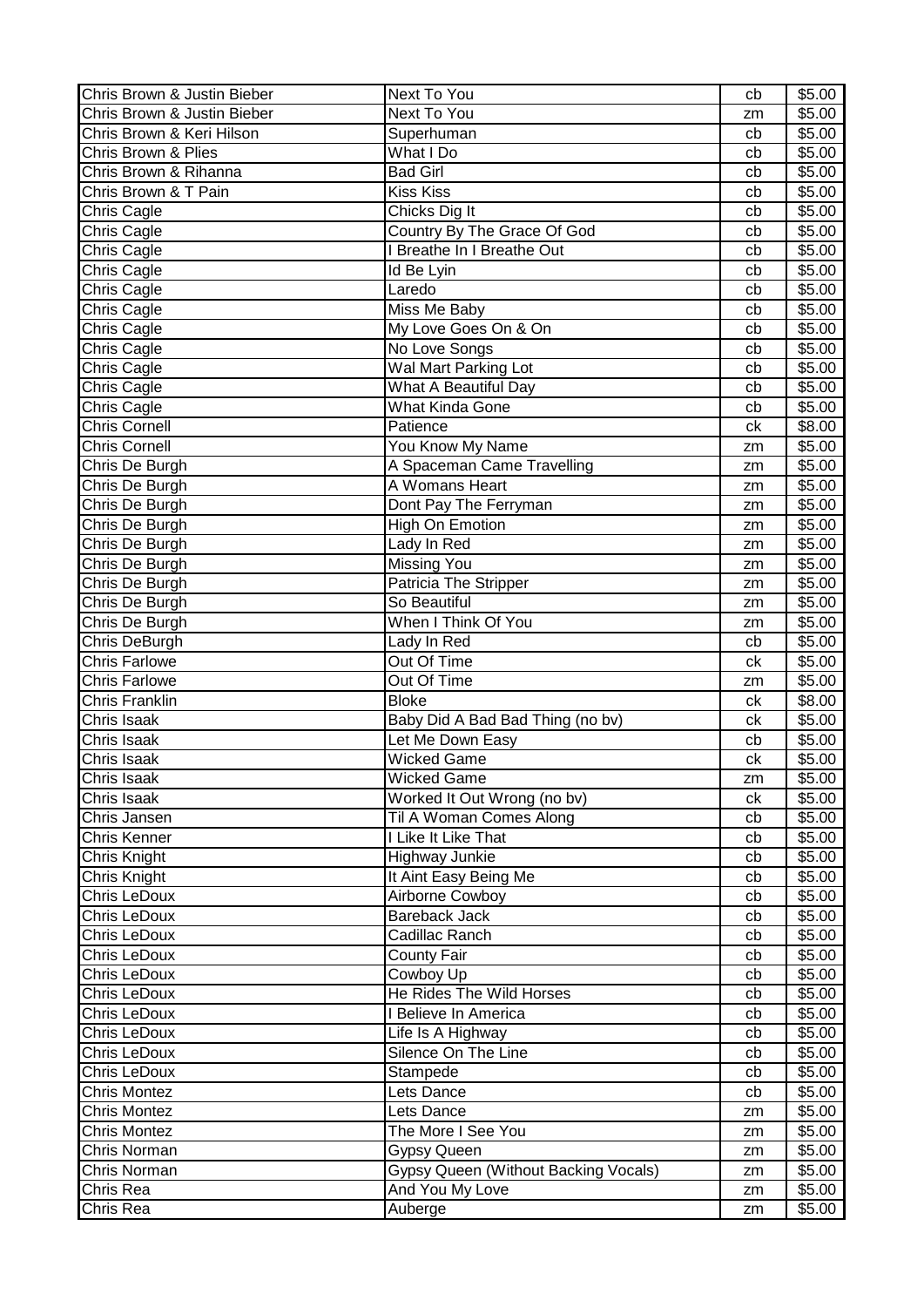| Chris Rea                         | Driving Home For Christmas             | zm | \$5.00 |
|-----------------------------------|----------------------------------------|----|--------|
| Chris Rea                         | Fool (If You Think Its Over)           | cb | \$5.00 |
| Chris Rea                         | Fool (If You Think Its Over)           | zm | \$5.00 |
| Chris Rea                         | Julia                                  | zm | \$5.00 |
| Chris Rea                         | Lets Dance                             | zm | \$5.00 |
| Chris Rea                         | Looking For The Summer                 | zm | \$5.00 |
| Chris Rea                         | On The Beach                           | zm | \$5.00 |
| Chris Rea                         | <b>Stainsby Girls</b>                  | zm | \$5.00 |
| Chris Rea                         | The Blue Cafe                          | zm | \$5.00 |
| Chris Rea                         | The Road To Hell (Part 2)              | zm | \$5.00 |
| Chris Rea                         | <b>There She Goes</b>                  | zm | \$5.00 |
| <b>Chris Rice</b>                 | On The Other Side Of The Radio         | cb | \$5.00 |
| <b>Chris Stapleton</b>            | <b>Broken Halos</b>                    | zm | \$5.00 |
| Chris Stapleton                   | Fire Away                              | zm | \$5.00 |
| <b>Chris Stapleton</b>            | Millionaire                            | zm | \$5.00 |
| <b>Chris Stapleton</b>            | <b>Starting Over</b>                   | ck | \$5.00 |
| <b>Chris Stapleton</b>            | <b>Tennessee Whiskey</b>               | ck | \$5.00 |
| <b>Chris Stapleton</b>            | Tennessee Whiskey                      | zm | \$5.00 |
| <b>Chris Stapleton</b>            | Traveller                              | zm | \$5.00 |
| Chris Young                       | Drinkin Me Lonely                      | cb | \$5.00 |
| Chris Young                       | Gettin You Home (The Black Dress Song) | cb | \$5.00 |
| Chris Young                       | The Man I Want To Be                   | cb | \$5.00 |
| Chris Young                       | Tomorrow                               | cb | \$5.00 |
| Chris Young                       | Voices                                 | cb | \$5.00 |
| Chris Young                       | Youre Gonna Love Me                    | cb | \$5.00 |
| Chris Young & Kane Brown          | Famous Friends                         | ck | \$5.00 |
| Christian 4Him                    | For Future Generations                 | cb | \$5.00 |
| Christian 4Him                    | Sacred Hideaway                        | cb | \$5.00 |
| Christian 4Him                    | The Basics Of Life                     | cb | \$5.00 |
| Christian 4Him                    | The Measure Of A Man                   | cb | \$5.00 |
| Christian 4Him                    | <b>Where There Is Faith</b>            | cb | \$5.00 |
| Christian 4Him                    | Who You Are                            | cb | \$5.00 |
| <b>Christian Bishops</b>          | <b>Great Things</b>                    | cb | \$5.00 |
| <b>Christian Bishops</b>          | I Need You More Today                  | cb | \$5.00 |
| <b>Christian Bishops</b>          | Look To Him                            | cb | \$5.00 |
| <b>Christian Bishops</b>          | When Jesus Is All That I Have          | cb | \$5.00 |
| <b>Christian Bishops</b>          | You Cant Ask Too Much Of My God        | cb | \$5.00 |
| <b>Christian Bishops</b>          | Youre Already Gonna Live Forever       | cb | \$5.00 |
| Christian Brian Free & Assurance  | Dare To Be A Daniel                    | cb | \$5.00 |
| Christian Brian Free & Assurance  | For God So Loved                       | cb | \$5.00 |
| Christian Brian Free & Assurance  | <b>Greater Still</b>                   | cb | \$5.00 |
| Christian Brian Free & Assurance  | <b>Jesus Came Out Alive</b>            | cb | \$5.00 |
| Christian Brian Free & Assurance  | So Close To Home                       | cb | \$5.00 |
| Christian Brian Free & Assurance  | The Old Time Way                       | cb | \$5.00 |
| <b>Christian Carroll Roberson</b> | His Hand In Mine                       | cb | \$5.00 |
| <b>Christian Carroll Roberson</b> | I Believe Jesus Died For Me            | cb | \$5.00 |
| <b>Christian Carroll Roberson</b> | If I Had A Dollar                      | cb | \$5.00 |
| <b>Christian Carroll Roberson</b> | Is Your House Built Upon This Rock     | cb | \$5.00 |
| <b>Christian Carroll Roberson</b> | Jesus Takes My Burdens Away            | cb | \$5.00 |
| <b>Christian Carroll Roberson</b> | Where Jesus Has Already Been           | cb | \$5.00 |
| <b>Christian Cathedrals</b>       | <b>Boundless Love</b>                  | cb | \$5.00 |
| <b>Christian Cathedrals</b>       | Champion Of Love                       | cb | \$5.00 |
| <b>Christian Cathedrals</b>       | Dry Bones                              | cb | \$5.00 |
| <b>Christian Cathedrals</b>       | Hard Trials Will Soon Be Over          | cb | \$5.00 |
| <b>Christian Cathedrals</b>       | I Know A Man Who Can                   | cb | \$5.00 |
| <b>Christian Cathedrals</b>       | Ride That Glory Train                  | cb | \$5.00 |
| <b>Christian Cathedrals</b>       | Trying To Get A Glimpse                | cb | \$5.00 |
| <b>Christian Cathedrals</b>       | <b>Wedding Music</b>                   | cb | \$5.00 |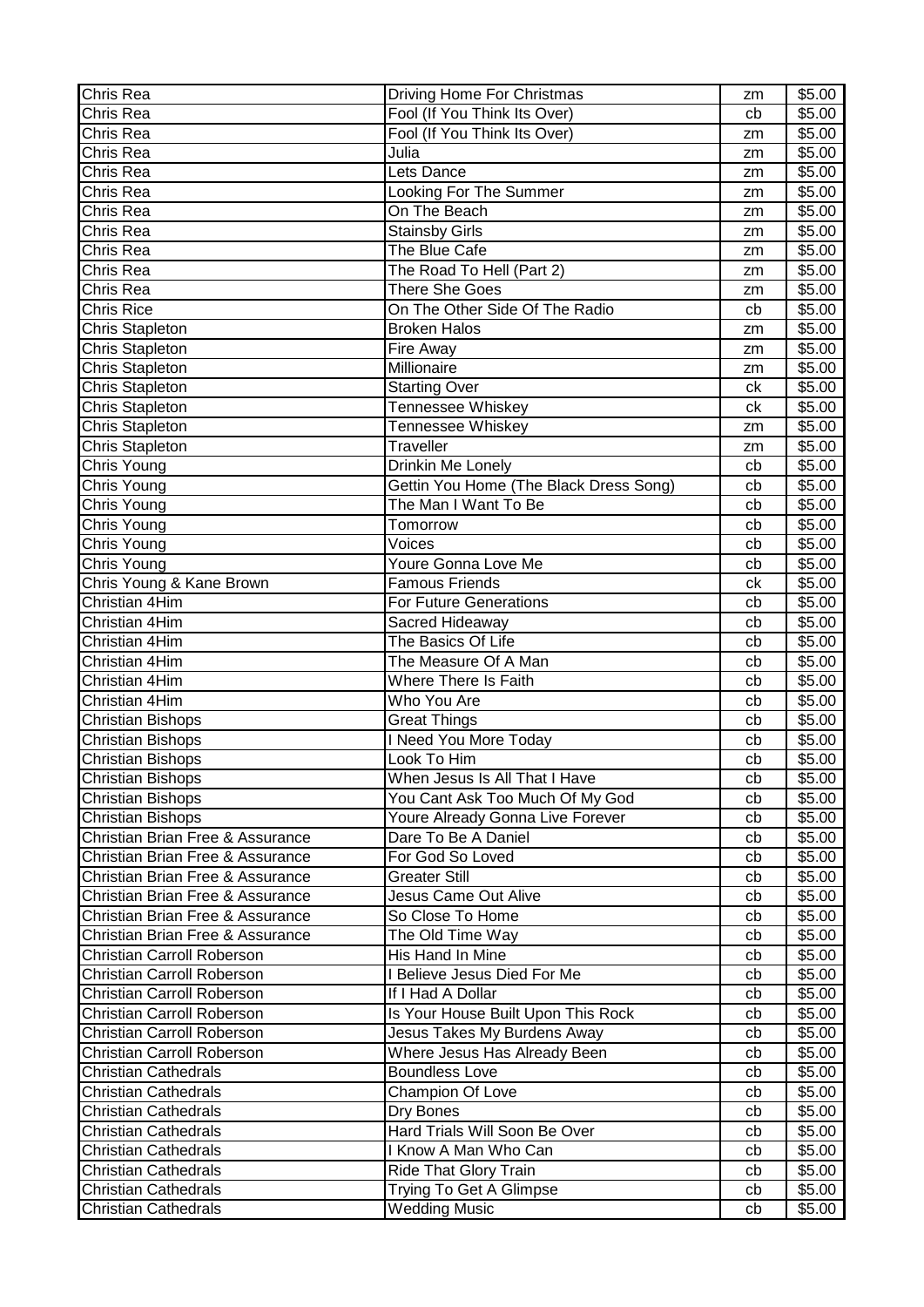| <b>Christian Childrens Bible Songs</b> | A Little Talk With Jesus                | cb | \$5.00 |
|----------------------------------------|-----------------------------------------|----|--------|
| Christian Childrens Bible Songs        | <b>Alive Alive</b>                      | cb | \$5.00 |
| Christian Childrens Bible Songs        | Amazing Grace                           | cb | \$5.00 |
| Christian Childrens Bible Songs        | Deep & Wide                             | cb | \$5.00 |
| Christian Childrens Bible Songs        | Do Lord                                 | cb | \$5.00 |
| Christian Childrens Bible Songs        | Down By The Riverside                   | cb | \$5.00 |
| Christian Childrens Bible Songs        | Down In My Heart                        | cb | \$5.00 |
| Christian Childrens Bible Songs        | Go Tell It On The Mountain              | cb | \$5.00 |
| Christian Childrens Bible Songs        | God Made Me                             | cb | \$5.00 |
| Christian Childrens Bible Songs        | Hes Got The Whole World In His Hands    | cb | \$5.00 |
| Christian Childrens Bible Songs        | Im Gonna Sing                           | cb | \$5.00 |
| Christian Childrens Bible Songs        | Ive Got A Feeling                       | cb | \$5.00 |
| Christian Childrens Bible Songs        | Ive Got Peace Like A River              | cb | \$5.00 |
| Christian Childrens Bible Songs        | Jacobs Ladder                           | cb | \$5.00 |
| Christian Childrens Bible Songs        | Jesus Loves Me                          | cb | \$5.00 |
| Christian Childrens Bible Songs        | Jesus Loves The Little Children         | cb | \$5.00 |
| Christian Childrens Bible Songs        | Oh How I Love Jesus                     | cb | \$5.00 |
| Christian Childrens Bible Songs        | Old Time Religion                       | cb | \$5.00 |
| Christian Childrens Bible Songs        | Rock My Soul                            | cb | \$5.00 |
| Christian Childrens Bible Songs        | Standin In The Need Of Prayer           | cb | \$5.00 |
| Christian Childrens Bible Songs        | This Is The Way We Go To Church         | cb | \$5.00 |
| Christian Childrens Bible Songs        | This Little Light Of Mine               | cb | \$5.00 |
| Christian Childrens Bible Songs        | What A Friend We Have In Jesus          | cb | \$5.00 |
| Christian Childrens Bible Songs        | What A Mighty God We Serve              | cb | \$5.00 |
| Christian Childrens Bible Songs        | Whisper A Prayer                        | cb | \$5.00 |
| <b>Christian Clay Crosse</b>           | I Will Follow Christ                    | cb | \$5.00 |
| Christian Crabb Family                 | Dont You Wanna Go                       | cb | \$5.00 |
| Christian Crabb Family                 | Jesus In A Song                         | cb | \$5.00 |
| Christian Crabb Family                 | Jesus Will Do What You Cant             | cb | \$5.00 |
| Christian Crabb Family                 | Please Come Down To Me                  | cb | \$5.00 |
| Christian Crabb Family                 | Something Going On In The Graveyard     | cb | \$5.00 |
| Christian Crabb Family                 | Still Holding On                        | cb | \$5.00 |
| Christian Crabb Family                 | The Reason That Im Standing             | cb | \$5.00 |
| Christian Crabb Family                 | The Walk                                | cb | \$5.00 |
| Christian Crabb Family                 | When Its My Time                        | cb | \$5.00 |
| Christian DC Talk                      | Consume Me                              | cb | \$5.00 |
| Christian DC Talk                      | Jesus Freak                             | cb | \$5.00 |
| Christian DC Talk                      | My Will                                 | cb | \$5.00 |
| Christian DC Talk                      | Say The Words (Now)                     | cb | \$5.00 |
| <b>Christian Easter Brothers</b>       | Thank You Lord For Your Blessings On Me | cb | \$5.00 |
| Christian Florida Boys                 | Im Gonna Be There                       | cb | \$5.00 |
| <b>Christian Freemans</b>              | A Cry From The Blood                    | cb | \$5.00 |
| <b>Christian Freemans</b>              | Hello In Heaven                         | cb | \$5.00 |
| <b>Christian Freemans</b>              | Master Of Grace                         | cb | \$5.00 |
| <b>Christian Freemans</b>              | Once Was Enough                         | cb | \$5.00 |
| <b>Christian Freemans</b>              | Something Out Of Nothing                | cb | \$5.00 |
| Christian Gaither Vocal Band           | <b>Everything Good</b>                  | cb | \$5.00 |
| Christian Gaither Vocal Band           | Hes Watching Me                         | cb | \$5.00 |
| Christian Gaither Vocal Band           | I Bowed On My Knees & Cried Holy        | cb | \$5.00 |
| Christian Gaither Vocal Band           | Im Gonna Sing                           | cb | \$5.00 |
| Christian Gaither Vocal Band           | More Than Ever                          | cb | \$5.00 |
| Christian Gaither Vocal Band           | O My Lord What A Time                   | cb | \$5.00 |
| Christian Gaither Vocal Band           | When Jesus Says Its Enough              | cb | \$5.00 |
| Christian Gaither Vocal Band           | Yes I Know                              | cb | \$5.00 |
| <b>Christian Gaithers</b>              | <b>Because He Lives</b>                 | cb | \$5.00 |
| <b>Christian Gaithers</b>              | Going Home                              | cb | \$5.00 |
| <b>Christian Gaithers</b>              | He Touched Me                           | cb | \$5.00 |
| <b>Christian Gaithers</b>              | Joy Comes In The Morning                | cb | \$5.00 |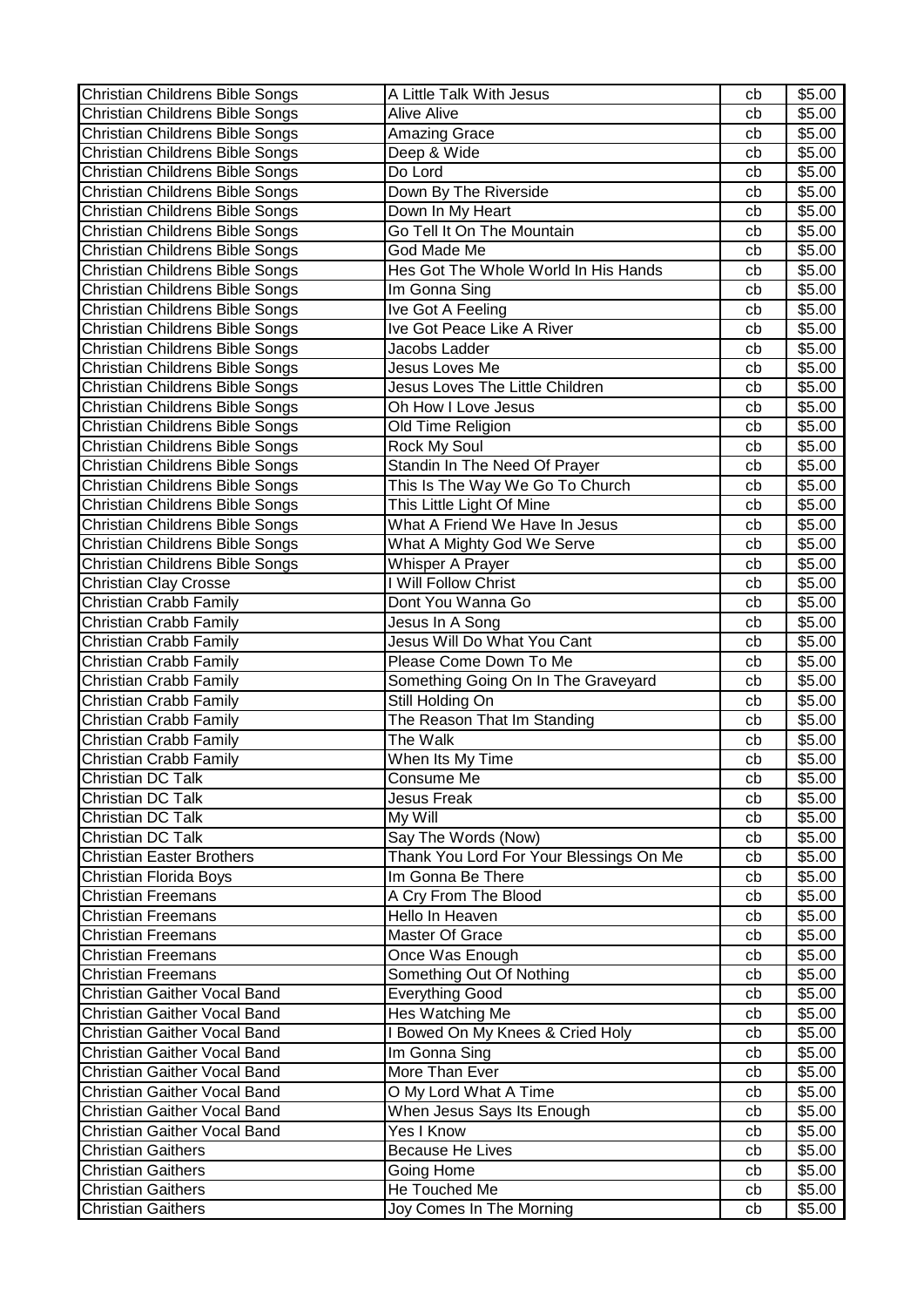| <b>Christian Galloways</b> | <b>Beyond The Grave</b>              | cb | \$5.00             |
|----------------------------|--------------------------------------|----|--------------------|
| <b>Christian Galloways</b> | Run Through It                       | cb | \$5.00             |
| <b>Christian Galloways</b> | Somebody Say Amen                    | cb | \$5.00             |
| <b>Christian Gold City</b> | Are You Ready                        | cb | $\overline{$}5.00$ |
| <b>Christian Gold City</b> | Get Up Get Ready                     | cb | \$5.00             |
| <b>Christian Gold City</b> | Hes Still On The Throne              | cb | \$5.00             |
| <b>Christian Gold City</b> | I Believe                            | cb | \$5.00             |
| <b>Christian Gold City</b> | Im Not What I Was                    | cb | \$5.00             |
| <b>Christian Gold City</b> | Its Still The Cross                  | cb | \$5.00             |
| <b>Christian Gold City</b> | Land Of No Time                      | cb | \$5.00             |
| <b>Christian Gold City</b> | Nobodys There                        | cb | \$5.00             |
| <b>Christian Gold City</b> | Show Me The Cross                    | cb | \$5.00             |
| Christian Gold City        | That Little Baby                     | cb | \$5.00             |
| <b>Christian Gold City</b> | There Rose A Lamb                    | cb | \$5.00             |
| Christian Gordon Jensen    | III Break The Law Of Gravity Someday | cb | \$5.00             |
| Christian Gordon Jensen    | Inside Out                           | cb | \$5.00             |
| Christian Gordon Jensen    | Jonah Days                           | cb | \$5.00             |
| Christian Gordon Jensen    | Joy In The Journey                   | cb | \$5.00             |
| Christian Gordon Jensen    | Like Spoken Words Could Never Do     | cb | \$5.00             |
| Christian Gordon Jensen    | Warm Kind Of Family Feeling          | cb | \$5.00             |
| Christian Gordon Jensen    | When The Carpenter Came              | cb | \$5.00             |
| Christian Gordon Jensen    | You Know That You Know It            | cb | \$5.00             |
| Christian Gospel Hymn      | Alas & Did My Savior Bleed           | cb | \$5.00             |
| Christian Gospel Hymn      | All Hail The Power                   | cb | \$5.00             |
| Christian Gospel Hymn      | <b>Amazing Grace</b>                 | cb | \$5.00             |
| Christian Gospel Hymn      | Are You Washed In The Blood          | cb | \$5.00             |
| Christian Gospel Hymn      | At The Cross                         | cb | \$5.00             |
| Christian Gospel Hymn      | <b>Blessed Assurance</b>             | cb | \$5.00             |
| Christian Gospel Hymn      | <b>Blessed Be The Name</b>           | cb | \$5.00             |
| Christian Gospel Hymn      | Brethren We Have Met To Worship      | cb | \$5.00             |
| Christian Gospel Hymn      | <b>Bringing In The Sheaves</b>       | cb | \$5.00             |
| Christian Gospel Hymn      | <b>Christ Receiveth Sinful Men</b>   | cb | \$5.00             |
| Christian Gospel Hymn      | Christ The Lord Is Risen Today       | cb | \$5.00             |
| Christian Gospel Hymn      | Close To Thee                        | cb | \$5.00             |
| Christian Gospel Hymn      | <b>Come Thou Fount</b>               | cb | \$5.00             |
| Christian Gospel Hymn      | <b>Count Your Blessings</b>          | cb | \$5.00             |
| Christian Gospel Hymn      | Daddy Sang Bass                      | cb | \$5.00             |
| Christian Gospel Hymn      | Face To Face                         | cb | \$5.00             |
| Christian Gospel Hymn      | <b>Fairest Lord Jesus</b>            | cb | \$5.00             |
| Christian Gospel Hymn      | Footsteps Of Jesus                   | cb | \$5.00             |
| Christian Gospel Hymn      | Getting Ready To Leave This World    | cb | \$5.00             |
| Christian Gospel Hymn      | Glory To His Name                    | cb | \$5.00             |
| Christian Gospel Hymn      | Have Faith In God                    | cb | \$5.00             |
| Christian Gospel Hymn      | Have Thine Own Way                   | cb | \$5.00             |
| Christian Gospel Hymn      | He Keeps Me Singing                  | cb | \$5.00             |
| Christian Gospel Hymn      | <b>Heavenly Sunlight</b>             | cb | \$5.00             |
| Christian Gospel Hymn      | Here They Come                       | cb | \$5.00             |
| Christian Gospel Hymn      | Hes Got The Whole World In His Hands | cb | \$5.00             |
| Christian Gospel Hymn      | <b>Higher Ground</b>                 | cb | \$5.00             |
| Christian Gospel Hymn      | His Way With Thee                    | cb | \$5.00             |
| Christian Gospel Hymn      | Holy Bible Book Divine               | cb | \$5.00             |
| Christian Gospel Hymn      | Holy Holy Holy                       | cb | \$5.00             |
| Christian Gospel Hymn      | How About Your Heart                 | cb | \$5.00             |
| Christian Gospel Hymn      | How Firm A Foundation                | cb | \$5.00             |
| Christian Gospel Hymn      | I Am Resolved                        | cb | \$5.00             |
| Christian Gospel Hymn      | I Am Thine O Lord                    | cb | \$5.00             |
| Christian Gospel Hymn      | I Love To Tell The Story             | cb | \$5.00             |
| Christian Gospel Hymn      | I Need Thee Every Hour               | cb | \$5.00             |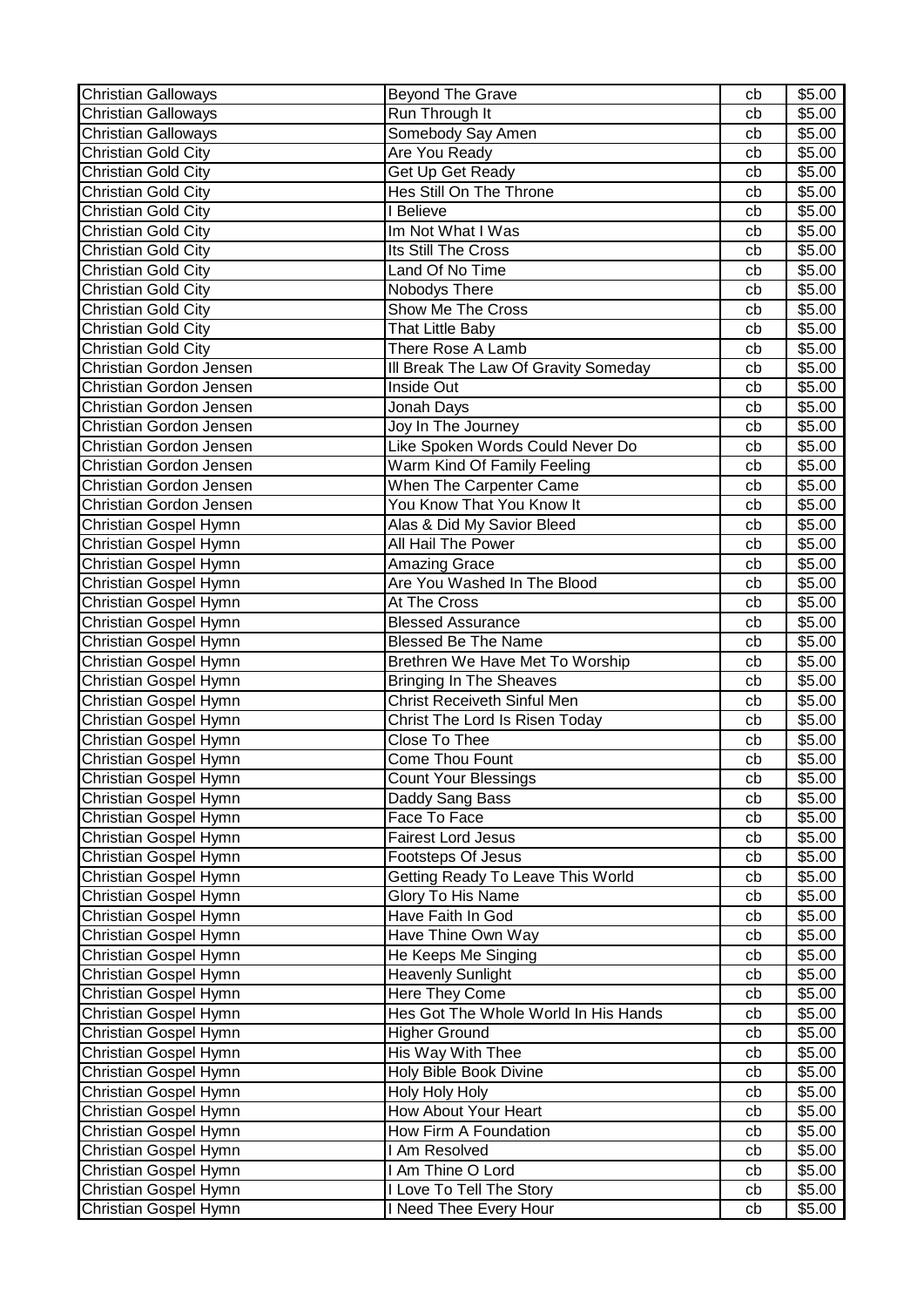| Christian Gospel Hymn | Saw The Light                     | cb | \$5.00             |
|-----------------------|-----------------------------------|----|--------------------|
| Christian Gospel Hymn | Was Glad When They Said           | cb | \$5.00             |
| Christian Gospel Hymn | I Will Sing The Wondrous Story    | cb | \$5.00             |
| Christian Gospel Hymn | If Jesus Said It                  | cb | \$5.00             |
| Christian Gospel Hymn | In The Shelter Of His Arms        | cb | \$5.00             |
| Christian Gospel Hymn | Is This The Land Of Beulah        | cb | \$5.00             |
| Christian Gospel Hymn | It Is Well With My Soul           | cb | \$5.00             |
| Christian Gospel Hymn | Ive Found A New Way               | cb | \$5.00             |
| Christian Gospel Hymn | Jesus Is Calling                  | cb | \$5.00             |
| Christian Gospel Hymn | Jesus Loves Me                    | cb | \$5.00             |
| Christian Gospel Hymn | Jesus Loves The Little Children   | cb | \$5.00             |
| Christian Gospel Hymn | Jesus Paid It All                 | cb | \$5.00             |
| Christian Gospel Hymn | <b>Jesus Saves</b>                | cb | \$5.00             |
| Christian Gospel Hymn | Jesus The Very Thought Of Thee    | cb | \$5.00             |
| Christian Gospel Hymn | Just As I Am                      | cb | \$5.00             |
| Christian Gospel Hymn | Keep Walkin                       | cb | \$5.00             |
| Christian Gospel Hymn | Lead On O King Eternal            | cb | \$5.00             |
| Christian Gospel Hymn | Leaning On The Everlasting Arms   | cb | \$5.00             |
| Christian Gospel Hymn | Let The Lower Lights Be Burning   | cb | \$5.00             |
| Christian Gospel Hymn | Love Lifted Me                    | cb | \$5.00             |
| Christian Gospel Hymn | Make Me A Channel Of Blessing     | cb | \$5.00             |
| Christian Gospel Hymn | My Jesus I Love Thee              | cb | \$5.00             |
| Christian Gospel Hymn | <b>Near The Cross</b>             | cb | \$5.00             |
| Christian Gospel Hymn | Near To The Heart Of God          | cb | \$5.00             |
| Christian Gospel Hymn | Nearer My God To Thee             | cb | \$5.00             |
| Christian Gospel Hymn | Nothing But The Blood             | cb | \$5.00             |
| Christian Gospel Hymn | Nothing Can Compare               | cb | \$5.00             |
| Christian Gospel Hymn | Oh Say But Im Glad                | cb | \$5.00             |
| Christian Gospel Hymn | On Jordans Stormy Banks           | cb | \$5.00             |
| Christian Gospel Hymn | <b>Only Believe</b>               | cb | \$5.00             |
| Christian Gospel Hymn | Only Trust Him                    | cb | \$5.00             |
| Christian Gospel Hymn | <b>Onward Christian Soldiers</b>  | cb | \$5.00             |
| Christian Gospel Hymn | Pass Me Not                       | cb | \$5.00             |
| Christian Gospel Hymn | Praise Him All Ye Little Children | cb | \$5.00             |
| Christian Gospel Hymn | Praise Him Praise Him             | cb | $\overline{$}5.00$ |
| Christian Gospel Hymn | Redeemed                          | cb | \$5.00             |
| Christian Gospel Hymn | <b>Rescue The Perishing</b>       | cb | \$5.00             |
| Christian Gospel Hymn | Revive Us Again                   | cb | \$5.00             |
| Christian Gospel Hymn | Rock Of Ages                      | cb | \$5.00             |
| Christian Gospel Hymn | <b>Saved Saved</b>                | cb | \$5.00             |
| Christian Gospel Hymn | Savior Like A Shepherd Lead Us    | cb | \$5.00             |
| Christian Gospel Hymn | Send The Light                    | cb | \$5.00             |
| Christian Gospel Hymn | Shall We Gather At The River      | cb | \$5.00             |
| Christian Gospel Hymn | Since I Have Been Redeemed        | cb | \$5.00             |
| Christian Gospel Hymn | Softly & Tenderly                 | cb | \$5.00             |
| Christian Gospel Hymn | Stand Up Stand Up For Jesus       | cb | \$5.00             |
| Christian Gospel Hymn | <b>Standing On The Promises</b>   | cb | \$5.00             |
| Christian Gospel Hymn | Sweet By & By                     | cb | \$5.00             |
| Christian Gospel Hymn | Sweet Hour Of Prayer              | cb | \$5.00             |
| Christian Gospel Hymn | Take My Life & Let It Be          | cb | \$5.00             |
| Christian Gospel Hymn | Take The Name Of Jesus With You   | cb | \$5.00             |
| Christian Gospel Hymn | Take Time To Be Holy              | cb | \$5.00             |
| Christian Gospel Hymn | Tell It To Jesus                  | cb | \$5.00             |
| Christian Gospel Hymn | Thanks To Calvary                 | cb | \$5.00             |
| Christian Gospel Hymn | The Banner Of The Cross           | cb | \$5.00             |
| Christian Gospel Hymn | The Haven Of Rest                 | cb | \$5.00             |
| Christian Gospel Hymn | The Last Mile Of The Way          | cb | \$5.00             |
| Christian Gospel Hymn | The Lords Prayer                  | cb | \$5.00             |
|                       |                                   |    |                    |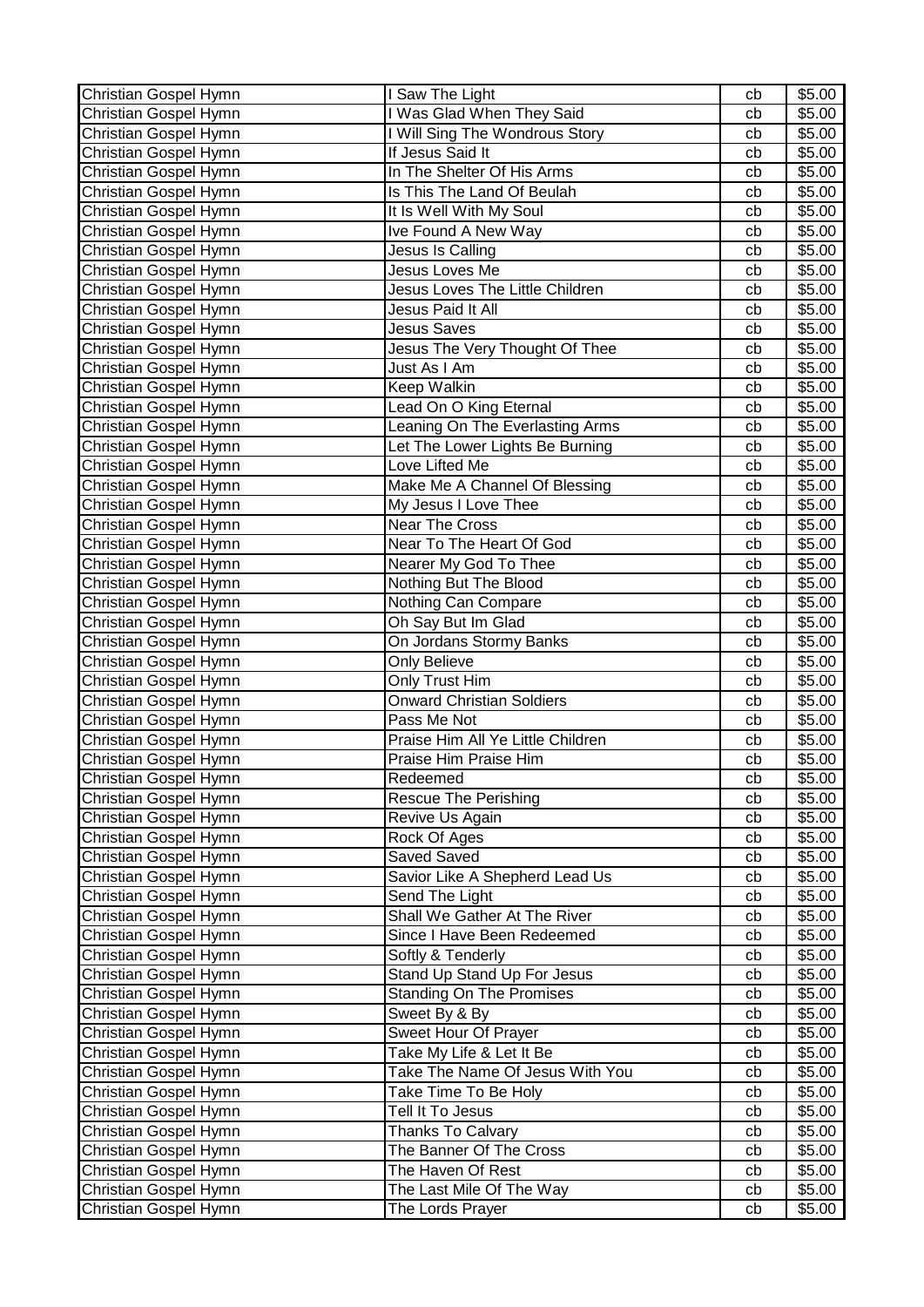| Christian Gospel Hymn            | The Old Rugged Cross               | cb | \$5.00 |
|----------------------------------|------------------------------------|----|--------|
| Christian Gospel Hymn            | The Other Side Of Jordan           | cb | \$5.00 |
| Christian Gospel Hymn            | The Peace Of Prayer                | cb | \$5.00 |
| Christian Gospel Hymn            | The Solid Rock                     | cb | \$5.00 |
| Christian Gospel Hymn            | The Uncloudy Day                   | cb | \$5.00 |
| Christian Gospel Hymn            | The Way That He Loves              | cb | \$5.00 |
| Christian Gospel Hymn            | There Is A Name I Love To Hear     | cb | \$5.00 |
| Christian Gospel Hymn            | There Shall Be Showers Of Blessing | cb | \$5.00 |
| Christian Gospel Hymn            | <b>Theres A God Somewhere</b>      | cb | \$5.00 |
| Christian Gospel Hymn            | Till The Storm Passes By           | cb | \$5.00 |
| Christian Gospel Hymn            | Tis So Sweet To Trust In Jesus     | cb | \$5.00 |
| Christian Gospel Hymn            | To The Work                        | cb | \$5.00 |
| Christian Gospel Hymn            | Trust & Obey                       | cb | \$5.00 |
| Christian Gospel Hymn            | Were Marching To Zion              | cb | \$5.00 |
| Christian Gospel Hymn            | What A Friend We Have In Jesus     | cb | \$5.00 |
| Christian Gospel Hymn            | When God Dips His Love In My Heart | cb | \$5.00 |
| Christian Gospel Hymn            | When I See Jesus                   | cb | \$5.00 |
| Christian Gospel Hymn            | When I Survey The Wondrous Cross   | cb | \$5.00 |
| Christian Gospel Hymn            | When We All Get To Heaven          | cb | \$5.00 |
| Christian Gospel Hymn            | Where He Leads Me                  | cb | \$5.00 |
| Christian Gospel Hymn            | Who Is On The Lords Side           | cb | \$5.00 |
| Christian Gospel Hymn            | Will Jesus Find Us Watching        | cb | \$5.00 |
| Christian Gospel Hymn            | Without Him                        | cb | \$5.00 |
| Christian Gospel Hymn            | Wonderful Words Of Life            | cb | \$5.00 |
| Christian Gospel Hymn            | Work For The Night Is Coming       | cb | \$5.00 |
| Christian Gospel Hymn            | Ye Must Be Born Again              | cb | \$5.00 |
| Christian Gospel Southern        | Are You Washed In The Blood        | cb | \$5.00 |
| Christian Gospel Southern        | At The Cross                       | cb | \$5.00 |
| Christian Gospel Southern        | <b>Beulah Land</b>                 | cb | \$5.00 |
| Christian Gospel Southern        | Both Sides Of The River            | cb | \$5.00 |
| Christian Gospel Southern        | Changing The Image                 | cb | \$5.00 |
| Christian Gospel Southern        | Children Go Where I Send Thee      | cb | \$5.00 |
| Christian Gospel Southern        | <b>Farther Along</b>               | cb | \$5.00 |
| Christian Gospel Southern        | <b>Feelin Mighty Fine</b>          | cb | \$5.00 |
| Christian Gospel Southern        | <b>Glory Road</b>                  | cb | \$5.00 |
| Christian Gospel Southern        | He Loves Me                        | cb | \$5.00 |
| <b>Christian Gospel Southern</b> | Hes Still Real                     | cb | \$5.00 |
| Christian Gospel Southern        | I Bowed On My Knees & Cried Holy   | cb | \$5.00 |
| Christian Gospel Southern        | I Cant Even Walk                   | cb | \$5.00 |
| Christian Gospel Southern        | I Feel Like Traveling On           | cb | \$5.00 |
| Christian Gospel Southern        | III Fly Away                       | cb | \$5.00 |
| Christian Gospel Southern        | Im Standing On The Solid Rock      | cb | \$5.00 |
| Christian Gospel Southern        | In The Garden                      | cb | \$5.00 |
| Christian Gospel Southern        | Into His Presence                  | cb | \$5.00 |
| Christian Gospel Southern        | Ive Got A Feeling                  | cb | \$5.00 |
| Christian Gospel Southern        | John The Revelator                 | cb | \$5.00 |
| Christian Gospel Southern        | Just A Closer Walk                 | cb | \$5.00 |
| Christian Gospel Southern        | Just A Little Talk With Jesus      | cb | \$5.00 |
| Christian Gospel Southern        | Living Over In Glory               | cb | \$5.00 |
| Christian Gospel Southern        | Love Lifted Me                     | cb | \$5.00 |
| Christian Gospel Southern        | More About Jesus                   | cb | \$5.00 |
| Christian Gospel Southern        | Old Time Way                       | cb | \$5.00 |
| Christian Gospel Southern        | One Day At A Time                  | cb | \$5.00 |
| Christian Gospel Southern        | Pressed Against The Thorn          | cb | \$5.00 |
| Christian Gospel Southern        | Sailing Away                       | cb | \$5.00 |
| Christian Gospel Southern        | <b>Standing On The Promises</b>    | cb | \$5.00 |
| Christian Gospel Southern        | Thank God For Kids                 | cb | \$5.00 |
| Christian Gospel Southern        | There Is Power In The Blood        | cb | \$5.00 |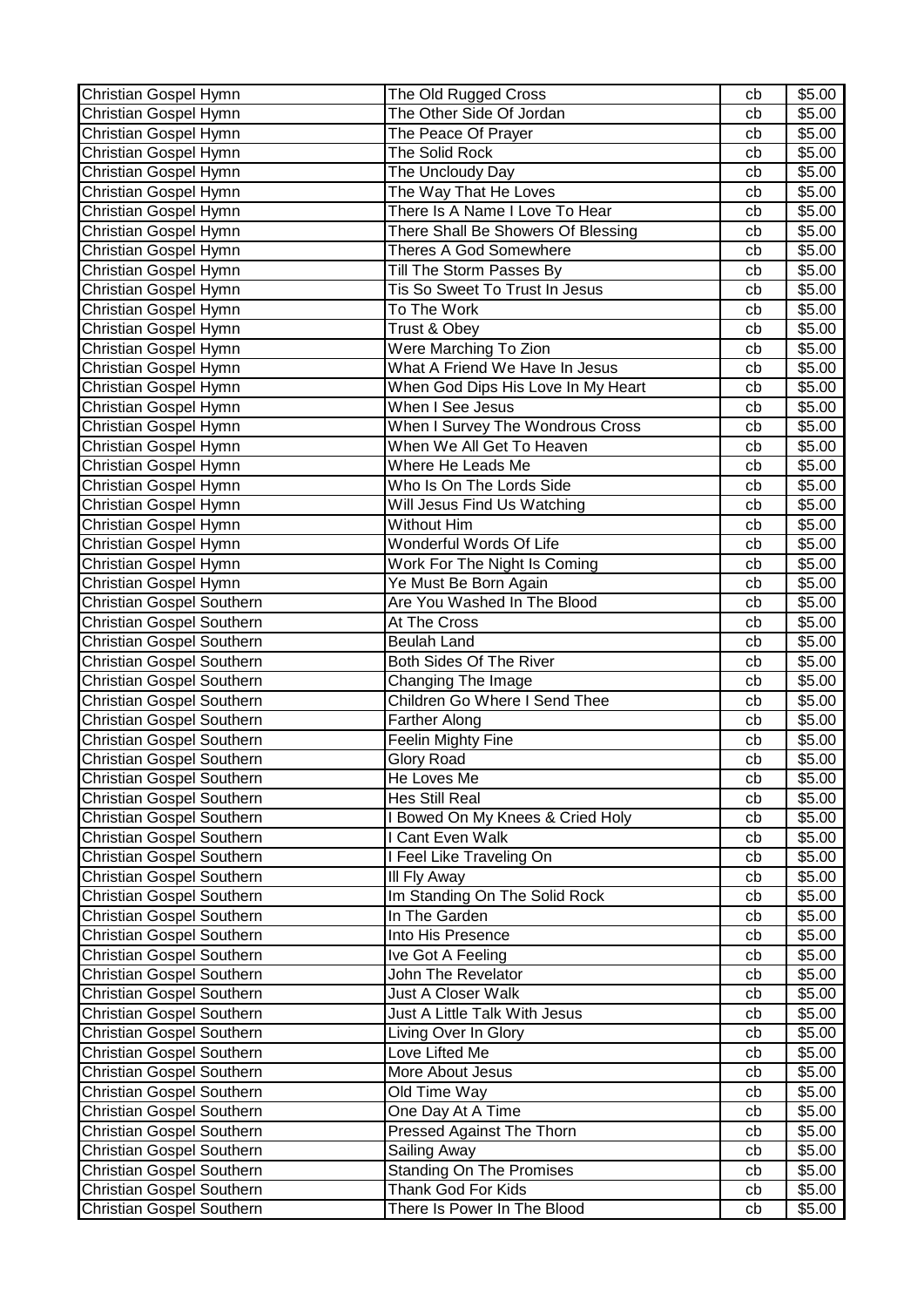| Christian Gospel Southern           | Victory In Jesus                            | cb | \$5.00 |
|-------------------------------------|---------------------------------------------|----|--------|
| Christian Gospel Southern           | What A Day That Will Be                     | cb | \$5.00 |
| Christian Gospel Southern           | What A Friend We Have In Jesus              | cb | \$5.00 |
| Christian Gospel Southern           | When The Roll Is Called Up Yonder           | cb | \$5.00 |
| Christian Gospel Southern           | When We All Get To Heaven                   | cb | \$5.00 |
| Christian Gospel Southern           | Where Would I Be                            | cb | \$5.00 |
| <b>Christian Gospel Traditional</b> | <b>Amazing Grace</b>                        | cb | \$5.00 |
| <b>Christian Greater Vision</b>     | A Pile Of Crowns                            | cb | \$5.00 |
| <b>Christian Greater Vision</b>     | God Wants To Hear You Sing                  | cb | \$5.00 |
| <b>Christian Greater Vision</b>     | He Is To Me                                 | cb | \$5.00 |
| <b>Christian Greater Vision</b>     | Hes Still Waiting By The Well               | cb | \$5.00 |
| <b>Christian Greater Vision</b>     | If Theres No God                            | cb | \$5.00 |
| <b>Christian Greater Vision</b>     | Just Ask                                    | cb | \$5.00 |
| <b>Christian Greater Vision</b>     | Just One More Soul                          | cb | \$5.00 |
| <b>Christian Greater Vision</b>     | Soon We Will See                            | cb | \$5.00 |
| <b>Christian Greenes</b>            | <b>Glorious City Of God</b>                 | cb | \$5.00 |
| <b>Christian Greenes</b>            | His Blood No Longer Leaves A Stain          | cb | \$5.00 |
| <b>Christian Greenes</b>            | I Am A Christian                            | cb | \$5.00 |
| <b>Christian Greenes</b>            | Im So Happy                                 | cb | \$5.00 |
| <b>Christian Greenes</b>            | In The Morning Light                        | cb | \$5.00 |
| <b>Christian Greenes</b>            | King Of Eternity                            | cb | \$5.00 |
| <b>Christian Greenes</b>            | Miracle In Me                               | cb | \$5.00 |
| <b>Christian Greenes</b>            | Take Me Up The Hill                         | cb | \$5.00 |
| <b>Christian Greenes</b>            | The Blood Covered It All                    | cb | \$5.00 |
| <b>Christian Greenes</b>            | When God Calls My Name                      | cb | \$5.00 |
| <b>Christian Happy Goodmans</b>     | Jesus Is Coming Soon                        | cb | \$5.00 |
| Christian Happy Goodmans            | <b>When Gods Chariot Comes</b>              | cb | \$5.00 |
| <b>Christian Hayes Family</b>       | Hallelujah To The Risen Lamb                | cb | \$5.00 |
| <b>Christian Helen Cornelius</b>    | Mary Did You Know                           | cb | \$5.00 |
| <b>Christian Hinsons</b>            | Im Living In Canaan Now                     | cb | \$5.00 |
| <b>Christian Hinsons</b>            | Jesus Found Me                              | cb | \$5.00 |
| <b>Christian Hinsons</b>            | That I Could Still Go Free                  | cb | \$5.00 |
| <b>Christian Hinsons</b>            | The Lighthouse                              | cb | \$5.00 |
| <b>Christian Hoppers</b>            | Anchor To The Power Of The Cross            | cb | \$5.00 |
| <b>Christian Hoppers</b>            | But For The Blood                           | cb | \$5.00 |
| <b>Christian Hoppers</b>            | Go Ask                                      | cb | \$5.00 |
| <b>Christian Hoppers</b>            | God Is Good                                 | cb | \$5.00 |
| <b>Christian Hoppers</b>            | Marriage Supper Of The Lamb                 | cb | \$5.00 |
| <b>Christian Hoppers</b>            | <b>Mention My Name</b>                      | cb | \$5.00 |
| <b>Christian Hoppers</b>            | She Cries                                   | cb | \$5.00 |
| <b>Christian Hoppers</b>            | Yes I Am                                    | cb | \$5.00 |
| <b>Christian Hoskins Family</b>     | Joyful Morning                              | cb | \$5.00 |
| <b>Christian Hoskins Family</b>     | Places To Go People To See                  | cb | \$5.00 |
| <b>Christian Hoskins Family</b>     | Safe Thus Far                               | cb | \$5.00 |
| <b>Christian Hoskins Family</b>     | When The Savior Wipes The Tears From Our Ey | cb | \$5.00 |
| Christian Hoskins Family            | Written In Heaven                           | cb | \$5.00 |
| Christian Inspirations              | He Broke The Chains                         | cb | \$5.00 |
| Christian Inspirations              | Thank You Lord                              | cb | \$5.00 |
| Christian Inspirations              | We Need To Thank God                        | cb | \$5.00 |
| Christian Isaacs                    | From The Depths Of My Heart                 | cb | \$5.00 |
| <b>Christian Isaacs</b>             | He Aint Never Done Me Nothin But Good       | cb | \$5.00 |
| Christian Isaacs                    | He Lifts Me                                 | cb | \$5.00 |
| <b>Christian Isaacs</b>             | I Come In The Name Of The Lord              | cb | \$5.00 |
| Christian Isaacs                    | It Is Well Elishas Song                     | cb | \$5.00 |
| Christian Isaacs                    | Ive Come To Take You Home                   | cb | \$5.00 |
| Christian Isaacs                    | <b>Stand Still</b>                          | cb | \$5.00 |
| Christian Ivan Parker               | <b>Be Blessed</b>                           | cb | \$5.00 |
| Christian Jaci Velasquez            | Every Time I Fall                           | cb | \$5.00 |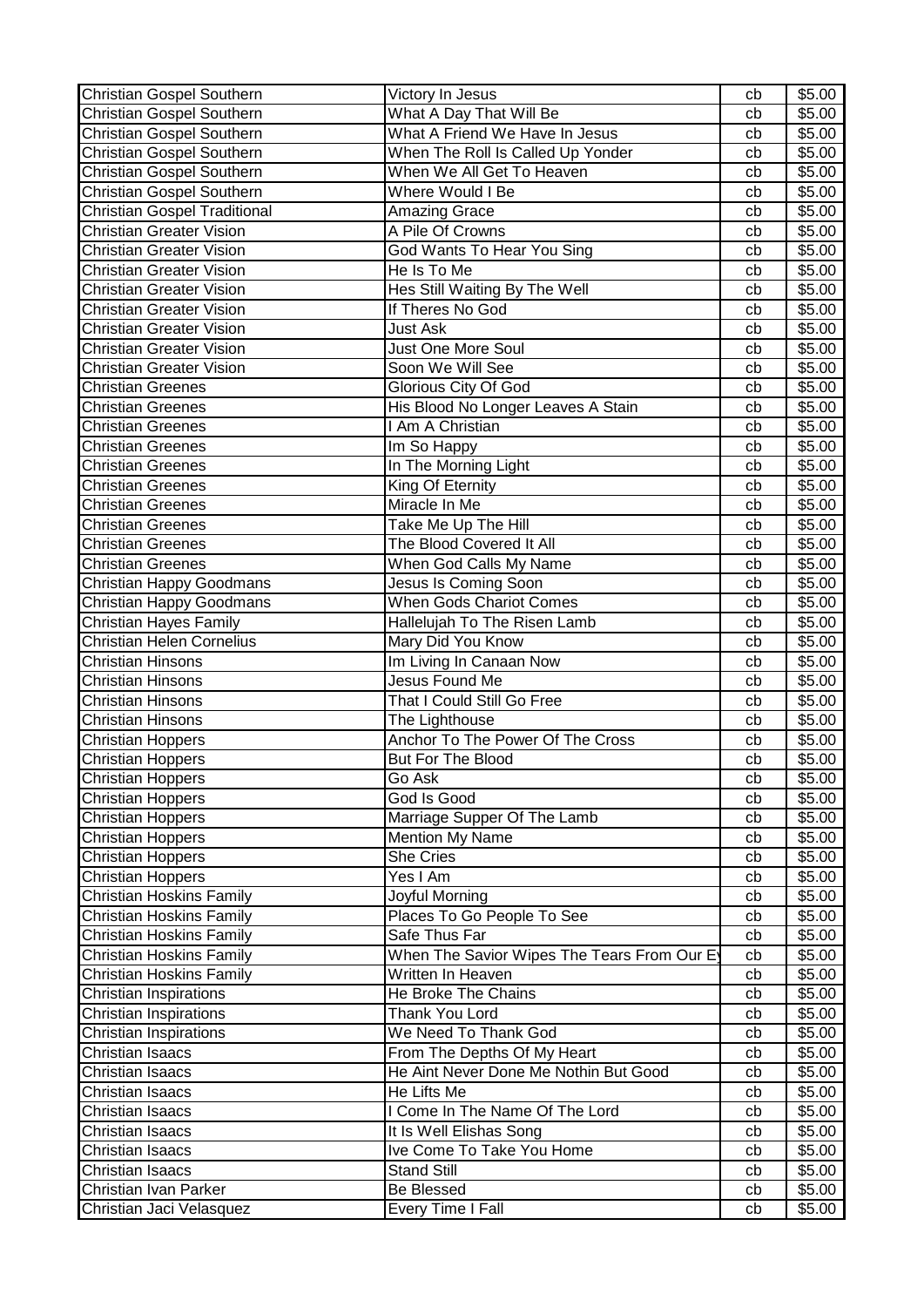| Christian Jaci Velasquez              | God So Loved                             | cb | \$5.00 |
|---------------------------------------|------------------------------------------|----|--------|
| Christian Jaci Velasquez              | On My Knees                              | cb | \$5.00 |
| Christian Jaci Velasquez              | Unspoken                                 | cb | \$5.00 |
| Christian Jaci Velasquez              | We Can Make A Difference                 | cb | \$5.00 |
| Christian Jaci Velasquez              | Youre My God                             | cb | \$5.00 |
| Christian Janet Paschal               | Come On Children                         | cb | \$5.00 |
| Christian Janna Long                  | Greater Is He                            | cb | \$5.00 |
| Christian Jaron & Long Road To Love   | Its A Good Thing                         | cb | \$5.00 |
| Christian Jaron & Long Road To Love   | Pray For You                             | cb | \$5.00 |
| Christian Jaron & Long Road to Love   | Thats Beautiful to Me                    | cb | \$5.00 |
| Christian Jeff & Sheri Easter         | Learn To Love Again                      | cb | \$5.00 |
| Christian Jeff & Sheri Easter         | My Country                               | cb | \$5.00 |
| Christian Jeff & Sheri Easter         | Praise His Name                          | cb | \$5.00 |
| Christian Jeff & Sheri Easter         | There Is A Way                           | cb | \$5.00 |
| Christian Jeff & Sheri Easter         | We Need Hope                             | cb | \$5.00 |
| Christian Jeff & Sheri Easter         | Were Not Gonna Bow                       | cb | \$5.00 |
| Christian Jessica King                | <b>Come Spring</b>                       | cb | \$5.00 |
| Christian Jessica King                | <b>Gift Of Grace</b>                     | cb | \$5.00 |
| Christian Jessica King                | I Can Mend Your Fences                   | cb | \$5.00 |
| Christian Jessica King                | Keep Me In Your Will                     | cb | \$5.00 |
| Christian Jessica King                | When He Reigns                           | cb | \$5.00 |
| Christian Jessica King                | You Dont Have To Bear Your Burdens Alone | cb | \$5.00 |
| Christian John Rich                   | Another You                              | cb | \$5.00 |
| Christian John Rich                   | Country Done Come To Town                | cb | \$5.00 |
| Christian John Rich                   | For The Kids                             | cb | \$5.00 |
| Christian John Rich                   | Forever Loving You                       | cb | \$5.00 |
| Christian John Rich                   | I Pray For You                           | cb | \$5.00 |
| Christian John Rich                   | <b>Shuttin Detroit Down</b>              | cb | \$5.00 |
| Christian John Rich                   | The Good Lord & The Man                  | cb | \$5.00 |
| Christian Kane                        | Let Me Go                                | cb | \$5.00 |
| Christian Karen Peck & New River      | Four Days Late                           | cb | \$5.00 |
| Christian Karen Peck & New River      | <b>God Still Answers Prayer</b>          | cb | \$5.00 |
| Christian Karen Peck & New River      | I Wanna Know How It Feels                | cb | \$5.00 |
| Christian Karen Peck & New River      | Now That You Know                        | cb | \$5.00 |
| Christian Karen Peck & New River      | <b>Ten Thousand Angels Cried</b>         | cb | \$5.00 |
| Christian Karen Peck & New River      | Thats Why They Call It Grace             | cb | \$5.00 |
| Christian Kevin Spencer Family        | I Kept On Praying                        | cb | \$5.00 |
| Christian Kevin Spencer Family        | If The Rapture Was Yesterday             | cb | \$5.00 |
| <b>Christian Kevin Spencer Family</b> | Keys To The Kingdom                      | cb | \$5.00 |
| Christian Kevin Spencer Family        | The Blood Is Still There                 | cb | \$5.00 |
| <b>Christian Kevin Spencer Family</b> | Touching Me Touching You                 | cb | \$5.00 |
| Christian Kingdom Heirs               | He Had To Rise                           | cb | \$5.00 |
| Christian Kingdom Heirs               | Ive Been Rescued                         | cb | \$5.00 |
| Christian Kingsmen                    | <b>Behold The Master Cometh</b>          | cb | \$5.00 |
| Christian Kingsmen                    | Getcha To The Other Side                 | cb | \$5.00 |
| Christian Kingsmen                    | I Stand Upon The Rock Of Ages            | cb | \$5.00 |
| Christian Kingsmen                    | Its A Hallelujah Moment                  | cb | \$5.00 |
| Christian Kingsmen                    | Louie Louie                              | cb | \$5.00 |
| Christian Kingsmen                    | Master I See                             | cb | \$5.00 |
| Christian Kingsmen                    | The Cross Has Won Again                  | cb | \$5.00 |
| Christian Kingsmen                    | The Next Cloud                           | cb | \$5.00 |
| Christian Kirk Talley                 | Born To Mourn                            | cb | \$5.00 |
| Christian Kirk Talley                 | I Know Him                               | cb | \$5.00 |
| <b>Christian Kirk Talley</b>          | Start My Day                             | cb | \$5.00 |
| Christian Kirk Talley                 | I Will Stand For Jesus                   | cb | \$5.00 |
| <b>Christian Kirk Talley</b>          | If He Hung The Moon                      | cb | \$5.00 |
| <b>Christian Kirk Talley</b>          | Leave Me A Message                       | cb | \$5.00 |
| Christian Kirk Talley                 | Serenaded By Angels                      | cb | \$5.00 |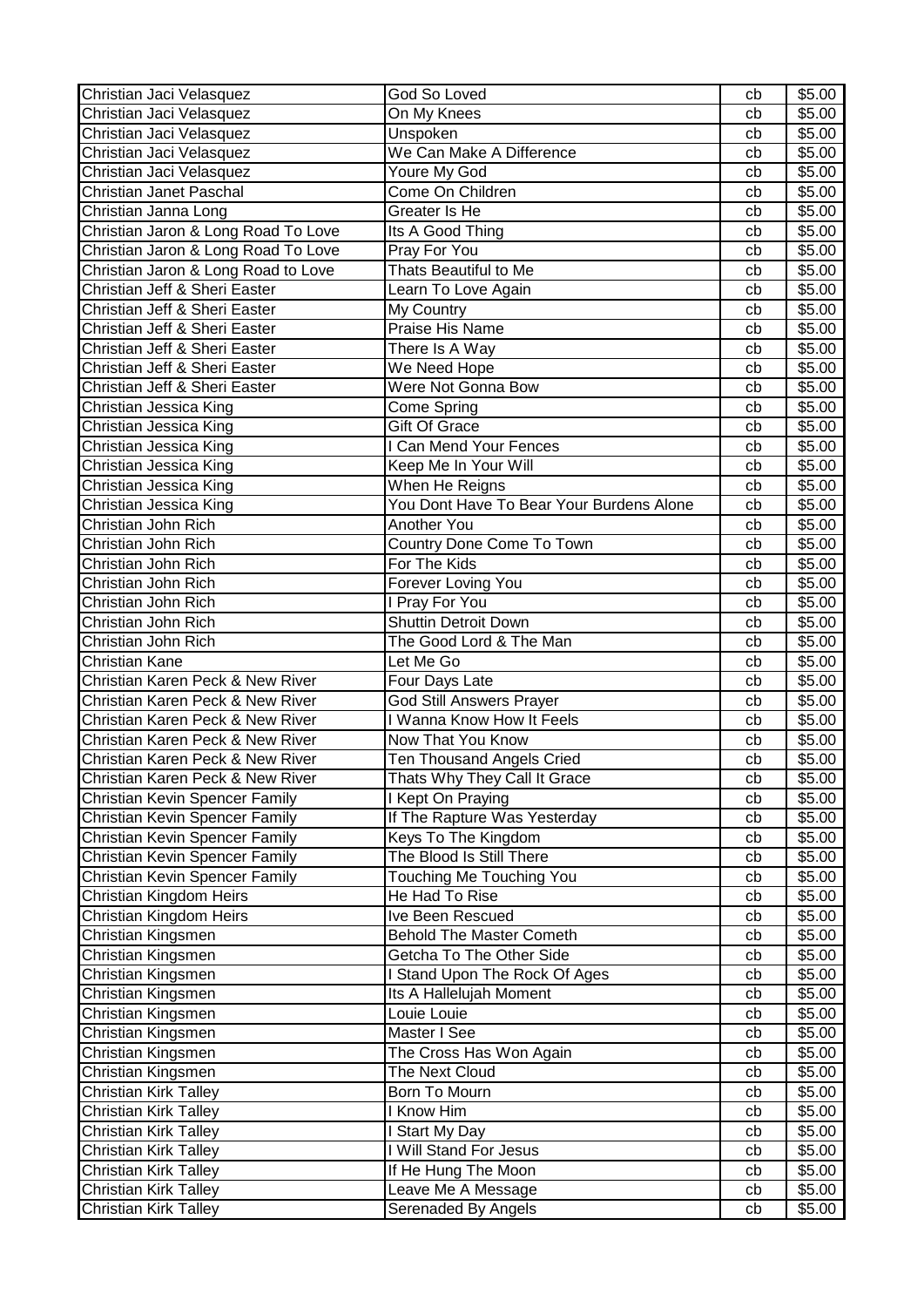| Christian Legacy Five                    | Freedom                                   | cb | \$5.00             |
|------------------------------------------|-------------------------------------------|----|--------------------|
| Christian LordSong                       | Let The Rocks Keep Silent                 | cb | \$5.00             |
| Christian LordSong                       | While I Wait                              | cb | \$5.00             |
| Christian Mahalia Jackson                | His Eye Is On The Sparrow                 | cb | $\overline{$}5.00$ |
| Christian Mahalia Jackson                | How I Got Over                            | cb | \$5.00             |
| Christian Mahalia Jackson                | In Times Like These                       | cb | \$5.00             |
| Christian Mahalia Jackson                | Take My Hand Precious Lord                | cb | \$5.00             |
| Christian Mahalia Jackson                | We Shall Overcome                         | cb | \$5.00             |
| Christian Mark Bishop                    | Jesus Can Lift You Up                     | cb | \$5.00             |
| Christian Mark Bishop                    | Perfectly Honest                          | cb | \$5.00             |
| <b>Christian Martins</b>                 | <b>Count Your Blessings</b>               | cb | \$5.00             |
| <b>Christian Martins</b>                 | Dont Want To Miss A Thing                 | cb | \$5.00             |
| <b>Christian Martins</b>                 | Grace                                     | cb | \$5.00             |
| <b>Christian Martins</b>                 | I Cant Help Myself                        | cb | \$5.00             |
| <b>Christian Martins</b>                 | Only God Knows                            | cb | \$5.00             |
| <b>Christian Martins</b>                 | <b>Standing On The Promises</b>           | cb | \$5.00             |
| <b>Christian Martins</b>                 | <b>The Promise</b>                        | cb | \$5.00             |
| <b>Christian McKameys</b>                | Anytime                                   | cb | \$5.00             |
| <b>Christian McKameys</b>                | Do You Know How It Feels                  | cb | \$5.00             |
| <b>Christian McKameys</b>                | <b>Even The Valley</b>                    | cb | \$5.00             |
| Christian McKameys                       | <b>God On The Mountain</b>                | cb | \$5.00             |
| Christian McKameys                       | God Will Make This Trial A Blessing       | cb | \$5.00             |
| Christian McKameys                       | He Calms Me                               | cb | \$5.00             |
| <b>Christian McKameys</b>                | How Deep Is The Sea                       | cb | \$5.00             |
| <b>Christian McKameys</b>                | Ive Won                                   | cb | \$5.00             |
| <b>Christian McKameys</b>                | Right On Time                             | cb | \$5.00             |
| <b>Christian McKameys</b>                | Surely Goodness & The Mercies Of The Lord | cb | \$5.00             |
| <b>Christian McKameys</b>                | The Old Love Letter                       | cb | \$5.00             |
| Christian McKameys                       | The Other Side                            | cb | \$5.00             |
| <b>Christian McRaes</b>                  | I Will Overcome                           | cb | \$5.00             |
| Christian McRaes                         | Mountain Top For Me                       | cb | \$5.00             |
| Christian McRaes                         | When Nothing But A Miracle                | cb | \$5.00             |
| Christian MercyMe                        | Here Am I                                 | cb | \$5.00             |
| Christian MercyMe                        | How Great Is Your Love                    | cb | \$5.00             |
| Christian MercyMe                        | I Can Only Imagine                        | cb | \$5.00             |
| Christian MercyMe                        | I Worship You                             | cb | \$5.00             |
| Christian MercyMe                        | Spoken For                                | cb | \$5.00             |
| Christian MercyMe                        | Word Of God Speak                         | cb | \$5.00             |
| <b>Christian Michael Combs</b>           | Drinking From My Saucer                   | cb | \$5.00             |
| <b>Christian Michael Combs</b>           | I Came Here To Praise The Lord            | cb | \$5.00             |
| <b>Christian Michael Combs</b>           | It Was Me                                 | cb | \$5.00             |
| <b>Christian Michael Combs</b>           | Its Time To Get Up                        | cb | \$5.00             |
| <b>Christian Michael Combs</b>           | Not For Sale                              | cb | \$5.00             |
| <b>Christian Michael Combs</b>           | Theyll Never Take Jesus Out Of My Heart   | cb | \$5.00             |
| Christian Michael W Smith                | Above All                                 | cb | \$5.00             |
| Christian Michael W Smith                | Agnus Dei                                 | cb | \$5.00             |
| Christian Michael W Smith                | <b>Breathe</b>                            | cb | \$5.00             |
| Christian Michael W Smith                | For You                                   | cb | \$5.00             |
| Christian Michael W Smith                | Forever                                   | cb | \$5.00             |
| Christian Michael W Smith                | Heart Of Worship                          | cb | \$5.00             |
| Christian Michael W Smith                | Let It Rain                               | cb | \$5.00             |
| Christian Michael W Smith                | Love Me Good                              | cb | \$5.00             |
| Christian Michael W Smith                | <b>Missing Person</b>                     | cb | \$5.00             |
| Christian Michael W Smith                | More Love More Power                      | cb | \$5.00             |
| Christian Michael W Smith                | Place In This World                       | cb | \$5.00             |
| Christian Michael W Smith & Jim Brickman | Love Of My Life                           | cb | \$5.00             |
| Christian Michele Pillar                 | Hell Shine His Light On You               | cb | \$5.00             |
| Christian Mike Bowling                   | Another Valley Left Behind                | cb | \$5.00             |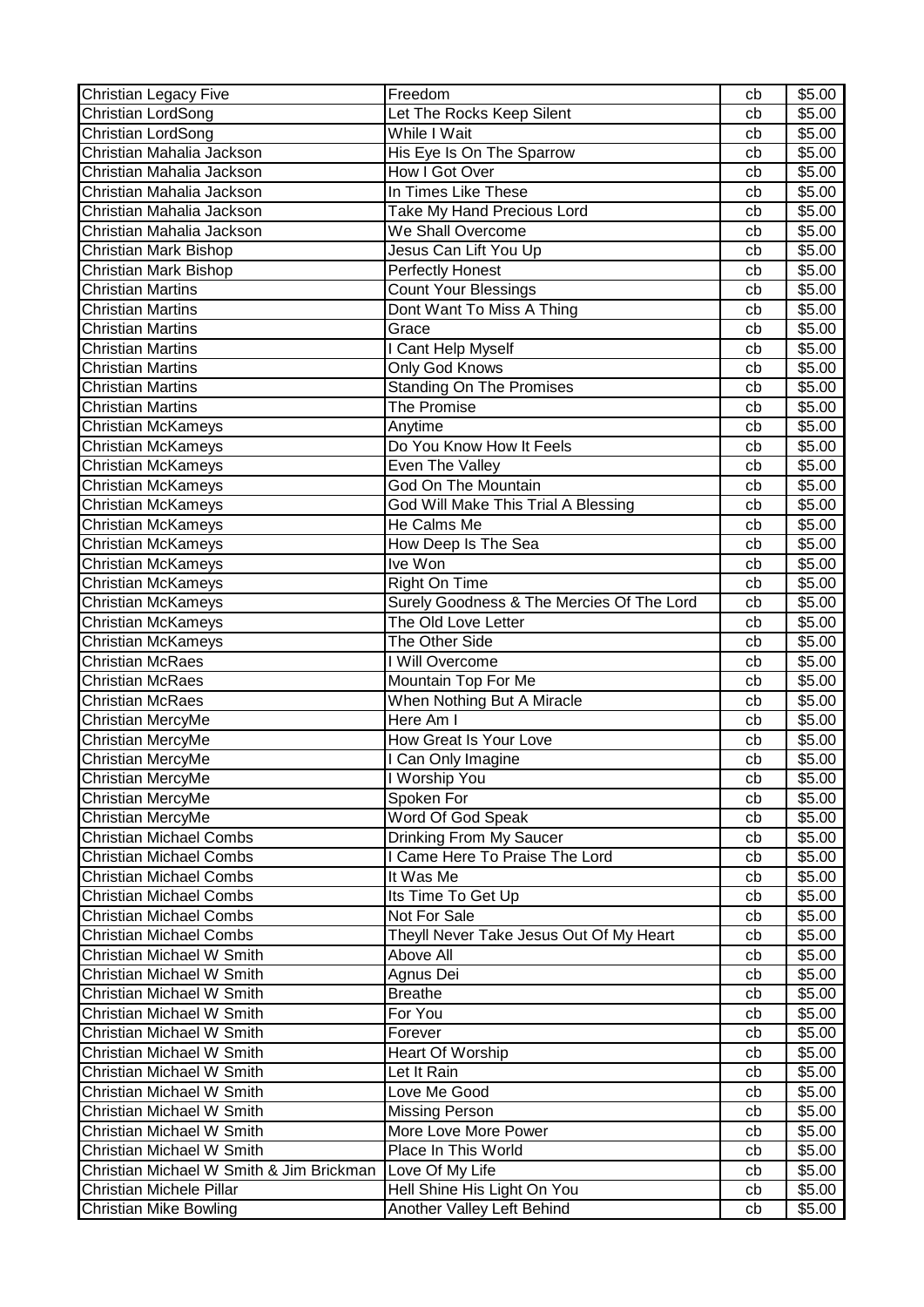| Christian Mike Bowling                        | I Take Him Back                            | cb | \$5.00 |
|-----------------------------------------------|--------------------------------------------|----|--------|
| <b>Christian Mike Bowling</b>                 | Somebody Did Some Praying                  | cb | \$5.00 |
| Christian Mike Bowling                        | The Call                                   | cb | \$5.00 |
| Christian Misty Freeman                       | There Is A Cross In Your Way               | cb | \$5.00 |
| Christian Misty Freeman                       | What Judas Didnt Know                      | cb | \$5.00 |
| <b>Christian Nelons</b>                       | He Rolled Back The Stone                   | cb | \$5.00 |
| <b>Christian New Hinsons</b>                  | If There Had Been No Calvary               | cb | \$5.00 |
| <b>Christian New Hinsons</b>                  | Lets Have Church                           | cb | \$5.00 |
| <b>Christian New Hinsons</b>                  | Oasis                                      | cb | \$5.00 |
| <b>Christian New Hinsons</b>                  | Old Ship Of Zion                           | cb | \$5.00 |
| <b>Christian New Hinsons</b>                  | That I Could Still Go Free                 | cb | \$5.00 |
| <b>Christian Newsboys</b>                     | He Reigns                                  | cb | \$5.00 |
| <b>Christian Newsboys</b>                     | It Is You                                  | cb | \$5.00 |
| Christian Newsboys                            | Joy                                        | cb | \$5.00 |
| <b>Christian Newsboys</b>                     | Million Pieces (Kissin Your Cares Goodbye) | cb | \$5.00 |
| <b>Christian Newsboys</b>                     | Rescue                                     | cb | \$5.00 |
| <b>Christian Newsboys</b>                     | The Valley Song                            | cb | \$5.00 |
| Christian Nichole Nordeman                    | <b>Holy</b>                                | cb | \$5.00 |
| Christian Nichole Nordeman                    | Legacy                                     | cb | \$5.00 |
| Christian Nicole C Mullen                     | Redeemer                                   | cb | \$5.00 |
| Christian Nicole C Mullen                     | Talk About It (Say So)                     | cb | \$5.00 |
| <b>Christian Nicole Watts Jenkins</b>         | Run & Tell                                 | cb | \$5.00 |
| Christian Perfect Heart                       | Because He Is                              | cb | \$5.00 |
| <b>Christian Perfect Heart</b>                | I Wish It Would Rain                       | cb | \$5.00 |
| <b>Christian Perfect Heart</b>                | Somebody Touched The Lord                  | cb | \$5.00 |
| <b>Christian Perfect Heart</b>                | The Well                                   | cb | \$5.00 |
| <b>Christian Perfect Heart</b>                | Yes Is The Answer                          | cb | \$5.00 |
| <b>Christian Perry Sisters</b>                | <b>Heavens Avenue</b>                      | cb | \$5.00 |
| <b>Christian Perry Sisters</b>                | Imagine If You Will                        | cb | \$5.00 |
| <b>Christian Perry Sisters</b>                | More Than Just A Hill                      | cb | \$5.00 |
| <b>Christian Perry Sisters</b>                | Only Sleeping                              | cb | \$5.00 |
| <b>Christian Perry Sisters</b>                | You Are The Potter                         | cb | \$5.00 |
| <b>Christian Perrys</b>                       | Calvary Answers For me                     | cb | \$5.00 |
| <b>Christian Perrys</b>                       | I Can I Have I Will                        | cb | \$5.00 |
| <b>Christian Perrys</b>                       | <b>Rest My Case At The Cross</b>           | cb | \$5.00 |
| <b>Christian Perrys</b>                       | Im Still Amazed                            | cb | \$5.00 |
| <b>Christian Perrys</b>                       | Not Even A Stone                           | cb | \$5.00 |
| <b>Christian Perrys</b>                       | Praise God Its Settled Im Saved            | cb | \$5.00 |
| <b>Christian Perrys</b>                       | Still Blessed                              | cb | \$5.00 |
| <b>Christian Perrys</b>                       | This Is Just What Heaven Means To Me       | cb | \$5.00 |
| <b>Christian Pfiefers</b>                     | <b>Fathers House</b>                       | cb | \$5.00 |
| <b>Christian Phil Cross &amp; Poet Voices</b> | Grace & Glory                              | cb | \$5.00 |
| Christian Phillips Craig & Dean               | Hallelujah (Your Love Is Amazing)          | cb | \$5.00 |
| Christian Phillips Craig & Dean               | My Praise                                  | cb | \$5.00 |
| Christian Plus One                            | Camouflage                                 | cb | \$5.00 |
| <b>Christian Plus One</b>                     | Forever                                    | cb | \$5.00 |
| <b>Christian Plus One</b>                     | Going Crazy                                | cb | \$5.00 |
| <b>Christian Plus One</b>                     | I Dont Care                                | cb | \$5.00 |
| <b>Christian Plus One</b>                     | Kick Me (When Im Down)                     | cb | \$5.00 |
| <b>Christian Plus One</b>                     | Let Me Be The One                          | cb | \$5.00 |
| <b>Christian Plus One</b>                     | Start To Fly                               | cb | \$5.00 |
| <b>Christian Plus One</b>                     | Written On My Heart                        | cb | \$5.00 |
| <b>Christian Poet Voices</b>                  | The Key                                    | cb | \$5.00 |
| <b>Christian Point Of Grace</b>               | How You Live (Turn Up The Music)           | cb | \$5.00 |
| Christian Point Of Grace                      | I Wish                                     | cb | \$5.00 |
| Christian Point Of Grace                      | Yes I Believe                              | cb | \$5.00 |
| Christian Praise & Worship                    | Above All                                  | cb | \$5.00 |
| Christian Praise & Worship                    | All Things Are Possible                    | cb | \$5.00 |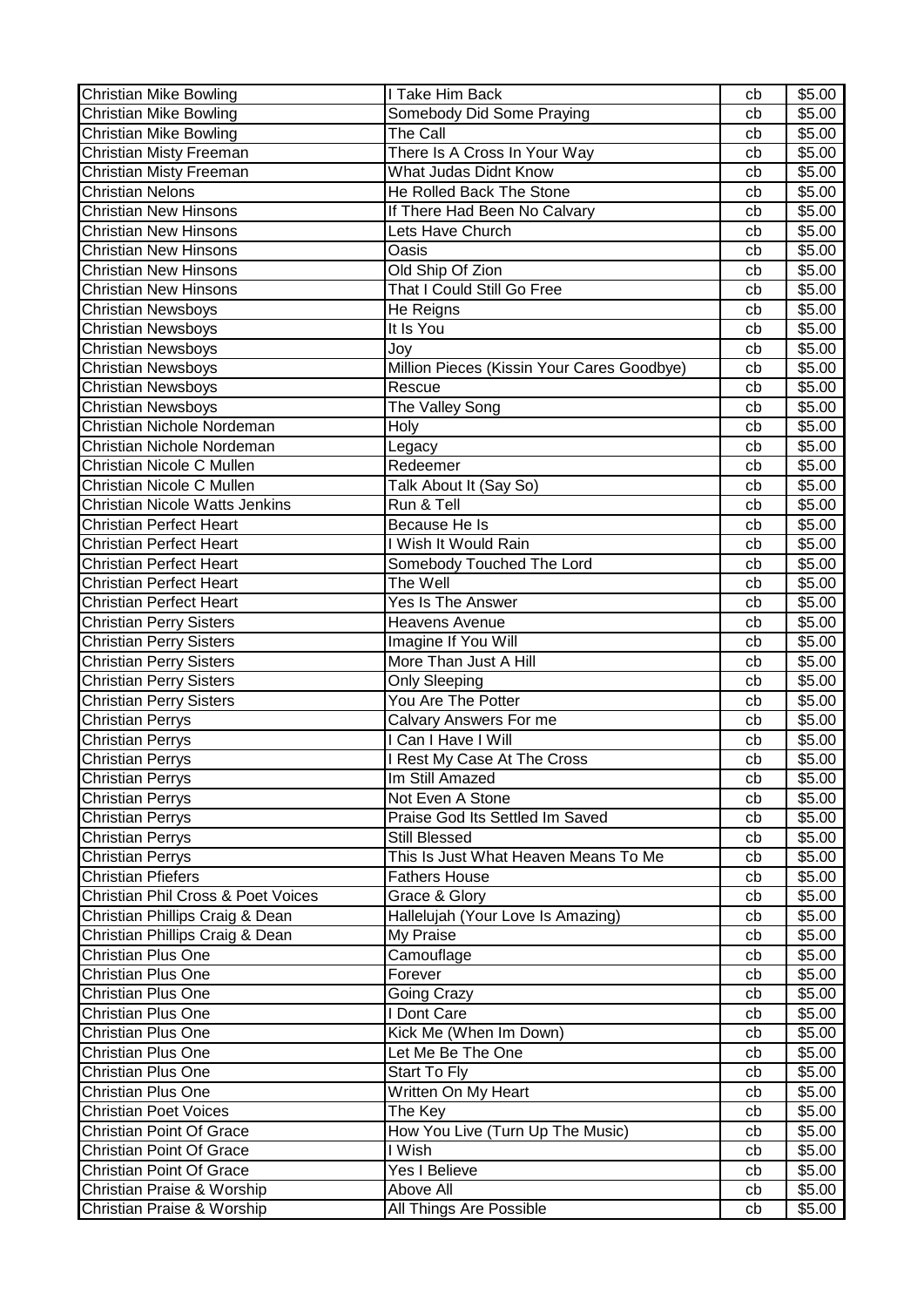| Christian Praise & Worship         | <b>Ancient Of Days</b>                  | cb | \$5.00 |
|------------------------------------|-----------------------------------------|----|--------|
| Christian Praise & Worship         | As The Deer                             | cb | \$5.00 |
| Christian Praise & Worship         | Awesome God                             | cb | \$5.00 |
| Christian Praise & Worship         | Better Is One Day                       | cb | \$5.00 |
| Christian Praise & Worship         | <b>Blessed Be The Lord God Almighty</b> | cb | \$5.00 |
| Christian Praise & Worship         | Celebrate Jesus                         | cb | \$5.00 |
| Christian Praise & Worship         | Change My Heart Oh God                  | cb | \$5.00 |
| Christian Praise & Worship         | Come Into His Presence                  | cb | \$5.00 |
| Christian Praise & Worship         | Come Just As You Are                    | cb | \$5.00 |
| Christian Praise & Worship         | Come Now Is The Time To Worship         | cb | \$5.00 |
| Christian Praise & Worship         | Draw Me Close                           | cb | \$5.00 |
| Christian Praise & Worship         | <b>Every Move I Make</b>                | cb | \$5.00 |
| Christian Praise & Worship         | Give Thanks                             | cb | \$5.00 |
| Christian Praise & Worship         | God Is Good All The Time                | cb | \$5.00 |
| Christian Praise & Worship         | Hosanna                                 | cb | \$5.00 |
| Christian Praise & Worship         | I Believe In Jesus                      | cb | \$5.00 |
| Christian Praise & Worship         | I Could Sing Of Your Love Forever       | cb | \$5.00 |
| Christian Praise & Worship         | I Love You Lord                         | cb | \$5.00 |
| Christian Praise & Worship         | I Sing Praises                          | cb | \$5.00 |
| Christian Praise & Worship         | I Will Celebrate                        | cb | \$5.00 |
| Christian Praise & Worship         | I Will Serve Thee                       | cb | \$5.00 |
| Christian Praise & Worship         | In That Day                             | cb | \$5.00 |
| Christian Praise & Worship         | In The Secret                           | cb | \$5.00 |
| Christian Praise & Worship         | Jesus Lover Of My Soul                  | cb | \$5.00 |
| Christian Praise & Worship         | Lamb Of God                             | cb | \$5.00 |
| Christian Praise & Worship         | Let It Rise                             | cb | \$5.00 |
| Christian Praise & Worship         | Lord I Lift Your Name On High           | cb | \$5.00 |
| Christian Praise & Worship         | Mighty Is Our God                       | cb | \$5.00 |
| Christian Praise & Worship         | My Life Is In You Lord                  | cb | \$5.00 |
| Christian Praise & Worship         | My Redeemer Lives                       | cb | \$5.00 |
| Christian Praise & Worship         | Open Our Eyes                           | cb | \$5.00 |
| Christian Praise & Worship         | Open The Eyes Of My Heart Lord          | cb | \$5.00 |
| Christian Praise & Worship         | Praise The Name Of Jesus                | cb | \$5.00 |
| Christian Praise & Worship         | Rise Up & Praise Him                    | cb | \$5.00 |
| Christian Praise & Worship         | Rock Of Ages                            | cb | \$5.00 |
| Christian Praise & Worship         | Shout To The Lord                       | cb | \$5.00 |
| Christian Praise & Worship         | Surely The Presence Of The Lord         | cb | \$5.00 |
| Christian Praise & Worship         | Take My Life                            | cb | \$5.00 |
| Christian Praise & Worship         | The Heart Of Worship                    | cb | \$5.00 |
| Christian Praise & Worship         | The River Is Here                       | cb | \$5.00 |
| Christian Praise & Worship         | This Is The Day                         | cb | \$5.00 |
| Christian Praise & Worship         | This Is The Day That The Lord Hath Made | cb | \$5.00 |
| Christian Praise & Worship         | <b>Trading My Sorrows</b>               | cb | \$5.00 |
| Christian Praise & Worship         | <b>Victory Chant</b>                    | cb | \$5.00 |
| Christian Praise & Worship         | We Bring The Sacrifice Of Praise        | cb | \$5.00 |
| Christian Praise & Worship         | We Want To See Jesus Lifted High        | cb | \$5.00 |
| Christian Praise & Worship         | You Are My King (Amazing Love)          | cb | \$5.00 |
| Christian Praise & Worship         | Your Love Oh Lord                       | cb | \$5.00 |
| <b>Christian Primitive Quartet</b> | A Letter From Home                      | cb | \$5.00 |
| <b>Christian Primitive Quartet</b> | Hes Still Passing By                    | cb | \$5.00 |
| <b>Christian Primitive Quartet</b> | If I Could Telephone Heaven             | cb | \$5.00 |
| <b>Christian Primitive Quartet</b> | Its Him                                 | cb | \$5.00 |
| <b>Christian Primitive Quartet</b> | Only Gone From Our Sight                | cb | \$5.00 |
| <b>Christian Primitive Quartet</b> | Walking In The Highway                  | cb | \$5.00 |
| Christian Rachael Lampa            | <b>Blessed</b>                          | cb | \$5.00 |
| Christian Rachael Lampa            | Im All Yours                            | cb | \$5.00 |
| Christian Rachael Lampa            | Live For You                            | cb | \$5.00 |
| Christian Rachael Lampa            | No Greater Love                         | cb | \$5.00 |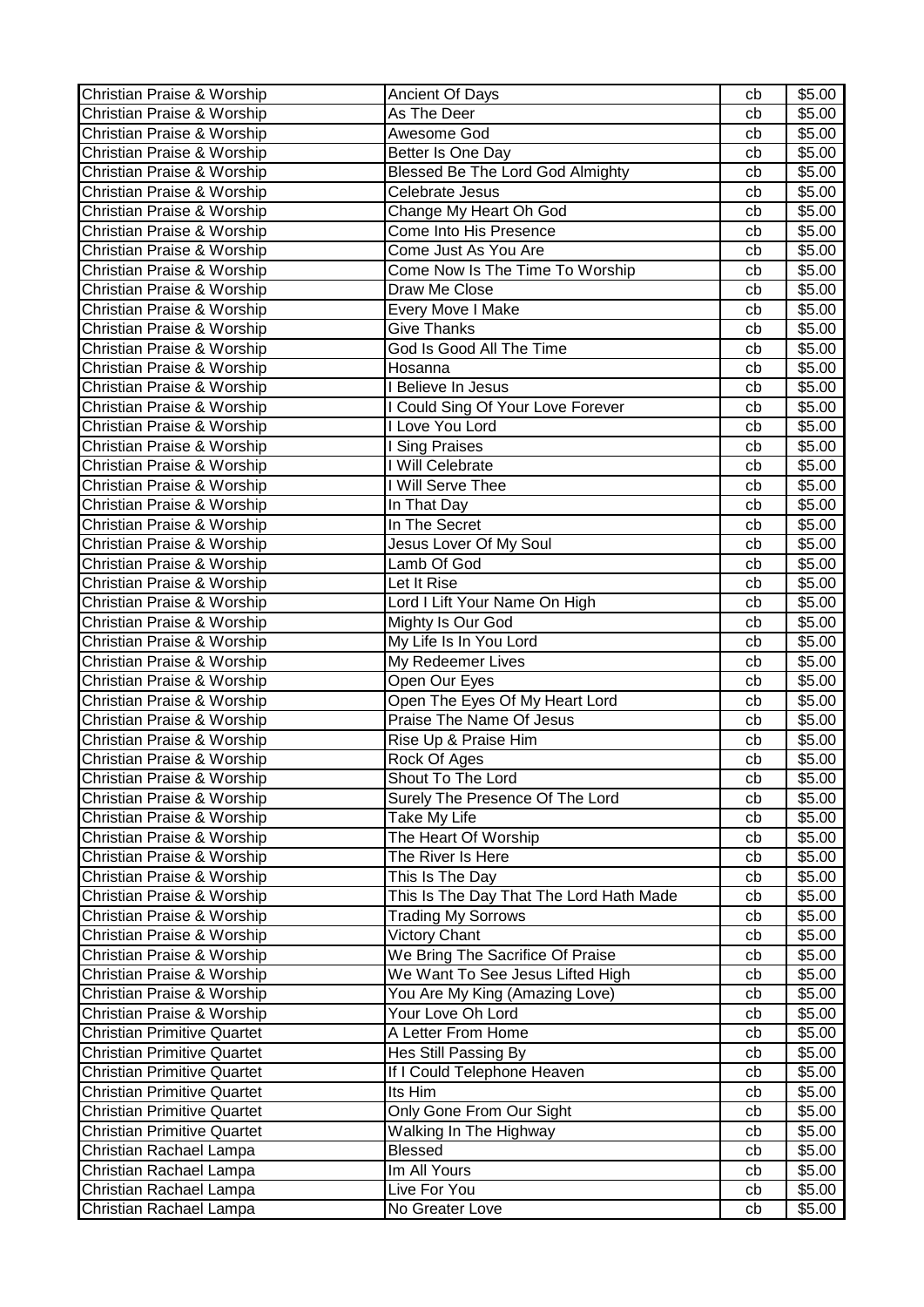| Christian Rebecca St James             | <b>Breathe</b>                                | cb | \$5.00 |
|----------------------------------------|-----------------------------------------------|----|--------|
| Christian Rebecca St James             | I Thank You                                   | cb | \$5.00 |
| Christian Rebecca St James             | Reborn                                        | cb | \$5.00 |
| Christian Rebecca St James             | Song Of Love                                  | cb | \$5.00 |
| Christian Rebecca St James             | Wait For Me                                   | cb | \$5.00 |
| <b>Christian Rich Mullins</b>          | Awesome God                                   | cb | \$5.00 |
| <b>Christian Ruppes</b>                | Hold On To Hope                               | cb | \$5.00 |
| <b>Christian Ruppes</b>                | Made By Mercy                                 | cb | \$5.00 |
| <b>Christian Ruppes</b>                | <b>Under His Wings</b>                        | cb | \$5.00 |
| Christian Sandi Patti                  | Come Lets Worship Him                         | cb | \$5.00 |
| Christian Sandi Patti                  | How Excellent Is Thy Name                     | cb | \$5.00 |
| Christian Sandi Patti                  | In Heavens Eyes                               | cb | \$5.00 |
| Christian Sandi Patti                  | Let There Be Praise                           | cb | \$5.00 |
| Christian Sandi Patti                  | Lift Up The Lord                              | cb | \$5.00 |
| Christian Sandi Patti                  |                                               |    | \$5.00 |
|                                        | Love In Any Language<br>Love Will Be Our Home | cb |        |
| Christian Sandi Patti                  |                                               | cb | \$5.00 |
| Christian Sandi Patti                  | <b>Make His Praise Glorious</b>               | cb | \$5.00 |
| Christian Sandi Patti                  | Pour On The Power                             | cb | \$5.00 |
| Christian Sandi Patti                  | Shepherd Of My Heart                          | cb | \$5.00 |
| Christian Sandi Patti                  | Via Dolorosa                                  | cb | \$5.00 |
| Christian Sandi Patti                  | We Shall Behold Him                           | cb | \$5.00 |
| Christian Sandi Patti & Larnell Harris | More Than Wonderful                           | cb | \$5.00 |
| Christian Sandi Patti & Wayne Watson   | Another Time Another Place                    | cb | \$5.00 |
| Christian Songs                        | Bring It To Jesus                             | cb | \$5.00 |
| Christian Songs                        | Does He Have To Bear The Cross                | cb | \$5.00 |
| <b>Christian Songs</b>                 | Perfect Stranger                              | cb | \$5.00 |
| Christian Songs                        | Spirit Of David                               | cb | \$5.00 |
| <b>Christian Songs Vocal Version</b>   | <b>Amazing Grace</b>                          | nz | \$5.00 |
| <b>Christian Spencers</b>              | He Still Rolls The Stone Away                 | cb | \$5.00 |
| <b>Christian Spencers</b>              | Itll Be Worth It After All                    | cb | \$5.00 |
| <b>Christian Spencers</b>              | Lets Meet By The River                        | cb | \$5.00 |
| <b>Christian Spencers</b>              | We Shall Meet                                 | cb | \$5.00 |
| <b>Christian Steeles</b>               | By Grace Through Faith                        | cb | \$5.00 |
| <b>Christian Steeles</b>               | Good Time                                     | cb | \$5.00 |
| <b>Christian Steeles</b>               | I Got Up & Went                               | cb | \$5.00 |
| <b>Christian Steeles</b>               | Jesus Buried My Past                          | cb | \$5.00 |
| <b>Christian Steeles</b>               | On The Road To Emmaus                         | cb | \$5.00 |
| <b>Christian Steeles</b>               | We Want America Back                          | cb | \$5.00 |
| <b>Christian Steve Green</b>           | Enter In                                      | cb | \$5.00 |
| <b>Christian Steve Green</b>           | God & God Alone                               | cb | \$5.00 |
| <b>Christian Steve Green</b>           | Household Of Faith                            | cb | \$5.00 |
| <b>Christian Steve Green</b>           | People Need The Lord                          | cb | \$5.00 |
| <b>Christian Talley Trio</b>           | I Am What I Am                                | cb | \$5.00 |
| <b>Christian Talley Trio</b>           | Im Free                                       | cb | \$5.00 |
| Christian Talley Trio                  | <b>Jesus Saves</b>                            | cb | \$5.00 |
| <b>Christian Talley Trio</b>           | Searchin                                      | cb | \$5.00 |
|                                        | Testify                                       |    | \$5.00 |
| <b>Christian Talley Trio</b>           |                                               | cb |        |
| Christian Talley Trio                  | The Answer Is Christ                          | cb | \$5.00 |
| Christian Talley Trio                  | The Healer                                    | cb | \$5.00 |
| <b>Christian Talleys</b>               | God Is Able                                   | cb | \$5.00 |
| <b>Christian Talleys</b>               | No Other Word For Grace                       | cb | \$5.00 |
| <b>Christian Talleys</b>               | There Is A Savior                             | cb | \$5.00 |
| <b>Christian Talleys</b>               | <b>Thinking About Home</b>                    | cb | \$5.00 |
| Christian Third Day                    | 40 Days                                       | cb | \$5.00 |
| Christian Third Day                    | <b>Come Together</b>                          | cb | \$5.00 |
| Christian Third Day                    | Get On                                        | cb | \$5.00 |
| Christian Third Day                    | Ive Always Loved You                          | cb | \$5.00 |
| Christian Third Day                    | King Of Glory                                 | cb | \$5.00 |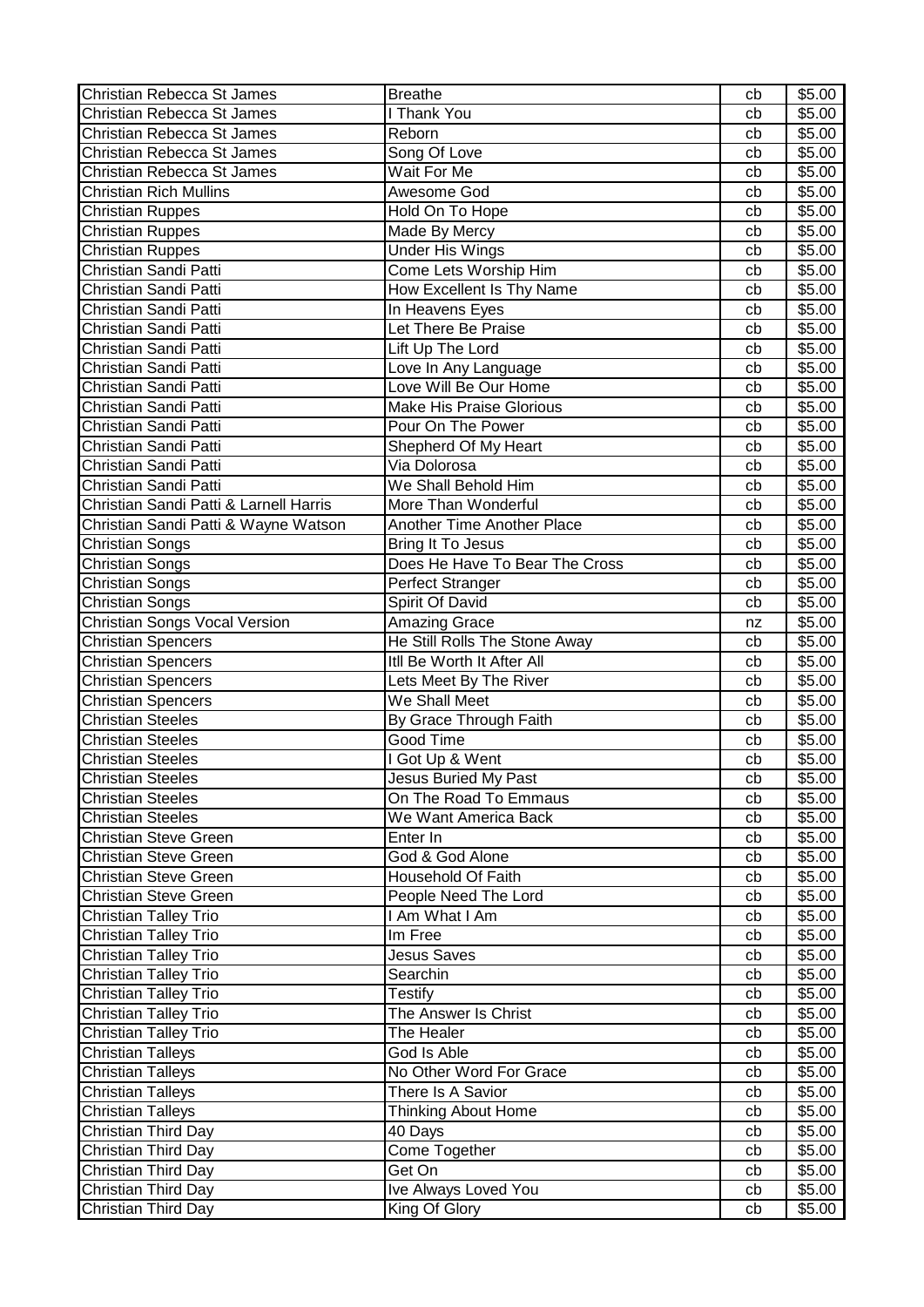| Christian Third Day           | My Hope Is You                   | cb | \$5.00             |
|-------------------------------|----------------------------------|----|--------------------|
| Christian Third Day           | Never Bow Down                   | cb | \$5.00             |
| Christian Third Day           | <b>Nothing Compares</b>          | cb | \$5.00             |
| Christian Third Day           | Sing A Song                      | cb | $\overline{$}5.00$ |
| Christian Third Day           | Sky Falls Down                   | cb | \$5.00             |
| Christian Third Day           | <b>Took My Place</b>             | cb | \$5.00             |
| Christian Third Day           | <b>What Good</b>                 | cb | \$5.00             |
| Christian Third Day           | You Are So Good To Me            | cb | \$5.00             |
| Christian Tony Gore           | Oh How The Sun Does Shine        | cb | \$5.00             |
| Christian Tony Gore & Majesty | Blessed Be The Name Of The Lord  | cb | \$5.00             |
| Christian Tony Gore & Majesty | <b>Final Chapter</b>             | cb | \$5.00             |
| Christian Tony Gore & Majesty | I Dont Know How They Make It     | cb | \$5.00             |
| Christian Tony Gore & Majesty | Teardrops                        | cb | \$5.00             |
| Christian Tony Gore & Majesty | Watch & See                      | cb | \$5.00             |
| <b>Christian TRUEvibe</b>     | Jump Jump Jump                   | cb | \$5.00             |
| <b>Christian TRUEvibe</b>     | Now & Forever                    | cb | \$5.00             |
| <b>Christian TRUEvibe</b>     | Pray                             | cb | \$5.00             |
| <b>Christian TRUEvibe</b>     | You Are The Way                  | cb | \$5.00             |
| <b>Christian TRUEvibe</b>     | You Found Me                     | cb | \$5.00             |
| <b>Christian Walt Mills</b>   | Walking My Lord Up Calvarys Hill | cb | \$5.00             |
| <b>Christian Whisnants</b>    | Is Anything Too Hard For God     | cb | \$5.00             |
| <b>Christian Whisnants</b>    | Land Of The Free                 | cb | \$5.00             |
| <b>Christian Whisnants</b>    | The Best For The Worst           | cb | \$5.00             |
| <b>Christian Whisnants</b>    | The Day Will Come                | cb | \$5.00             |
| <b>Christian Whisnants</b>    | The Next Time That You See Me    | cb | \$5.00             |
| <b>Christian Whisnants</b>    | They That Wait                   | cb | \$5.00             |
| <b>Christian Whisnants</b>    | What You Took From Me            | cb | \$5.00             |
| Christian Wilburns            | Death Valley Days                | cb | \$5.00             |
| <b>Christian Wilburns</b>     | <b>Gods Promised Land</b>        | cb | \$5.00             |
| <b>Christian Wilburns</b>     | Looking For A Place To Cross     | cb | \$5.00             |
| Christian Wilburns            | Moved Up Moved Out Moved On      | cb | \$5.00             |
| <b>Christian Wilburns</b>     | <b>Outside The Gate</b>          | cb | \$5.00             |
| Christian Won By One          | Dead Man Walking                 | cb | \$5.00             |
| Christian Won By One          | Get On Your Feet                 | cb | \$5.00             |
| Christian Won By One          | Somewhere In Gloryland           | cb | \$5.00             |
| Christian Won By One          | When I Reached Up                | cb | \$5.00             |
| Christie                      | San Bernadino                    | zm | \$5.00             |
| Christie                      | <b>Yellow River</b>              | cb | \$5.00             |
| Christie                      | <b>Yellow River</b>              | zm | \$5.00             |
| <b>Christie Lamb</b>          | Flamethrower                     | ck | \$8.00             |
| Christina Aguilera            | Aint No Other Man                | zm | \$5.00             |
| Christina Aguilera            | Aint No Other Man                |    |                    |
| Christina Aguilera            | <b>Beautiful</b>                 | cb | \$5.00             |
| Christina Aguilera            | <b>Beautiful</b>                 | zm | \$5.00             |
| Christina Aguilera            | <b>Blessed</b>                   | cb | \$5.00             |
| Christina Aguilera            | Candyman                         | zm | \$5.00             |
| Christina Aguilera            | Candyman                         |    |                    |
| Christina Aguilera            | Come On Over (All I Want Is You) | cb | \$5.00             |
| Christina Aguilera            | Dirrty (No Rap Version)          | zm | \$5.00             |
| Christina Aguilera            | Fighter                          | cb | \$5.00             |
| Christina Aguilera            | Fighter                          | zm | \$5.00             |
| Christina Aguilera            | Genie In A Bottle                | cb | \$5.00             |
| Christina Aguilera            | Genie In A Bottle                | zm | \$5.00             |
| Christina Aguilera            | Hurt                             | zm | \$5.00             |
| Christina Aguilera            | I Turn To You                    | cb | \$5.00             |
| Christina Aguilera            | Lady Marmalade                   | cb | \$5.00             |
| Christina Aguilera            | Lady Marmalade                   | ck | \$5.00             |
| Christina Aguilera            | Lady Marmalade                   | zm | \$5.00             |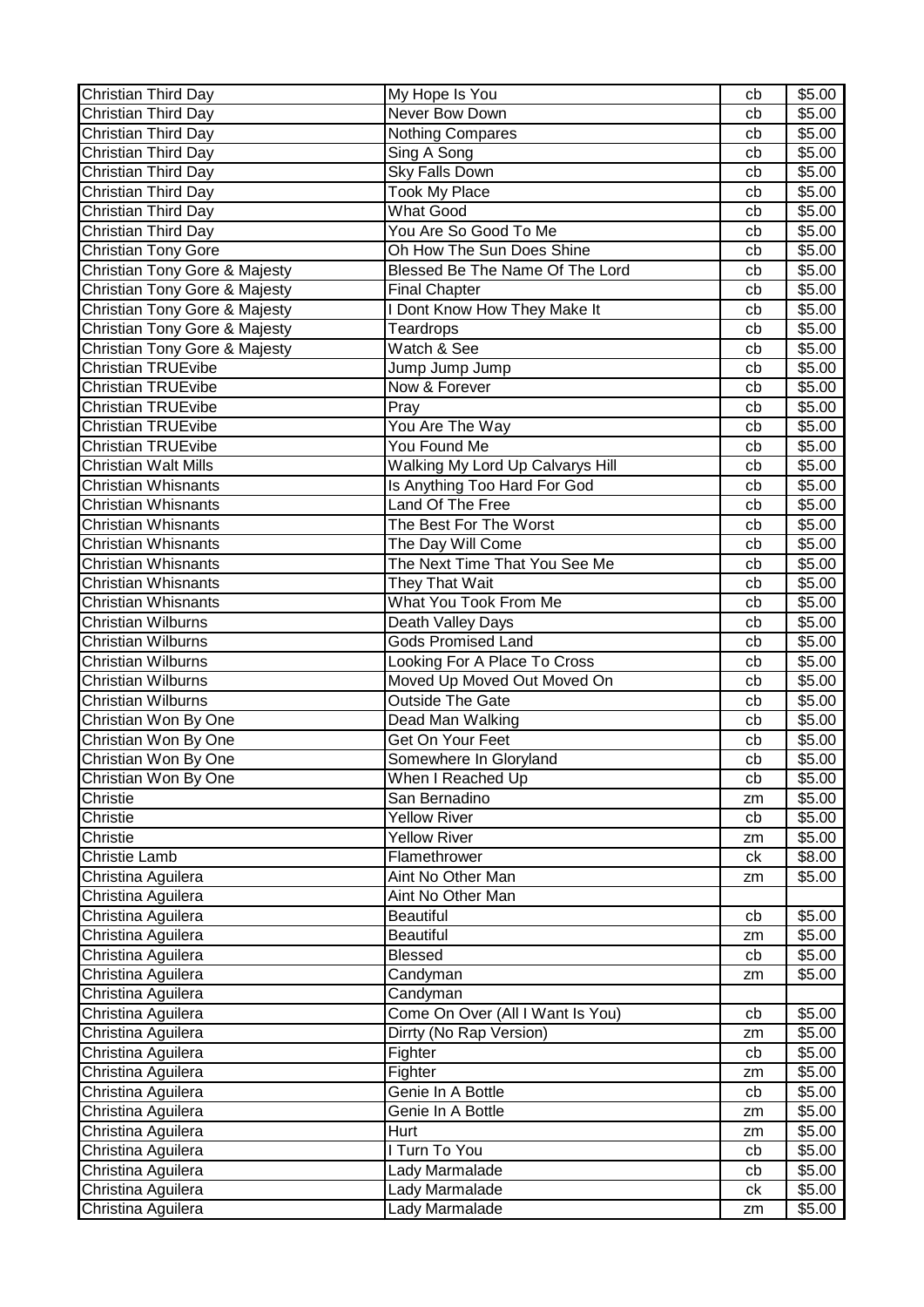| Christina Aguilera                 | Love For All Seasons                    | cb | \$5.00 |
|------------------------------------|-----------------------------------------|----|--------|
| Christina Aguilera                 | Love Will Find A Way                    | cb | \$5.00 |
| Christina Aguilera                 | Not Myself Tonight                      | cb | \$5.00 |
| Christina Aguilera                 | Obvious                                 | cb | \$5.00 |
| Christina Aguilera                 | Reflection                              | cb | \$5.00 |
| Christina Aguilera                 | Reflection                              | zm | \$5.00 |
| Christina Aguilera                 | So Emotional                            | cb | \$5.00 |
| Christina Aguilera                 | Somebodys Somebody                      | cb | \$5.00 |
| Christina Aguilera                 | Somethings Got A Hold On Me             | zm | \$5.00 |
| Christina Aguilera                 | The Voice Within                        | cb | \$5.00 |
| Christina Aguilera                 | The Voice Within                        | zm | \$5.00 |
| Christina Aguilera                 | Twice                                   | ck | \$5.00 |
| Christina Aguilera                 | What A Girl Wants                       | cb | \$5.00 |
| Christina Aguilera                 | When You Put Your Hands On Me           | cb | \$5.00 |
| Christina Aguilera & Lil Kim       | Cant Hold Us Down                       | cb | \$5.00 |
| Christina Aguilera & Lil Kim       | Cant Hold Us Down                       | zm | \$5.00 |
| Christina Aguilera & Missy Elliott | Car Wash (Shark Tale Mix)               | cb | \$5.00 |
| Christina Aguilera & Nelly         | Tilt Ya Head Back                       | cb | \$5.00 |
| Christina Aguilera & Redman        | Dirrty                                  | cb | \$5.00 |
| Christina Aguilera & Ricky Martin  | Nobody Wants To Be Lonely               | cb | \$5.00 |
| Christina Milian                   | AM To PM                                | cb | \$5.00 |
| Christina Milian                   | AM To PM                                | zm | \$5.00 |
| Christina Milian                   | Us Against The World                    | cb | \$5.00 |
| Christina Perri                    | A Thousand Years                        | ck | \$5.00 |
| Christina Perri                    | A Thousand Years                        | zm | \$5.00 |
| Christina Perri                    | <b>Burning Gold</b>                     | zm | \$5.00 |
| Christina Perri                    | Human                                   | zm | \$5.00 |
| Christina Perri                    | Jar Of Hearts                           | ck | \$5.00 |
| Christina Perri                    | Jar Of Hearts                           | zm | \$5.00 |
| <b>Christine &amp; The Queens</b>  | Tilted                                  | zm | \$5.00 |
| <b>Christine Anu</b>               | <b>Island Home</b>                      | ck | \$5.00 |
| <b>Christine Anu</b>               | Party                                   | ck | \$8.00 |
| <b>Christine Anu</b>               | Sunshine On A Rainy Day                 | ck | \$8.00 |
| Christmas                          | <b>Auld Lang Syne</b>                   | zm | \$5.00 |
| Christmas                          | Away In A Manger                        | zm | \$5.00 |
| Christmas                          | Carol Of The Bells                      | cb | \$5.00 |
| Christmas                          | Christ Was Born On Christmas Day        | cb | \$5.00 |
| Christmas                          | Deck The Halls                          | zm | \$5.00 |
| Christmas                          | Ding Dong Merrily On High               | zm | \$5.00 |
| Christmas                          | <b>Frosty The Snowman</b>               | zm | \$5.00 |
| Christmas                          | God Rest Ye Merry Gentlemen             | zm | \$5.00 |
| Christmas                          | <b>Good King Wenceslas</b>              | zm | \$5.00 |
| Christmas                          | Hark The Herald Angels Sing             | zm | \$5.00 |
| Christmas                          | <b>Saw Three Ships</b>                  | zm | \$5.00 |
| Christmas                          | It Wont Seem Like Christmas Without You | cb | \$5.00 |
| Christmas                          | Jingle Bells                            | zm | \$5.00 |
| Christmas                          | Joy To The World                        | zm | \$5.00 |
| Christmas                          | Little Donkey                           | zm | \$5.00 |
| Christmas                          | May The Good Lord Bless & Keep You      | cb | \$5.00 |
| Christmas                          | My Favorite Things                      | cb | \$5.00 |
| Christmas                          | O Come All Ye Faithful                  | zm | \$5.00 |
| Christmas                          | O Little Town Of Bethlehem              | zm | \$5.00 |
| Christmas                          | Once In Royal Davids City               | zm | \$5.00 |
| Christmas                          | Rudolph The Red Nosed Reindeer          | zm | \$5.00 |
| Christmas                          | Santa Claus Is Coming To Town           | zm | \$5.00 |
| Christmas                          | <b>Silent Night</b>                     | zm | \$5.00 |
| Christmas                          | The Chipmunk Song                       | cb | \$5.00 |
| Christmas                          | The First Noel                          | zm | \$5.00 |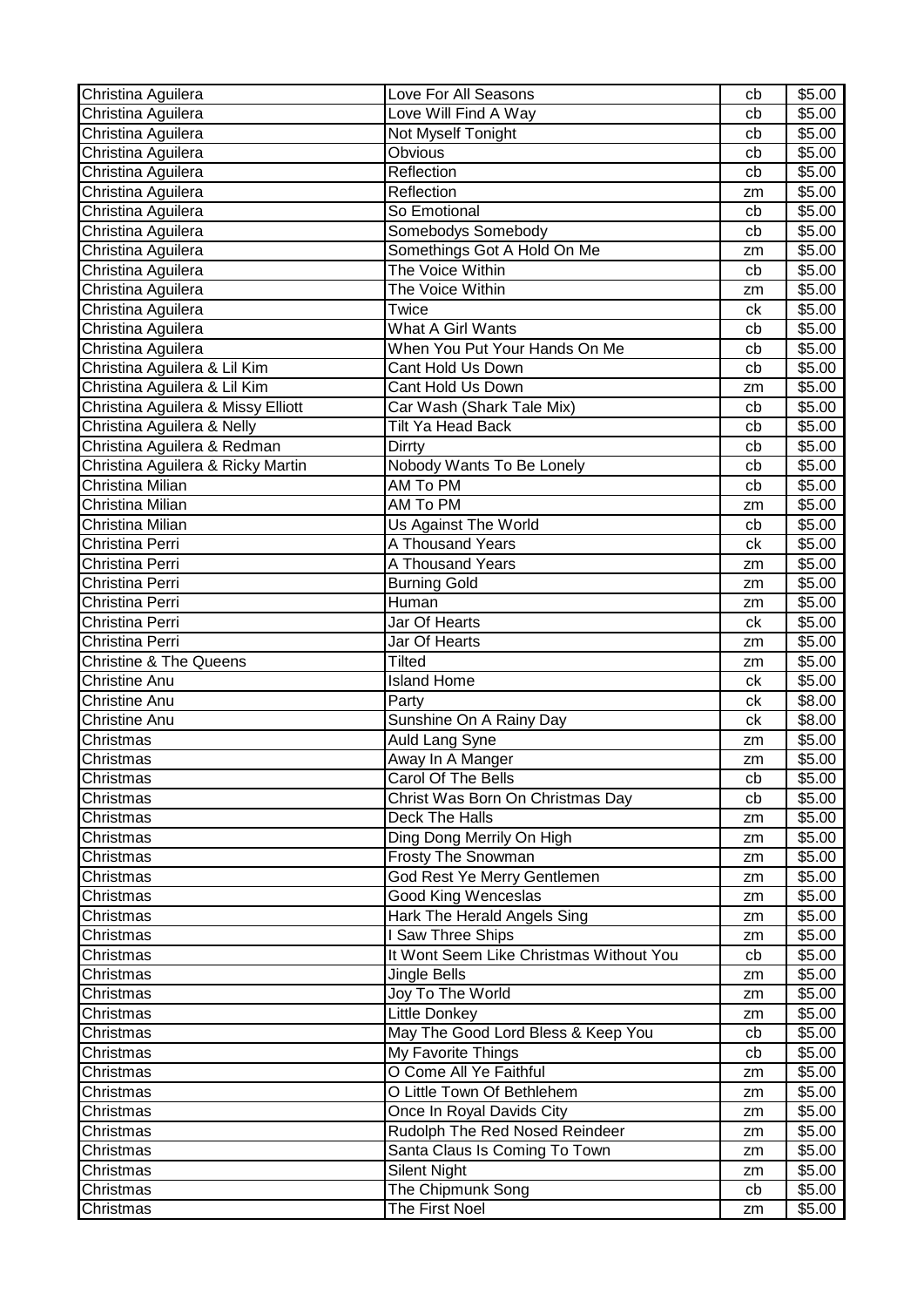| Christmas                        | The Holly & The Ivy                            | zm | \$5.00 |
|----------------------------------|------------------------------------------------|----|--------|
| Christmas                        | The Twelve Days Of Christmas                   | zm | \$5.00 |
| Christmas                        | Twas The Night Before Christmas                | cb | \$5.00 |
| Christmas                        | We Need A Little Christmas                     | cb | \$5.00 |
| Christmas                        | We Three Kings                                 | zm | \$5.00 |
| Christmas                        | We Wish You A Merry Christmas                  | zm | \$5.00 |
| Christmas                        | While Shepherds Watched                        | zm | \$5.00 |
| Christmas                        | Youre A Mean One Mr Grinch                     | cb | \$5.00 |
| Christmas Carol                  | Auld Lang Syne                                 | zm | \$5.00 |
| Christmas Carol                  | Away In A Manger                               | zm | \$5.00 |
| Christmas Carol                  | Deck The Halls                                 | zm | \$5.00 |
| Christmas Carol                  | Ding Dong Merrily On High                      | zm | \$5.00 |
| <b>Christmas Carol</b>           | God Rest Ye Merry Gentlemen                    | zm | \$5.00 |
| <b>Christmas Carol</b>           | <b>Good King Wenceslas</b>                     | zm | \$5.00 |
| <b>Christmas Carol</b>           | <b>Hark The Herald Angels Sing</b>             | zm | \$5.00 |
| <b>Christmas Carol</b>           | I Saw Three Ships                              | zm | \$5.00 |
| <b>Christmas Carol</b>           | Jingle Bells                                   | zm | \$5.00 |
| <b>Christmas Carol</b>           | Joy To The World                               | zm | \$5.00 |
| <b>Christmas Carol</b>           | O Come All Ye Faithful                         | zm | \$5.00 |
| <b>Christmas Carol</b>           | O Little Town Of Bethlehem                     | zm | \$5.00 |
| Christmas Carol                  | Once In Royal Davids City                      | zm | \$5.00 |
| Christmas Carol                  | <b>Silent Night</b>                            | zm | \$5.00 |
| Christmas Carol                  | The First Noel                                 | zm | \$5.00 |
| <b>Christmas Carol</b>           | The Holly & The Ivy                            | zm | \$5.00 |
| <b>Christmas Carol</b>           | The Twelve Days Of Christmas                   | zm | \$5.00 |
| <b>Christmas Carol</b>           | We Three Kings                                 | zm | \$5.00 |
| <b>Christmas Carol</b>           | We Wish You A Merry Christmas                  | zm | \$5.00 |
| <b>Christmas Carol</b>           | While Shepherds Watched                        | zm | \$5.00 |
| Christmas Eartha Kitt            | Santa Baby                                     | cb | \$5.00 |
| <b>Christmas Echelons</b>        | A Christmas Long Ago (Jingle Jingle)           | cb | \$5.00 |
| Christmas Eddie Rabbitt          | Deck The Halls                                 | cb | \$5.00 |
| Christmas Eddie Rabbitt          | III Be Home For Christmas & Auld Lang Syne     | cb | \$5.00 |
| <b>Christmas Eddie Rabbitt</b>   | We Wish You A Merry Christmas                  | cb | \$5.00 |
| <b>Christmas Helen Cornelius</b> | O Holy Night                                   | cb | \$5.00 |
| <b>Christmas Helen Cornelius</b> | The First Noel                                 | cb | \$5.00 |
| Christmas Jose Feliciano         | Feliz Navidad                                  | cb | \$5.00 |
| Christmas kids                   | <b>Frosty The Snowman</b>                      | cb | \$5.00 |
| Christmas kids                   | Rudolph The Red Nose Reindeer                  | cb | \$5.00 |
| Christmas kids                   | <b>Silent Night</b>                            | cb | \$5.00 |
| Christmas Lettermen              | Away In A Manger                               | cb | \$5.00 |
| Christmas Lettermen              | Deck The Halls                                 | cb | \$5.00 |
| Christmas Lettermen              | Go Tell It On The Mountain & We Wish You A M   | cb | \$5.00 |
| Christmas Lettermen              | Jolly Old St Nicholas & Up On The Housetop     | cb | \$5.00 |
| Christmas Lettermen              | O Come All Ye Faithful                         | cb | \$5.00 |
| Christmas Lettermen              | O Holy Night                                   | cb | \$5.00 |
| Christmas Lettermen              | <b>Silent Night</b>                            | cb | \$5.00 |
| Christmas Lettermen              | The First Noel                                 | cb | \$5.00 |
| Christmas Lettermen              | We Three Kings                                 | cb | \$5.00 |
| Christmas Lettermen              | What Child Is This                             | cb | \$5.00 |
| Christmas Rock Christmas         | Away In A Manger                               | cb | \$5.00 |
| <b>Christmas Rock Christmas</b>  | Deck The Halls                                 | cb | \$5.00 |
| <b>Christmas Rock Christmas</b>  | Hark The Herald Angels Sing                    | cb | \$5.00 |
| <b>Christmas Rock Christmas</b>  | O Holy Night                                   | cb | \$5.00 |
| Christmas Rock Christmas         | <b>Silent Night</b>                            | cb | \$5.00 |
| Christmas Stella Parton          | Deck The Halls                                 | cb | \$5.00 |
| Christmas Tony Orlando           | Away In A Manger                               | cb | \$5.00 |
| Christmas Tony Orlando           | Little Drummer Boy                             | cb | \$5.00 |
| <b>Christmas Traditional</b>     | All I Want For Christmas Is My Two Front Teeth | cb | \$5.00 |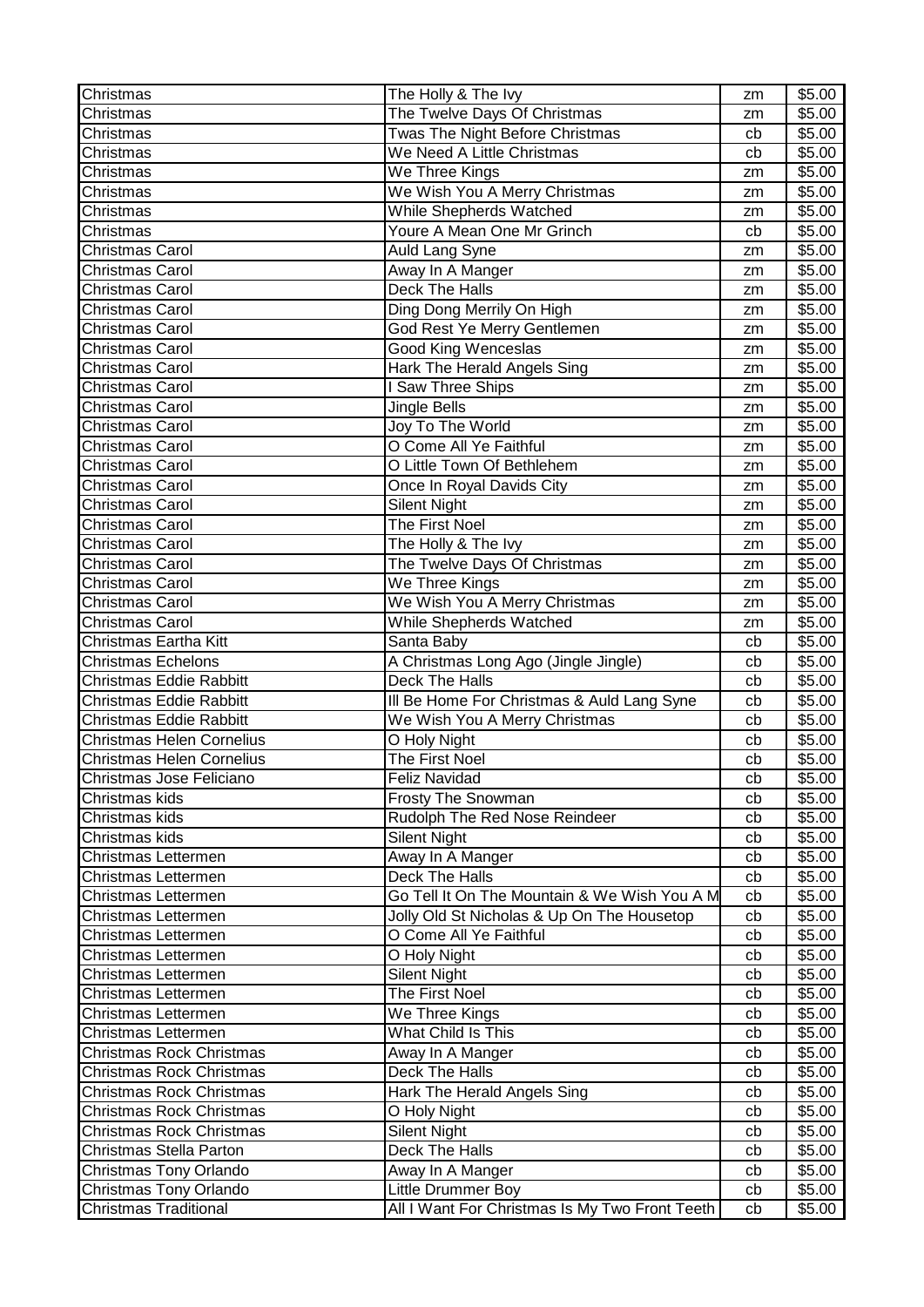| <b>Christmas Traditional</b>     | Auld Lang Syne                             | cb            | \$5.00 |
|----------------------------------|--------------------------------------------|---------------|--------|
| <b>Christmas Traditional</b>     | Away In A Manger                           | cb            | \$5.00 |
| <b>Christmas Traditional</b>     | Christ Was Born On Christmas Day           | cb            | \$5.00 |
| <b>Christmas Traditional</b>     | Deck The Halls                             | cb            | \$5.00 |
| <b>Christmas Traditional</b>     | Do You Hear What I Hear                    | cb            | \$5.00 |
| <b>Christmas Traditional</b>     | <b>Frosty The Snowman</b>                  | cb            | \$5.00 |
| <b>Christmas Traditional</b>     | Happy Holidays & Holiday Season            | cb            | \$5.00 |
| <b>Christmas Traditional</b>     | Hark The Herald Angels Sing                | cb            | \$5.00 |
| <b>Christmas Traditional</b>     | Home For The Holidays                      | cb            | \$5.00 |
| <b>Christmas Traditional</b>     | Its Beginning To Look A Lot Like Christmas | cb            | \$5.00 |
| <b>Christmas Traditional</b>     | Jingle Bells                               | cb            | \$5.00 |
| <b>Christmas Traditional</b>     | Joy To The World                           | cb            | \$5.00 |
| <b>Christmas Traditional</b>     | <b>Nuttin For Christmas</b>                | cb            | \$5.00 |
| <b>Christmas Traditional</b>     | O Holy Night                               | cb            | \$5.00 |
| <b>Christmas Traditional</b>     | Rudolph The Red Nose Reindeer              | cb            | \$5.00 |
| <b>Christmas Traditional</b>     | <b>Silent Night</b>                        | cb            | \$5.00 |
| <b>Christmas Traditional</b>     | Silver Bells                               | cb            | \$5.00 |
| <b>Christmas Traditional</b>     | Sleigh Ride                                | cb            | \$5.00 |
| <b>Christmas Traditional</b>     | The First Noel                             | cb            | \$5.00 |
| <b>Christmas Traditional</b>     | We Three Kings                             | cb            | \$5.00 |
| <b>Christmas Traditional</b>     | We Wish You A Merry Christmas              | cb            | \$5.00 |
| <b>Christmas Traditional</b>     | Winter Wonderland                          | cb            | \$5.00 |
| Christmas Urban Christmas        | Hark The Herald Angels Sing                | cb            | \$5.00 |
| Christmas Urban Christmas        | Have Yourself A Merry Little Christmas     | cb            | \$5.00 |
| Christmas Urban Christmas        | Jingle Bells                               | cb            | \$5.00 |
| Christmas Urban Christmas        | Jolly Old St Nicholas                      | cb            | \$5.00 |
| Christmas Urban Christmas        | Joy To The World                           | cb            | \$5.00 |
| Christmas Urban Christmas        | Let It Snow                                | cb            | \$5.00 |
| Christmas Urban Christmas        | O Come All Ye Faithful                     | cb            | \$5.00 |
| Christmas Urban Christmas        | O Holy Night                               | cb            | \$5.00 |
| Christmas Urban Christmas        | O Little Town Of Bethlehem                 | cb            | \$5.00 |
| Christmas Urban Christmas        | <b>White Christmas</b>                     | cb            | \$5.00 |
| Christmas Urban Christmas        | Winter Wonderland                          | cb            | \$5.00 |
| Christmas Vince Vance & Valients | All I Want For Christmas Is You            | cb            | \$5.00 |
| <b>Christopher Cross</b>         | Arthurs Theme (Best That You Can Do)       | сk            | \$5.00 |
| <b>Christopher Cross</b>         | Arthurs Theme (Best That You Can Do)       | $\mathsf{zm}$ | \$5.00 |
| <b>Christopher Cross</b>         | Never Be The Same                          | zm            | \$5.00 |
| <b>Christopher Cross</b>         | Ride Like The Wind                         | zm            | \$5.00 |
| <b>Christopher Cross</b>         | Sailing                                    | cb            | \$5.00 |
| <b>Christopher Cross</b>         | Sailing                                    | zm            | \$5.00 |
| <b>Christy Moore</b>             | <b>Ordinary Man</b>                        | zm            | \$5.00 |
| <b>Christy Sutherland</b>        | Freedom                                    | cb            | \$5.00 |
| Chronixx                         | <b>Skankin Sweet</b>                       | zm            | \$5.00 |
| Chubby Checker                   | Lets Twist Again                           | cb            | \$5.00 |
| Chubby Checker                   | Lets Twist Again                           | zm            | \$5.00 |
| Chubby Checker                   | Limbo Rock                                 | cb            | \$5.00 |
| <b>Chubby Checker</b>            | Pony Time                                  | cb            | \$5.00 |
| Chubby Checker                   | <b>Slow Twistin</b>                        | cb            | \$5.00 |
| Chubby Checker                   | The Twist                                  | cb            | \$5.00 |
| Chubby Checker                   | The Twist                                  | zm            | \$5.00 |
| <b>Chuck Berry</b>               | Chuck Berry Medley                         | zm            | \$5.00 |
| <b>Chuck Berry</b>               | Johnny B Goode                             | cb            | \$5.00 |
| <b>Chuck Berry</b>               | Johnny B Goode                             | zm            | \$5.00 |
| <b>Chuck Berry</b>               | Maybellene                                 | cb            | \$5.00 |
| <b>Chuck Berry</b>               | Memphis Tennessee                          | сk            | \$5.00 |
| <b>Chuck Berry</b>               | Memphis Tennessee                          | zm            | \$5.00 |
| <b>Chuck Berry</b>               | My Ding A Ling                             | cb            | \$5.00 |
| <b>Chuck Berry</b>               | My Ding A Ling                             | сk            | \$5.00 |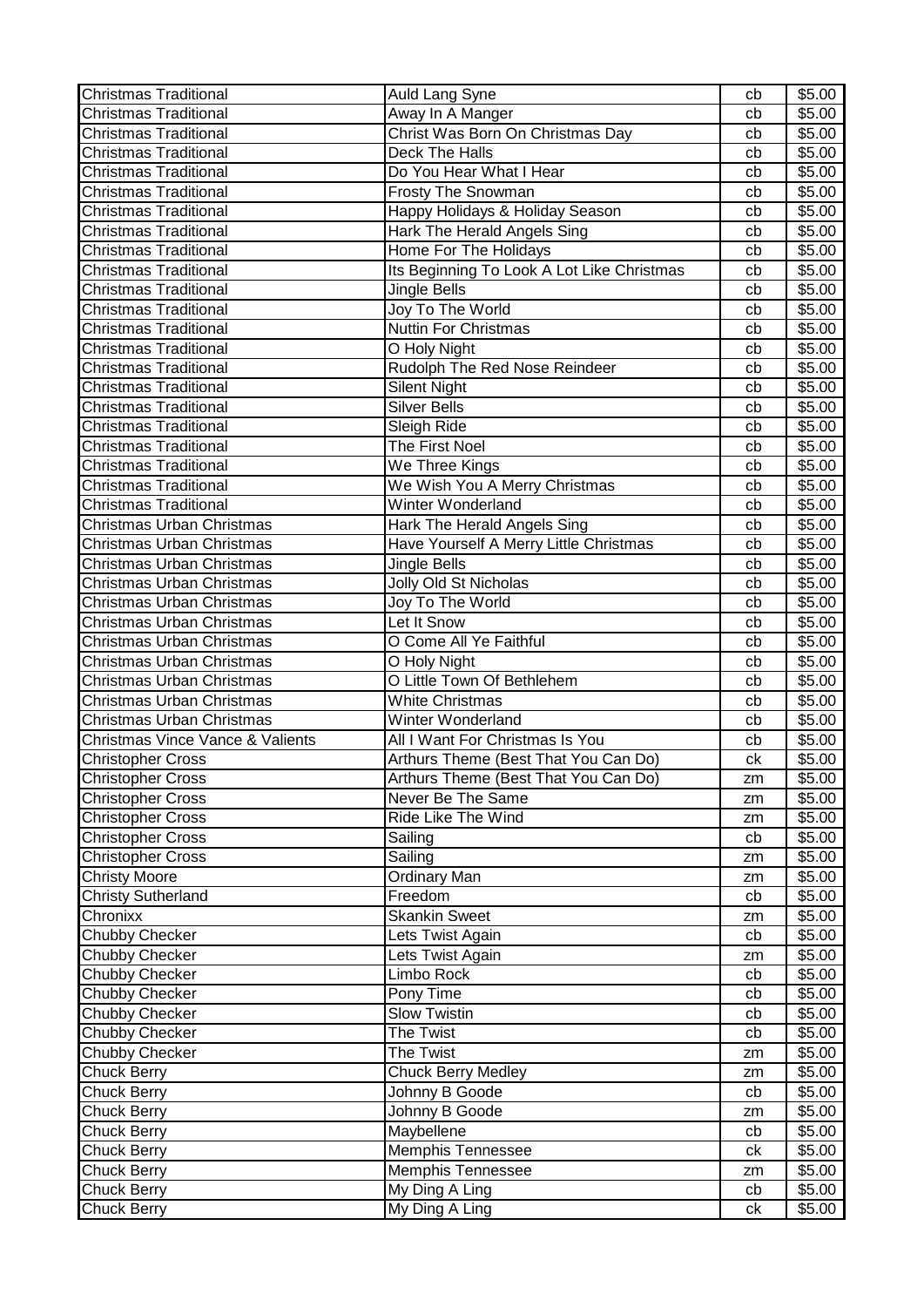| <b>Chuck Berry</b>     | My Ding A Ling                          | zm | \$5.00             |
|------------------------|-----------------------------------------|----|--------------------|
| <b>Chuck Berry</b>     | Nadine                                  | zm | \$5.00             |
| <b>Chuck Berry</b>     | No Particular Place To Go               | ck | $\overline{$}5.00$ |
| <b>Chuck Berry</b>     | No Particular Place To Go               | zm | \$5.00             |
| <b>Chuck Berry</b>     | Reelin & Rockin                         | zm | \$5.00             |
| <b>Chuck Berry</b>     | Rock & Roll Music                       | cb | \$5.00             |
| <b>Chuck Berry</b>     | Rock & Roll Music                       | zm | \$5.00             |
| <b>Chuck Berry</b>     | Roll Over Beethoven                     | cb | \$5.00             |
| <b>Chuck Berry</b>     | Roll Over Beethoven                     | zm | \$5.00             |
| <b>Chuck Berry</b>     | Run Rudolph Run                         | zm | \$5.00             |
| <b>Chuck Berry</b>     | School Day (Ring Ring Goes The Bell)    | zm | \$5.00             |
| <b>Chuck Berry</b>     | <b>School Days</b>                      | cb | \$5.00             |
| <b>Chuck Berry</b>     | <b>Sweet Little Sixteen</b>             | cb | \$5.00             |
| <b>Chuck Berry</b>     | <b>Sweet Little Sixteen</b>             | zm | \$5.00             |
| <b>Chuck Berry</b>     | You Never Can Tell                      | nz | \$5.00             |
| <b>Chuck Berry</b>     | You Never Can Tell                      | zm | \$5.00             |
| Chuck Wagon & Wheels   | Beautys In The Eye Of The Beerholder    | cb | \$5.00             |
| Chuck Wagon & Wheels   | <b>Play That Country Music Cowboy</b>   | cb | \$5.00             |
| Chuck Wagon Gang       | Someone To Talk To                      | cb | \$5.00             |
| <b>Chuck Wicks</b>     | <b>All I Ever Wanted</b>                | cb | \$5.00             |
| <b>Chuck Wicks</b>     | <b>Hold That Thought</b>                | cb | \$5.00             |
| <b>Chuck Wicks</b>     | Man Of The House                        | cb | \$5.00             |
| <b>Chuck Wicks</b>     | Old School                              | cb | \$5.00             |
| <b>Chuck Wicks</b>     | <b>Stealing Cinderella</b>              | cb | \$5.00             |
| <b>Chuck Willis</b>    | What Am I Living For                    | cb | \$5.00             |
| Chumbawamba            | Tubthumping                             | ck | \$5.00             |
| Chumbawamba            | Tubthumping (Duet)                      | zm | \$5.00             |
| Chumbawamba            | <b>Tubthumping (Male Solo)</b>          | zm | \$5.00             |
| Church                 | <b>Almost With You</b>                  | ck | \$8.00             |
| Church                 | The Unguarded Moment                    | сk | \$5.00             |
| Chvrches               | Miracle                                 | ck | \$5.00             |
| Chvrches               | Miracle                                 | zm | \$5.00             |
| Ciara                  | And I                                   | cb | $\overline{$}5.00$ |
| Ciara                  | Like A Boy                              | cb | \$5.00             |
| Ciara                  | Never Ever                              | cb | \$5.00             |
| Ciara                  | Promise                                 | cb | \$5.00             |
| Ciara                  | Speechless                              | cb | \$5.00             |
| Ciara & Missy Elliot   | 1 2 Step                                | zm | \$5.00             |
| Cilla Black            | Alfie                                   | zm | \$5.00             |
| Cilla Black            | Anyone Who Had A Heart                  | zm | \$5.00             |
| Cilla Black            | Love Of The Loved                       | zm | \$5.00             |
| Cilla Black            | Something Tells Me                      | zm | \$5.00             |
| Cilla Black            | Step Inside Love                        | zm | \$5.00             |
| Cilla Black            | <b>Surprise Surprise</b>                | zm | \$5.00             |
| Cilla Black            | Youre My World                          | ck | \$5.00             |
| Cilla Black            | Youre My World                          | zm | \$5.00             |
| Cinderella             | A Dream Is A Wish Your Heart Makes      | zm | \$5.00             |
| Cinderella             | <b>Gypsy Road</b>                       | cb | \$5.00             |
| Cinderella             | Nobodys Fool                            | cb | \$5.00             |
| Cinderella             | So This Is Love                         | zm | \$5.00             |
| Cindy Und Bert         | Immer Wieder Sonntags (Duet Version)    | zm | \$5.00             |
| Cindy Und Bert         | Immer Wieder Sonntags (For Solo Female) | zm | \$5.00             |
| City High              | Caramel                                 | cb | \$5.00             |
| Claire Lynch           | If Wishes Were Horses                   | cb | \$5.00             |
| Claire Lynch           | Out Among The Stars                     | cb | \$5.00             |
| Claire Lynch           | Second Wind                             | cb | \$5.00             |
| <b>Clarence Carter</b> | <b>Strokin</b>                          | сk | \$5.00             |
| Clarence Frogman Henry | But I Do                                | zm | \$5.00             |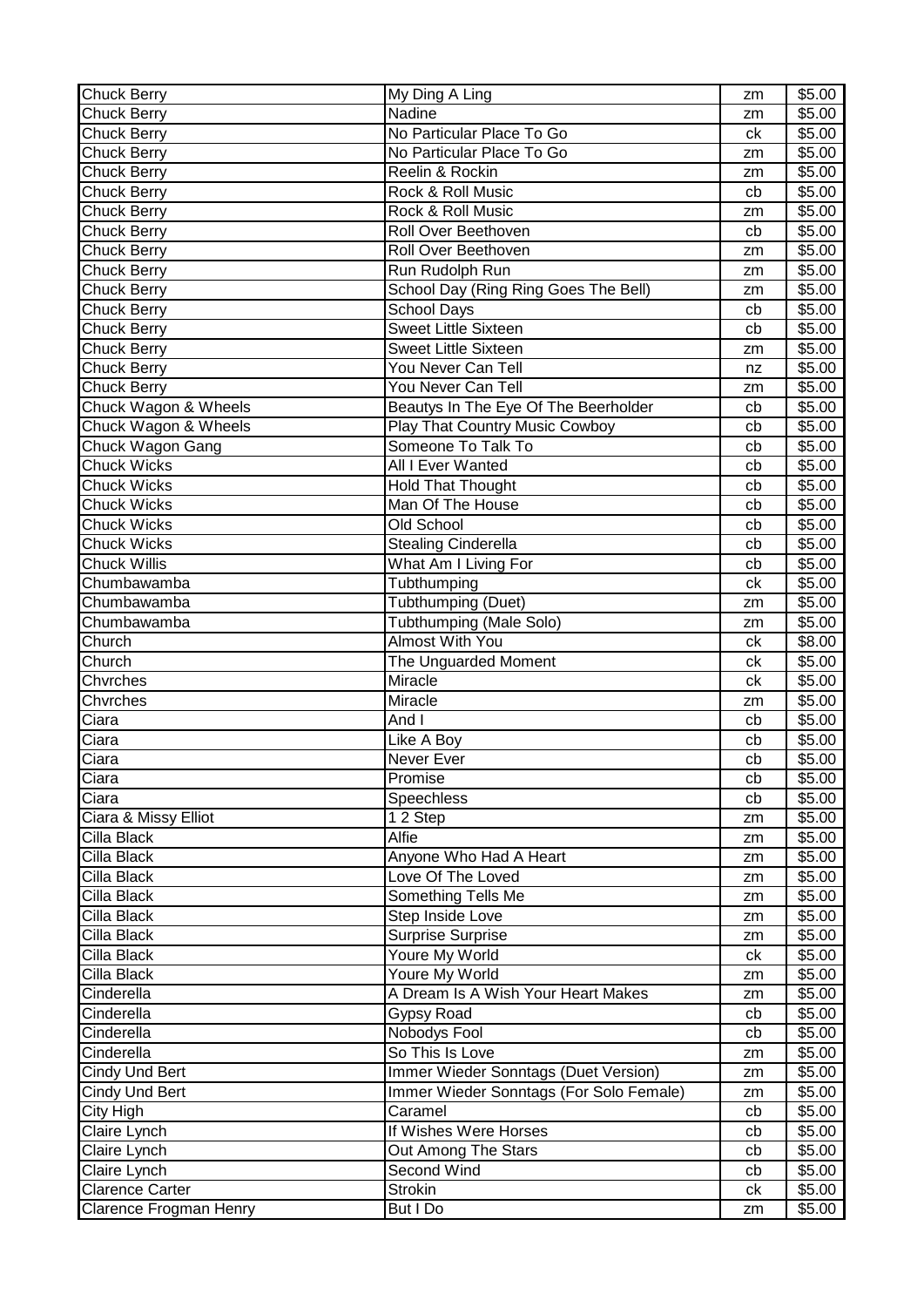| <b>Clarice Rose</b>            | A Mile A Minute                      | cb | \$5.00             |
|--------------------------------|--------------------------------------|----|--------------------|
| <b>Clark Family Experience</b> | Going Away                           | cb | \$5.00             |
| <b>Clark Family Experience</b> | <b>Standin Still</b>                 | cb | \$5.00             |
| <b>Clark Family Experience</b> | To Quote Shakespeare                 | cb | \$5.00             |
| Clash                          | I Fought The Law                     | ck | \$5.00             |
| Clash                          | I Fought The Law                     | zm | \$5.00             |
| Clash                          | London Calling                       | zm | \$5.00             |
| Clash                          | Rock The Casbah                      | ck | \$5.00             |
| Clash                          | <b>Rock The Casbah</b>               | zm | \$5.00             |
| Clash                          | Should I Stay Or Should I Go         | ck | \$5.00             |
| Clash                          | Should I Stay Or Should I Go         | zm | \$5.00             |
| <b>Classics IV</b>             | Spooky                               | cb | \$5.00             |
| <b>Classix Nouveaux</b>        | Guilty                               | zm | \$5.00             |
| <b>Claude King</b>             | <b>Wolverton Mountain</b>            | cb | \$5.00             |
| Claudia Church                 | Home In My Heart (North Carolina)    | cb | \$5.00             |
| Claudia Church                 | Its All Your Fault                   | cb | \$5.00             |
| Claudia Church                 | Whats The Matter With You Baby       | cb | \$5.00             |
| <b>Claudine Clark</b>          | Party Lights                         | cb | \$5.00             |
| Clay Aiken                     | Invisible                            | cb | \$5.00             |
| Clay Aiken                     | Merry Christmas With Love            | cb | \$5.00             |
| Clay Aiken                     | On My Way Here                       | cb | \$5.00             |
| Clay Aiken                     | This Is The Night                    | cb | \$5.00             |
| Clay Davidson                  | I Cant Lie To Me                     | cb | \$5.00             |
| Clay Davidson                  | Sometimes                            | cb | \$5.00             |
| Clay Davidson                  | Unconditional                        | cb | \$5.00             |
| Clay Walker                    | A Few Questions                      | cb | \$5.00             |
| Clay Walker                    | <b>Bury The Shovel</b>               | cb | \$5.00             |
| Clay Walker                    | Dreaming With My Eyes Open           | cb | \$5.00             |
| Clay Walker                    | Fall                                 | cb | \$5.00             |
| Clay Walker                    | Fore She Was Mama                    | cb | \$5.00             |
| Clay Walker                    | <b>Hypnotize The Moon</b>            | cb | \$5.00             |
| Clay Walker                    | I Cant Sleep                         | cb | \$5.00             |
| Clay Walker                    | If I Could Make A Living             | cb | \$5.00             |
| <b>Clay Walker</b>             | If You Ever Feel Like Lovin Me Again | cb | \$5.00             |
| <b>Clay Walker</b>             | Jesus Was A Country Boy              | cb | \$5.00             |
| <b>Clay Walker</b>             | Live Laugh Love                      | cb | \$5.00             |
| <b>Clay Walker</b>             | Live Until I Die                     | cb | \$5.00             |
| Clay Walker                    | My Heart Will Never Know             | cb | $\overline{$}5.00$ |
| <b>Clay Walker</b>             | Once In A Lifetime Love              | cb | \$5.00             |
| <b>Clay Walker</b>             | One Two I Love You                   | cb | \$5.00             |
| <b>Clay Walker</b>             | <b>Ordinary People</b>               | cb | \$5.00             |
| Clay Walker                    | <b>Rumor Has It</b>                  | cb | \$5.00             |
| Clay Walker                    | Say No More                          | cb | \$5.00             |
| <b>Clay Walker</b>             | She Likes It In The Morning          | cb | \$5.00             |
| <b>Clay Walker</b>             | She Wont Be Lonely Long              | cb | \$5.00             |
| <b>Clay Walker</b>             | Shes Always Right                    | cb | \$5.00             |
| <b>Clay Walker</b>             | The Chain Of Love                    | cb | \$5.00             |
| Clay Walker                    | Then What                            | cb | \$5.00             |
| <b>Clay Walker</b>             | This Woman & This Man                | cb | \$5.00             |
| Clay Walker                    | <b>Watch This</b>                    | cb | \$5.00             |
| Clay Walker                    | Whats It To You                      | cb | \$5.00             |
| Clay Walker                    | Where Do I Fit In The Picture        | cb | \$5.00             |
| Clay Walker                    | Where Do I Go From You               | cb | \$5.00             |
| <b>Clay Walker</b>             | <b>White Palace</b>                  | cb | \$5.00             |
| <b>Clay Walker</b>             | Who Needs You Baby                   | cb | \$5.00             |
| <b>Clay Walker</b>             | Youre Beginning To Get To Me         | cb | \$5.00             |
| Clean Bandit                   | Rockabye (Acoustative Version)       | zm | \$5.00             |
| Clean Bandit                   | Stronger                             | zm | \$5.00             |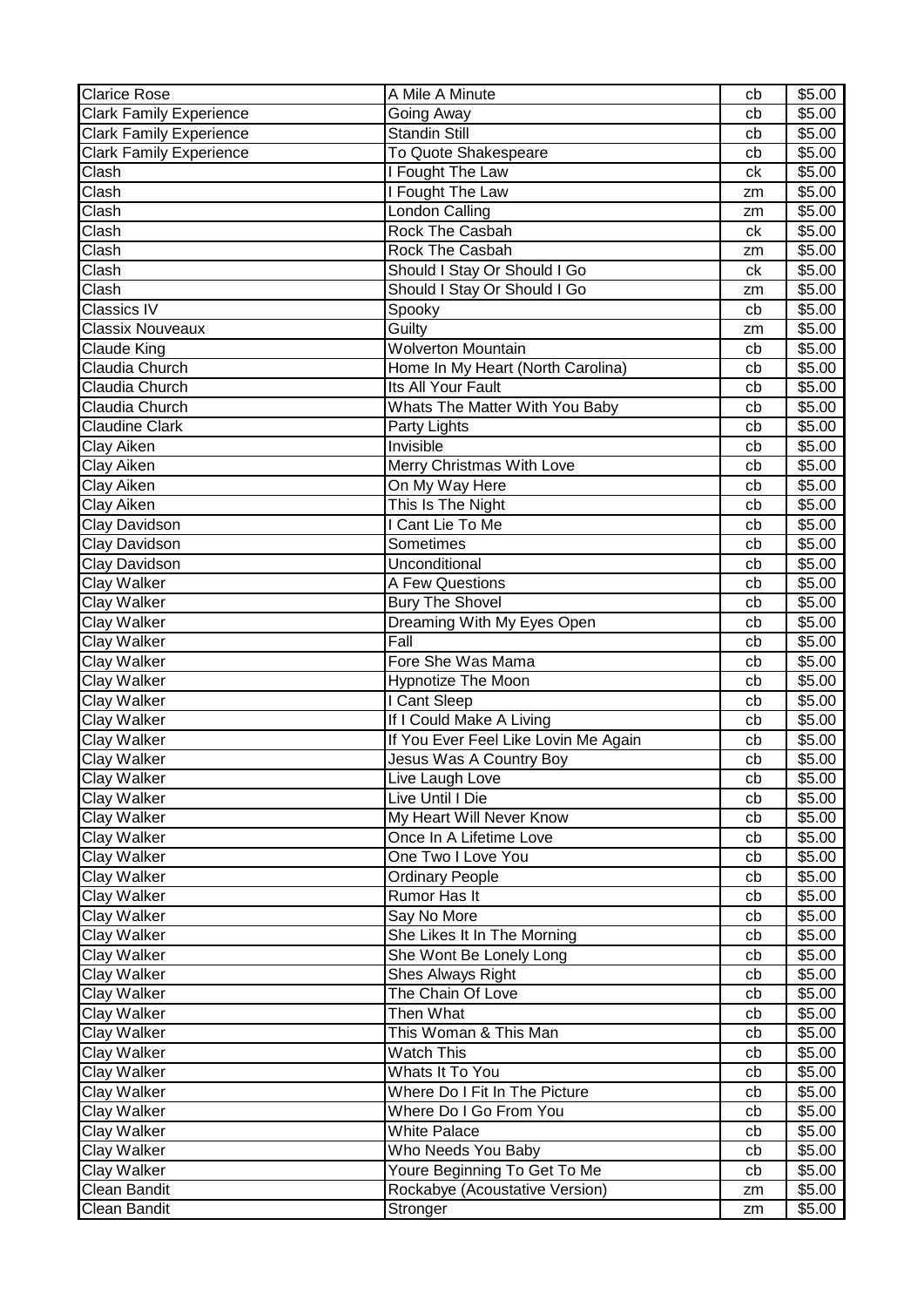| Clean Bandit & Anne Marie & Sean Paul | Rockabye                                 | zm | \$5.00             |
|---------------------------------------|------------------------------------------|----|--------------------|
| Clean Bandit & Demi Lovato            | Solo                                     | ck | \$5.00             |
| Clean Bandit & Demi Lovato            | Solo                                     | zm | \$5.00             |
| Clean Bandit & Ellie Goulding         | Mama                                     | zm | \$5.00             |
| Clean Bandit & Jess Glynne            | Rather Be                                | zm | \$5.00             |
| Clean Bandit & Jess Glynne            | <b>Real Love</b>                         | zm | \$5.00             |
| Clean Bandit & Julia Michaels         | I Miss You                               | ck | \$5.00             |
| Clean Bandit & Julia Michaels         | I Miss You                               | zm | \$5.00             |
| Clean Bandit & Louisa Johnson         | <b>Tears</b>                             | zm | \$5.00             |
| Clean Bandit & Mabel & 24KGoldn       | <b>Tick Tock</b>                         | zm | \$5.00             |
| Clean Bandit & Marina                 | Baby                                     | zm | \$5.00             |
| Clean Bandit & Sharna Bass            | Extraordinary                            | zm | \$5.00             |
| Clean Bandit & Stylo G                | Come Over                                | zm | \$5.00             |
| Clean Bandit & Zara Larsson           | Symphony                                 | ck | \$5.00             |
| Clean Bandit & Zara Larsson           | Symphony                                 | zm | \$5.00             |
| Clean Bandit Sean Paul & Anne Marie   | Rockabye                                 | ck | \$5.00             |
| Cledus T Judd                         | <b>Cledus The Karaoke King</b>           | cb | \$5.00             |
| Cledus T Judd                         | Coronary Life                            | cb | \$5.00             |
| Cledus T Judd                         | Did I Shave My Back For This             | cb | \$5.00             |
| Cledus T Judd                         | Every Bulb In The House Is Blown         | cb | \$5.00             |
| Cledus T Judd                         | Grandpa Got Runned Over By A John Deere  | cb | \$5.00             |
| Cledus T Judd                         | Hip Hop To Honky Tonk                    | cb | \$5.00             |
| Cledus T Judd                         | How Do You Milk A Cow                    | cb | \$5.00             |
| Cledus T Judd                         | If Shania Was Mine                       | cb | $\overline{$}5.00$ |
| Cledus T Judd                         | Jackson (Alan That Is)                   | cb | \$5.00             |
| Cledus T Judd                         | My Cellmate Thinks Im Sexy               | cb | \$5.00             |
| Cledus T Judd                         | Shania Im Broke                          | cb | \$5.00             |
| <b>Cledus T Judd</b>                  | Shes Got A Butt) Bigger Than The Beatles | cb | \$5.00             |
| Cledus T Judd                         | Shes Inflatable                          | cb | \$5.00             |
| Cledus T Judd                         | The Chicks Did It                        | cb | \$5.00             |
| Cledus T Judd                         | <b>Trees On Fire</b>                     | cb | \$5.00             |
| Cledus T Judd                         | Where The Grass Dont Grow                | cb | \$5.00             |
| Cledus T Judd                         | Wives Do It All The Time                 | cb | \$5.00             |
| <b>Clem Croft</b>                     | <b>Mule Skinner Blues</b>                | ck | \$8.00             |
| <b>Click Five</b>                     | <b>Just The Girl</b>                     | cb | \$5.00             |
| Cliff Bennett & The Rebel Rousers     | Got To Get You Into My Life              | zm | \$5.00             |
| <b>Cliff Richard</b>                  | A Little In Love                         | zm | \$5.00             |
| <b>Cliff Richard</b>                  | A Voice In The Wilderness                | zm | \$5.00             |
| <b>Cliff Richard</b>                  | Angel                                    | zm | \$5.00             |
| <b>Cliff Richard</b>                  | <b>Bachelor Boy</b>                      | ck | \$5.00             |
| <b>Cliff Richard</b>                  | <b>Bachelor Boy</b>                      | zm | \$5.00             |
| <b>Cliff Richard</b>                  | Carrie                                   | zm | \$5.00             |
| <b>Cliff Richard</b>                  | <b>Cliff Richard Medley 1</b>            | zm | \$5.00             |
| <b>Cliff Richard</b>                  | <b>Cliff Richard Medley 2</b>            | zm | \$5.00             |
| <b>Cliff Richard</b>                  | <b>Cliff Richard Medley 3</b>            | zm | \$5.00             |
| <b>Cliff Richard</b>                  | Cliff Richard Medley 4                   | zm | \$5.00             |
| <b>Cliff Richard</b>                  | Congratulations                          | zm | \$5.00             |
| <b>Cliff Richard</b>                  | D In Love                                | zm | \$5.00             |
| <b>Cliff Richard</b>                  | Dancing Shoes                            | zm | \$5.00             |
| <b>Cliff Richard</b>                  | Devil Woman                              | zm | \$5.00             |
| <b>Cliff Richard</b>                  | Do You Wanna Dance                       | zm | \$5.00             |
| <b>Cliff Richard</b>                  | Dont Talk To Him                         | zm | \$5.00             |
| Cliff Richard                         | Dreamin                                  | zm | \$5.00             |
| <b>Cliff Richard</b>                  | Fall In Love With You                    | zm | \$5.00             |
| <b>Cliff Richard</b>                  | Gee Whiz Its You                         | zm | \$5.00             |
| <b>Cliff Richard</b>                  | Goodbye Sam Hello Samantha               | zm | \$5.00             |
| <b>Cliff Richard</b>                  | <b>High Class Baby</b>                   | zm | \$5.00             |
| <b>Cliff Richard</b>                  | I Could Easily Fall (In Love With You)   | zm | \$5.00             |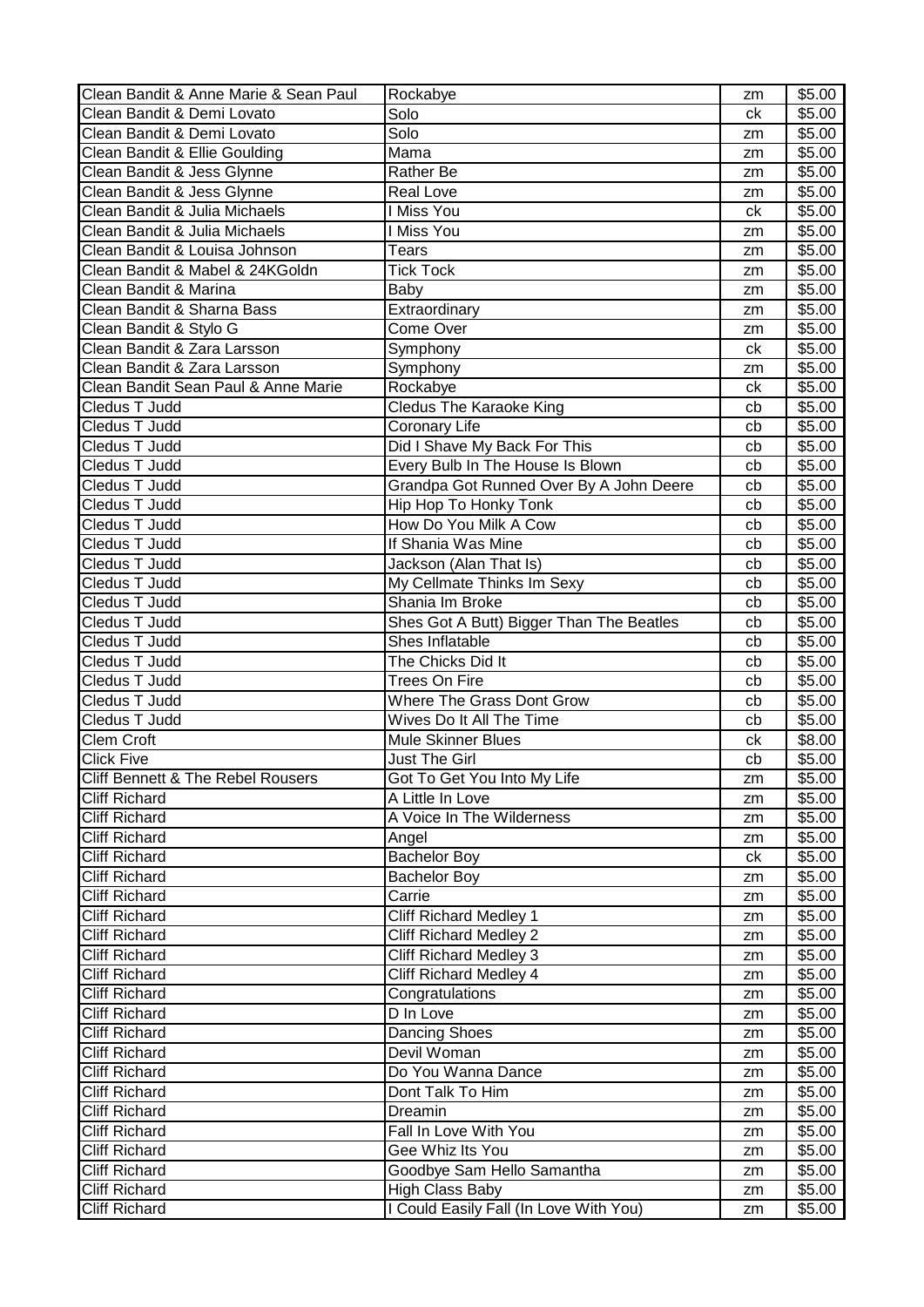| <b>Cliff Richard</b>            | <b>Just Dont Have The Heart</b> | zm | \$5.00 |
|---------------------------------|---------------------------------|----|--------|
| <b>Cliff Richard</b>            | I Love You                      | zm | \$5.00 |
| <b>Cliff Richard</b>            | In The Country                  | zm | \$5.00 |
| <b>Cliff Richard</b>            | <b>Itll Be Me</b>               | zm | \$5.00 |
| <b>Cliff Richard</b>            | Its All In The Game             | zm | \$5.00 |
| <b>Cliff Richard</b>            | Lessons In Love                 | zm | \$5.00 |
| <b>Cliff Richard</b>            | Livin Lovin Doll                | zm | \$5.00 |
| <b>Cliff Richard</b>            | Living Doll                     | ck | \$5.00 |
| <b>Cliff Richard</b>            | Living Doll                     | zm | \$5.00 |
| <b>Cliff Richard</b>            | Lucky Lips                      | zm | \$5.00 |
| <b>Cliff Richard</b>            | Miss You Nights                 | zm | \$5.00 |
| <b>Cliff Richard</b>            | Mistletoe & Wine                | zm | \$5.00 |
| <b>Cliff Richard</b>            | Move It                         | zm | \$5.00 |
| <b>Cliff Richard</b>            | Nine Times Out Of Ten           | nz | \$5.00 |
| <b>Cliff Richard</b>            | On The Beach                    | zm | \$5.00 |
| <b>Cliff Richard</b>            | <b>Please Dont Tease</b>        | zm | \$5.00 |
| <b>Cliff Richard</b>            | Power To All Our Friends        | zm | \$5.00 |
| <b>Cliff Richard</b>            | Saviours Day                    | zm | \$5.00 |
| <b>Cliff Richard</b>            | Some People                     | zm | \$5.00 |
| <b>Cliff Richard</b>            | Summer Holiday                  | ck | \$5.00 |
| <b>Cliff Richard</b>            | Summer Holiday                  | zm | \$5.00 |
| <b>Cliff Richard</b>            | The Day I Met Marie             | zm | \$5.00 |
| <b>Cliff Richard</b>            | The Next Time                   | zm | \$5.00 |
| <b>Cliff Richard</b>            | The Young Ones                  | ck | \$5.00 |
| <b>Cliff Richard</b>            | The Young Ones                  | zm | \$5.00 |
| <b>Cliff Richard</b>            | Theme For A Dream               | zm | \$5.00 |
| <b>Cliff Richard</b>            | <b>Travellin Light</b>          | zm | \$5.00 |
| <b>Cliff Richard</b>            | We Dont Talk Anymore            | zm | \$5.00 |
| <b>Cliff Richard</b>            | We Say Yeah                     | zm | \$5.00 |
| <b>Cliff Richard</b>            | Willie & The Hand Jive          | zm | \$5.00 |
| <b>Cliff Richard</b>            | <b>Wired For Sound</b>          | zm | \$5.00 |
| Cliff Richard & Sarah Brightman | All I Ask Of You                | zm | \$5.00 |
| <b>Climax Blues Band</b>        | Couldnt Get It Right            | cb | \$5.00 |
| <b>Climax Blues Band</b>        | Couldnt Get It Right            | zm | \$5.00 |
| <b>Climie Fisher</b>            | Love Changes (Everything)       | zm | \$5.00 |
| <b>Clint Black</b>              | A Good Run Of Bad Luck          | cb | \$5.00 |
| <b>Clint Black</b>              | Better Man                      | cb | \$5.00 |
| <b>Clint Black</b>              | Burn One Down                   | cb | \$5.00 |
| <b>Clint Black</b>              | Desperado                       | cb | \$5.00 |
| <b>Clint Black</b>              | Drinkin Songs & Other Logic     | cb | \$5.00 |
| <b>Clint Black</b>              | Half The Man                    | cb | \$5.00 |
| <b>Clint Black</b>              | Half Way Up                     | cb | \$5.00 |
| <b>Clint Black</b>              | I Raq & Roll                    | cb | \$5.00 |
| <b>Clint Black</b>              | Killin Time                     | cb | \$5.00 |
| <b>Clint Black</b>              | Like The Rain                   | cb | \$5.00 |
| <b>Clint Black</b>              | Loosen Up My Strings            | cb | \$5.00 |
| <b>Clint Black</b>              | Love She Cant Live Without      | cb | \$5.00 |
| <b>Clint Black</b>              | Loving Blind                    | cb | \$5.00 |
| <b>Clint Black</b>              | Money Or Love                   | cb | \$5.00 |
| <b>Clint Black</b>              | My Imagination                  | cb | \$5.00 |
| <b>Clint Black</b>              | No Time To Kill                 | cb | \$5.00 |
| <b>Clint Black</b>              | Nobodys Home                    | cb | \$5.00 |
| <b>Clint Black</b>              |                                 |    |        |
|                                 | Nothin But The Taillights       | cb | \$5.00 |
| <b>Clint Black</b>              | <b>Nothings News</b>            | cb | \$5.00 |
| <b>Clint Black</b>              | One Emotion                     | cb | \$5.00 |
| <b>Clint Black</b>              | One More Payment                | cb | \$5.00 |
| <b>Clint Black</b>              | Put Yourself In My Shoes        | cb | \$5.00 |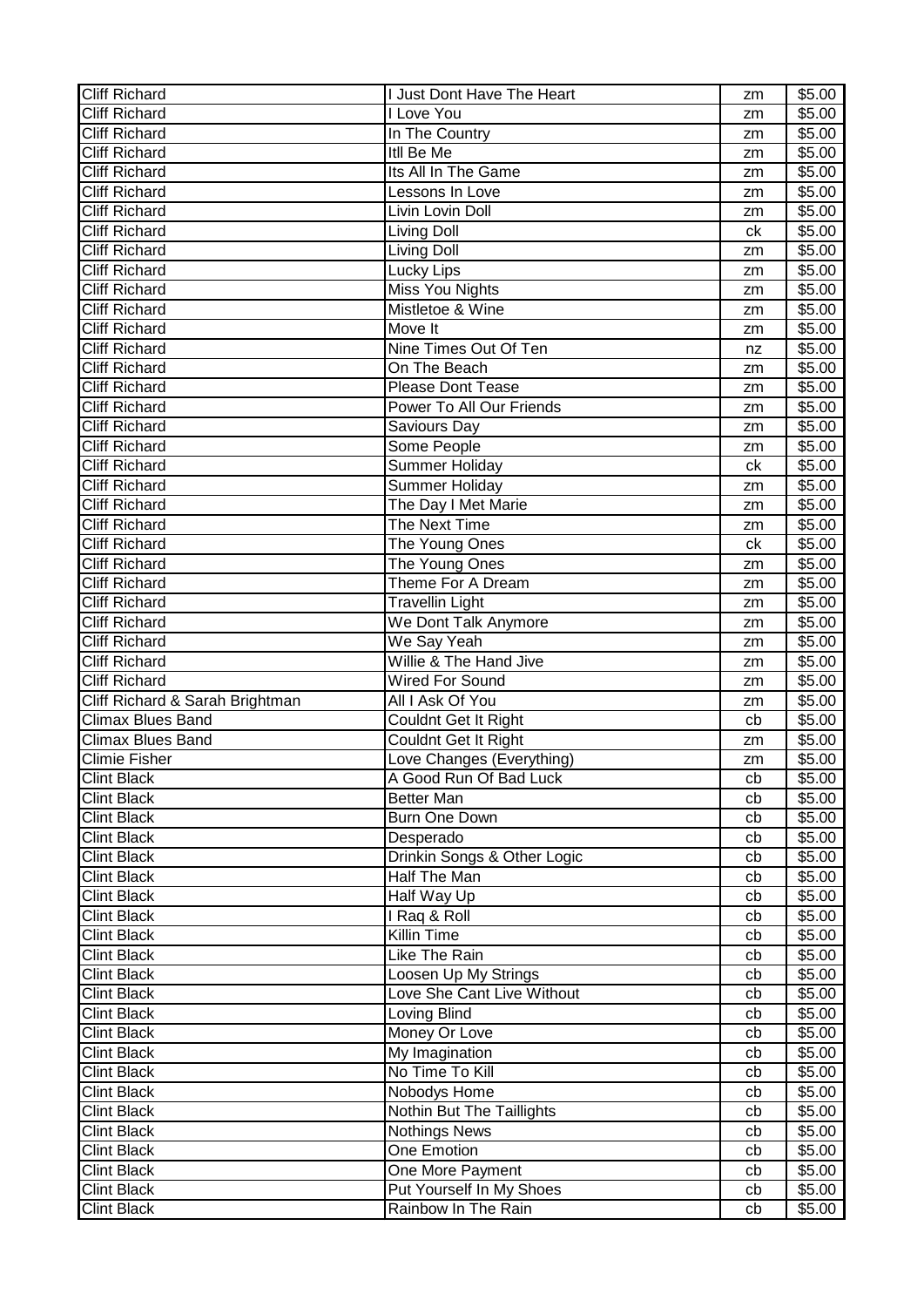| Clint Black                            | Something That We Do                         | cb       | \$5.00             |
|----------------------------------------|----------------------------------------------|----------|--------------------|
| <b>Clint Black</b>                     | Spend My Time                                | cb       | \$5.00             |
| <b>Clint Black</b>                     | State Of Mind                                | cb       | \$5.00             |
| <b>Clint Black</b>                     | <b>Summers Comin</b>                         | cb       | \$5.00             |
| <b>Clint Black</b>                     | The Boogie Man                               | cb       | \$5.00             |
| <b>Clint Black</b>                     | The Shoes Youre Wearing                      | cb       | \$5.00             |
| <b>Clint Black</b>                     | The Strong One                               | cb       | \$5.00             |
| <b>Clint Black</b>                     | This Nightlife                               | cb       | \$5.00             |
| <b>Clint Black</b>                     | <b>Till Santas Gone</b>                      | cb       | \$5.00             |
| <b>Clint Black</b>                     | <b>Walkin Away</b>                           | cb       | \$5.00             |
| <b>Clint Black</b>                     | We Tell Ourselves                            | cb       | \$5.00             |
| <b>Clint Black</b>                     | When I Said I Do                             | cb       | \$5.00             |
| <b>Clint Black</b>                     | When My Ship Comes In                        | cb       | $\overline{$}5.00$ |
| <b>Clint Black</b>                     | <b>Where Are You Now</b>                     | cb       | \$5.00             |
| <b>Clint Black</b>                     | <b>Wherever You Go</b>                       | cb       | \$5.00             |
| <b>Clint Black</b>                     | You Dont Need Me Now                         | cb       | \$5.00             |
| Clint Black & Jimmy Buffett            | <b>Hey Good Lookin</b>                       | cb       | \$5.00             |
| Clint Black & Lisa Hartman Black       | Easy For Me To Say                           | cb       | \$5.00             |
| Clint Black & Martina McBride          | <b>Still Holding On</b>                      | cb       | \$5.00             |
| <b>Clint Black &amp; Steve Wariner</b> | <b>Been There</b>                            | cb       | \$5.00             |
| Clint Black & Wynonna                  | A Bad Goodbye                                | cb       | \$5.00             |
| <b>Clint Daniels</b>                   | The Letter                                   | cb       | \$5.00             |
| <b>Clint Daniels</b>                   | When I Grow Up                               | cb       | \$5.00             |
| <b>Clint Holmes</b>                    | Playground In My Mind                        | cb       | \$5.00             |
| <b>Clinton Gregory</b>                 | If It Werent For Country Music (Id Go Crazy) | cb       | \$5.00             |
| <b>Clinton Gregory</b>                 | One Shot At A Time                           | cb       | \$5.00             |
| Clinton Gregory                        | <b>Rocking The Country</b>                   | cb       | \$5.00             |
| Clinton Gregory                        | Satisfy Me & Ill Satisfy You                 | cb       | \$5.00             |
| <b>Clodagh Rodgers</b>                 | Jack In The Box                              | zm       | \$5.00             |
| Clout                                  | Substitute                                   |          | \$5.00             |
| Club Nouveau                           | Lean On Me                                   | zm<br>cb | \$5.00             |
| <b>CNCO &amp; Little Mix</b>           | Reggaeton Lento (Remix)                      | zm       | \$5.00             |
| <b>Coast To Coast</b>                  | Do The Hucklebuck                            |          | $\overline{$}5.00$ |
| Coasters                               | Charlie Brown                                | zm<br>cb | \$5.00             |
| Coasters                               | Little Egypt                                 | cb       | \$5.00             |
|                                        | Poison Ivy                                   | cb       | \$5.00             |
| Coasters<br>Coasters                   | Searchin                                     | cb       | \$5.00             |
|                                        | <b>Yakety Yak</b>                            |          | \$5.00             |
| Coasters<br>Coasters                   | Young Blood                                  | cb<br>cb | \$5.00             |
| Cockroaches                            | <b>Shes The One</b>                          |          | \$8.00             |
| Coco Jones                             | Guardian Angel                               | сk       | \$5.00             |
| Coco Jones                             | What I Said                                  | cb       | \$5.00             |
| Coconut Rough                          | Sierra Leonie                                | cb       |                    |
|                                        |                                              | nz       | \$5.00             |
| Cody Simpson                           | Pretty Brown Eyes                            | zm       | \$5.00             |
| Col Joye                               | Bye Bye Baby Goodbye                         | ck       | \$8.00             |
| Col Joye                               | Heaven Is My Womans Love                     | ck       | \$5.00             |
| Col Joye                               | Oh Yeah Uh Huh                               | ck       | \$8.00             |
| Col Joye                               | Yes Sir Thats My Baby                        | ck       | \$8.00             |
| <b>Colbie Caillat</b>                  | <b>Bubbly</b>                                | cb       | \$5.00             |
| Colbie Caillat                         | <b>Dreams Collide</b>                        | cb       | \$5.00             |
| Colbie Caillat                         | Fallin For You                               | cb       | \$5.00             |
| Colbie Caillat                         | l Do                                         | cb       | \$5.00             |
| <b>Colbie Caillat</b>                  | I Never Told You                             | cb       | \$5.00             |
| <b>Colbie Caillat</b>                  | Realize                                      | cb       | \$5.00             |
| <b>Colbie Caillat</b>                  |                                              |          |                    |
|                                        | The Little Things                            | cb       | \$5.00             |
| <b>Colbie Caillat</b>                  | Try                                          | zm       | \$5.00             |
| Colbie Caillat & Jason Mraz<br>Cold    | Lucky<br>Gone Away                           | cb<br>cb | \$5.00<br>\$5.00   |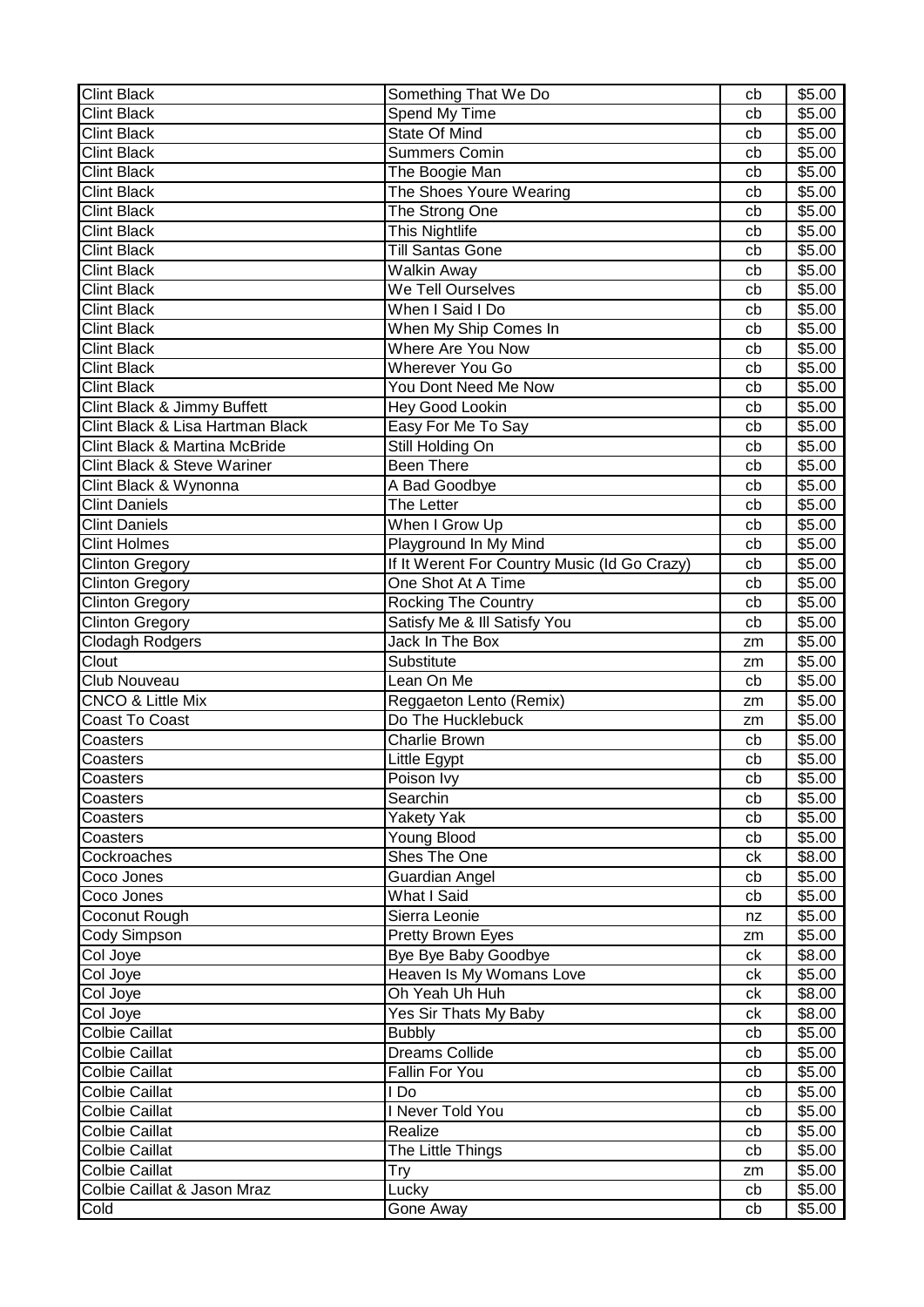| $\overline{\text{Cold}}$ | <b>Stupid Girl</b>                   | cb | \$5.00             |
|--------------------------|--------------------------------------|----|--------------------|
| <b>Cold Chisel</b>       | All For You                          | ck | \$8.00             |
| <b>Cold Chisel</b>       | <b>Bow River</b>                     | ck | \$5.00             |
| <b>Cold Chisel</b>       | <b>Breakfast At Sweethearts</b>      | ck | \$5.00             |
| <b>Cold Chisel</b>       | Cheap Wine                           | ck | \$5.00             |
| <b>Cold Chisel</b>       | Choir Girl                           | ck | \$5.00             |
| <b>Cold Chisel</b>       | <b>Flame Trees</b>                   | ck | \$5.00             |
| <b>Cold Chisel</b>       | <b>Forever Now</b>                   | ck | \$5.00             |
| <b>Cold Chisel</b>       | <b>Forever Now</b>                   | nz | \$5.00             |
| <b>Cold Chisel</b>       | Four Walls                           | ck | \$8.00             |
| <b>Cold Chisel</b>       | Getting The Band Back Together       | ck | \$8.00             |
| <b>Cold Chisel</b>       | Goodbye Astrid Goodbye               | ck | \$5.00             |
| <b>Cold Chisel</b>       | Ita                                  | ck | \$8.00             |
| <b>Cold Chisel</b>       | <b>Khe Sahn</b>                      | ck | \$5.00             |
| <b>Cold Chisel</b>       | Khe Sahn                             | nz | \$5.00             |
| <b>Cold Chisel</b>       | Khe Sanh                             | zm | \$5.00             |
| <b>Cold Chisel</b>       | $\overline{M}$ y Baby                | ck | \$5.00             |
| <b>Cold Chisel</b>       | Saturday Night                       | ck | \$5.00             |
| <b>Cold Chisel</b>       | Shipping Steel                       | ck | \$8.00             |
| <b>Cold Chisel</b>       | <b>Standing On The Outside</b>       | сk | \$8.00             |
| <b>Cold Chisel</b>       | Star Hotel (full intro)              | ck | $\overline{$8.00}$ |
| <b>Cold Chisel</b>       | Star Hotel (short intro)             | ck | \$8.00             |
| <b>Cold Chisel</b>       | The Things I Love In You             | ck | \$5.00             |
| <b>Cold Chisel</b>       | The Things I Love In You             | nz | \$5.00             |
| <b>Cold Chisel</b>       | When The War Is Over                 | ck | \$5.00             |
| <b>Cold Chisel</b>       | You Got Nothing I Want               | ck | \$5.00             |
| Coldplay                 | A Sky Full Of Stars                  | zm | \$5.00             |
| Coldplay                 | Champion Of The World                | zm | \$5.00             |
| Coldplay                 | <b>Charlie Brown</b>                 | zm | \$5.00             |
| Coldplay                 | Christmas Lights                     | zm | \$5.00             |
| Coldplay                 | <b>Clocks</b>                        | cb | \$5.00             |
| Coldplay                 | Clocks                               | zm | \$5.00             |
| Coldplay                 | Every Teardrop Is A Waterfall        | cb | \$5.00             |
| Coldplay                 | <b>Every Teardrop Is A Waterfall</b> | zm | \$5.00             |
| Coldplay                 | Everyday Life                        | zm | \$5.00             |
| Coldplay                 | Fix You                              | cb | $\frac{1}{15.00}$  |
| Coldplay                 | Fix You                              | zm | \$5.00             |
| Coldplay                 | <b>Higher Power</b>                  | ck | \$5.00             |
| Coldplay                 | <b>Higher Power</b>                  | zm | \$5.00             |
| Coldplay                 | In My Place                          | cb | \$5.00             |
| Coldplay                 | In My Place                          | zm | \$5.00             |
| Coldplay                 | Life In Technicolor II               | cb | \$5.00             |
| Coldplay                 | Lost                                 | cb | \$5.00             |
| Coldplay                 | Magic                                | zm | \$5.00             |
| Coldplay                 | Orphans                              | ck | \$5.00             |
| Coldplay                 | Paradise                             | zm | \$5.00             |
| Coldplay                 | Speed Of Sound                       | cb | \$5.00             |
| Coldplay                 | Speed Of Sound                       | zm | \$5.00             |
| Coldplay                 | Talk                                 | cb | \$5.00             |
| Coldplay                 | <b>The Scientist</b>                 | сk | \$5.00             |
| Coldplay                 | <b>The Scientist</b>                 | zm | \$5.00             |
| Coldplay                 | Trouble                              | cb | \$5.00             |
| Coldplay                 | Trouble                              | zm | \$5.00             |
| Coldplay                 | Up&Up                                | zm | \$5.00             |
| Coldplay                 | <b>Violet Hill</b>                   | cb | \$5.00             |
| Coldplay                 | Viva La Vida                         | cb | \$5.00             |
| Coldplay                 | Viva La Vida                         | zm | \$5.00             |
| Coldplay                 | Yellow                               | cb | \$5.00             |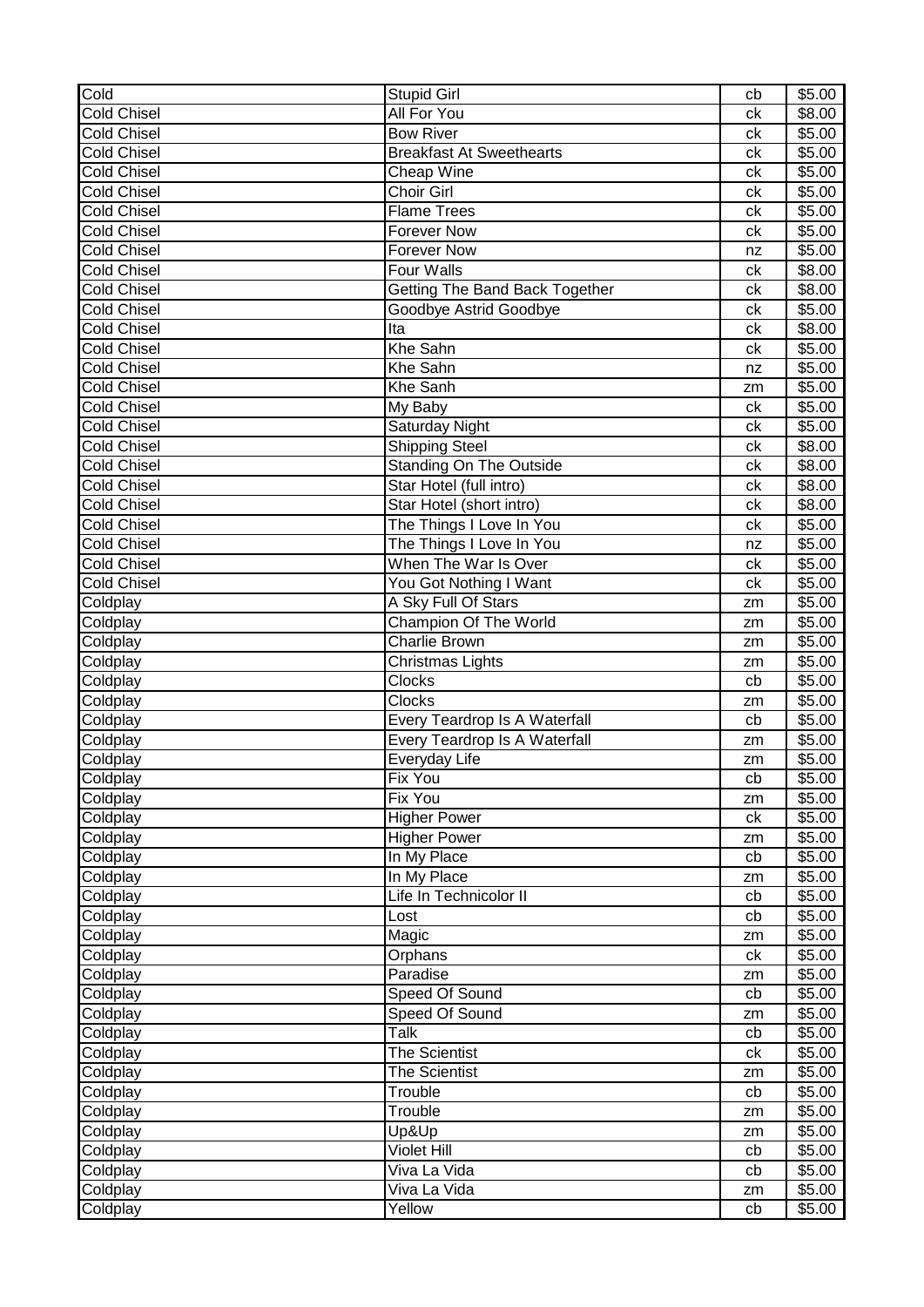| Coldplay                   | Yellow                                        | zm | \$5.00 |
|----------------------------|-----------------------------------------------|----|--------|
| Coldplay & Beyonce         | Hymn For The Weekend                          | zm | \$5.00 |
| Coldplay & Beyonce         | Hymn For The Weekend (SeeB Remix) [Duet Ve    | zm | \$5.00 |
| Coldplay & Beyonce         | Hymn For The Weekend (SeeB Remix) [For Sold   | zm | \$5.00 |
| Coldplay & James Corden    | Nothing Compares 2 U [Duet Version]           | zm | \$5.00 |
| Coldplay & James Corden    | Nothing Compares 2 U [For Solo Male]          | zm | \$5.00 |
| Coldplay & Rihanna         | Princess Of China                             | zm | \$5.00 |
| Coldplay x BTS             | My Universe                                   | ck | \$5.00 |
| Coldwater Jane             | Bring On The Love                             | cb | \$5.00 |
| Cole Deggs & Lonesome      | <b>Girl Next Door</b>                         | cb | \$5.00 |
| Cole Deggs & Lonesome      | I Got More                                    | cb | \$5.00 |
| Coley McCabe               | Grow Young With You                           | cb | \$5.00 |
| Coley McCabe               | Who Am I To You                               | cb | \$5.00 |
| Collabro                   | Over The Rainbow (Key of D) [No Backing Vocal | zm | \$5.00 |
| Collabro                   | Over The Rainbow [No Backing Vocals]          | zm | \$5.00 |
| <b>Collective Soul</b>     | <b>Blame</b>                                  | cb | \$5.00 |
| <b>Collective Soul</b>     | No More No Less                               | cb | \$5.00 |
| <b>Collective Soul</b>     | <b>Precious Declaration</b>                   | cb | \$5.00 |
| <b>Collective Soul</b>     | Run                                           | cb | \$5.00 |
| <b>Collective Soul</b>     | She Said                                      | cb | \$5.00 |
| <b>Collective Soul</b>     | The World I Know                              | cb | \$5.00 |
| <b>Colleen Hewitt</b>      | Day By Day                                    | ck | \$8.00 |
| <b>Collin Raye</b>         | A Soldiers Prayer                             | cb | \$5.00 |
| <b>Collin Raye</b>         | Aint Nobody Gonna Take That From Me           | cb | \$5.00 |
| Collin Raye                | All I Can Be (Is A Sweet Memory)              | cb | \$5.00 |
| Collin Raye                | Anyone Else                                   | cb | \$5.00 |
| <b>Collin Raye</b>         | <b>Couldnt Last A Moment</b>                  | cb | \$5.00 |
| Collin Raye                | <b>Every Second</b>                           | cb | \$5.00 |
| Collin Raye                | I Can Still Feel You                          | cb | \$5.00 |
| Collin Raye                | <b>Know Thats Right</b>                       | cb | \$5.00 |
| Collin Raye                | I Think About You                             | cb | \$5.00 |
| <b>Collin Raye</b>         | I Want You Bad (And That Aint Good)           | cb | \$5.00 |
| <b>Collin Raye</b>         | If I Were You                                 | cb | \$5.00 |
| <b>Collin Raye</b>         | In This Life                                  | cb | \$5.00 |
| <b>Collin Raye</b>         | Let It Be Me                                  | cb | \$5.00 |
| Collin Raye                | Little Red Rodeo                              | cb | \$5.00 |
| <b>Collin Raye</b>         | <b>Little Rock</b>                            | cb | \$5.00 |
| <b>Collin Raye</b>         | Love Me                                       | cb | \$5.00 |
| <b>Collin Raye</b>         | Love Remains                                  | cb | \$5.00 |
| Collin Raye                | Man Of My Word                                | cb | \$5.00 |
| Collin Raye                | My Kind Of Girl                               | cb | \$5.00 |
| Collin Raye                | Not That Different                            | cb | \$5.00 |
| <b>Collin Raye</b>         | On The Verge                                  | cb | \$5.00 |
| <b>Collin Raye</b>         | One Boy One Girl                              | cb | \$5.00 |
| <b>Collin Raye</b>         | Open Arms                                     | cb | \$5.00 |
| <b>Collin Raye</b>         | Shes All That                                 | cb | \$5.00 |
| <b>Collin Raye</b>         | Somebody Elses Moon                           | cb | \$5.00 |
| <b>Collin Raye</b>         | Someone You Used To Know                      | cb | \$5.00 |
| Collin Raye                | Start Over Georgia                            | cb | \$5.00 |
| Collin Raye                | That Was A River                              | cb | \$5.00 |
| <b>Collin Raye</b>         | Thats My Story                                | cb | \$5.00 |
| <b>Collin Raye</b>         | The Gift                                      | cb | \$5.00 |
| <b>Collin Raye</b>         | What If Jesus Comes Back Like That            | cb | \$5.00 |
| <b>Collin Raye</b>         | What The Heart Wants                          | cb | \$5.00 |
| <b>Collin Raye</b>         | You Still Take Me There                       | cb | \$5.00 |
| Collin Raye & Bobbie Eakes | <b>Tired Of Loving This Way</b>               | cb | \$5.00 |
| <b>Colonel Abrams</b>      | Trapped                                       | zm | \$5.00 |
| Color Me Badd              | All 4 Love                                    | cb | \$5.00 |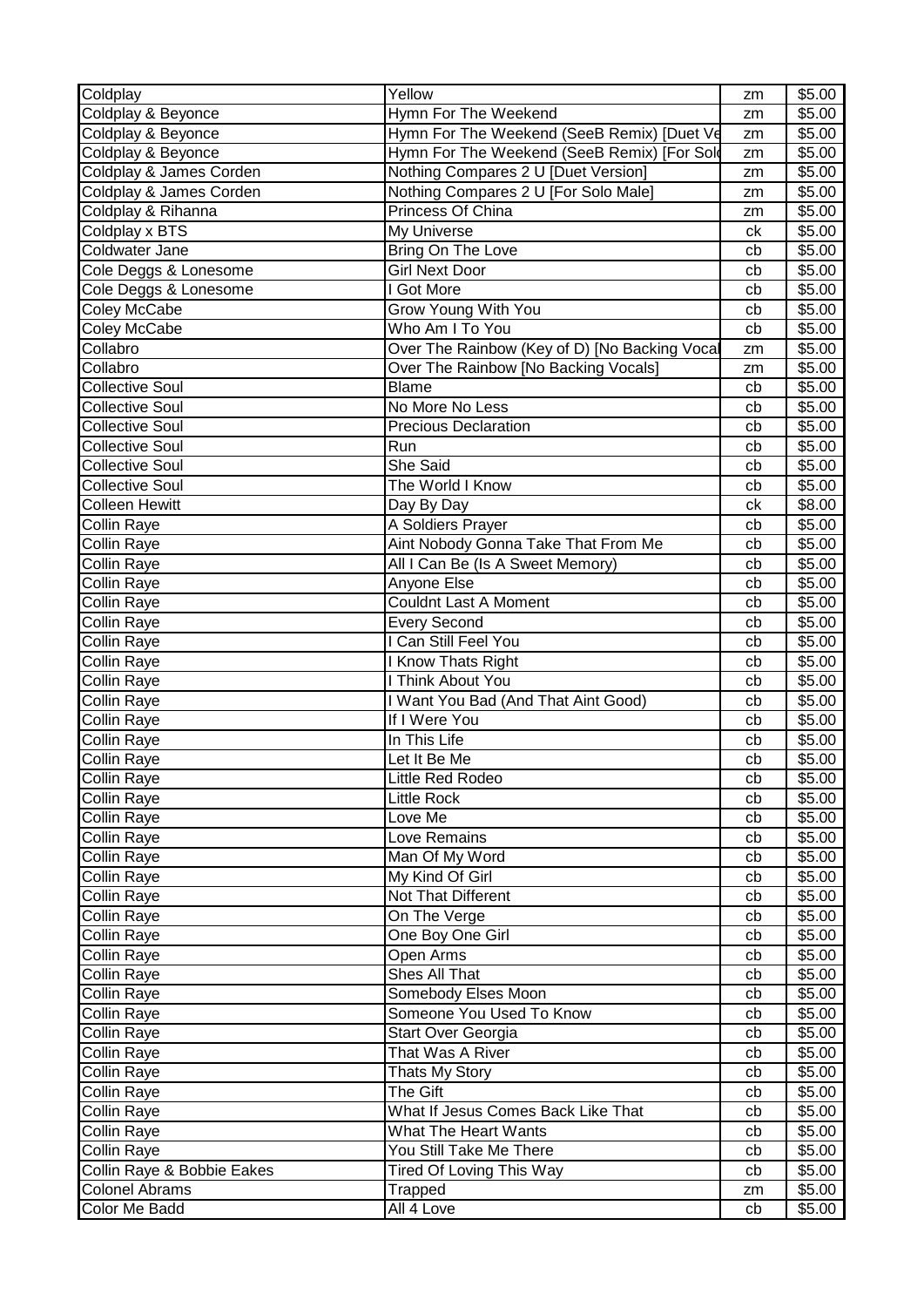| <b>Color Me Badd</b>                                    | Choose                                         | cb       | \$5.00 |
|---------------------------------------------------------|------------------------------------------------|----------|--------|
| Color Me Badd                                           | Forever Love                                   | cb       | \$5.00 |
| Color Me Badd                                           | I Adore Mi Amor                                | cb       | \$5.00 |
| Color Me Badd                                           | I Wanna Sex You Up                             | cb       | \$5.00 |
| Color Me Badd                                           | I Wanna Sex You Up                             | zm       | \$5.00 |
| Color Me Badd                                           | Remember When                                  | cb       | \$5.00 |
| Colt Ford & Dallas Davidson                             | <b>Country Thang</b>                           | cb       | \$5.00 |
| Colt Ford & James Otto                                  | Chicken & Biscuits                             | cb       | \$5.00 |
| Colt Ford & Jamey Johnson                               | <b>Cold Beer</b>                               | cb       | \$5.00 |
| <b>Colt Prather</b>                                     | I Wont Go On & On                              | cb       | \$5.00 |
| <b>Colt Prather</b>                                     | Not A Brick Out Of Place                       | cb       | \$5.00 |
| <b>Colt Prather</b>                                     | The Dash                                       | cb       | \$5.00 |
| Come From Away                                          | Me & The Sky                                   | zm       | \$5.00 |
| Commander Cody & His Lost Planet Airmen Hot Rod Lincoln |                                                | cb       | \$5.00 |
| Commitments                                             | Chain Of Fools                                 | zm       | \$5.00 |
| Commitments                                             | Dark End Of The Street                         | zm       | \$5.00 |
| Commitments                                             | I Cant Stand The Rain                          | zm       | \$5.00 |
| Commitments                                             | In The Midnight Hour                           | ck       | \$5.00 |
| Commitments                                             | In The Midnight Hour                           | zm       | \$5.00 |
| Commitments                                             | Mr Pitiful                                     | ck       | \$5.00 |
| Commitments                                             | <b>Mustang Sally</b>                           | сk       | \$5.00 |
| Commitments                                             | <b>Mustang Sally</b>                           | zm       | \$5.00 |
| Commitments                                             | Mustang Sally In The Midnight Hour (Long Medle | zm       | \$5.00 |
| Commitments                                             | Mustang Sally In The Midnight Hour (Short Medi | zm       | \$5.00 |
| Commitments                                             | Take Me To The River                           | ck       | \$5.00 |
| Commitments                                             | Take Me To The River                           | zm       | \$5.00 |
| Commitments                                             | Try A Little Tenderness                        |          | \$5.00 |
| Commodores                                              | <b>Brick House</b>                             | zm<br>cb | \$5.00 |
| Commodores                                              | Easy                                           | ck       | \$5.00 |
| Commodores                                              | Easy                                           |          | \$5.00 |
| Commodores                                              | Nightshift                                     | zm       | \$5.00 |
| Commodores                                              | Sail On                                        | zm       | \$5.00 |
|                                                         | Still                                          | zm       |        |
| Commodores<br>Commodores                                | Still                                          | cb       | \$5.00 |
|                                                         |                                                | zm       | \$5.00 |
| Commodores                                              | Three Times A Lady                             | cb       | \$5.00 |
| Commodores                                              | Three Times A Lady                             | zm       | \$5.00 |
| Common & Mary J Blige                                   | Come Close To Me                               | cb       | \$5.00 |
| <b>Common Linnets</b>                                   | Calm After The Storm                           | zm       | \$5.00 |
| Communards                                              | Dont Leave Me This Way                         | ck       | \$5.00 |
| Communards                                              | Dont Leave Me This Way                         | zm       | \$5.00 |
| Communards                                              | Never Can Say Goodbye                          | zm       | \$5.00 |
| Commuter                                                | Young Hearts                                   | zm       | \$5.00 |
| Con Hunley                                              | It Came Upon A Midnight Clear                  | cb       | \$5.00 |
| Con Hunley                                              | Jolly Old St Nicholas                          | cb       | \$5.00 |
| Conan Gray                                              | Maniac                                         | сk       | \$5.00 |
| Conchita Wurst                                          | Rise Like A Phoenix                            | zm       | \$5.00 |
| Conchita Wurst                                          | You Are Unstoppable                            | zm       | \$5.00 |
| Concrete Blonde                                         | Joey                                           | ck       | \$5.00 |
| Confederate Railroad                                    | <b>Cowboy Cadillac</b>                         | cb       | \$5.00 |
| Confederate Railroad                                    | Daddy Never Was The Cadillac Kind              | cb       | \$5.00 |
| Confederate Railroad                                    | Elvis & Andy                                   | cb       | \$5.00 |
| Confederate Railroad                                    | Jesus & Mama                                   | cb       | \$5.00 |
| Confederate Railroad                                    | Keep On Rockin                                 | cb       | \$5.00 |
| Confederate Railroad                                    | Queen Of Memphis                               | cb       | \$5.00 |
| Confederate Railroad                                    | She Took It Like A Man                         | cb       | \$5.00 |
| Confederate Railroad                                    | Thats What Brothers Do                         | cb       | \$5.00 |
| Confederate Railroad                                    | <b>Toss A Little Bone</b>                      | cb       | \$5.00 |
| Confederate Railroad                                    | Trashy Women                                   | cb       | \$5.00 |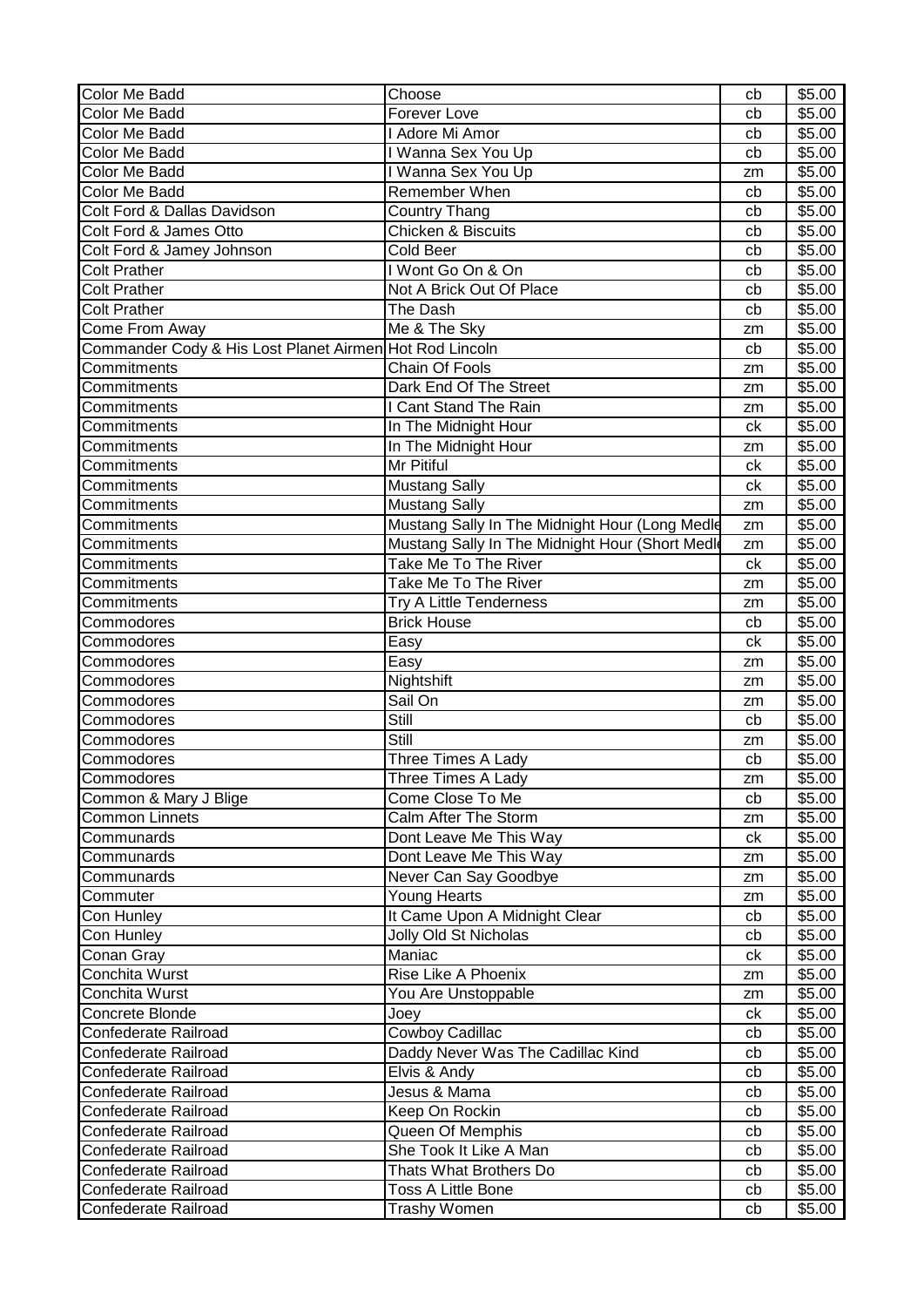| Confederate Railroad  | When & Where                                  | cb | \$5.00 |
|-----------------------|-----------------------------------------------|----|--------|
| Confederate Railroad  | White Trash With Money                        | cb | \$5.00 |
| <b>Connie Francis</b> | Among My Souvenirs                            | cb | \$5.00 |
| <b>Connie Francis</b> | Breakin In A Brand New Broken Heart           | cb | \$5.00 |
| <b>Connie Francis</b> | Carolina Moon                                 | zm | \$5.00 |
| <b>Connie Francis</b> | Dont Break The Heart That Loves You           | cb | \$5.00 |
| <b>Connie Francis</b> | Everybodys Somebodys Fool                     | cb | \$5.00 |
| <b>Connie Francis</b> | Everybodys Somebodys Fool                     | zm | \$5.00 |
| <b>Connie Francis</b> | Im Sorry I Made You Cry                       | zm | \$5.00 |
| <b>Connie Francis</b> | Lipstick On Your Collar                       | cb | \$5.00 |
| <b>Connie Francis</b> | Lipstick On Your Collar                       | zm | \$5.00 |
| <b>Connie Francis</b> | Mama                                          | cb | \$5.00 |
| <b>Connie Francis</b> | Many Tears Ago                                | cb | \$5.00 |
| <b>Connie Francis</b> | My Happiness                                  | cb | \$5.00 |
| <b>Connie Francis</b> | My Happiness                                  | zm | \$5.00 |
| <b>Connie Francis</b> | My Heart Has A Mind Of Its Own                | cb | \$5.00 |
| <b>Connie Francis</b> | My Heart Has A Mind Of Its Own                | zm | \$5.00 |
| <b>Connie Francis</b> | Robot Man                                     | zm | \$5.00 |
| <b>Connie Francis</b> | <b>Stupid Cupid</b>                           | cb | \$5.00 |
| <b>Connie Francis</b> | <b>Stupid Cupid</b>                           | zm | \$5.00 |
| <b>Connie Francis</b> | Tennessee Waltz                               | zm | \$5.00 |
| <b>Connie Francis</b> | Together                                      | cb | \$5.00 |
| <b>Connie Francis</b> | Together                                      | zm | \$5.00 |
| <b>Connie Francis</b> | VACATION                                      | zm | \$5.00 |
| <b>Connie Francis</b> | Vacation                                      | cb | \$5.00 |
| <b>Connie Francis</b> | When The Boy In Your Arms (Is The Boy In Your | cb | \$5.00 |
| <b>Connie Francis</b> | Where The Boys Are                            | cb | \$5.00 |
| <b>Connie Francis</b> | Where The Boys Are                            | zm | \$5.00 |
| <b>Connie Francis</b> | <b>Whos Sorry Now</b>                         | cb | \$5.00 |
| <b>Connie Francis</b> | <b>Whos Sorry Now</b>                         | zm | \$5.00 |
| <b>Connie Francis</b> | Wishing It Was You                            | zm | \$5.00 |
| <b>Connie Francis</b> | You Always Hurt The One You Love              | zm | \$5.00 |
| <b>Connie Smith</b>   | Aint Had No Lovin                             | cb | \$5.00 |
| <b>Connie Smith</b>   | Burning A Hole In My Mind                     | cb | \$5.00 |
| <b>Connie Smith</b>   | Cincinnati Ohio                               | cb | \$5.00 |
| <b>Connie Smith</b>   | I Never Once Stopped Loving You               | cb | \$5.00 |
| <b>Connie Smith</b>   | If I Talk To Him                              | cb | \$5.00 |
| Connie Smith          | If It Aint Love (Lets Leave It Alone)         | cb | \$5.00 |
| <b>Connie Smith</b>   | III Come Runnin                               | cb | \$5.00 |
| Connie Smith          | Just One Time                                 | cb | \$5.00 |
| <b>Connie Smith</b>   | Nobody But A Fool Would Love You              | cb | \$5.00 |
| Connie Smith          | Once A Day                                    | cb | \$5.00 |
| <b>Connie Smith</b>   | <b>Ribbon Of Darkness</b>                     | cb | \$5.00 |
| <b>Connie Smith</b>   | Run Away Little Tears                         | cb | \$5.00 |
| <b>Connie Smith</b>   | The Hurtins All Over                          | cb | \$5.00 |
| <b>Connie Smith</b>   | Then & Only Then                              | cb | \$5.00 |
| <b>Connie Smith</b>   | You & Your Sweet Love                         | cb | \$5.00 |
| Conor Maynard         | R U Crazy                                     | zm | \$5.00 |
| Conrad Sewell         | Changing                                      | сk | \$5.00 |
| <b>Conrad Sewell</b>  | <b>Healing Hands</b>                          | ck | \$5.00 |
| <b>Conrad Sewell</b>  | Remind Me                                     | ck | \$5.00 |
| <b>Conrad Sewell</b>  | Remind Me                                     | zm | \$5.00 |
| <b>Conrad Sewell</b>  | Who You Lovin                                 | zm | \$5.00 |
| Contours              | Do You Love Me                                | cb | \$5.00 |
| Contours              | Do You Love Me                                | zm | \$5.00 |
| <b>Conway Twitty</b>  | After All The Good Is Gone                    | cb | \$5.00 |
| Conway Twitty         | Aint She Something Else                       | cb | \$5.00 |
| <b>Conway Twitty</b>  | <b>Babys Gone</b>                             | cb | \$5.00 |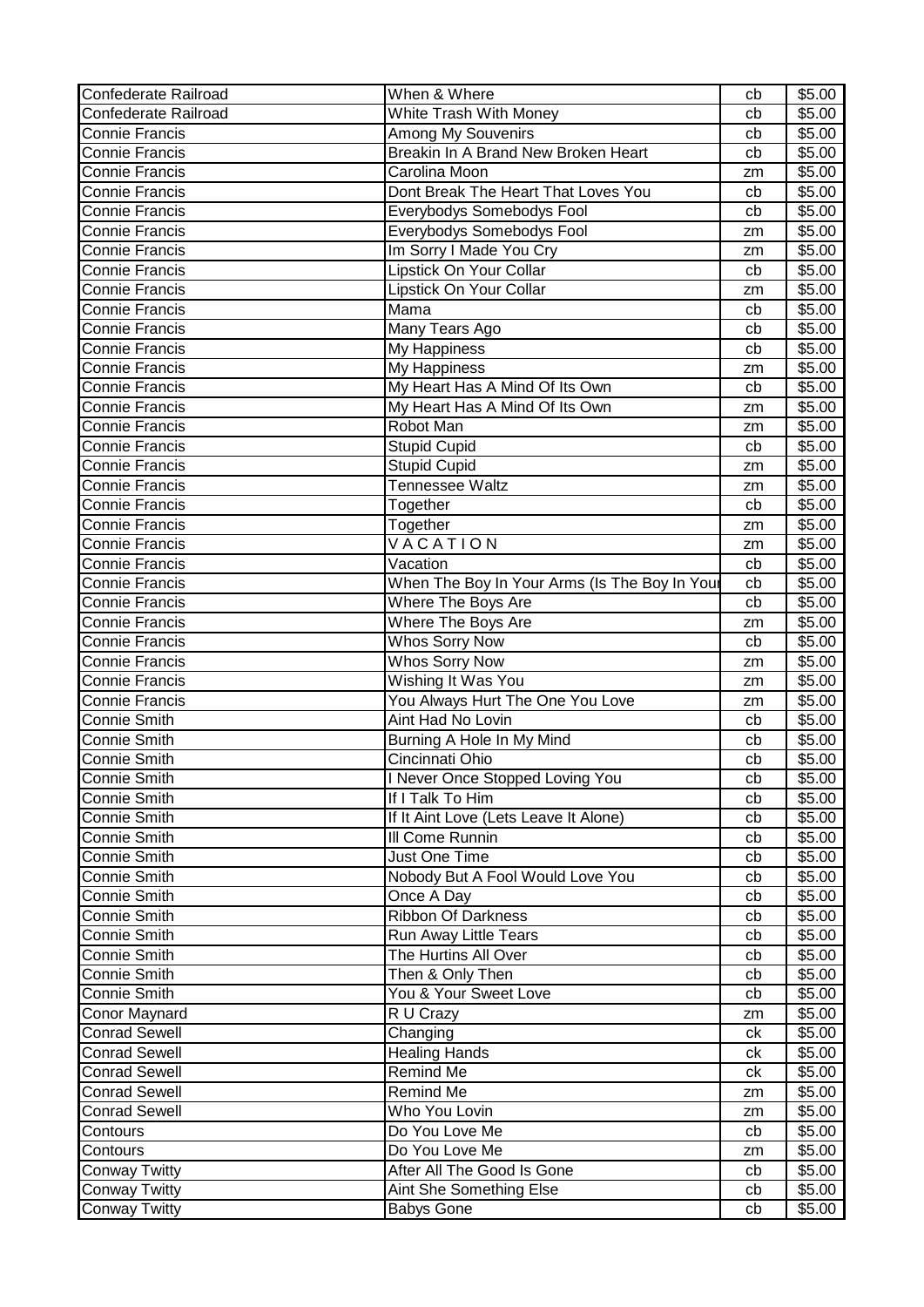| <b>Conway Twitty</b>          | Between Blue Eyes & Jeans                     | cb | \$5.00 |
|-------------------------------|-----------------------------------------------|----|--------|
| <b>Conway Twitty</b>          | Boogie Grass Band                             | cb | \$5.00 |
| <b>Conway Twitty</b>          | Crazy In Love                                 | cb | \$5.00 |
| <b>Conway Twitty</b>          | Dont Call Him A Cowboy                        | cb | \$5.00 |
| <b>Conway Twitty</b>          | Dont Cry Joni                                 | cb | \$5.00 |
| <b>Conway Twitty</b>          | Dont Take It Away                             | cb | \$5.00 |
| <b>Conway Twitty</b>          | Fallin For You For Years                      | cb | \$5.00 |
| <b>Conway Twitty</b>          | Fifteen Years Ago                             | cb | \$5.00 |
| <b>Conway Twitty</b>          | Georgia Keeps Pullin On My Ring               | cb | \$5.00 |
| <b>Conway Twitty</b>          | Happy Birthday Darlin                         | cb | \$5.00 |
| <b>Conway Twitty</b>          | <b>Hello Darlin</b>                           | cb | \$5.00 |
| Conway Twitty                 | How Much More Can She Stand                   | cb | \$5.00 |
| <b>Conway Twitty</b>          | <b>Couldnt See You Leavin</b>                 | cb | \$5.00 |
| <b>Conway Twitty</b>          | <b>I Dont Know A Thing About Love</b>         | cb | \$5.00 |
| <b>Conway Twitty</b>          | I May Never Get To Heaven                     | cb | \$5.00 |
| <b>Conway Twitty</b>          | I See The Want To In Your Eyes                | cb | \$5.00 |
| <b>Conway Twitty</b>          | I Want To Know You Before We Make Love        | cb | \$5.00 |
| <b>Conway Twitty</b>          | I Wish I Was Still In Your Dreams             | cb | \$5.00 |
| <b>Conway Twitty</b>          | Id Love To Lay You Down                       | cb | \$5.00 |
| <b>Conway Twitty</b>          | Im Not Through Loving You Yet                 | cb | \$5.00 |
| <b>Conway Twitty</b>          | Image Of Me                                   | cb | \$5.00 |
| <b>Conway Twitty</b>          | Its Only Make Believe                         | cb | \$5.00 |
| <b>Conway Twitty</b>          | Its Only Make Believe                         | zm | \$5.00 |
| <b>Conway Twitty</b>          | Ive Already Loved You In My Mind              | cb | \$5.00 |
| <b>Conway Twitty</b>          | Julia                                         | cb | \$5.00 |
| <b>Conway Twitty</b>          | Linda On My Mind                              | cb | \$5.00 |
| <b>Conway Twitty</b>          | Play Guitar Play                              | cb | \$5.00 |
| <b>Conway Twitty</b>          | <b>Red Neckin Love Makin Night</b>            | cb | \$5.00 |
| <b>Conway Twitty</b>          | Rest Your Love On Me                          | cb | \$5.00 |
| <b>Conway Twitty</b>          | She Needs Someone To Hold Her When She Cı     | cb | \$5.00 |
| <b>Conway Twitty</b>          | Slow Hand                                     | cb | \$5.00 |
| <b>Conway Twitty</b>          | Slow Hand                                     | zm | \$5.00 |
| <b>Conway Twitty</b>          | Somebodys Needin Somebody                     | cb | \$5.00 |
| <b>Conway Twitty</b>          | Thats My Job                                  | cb | \$5.00 |
| <b>Conway Twitty</b>          | The Clown                                     | cb | \$5.00 |
| <b>Conway Twitty</b>          | The Games That Daddies Play                   | cb | \$5.00 |
| <b>Conway Twitty</b>          | The Rose                                      | cb | \$5.00 |
| <b>Conway Twitty</b>          | Theres A Honky Tonk Angel (Wholl Take Me Ba   | cb | \$5.00 |
| <b>Conway Twitty</b>          | This Time Ive Hurt Her More Than She Loves Me | cb | \$5.00 |
| <b>Conway Twitty</b>          | <b>Tight Fittin Jeans</b>                     | cb | \$5.00 |
| <b>Conway Twitty</b>          | <b>Touch The Hand</b>                         | cb | \$5.00 |
| Conway Twitty                 | Your Love Had Taken Me That High              | cb | \$5.00 |
| <b>Conway Twitty</b>          | Youve Never Been This Far Before              | cb | \$5.00 |
| Conway Twitty & Anita Cochran | I Wanna Hear A Cheatin Song                   | cb | \$5.00 |
| Conway Twitty & Loretta Lynn  | After The Fire Is Gone                        | cb | \$5.00 |
| Conway Twitty & Loretta Lynn  | As Soon As I Hang Up The Phone                | cb | \$5.00 |
| Conway Twitty & Loretta Lynn  | Desperado Love                                | cb | \$5.00 |
| Conway Twitty & Loretta Lynn  | Feelins                                       | cb | \$5.00 |
| Conway Twitty & Loretta Lynn  | I Cant Love You Enough                        | cb | \$5.00 |
| Conway Twitty & Loretta Lynn  | Lead Me On                                    | cb | \$5.00 |
| Conway Twitty & Loretta Lynn  | Louisiana Woman Mississippi Man               | cb | \$5.00 |
| Conway Twitty & Loretta Lynn  | Youre The Reason Our Kids Are Ugly            | cb | \$5.00 |
| Cookies                       | Chains                                        | cb | \$5.00 |
| Cookies                       | Dont Say Nothin Bad (About My Baby)           | cb | \$5.00 |
| Coolio                        | Gangstas Paradise                             | cb | \$5.00 |
| Coolio                        | Gangstas Paradise                             | ck | \$5.00 |
| Coolio                        | Gangstas Paradise                             | zm | \$5.00 |
| Coral                         | Dreaming Of You                               | zm | \$5.00 |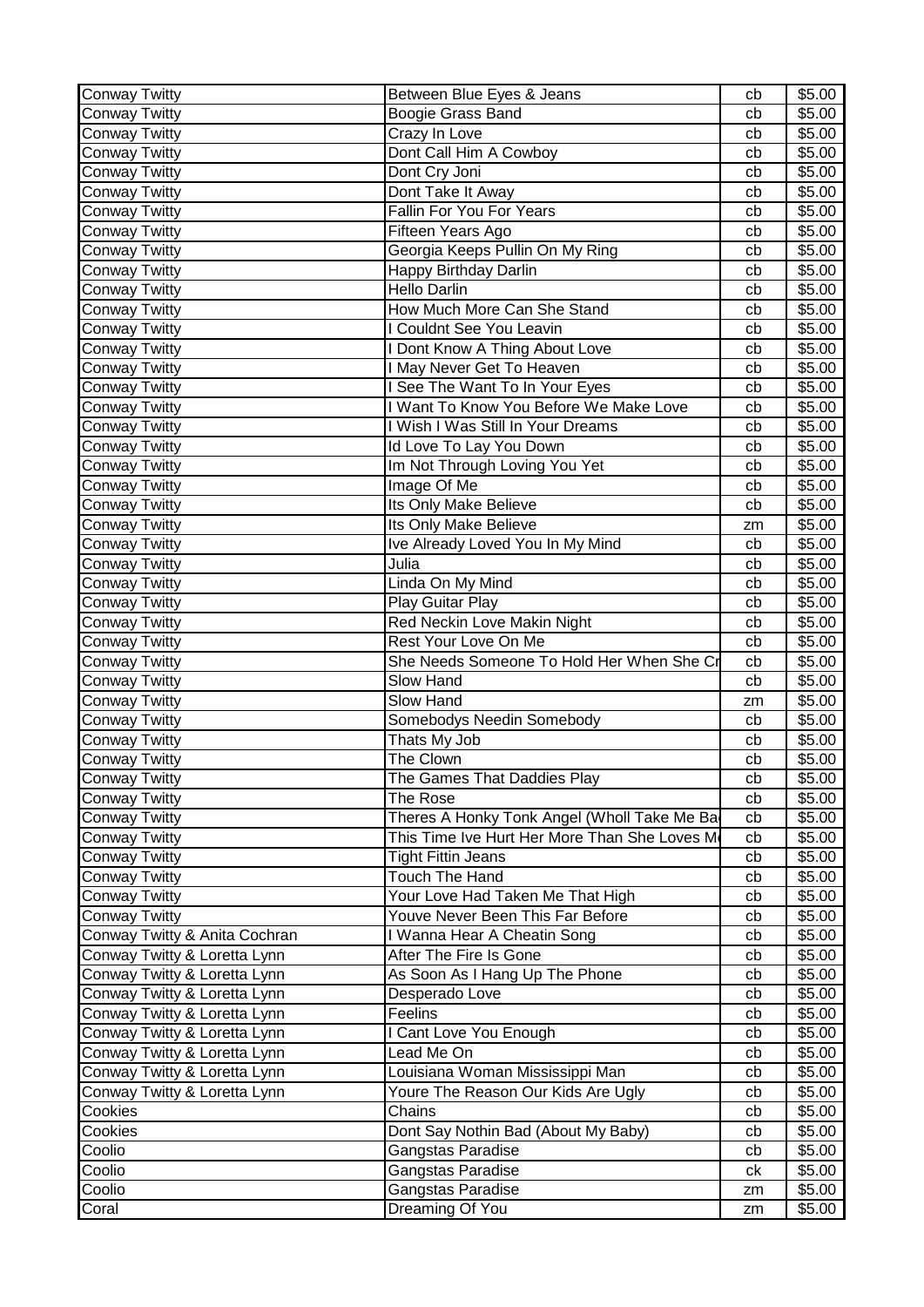| Coral                                       | In The Morning                             | zm | \$5.00 |
|---------------------------------------------|--------------------------------------------|----|--------|
| Coral                                       | Pass It On                                 | zm | \$5.00 |
| Corey Smith                                 | <b>Twenty One</b>                          | cb | \$5.00 |
| Corinne Bailey Rae                          | Is This Love                               | cb | \$5.00 |
| <b>Corinne Bailey Rae</b>                   | Put Your Records On                        | cb | \$5.00 |
| Corinne Bailey Rae                          | Put Your Records On                        | zm | \$5.00 |
| <b>Cornelius Brothers &amp; Sister Rose</b> | Too Late To Turn Back Now                  | cb | \$5.00 |
| Corona                                      | The Rhythm Of The Night                    | zm | \$5.00 |
| Corrs                                       | <b>Breathless</b>                          | cb | \$5.00 |
| Corrs                                       | <b>Breathless</b>                          | zm | \$5.00 |
| Corrs                                       | Bring On The Night                         | zm | \$5.00 |
| Corrs                                       | <b>Dreams</b>                              | zm | \$5.00 |
| Corrs                                       | Give Me A Reason                           | zm | \$5.00 |
| Corrs                                       | Irresistible                               | zm | \$5.00 |
| Corrs                                       | Irresistible                               |    |        |
| Corrs                                       | Radio                                      | zm | \$5.00 |
| Corrs                                       | Runaway                                    | ck | \$5.00 |
| Corrs                                       | Runaway                                    | zm | \$5.00 |
| Corrs                                       | So Young                                   | zm | \$5.00 |
| Corrs                                       | <b>Summer Sunshine</b>                     | zm | \$5.00 |
| Corrs                                       | What Can I Do (Tin Tin Out Remix)          | zm | \$5.00 |
| Corrs                                       | Would You Be Happier                       | zm | \$5.00 |
| Cosima De Vito                              | When The War Is Over                       | ck | \$5.00 |
| Cosima De Vito                              | When The War Is Over                       | nz | \$5.00 |
| <b>Count Five</b>                           | Psychotic Reaction                         | cb | \$5.00 |
| <b>Counting Crows</b>                       | A Long December                            | cb | \$5.00 |
| <b>Counting Crows</b>                       | Accidentally In Love                       | cb | \$5.00 |
| <b>Counting Crows</b>                       | <b>American Girls</b>                      | cb | \$5.00 |
| <b>Counting Crows</b>                       | Hangin Around                              | cb | \$5.00 |
| <b>Counting Crows</b>                       | <b>Hard Candy</b>                          | zm | \$5.00 |
| <b>Counting Crows</b>                       | Have You Seen Me Lately                    | cb | \$5.00 |
| <b>Counting Crows</b>                       | Holiday In Spain                           | zm | \$5.00 |
| Counting Crows                              | Miami                                      | cb | \$5.00 |
| <b>Counting Crows</b>                       | Mr Jones                                   | cb | \$5.00 |
| <b>Counting Crows</b>                       | Mr Jones                                   | ck | \$5.00 |
| <b>Counting Crows</b>                       | Mr Jones                                   | zm | \$5.00 |
| <b>Counting Crows</b>                       | Raining In Baltimore                       | cb | \$5.00 |
| <b>Counting Crows</b>                       | Round Here                                 | cb | \$5.00 |
| Counting Crows & Vanessa Carlton            | <b>Big Yellow Taxi</b>                     | cb | \$5.00 |
| <b>Country Christmas</b>                    | <b>Blue Christmas</b>                      | cb | \$5.00 |
| <b>Country Christmas</b>                    | Frosty The Snowman                         | cb | \$5.00 |
| <b>Country Christmas</b>                    | <b>Here Comes Santa Claus</b>              | cb | \$5.00 |
| <b>Country Christmas</b>                    | III Be Home For Christmas                  | cb | \$5.00 |
| <b>Country Christmas</b>                    | Its Beginning To Look A Lot Like Christmas | cb | \$5.00 |
| <b>Country Christmas</b>                    | Jingle Bells                               | cb | \$5.00 |
| <b>Country Christmas</b>                    | Little Drummer Boy                         | cb | \$5.00 |
| <b>Country Christmas</b>                    | <b>Marvelous Little Toy</b>                | cb | \$5.00 |
| <b>Country Christmas</b>                    | Marys Boy Child                            | cb | \$5.00 |
| <b>Country Christmas</b>                    | O Come All Ye Faithful                     | cb | \$5.00 |
| <b>Country Christmas</b>                    | Rudolph The Red Nose Reindeer              | cb | \$5.00 |
| <b>Country Christmas</b>                    | Santa Claus Is Comin To Town               | cb | \$5.00 |
| <b>Country Christmas</b>                    | <b>Silent Night</b>                        | cb | \$5.00 |
| <b>Country Christmas</b>                    | <b>Silver Bells</b>                        | cb | \$5.00 |
| Country Christmas                           | <b>White Christmas</b>                     | cb | \$5.00 |
| <b>Country Christmas</b>                    | Winter Wonderland                          | cb | \$5.00 |
| <b>Country Gentlemen</b>                    | Fox On The Run                             | cb | \$5.00 |
| <b>Country Gentlemen</b>                    | Legend Of The Rebel Soldier                | cb | \$5.00 |
| <b>Country Gentlemen</b>                    | Matterhorn                                 | cb | \$5.00 |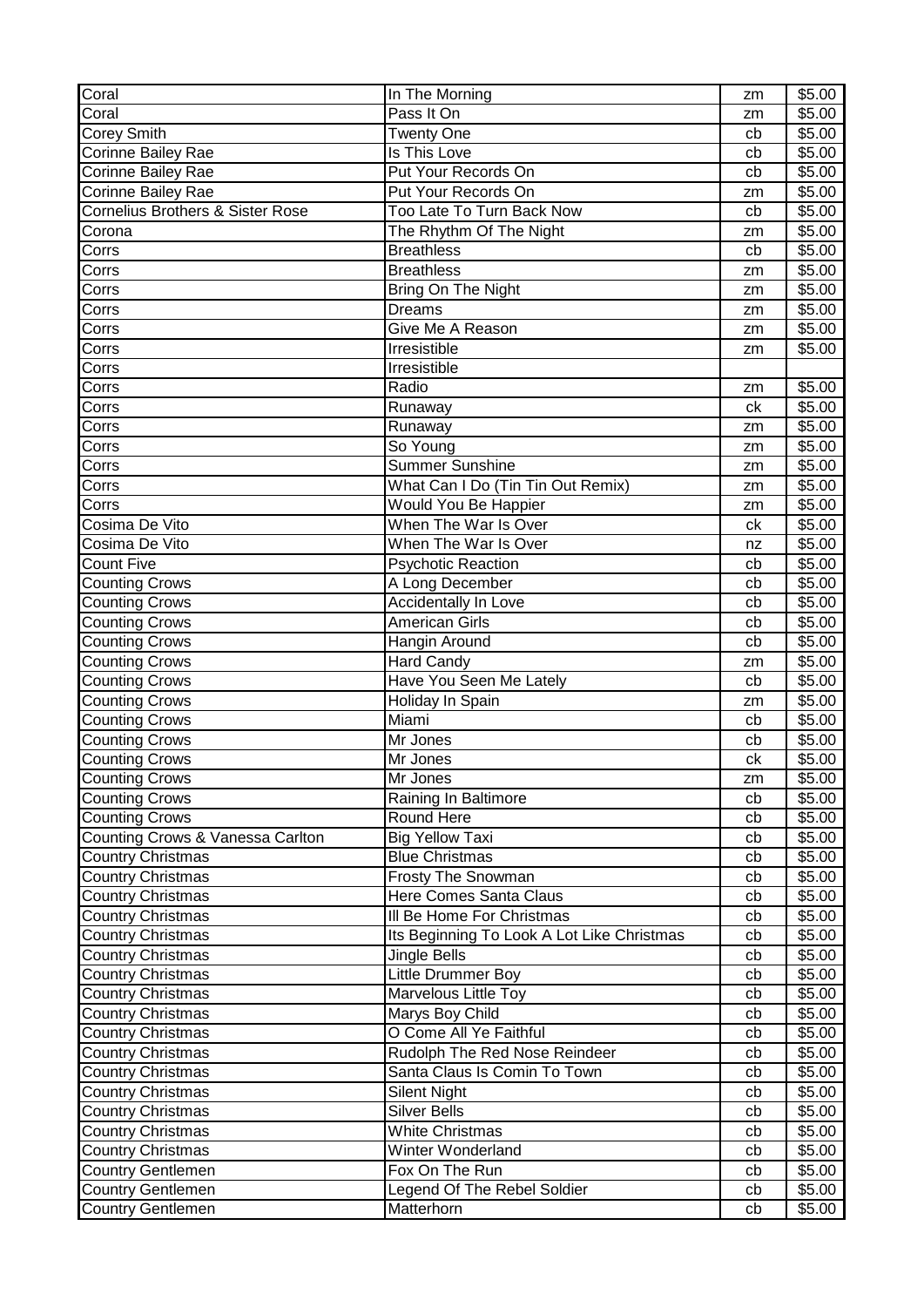| <b>Country Gentlemen</b>    | Nine Pound Hammer                             | cb | \$5.00             |
|-----------------------------|-----------------------------------------------|----|--------------------|
| Coup DeTa                   | Doctor I Like Your Medicine                   | nz | \$5.00             |
| Courteeners                 | Not Nineteen Forever                          | zm | \$5.00             |
| <b>Courtney Barnett</b>     | Nobody Cares If You Don't Go To The Party     | ck | $\overline{$}5.00$ |
| <b>Courtney Barnett</b>     | Nobody Really Cares If You Dont Go To The Par | zm | \$5.00             |
| Coven                       | One Tin Soldier (The Legend Of Billy Jack)    | cb | \$5.00             |
| <b>Cover Drive</b>          | Twilight (Duet)                               | zm | \$5.00             |
| <b>Cover Drive</b>          | Twilight (For Solo Female)                    | zm | \$5.00             |
| Cowboy Copas                | Alabam                                        | cb | \$5.00             |
| <b>Cowboy Copas</b>         | Filipino Baby                                 | cb | \$5.00             |
| Cowboy Copas                | Flat Top                                      | cb | \$5.00             |
| Cowboy Copas                | Louisian                                      | cb | \$5.00             |
| Cowboy Copas                | Ride In My Little Red Wagon                   | cb | \$5.00             |
| Cowboy Copas                | Signed Sealed & Delivered                     | cb | \$5.00             |
| <b>Cowboy Copas</b>         | <b>Sunny Tennessee</b>                        | cb | \$5.00             |
| Cowboy Copas                | Tis Sweet To Be Remembered                    | cb | \$5.00             |
| Cowboy Crush                | <b>Hillbilly Nation</b>                       | cb | \$5.00             |
| Cowboy Crush                | <b>Miss Difficult</b>                         | cb | \$5.00             |
| <b>Cowboy Crush</b>         | Nobody Ever Died Of A Broken Heart            | cb | \$5.00             |
| Cowboy Troy                 | I Play Chicken With The Train                 | cb | \$5.00             |
| Cox Family                  | I Am Weary (Let Me Rest)                      | cb | \$5.00             |
| Cox Family & Alison Krauss  | Will There Be Any Stars In My Crown           | cb | \$5.00             |
| Craig Campbell              | Family Man                                    | cb | \$5.00             |
| Craig Campbell              | Fish                                          | cb | \$5.00             |
| <b>Craig David</b>          | 7 Days                                        | cb | \$5.00             |
| Craig David                 | 7 Days                                        | zm | \$5.00             |
| Craig David                 | Fill Me In                                    | cb | \$5.00             |
| Craig David                 | Fill Me In                                    | zm | \$5.00             |
| Craig David                 | Hidden Agenda                                 | cb | \$5.00             |
| Craig David                 | Insomnia                                      | cb | \$5.00             |
| Craig David                 | Rendezvous                                    | zm | \$5.00             |
| Craig David                 | Walking Away                                  | cb | \$5.00             |
| Craig David                 | <b>Walking Away</b>                           | zm | \$5.00             |
| Craig David                 | <b>Whats Your Flava</b>                       | cb | \$5.00             |
| <b>Craig Douglas</b>        | <b>Only Sixteen</b>                           | zm | \$5.00             |
| <b>Craig Douglas</b>        | Pretty Blue Eyes                              | zm | \$5.00             |
| Craig Mclachlan             | Mona                                          | сk | \$5.00             |
| Craig McLachlan & Check 1-2 | Mona                                          | zm | \$5.00             |
| Craig Morgan                | <b>Almost Home</b>                            | cb | \$5.00             |
| Craig Morgan                | <b>Bonfire</b>                                | cb | \$5.00             |
| Craig Morgan                | Every Friday Afternoon                        | cb | \$5.00             |
| Craig Morgan                | God Must Really Love Me                       | cb | \$5.00             |
| Craig Morgan                | I Got You                                     | cb | \$5.00             |
| Craig Morgan                | I Want Us Back                                | cb | \$5.00             |
| Craig Morgan                | <b>International Harvester</b>                | cb | \$5.00             |
| Craig Morgan                | Little Bit Of Life                            | cb | \$5.00             |
| Craig Morgan                | Look At Us                                    | cb | \$5.00             |
| Craig Morgan                | Love Remembers                                | cb | \$5.00             |
| Craig Morgan                | Paradise                                      | cb | \$5.00             |
| Craig Morgan                | Redneck Yacht Club                            | cb | \$5.00             |
| Craig Morgan                | Something To Write Home About                 | cb | \$5.00             |
| Craig Morgan                | Still A Little Chicken Left On That Bone      | cb | \$5.00             |
| Craig Morgan                | Thats What I Love About Sunday                | cb | \$5.00             |
| Craig Morgan                | This Aint Nothin                              | cb | \$5.00             |
| Craig Morgan                | This Ole Boy                                  | cb | \$5.00             |
| Craig Morgan                | Tough                                         | cb | \$5.00             |
| Cranberries                 | Analyse                                       | cb | \$5.00             |
| Cranberries                 | Analyse                                       | zm | \$5.00             |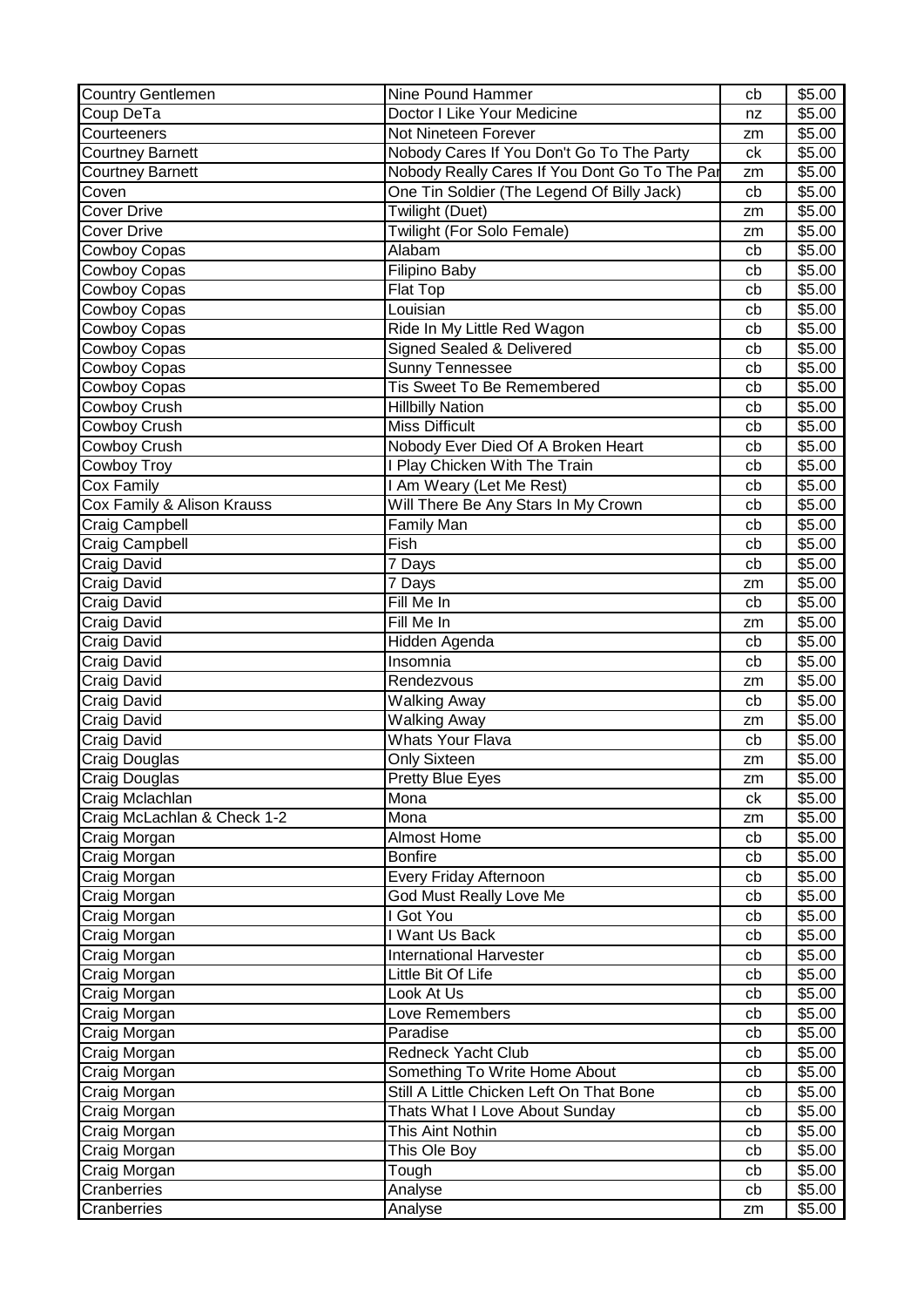| Cranberries                         | Animal Instinct               | zm       | \$5.00             |
|-------------------------------------|-------------------------------|----------|--------------------|
| Cranberries                         | <b>Dreams</b>                 | cb       | \$5.00             |
| Cranberries                         | <b>Dreams</b>                 | zm       | \$5.00             |
| Cranberries                         | Free To Decide                | cb       | \$5.00             |
| Cranberries                         | Just My Imagination           | zm       | \$5.00             |
| Cranberries                         | Linger                        | cb       | \$5.00             |
| Cranberries                         | Linger                        | zm       | \$5.00             |
| Cranberries                         | Ode To My Family              | zm       | \$5.00             |
| Cranberries                         | Promises                      | zm       | \$5.00             |
| Cranberries                         | Salvation                     | cb       | $\overline{$}5.00$ |
| Cranberries                         | Salvation                     | zm       | \$5.00             |
| Cranberries                         | <b>When Youre Gone</b>        | cb       | \$5.00             |
| Cranberries                         | <b>When Youre Gone</b>        | zm       | \$5.00             |
| Cranberries                         | Zombie                        | cb       | \$5.00             |
| Cranberries                         | Zombie                        | zm       | \$5.00             |
| Crash Test Dummies                  | Afternoons & Coffeespoons     | zm       | \$5.00             |
| <b>Crash Test Dummies</b>           | Mmm Mmm Mmm Mmm               | ck       | \$5.00             |
| Crash Test Dummies                  | Mmm Mmm Mmm Mmm               | zm       | \$5.00             |
| <b>Crash Test Dummies</b>           | <b>Supermans Song</b>         | zm       | \$5.00             |
| <b>Crazy Elephant</b>               | Gimmie Gimmie Good Lovin      | cb       | $\overline{$}5.00$ |
| Crazy Town                          | <b>Butterfly</b>              | cb       | \$5.00             |
| <b>Crazy Town</b>                   | <b>Butterfly</b>              | zm       | \$5.00             |
| Crazy World Of Arthur Brown         | Fire                          | zm       | \$5.00             |
| Cream                               | Badge                         | zm       | \$5.00             |
| Cream                               | Crossroads (Cut Down Version) | zm       | \$5.00             |
| Cream                               | Crossroads (Full Length)      | zm       | \$5.00             |
| Cream                               | <b>Strange Brew</b>           | zm       | \$5.00             |
| Cream                               | Sunshine Of Your Love         | ck       | \$5.00             |
| Cream                               | Sunshine Of Your Love         | zm       | \$5.00             |
| Cream                               | <b>White Room</b>             | ck       | \$5.00             |
| Cream                               | White Room                    | zm       | \$5.00             |
| Creed                               | Are You Ready                 | cb       | \$5.00             |
| Creed                               | <b>Bullets</b>                | cb       | \$5.00             |
| Creed                               | Dont Stop Dancing             | cb       | \$5.00             |
| Creed                               | Higher                        | cb       | $\overline{$}5.00$ |
| Creed                               | My Sacrifice                  | cb       | \$5.00             |
| Creed                               | One                           | cb       | \$5.00             |
| Creed                               | One Last Breath               | cb       | \$5.00             |
| Creed                               | Weathered                     | cb       | \$5.00             |
| Creed                               | <b>Whats This Life For</b>    | cb       | \$5.00             |
| Creed                               | With Arms Wide Open           | cb       | \$5.00             |
| Creed                               | Young Grow Old                | cb       | \$5.00             |
| Creedence Clearwater Revival        | <b>Bad Moon Rising</b>        | cb       | \$5.00             |
| <b>Creedence Clearwater Revival</b> | <b>Bad Moon Rising</b>        | ck       | \$5.00             |
| <b>Creedence Clearwater Revival</b> | <b>Bad Moon Rising</b>        | zm       | \$5.00             |
| <b>Creedence Clearwater Revival</b> | Born On The Bayou             | ck       | \$5.00             |
| <b>Creedence Clearwater Revival</b> | Born On The Bayou             | ck       | \$5.00             |
| <b>Creedence Clearwater Revival</b> | Born On The Bayou             | zm       | \$5.00             |
| <b>Creedence Clearwater Revival</b> | Commotion                     | cb       | \$5.00             |
| <b>Creedence Clearwater Revival</b> | <b>Cotton Fields</b>          | ck       | \$5.00             |
| <b>Creedence Clearwater Revival</b> | <b>Cotton Fields</b>          |          | \$5.00             |
| <b>Creedence Clearwater Revival</b> | Down On The Corner            | zm<br>cb | \$5.00             |
| <b>Creedence Clearwater Revival</b> | Down On The Corner            | zm       | \$5.00             |
| <b>Creedence Clearwater Revival</b> | Fortunate Son                 | cb       | \$5.00             |
| <b>Creedence Clearwater Revival</b> | Fortunate Son                 | zm       | \$5.00             |
| <b>Creedence Clearwater Revival</b> | <b>Green River</b>            | cb       | \$5.00             |
| <b>Creedence Clearwater Revival</b> | Green River                   |          | \$5.00             |
| Creedence Clearwater Revival        | Have You Ever Seen The Rain   | zm       | \$5.00             |
|                                     |                               | cb       |                    |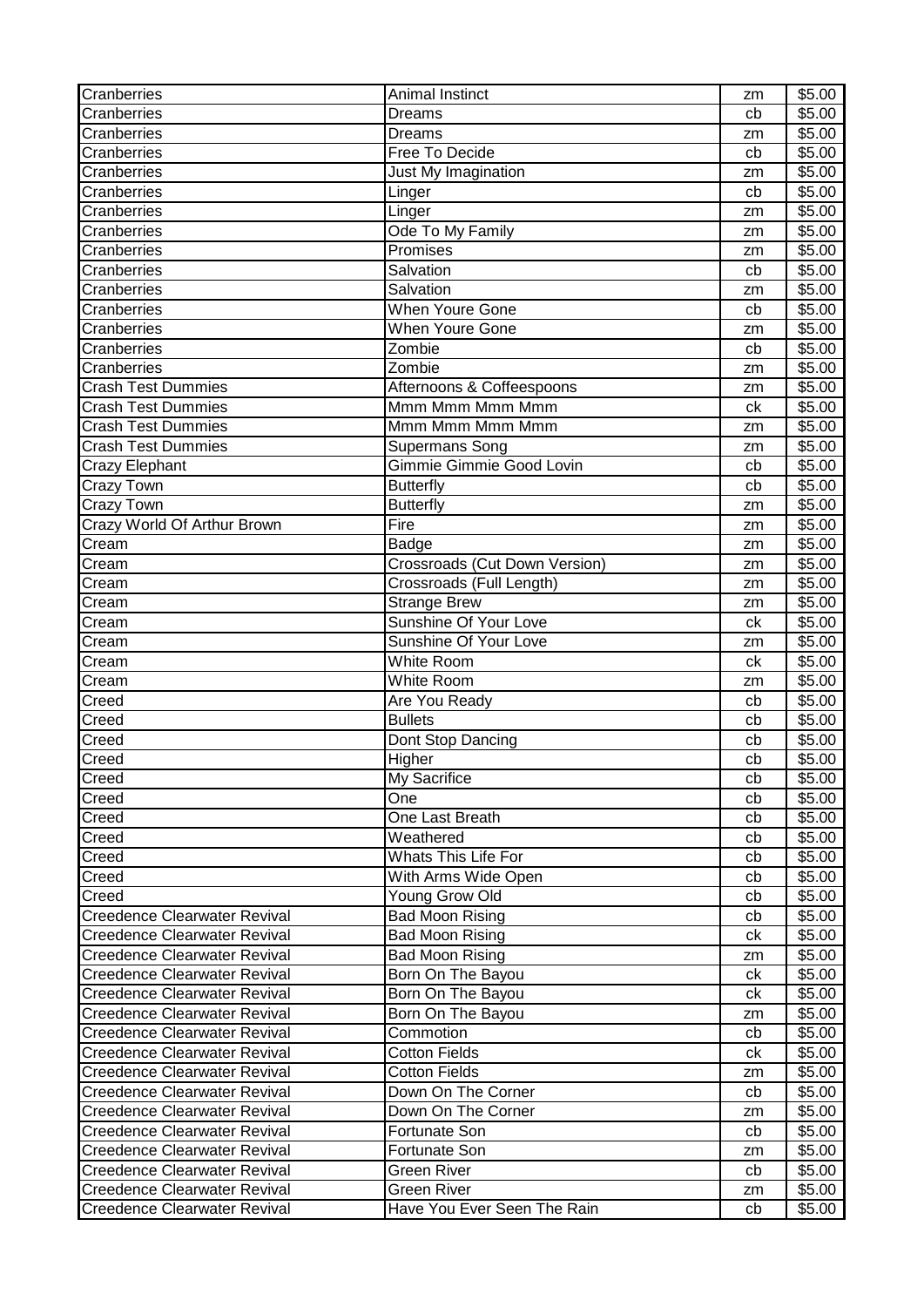| Creedence Clearwater Revival                 | Have You Ever Seen The Rain                  | zm       | \$5.00           |
|----------------------------------------------|----------------------------------------------|----------|------------------|
| <b>Creedence Clearwater Revival</b>          | Hey Tonight                                  | ck       | \$5.00           |
| <b>Creedence Clearwater Revival</b>          | <b>Heard It Through The Grapevine</b>        | ck       | \$5.00           |
| <b>Creedence Clearwater Revival</b>          | I Put A Spell On You                         | ck       | \$5.00           |
| <b>Creedence Clearwater Revival</b>          | Jambalaya                                    | ck       | \$5.00           |
| <b>Creedence Clearwater Revival</b>          | Lodi                                         | cb       | \$5.00           |
| <b>Creedence Clearwater Revival</b>          | Long As I Can See The Light                  | ck       | \$5.00           |
| <b>Creedence Clearwater Revival</b>          | Lookin Out My Back Door                      | cb       | \$5.00           |
| <b>Creedence Clearwater Revival</b>          | Looking Out My Back Door                     | zm       | \$5.00           |
| <b>Creedence Clearwater Revival</b>          | <b>Proud Mary</b>                            | cb       | \$5.00           |
| <b>Creedence Clearwater Revival</b>          | <b>Proud Mary</b>                            | zm       | \$5.00           |
| <b>Creedence Clearwater Revival</b>          | Run Through The Jungle                       | cb       | \$5.00           |
| <b>Creedence Clearwater Revival</b>          | <b>Someday Never Comes</b>                   | zm       | \$5.00           |
| <b>Creedence Clearwater Revival</b>          | Suzie Q                                      | cb       | \$5.00           |
| <b>Creedence Clearwater Revival</b>          | Sweet Hitch Hiker                            | cb       | \$5.00           |
| <b>Creedence Clearwater Revival</b>          | The Midnight Special                         | cb       | \$5.00           |
| <b>Creedence Clearwater Revival</b>          | The Midnight Special                         | ck       | \$5.00           |
| <b>Creedence Clearwater Revival</b>          | <b>Travelin Band</b>                         | cb       | \$5.00           |
| <b>Creedence Clearwater Revival</b>          | Up Around The Bend                           | cb       | \$5.00           |
| <b>Creedence Clearwater Revival</b>          | Up Around The Bend                           | ck       | \$5.00           |
| <b>Creedence Clearwater Revival</b>          | Up Around The Bend                           | zm       | \$5.00           |
| <b>Creedence Clearwater Revival</b>          | <b>Wholl Stop The Rain</b>                   | cb       | \$5.00           |
| <b>Creedence Clearwater Revival</b>          | Wholl Stop The Rain                          | zm       | \$5.00           |
| Crests                                       | <b>Sixteen Candles</b>                       | cb       | \$5.00           |
| Crew Cuts                                    | Sh Boom                                      | cb       | \$5.00           |
| <b>Crew Cuts</b>                             | Sh Boom (Life Could Be A Dream)              | zm       | \$5.00           |
| Crickets                                     | Dont Ever Change (No Harmony)                | zm       | \$5.00           |
| Crickets                                     | Dont Ever Change (With Harmony)              | zm       | \$5.00           |
|                                              | Pied Piper                                   | zm       | \$5.00           |
| Crispian St Peters                           |                                              |          |                  |
| Crispian St Peters                           | The Pied Piper                               | cb       | \$5.00           |
| Crispian St Peters                           | You Were On My Mind                          | zm       | \$5.00           |
| Crosby Stills & Nash                         | Long Time Gone                               | cb       | \$5.00           |
| Crosby Stills & Nash                         | Marrakesh Express                            | zm       | \$5.00           |
| Crosby Stills Nash & Young                   | Our House                                    | zm       | \$5.00           |
| Crosby Stills Nash & Young                   | <b>Teach Your Children</b>                   | cb       | \$5.00           |
| Crosby Stills Nash & Young                   | <b>Teach Your Children</b>                   | zm       | \$5.00           |
| <b>Cross Canadian Ragweed</b>                | Alabama                                      | cb       | \$5.00           |
| Cross Canadian Ragweed                       | Cry Lonely                                   | cb       | \$5.00           |
| <b>Cross Canadian Ragweed</b>                | Fightin For                                  | cb       | \$5.00           |
| <b>Cross Canadian Ragweed</b>                | Seventeen                                    | cb       | \$5.00           |
| <b>Cross Canadian Ragweed</b>                | Sick & Tired                                 | cb       | \$5.00           |
| <b>Cross Canadian Ragweed</b>                | Sister                                       | cb       | \$5.00           |
| <b>Cross Canadian Ragweed</b>                | This Time Around                             | cb       | \$5.00           |
| Crossin Dixon                                | <b>Guitar Slinger</b>                        | cb       | \$5.00           |
| Crossin Dixon                                | <b>Make You Mine</b>                         | cb       | \$5.00           |
| CrossWay                                     | Walk On Water Kind Of Day                    | cb       | \$5.00           |
| <b>Crowded House</b>                         | Better Be Home Soon                          | ck       | \$5.00           |
| <b>Crowded House</b>                         | Better Be Home Soon                          | nz       | \$5.00           |
| <b>Crowded House</b>                         | Better Be Home Soon                          | zm       | \$5.00           |
| <b>Crowded House</b>                         | Distant Sun                                  | ck       | \$5.00           |
| <b>Crowded House</b>                         | Distant Sun                                  | nz       | \$5.00           |
| <b>Crowded House</b>                         | Dont Dream Its Over                          | ck       | \$5.00           |
| <b>Crowded House</b>                         | Dont Dream Its Over                          | nz       | \$5.00           |
| <b>Crowded House</b>                         | Dont Dream Its Over                          | zm       | \$5.00           |
| <b>Crowded House</b>                         | Fall At Your Feet                            | ck       | \$5.00           |
| <b>Crowded House</b>                         | Fall At Your Feet                            | nz       | \$5.00           |
| <b>Crowded House</b><br><b>Crowded House</b> | Fall At Your Feet<br>Four Seasons In One Day | zm<br>ck | \$5.00<br>\$5.00 |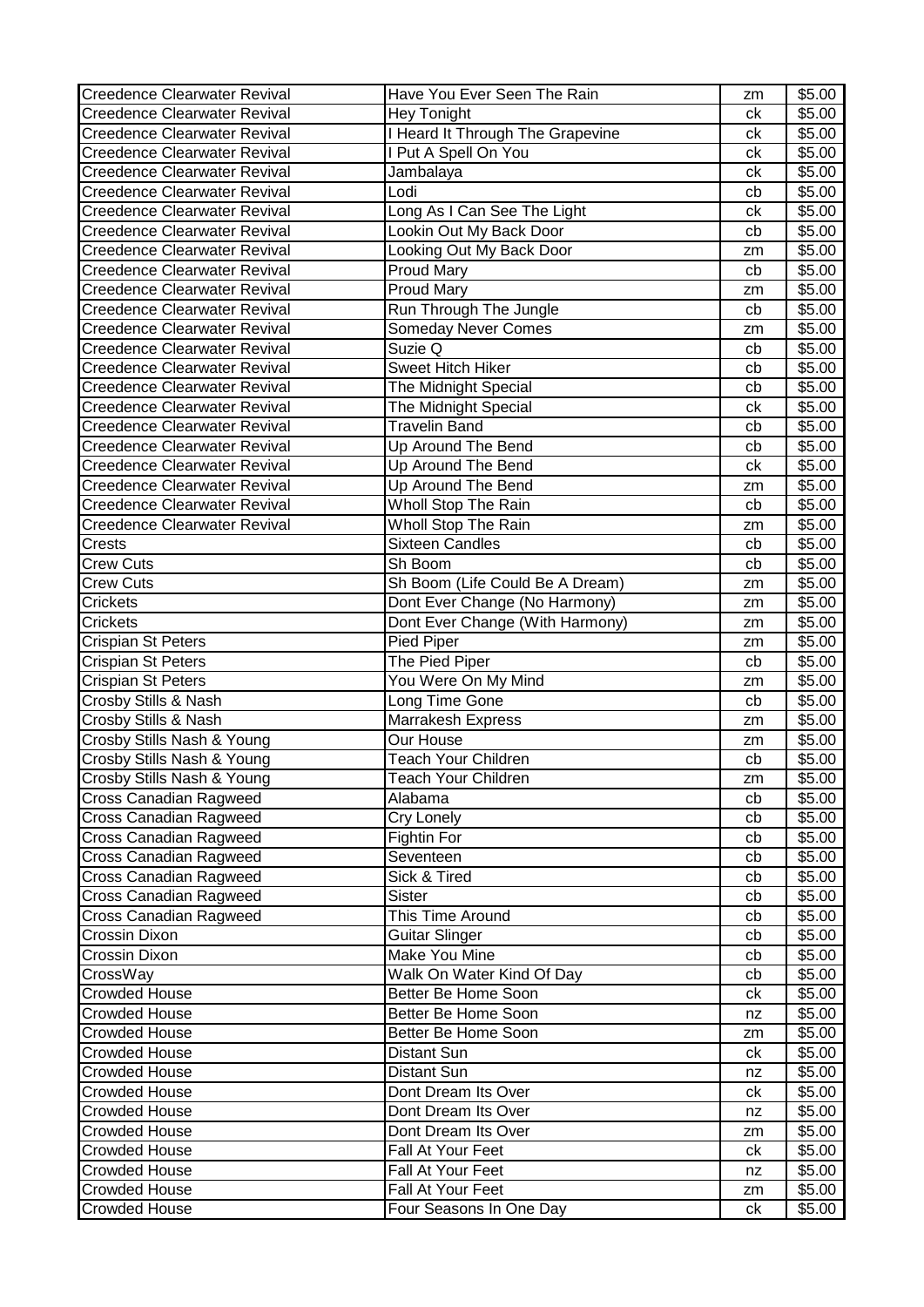| Four Seasons In One Day [No Harmony]<br><b>Crowded House</b><br>\$5.00<br>zm<br><b>Crowded House</b><br>Four Seasons In One Day [With Harmony]<br>\$5.00<br>zm<br>Crowded House<br>I Walk Away<br>\$5.00<br>nz<br><b>Crowded House</b><br>Into Temptation<br>\$5.00<br>nz<br><b>Crowded House</b><br>Its Only Natural<br>\$5.00<br>nz<br><b>Crowded House</b><br>Mean To Me<br>\$5.00<br>nz<br>Now Were Getting Somewhere<br><b>Crowded House</b><br>\$5.00<br>nz<br><b>Crowded House</b><br>Something So Strong<br>\$5.00<br>ck<br>Something So Strong<br><b>Crowded House</b><br>\$5.00<br>nz<br>Something So Strong<br><b>Crowded House</b><br>\$5.00<br>zm<br><b>Crowded House</b><br>Weather With You<br>\$5.00<br>сk<br><b>Crowded House</b><br><b>Weather With You</b><br>\$5.00<br>nz<br><b>Crowded House</b><br><b>Weather With You</b><br>\$5.00<br>zm<br><b>Crowded House</b><br><b>Whatever You Want</b><br>\$8.00<br>ck<br><b>Crowded House</b><br>World Where You Live<br>\$5.00<br>nz<br><b>Black Stick</b><br><b>Cruel Sea</b><br>\$8.00<br>ck<br><b>Cruel Sea</b><br>Honeymoon Is Over<br>ck<br>\$8.00<br>Baby What About You<br><b>Crystal Gayle</b><br>\$5.00<br>cb<br><b>Crystal Gayle</b><br>\$5.00<br>Cry<br>cb<br>Crystal Gayle<br>Dont It Make My Brown Eyes Blue<br>\$5.00<br>cb<br>\$5.00<br><b>Crystal Gayle</b><br>Dont It Make My Brown Eyes Blue<br>zm<br>Half The Way<br>$\overline{$}5.00$<br><b>Crystal Gayle</b><br>cb<br>\$5.00<br><b>Crystal Gayle</b><br>Hallelujah<br>cb<br>Have Yourself A Merry Little Christmas<br><b>Crystal Gayle</b><br>\$5.00<br>cb<br>If You Ever Change Your Mind<br>\$5.00<br><b>Crystal Gayle</b><br>cb<br>III Do It All Over Again<br>\$5.00<br><b>Crystal Gayle</b><br>cb<br>III Get Over You<br><b>Crystal Gayle</b><br>\$5.00<br>cb<br>Its Like We Never Said Goodbye<br>\$5.00<br><b>Crystal Gayle</b><br>cb<br>Ready For The Times To Get Better<br><b>Crystal Gayle</b><br>\$5.00<br>cb<br>Somebody Loves You<br>\$5.00<br><b>Crystal Gayle</b><br>cb<br><b>Talking In Your Sleep</b><br>\$5.00<br><b>Crystal Gayle</b><br>cb<br><b>Crystal Gayle</b><br>Talking In Your Sleep<br>\$5.00<br>zm<br>The Blue Side<br><b>Crystal Gayle</b><br>\$5.00<br>cb<br><b>Crystal Gayle</b><br><b>Too Many Lovers</b><br>\$5.00<br>cb<br>Crystal Gayle<br>\$5.00<br><b>Turning Away</b><br>cb<br><b>Crystal Gayle</b><br>What Child Is This<br>\$5.00<br>cb<br>When I Dream<br>\$5.00<br><b>Crystal Gayle</b><br>cb<br>Why Have You Left The One You Left Me For<br>\$5.00<br><b>Crystal Gayle</b><br>cb<br><b>Crystal Gayle</b><br>You Never Miss A Real Good Thing<br>\$5.00<br>cb<br>Crystal Gayle & Eddie Rabbitt<br>You & I<br>\$5.00<br>cb<br>Makin Up For Lost Time<br>Crystal Gayle & Gary Morris<br>\$5.00<br>cb<br>Crystal Shawanda<br>My Roots Are Showing<br>\$5.00<br>cb<br>Crystal Shawanda<br>You Can Let Go<br>\$5.00<br>cb<br>Crystal Waters<br>Gypsy Woman<br>\$5.00<br>zm<br>Crystals<br>Da Doo Ron Ron<br>\$5.00<br>ck<br>\$5.00<br>Crystals<br>Da Doo Ron Ron<br>zm<br>Hes A Rebel<br>\$5.00<br>Crystals<br>cb<br>Hes A Rebel<br>Crystals<br>\$5.00<br>zm<br>Then He Kissed Me<br>Crystals<br>\$5.00<br>ck<br>\$5.00<br>Crystals<br>Then He Kissed Me<br>zm<br><b>Cuff Links</b><br>\$5.00<br>Tracy<br>cb<br><b>Cufflinks</b><br>\$5.00<br>Tracy<br>zm<br>Cult<br>Lil Devil<br>\$5.00<br>zm<br>Cult<br>Lil Devil (Without Backing Vocals)<br>$\overline{$}5.00$<br>zm<br>Cult<br>Love Removal Machine<br>\$5.00<br>zm<br>Cult<br>Love Removal Machine (Without Backing Vocals<br>\$5.00<br>zm<br>Cult<br>Painted On My Heart<br>\$5.00<br>zm | <b>Crowded House</b> | Four Seasons In One Day | nz | \$5.00 |
|-------------------------------------------------------------------------------------------------------------------------------------------------------------------------------------------------------------------------------------------------------------------------------------------------------------------------------------------------------------------------------------------------------------------------------------------------------------------------------------------------------------------------------------------------------------------------------------------------------------------------------------------------------------------------------------------------------------------------------------------------------------------------------------------------------------------------------------------------------------------------------------------------------------------------------------------------------------------------------------------------------------------------------------------------------------------------------------------------------------------------------------------------------------------------------------------------------------------------------------------------------------------------------------------------------------------------------------------------------------------------------------------------------------------------------------------------------------------------------------------------------------------------------------------------------------------------------------------------------------------------------------------------------------------------------------------------------------------------------------------------------------------------------------------------------------------------------------------------------------------------------------------------------------------------------------------------------------------------------------------------------------------------------------------------------------------------------------------------------------------------------------------------------------------------------------------------------------------------------------------------------------------------------------------------------------------------------------------------------------------------------------------------------------------------------------------------------------------------------------------------------------------------------------------------------------------------------------------------------------------------------------------------------------------------------------------------------------------------------------------------------------------------------------------------------------------------------------------------------------------------------------------------------------------------------------------------------------------------------------------------------------------------------------------------------------------------------------------------------------------------------------------------------------------------------------------------------------------------------------------------------------------------------------------------------------------------------------------------------------------------------------------------------------------------------------------------------------------------------------------------------------------------------------------------------------------------------------------------------------------------------|----------------------|-------------------------|----|--------|
|                                                                                                                                                                                                                                                                                                                                                                                                                                                                                                                                                                                                                                                                                                                                                                                                                                                                                                                                                                                                                                                                                                                                                                                                                                                                                                                                                                                                                                                                                                                                                                                                                                                                                                                                                                                                                                                                                                                                                                                                                                                                                                                                                                                                                                                                                                                                                                                                                                                                                                                                                                                                                                                                                                                                                                                                                                                                                                                                                                                                                                                                                                                                                                                                                                                                                                                                                                                                                                                                                                                                                                                                                               |                      |                         |    |        |
|                                                                                                                                                                                                                                                                                                                                                                                                                                                                                                                                                                                                                                                                                                                                                                                                                                                                                                                                                                                                                                                                                                                                                                                                                                                                                                                                                                                                                                                                                                                                                                                                                                                                                                                                                                                                                                                                                                                                                                                                                                                                                                                                                                                                                                                                                                                                                                                                                                                                                                                                                                                                                                                                                                                                                                                                                                                                                                                                                                                                                                                                                                                                                                                                                                                                                                                                                                                                                                                                                                                                                                                                                               |                      |                         |    |        |
|                                                                                                                                                                                                                                                                                                                                                                                                                                                                                                                                                                                                                                                                                                                                                                                                                                                                                                                                                                                                                                                                                                                                                                                                                                                                                                                                                                                                                                                                                                                                                                                                                                                                                                                                                                                                                                                                                                                                                                                                                                                                                                                                                                                                                                                                                                                                                                                                                                                                                                                                                                                                                                                                                                                                                                                                                                                                                                                                                                                                                                                                                                                                                                                                                                                                                                                                                                                                                                                                                                                                                                                                                               |                      |                         |    |        |
|                                                                                                                                                                                                                                                                                                                                                                                                                                                                                                                                                                                                                                                                                                                                                                                                                                                                                                                                                                                                                                                                                                                                                                                                                                                                                                                                                                                                                                                                                                                                                                                                                                                                                                                                                                                                                                                                                                                                                                                                                                                                                                                                                                                                                                                                                                                                                                                                                                                                                                                                                                                                                                                                                                                                                                                                                                                                                                                                                                                                                                                                                                                                                                                                                                                                                                                                                                                                                                                                                                                                                                                                                               |                      |                         |    |        |
|                                                                                                                                                                                                                                                                                                                                                                                                                                                                                                                                                                                                                                                                                                                                                                                                                                                                                                                                                                                                                                                                                                                                                                                                                                                                                                                                                                                                                                                                                                                                                                                                                                                                                                                                                                                                                                                                                                                                                                                                                                                                                                                                                                                                                                                                                                                                                                                                                                                                                                                                                                                                                                                                                                                                                                                                                                                                                                                                                                                                                                                                                                                                                                                                                                                                                                                                                                                                                                                                                                                                                                                                                               |                      |                         |    |        |
|                                                                                                                                                                                                                                                                                                                                                                                                                                                                                                                                                                                                                                                                                                                                                                                                                                                                                                                                                                                                                                                                                                                                                                                                                                                                                                                                                                                                                                                                                                                                                                                                                                                                                                                                                                                                                                                                                                                                                                                                                                                                                                                                                                                                                                                                                                                                                                                                                                                                                                                                                                                                                                                                                                                                                                                                                                                                                                                                                                                                                                                                                                                                                                                                                                                                                                                                                                                                                                                                                                                                                                                                                               |                      |                         |    |        |
|                                                                                                                                                                                                                                                                                                                                                                                                                                                                                                                                                                                                                                                                                                                                                                                                                                                                                                                                                                                                                                                                                                                                                                                                                                                                                                                                                                                                                                                                                                                                                                                                                                                                                                                                                                                                                                                                                                                                                                                                                                                                                                                                                                                                                                                                                                                                                                                                                                                                                                                                                                                                                                                                                                                                                                                                                                                                                                                                                                                                                                                                                                                                                                                                                                                                                                                                                                                                                                                                                                                                                                                                                               |                      |                         |    |        |
|                                                                                                                                                                                                                                                                                                                                                                                                                                                                                                                                                                                                                                                                                                                                                                                                                                                                                                                                                                                                                                                                                                                                                                                                                                                                                                                                                                                                                                                                                                                                                                                                                                                                                                                                                                                                                                                                                                                                                                                                                                                                                                                                                                                                                                                                                                                                                                                                                                                                                                                                                                                                                                                                                                                                                                                                                                                                                                                                                                                                                                                                                                                                                                                                                                                                                                                                                                                                                                                                                                                                                                                                                               |                      |                         |    |        |
|                                                                                                                                                                                                                                                                                                                                                                                                                                                                                                                                                                                                                                                                                                                                                                                                                                                                                                                                                                                                                                                                                                                                                                                                                                                                                                                                                                                                                                                                                                                                                                                                                                                                                                                                                                                                                                                                                                                                                                                                                                                                                                                                                                                                                                                                                                                                                                                                                                                                                                                                                                                                                                                                                                                                                                                                                                                                                                                                                                                                                                                                                                                                                                                                                                                                                                                                                                                                                                                                                                                                                                                                                               |                      |                         |    |        |
|                                                                                                                                                                                                                                                                                                                                                                                                                                                                                                                                                                                                                                                                                                                                                                                                                                                                                                                                                                                                                                                                                                                                                                                                                                                                                                                                                                                                                                                                                                                                                                                                                                                                                                                                                                                                                                                                                                                                                                                                                                                                                                                                                                                                                                                                                                                                                                                                                                                                                                                                                                                                                                                                                                                                                                                                                                                                                                                                                                                                                                                                                                                                                                                                                                                                                                                                                                                                                                                                                                                                                                                                                               |                      |                         |    |        |
|                                                                                                                                                                                                                                                                                                                                                                                                                                                                                                                                                                                                                                                                                                                                                                                                                                                                                                                                                                                                                                                                                                                                                                                                                                                                                                                                                                                                                                                                                                                                                                                                                                                                                                                                                                                                                                                                                                                                                                                                                                                                                                                                                                                                                                                                                                                                                                                                                                                                                                                                                                                                                                                                                                                                                                                                                                                                                                                                                                                                                                                                                                                                                                                                                                                                                                                                                                                                                                                                                                                                                                                                                               |                      |                         |    |        |
|                                                                                                                                                                                                                                                                                                                                                                                                                                                                                                                                                                                                                                                                                                                                                                                                                                                                                                                                                                                                                                                                                                                                                                                                                                                                                                                                                                                                                                                                                                                                                                                                                                                                                                                                                                                                                                                                                                                                                                                                                                                                                                                                                                                                                                                                                                                                                                                                                                                                                                                                                                                                                                                                                                                                                                                                                                                                                                                                                                                                                                                                                                                                                                                                                                                                                                                                                                                                                                                                                                                                                                                                                               |                      |                         |    |        |
|                                                                                                                                                                                                                                                                                                                                                                                                                                                                                                                                                                                                                                                                                                                                                                                                                                                                                                                                                                                                                                                                                                                                                                                                                                                                                                                                                                                                                                                                                                                                                                                                                                                                                                                                                                                                                                                                                                                                                                                                                                                                                                                                                                                                                                                                                                                                                                                                                                                                                                                                                                                                                                                                                                                                                                                                                                                                                                                                                                                                                                                                                                                                                                                                                                                                                                                                                                                                                                                                                                                                                                                                                               |                      |                         |    |        |
|                                                                                                                                                                                                                                                                                                                                                                                                                                                                                                                                                                                                                                                                                                                                                                                                                                                                                                                                                                                                                                                                                                                                                                                                                                                                                                                                                                                                                                                                                                                                                                                                                                                                                                                                                                                                                                                                                                                                                                                                                                                                                                                                                                                                                                                                                                                                                                                                                                                                                                                                                                                                                                                                                                                                                                                                                                                                                                                                                                                                                                                                                                                                                                                                                                                                                                                                                                                                                                                                                                                                                                                                                               |                      |                         |    |        |
|                                                                                                                                                                                                                                                                                                                                                                                                                                                                                                                                                                                                                                                                                                                                                                                                                                                                                                                                                                                                                                                                                                                                                                                                                                                                                                                                                                                                                                                                                                                                                                                                                                                                                                                                                                                                                                                                                                                                                                                                                                                                                                                                                                                                                                                                                                                                                                                                                                                                                                                                                                                                                                                                                                                                                                                                                                                                                                                                                                                                                                                                                                                                                                                                                                                                                                                                                                                                                                                                                                                                                                                                                               |                      |                         |    |        |
|                                                                                                                                                                                                                                                                                                                                                                                                                                                                                                                                                                                                                                                                                                                                                                                                                                                                                                                                                                                                                                                                                                                                                                                                                                                                                                                                                                                                                                                                                                                                                                                                                                                                                                                                                                                                                                                                                                                                                                                                                                                                                                                                                                                                                                                                                                                                                                                                                                                                                                                                                                                                                                                                                                                                                                                                                                                                                                                                                                                                                                                                                                                                                                                                                                                                                                                                                                                                                                                                                                                                                                                                                               |                      |                         |    |        |
|                                                                                                                                                                                                                                                                                                                                                                                                                                                                                                                                                                                                                                                                                                                                                                                                                                                                                                                                                                                                                                                                                                                                                                                                                                                                                                                                                                                                                                                                                                                                                                                                                                                                                                                                                                                                                                                                                                                                                                                                                                                                                                                                                                                                                                                                                                                                                                                                                                                                                                                                                                                                                                                                                                                                                                                                                                                                                                                                                                                                                                                                                                                                                                                                                                                                                                                                                                                                                                                                                                                                                                                                                               |                      |                         |    |        |
|                                                                                                                                                                                                                                                                                                                                                                                                                                                                                                                                                                                                                                                                                                                                                                                                                                                                                                                                                                                                                                                                                                                                                                                                                                                                                                                                                                                                                                                                                                                                                                                                                                                                                                                                                                                                                                                                                                                                                                                                                                                                                                                                                                                                                                                                                                                                                                                                                                                                                                                                                                                                                                                                                                                                                                                                                                                                                                                                                                                                                                                                                                                                                                                                                                                                                                                                                                                                                                                                                                                                                                                                                               |                      |                         |    |        |
|                                                                                                                                                                                                                                                                                                                                                                                                                                                                                                                                                                                                                                                                                                                                                                                                                                                                                                                                                                                                                                                                                                                                                                                                                                                                                                                                                                                                                                                                                                                                                                                                                                                                                                                                                                                                                                                                                                                                                                                                                                                                                                                                                                                                                                                                                                                                                                                                                                                                                                                                                                                                                                                                                                                                                                                                                                                                                                                                                                                                                                                                                                                                                                                                                                                                                                                                                                                                                                                                                                                                                                                                                               |                      |                         |    |        |
|                                                                                                                                                                                                                                                                                                                                                                                                                                                                                                                                                                                                                                                                                                                                                                                                                                                                                                                                                                                                                                                                                                                                                                                                                                                                                                                                                                                                                                                                                                                                                                                                                                                                                                                                                                                                                                                                                                                                                                                                                                                                                                                                                                                                                                                                                                                                                                                                                                                                                                                                                                                                                                                                                                                                                                                                                                                                                                                                                                                                                                                                                                                                                                                                                                                                                                                                                                                                                                                                                                                                                                                                                               |                      |                         |    |        |
|                                                                                                                                                                                                                                                                                                                                                                                                                                                                                                                                                                                                                                                                                                                                                                                                                                                                                                                                                                                                                                                                                                                                                                                                                                                                                                                                                                                                                                                                                                                                                                                                                                                                                                                                                                                                                                                                                                                                                                                                                                                                                                                                                                                                                                                                                                                                                                                                                                                                                                                                                                                                                                                                                                                                                                                                                                                                                                                                                                                                                                                                                                                                                                                                                                                                                                                                                                                                                                                                                                                                                                                                                               |                      |                         |    |        |
|                                                                                                                                                                                                                                                                                                                                                                                                                                                                                                                                                                                                                                                                                                                                                                                                                                                                                                                                                                                                                                                                                                                                                                                                                                                                                                                                                                                                                                                                                                                                                                                                                                                                                                                                                                                                                                                                                                                                                                                                                                                                                                                                                                                                                                                                                                                                                                                                                                                                                                                                                                                                                                                                                                                                                                                                                                                                                                                                                                                                                                                                                                                                                                                                                                                                                                                                                                                                                                                                                                                                                                                                                               |                      |                         |    |        |
|                                                                                                                                                                                                                                                                                                                                                                                                                                                                                                                                                                                                                                                                                                                                                                                                                                                                                                                                                                                                                                                                                                                                                                                                                                                                                                                                                                                                                                                                                                                                                                                                                                                                                                                                                                                                                                                                                                                                                                                                                                                                                                                                                                                                                                                                                                                                                                                                                                                                                                                                                                                                                                                                                                                                                                                                                                                                                                                                                                                                                                                                                                                                                                                                                                                                                                                                                                                                                                                                                                                                                                                                                               |                      |                         |    |        |
|                                                                                                                                                                                                                                                                                                                                                                                                                                                                                                                                                                                                                                                                                                                                                                                                                                                                                                                                                                                                                                                                                                                                                                                                                                                                                                                                                                                                                                                                                                                                                                                                                                                                                                                                                                                                                                                                                                                                                                                                                                                                                                                                                                                                                                                                                                                                                                                                                                                                                                                                                                                                                                                                                                                                                                                                                                                                                                                                                                                                                                                                                                                                                                                                                                                                                                                                                                                                                                                                                                                                                                                                                               |                      |                         |    |        |
|                                                                                                                                                                                                                                                                                                                                                                                                                                                                                                                                                                                                                                                                                                                                                                                                                                                                                                                                                                                                                                                                                                                                                                                                                                                                                                                                                                                                                                                                                                                                                                                                                                                                                                                                                                                                                                                                                                                                                                                                                                                                                                                                                                                                                                                                                                                                                                                                                                                                                                                                                                                                                                                                                                                                                                                                                                                                                                                                                                                                                                                                                                                                                                                                                                                                                                                                                                                                                                                                                                                                                                                                                               |                      |                         |    |        |
|                                                                                                                                                                                                                                                                                                                                                                                                                                                                                                                                                                                                                                                                                                                                                                                                                                                                                                                                                                                                                                                                                                                                                                                                                                                                                                                                                                                                                                                                                                                                                                                                                                                                                                                                                                                                                                                                                                                                                                                                                                                                                                                                                                                                                                                                                                                                                                                                                                                                                                                                                                                                                                                                                                                                                                                                                                                                                                                                                                                                                                                                                                                                                                                                                                                                                                                                                                                                                                                                                                                                                                                                                               |                      |                         |    |        |
|                                                                                                                                                                                                                                                                                                                                                                                                                                                                                                                                                                                                                                                                                                                                                                                                                                                                                                                                                                                                                                                                                                                                                                                                                                                                                                                                                                                                                                                                                                                                                                                                                                                                                                                                                                                                                                                                                                                                                                                                                                                                                                                                                                                                                                                                                                                                                                                                                                                                                                                                                                                                                                                                                                                                                                                                                                                                                                                                                                                                                                                                                                                                                                                                                                                                                                                                                                                                                                                                                                                                                                                                                               |                      |                         |    |        |
|                                                                                                                                                                                                                                                                                                                                                                                                                                                                                                                                                                                                                                                                                                                                                                                                                                                                                                                                                                                                                                                                                                                                                                                                                                                                                                                                                                                                                                                                                                                                                                                                                                                                                                                                                                                                                                                                                                                                                                                                                                                                                                                                                                                                                                                                                                                                                                                                                                                                                                                                                                                                                                                                                                                                                                                                                                                                                                                                                                                                                                                                                                                                                                                                                                                                                                                                                                                                                                                                                                                                                                                                                               |                      |                         |    |        |
|                                                                                                                                                                                                                                                                                                                                                                                                                                                                                                                                                                                                                                                                                                                                                                                                                                                                                                                                                                                                                                                                                                                                                                                                                                                                                                                                                                                                                                                                                                                                                                                                                                                                                                                                                                                                                                                                                                                                                                                                                                                                                                                                                                                                                                                                                                                                                                                                                                                                                                                                                                                                                                                                                                                                                                                                                                                                                                                                                                                                                                                                                                                                                                                                                                                                                                                                                                                                                                                                                                                                                                                                                               |                      |                         |    |        |
|                                                                                                                                                                                                                                                                                                                                                                                                                                                                                                                                                                                                                                                                                                                                                                                                                                                                                                                                                                                                                                                                                                                                                                                                                                                                                                                                                                                                                                                                                                                                                                                                                                                                                                                                                                                                                                                                                                                                                                                                                                                                                                                                                                                                                                                                                                                                                                                                                                                                                                                                                                                                                                                                                                                                                                                                                                                                                                                                                                                                                                                                                                                                                                                                                                                                                                                                                                                                                                                                                                                                                                                                                               |                      |                         |    |        |
|                                                                                                                                                                                                                                                                                                                                                                                                                                                                                                                                                                                                                                                                                                                                                                                                                                                                                                                                                                                                                                                                                                                                                                                                                                                                                                                                                                                                                                                                                                                                                                                                                                                                                                                                                                                                                                                                                                                                                                                                                                                                                                                                                                                                                                                                                                                                                                                                                                                                                                                                                                                                                                                                                                                                                                                                                                                                                                                                                                                                                                                                                                                                                                                                                                                                                                                                                                                                                                                                                                                                                                                                                               |                      |                         |    |        |
|                                                                                                                                                                                                                                                                                                                                                                                                                                                                                                                                                                                                                                                                                                                                                                                                                                                                                                                                                                                                                                                                                                                                                                                                                                                                                                                                                                                                                                                                                                                                                                                                                                                                                                                                                                                                                                                                                                                                                                                                                                                                                                                                                                                                                                                                                                                                                                                                                                                                                                                                                                                                                                                                                                                                                                                                                                                                                                                                                                                                                                                                                                                                                                                                                                                                                                                                                                                                                                                                                                                                                                                                                               |                      |                         |    |        |
|                                                                                                                                                                                                                                                                                                                                                                                                                                                                                                                                                                                                                                                                                                                                                                                                                                                                                                                                                                                                                                                                                                                                                                                                                                                                                                                                                                                                                                                                                                                                                                                                                                                                                                                                                                                                                                                                                                                                                                                                                                                                                                                                                                                                                                                                                                                                                                                                                                                                                                                                                                                                                                                                                                                                                                                                                                                                                                                                                                                                                                                                                                                                                                                                                                                                                                                                                                                                                                                                                                                                                                                                                               |                      |                         |    |        |
|                                                                                                                                                                                                                                                                                                                                                                                                                                                                                                                                                                                                                                                                                                                                                                                                                                                                                                                                                                                                                                                                                                                                                                                                                                                                                                                                                                                                                                                                                                                                                                                                                                                                                                                                                                                                                                                                                                                                                                                                                                                                                                                                                                                                                                                                                                                                                                                                                                                                                                                                                                                                                                                                                                                                                                                                                                                                                                                                                                                                                                                                                                                                                                                                                                                                                                                                                                                                                                                                                                                                                                                                                               |                      |                         |    |        |
|                                                                                                                                                                                                                                                                                                                                                                                                                                                                                                                                                                                                                                                                                                                                                                                                                                                                                                                                                                                                                                                                                                                                                                                                                                                                                                                                                                                                                                                                                                                                                                                                                                                                                                                                                                                                                                                                                                                                                                                                                                                                                                                                                                                                                                                                                                                                                                                                                                                                                                                                                                                                                                                                                                                                                                                                                                                                                                                                                                                                                                                                                                                                                                                                                                                                                                                                                                                                                                                                                                                                                                                                                               |                      |                         |    |        |
|                                                                                                                                                                                                                                                                                                                                                                                                                                                                                                                                                                                                                                                                                                                                                                                                                                                                                                                                                                                                                                                                                                                                                                                                                                                                                                                                                                                                                                                                                                                                                                                                                                                                                                                                                                                                                                                                                                                                                                                                                                                                                                                                                                                                                                                                                                                                                                                                                                                                                                                                                                                                                                                                                                                                                                                                                                                                                                                                                                                                                                                                                                                                                                                                                                                                                                                                                                                                                                                                                                                                                                                                                               |                      |                         |    |        |
|                                                                                                                                                                                                                                                                                                                                                                                                                                                                                                                                                                                                                                                                                                                                                                                                                                                                                                                                                                                                                                                                                                                                                                                                                                                                                                                                                                                                                                                                                                                                                                                                                                                                                                                                                                                                                                                                                                                                                                                                                                                                                                                                                                                                                                                                                                                                                                                                                                                                                                                                                                                                                                                                                                                                                                                                                                                                                                                                                                                                                                                                                                                                                                                                                                                                                                                                                                                                                                                                                                                                                                                                                               |                      |                         |    |        |
|                                                                                                                                                                                                                                                                                                                                                                                                                                                                                                                                                                                                                                                                                                                                                                                                                                                                                                                                                                                                                                                                                                                                                                                                                                                                                                                                                                                                                                                                                                                                                                                                                                                                                                                                                                                                                                                                                                                                                                                                                                                                                                                                                                                                                                                                                                                                                                                                                                                                                                                                                                                                                                                                                                                                                                                                                                                                                                                                                                                                                                                                                                                                                                                                                                                                                                                                                                                                                                                                                                                                                                                                                               |                      |                         |    |        |
|                                                                                                                                                                                                                                                                                                                                                                                                                                                                                                                                                                                                                                                                                                                                                                                                                                                                                                                                                                                                                                                                                                                                                                                                                                                                                                                                                                                                                                                                                                                                                                                                                                                                                                                                                                                                                                                                                                                                                                                                                                                                                                                                                                                                                                                                                                                                                                                                                                                                                                                                                                                                                                                                                                                                                                                                                                                                                                                                                                                                                                                                                                                                                                                                                                                                                                                                                                                                                                                                                                                                                                                                                               |                      |                         |    |        |
|                                                                                                                                                                                                                                                                                                                                                                                                                                                                                                                                                                                                                                                                                                                                                                                                                                                                                                                                                                                                                                                                                                                                                                                                                                                                                                                                                                                                                                                                                                                                                                                                                                                                                                                                                                                                                                                                                                                                                                                                                                                                                                                                                                                                                                                                                                                                                                                                                                                                                                                                                                                                                                                                                                                                                                                                                                                                                                                                                                                                                                                                                                                                                                                                                                                                                                                                                                                                                                                                                                                                                                                                                               |                      |                         |    |        |
|                                                                                                                                                                                                                                                                                                                                                                                                                                                                                                                                                                                                                                                                                                                                                                                                                                                                                                                                                                                                                                                                                                                                                                                                                                                                                                                                                                                                                                                                                                                                                                                                                                                                                                                                                                                                                                                                                                                                                                                                                                                                                                                                                                                                                                                                                                                                                                                                                                                                                                                                                                                                                                                                                                                                                                                                                                                                                                                                                                                                                                                                                                                                                                                                                                                                                                                                                                                                                                                                                                                                                                                                                               |                      |                         |    |        |
|                                                                                                                                                                                                                                                                                                                                                                                                                                                                                                                                                                                                                                                                                                                                                                                                                                                                                                                                                                                                                                                                                                                                                                                                                                                                                                                                                                                                                                                                                                                                                                                                                                                                                                                                                                                                                                                                                                                                                                                                                                                                                                                                                                                                                                                                                                                                                                                                                                                                                                                                                                                                                                                                                                                                                                                                                                                                                                                                                                                                                                                                                                                                                                                                                                                                                                                                                                                                                                                                                                                                                                                                                               |                      |                         |    |        |
|                                                                                                                                                                                                                                                                                                                                                                                                                                                                                                                                                                                                                                                                                                                                                                                                                                                                                                                                                                                                                                                                                                                                                                                                                                                                                                                                                                                                                                                                                                                                                                                                                                                                                                                                                                                                                                                                                                                                                                                                                                                                                                                                                                                                                                                                                                                                                                                                                                                                                                                                                                                                                                                                                                                                                                                                                                                                                                                                                                                                                                                                                                                                                                                                                                                                                                                                                                                                                                                                                                                                                                                                                               |                      |                         |    |        |
|                                                                                                                                                                                                                                                                                                                                                                                                                                                                                                                                                                                                                                                                                                                                                                                                                                                                                                                                                                                                                                                                                                                                                                                                                                                                                                                                                                                                                                                                                                                                                                                                                                                                                                                                                                                                                                                                                                                                                                                                                                                                                                                                                                                                                                                                                                                                                                                                                                                                                                                                                                                                                                                                                                                                                                                                                                                                                                                                                                                                                                                                                                                                                                                                                                                                                                                                                                                                                                                                                                                                                                                                                               |                      |                         |    |        |
|                                                                                                                                                                                                                                                                                                                                                                                                                                                                                                                                                                                                                                                                                                                                                                                                                                                                                                                                                                                                                                                                                                                                                                                                                                                                                                                                                                                                                                                                                                                                                                                                                                                                                                                                                                                                                                                                                                                                                                                                                                                                                                                                                                                                                                                                                                                                                                                                                                                                                                                                                                                                                                                                                                                                                                                                                                                                                                                                                                                                                                                                                                                                                                                                                                                                                                                                                                                                                                                                                                                                                                                                                               |                      |                         |    |        |
|                                                                                                                                                                                                                                                                                                                                                                                                                                                                                                                                                                                                                                                                                                                                                                                                                                                                                                                                                                                                                                                                                                                                                                                                                                                                                                                                                                                                                                                                                                                                                                                                                                                                                                                                                                                                                                                                                                                                                                                                                                                                                                                                                                                                                                                                                                                                                                                                                                                                                                                                                                                                                                                                                                                                                                                                                                                                                                                                                                                                                                                                                                                                                                                                                                                                                                                                                                                                                                                                                                                                                                                                                               |                      |                         |    |        |
|                                                                                                                                                                                                                                                                                                                                                                                                                                                                                                                                                                                                                                                                                                                                                                                                                                                                                                                                                                                                                                                                                                                                                                                                                                                                                                                                                                                                                                                                                                                                                                                                                                                                                                                                                                                                                                                                                                                                                                                                                                                                                                                                                                                                                                                                                                                                                                                                                                                                                                                                                                                                                                                                                                                                                                                                                                                                                                                                                                                                                                                                                                                                                                                                                                                                                                                                                                                                                                                                                                                                                                                                                               |                      |                         |    |        |
|                                                                                                                                                                                                                                                                                                                                                                                                                                                                                                                                                                                                                                                                                                                                                                                                                                                                                                                                                                                                                                                                                                                                                                                                                                                                                                                                                                                                                                                                                                                                                                                                                                                                                                                                                                                                                                                                                                                                                                                                                                                                                                                                                                                                                                                                                                                                                                                                                                                                                                                                                                                                                                                                                                                                                                                                                                                                                                                                                                                                                                                                                                                                                                                                                                                                                                                                                                                                                                                                                                                                                                                                                               |                      |                         |    |        |
|                                                                                                                                                                                                                                                                                                                                                                                                                                                                                                                                                                                                                                                                                                                                                                                                                                                                                                                                                                                                                                                                                                                                                                                                                                                                                                                                                                                                                                                                                                                                                                                                                                                                                                                                                                                                                                                                                                                                                                                                                                                                                                                                                                                                                                                                                                                                                                                                                                                                                                                                                                                                                                                                                                                                                                                                                                                                                                                                                                                                                                                                                                                                                                                                                                                                                                                                                                                                                                                                                                                                                                                                                               |                      |                         |    |        |
|                                                                                                                                                                                                                                                                                                                                                                                                                                                                                                                                                                                                                                                                                                                                                                                                                                                                                                                                                                                                                                                                                                                                                                                                                                                                                                                                                                                                                                                                                                                                                                                                                                                                                                                                                                                                                                                                                                                                                                                                                                                                                                                                                                                                                                                                                                                                                                                                                                                                                                                                                                                                                                                                                                                                                                                                                                                                                                                                                                                                                                                                                                                                                                                                                                                                                                                                                                                                                                                                                                                                                                                                                               |                      |                         |    |        |
|                                                                                                                                                                                                                                                                                                                                                                                                                                                                                                                                                                                                                                                                                                                                                                                                                                                                                                                                                                                                                                                                                                                                                                                                                                                                                                                                                                                                                                                                                                                                                                                                                                                                                                                                                                                                                                                                                                                                                                                                                                                                                                                                                                                                                                                                                                                                                                                                                                                                                                                                                                                                                                                                                                                                                                                                                                                                                                                                                                                                                                                                                                                                                                                                                                                                                                                                                                                                                                                                                                                                                                                                                               |                      |                         |    |        |
|                                                                                                                                                                                                                                                                                                                                                                                                                                                                                                                                                                                                                                                                                                                                                                                                                                                                                                                                                                                                                                                                                                                                                                                                                                                                                                                                                                                                                                                                                                                                                                                                                                                                                                                                                                                                                                                                                                                                                                                                                                                                                                                                                                                                                                                                                                                                                                                                                                                                                                                                                                                                                                                                                                                                                                                                                                                                                                                                                                                                                                                                                                                                                                                                                                                                                                                                                                                                                                                                                                                                                                                                                               |                      |                         |    |        |
|                                                                                                                                                                                                                                                                                                                                                                                                                                                                                                                                                                                                                                                                                                                                                                                                                                                                                                                                                                                                                                                                                                                                                                                                                                                                                                                                                                                                                                                                                                                                                                                                                                                                                                                                                                                                                                                                                                                                                                                                                                                                                                                                                                                                                                                                                                                                                                                                                                                                                                                                                                                                                                                                                                                                                                                                                                                                                                                                                                                                                                                                                                                                                                                                                                                                                                                                                                                                                                                                                                                                                                                                                               |                      |                         |    |        |
|                                                                                                                                                                                                                                                                                                                                                                                                                                                                                                                                                                                                                                                                                                                                                                                                                                                                                                                                                                                                                                                                                                                                                                                                                                                                                                                                                                                                                                                                                                                                                                                                                                                                                                                                                                                                                                                                                                                                                                                                                                                                                                                                                                                                                                                                                                                                                                                                                                                                                                                                                                                                                                                                                                                                                                                                                                                                                                                                                                                                                                                                                                                                                                                                                                                                                                                                                                                                                                                                                                                                                                                                                               |                      |                         |    |        |
|                                                                                                                                                                                                                                                                                                                                                                                                                                                                                                                                                                                                                                                                                                                                                                                                                                                                                                                                                                                                                                                                                                                                                                                                                                                                                                                                                                                                                                                                                                                                                                                                                                                                                                                                                                                                                                                                                                                                                                                                                                                                                                                                                                                                                                                                                                                                                                                                                                                                                                                                                                                                                                                                                                                                                                                                                                                                                                                                                                                                                                                                                                                                                                                                                                                                                                                                                                                                                                                                                                                                                                                                                               |                      |                         |    |        |
|                                                                                                                                                                                                                                                                                                                                                                                                                                                                                                                                                                                                                                                                                                                                                                                                                                                                                                                                                                                                                                                                                                                                                                                                                                                                                                                                                                                                                                                                                                                                                                                                                                                                                                                                                                                                                                                                                                                                                                                                                                                                                                                                                                                                                                                                                                                                                                                                                                                                                                                                                                                                                                                                                                                                                                                                                                                                                                                                                                                                                                                                                                                                                                                                                                                                                                                                                                                                                                                                                                                                                                                                                               |                      |                         |    |        |
|                                                                                                                                                                                                                                                                                                                                                                                                                                                                                                                                                                                                                                                                                                                                                                                                                                                                                                                                                                                                                                                                                                                                                                                                                                                                                                                                                                                                                                                                                                                                                                                                                                                                                                                                                                                                                                                                                                                                                                                                                                                                                                                                                                                                                                                                                                                                                                                                                                                                                                                                                                                                                                                                                                                                                                                                                                                                                                                                                                                                                                                                                                                                                                                                                                                                                                                                                                                                                                                                                                                                                                                                                               |                      |                         |    |        |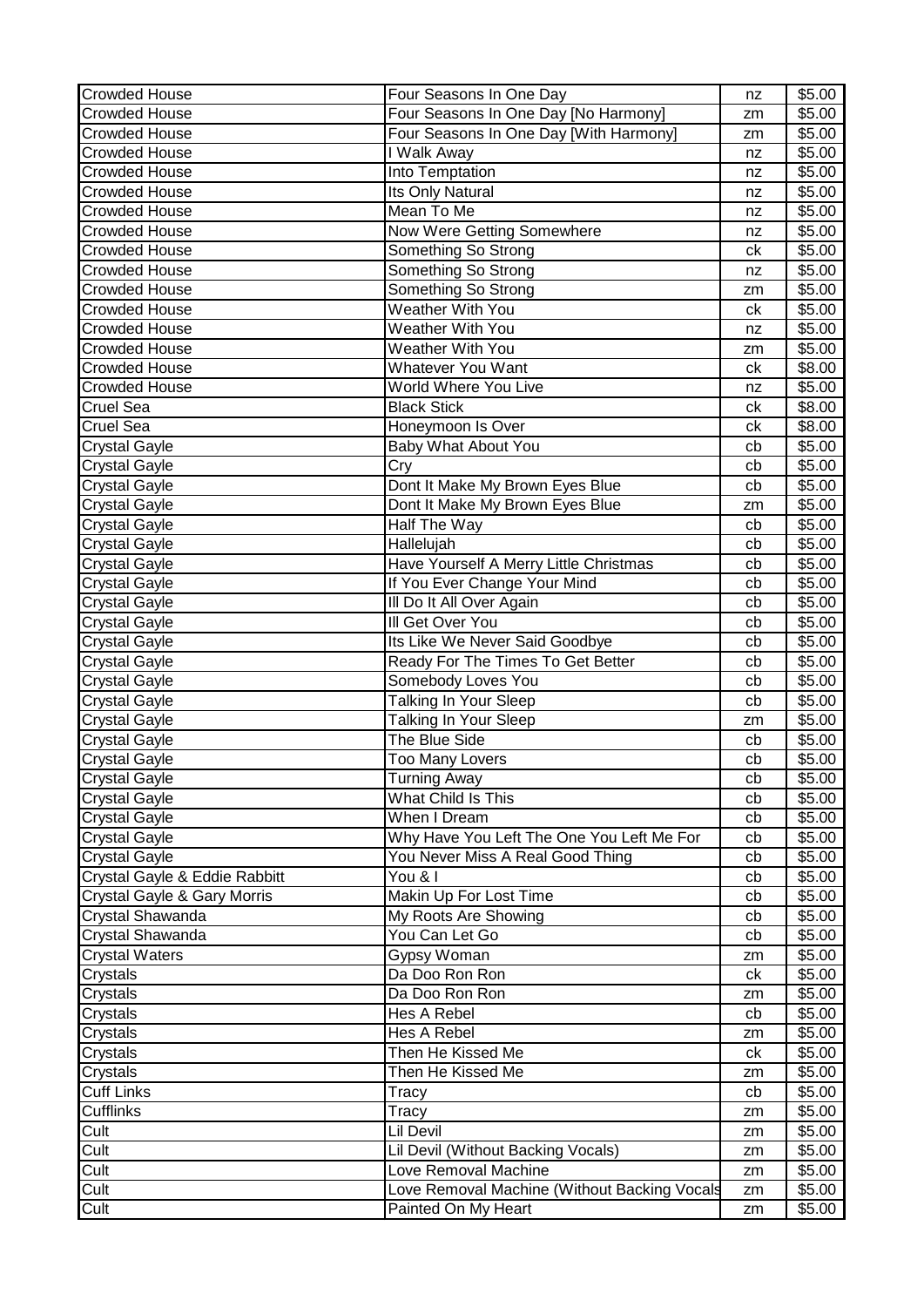| Cult                                         | She Sells Sanctuary                                      | zm       | \$5.00             |
|----------------------------------------------|----------------------------------------------------------|----------|--------------------|
| Cult                                         | <b>Wild Flower</b>                                       | zm       | \$5.00             |
| <b>Culture Club</b>                          | Church Of The Poison Mind                                | ck       | \$5.00             |
| <b>Culture Club</b>                          | Church Of The Poison Mind                                | zm       | \$5.00             |
| <b>Culture Club</b>                          | Do You Really Want To Hurt Me                            | cb       | \$5.00             |
| <b>Culture Club</b>                          | Do You Really Want To Hurt Me                            | zm       | \$5.00             |
| <b>Culture Club</b>                          | III Tumble 4 Ya                                          | zm       | \$5.00             |
| <b>Culture Club</b>                          | III Tumble 4 Ya                                          | zm       | \$5.00             |
| <b>Culture Club</b>                          | Its A Miracle                                            | zm       | \$5.00             |
| <b>Culture Club</b>                          | Karma Chameleon                                          | cb       | \$5.00             |
| <b>Culture Club</b>                          | Karma Chameleon                                          | zm       | \$5.00             |
| <b>Culture Club</b>                          | Love Is Love                                             | zm       | \$5.00             |
| <b>Culture Club</b>                          | Miss Me Blind (With Music To End)                        | zm       | \$5.00             |
| <b>Culture Club</b>                          | Miss Me Blind (With Vocal Ending)                        | zm       | \$5.00             |
| <b>Culture Club</b>                          | The War Song                                             | ck       | \$5.00             |
| <b>Culture Club</b>                          | $\overline{T}$ ime                                       | ck       | \$5.00             |
| <b>Culture Club</b>                          | Time (Clock Of The Heart)                                | zm       | $\overline{$}5.00$ |
| <b>Culture Club</b>                          | Victims                                                  | zm       | \$5.00             |
| <b>Cumberland Gap</b>                        | Waiting On The Water                                     | cb       | \$5.00             |
| Cure                                         | A Forest                                                 | zm       | \$5.00             |
| Cure                                         | <b>Boys Dont Cry</b>                                     | zm       | \$5.00             |
| Cure                                         | Close To Me                                              | zm       | \$5.00             |
| Cure                                         | Friday Im In Love                                        | ck       | \$5.00             |
| Cure                                         | Friday Im In Love                                        | zm       | \$5.00             |
| Cure                                         | In Between Days                                          | zm       | \$5.00             |
| Cure                                         | Just Like Heaven                                         | zm       | \$5.00             |
| Cure                                         | Love Cats                                                | ck       | \$5.00             |
| Cure                                         | Love Cats                                                | zm       | \$5.00             |
| Cure                                         | Love Cats+Friday Im In Love (medley)                     | zm       | \$5.00             |
|                                              |                                                          |          |                    |
|                                              |                                                          |          |                    |
| Cure                                         | Love Song                                                | cb<br>zm | \$5.00             |
| Cure                                         | Lullaby                                                  | zm       | \$5.00             |
| Cure                                         | Primary                                                  |          | \$5.00             |
| Cure                                         | Why Cant I Be You                                        | zm<br>zm | \$5.00             |
| Curiosity Killed The Cat                     | Down To Earth                                            |          | \$5.00             |
| <b>Curiosity Killed The Cat</b>              | Misfit                                                   | zm       | \$5.00             |
| Curtis Lee                                   | Pretty Little Angel Eyes                                 | cb       | \$5.00             |
| <b>Curtis Mayfield</b>                       | Move On Up                                               | zm       | \$5.00             |
| <b>Curtis Mayfield</b>                       | Superfly                                                 | cb       | \$5.00             |
| <b>Curtis Stigers</b>                        | I Wonder Why                                             | zm       | \$5.00             |
| <b>Curtis Stigers</b><br><b>Cutting Crew</b> | Youre All That Matters To Me<br>I Just Died In Your Arms | zm<br>cb | \$5.00<br>\$5.00   |
|                                              | I Just Died In Your Arms                                 | zm       |                    |
| <b>Cutting Crew</b><br><b>CW McCall</b>      | Convoy                                                   |          | \$5.00<br>\$5.00   |
|                                              |                                                          | cb       |                    |
| Cyndi Lauper                                 | All Through The Night                                    | cb       | \$5.00             |
| Cyndi Lauper                                 | Girls Just Wanna Have Fun                                | cb       | \$5.00             |
| Cyndi Lauper                                 | Girls Just Want To Have Fun                              | zm       | \$5.00             |
| Cyndi Lauper                                 | I Drove All Night                                        | cb       | \$5.00             |
| Cyndi Lauper                                 | I Drove All Night                                        | zm<br>cb | \$5.00             |
| Cyndi Lauper                                 | She Bop                                                  | zm       | \$5.00             |
| Cyndi Lauper                                 | The Goonies R Good Enough<br><b>Time After Time</b>      |          | \$5.00             |
| Cyndi Lauper                                 | <b>Time After Time</b>                                   | cb<br>zm | \$5.00             |
| Cyndi Lauper                                 | <b>True Colors</b>                                       |          | \$5.00             |
| Cyndi Lauper                                 | <b>True Colours</b>                                      | cb<br>zm | \$5.00             |
| Cyndi Lauper                                 |                                                          | cb       | \$5.00             |
| Cyndi Thomson                                | I Always Liked That Best<br>If You Could Only See        | cb       | \$5.00             |
| Cyndi Thomson<br>Cyndi Thomson               | Im Gone                                                  | cb       | \$5.00<br>\$5.00   |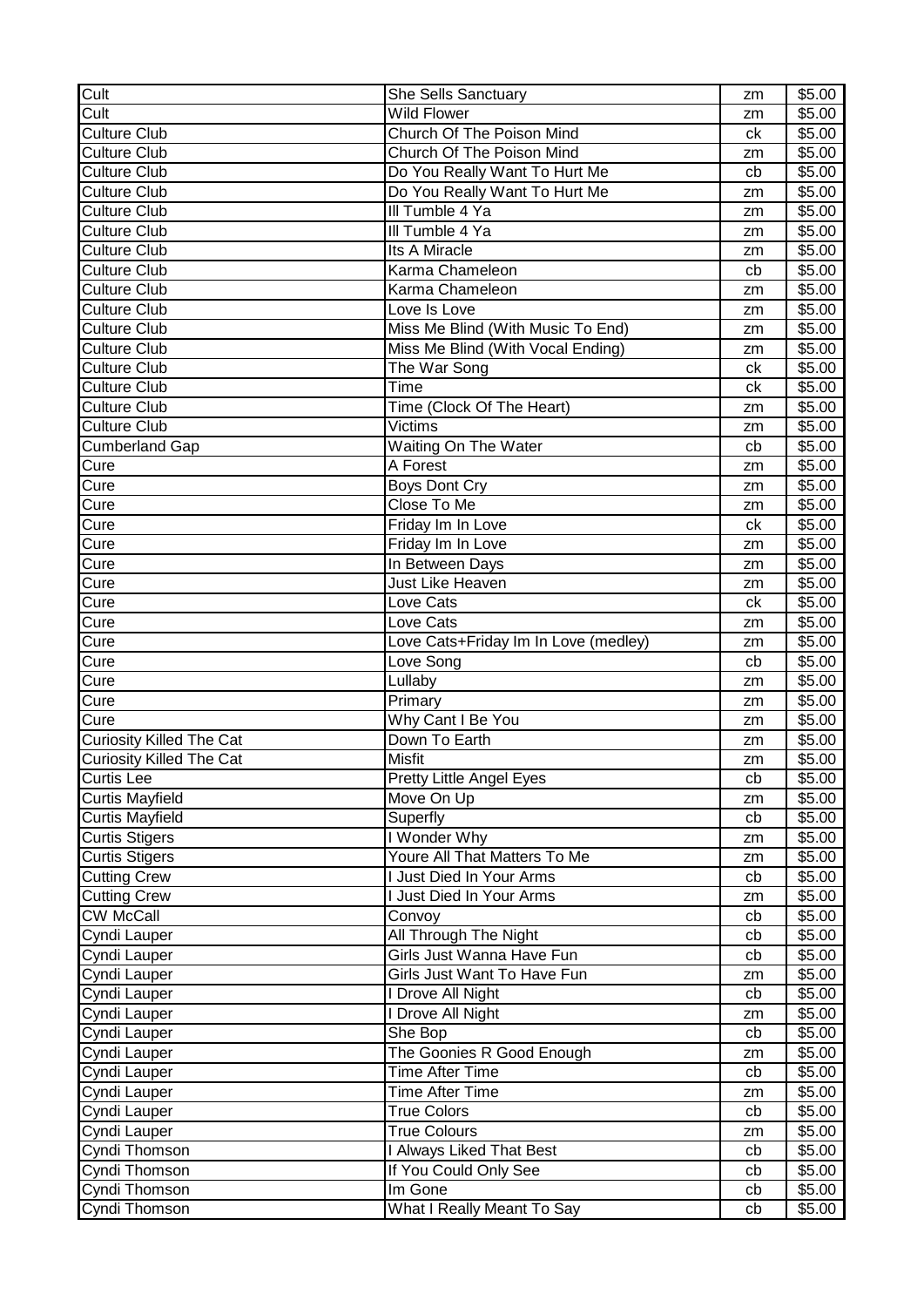| Cynthia Schloss               | Sad Movies (Make Me Cry)                 | zm | \$5.00 |
|-------------------------------|------------------------------------------|----|--------|
| <b>Cypress Hill</b>           | Insane In My Brain                       | ck | \$5.00 |
| Cyrus                         | Stone                                    | сk | \$5.00 |
| Cyrus                         | Stone                                    | zm | \$5.00 |
| D <sub>12</sub>               | My Band                                  | zm | \$5.00 |
| Daddy Cool                    | Come Back Again                          | ck | \$5.00 |
| Daddy Cool                    | Daddy Cool                               | сk | \$8.00 |
| Daddy Cool                    | Eagle Rock                               | ck | \$5.00 |
| Daft Punk                     | One More Time                            | zm | \$5.00 |
| Daft Punk & Pharrell Williams | Get Lucky                                | ck | \$5.00 |
| Daft Punk & Pharrell Williams | Get Lucky                                | zm | \$5.00 |
| Daisy Dern                    | Gettin Back To You                       | cb | \$5.00 |
| Dale & Grace                  | Im Leavin It All Up To You               | cb | \$5.00 |
| Dale Ann Bradley              | Everything You Do (Touches Someone Else) | cb | \$5.00 |
| Dale Ann Bradley              | Stop Look & Listen                       | cb | \$5.00 |
| <b>Dallas Holmes</b>          | Rise Again                               | cb | \$5.00 |
| Dalton Harris & James Arthur  | The Power Of Love                        | zm | \$5.00 |
| Dami Im                       | Sound Of Silence                         | ck | \$5.00 |
| Dami Im & Jessica Mauboy etc  | I Am Australian                          | ck | \$8.00 |
| Damien Rice                   | Cannonball                               | zm | \$5.00 |
| Damien Rice                   | The Blowers Daughter                     | zm | \$5.00 |
| Damn Yankees                  | <b>Bad Reputation</b>                    | cb | \$5.00 |
| Damn Yankees                  | Coming Of Age                            | cb | \$5.00 |
| Damn Yankees                  | <b>High Enough</b>                       | cb | \$5.00 |
| Damned                        | Eloise                                   | zm | \$5.00 |
| Damon Gray                    | Lookin For Trouble                       | cb | \$5.00 |
| Dan & Shay                    | <b>Glad You Exist</b>                    | сk | \$5.00 |
| Dan + Shay                    | All To Myself                            | сk | \$5.00 |
| Dan + Shay                    | Tequila                                  | сk | \$5.00 |
| Dan + Shay & Justin Bieber    | 10,000 Hours                             | ck | \$5.00 |
| Dan + Shay With Justin Bieber | <b>10000 Hours</b>                       | zm | \$5.00 |
| Dan Fogelberg                 | Leader Of The Band                       | zm | \$5.00 |
| Dan Fogelberg                 | Longer                                   | zm | \$5.00 |
| Dan Fogelberg                 | Rhythm Of The Rain                       | zm | \$5.00 |
| Dan Fogelberg                 | Run For The Roses                        | zm | \$5.00 |
| Dan Hartman                   | I Can Dream About You                    | cb | \$5.00 |
| Dan Hartman                   | I Can Dream About You                    | zm | \$5.00 |
| Dan Hill                      | Sometimes When We Touch                  | ck | \$5.00 |
| Dan Hill                      | Sometimes When We Touch                  | zm | \$5.00 |
| Dan Seals                     | <b>Big Wheels In The Moonlight</b>       | cb | \$5.00 |
| Dan Seals                     | <b>Bop</b>                               | cb | \$5.00 |
| Dan Seals                     | Everything That Glitters (Is Not Gold)   | cb | \$5.00 |
| Dan Seals                     | <b>Good Times</b>                        | cb | \$5.00 |
| Dan Seals                     | Love On Arrival                          | cb | \$5.00 |
| Dan Seals & Marie Osmond      | Meet Me In Montana                       | cb | \$5.00 |
| Dan Sultan                    | <b>Tarred &amp; Feathered</b>            | ck | \$8.00 |
| Dan Sultan                    | The Same Man                             | ck | \$8.00 |
| Dana                          | All Kinds Of Everything                  | zm | \$5.00 |
| Dana                          | Fairytale                                | zm | \$5.00 |
| Dana                          | Its Gonna Be A Cold Cold Christmas       | zm | \$5.00 |
| Dana Glover                   | Rain                                     | cb | \$5.00 |
| Dana Glover                   | <b>Thinking Over</b>                     | cb | \$5.00 |
| Dana Lyons                    | <b>Cows With Guns</b>                    | сk | \$5.00 |
| Dandy Livingstone             | Suzanne Beware Of The Devil              | zm | \$5.00 |
| Dandy Warhols                 | Bohemian Like You                        | zm | \$5.00 |
| Dani & Lizzy                  | Dancing In The Sky                       | zm | \$5.00 |
| Daniel Bedingfield            | If Youre Not The One                     | cb | \$5.00 |
| Daniel Bedingfield            | If Youre Not The One                     | zm | \$5.00 |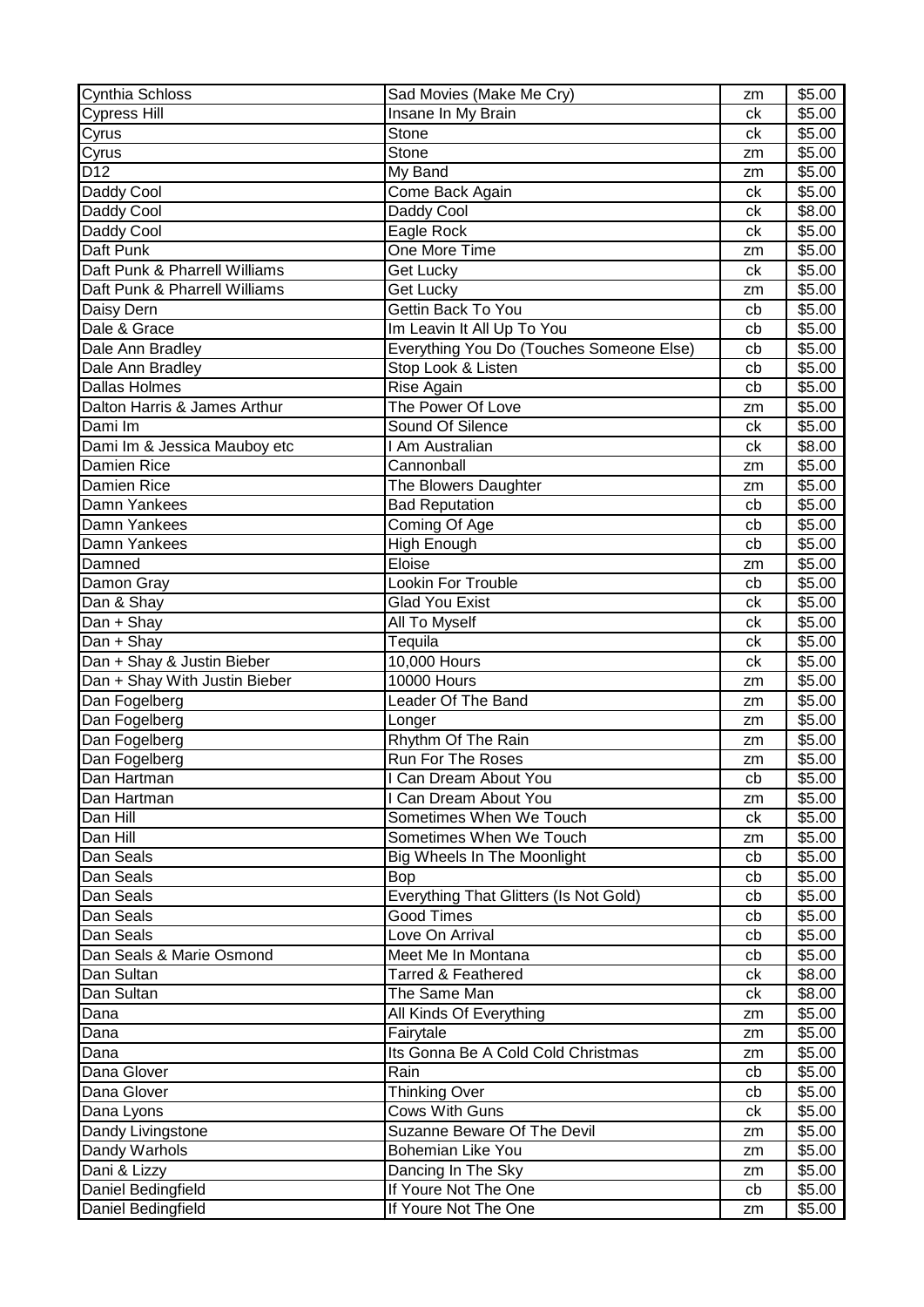| Daniel Boone               | <b>Beautiful Sunday</b>                                   | cb | \$5.00 |
|----------------------------|-----------------------------------------------------------|----|--------|
| Daniel Boone               | <b>Beautiful Sunday</b>                                   | zm | \$5.00 |
| <b>Daniel Merriweather</b> | Red                                                       | zm | \$5.00 |
| Daniel O Donnell           | Danny Boy                                                 | zm | \$5.00 |
| Daniel O Donnell           | Isle Of Innisfree                                         | zm | \$5.00 |
| Daniel O Donnell           | Not Until The Next Time                                   | ck | \$5.00 |
| Daniel O Donnell           | Sing Me An Old Irish Song                                 | zm | \$5.00 |
| Daniel O Donnell           | <b>Until The Next Time</b>                                | ck | \$5.00 |
| <b>Daniel Powter</b>       | <b>Bad Day</b>                                            | cb | \$5.00 |
| <b>Daniel Powter</b>       | <b>Bad Day</b>                                            | nz | \$5.00 |
| <b>Daniel Powter</b>       | <b>Bad Day</b>                                            | zm | \$5.00 |
| <b>Daniel Powter</b>       | Free Loop                                                 | zm | \$5.00 |
| Danielle Peck              | <b>Bad For Me</b>                                         | cb | \$5.00 |
| <b>Danielle Peck</b>       | <b>Cant Behave</b>                                        | cb | \$5.00 |
| <b>Danielle Peck</b>       | I Dont                                                    | cb | \$5.00 |
| <b>Danielle Peck</b>       | Isnt That Everything                                      | cb | \$5.00 |
| <b>Danity Kane</b>         | Damaged                                                   | cb | \$5.00 |
| <b>Danleers</b>            | One Summer Night                                          | zm | \$5.00 |
| Danni Leigh                | 29 Nights                                                 | cb | \$5.00 |
| Danni Leigh                | Honey I Do                                                | cb | \$5.00 |
| Danni Leigh                | House Of Pain                                             | cb | \$5.00 |
| Danni Leigh                | I Dont Feel That Way Anymore                              | cb | \$5.00 |
| Danni Leigh                |                                                           |    |        |
|                            | If The Jukebox Took Teardrops<br>Last Train To San Antone | cb | \$5.00 |
| Danni Leigh                |                                                           | cb | \$5.00 |
| Danni Leigh                | Longnecks Cigarettes                                      | cb | \$5.00 |
| Danni Leigh                | Sometimes                                                 | cb | \$5.00 |
| Danny & Juniors            | At The Hop                                                | cb | \$5.00 |
| Danny & The Juniors        | At The Hop                                                | zm | \$5.00 |
| Danny Gokey                | I Will Not Say Goodbye                                    | cb | \$5.00 |
| Danny Gokey                | My Best Days Are Ahead Of Me                              | cb | \$5.00 |
| Danny OKeefe               | <b>Good Time Charlies Got The Blues</b>                   | cb | \$5.00 |
| Danny Williams             | White On White                                            | cb | \$5.00 |
| Danny Wilson               | Marys Prayer                                              | zm | \$5.00 |
| Dappy                      | No Regrets                                                | zm | \$5.00 |
| Dappy & Brian May          | Rockstar [Explicit]                                       | zm | \$5.00 |
| Darius Rucker              | Alright By Me                                             | cb | \$5.00 |
| Darius Rucker              | Come Back Song                                            | cb | \$5.00 |
| Darius Rucker              | Dont Think I Dont Think About It                          | cb | \$5.00 |
| <b>Darius Rucker</b>       | History In The Making                                     | cb | \$5.00 |
| Darius Rucker              | It Wont Be Like This For Long                             | cb | \$5.00 |
| Darius Rucker              | This                                                      | cb | \$5.00 |
| Darius Rucker              | <b>Together Anythings Possible</b>                        | cb | \$5.00 |
| Darius Rucker              | Wagon Wheel                                               | ck | \$5.00 |
| Darius Rucker              | Wagon Wheel                                               | zm | \$5.00 |
| <b>Darkness</b>            | Christmas Time (Dont Let The Bells End)                   | zm | \$5.00 |
| <b>Darkness</b>            | <b>Friday Night</b>                                       | zm | \$5.00 |
| Darkness                   | Get Your Hands Off My Woman                               | zm | \$5.00 |
| <b>Darkness</b>            | Givin Up                                                  | zm | \$5.00 |
| <b>Darkness</b>            | Holding My Own                                            | zm | \$5.00 |
| <b>Darkness</b>            | I Believe In A Thing Called Love                          | ck | \$5.00 |
| Darkness                   | I Believe In A Thing Called Love                          | zm | \$5.00 |
| Darkness                   | Love Is Only A Feeling                                    | zm | \$5.00 |
| Darkness                   | One Way Ticket                                            | ck | \$5.00 |
| Darlene Love               | All Alone On Christmas                                    | zm | \$5.00 |
| Darlene Love               | Christmas (Baby Please Come Home)                         | zm | \$5.00 |
| Darlene Love               | Winter Wonderland                                         | zm | \$5.00 |
| Darlene Zschech            | Pray                                                      | cb | \$5.00 |
| Darlinghurst               | Gotta Go Rodeo                                            | сk | \$8.00 |
|                            |                                                           |    |        |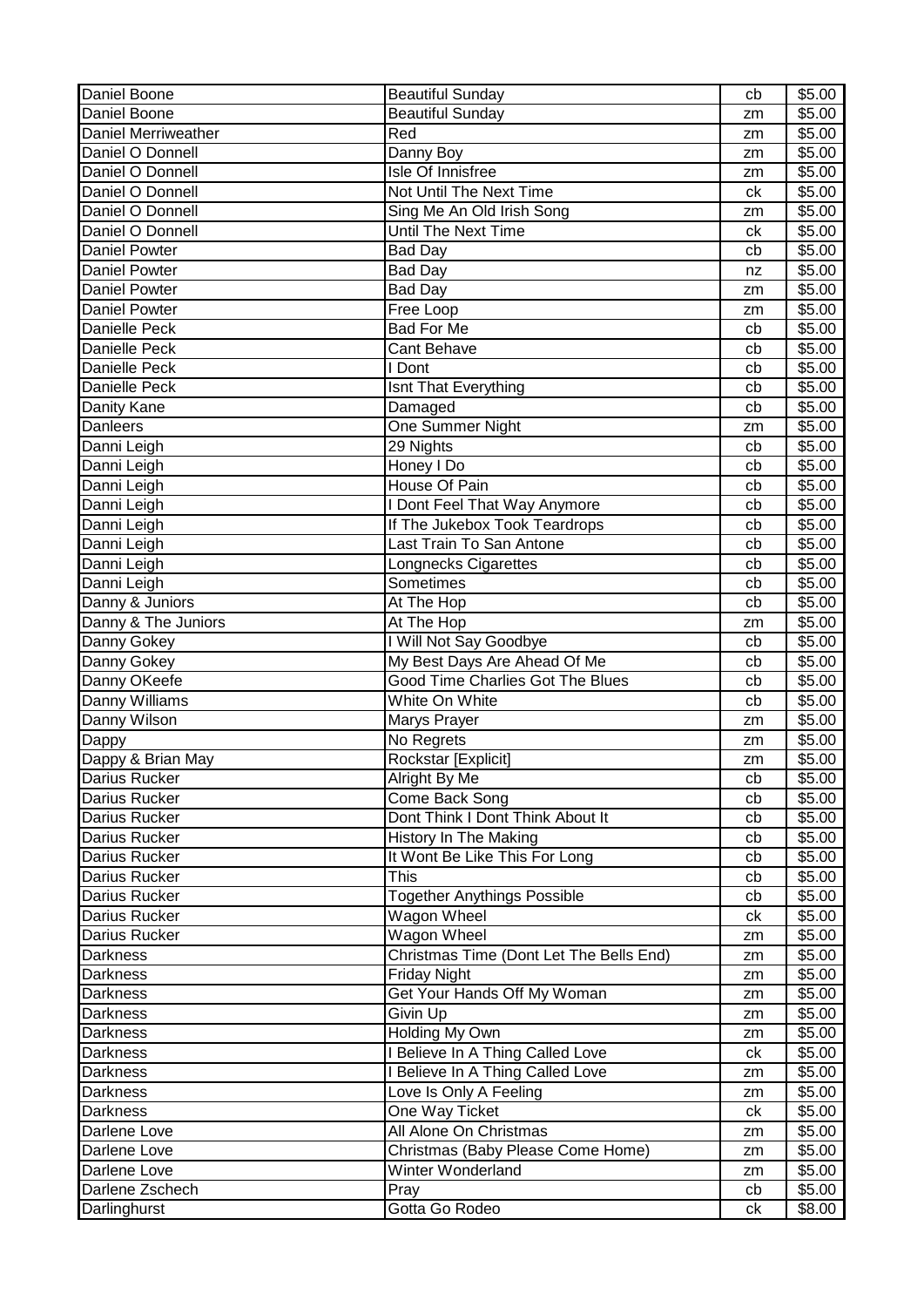| Darlinghurst                           | Sorry Wont Get You Back                                    | ck       | \$8.00           |
|----------------------------------------|------------------------------------------------------------|----------|------------------|
| Daron Norwood                          | Cowboys Dont Cry                                           | cb       | \$5.00           |
| Daron Norwood                          | If It Wasnt For Her I Wouldnt Have You                     | cb       | \$5.00           |
| Daron Norwood                          | In God We Trust                                            | cb       | \$5.00           |
| Daron Norwood                          | My Girl Friday                                             | cb       | \$5.00           |
| Darren Hayes                           | Insatiable                                                 | cb       | \$5.00           |
| Darren Hayes                           | Popular                                                    | ck       | \$8.00           |
| Darryl Cotton                          | Same Old Girl                                              | сk       | \$8.00           |
| Darryl Worley                          | A Good Day To Run                                          | cb       | \$5.00           |
| Darryl Worley                          | Awful Beautiful Life                                       | cb       | \$5.00           |
| Darryl Worley                          | Best Of Both Worlds                                        | cb       | \$5.00           |
| Darryl Worley                          | <b>Family Tree</b>                                         | cb       | \$5.00           |
| Darryl Worley                          | Have You Forgotten                                         | cb       | \$5.00           |
| Darryl Worley                          | I Just Came Back (From A War)                              | cb       | \$5.00           |
| Darryl Worley                          | I Love Her She Hates Me                                    | cb       | \$5.00           |
| Darryl Worley                          | I Miss My Friend                                           | cb       | \$5.00           |
| Darryl Worley                          | I Need A Breather                                          | cb       | \$5.00           |
| Darryl Worley                          | I Will Hold My Ground                                      | cb       | \$5.00           |
| Darryl Worley                          | If Something Should Happen                                 | cb       | \$5.00           |
| Darryl Worley                          | Keep The Change                                            | cb       | \$5.00           |
| Darryl Worley                          | Living In The Here & Now                                   | cb       | \$5.00           |
| Darryl Worley                          | Nothin But A Love Thang                                    | cb       | \$5.00           |
| Darryl Worley                          | Second Wind                                                | cb       | \$5.00           |
| Darryl Worley                          | Sideways                                                   | cb       | \$5.00           |
| Darryl Worley                          | Sounds Like Life To Me                                     | cb       | \$5.00           |
| Darryl Worley                          | Tennessee River Run                                        | cb       | \$5.00           |
| Darryl Worley                          | Tequila On Ice                                             | cb       | \$5.00           |
| Darryl Worley                          | When You Need My Love                                      | cb       | \$5.00           |
| Darts                                  | Come Back My Love                                          | zm       | \$5.00           |
| Darts                                  | Daddy Cool The Girl Cant Help It (Medley)                  | zm       | \$5.00           |
| Darts                                  | Duke Of Earl                                               | zm       | \$5.00           |
|                                        |                                                            |          |                  |
|                                        |                                                            |          |                  |
| Darts                                  | Its Raining                                                | zm       | \$5.00           |
| Darts                                  | The Boy From New York City                                 | zm       | \$5.00           |
| Daryl Braithwaite                      | As The Days Go By                                          | ck       | \$8.00           |
| Daryl Braithwaite                      | Horses                                                     | ck       | \$5.00           |
|                                        | One Summer                                                 | ck       | \$5.00           |
| Daryl Braithwaite<br>Daryl Braithwaite | The Horses                                                 | zm       | \$5.00           |
| Daryl Braithwaite                      | Youre My World                                             | ck       | \$8.00           |
| Daryl Braithwaite                      | Love Songs                                                 | сk       | \$8.00           |
| Daryle Singletary                      | Amen Kind Of Love                                          | cb       | \$5.00           |
| Daryle Singletary                      | I Let Her Lie                                              | cb<br>cb | \$5.00<br>\$5.00 |
| Daryle Singletary                      | Ive Thought Of Everything<br><b>Jesus &amp; Bartenders</b> | cb       | \$5.00           |
| Daryle Singletary                      |                                                            |          |                  |
| Daryle Singletary                      | My Babys Lovin                                             | cb<br>cb | \$5.00           |
| Daryle Singletary                      | Now & Again                                                |          | \$5.00           |
| Daryle Singletary                      | Thats Where Youre Wrong                                    | cb       | \$5.00           |
| Daryle Singletary                      | Thats Why I Sing This Way                                  | cb       | \$5.00           |
| Daryle Singletary                      | The Note                                                   | cb       | \$5.00           |
| Daryle Singletary                      | Too Much Fun<br>Crashed                                    | cb       | \$5.00           |
| Daughtry                               |                                                            | cb       | \$5.00           |
| Daughtry                               | Feels Like Tonight<br>Home                                 | cb       | \$5.00           |
| Daughtry                               |                                                            | cb       | \$5.00           |
| Daughtry                               | Its Not Over                                               | cb       | \$5.00           |
| Daughtry                               | Life After You                                             | cb       | \$5.00           |
| Daughtry                               | No Surprise<br>Over You                                    | cb<br>cb | \$5.00           |
| Daughtry<br>Daughtry                   | September                                                  | cb       | \$5.00<br>\$5.00 |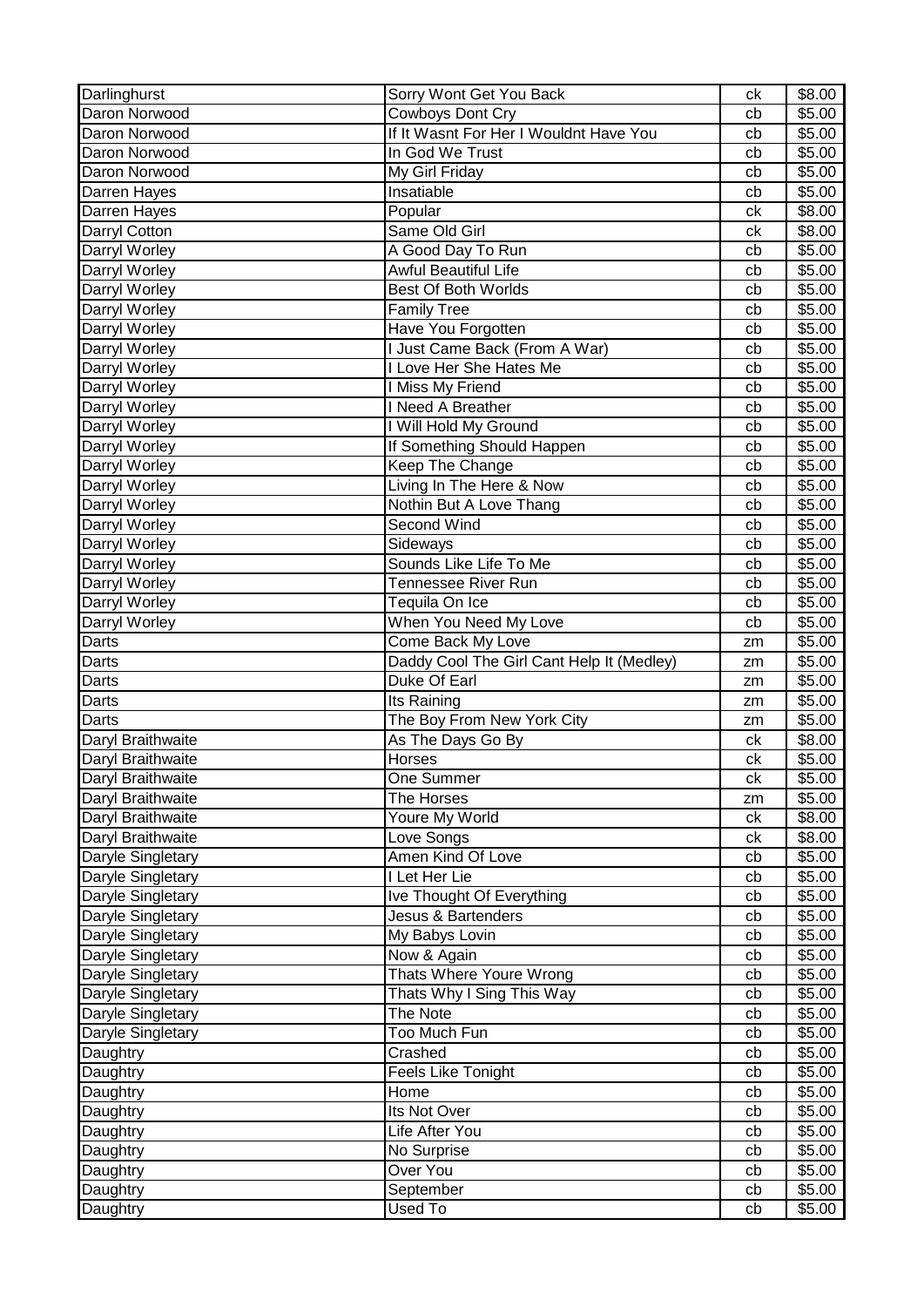| Daughtry                        | <b>What About Now</b>                       | cb | \$5.00 |
|---------------------------------|---------------------------------------------|----|--------|
| Daughtry & Slash                | What I Want                                 | cb | \$5.00 |
| Daughtry (Chris) & Sevendust    | The Past                                    | cb | \$5.00 |
| Dave & The Dynamos              | Life Begins At 40                           | nz | \$5.00 |
| Dave Berry                      | Little Things                               | zm | \$5.00 |
| Dave Berry                      | The Crying Game                             | zm | \$5.00 |
| Dave Clark Five                 | <b>Bits &amp; Pieces</b>                    | zm | \$5.00 |
| Dave Clark Five                 | Cant You See That Shes Mine                 | zm | \$5.00 |
| Dave Clark Five                 | Catch Us If You Can                         | zm | \$5.00 |
| Dave Clark Five                 | Everybody Knows                             | zm | \$5.00 |
| Dave Clark Five                 | <b>Glad All Over</b>                        | ck | \$5.00 |
| Dave Clark Five                 | <b>Glad All Over</b>                        | zm | \$5.00 |
| Dave Clark Five                 | Over & Over                                 | cb | \$5.00 |
| <b>Dave Davies</b>              | Death Of A Clown                            | zm | \$5.00 |
| Dave Dee Dozy Beaky Mick & Tich | <b>Hold Tight</b>                           | zm | \$5.00 |
| Dave Dee Dozy Beaky Mick & Tich | Save Me                                     | zm | \$5.00 |
| Dave Dee Dozy Beaky Mick & Tich | The Legend Of Xanadu                        | zm | \$5.00 |
| Dave Dobbyn                     | Language                                    | nz | \$5.00 |
| Dave Dobbyn                     | Love You Like I Should                      | nz | \$5.00 |
| Dave Dobbyn                     | Loyal                                       | nz | \$5.00 |
| Dave Dobbyn                     | Oughta Be In Love                           | nz | \$5.00 |
| Dave Dobbyn                     | Slice Of Heaven                             | сk | \$5.00 |
| Dave Dobbyn                     | Slice Of Heaven                             | nz | \$5.00 |
| Dave Dobbyn                     | Wailing                                     | nz | \$5.00 |
| Dave Dobbyn                     | Welcome Home                                | nz | \$5.00 |
| Dave Dudley                     | Comin Home                                  | cb | \$5.00 |
| Dave Dudley                     | <b>Cowboy Boots</b>                         | cb | \$5.00 |
| Dave Dudley                     | Fly Away Again                              | cb | \$5.00 |
| Dave Dudley                     | George (And The North Woods)                | cb | \$5.00 |
| Dave Dudley                     | If It Feels Good Do It                      | cb | \$5.00 |
| Dave Dudley                     | Last Day In The Mines                       | cb | \$5.00 |
| Dave Dudley                     | Mad                                         | cb | \$5.00 |
| Dave Dudley                     | Me & Old CB                                 | cb | \$5.00 |
| Dave Dudley                     | Six Days On The Road                        | cb | \$5.00 |
| Dave Dudley                     | The Pool Shark                              | cb | \$5.00 |
| Dave Dudley                     | There Aint No Easy Run                      | cb | \$5.00 |
| Dave Dudley                     | <b>Truck Drivin Man</b>                     | cb | \$5.00 |
| Dave Dudley                     | Truck Drivin Son Of A Gun                   | cb | \$5.00 |
| Dave Dudley                     | Two Six Packs Away                          | cb | \$5.00 |
| Dave Dudley                     | What Were Fighting For                      | cb | \$5.00 |
| Dave Edmunds                    | Born To Be With You                         | zm | \$5.00 |
| Dave Edmunds                    | Every Time I See Her                        | zm | \$5.00 |
| Dave Edmunds                    | From Small Things (Big Things One Day Come) | zm | \$5.00 |
| Dave Edmunds                    | <b>Girls Talk</b>                           | ck | \$5.00 |
| Dave Edmunds                    | <b>Girls Talk</b>                           | zm | \$5.00 |
| Dave Edmunds                    | Girls Talk (2 Keys Down)                    | zm | \$5.00 |
| Dave Edmunds                    | I Hear You Knockin                          | zm | \$5.00 |
| Dave Edmunds                    | I Hear You Knocking                         | cb | \$5.00 |
| Dave Edmunds                    | Queen Of Hearts                             | сk | \$5.00 |
| Dave Edmunds                    | Queen Of Hearts                             | zm | \$5.00 |
| Dave Edmunds                    | Run Rudolph Run                             | cb | \$5.00 |
| Dave Hollister                  | One Woman Man                               | cb | \$5.00 |
| Dave Hollister                  | Tell Me Why                                 | cb | \$5.00 |
| Dave Hollister & AZ             | Keep Lovin You                              | cb | \$5.00 |
| Dave Loggins                    | Please Come To Boston                       | cb | \$5.00 |
| Dave Matthews & Blue Man Group  | Sing Along                                  | cb | \$5.00 |
| Dave Matthews Band              | American Baby                               | cb | \$5.00 |
| Dave Matthews Band              | Crash Into Me                               | cb | \$5.00 |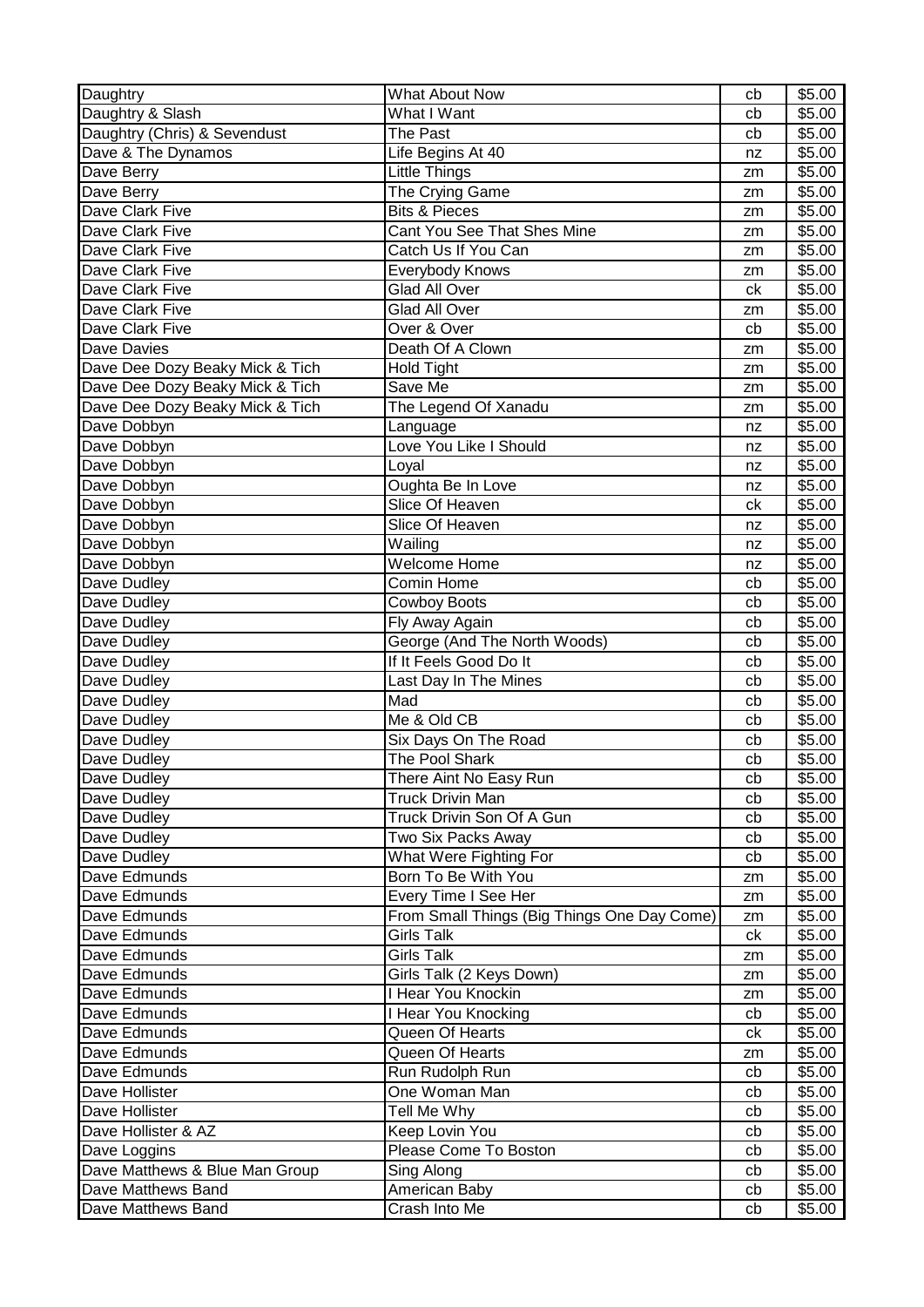| Dave Matthews Band<br>\$5.00<br>Dreamgirl<br>cb<br>\$5.00<br>Dave Matthews Band<br>Everyday<br>cb<br>Dave Matthews Band<br><b>Grace Is Gone</b><br>\$5.00<br>cb<br>\$5.00<br>Dave Matthews Band<br><b>Grey Street</b><br>cb<br>Dave Matthews Band<br>I Did It<br>\$5.00<br>cb<br>Save Me<br>Dave Matthews Band<br>\$5.00<br>cb<br>Stay (Wasting Time)<br>\$5.00<br>Dave Matthews Band<br>cb<br>Dave Matthews Band<br>The Space Between<br>\$5.00<br>cb<br>Dave Matthews Band<br>Too Much<br>\$5.00<br>cb<br>Dave Matthews Band<br><b>Tripping Billies</b><br>\$5.00<br>cb<br>What Would You Say<br>Dave Matthews Band<br>\$5.00<br>cb<br>Dave Matthews Band<br>Where Are You Going<br>\$5.00<br>cb<br>David Alexander<br>Bennetts Mighty Men<br>\$5.00<br>zm<br>David Alexander<br>Come Home Rhondda Boy<br>\$5.00<br>zm<br>Cry<br>David Alexander<br>\$5.00<br>zm<br>David Alexander<br>Endlessly<br>\$5.00<br>zm<br><b>Feed The Fire</b><br>\$5.00<br>David Alexander<br>zm<br>\$5.00<br>David Alexander<br>Feelings<br>zm<br><b>Green Green Grass Of Home</b><br>David Alexander<br>\$5.00<br>zm<br>I Know<br>David Alexander<br>\$5.00<br>zm<br>David Alexander<br>If I Could See The Rhondda<br>\$5.00<br>zm<br>David Alexander<br>If I Only Had Time<br>\$5.00<br>zm<br>Its Just A Matter Of Time<br>David Alexander<br>\$5.00<br>zm<br>\$5.00<br>David Alexander<br>Lady Lay Down<br>zm<br>David Alexander<br>Let Me Try Again<br>\$5.00<br>zm<br>More & More<br>\$5.00<br>David Alexander<br>zm<br>My Wales<br>\$5.00<br>David Alexander<br>zm<br>David Alexander<br>\$5.00<br>Myfanwy<br>zm<br>David Alexander<br>One Day<br>\$5.00<br>zm<br>David Alexander<br>She Wears My Ring<br>\$5.00<br>zm<br>David Alexander<br>\$5.00<br>So Many Ways<br>zm<br>David Alexander<br>Solitaire<br>\$5.00<br>zm<br>David Alexander<br>The Answer To Everything<br>\$5.00<br>zm<br>David Alexander<br>The Price Of Coal<br>\$5.00<br>zm<br>\$5.00<br>Why Dont You Spend The Night<br>David Alexander<br>zm<br><b>Working Man</b><br>\$5.00<br>David Alexander<br>zm<br>Divers Do It Deeper<br>\$5.00<br>David Allan Coe<br>cb<br>David Allan Coe<br>Hank Williams Junior Junior<br>\$5.00<br>cb<br>David Allan Coe<br>If That Aint Country<br>\$5.00<br>cb<br>David Allan Coe<br>Jack Daniels If You Please<br>\$5.00<br>cb<br>David Allan Coe<br>\$5.00<br>Just To Prove My Love For You<br>cb<br>David Allan Coe<br>Long Haired Redneck<br>\$5.00<br>cb<br>David Allan Coe<br>Mona Lisa Lost Her Smile<br>\$5.00<br>cb<br>Now I Lay Me Down To Cheat<br>David Allan Coe<br>\$5.00<br>cb<br>David Allan Coe<br>Tennessee Whiskey<br>\$5.00<br>cb<br>\$5.00<br>David Allan Coe<br>The Ride<br>cb<br>What Made You Change Your Mind<br>\$5.00<br>David Allan Coe<br>cb<br>David Allan Coe<br>Willie Waylon & Me<br>\$5.00<br>cb<br>You Never Even Called Me By My Name<br>David Allan Coe<br>\$5.00<br>cb<br>David Allan Coe & Bill Anderson<br>Get A Little Dirt On Your Hands<br>\$5.00<br>cb<br>\$5.00<br>David Allan Coe & George Jones<br>This Bottle (In My Hand)<br>cb<br>David Archuleta<br>A Little Too Not Over You<br>\$5.00<br>cb<br>David Archuleta<br>Crush<br>\$5.00<br>cb<br>\$5.00<br>David Archuleta<br>Elevator<br>cb<br>Something Bout Love<br>\$5.00<br>David Archuleta<br>cb | Dave Matthews Band | Crush         | cb | \$5.00 |
|------------------------------------------------------------------------------------------------------------------------------------------------------------------------------------------------------------------------------------------------------------------------------------------------------------------------------------------------------------------------------------------------------------------------------------------------------------------------------------------------------------------------------------------------------------------------------------------------------------------------------------------------------------------------------------------------------------------------------------------------------------------------------------------------------------------------------------------------------------------------------------------------------------------------------------------------------------------------------------------------------------------------------------------------------------------------------------------------------------------------------------------------------------------------------------------------------------------------------------------------------------------------------------------------------------------------------------------------------------------------------------------------------------------------------------------------------------------------------------------------------------------------------------------------------------------------------------------------------------------------------------------------------------------------------------------------------------------------------------------------------------------------------------------------------------------------------------------------------------------------------------------------------------------------------------------------------------------------------------------------------------------------------------------------------------------------------------------------------------------------------------------------------------------------------------------------------------------------------------------------------------------------------------------------------------------------------------------------------------------------------------------------------------------------------------------------------------------------------------------------------------------------------------------------------------------------------------------------------------------------------------------------------------------------------------------------------------------------------------------------------------------------------------------------------------------------------------------------------------------------------------------------------------------------------------------------------------------------------------------------------------------------------------------------------------------------------------------------------------------------------------------------------------------------------------------------------------------------------------------------------------------------------------------------|--------------------|---------------|----|--------|
|                                                                                                                                                                                                                                                                                                                                                                                                                                                                                                                                                                                                                                                                                                                                                                                                                                                                                                                                                                                                                                                                                                                                                                                                                                                                                                                                                                                                                                                                                                                                                                                                                                                                                                                                                                                                                                                                                                                                                                                                                                                                                                                                                                                                                                                                                                                                                                                                                                                                                                                                                                                                                                                                                                                                                                                                                                                                                                                                                                                                                                                                                                                                                                                                                                                                                                |                    |               |    |        |
|                                                                                                                                                                                                                                                                                                                                                                                                                                                                                                                                                                                                                                                                                                                                                                                                                                                                                                                                                                                                                                                                                                                                                                                                                                                                                                                                                                                                                                                                                                                                                                                                                                                                                                                                                                                                                                                                                                                                                                                                                                                                                                                                                                                                                                                                                                                                                                                                                                                                                                                                                                                                                                                                                                                                                                                                                                                                                                                                                                                                                                                                                                                                                                                                                                                                                                |                    |               |    |        |
|                                                                                                                                                                                                                                                                                                                                                                                                                                                                                                                                                                                                                                                                                                                                                                                                                                                                                                                                                                                                                                                                                                                                                                                                                                                                                                                                                                                                                                                                                                                                                                                                                                                                                                                                                                                                                                                                                                                                                                                                                                                                                                                                                                                                                                                                                                                                                                                                                                                                                                                                                                                                                                                                                                                                                                                                                                                                                                                                                                                                                                                                                                                                                                                                                                                                                                |                    |               |    |        |
|                                                                                                                                                                                                                                                                                                                                                                                                                                                                                                                                                                                                                                                                                                                                                                                                                                                                                                                                                                                                                                                                                                                                                                                                                                                                                                                                                                                                                                                                                                                                                                                                                                                                                                                                                                                                                                                                                                                                                                                                                                                                                                                                                                                                                                                                                                                                                                                                                                                                                                                                                                                                                                                                                                                                                                                                                                                                                                                                                                                                                                                                                                                                                                                                                                                                                                |                    |               |    |        |
|                                                                                                                                                                                                                                                                                                                                                                                                                                                                                                                                                                                                                                                                                                                                                                                                                                                                                                                                                                                                                                                                                                                                                                                                                                                                                                                                                                                                                                                                                                                                                                                                                                                                                                                                                                                                                                                                                                                                                                                                                                                                                                                                                                                                                                                                                                                                                                                                                                                                                                                                                                                                                                                                                                                                                                                                                                                                                                                                                                                                                                                                                                                                                                                                                                                                                                |                    |               |    |        |
|                                                                                                                                                                                                                                                                                                                                                                                                                                                                                                                                                                                                                                                                                                                                                                                                                                                                                                                                                                                                                                                                                                                                                                                                                                                                                                                                                                                                                                                                                                                                                                                                                                                                                                                                                                                                                                                                                                                                                                                                                                                                                                                                                                                                                                                                                                                                                                                                                                                                                                                                                                                                                                                                                                                                                                                                                                                                                                                                                                                                                                                                                                                                                                                                                                                                                                |                    |               |    |        |
|                                                                                                                                                                                                                                                                                                                                                                                                                                                                                                                                                                                                                                                                                                                                                                                                                                                                                                                                                                                                                                                                                                                                                                                                                                                                                                                                                                                                                                                                                                                                                                                                                                                                                                                                                                                                                                                                                                                                                                                                                                                                                                                                                                                                                                                                                                                                                                                                                                                                                                                                                                                                                                                                                                                                                                                                                                                                                                                                                                                                                                                                                                                                                                                                                                                                                                |                    |               |    |        |
|                                                                                                                                                                                                                                                                                                                                                                                                                                                                                                                                                                                                                                                                                                                                                                                                                                                                                                                                                                                                                                                                                                                                                                                                                                                                                                                                                                                                                                                                                                                                                                                                                                                                                                                                                                                                                                                                                                                                                                                                                                                                                                                                                                                                                                                                                                                                                                                                                                                                                                                                                                                                                                                                                                                                                                                                                                                                                                                                                                                                                                                                                                                                                                                                                                                                                                |                    |               |    |        |
|                                                                                                                                                                                                                                                                                                                                                                                                                                                                                                                                                                                                                                                                                                                                                                                                                                                                                                                                                                                                                                                                                                                                                                                                                                                                                                                                                                                                                                                                                                                                                                                                                                                                                                                                                                                                                                                                                                                                                                                                                                                                                                                                                                                                                                                                                                                                                                                                                                                                                                                                                                                                                                                                                                                                                                                                                                                                                                                                                                                                                                                                                                                                                                                                                                                                                                |                    |               |    |        |
|                                                                                                                                                                                                                                                                                                                                                                                                                                                                                                                                                                                                                                                                                                                                                                                                                                                                                                                                                                                                                                                                                                                                                                                                                                                                                                                                                                                                                                                                                                                                                                                                                                                                                                                                                                                                                                                                                                                                                                                                                                                                                                                                                                                                                                                                                                                                                                                                                                                                                                                                                                                                                                                                                                                                                                                                                                                                                                                                                                                                                                                                                                                                                                                                                                                                                                |                    |               |    |        |
|                                                                                                                                                                                                                                                                                                                                                                                                                                                                                                                                                                                                                                                                                                                                                                                                                                                                                                                                                                                                                                                                                                                                                                                                                                                                                                                                                                                                                                                                                                                                                                                                                                                                                                                                                                                                                                                                                                                                                                                                                                                                                                                                                                                                                                                                                                                                                                                                                                                                                                                                                                                                                                                                                                                                                                                                                                                                                                                                                                                                                                                                                                                                                                                                                                                                                                |                    |               |    |        |
|                                                                                                                                                                                                                                                                                                                                                                                                                                                                                                                                                                                                                                                                                                                                                                                                                                                                                                                                                                                                                                                                                                                                                                                                                                                                                                                                                                                                                                                                                                                                                                                                                                                                                                                                                                                                                                                                                                                                                                                                                                                                                                                                                                                                                                                                                                                                                                                                                                                                                                                                                                                                                                                                                                                                                                                                                                                                                                                                                                                                                                                                                                                                                                                                                                                                                                |                    |               |    |        |
|                                                                                                                                                                                                                                                                                                                                                                                                                                                                                                                                                                                                                                                                                                                                                                                                                                                                                                                                                                                                                                                                                                                                                                                                                                                                                                                                                                                                                                                                                                                                                                                                                                                                                                                                                                                                                                                                                                                                                                                                                                                                                                                                                                                                                                                                                                                                                                                                                                                                                                                                                                                                                                                                                                                                                                                                                                                                                                                                                                                                                                                                                                                                                                                                                                                                                                |                    |               |    |        |
|                                                                                                                                                                                                                                                                                                                                                                                                                                                                                                                                                                                                                                                                                                                                                                                                                                                                                                                                                                                                                                                                                                                                                                                                                                                                                                                                                                                                                                                                                                                                                                                                                                                                                                                                                                                                                                                                                                                                                                                                                                                                                                                                                                                                                                                                                                                                                                                                                                                                                                                                                                                                                                                                                                                                                                                                                                                                                                                                                                                                                                                                                                                                                                                                                                                                                                |                    |               |    |        |
|                                                                                                                                                                                                                                                                                                                                                                                                                                                                                                                                                                                                                                                                                                                                                                                                                                                                                                                                                                                                                                                                                                                                                                                                                                                                                                                                                                                                                                                                                                                                                                                                                                                                                                                                                                                                                                                                                                                                                                                                                                                                                                                                                                                                                                                                                                                                                                                                                                                                                                                                                                                                                                                                                                                                                                                                                                                                                                                                                                                                                                                                                                                                                                                                                                                                                                |                    |               |    |        |
|                                                                                                                                                                                                                                                                                                                                                                                                                                                                                                                                                                                                                                                                                                                                                                                                                                                                                                                                                                                                                                                                                                                                                                                                                                                                                                                                                                                                                                                                                                                                                                                                                                                                                                                                                                                                                                                                                                                                                                                                                                                                                                                                                                                                                                                                                                                                                                                                                                                                                                                                                                                                                                                                                                                                                                                                                                                                                                                                                                                                                                                                                                                                                                                                                                                                                                |                    |               |    |        |
|                                                                                                                                                                                                                                                                                                                                                                                                                                                                                                                                                                                                                                                                                                                                                                                                                                                                                                                                                                                                                                                                                                                                                                                                                                                                                                                                                                                                                                                                                                                                                                                                                                                                                                                                                                                                                                                                                                                                                                                                                                                                                                                                                                                                                                                                                                                                                                                                                                                                                                                                                                                                                                                                                                                                                                                                                                                                                                                                                                                                                                                                                                                                                                                                                                                                                                |                    |               |    |        |
|                                                                                                                                                                                                                                                                                                                                                                                                                                                                                                                                                                                                                                                                                                                                                                                                                                                                                                                                                                                                                                                                                                                                                                                                                                                                                                                                                                                                                                                                                                                                                                                                                                                                                                                                                                                                                                                                                                                                                                                                                                                                                                                                                                                                                                                                                                                                                                                                                                                                                                                                                                                                                                                                                                                                                                                                                                                                                                                                                                                                                                                                                                                                                                                                                                                                                                |                    |               |    |        |
|                                                                                                                                                                                                                                                                                                                                                                                                                                                                                                                                                                                                                                                                                                                                                                                                                                                                                                                                                                                                                                                                                                                                                                                                                                                                                                                                                                                                                                                                                                                                                                                                                                                                                                                                                                                                                                                                                                                                                                                                                                                                                                                                                                                                                                                                                                                                                                                                                                                                                                                                                                                                                                                                                                                                                                                                                                                                                                                                                                                                                                                                                                                                                                                                                                                                                                |                    |               |    |        |
|                                                                                                                                                                                                                                                                                                                                                                                                                                                                                                                                                                                                                                                                                                                                                                                                                                                                                                                                                                                                                                                                                                                                                                                                                                                                                                                                                                                                                                                                                                                                                                                                                                                                                                                                                                                                                                                                                                                                                                                                                                                                                                                                                                                                                                                                                                                                                                                                                                                                                                                                                                                                                                                                                                                                                                                                                                                                                                                                                                                                                                                                                                                                                                                                                                                                                                |                    |               |    |        |
|                                                                                                                                                                                                                                                                                                                                                                                                                                                                                                                                                                                                                                                                                                                                                                                                                                                                                                                                                                                                                                                                                                                                                                                                                                                                                                                                                                                                                                                                                                                                                                                                                                                                                                                                                                                                                                                                                                                                                                                                                                                                                                                                                                                                                                                                                                                                                                                                                                                                                                                                                                                                                                                                                                                                                                                                                                                                                                                                                                                                                                                                                                                                                                                                                                                                                                |                    |               |    |        |
|                                                                                                                                                                                                                                                                                                                                                                                                                                                                                                                                                                                                                                                                                                                                                                                                                                                                                                                                                                                                                                                                                                                                                                                                                                                                                                                                                                                                                                                                                                                                                                                                                                                                                                                                                                                                                                                                                                                                                                                                                                                                                                                                                                                                                                                                                                                                                                                                                                                                                                                                                                                                                                                                                                                                                                                                                                                                                                                                                                                                                                                                                                                                                                                                                                                                                                |                    |               |    |        |
|                                                                                                                                                                                                                                                                                                                                                                                                                                                                                                                                                                                                                                                                                                                                                                                                                                                                                                                                                                                                                                                                                                                                                                                                                                                                                                                                                                                                                                                                                                                                                                                                                                                                                                                                                                                                                                                                                                                                                                                                                                                                                                                                                                                                                                                                                                                                                                                                                                                                                                                                                                                                                                                                                                                                                                                                                                                                                                                                                                                                                                                                                                                                                                                                                                                                                                |                    |               |    |        |
|                                                                                                                                                                                                                                                                                                                                                                                                                                                                                                                                                                                                                                                                                                                                                                                                                                                                                                                                                                                                                                                                                                                                                                                                                                                                                                                                                                                                                                                                                                                                                                                                                                                                                                                                                                                                                                                                                                                                                                                                                                                                                                                                                                                                                                                                                                                                                                                                                                                                                                                                                                                                                                                                                                                                                                                                                                                                                                                                                                                                                                                                                                                                                                                                                                                                                                |                    |               |    |        |
|                                                                                                                                                                                                                                                                                                                                                                                                                                                                                                                                                                                                                                                                                                                                                                                                                                                                                                                                                                                                                                                                                                                                                                                                                                                                                                                                                                                                                                                                                                                                                                                                                                                                                                                                                                                                                                                                                                                                                                                                                                                                                                                                                                                                                                                                                                                                                                                                                                                                                                                                                                                                                                                                                                                                                                                                                                                                                                                                                                                                                                                                                                                                                                                                                                                                                                |                    |               |    |        |
|                                                                                                                                                                                                                                                                                                                                                                                                                                                                                                                                                                                                                                                                                                                                                                                                                                                                                                                                                                                                                                                                                                                                                                                                                                                                                                                                                                                                                                                                                                                                                                                                                                                                                                                                                                                                                                                                                                                                                                                                                                                                                                                                                                                                                                                                                                                                                                                                                                                                                                                                                                                                                                                                                                                                                                                                                                                                                                                                                                                                                                                                                                                                                                                                                                                                                                |                    |               |    |        |
|                                                                                                                                                                                                                                                                                                                                                                                                                                                                                                                                                                                                                                                                                                                                                                                                                                                                                                                                                                                                                                                                                                                                                                                                                                                                                                                                                                                                                                                                                                                                                                                                                                                                                                                                                                                                                                                                                                                                                                                                                                                                                                                                                                                                                                                                                                                                                                                                                                                                                                                                                                                                                                                                                                                                                                                                                                                                                                                                                                                                                                                                                                                                                                                                                                                                                                |                    |               |    |        |
|                                                                                                                                                                                                                                                                                                                                                                                                                                                                                                                                                                                                                                                                                                                                                                                                                                                                                                                                                                                                                                                                                                                                                                                                                                                                                                                                                                                                                                                                                                                                                                                                                                                                                                                                                                                                                                                                                                                                                                                                                                                                                                                                                                                                                                                                                                                                                                                                                                                                                                                                                                                                                                                                                                                                                                                                                                                                                                                                                                                                                                                                                                                                                                                                                                                                                                |                    |               |    |        |
|                                                                                                                                                                                                                                                                                                                                                                                                                                                                                                                                                                                                                                                                                                                                                                                                                                                                                                                                                                                                                                                                                                                                                                                                                                                                                                                                                                                                                                                                                                                                                                                                                                                                                                                                                                                                                                                                                                                                                                                                                                                                                                                                                                                                                                                                                                                                                                                                                                                                                                                                                                                                                                                                                                                                                                                                                                                                                                                                                                                                                                                                                                                                                                                                                                                                                                |                    |               |    |        |
|                                                                                                                                                                                                                                                                                                                                                                                                                                                                                                                                                                                                                                                                                                                                                                                                                                                                                                                                                                                                                                                                                                                                                                                                                                                                                                                                                                                                                                                                                                                                                                                                                                                                                                                                                                                                                                                                                                                                                                                                                                                                                                                                                                                                                                                                                                                                                                                                                                                                                                                                                                                                                                                                                                                                                                                                                                                                                                                                                                                                                                                                                                                                                                                                                                                                                                |                    |               |    |        |
|                                                                                                                                                                                                                                                                                                                                                                                                                                                                                                                                                                                                                                                                                                                                                                                                                                                                                                                                                                                                                                                                                                                                                                                                                                                                                                                                                                                                                                                                                                                                                                                                                                                                                                                                                                                                                                                                                                                                                                                                                                                                                                                                                                                                                                                                                                                                                                                                                                                                                                                                                                                                                                                                                                                                                                                                                                                                                                                                                                                                                                                                                                                                                                                                                                                                                                |                    |               |    |        |
|                                                                                                                                                                                                                                                                                                                                                                                                                                                                                                                                                                                                                                                                                                                                                                                                                                                                                                                                                                                                                                                                                                                                                                                                                                                                                                                                                                                                                                                                                                                                                                                                                                                                                                                                                                                                                                                                                                                                                                                                                                                                                                                                                                                                                                                                                                                                                                                                                                                                                                                                                                                                                                                                                                                                                                                                                                                                                                                                                                                                                                                                                                                                                                                                                                                                                                |                    |               |    |        |
|                                                                                                                                                                                                                                                                                                                                                                                                                                                                                                                                                                                                                                                                                                                                                                                                                                                                                                                                                                                                                                                                                                                                                                                                                                                                                                                                                                                                                                                                                                                                                                                                                                                                                                                                                                                                                                                                                                                                                                                                                                                                                                                                                                                                                                                                                                                                                                                                                                                                                                                                                                                                                                                                                                                                                                                                                                                                                                                                                                                                                                                                                                                                                                                                                                                                                                |                    |               |    |        |
|                                                                                                                                                                                                                                                                                                                                                                                                                                                                                                                                                                                                                                                                                                                                                                                                                                                                                                                                                                                                                                                                                                                                                                                                                                                                                                                                                                                                                                                                                                                                                                                                                                                                                                                                                                                                                                                                                                                                                                                                                                                                                                                                                                                                                                                                                                                                                                                                                                                                                                                                                                                                                                                                                                                                                                                                                                                                                                                                                                                                                                                                                                                                                                                                                                                                                                |                    |               |    |        |
|                                                                                                                                                                                                                                                                                                                                                                                                                                                                                                                                                                                                                                                                                                                                                                                                                                                                                                                                                                                                                                                                                                                                                                                                                                                                                                                                                                                                                                                                                                                                                                                                                                                                                                                                                                                                                                                                                                                                                                                                                                                                                                                                                                                                                                                                                                                                                                                                                                                                                                                                                                                                                                                                                                                                                                                                                                                                                                                                                                                                                                                                                                                                                                                                                                                                                                |                    |               |    |        |
|                                                                                                                                                                                                                                                                                                                                                                                                                                                                                                                                                                                                                                                                                                                                                                                                                                                                                                                                                                                                                                                                                                                                                                                                                                                                                                                                                                                                                                                                                                                                                                                                                                                                                                                                                                                                                                                                                                                                                                                                                                                                                                                                                                                                                                                                                                                                                                                                                                                                                                                                                                                                                                                                                                                                                                                                                                                                                                                                                                                                                                                                                                                                                                                                                                                                                                |                    |               |    |        |
|                                                                                                                                                                                                                                                                                                                                                                                                                                                                                                                                                                                                                                                                                                                                                                                                                                                                                                                                                                                                                                                                                                                                                                                                                                                                                                                                                                                                                                                                                                                                                                                                                                                                                                                                                                                                                                                                                                                                                                                                                                                                                                                                                                                                                                                                                                                                                                                                                                                                                                                                                                                                                                                                                                                                                                                                                                                                                                                                                                                                                                                                                                                                                                                                                                                                                                |                    |               |    |        |
|                                                                                                                                                                                                                                                                                                                                                                                                                                                                                                                                                                                                                                                                                                                                                                                                                                                                                                                                                                                                                                                                                                                                                                                                                                                                                                                                                                                                                                                                                                                                                                                                                                                                                                                                                                                                                                                                                                                                                                                                                                                                                                                                                                                                                                                                                                                                                                                                                                                                                                                                                                                                                                                                                                                                                                                                                                                                                                                                                                                                                                                                                                                                                                                                                                                                                                |                    |               |    |        |
|                                                                                                                                                                                                                                                                                                                                                                                                                                                                                                                                                                                                                                                                                                                                                                                                                                                                                                                                                                                                                                                                                                                                                                                                                                                                                                                                                                                                                                                                                                                                                                                                                                                                                                                                                                                                                                                                                                                                                                                                                                                                                                                                                                                                                                                                                                                                                                                                                                                                                                                                                                                                                                                                                                                                                                                                                                                                                                                                                                                                                                                                                                                                                                                                                                                                                                |                    |               |    |        |
|                                                                                                                                                                                                                                                                                                                                                                                                                                                                                                                                                                                                                                                                                                                                                                                                                                                                                                                                                                                                                                                                                                                                                                                                                                                                                                                                                                                                                                                                                                                                                                                                                                                                                                                                                                                                                                                                                                                                                                                                                                                                                                                                                                                                                                                                                                                                                                                                                                                                                                                                                                                                                                                                                                                                                                                                                                                                                                                                                                                                                                                                                                                                                                                                                                                                                                |                    |               |    |        |
|                                                                                                                                                                                                                                                                                                                                                                                                                                                                                                                                                                                                                                                                                                                                                                                                                                                                                                                                                                                                                                                                                                                                                                                                                                                                                                                                                                                                                                                                                                                                                                                                                                                                                                                                                                                                                                                                                                                                                                                                                                                                                                                                                                                                                                                                                                                                                                                                                                                                                                                                                                                                                                                                                                                                                                                                                                                                                                                                                                                                                                                                                                                                                                                                                                                                                                |                    |               |    |        |
|                                                                                                                                                                                                                                                                                                                                                                                                                                                                                                                                                                                                                                                                                                                                                                                                                                                                                                                                                                                                                                                                                                                                                                                                                                                                                                                                                                                                                                                                                                                                                                                                                                                                                                                                                                                                                                                                                                                                                                                                                                                                                                                                                                                                                                                                                                                                                                                                                                                                                                                                                                                                                                                                                                                                                                                                                                                                                                                                                                                                                                                                                                                                                                                                                                                                                                |                    |               |    |        |
|                                                                                                                                                                                                                                                                                                                                                                                                                                                                                                                                                                                                                                                                                                                                                                                                                                                                                                                                                                                                                                                                                                                                                                                                                                                                                                                                                                                                                                                                                                                                                                                                                                                                                                                                                                                                                                                                                                                                                                                                                                                                                                                                                                                                                                                                                                                                                                                                                                                                                                                                                                                                                                                                                                                                                                                                                                                                                                                                                                                                                                                                                                                                                                                                                                                                                                |                    |               |    |        |
|                                                                                                                                                                                                                                                                                                                                                                                                                                                                                                                                                                                                                                                                                                                                                                                                                                                                                                                                                                                                                                                                                                                                                                                                                                                                                                                                                                                                                                                                                                                                                                                                                                                                                                                                                                                                                                                                                                                                                                                                                                                                                                                                                                                                                                                                                                                                                                                                                                                                                                                                                                                                                                                                                                                                                                                                                                                                                                                                                                                                                                                                                                                                                                                                                                                                                                |                    |               |    |        |
|                                                                                                                                                                                                                                                                                                                                                                                                                                                                                                                                                                                                                                                                                                                                                                                                                                                                                                                                                                                                                                                                                                                                                                                                                                                                                                                                                                                                                                                                                                                                                                                                                                                                                                                                                                                                                                                                                                                                                                                                                                                                                                                                                                                                                                                                                                                                                                                                                                                                                                                                                                                                                                                                                                                                                                                                                                                                                                                                                                                                                                                                                                                                                                                                                                                                                                |                    |               |    |        |
|                                                                                                                                                                                                                                                                                                                                                                                                                                                                                                                                                                                                                                                                                                                                                                                                                                                                                                                                                                                                                                                                                                                                                                                                                                                                                                                                                                                                                                                                                                                                                                                                                                                                                                                                                                                                                                                                                                                                                                                                                                                                                                                                                                                                                                                                                                                                                                                                                                                                                                                                                                                                                                                                                                                                                                                                                                                                                                                                                                                                                                                                                                                                                                                                                                                                                                |                    |               |    |        |
|                                                                                                                                                                                                                                                                                                                                                                                                                                                                                                                                                                                                                                                                                                                                                                                                                                                                                                                                                                                                                                                                                                                                                                                                                                                                                                                                                                                                                                                                                                                                                                                                                                                                                                                                                                                                                                                                                                                                                                                                                                                                                                                                                                                                                                                                                                                                                                                                                                                                                                                                                                                                                                                                                                                                                                                                                                                                                                                                                                                                                                                                                                                                                                                                                                                                                                |                    |               |    |        |
|                                                                                                                                                                                                                                                                                                                                                                                                                                                                                                                                                                                                                                                                                                                                                                                                                                                                                                                                                                                                                                                                                                                                                                                                                                                                                                                                                                                                                                                                                                                                                                                                                                                                                                                                                                                                                                                                                                                                                                                                                                                                                                                                                                                                                                                                                                                                                                                                                                                                                                                                                                                                                                                                                                                                                                                                                                                                                                                                                                                                                                                                                                                                                                                                                                                                                                |                    |               |    |        |
|                                                                                                                                                                                                                                                                                                                                                                                                                                                                                                                                                                                                                                                                                                                                                                                                                                                                                                                                                                                                                                                                                                                                                                                                                                                                                                                                                                                                                                                                                                                                                                                                                                                                                                                                                                                                                                                                                                                                                                                                                                                                                                                                                                                                                                                                                                                                                                                                                                                                                                                                                                                                                                                                                                                                                                                                                                                                                                                                                                                                                                                                                                                                                                                                                                                                                                |                    |               |    |        |
|                                                                                                                                                                                                                                                                                                                                                                                                                                                                                                                                                                                                                                                                                                                                                                                                                                                                                                                                                                                                                                                                                                                                                                                                                                                                                                                                                                                                                                                                                                                                                                                                                                                                                                                                                                                                                                                                                                                                                                                                                                                                                                                                                                                                                                                                                                                                                                                                                                                                                                                                                                                                                                                                                                                                                                                                                                                                                                                                                                                                                                                                                                                                                                                                                                                                                                |                    |               |    |        |
|                                                                                                                                                                                                                                                                                                                                                                                                                                                                                                                                                                                                                                                                                                                                                                                                                                                                                                                                                                                                                                                                                                                                                                                                                                                                                                                                                                                                                                                                                                                                                                                                                                                                                                                                                                                                                                                                                                                                                                                                                                                                                                                                                                                                                                                                                                                                                                                                                                                                                                                                                                                                                                                                                                                                                                                                                                                                                                                                                                                                                                                                                                                                                                                                                                                                                                |                    |               |    |        |
|                                                                                                                                                                                                                                                                                                                                                                                                                                                                                                                                                                                                                                                                                                                                                                                                                                                                                                                                                                                                                                                                                                                                                                                                                                                                                                                                                                                                                                                                                                                                                                                                                                                                                                                                                                                                                                                                                                                                                                                                                                                                                                                                                                                                                                                                                                                                                                                                                                                                                                                                                                                                                                                                                                                                                                                                                                                                                                                                                                                                                                                                                                                                                                                                                                                                                                |                    |               |    |        |
|                                                                                                                                                                                                                                                                                                                                                                                                                                                                                                                                                                                                                                                                                                                                                                                                                                                                                                                                                                                                                                                                                                                                                                                                                                                                                                                                                                                                                                                                                                                                                                                                                                                                                                                                                                                                                                                                                                                                                                                                                                                                                                                                                                                                                                                                                                                                                                                                                                                                                                                                                                                                                                                                                                                                                                                                                                                                                                                                                                                                                                                                                                                                                                                                                                                                                                |                    |               |    |        |
|                                                                                                                                                                                                                                                                                                                                                                                                                                                                                                                                                                                                                                                                                                                                                                                                                                                                                                                                                                                                                                                                                                                                                                                                                                                                                                                                                                                                                                                                                                                                                                                                                                                                                                                                                                                                                                                                                                                                                                                                                                                                                                                                                                                                                                                                                                                                                                                                                                                                                                                                                                                                                                                                                                                                                                                                                                                                                                                                                                                                                                                                                                                                                                                                                                                                                                |                    |               |    |        |
|                                                                                                                                                                                                                                                                                                                                                                                                                                                                                                                                                                                                                                                                                                                                                                                                                                                                                                                                                                                                                                                                                                                                                                                                                                                                                                                                                                                                                                                                                                                                                                                                                                                                                                                                                                                                                                                                                                                                                                                                                                                                                                                                                                                                                                                                                                                                                                                                                                                                                                                                                                                                                                                                                                                                                                                                                                                                                                                                                                                                                                                                                                                                                                                                                                                                                                |                    |               |    |        |
|                                                                                                                                                                                                                                                                                                                                                                                                                                                                                                                                                                                                                                                                                                                                                                                                                                                                                                                                                                                                                                                                                                                                                                                                                                                                                                                                                                                                                                                                                                                                                                                                                                                                                                                                                                                                                                                                                                                                                                                                                                                                                                                                                                                                                                                                                                                                                                                                                                                                                                                                                                                                                                                                                                                                                                                                                                                                                                                                                                                                                                                                                                                                                                                                                                                                                                | David Archuleta    | Touch My Hand | cb | \$5.00 |
| David Ball<br>Circle Of Friends<br>\$5.00<br>cb                                                                                                                                                                                                                                                                                                                                                                                                                                                                                                                                                                                                                                                                                                                                                                                                                                                                                                                                                                                                                                                                                                                                                                                                                                                                                                                                                                                                                                                                                                                                                                                                                                                                                                                                                                                                                                                                                                                                                                                                                                                                                                                                                                                                                                                                                                                                                                                                                                                                                                                                                                                                                                                                                                                                                                                                                                                                                                                                                                                                                                                                                                                                                                                                                                                |                    |               |    |        |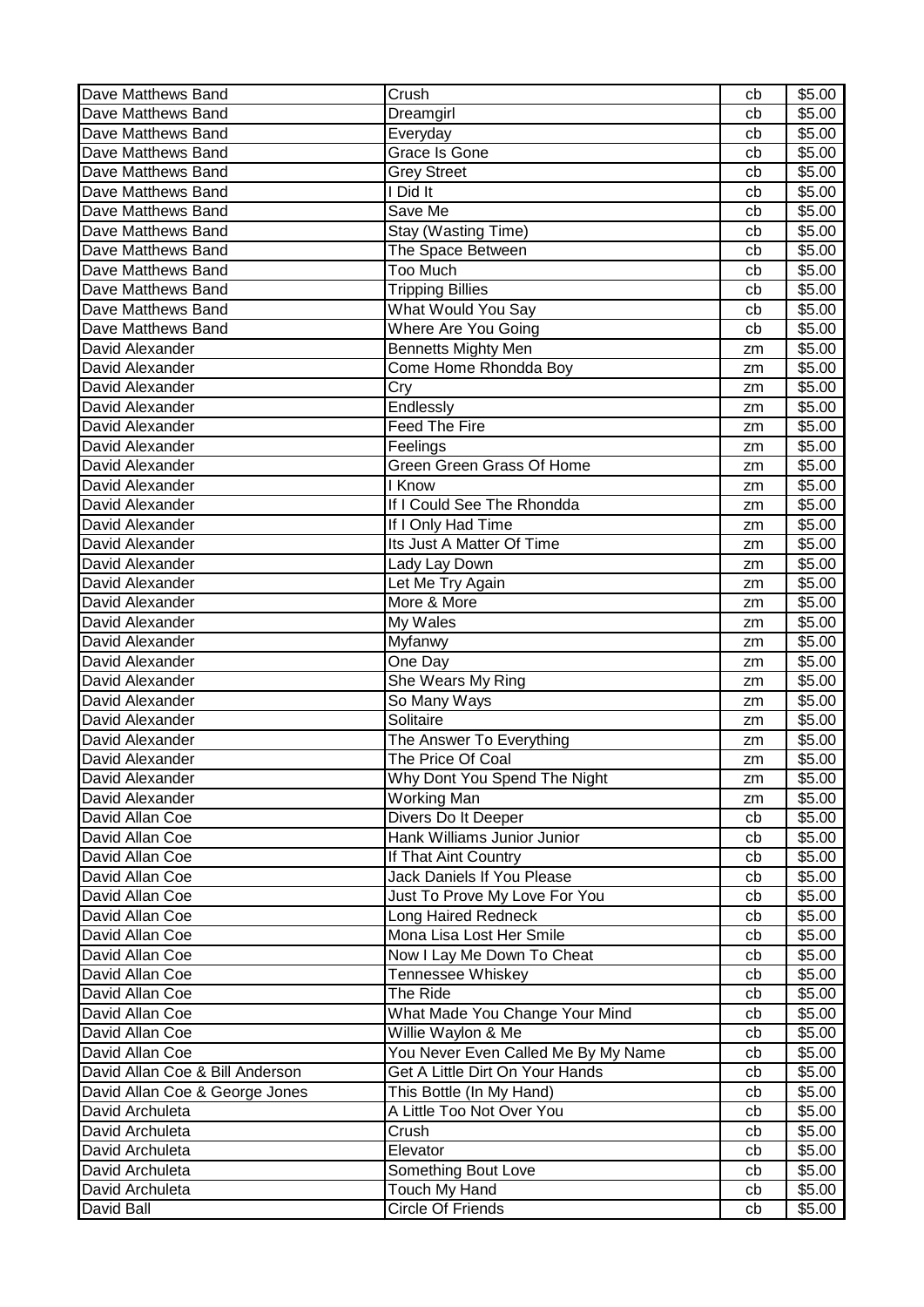| <b>David Ball</b>         | Honky Tonk Healin                          | cb | \$5.00 |
|---------------------------|--------------------------------------------|----|--------|
| David Ball                | I Want To With You                         | cb | \$5.00 |
| <b>David Ball</b>         | Look What Followed Me Home                 | cb | \$5.00 |
| David Ball                | <b>Riding With Private Malone</b>          | cb | \$5.00 |
| David Ball                | She Always Talked About Mexico             | cb | \$5.00 |
| David Ball                | Thinkin Problem                            | cb | \$5.00 |
| David Ball                | Watching My Baby Not Coming Back           | cb | \$5.00 |
| David Ball                | What Do You Want With His Love             | cb | \$5.00 |
| <b>David Ball</b>         | When The Thought Of You Catches Up With Me | cb | \$5.00 |
| David Ball                | Whenever You Come Back To Me               | cb | \$5.00 |
| David Bowie               | Absolute Beginners                         | сk | \$5.00 |
| David Bowie               | Ashes To Ashes                             | ck | \$5.00 |
| David Bowie               | Ashes To Ashes                             | zm | \$5.00 |
| David Bowie               | <b>Blue Jean</b>                           | cb | \$5.00 |
| David Bowie               | Changes                                    | ck | \$5.00 |
| David Bowie               | Changes                                    | zm | \$5.00 |
| David Bowie               | China Girl                                 | cb | \$5.00 |
| David Bowie               | China Girl                                 | zm | \$5.00 |
| David Bowie               | Drive In Saturday                          | zm | \$5.00 |
| David Bowie               | Fame                                       | cb | \$5.00 |
| David Bowie               | Fashion                                    | ck | \$5.00 |
| David Bowie               | Fashion                                    | zm | \$5.00 |
| David Bowie               | <b>Golden Years</b>                        | zm | \$5.00 |
| David Bowie               | Heroes                                     | ck | \$5.00 |
| David Bowie               | Heroes                                     | zm | \$5.00 |
| David Bowie               | Lazarus                                    | zm | \$5.00 |
| David Bowie               | Lets Dance                                 | cb | \$5.00 |
| David Bowie               | Lets Dance                                 | ck | \$5.00 |
| David Bowie               | Lets Dance                                 | zm | \$5.00 |
| David Bowie               | Life On Mars                               | ck | \$5.00 |
| David Bowie               | Life On Mars                               | zm | \$5.00 |
| David Bowie               | Modern Love                                | cb | \$5.00 |
| David Bowie               | Modern Love                                | ck | \$5.00 |
| David Bowie               | Modern Love                                | zm | \$5.00 |
| David Bowie               | Queen Bitch                                | zm | \$5.00 |
| David Bowie               | Rebel Rebel                                | ck | \$5.00 |
| David Bowie               | Rebel Rebel                                | zm | \$5.00 |
| David Bowie               | Sorrow                                     | ck | \$5.00 |
| David Bowie               | Sorrow                                     | zm | \$5.00 |
| David Bowie               | <b>Space Oddity</b>                        | сk | \$5.00 |
| David Bowie               | Space Oddity                               | сk | \$5.00 |
| David Bowie               | Space Oddity                               | zm | \$5.00 |
| David Bowie               | Starman                                    | ck | \$5.00 |
| David Bowie               | Starman                                    | zm | \$5.00 |
| David Bowie               | The Jean Genie                             | ck | \$5.00 |
| David Bowie               | The Jean Genie                             | zm | \$5.00 |
| David Bowie               | The Man Who Sold The World                 | zm | \$5.00 |
| David Bowie               | <b>Young Americans</b>                     | zm | \$5.00 |
| David Bowie               | Ziggy Stardust                             | ck | \$5.00 |
| David Bowie               | <b>Ziggy Stardust</b>                      | zm | \$5.00 |
| David Bowie & Mick Jagger | Dancing In The Street                      | ck | \$5.00 |
| David Bowie & Mick Jagger | Dancing In The Street                      | zm | \$5.00 |
| David Bowie & Mick Jagger | Dancing In The Street (solo version)       | ck | \$5.00 |
| David Bowie & Queen       | <b>Under Pressure</b>                      | cb | \$5.00 |
| David Cassidy             | Cherish                                    | сk | \$8.00 |
| David Cassidy             | Could It Be Forever                        | ck | \$5.00 |
| David Cassidy             | Could It Be Forever                        | zm | \$5.00 |
| David Cassidy             | Daydreamer                                 | zm | \$5.00 |
|                           |                                            |    |        |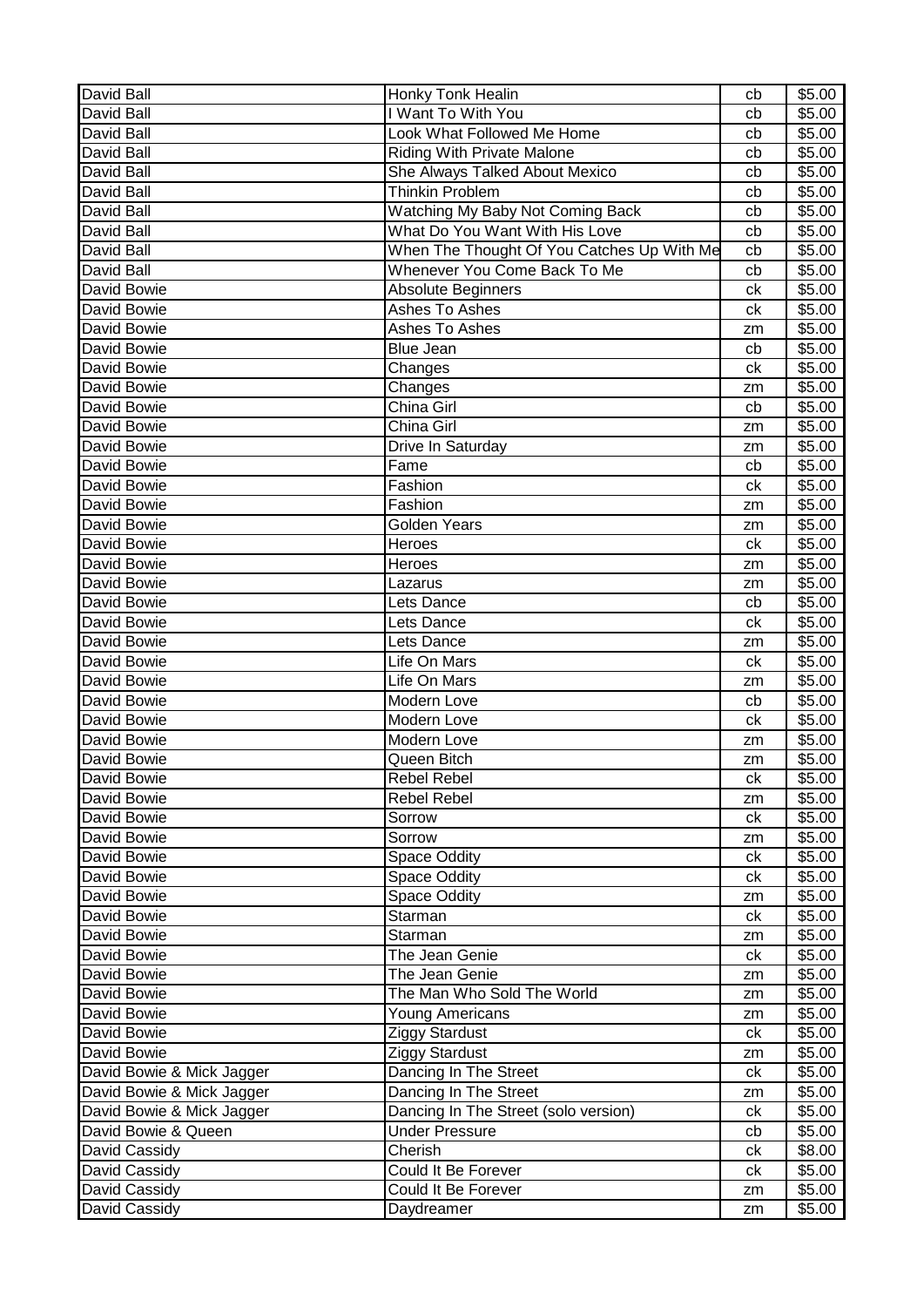| David Cassidy                         | How Can I Be Sure               | ck            | \$5.00 |
|---------------------------------------|---------------------------------|---------------|--------|
| David Cassidy                         | How Can I Be Sure               | zm            | \$5.00 |
| David Cassidy                         | I Am A Clown                    | zm            | \$5.00 |
| David Cassidy                         | Some Kind Of A Summer           | zm            | \$5.00 |
| David Cassidy                         | Walking In The Rain             | zm            | \$5.00 |
| David Cook                            | Come Back To Me                 | cb            | \$5.00 |
| David Cook                            | Light On                        | cb            | \$5.00 |
| David Cook                            | The Time Of My Life             | cb            | \$5.00 |
| David Dundas                          | Jeans On                        | cb            | \$5.00 |
| David Dundas                          | Jeans On                        | zm            | \$5.00 |
| David Essex                           | A Winters Tale                  | zm            | \$5.00 |
| David Essex                           | Gonna Make You A Star           | ck            | \$5.00 |
| David Essex                           | Gonna Make You A Star           | zm            | \$5.00 |
| David Essex                           | <b>Hold Me Close</b>            | ck            | \$5.00 |
| David Essex                           | <b>Hold Me Close</b>            | zm            | \$5.00 |
| David Essex                           | Rock On                         | cb            | \$5.00 |
| David Essex                           | Rock On                         | zm            | \$5.00 |
| David Frizzell                        | Im Gonna Hire A Wino            | cb            | \$5.00 |
| David Gray                            | Babylon                         | cb            | \$5.00 |
| David Gray                            | Babylon                         | zm            | \$5.00 |
| David Gray                            | <b>Hospital Food</b>            | zm            | \$5.00 |
| David Gray                            | Sail Away                       | zm            | \$5.00 |
| David Gray                            | The One I Love                  | zm            | \$5.00 |
| David Gray                            | This Years Love                 | zm            | \$5.00 |
| David Guetta & Afrojack               | Dirty Sexy Money                | ck            | \$5.00 |
| David Guetta & Akon                   | Sexy Bitch                      | zm            | \$5.00 |
| David Guetta & Anne-Marie             | Dont Leave Me Alone             | zm            | \$5.00 |
| David Guetta & Emeli Sande            | What I Did For Love             | zm            | \$5.00 |
| David Guetta & Flo Rida & Nicki Minaj | Where Them Girls At             | zm            | \$5.00 |
| David Guetta & Justin Bieber          | 2U                              | ck            | \$5.00 |
| David Guetta & Justin Bieber          | 2U                              | zm            | \$5.00 |
| David Guetta & Kelly Rowland          | When Love Takes Over            | cb            | \$5.00 |
| David Guetta & Kelly Rowland          | When Love Takes Over            | zm            | \$5.00 |
| David Guetta & Rihanna                | <b>Whos That Chick</b>          | zm            | \$5.00 |
| David Guetta & Sam Martin             | Dangerous                       | zm            | \$5.00 |
| David Guetta & Sam Martin             | Lovers On The Sun               | $\mathsf{zm}$ | \$5.00 |
| David Guetta & Sia                    | <b>Flames</b>                   | ck            | \$5.00 |
| David Guetta & Sia                    | Flames                          | zm            | \$5.00 |
| David Guetta & Sia                    | Lets Love                       | сk            | \$5.00 |
| David Guetta & Sia                    | Lets Love                       | zm            | \$5.00 |
| David Guetta & Sia                    | She Wolf (Falling To Pieces)    | ck            | \$5.00 |
| David Guetta & Sia                    | She Wolf (Falling To Pieces)    | zm            | \$5.00 |
| David Guetta & Sia                    | Titanium                        | zm            | \$5.00 |
| David Guetta & Snoop Dogg             | Sweat                           | zm            | \$5.00 |
| David Guetta & Usher                  | <b>Without You</b>              | zm            | \$5.00 |
| David Guetta And Rihanna              | <b>Whos That Chick</b>          |               |        |
| David Houston                         | A Woman Always Knows            | cb            | \$5.00 |
| David Houston                         | <b>Almost Persuaded</b>         | cb            | \$5.00 |
| David Houston                         | Already Its Heaven              | cb            | \$5.00 |
| David Houston                         | Baby Baby (I Know Youre A Lady) | cb            | \$5.00 |
| David Houston                         | Good Things                     | cb            | \$5.00 |
| David Houston                         | Have A Little Faith             | cb            | \$5.00 |
| David Houston                         | I Do My Swinging At Home        | cb            | \$5.00 |
| David Houston                         | Im Down To My Last I Love You   | cb            | \$5.00 |
| David Houston                         | Livin In A House Full Of Love   | cb            | \$5.00 |
| David Houston                         | My Elusive Dreams               | cb            | \$5.00 |
| David Houston                         | My Womans Good To Me            | cb            | \$5.00 |
|                                       | Shes All Woman                  | cb            | \$5.00 |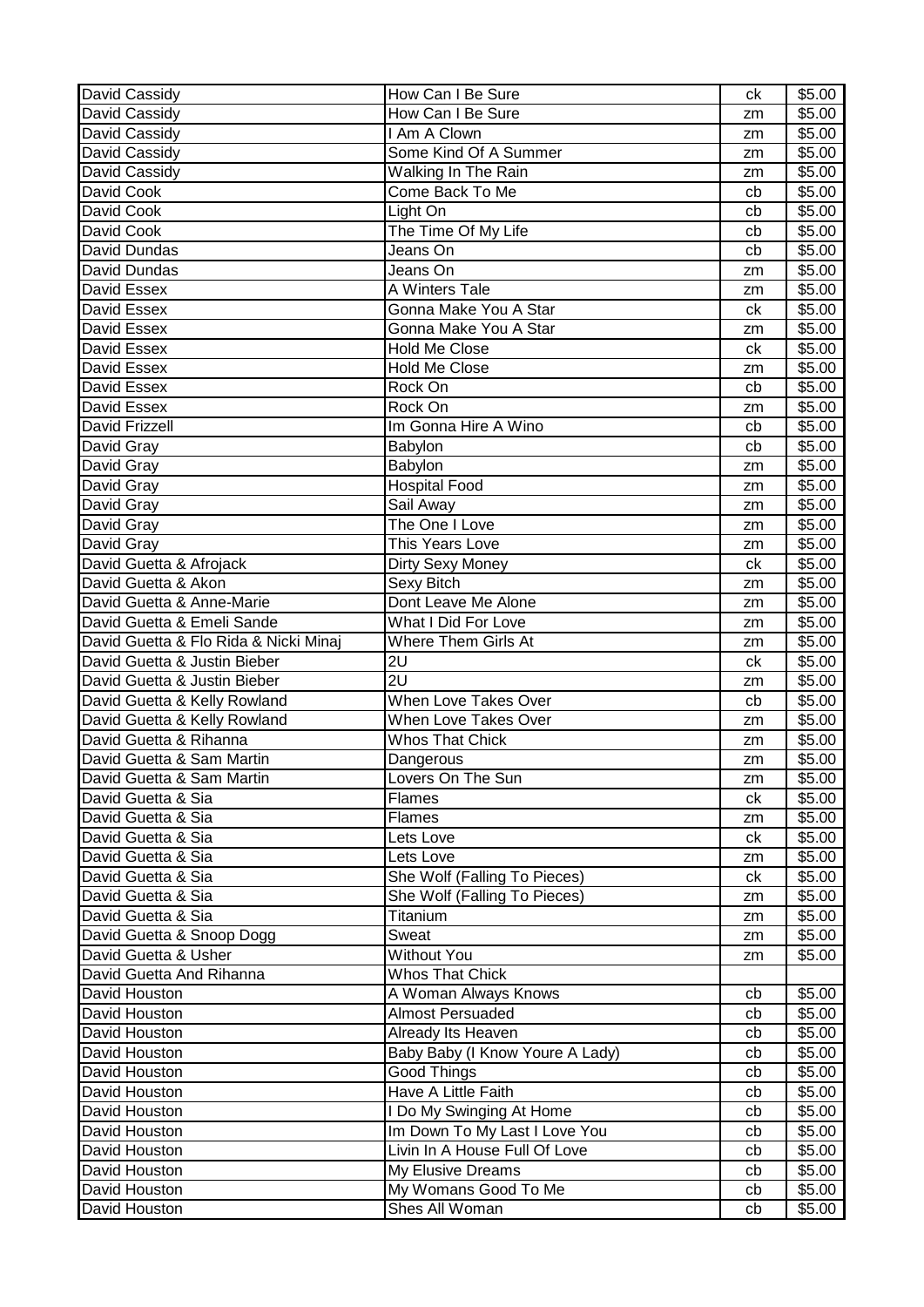| David Houston<br>\$5.00<br>With One Exception<br>cb<br>You Mean The World To Me<br>David Houston<br>\$5.00<br>cb<br><b>Another You</b><br>David Kersh<br>\$5.00<br>cb<br>David Kersh<br>Day In Day Out<br>\$5.00<br>cb<br><b>Goodnight Sweetheart</b><br>\$5.00<br>David Kersh<br>cb<br>David Kersh<br>If I Never Stop Loving You<br>\$5.00<br>cb<br>Something To Talk About<br>David Kersh<br>\$5.00<br>cb<br><b>Wonderful Tonight</b><br>David Kersh<br>\$5.00<br>cb<br>All Lit Up In Love<br>David Lee Murphy<br>\$5.00<br>cb<br>Dust On The Bottle<br>David Lee Murphy<br>\$5.00<br>cb<br>David Lee Murphy<br>Every Time I Get Around You<br>\$5.00<br>cb<br>Inspiration<br>David Lee Murphy<br>\$5.00<br>cb<br>David Lee Murphy<br>Just Dont Wait Around Til Shes Leavin<br>\$5.00<br>cb<br>David Lee Murphy<br>Loco<br>\$5.00<br>cb<br>David Lee Murphy<br>Party Crowd<br>\$5.00<br>cb<br>David Lee Murphy<br>The Road You Leave Behind<br>\$5.00<br>cb<br>David Lee Roth<br>\$5.00<br>Goin Crazy<br>cb<br>David Lee Roth<br>Just A Gigolo I Aint Got Nobody<br>\$5.00<br>cb<br>Just A Gigolo I Aint Got Nobody<br>David Lee Roth<br>\$5.00<br>zm<br><b>Just Like Paradise</b><br>David Lee Roth<br>\$5.00<br>cb<br>David Nail<br>Im About To Come Alive<br>\$5.00<br>cb<br>David Nail<br>Memphis<br>\$5.00<br>cb<br><b>Red Light</b><br>\$5.00<br>David Nail<br>cb<br>David Nail<br><b>Turning Home</b><br>\$5.00<br>cb<br><b>Witch Doctor</b><br><b>David Seville</b><br>\$5.00<br>cb<br>Dont Give Up On Us<br>\$5.00<br>David Soul<br>cb<br>Dont Give Up On Us<br>David Soul<br>\$5.00<br>zm<br>Silver Lady<br>David Soul<br>\$5.00<br>zm<br>Answer Me<br>David Whitfield<br>\$5.00<br>zm<br>Davis Daniel<br>\$5.00<br>For Crying Out Loud<br>cb<br>Still Got A Crush On You<br>Davis Daniel<br>\$5.00<br>cb<br>I Forgot More Than Youll Ever Know<br><b>Davis Sisters</b><br>\$5.00<br>cb<br>Knock Three Times<br>\$5.00<br>Dawn<br>cb<br><b>Knock Three Times</b><br>Dawn<br>\$5.00<br>zm<br>Dawn & Tony Orlando<br>\$5.00<br>Say Has Anybody Seen My Sweet Gypsy Rose<br>cb<br>Dawn & Tony Orlando<br>Tie A Yellow Ribbon Round The Old Oak Tree<br>cb<br>\$5.00<br>Dawn & Tony Orlando<br>Tie A Yellow Ribbon Round The Old Oak Tree<br>\$5.00<br>zm<br><b>Hide Away</b><br>\$5.00<br>Daya<br>сk<br>Sit Still, Look Pretty<br>\$5.00<br>Daya<br>zm<br>Dazz Band<br>Let It Whip<br>\$5.00<br>cb<br>Outlook For Thursday<br>Dd Smash<br>\$5.00<br>nz<br>Song For Ireland<br>\$5.00<br>De Danann With Mary Black<br>zm<br><b>Chocolate Girl</b><br>\$5.00<br>Deacon Blue<br>zm<br>\$5.00<br>Deacon Blue<br>Dignity<br>zm<br><b>Fergus Sings The Blues</b><br>\$5.00<br>Deacon Blue<br>zm<br>Ill Never Fall In Love Again [For Solo Male]<br>Deacon Blue<br>\$5.00<br>zm<br>\$5.00<br>Deacon Blue<br>Loaded<br>zm<br>Real Gone Kid<br>Deacon Blue<br>\$5.00<br>zm<br>Real Gone Kid (No Backing Vocals)<br>Deacon Blue<br>\$5.00<br>zm<br>Wages Day<br>Deacon Blue<br>\$5.00<br>zm<br>When Will You (Make My Telephone Ring)<br>\$5.00<br>Deacon Blue<br>zm<br>I Wanna Know<br>\$5.00<br><b>Dead Flowers</b><br>nz<br>You Spin Me Round (Like A Record)<br>Dead Or Alive<br>\$5.00<br>ck<br>You Spin Me Round (Like A Record)<br>Dead Or Alive<br>\$5.00<br>zm<br>Deeper Water<br>\$5.00<br>Deadstar<br>ck<br>\$5.00<br><b>Brothers</b><br>Dean Brody<br>cb | David Houston | Where Love Used To Live | cb | \$5.00 |
|---------------------------------------------------------------------------------------------------------------------------------------------------------------------------------------------------------------------------------------------------------------------------------------------------------------------------------------------------------------------------------------------------------------------------------------------------------------------------------------------------------------------------------------------------------------------------------------------------------------------------------------------------------------------------------------------------------------------------------------------------------------------------------------------------------------------------------------------------------------------------------------------------------------------------------------------------------------------------------------------------------------------------------------------------------------------------------------------------------------------------------------------------------------------------------------------------------------------------------------------------------------------------------------------------------------------------------------------------------------------------------------------------------------------------------------------------------------------------------------------------------------------------------------------------------------------------------------------------------------------------------------------------------------------------------------------------------------------------------------------------------------------------------------------------------------------------------------------------------------------------------------------------------------------------------------------------------------------------------------------------------------------------------------------------------------------------------------------------------------------------------------------------------------------------------------------------------------------------------------------------------------------------------------------------------------------------------------------------------------------------------------------------------------------------------------------------------------------------------------------------------------------------------------------------------------------------------------------------------------------------------------------------------------------------------------------------------------------------------------------------------------------------------------------------------------------------------------------------------------------------------------------------------------------------------------------------------------------------------------------------------------------------------------------------------------------------------------------------------------------------------------------------------------------------------------------------------------------------------------------------------------------------------------------------------------------------------------------------------------------|---------------|-------------------------|----|--------|
|                                                                                                                                                                                                                                                                                                                                                                                                                                                                                                                                                                                                                                                                                                                                                                                                                                                                                                                                                                                                                                                                                                                                                                                                                                                                                                                                                                                                                                                                                                                                                                                                                                                                                                                                                                                                                                                                                                                                                                                                                                                                                                                                                                                                                                                                                                                                                                                                                                                                                                                                                                                                                                                                                                                                                                                                                                                                                                                                                                                                                                                                                                                                                                                                                                                                                                                                                                     |               |                         |    |        |
|                                                                                                                                                                                                                                                                                                                                                                                                                                                                                                                                                                                                                                                                                                                                                                                                                                                                                                                                                                                                                                                                                                                                                                                                                                                                                                                                                                                                                                                                                                                                                                                                                                                                                                                                                                                                                                                                                                                                                                                                                                                                                                                                                                                                                                                                                                                                                                                                                                                                                                                                                                                                                                                                                                                                                                                                                                                                                                                                                                                                                                                                                                                                                                                                                                                                                                                                                                     |               |                         |    |        |
|                                                                                                                                                                                                                                                                                                                                                                                                                                                                                                                                                                                                                                                                                                                                                                                                                                                                                                                                                                                                                                                                                                                                                                                                                                                                                                                                                                                                                                                                                                                                                                                                                                                                                                                                                                                                                                                                                                                                                                                                                                                                                                                                                                                                                                                                                                                                                                                                                                                                                                                                                                                                                                                                                                                                                                                                                                                                                                                                                                                                                                                                                                                                                                                                                                                                                                                                                                     |               |                         |    |        |
|                                                                                                                                                                                                                                                                                                                                                                                                                                                                                                                                                                                                                                                                                                                                                                                                                                                                                                                                                                                                                                                                                                                                                                                                                                                                                                                                                                                                                                                                                                                                                                                                                                                                                                                                                                                                                                                                                                                                                                                                                                                                                                                                                                                                                                                                                                                                                                                                                                                                                                                                                                                                                                                                                                                                                                                                                                                                                                                                                                                                                                                                                                                                                                                                                                                                                                                                                                     |               |                         |    |        |
|                                                                                                                                                                                                                                                                                                                                                                                                                                                                                                                                                                                                                                                                                                                                                                                                                                                                                                                                                                                                                                                                                                                                                                                                                                                                                                                                                                                                                                                                                                                                                                                                                                                                                                                                                                                                                                                                                                                                                                                                                                                                                                                                                                                                                                                                                                                                                                                                                                                                                                                                                                                                                                                                                                                                                                                                                                                                                                                                                                                                                                                                                                                                                                                                                                                                                                                                                                     |               |                         |    |        |
|                                                                                                                                                                                                                                                                                                                                                                                                                                                                                                                                                                                                                                                                                                                                                                                                                                                                                                                                                                                                                                                                                                                                                                                                                                                                                                                                                                                                                                                                                                                                                                                                                                                                                                                                                                                                                                                                                                                                                                                                                                                                                                                                                                                                                                                                                                                                                                                                                                                                                                                                                                                                                                                                                                                                                                                                                                                                                                                                                                                                                                                                                                                                                                                                                                                                                                                                                                     |               |                         |    |        |
|                                                                                                                                                                                                                                                                                                                                                                                                                                                                                                                                                                                                                                                                                                                                                                                                                                                                                                                                                                                                                                                                                                                                                                                                                                                                                                                                                                                                                                                                                                                                                                                                                                                                                                                                                                                                                                                                                                                                                                                                                                                                                                                                                                                                                                                                                                                                                                                                                                                                                                                                                                                                                                                                                                                                                                                                                                                                                                                                                                                                                                                                                                                                                                                                                                                                                                                                                                     |               |                         |    |        |
|                                                                                                                                                                                                                                                                                                                                                                                                                                                                                                                                                                                                                                                                                                                                                                                                                                                                                                                                                                                                                                                                                                                                                                                                                                                                                                                                                                                                                                                                                                                                                                                                                                                                                                                                                                                                                                                                                                                                                                                                                                                                                                                                                                                                                                                                                                                                                                                                                                                                                                                                                                                                                                                                                                                                                                                                                                                                                                                                                                                                                                                                                                                                                                                                                                                                                                                                                                     |               |                         |    |        |
|                                                                                                                                                                                                                                                                                                                                                                                                                                                                                                                                                                                                                                                                                                                                                                                                                                                                                                                                                                                                                                                                                                                                                                                                                                                                                                                                                                                                                                                                                                                                                                                                                                                                                                                                                                                                                                                                                                                                                                                                                                                                                                                                                                                                                                                                                                                                                                                                                                                                                                                                                                                                                                                                                                                                                                                                                                                                                                                                                                                                                                                                                                                                                                                                                                                                                                                                                                     |               |                         |    |        |
|                                                                                                                                                                                                                                                                                                                                                                                                                                                                                                                                                                                                                                                                                                                                                                                                                                                                                                                                                                                                                                                                                                                                                                                                                                                                                                                                                                                                                                                                                                                                                                                                                                                                                                                                                                                                                                                                                                                                                                                                                                                                                                                                                                                                                                                                                                                                                                                                                                                                                                                                                                                                                                                                                                                                                                                                                                                                                                                                                                                                                                                                                                                                                                                                                                                                                                                                                                     |               |                         |    |        |
|                                                                                                                                                                                                                                                                                                                                                                                                                                                                                                                                                                                                                                                                                                                                                                                                                                                                                                                                                                                                                                                                                                                                                                                                                                                                                                                                                                                                                                                                                                                                                                                                                                                                                                                                                                                                                                                                                                                                                                                                                                                                                                                                                                                                                                                                                                                                                                                                                                                                                                                                                                                                                                                                                                                                                                                                                                                                                                                                                                                                                                                                                                                                                                                                                                                                                                                                                                     |               |                         |    |        |
|                                                                                                                                                                                                                                                                                                                                                                                                                                                                                                                                                                                                                                                                                                                                                                                                                                                                                                                                                                                                                                                                                                                                                                                                                                                                                                                                                                                                                                                                                                                                                                                                                                                                                                                                                                                                                                                                                                                                                                                                                                                                                                                                                                                                                                                                                                                                                                                                                                                                                                                                                                                                                                                                                                                                                                                                                                                                                                                                                                                                                                                                                                                                                                                                                                                                                                                                                                     |               |                         |    |        |
|                                                                                                                                                                                                                                                                                                                                                                                                                                                                                                                                                                                                                                                                                                                                                                                                                                                                                                                                                                                                                                                                                                                                                                                                                                                                                                                                                                                                                                                                                                                                                                                                                                                                                                                                                                                                                                                                                                                                                                                                                                                                                                                                                                                                                                                                                                                                                                                                                                                                                                                                                                                                                                                                                                                                                                                                                                                                                                                                                                                                                                                                                                                                                                                                                                                                                                                                                                     |               |                         |    |        |
|                                                                                                                                                                                                                                                                                                                                                                                                                                                                                                                                                                                                                                                                                                                                                                                                                                                                                                                                                                                                                                                                                                                                                                                                                                                                                                                                                                                                                                                                                                                                                                                                                                                                                                                                                                                                                                                                                                                                                                                                                                                                                                                                                                                                                                                                                                                                                                                                                                                                                                                                                                                                                                                                                                                                                                                                                                                                                                                                                                                                                                                                                                                                                                                                                                                                                                                                                                     |               |                         |    |        |
|                                                                                                                                                                                                                                                                                                                                                                                                                                                                                                                                                                                                                                                                                                                                                                                                                                                                                                                                                                                                                                                                                                                                                                                                                                                                                                                                                                                                                                                                                                                                                                                                                                                                                                                                                                                                                                                                                                                                                                                                                                                                                                                                                                                                                                                                                                                                                                                                                                                                                                                                                                                                                                                                                                                                                                                                                                                                                                                                                                                                                                                                                                                                                                                                                                                                                                                                                                     |               |                         |    |        |
|                                                                                                                                                                                                                                                                                                                                                                                                                                                                                                                                                                                                                                                                                                                                                                                                                                                                                                                                                                                                                                                                                                                                                                                                                                                                                                                                                                                                                                                                                                                                                                                                                                                                                                                                                                                                                                                                                                                                                                                                                                                                                                                                                                                                                                                                                                                                                                                                                                                                                                                                                                                                                                                                                                                                                                                                                                                                                                                                                                                                                                                                                                                                                                                                                                                                                                                                                                     |               |                         |    |        |
|                                                                                                                                                                                                                                                                                                                                                                                                                                                                                                                                                                                                                                                                                                                                                                                                                                                                                                                                                                                                                                                                                                                                                                                                                                                                                                                                                                                                                                                                                                                                                                                                                                                                                                                                                                                                                                                                                                                                                                                                                                                                                                                                                                                                                                                                                                                                                                                                                                                                                                                                                                                                                                                                                                                                                                                                                                                                                                                                                                                                                                                                                                                                                                                                                                                                                                                                                                     |               |                         |    |        |
|                                                                                                                                                                                                                                                                                                                                                                                                                                                                                                                                                                                                                                                                                                                                                                                                                                                                                                                                                                                                                                                                                                                                                                                                                                                                                                                                                                                                                                                                                                                                                                                                                                                                                                                                                                                                                                                                                                                                                                                                                                                                                                                                                                                                                                                                                                                                                                                                                                                                                                                                                                                                                                                                                                                                                                                                                                                                                                                                                                                                                                                                                                                                                                                                                                                                                                                                                                     |               |                         |    |        |
|                                                                                                                                                                                                                                                                                                                                                                                                                                                                                                                                                                                                                                                                                                                                                                                                                                                                                                                                                                                                                                                                                                                                                                                                                                                                                                                                                                                                                                                                                                                                                                                                                                                                                                                                                                                                                                                                                                                                                                                                                                                                                                                                                                                                                                                                                                                                                                                                                                                                                                                                                                                                                                                                                                                                                                                                                                                                                                                                                                                                                                                                                                                                                                                                                                                                                                                                                                     |               |                         |    |        |
|                                                                                                                                                                                                                                                                                                                                                                                                                                                                                                                                                                                                                                                                                                                                                                                                                                                                                                                                                                                                                                                                                                                                                                                                                                                                                                                                                                                                                                                                                                                                                                                                                                                                                                                                                                                                                                                                                                                                                                                                                                                                                                                                                                                                                                                                                                                                                                                                                                                                                                                                                                                                                                                                                                                                                                                                                                                                                                                                                                                                                                                                                                                                                                                                                                                                                                                                                                     |               |                         |    |        |
|                                                                                                                                                                                                                                                                                                                                                                                                                                                                                                                                                                                                                                                                                                                                                                                                                                                                                                                                                                                                                                                                                                                                                                                                                                                                                                                                                                                                                                                                                                                                                                                                                                                                                                                                                                                                                                                                                                                                                                                                                                                                                                                                                                                                                                                                                                                                                                                                                                                                                                                                                                                                                                                                                                                                                                                                                                                                                                                                                                                                                                                                                                                                                                                                                                                                                                                                                                     |               |                         |    |        |
|                                                                                                                                                                                                                                                                                                                                                                                                                                                                                                                                                                                                                                                                                                                                                                                                                                                                                                                                                                                                                                                                                                                                                                                                                                                                                                                                                                                                                                                                                                                                                                                                                                                                                                                                                                                                                                                                                                                                                                                                                                                                                                                                                                                                                                                                                                                                                                                                                                                                                                                                                                                                                                                                                                                                                                                                                                                                                                                                                                                                                                                                                                                                                                                                                                                                                                                                                                     |               |                         |    |        |
|                                                                                                                                                                                                                                                                                                                                                                                                                                                                                                                                                                                                                                                                                                                                                                                                                                                                                                                                                                                                                                                                                                                                                                                                                                                                                                                                                                                                                                                                                                                                                                                                                                                                                                                                                                                                                                                                                                                                                                                                                                                                                                                                                                                                                                                                                                                                                                                                                                                                                                                                                                                                                                                                                                                                                                                                                                                                                                                                                                                                                                                                                                                                                                                                                                                                                                                                                                     |               |                         |    |        |
|                                                                                                                                                                                                                                                                                                                                                                                                                                                                                                                                                                                                                                                                                                                                                                                                                                                                                                                                                                                                                                                                                                                                                                                                                                                                                                                                                                                                                                                                                                                                                                                                                                                                                                                                                                                                                                                                                                                                                                                                                                                                                                                                                                                                                                                                                                                                                                                                                                                                                                                                                                                                                                                                                                                                                                                                                                                                                                                                                                                                                                                                                                                                                                                                                                                                                                                                                                     |               |                         |    |        |
|                                                                                                                                                                                                                                                                                                                                                                                                                                                                                                                                                                                                                                                                                                                                                                                                                                                                                                                                                                                                                                                                                                                                                                                                                                                                                                                                                                                                                                                                                                                                                                                                                                                                                                                                                                                                                                                                                                                                                                                                                                                                                                                                                                                                                                                                                                                                                                                                                                                                                                                                                                                                                                                                                                                                                                                                                                                                                                                                                                                                                                                                                                                                                                                                                                                                                                                                                                     |               |                         |    |        |
|                                                                                                                                                                                                                                                                                                                                                                                                                                                                                                                                                                                                                                                                                                                                                                                                                                                                                                                                                                                                                                                                                                                                                                                                                                                                                                                                                                                                                                                                                                                                                                                                                                                                                                                                                                                                                                                                                                                                                                                                                                                                                                                                                                                                                                                                                                                                                                                                                                                                                                                                                                                                                                                                                                                                                                                                                                                                                                                                                                                                                                                                                                                                                                                                                                                                                                                                                                     |               |                         |    |        |
|                                                                                                                                                                                                                                                                                                                                                                                                                                                                                                                                                                                                                                                                                                                                                                                                                                                                                                                                                                                                                                                                                                                                                                                                                                                                                                                                                                                                                                                                                                                                                                                                                                                                                                                                                                                                                                                                                                                                                                                                                                                                                                                                                                                                                                                                                                                                                                                                                                                                                                                                                                                                                                                                                                                                                                                                                                                                                                                                                                                                                                                                                                                                                                                                                                                                                                                                                                     |               |                         |    |        |
|                                                                                                                                                                                                                                                                                                                                                                                                                                                                                                                                                                                                                                                                                                                                                                                                                                                                                                                                                                                                                                                                                                                                                                                                                                                                                                                                                                                                                                                                                                                                                                                                                                                                                                                                                                                                                                                                                                                                                                                                                                                                                                                                                                                                                                                                                                                                                                                                                                                                                                                                                                                                                                                                                                                                                                                                                                                                                                                                                                                                                                                                                                                                                                                                                                                                                                                                                                     |               |                         |    |        |
|                                                                                                                                                                                                                                                                                                                                                                                                                                                                                                                                                                                                                                                                                                                                                                                                                                                                                                                                                                                                                                                                                                                                                                                                                                                                                                                                                                                                                                                                                                                                                                                                                                                                                                                                                                                                                                                                                                                                                                                                                                                                                                                                                                                                                                                                                                                                                                                                                                                                                                                                                                                                                                                                                                                                                                                                                                                                                                                                                                                                                                                                                                                                                                                                                                                                                                                                                                     |               |                         |    |        |
|                                                                                                                                                                                                                                                                                                                                                                                                                                                                                                                                                                                                                                                                                                                                                                                                                                                                                                                                                                                                                                                                                                                                                                                                                                                                                                                                                                                                                                                                                                                                                                                                                                                                                                                                                                                                                                                                                                                                                                                                                                                                                                                                                                                                                                                                                                                                                                                                                                                                                                                                                                                                                                                                                                                                                                                                                                                                                                                                                                                                                                                                                                                                                                                                                                                                                                                                                                     |               |                         |    |        |
|                                                                                                                                                                                                                                                                                                                                                                                                                                                                                                                                                                                                                                                                                                                                                                                                                                                                                                                                                                                                                                                                                                                                                                                                                                                                                                                                                                                                                                                                                                                                                                                                                                                                                                                                                                                                                                                                                                                                                                                                                                                                                                                                                                                                                                                                                                                                                                                                                                                                                                                                                                                                                                                                                                                                                                                                                                                                                                                                                                                                                                                                                                                                                                                                                                                                                                                                                                     |               |                         |    |        |
|                                                                                                                                                                                                                                                                                                                                                                                                                                                                                                                                                                                                                                                                                                                                                                                                                                                                                                                                                                                                                                                                                                                                                                                                                                                                                                                                                                                                                                                                                                                                                                                                                                                                                                                                                                                                                                                                                                                                                                                                                                                                                                                                                                                                                                                                                                                                                                                                                                                                                                                                                                                                                                                                                                                                                                                                                                                                                                                                                                                                                                                                                                                                                                                                                                                                                                                                                                     |               |                         |    |        |
|                                                                                                                                                                                                                                                                                                                                                                                                                                                                                                                                                                                                                                                                                                                                                                                                                                                                                                                                                                                                                                                                                                                                                                                                                                                                                                                                                                                                                                                                                                                                                                                                                                                                                                                                                                                                                                                                                                                                                                                                                                                                                                                                                                                                                                                                                                                                                                                                                                                                                                                                                                                                                                                                                                                                                                                                                                                                                                                                                                                                                                                                                                                                                                                                                                                                                                                                                                     |               |                         |    |        |
|                                                                                                                                                                                                                                                                                                                                                                                                                                                                                                                                                                                                                                                                                                                                                                                                                                                                                                                                                                                                                                                                                                                                                                                                                                                                                                                                                                                                                                                                                                                                                                                                                                                                                                                                                                                                                                                                                                                                                                                                                                                                                                                                                                                                                                                                                                                                                                                                                                                                                                                                                                                                                                                                                                                                                                                                                                                                                                                                                                                                                                                                                                                                                                                                                                                                                                                                                                     |               |                         |    |        |
|                                                                                                                                                                                                                                                                                                                                                                                                                                                                                                                                                                                                                                                                                                                                                                                                                                                                                                                                                                                                                                                                                                                                                                                                                                                                                                                                                                                                                                                                                                                                                                                                                                                                                                                                                                                                                                                                                                                                                                                                                                                                                                                                                                                                                                                                                                                                                                                                                                                                                                                                                                                                                                                                                                                                                                                                                                                                                                                                                                                                                                                                                                                                                                                                                                                                                                                                                                     |               |                         |    |        |
|                                                                                                                                                                                                                                                                                                                                                                                                                                                                                                                                                                                                                                                                                                                                                                                                                                                                                                                                                                                                                                                                                                                                                                                                                                                                                                                                                                                                                                                                                                                                                                                                                                                                                                                                                                                                                                                                                                                                                                                                                                                                                                                                                                                                                                                                                                                                                                                                                                                                                                                                                                                                                                                                                                                                                                                                                                                                                                                                                                                                                                                                                                                                                                                                                                                                                                                                                                     |               |                         |    |        |
|                                                                                                                                                                                                                                                                                                                                                                                                                                                                                                                                                                                                                                                                                                                                                                                                                                                                                                                                                                                                                                                                                                                                                                                                                                                                                                                                                                                                                                                                                                                                                                                                                                                                                                                                                                                                                                                                                                                                                                                                                                                                                                                                                                                                                                                                                                                                                                                                                                                                                                                                                                                                                                                                                                                                                                                                                                                                                                                                                                                                                                                                                                                                                                                                                                                                                                                                                                     |               |                         |    |        |
|                                                                                                                                                                                                                                                                                                                                                                                                                                                                                                                                                                                                                                                                                                                                                                                                                                                                                                                                                                                                                                                                                                                                                                                                                                                                                                                                                                                                                                                                                                                                                                                                                                                                                                                                                                                                                                                                                                                                                                                                                                                                                                                                                                                                                                                                                                                                                                                                                                                                                                                                                                                                                                                                                                                                                                                                                                                                                                                                                                                                                                                                                                                                                                                                                                                                                                                                                                     |               |                         |    |        |
|                                                                                                                                                                                                                                                                                                                                                                                                                                                                                                                                                                                                                                                                                                                                                                                                                                                                                                                                                                                                                                                                                                                                                                                                                                                                                                                                                                                                                                                                                                                                                                                                                                                                                                                                                                                                                                                                                                                                                                                                                                                                                                                                                                                                                                                                                                                                                                                                                                                                                                                                                                                                                                                                                                                                                                                                                                                                                                                                                                                                                                                                                                                                                                                                                                                                                                                                                                     |               |                         |    |        |
|                                                                                                                                                                                                                                                                                                                                                                                                                                                                                                                                                                                                                                                                                                                                                                                                                                                                                                                                                                                                                                                                                                                                                                                                                                                                                                                                                                                                                                                                                                                                                                                                                                                                                                                                                                                                                                                                                                                                                                                                                                                                                                                                                                                                                                                                                                                                                                                                                                                                                                                                                                                                                                                                                                                                                                                                                                                                                                                                                                                                                                                                                                                                                                                                                                                                                                                                                                     |               |                         |    |        |
|                                                                                                                                                                                                                                                                                                                                                                                                                                                                                                                                                                                                                                                                                                                                                                                                                                                                                                                                                                                                                                                                                                                                                                                                                                                                                                                                                                                                                                                                                                                                                                                                                                                                                                                                                                                                                                                                                                                                                                                                                                                                                                                                                                                                                                                                                                                                                                                                                                                                                                                                                                                                                                                                                                                                                                                                                                                                                                                                                                                                                                                                                                                                                                                                                                                                                                                                                                     |               |                         |    |        |
|                                                                                                                                                                                                                                                                                                                                                                                                                                                                                                                                                                                                                                                                                                                                                                                                                                                                                                                                                                                                                                                                                                                                                                                                                                                                                                                                                                                                                                                                                                                                                                                                                                                                                                                                                                                                                                                                                                                                                                                                                                                                                                                                                                                                                                                                                                                                                                                                                                                                                                                                                                                                                                                                                                                                                                                                                                                                                                                                                                                                                                                                                                                                                                                                                                                                                                                                                                     |               |                         |    |        |
|                                                                                                                                                                                                                                                                                                                                                                                                                                                                                                                                                                                                                                                                                                                                                                                                                                                                                                                                                                                                                                                                                                                                                                                                                                                                                                                                                                                                                                                                                                                                                                                                                                                                                                                                                                                                                                                                                                                                                                                                                                                                                                                                                                                                                                                                                                                                                                                                                                                                                                                                                                                                                                                                                                                                                                                                                                                                                                                                                                                                                                                                                                                                                                                                                                                                                                                                                                     |               |                         |    |        |
|                                                                                                                                                                                                                                                                                                                                                                                                                                                                                                                                                                                                                                                                                                                                                                                                                                                                                                                                                                                                                                                                                                                                                                                                                                                                                                                                                                                                                                                                                                                                                                                                                                                                                                                                                                                                                                                                                                                                                                                                                                                                                                                                                                                                                                                                                                                                                                                                                                                                                                                                                                                                                                                                                                                                                                                                                                                                                                                                                                                                                                                                                                                                                                                                                                                                                                                                                                     |               |                         |    |        |
|                                                                                                                                                                                                                                                                                                                                                                                                                                                                                                                                                                                                                                                                                                                                                                                                                                                                                                                                                                                                                                                                                                                                                                                                                                                                                                                                                                                                                                                                                                                                                                                                                                                                                                                                                                                                                                                                                                                                                                                                                                                                                                                                                                                                                                                                                                                                                                                                                                                                                                                                                                                                                                                                                                                                                                                                                                                                                                                                                                                                                                                                                                                                                                                                                                                                                                                                                                     |               |                         |    |        |
|                                                                                                                                                                                                                                                                                                                                                                                                                                                                                                                                                                                                                                                                                                                                                                                                                                                                                                                                                                                                                                                                                                                                                                                                                                                                                                                                                                                                                                                                                                                                                                                                                                                                                                                                                                                                                                                                                                                                                                                                                                                                                                                                                                                                                                                                                                                                                                                                                                                                                                                                                                                                                                                                                                                                                                                                                                                                                                                                                                                                                                                                                                                                                                                                                                                                                                                                                                     |               |                         |    |        |
|                                                                                                                                                                                                                                                                                                                                                                                                                                                                                                                                                                                                                                                                                                                                                                                                                                                                                                                                                                                                                                                                                                                                                                                                                                                                                                                                                                                                                                                                                                                                                                                                                                                                                                                                                                                                                                                                                                                                                                                                                                                                                                                                                                                                                                                                                                                                                                                                                                                                                                                                                                                                                                                                                                                                                                                                                                                                                                                                                                                                                                                                                                                                                                                                                                                                                                                                                                     |               |                         |    |        |
|                                                                                                                                                                                                                                                                                                                                                                                                                                                                                                                                                                                                                                                                                                                                                                                                                                                                                                                                                                                                                                                                                                                                                                                                                                                                                                                                                                                                                                                                                                                                                                                                                                                                                                                                                                                                                                                                                                                                                                                                                                                                                                                                                                                                                                                                                                                                                                                                                                                                                                                                                                                                                                                                                                                                                                                                                                                                                                                                                                                                                                                                                                                                                                                                                                                                                                                                                                     |               |                         |    |        |
|                                                                                                                                                                                                                                                                                                                                                                                                                                                                                                                                                                                                                                                                                                                                                                                                                                                                                                                                                                                                                                                                                                                                                                                                                                                                                                                                                                                                                                                                                                                                                                                                                                                                                                                                                                                                                                                                                                                                                                                                                                                                                                                                                                                                                                                                                                                                                                                                                                                                                                                                                                                                                                                                                                                                                                                                                                                                                                                                                                                                                                                                                                                                                                                                                                                                                                                                                                     |               |                         |    |        |
|                                                                                                                                                                                                                                                                                                                                                                                                                                                                                                                                                                                                                                                                                                                                                                                                                                                                                                                                                                                                                                                                                                                                                                                                                                                                                                                                                                                                                                                                                                                                                                                                                                                                                                                                                                                                                                                                                                                                                                                                                                                                                                                                                                                                                                                                                                                                                                                                                                                                                                                                                                                                                                                                                                                                                                                                                                                                                                                                                                                                                                                                                                                                                                                                                                                                                                                                                                     |               |                         |    |        |
|                                                                                                                                                                                                                                                                                                                                                                                                                                                                                                                                                                                                                                                                                                                                                                                                                                                                                                                                                                                                                                                                                                                                                                                                                                                                                                                                                                                                                                                                                                                                                                                                                                                                                                                                                                                                                                                                                                                                                                                                                                                                                                                                                                                                                                                                                                                                                                                                                                                                                                                                                                                                                                                                                                                                                                                                                                                                                                                                                                                                                                                                                                                                                                                                                                                                                                                                                                     |               |                         |    |        |
|                                                                                                                                                                                                                                                                                                                                                                                                                                                                                                                                                                                                                                                                                                                                                                                                                                                                                                                                                                                                                                                                                                                                                                                                                                                                                                                                                                                                                                                                                                                                                                                                                                                                                                                                                                                                                                                                                                                                                                                                                                                                                                                                                                                                                                                                                                                                                                                                                                                                                                                                                                                                                                                                                                                                                                                                                                                                                                                                                                                                                                                                                                                                                                                                                                                                                                                                                                     |               |                         |    |        |
|                                                                                                                                                                                                                                                                                                                                                                                                                                                                                                                                                                                                                                                                                                                                                                                                                                                                                                                                                                                                                                                                                                                                                                                                                                                                                                                                                                                                                                                                                                                                                                                                                                                                                                                                                                                                                                                                                                                                                                                                                                                                                                                                                                                                                                                                                                                                                                                                                                                                                                                                                                                                                                                                                                                                                                                                                                                                                                                                                                                                                                                                                                                                                                                                                                                                                                                                                                     |               |                         |    |        |
|                                                                                                                                                                                                                                                                                                                                                                                                                                                                                                                                                                                                                                                                                                                                                                                                                                                                                                                                                                                                                                                                                                                                                                                                                                                                                                                                                                                                                                                                                                                                                                                                                                                                                                                                                                                                                                                                                                                                                                                                                                                                                                                                                                                                                                                                                                                                                                                                                                                                                                                                                                                                                                                                                                                                                                                                                                                                                                                                                                                                                                                                                                                                                                                                                                                                                                                                                                     |               |                         |    |        |
|                                                                                                                                                                                                                                                                                                                                                                                                                                                                                                                                                                                                                                                                                                                                                                                                                                                                                                                                                                                                                                                                                                                                                                                                                                                                                                                                                                                                                                                                                                                                                                                                                                                                                                                                                                                                                                                                                                                                                                                                                                                                                                                                                                                                                                                                                                                                                                                                                                                                                                                                                                                                                                                                                                                                                                                                                                                                                                                                                                                                                                                                                                                                                                                                                                                                                                                                                                     |               |                         |    |        |
|                                                                                                                                                                                                                                                                                                                                                                                                                                                                                                                                                                                                                                                                                                                                                                                                                                                                                                                                                                                                                                                                                                                                                                                                                                                                                                                                                                                                                                                                                                                                                                                                                                                                                                                                                                                                                                                                                                                                                                                                                                                                                                                                                                                                                                                                                                                                                                                                                                                                                                                                                                                                                                                                                                                                                                                                                                                                                                                                                                                                                                                                                                                                                                                                                                                                                                                                                                     |               |                         |    |        |
|                                                                                                                                                                                                                                                                                                                                                                                                                                                                                                                                                                                                                                                                                                                                                                                                                                                                                                                                                                                                                                                                                                                                                                                                                                                                                                                                                                                                                                                                                                                                                                                                                                                                                                                                                                                                                                                                                                                                                                                                                                                                                                                                                                                                                                                                                                                                                                                                                                                                                                                                                                                                                                                                                                                                                                                                                                                                                                                                                                                                                                                                                                                                                                                                                                                                                                                                                                     | Dean Friedman | Lucky Stars (Duet)      | zm | \$5.00 |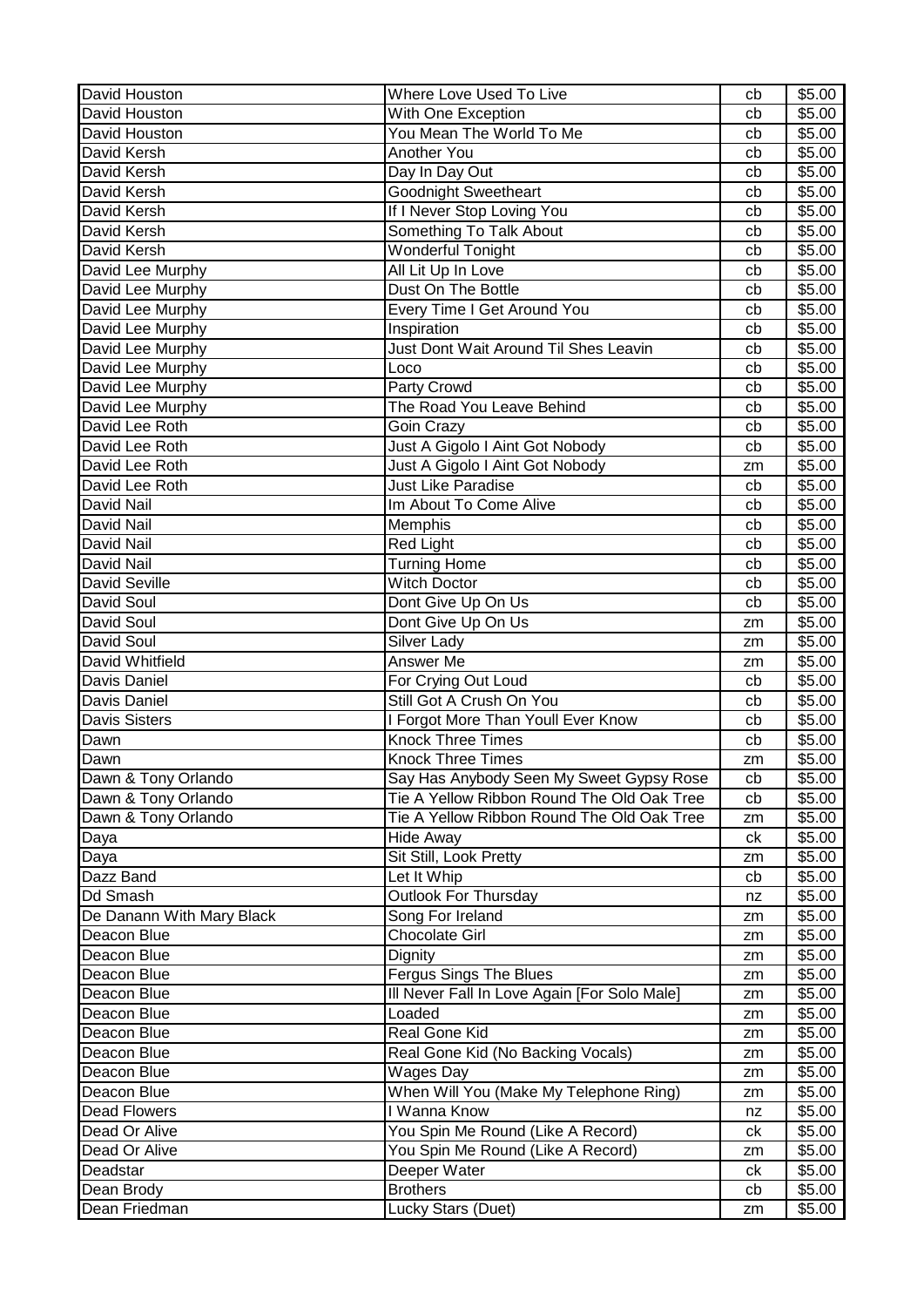| Dean Friedman    | Lucky Stars (Male Solo)                | zm | \$5.00 |
|------------------|----------------------------------------|----|--------|
| Dean Lewis       | <b>7 Minutes</b>                       | ck | \$8.00 |
| Dean Lewis       | <b>Be Alright</b>                      | сk | \$8.00 |
| Dean Lewis       | <b>Falling Up</b>                      | сk | \$8.00 |
| Dean Lewis       | Half A Man                             | сk | \$5.00 |
| Dean Lewis       | Looks Like Me                          | сk | \$8.00 |
| Dean Lewis       | <b>Stay Awake</b>                      | сk | \$8.00 |
| Dean Lewis       | Straight Back Down                     | сk | \$8.00 |
| Dean Lewis       | Waves                                  | сk | \$8.00 |
| Dean Martin      | Aint That A Kick In The Head           | zm | \$5.00 |
| Dean Martin      | <b>Bumming Around</b>                  | zm | \$5.00 |
| Dean Martin      | Carolina In The Morning                | cb | \$5.00 |
| Dean Martin      | Everybody Loves Somebody               | cb | \$5.00 |
| Dean Martin      | Everybody Loves Somebody               | zm | \$5.00 |
| Dean Martin      | Face In A Crowd                        | zm | \$5.00 |
| Dean Martin      | Gentle On My Mind                      | zm | \$5.00 |
| Dean Martin      | Houston                                | cb | \$5.00 |
| Dean Martin      | I Will                                 | cb | \$5.00 |
| Dean Martin      | Innamorata (Sweetheart)                | zm | \$5.00 |
| Dean Martin      | <b>Kiss</b>                            | zm | \$5.00 |
| Dean Martin      | Let It Snow! Let It Snow! Let It Snow! | zm | \$5.00 |
| Dean Martin      | Let Me Go Lover                        | zm | \$5.00 |
| Dean Martin      | Little Ole Wine Drinker Me             | ck | \$5.00 |
| Dean Martin      | Little Ole Wine Drinker Me             | zm | \$5.00 |
| Dean Martin      | Mambo Italiano                         | ck | \$5.00 |
| Dean Martin      | Mambo Italiano                         | zm | \$5.00 |
| Dean Martin      | Memories Are Made Of This              | cb | \$5.00 |
| Dean Martin      | Memories Are Made Of This              | zm | \$5.00 |
| Dean Martin      | Return To Me                           | zm | \$5.00 |
| Dean Martin      | Rudolph The Red Nosed Reindeer         | zm | \$5.00 |
| Dean Martin      | Standing On The Corner                 | zm | \$5.00 |
| Dean Martin      | Sway                                   | ck | \$5.00 |
| Dean Martin      | Sway                                   | zm | \$5.00 |
| Dean Martin      | Thats Amore                            | zm | \$5.00 |
| Dean Martin      | Thats Amore (Thats Love)               | cb | \$5.00 |
| Dean Martin      | Under The Bridges Of Paris             | zm | \$5.00 |
| Dean Martin      | Volare                                 | zm | \$5.00 |
| Dean Martin      | Volare (Nel Blu Dipinto Di Blu)        | cb | \$5.00 |
| Dean Martin      | Youre Nobody Till Somebody Loves You   | cb | \$5.00 |
| Dean Miller      | Love Is A Game                         | cb | \$5.00 |
| Dean Miller      | Wake Up & Smell The Whiskey            | cb | \$5.00 |
| Dean Waretini    | The Bridge                             | nz | \$5.00 |
| Deana Carter     | Absence Of The Heart                   | cb | \$5.00 |
| Deana Carter     | Angels Working Overtime                | cb | \$5.00 |
| Deana Carter     | Count Me In                            | cb | \$5.00 |
| Deana Carter     | Did I Shave My Legs For This           | cb | \$5.00 |
| Deana Carter     | How Do I Get There                     | cb | \$5.00 |
| Deana Carter     | Im Just A Girl                         | cb | \$5.00 |
| Deana Carter     | One Day At A Time                      | cb | \$5.00 |
| Deana Carter     | <b>Strawberry Wine</b>                 | cb | \$5.00 |
| Deana Carter     | The Girl You Left Me For               | cb | \$5.00 |
| Deana Carter     | Theres No Limit                        | cb | \$5.00 |
| Deana Carter     | We Danced Anyway                       | cb | \$5.00 |
| Deana Carter     | Wildflower                             | cb | \$5.00 |
| Deana Carter     | You Still Shake Me                     | cb | \$5.00 |
| Deane Waretini   | The Bridge                             | nz | \$5.00 |
| Dear Evan Hansen | For Forever                            | zm | \$5.00 |
| Dear Evan Hansen | Only Us                                | zm | \$5.00 |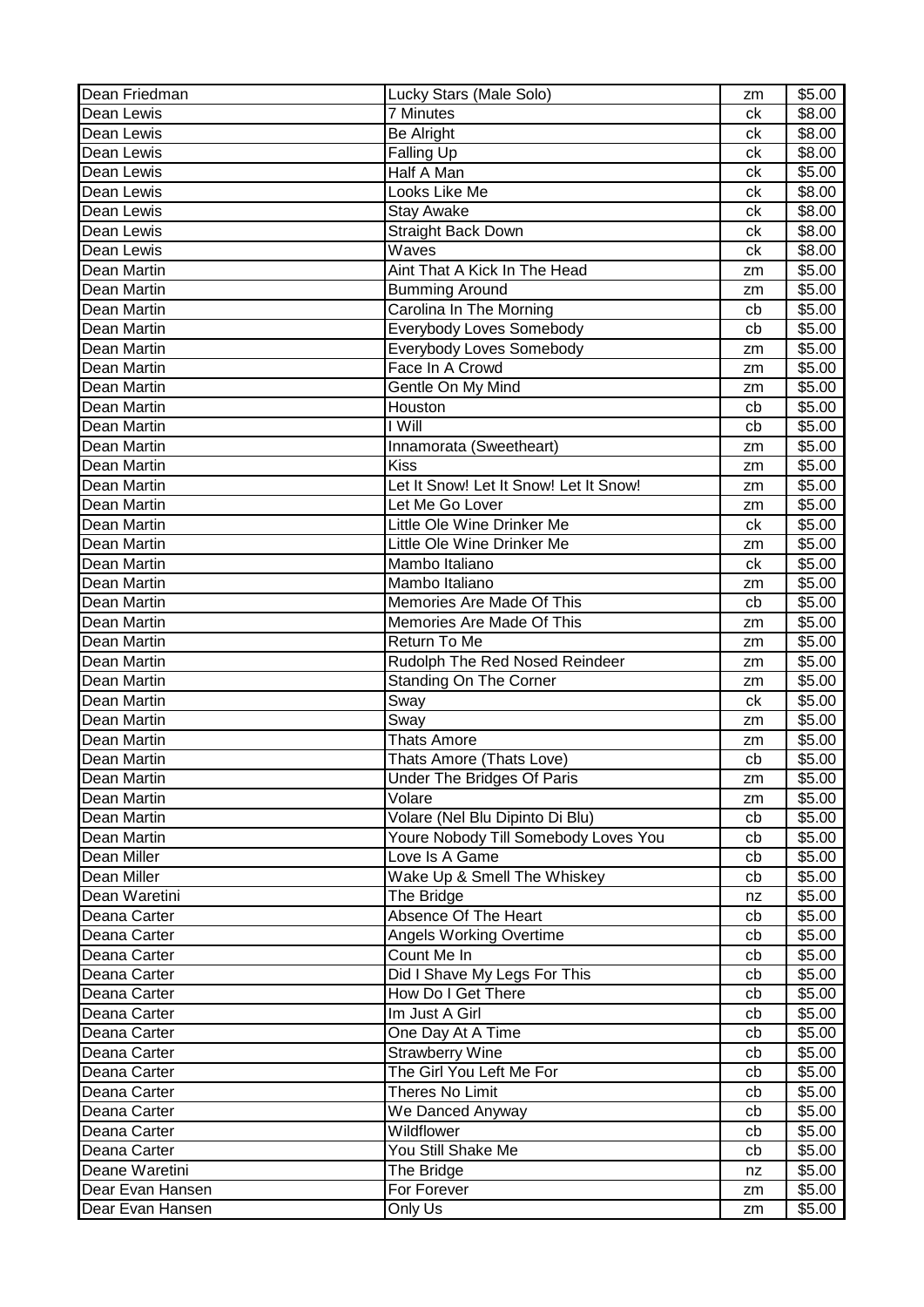| So Big So Small<br>Dear Evan Hansen<br>\$5.00<br>zm<br>Waving Through A Window<br>\$5.00<br>Dear Evan Hansen<br>zm<br>Rhythm Of The Night<br>DeBarge<br>\$5.00<br>zm<br>Debbie Gibson<br>\$5.00<br><b>Electric Youth</b><br>cb<br>Debbie Gibson<br><b>Foolish Beat</b><br>\$5.00<br>cb<br>Debbie Gibson<br>Lost In Your Eyes<br>\$5.00<br>cb<br>Debbie Gibson<br>No More Rhyme<br>\$5.00<br>cb<br>Shake Your Love<br>Debbie Gibson<br>\$5.00<br>cb<br>Debbie Gibson<br><b>Staying Together</b><br>\$5.00<br>cb<br>I Want That Man<br>Debbie Harry<br>\$5.00<br>ck<br>Debbie Reynolds<br>Tammy<br>\$5.00<br>cb<br>Debby Boone<br>You Light Up My Life<br>\$5.00<br>cb<br>Debelah Morgan<br>Dance With Me<br>\$5.00<br>cb<br>Deborah Allen<br>If Youre Not Gonna Love Me<br>\$5.00<br>cb<br>Deborah Allen<br>Is It Love Yet<br>\$5.00<br>cb<br>Deborah Allen<br>Rockin Little Christmas<br>\$5.00<br>cb<br>\$8.00<br>Only The Beginning<br>Deborah Conway<br>ck<br>French Kissin In The USA<br>\$5.00<br>Deborah Harry<br>zm<br>I Want That Man<br>Deborah Harry<br>\$5.00<br>zm<br>Dee Clark<br>\$5.00<br>Raindrops<br>cb<br>Dee Dee Sharp<br>\$5.00<br>Gravy<br>zm<br>Dee Dee Sharp<br>Mashed Potato Time<br>\$5.00<br>cb<br>Dee Lite<br>Groove Is In The Heart<br>\$5.00<br>ck<br>Deee Lite<br>Groove Is In The Heart<br>\$5.00<br>zm<br>Deep Blue Something<br><b>Breakfast At Tiffanys</b><br>\$5.00<br>ck<br>Deep Blue Something<br>\$5.00<br><b>Breakfast At Tiffanys</b><br>zm<br>Deep Obsession<br>Surrender<br>\$5.00<br>nz<br>Deep Obsession<br>Lost In Love<br>\$5.00<br>nz<br>\$5.00<br>Deep Purple<br><b>Black Night</b><br>zm<br>Deep Purple<br><b>Highway Star</b><br>\$5.00<br>ck<br>Smoke On The Water<br>Deep Purple<br>\$5.00<br>cb<br>Deep Purple<br>Smoke On The Water<br>\$5.00<br>zm<br>Def Leppard<br>Animal<br>\$5.00<br>ck<br>Def Leppard<br>Animal<br>\$5.00<br>zm<br>\$5.00<br>Def Leppard<br>cb<br>Armageddon It<br>Hysteria<br>\$5.00<br>Def Leppard<br>cb<br>\$5.00<br>Def Leppard<br>Hysteria<br>zm<br>Def Leppard<br>\$5.00<br>Lets Get Rocked<br>cb<br>Def Leppard<br>Lets Get Rocked<br>\$5.00<br>zm<br>Def Leppard<br>Love Bites<br>\$5.00<br>cb<br>Love Bites<br>\$5.00<br>Def Leppard<br>zm<br>\$5.00<br>Def Leppard<br>Now<br>cb<br>Photograph<br>\$5.00<br>Def Leppard<br>zm<br>Pour Some Sugar On Me<br>\$5.00<br>Def Leppard<br>cb<br>Pour Some Sugar On Me<br>\$5.00<br>Def Leppard<br>zm<br>Pour Some Sugar On Me Lets Get Rocked (med<br>\$5.00<br>Def Leppard<br>zm<br>Two Steps Behind<br>\$5.00<br>Def Leppard<br>cb<br>Def Leppard<br>When Love & Hate Collide<br>\$5.00<br>zm<br>Default<br>Live A Lie<br>\$5.00<br>cb<br>Default<br><b>Wasting My Time</b><br>\$5.00<br>cb<br><b>Heartbeat Its A Lovebeat</b><br>DeFranco Family & Tony DeFranco<br>\$5.00<br>cb<br>\$5.00<br>Del Amitri<br>Always The Last To Know (Live)<br>zm<br>Nothing Ever Happens<br>Del Amitri<br>\$5.00<br>zm<br>Del Amitri<br>Roll To Me<br>\$5.00<br>zm<br>Del Amitri<br>Spit In The Rain<br>\$5.00<br>zm<br>Del McCoury & Dixie Pals<br>High On A Mountain<br>\$5.00<br>cb | Dear Evan Hansen | Sincerely Me (Three Male Parts) | zm | \$5.00 |
|----------------------------------------------------------------------------------------------------------------------------------------------------------------------------------------------------------------------------------------------------------------------------------------------------------------------------------------------------------------------------------------------------------------------------------------------------------------------------------------------------------------------------------------------------------------------------------------------------------------------------------------------------------------------------------------------------------------------------------------------------------------------------------------------------------------------------------------------------------------------------------------------------------------------------------------------------------------------------------------------------------------------------------------------------------------------------------------------------------------------------------------------------------------------------------------------------------------------------------------------------------------------------------------------------------------------------------------------------------------------------------------------------------------------------------------------------------------------------------------------------------------------------------------------------------------------------------------------------------------------------------------------------------------------------------------------------------------------------------------------------------------------------------------------------------------------------------------------------------------------------------------------------------------------------------------------------------------------------------------------------------------------------------------------------------------------------------------------------------------------------------------------------------------------------------------------------------------------------------------------------------------------------------------------------------------------------------------------------------------------------------------------------------------------------------------------------------------------------------------------------------------------------------------------------------------------------------------------------------------------------------------------------------------------------------------------------------------------------------------------------------------------------------------------------------------------------------------------------------------------------------------------------------------------------------------------------------------------------------------------------------------------------------------------------------------------------------------------------------|------------------|---------------------------------|----|--------|
|                                                                                                                                                                                                                                                                                                                                                                                                                                                                                                                                                                                                                                                                                                                                                                                                                                                                                                                                                                                                                                                                                                                                                                                                                                                                                                                                                                                                                                                                                                                                                                                                                                                                                                                                                                                                                                                                                                                                                                                                                                                                                                                                                                                                                                                                                                                                                                                                                                                                                                                                                                                                                                                                                                                                                                                                                                                                                                                                                                                                                                                                                                          |                  |                                 |    |        |
|                                                                                                                                                                                                                                                                                                                                                                                                                                                                                                                                                                                                                                                                                                                                                                                                                                                                                                                                                                                                                                                                                                                                                                                                                                                                                                                                                                                                                                                                                                                                                                                                                                                                                                                                                                                                                                                                                                                                                                                                                                                                                                                                                                                                                                                                                                                                                                                                                                                                                                                                                                                                                                                                                                                                                                                                                                                                                                                                                                                                                                                                                                          |                  |                                 |    |        |
|                                                                                                                                                                                                                                                                                                                                                                                                                                                                                                                                                                                                                                                                                                                                                                                                                                                                                                                                                                                                                                                                                                                                                                                                                                                                                                                                                                                                                                                                                                                                                                                                                                                                                                                                                                                                                                                                                                                                                                                                                                                                                                                                                                                                                                                                                                                                                                                                                                                                                                                                                                                                                                                                                                                                                                                                                                                                                                                                                                                                                                                                                                          |                  |                                 |    |        |
|                                                                                                                                                                                                                                                                                                                                                                                                                                                                                                                                                                                                                                                                                                                                                                                                                                                                                                                                                                                                                                                                                                                                                                                                                                                                                                                                                                                                                                                                                                                                                                                                                                                                                                                                                                                                                                                                                                                                                                                                                                                                                                                                                                                                                                                                                                                                                                                                                                                                                                                                                                                                                                                                                                                                                                                                                                                                                                                                                                                                                                                                                                          |                  |                                 |    |        |
|                                                                                                                                                                                                                                                                                                                                                                                                                                                                                                                                                                                                                                                                                                                                                                                                                                                                                                                                                                                                                                                                                                                                                                                                                                                                                                                                                                                                                                                                                                                                                                                                                                                                                                                                                                                                                                                                                                                                                                                                                                                                                                                                                                                                                                                                                                                                                                                                                                                                                                                                                                                                                                                                                                                                                                                                                                                                                                                                                                                                                                                                                                          |                  |                                 |    |        |
|                                                                                                                                                                                                                                                                                                                                                                                                                                                                                                                                                                                                                                                                                                                                                                                                                                                                                                                                                                                                                                                                                                                                                                                                                                                                                                                                                                                                                                                                                                                                                                                                                                                                                                                                                                                                                                                                                                                                                                                                                                                                                                                                                                                                                                                                                                                                                                                                                                                                                                                                                                                                                                                                                                                                                                                                                                                                                                                                                                                                                                                                                                          |                  |                                 |    |        |
|                                                                                                                                                                                                                                                                                                                                                                                                                                                                                                                                                                                                                                                                                                                                                                                                                                                                                                                                                                                                                                                                                                                                                                                                                                                                                                                                                                                                                                                                                                                                                                                                                                                                                                                                                                                                                                                                                                                                                                                                                                                                                                                                                                                                                                                                                                                                                                                                                                                                                                                                                                                                                                                                                                                                                                                                                                                                                                                                                                                                                                                                                                          |                  |                                 |    |        |
|                                                                                                                                                                                                                                                                                                                                                                                                                                                                                                                                                                                                                                                                                                                                                                                                                                                                                                                                                                                                                                                                                                                                                                                                                                                                                                                                                                                                                                                                                                                                                                                                                                                                                                                                                                                                                                                                                                                                                                                                                                                                                                                                                                                                                                                                                                                                                                                                                                                                                                                                                                                                                                                                                                                                                                                                                                                                                                                                                                                                                                                                                                          |                  |                                 |    |        |
|                                                                                                                                                                                                                                                                                                                                                                                                                                                                                                                                                                                                                                                                                                                                                                                                                                                                                                                                                                                                                                                                                                                                                                                                                                                                                                                                                                                                                                                                                                                                                                                                                                                                                                                                                                                                                                                                                                                                                                                                                                                                                                                                                                                                                                                                                                                                                                                                                                                                                                                                                                                                                                                                                                                                                                                                                                                                                                                                                                                                                                                                                                          |                  |                                 |    |        |
|                                                                                                                                                                                                                                                                                                                                                                                                                                                                                                                                                                                                                                                                                                                                                                                                                                                                                                                                                                                                                                                                                                                                                                                                                                                                                                                                                                                                                                                                                                                                                                                                                                                                                                                                                                                                                                                                                                                                                                                                                                                                                                                                                                                                                                                                                                                                                                                                                                                                                                                                                                                                                                                                                                                                                                                                                                                                                                                                                                                                                                                                                                          |                  |                                 |    |        |
|                                                                                                                                                                                                                                                                                                                                                                                                                                                                                                                                                                                                                                                                                                                                                                                                                                                                                                                                                                                                                                                                                                                                                                                                                                                                                                                                                                                                                                                                                                                                                                                                                                                                                                                                                                                                                                                                                                                                                                                                                                                                                                                                                                                                                                                                                                                                                                                                                                                                                                                                                                                                                                                                                                                                                                                                                                                                                                                                                                                                                                                                                                          |                  |                                 |    |        |
|                                                                                                                                                                                                                                                                                                                                                                                                                                                                                                                                                                                                                                                                                                                                                                                                                                                                                                                                                                                                                                                                                                                                                                                                                                                                                                                                                                                                                                                                                                                                                                                                                                                                                                                                                                                                                                                                                                                                                                                                                                                                                                                                                                                                                                                                                                                                                                                                                                                                                                                                                                                                                                                                                                                                                                                                                                                                                                                                                                                                                                                                                                          |                  |                                 |    |        |
|                                                                                                                                                                                                                                                                                                                                                                                                                                                                                                                                                                                                                                                                                                                                                                                                                                                                                                                                                                                                                                                                                                                                                                                                                                                                                                                                                                                                                                                                                                                                                                                                                                                                                                                                                                                                                                                                                                                                                                                                                                                                                                                                                                                                                                                                                                                                                                                                                                                                                                                                                                                                                                                                                                                                                                                                                                                                                                                                                                                                                                                                                                          |                  |                                 |    |        |
|                                                                                                                                                                                                                                                                                                                                                                                                                                                                                                                                                                                                                                                                                                                                                                                                                                                                                                                                                                                                                                                                                                                                                                                                                                                                                                                                                                                                                                                                                                                                                                                                                                                                                                                                                                                                                                                                                                                                                                                                                                                                                                                                                                                                                                                                                                                                                                                                                                                                                                                                                                                                                                                                                                                                                                                                                                                                                                                                                                                                                                                                                                          |                  |                                 |    |        |
|                                                                                                                                                                                                                                                                                                                                                                                                                                                                                                                                                                                                                                                                                                                                                                                                                                                                                                                                                                                                                                                                                                                                                                                                                                                                                                                                                                                                                                                                                                                                                                                                                                                                                                                                                                                                                                                                                                                                                                                                                                                                                                                                                                                                                                                                                                                                                                                                                                                                                                                                                                                                                                                                                                                                                                                                                                                                                                                                                                                                                                                                                                          |                  |                                 |    |        |
|                                                                                                                                                                                                                                                                                                                                                                                                                                                                                                                                                                                                                                                                                                                                                                                                                                                                                                                                                                                                                                                                                                                                                                                                                                                                                                                                                                                                                                                                                                                                                                                                                                                                                                                                                                                                                                                                                                                                                                                                                                                                                                                                                                                                                                                                                                                                                                                                                                                                                                                                                                                                                                                                                                                                                                                                                                                                                                                                                                                                                                                                                                          |                  |                                 |    |        |
|                                                                                                                                                                                                                                                                                                                                                                                                                                                                                                                                                                                                                                                                                                                                                                                                                                                                                                                                                                                                                                                                                                                                                                                                                                                                                                                                                                                                                                                                                                                                                                                                                                                                                                                                                                                                                                                                                                                                                                                                                                                                                                                                                                                                                                                                                                                                                                                                                                                                                                                                                                                                                                                                                                                                                                                                                                                                                                                                                                                                                                                                                                          |                  |                                 |    |        |
|                                                                                                                                                                                                                                                                                                                                                                                                                                                                                                                                                                                                                                                                                                                                                                                                                                                                                                                                                                                                                                                                                                                                                                                                                                                                                                                                                                                                                                                                                                                                                                                                                                                                                                                                                                                                                                                                                                                                                                                                                                                                                                                                                                                                                                                                                                                                                                                                                                                                                                                                                                                                                                                                                                                                                                                                                                                                                                                                                                                                                                                                                                          |                  |                                 |    |        |
|                                                                                                                                                                                                                                                                                                                                                                                                                                                                                                                                                                                                                                                                                                                                                                                                                                                                                                                                                                                                                                                                                                                                                                                                                                                                                                                                                                                                                                                                                                                                                                                                                                                                                                                                                                                                                                                                                                                                                                                                                                                                                                                                                                                                                                                                                                                                                                                                                                                                                                                                                                                                                                                                                                                                                                                                                                                                                                                                                                                                                                                                                                          |                  |                                 |    |        |
|                                                                                                                                                                                                                                                                                                                                                                                                                                                                                                                                                                                                                                                                                                                                                                                                                                                                                                                                                                                                                                                                                                                                                                                                                                                                                                                                                                                                                                                                                                                                                                                                                                                                                                                                                                                                                                                                                                                                                                                                                                                                                                                                                                                                                                                                                                                                                                                                                                                                                                                                                                                                                                                                                                                                                                                                                                                                                                                                                                                                                                                                                                          |                  |                                 |    |        |
|                                                                                                                                                                                                                                                                                                                                                                                                                                                                                                                                                                                                                                                                                                                                                                                                                                                                                                                                                                                                                                                                                                                                                                                                                                                                                                                                                                                                                                                                                                                                                                                                                                                                                                                                                                                                                                                                                                                                                                                                                                                                                                                                                                                                                                                                                                                                                                                                                                                                                                                                                                                                                                                                                                                                                                                                                                                                                                                                                                                                                                                                                                          |                  |                                 |    |        |
|                                                                                                                                                                                                                                                                                                                                                                                                                                                                                                                                                                                                                                                                                                                                                                                                                                                                                                                                                                                                                                                                                                                                                                                                                                                                                                                                                                                                                                                                                                                                                                                                                                                                                                                                                                                                                                                                                                                                                                                                                                                                                                                                                                                                                                                                                                                                                                                                                                                                                                                                                                                                                                                                                                                                                                                                                                                                                                                                                                                                                                                                                                          |                  |                                 |    |        |
|                                                                                                                                                                                                                                                                                                                                                                                                                                                                                                                                                                                                                                                                                                                                                                                                                                                                                                                                                                                                                                                                                                                                                                                                                                                                                                                                                                                                                                                                                                                                                                                                                                                                                                                                                                                                                                                                                                                                                                                                                                                                                                                                                                                                                                                                                                                                                                                                                                                                                                                                                                                                                                                                                                                                                                                                                                                                                                                                                                                                                                                                                                          |                  |                                 |    |        |
|                                                                                                                                                                                                                                                                                                                                                                                                                                                                                                                                                                                                                                                                                                                                                                                                                                                                                                                                                                                                                                                                                                                                                                                                                                                                                                                                                                                                                                                                                                                                                                                                                                                                                                                                                                                                                                                                                                                                                                                                                                                                                                                                                                                                                                                                                                                                                                                                                                                                                                                                                                                                                                                                                                                                                                                                                                                                                                                                                                                                                                                                                                          |                  |                                 |    |        |
|                                                                                                                                                                                                                                                                                                                                                                                                                                                                                                                                                                                                                                                                                                                                                                                                                                                                                                                                                                                                                                                                                                                                                                                                                                                                                                                                                                                                                                                                                                                                                                                                                                                                                                                                                                                                                                                                                                                                                                                                                                                                                                                                                                                                                                                                                                                                                                                                                                                                                                                                                                                                                                                                                                                                                                                                                                                                                                                                                                                                                                                                                                          |                  |                                 |    |        |
|                                                                                                                                                                                                                                                                                                                                                                                                                                                                                                                                                                                                                                                                                                                                                                                                                                                                                                                                                                                                                                                                                                                                                                                                                                                                                                                                                                                                                                                                                                                                                                                                                                                                                                                                                                                                                                                                                                                                                                                                                                                                                                                                                                                                                                                                                                                                                                                                                                                                                                                                                                                                                                                                                                                                                                                                                                                                                                                                                                                                                                                                                                          |                  |                                 |    |        |
|                                                                                                                                                                                                                                                                                                                                                                                                                                                                                                                                                                                                                                                                                                                                                                                                                                                                                                                                                                                                                                                                                                                                                                                                                                                                                                                                                                                                                                                                                                                                                                                                                                                                                                                                                                                                                                                                                                                                                                                                                                                                                                                                                                                                                                                                                                                                                                                                                                                                                                                                                                                                                                                                                                                                                                                                                                                                                                                                                                                                                                                                                                          |                  |                                 |    |        |
|                                                                                                                                                                                                                                                                                                                                                                                                                                                                                                                                                                                                                                                                                                                                                                                                                                                                                                                                                                                                                                                                                                                                                                                                                                                                                                                                                                                                                                                                                                                                                                                                                                                                                                                                                                                                                                                                                                                                                                                                                                                                                                                                                                                                                                                                                                                                                                                                                                                                                                                                                                                                                                                                                                                                                                                                                                                                                                                                                                                                                                                                                                          |                  |                                 |    |        |
|                                                                                                                                                                                                                                                                                                                                                                                                                                                                                                                                                                                                                                                                                                                                                                                                                                                                                                                                                                                                                                                                                                                                                                                                                                                                                                                                                                                                                                                                                                                                                                                                                                                                                                                                                                                                                                                                                                                                                                                                                                                                                                                                                                                                                                                                                                                                                                                                                                                                                                                                                                                                                                                                                                                                                                                                                                                                                                                                                                                                                                                                                                          |                  |                                 |    |        |
|                                                                                                                                                                                                                                                                                                                                                                                                                                                                                                                                                                                                                                                                                                                                                                                                                                                                                                                                                                                                                                                                                                                                                                                                                                                                                                                                                                                                                                                                                                                                                                                                                                                                                                                                                                                                                                                                                                                                                                                                                                                                                                                                                                                                                                                                                                                                                                                                                                                                                                                                                                                                                                                                                                                                                                                                                                                                                                                                                                                                                                                                                                          |                  |                                 |    |        |
|                                                                                                                                                                                                                                                                                                                                                                                                                                                                                                                                                                                                                                                                                                                                                                                                                                                                                                                                                                                                                                                                                                                                                                                                                                                                                                                                                                                                                                                                                                                                                                                                                                                                                                                                                                                                                                                                                                                                                                                                                                                                                                                                                                                                                                                                                                                                                                                                                                                                                                                                                                                                                                                                                                                                                                                                                                                                                                                                                                                                                                                                                                          |                  |                                 |    |        |
|                                                                                                                                                                                                                                                                                                                                                                                                                                                                                                                                                                                                                                                                                                                                                                                                                                                                                                                                                                                                                                                                                                                                                                                                                                                                                                                                                                                                                                                                                                                                                                                                                                                                                                                                                                                                                                                                                                                                                                                                                                                                                                                                                                                                                                                                                                                                                                                                                                                                                                                                                                                                                                                                                                                                                                                                                                                                                                                                                                                                                                                                                                          |                  |                                 |    |        |
|                                                                                                                                                                                                                                                                                                                                                                                                                                                                                                                                                                                                                                                                                                                                                                                                                                                                                                                                                                                                                                                                                                                                                                                                                                                                                                                                                                                                                                                                                                                                                                                                                                                                                                                                                                                                                                                                                                                                                                                                                                                                                                                                                                                                                                                                                                                                                                                                                                                                                                                                                                                                                                                                                                                                                                                                                                                                                                                                                                                                                                                                                                          |                  |                                 |    |        |
|                                                                                                                                                                                                                                                                                                                                                                                                                                                                                                                                                                                                                                                                                                                                                                                                                                                                                                                                                                                                                                                                                                                                                                                                                                                                                                                                                                                                                                                                                                                                                                                                                                                                                                                                                                                                                                                                                                                                                                                                                                                                                                                                                                                                                                                                                                                                                                                                                                                                                                                                                                                                                                                                                                                                                                                                                                                                                                                                                                                                                                                                                                          |                  |                                 |    |        |
|                                                                                                                                                                                                                                                                                                                                                                                                                                                                                                                                                                                                                                                                                                                                                                                                                                                                                                                                                                                                                                                                                                                                                                                                                                                                                                                                                                                                                                                                                                                                                                                                                                                                                                                                                                                                                                                                                                                                                                                                                                                                                                                                                                                                                                                                                                                                                                                                                                                                                                                                                                                                                                                                                                                                                                                                                                                                                                                                                                                                                                                                                                          |                  |                                 |    |        |
|                                                                                                                                                                                                                                                                                                                                                                                                                                                                                                                                                                                                                                                                                                                                                                                                                                                                                                                                                                                                                                                                                                                                                                                                                                                                                                                                                                                                                                                                                                                                                                                                                                                                                                                                                                                                                                                                                                                                                                                                                                                                                                                                                                                                                                                                                                                                                                                                                                                                                                                                                                                                                                                                                                                                                                                                                                                                                                                                                                                                                                                                                                          |                  |                                 |    |        |
|                                                                                                                                                                                                                                                                                                                                                                                                                                                                                                                                                                                                                                                                                                                                                                                                                                                                                                                                                                                                                                                                                                                                                                                                                                                                                                                                                                                                                                                                                                                                                                                                                                                                                                                                                                                                                                                                                                                                                                                                                                                                                                                                                                                                                                                                                                                                                                                                                                                                                                                                                                                                                                                                                                                                                                                                                                                                                                                                                                                                                                                                                                          |                  |                                 |    |        |
|                                                                                                                                                                                                                                                                                                                                                                                                                                                                                                                                                                                                                                                                                                                                                                                                                                                                                                                                                                                                                                                                                                                                                                                                                                                                                                                                                                                                                                                                                                                                                                                                                                                                                                                                                                                                                                                                                                                                                                                                                                                                                                                                                                                                                                                                                                                                                                                                                                                                                                                                                                                                                                                                                                                                                                                                                                                                                                                                                                                                                                                                                                          |                  |                                 |    |        |
|                                                                                                                                                                                                                                                                                                                                                                                                                                                                                                                                                                                                                                                                                                                                                                                                                                                                                                                                                                                                                                                                                                                                                                                                                                                                                                                                                                                                                                                                                                                                                                                                                                                                                                                                                                                                                                                                                                                                                                                                                                                                                                                                                                                                                                                                                                                                                                                                                                                                                                                                                                                                                                                                                                                                                                                                                                                                                                                                                                                                                                                                                                          |                  |                                 |    |        |
|                                                                                                                                                                                                                                                                                                                                                                                                                                                                                                                                                                                                                                                                                                                                                                                                                                                                                                                                                                                                                                                                                                                                                                                                                                                                                                                                                                                                                                                                                                                                                                                                                                                                                                                                                                                                                                                                                                                                                                                                                                                                                                                                                                                                                                                                                                                                                                                                                                                                                                                                                                                                                                                                                                                                                                                                                                                                                                                                                                                                                                                                                                          |                  |                                 |    |        |
|                                                                                                                                                                                                                                                                                                                                                                                                                                                                                                                                                                                                                                                                                                                                                                                                                                                                                                                                                                                                                                                                                                                                                                                                                                                                                                                                                                                                                                                                                                                                                                                                                                                                                                                                                                                                                                                                                                                                                                                                                                                                                                                                                                                                                                                                                                                                                                                                                                                                                                                                                                                                                                                                                                                                                                                                                                                                                                                                                                                                                                                                                                          |                  |                                 |    |        |
|                                                                                                                                                                                                                                                                                                                                                                                                                                                                                                                                                                                                                                                                                                                                                                                                                                                                                                                                                                                                                                                                                                                                                                                                                                                                                                                                                                                                                                                                                                                                                                                                                                                                                                                                                                                                                                                                                                                                                                                                                                                                                                                                                                                                                                                                                                                                                                                                                                                                                                                                                                                                                                                                                                                                                                                                                                                                                                                                                                                                                                                                                                          |                  |                                 |    |        |
|                                                                                                                                                                                                                                                                                                                                                                                                                                                                                                                                                                                                                                                                                                                                                                                                                                                                                                                                                                                                                                                                                                                                                                                                                                                                                                                                                                                                                                                                                                                                                                                                                                                                                                                                                                                                                                                                                                                                                                                                                                                                                                                                                                                                                                                                                                                                                                                                                                                                                                                                                                                                                                                                                                                                                                                                                                                                                                                                                                                                                                                                                                          |                  |                                 |    |        |
|                                                                                                                                                                                                                                                                                                                                                                                                                                                                                                                                                                                                                                                                                                                                                                                                                                                                                                                                                                                                                                                                                                                                                                                                                                                                                                                                                                                                                                                                                                                                                                                                                                                                                                                                                                                                                                                                                                                                                                                                                                                                                                                                                                                                                                                                                                                                                                                                                                                                                                                                                                                                                                                                                                                                                                                                                                                                                                                                                                                                                                                                                                          |                  |                                 |    |        |
|                                                                                                                                                                                                                                                                                                                                                                                                                                                                                                                                                                                                                                                                                                                                                                                                                                                                                                                                                                                                                                                                                                                                                                                                                                                                                                                                                                                                                                                                                                                                                                                                                                                                                                                                                                                                                                                                                                                                                                                                                                                                                                                                                                                                                                                                                                                                                                                                                                                                                                                                                                                                                                                                                                                                                                                                                                                                                                                                                                                                                                                                                                          |                  |                                 |    |        |
|                                                                                                                                                                                                                                                                                                                                                                                                                                                                                                                                                                                                                                                                                                                                                                                                                                                                                                                                                                                                                                                                                                                                                                                                                                                                                                                                                                                                                                                                                                                                                                                                                                                                                                                                                                                                                                                                                                                                                                                                                                                                                                                                                                                                                                                                                                                                                                                                                                                                                                                                                                                                                                                                                                                                                                                                                                                                                                                                                                                                                                                                                                          |                  |                                 |    |        |
|                                                                                                                                                                                                                                                                                                                                                                                                                                                                                                                                                                                                                                                                                                                                                                                                                                                                                                                                                                                                                                                                                                                                                                                                                                                                                                                                                                                                                                                                                                                                                                                                                                                                                                                                                                                                                                                                                                                                                                                                                                                                                                                                                                                                                                                                                                                                                                                                                                                                                                                                                                                                                                                                                                                                                                                                                                                                                                                                                                                                                                                                                                          |                  |                                 |    |        |
|                                                                                                                                                                                                                                                                                                                                                                                                                                                                                                                                                                                                                                                                                                                                                                                                                                                                                                                                                                                                                                                                                                                                                                                                                                                                                                                                                                                                                                                                                                                                                                                                                                                                                                                                                                                                                                                                                                                                                                                                                                                                                                                                                                                                                                                                                                                                                                                                                                                                                                                                                                                                                                                                                                                                                                                                                                                                                                                                                                                                                                                                                                          |                  |                                 |    |        |
|                                                                                                                                                                                                                                                                                                                                                                                                                                                                                                                                                                                                                                                                                                                                                                                                                                                                                                                                                                                                                                                                                                                                                                                                                                                                                                                                                                                                                                                                                                                                                                                                                                                                                                                                                                                                                                                                                                                                                                                                                                                                                                                                                                                                                                                                                                                                                                                                                                                                                                                                                                                                                                                                                                                                                                                                                                                                                                                                                                                                                                                                                                          |                  |                                 |    |        |
|                                                                                                                                                                                                                                                                                                                                                                                                                                                                                                                                                                                                                                                                                                                                                                                                                                                                                                                                                                                                                                                                                                                                                                                                                                                                                                                                                                                                                                                                                                                                                                                                                                                                                                                                                                                                                                                                                                                                                                                                                                                                                                                                                                                                                                                                                                                                                                                                                                                                                                                                                                                                                                                                                                                                                                                                                                                                                                                                                                                                                                                                                                          |                  |                                 |    |        |
|                                                                                                                                                                                                                                                                                                                                                                                                                                                                                                                                                                                                                                                                                                                                                                                                                                                                                                                                                                                                                                                                                                                                                                                                                                                                                                                                                                                                                                                                                                                                                                                                                                                                                                                                                                                                                                                                                                                                                                                                                                                                                                                                                                                                                                                                                                                                                                                                                                                                                                                                                                                                                                                                                                                                                                                                                                                                                                                                                                                                                                                                                                          |                  |                                 |    |        |
|                                                                                                                                                                                                                                                                                                                                                                                                                                                                                                                                                                                                                                                                                                                                                                                                                                                                                                                                                                                                                                                                                                                                                                                                                                                                                                                                                                                                                                                                                                                                                                                                                                                                                                                                                                                                                                                                                                                                                                                                                                                                                                                                                                                                                                                                                                                                                                                                                                                                                                                                                                                                                                                                                                                                                                                                                                                                                                                                                                                                                                                                                                          |                  |                                 |    |        |
|                                                                                                                                                                                                                                                                                                                                                                                                                                                                                                                                                                                                                                                                                                                                                                                                                                                                                                                                                                                                                                                                                                                                                                                                                                                                                                                                                                                                                                                                                                                                                                                                                                                                                                                                                                                                                                                                                                                                                                                                                                                                                                                                                                                                                                                                                                                                                                                                                                                                                                                                                                                                                                                                                                                                                                                                                                                                                                                                                                                                                                                                                                          |                  |                                 |    |        |
|                                                                                                                                                                                                                                                                                                                                                                                                                                                                                                                                                                                                                                                                                                                                                                                                                                                                                                                                                                                                                                                                                                                                                                                                                                                                                                                                                                                                                                                                                                                                                                                                                                                                                                                                                                                                                                                                                                                                                                                                                                                                                                                                                                                                                                                                                                                                                                                                                                                                                                                                                                                                                                                                                                                                                                                                                                                                                                                                                                                                                                                                                                          |                  |                                 |    |        |
|                                                                                                                                                                                                                                                                                                                                                                                                                                                                                                                                                                                                                                                                                                                                                                                                                                                                                                                                                                                                                                                                                                                                                                                                                                                                                                                                                                                                                                                                                                                                                                                                                                                                                                                                                                                                                                                                                                                                                                                                                                                                                                                                                                                                                                                                                                                                                                                                                                                                                                                                                                                                                                                                                                                                                                                                                                                                                                                                                                                                                                                                                                          |                  |                                 |    |        |
|                                                                                                                                                                                                                                                                                                                                                                                                                                                                                                                                                                                                                                                                                                                                                                                                                                                                                                                                                                                                                                                                                                                                                                                                                                                                                                                                                                                                                                                                                                                                                                                                                                                                                                                                                                                                                                                                                                                                                                                                                                                                                                                                                                                                                                                                                                                                                                                                                                                                                                                                                                                                                                                                                                                                                                                                                                                                                                                                                                                                                                                                                                          |                  |                                 |    |        |
|                                                                                                                                                                                                                                                                                                                                                                                                                                                                                                                                                                                                                                                                                                                                                                                                                                                                                                                                                                                                                                                                                                                                                                                                                                                                                                                                                                                                                                                                                                                                                                                                                                                                                                                                                                                                                                                                                                                                                                                                                                                                                                                                                                                                                                                                                                                                                                                                                                                                                                                                                                                                                                                                                                                                                                                                                                                                                                                                                                                                                                                                                                          | Del McCoury Band | Cheek To Cheek With The Blues   | cb | \$5.00 |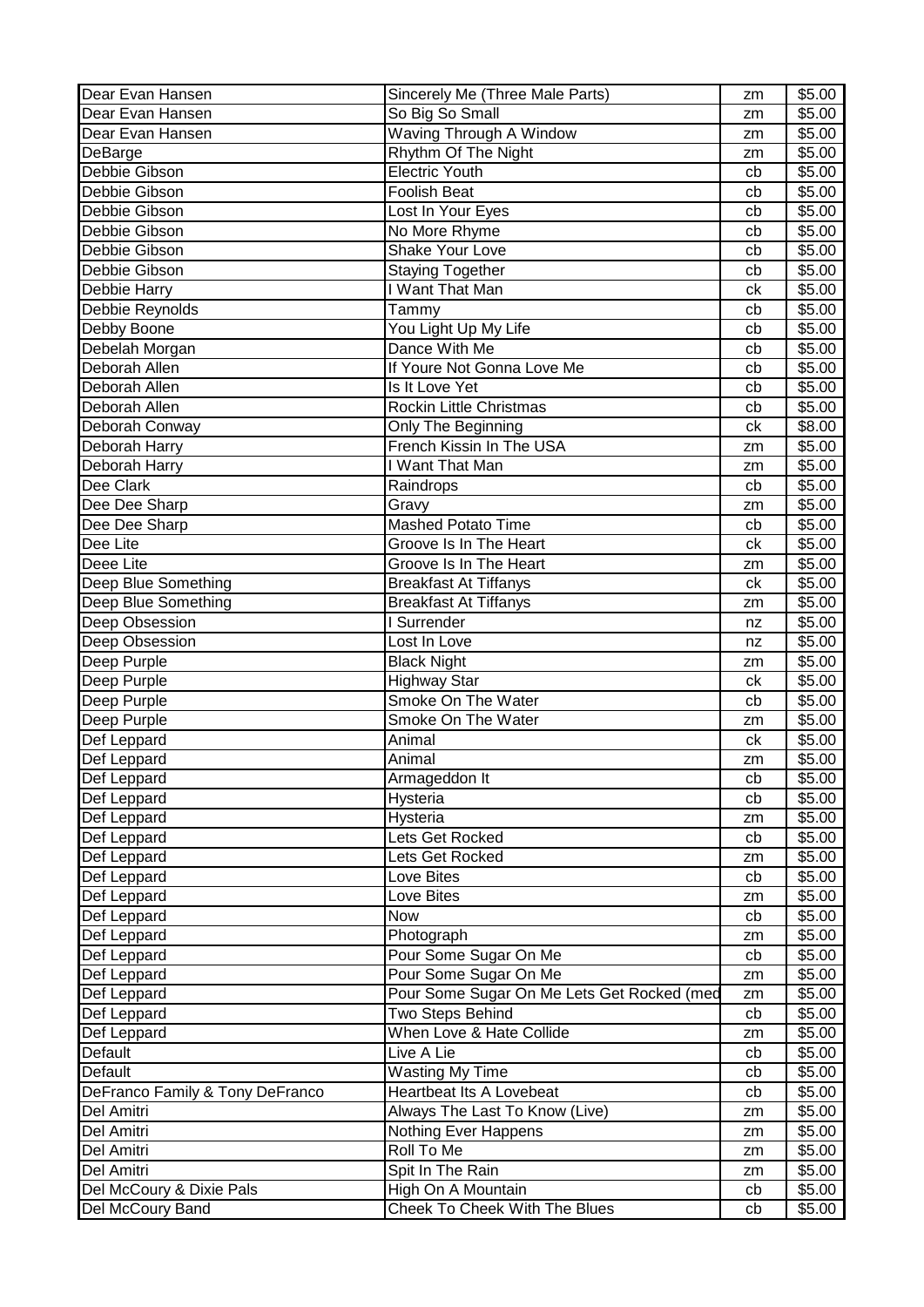| Del McCoury Band               | <b>Cold Hard Facts</b>              | cb       | \$5.00             |
|--------------------------------|-------------------------------------|----------|--------------------|
| Del McCoury Band               | Vincent Black Lightening            | cb       | \$5.00             |
| <b>Del Reeves</b>              | Girl On The Billboard               | cb       | \$5.00             |
| Del Shannon                    | Hats Off To Larry                   | cb       | \$5.00             |
| Del Shannon                    | Hats Off To Larry                   | zm       | \$5.00             |
| Del Shannon                    | Keep Searchin                       | zm       | \$5.00             |
| Del Shannon                    | <b>Little Town Flirt</b>            | zm       | \$5.00             |
| Del Shannon                    | Runaway                             | cb       | \$5.00             |
| Del Shannon                    | Runaway                             | zm       | \$5.00             |
| Del Shannon                    | <b>Swiss Maid</b>                   | zm       | \$5.00             |
| Del Shannon                    | The Answer To Everything            | zm       | \$5.00             |
| Del Shannon                    | Two Kinds Of Teardrops              | zm       | \$5.00             |
| Delaney & Bonnie & Friends     | Never Ending Song Of Love           | cb       | \$5.00             |
| Delaney & Bonnie & Friends     | Only You Know & I Know              | cb       | \$5.00             |
| <b>Delbert McClinton</b>       | Same Kind Of Crazy                  | cb       | \$5.00             |
| <b>Delbert McClinton</b>       | Sending Me Angels                   | cb       | \$5.00             |
| Delfonics                      | Didnt I (Blow Your Mind This Time)  | cb       | \$5.00             |
| Delfonics                      | Didnt I (Blow Your Mind This Time)  | zm       | \$5.00             |
| Delfonics                      | Didnt I Blow Your Mind This Time    | zm       | \$5.00             |
| Delfonics                      | Hey Love                            | zm       | \$5.00             |
| Delfonics                      | La La Means I Love You              | cb       | \$5.00             |
| Delfonics                      | La La Means I Love You              | zm       | \$5.00             |
| <b>Delirious</b>               | Deeper                              | cb       | \$5.00             |
| <b>Delirious</b>               | Touch                               | cb       | \$5.00             |
| Dell Vikings                   | Come Go With Me                     | cb       | \$5.00             |
| <b>Dells</b>                   | Oh What A Night                     | cb       | \$5.00             |
| <b>Dells</b>                   | Stay In My Corner                   | cb       | \$5.00             |
| Delltones                      | Come A Little Bit Closer            | ck       | $\overline{$8.00}$ |
| Delltones                      | Get A Little Dirt On Your Hands     | сk       | \$8.00             |
| Delta Goodrem                  | A Little Too Late                   | сk       | \$5.00             |
| Delta Goodrem                  | A Little Too Late                   | nz       | \$5.00             |
| Delta Goodrem                  | Born To Try                         | сk       | \$5.00             |
| Delta Goodrem                  | Born To Try                         | nz       | \$5.00             |
| Delta Goodrem                  | Born To Try Dancemix                | ck       | \$5.00             |
| Delta Goodrem                  | <b>Butterfly</b>                    | ck       | \$5.00             |
| Delta Goodrem                  | Dear Life                           | ck       | \$5.00             |
| Delta Goodrem                  | In This Life                        | cb       | \$5.00             |
| Delta Goodrem                  | Innocent Eyes                       | ck       | \$5.00             |
| Delta Goodrem                  | Lost Without You                    | ck       | \$5.00             |
| Delta Goodrem                  | Not Me Not I                        | ck       | \$5.00             |
| Delta Goodrem                  | Out Of The Blue                     | сk       | \$5.00             |
| Delta Goodrem                  | Predictable                         |          | \$5.00             |
| Delta Goodrem                  | Think About You                     | сk<br>ck | \$5.00             |
| Delta Goodrem                  | Throw It Away                       |          | \$8.00             |
| Delta Goodrem & Brian Mcfadden | <b>Almost Here</b>                  | ck       | \$5.00             |
|                                | <b>Almost Here</b>                  | ck       |                    |
| Delta Goodrem & Brian Mcfadden |                                     | nz       | \$5.00             |
| Demi Lovato                    | Confident (Clean Version)           | zm       | \$5.00             |
| Demi Lovato                    | <b>Confident (Explicit Version)</b> | zm       | \$5.00             |
| Demi Lovato                    | Cool For The Summer                 | zm       | \$5.00             |
| Demi Lovato                    | <b>Heart Attack</b>                 | zm       | \$5.00             |
| Demi Lovato                    | Hitchhiker                          | zm       | \$5.00             |
| Demi Lovato                    | I Love Me                           | zm       | \$5.00             |
| Demi Lovato                    | I Love Me                           | zm       | \$5.00             |
| Demi Lovato                    | La La Land                          | zm       | \$5.00             |
| Demi Lovato                    | Let It Go                           | zm       | \$5.00             |
| Demi Lovato                    | Made In The Usa                     | zm       | \$5.00             |
| Demi Lovato                    | Neon Lights                         | zm       | \$5.00             |
| Demi Lovato                    | Nightingale                         | zm       | \$5.00             |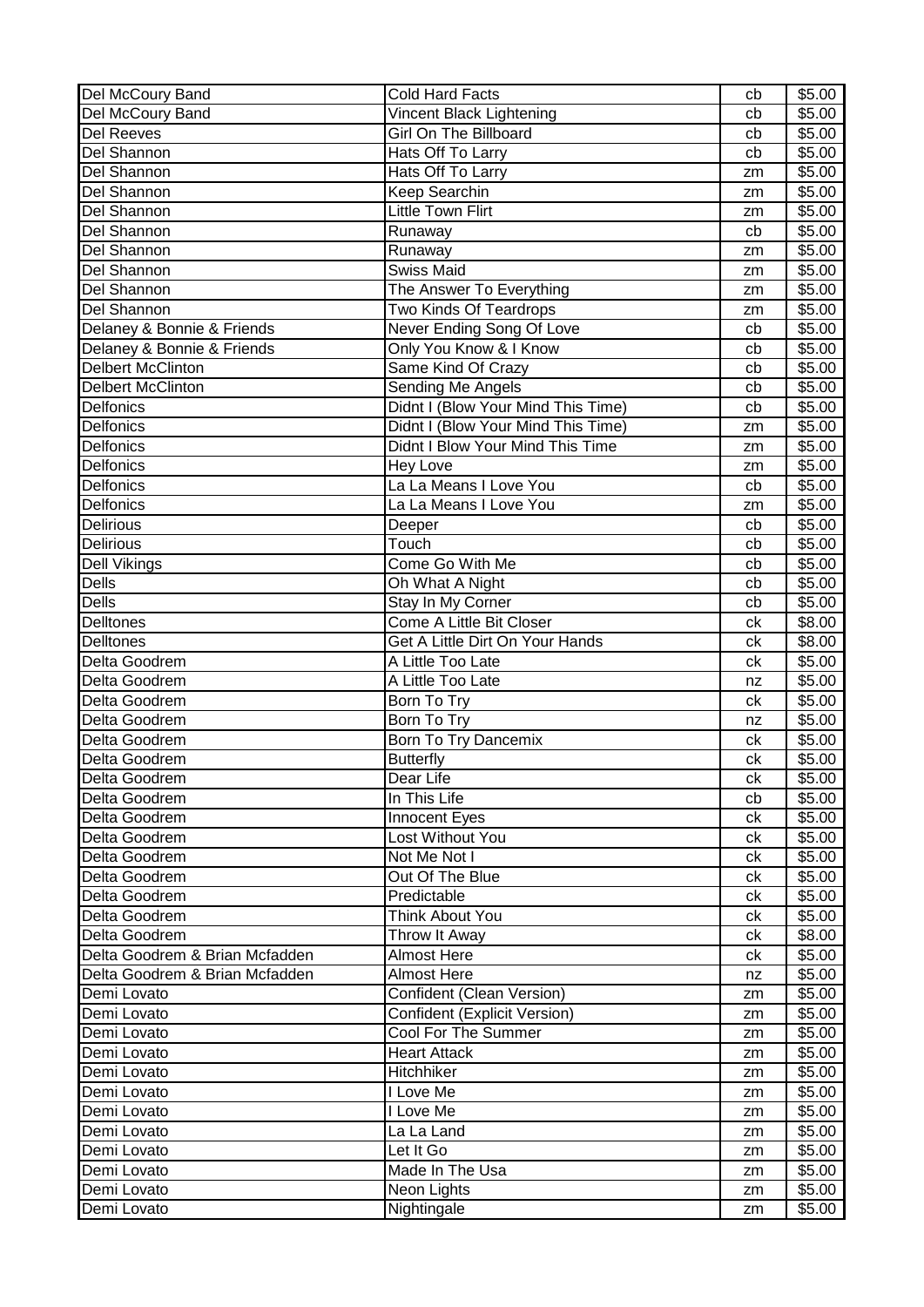| Demi Lovato             | Skyscraper                                      | cb       | \$5.00 |
|-------------------------|-------------------------------------------------|----------|--------|
| Demi Lovato             | Skyscraper                                      | zm       | \$5.00 |
| Demi Lovato             | Sober                                           | zm       | \$5.00 |
| Demi Lovato             | Sorry Not Sorry                                 | ck       | \$5.00 |
| Demi Lovato             | Sorry Not Sorry (Clean Version)                 | zm       | \$5.00 |
| Demi Lovato             | Sorry Not Sorry (Explicit Version)              | zm       | \$5.00 |
| Demi Lovato             | Stone Cold                                      | zm       | \$5.00 |
| Demis Roussos           | Happy To Be On An Island In The Sun             | zm       | \$5.00 |
| <b>Demis Roussos</b>    | III Be Your Friend                              | zm       | \$5.00 |
| <b>Demis Roussos</b>    | III Be Your Friend (Without Backing Vocals)     | zm       | \$5.00 |
| <b>Deniece Williams</b> | Lets Hear It For The Boy                        | cb       | \$5.00 |
| Deniece Williams        | Lets Hear It For The Boy                        | zm       | \$5.00 |
| Denis Leary             | Asshole                                         | ck       | \$5.00 |
| Denise LaSalle          | My Toot Toot                                    | zm       | \$5.00 |
| Denise LaSalle          | My Toot Toot (Without Backing Vocals)           | zm       | \$5.00 |
| Dennis Brown            | Here I Come                                     | zm       | \$5.00 |
| Dennis Brown            | Money In My Pocket                              | zm       | \$5.00 |
| Dennis Brown            | Revolution                                      | zm       | \$5.00 |
| Dennis Brown            | Sitting & Watching                              | zm       | \$5.00 |
| Dennis Marsh            | Before I Say Goodbye                            | nz       | \$5.00 |
| Dennis Marsh            | <b>Blue Darling</b>                             | nz       | \$5.00 |
| Dennis Marsh            | <b>EIPo</b>                                     | nz       | \$5.00 |
| Dennis Marsh            | Hangi Tonight                                   | nz       | \$5.00 |
| Dennis Marsh            | How Great Thou Art                              | nz       | \$5.00 |
| Dennis Marsh            | I Only See You                                  |          | \$5.00 |
| <b>Dennis Marsh</b>     | Im Gonna Change                                 | nz<br>nz | \$5.00 |
| Dennis Marsh            | Land Of The Long White Cloud                    |          | \$5.00 |
| Dennis Marsh            | Maku                                            | nz       | \$5.00 |
| Dennis Marsh            | Room Full Of Roses                              | nz       | \$5.00 |
|                         |                                                 | nz       |        |
| Dennis Waterman         | Its Alright                                     | zm       | \$5.00 |
| Denyce Graves           | Sing America                                    | cb       | \$5.00 |
| Depeche Mode            | Dream On                                        | cb       | \$5.00 |
| Depeche Mode            | <b>Enjoy The Silence</b>                        | zm       | \$5.00 |
| Depeche Mode            | <b>Everything Counts</b>                        | zm       | \$5.00 |
| Depeche Mode            | Just Cant Get Enough                            | сk       | \$5.00 |
| Depeche Mode            | Just Cant Get Enough                            | zm       | \$5.00 |
| Depeche Mode            | New Life                                        | zm       | \$5.00 |
| Depeche Mode            | Personal Jesus                                  | zm       | \$5.00 |
| Depeche Mode            | See You                                         | zm       | \$5.00 |
| Depeche Mode            | <b>Sweetest Perfection</b>                      | zm       | \$5.00 |
| Depeche Mode            | <b>Wheres The Revolution (Clean Version)</b>    | zm       | \$5.00 |
| Depeche Mode            | <b>Wheres The Revolution (Explicit Version)</b> | zm       | \$5.00 |
| Derailers               | Bar Exam                                        | cb       | \$5.00 |
| Derailers               | More Of Your Love                               | cb       | \$5.00 |
| <b>Derek</b>            | Cinnamon                                        | cb       | \$5.00 |
| Derek & The Dominoes    | Layla                                           | zm       | \$5.00 |
| Deric Rutan             | When You Come Around                            | cb       | \$5.00 |
| Dermot Kennedy          | <b>Better Days</b>                              | zm       | \$5.00 |
| Dermot Kennedy          | Better Days (Without Backing Vocals)            | zm       | \$5.00 |
| Dermot Kennedy          | Giants                                          | zm       | \$5.00 |
| Dermot Kennedy          | Outnumbered                                     | zm       | \$5.00 |
| Dermot Kennedy          | Power Over Me                                   | zm       | \$5.00 |
| Deryl Dodd              | A Bitter End                                    | cb       | \$5.00 |
| Deryl Dodd              | Good Idea Tomorrow                              | cb       | \$5.00 |
| Deryl Dodd              | Honky Tonk Champagne                            | cb       | \$5.00 |
| Deryl Dodd              | John Roland Wood                                | cb       | \$5.00 |
| Deryl Dodd              | One Ride In Vegas                               | cb       | \$5.00 |
| Deryl Dodd              | Pearl Snaps                                     | cb       | \$5.00 |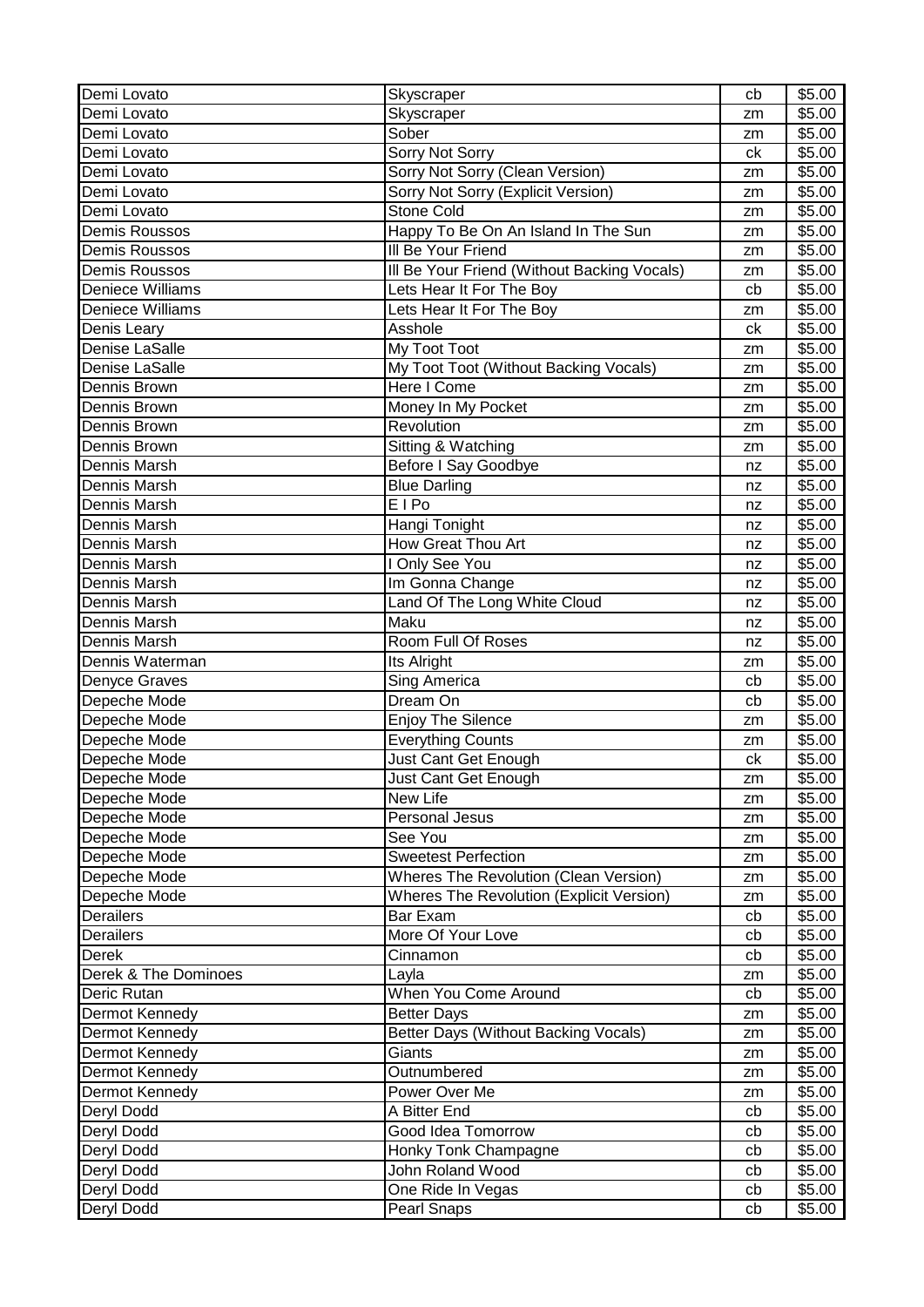| Deryl Dodd                    | Thats How I Got To Memphis        | cb | \$5.00 |
|-------------------------------|-----------------------------------|----|--------|
| Deryl Dodd                    | Time On My Hands                  | cb | \$5.00 |
| Des Oconnor                   | <b>Careless Hands</b>             | zm | \$5.00 |
| Des Oconnor                   | Dick A Dum Dum (Kings Road)       | zm | \$5.00 |
| Des Oconnor                   | I Pretend                         | zm | \$5.00 |
| Des Oconnor                   | One Two Three Oleary              | zm | \$5.00 |
| Descendants                   | Evil Like Me                      | zm | \$5.00 |
| Descendants 3                 | Do What You Gotta Do              | zm | \$5.00 |
| Descendants 3                 | <b>Night Falls</b>                | zm | \$5.00 |
| Descendants 3                 | Queen Of Mean                     | zm | \$5.00 |
| Desert Rose Band              | She Dont Love Nobody              | cb | \$5.00 |
| <b>Desmond Dekker</b>         | You Can Get It If You Really Want | zm | \$5.00 |
| Desmond Dekker & The Aces     | <b>Israelites</b>                 | zm | \$5.00 |
| Desree                        | Life                              | zm | \$5.00 |
| Desree                        | You Gotta Be                      | zm | \$5.00 |
| <b>Destinys Child</b>         | <b>Bills Bills Bills</b>          | cb | \$5.00 |
| <b>Destinys Child</b>         | <b>Bills Bills Bills</b>          | zm | \$5.00 |
| <b>Destinys Child</b>         | <b>Bootylicious</b>               | cb | \$5.00 |
| <b>Destinys Child</b>         | <b>Bootylicious</b>               | zm | \$5.00 |
| Destinys Child                | Bug A Boo                         | cb | \$5.00 |
| <b>Destinys Child</b>         | Cater 2 U                         | cb | \$5.00 |
| Destinys Child                | Emotion                           | cb | \$5.00 |
| Destinys Child                | Emotion                           | zm | \$5.00 |
| Destinys Child                | Girl                              | cb | \$5.00 |
| Destinys Child                | Independent Women                 | cb | \$5.00 |
| Destinys Child                | Independent Women Part 1          | zm | \$5.00 |
| <b>Destinys Child</b>         | Jumpin Jumpin                     | cb | \$5.00 |
| Destinys Child                | Lose My Breath                    | cb | \$5.00 |
| Destinys Child                | Say My Name                       | cb | \$5.00 |
| <b>Destinys Child</b>         | Say My Name                       | zm | \$5.00 |
| <b>Destinys Child</b>         | Soldier                           | cb | \$5.00 |
| <b>Destinys Child</b>         | Stand Up For Love                 | cb | \$5.00 |
| <b>Destinys Child</b>         | Survivor                          | zm | \$5.00 |
| <b>Destinys Child</b>         | Survivor                          |    |        |
| <b>Destinys Child</b>         | With Me                           | cb | \$5.00 |
| Destinys Child & Wyclef Jean  | No No No                          | cb | \$5.00 |
| <b>Detroit Emeralds</b>       | Feel The Need In Me               | zm | \$5.00 |
| <b>Detroit Spinners</b>       | Working My Way Back To You        | zm | \$5.00 |
| Device & Lzzy Hale            | Close My Eyes Forever             | zm | \$5.00 |
| Devo                          | <b>Beautiful World</b>            | zm | \$5.00 |
| Devo                          | <b>Girl U Want</b>                | zm | \$5.00 |
| Devo                          | Whip It                           | cb | \$5.00 |
| Devo                          | Whip It                           | ck | \$5.00 |
| Devo                          | Whip It                           | nz | \$5.00 |
| Dexys Midnight Runners        | Because Of You                    | zm | \$5.00 |
| <b>Dexys Midnight Runners</b> | Come On Eileen                    | cb | \$5.00 |
| Dexys Midnight Runners        | Come On Eileen                    | zm | \$5.00 |
| <b>Dexys Midnight Runners</b> | Geno                              | zm | \$5.00 |
| Diamond Rio                   | <b>Beautiful Mess</b>             | cb | \$5.00 |
| Diamond Rio                   | <b>Bubba Hyde</b>                 | cb | \$5.00 |
| Diamond Rio                   | Cant You Tell                     | cb | \$5.00 |
| Diamond Rio                   | Completely                        | cb | \$5.00 |
| Diamond Rio                   | <b>God Only Cries</b>             | cb | \$5.00 |
| Diamond Rio                   | Holdin                            | cb | \$5.00 |
| Diamond Rio                   | How Your Love Makes Me Feel       | cb | \$5.00 |
| Diamond Rio                   | I Believe                         | cb | \$5.00 |
| Diamond Rio                   | I Know How The River Feels        | cb | \$5.00 |
| Diamond Rio                   | Imagine That                      | cb | \$5.00 |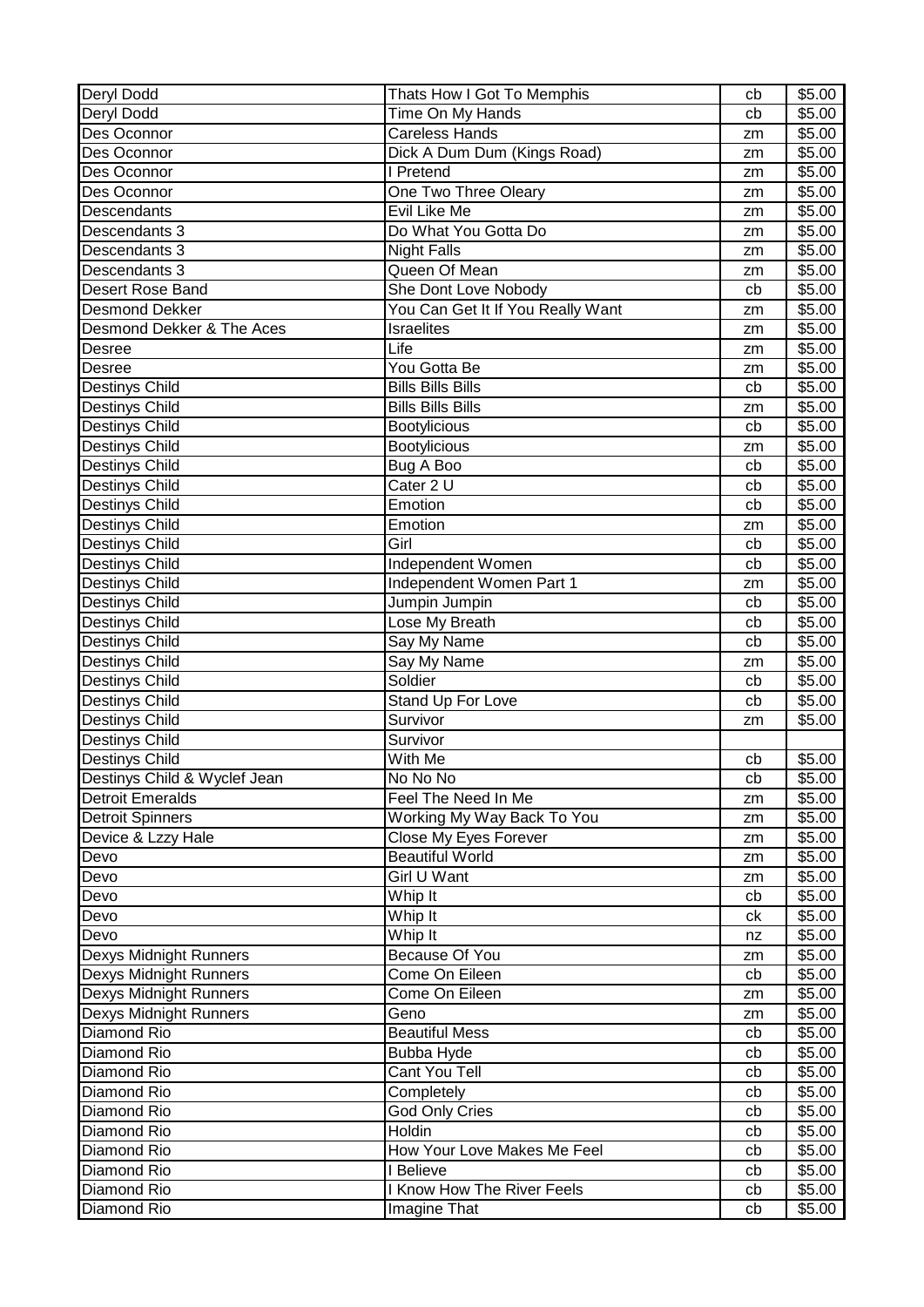| Diamond Rio                | In A Week Or Two                  | cb | \$5.00 |
|----------------------------|-----------------------------------|----|--------|
| Diamond Rio                | In God We Still Trust             | cb | \$5.00 |
| Diamond Rio                | Its All In Your Head              | cb | \$5.00 |
| Diamond Rio                | Mama Dont Forget To Pray For Me   | cb | \$5.00 |
| Diamond Rio                | Meet In The Middle                | cb | \$5.00 |
| Diamond Rio                | <b>Mirror Mirror</b>              | cb | \$5.00 |
| Diamond Rio                | Norma Jean Riley                  | cb | \$5.00 |
| Diamond Rio                | Nowhere Bound                     | cb | \$5.00 |
| Diamond Rio                | Oh Me Oh My Sweet Baby            | cb | \$5.00 |
| Diamond Rio                | One Believer                      | cb | \$5.00 |
| Diamond Rio                | One More Day                      | cb | \$5.00 |
| Diamond Rio                | Sawmill Road                      | cb | \$5.00 |
| Diamond Rio                | <b>Stuff</b>                      | cb | \$5.00 |
| Diamond Rio                | <b>Sweet Summer</b>               | cb | \$5.00 |
| Diamond Rio                | Thats Just That                   | cb | \$5.00 |
| Diamond Rio                | Thats What I Get For Loving You   | cb | \$5.00 |
| <b>Diamond Rio</b>         | This Romeo Aint Got Julie Yet     | cb | \$5.00 |
| Diamond Rio                | Unbelievable                      | cb | \$5.00 |
| Diamond Rio                | We All Fall Down                  | cb | \$5.00 |
| Diamond Rio                | Wrinkles                          | cb | \$5.00 |
| Diamond Rio                | Youre Gone                        | cb | \$5.00 |
| Diamonds                   | Little Darlin                     | cb | \$5.00 |
| Diamonds                   | Sam Smith                         | zm | \$5.00 |
| Diana King                 | Shy Guy                           | zm | \$5.00 |
| Diana Krall                | Just The Way You Are              | cb | \$5.00 |
| Diana Krall                | Lets Face The Music & Dance       | cb | \$5.00 |
| Diana Krall                | Narrow Daylight                   | cb | \$5.00 |
| Diana Krall                | Temptation                        | cb | \$5.00 |
| Diana Krall                | The Look Of Love                  | cb | \$5.00 |
| Diana Ross                 | Aint No Mountain High Enough      | cb | \$5.00 |
| Diana Ross                 | Aint No Mountain High Enough      | zm | \$5.00 |
| Diana Ross                 | Chain Reaction                    | ck | \$5.00 |
| Diana Ross                 | <b>Chain Reaction</b>             | zm | \$5.00 |
| Diana Ross                 | Do You Know Where Youre Going To  | ck | \$5.00 |
| Diana Ross                 | Do You Know Where Youre Going To  | zm | \$5.00 |
| Diana Ross                 | Im Coming Out                     | zm | \$5.00 |
| Diana Ross                 | Im Still Waiting                  | zm | \$5.00 |
| Diana Ross                 | Love Hangover                     | cb | \$5.00 |
| Diana Ross                 | Love Hangover                     | zm | \$5.00 |
| Diana Ross                 | <b>Missing You</b>                | cb | \$5.00 |
| Diana Ross                 | Take Me Higher                    | cb | \$5.00 |
| Diana Ross                 | Touch Me In The Morning           | cb | \$5.00 |
| Diana Ross                 | Touch Me In The Morning           | zm | \$5.00 |
| Diana Ross                 | <b>Upside Down</b>                | cb | \$5.00 |
| Diana Ross                 | <b>Upside Down</b>                | zm | \$5.00 |
| Diana Ross                 | When You Tell Me That You Love Me | ck | \$5.00 |
| Diana Ross                 | When You Tell Me That You Love Me | zm | \$5.00 |
| Diana Ross                 | Why Do Fools Fall In Love         | ck | \$5.00 |
| Diana Ross                 | Why Do Fools Fall In Love         | zm | \$5.00 |
| Diana Ross & Lionel Richie | <b>Endless Love</b>               | zm | \$5.00 |
| Diana Ross & Supremes      | <b>Baby Love</b>                  | cb | \$5.00 |
| Diana Ross & Supremes      | Back In My Arms Again             | cb | \$5.00 |
| Diana Ross & Supremes      | Come See About Me                 | cb | \$5.00 |
| Diana Ross & Supremes      | I Hear A Symphony                 | cb | \$5.00 |
| Diana Ross & Supremes      | Love Child                        | cb | \$5.00 |
| Diana Ross & Supremes      | Love Is Here & Now Youre Gone     | cb | \$5.00 |
| Diana Ross & Supremes      | Someday Well Be Together          | cb | \$5.00 |
| Diana Ross & Supremes      | Stop In The Name Of Love          | cb | \$5.00 |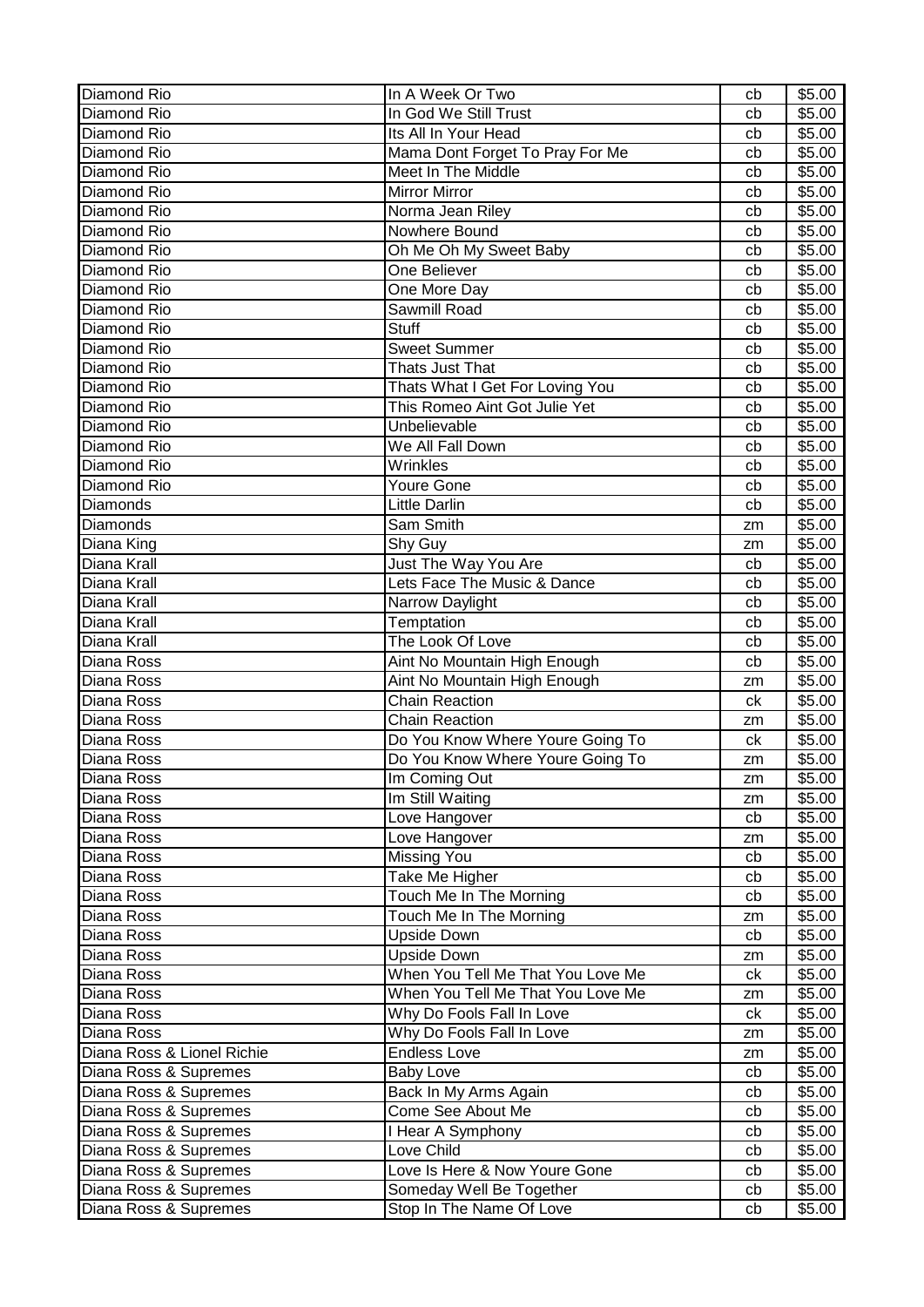| Diana Ross & Supremes            | The Happening                      | cb | \$5.00 |
|----------------------------------|------------------------------------|----|--------|
| Diana Ross & Supremes            | Where Did Our Love Go              | cb | \$5.00 |
| Diana Ross & Supremes            | You Cant Hurry Love                | cb | \$5.00 |
| Diana Ross & Supremes            | You Keep Me Hanging On             | cb | \$5.00 |
| <b>Diana Vickers</b>             | Once                               | zm | \$5.00 |
| Diane Renay                      | Navy Blue                          | cb | \$5.00 |
| <b>Dickey Betts</b>              | Rock Bottom                        | cb | \$5.00 |
| <b>Dickie Valentine</b>          | Christmas Alphabet                 | zm | \$5.00 |
| <b>Dickie Valentine</b>          | <b>Dickie Valentine Medley</b>     | zm | \$5.00 |
| Dickie Valentine                 | I Wonder                           | zm | \$5.00 |
| <b>Dickie Valentine</b>          | Mr Sandman                         | zm | \$5.00 |
| <b>Dickie Valentine</b>          | Old Piano Rag                      |    | \$5.00 |
| <b>Dickie Valentine</b>          | The Finger Of Suspicion            | zm | \$5.00 |
| Dido                             | Closer                             | zm |        |
|                                  |                                    | zm | \$5.00 |
| Dido                             | Do You Have A Little Time          | zm | \$5.00 |
| Dido                             | Dont Believe In Love               | cb | \$5.00 |
| <b>Dido</b>                      | Dont Leave Home                    | zm | \$5.00 |
| Dido                             | Here With Me                       | cb | \$5.00 |
| <b>Dido</b>                      | Here With Me                       | zm | \$5.00 |
| Dido                             | Hunter                             | cb | \$5.00 |
| Dido                             | Life For Rent                      | zm | \$5.00 |
| <b>Dido</b>                      | Marys In India                     | zm | \$5.00 |
| Dido                             | <b>Quiet Times</b>                 | cb | \$5.00 |
| Dido                             | Sand In My Shoes                   | zm | \$5.00 |
| Dido                             | See The Sun                        | zm | \$5.00 |
| Dido                             | See You When Youre 40              | zm | \$5.00 |
| Dido                             | Stoned                             | zm | \$5.00 |
| Dido                             | <b>Thank You</b>                   | cb | \$5.00 |
| <b>Dido</b>                      | <b>Thank You</b>                   | zm | \$5.00 |
| Dido                             | This Land Is Mine                  | zm | \$5.00 |
| Dido                             | White Flag                         | cb | \$5.00 |
| Dido                             | White Flag                         | zm | \$5.00 |
| Dido                             | Who Makes You Feel                 | zm | \$5.00 |
| <b>Dierks Bentley</b>            | Am I The Only One                  | cb | \$5.00 |
| <b>Dierks Bentley</b>            | Come A Little Closer               | cb | \$5.00 |
| <b>Dierks Bentley</b>            | Domestic Light & Cold              | cb | \$5.00 |
| <b>Dierks Bentley</b>            | Draw Me A Map                      | cb | \$5.00 |
| <b>Dierks Bentley</b>            | Every Mile A Memory                | cb | \$5.00 |
| <b>Dierks Bentley</b>            | Feel That Fire                     | cb | \$5.00 |
| <b>Dierks Bentley</b>            | Free & Easy (Down The Road I Go)   | cb | \$5.00 |
| <b>Dierks Bentley</b>            | How Am I Doin                      | cb | \$5.00 |
| <b>Dierks Bentley</b>            | I Wanna Make You Close Your Eyes   | cb | \$5.00 |
| <b>Dierks Bentley</b>            | Long Trip Alone                    | cb | \$5.00 |
| <b>Dierks Bentley</b>            | Lot Of Leavin Left To Do           | cb | \$5.00 |
| <b>Dierks Bentley</b>            | My Last Name                       | cb | \$5.00 |
| <b>Dierks Bentley</b>            | Settle For A Slowdown              | cb | \$5.00 |
| <b>Dierks Bentley</b>            | Sideways                           | cb | \$5.00 |
| <b>Dierks Bentley</b>            | Sweet & Wild                       | cb | \$5.00 |
| <b>Dierks Bentley</b>            | <b>Trying To Stop Your Leaving</b> | cb | \$5.00 |
| <b>Dierks Bentley</b>            | Up On The Ridge                    | cb | \$5.00 |
| <b>Dierks Bentley</b>            | What Was I Thinkin                 | cb | \$5.00 |
| <b>Dierks Bentley</b>            | Woman Amen                         | сk | \$5.00 |
| Dierks Bentley & Miranda Lambert | <b>Bad Angel</b>                   | cb | \$5.00 |
| Diesel                           | Come To Me                         | nz | \$5.00 |
| Diesel                           | Dont Need Love                     | ck | \$8.00 |
|                                  | Man Alive                          |    | \$5.00 |
| Diesel                           | Never Miss Your Water              | сk |        |
| Diesel                           |                                    | ck | \$5.00 |
| <b>Diesel</b>                    | Right On The Tip Of My Tongue      | ck | \$5.00 |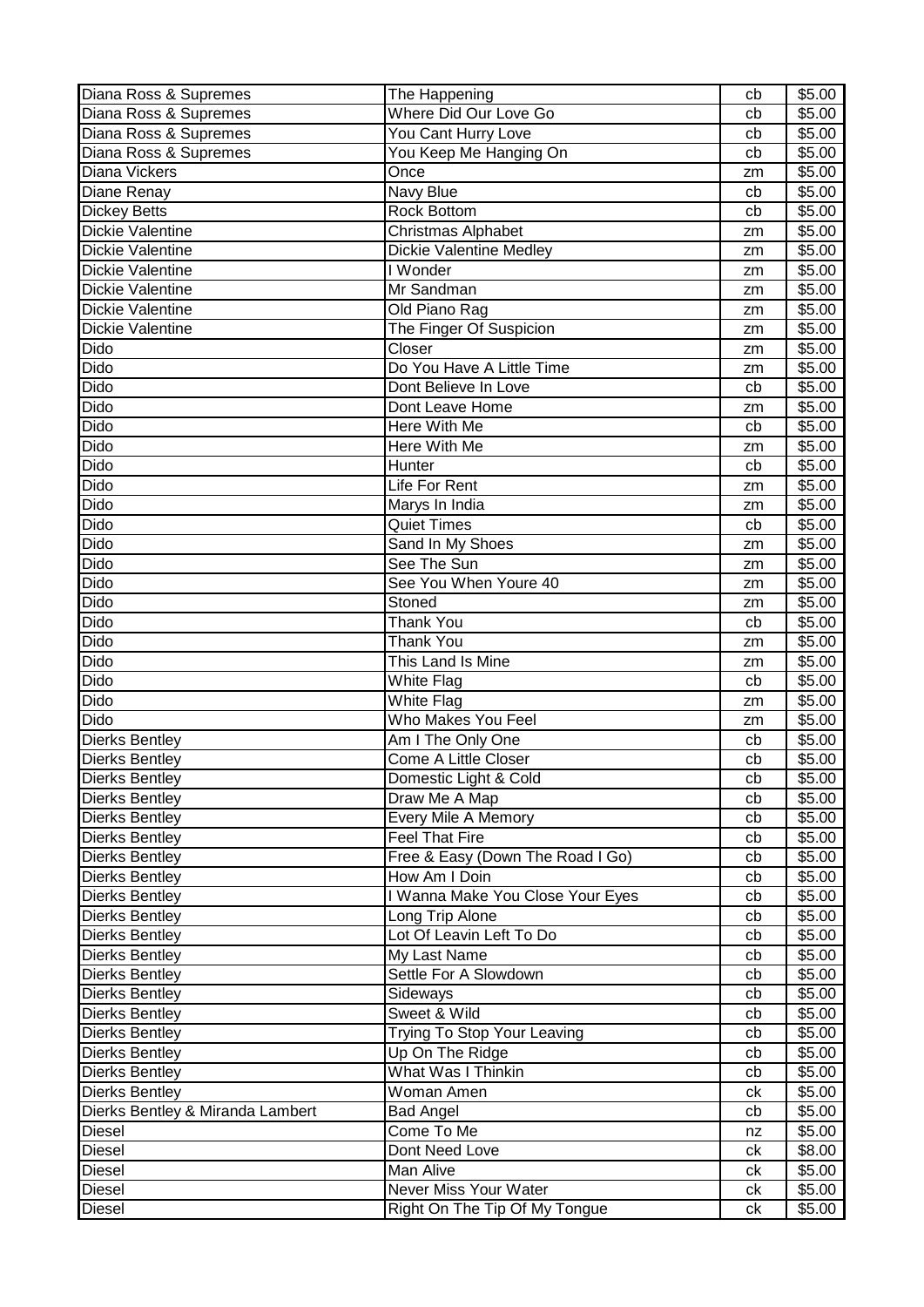| <b>Diesel</b>                              | Soul Revival                                    | ck       | \$5.00             |
|--------------------------------------------|-------------------------------------------------|----------|--------------------|
| <b>Dillards</b>                            | Somebody Touched Me                             | cb       | \$5.00             |
| Dina Carroll                               | Dont Be A Stranger                              | zm       | \$5.00             |
| Dinah Lee                                  | Do The Bluebeat                                 | ck       | \$5.00             |
| Dinah Lee                                  | Do The Bluebeat                                 | nz       | \$5.00             |
| Dinah Lee                                  | Dont You Know Yockomo                           | ck       | \$5.00             |
| Dinah Lee                                  | Dont You Know Yockomo                           | nz       | \$5.00             |
| <b>Dinah Shore</b>                         | Sentimental Journey                             | cb       | \$5.00             |
| Dinah Washington                           | Mad About The Boy                               | zm       | \$5.00             |
| Dinah Washington                           | What A Difference A Day Makes                   | ck       | \$5.00             |
| Dinah Washington                           | What A Difference A Day Makes                   | zm       | \$5.00             |
| Dinah Washington & Brook Benton            | Baby (Youve Got What It Takes)                  | cb       | \$5.00             |
| Dion                                       | Abraham Martin & John                           | cb       | \$5.00             |
| Dion                                       | Lovers Who Wander                               | cb       | \$5.00             |
| Dion                                       | Ruby Baby                                       | cb       | \$5.00             |
| Dion                                       | <b>Runaround Sue</b>                            | zm       | \$5.00             |
| Dion                                       | The Wanderer                                    | zm       | \$5.00             |
| Dion & Belmonts                            | A Teenager In Love                              | cb       | \$5.00             |
| Dion & Belmonts                            | <b>Runaround Sue</b>                            | cb       | \$5.00             |
| Dion & Belmonts                            | The Wanderer                                    | cb       | \$5.00             |
| Dion & The Belmonts                        | A Teenager In Love                              | zm       | \$5.00             |
| <b>Dionne Farris</b>                       | <b>Know</b>                                     | cb       | \$5.00             |
| Dionne Warwick                             | Alfie                                           | cb       | \$5.00             |
| Dionne Warwick                             | Anyone Who Had A Heart                          | cb       | \$5.00             |
| <b>Dionne Warwick</b>                      | Dejà Vu                                         | cb       | \$5.00             |
| Dionne Warwick                             | Do You Know The Way To San Jose                 | cb       | \$5.00             |
| Dionne Warwick                             | Do You Know The Way To San Jose                 | zm       | \$5.00             |
| Dionne Warwick                             | Dont Make Me Over                               | cb       | \$5.00             |
| Dionne Warwick                             | Heartbreaker                                    | cb       | \$5.00             |
|                                            |                                                 |          |                    |
|                                            |                                                 |          |                    |
| Dionne Warwick                             | Heartbreaker                                    | zm       | \$5.00             |
| Dionne Warwick                             | I Just Dont Know What To Do With Myself         | cb       | \$5.00             |
| Dionne Warwick                             | I Say A Little Prayer                           | cb       | \$5.00             |
| <b>Dionne Warwick</b>                      | Ill Never Fall In Love Again                    | cb       | $\overline{$}5.00$ |
| Dionne Warwick                             | III Never Love This Way Again                   | cb       | \$5.00             |
| <b>Dionne Warwick</b>                      | Ill Never Love This Way Again                   | zm       | \$5.00             |
| Dionne Warwick                             | Message To Michael                              | cb<br>cb | \$5.00             |
| Dionne Warwick                             | <b>Promises Promises</b>                        |          | \$5.00             |
| <b>Dionne Warwick</b>                      | Thats What Friends Are For                      | zm       | \$5.00             |
| Dionne Warwick                             | Theme From) Valley Of The Dolls                 | cb       | \$5.00             |
| Dionne Warwick                             | Walk On By                                      | cb       | \$5.00             |
| Dionne Warwick                             | Walk On By                                      | zm       | \$5.00             |
| Dionne Warwick                             | Wishin & Hopin                                  | cb       | \$5.00             |
| Dionne Warwick & Friends                   | Thats What Friends Are For                      | cb       | \$5.00             |
| Dionne Warwick & Spinners                  | Then Came You                                   | cb       | \$5.00             |
| <b>Dire Straits</b>                        | <b>Brothers In Arms</b>                         | ck       | \$5.00             |
| <b>Dire Straits</b>                        | <b>Brothers In Arms</b>                         | zm       | \$5.00             |
| <b>Dire Straits</b>                        | Brothers In Arms (radio edit)                   | ck       | \$5.00             |
| <b>Dire Straits</b><br><b>Dire Straits</b> | Lady Writer                                     | zm       | \$5.00             |
|                                            | Money For Nothing                               | сk<br>zm | \$5.00             |
| <b>Dire Straits</b><br><b>Dire Straits</b> | Money For Nothing<br>Romeo & Juliet             | ck       | \$5.00<br>\$5.00   |
|                                            | Romeo & Juliet                                  | zm       |                    |
| <b>Dire Straits</b>                        |                                                 |          | \$5.00             |
| <b>Dire Straits</b>                        | So Far Away                                     | ck       | \$5.00             |
| <b>Dire Straits</b>                        | So Far Away                                     | zm       | \$5.00             |
| <b>Dire Straits</b>                        | <b>Sultans Of Swing</b>                         | ck<br>zm | \$5.00             |
| <b>Dire Straits</b><br><b>Dire Straits</b> | <b>Sultans Of Swing</b><br>Twisting By The Pool | ck       | \$5.00<br>\$5.00   |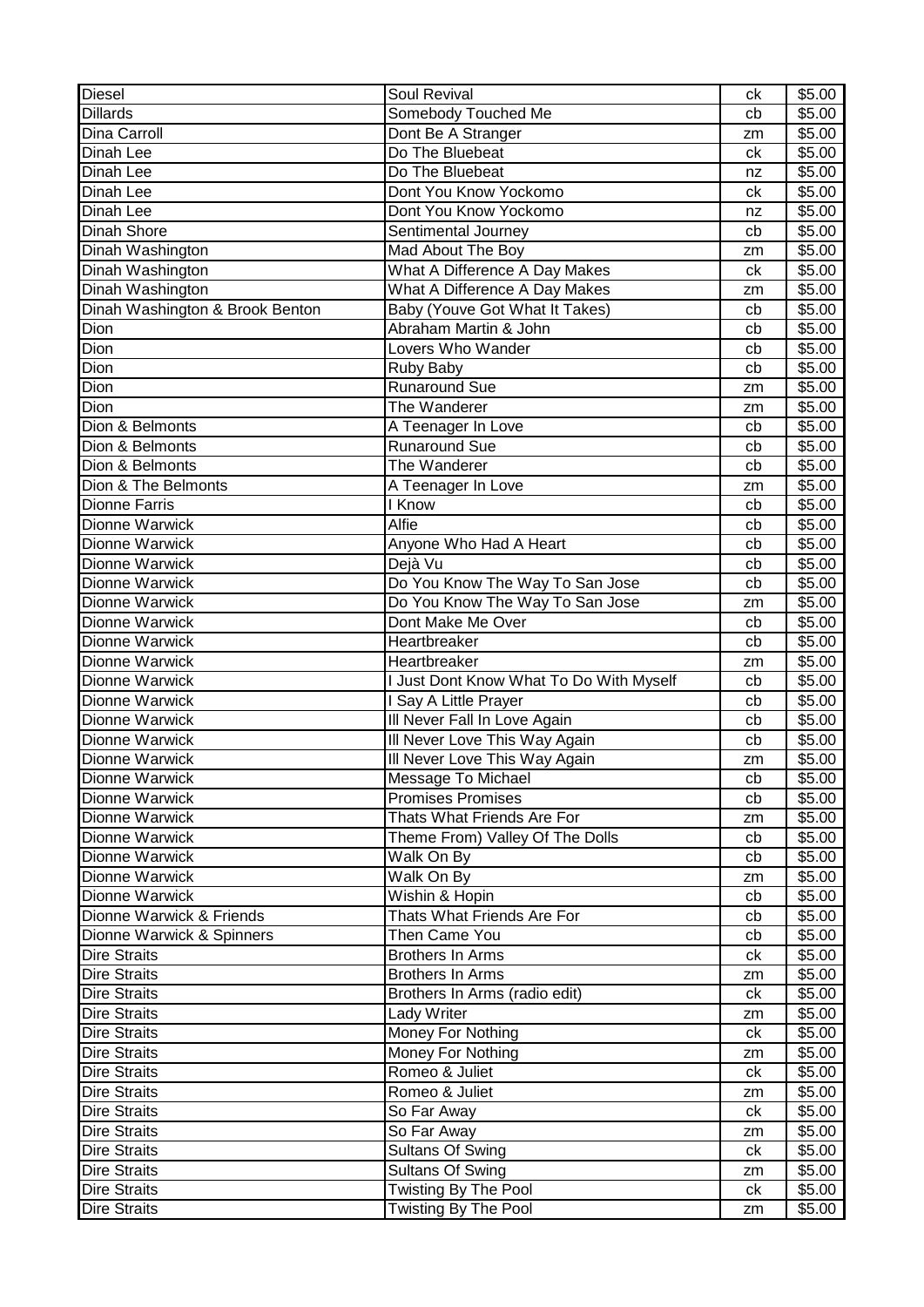| <b>Dire Straits</b>      | Walk Of Life                                | ck | \$5.00 |
|--------------------------|---------------------------------------------|----|--------|
| <b>Dire Straits</b>      | Walk Of Life                                | zm | \$5.00 |
| Dirty Vegas              | Simple Things                               | cb | \$5.00 |
| Disclosure & AlunaGeorge | <b>White Noise</b>                          | zm | \$5.00 |
| Disclosure & Lorde       | Magnets                                     | zm | \$5.00 |
| Disclosure & Sam Smith   | Latch                                       | zm | \$5.00 |
| Disco Tex & Sex O Lettes | Get Dancin                                  | cb | \$5.00 |
| <b>Disney Villians</b>   | The Musical & Maleficent                    | zm | \$5.00 |
| <b>Disturbed</b>         | Another Way To Die                          | cb | \$5.00 |
| Disturbed                | <b>Inside The Fire</b>                      | cb | \$5.00 |
| <b>Disturbed</b>         | Prayer                                      | cb | \$5.00 |
| Disturbed                | The Sound Of Silence                        | ck | \$5.00 |
| <b>Disturbed</b>         | The Sound Of Silence                        | zm | \$5.00 |
| Divine Comedy            | <b>National Express</b>                     | zm | \$5.00 |
| <b>Divinyls</b>          | Aint Gonna Eat Out My Heart                 | ck | \$8.00 |
| Divinyls                 | Back To The Wall                            | сk | \$8.00 |
| Divinyls                 | Boys In Town                                | ck | \$8.00 |
| Divinyls                 | I Touch Myself                              | ck | \$5.00 |
| Divinyls                 | I Touch Myself                              | zm | \$5.00 |
| Divinyls                 | III Make You Happy                          | ck | \$5.00 |
| Divinyls                 | Pleasure & Pain                             | сk | \$5.00 |
| Divinyls                 | <b>Science Fiction</b>                      | ck | \$5.00 |
| Divinyls                 | Siren (female solo)                         | ck | \$8.00 |
| Divinyls                 | Siren (m+f singers)                         | ck | \$8.00 |
| Dixiana                  | Thats What Im Working On Tonight            | cb | \$5.00 |
| <b>Dixie Chicks</b>      | A Home                                      | cb | \$5.00 |
| <b>Dixie Chicks</b>      | A Home                                      | zm | \$5.00 |
| <b>Dixie Chicks</b>      | Am I The Only One (Whos Ever Felt This Way) | cb | \$5.00 |
| <b>Dixie Chicks</b>      | Baby Hold On                                | cb | \$5.00 |
| <b>Dixie Chicks</b>      | <b>Bitter End</b>                           | cb | \$5.00 |
| <b>Dixie Chicks</b>      | Cold Day In July                            | cb | \$5.00 |
| <b>Dixie Chicks</b>      | Cowboy Take Me Away                         | cb | \$5.00 |
| <b>Dixie Chicks</b>      | Dont Waste Your Heart                       | cb | \$5.00 |
| <b>Dixie Chicks</b>      | Easy Silence                                | cb | \$5.00 |
| <b>Dixie Chicks</b>      | Everybody Knows                             | cb | \$5.00 |
| <b>Dixie Chicks</b>      | Favorite Year                               | cb | \$5.00 |
| <b>Dixie Chicks</b>      | Gaslighter                                  | сk | \$5.00 |
| <b>Dixie Chicks</b>      | <b>Godspeed (Sweet Dreams)</b>              | cb | \$5.00 |
| <b>Dixie Chicks</b>      | <b>Godspeed (Sweet Dreams)</b>              | zm | \$5.00 |
| <b>Dixie Chicks</b>      | Goodbye Earl                                | cb | \$5.00 |
| <b>Dixie Chicks</b>      | <b>Heartbreak Town</b>                      | cb | \$5.00 |
| <b>Dixie Chicks</b>      | Hello Mr Heartache                          | cb | \$5.00 |
| <b>Dixie Chicks</b>      | Hole In My Head                             | cb | \$5.00 |
| <b>Dixie Chicks</b>      | I Believe In Love                           | cb | \$5.00 |
| <b>Dixie Chicks</b>      | I Believe In Love                           | zm | \$5.00 |
| <b>Dixie Chicks</b>      | I Can Love You Better                       | cb | \$5.00 |
| <b>Dixie Chicks</b>      | I Hope                                      | cb | \$5.00 |
| <b>Dixie Chicks</b>      | I Like It                                   | cb | \$5.00 |
| <b>Dixie Chicks</b>      | If I Fall Youre Going Down With Me          | cb | \$5.00 |
| <b>Dixie Chicks</b>      | Landslide                                   | cb | \$5.00 |
| <b>Dixie Chicks</b>      | Let Er Rip                                  | cb | \$5.00 |
| <b>Dixie Chicks</b>      | Let Him Fly                                 | cb | \$5.00 |
| <b>Dixie Chicks</b>      | Long Time Gone                              | cb | \$5.00 |
| <b>Dixie Chicks</b>      | Long Time Gone                              | zm | \$5.00 |
| <b>Dixie Chicks</b>      | Loving Arms                                 | cb | \$5.00 |
| <b>Dixie Chicks</b>      | Lubbock Or Leave It                         | cb | \$5.00 |
| <b>Dixie Chicks</b>      | Lullaby                                     | cb | \$5.00 |
| <b>Dixie Chicks</b>      | More Love                                   | cb | \$5.00 |
|                          |                                             |    |        |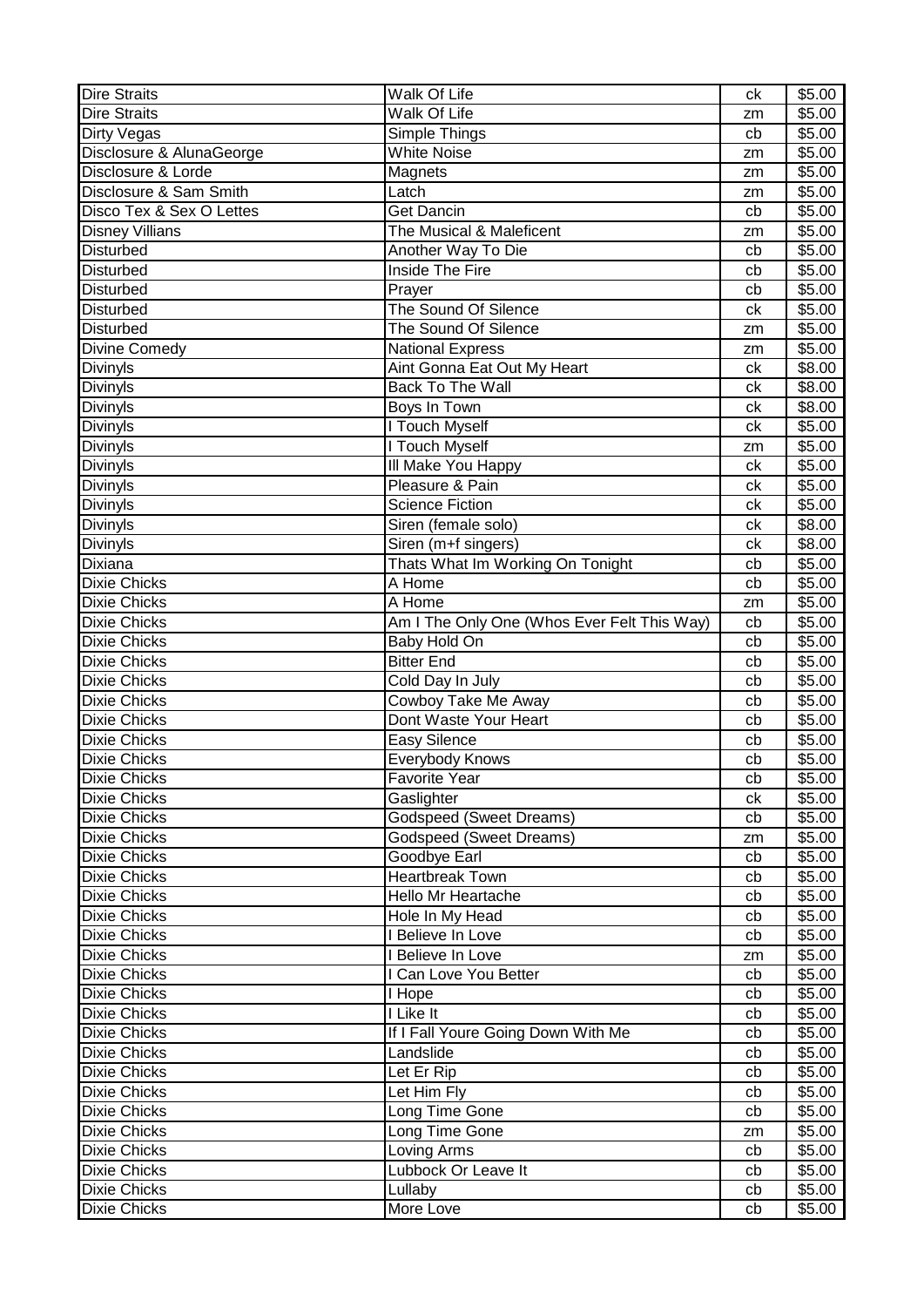| <b>Dixie Chicks</b><br>Not Ready To Make Nice<br>\$5.00<br>cb<br><b>Dixie Chicks</b><br>Once Youve Loved Somebody<br>\$5.00<br>cb<br><b>Dixie Chicks</b><br>Ready To Run<br>\$5.00<br>cb<br><b>Dixie Chicks</b><br><b>Silent House</b><br>\$5.00<br>cb<br><b>Dixie Chicks</b><br>Sin Wagon<br>\$5.00<br>cb<br><b>Dixie Chicks</b><br>So Hard<br>\$5.00<br>cb<br>Some Days You Gotta Dance<br>\$5.00<br><b>Dixie Chicks</b><br>cb<br><b>Dixie Chicks</b><br>The Long Way Around<br>\$5.00<br>cb<br><b>Dixie Chicks</b><br>The Traveling Soldier<br>\$5.00<br>cb<br>Theres Your Trouble<br><b>Dixie Chicks</b><br>\$5.00<br>cb<br><b>Theres Your Trouble</b><br><b>Dixie Chicks</b><br>\$5.00<br>сk<br><b>Dixie Chicks</b><br>Tonight The Heartaches On Me<br>\$5.00<br>cb<br><b>Dixie Chicks</b><br>Top Of The World<br>\$5.00<br>cb<br>Top Of The World<br><b>Dixie Chicks</b><br>\$5.00<br>zm<br><b>Tortured Tangled Hearts</b><br><b>Dixie Chicks</b><br>\$5.00<br>cb<br><b>Tortured Tangled Hearts</b><br><b>Dixie Chicks</b><br>\$5.00<br>zm<br><b>Travellin Soldier</b><br>\$5.00<br><b>Dixie Chicks</b><br>zm<br><b>Dixie Chicks</b><br>Truth No 2<br>\$5.00<br>cb<br>Truth No 2<br><b>Dixie Chicks</b><br>\$5.00<br>zm<br><b>Dixie Chicks</b><br>Voice Inside My Head<br>\$5.00<br>cb<br><b>Dixie Chicks</b><br>White Trash Wedding<br>\$5.00<br>cb<br><b>Dixie Chicks</b><br>White Trash Wedding<br>\$5.00<br>zm<br><b>Dixie Chicks</b><br>Wide Open Spaces<br>\$5.00<br>cb<br>Wide Open Spaces<br>\$5.00<br><b>Dixie Chicks</b><br>ck<br><b>Without You</b><br><b>Dixie Chicks</b><br>\$5.00<br>cb<br>\$5.00<br><b>Dixie Chicks</b><br>You Cant Hurry Love<br>cb<br>You Were Mine<br>\$5.00<br><b>Dixie Chicks</b><br>cb<br>Dixie Chicks & Asleep At The Wheel<br>\$5.00<br><b>Roly Poly</b><br>cb<br>Walk Softly On This Heart Of Mine<br>Dixie Chicks & Ricky Skaggs<br>\$5.00<br>cb<br><b>Dixie Cups</b><br>Chapel Of Love<br>ck<br>\$5.00<br>Chapel Of Love<br>\$5.00<br><b>Dixie Cups</b><br>zm<br>Dixie DAmelio<br>Be Happy<br>\$5.00<br>zm<br><b>Dizzee Rascal</b><br>\$5.00<br>Holiday<br>zm<br>Dizzee Rascal & Armand Van Helden<br><b>Bonkers</b><br>\$5.00<br>zm<br>\$5.00<br>Dizzee Rascal & Calvin Harris & Chrome<br>Dance Wiv Me<br>zm<br>Dance Wiv Me [For Solo Rapper]<br>Dizzee Rascal & Calvin Harris & Chrome<br>\$5.00<br>zm<br>Dizzee Rascal & Robbie Williams<br>\$5.00<br>Goin Crazy<br>zm<br>Cha Cha Slide<br>\$5.00<br>Dj Casper<br>zm<br>Dj Cassidy & Robin Thicke & Jessie J<br>Calling All Hearts<br>\$5.00<br>zm<br>DJ Fresh & Ellie Goulding<br>Flashlight<br>\$5.00<br>zm<br>Hot Right Now<br>Dj Fresh & Rita Ora<br>\$5.00<br>zm<br>Di Fresh & Sian Evans<br>Louder<br>\$5.00<br>zm<br>DJ Jazzy Jeff & Fresh Prince<br>A Nightmare On My Street<br>\$5.00<br>cb<br>DJ Jazzy Jeff & Fresh Prince<br>Parents Just Dont Understand<br>\$5.00<br>cb<br>Im The One (Clean)<br>DJ Khaled & Justin Bieber<br>\$5.00<br>zm<br>DJ Khaled & Justin Bieber<br>Im The One (Explicit)<br>\$5.00<br>zm<br>DJ Khaled & Justin Bieber<br>No Brainer<br>\$5.00<br>ck<br>DJ Khaled & Rihanna<br><b>Wild Thoughts</b><br>\$5.00<br>zm<br>Dj Otzi<br>Hey Baby<br>\$5.00<br>ck<br>Dj Otzi<br>Hey Baby<br>\$5.00<br>zm<br><b>Sweet Caroline</b><br>DJ Otzi<br>\$5.00<br>zm<br>DJ Regard<br>Ride It<br>\$5.00<br>ck<br>Heaven (Candlelight Mix)<br>Dj Sammy<br>\$5.00<br>zm<br>Heaven (Dance Mix)<br>\$5.00<br>Dj Sammy<br>zm<br>DJ Sammy & Yanou & Do<br>Heaven<br>\$5.00<br>cb<br>DJ Snake & Justin Bieber<br>Let Me Love You<br>\$5.00<br>ck<br>DJ Snake & Justin Bieber<br>Let Me Love You<br>\$5.00<br>zm | <b>Dixie Chicks</b> | More Love | zm | \$5.00 |
|-----------------------------------------------------------------------------------------------------------------------------------------------------------------------------------------------------------------------------------------------------------------------------------------------------------------------------------------------------------------------------------------------------------------------------------------------------------------------------------------------------------------------------------------------------------------------------------------------------------------------------------------------------------------------------------------------------------------------------------------------------------------------------------------------------------------------------------------------------------------------------------------------------------------------------------------------------------------------------------------------------------------------------------------------------------------------------------------------------------------------------------------------------------------------------------------------------------------------------------------------------------------------------------------------------------------------------------------------------------------------------------------------------------------------------------------------------------------------------------------------------------------------------------------------------------------------------------------------------------------------------------------------------------------------------------------------------------------------------------------------------------------------------------------------------------------------------------------------------------------------------------------------------------------------------------------------------------------------------------------------------------------------------------------------------------------------------------------------------------------------------------------------------------------------------------------------------------------------------------------------------------------------------------------------------------------------------------------------------------------------------------------------------------------------------------------------------------------------------------------------------------------------------------------------------------------------------------------------------------------------------------------------------------------------------------------------------------------------------------------------------------------------------------------------------------------------------------------------------------------------------------------------------------------------------------------------------------------------------------------------------------------------------------------------------------------------------------------------------------------------------------------------------------------------------------------------------------------------------------------------------------------------------------------------------------------------------------------------------------------------------------------------------------------------------------------------------------------------------------------------------------------------------------------------------------------------------------------------------------------------------------|---------------------|-----------|----|--------|
|                                                                                                                                                                                                                                                                                                                                                                                                                                                                                                                                                                                                                                                                                                                                                                                                                                                                                                                                                                                                                                                                                                                                                                                                                                                                                                                                                                                                                                                                                                                                                                                                                                                                                                                                                                                                                                                                                                                                                                                                                                                                                                                                                                                                                                                                                                                                                                                                                                                                                                                                                                                                                                                                                                                                                                                                                                                                                                                                                                                                                                                                                                                                                                                                                                                                                                                                                                                                                                                                                                                                                                                                                                   |                     |           |    |        |
|                                                                                                                                                                                                                                                                                                                                                                                                                                                                                                                                                                                                                                                                                                                                                                                                                                                                                                                                                                                                                                                                                                                                                                                                                                                                                                                                                                                                                                                                                                                                                                                                                                                                                                                                                                                                                                                                                                                                                                                                                                                                                                                                                                                                                                                                                                                                                                                                                                                                                                                                                                                                                                                                                                                                                                                                                                                                                                                                                                                                                                                                                                                                                                                                                                                                                                                                                                                                                                                                                                                                                                                                                                   |                     |           |    |        |
|                                                                                                                                                                                                                                                                                                                                                                                                                                                                                                                                                                                                                                                                                                                                                                                                                                                                                                                                                                                                                                                                                                                                                                                                                                                                                                                                                                                                                                                                                                                                                                                                                                                                                                                                                                                                                                                                                                                                                                                                                                                                                                                                                                                                                                                                                                                                                                                                                                                                                                                                                                                                                                                                                                                                                                                                                                                                                                                                                                                                                                                                                                                                                                                                                                                                                                                                                                                                                                                                                                                                                                                                                                   |                     |           |    |        |
|                                                                                                                                                                                                                                                                                                                                                                                                                                                                                                                                                                                                                                                                                                                                                                                                                                                                                                                                                                                                                                                                                                                                                                                                                                                                                                                                                                                                                                                                                                                                                                                                                                                                                                                                                                                                                                                                                                                                                                                                                                                                                                                                                                                                                                                                                                                                                                                                                                                                                                                                                                                                                                                                                                                                                                                                                                                                                                                                                                                                                                                                                                                                                                                                                                                                                                                                                                                                                                                                                                                                                                                                                                   |                     |           |    |        |
|                                                                                                                                                                                                                                                                                                                                                                                                                                                                                                                                                                                                                                                                                                                                                                                                                                                                                                                                                                                                                                                                                                                                                                                                                                                                                                                                                                                                                                                                                                                                                                                                                                                                                                                                                                                                                                                                                                                                                                                                                                                                                                                                                                                                                                                                                                                                                                                                                                                                                                                                                                                                                                                                                                                                                                                                                                                                                                                                                                                                                                                                                                                                                                                                                                                                                                                                                                                                                                                                                                                                                                                                                                   |                     |           |    |        |
|                                                                                                                                                                                                                                                                                                                                                                                                                                                                                                                                                                                                                                                                                                                                                                                                                                                                                                                                                                                                                                                                                                                                                                                                                                                                                                                                                                                                                                                                                                                                                                                                                                                                                                                                                                                                                                                                                                                                                                                                                                                                                                                                                                                                                                                                                                                                                                                                                                                                                                                                                                                                                                                                                                                                                                                                                                                                                                                                                                                                                                                                                                                                                                                                                                                                                                                                                                                                                                                                                                                                                                                                                                   |                     |           |    |        |
|                                                                                                                                                                                                                                                                                                                                                                                                                                                                                                                                                                                                                                                                                                                                                                                                                                                                                                                                                                                                                                                                                                                                                                                                                                                                                                                                                                                                                                                                                                                                                                                                                                                                                                                                                                                                                                                                                                                                                                                                                                                                                                                                                                                                                                                                                                                                                                                                                                                                                                                                                                                                                                                                                                                                                                                                                                                                                                                                                                                                                                                                                                                                                                                                                                                                                                                                                                                                                                                                                                                                                                                                                                   |                     |           |    |        |
|                                                                                                                                                                                                                                                                                                                                                                                                                                                                                                                                                                                                                                                                                                                                                                                                                                                                                                                                                                                                                                                                                                                                                                                                                                                                                                                                                                                                                                                                                                                                                                                                                                                                                                                                                                                                                                                                                                                                                                                                                                                                                                                                                                                                                                                                                                                                                                                                                                                                                                                                                                                                                                                                                                                                                                                                                                                                                                                                                                                                                                                                                                                                                                                                                                                                                                                                                                                                                                                                                                                                                                                                                                   |                     |           |    |        |
|                                                                                                                                                                                                                                                                                                                                                                                                                                                                                                                                                                                                                                                                                                                                                                                                                                                                                                                                                                                                                                                                                                                                                                                                                                                                                                                                                                                                                                                                                                                                                                                                                                                                                                                                                                                                                                                                                                                                                                                                                                                                                                                                                                                                                                                                                                                                                                                                                                                                                                                                                                                                                                                                                                                                                                                                                                                                                                                                                                                                                                                                                                                                                                                                                                                                                                                                                                                                                                                                                                                                                                                                                                   |                     |           |    |        |
|                                                                                                                                                                                                                                                                                                                                                                                                                                                                                                                                                                                                                                                                                                                                                                                                                                                                                                                                                                                                                                                                                                                                                                                                                                                                                                                                                                                                                                                                                                                                                                                                                                                                                                                                                                                                                                                                                                                                                                                                                                                                                                                                                                                                                                                                                                                                                                                                                                                                                                                                                                                                                                                                                                                                                                                                                                                                                                                                                                                                                                                                                                                                                                                                                                                                                                                                                                                                                                                                                                                                                                                                                                   |                     |           |    |        |
|                                                                                                                                                                                                                                                                                                                                                                                                                                                                                                                                                                                                                                                                                                                                                                                                                                                                                                                                                                                                                                                                                                                                                                                                                                                                                                                                                                                                                                                                                                                                                                                                                                                                                                                                                                                                                                                                                                                                                                                                                                                                                                                                                                                                                                                                                                                                                                                                                                                                                                                                                                                                                                                                                                                                                                                                                                                                                                                                                                                                                                                                                                                                                                                                                                                                                                                                                                                                                                                                                                                                                                                                                                   |                     |           |    |        |
|                                                                                                                                                                                                                                                                                                                                                                                                                                                                                                                                                                                                                                                                                                                                                                                                                                                                                                                                                                                                                                                                                                                                                                                                                                                                                                                                                                                                                                                                                                                                                                                                                                                                                                                                                                                                                                                                                                                                                                                                                                                                                                                                                                                                                                                                                                                                                                                                                                                                                                                                                                                                                                                                                                                                                                                                                                                                                                                                                                                                                                                                                                                                                                                                                                                                                                                                                                                                                                                                                                                                                                                                                                   |                     |           |    |        |
|                                                                                                                                                                                                                                                                                                                                                                                                                                                                                                                                                                                                                                                                                                                                                                                                                                                                                                                                                                                                                                                                                                                                                                                                                                                                                                                                                                                                                                                                                                                                                                                                                                                                                                                                                                                                                                                                                                                                                                                                                                                                                                                                                                                                                                                                                                                                                                                                                                                                                                                                                                                                                                                                                                                                                                                                                                                                                                                                                                                                                                                                                                                                                                                                                                                                                                                                                                                                                                                                                                                                                                                                                                   |                     |           |    |        |
|                                                                                                                                                                                                                                                                                                                                                                                                                                                                                                                                                                                                                                                                                                                                                                                                                                                                                                                                                                                                                                                                                                                                                                                                                                                                                                                                                                                                                                                                                                                                                                                                                                                                                                                                                                                                                                                                                                                                                                                                                                                                                                                                                                                                                                                                                                                                                                                                                                                                                                                                                                                                                                                                                                                                                                                                                                                                                                                                                                                                                                                                                                                                                                                                                                                                                                                                                                                                                                                                                                                                                                                                                                   |                     |           |    |        |
|                                                                                                                                                                                                                                                                                                                                                                                                                                                                                                                                                                                                                                                                                                                                                                                                                                                                                                                                                                                                                                                                                                                                                                                                                                                                                                                                                                                                                                                                                                                                                                                                                                                                                                                                                                                                                                                                                                                                                                                                                                                                                                                                                                                                                                                                                                                                                                                                                                                                                                                                                                                                                                                                                                                                                                                                                                                                                                                                                                                                                                                                                                                                                                                                                                                                                                                                                                                                                                                                                                                                                                                                                                   |                     |           |    |        |
|                                                                                                                                                                                                                                                                                                                                                                                                                                                                                                                                                                                                                                                                                                                                                                                                                                                                                                                                                                                                                                                                                                                                                                                                                                                                                                                                                                                                                                                                                                                                                                                                                                                                                                                                                                                                                                                                                                                                                                                                                                                                                                                                                                                                                                                                                                                                                                                                                                                                                                                                                                                                                                                                                                                                                                                                                                                                                                                                                                                                                                                                                                                                                                                                                                                                                                                                                                                                                                                                                                                                                                                                                                   |                     |           |    |        |
|                                                                                                                                                                                                                                                                                                                                                                                                                                                                                                                                                                                                                                                                                                                                                                                                                                                                                                                                                                                                                                                                                                                                                                                                                                                                                                                                                                                                                                                                                                                                                                                                                                                                                                                                                                                                                                                                                                                                                                                                                                                                                                                                                                                                                                                                                                                                                                                                                                                                                                                                                                                                                                                                                                                                                                                                                                                                                                                                                                                                                                                                                                                                                                                                                                                                                                                                                                                                                                                                                                                                                                                                                                   |                     |           |    |        |
|                                                                                                                                                                                                                                                                                                                                                                                                                                                                                                                                                                                                                                                                                                                                                                                                                                                                                                                                                                                                                                                                                                                                                                                                                                                                                                                                                                                                                                                                                                                                                                                                                                                                                                                                                                                                                                                                                                                                                                                                                                                                                                                                                                                                                                                                                                                                                                                                                                                                                                                                                                                                                                                                                                                                                                                                                                                                                                                                                                                                                                                                                                                                                                                                                                                                                                                                                                                                                                                                                                                                                                                                                                   |                     |           |    |        |
|                                                                                                                                                                                                                                                                                                                                                                                                                                                                                                                                                                                                                                                                                                                                                                                                                                                                                                                                                                                                                                                                                                                                                                                                                                                                                                                                                                                                                                                                                                                                                                                                                                                                                                                                                                                                                                                                                                                                                                                                                                                                                                                                                                                                                                                                                                                                                                                                                                                                                                                                                                                                                                                                                                                                                                                                                                                                                                                                                                                                                                                                                                                                                                                                                                                                                                                                                                                                                                                                                                                                                                                                                                   |                     |           |    |        |
|                                                                                                                                                                                                                                                                                                                                                                                                                                                                                                                                                                                                                                                                                                                                                                                                                                                                                                                                                                                                                                                                                                                                                                                                                                                                                                                                                                                                                                                                                                                                                                                                                                                                                                                                                                                                                                                                                                                                                                                                                                                                                                                                                                                                                                                                                                                                                                                                                                                                                                                                                                                                                                                                                                                                                                                                                                                                                                                                                                                                                                                                                                                                                                                                                                                                                                                                                                                                                                                                                                                                                                                                                                   |                     |           |    |        |
|                                                                                                                                                                                                                                                                                                                                                                                                                                                                                                                                                                                                                                                                                                                                                                                                                                                                                                                                                                                                                                                                                                                                                                                                                                                                                                                                                                                                                                                                                                                                                                                                                                                                                                                                                                                                                                                                                                                                                                                                                                                                                                                                                                                                                                                                                                                                                                                                                                                                                                                                                                                                                                                                                                                                                                                                                                                                                                                                                                                                                                                                                                                                                                                                                                                                                                                                                                                                                                                                                                                                                                                                                                   |                     |           |    |        |
|                                                                                                                                                                                                                                                                                                                                                                                                                                                                                                                                                                                                                                                                                                                                                                                                                                                                                                                                                                                                                                                                                                                                                                                                                                                                                                                                                                                                                                                                                                                                                                                                                                                                                                                                                                                                                                                                                                                                                                                                                                                                                                                                                                                                                                                                                                                                                                                                                                                                                                                                                                                                                                                                                                                                                                                                                                                                                                                                                                                                                                                                                                                                                                                                                                                                                                                                                                                                                                                                                                                                                                                                                                   |                     |           |    |        |
|                                                                                                                                                                                                                                                                                                                                                                                                                                                                                                                                                                                                                                                                                                                                                                                                                                                                                                                                                                                                                                                                                                                                                                                                                                                                                                                                                                                                                                                                                                                                                                                                                                                                                                                                                                                                                                                                                                                                                                                                                                                                                                                                                                                                                                                                                                                                                                                                                                                                                                                                                                                                                                                                                                                                                                                                                                                                                                                                                                                                                                                                                                                                                                                                                                                                                                                                                                                                                                                                                                                                                                                                                                   |                     |           |    |        |
|                                                                                                                                                                                                                                                                                                                                                                                                                                                                                                                                                                                                                                                                                                                                                                                                                                                                                                                                                                                                                                                                                                                                                                                                                                                                                                                                                                                                                                                                                                                                                                                                                                                                                                                                                                                                                                                                                                                                                                                                                                                                                                                                                                                                                                                                                                                                                                                                                                                                                                                                                                                                                                                                                                                                                                                                                                                                                                                                                                                                                                                                                                                                                                                                                                                                                                                                                                                                                                                                                                                                                                                                                                   |                     |           |    |        |
|                                                                                                                                                                                                                                                                                                                                                                                                                                                                                                                                                                                                                                                                                                                                                                                                                                                                                                                                                                                                                                                                                                                                                                                                                                                                                                                                                                                                                                                                                                                                                                                                                                                                                                                                                                                                                                                                                                                                                                                                                                                                                                                                                                                                                                                                                                                                                                                                                                                                                                                                                                                                                                                                                                                                                                                                                                                                                                                                                                                                                                                                                                                                                                                                                                                                                                                                                                                                                                                                                                                                                                                                                                   |                     |           |    |        |
|                                                                                                                                                                                                                                                                                                                                                                                                                                                                                                                                                                                                                                                                                                                                                                                                                                                                                                                                                                                                                                                                                                                                                                                                                                                                                                                                                                                                                                                                                                                                                                                                                                                                                                                                                                                                                                                                                                                                                                                                                                                                                                                                                                                                                                                                                                                                                                                                                                                                                                                                                                                                                                                                                                                                                                                                                                                                                                                                                                                                                                                                                                                                                                                                                                                                                                                                                                                                                                                                                                                                                                                                                                   |                     |           |    |        |
|                                                                                                                                                                                                                                                                                                                                                                                                                                                                                                                                                                                                                                                                                                                                                                                                                                                                                                                                                                                                                                                                                                                                                                                                                                                                                                                                                                                                                                                                                                                                                                                                                                                                                                                                                                                                                                                                                                                                                                                                                                                                                                                                                                                                                                                                                                                                                                                                                                                                                                                                                                                                                                                                                                                                                                                                                                                                                                                                                                                                                                                                                                                                                                                                                                                                                                                                                                                                                                                                                                                                                                                                                                   |                     |           |    |        |
|                                                                                                                                                                                                                                                                                                                                                                                                                                                                                                                                                                                                                                                                                                                                                                                                                                                                                                                                                                                                                                                                                                                                                                                                                                                                                                                                                                                                                                                                                                                                                                                                                                                                                                                                                                                                                                                                                                                                                                                                                                                                                                                                                                                                                                                                                                                                                                                                                                                                                                                                                                                                                                                                                                                                                                                                                                                                                                                                                                                                                                                                                                                                                                                                                                                                                                                                                                                                                                                                                                                                                                                                                                   |                     |           |    |        |
|                                                                                                                                                                                                                                                                                                                                                                                                                                                                                                                                                                                                                                                                                                                                                                                                                                                                                                                                                                                                                                                                                                                                                                                                                                                                                                                                                                                                                                                                                                                                                                                                                                                                                                                                                                                                                                                                                                                                                                                                                                                                                                                                                                                                                                                                                                                                                                                                                                                                                                                                                                                                                                                                                                                                                                                                                                                                                                                                                                                                                                                                                                                                                                                                                                                                                                                                                                                                                                                                                                                                                                                                                                   |                     |           |    |        |
|                                                                                                                                                                                                                                                                                                                                                                                                                                                                                                                                                                                                                                                                                                                                                                                                                                                                                                                                                                                                                                                                                                                                                                                                                                                                                                                                                                                                                                                                                                                                                                                                                                                                                                                                                                                                                                                                                                                                                                                                                                                                                                                                                                                                                                                                                                                                                                                                                                                                                                                                                                                                                                                                                                                                                                                                                                                                                                                                                                                                                                                                                                                                                                                                                                                                                                                                                                                                                                                                                                                                                                                                                                   |                     |           |    |        |
|                                                                                                                                                                                                                                                                                                                                                                                                                                                                                                                                                                                                                                                                                                                                                                                                                                                                                                                                                                                                                                                                                                                                                                                                                                                                                                                                                                                                                                                                                                                                                                                                                                                                                                                                                                                                                                                                                                                                                                                                                                                                                                                                                                                                                                                                                                                                                                                                                                                                                                                                                                                                                                                                                                                                                                                                                                                                                                                                                                                                                                                                                                                                                                                                                                                                                                                                                                                                                                                                                                                                                                                                                                   |                     |           |    |        |
|                                                                                                                                                                                                                                                                                                                                                                                                                                                                                                                                                                                                                                                                                                                                                                                                                                                                                                                                                                                                                                                                                                                                                                                                                                                                                                                                                                                                                                                                                                                                                                                                                                                                                                                                                                                                                                                                                                                                                                                                                                                                                                                                                                                                                                                                                                                                                                                                                                                                                                                                                                                                                                                                                                                                                                                                                                                                                                                                                                                                                                                                                                                                                                                                                                                                                                                                                                                                                                                                                                                                                                                                                                   |                     |           |    |        |
|                                                                                                                                                                                                                                                                                                                                                                                                                                                                                                                                                                                                                                                                                                                                                                                                                                                                                                                                                                                                                                                                                                                                                                                                                                                                                                                                                                                                                                                                                                                                                                                                                                                                                                                                                                                                                                                                                                                                                                                                                                                                                                                                                                                                                                                                                                                                                                                                                                                                                                                                                                                                                                                                                                                                                                                                                                                                                                                                                                                                                                                                                                                                                                                                                                                                                                                                                                                                                                                                                                                                                                                                                                   |                     |           |    |        |
|                                                                                                                                                                                                                                                                                                                                                                                                                                                                                                                                                                                                                                                                                                                                                                                                                                                                                                                                                                                                                                                                                                                                                                                                                                                                                                                                                                                                                                                                                                                                                                                                                                                                                                                                                                                                                                                                                                                                                                                                                                                                                                                                                                                                                                                                                                                                                                                                                                                                                                                                                                                                                                                                                                                                                                                                                                                                                                                                                                                                                                                                                                                                                                                                                                                                                                                                                                                                                                                                                                                                                                                                                                   |                     |           |    |        |
|                                                                                                                                                                                                                                                                                                                                                                                                                                                                                                                                                                                                                                                                                                                                                                                                                                                                                                                                                                                                                                                                                                                                                                                                                                                                                                                                                                                                                                                                                                                                                                                                                                                                                                                                                                                                                                                                                                                                                                                                                                                                                                                                                                                                                                                                                                                                                                                                                                                                                                                                                                                                                                                                                                                                                                                                                                                                                                                                                                                                                                                                                                                                                                                                                                                                                                                                                                                                                                                                                                                                                                                                                                   |                     |           |    |        |
|                                                                                                                                                                                                                                                                                                                                                                                                                                                                                                                                                                                                                                                                                                                                                                                                                                                                                                                                                                                                                                                                                                                                                                                                                                                                                                                                                                                                                                                                                                                                                                                                                                                                                                                                                                                                                                                                                                                                                                                                                                                                                                                                                                                                                                                                                                                                                                                                                                                                                                                                                                                                                                                                                                                                                                                                                                                                                                                                                                                                                                                                                                                                                                                                                                                                                                                                                                                                                                                                                                                                                                                                                                   |                     |           |    |        |
|                                                                                                                                                                                                                                                                                                                                                                                                                                                                                                                                                                                                                                                                                                                                                                                                                                                                                                                                                                                                                                                                                                                                                                                                                                                                                                                                                                                                                                                                                                                                                                                                                                                                                                                                                                                                                                                                                                                                                                                                                                                                                                                                                                                                                                                                                                                                                                                                                                                                                                                                                                                                                                                                                                                                                                                                                                                                                                                                                                                                                                                                                                                                                                                                                                                                                                                                                                                                                                                                                                                                                                                                                                   |                     |           |    |        |
|                                                                                                                                                                                                                                                                                                                                                                                                                                                                                                                                                                                                                                                                                                                                                                                                                                                                                                                                                                                                                                                                                                                                                                                                                                                                                                                                                                                                                                                                                                                                                                                                                                                                                                                                                                                                                                                                                                                                                                                                                                                                                                                                                                                                                                                                                                                                                                                                                                                                                                                                                                                                                                                                                                                                                                                                                                                                                                                                                                                                                                                                                                                                                                                                                                                                                                                                                                                                                                                                                                                                                                                                                                   |                     |           |    |        |
|                                                                                                                                                                                                                                                                                                                                                                                                                                                                                                                                                                                                                                                                                                                                                                                                                                                                                                                                                                                                                                                                                                                                                                                                                                                                                                                                                                                                                                                                                                                                                                                                                                                                                                                                                                                                                                                                                                                                                                                                                                                                                                                                                                                                                                                                                                                                                                                                                                                                                                                                                                                                                                                                                                                                                                                                                                                                                                                                                                                                                                                                                                                                                                                                                                                                                                                                                                                                                                                                                                                                                                                                                                   |                     |           |    |        |
|                                                                                                                                                                                                                                                                                                                                                                                                                                                                                                                                                                                                                                                                                                                                                                                                                                                                                                                                                                                                                                                                                                                                                                                                                                                                                                                                                                                                                                                                                                                                                                                                                                                                                                                                                                                                                                                                                                                                                                                                                                                                                                                                                                                                                                                                                                                                                                                                                                                                                                                                                                                                                                                                                                                                                                                                                                                                                                                                                                                                                                                                                                                                                                                                                                                                                                                                                                                                                                                                                                                                                                                                                                   |                     |           |    |        |
|                                                                                                                                                                                                                                                                                                                                                                                                                                                                                                                                                                                                                                                                                                                                                                                                                                                                                                                                                                                                                                                                                                                                                                                                                                                                                                                                                                                                                                                                                                                                                                                                                                                                                                                                                                                                                                                                                                                                                                                                                                                                                                                                                                                                                                                                                                                                                                                                                                                                                                                                                                                                                                                                                                                                                                                                                                                                                                                                                                                                                                                                                                                                                                                                                                                                                                                                                                                                                                                                                                                                                                                                                                   |                     |           |    |        |
|                                                                                                                                                                                                                                                                                                                                                                                                                                                                                                                                                                                                                                                                                                                                                                                                                                                                                                                                                                                                                                                                                                                                                                                                                                                                                                                                                                                                                                                                                                                                                                                                                                                                                                                                                                                                                                                                                                                                                                                                                                                                                                                                                                                                                                                                                                                                                                                                                                                                                                                                                                                                                                                                                                                                                                                                                                                                                                                                                                                                                                                                                                                                                                                                                                                                                                                                                                                                                                                                                                                                                                                                                                   |                     |           |    |        |
|                                                                                                                                                                                                                                                                                                                                                                                                                                                                                                                                                                                                                                                                                                                                                                                                                                                                                                                                                                                                                                                                                                                                                                                                                                                                                                                                                                                                                                                                                                                                                                                                                                                                                                                                                                                                                                                                                                                                                                                                                                                                                                                                                                                                                                                                                                                                                                                                                                                                                                                                                                                                                                                                                                                                                                                                                                                                                                                                                                                                                                                                                                                                                                                                                                                                                                                                                                                                                                                                                                                                                                                                                                   |                     |           |    |        |
|                                                                                                                                                                                                                                                                                                                                                                                                                                                                                                                                                                                                                                                                                                                                                                                                                                                                                                                                                                                                                                                                                                                                                                                                                                                                                                                                                                                                                                                                                                                                                                                                                                                                                                                                                                                                                                                                                                                                                                                                                                                                                                                                                                                                                                                                                                                                                                                                                                                                                                                                                                                                                                                                                                                                                                                                                                                                                                                                                                                                                                                                                                                                                                                                                                                                                                                                                                                                                                                                                                                                                                                                                                   |                     |           |    |        |
|                                                                                                                                                                                                                                                                                                                                                                                                                                                                                                                                                                                                                                                                                                                                                                                                                                                                                                                                                                                                                                                                                                                                                                                                                                                                                                                                                                                                                                                                                                                                                                                                                                                                                                                                                                                                                                                                                                                                                                                                                                                                                                                                                                                                                                                                                                                                                                                                                                                                                                                                                                                                                                                                                                                                                                                                                                                                                                                                                                                                                                                                                                                                                                                                                                                                                                                                                                                                                                                                                                                                                                                                                                   |                     |           |    |        |
|                                                                                                                                                                                                                                                                                                                                                                                                                                                                                                                                                                                                                                                                                                                                                                                                                                                                                                                                                                                                                                                                                                                                                                                                                                                                                                                                                                                                                                                                                                                                                                                                                                                                                                                                                                                                                                                                                                                                                                                                                                                                                                                                                                                                                                                                                                                                                                                                                                                                                                                                                                                                                                                                                                                                                                                                                                                                                                                                                                                                                                                                                                                                                                                                                                                                                                                                                                                                                                                                                                                                                                                                                                   |                     |           |    |        |
|                                                                                                                                                                                                                                                                                                                                                                                                                                                                                                                                                                                                                                                                                                                                                                                                                                                                                                                                                                                                                                                                                                                                                                                                                                                                                                                                                                                                                                                                                                                                                                                                                                                                                                                                                                                                                                                                                                                                                                                                                                                                                                                                                                                                                                                                                                                                                                                                                                                                                                                                                                                                                                                                                                                                                                                                                                                                                                                                                                                                                                                                                                                                                                                                                                                                                                                                                                                                                                                                                                                                                                                                                                   |                     |           |    |        |
|                                                                                                                                                                                                                                                                                                                                                                                                                                                                                                                                                                                                                                                                                                                                                                                                                                                                                                                                                                                                                                                                                                                                                                                                                                                                                                                                                                                                                                                                                                                                                                                                                                                                                                                                                                                                                                                                                                                                                                                                                                                                                                                                                                                                                                                                                                                                                                                                                                                                                                                                                                                                                                                                                                                                                                                                                                                                                                                                                                                                                                                                                                                                                                                                                                                                                                                                                                                                                                                                                                                                                                                                                                   |                     |           |    |        |
|                                                                                                                                                                                                                                                                                                                                                                                                                                                                                                                                                                                                                                                                                                                                                                                                                                                                                                                                                                                                                                                                                                                                                                                                                                                                                                                                                                                                                                                                                                                                                                                                                                                                                                                                                                                                                                                                                                                                                                                                                                                                                                                                                                                                                                                                                                                                                                                                                                                                                                                                                                                                                                                                                                                                                                                                                                                                                                                                                                                                                                                                                                                                                                                                                                                                                                                                                                                                                                                                                                                                                                                                                                   |                     |           |    |        |
|                                                                                                                                                                                                                                                                                                                                                                                                                                                                                                                                                                                                                                                                                                                                                                                                                                                                                                                                                                                                                                                                                                                                                                                                                                                                                                                                                                                                                                                                                                                                                                                                                                                                                                                                                                                                                                                                                                                                                                                                                                                                                                                                                                                                                                                                                                                                                                                                                                                                                                                                                                                                                                                                                                                                                                                                                                                                                                                                                                                                                                                                                                                                                                                                                                                                                                                                                                                                                                                                                                                                                                                                                                   |                     |           |    |        |
|                                                                                                                                                                                                                                                                                                                                                                                                                                                                                                                                                                                                                                                                                                                                                                                                                                                                                                                                                                                                                                                                                                                                                                                                                                                                                                                                                                                                                                                                                                                                                                                                                                                                                                                                                                                                                                                                                                                                                                                                                                                                                                                                                                                                                                                                                                                                                                                                                                                                                                                                                                                                                                                                                                                                                                                                                                                                                                                                                                                                                                                                                                                                                                                                                                                                                                                                                                                                                                                                                                                                                                                                                                   |                     |           |    |        |
|                                                                                                                                                                                                                                                                                                                                                                                                                                                                                                                                                                                                                                                                                                                                                                                                                                                                                                                                                                                                                                                                                                                                                                                                                                                                                                                                                                                                                                                                                                                                                                                                                                                                                                                                                                                                                                                                                                                                                                                                                                                                                                                                                                                                                                                                                                                                                                                                                                                                                                                                                                                                                                                                                                                                                                                                                                                                                                                                                                                                                                                                                                                                                                                                                                                                                                                                                                                                                                                                                                                                                                                                                                   |                     |           |    |        |
|                                                                                                                                                                                                                                                                                                                                                                                                                                                                                                                                                                                                                                                                                                                                                                                                                                                                                                                                                                                                                                                                                                                                                                                                                                                                                                                                                                                                                                                                                                                                                                                                                                                                                                                                                                                                                                                                                                                                                                                                                                                                                                                                                                                                                                                                                                                                                                                                                                                                                                                                                                                                                                                                                                                                                                                                                                                                                                                                                                                                                                                                                                                                                                                                                                                                                                                                                                                                                                                                                                                                                                                                                                   |                     |           |    |        |
|                                                                                                                                                                                                                                                                                                                                                                                                                                                                                                                                                                                                                                                                                                                                                                                                                                                                                                                                                                                                                                                                                                                                                                                                                                                                                                                                                                                                                                                                                                                                                                                                                                                                                                                                                                                                                                                                                                                                                                                                                                                                                                                                                                                                                                                                                                                                                                                                                                                                                                                                                                                                                                                                                                                                                                                                                                                                                                                                                                                                                                                                                                                                                                                                                                                                                                                                                                                                                                                                                                                                                                                                                                   |                     |           |    |        |
|                                                                                                                                                                                                                                                                                                                                                                                                                                                                                                                                                                                                                                                                                                                                                                                                                                                                                                                                                                                                                                                                                                                                                                                                                                                                                                                                                                                                                                                                                                                                                                                                                                                                                                                                                                                                                                                                                                                                                                                                                                                                                                                                                                                                                                                                                                                                                                                                                                                                                                                                                                                                                                                                                                                                                                                                                                                                                                                                                                                                                                                                                                                                                                                                                                                                                                                                                                                                                                                                                                                                                                                                                                   |                     |           |    |        |
|                                                                                                                                                                                                                                                                                                                                                                                                                                                                                                                                                                                                                                                                                                                                                                                                                                                                                                                                                                                                                                                                                                                                                                                                                                                                                                                                                                                                                                                                                                                                                                                                                                                                                                                                                                                                                                                                                                                                                                                                                                                                                                                                                                                                                                                                                                                                                                                                                                                                                                                                                                                                                                                                                                                                                                                                                                                                                                                                                                                                                                                                                                                                                                                                                                                                                                                                                                                                                                                                                                                                                                                                                                   |                     |           |    |        |
|                                                                                                                                                                                                                                                                                                                                                                                                                                                                                                                                                                                                                                                                                                                                                                                                                                                                                                                                                                                                                                                                                                                                                                                                                                                                                                                                                                                                                                                                                                                                                                                                                                                                                                                                                                                                                                                                                                                                                                                                                                                                                                                                                                                                                                                                                                                                                                                                                                                                                                                                                                                                                                                                                                                                                                                                                                                                                                                                                                                                                                                                                                                                                                                                                                                                                                                                                                                                                                                                                                                                                                                                                                   |                     |           |    |        |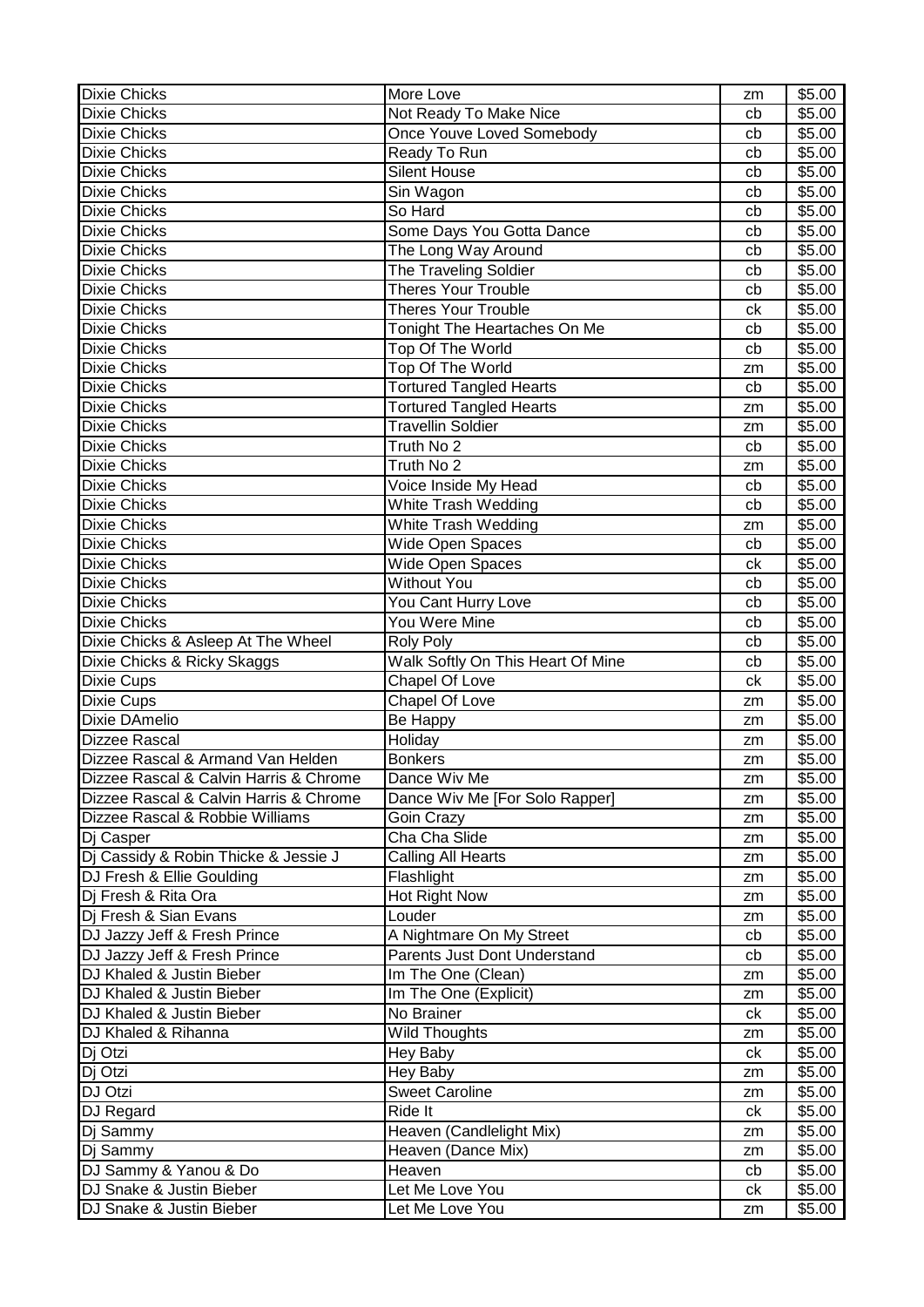| <b>DMAs</b>         | Silver                             | zm | \$5.00 |
|---------------------|------------------------------------|----|--------|
| <b>DNCE</b>         | <b>Body Moves</b>                  | zm | \$5.00 |
| <b>DNCE</b>         | Cake By The Ocean                  | ck | \$5.00 |
| <b>DNCE</b>         | Cake By The Ocean [Clean]          | zm | \$5.00 |
| <b>DNCE</b>         | Cake By The Ocean [Explicit]       | zm | \$5.00 |
| <b>DNCE</b>         | Toothbrush                         | ck | \$5.00 |
| <b>DNCE</b>         | Toothbrush                         | zm | \$5.00 |
| Do Re Mi            | Man Overboard                      | ck | \$8.00 |
| Dobie Gray          | Drift Away                         | cb | \$5.00 |
| Dobie Gray          | Drift Away                         | ck | \$5.00 |
| Dobie Gray          | Drift Away                         | zm | \$5.00 |
| Dobie Gray          | Out On The Floor                   | zm | \$5.00 |
| Dobie Gray          | The In Crowd                       | cb | \$5.00 |
| Dobie Gray          | The In Crowd                       | zm | \$5.00 |
| Dodgy               | Good Enough                        | zm | \$5.00 |
| Dodgy               | In A Room                          | zm | \$5.00 |
| Dodgy               | In A Room                          | zm | \$5.00 |
| Dodgy               | <b>Staying Out For The Summer</b>  | zm | \$5.00 |
| Dodie Stevens       | <b>Pink Shoe Laces</b>             | cb | \$5.00 |
| Doja Cat            | Say So                             | ck | \$5.00 |
| Doja Cat            | Say So (Explicit)                  | zm | \$5.00 |
| Doja Cat & SZA      | Kiss Me More                       | ck | \$5.00 |
| Doja Cat & SZA      | Kiss Me More                       | zm | \$5.00 |
| Dollar              | Who Were You With In The Moonlight | zm | \$5.00 |
| <b>Dolly Parton</b> | 9 to 5                             | cb | \$5.00 |
| <b>Dolly Parton</b> | $9$ to $5$                         | zm | \$5.00 |
| <b>Dolly Parton</b> | Applejack                          | cb | \$5.00 |
| <b>Dolly Parton</b> | <b>Better Get To Livin</b>         | cb | \$5.00 |
| <b>Dolly Parton</b> | <b>Blue Smoke</b>                  | zm | \$5.00 |
| <b>Dolly Parton</b> | But You Know I Love You            | cb | \$5.00 |
| <b>Dolly Parton</b> | Cash On The Barrel Head            | cb | \$5.00 |
| <b>Dolly Parton</b> | Coat Of Many Colors                | cb | \$5.00 |
| <b>Dolly Parton</b> | Coat Of Many Colours               | zm | \$5.00 |
| <b>Dolly Parton</b> | <b>Country Road</b>                | cb | \$5.00 |
| <b>Dolly Parton</b> | Dagger Through The Heart           | cb | \$5.00 |
| Dolly Parton        | Dont Call It Love                  | cb | \$5.00 |
| <b>Dolly Parton</b> | Drives Me Crazy                    | cb | \$5.00 |
| Dolly Parton        | Eagle When She Flies               | cb | \$5.00 |
| Dolly Parton        | <b>Full Circle</b>                 | cb | \$5.00 |
| Dolly Parton        | <b>Hard Candy Christmas</b>        | cb | \$5.00 |
| Dolly Parton        | Heartbreaker                       | cb | \$5.00 |
| <b>Dolly Parton</b> | Hello God                          | cb | \$5.00 |
| Dolly Parton        | Here You Come Again                | cb | \$5.00 |
| <b>Dolly Parton</b> | Here You Come Again                | zm | \$5.00 |
| Dolly Parton        | <b>Hes Alive</b>                   | cb | \$5.00 |
| <b>Dolly Parton</b> | <b>Honky Tonk Songs</b>            | cb | \$5.00 |
| <b>Dolly Parton</b> | I Really Got The Feeling           | cb | \$5.00 |
| <b>Dolly Parton</b> | I Will Always Love You             | cb | \$5.00 |
| <b>Dolly Parton</b> | Im Gone                            | cb | \$5.00 |
| Dolly Parton        | Im Gonna Sleep With One Eye Open   | cb | \$5.00 |
| Dolly Parton        | Its All Wrong But Its All Right    | cb | \$5.00 |
| <b>Dolly Parton</b> | Jesus & Gravity                    | cb | \$5.00 |
| <b>Dolly Parton</b> | Jolene                             | cb | \$5.00 |
| <b>Dolly Parton</b> | Jolene                             | zm | \$5.00 |
| Dolly Parton        | Just Someone I Used To Know        | cb | \$5.00 |
| <b>Dolly Parton</b> | Just When I Needed You Most        | zm | \$5.00 |
| <b>Dolly Parton</b> | Love Is Like A Butterfly           | cb | \$5.00 |
| <b>Dolly Parton</b> | Love Is Like A Butterfly           | zm | \$5.00 |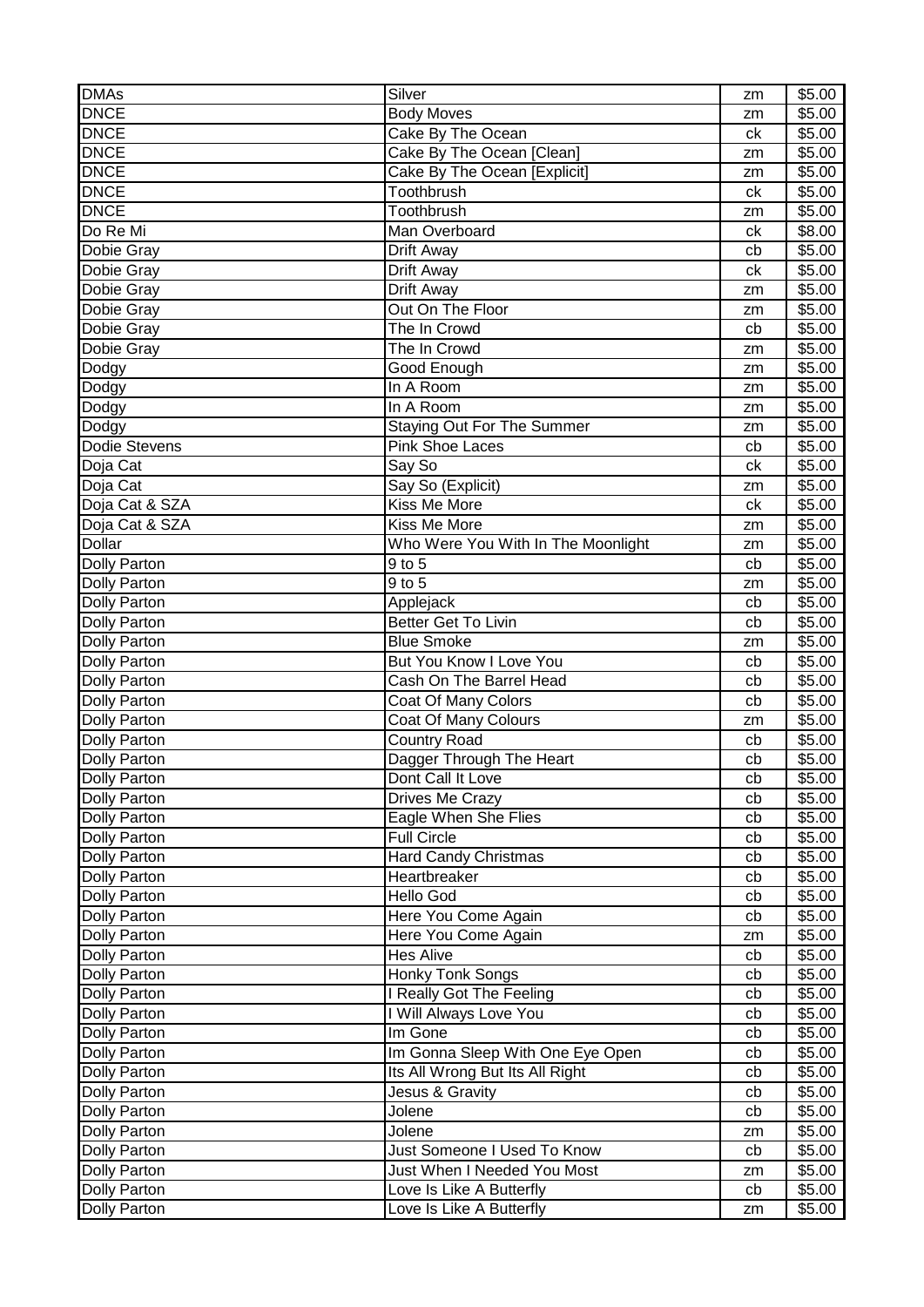| More Where That Came From<br>Dolly Parton<br>\$5.00<br>cb<br><b>Mule Skinner Blues</b><br>Dolly Parton<br>\$5.00<br>cb<br>My Tennessee Mountain Home<br>\$5.00<br>Dolly Parton<br>cb<br>Old Flames Cant Hold A Candle To You<br>Dolly Parton<br>\$5.00<br>cb<br>\$5.00<br>Dolly Parton<br>Romeo<br>cb<br>Shine<br>\$5.00<br><b>Dolly Parton</b><br>cb<br>Shinola<br>\$5.00<br>Dolly Parton<br>cb<br>Silver & Gold<br>\$5.00<br>Dolly Parton<br>cb<br>\$5.00<br>Dolly Parton<br>Silver Dagger<br>cb<br>Dolly Parton<br><b>Starting Over Again</b><br>\$5.00<br>cb<br><b>Straight Talk</b><br>\$5.00<br>Dolly Parton<br>cb<br>Take Me Back To The Country<br>\$5.00<br>Dolly Parton<br>cb<br><b>Tennessee Homesick Blues</b><br>\$5.00<br>Dolly Parton<br>cb<br>The Bargain Store<br>\$5.00<br>Dolly Parton<br>cb<br>The Light Of The Clear Blue Morning<br>\$5.00<br>Dolly Parton<br>cb<br>The Salt In My Tears<br>\$5.00<br><b>Dolly Parton</b><br>cb<br>The Seeker<br>\$5.00<br>Dolly Parton<br>cb<br>\$5.00<br>Time For Me To Fly<br>Dolly Parton<br>cb<br>Dolly Parton<br>To Daddy<br>\$5.00<br>cb<br>Together You & I<br>\$5.00<br>Dolly Parton<br>cb<br>Two Doors Down<br><b>Dolly Parton</b><br>\$5.00<br>cb<br>Welcome Home<br>\$5.00<br>Dolly Parton<br>cb<br>White Limozeen<br>\$5.00<br>Dolly Parton<br>cb<br>Whyd You Come In Here Lookin Like That<br>Dolly Parton<br>\$5.00<br>cb<br><b>Yellow Roses</b><br>\$5.00<br>Dolly Parton<br>cb<br>Youre The Only One<br><b>Dolly Parton</b><br>\$5.00<br>cb<br>Dolly Parton & Emmylou Harris<br>\$5.00<br><b>Making Plans</b><br>cb<br>Dolly Parton & Emmylou Harris<br><b>Telling Me Lies</b><br>\$5.00<br>cb<br>Dolly Parton & Emmylou Harris<br>The Pain Of Loving You<br>\$5.00<br>cb<br>Those Memories Of You<br>Dolly Parton & Emmylou Harris<br>\$5.00<br>cb<br>To Know Him Is To Love Him<br>Dolly Parton & Emmylou Harris<br>\$5.00<br>cb<br>Dolly Parton & Kenny Rogers<br>A Christmas To Remember<br>\$5.00<br>cb<br><b>Christmas Without You</b><br>Dolly Parton & Kenny Rogers<br>\$5.00<br>cb<br>\$5.00<br>Dolly Parton & Kenny Rogers<br>I Believe In Santa Claus<br>cb<br>\$5.00<br>Dolly Parton & Kenny Rogers<br>cb<br><b>Islands In The Stream</b><br>Dolly Parton & Kenny Rogers<br>Love Is Strange<br>\$5.00<br>cb<br>\$5.00<br>Dolly Parton & Kenny Rogers<br>The Greatest Gift Of All<br>cb<br>With Bells On<br>\$5.00<br>Dolly Parton & Kenny Rogers<br>cb<br>Before I Met You<br>Dolly Parton & Porter Wagoner<br>\$5.00<br>cb<br>Dolly Parton & Porter Wagoner<br>Better Move It On Home<br>\$5.00<br>cb<br>Dolly Parton & Porter Wagoner<br><b>Burning The Midnight Oil</b><br>\$5.00<br>cb<br>Daddy Was An Old Time Preacher Man<br>\$5.00<br>Dolly Parton & Porter Wagoner<br>cb<br>Forty Miles From Poplar Bluff<br>\$5.00<br>Dolly Parton & Porter Wagoner<br>cb<br>Dolly Parton & Porter Wagoner<br>Holding On To Nothin<br>\$5.00<br>cb<br>Dolly Parton & Porter Wagoner<br>If Teardrops Were Pennies<br>\$5.00<br>cb<br>Dolly Parton & Porter Wagoner<br>If You Go III Follow You<br>\$5.00<br>cb<br>Jeannies Afraid Of The Dark<br>Dolly Parton & Porter Wagoner<br>\$5.00<br>cb<br>Dolly Parton & Porter Wagoner<br><b>Making Plans</b><br>\$5.00<br>cb<br>Please Dont Stop Loving Me<br>Dolly Parton & Porter Wagoner<br>\$5.00<br>cb<br>Dolly Parton & Porter Wagoner<br>The Last Thing On My Mind<br>\$5.00<br>cb<br><b>Tomorrow Is Forever</b><br>Dolly Parton & Porter Wagoner<br>\$5.00<br>cb<br>Dolly Parton & Porter Wagoner<br>\$5.00<br>Well Get Ahead Someday<br>cb<br>Dolly Parton & Porter Wagoner<br>Yours Love<br>\$5.00<br>cb<br>Dolly Parton & Ricky Van Shelton<br>Rockin Years<br>\$5.00<br>cb<br>Dolly Parton & Ricky Van Shelton<br><b>Rockin Years</b><br>\$5.00<br>zm<br>Dolly Parton & Vince Gill<br>I Will Always Love You<br>\$5.00<br>cb<br>Dominic fike<br>\$5.00<br>3 nights<br>ck | Dolly Parton | Me & Little Andy | cb | \$5.00 |
|------------------------------------------------------------------------------------------------------------------------------------------------------------------------------------------------------------------------------------------------------------------------------------------------------------------------------------------------------------------------------------------------------------------------------------------------------------------------------------------------------------------------------------------------------------------------------------------------------------------------------------------------------------------------------------------------------------------------------------------------------------------------------------------------------------------------------------------------------------------------------------------------------------------------------------------------------------------------------------------------------------------------------------------------------------------------------------------------------------------------------------------------------------------------------------------------------------------------------------------------------------------------------------------------------------------------------------------------------------------------------------------------------------------------------------------------------------------------------------------------------------------------------------------------------------------------------------------------------------------------------------------------------------------------------------------------------------------------------------------------------------------------------------------------------------------------------------------------------------------------------------------------------------------------------------------------------------------------------------------------------------------------------------------------------------------------------------------------------------------------------------------------------------------------------------------------------------------------------------------------------------------------------------------------------------------------------------------------------------------------------------------------------------------------------------------------------------------------------------------------------------------------------------------------------------------------------------------------------------------------------------------------------------------------------------------------------------------------------------------------------------------------------------------------------------------------------------------------------------------------------------------------------------------------------------------------------------------------------------------------------------------------------------------------------------------------------------------------------------------------------------------------------------------------------------------------------------------------------------------------------------------------------------------------------------------------------------------------------------------------------------------------------------------------------------------------------------------------------------------------------------------------------------------------------------------------------------------------------------------------------------------------------------------------------------------------------------------------------------------------------------------------------------------------------------------------------------------------------------------------------------------------------------|--------------|------------------|----|--------|
|                                                                                                                                                                                                                                                                                                                                                                                                                                                                                                                                                                                                                                                                                                                                                                                                                                                                                                                                                                                                                                                                                                                                                                                                                                                                                                                                                                                                                                                                                                                                                                                                                                                                                                                                                                                                                                                                                                                                                                                                                                                                                                                                                                                                                                                                                                                                                                                                                                                                                                                                                                                                                                                                                                                                                                                                                                                                                                                                                                                                                                                                                                                                                                                                                                                                                                                                                                                                                                                                                                                                                                                                                                                                                                                                                                                                                                                                                                            |              |                  |    |        |
|                                                                                                                                                                                                                                                                                                                                                                                                                                                                                                                                                                                                                                                                                                                                                                                                                                                                                                                                                                                                                                                                                                                                                                                                                                                                                                                                                                                                                                                                                                                                                                                                                                                                                                                                                                                                                                                                                                                                                                                                                                                                                                                                                                                                                                                                                                                                                                                                                                                                                                                                                                                                                                                                                                                                                                                                                                                                                                                                                                                                                                                                                                                                                                                                                                                                                                                                                                                                                                                                                                                                                                                                                                                                                                                                                                                                                                                                                                            |              |                  |    |        |
|                                                                                                                                                                                                                                                                                                                                                                                                                                                                                                                                                                                                                                                                                                                                                                                                                                                                                                                                                                                                                                                                                                                                                                                                                                                                                                                                                                                                                                                                                                                                                                                                                                                                                                                                                                                                                                                                                                                                                                                                                                                                                                                                                                                                                                                                                                                                                                                                                                                                                                                                                                                                                                                                                                                                                                                                                                                                                                                                                                                                                                                                                                                                                                                                                                                                                                                                                                                                                                                                                                                                                                                                                                                                                                                                                                                                                                                                                                            |              |                  |    |        |
|                                                                                                                                                                                                                                                                                                                                                                                                                                                                                                                                                                                                                                                                                                                                                                                                                                                                                                                                                                                                                                                                                                                                                                                                                                                                                                                                                                                                                                                                                                                                                                                                                                                                                                                                                                                                                                                                                                                                                                                                                                                                                                                                                                                                                                                                                                                                                                                                                                                                                                                                                                                                                                                                                                                                                                                                                                                                                                                                                                                                                                                                                                                                                                                                                                                                                                                                                                                                                                                                                                                                                                                                                                                                                                                                                                                                                                                                                                            |              |                  |    |        |
|                                                                                                                                                                                                                                                                                                                                                                                                                                                                                                                                                                                                                                                                                                                                                                                                                                                                                                                                                                                                                                                                                                                                                                                                                                                                                                                                                                                                                                                                                                                                                                                                                                                                                                                                                                                                                                                                                                                                                                                                                                                                                                                                                                                                                                                                                                                                                                                                                                                                                                                                                                                                                                                                                                                                                                                                                                                                                                                                                                                                                                                                                                                                                                                                                                                                                                                                                                                                                                                                                                                                                                                                                                                                                                                                                                                                                                                                                                            |              |                  |    |        |
|                                                                                                                                                                                                                                                                                                                                                                                                                                                                                                                                                                                                                                                                                                                                                                                                                                                                                                                                                                                                                                                                                                                                                                                                                                                                                                                                                                                                                                                                                                                                                                                                                                                                                                                                                                                                                                                                                                                                                                                                                                                                                                                                                                                                                                                                                                                                                                                                                                                                                                                                                                                                                                                                                                                                                                                                                                                                                                                                                                                                                                                                                                                                                                                                                                                                                                                                                                                                                                                                                                                                                                                                                                                                                                                                                                                                                                                                                                            |              |                  |    |        |
|                                                                                                                                                                                                                                                                                                                                                                                                                                                                                                                                                                                                                                                                                                                                                                                                                                                                                                                                                                                                                                                                                                                                                                                                                                                                                                                                                                                                                                                                                                                                                                                                                                                                                                                                                                                                                                                                                                                                                                                                                                                                                                                                                                                                                                                                                                                                                                                                                                                                                                                                                                                                                                                                                                                                                                                                                                                                                                                                                                                                                                                                                                                                                                                                                                                                                                                                                                                                                                                                                                                                                                                                                                                                                                                                                                                                                                                                                                            |              |                  |    |        |
|                                                                                                                                                                                                                                                                                                                                                                                                                                                                                                                                                                                                                                                                                                                                                                                                                                                                                                                                                                                                                                                                                                                                                                                                                                                                                                                                                                                                                                                                                                                                                                                                                                                                                                                                                                                                                                                                                                                                                                                                                                                                                                                                                                                                                                                                                                                                                                                                                                                                                                                                                                                                                                                                                                                                                                                                                                                                                                                                                                                                                                                                                                                                                                                                                                                                                                                                                                                                                                                                                                                                                                                                                                                                                                                                                                                                                                                                                                            |              |                  |    |        |
|                                                                                                                                                                                                                                                                                                                                                                                                                                                                                                                                                                                                                                                                                                                                                                                                                                                                                                                                                                                                                                                                                                                                                                                                                                                                                                                                                                                                                                                                                                                                                                                                                                                                                                                                                                                                                                                                                                                                                                                                                                                                                                                                                                                                                                                                                                                                                                                                                                                                                                                                                                                                                                                                                                                                                                                                                                                                                                                                                                                                                                                                                                                                                                                                                                                                                                                                                                                                                                                                                                                                                                                                                                                                                                                                                                                                                                                                                                            |              |                  |    |        |
|                                                                                                                                                                                                                                                                                                                                                                                                                                                                                                                                                                                                                                                                                                                                                                                                                                                                                                                                                                                                                                                                                                                                                                                                                                                                                                                                                                                                                                                                                                                                                                                                                                                                                                                                                                                                                                                                                                                                                                                                                                                                                                                                                                                                                                                                                                                                                                                                                                                                                                                                                                                                                                                                                                                                                                                                                                                                                                                                                                                                                                                                                                                                                                                                                                                                                                                                                                                                                                                                                                                                                                                                                                                                                                                                                                                                                                                                                                            |              |                  |    |        |
|                                                                                                                                                                                                                                                                                                                                                                                                                                                                                                                                                                                                                                                                                                                                                                                                                                                                                                                                                                                                                                                                                                                                                                                                                                                                                                                                                                                                                                                                                                                                                                                                                                                                                                                                                                                                                                                                                                                                                                                                                                                                                                                                                                                                                                                                                                                                                                                                                                                                                                                                                                                                                                                                                                                                                                                                                                                                                                                                                                                                                                                                                                                                                                                                                                                                                                                                                                                                                                                                                                                                                                                                                                                                                                                                                                                                                                                                                                            |              |                  |    |        |
|                                                                                                                                                                                                                                                                                                                                                                                                                                                                                                                                                                                                                                                                                                                                                                                                                                                                                                                                                                                                                                                                                                                                                                                                                                                                                                                                                                                                                                                                                                                                                                                                                                                                                                                                                                                                                                                                                                                                                                                                                                                                                                                                                                                                                                                                                                                                                                                                                                                                                                                                                                                                                                                                                                                                                                                                                                                                                                                                                                                                                                                                                                                                                                                                                                                                                                                                                                                                                                                                                                                                                                                                                                                                                                                                                                                                                                                                                                            |              |                  |    |        |
|                                                                                                                                                                                                                                                                                                                                                                                                                                                                                                                                                                                                                                                                                                                                                                                                                                                                                                                                                                                                                                                                                                                                                                                                                                                                                                                                                                                                                                                                                                                                                                                                                                                                                                                                                                                                                                                                                                                                                                                                                                                                                                                                                                                                                                                                                                                                                                                                                                                                                                                                                                                                                                                                                                                                                                                                                                                                                                                                                                                                                                                                                                                                                                                                                                                                                                                                                                                                                                                                                                                                                                                                                                                                                                                                                                                                                                                                                                            |              |                  |    |        |
|                                                                                                                                                                                                                                                                                                                                                                                                                                                                                                                                                                                                                                                                                                                                                                                                                                                                                                                                                                                                                                                                                                                                                                                                                                                                                                                                                                                                                                                                                                                                                                                                                                                                                                                                                                                                                                                                                                                                                                                                                                                                                                                                                                                                                                                                                                                                                                                                                                                                                                                                                                                                                                                                                                                                                                                                                                                                                                                                                                                                                                                                                                                                                                                                                                                                                                                                                                                                                                                                                                                                                                                                                                                                                                                                                                                                                                                                                                            |              |                  |    |        |
|                                                                                                                                                                                                                                                                                                                                                                                                                                                                                                                                                                                                                                                                                                                                                                                                                                                                                                                                                                                                                                                                                                                                                                                                                                                                                                                                                                                                                                                                                                                                                                                                                                                                                                                                                                                                                                                                                                                                                                                                                                                                                                                                                                                                                                                                                                                                                                                                                                                                                                                                                                                                                                                                                                                                                                                                                                                                                                                                                                                                                                                                                                                                                                                                                                                                                                                                                                                                                                                                                                                                                                                                                                                                                                                                                                                                                                                                                                            |              |                  |    |        |
|                                                                                                                                                                                                                                                                                                                                                                                                                                                                                                                                                                                                                                                                                                                                                                                                                                                                                                                                                                                                                                                                                                                                                                                                                                                                                                                                                                                                                                                                                                                                                                                                                                                                                                                                                                                                                                                                                                                                                                                                                                                                                                                                                                                                                                                                                                                                                                                                                                                                                                                                                                                                                                                                                                                                                                                                                                                                                                                                                                                                                                                                                                                                                                                                                                                                                                                                                                                                                                                                                                                                                                                                                                                                                                                                                                                                                                                                                                            |              |                  |    |        |
|                                                                                                                                                                                                                                                                                                                                                                                                                                                                                                                                                                                                                                                                                                                                                                                                                                                                                                                                                                                                                                                                                                                                                                                                                                                                                                                                                                                                                                                                                                                                                                                                                                                                                                                                                                                                                                                                                                                                                                                                                                                                                                                                                                                                                                                                                                                                                                                                                                                                                                                                                                                                                                                                                                                                                                                                                                                                                                                                                                                                                                                                                                                                                                                                                                                                                                                                                                                                                                                                                                                                                                                                                                                                                                                                                                                                                                                                                                            |              |                  |    |        |
|                                                                                                                                                                                                                                                                                                                                                                                                                                                                                                                                                                                                                                                                                                                                                                                                                                                                                                                                                                                                                                                                                                                                                                                                                                                                                                                                                                                                                                                                                                                                                                                                                                                                                                                                                                                                                                                                                                                                                                                                                                                                                                                                                                                                                                                                                                                                                                                                                                                                                                                                                                                                                                                                                                                                                                                                                                                                                                                                                                                                                                                                                                                                                                                                                                                                                                                                                                                                                                                                                                                                                                                                                                                                                                                                                                                                                                                                                                            |              |                  |    |        |
|                                                                                                                                                                                                                                                                                                                                                                                                                                                                                                                                                                                                                                                                                                                                                                                                                                                                                                                                                                                                                                                                                                                                                                                                                                                                                                                                                                                                                                                                                                                                                                                                                                                                                                                                                                                                                                                                                                                                                                                                                                                                                                                                                                                                                                                                                                                                                                                                                                                                                                                                                                                                                                                                                                                                                                                                                                                                                                                                                                                                                                                                                                                                                                                                                                                                                                                                                                                                                                                                                                                                                                                                                                                                                                                                                                                                                                                                                                            |              |                  |    |        |
|                                                                                                                                                                                                                                                                                                                                                                                                                                                                                                                                                                                                                                                                                                                                                                                                                                                                                                                                                                                                                                                                                                                                                                                                                                                                                                                                                                                                                                                                                                                                                                                                                                                                                                                                                                                                                                                                                                                                                                                                                                                                                                                                                                                                                                                                                                                                                                                                                                                                                                                                                                                                                                                                                                                                                                                                                                                                                                                                                                                                                                                                                                                                                                                                                                                                                                                                                                                                                                                                                                                                                                                                                                                                                                                                                                                                                                                                                                            |              |                  |    |        |
|                                                                                                                                                                                                                                                                                                                                                                                                                                                                                                                                                                                                                                                                                                                                                                                                                                                                                                                                                                                                                                                                                                                                                                                                                                                                                                                                                                                                                                                                                                                                                                                                                                                                                                                                                                                                                                                                                                                                                                                                                                                                                                                                                                                                                                                                                                                                                                                                                                                                                                                                                                                                                                                                                                                                                                                                                                                                                                                                                                                                                                                                                                                                                                                                                                                                                                                                                                                                                                                                                                                                                                                                                                                                                                                                                                                                                                                                                                            |              |                  |    |        |
|                                                                                                                                                                                                                                                                                                                                                                                                                                                                                                                                                                                                                                                                                                                                                                                                                                                                                                                                                                                                                                                                                                                                                                                                                                                                                                                                                                                                                                                                                                                                                                                                                                                                                                                                                                                                                                                                                                                                                                                                                                                                                                                                                                                                                                                                                                                                                                                                                                                                                                                                                                                                                                                                                                                                                                                                                                                                                                                                                                                                                                                                                                                                                                                                                                                                                                                                                                                                                                                                                                                                                                                                                                                                                                                                                                                                                                                                                                            |              |                  |    |        |
|                                                                                                                                                                                                                                                                                                                                                                                                                                                                                                                                                                                                                                                                                                                                                                                                                                                                                                                                                                                                                                                                                                                                                                                                                                                                                                                                                                                                                                                                                                                                                                                                                                                                                                                                                                                                                                                                                                                                                                                                                                                                                                                                                                                                                                                                                                                                                                                                                                                                                                                                                                                                                                                                                                                                                                                                                                                                                                                                                                                                                                                                                                                                                                                                                                                                                                                                                                                                                                                                                                                                                                                                                                                                                                                                                                                                                                                                                                            |              |                  |    |        |
|                                                                                                                                                                                                                                                                                                                                                                                                                                                                                                                                                                                                                                                                                                                                                                                                                                                                                                                                                                                                                                                                                                                                                                                                                                                                                                                                                                                                                                                                                                                                                                                                                                                                                                                                                                                                                                                                                                                                                                                                                                                                                                                                                                                                                                                                                                                                                                                                                                                                                                                                                                                                                                                                                                                                                                                                                                                                                                                                                                                                                                                                                                                                                                                                                                                                                                                                                                                                                                                                                                                                                                                                                                                                                                                                                                                                                                                                                                            |              |                  |    |        |
|                                                                                                                                                                                                                                                                                                                                                                                                                                                                                                                                                                                                                                                                                                                                                                                                                                                                                                                                                                                                                                                                                                                                                                                                                                                                                                                                                                                                                                                                                                                                                                                                                                                                                                                                                                                                                                                                                                                                                                                                                                                                                                                                                                                                                                                                                                                                                                                                                                                                                                                                                                                                                                                                                                                                                                                                                                                                                                                                                                                                                                                                                                                                                                                                                                                                                                                                                                                                                                                                                                                                                                                                                                                                                                                                                                                                                                                                                                            |              |                  |    |        |
|                                                                                                                                                                                                                                                                                                                                                                                                                                                                                                                                                                                                                                                                                                                                                                                                                                                                                                                                                                                                                                                                                                                                                                                                                                                                                                                                                                                                                                                                                                                                                                                                                                                                                                                                                                                                                                                                                                                                                                                                                                                                                                                                                                                                                                                                                                                                                                                                                                                                                                                                                                                                                                                                                                                                                                                                                                                                                                                                                                                                                                                                                                                                                                                                                                                                                                                                                                                                                                                                                                                                                                                                                                                                                                                                                                                                                                                                                                            |              |                  |    |        |
|                                                                                                                                                                                                                                                                                                                                                                                                                                                                                                                                                                                                                                                                                                                                                                                                                                                                                                                                                                                                                                                                                                                                                                                                                                                                                                                                                                                                                                                                                                                                                                                                                                                                                                                                                                                                                                                                                                                                                                                                                                                                                                                                                                                                                                                                                                                                                                                                                                                                                                                                                                                                                                                                                                                                                                                                                                                                                                                                                                                                                                                                                                                                                                                                                                                                                                                                                                                                                                                                                                                                                                                                                                                                                                                                                                                                                                                                                                            |              |                  |    |        |
|                                                                                                                                                                                                                                                                                                                                                                                                                                                                                                                                                                                                                                                                                                                                                                                                                                                                                                                                                                                                                                                                                                                                                                                                                                                                                                                                                                                                                                                                                                                                                                                                                                                                                                                                                                                                                                                                                                                                                                                                                                                                                                                                                                                                                                                                                                                                                                                                                                                                                                                                                                                                                                                                                                                                                                                                                                                                                                                                                                                                                                                                                                                                                                                                                                                                                                                                                                                                                                                                                                                                                                                                                                                                                                                                                                                                                                                                                                            |              |                  |    |        |
|                                                                                                                                                                                                                                                                                                                                                                                                                                                                                                                                                                                                                                                                                                                                                                                                                                                                                                                                                                                                                                                                                                                                                                                                                                                                                                                                                                                                                                                                                                                                                                                                                                                                                                                                                                                                                                                                                                                                                                                                                                                                                                                                                                                                                                                                                                                                                                                                                                                                                                                                                                                                                                                                                                                                                                                                                                                                                                                                                                                                                                                                                                                                                                                                                                                                                                                                                                                                                                                                                                                                                                                                                                                                                                                                                                                                                                                                                                            |              |                  |    |        |
|                                                                                                                                                                                                                                                                                                                                                                                                                                                                                                                                                                                                                                                                                                                                                                                                                                                                                                                                                                                                                                                                                                                                                                                                                                                                                                                                                                                                                                                                                                                                                                                                                                                                                                                                                                                                                                                                                                                                                                                                                                                                                                                                                                                                                                                                                                                                                                                                                                                                                                                                                                                                                                                                                                                                                                                                                                                                                                                                                                                                                                                                                                                                                                                                                                                                                                                                                                                                                                                                                                                                                                                                                                                                                                                                                                                                                                                                                                            |              |                  |    |        |
|                                                                                                                                                                                                                                                                                                                                                                                                                                                                                                                                                                                                                                                                                                                                                                                                                                                                                                                                                                                                                                                                                                                                                                                                                                                                                                                                                                                                                                                                                                                                                                                                                                                                                                                                                                                                                                                                                                                                                                                                                                                                                                                                                                                                                                                                                                                                                                                                                                                                                                                                                                                                                                                                                                                                                                                                                                                                                                                                                                                                                                                                                                                                                                                                                                                                                                                                                                                                                                                                                                                                                                                                                                                                                                                                                                                                                                                                                                            |              |                  |    |        |
|                                                                                                                                                                                                                                                                                                                                                                                                                                                                                                                                                                                                                                                                                                                                                                                                                                                                                                                                                                                                                                                                                                                                                                                                                                                                                                                                                                                                                                                                                                                                                                                                                                                                                                                                                                                                                                                                                                                                                                                                                                                                                                                                                                                                                                                                                                                                                                                                                                                                                                                                                                                                                                                                                                                                                                                                                                                                                                                                                                                                                                                                                                                                                                                                                                                                                                                                                                                                                                                                                                                                                                                                                                                                                                                                                                                                                                                                                                            |              |                  |    |        |
|                                                                                                                                                                                                                                                                                                                                                                                                                                                                                                                                                                                                                                                                                                                                                                                                                                                                                                                                                                                                                                                                                                                                                                                                                                                                                                                                                                                                                                                                                                                                                                                                                                                                                                                                                                                                                                                                                                                                                                                                                                                                                                                                                                                                                                                                                                                                                                                                                                                                                                                                                                                                                                                                                                                                                                                                                                                                                                                                                                                                                                                                                                                                                                                                                                                                                                                                                                                                                                                                                                                                                                                                                                                                                                                                                                                                                                                                                                            |              |                  |    |        |
|                                                                                                                                                                                                                                                                                                                                                                                                                                                                                                                                                                                                                                                                                                                                                                                                                                                                                                                                                                                                                                                                                                                                                                                                                                                                                                                                                                                                                                                                                                                                                                                                                                                                                                                                                                                                                                                                                                                                                                                                                                                                                                                                                                                                                                                                                                                                                                                                                                                                                                                                                                                                                                                                                                                                                                                                                                                                                                                                                                                                                                                                                                                                                                                                                                                                                                                                                                                                                                                                                                                                                                                                                                                                                                                                                                                                                                                                                                            |              |                  |    |        |
|                                                                                                                                                                                                                                                                                                                                                                                                                                                                                                                                                                                                                                                                                                                                                                                                                                                                                                                                                                                                                                                                                                                                                                                                                                                                                                                                                                                                                                                                                                                                                                                                                                                                                                                                                                                                                                                                                                                                                                                                                                                                                                                                                                                                                                                                                                                                                                                                                                                                                                                                                                                                                                                                                                                                                                                                                                                                                                                                                                                                                                                                                                                                                                                                                                                                                                                                                                                                                                                                                                                                                                                                                                                                                                                                                                                                                                                                                                            |              |                  |    |        |
|                                                                                                                                                                                                                                                                                                                                                                                                                                                                                                                                                                                                                                                                                                                                                                                                                                                                                                                                                                                                                                                                                                                                                                                                                                                                                                                                                                                                                                                                                                                                                                                                                                                                                                                                                                                                                                                                                                                                                                                                                                                                                                                                                                                                                                                                                                                                                                                                                                                                                                                                                                                                                                                                                                                                                                                                                                                                                                                                                                                                                                                                                                                                                                                                                                                                                                                                                                                                                                                                                                                                                                                                                                                                                                                                                                                                                                                                                                            |              |                  |    |        |
|                                                                                                                                                                                                                                                                                                                                                                                                                                                                                                                                                                                                                                                                                                                                                                                                                                                                                                                                                                                                                                                                                                                                                                                                                                                                                                                                                                                                                                                                                                                                                                                                                                                                                                                                                                                                                                                                                                                                                                                                                                                                                                                                                                                                                                                                                                                                                                                                                                                                                                                                                                                                                                                                                                                                                                                                                                                                                                                                                                                                                                                                                                                                                                                                                                                                                                                                                                                                                                                                                                                                                                                                                                                                                                                                                                                                                                                                                                            |              |                  |    |        |
|                                                                                                                                                                                                                                                                                                                                                                                                                                                                                                                                                                                                                                                                                                                                                                                                                                                                                                                                                                                                                                                                                                                                                                                                                                                                                                                                                                                                                                                                                                                                                                                                                                                                                                                                                                                                                                                                                                                                                                                                                                                                                                                                                                                                                                                                                                                                                                                                                                                                                                                                                                                                                                                                                                                                                                                                                                                                                                                                                                                                                                                                                                                                                                                                                                                                                                                                                                                                                                                                                                                                                                                                                                                                                                                                                                                                                                                                                                            |              |                  |    |        |
|                                                                                                                                                                                                                                                                                                                                                                                                                                                                                                                                                                                                                                                                                                                                                                                                                                                                                                                                                                                                                                                                                                                                                                                                                                                                                                                                                                                                                                                                                                                                                                                                                                                                                                                                                                                                                                                                                                                                                                                                                                                                                                                                                                                                                                                                                                                                                                                                                                                                                                                                                                                                                                                                                                                                                                                                                                                                                                                                                                                                                                                                                                                                                                                                                                                                                                                                                                                                                                                                                                                                                                                                                                                                                                                                                                                                                                                                                                            |              |                  |    |        |
|                                                                                                                                                                                                                                                                                                                                                                                                                                                                                                                                                                                                                                                                                                                                                                                                                                                                                                                                                                                                                                                                                                                                                                                                                                                                                                                                                                                                                                                                                                                                                                                                                                                                                                                                                                                                                                                                                                                                                                                                                                                                                                                                                                                                                                                                                                                                                                                                                                                                                                                                                                                                                                                                                                                                                                                                                                                                                                                                                                                                                                                                                                                                                                                                                                                                                                                                                                                                                                                                                                                                                                                                                                                                                                                                                                                                                                                                                                            |              |                  |    |        |
|                                                                                                                                                                                                                                                                                                                                                                                                                                                                                                                                                                                                                                                                                                                                                                                                                                                                                                                                                                                                                                                                                                                                                                                                                                                                                                                                                                                                                                                                                                                                                                                                                                                                                                                                                                                                                                                                                                                                                                                                                                                                                                                                                                                                                                                                                                                                                                                                                                                                                                                                                                                                                                                                                                                                                                                                                                                                                                                                                                                                                                                                                                                                                                                                                                                                                                                                                                                                                                                                                                                                                                                                                                                                                                                                                                                                                                                                                                            |              |                  |    |        |
|                                                                                                                                                                                                                                                                                                                                                                                                                                                                                                                                                                                                                                                                                                                                                                                                                                                                                                                                                                                                                                                                                                                                                                                                                                                                                                                                                                                                                                                                                                                                                                                                                                                                                                                                                                                                                                                                                                                                                                                                                                                                                                                                                                                                                                                                                                                                                                                                                                                                                                                                                                                                                                                                                                                                                                                                                                                                                                                                                                                                                                                                                                                                                                                                                                                                                                                                                                                                                                                                                                                                                                                                                                                                                                                                                                                                                                                                                                            |              |                  |    |        |
|                                                                                                                                                                                                                                                                                                                                                                                                                                                                                                                                                                                                                                                                                                                                                                                                                                                                                                                                                                                                                                                                                                                                                                                                                                                                                                                                                                                                                                                                                                                                                                                                                                                                                                                                                                                                                                                                                                                                                                                                                                                                                                                                                                                                                                                                                                                                                                                                                                                                                                                                                                                                                                                                                                                                                                                                                                                                                                                                                                                                                                                                                                                                                                                                                                                                                                                                                                                                                                                                                                                                                                                                                                                                                                                                                                                                                                                                                                            |              |                  |    |        |
|                                                                                                                                                                                                                                                                                                                                                                                                                                                                                                                                                                                                                                                                                                                                                                                                                                                                                                                                                                                                                                                                                                                                                                                                                                                                                                                                                                                                                                                                                                                                                                                                                                                                                                                                                                                                                                                                                                                                                                                                                                                                                                                                                                                                                                                                                                                                                                                                                                                                                                                                                                                                                                                                                                                                                                                                                                                                                                                                                                                                                                                                                                                                                                                                                                                                                                                                                                                                                                                                                                                                                                                                                                                                                                                                                                                                                                                                                                            |              |                  |    |        |
|                                                                                                                                                                                                                                                                                                                                                                                                                                                                                                                                                                                                                                                                                                                                                                                                                                                                                                                                                                                                                                                                                                                                                                                                                                                                                                                                                                                                                                                                                                                                                                                                                                                                                                                                                                                                                                                                                                                                                                                                                                                                                                                                                                                                                                                                                                                                                                                                                                                                                                                                                                                                                                                                                                                                                                                                                                                                                                                                                                                                                                                                                                                                                                                                                                                                                                                                                                                                                                                                                                                                                                                                                                                                                                                                                                                                                                                                                                            |              |                  |    |        |
|                                                                                                                                                                                                                                                                                                                                                                                                                                                                                                                                                                                                                                                                                                                                                                                                                                                                                                                                                                                                                                                                                                                                                                                                                                                                                                                                                                                                                                                                                                                                                                                                                                                                                                                                                                                                                                                                                                                                                                                                                                                                                                                                                                                                                                                                                                                                                                                                                                                                                                                                                                                                                                                                                                                                                                                                                                                                                                                                                                                                                                                                                                                                                                                                                                                                                                                                                                                                                                                                                                                                                                                                                                                                                                                                                                                                                                                                                                            |              |                  |    |        |
|                                                                                                                                                                                                                                                                                                                                                                                                                                                                                                                                                                                                                                                                                                                                                                                                                                                                                                                                                                                                                                                                                                                                                                                                                                                                                                                                                                                                                                                                                                                                                                                                                                                                                                                                                                                                                                                                                                                                                                                                                                                                                                                                                                                                                                                                                                                                                                                                                                                                                                                                                                                                                                                                                                                                                                                                                                                                                                                                                                                                                                                                                                                                                                                                                                                                                                                                                                                                                                                                                                                                                                                                                                                                                                                                                                                                                                                                                                            |              |                  |    |        |
|                                                                                                                                                                                                                                                                                                                                                                                                                                                                                                                                                                                                                                                                                                                                                                                                                                                                                                                                                                                                                                                                                                                                                                                                                                                                                                                                                                                                                                                                                                                                                                                                                                                                                                                                                                                                                                                                                                                                                                                                                                                                                                                                                                                                                                                                                                                                                                                                                                                                                                                                                                                                                                                                                                                                                                                                                                                                                                                                                                                                                                                                                                                                                                                                                                                                                                                                                                                                                                                                                                                                                                                                                                                                                                                                                                                                                                                                                                            |              |                  |    |        |
|                                                                                                                                                                                                                                                                                                                                                                                                                                                                                                                                                                                                                                                                                                                                                                                                                                                                                                                                                                                                                                                                                                                                                                                                                                                                                                                                                                                                                                                                                                                                                                                                                                                                                                                                                                                                                                                                                                                                                                                                                                                                                                                                                                                                                                                                                                                                                                                                                                                                                                                                                                                                                                                                                                                                                                                                                                                                                                                                                                                                                                                                                                                                                                                                                                                                                                                                                                                                                                                                                                                                                                                                                                                                                                                                                                                                                                                                                                            |              |                  |    |        |
|                                                                                                                                                                                                                                                                                                                                                                                                                                                                                                                                                                                                                                                                                                                                                                                                                                                                                                                                                                                                                                                                                                                                                                                                                                                                                                                                                                                                                                                                                                                                                                                                                                                                                                                                                                                                                                                                                                                                                                                                                                                                                                                                                                                                                                                                                                                                                                                                                                                                                                                                                                                                                                                                                                                                                                                                                                                                                                                                                                                                                                                                                                                                                                                                                                                                                                                                                                                                                                                                                                                                                                                                                                                                                                                                                                                                                                                                                                            |              |                  |    |        |
|                                                                                                                                                                                                                                                                                                                                                                                                                                                                                                                                                                                                                                                                                                                                                                                                                                                                                                                                                                                                                                                                                                                                                                                                                                                                                                                                                                                                                                                                                                                                                                                                                                                                                                                                                                                                                                                                                                                                                                                                                                                                                                                                                                                                                                                                                                                                                                                                                                                                                                                                                                                                                                                                                                                                                                                                                                                                                                                                                                                                                                                                                                                                                                                                                                                                                                                                                                                                                                                                                                                                                                                                                                                                                                                                                                                                                                                                                                            |              |                  |    |        |
|                                                                                                                                                                                                                                                                                                                                                                                                                                                                                                                                                                                                                                                                                                                                                                                                                                                                                                                                                                                                                                                                                                                                                                                                                                                                                                                                                                                                                                                                                                                                                                                                                                                                                                                                                                                                                                                                                                                                                                                                                                                                                                                                                                                                                                                                                                                                                                                                                                                                                                                                                                                                                                                                                                                                                                                                                                                                                                                                                                                                                                                                                                                                                                                                                                                                                                                                                                                                                                                                                                                                                                                                                                                                                                                                                                                                                                                                                                            |              |                  |    |        |
|                                                                                                                                                                                                                                                                                                                                                                                                                                                                                                                                                                                                                                                                                                                                                                                                                                                                                                                                                                                                                                                                                                                                                                                                                                                                                                                                                                                                                                                                                                                                                                                                                                                                                                                                                                                                                                                                                                                                                                                                                                                                                                                                                                                                                                                                                                                                                                                                                                                                                                                                                                                                                                                                                                                                                                                                                                                                                                                                                                                                                                                                                                                                                                                                                                                                                                                                                                                                                                                                                                                                                                                                                                                                                                                                                                                                                                                                                                            |              |                  |    |        |
|                                                                                                                                                                                                                                                                                                                                                                                                                                                                                                                                                                                                                                                                                                                                                                                                                                                                                                                                                                                                                                                                                                                                                                                                                                                                                                                                                                                                                                                                                                                                                                                                                                                                                                                                                                                                                                                                                                                                                                                                                                                                                                                                                                                                                                                                                                                                                                                                                                                                                                                                                                                                                                                                                                                                                                                                                                                                                                                                                                                                                                                                                                                                                                                                                                                                                                                                                                                                                                                                                                                                                                                                                                                                                                                                                                                                                                                                                                            |              |                  |    |        |
|                                                                                                                                                                                                                                                                                                                                                                                                                                                                                                                                                                                                                                                                                                                                                                                                                                                                                                                                                                                                                                                                                                                                                                                                                                                                                                                                                                                                                                                                                                                                                                                                                                                                                                                                                                                                                                                                                                                                                                                                                                                                                                                                                                                                                                                                                                                                                                                                                                                                                                                                                                                                                                                                                                                                                                                                                                                                                                                                                                                                                                                                                                                                                                                                                                                                                                                                                                                                                                                                                                                                                                                                                                                                                                                                                                                                                                                                                                            |              |                  |    |        |
|                                                                                                                                                                                                                                                                                                                                                                                                                                                                                                                                                                                                                                                                                                                                                                                                                                                                                                                                                                                                                                                                                                                                                                                                                                                                                                                                                                                                                                                                                                                                                                                                                                                                                                                                                                                                                                                                                                                                                                                                                                                                                                                                                                                                                                                                                                                                                                                                                                                                                                                                                                                                                                                                                                                                                                                                                                                                                                                                                                                                                                                                                                                                                                                                                                                                                                                                                                                                                                                                                                                                                                                                                                                                                                                                                                                                                                                                                                            |              |                  |    |        |
|                                                                                                                                                                                                                                                                                                                                                                                                                                                                                                                                                                                                                                                                                                                                                                                                                                                                                                                                                                                                                                                                                                                                                                                                                                                                                                                                                                                                                                                                                                                                                                                                                                                                                                                                                                                                                                                                                                                                                                                                                                                                                                                                                                                                                                                                                                                                                                                                                                                                                                                                                                                                                                                                                                                                                                                                                                                                                                                                                                                                                                                                                                                                                                                                                                                                                                                                                                                                                                                                                                                                                                                                                                                                                                                                                                                                                                                                                                            |              |                  |    |        |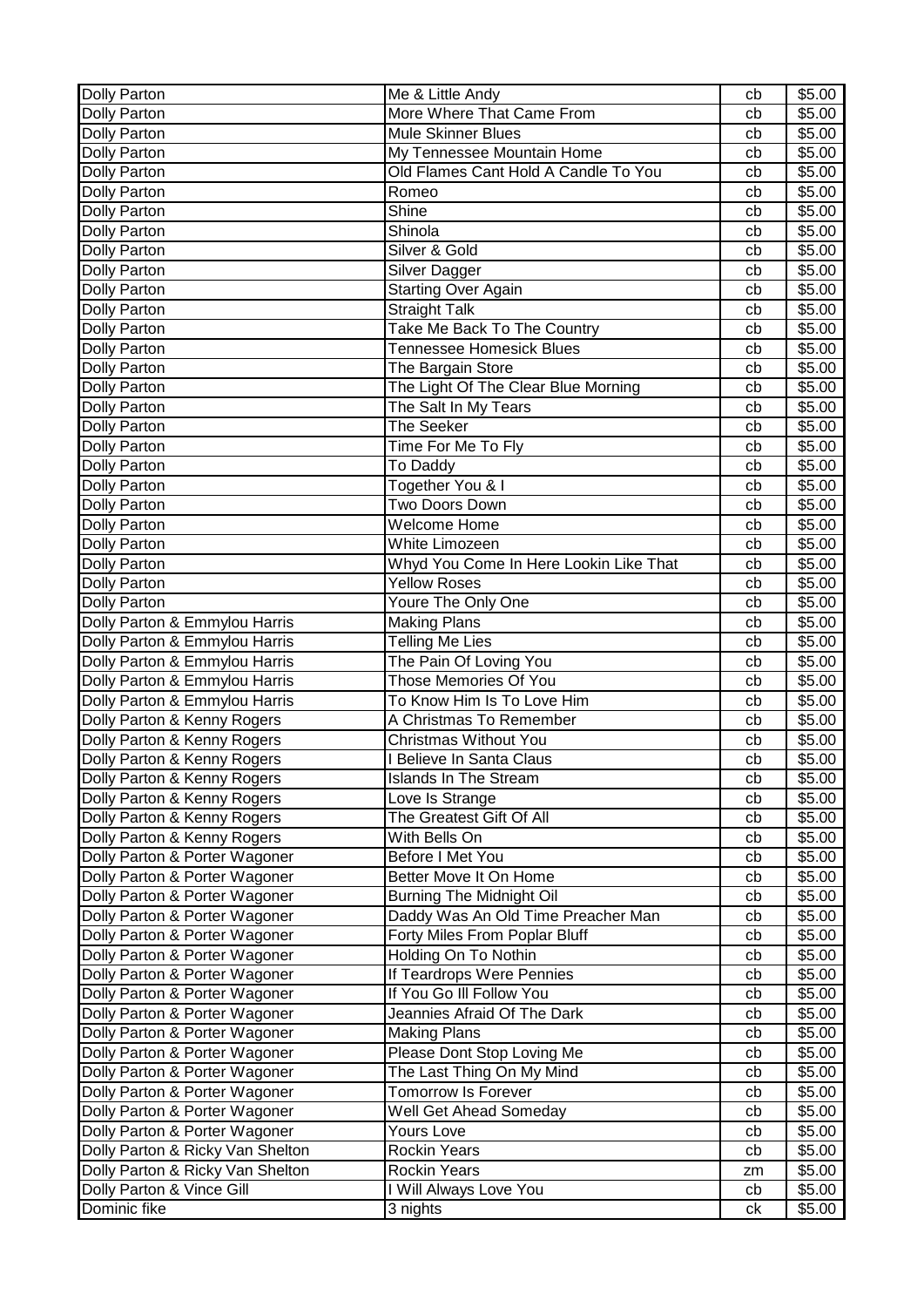| <b>Dominic Fike</b>   | 3 Nights                                    | zm | \$5.00             |
|-----------------------|---------------------------------------------|----|--------------------|
| Don & Juan            | <b>Whats Your Name</b>                      | cb | \$5.00             |
| Don Broco             | Everybody (Clean Version)                   | zm | \$5.00             |
| Don Broco             | Everybody (Explicit Version)                | zm | $\overline{$}5.00$ |
| Don Broco             | <b>Priorities</b>                           | zm | \$5.00             |
| Don Broco             | What You Do To Me                           | zm | \$5.00             |
| Don Cornell           | Hold My Hand                                | zm | \$5.00             |
| Don Diablo & Jessie J | <b>Brave</b>                                | zm | \$5.00             |
| Don Gibson            | <b>Blue Blue Day</b>                        | cb | \$5.00             |
| Don Gibson            | Dont Tell Me Your Troubles                  | cb | \$5.00             |
| Don Gibson            | Give Myself A Party                         | cb | \$5.00             |
| Don Gibson            | <b>I Can Mend Your Broken Heart</b>         | cb | \$5.00             |
| Don Gibson            | <b>Just One Time</b>                        | cb | \$5.00             |
| Don Gibson            | Lonesome Number One                         | cb | \$5.00             |
| Don Gibson            | Oh Lonesome Me                              | cb | \$5.00             |
| Don Gibson            | Rings Of Gold                               | cb | \$5.00             |
| Don Gibson            | Sea Of Heartbreak                           | cb | \$5.00             |
| Don Gibson            | Sea Of Heartbreak                           | zm | \$5.00             |
| Don Gibson            | <b>Sweet Dreams</b>                         | cb | \$5.00             |
| Don Gibson            | Too Soon To Know                            | cb | \$5.00             |
| Don Gibson            | <b>Touch The Morning</b>                    | cb | \$5.00             |
| Don Gibson            | <b>Who Cares</b>                            | cb | \$5.00             |
| Don Gibson            | Woman (Sensuous Woman)                      | cb | \$5.00             |
| Don Gibson            | Yes) Im Hurting                             | cb | \$5.00             |
| Don Henley            | All She Wants To Do Is Dance                | ck | \$5.00             |
| Don Henley            | All She Wants To Do Is Dance                | zm | \$5.00             |
| Don Henley            | Dirty Laundry                               | zm | \$5.00             |
| Don Henley            | For My Wedding                              | cb | \$5.00             |
| Don Henley            | I Will Not Go Quietly                       | zm | \$5.00             |
| Don Henley            | <b>New York Minute</b>                      | zm | \$5.00             |
| Don Henley            | Not Enough Love In The World                | zm | \$5.00             |
| Don Henley            | <b>Sunset Grill</b>                         | zm | \$5.00             |
| Don Henley            | The Boys Of Summer                          | ck | \$5.00             |
| Don Henley            | The Boys Of Summer                          | zm | \$5.00             |
| Don Henley            | The End Of The Innocence                    | zm | \$5.00             |
| Don Henley            | The Heart Of The Matter                     | zm | \$5.00             |
| Don Henley            | The Last Worthless Evening                  | zm | \$5.00             |
| Don Henley            | You Dont Know Me At All                     | zm | \$5.00             |
| Don McLean            | American Pie                                | cb | \$5.00             |
| Don Mclean            | American Pie                                | zm | \$5.00             |
| Don McLean            | And I Love You So                           | cb | \$5.00             |
| Don Mclean            | <b>Birthday Song</b>                        | zm | \$5.00             |
| Don McLean            | Castles In The Air                          | cb | \$5.00             |
| Don McLean            | Crossroads                                  | zm | \$5.00             |
| Don McLean            | Crying                                      | cb | \$5.00             |
| Don McLean            | <b>Every Day</b>                            | cb | \$5.00             |
| Don Mclean            | Vincent                                     | zm | \$5.00             |
| Don McLean            | Vincent (Starry Starry Night)               | cb | \$5.00             |
| Don Williams          | Amanda                                      | cb | \$5.00             |
| Don Williams          | Amanda                                      | zm | \$5.00             |
| Don Williams          | Back In My Younger Days                     | cb | \$5.00             |
| Don Williams          | <b>Falling Again</b>                        | cb | \$5.00             |
| Don Williams          | Good Ole Boys Like Me                       | cb | \$5.00             |
| Don Williams          | I Believe In You                            | cb | \$5.00             |
| Don Williams          | I Recall A Gypsy Woman                      | сk | \$5.00             |
| Don Williams          | I Recall A Gypsy Woman                      | zm | \$5.00             |
| Don Williams          | I Wouldnt Want To Live If You Didnt Love Me | cb | \$5.00             |
| Don Williams          | Im Just A Country Boy                       | cb | \$5.00             |
|                       |                                             |    |                    |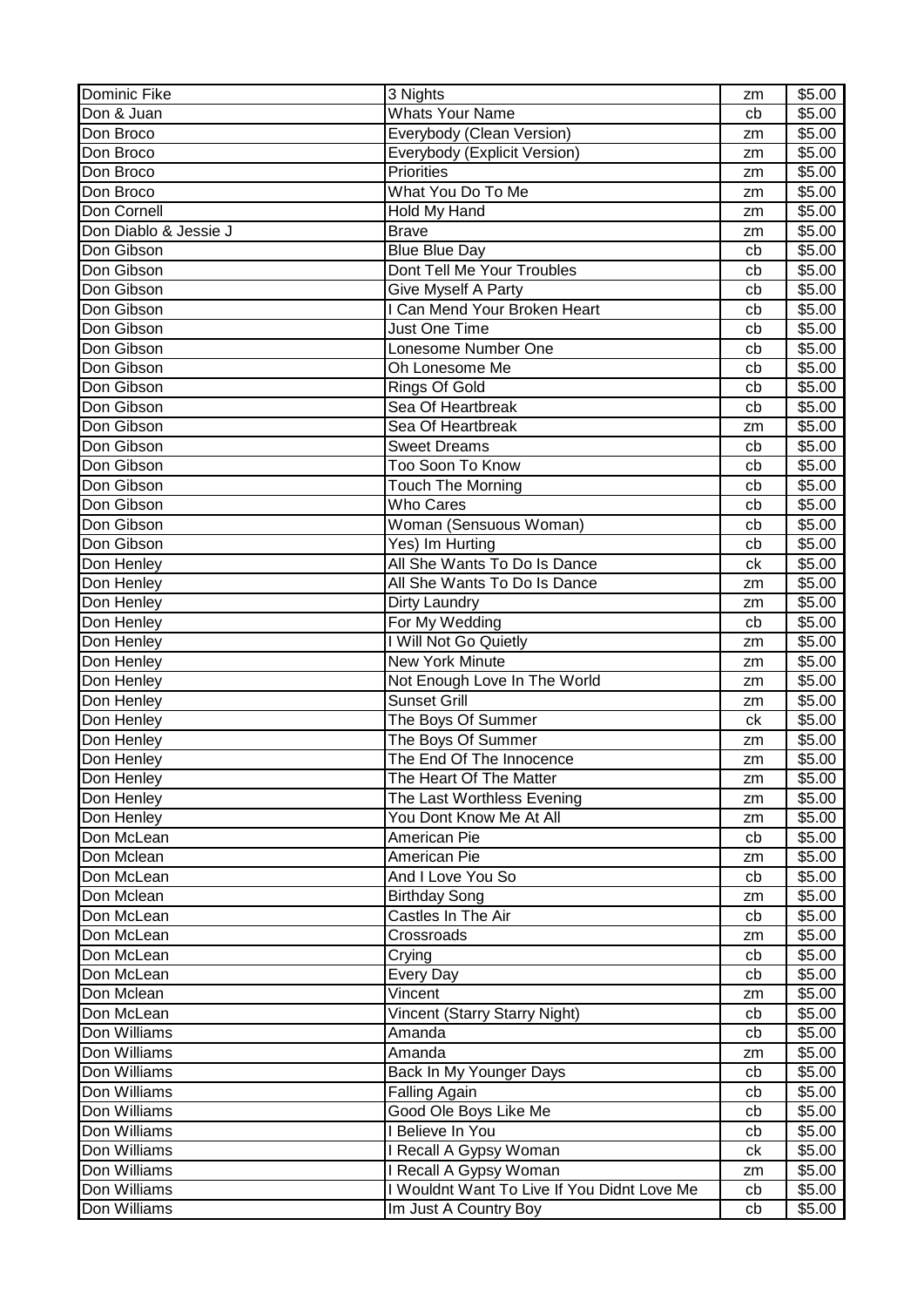| Don Williams                  | It Must Be Love                                | cb | \$5.00 |
|-------------------------------|------------------------------------------------|----|--------|
| Don Williams                  | Ive Got A Winner In You                        | cb | \$5.00 |
| Don Williams                  | Lay Down Beside Me                             | cb | \$5.00 |
| Don Williams                  | Listen To The Radio                            | cb | \$5.00 |
| Don Williams                  | Lord Have Mercy On A Country Boy               | cb | \$5.00 |
| Don Williams                  | Lord I Hope This Day Is Good                   | cb | \$5.00 |
| Don Williams                  | Love Is On A Roll                              | cb | \$5.00 |
| Don Williams                  | Love Me Over Again                             | cb | \$5.00 |
| Don Williams                  | <b>Miracles</b>                                | cb | \$5.00 |
| Don Williams                  | Nobody But You                                 | cb | \$5.00 |
| Don Williams                  | Rake & Ramblin Man                             | cb | \$5.00 |
| Don Williams                  | Say It Again                                   | cb | \$5.00 |
| Don Williams                  | Say It Again                                   | zm | \$5.00 |
| Don Williams                  | She Never Knew Me                              |    | \$5.00 |
| Don Williams                  |                                                | cb |        |
|                               | Some Broken Hearts Never Mend                  | cb | \$5.00 |
| Don Williams                  | Some Broken Hearts Never Mend                  | zm | \$5.00 |
| Don Williams                  | <b>Stay Young</b>                              | cb | \$5.00 |
| Don Williams                  | The Ties That Bind                             | cb | \$5.00 |
| Don Williams                  | Till The Rivers All Run Dry                    | cb | \$5.00 |
| Don Williams                  | <b>True Love</b>                               | cb | \$5.00 |
| Don Williams                  | <b>Tulsa Time</b>                              | cb | \$5.00 |
| Don Williams                  | Tulsa Time                                     | zm | \$5.00 |
| Don Williams                  | Turn Out The Light & Love Me Tonight           | cb | \$5.00 |
| Don Williams                  | We Should Be Together                          | cb | \$5.00 |
| Don Williams                  | Youre My Best Friend                           | cb | \$5.00 |
| Don Williams                  | Youre My Best Friend                           | zm | \$5.00 |
| Don Williams & EmmyLou Harris | If I Needed You                                | cb | \$5.00 |
| Donell Jones                  | You Know That I Love You                       | cb | \$5.00 |
| Donna Fargo                   | Do I Love You (Yes In Every Way)               | cb | \$5.00 |
| Donna Fargo                   | Dont Be Angry                                  | cb | \$5.00 |
| Donna Fargo                   | <b>Funny Face</b>                              | cb | \$5.00 |
| Donna Fargo                   | <b>Heartbreak Hotel</b>                        | cb | \$5.00 |
| Donna Fargo                   | III Try A Little Bit Harder                    | cb | \$5.00 |
| Donna Fargo                   | It Do Feel Good                                | cb | \$5.00 |
| Donna Fargo                   | Little Girl Gone                               | cb | \$5.00 |
| Donna Fargo                   | Mockingbird Hill                               | cb | \$5.00 |
| Donna Fargo                   | Shame On Me                                    | cb | \$5.00 |
| Donna Fargo                   | Superman                                       | cb | \$5.00 |
| Donna Fargo                   | That Was Yesterday                             | cb | \$5.00 |
| Donna Fargo                   | The Happiest Girl In The Whole USA             | cb | \$5.00 |
| Donna Fargo                   | US of A                                        | cb | \$5.00 |
| Donna Fargo                   | You Cant Be A Beacon (If Your Light Dont Shine | cb | \$5.00 |
|                               |                                                |    |        |
| Donna Fargo                   | You Were Always There                          | cb | \$5.00 |
| Donna Lewis                   | I Love You Always Forever                      |    |        |
| Donna Summer                  | <b>Bad Girls</b>                               | cb | \$5.00 |
| Donna Summer                  | <b>Bad Girls</b>                               | zm | \$5.00 |
| Donna Summer                  | Donna Summer Medley                            | zm | \$5.00 |
| Donna Summer                  | Hot Stuff                                      | cb | \$5.00 |
| Donna Summer                  | Hot Stuff                                      | zm | \$5.00 |
| Donna Summer                  | I Dont Wanna Get Hurt                          | zm | \$5.00 |
| Donna Summer                  | I Feel Love                                    | cb | \$5.00 |
| Donna Summer                  | I Feel Love                                    | zm | \$5.00 |
| Donna Summer                  | Last Dance                                     | cb | \$5.00 |
| Donna Summer                  | Last Dance                                     | zm | \$5.00 |
| Donna Summer                  | Love To Love You Baby                          | zm | \$5.00 |
| Donna Summer                  | Loves Unkind                                   | zm | \$5.00 |
| Donna Summer                  | <b>MacArthur Park</b>                          | cb | \$5.00 |
| Donna Summer                  | She Works Hard For The Money                   | cb | \$5.00 |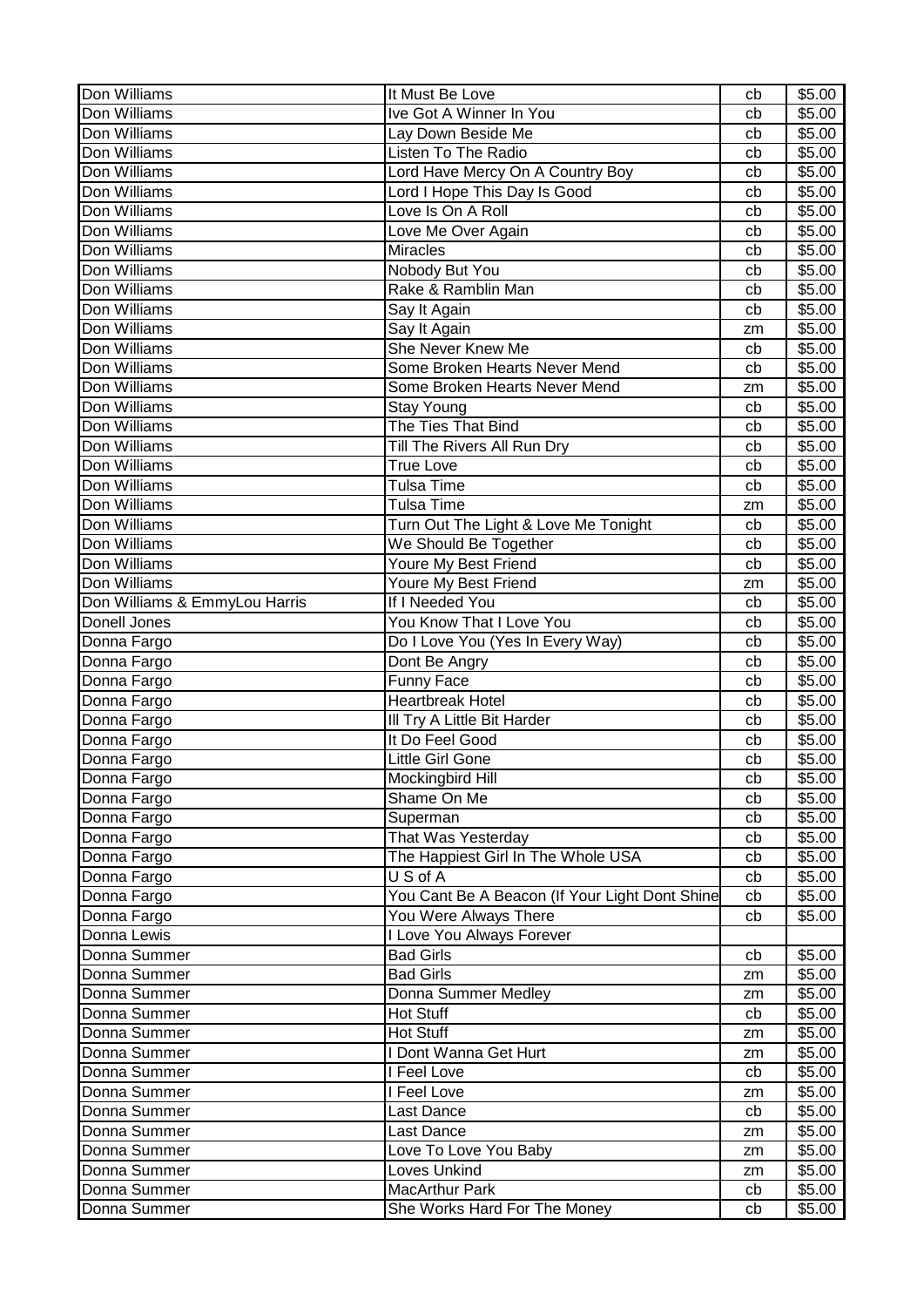| Donna Summer                       | This Time I Know Its For Real                                             | cb       | \$5.00           |
|------------------------------------|---------------------------------------------------------------------------|----------|------------------|
| Donna Summer                       | This Time I Know Its For Real                                             | zm       | \$5.00           |
| Donna Summer & Barbra Streisand    | No More Tears (Enough Is Enough)                                          | cb       | \$5.00           |
| Donna Summer & Barbra Streisand    | No More Tears (Enough Is Enough)                                          | zm       | \$5.00           |
| Donna Taggart                      | Jealous Of The Angels                                                     | zm       | \$5.00           |
| Donny & Marie Osmond               | Im Leaving It (All) Up To You                                             | zm       | \$5.00           |
| Donny Osmond                       | Could She Be Mine                                                         | zm       | \$5.00           |
| Donny Osmond                       | Donny Osmond Medley                                                       | zm       | \$5.00           |
| Donny Osmond                       | Go Away Little Girl                                                       | cb       | \$5.00           |
| Donny Osmond                       | Puppy Love                                                                | ck       | \$5.00           |
| Donny Osmond                       | Puppy Love                                                                | zm       | \$5.00           |
| Donny Osmond                       | The Twelfth Of Never                                                      | zm       | \$5.00           |
| Donny Osmond                       | Why                                                                       | zm       | \$5.00           |
| Donny Osmond                       | Young Love                                                                | zm       | \$5.00           |
| Donovan                            | Catch The Wind                                                            | ck       | \$5.00           |
| Donovan                            | Catch The Wind                                                            | zm       | \$5.00           |
| Donovan                            | Catch The Wind (Minus Harmonica)                                          | zm       | \$5.00           |
| Donovan                            | Colours                                                                   | ck       | \$5.00           |
| Donovan                            | Colours                                                                   | zm       | \$5.00           |
| Donovan                            | Hurdy Gurdy Man                                                           | ck       | \$5.00           |
| Donovan                            | Jennifer Juniper                                                          | zm       | \$5.00           |
| Donovan                            | <b>Mellow Yellow</b>                                                      | ck       | \$5.00           |
| Donovan                            | <b>Mellow Yellow</b>                                                      | zm       | \$5.00           |
| Donovan                            | Sunshine Superman                                                         | cb       | \$5.00           |
| Donovan                            | Sunshine Superman                                                         | zm       | \$5.00           |
| Donovan                            | <b>Universal Soldier</b>                                                  | zm       | \$5.00           |
| Donovan Chapman                    | House Like That                                                           | cb       | \$5.00           |
| Doobie Brothers                    | Another Park Another Sunday                                               | zm       | \$5.00           |
| Doobie Brothers                    | <b>Black Water</b>                                                        | cb       | \$5.00           |
| Doobie Brothers                    | <b>Black Water</b>                                                        |          | \$5.00           |
| Doobie Brothers                    | China Grove                                                               | zm<br>cb | \$5.00           |
| Doobie Brothers                    | It Keeps You Runnin                                                       | cb       | \$5.00           |
| Doobie Brothers                    | Jesus Is Just Alright                                                     | cb       | \$5.00           |
| Doobie Brothers                    | <b>Listen To The Music</b>                                                | cb       | \$5.00           |
| Doobie Brothers                    | <b>Listen To The Music</b>                                                |          | \$5.00           |
|                                    |                                                                           | zm       | \$5.00           |
| Doobie Brothers<br>Doobie Brothers | Long Train Runnin<br>Long Train Running                                   | zm       | \$5.00           |
| Doobie Brothers                    |                                                                           | cb       | \$5.00           |
| Doobie Brothers                    | Minute By Minute<br>Real Love                                             | cb       | \$5.00           |
| Doobie Brothers                    |                                                                           | cb       | \$5.00           |
| Doobie Brothers                    | Rockin Down The Highway                                                   | cb       |                  |
| Doobie Brothers                    | South City Midnight Lady<br>Take Me In Your Arms (Rock Me A Little While) | cb       | \$5.00<br>\$5.00 |
| Doobie Brothers                    | Takin It To The Streets                                                   | cb       | \$5.00           |
|                                    |                                                                           | cb       |                  |
| Doobie Brothers                    | The Doctor                                                                | cb       | \$5.00<br>\$5.00 |
| Doobie Brothers                    | <b>What A Fool Believes</b>                                               | cb       |                  |
| Doobie Brothers                    | What A Fool Believes                                                      | zm       | \$5.00           |
| Doobie Brothers                    | <b>Without You</b>                                                        | cb       | \$5.00           |
| Dooleys                            | Love Of My Life                                                           | zm       | \$5.00           |
| Dooleys                            | The Chosen Few                                                            | zm       | \$5.00           |
| Dooleys                            | Wanted                                                                    | zm       | \$5.00           |
| Doors                              | Break On Through                                                          | cb       | \$5.00           |
| Doors                              | Break On Through (To The Other Side)                                      | zm       | \$5.00           |
| Doors                              | Hello I Love You                                                          | cb       | \$5.00           |
| Doors                              | LA Woman                                                                  | cb       | \$5.00           |
| Doors                              | Light My Fire                                                             | cb       | \$5.00           |
| Doors                              | Love Her Madly                                                            | cb       | \$5.00           |
| Doors                              | Love Me Two Times                                                         | cb       | \$5.00           |
| Doors                              | People Are Strange                                                        | zm       | \$5.00           |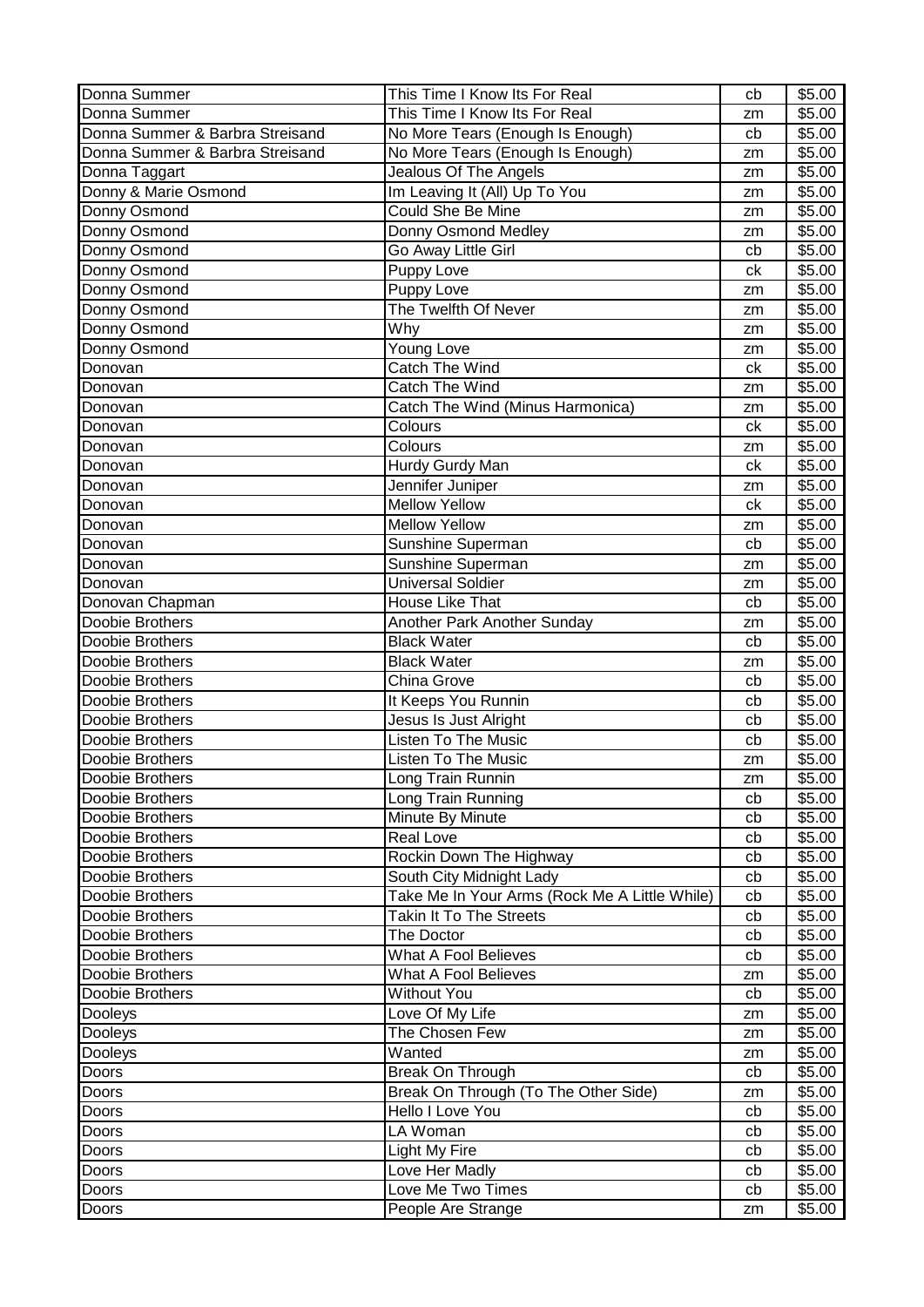| Doors                       | Riders On The Storm                        | cb | \$5.00 |
|-----------------------------|--------------------------------------------|----|--------|
| Doors                       | Riders On The Storm                        | zm | \$5.00 |
| Doors                       | Roadhouse Blues                            | cb | \$5.00 |
| Doors                       | <b>Touch Me</b>                            | cb | \$5.00 |
| Doris Day                   | <b>Bewitched Bothered &amp; Bewildered</b> | zm | \$5.00 |
| Doris Day                   | Everybody Loves A Lover                    | cb | \$5.00 |
| Doris Day                   | Everybody Loves A Lover                    | zm | \$5.00 |
| Doris Day                   | If I Give My Heart To You                  | zm | \$5.00 |
| Doris Day                   | <b>Its Magic</b>                           | cb | \$5.00 |
| Doris Day                   | Move Over Darling                          | zm | \$5.00 |
| Doris Day                   | Perhaps Perhaps Perhaps                    | zm | \$5.00 |
| Doris Day                   | <b>Pillow Talk</b>                         | zm | \$5.00 |
| Doris Day                   | Ready Willing & Able                       | zm | \$5.00 |
| Doris Day                   | Secret Love                                | cb | \$5.00 |
| Doris Day                   | Secret Love                                | zm | \$5.00 |
| Doris Day                   | Tea For Two                                | cb | \$5.00 |
| Doris Day                   | <b>Teachers Pet</b>                        | cb | \$5.00 |
| Doris Day                   | <b>Teachers Pet</b>                        | zm | \$5.00 |
| Doris Day                   | The Black Hills Of Dakota                  | zm | \$5.00 |
| Doris Day                   | The Deadwood Stage                         | zm | \$5.00 |
| Doris Day                   | Whatever Will Be Will Be (Que Sera Sera)   | cb | \$5.00 |
| Doris Day                   | Whatever Will Be Will Be (Que Sera Sera)   | zm | \$5.00 |
| Doris Day                   | When I Fall In Love                        | cb | \$5.00 |
| Doris Day & Frankie Laine   | Sugarbush                                  | zm | \$5.00 |
| Doris Troy                  | Just One Look                              | cb | \$5.00 |
| Dorothy Moore               | <b>Misty Blue</b>                          | zm | \$5.00 |
| Dottie Rambo                | He Looked Beyond My Fault                  | cb | \$5.00 |
| Dottie Rambo & Dolly Parton | Stand By The River                         | cb | \$5.00 |
| Dottie West                 | A Lesson In Leavin                         | cb | \$5.00 |
| Dottie West                 | Are You Happy Baby                         | cb | \$5.00 |
| Dottie West                 | Come See Me & Come Lonely                  | cb | \$5.00 |
| Dottie West                 | <b>Country Sunshine</b>                    | cb | \$5.00 |
| Dottie West                 | Every Word I Write                         | cb | \$5.00 |
| <b>Dottie West</b>          | Here Comes My Baby                         | cb | \$5.00 |
| Dottie West                 | Last Time I Saw Him                        | cb | \$5.00 |
| Dottie West                 | Reaching Out To Hold You                   | cb | \$5.00 |
| Dottie West                 | Tonight You Belong To Me                   | cb | \$5.00 |
| Dottie West                 | When Its Just You & Me                     | cb | \$5.00 |
| Dottie West                 | Youre Not Easy To Forget                   | cb | \$5.00 |
| Dottie West & Kenny Rogers  | All I Ever Need Is You                     | cb | \$5.00 |
| Dottie West & Kenny Rogers  | Anyone Who Isnt Me Tonight                 | cb | \$5.00 |
| Dottie West & Kenny Rogers  | Every Time Two Fools Collide               | cb | \$5.00 |
| Dottie West & Kenny Rogers  | Til I Make It On My Own                    | cb | \$5.00 |
| Dottie West & Kenny Rogers  | What Are We Doin In Love                   | cb | \$5.00 |
| Doug Parkinson              | Dear Prudence                              | сk | \$8.00 |
| Doug Parkinson              | I'll Be Around                             | сk | \$8.00 |
| Doug Stone                  | A Christmas Card                           | cb | \$5.00 |
| Doug Stone                  | A Jukebox With A Country Song              | cb | \$5.00 |
| Doug Stone                  | Addicted To A Dollar                       | cb | \$5.00 |
| Doug Stone                  | All I Want For Christmas Is You            | cb | \$5.00 |
| Doug Stone                  | Born In The Dark                           | cb | \$5.00 |
| Doug Stone                  | Come In Out Of The Pain                    | cb | \$5.00 |
| Doug Stone                  | Faith In Me Faith In You                   | cb | \$5.00 |
| Doug Stone                  | Fourteen Minutes Old                       | cb | \$5.00 |
| Doug Stone                  | Gone Out Of My Mind                        | cb | \$5.00 |
| Doug Stone                  | I Never Knew Love                          | cb | \$5.00 |
| Doug Stone                  | I Thought It Was You                       | cb | \$5.00 |
| Doug Stone                  | Id Be Better Off In A Pine Box             | cb | \$5.00 |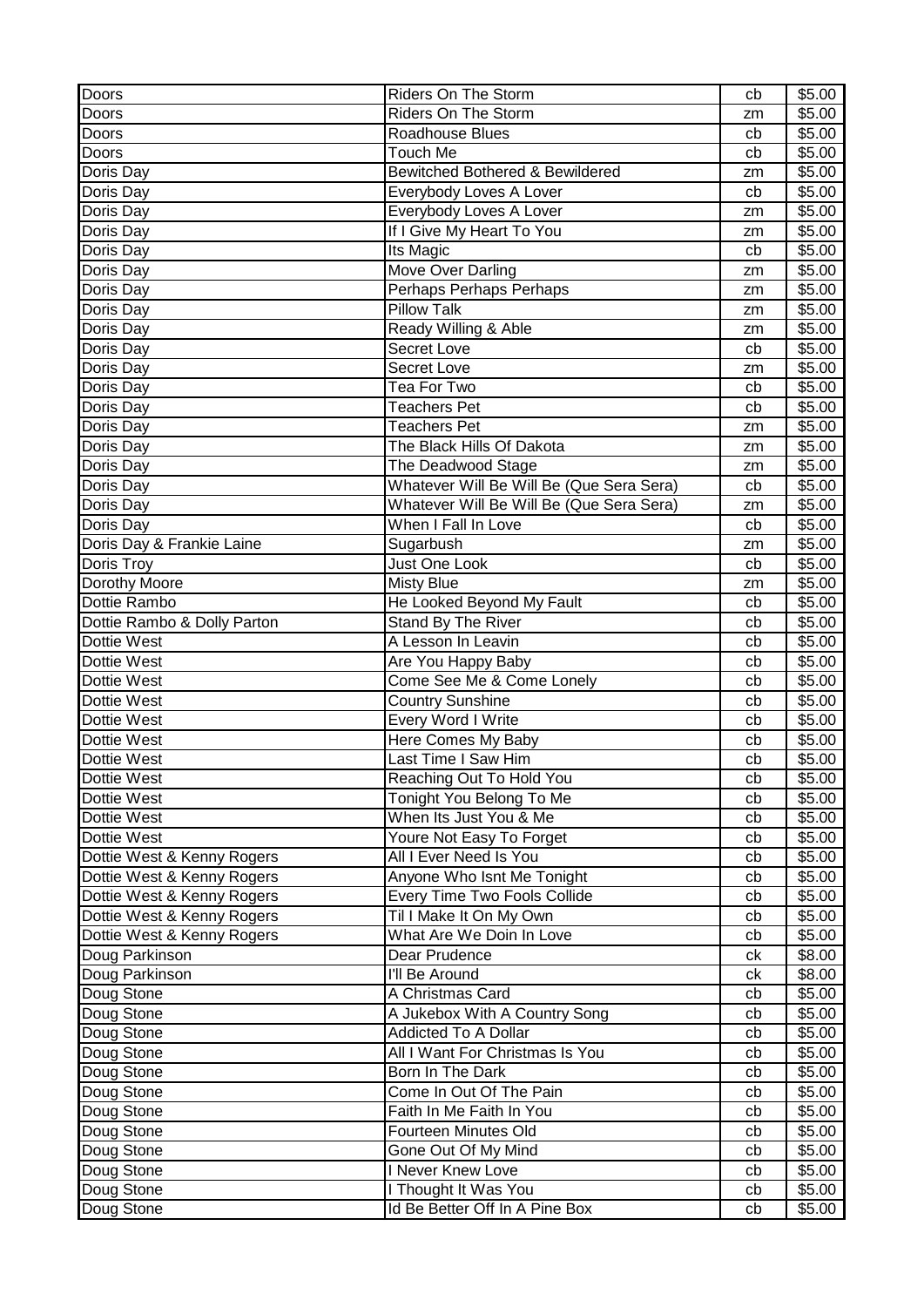| <b>Little Houses</b><br>Doug Stone<br>\$5.00<br>cb<br>Doug Stone<br>Made For Loving You<br>\$5.00<br>cb<br>Make Up In Love<br>Doug Stone<br>\$5.00<br>cb<br>Doug Stone<br>More Love<br>\$5.00<br>cb<br>Doug Stone<br><b>POW 369</b><br>\$5.00<br>cb<br>Doug Stone<br>\$5.00<br>Surprise<br>cb<br>Doug Stone<br>Take A Letter Maria<br>\$5.00<br>cb<br>These Lips Dont Know How To Say Goodbye<br>Doug Stone<br>\$5.00<br>cb<br>Doug Stone<br>Too Busy Being In Love<br>\$5.00<br>cb<br>Doug Stone<br><b>Warning Labels</b><br>\$5.00<br>cb<br>Why Didnt I Think Of That<br>Doug Stone<br>\$5.00<br>cb<br>I Dont Call Him Daddy<br>\$5.00<br>Doug Supernaw<br>cb<br>Red & The Rio Grande<br>Doug Supernaw<br>\$5.00<br>cb<br>Doug Supernaw<br>Reno<br>\$5.00<br>cb<br>Whatll You Do About Me<br>Doug Supernaw<br>\$5.00<br>cb<br>Dove Brothers Quartet<br>Gonna Rise<br>\$5.00<br>cb<br>The Blood Will Never Lose Its Power<br>\$5.00<br>Downings<br>cb<br>Doyle Lawson & Quicksilver<br>How Long Have I Been Waiting For You<br>\$5.00<br>cb<br>Doyle Lawson & Quicksilver<br>Take Me In Your Lifeboat<br>\$5.00<br>cb<br>Dr & The Medics<br>Spirit In The Sky<br>\$5.00<br>zm<br>Dr Dre & Eminem<br>Forgot About Dre<br>\$5.00<br>zm<br>I Need A Doctor (Duet Version)<br>Dr Dre & Eminem & Skylar Grey<br>\$5.00<br>zm<br>Dr Dre & Eminem & Skylar Grey<br>I Need A Doctor (For Solo Male)<br>\$5.00<br>zm<br>Dr Dre & Snoop Dogg<br>Nuthin But A G Thang<br>\$5.00<br>zm<br>Still DRE<br>Dr Dre & Snoop Dogg<br>\$5.00<br>zm<br>Dr Feelgood<br>\$5.00<br>Down At The Doctors<br>zm<br>Dr Feelgood<br>Milk & Alcohol<br>\$5.00<br>zm<br>Dr Hook<br>A Little Bit More<br>\$5.00<br>ck<br>Dr Hook<br>A Little Bit More<br>\$5.00<br>zm<br>Dr Hook<br>Baby Makes Her Blue Jeans Talk<br>\$5.00<br>ck<br>Dr Hook<br>Baby Makes Her Blue Jeans Talk<br>\$5.00<br>zm<br><b>Better Love Next Time</b><br>Dr Hook<br>\$5.00<br>ck<br>Dr Hook<br><b>Better Love Next Time</b><br>\$5.00<br>zm<br>Dr Hook<br>Carry Me Carrie<br>\$5.00<br>ck<br>Dr Hook<br>\$5.00<br>Everybodys Making It Big But Me<br>ck<br>Girls Can Get It<br>\$5.00<br>Dr Hook<br>ck<br>Girls Can Get It<br>\$5.00<br>Dr Hook<br>zm<br>Girls Can Get It (Without Backing Vocals)<br>Dr Hook<br>\$5.00<br>zm<br>Dr Hook<br>Happy Ever After Love<br>\$5.00<br>zm<br>I Dont Want To Be Alone Tonight<br>Dr Hook<br>\$5.00<br>zm<br>If I Said You Had A Beautiful Body<br>\$5.00<br>Dr Hook<br>ck<br>If Not You<br>Dr Hook<br>\$5.00<br>ck<br>Dr Hook<br>If Not You<br>\$5.00<br>zm<br>Knowing Shes There<br>\$5.00<br>Dr Hook<br>zm<br>More Like The Movies<br>\$5.00<br>Dr Hook<br>ck<br>More Like The Movies<br>\$5.00<br>Dr Hook<br>zm<br>\$5.00<br>Dr Hook<br><b>Only Sixteen</b><br>ck<br><b>Only Sixteen</b><br>Dr Hook<br>\$5.00<br>zm<br><b>Red Winged Blackbird</b><br>\$8.00<br>Dr Hook<br>ck<br>Dr Hook<br>\$5.00<br>Sexy Eyes<br>ck<br>\$5.00<br>Dr Hook<br>Sexy Eyes<br>zm<br>Sharing The Night Together<br>\$5.00<br>Dr Hook<br>ck<br>Dr Hook<br><b>Sharing The Night Together</b><br>\$5.00<br>zm<br><b>Storms Never Last</b><br>\$5.00<br>Dr Hook<br>zm<br><b>Sylvias Mother</b><br>\$5.00<br>Dr Hook<br>ck<br><b>Sylvias Mother</b><br>\$5.00<br>Dr Hook<br>zm<br>Dr Hook<br>The Cover Of The Rolling Stone<br>\$5.00<br>cb | Doug Stone | In A Different Light | cb | \$5.00 |
|---------------------------------------------------------------------------------------------------------------------------------------------------------------------------------------------------------------------------------------------------------------------------------------------------------------------------------------------------------------------------------------------------------------------------------------------------------------------------------------------------------------------------------------------------------------------------------------------------------------------------------------------------------------------------------------------------------------------------------------------------------------------------------------------------------------------------------------------------------------------------------------------------------------------------------------------------------------------------------------------------------------------------------------------------------------------------------------------------------------------------------------------------------------------------------------------------------------------------------------------------------------------------------------------------------------------------------------------------------------------------------------------------------------------------------------------------------------------------------------------------------------------------------------------------------------------------------------------------------------------------------------------------------------------------------------------------------------------------------------------------------------------------------------------------------------------------------------------------------------------------------------------------------------------------------------------------------------------------------------------------------------------------------------------------------------------------------------------------------------------------------------------------------------------------------------------------------------------------------------------------------------------------------------------------------------------------------------------------------------------------------------------------------------------------------------------------------------------------------------------------------------------------------------------------------------------------------------------------------------------------------------------------------------------------------------------------------------------------------------------------------------------------------------------------------------------------------------------------------------------------------------------------------------------------------------------------------------------------------------------------------------------------------------------------------------------------------------------------------------------------------------------------------------------------------------------------------------------------------------------------------------------------------------------------------|------------|----------------------|----|--------|
|                                                                                                                                                                                                                                                                                                                                                                                                                                                                                                                                                                                                                                                                                                                                                                                                                                                                                                                                                                                                                                                                                                                                                                                                                                                                                                                                                                                                                                                                                                                                                                                                                                                                                                                                                                                                                                                                                                                                                                                                                                                                                                                                                                                                                                                                                                                                                                                                                                                                                                                                                                                                                                                                                                                                                                                                                                                                                                                                                                                                                                                                                                                                                                                                                                                                                                         |            |                      |    |        |
|                                                                                                                                                                                                                                                                                                                                                                                                                                                                                                                                                                                                                                                                                                                                                                                                                                                                                                                                                                                                                                                                                                                                                                                                                                                                                                                                                                                                                                                                                                                                                                                                                                                                                                                                                                                                                                                                                                                                                                                                                                                                                                                                                                                                                                                                                                                                                                                                                                                                                                                                                                                                                                                                                                                                                                                                                                                                                                                                                                                                                                                                                                                                                                                                                                                                                                         |            |                      |    |        |
|                                                                                                                                                                                                                                                                                                                                                                                                                                                                                                                                                                                                                                                                                                                                                                                                                                                                                                                                                                                                                                                                                                                                                                                                                                                                                                                                                                                                                                                                                                                                                                                                                                                                                                                                                                                                                                                                                                                                                                                                                                                                                                                                                                                                                                                                                                                                                                                                                                                                                                                                                                                                                                                                                                                                                                                                                                                                                                                                                                                                                                                                                                                                                                                                                                                                                                         |            |                      |    |        |
|                                                                                                                                                                                                                                                                                                                                                                                                                                                                                                                                                                                                                                                                                                                                                                                                                                                                                                                                                                                                                                                                                                                                                                                                                                                                                                                                                                                                                                                                                                                                                                                                                                                                                                                                                                                                                                                                                                                                                                                                                                                                                                                                                                                                                                                                                                                                                                                                                                                                                                                                                                                                                                                                                                                                                                                                                                                                                                                                                                                                                                                                                                                                                                                                                                                                                                         |            |                      |    |        |
|                                                                                                                                                                                                                                                                                                                                                                                                                                                                                                                                                                                                                                                                                                                                                                                                                                                                                                                                                                                                                                                                                                                                                                                                                                                                                                                                                                                                                                                                                                                                                                                                                                                                                                                                                                                                                                                                                                                                                                                                                                                                                                                                                                                                                                                                                                                                                                                                                                                                                                                                                                                                                                                                                                                                                                                                                                                                                                                                                                                                                                                                                                                                                                                                                                                                                                         |            |                      |    |        |
|                                                                                                                                                                                                                                                                                                                                                                                                                                                                                                                                                                                                                                                                                                                                                                                                                                                                                                                                                                                                                                                                                                                                                                                                                                                                                                                                                                                                                                                                                                                                                                                                                                                                                                                                                                                                                                                                                                                                                                                                                                                                                                                                                                                                                                                                                                                                                                                                                                                                                                                                                                                                                                                                                                                                                                                                                                                                                                                                                                                                                                                                                                                                                                                                                                                                                                         |            |                      |    |        |
|                                                                                                                                                                                                                                                                                                                                                                                                                                                                                                                                                                                                                                                                                                                                                                                                                                                                                                                                                                                                                                                                                                                                                                                                                                                                                                                                                                                                                                                                                                                                                                                                                                                                                                                                                                                                                                                                                                                                                                                                                                                                                                                                                                                                                                                                                                                                                                                                                                                                                                                                                                                                                                                                                                                                                                                                                                                                                                                                                                                                                                                                                                                                                                                                                                                                                                         |            |                      |    |        |
|                                                                                                                                                                                                                                                                                                                                                                                                                                                                                                                                                                                                                                                                                                                                                                                                                                                                                                                                                                                                                                                                                                                                                                                                                                                                                                                                                                                                                                                                                                                                                                                                                                                                                                                                                                                                                                                                                                                                                                                                                                                                                                                                                                                                                                                                                                                                                                                                                                                                                                                                                                                                                                                                                                                                                                                                                                                                                                                                                                                                                                                                                                                                                                                                                                                                                                         |            |                      |    |        |
|                                                                                                                                                                                                                                                                                                                                                                                                                                                                                                                                                                                                                                                                                                                                                                                                                                                                                                                                                                                                                                                                                                                                                                                                                                                                                                                                                                                                                                                                                                                                                                                                                                                                                                                                                                                                                                                                                                                                                                                                                                                                                                                                                                                                                                                                                                                                                                                                                                                                                                                                                                                                                                                                                                                                                                                                                                                                                                                                                                                                                                                                                                                                                                                                                                                                                                         |            |                      |    |        |
|                                                                                                                                                                                                                                                                                                                                                                                                                                                                                                                                                                                                                                                                                                                                                                                                                                                                                                                                                                                                                                                                                                                                                                                                                                                                                                                                                                                                                                                                                                                                                                                                                                                                                                                                                                                                                                                                                                                                                                                                                                                                                                                                                                                                                                                                                                                                                                                                                                                                                                                                                                                                                                                                                                                                                                                                                                                                                                                                                                                                                                                                                                                                                                                                                                                                                                         |            |                      |    |        |
|                                                                                                                                                                                                                                                                                                                                                                                                                                                                                                                                                                                                                                                                                                                                                                                                                                                                                                                                                                                                                                                                                                                                                                                                                                                                                                                                                                                                                                                                                                                                                                                                                                                                                                                                                                                                                                                                                                                                                                                                                                                                                                                                                                                                                                                                                                                                                                                                                                                                                                                                                                                                                                                                                                                                                                                                                                                                                                                                                                                                                                                                                                                                                                                                                                                                                                         |            |                      |    |        |
|                                                                                                                                                                                                                                                                                                                                                                                                                                                                                                                                                                                                                                                                                                                                                                                                                                                                                                                                                                                                                                                                                                                                                                                                                                                                                                                                                                                                                                                                                                                                                                                                                                                                                                                                                                                                                                                                                                                                                                                                                                                                                                                                                                                                                                                                                                                                                                                                                                                                                                                                                                                                                                                                                                                                                                                                                                                                                                                                                                                                                                                                                                                                                                                                                                                                                                         |            |                      |    |        |
|                                                                                                                                                                                                                                                                                                                                                                                                                                                                                                                                                                                                                                                                                                                                                                                                                                                                                                                                                                                                                                                                                                                                                                                                                                                                                                                                                                                                                                                                                                                                                                                                                                                                                                                                                                                                                                                                                                                                                                                                                                                                                                                                                                                                                                                                                                                                                                                                                                                                                                                                                                                                                                                                                                                                                                                                                                                                                                                                                                                                                                                                                                                                                                                                                                                                                                         |            |                      |    |        |
|                                                                                                                                                                                                                                                                                                                                                                                                                                                                                                                                                                                                                                                                                                                                                                                                                                                                                                                                                                                                                                                                                                                                                                                                                                                                                                                                                                                                                                                                                                                                                                                                                                                                                                                                                                                                                                                                                                                                                                                                                                                                                                                                                                                                                                                                                                                                                                                                                                                                                                                                                                                                                                                                                                                                                                                                                                                                                                                                                                                                                                                                                                                                                                                                                                                                                                         |            |                      |    |        |
|                                                                                                                                                                                                                                                                                                                                                                                                                                                                                                                                                                                                                                                                                                                                                                                                                                                                                                                                                                                                                                                                                                                                                                                                                                                                                                                                                                                                                                                                                                                                                                                                                                                                                                                                                                                                                                                                                                                                                                                                                                                                                                                                                                                                                                                                                                                                                                                                                                                                                                                                                                                                                                                                                                                                                                                                                                                                                                                                                                                                                                                                                                                                                                                                                                                                                                         |            |                      |    |        |
|                                                                                                                                                                                                                                                                                                                                                                                                                                                                                                                                                                                                                                                                                                                                                                                                                                                                                                                                                                                                                                                                                                                                                                                                                                                                                                                                                                                                                                                                                                                                                                                                                                                                                                                                                                                                                                                                                                                                                                                                                                                                                                                                                                                                                                                                                                                                                                                                                                                                                                                                                                                                                                                                                                                                                                                                                                                                                                                                                                                                                                                                                                                                                                                                                                                                                                         |            |                      |    |        |
|                                                                                                                                                                                                                                                                                                                                                                                                                                                                                                                                                                                                                                                                                                                                                                                                                                                                                                                                                                                                                                                                                                                                                                                                                                                                                                                                                                                                                                                                                                                                                                                                                                                                                                                                                                                                                                                                                                                                                                                                                                                                                                                                                                                                                                                                                                                                                                                                                                                                                                                                                                                                                                                                                                                                                                                                                                                                                                                                                                                                                                                                                                                                                                                                                                                                                                         |            |                      |    |        |
|                                                                                                                                                                                                                                                                                                                                                                                                                                                                                                                                                                                                                                                                                                                                                                                                                                                                                                                                                                                                                                                                                                                                                                                                                                                                                                                                                                                                                                                                                                                                                                                                                                                                                                                                                                                                                                                                                                                                                                                                                                                                                                                                                                                                                                                                                                                                                                                                                                                                                                                                                                                                                                                                                                                                                                                                                                                                                                                                                                                                                                                                                                                                                                                                                                                                                                         |            |                      |    |        |
|                                                                                                                                                                                                                                                                                                                                                                                                                                                                                                                                                                                                                                                                                                                                                                                                                                                                                                                                                                                                                                                                                                                                                                                                                                                                                                                                                                                                                                                                                                                                                                                                                                                                                                                                                                                                                                                                                                                                                                                                                                                                                                                                                                                                                                                                                                                                                                                                                                                                                                                                                                                                                                                                                                                                                                                                                                                                                                                                                                                                                                                                                                                                                                                                                                                                                                         |            |                      |    |        |
|                                                                                                                                                                                                                                                                                                                                                                                                                                                                                                                                                                                                                                                                                                                                                                                                                                                                                                                                                                                                                                                                                                                                                                                                                                                                                                                                                                                                                                                                                                                                                                                                                                                                                                                                                                                                                                                                                                                                                                                                                                                                                                                                                                                                                                                                                                                                                                                                                                                                                                                                                                                                                                                                                                                                                                                                                                                                                                                                                                                                                                                                                                                                                                                                                                                                                                         |            |                      |    |        |
|                                                                                                                                                                                                                                                                                                                                                                                                                                                                                                                                                                                                                                                                                                                                                                                                                                                                                                                                                                                                                                                                                                                                                                                                                                                                                                                                                                                                                                                                                                                                                                                                                                                                                                                                                                                                                                                                                                                                                                                                                                                                                                                                                                                                                                                                                                                                                                                                                                                                                                                                                                                                                                                                                                                                                                                                                                                                                                                                                                                                                                                                                                                                                                                                                                                                                                         |            |                      |    |        |
|                                                                                                                                                                                                                                                                                                                                                                                                                                                                                                                                                                                                                                                                                                                                                                                                                                                                                                                                                                                                                                                                                                                                                                                                                                                                                                                                                                                                                                                                                                                                                                                                                                                                                                                                                                                                                                                                                                                                                                                                                                                                                                                                                                                                                                                                                                                                                                                                                                                                                                                                                                                                                                                                                                                                                                                                                                                                                                                                                                                                                                                                                                                                                                                                                                                                                                         |            |                      |    |        |
|                                                                                                                                                                                                                                                                                                                                                                                                                                                                                                                                                                                                                                                                                                                                                                                                                                                                                                                                                                                                                                                                                                                                                                                                                                                                                                                                                                                                                                                                                                                                                                                                                                                                                                                                                                                                                                                                                                                                                                                                                                                                                                                                                                                                                                                                                                                                                                                                                                                                                                                                                                                                                                                                                                                                                                                                                                                                                                                                                                                                                                                                                                                                                                                                                                                                                                         |            |                      |    |        |
|                                                                                                                                                                                                                                                                                                                                                                                                                                                                                                                                                                                                                                                                                                                                                                                                                                                                                                                                                                                                                                                                                                                                                                                                                                                                                                                                                                                                                                                                                                                                                                                                                                                                                                                                                                                                                                                                                                                                                                                                                                                                                                                                                                                                                                                                                                                                                                                                                                                                                                                                                                                                                                                                                                                                                                                                                                                                                                                                                                                                                                                                                                                                                                                                                                                                                                         |            |                      |    |        |
|                                                                                                                                                                                                                                                                                                                                                                                                                                                                                                                                                                                                                                                                                                                                                                                                                                                                                                                                                                                                                                                                                                                                                                                                                                                                                                                                                                                                                                                                                                                                                                                                                                                                                                                                                                                                                                                                                                                                                                                                                                                                                                                                                                                                                                                                                                                                                                                                                                                                                                                                                                                                                                                                                                                                                                                                                                                                                                                                                                                                                                                                                                                                                                                                                                                                                                         |            |                      |    |        |
|                                                                                                                                                                                                                                                                                                                                                                                                                                                                                                                                                                                                                                                                                                                                                                                                                                                                                                                                                                                                                                                                                                                                                                                                                                                                                                                                                                                                                                                                                                                                                                                                                                                                                                                                                                                                                                                                                                                                                                                                                                                                                                                                                                                                                                                                                                                                                                                                                                                                                                                                                                                                                                                                                                                                                                                                                                                                                                                                                                                                                                                                                                                                                                                                                                                                                                         |            |                      |    |        |
|                                                                                                                                                                                                                                                                                                                                                                                                                                                                                                                                                                                                                                                                                                                                                                                                                                                                                                                                                                                                                                                                                                                                                                                                                                                                                                                                                                                                                                                                                                                                                                                                                                                                                                                                                                                                                                                                                                                                                                                                                                                                                                                                                                                                                                                                                                                                                                                                                                                                                                                                                                                                                                                                                                                                                                                                                                                                                                                                                                                                                                                                                                                                                                                                                                                                                                         |            |                      |    |        |
|                                                                                                                                                                                                                                                                                                                                                                                                                                                                                                                                                                                                                                                                                                                                                                                                                                                                                                                                                                                                                                                                                                                                                                                                                                                                                                                                                                                                                                                                                                                                                                                                                                                                                                                                                                                                                                                                                                                                                                                                                                                                                                                                                                                                                                                                                                                                                                                                                                                                                                                                                                                                                                                                                                                                                                                                                                                                                                                                                                                                                                                                                                                                                                                                                                                                                                         |            |                      |    |        |
|                                                                                                                                                                                                                                                                                                                                                                                                                                                                                                                                                                                                                                                                                                                                                                                                                                                                                                                                                                                                                                                                                                                                                                                                                                                                                                                                                                                                                                                                                                                                                                                                                                                                                                                                                                                                                                                                                                                                                                                                                                                                                                                                                                                                                                                                                                                                                                                                                                                                                                                                                                                                                                                                                                                                                                                                                                                                                                                                                                                                                                                                                                                                                                                                                                                                                                         |            |                      |    |        |
|                                                                                                                                                                                                                                                                                                                                                                                                                                                                                                                                                                                                                                                                                                                                                                                                                                                                                                                                                                                                                                                                                                                                                                                                                                                                                                                                                                                                                                                                                                                                                                                                                                                                                                                                                                                                                                                                                                                                                                                                                                                                                                                                                                                                                                                                                                                                                                                                                                                                                                                                                                                                                                                                                                                                                                                                                                                                                                                                                                                                                                                                                                                                                                                                                                                                                                         |            |                      |    |        |
|                                                                                                                                                                                                                                                                                                                                                                                                                                                                                                                                                                                                                                                                                                                                                                                                                                                                                                                                                                                                                                                                                                                                                                                                                                                                                                                                                                                                                                                                                                                                                                                                                                                                                                                                                                                                                                                                                                                                                                                                                                                                                                                                                                                                                                                                                                                                                                                                                                                                                                                                                                                                                                                                                                                                                                                                                                                                                                                                                                                                                                                                                                                                                                                                                                                                                                         |            |                      |    |        |
|                                                                                                                                                                                                                                                                                                                                                                                                                                                                                                                                                                                                                                                                                                                                                                                                                                                                                                                                                                                                                                                                                                                                                                                                                                                                                                                                                                                                                                                                                                                                                                                                                                                                                                                                                                                                                                                                                                                                                                                                                                                                                                                                                                                                                                                                                                                                                                                                                                                                                                                                                                                                                                                                                                                                                                                                                                                                                                                                                                                                                                                                                                                                                                                                                                                                                                         |            |                      |    |        |
|                                                                                                                                                                                                                                                                                                                                                                                                                                                                                                                                                                                                                                                                                                                                                                                                                                                                                                                                                                                                                                                                                                                                                                                                                                                                                                                                                                                                                                                                                                                                                                                                                                                                                                                                                                                                                                                                                                                                                                                                                                                                                                                                                                                                                                                                                                                                                                                                                                                                                                                                                                                                                                                                                                                                                                                                                                                                                                                                                                                                                                                                                                                                                                                                                                                                                                         |            |                      |    |        |
|                                                                                                                                                                                                                                                                                                                                                                                                                                                                                                                                                                                                                                                                                                                                                                                                                                                                                                                                                                                                                                                                                                                                                                                                                                                                                                                                                                                                                                                                                                                                                                                                                                                                                                                                                                                                                                                                                                                                                                                                                                                                                                                                                                                                                                                                                                                                                                                                                                                                                                                                                                                                                                                                                                                                                                                                                                                                                                                                                                                                                                                                                                                                                                                                                                                                                                         |            |                      |    |        |
|                                                                                                                                                                                                                                                                                                                                                                                                                                                                                                                                                                                                                                                                                                                                                                                                                                                                                                                                                                                                                                                                                                                                                                                                                                                                                                                                                                                                                                                                                                                                                                                                                                                                                                                                                                                                                                                                                                                                                                                                                                                                                                                                                                                                                                                                                                                                                                                                                                                                                                                                                                                                                                                                                                                                                                                                                                                                                                                                                                                                                                                                                                                                                                                                                                                                                                         |            |                      |    |        |
|                                                                                                                                                                                                                                                                                                                                                                                                                                                                                                                                                                                                                                                                                                                                                                                                                                                                                                                                                                                                                                                                                                                                                                                                                                                                                                                                                                                                                                                                                                                                                                                                                                                                                                                                                                                                                                                                                                                                                                                                                                                                                                                                                                                                                                                                                                                                                                                                                                                                                                                                                                                                                                                                                                                                                                                                                                                                                                                                                                                                                                                                                                                                                                                                                                                                                                         |            |                      |    |        |
|                                                                                                                                                                                                                                                                                                                                                                                                                                                                                                                                                                                                                                                                                                                                                                                                                                                                                                                                                                                                                                                                                                                                                                                                                                                                                                                                                                                                                                                                                                                                                                                                                                                                                                                                                                                                                                                                                                                                                                                                                                                                                                                                                                                                                                                                                                                                                                                                                                                                                                                                                                                                                                                                                                                                                                                                                                                                                                                                                                                                                                                                                                                                                                                                                                                                                                         |            |                      |    |        |
|                                                                                                                                                                                                                                                                                                                                                                                                                                                                                                                                                                                                                                                                                                                                                                                                                                                                                                                                                                                                                                                                                                                                                                                                                                                                                                                                                                                                                                                                                                                                                                                                                                                                                                                                                                                                                                                                                                                                                                                                                                                                                                                                                                                                                                                                                                                                                                                                                                                                                                                                                                                                                                                                                                                                                                                                                                                                                                                                                                                                                                                                                                                                                                                                                                                                                                         |            |                      |    |        |
|                                                                                                                                                                                                                                                                                                                                                                                                                                                                                                                                                                                                                                                                                                                                                                                                                                                                                                                                                                                                                                                                                                                                                                                                                                                                                                                                                                                                                                                                                                                                                                                                                                                                                                                                                                                                                                                                                                                                                                                                                                                                                                                                                                                                                                                                                                                                                                                                                                                                                                                                                                                                                                                                                                                                                                                                                                                                                                                                                                                                                                                                                                                                                                                                                                                                                                         |            |                      |    |        |
|                                                                                                                                                                                                                                                                                                                                                                                                                                                                                                                                                                                                                                                                                                                                                                                                                                                                                                                                                                                                                                                                                                                                                                                                                                                                                                                                                                                                                                                                                                                                                                                                                                                                                                                                                                                                                                                                                                                                                                                                                                                                                                                                                                                                                                                                                                                                                                                                                                                                                                                                                                                                                                                                                                                                                                                                                                                                                                                                                                                                                                                                                                                                                                                                                                                                                                         |            |                      |    |        |
|                                                                                                                                                                                                                                                                                                                                                                                                                                                                                                                                                                                                                                                                                                                                                                                                                                                                                                                                                                                                                                                                                                                                                                                                                                                                                                                                                                                                                                                                                                                                                                                                                                                                                                                                                                                                                                                                                                                                                                                                                                                                                                                                                                                                                                                                                                                                                                                                                                                                                                                                                                                                                                                                                                                                                                                                                                                                                                                                                                                                                                                                                                                                                                                                                                                                                                         |            |                      |    |        |
|                                                                                                                                                                                                                                                                                                                                                                                                                                                                                                                                                                                                                                                                                                                                                                                                                                                                                                                                                                                                                                                                                                                                                                                                                                                                                                                                                                                                                                                                                                                                                                                                                                                                                                                                                                                                                                                                                                                                                                                                                                                                                                                                                                                                                                                                                                                                                                                                                                                                                                                                                                                                                                                                                                                                                                                                                                                                                                                                                                                                                                                                                                                                                                                                                                                                                                         |            |                      |    |        |
|                                                                                                                                                                                                                                                                                                                                                                                                                                                                                                                                                                                                                                                                                                                                                                                                                                                                                                                                                                                                                                                                                                                                                                                                                                                                                                                                                                                                                                                                                                                                                                                                                                                                                                                                                                                                                                                                                                                                                                                                                                                                                                                                                                                                                                                                                                                                                                                                                                                                                                                                                                                                                                                                                                                                                                                                                                                                                                                                                                                                                                                                                                                                                                                                                                                                                                         |            |                      |    |        |
|                                                                                                                                                                                                                                                                                                                                                                                                                                                                                                                                                                                                                                                                                                                                                                                                                                                                                                                                                                                                                                                                                                                                                                                                                                                                                                                                                                                                                                                                                                                                                                                                                                                                                                                                                                                                                                                                                                                                                                                                                                                                                                                                                                                                                                                                                                                                                                                                                                                                                                                                                                                                                                                                                                                                                                                                                                                                                                                                                                                                                                                                                                                                                                                                                                                                                                         |            |                      |    |        |
|                                                                                                                                                                                                                                                                                                                                                                                                                                                                                                                                                                                                                                                                                                                                                                                                                                                                                                                                                                                                                                                                                                                                                                                                                                                                                                                                                                                                                                                                                                                                                                                                                                                                                                                                                                                                                                                                                                                                                                                                                                                                                                                                                                                                                                                                                                                                                                                                                                                                                                                                                                                                                                                                                                                                                                                                                                                                                                                                                                                                                                                                                                                                                                                                                                                                                                         |            |                      |    |        |
|                                                                                                                                                                                                                                                                                                                                                                                                                                                                                                                                                                                                                                                                                                                                                                                                                                                                                                                                                                                                                                                                                                                                                                                                                                                                                                                                                                                                                                                                                                                                                                                                                                                                                                                                                                                                                                                                                                                                                                                                                                                                                                                                                                                                                                                                                                                                                                                                                                                                                                                                                                                                                                                                                                                                                                                                                                                                                                                                                                                                                                                                                                                                                                                                                                                                                                         |            |                      |    |        |
|                                                                                                                                                                                                                                                                                                                                                                                                                                                                                                                                                                                                                                                                                                                                                                                                                                                                                                                                                                                                                                                                                                                                                                                                                                                                                                                                                                                                                                                                                                                                                                                                                                                                                                                                                                                                                                                                                                                                                                                                                                                                                                                                                                                                                                                                                                                                                                                                                                                                                                                                                                                                                                                                                                                                                                                                                                                                                                                                                                                                                                                                                                                                                                                                                                                                                                         |            |                      |    |        |
|                                                                                                                                                                                                                                                                                                                                                                                                                                                                                                                                                                                                                                                                                                                                                                                                                                                                                                                                                                                                                                                                                                                                                                                                                                                                                                                                                                                                                                                                                                                                                                                                                                                                                                                                                                                                                                                                                                                                                                                                                                                                                                                                                                                                                                                                                                                                                                                                                                                                                                                                                                                                                                                                                                                                                                                                                                                                                                                                                                                                                                                                                                                                                                                                                                                                                                         |            |                      |    |        |
|                                                                                                                                                                                                                                                                                                                                                                                                                                                                                                                                                                                                                                                                                                                                                                                                                                                                                                                                                                                                                                                                                                                                                                                                                                                                                                                                                                                                                                                                                                                                                                                                                                                                                                                                                                                                                                                                                                                                                                                                                                                                                                                                                                                                                                                                                                                                                                                                                                                                                                                                                                                                                                                                                                                                                                                                                                                                                                                                                                                                                                                                                                                                                                                                                                                                                                         |            |                      |    |        |
|                                                                                                                                                                                                                                                                                                                                                                                                                                                                                                                                                                                                                                                                                                                                                                                                                                                                                                                                                                                                                                                                                                                                                                                                                                                                                                                                                                                                                                                                                                                                                                                                                                                                                                                                                                                                                                                                                                                                                                                                                                                                                                                                                                                                                                                                                                                                                                                                                                                                                                                                                                                                                                                                                                                                                                                                                                                                                                                                                                                                                                                                                                                                                                                                                                                                                                         |            |                      |    |        |
|                                                                                                                                                                                                                                                                                                                                                                                                                                                                                                                                                                                                                                                                                                                                                                                                                                                                                                                                                                                                                                                                                                                                                                                                                                                                                                                                                                                                                                                                                                                                                                                                                                                                                                                                                                                                                                                                                                                                                                                                                                                                                                                                                                                                                                                                                                                                                                                                                                                                                                                                                                                                                                                                                                                                                                                                                                                                                                                                                                                                                                                                                                                                                                                                                                                                                                         |            |                      |    |        |
|                                                                                                                                                                                                                                                                                                                                                                                                                                                                                                                                                                                                                                                                                                                                                                                                                                                                                                                                                                                                                                                                                                                                                                                                                                                                                                                                                                                                                                                                                                                                                                                                                                                                                                                                                                                                                                                                                                                                                                                                                                                                                                                                                                                                                                                                                                                                                                                                                                                                                                                                                                                                                                                                                                                                                                                                                                                                                                                                                                                                                                                                                                                                                                                                                                                                                                         |            |                      |    |        |
|                                                                                                                                                                                                                                                                                                                                                                                                                                                                                                                                                                                                                                                                                                                                                                                                                                                                                                                                                                                                                                                                                                                                                                                                                                                                                                                                                                                                                                                                                                                                                                                                                                                                                                                                                                                                                                                                                                                                                                                                                                                                                                                                                                                                                                                                                                                                                                                                                                                                                                                                                                                                                                                                                                                                                                                                                                                                                                                                                                                                                                                                                                                                                                                                                                                                                                         |            |                      |    |        |
|                                                                                                                                                                                                                                                                                                                                                                                                                                                                                                                                                                                                                                                                                                                                                                                                                                                                                                                                                                                                                                                                                                                                                                                                                                                                                                                                                                                                                                                                                                                                                                                                                                                                                                                                                                                                                                                                                                                                                                                                                                                                                                                                                                                                                                                                                                                                                                                                                                                                                                                                                                                                                                                                                                                                                                                                                                                                                                                                                                                                                                                                                                                                                                                                                                                                                                         |            |                      |    |        |
|                                                                                                                                                                                                                                                                                                                                                                                                                                                                                                                                                                                                                                                                                                                                                                                                                                                                                                                                                                                                                                                                                                                                                                                                                                                                                                                                                                                                                                                                                                                                                                                                                                                                                                                                                                                                                                                                                                                                                                                                                                                                                                                                                                                                                                                                                                                                                                                                                                                                                                                                                                                                                                                                                                                                                                                                                                                                                                                                                                                                                                                                                                                                                                                                                                                                                                         |            |                      |    |        |
|                                                                                                                                                                                                                                                                                                                                                                                                                                                                                                                                                                                                                                                                                                                                                                                                                                                                                                                                                                                                                                                                                                                                                                                                                                                                                                                                                                                                                                                                                                                                                                                                                                                                                                                                                                                                                                                                                                                                                                                                                                                                                                                                                                                                                                                                                                                                                                                                                                                                                                                                                                                                                                                                                                                                                                                                                                                                                                                                                                                                                                                                                                                                                                                                                                                                                                         |            |                      |    |        |
|                                                                                                                                                                                                                                                                                                                                                                                                                                                                                                                                                                                                                                                                                                                                                                                                                                                                                                                                                                                                                                                                                                                                                                                                                                                                                                                                                                                                                                                                                                                                                                                                                                                                                                                                                                                                                                                                                                                                                                                                                                                                                                                                                                                                                                                                                                                                                                                                                                                                                                                                                                                                                                                                                                                                                                                                                                                                                                                                                                                                                                                                                                                                                                                                                                                                                                         |            |                      |    |        |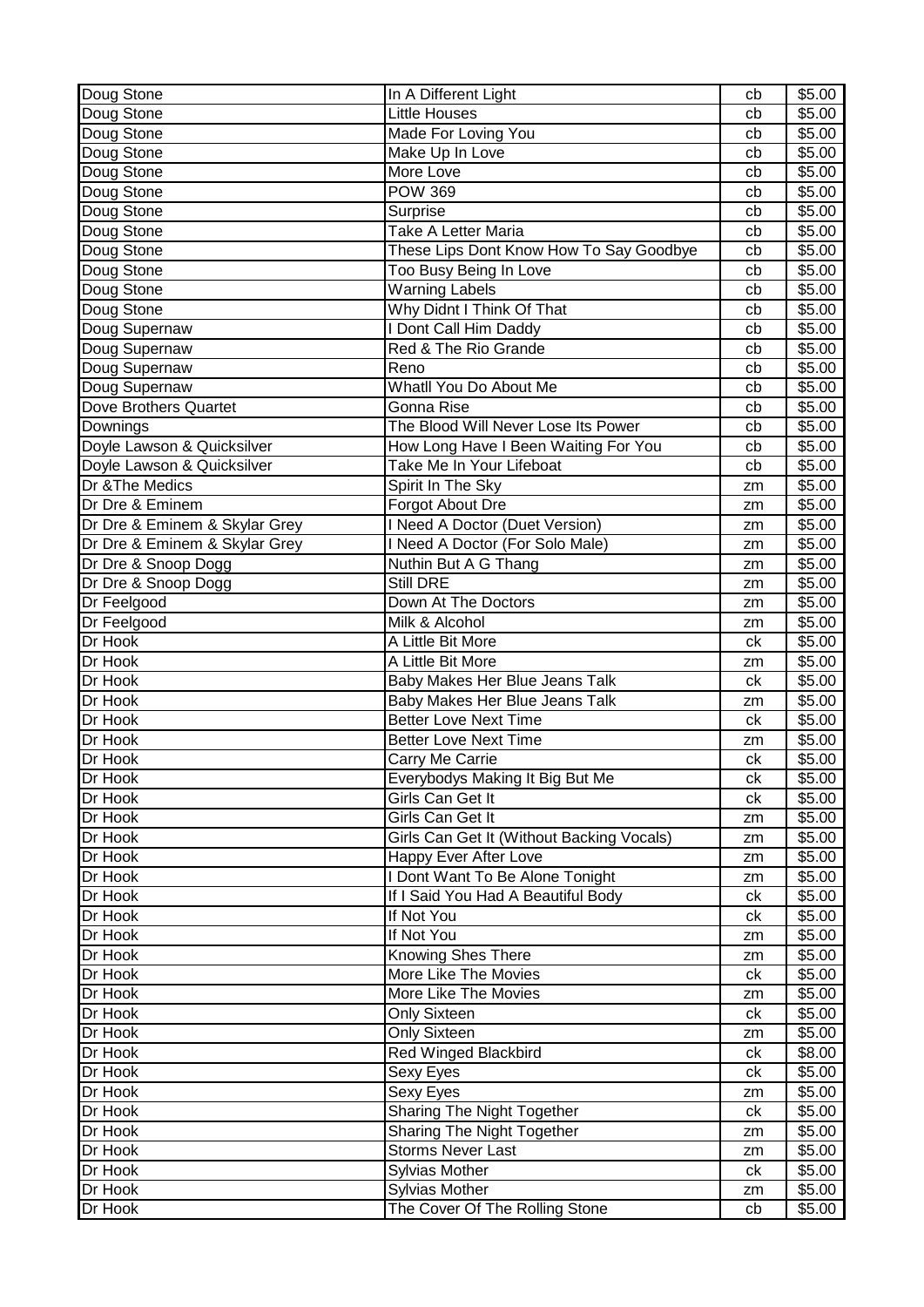| Dr Hook                         | <b>The Millionaire</b>                    | ck       | \$5.00 |
|---------------------------------|-------------------------------------------|----------|--------|
| Dr Hook                         | The Wild Colonial Boy                     | сk       | \$8.00 |
| Dr Hook                         | Walk Right In                             | ck       | \$5.00 |
| Dr Hook                         | Walk Right In                             | zm       | \$5.00 |
| Dr Hook                         | When Youre In Love With A Beautiful Woman | ck       | \$5.00 |
| Dr Hook                         | When Youre In Love With A Beautiful Woman | zm       | \$5.00 |
| Dr Hook                         | Years From Now                            | ck       | \$5.00 |
| Dr Hook                         | <b>Years From Now</b>                     | zm       | \$5.00 |
| Dr John                         | <b>Right Place Wrong Time</b>             | cb       | \$5.00 |
| Dragon                          | April Sun In Cuba                         | ck       | \$5.00 |
| Dragon                          | April Sun In Cuba                         | nz       | \$5.00 |
| Dragon                          | Are You Old Enough                        | ck       | \$5.00 |
| Dragon                          | Are You Old Enough                        | nz       | \$5.00 |
| Dragon                          | Rain                                      | ck       | \$5.00 |
| Dragon                          | Rain                                      | nz       | \$5.00 |
| Dragon                          | Speak No Evil                             | ck       | \$8.00 |
| Dragon                          | Still In Love With You                    | nz       | \$5.00 |
| Dragon                          | Sunshine                                  | ck       | \$5.00 |
| Dragon                          | This Time                                 | сk       | \$8.00 |
| Dragon                          | <b>Young Years</b>                        | ck       | \$8.00 |
| <b>Drake</b>                    | Best I Ever Had                           | cb       | \$5.00 |
| <b>Drake</b>                    | <b>Find Your Love</b>                     | cb       | \$5.00 |
| <b>Drake</b>                    | Gods Plan (Clean Version)                 |          | \$5.00 |
| <b>Drake</b>                    | Gods Plan (Explicit Version)              | zm<br>zm | \$5.00 |
| <b>Drake</b>                    | <b>Headlines</b>                          |          | \$5.00 |
| <b>Drake</b>                    |                                           | zm       |        |
|                                 | <b>Hotline Bling</b><br>Passionfruit      | zm       | \$5.00 |
| <b>Drake</b>                    |                                           | zm       | \$5.00 |
| Drake & Kyla                    | One Dance [Duet Version]                  | zm       | \$5.00 |
| Drake & Kyla                    | One Dance [For Solo Male]                 | zm       | \$5.00 |
| Drake & Majid Jordan            | Hold On Were Going Home                   | zm       | \$5.00 |
| Drake & Rihanna                 | <b>Take Care</b>                          | zm       | \$5.00 |
| Drake & Rihanna                 | <b>Too Good</b>                           | ck       | \$5.00 |
| Drake & Rihanna                 | <b>Too Good</b>                           | zm       | \$5.00 |
| Drake & Wizkid                  | One Dance                                 | ck       | \$5.00 |
| <b>Dramatics</b>                | In The Rain                               | cb       | \$5.00 |
| <b>Dramatics</b>                | Whatcha See Is Whatcha Get                | cb       | \$5.00 |
| Drax Project & Hailee Steinfeld | Woke Up Late                              | сk       | \$5.00 |
| <b>DReam</b>                    | He Loves U Not                            | cb       | \$5.00 |
| <b>DReam</b>                    | In My Dreams                              | cb       | \$5.00 |
| <b>DReam</b>                    | Things Can Only Get Better                | zm       | \$5.00 |
| <b>DReam</b>                    | This Is Me                                | cb       | \$5.00 |
| Dream & Kanye West              | Walking On The Moon                       | cb       | \$5.00 |
| Dream Academy                   | Life In A Northern Town                   | ck       | \$5.00 |
| Dream Academy                   | Life In A Northern Town                   | zm       | \$5.00 |
| <b>Dream Weavers</b>            | <b>Its Almost Tomorrow</b>                | zm       | \$5.00 |
| <b>Dreamstreet</b>              | Hooked On You                             | nz       | \$5.00 |
| <b>Drifters</b>                 | At The Club                               | zm       | \$5.00 |
| <b>Drifters</b>                 | Can I Take You Home Little Girl           | zm       | \$5.00 |
| <b>Drifters</b>                 | Come On Over To My Place                  | zm       | \$5.00 |
| <b>Drifters</b>                 | Dance With Me                             | zm       | \$5.00 |
| <b>Drifters</b>                 | Down On The Beach Tonight                 | zm       | \$5.00 |
| <b>Drifters</b>                 | <b>Drifters Medley</b>                    | zm       | \$5.00 |
| <b>Drifters</b>                 | Every Nights A Saturday Night With You    | zm       | \$5.00 |
| <b>Drifters</b>                 | Fools Fall In Love                        | zm       | \$5.00 |
| <b>Drifters</b>                 | Fools Fall In Love (Down 2 Semitones)     | zm       | \$5.00 |
| <b>Drifters</b>                 | Fools Fall In Love (Down 3 Semitones)     | zm       | \$5.00 |
| <b>Drifters</b>                 | Harlem Child                              | zm       | \$5.00 |
| <b>Drifters</b>                 | <b>Hello Happiness</b>                    | zm       | \$5.00 |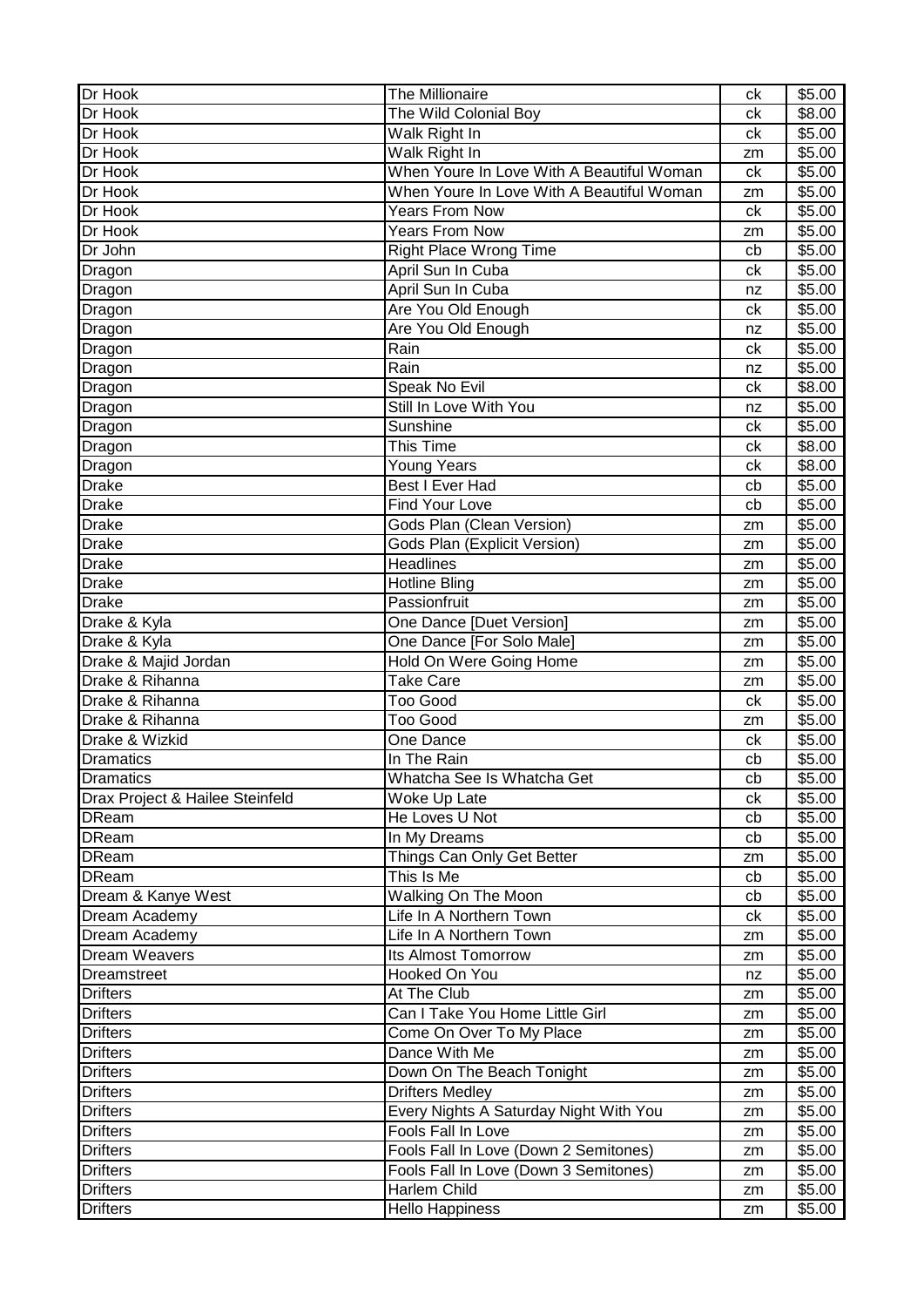| <b>Drifters</b>      | III Take You Where The Musics Playing         | zm | \$5.00 |
|----------------------|-----------------------------------------------|----|--------|
| <b>Drifters</b>      | Kissin In The Back Row Of The Movies          | zm | \$5.00 |
| <b>Drifters</b>      | Like Sister & Brother                         | zm | \$5.00 |
| <b>Drifters</b>      | Love Games                                    | zm | \$5.00 |
| <b>Drifters</b>      | On Broadway                                   | cb | \$5.00 |
| <b>Drifters</b>      | On Broadway                                   | zm | \$5.00 |
| <b>Drifters</b>      | Saturday Night At The Movies                  | zm | \$5.00 |
| <b>Drifters</b>      | Save The Last Dance For Me                    | cb | \$5.00 |
| <b>Drifters</b>      | Save The Last Dance For Me                    | zm | \$5.00 |
| <b>Drifters</b>      | Some Kind Of Wonderful                        | cb | \$5.00 |
| <b>Drifters</b>      | Some Kind Of Wonderful                        | zm | \$5.00 |
| <b>Drifters</b>      | Spanish Harlem                                | ck | \$5.00 |
| <b>Drifters</b>      | Spanish Harlem                                | zm | \$5.00 |
| <b>Drifters</b>      | There Goes My Baby                            | cb | \$5.00 |
| <b>Drifters</b>      | There Goes My First Love                      | zm | \$5.00 |
| <b>Drifters</b>      | This Magic Moment                             | cb | \$5.00 |
| <b>Drifters</b>      | This Magic Moment                             | zm | \$5.00 |
| <b>Drifters</b>      | <b>Under The Boardwalk</b>                    | cb | \$5.00 |
| <b>Drifters</b>      | <b>Under The Boardwalk</b>                    | zm | \$5.00 |
| <b>Drifters</b>      | Up On The Roof                                | cb | \$5.00 |
| <b>Drifters</b>      | Up On The Roof                                | zm | \$5.00 |
| <b>Drifters</b>      | When My Little Girl Is Smiling                |    | \$5.00 |
| <b>Drifters</b>      | Youre More Than A Number In My Little Red Bod | zm | \$5.00 |
| Driver <sub>67</sub> | Car <sub>67</sub>                             | zm | \$5.00 |
|                      | Be The One                                    | zm |        |
| Dua Lipa             |                                               | ck | \$5.00 |
| Dua Lipa             | Be The One                                    | zm | \$5.00 |
| Dua Lipa             | <b>Break My Heart</b>                         | ck | \$5.00 |
| Dua Lipa             | <b>Break My Heart</b>                         | zm | \$5.00 |
| Dua Lipa             | Dont Start Now                                | ck | \$5.00 |
| Dua Lipa             | Dont Start Now                                | zm | \$5.00 |
| Dua Lipa             | Future Nostalgia                              | zm | \$5.00 |
| Dua Lipa             | Hallucinate                                   | zm | \$5.00 |
| Dua Lipa             | Hotter Than Hell                              | ck | \$5.00 |
| Dua Lipa             | <b>IDGAF</b>                                  | сk | \$5.00 |
| Dua Lipa             | <b>IDGAF (Clean Version)</b>                  | zm | \$5.00 |
| Dua Lipa             | <b>IDGAF (Explicit Version)</b>               | zm | \$5.00 |
| Dua Lipa             | Levitating                                    | ck | \$5.00 |
| Dua Lipa             | Levitating                                    | zm | \$5.00 |
| Dua Lipa             | Levitating (Acoustic Piano Version)           | zm | \$5.00 |
| Dua Lipa             | Love Again                                    | ck | \$5.00 |
| Dua Lipa             | Love Again                                    | zm | \$5.00 |
| Dua Lipa             | New Rules                                     | ck | \$5.00 |
| Dua Lipa             | <b>New Rules</b>                              | zm | \$5.00 |
| Dua Lipa             | New Rules (Acoustative Version)               | zm | \$5.00 |
| Dua Lipa             | Physical                                      | ck | \$5.00 |
| Dua Lipa             | Physical                                      | zm | \$5.00 |
| Dua Lipa             | Swan Song                                     | zm | \$5.00 |
| Dua Lipa             | Were Good                                     | ck | \$5.00 |
| Dua Lipa             | <b>Were Good</b>                              | zm | \$5.00 |
| Dua Lipa & DaBaby    | Levitating                                    | zm | \$5.00 |
| <b>Dualers</b>       | Fix You                                       | zm | \$5.00 |
| <b>Dualers</b>       | Kiss On The Lips (Duet Version)               | zm | \$5.00 |
| <b>Dualers</b>       | Kiss On The Lips (With Harmony)               | zm | \$5.00 |
| <b>Dualers</b>       | <b>Red Light</b>                              | zm | \$5.00 |
| Duane Stephenson     | Cottage In Negril                             | zm | \$5.00 |
| <b>Dubliners</b>     | Finnegans Wake                                | zm | \$5.00 |
| <b>Dubliners</b>     | Molly Malone (Cockles & Muscles)              | ck | \$5.00 |
| <b>Dubliners</b>     | Seven Drunken Nights                          | zm | \$5.00 |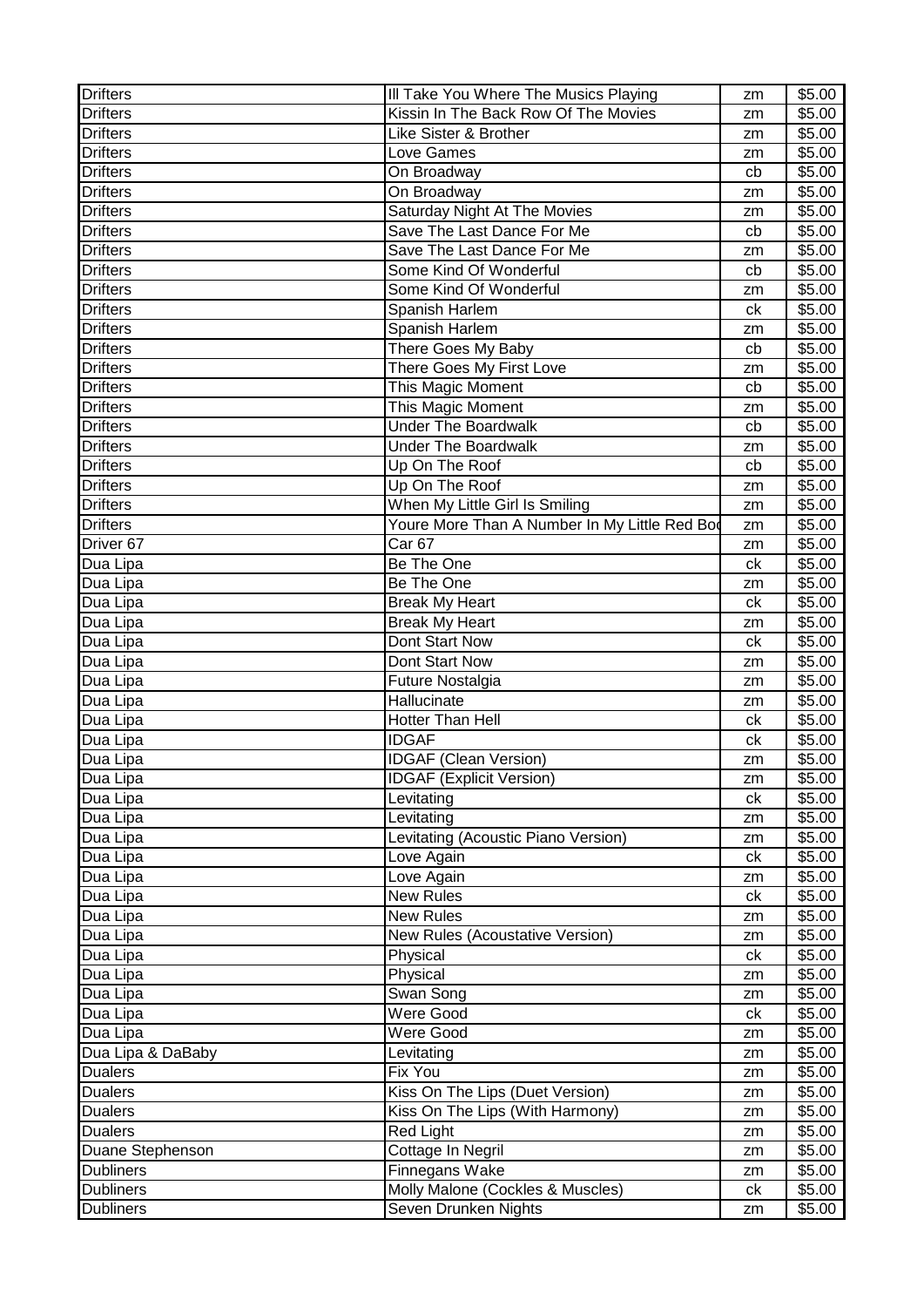| <b>Dubliners</b>        | The Black Velvet Band                    | zm | \$5.00             |
|-------------------------|------------------------------------------|----|--------------------|
| <b>Dubliners</b>        | The Irish Rover                          | ck | \$5.00             |
| <b>Dubliners</b>        | The Rare Old Times                       | zm | \$5.00             |
| <b>Dubliners</b>        | The Wild Rover                           | zm | \$5.00             |
| <b>Dubliners</b>        | The Wild Rover (Faster With Claps)       | zm | \$5.00             |
| <b>Dubliners</b>        | Whiskey In The Jar                       | zm | \$5.00             |
| <b>Dudes</b>            | Be Mine Tonight                          | nz | \$5.00             |
| <b>Dudes</b>            | <b>Bliss</b>                             | nz | \$5.00             |
| <b>Dudes</b>            | Walking In Light                         | nz | $\overline{$}5.00$ |
| Duffy                   | <b>Delayed Devotion</b>                  | zm | \$5.00             |
| Duffy                   | <b>Distant Dreamer</b>                   | zm | \$5.00             |
| Duffy                   | Hanging On Too Long                      | zm | \$5.00             |
| Duffy                   | Im Scared                                | zm | \$5.00             |
| Duffy                   | Mercy                                    | cb | \$5.00             |
| Duffy                   | Mercy                                    | zm | \$5.00             |
| Duffy                   | Rain On Your Parade                      | zm | \$5.00             |
| Duffy                   | Rockferry                                | zm | \$5.00             |
| <b>Duffy</b>            | Serious                                  | zm | \$5.00             |
| Duffy                   | <b>Stepping Stone</b>                    | cb | \$5.00             |
| Duffy                   | <b>Stepping Stone</b>                    | zm | \$5.00             |
| Duffy                   | Syrup & Honey                            | zm | \$5.00             |
| Duffy                   | <b>Warwick Avenue</b>                    | cb | \$5.00             |
| Duffy                   | <b>Warwick Avenue</b>                    | zm | \$5.00             |
| Duffy                   | Well Well Well                           | zm | \$5.00             |
| <b>Duke Dumont</b>      | Ocean Drive                              | zm | \$5.00             |
| Duke Dumont & Jax Jones | I Got U (Duet Version)                   | zm | \$5.00             |
| Duke Dumont & Jax Jones | I Got U (For Solo Female)                | zm | \$5.00             |
| Dune Rats               | <b>Bullshit</b>                          | сk | \$8.00             |
| Dune Rats               | <b>Scott Green</b>                       | ck | \$8.00             |
| Duran Duran             | A View To A Kill                         | cb | \$5.00             |
| Duran Duran             | A View To A Kill                         | zm | \$5.00             |
| Duran Duran             | All She Wants Is                         | cb | \$5.00             |
| Duran Duran             | Come Undone                              | ck | \$5.00             |
| Duran Duran             | Duran Duran Medley                       | zm | \$5.00             |
| Duran Duran             | Girls On Film                            | ck | \$5.00             |
| Duran Duran             | Girls On Film                            | zm | \$5.00             |
| Duran Duran             | Hungry Like The Wolf                     | cb | \$5.00             |
| Duran Duran             | Hungry Like The Wolf                     | zm | \$5.00             |
| Duran Duran             | I Dont Want Your Love                    | cb | \$5.00             |
| Duran Duran             | Is There Something I Should Know         | cb | \$5.00             |
| Duran Duran             | Is There Something I Should Know         | zm | \$5.00             |
| Duran Duran             | Notorious                                | cb | \$5.00             |
| Duran Duran             | Notorious                                | zm | \$5.00             |
| Duran Duran             | Notorious (Without Verse Backing Vocals) | zm | \$5.00             |
| Duran Duran             | <b>Ordinary World</b>                    | ck | \$5.00             |
| Duran Duran             | <b>Ordinary World</b>                    | zm | \$5.00             |
| Duran Duran             | <b>Planet Earth</b>                      | ck | \$5.00             |
| Duran Duran             | <b>Planet Earth</b>                      | zm | \$5.00             |
| Duran Duran             | Rio                                      | cb | \$5.00             |
| Duran Duran             | Rio                                      | zm | \$5.00             |
| Duran Duran             | Save A Prayer                            | ck | \$5.00             |
| Duran Duran             | Save A Prayer                            | zm | \$5.00             |
| Duran Duran             | The Reflex                               | cb | \$5.00             |
| Duran Duran             | The Reflex                               | zm | \$5.00             |
| Duran Duran             | The Wild Boys                            | ck | \$5.00             |
| Duran Duran             | Union Of The Snake                       | ck | \$5.00             |
| Duran Duran             | Wild Boys                                | zm | \$5.00             |
| <b>Dusty Drake</b>      | And Then                                 | cb | \$5.00             |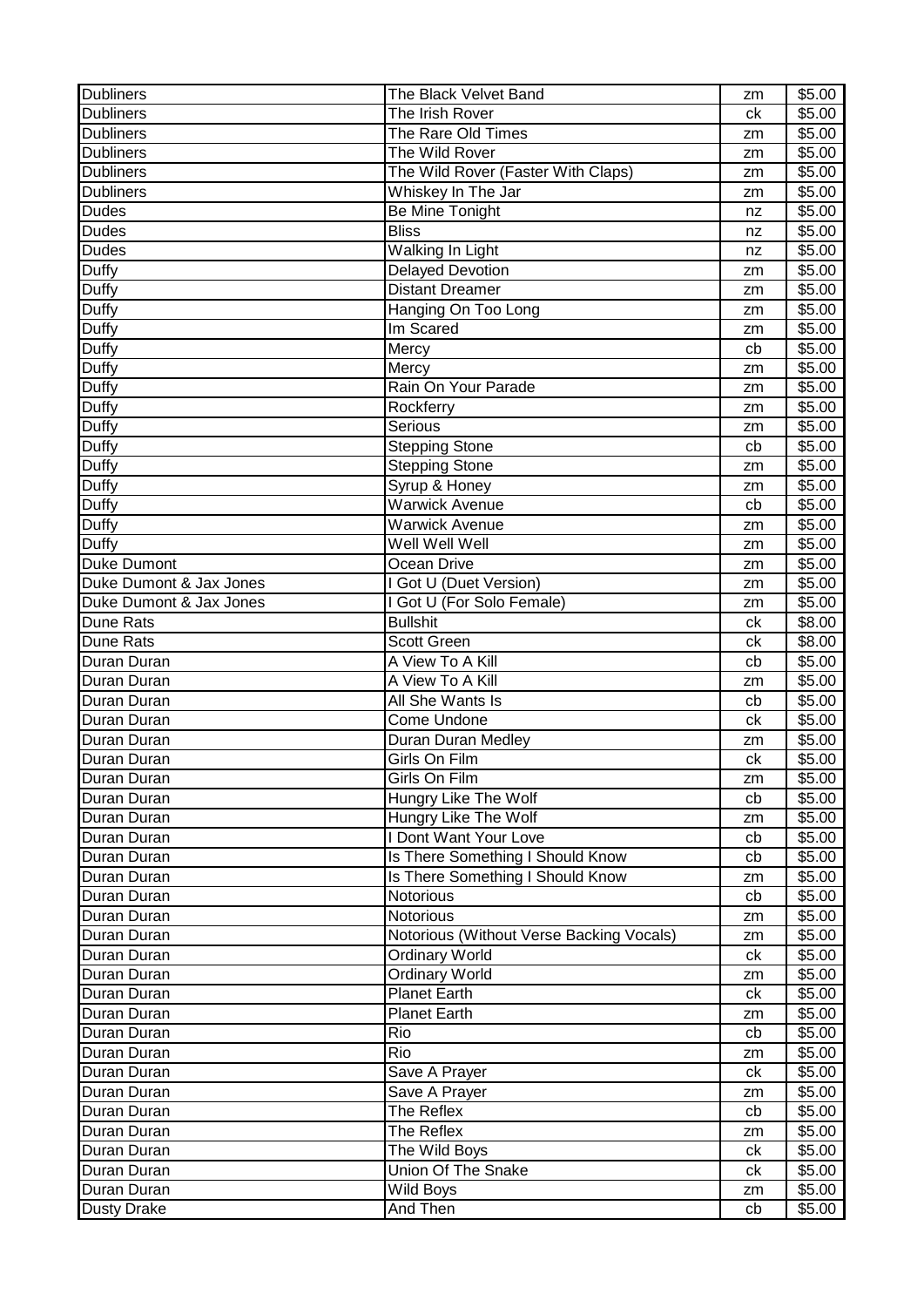| <b>Dusty Drake</b>              | I Am The Working Man                         | cb | \$5.00 |
|---------------------------------|----------------------------------------------|----|--------|
| <b>Dusty Drake</b>              | One Last Time                                | cb | \$5.00 |
| <b>Dusty Drake</b>              | Say Yes                                      | cb | \$5.00 |
| <b>Dusty Drake</b>              | <b>Smaller Pieces</b>                        | cb | \$5.00 |
| <b>Dusty Springfield</b>        | 24 Hours From Tulsa                          | zm | \$5.00 |
| <b>Dusty Springfield</b>        | Goin Back                                    | zm | \$5.00 |
| <b>Dusty Springfield</b>        | I Close My Eyes & Count To Ten               | zm | \$5.00 |
| <b>Dusty Springfield</b>        | <b>Just Dont Know What To Do With Myself</b> | zm | \$5.00 |
| <b>Dusty Springfield</b>        | I Only Want To Be With You                   | ck | \$5.00 |
| <b>Dusty Springfield</b>        | I Only Want To Be With You                   | zm | \$5.00 |
| <b>Dusty Springfield</b>        | If You Go Away                               | zm | \$5.00 |
| <b>Dusty Springfield</b>        | III Try Anything                             | zm | \$5.00 |
| <b>Dusty Springfield</b>        | Losing You                                   | zm | \$5.00 |
| <b>Dusty Springfield</b>        | Some Of Your Lovin                           | zm | \$5.00 |
| <b>Dusty Springfield</b>        | Son Of A Preacher Man                        | cb | \$5.00 |
| <b>Dusty Springfield</b>        | Son Of A Preacher Man                        | zm | \$5.00 |
| <b>Dusty Springfield</b>        | Spooky                                       | zm | \$5.00 |
| <b>Dusty Springfield</b>        | <b>Stay Awhile</b>                           | zm | \$5.00 |
| <b>Dusty Springfield</b>        | Take Another Little Piece Of My Heart        | zm | \$5.00 |
| <b>Dusty Springfield</b>        | The Look Of Love                             | zm | \$5.00 |
| <b>Dusty Springfield</b>        | You Dont Have To Say You Love Me             | ck | \$5.00 |
| <b>Dusty Springfield</b>        | You Dont Have To Say You Love Me             | zm | \$5.00 |
| Dvbbs & Borgeous & Tinie Tempah | Tsunami (Jump)                               | zm | \$5.00 |
| Dwight Yoakam                   | A Thousand Miles From Nowhere                | cb | \$5.00 |
| Dwight Yoakam                   | Aint That Lonely Yet                         | cb | \$5.00 |
| Dwight Yoakam                   | Always Late (With Your Kisses)               | cb | \$5.00 |
| Dwight Yoakam                   | Crazy Little Thing Called Love               | cb | \$5.00 |
| Dwight Yoakam                   | <b>Guitars &amp; Cadillacs</b>               | cb | \$5.00 |
| Dwight Yoakam                   | Honky Tonk Man                               | cb | \$5.00 |
| Dwight Yoakam                   | <b>Sang Dixie</b>                            | cb | \$5.00 |
| Dwight Yoakam                   | I Want You To Want Me                        | cb | \$5.00 |
| Dwight Yoakam                   | I Was There                                  | cb | \$5.00 |
| Dwight Yoakam                   | It Only Hurts When I Cry                     | cb | \$5.00 |
| Dwight Yoakam                   | Little Ways                                  | cb | \$5.00 |
| Dwight Yoakam                   | Long White Cadillac                          | cb | \$5.00 |
| Dwight Yoakam                   | Nothing                                      | cb | \$5.00 |
| Dwight Yoakam                   | Please Please Baby                           | cb | \$5.00 |
| Dwight Yoakam                   | Pocket Of A Clown                            | cb | \$5.00 |
| Dwight Yoakam                   | <b>Sitting Pretty</b>                        | cb | \$5.00 |
| Dwight Yoakam                   | Takes A Lot To Rock You                      | cb | \$5.00 |
| Dwight Yoakam                   | <b>These Arms</b>                            | cb | \$5.00 |
| Dwight Yoakam                   | Things Change                                | cb | \$5.00 |
| Dwight Yoakam                   | <b>Thinking About Leaving</b>                | cb | \$5.00 |
| Dwight Yoakam                   | Try Not To Look So Pretty                    | cb | \$5.00 |
| Dwight Yoakam                   | Turn It On Turn It Up Turn Me Loose          | cb | \$5.00 |
| Dwight Yoakam                   | What Do You Know About Love                  | cb | \$5.00 |
| Dwight Yoakam & Buck Owens      | <b>Streets Of Bakersfield</b>                | cb | \$5.00 |
| Dwight Yoakam & Patty Loveless  | Send A Message To My Heart                   | cb | \$5.00 |
| <b>Dynamic Heptones</b>         | Soul Kinda Feeling                           | сk | \$5.00 |
| Eagle Eye Cherry                | Feels So Right                               | cb | \$5.00 |
| Eagle Eye Cherry                | Save Tonight                                 | сk | \$5.00 |
| Eagle Eye Cherry                | Save Tonight                                 | zm | \$5.00 |
| Eagles                          | Best Of My Love                              | ck | \$5.00 |
| Eagles                          | Best Of My Love                              | zm | \$5.00 |
| Eagles                          | <b>Busy Being Fabulous</b>                   | nz | \$5.00 |
| Eagles                          | Certain Kind Of Fool                         | zm | \$5.00 |
| Eagles                          | Desperado                                    | ck | \$5.00 |
| Eagles                          | Desperado                                    | zm | \$5.00 |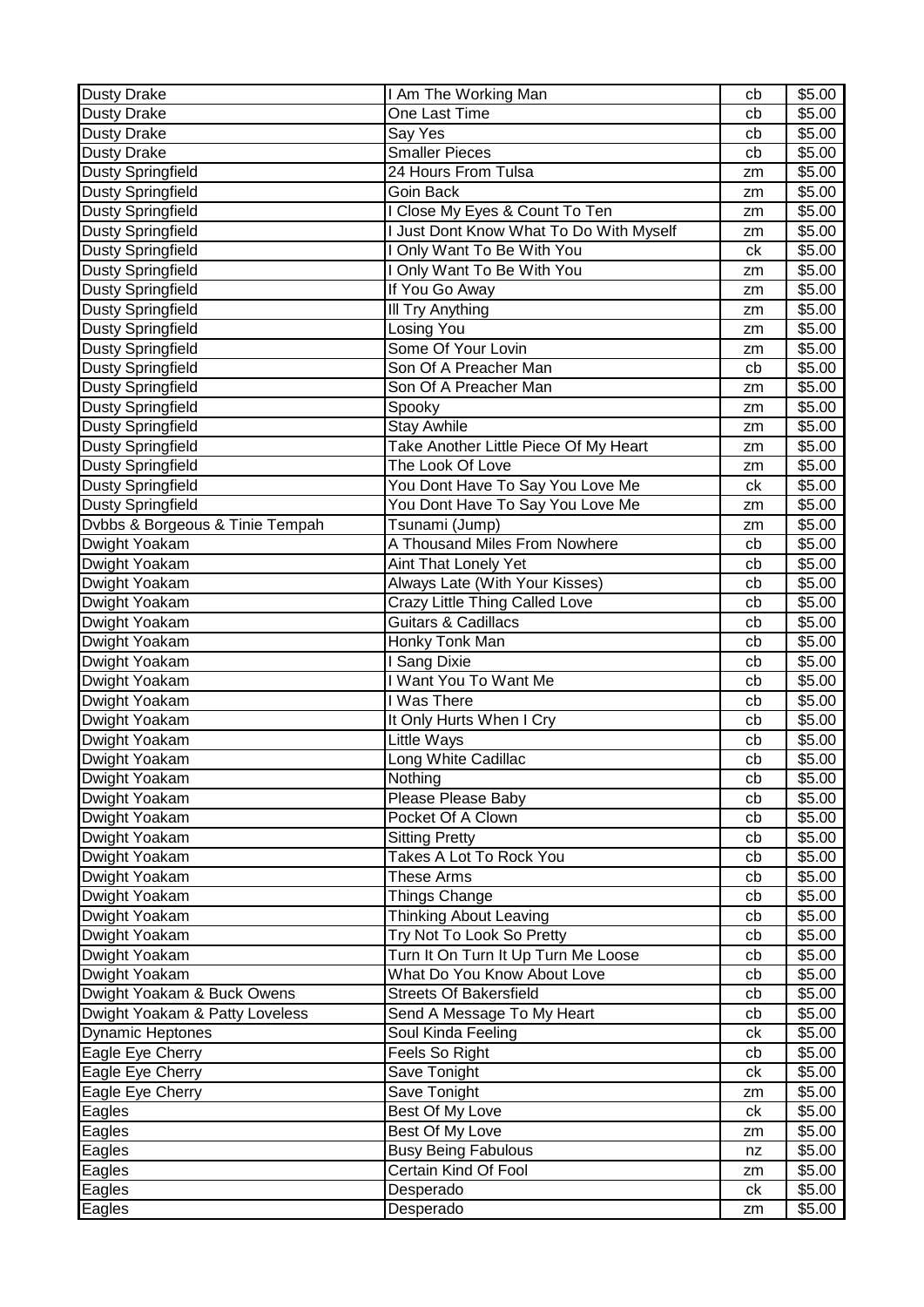| Eagles<br>Eagles Medley 1<br>\$5.00<br>zm<br>Eagles<br>Eagles Medley 2<br>\$5.00<br>zm<br>Good Day In Hell<br>Eagles<br>\$5.00<br>zm<br><b>Heartache Tonight</b><br>\$5.00<br>Eagles<br>сk<br>Heartache Tonight<br>\$5.00<br>Eagles<br>zm<br><b>Hotel California</b><br>\$5.00<br>Eagles<br>ck<br>Hotel California<br>\$5.00<br>Eagles<br>zm<br>Hotel California (Acoustative Version)<br>\$5.00<br>Eagles<br>zm<br>Eagles<br>Hotel California (full version)<br>\$5.00<br>ck<br>Hotel California [With Shortened Ending]<br>Eagles<br>\$5.00<br>zm<br>I Cant Tell You Why<br>Eagles<br>\$5.00<br>zm<br>Life In The Fast Lane<br>\$5.00<br>Eagles<br>ck<br>\$5.00<br>Eagles<br>ck<br>Lyin Eyes<br>\$5.00<br>Eagles<br>Lyin Eyes<br>zm<br>New Kid In Town<br>\$5.00<br>Eagles<br>ck<br>New Kid In Town<br>\$5.00<br>Eagles<br>zm<br>\$5.00<br>Eagles<br>Nightingale<br>zm<br>On The Border<br>\$5.00<br>Eagles<br>zm<br>One Of These Nights<br>Eagles<br>ck<br>\$5.00<br>Eagles<br>One Of These Nights<br>\$5.00<br>zm<br>Out Of Control<br>Eagles<br>\$5.00<br>zm<br>Peaceful Easy Feeling<br>Eagles<br>\$5.00<br>ck<br><b>Peaceful Easy Feeling</b><br>\$5.00<br>Eagles<br>zm<br>Please Come Home For Christmas<br>Eagles<br>\$5.00<br>cb<br>Please Come Home For Christmas<br>\$5.00<br>Eagles<br>zm<br>\$5.00<br>Eagles<br>Saturday Night<br>zm<br>\$5.00<br>Eagles<br>Take It Easy<br>ck<br><b>Take It Easy</b><br>\$5.00<br>Eagles<br>zm<br>Take It To The Limit<br>Eagles<br>ck<br>\$5.00<br>Eagles<br>Take It To The Limit<br>\$5.00<br>zm<br>Eagles<br>Tequila Sunrise<br>\$5.00<br>ck<br>Tequila Sunrise<br>Eagles<br>\$5.00<br>zm<br>The Eagles Medley 3<br>\$5.00<br>Eagles<br>zm<br>The Greeks Dont Want No Freaks<br>Eagles<br>\$5.00<br>zm<br>\$5.00<br>Eagles<br>The Last Resort<br>zm<br>Eagles<br>\$5.00<br>The Long Run<br>ck<br>\$5.00<br>Eagles<br>The Sad Café<br>zm<br>\$5.00<br>Eagles<br>Wasted Time<br>zm<br>Witchy Woman<br>Eagles<br>\$5.00<br>ck<br>You Never Cry Like A Lover<br>\$5.00<br>Eagles<br>zm<br>Good Witch<br>Earl<br>\$5.00<br>zm<br>Im Into Something Good<br>Earl Jean<br>\$5.00<br>cb<br>Hey GirlsThis Is EarlI Didnt Die<br><b>Earl Paul Craft</b><br>\$5.00<br>cb | Eagles                    | Doolin Dalton     | zm | \$5.00 |
|-----------------------------------------------------------------------------------------------------------------------------------------------------------------------------------------------------------------------------------------------------------------------------------------------------------------------------------------------------------------------------------------------------------------------------------------------------------------------------------------------------------------------------------------------------------------------------------------------------------------------------------------------------------------------------------------------------------------------------------------------------------------------------------------------------------------------------------------------------------------------------------------------------------------------------------------------------------------------------------------------------------------------------------------------------------------------------------------------------------------------------------------------------------------------------------------------------------------------------------------------------------------------------------------------------------------------------------------------------------------------------------------------------------------------------------------------------------------------------------------------------------------------------------------------------------------------------------------------------------------------------------------------------------------------------------------------------------------------------------------------------------------------------------------------------------------------------------------------------------------------------------------------------------------------------------------------------------------------------------------------------------------------------------------------------------------------------------------------------------------------------------------------------------------------------------------------------------------|---------------------------|-------------------|----|--------|
|                                                                                                                                                                                                                                                                                                                                                                                                                                                                                                                                                                                                                                                                                                                                                                                                                                                                                                                                                                                                                                                                                                                                                                                                                                                                                                                                                                                                                                                                                                                                                                                                                                                                                                                                                                                                                                                                                                                                                                                                                                                                                                                                                                                                                 |                           |                   |    |        |
|                                                                                                                                                                                                                                                                                                                                                                                                                                                                                                                                                                                                                                                                                                                                                                                                                                                                                                                                                                                                                                                                                                                                                                                                                                                                                                                                                                                                                                                                                                                                                                                                                                                                                                                                                                                                                                                                                                                                                                                                                                                                                                                                                                                                                 |                           |                   |    |        |
|                                                                                                                                                                                                                                                                                                                                                                                                                                                                                                                                                                                                                                                                                                                                                                                                                                                                                                                                                                                                                                                                                                                                                                                                                                                                                                                                                                                                                                                                                                                                                                                                                                                                                                                                                                                                                                                                                                                                                                                                                                                                                                                                                                                                                 |                           |                   |    |        |
|                                                                                                                                                                                                                                                                                                                                                                                                                                                                                                                                                                                                                                                                                                                                                                                                                                                                                                                                                                                                                                                                                                                                                                                                                                                                                                                                                                                                                                                                                                                                                                                                                                                                                                                                                                                                                                                                                                                                                                                                                                                                                                                                                                                                                 |                           |                   |    |        |
|                                                                                                                                                                                                                                                                                                                                                                                                                                                                                                                                                                                                                                                                                                                                                                                                                                                                                                                                                                                                                                                                                                                                                                                                                                                                                                                                                                                                                                                                                                                                                                                                                                                                                                                                                                                                                                                                                                                                                                                                                                                                                                                                                                                                                 |                           |                   |    |        |
|                                                                                                                                                                                                                                                                                                                                                                                                                                                                                                                                                                                                                                                                                                                                                                                                                                                                                                                                                                                                                                                                                                                                                                                                                                                                                                                                                                                                                                                                                                                                                                                                                                                                                                                                                                                                                                                                                                                                                                                                                                                                                                                                                                                                                 |                           |                   |    |        |
|                                                                                                                                                                                                                                                                                                                                                                                                                                                                                                                                                                                                                                                                                                                                                                                                                                                                                                                                                                                                                                                                                                                                                                                                                                                                                                                                                                                                                                                                                                                                                                                                                                                                                                                                                                                                                                                                                                                                                                                                                                                                                                                                                                                                                 |                           |                   |    |        |
|                                                                                                                                                                                                                                                                                                                                                                                                                                                                                                                                                                                                                                                                                                                                                                                                                                                                                                                                                                                                                                                                                                                                                                                                                                                                                                                                                                                                                                                                                                                                                                                                                                                                                                                                                                                                                                                                                                                                                                                                                                                                                                                                                                                                                 |                           |                   |    |        |
|                                                                                                                                                                                                                                                                                                                                                                                                                                                                                                                                                                                                                                                                                                                                                                                                                                                                                                                                                                                                                                                                                                                                                                                                                                                                                                                                                                                                                                                                                                                                                                                                                                                                                                                                                                                                                                                                                                                                                                                                                                                                                                                                                                                                                 |                           |                   |    |        |
|                                                                                                                                                                                                                                                                                                                                                                                                                                                                                                                                                                                                                                                                                                                                                                                                                                                                                                                                                                                                                                                                                                                                                                                                                                                                                                                                                                                                                                                                                                                                                                                                                                                                                                                                                                                                                                                                                                                                                                                                                                                                                                                                                                                                                 |                           |                   |    |        |
|                                                                                                                                                                                                                                                                                                                                                                                                                                                                                                                                                                                                                                                                                                                                                                                                                                                                                                                                                                                                                                                                                                                                                                                                                                                                                                                                                                                                                                                                                                                                                                                                                                                                                                                                                                                                                                                                                                                                                                                                                                                                                                                                                                                                                 |                           |                   |    |        |
|                                                                                                                                                                                                                                                                                                                                                                                                                                                                                                                                                                                                                                                                                                                                                                                                                                                                                                                                                                                                                                                                                                                                                                                                                                                                                                                                                                                                                                                                                                                                                                                                                                                                                                                                                                                                                                                                                                                                                                                                                                                                                                                                                                                                                 |                           |                   |    |        |
|                                                                                                                                                                                                                                                                                                                                                                                                                                                                                                                                                                                                                                                                                                                                                                                                                                                                                                                                                                                                                                                                                                                                                                                                                                                                                                                                                                                                                                                                                                                                                                                                                                                                                                                                                                                                                                                                                                                                                                                                                                                                                                                                                                                                                 |                           |                   |    |        |
|                                                                                                                                                                                                                                                                                                                                                                                                                                                                                                                                                                                                                                                                                                                                                                                                                                                                                                                                                                                                                                                                                                                                                                                                                                                                                                                                                                                                                                                                                                                                                                                                                                                                                                                                                                                                                                                                                                                                                                                                                                                                                                                                                                                                                 |                           |                   |    |        |
|                                                                                                                                                                                                                                                                                                                                                                                                                                                                                                                                                                                                                                                                                                                                                                                                                                                                                                                                                                                                                                                                                                                                                                                                                                                                                                                                                                                                                                                                                                                                                                                                                                                                                                                                                                                                                                                                                                                                                                                                                                                                                                                                                                                                                 |                           |                   |    |        |
|                                                                                                                                                                                                                                                                                                                                                                                                                                                                                                                                                                                                                                                                                                                                                                                                                                                                                                                                                                                                                                                                                                                                                                                                                                                                                                                                                                                                                                                                                                                                                                                                                                                                                                                                                                                                                                                                                                                                                                                                                                                                                                                                                                                                                 |                           |                   |    |        |
|                                                                                                                                                                                                                                                                                                                                                                                                                                                                                                                                                                                                                                                                                                                                                                                                                                                                                                                                                                                                                                                                                                                                                                                                                                                                                                                                                                                                                                                                                                                                                                                                                                                                                                                                                                                                                                                                                                                                                                                                                                                                                                                                                                                                                 |                           |                   |    |        |
|                                                                                                                                                                                                                                                                                                                                                                                                                                                                                                                                                                                                                                                                                                                                                                                                                                                                                                                                                                                                                                                                                                                                                                                                                                                                                                                                                                                                                                                                                                                                                                                                                                                                                                                                                                                                                                                                                                                                                                                                                                                                                                                                                                                                                 |                           |                   |    |        |
|                                                                                                                                                                                                                                                                                                                                                                                                                                                                                                                                                                                                                                                                                                                                                                                                                                                                                                                                                                                                                                                                                                                                                                                                                                                                                                                                                                                                                                                                                                                                                                                                                                                                                                                                                                                                                                                                                                                                                                                                                                                                                                                                                                                                                 |                           |                   |    |        |
|                                                                                                                                                                                                                                                                                                                                                                                                                                                                                                                                                                                                                                                                                                                                                                                                                                                                                                                                                                                                                                                                                                                                                                                                                                                                                                                                                                                                                                                                                                                                                                                                                                                                                                                                                                                                                                                                                                                                                                                                                                                                                                                                                                                                                 |                           |                   |    |        |
|                                                                                                                                                                                                                                                                                                                                                                                                                                                                                                                                                                                                                                                                                                                                                                                                                                                                                                                                                                                                                                                                                                                                                                                                                                                                                                                                                                                                                                                                                                                                                                                                                                                                                                                                                                                                                                                                                                                                                                                                                                                                                                                                                                                                                 |                           |                   |    |        |
|                                                                                                                                                                                                                                                                                                                                                                                                                                                                                                                                                                                                                                                                                                                                                                                                                                                                                                                                                                                                                                                                                                                                                                                                                                                                                                                                                                                                                                                                                                                                                                                                                                                                                                                                                                                                                                                                                                                                                                                                                                                                                                                                                                                                                 |                           |                   |    |        |
|                                                                                                                                                                                                                                                                                                                                                                                                                                                                                                                                                                                                                                                                                                                                                                                                                                                                                                                                                                                                                                                                                                                                                                                                                                                                                                                                                                                                                                                                                                                                                                                                                                                                                                                                                                                                                                                                                                                                                                                                                                                                                                                                                                                                                 |                           |                   |    |        |
|                                                                                                                                                                                                                                                                                                                                                                                                                                                                                                                                                                                                                                                                                                                                                                                                                                                                                                                                                                                                                                                                                                                                                                                                                                                                                                                                                                                                                                                                                                                                                                                                                                                                                                                                                                                                                                                                                                                                                                                                                                                                                                                                                                                                                 |                           |                   |    |        |
|                                                                                                                                                                                                                                                                                                                                                                                                                                                                                                                                                                                                                                                                                                                                                                                                                                                                                                                                                                                                                                                                                                                                                                                                                                                                                                                                                                                                                                                                                                                                                                                                                                                                                                                                                                                                                                                                                                                                                                                                                                                                                                                                                                                                                 |                           |                   |    |        |
|                                                                                                                                                                                                                                                                                                                                                                                                                                                                                                                                                                                                                                                                                                                                                                                                                                                                                                                                                                                                                                                                                                                                                                                                                                                                                                                                                                                                                                                                                                                                                                                                                                                                                                                                                                                                                                                                                                                                                                                                                                                                                                                                                                                                                 |                           |                   |    |        |
|                                                                                                                                                                                                                                                                                                                                                                                                                                                                                                                                                                                                                                                                                                                                                                                                                                                                                                                                                                                                                                                                                                                                                                                                                                                                                                                                                                                                                                                                                                                                                                                                                                                                                                                                                                                                                                                                                                                                                                                                                                                                                                                                                                                                                 |                           |                   |    |        |
|                                                                                                                                                                                                                                                                                                                                                                                                                                                                                                                                                                                                                                                                                                                                                                                                                                                                                                                                                                                                                                                                                                                                                                                                                                                                                                                                                                                                                                                                                                                                                                                                                                                                                                                                                                                                                                                                                                                                                                                                                                                                                                                                                                                                                 |                           |                   |    |        |
|                                                                                                                                                                                                                                                                                                                                                                                                                                                                                                                                                                                                                                                                                                                                                                                                                                                                                                                                                                                                                                                                                                                                                                                                                                                                                                                                                                                                                                                                                                                                                                                                                                                                                                                                                                                                                                                                                                                                                                                                                                                                                                                                                                                                                 |                           |                   |    |        |
|                                                                                                                                                                                                                                                                                                                                                                                                                                                                                                                                                                                                                                                                                                                                                                                                                                                                                                                                                                                                                                                                                                                                                                                                                                                                                                                                                                                                                                                                                                                                                                                                                                                                                                                                                                                                                                                                                                                                                                                                                                                                                                                                                                                                                 |                           |                   |    |        |
|                                                                                                                                                                                                                                                                                                                                                                                                                                                                                                                                                                                                                                                                                                                                                                                                                                                                                                                                                                                                                                                                                                                                                                                                                                                                                                                                                                                                                                                                                                                                                                                                                                                                                                                                                                                                                                                                                                                                                                                                                                                                                                                                                                                                                 |                           |                   |    |        |
|                                                                                                                                                                                                                                                                                                                                                                                                                                                                                                                                                                                                                                                                                                                                                                                                                                                                                                                                                                                                                                                                                                                                                                                                                                                                                                                                                                                                                                                                                                                                                                                                                                                                                                                                                                                                                                                                                                                                                                                                                                                                                                                                                                                                                 |                           |                   |    |        |
|                                                                                                                                                                                                                                                                                                                                                                                                                                                                                                                                                                                                                                                                                                                                                                                                                                                                                                                                                                                                                                                                                                                                                                                                                                                                                                                                                                                                                                                                                                                                                                                                                                                                                                                                                                                                                                                                                                                                                                                                                                                                                                                                                                                                                 |                           |                   |    |        |
|                                                                                                                                                                                                                                                                                                                                                                                                                                                                                                                                                                                                                                                                                                                                                                                                                                                                                                                                                                                                                                                                                                                                                                                                                                                                                                                                                                                                                                                                                                                                                                                                                                                                                                                                                                                                                                                                                                                                                                                                                                                                                                                                                                                                                 |                           |                   |    |        |
|                                                                                                                                                                                                                                                                                                                                                                                                                                                                                                                                                                                                                                                                                                                                                                                                                                                                                                                                                                                                                                                                                                                                                                                                                                                                                                                                                                                                                                                                                                                                                                                                                                                                                                                                                                                                                                                                                                                                                                                                                                                                                                                                                                                                                 |                           |                   |    |        |
|                                                                                                                                                                                                                                                                                                                                                                                                                                                                                                                                                                                                                                                                                                                                                                                                                                                                                                                                                                                                                                                                                                                                                                                                                                                                                                                                                                                                                                                                                                                                                                                                                                                                                                                                                                                                                                                                                                                                                                                                                                                                                                                                                                                                                 |                           |                   |    |        |
|                                                                                                                                                                                                                                                                                                                                                                                                                                                                                                                                                                                                                                                                                                                                                                                                                                                                                                                                                                                                                                                                                                                                                                                                                                                                                                                                                                                                                                                                                                                                                                                                                                                                                                                                                                                                                                                                                                                                                                                                                                                                                                                                                                                                                 |                           |                   |    |        |
|                                                                                                                                                                                                                                                                                                                                                                                                                                                                                                                                                                                                                                                                                                                                                                                                                                                                                                                                                                                                                                                                                                                                                                                                                                                                                                                                                                                                                                                                                                                                                                                                                                                                                                                                                                                                                                                                                                                                                                                                                                                                                                                                                                                                                 |                           |                   |    |        |
|                                                                                                                                                                                                                                                                                                                                                                                                                                                                                                                                                                                                                                                                                                                                                                                                                                                                                                                                                                                                                                                                                                                                                                                                                                                                                                                                                                                                                                                                                                                                                                                                                                                                                                                                                                                                                                                                                                                                                                                                                                                                                                                                                                                                                 |                           |                   |    |        |
|                                                                                                                                                                                                                                                                                                                                                                                                                                                                                                                                                                                                                                                                                                                                                                                                                                                                                                                                                                                                                                                                                                                                                                                                                                                                                                                                                                                                                                                                                                                                                                                                                                                                                                                                                                                                                                                                                                                                                                                                                                                                                                                                                                                                                 |                           |                   |    |        |
|                                                                                                                                                                                                                                                                                                                                                                                                                                                                                                                                                                                                                                                                                                                                                                                                                                                                                                                                                                                                                                                                                                                                                                                                                                                                                                                                                                                                                                                                                                                                                                                                                                                                                                                                                                                                                                                                                                                                                                                                                                                                                                                                                                                                                 |                           |                   |    |        |
|                                                                                                                                                                                                                                                                                                                                                                                                                                                                                                                                                                                                                                                                                                                                                                                                                                                                                                                                                                                                                                                                                                                                                                                                                                                                                                                                                                                                                                                                                                                                                                                                                                                                                                                                                                                                                                                                                                                                                                                                                                                                                                                                                                                                                 |                           |                   |    |        |
|                                                                                                                                                                                                                                                                                                                                                                                                                                                                                                                                                                                                                                                                                                                                                                                                                                                                                                                                                                                                                                                                                                                                                                                                                                                                                                                                                                                                                                                                                                                                                                                                                                                                                                                                                                                                                                                                                                                                                                                                                                                                                                                                                                                                                 |                           |                   |    |        |
| cb                                                                                                                                                                                                                                                                                                                                                                                                                                                                                                                                                                                                                                                                                                                                                                                                                                                                                                                                                                                                                                                                                                                                                                                                                                                                                                                                                                                                                                                                                                                                                                                                                                                                                                                                                                                                                                                                                                                                                                                                                                                                                                                                                                                                              | <b>Earl Thomas Conley</b> | Angel In Disguise |    | \$5.00 |
| Bring Back Your Lovin To Me<br>\$5.00<br><b>Earl Thomas Conley</b><br>cb                                                                                                                                                                                                                                                                                                                                                                                                                                                                                                                                                                                                                                                                                                                                                                                                                                                                                                                                                                                                                                                                                                                                                                                                                                                                                                                                                                                                                                                                                                                                                                                                                                                                                                                                                                                                                                                                                                                                                                                                                                                                                                                                        |                           |                   |    |        |
| Chance Of Lovin You<br>\$5.00<br><b>Earl Thomas Conley</b><br>cb                                                                                                                                                                                                                                                                                                                                                                                                                                                                                                                                                                                                                                                                                                                                                                                                                                                                                                                                                                                                                                                                                                                                                                                                                                                                                                                                                                                                                                                                                                                                                                                                                                                                                                                                                                                                                                                                                                                                                                                                                                                                                                                                                |                           |                   |    |        |
| <b>Earl Thomas Conley</b><br>Fire & Smoke<br>\$5.00<br>cb                                                                                                                                                                                                                                                                                                                                                                                                                                                                                                                                                                                                                                                                                                                                                                                                                                                                                                                                                                                                                                                                                                                                                                                                                                                                                                                                                                                                                                                                                                                                                                                                                                                                                                                                                                                                                                                                                                                                                                                                                                                                                                                                                       |                           |                   |    |        |
| Holding Her & Loving You<br><b>Earl Thomas Conley</b><br>\$5.00<br>cb                                                                                                                                                                                                                                                                                                                                                                                                                                                                                                                                                                                                                                                                                                                                                                                                                                                                                                                                                                                                                                                                                                                                                                                                                                                                                                                                                                                                                                                                                                                                                                                                                                                                                                                                                                                                                                                                                                                                                                                                                                                                                                                                           |                           |                   |    |        |
| Earl Thomas Conley<br>Honor Bound<br>\$5.00<br>cb                                                                                                                                                                                                                                                                                                                                                                                                                                                                                                                                                                                                                                                                                                                                                                                                                                                                                                                                                                                                                                                                                                                                                                                                                                                                                                                                                                                                                                                                                                                                                                                                                                                                                                                                                                                                                                                                                                                                                                                                                                                                                                                                                               |                           |                   |    |        |
| Love Dont Care (Whose Heart It Breaks)<br><b>Earl Thomas Conley</b><br>\$5.00<br>cb                                                                                                                                                                                                                                                                                                                                                                                                                                                                                                                                                                                                                                                                                                                                                                                                                                                                                                                                                                                                                                                                                                                                                                                                                                                                                                                                                                                                                                                                                                                                                                                                                                                                                                                                                                                                                                                                                                                                                                                                                                                                                                                             |                           |                   |    |        |
| \$5.00<br><b>Earl Thomas Conley</b><br>Love Out Loud<br>cb                                                                                                                                                                                                                                                                                                                                                                                                                                                                                                                                                                                                                                                                                                                                                                                                                                                                                                                                                                                                                                                                                                                                                                                                                                                                                                                                                                                                                                                                                                                                                                                                                                                                                                                                                                                                                                                                                                                                                                                                                                                                                                                                                      |                           |                   |    |        |
| Loves The Only Voice<br><b>Earl Thomas Conley</b><br>\$5.00<br>cb                                                                                                                                                                                                                                                                                                                                                                                                                                                                                                                                                                                                                                                                                                                                                                                                                                                                                                                                                                                                                                                                                                                                                                                                                                                                                                                                                                                                                                                                                                                                                                                                                                                                                                                                                                                                                                                                                                                                                                                                                                                                                                                                               |                           |                   |    |        |
| Nobody Falls Like A Fool<br>\$5.00<br><b>Earl Thomas Conley</b><br>cb                                                                                                                                                                                                                                                                                                                                                                                                                                                                                                                                                                                                                                                                                                                                                                                                                                                                                                                                                                                                                                                                                                                                                                                                                                                                                                                                                                                                                                                                                                                                                                                                                                                                                                                                                                                                                                                                                                                                                                                                                                                                                                                                           |                           |                   |    |        |
| <b>Earl Thomas Conley</b><br>Once In A Blue Moon<br>\$5.00<br>cb                                                                                                                                                                                                                                                                                                                                                                                                                                                                                                                                                                                                                                                                                                                                                                                                                                                                                                                                                                                                                                                                                                                                                                                                                                                                                                                                                                                                                                                                                                                                                                                                                                                                                                                                                                                                                                                                                                                                                                                                                                                                                                                                                |                           |                   |    |        |
| <b>Right From The Start</b><br>\$5.00<br><b>Earl Thomas Conley</b><br>cb                                                                                                                                                                                                                                                                                                                                                                                                                                                                                                                                                                                                                                                                                                                                                                                                                                                                                                                                                                                                                                                                                                                                                                                                                                                                                                                                                                                                                                                                                                                                                                                                                                                                                                                                                                                                                                                                                                                                                                                                                                                                                                                                        |                           |                   |    |        |
| <b>Earl Thomas Conley</b><br>Shadow Of A Doubt<br>\$5.00<br>cb                                                                                                                                                                                                                                                                                                                                                                                                                                                                                                                                                                                                                                                                                                                                                                                                                                                                                                                                                                                                                                                                                                                                                                                                                                                                                                                                                                                                                                                                                                                                                                                                                                                                                                                                                                                                                                                                                                                                                                                                                                                                                                                                                  |                           |                   |    |        |
| Somewhere Between Right & Wrong<br><b>Earl Thomas Conley</b><br>\$5.00<br>cb                                                                                                                                                                                                                                                                                                                                                                                                                                                                                                                                                                                                                                                                                                                                                                                                                                                                                                                                                                                                                                                                                                                                                                                                                                                                                                                                                                                                                                                                                                                                                                                                                                                                                                                                                                                                                                                                                                                                                                                                                                                                                                                                    |                           |                   |    |        |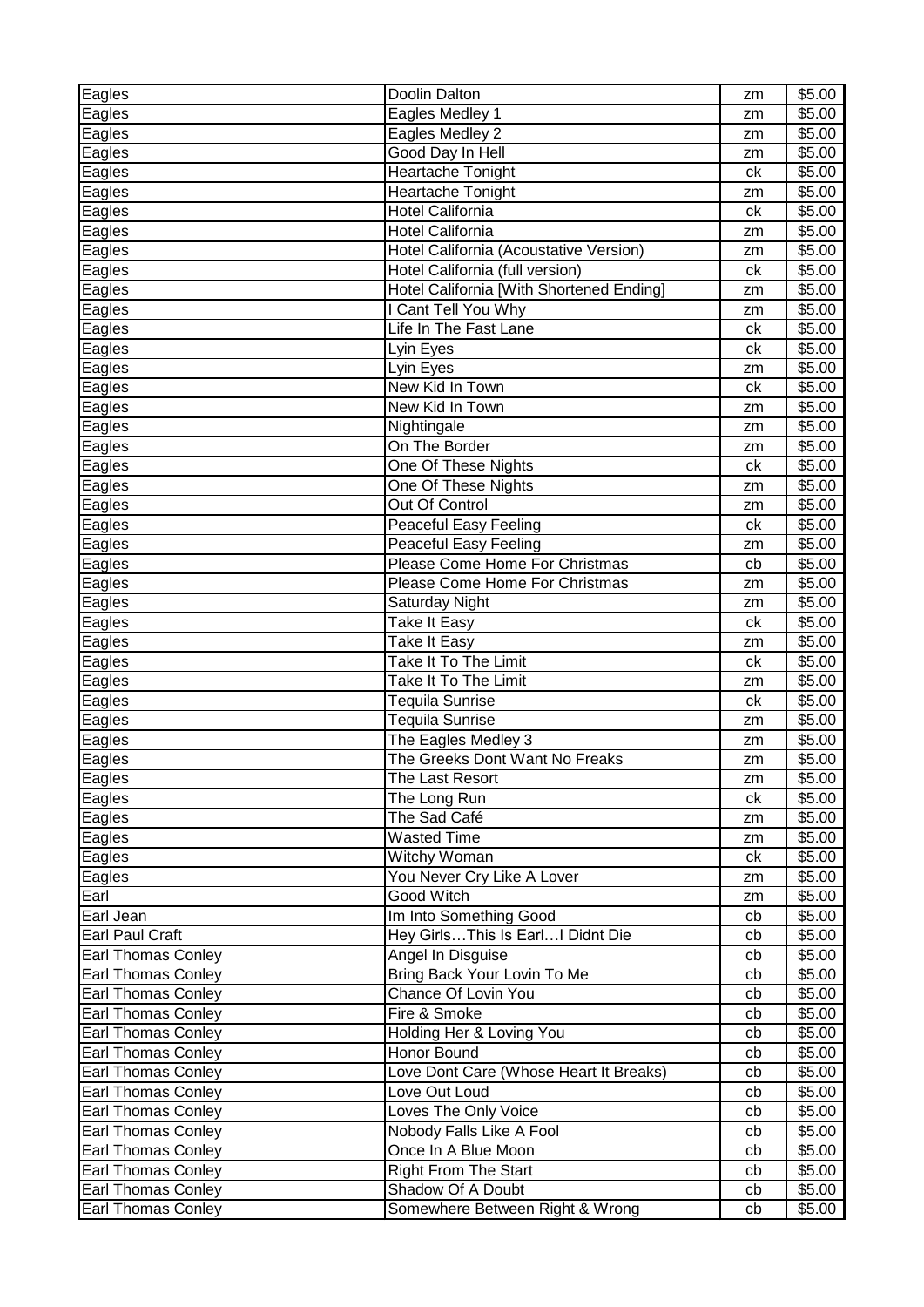| <b>Earl Thomas Conley</b>             | What She Is (Is A Woman In Love)      | cb       | \$5.00             |
|---------------------------------------|---------------------------------------|----------|--------------------|
| <b>Earl Thomas Conley</b>             | Your Loves On The Line                | cb       | \$5.00             |
| Earl Thomas Conley & Keith Whitley    | <b>Brotherly Love</b>                 | cb       | \$5.00             |
| Earth Wind & Fire                     | After The Love Has Gone               | cb       | \$5.00             |
| Earth Wind & Fire                     | Boogie Wonderland                     | cb       | \$5.00             |
| Earth Wind & Fire                     | Boogie Wonderland                     | zm       | \$5.00             |
| Earth Wind & Fire                     | Fantasy                               | zm       | \$5.00             |
| Earth Wind & Fire                     | Lets Groove                           | cb       | \$5.00             |
| Earth Wind & Fire                     | Lets Groove                           | zm       | \$5.00             |
| Earth Wind & Fire                     | <b>Mighty Mighty</b>                  | cb       | \$5.00             |
| Earth Wind & Fire                     | September                             | cb       | \$5.00             |
| Earth Wind & Fire                     | September                             | zm       | \$5.00             |
| Earth Wind & Fire                     | Shining Star                          | cb       | \$5.00             |
| Earth Wind & Fire                     | Sing A Song                           | cb       | \$5.00             |
| Eartha Kitt                           | Santa Baby                            | cb       | \$5.00             |
| East 17                               | Its Alright                           | zm       | \$5.00             |
| East 17                               | Stay Another Day                      | zm       | \$5.00             |
| <b>Easton Corbin</b>                  | A Little More Country Than That       | cb       | \$5.00             |
| <b>Easton Corbin</b>                  | I Cant Love You Back                  | cb       | \$5.00             |
| Easton Corbin                         | Roll With It                          | cb       | \$5.00             |
| Easybeats                             | Friday On My Mind                     | ck       | \$5.00             |
| Easybeats                             | Friday On My Mind                     |          | \$5.00             |
| Easybeats                             | III Make You Happy                    | zm<br>ck | \$8.00             |
|                                       | Shes So Fine                          | ck       | \$5.00             |
| Easybeats                             | Sorry                                 |          | \$8.00             |
| Easybeats                             | <b>Wedding Ring</b>                   | ck<br>ck | \$8.00             |
| Easybeats                             |                                       |          |                    |
| Easybeats                             | Women (Make You Feel Allright)        | ck       | \$8.00             |
| Echo & The Bunnymen                   | <b>Nothing Lasts Forever</b>          | zm       | \$5.00             |
| Echo & The Bunnymen                   | The Killing Moon                      | zm       | \$5.00             |
|                                       |                                       |          |                    |
| Echobelly                             | Insomniac                             | zm       | \$5.00             |
| Echosmith                             | Cool Kids                             | zm       | \$5.00             |
| Ed Helms From The Hangover Soundtrack | Stus Song                             | zm       | \$5.00             |
| <b>Ed Sheeran</b>                     | Afire Love                            | zm       | \$5.00             |
| <b>Ed Sheeran</b>                     | Afterglow                             | ck       | \$5.00             |
| Ed Sheeran                            | Afterglow                             | zm       | \$5.00             |
| Ed Sheeran                            | Baby One More Time                    | zm       | \$5.00             |
| Ed Sheeran                            | <b>Bad Habits</b>                     | ck       | \$5.00             |
| Ed Sheeran                            | <b>Bad Habits</b>                     | zm       | \$5.00             |
| Ed Sheeran                            | Barcelona                             | zm       | \$5.00             |
| <b>Ed Sheeran</b>                     | Be Right Now                          | zm       | $\overline{$}5.00$ |
| Ed Sheeran                            | Be Right Now (Without Backing Vocals) | zm       | \$5.00             |
| <b>Ed Sheeran</b>                     | Be Right Now (Without Verse BVs)      | zm       | \$5.00             |
| Ed Sheeran                            | Bibia Be Ye Ye                        | zm       | \$5.00             |
| Ed Sheeran                            | Castle On The Hill                    | ck       | \$5.00             |
| Ed Sheeran                            | Castle On The Hill                    | zm       | \$5.00             |
| <b>Ed Sheeran</b>                     | Dive                                  | ck       | \$5.00             |
| Ed Sheeran                            | Dive                                  | zm       | \$5.00             |
| Ed Sheeran                            | Dont                                  | ck       | \$5.00             |
| Ed Sheeran                            | Dont                                  | zm       | \$5.00             |
| Ed Sheeran                            | <b>Drunk</b>                          | zm       | \$5.00             |
| Ed Sheeran                            | Eraser                                | zm       | \$5.00             |
| Ed Sheeran                            | <b>First Times</b>                    | zm       | \$5.00             |
| Ed Sheeran                            | First Times (Without Backing Vocals)  | zm       | \$5.00             |
| Ed Sheeran                            | <b>Galway Girl</b>                    | ck       | \$5.00             |
| Ed Sheeran                            | <b>Galway Girl</b>                    | zm       | \$5.00             |
| Ed Sheeran                            | Give Me Love                          | zm       | \$5.00             |
| Ed Sheeran<br>Ed Sheeran              | Happier                               | ck       | \$5.00<br>\$5.00   |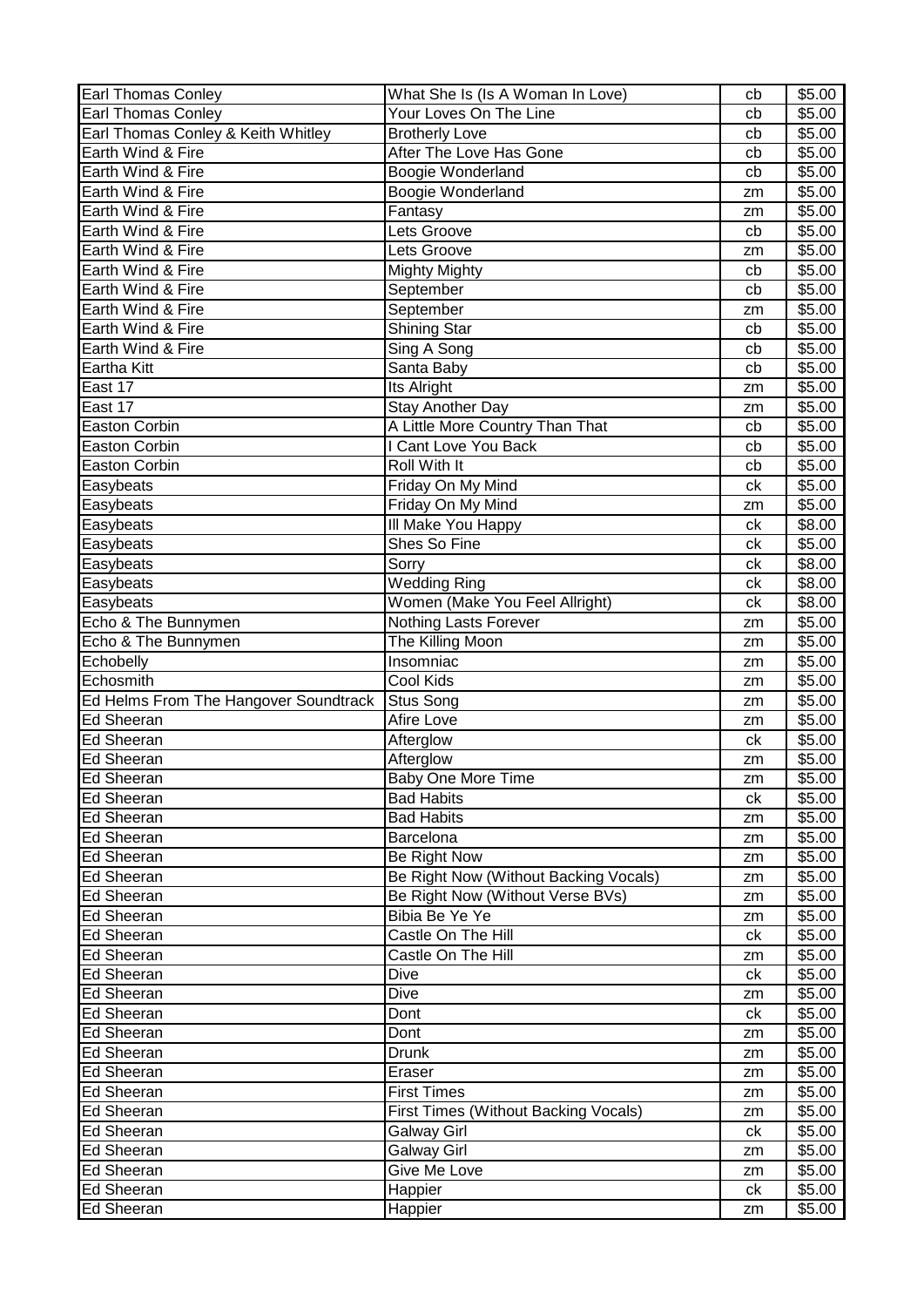| Ed Sheeran                               | Hearts Dont Break Around Here              | zm | \$5.00             |
|------------------------------------------|--------------------------------------------|----|--------------------|
| Ed Sheeran                               | How Would You Feel (Paean)                 | zm | \$5.00             |
| Ed Sheeran                               | I Dont Care (Acoustic Version)             | zm | \$5.00             |
| <b>Ed Sheeran</b>                        | I See Fire                                 | zm | \$5.00             |
| Ed Sheeran                               | I See Fire (Acoustative Version)           | zm | \$5.00             |
| <b>Ed Sheeran</b>                        | Im A Mess                                  | zm | \$5.00             |
| <b>Ed Sheeran</b>                        | Lego House                                 | ck | \$5.00             |
| <b>Ed Sheeran</b>                        | Lego House                                 | zm | \$5.00             |
| <b>Ed Sheeran</b>                        | Nancy Mulligan                             | zm | \$5.00             |
| <b>Ed Sheeran</b>                        | New Man                                    | zm | \$5.00             |
| <b>Ed Sheeran</b>                        | Overpass Graffiti                          | ck | \$5.00             |
| <b>Ed Sheeran</b>                        | Overpass Graffiti                          | zm | \$5.00             |
| <b>Ed Sheeran</b>                        | Overpass Graffiti (Without Backing Vocals) | zm | \$5.00             |
| <b>Ed Sheeran</b>                        | Perfect                                    | ck | \$5.00             |
| Ed Sheeran                               | Perfect                                    | zm | \$5.00             |
| <b>Ed Sheeran</b>                        | Photograph                                 | ck | \$5.00             |
| <b>Ed Sheeran</b>                        | Photograph                                 | zm | \$5.00             |
| <b>Ed Sheeran</b>                        | Save Myself                                | zm | \$5.00             |
| <b>Ed Sheeran</b>                        | Shape Of You                               | ck | \$5.00             |
| <b>Ed Sheeran</b>                        | Shape Of You                               | zm | \$5.00             |
| <b>Ed Sheeran</b>                        | <b>Shivers</b>                             | ck | \$5.00             |
| <b>Ed Sheeran</b>                        | <b>Shivers</b>                             |    | \$5.00             |
| <b>Ed Sheeran</b>                        |                                            | zm |                    |
|                                          | Shivers (Without Backing Vocals)           | zm | \$5.00             |
| <b>Ed Sheeran</b>                        | Sing                                       | ck | \$5.00             |
| <b>Ed Sheeran</b>                        | Sing                                       | zm | \$5.00             |
| <b>Ed Sheeran</b>                        | <b>Small Bump</b>                          | zm | \$5.00             |
| <b>Ed Sheeran</b>                        | <b>Supermarket Flowers</b>                 | ck | \$5.00             |
| <b>Ed Sheeran</b>                        | <b>Supermarket Flowers</b>                 | zm | \$5.00             |
| Ed Sheeran                               | The A Team                                 | ck | \$5.00             |
| <b>Ed Sheeran</b>                        | The A Team                                 | zm | \$5.00             |
| Ed Sheeran                               | The Joker And The Queen                    | zm | \$5.00             |
| Ed Sheeran                               | Thinking Out Loud                          | ck | \$5.00             |
| Ed Sheeran                               | Thinking Out Loud                          | zm | \$5.00             |
| <b>Ed Sheeran</b>                        | Thinking Out Loud (Acoustative Version)    | zm | \$5.00             |
| <b>Ed Sheeran</b>                        | <b>Visiting Hours</b>                      | сk | \$5.00             |
| Ed Sheeran                               | Visiting Hours                             | zm | \$5.00             |
| Ed Sheeran                               | Visiting Hours (Without Backing Vocals)    | zm | \$5.00             |
| Ed Sheeran                               | What Do I Know                             | zm | \$5.00             |
| <b>Ed Sheeran</b>                        | You Need Me I Dont Need You                | zm | \$5.00             |
| Ed Sheeran & Beyonce                     | Perfect                                    | сk | \$5.00             |
| Ed Sheeran & Beyonce                     | Perfect                                    | zm | \$5.00             |
| Ed Sheeran & Bruno Mars                  | <b>Blow</b>                                | ck | \$5.00             |
| Ed Sheeran & Bruno Mars                  | <b>Blow</b>                                | zm | \$5.00             |
| Ed Sheeran & Camila Cabello & Cardi B    | South Of The Border                        | ck | \$5.00             |
| Ed Sheeran & Camila Cabello & Cardi B    | South Of The Border                        | zm | \$5.00             |
| Ed Sheeran & Elton John                  | Merry Christmas                            | ck | \$5.00             |
| Ed Sheeran & Elton John                  | Merry Christmas (Duet Version)             | zm | \$5.00             |
| Ed Sheeran & Elton John                  | Merry Christmas (For Solo Singer)          | zm | \$5.00             |
| Ed Sheeran & Eminem & 50 Cent            | Remember The Name (Clean Version)          | zm | \$5.00             |
| Ed Sheeran & Eminem & 50 Cent            | Remember The Name (Explicit Version)       | zm | $\overline{$}5.00$ |
| Ed Sheeran & HER                         | I Dont Want Your Money                     | zm | \$5.00             |
| Ed Sheeran & Justin Bieber               | I Dont Care                                | ck | \$5.00             |
| Ed Sheeran & Khalid                      | <b>Beautiful People</b>                    | сk | \$5.00             |
| Ed Sheeran & Khalid                      | <b>Beautiful People</b>                    | zm | \$5.00             |
| Ed Sheeran & Meek Mill & A Boogie Wit Da | 1000 Nights (Clean Version)                | zm | \$5.00             |
| Ed Sheeran & Meek Mill & A Boogie Wit Da | 1000 Nights (Explicit Version)             |    | \$5.00             |
| Ed Sheeran & Paulo Londra & Dave         | Nothing On You                             | zm | \$5.00             |
| Ed Sheeran & Rudimental                  | Bloodstream                                | zm | \$5.00             |
|                                          |                                            | zm |                    |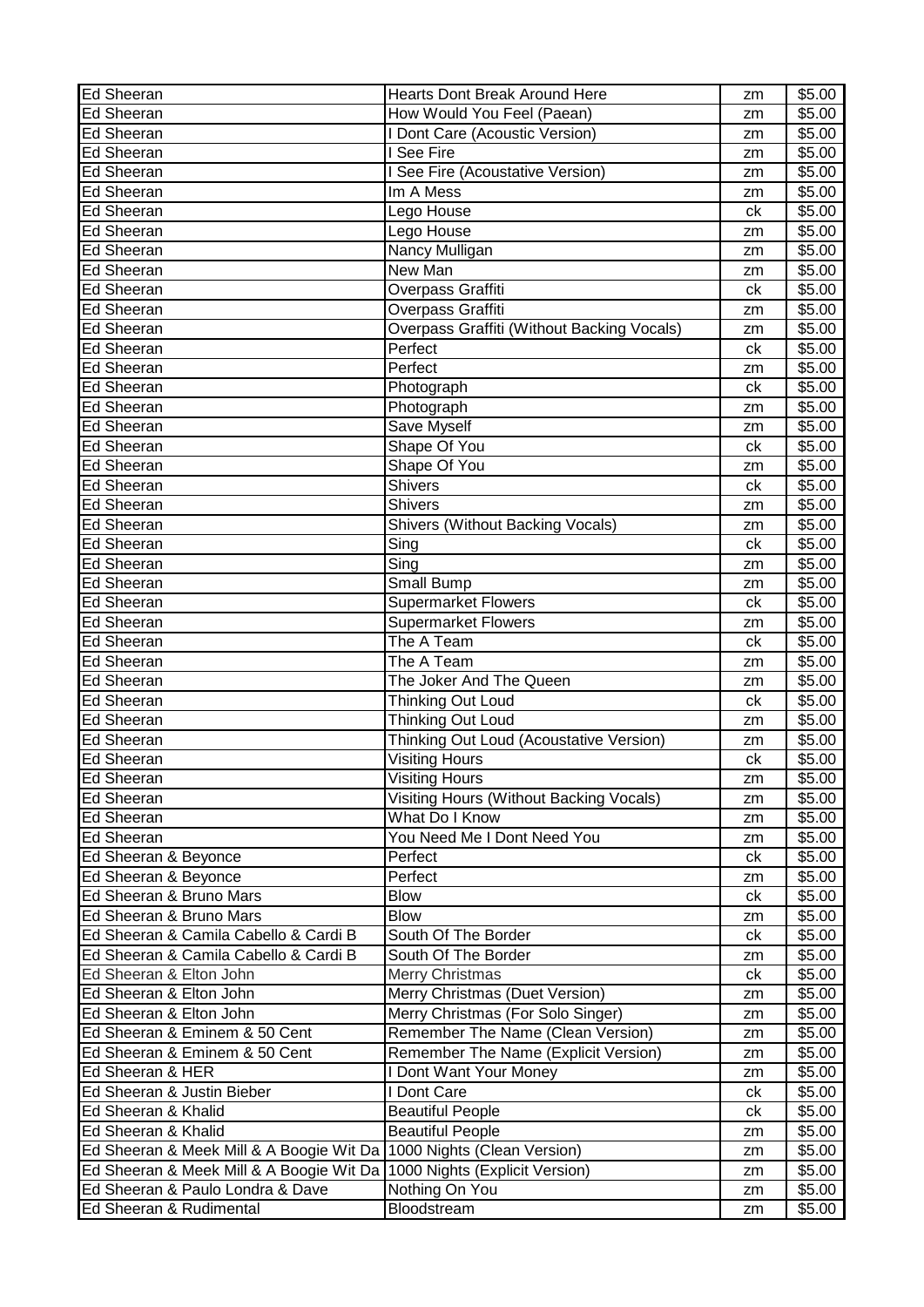| Ed Sheeran & Stormzy                    | Take Me Back To London (Remix)               | zm | \$5.00 |
|-----------------------------------------|----------------------------------------------|----|--------|
| Ed Sheeran & Yebba                      | Best Part Of Me                              | zm | \$5.00 |
| Ed Sheeran And Taylor Swift             | The Joker And The Queen                      | zm | \$5.00 |
| Ed Sheeran Chris Stapleton & Bruno Mars | <b>Blow</b>                                  | ck | \$5.00 |
| <b>Ed Townsend</b>                      | For Your Love                                | cb | \$5.00 |
| Eddie & The Hot Rods                    | Do Anything You Wanna Do                     | zm | \$5.00 |
| <b>Eddie Cantor</b>                     | Ida Sweet As Apple Cider                     | cb | \$5.00 |
| <b>Eddie Cantor</b>                     | If You Knew Susie (Like I Know Susie)        | cb | \$5.00 |
| <b>Eddie Cantor</b>                     | Yes Sir Thats My Baby                        | cb | \$5.00 |
| <b>Eddie Cochran</b>                    | Cmon Everybody                               | ck | \$5.00 |
| <b>Eddie Cochran</b>                    | Cmon Everybody                               | zm | \$5.00 |
| Eddie Cochran                           | <b>Summertime Blues</b>                      | cb | \$5.00 |
| <b>Eddie Cochran</b>                    | <b>Summertime Blues</b>                      | zm | \$5.00 |
| <b>Eddie Cochran</b>                    | Three Steps To Heaven                        | ck | \$5.00 |
| <b>Eddie Cochran</b>                    | Three Steps To Heaven                        | zm | \$5.00 |
| Eddie Cochran                           | Weekend                                      | zm | \$5.00 |
| <b>Eddie Fisher</b>                     | Im Walking Behind You                        | zm | \$5.00 |
| <b>Eddie Fisher</b>                     | Oh My Pa Pa                                  | cb | \$5.00 |
| <b>Eddie Fisher</b>                     | Outside Of Heaven                            | zm | \$5.00 |
| Eddie Floyd                             | Knock On Wood                                | cb | \$5.00 |
| <b>Eddie Floyd</b>                      | Knock On Wood                                | zm | \$5.00 |
| <b>Eddie Gorme</b>                      | <b>Blame It On The Bossanova</b>             | nz | \$5.00 |
| <b>Eddie Hodges</b>                     | Knock On Your Door                           | nz | \$5.00 |
| Eddie Holman                            | Hey There Lonely Girl                        | cb | \$5.00 |
| <b>Eddie Kendricks</b>                  | Boogie Down                                  | cb | \$5.00 |
| <b>Eddie Kendricks</b>                  | Keep On Truckin                              |    | \$5.00 |
|                                         | <b>Blue Smoke</b>                            | cb |        |
| <b>Eddie Low</b>                        |                                              | nz | \$5.00 |
| <b>Eddie Low</b>                        | Sunday Daddy                                 | nz | \$5.00 |
| <b>Eddie Murphy</b>                     | Party All The Time                           | cb | \$5.00 |
| <b>Eddie Rabbitt</b>                    | <b>B B B Burnin Up With Love</b>             | cb | \$5.00 |
| <b>Eddie Rabbitt</b>                    | Both To Each Other (Friends & Lovers)        | cb | \$5.00 |
| <b>Eddie Rabbitt</b>                    | Deck The Halls                               | cb | \$5.00 |
| <b>Eddie Rabbitt</b>                    | Do You Right Tonight                         | cb | \$5.00 |
| <b>Eddie Rabbitt</b>                    | Drinking My Baby Off My Mind                 | cb | \$5.00 |
| <b>Eddie Rabbitt</b>                    | Drivin My Life Away                          | cb | \$5.00 |
| <b>Eddie Rabbitt</b>                    | Every Which Way But Loose                    | cb | \$5.00 |
| <b>Eddie Rabbitt</b>                    | Gone Too Far                                 | cb | \$5.00 |
| <b>Eddie Rabbitt</b>                    | Hearts On Fire                               | cb | \$5.00 |
| <b>Eddie Rabbitt</b>                    | I Cant Help Myself (Here Comes That Feeling) | cb | \$5.00 |
| <b>Eddie Rabbitt</b>                    | I Dont Know Where To Start                   | cb | \$5.00 |
| <b>Eddie Rabbitt</b>                    | I Just Want To Love You                      | cb | \$5.00 |
| <b>Eddie Rabbitt</b>                    | I Love A Rainy Night                         | cb | \$5.00 |
| <b>Eddie Rabbitt</b>                    | I Wanna Dance With You                       | cb | \$5.00 |
| <b>Eddie Rabbitt</b>                    | III Be Home For Christmas & Auld Lang Syne   | cb | \$5.00 |
| <b>Eddie Rabbitt</b>                    | Kentucky Rain                                | cb | \$5.00 |
| <b>Eddie Rabbitt</b>                    | On Second Thought                            | cb | \$5.00 |
| <b>Eddie Rabbitt</b>                    | Pour Me Another Tequila                      | cb | \$5.00 |
| <b>Eddie Rabbitt</b>                    | Repetitive Regret                            | cb | \$5.00 |
| <b>Eddie Rabbitt</b>                    | Rocky Mountain Music                         | cb | \$5.00 |
| <b>Eddie Rabbitt</b>                    | Runnin With The Wind                         | cb | \$5.00 |
| <b>Eddie Rabbitt</b>                    | Someone Could Lose A Heart Tonight           | cb | \$5.00 |
| <b>Eddie Rabbitt</b>                    | Step By Step                                 | cb | \$5.00 |
| <b>Eddie Rabbitt</b>                    | Suspicions                                   | cb | \$5.00 |
| <b>Eddie Rabbitt</b>                    | The Best Year Of My Life                     | cb | \$5.00 |
| <b>Eddie Rabbitt</b>                    | The Wanderer                                 | cb | \$5.00 |
| <b>Eddie Rabbitt</b>                    | Two Dollars In The Jukebox                   | cb | \$5.00 |
| <b>Eddie Rabbitt</b>                    | Warning Sign                                 | cb | \$5.00 |
| <b>Eddie Rabbitt</b>                    | We Cant Go On Living Like This               | cb | \$5.00 |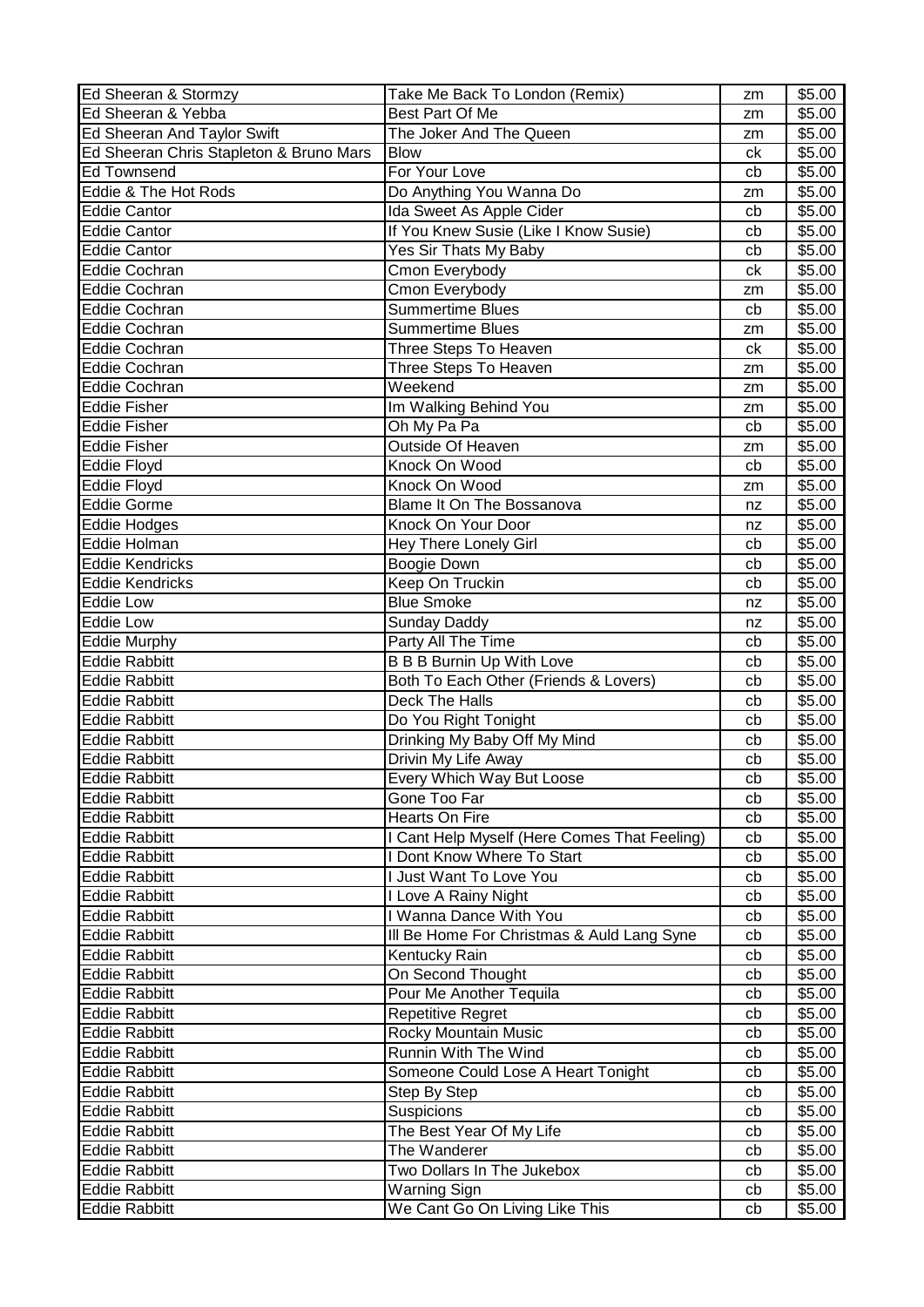| <b>Eddie Rabbitt</b>          | We Must Be Doin Somethin Right                     | cb | \$5.00 |
|-------------------------------|----------------------------------------------------|----|--------|
| <b>Eddie Rabbitt</b>          | We Wish You A Merry Christmas                      | cb | \$5.00 |
| <b>Eddie Rabbitt</b>          | You Cant Run From Love                             | cb | \$5.00 |
| <b>Eddie Rabbitt</b>          | You Dont Love Me Anymore                           | cb | \$5.00 |
| Eddie Rabbitt & Crystal Gayle | You & I                                            | cb | \$5.00 |
| Eddie Vedder                  | Long Way                                           | ck | \$5.00 |
| Eddy Arnold                   | A Full Time Job                                    | cb | \$5.00 |
| Eddy Arnold                   | A Heart Full Of Love (For A Handful Of Kisses)     | cb | \$5.00 |
| Eddy Arnold                   | Anytime                                            | cb | \$5.00 |
| Eddy Arnold                   | <b>Bouquet Of Roses</b>                            | cb | \$5.00 |
| Eddy Arnold                   | Cattle Call                                        | cb | \$5.00 |
| Eddy Arnold                   | Dont Rob Another Mans Castle                       | cb | \$5.00 |
| Eddy Arnold                   | Easy On The Eyes                                   | cb | \$5.00 |
| Eddy Arnold                   | <b>Here Comes Heaven</b>                           | cb | \$5.00 |
| Eddy Arnold                   | I Want To Go With You                              | cb | \$5.00 |
| Eddy Arnold                   | Ill Hold You In My Heart (Till I Can Hold You In M | cb | \$5.00 |
| <b>Eddy Arnold</b>            | Im Throwing Rice (At The Girl That I Love)         | cb | \$5.00 |
| <b>Eddy Arnold</b>            | Its A Sin                                          | cb | \$5.00 |
| <b>Eddy Arnold</b>            | Just A Little Lovin (Will Go A Long Long Way)      | cb | \$5.00 |
| <b>Eddy Arnold</b>            | Lonely Again                                       | cb | \$5.00 |
| Eddy Arnold                   | Make The World Go Away                             | cb | \$5.00 |
|                               |                                                    | cb | \$5.00 |
| Eddy Arnold                   | One Kiss Too Many                                  |    |        |
| <b>Eddy Arnold</b>            | Somebody Like Me                                   | cb | \$5.00 |
| Eddy Arnold                   | <b>Tennessee Stud</b>                              | cb | \$5.00 |
| <b>Eddy Arnold</b>            | Texarkana Baby                                     | cb | \$5.00 |
| Eddy Arnold                   | That Do Make It Nice                               | cb | \$5.00 |
| Eddy Arnold                   | The Last Word In Lonesome Is Me                    | cb | \$5.00 |
| <b>Eddy Arnold</b>            | Turn The World Around                              | cb | \$5.00 |
| Eddy Arnold                   | Wagon Wheels                                       | cb | \$5.00 |
| Eddy Arnold                   | What Is Life Without Love                          | cb | \$5.00 |
| Eddy Arnold                   | Whats He Doing In My World                         | cb | \$5.00 |
| Eddy Arnold                   | You Dont Know Me                                   | cb | \$5.00 |
| <b>Eddy Grant</b>             | <b>Electric Avenue</b>                             | ck | \$5.00 |
| <b>Eddy Grant</b>             | Electric Avenue                                    | zm | \$5.00 |
| <b>Eddy Grant</b>             | Gimme Hope Joanna                                  | zm | \$5.00 |
| <b>Eddy Grant</b>             | I Dont Wanna Dance                                 | zm | \$5.00 |
| <b>Eddy Raven</b>             | Cowboys Dont Cry                                   | cb | \$5.00 |
| <b>Eddy Raven</b>             | Sooner Or Later                                    | cb | \$5.00 |
| <b>Eddy Raven</b>             | Who Do You Know In California                      | zm | \$5.00 |
| <b>Edens Crush</b>            | Get Over Yourself                                  | cb | \$5.00 |
| <b>Edens Crush</b>            | Love This Way                                      | cb | \$5.00 |
| Edens Edge                    | Amen                                               | cb | \$5.00 |
| <b>Edgar Winter Group</b>     | Free Ride                                          | cb | \$5.00 |
| Edie Brickell & New Bohemians | What I Am                                          | cb | \$5.00 |
| Edison Lighthouse             | Love Grows (Where My Rosemary Goes)                | cb | \$5.00 |
| Edison Lighthouse             | Love Grows (Where My Rosemary Goes)                | zm | \$5.00 |
| <b>Edith Piaf</b>             | La Vie En Rose                                     | zm | \$5.00 |
| Edsels                        | Rama Lama Ding Dong                                | cb | \$5.00 |
| <b>Edwin Hawkins Singers</b>  | Oh Happy Day                                       | cb | \$5.00 |
| <b>Edwin Starr</b>            | 25 Miles                                           | zm | \$5.00 |
| <b>Edwin Starr</b>            | Stop Her On Sight (SOS)                            | zm | \$5.00 |
| <b>Edwin Starr</b>            | War                                                | cb | \$5.00 |
| <b>Edwin Starr</b>            | War                                                | zm | \$5.00 |
| <b>Edwyn Collins</b>          | A Girl Like You                                    | zm | \$5.00 |
| Eiffel 65                     | Blue (Da Ba Dee)                                   | cb | \$5.00 |
| Eiffel 65                     | Blue (Da Ba Dee)                                   | zm | \$5.00 |
| Eighth Wonder                 | Im Not Scared                                      | zm | \$5.00 |
| <b>Elaine Paige</b>           | Memory (From Cats Soundtrack)                      | zm | \$5.00 |
|                               |                                                    |    |        |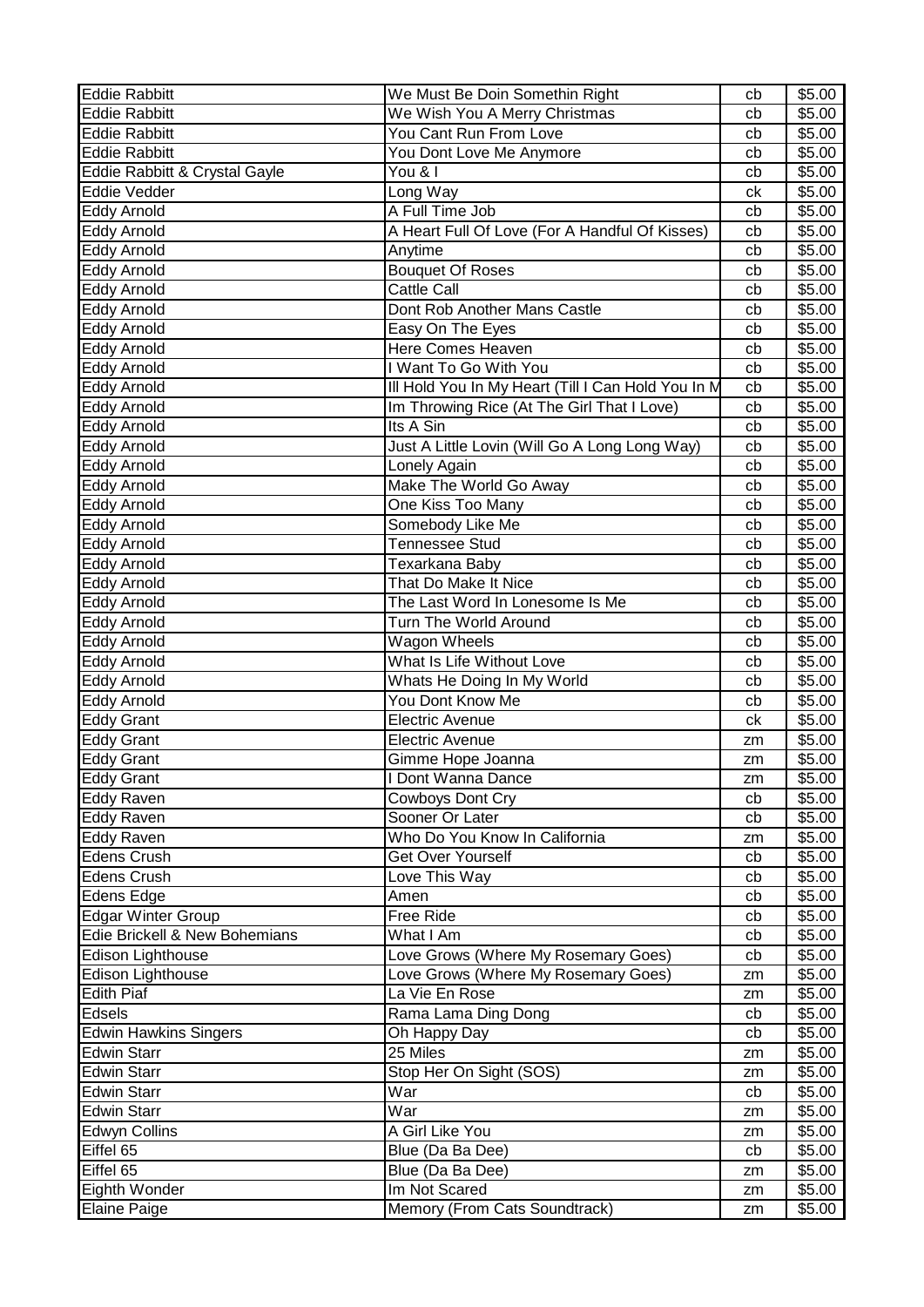| Elaine Paige & Barbara Dickson    | I Know Him So Well                | ck | \$5.00 |
|-----------------------------------|-----------------------------------|----|--------|
| Elaine Paige & Barbara Dickson    | I Know Him So Well                | zm | \$5.00 |
| Elbow                             | Golden Slumbers                   | zm | \$5.00 |
| Elbow                             | One Day Like This                 | zm | \$5.00 |
| <b>Eleanor Mcevoy</b>             | Only A Womans Heart               | zm | \$5.00 |
| Electric Light Orchestra          | 10538 Overture                    | zm | \$5.00 |
| Electric Light Orchestra          | All Over The World                | zm | \$5.00 |
| Electric Light Orchestra          | Easy Money                        | zm | \$5.00 |
| Electric Light Orchestra          | Evil Woman                        | zm | \$5.00 |
| Electric Light Orchestra          | Hold On Tight                     | zm | \$5.00 |
| Electric Light Orchestra          | Livin Thing                       | ck | \$5.00 |
| Electric Light Orchestra          | Livin Thing                       | zm | \$5.00 |
| Electric Light Orchestra          | Long Black Road                   | zm | \$5.00 |
| Electric Light Orchestra          | Mr Blue Sky                       | zm | \$5.00 |
| Electric Light Orchestra          | Rock N Roll Is King               | zm | \$5.00 |
| Electric Light Orchestra          | State Of Mind                     | zm | \$5.00 |
| Electric Light Orchestra          | Sweet Talkin Woman                | zm | \$5.00 |
| Electric Light Orchestra          | Telephone Line                    | zm | \$5.00 |
| <b>Electric Six</b>               | Danger High Voltage               | zm | \$5.00 |
| <b>Electric Six</b>               | Gay Bar                           | zm | \$5.00 |
| Electronic                        | Getting Away With It              | zm | \$5.00 |
| Elegants                          | Little Star                       | cb | \$5.00 |
| Elgins                            | Heaven Must Have Sent You         | zm | \$5.00 |
| Eli Young Band                    | Always The Love Song              | cb | \$5.00 |
| Eli Young Band                    | Crazy Girl                        | cb | \$5.00 |
| Eli Young Band                    | Guinevere                         | cb | \$5.00 |
| Eli Young Band                    | Radio Waves                       | cb | \$5.00 |
| Eli Young Band                    | When It Rains                     | cb | \$5.00 |
| Eliza Doolittle                   | Moneybox                          | zm | \$5.00 |
| Eliza Doolittle                   | Pack Up                           | zm | \$5.00 |
| <b>Elizabeth Cook</b>             | <b>Stupid Things</b>              | cb | \$5.00 |
| <b>Elkie Brooks</b>               | Dont Cry Out Loud                 | zm | \$5.00 |
| <b>Elkie Brooks</b>               | Lilac Wine                        | zm | \$5.00 |
| <b>Elkie Brooks</b>               | No More The Fool                  | zm | \$5.00 |
| <b>Elkie Brooks</b>               | Pearls A Singer                   | ck | \$5.00 |
| <b>Elkie Brooks</b>               | Pearls A Singer                   | zm | \$5.00 |
| <b>Elkie Brooks</b>               | Sunshine After The Rain           | zm | \$5.00 |
| Ella Eyre                         | Comeback (Clean)                  | zm | \$5.00 |
| Ella Eyre                         | Comeback (Explicit)               | zm | \$5.00 |
| Ella Fitzgerald                   | A Tisket A Tasket                 | cb | \$5.00 |
| Ella Fitzgerald                   | <b>Blue Moon</b>                  | zm | \$5.00 |
| Ella Fitzgerald                   | But Not For Me                    | zm | \$5.00 |
| Ella Fitzgerald                   | Embraceable You                   | zm | \$5.00 |
| Ella Fitzgerald                   | Evry Time We Say Goodbye          | zm | \$5.00 |
| Ella Fitzgerald                   | I Cant Give You Anything But Love | zm | \$5.00 |
| Ella Fitzgerald                   | I Could Write A Book              | zm | \$5.00 |
| Ella Fitzgerald                   | I Get A Kick Out Of You           | zm | \$5.00 |
| Ella Fitzgerald                   | I Love Paris                      | zm | \$5.00 |
| Ella Fitzgerald                   | Lets Do It (Lets Fall In Love)    | zm | \$5.00 |
| Ella Fitzgerald                   | Manhattan                         | zm | \$5.00 |
| Ella Fitzgerald                   | <b>Misty</b>                      | zm | \$5.00 |
| Ella Fitzgerald                   | My Funny Valentine                | zm | \$5.00 |
| Ella Fitzgerald                   | Someone To Watch Over Me          | zm | \$5.00 |
| Ella Fitzgerald                   | The Man I Love                    | zm | \$5.00 |
| Ella Fitzgerald                   | <b>Theres A Small Hotel</b>       | zm | \$5.00 |
| Ella Fitzgerald                   | With A Song In My Heart           | zm | \$5.00 |
| Ella Fitzgerald & Louis Armstrong | Summertime                        | zm | \$5.00 |
| Ella Fitzgerald & Louis Armstrong | <b>Tenderly</b>                   | zm | \$5.00 |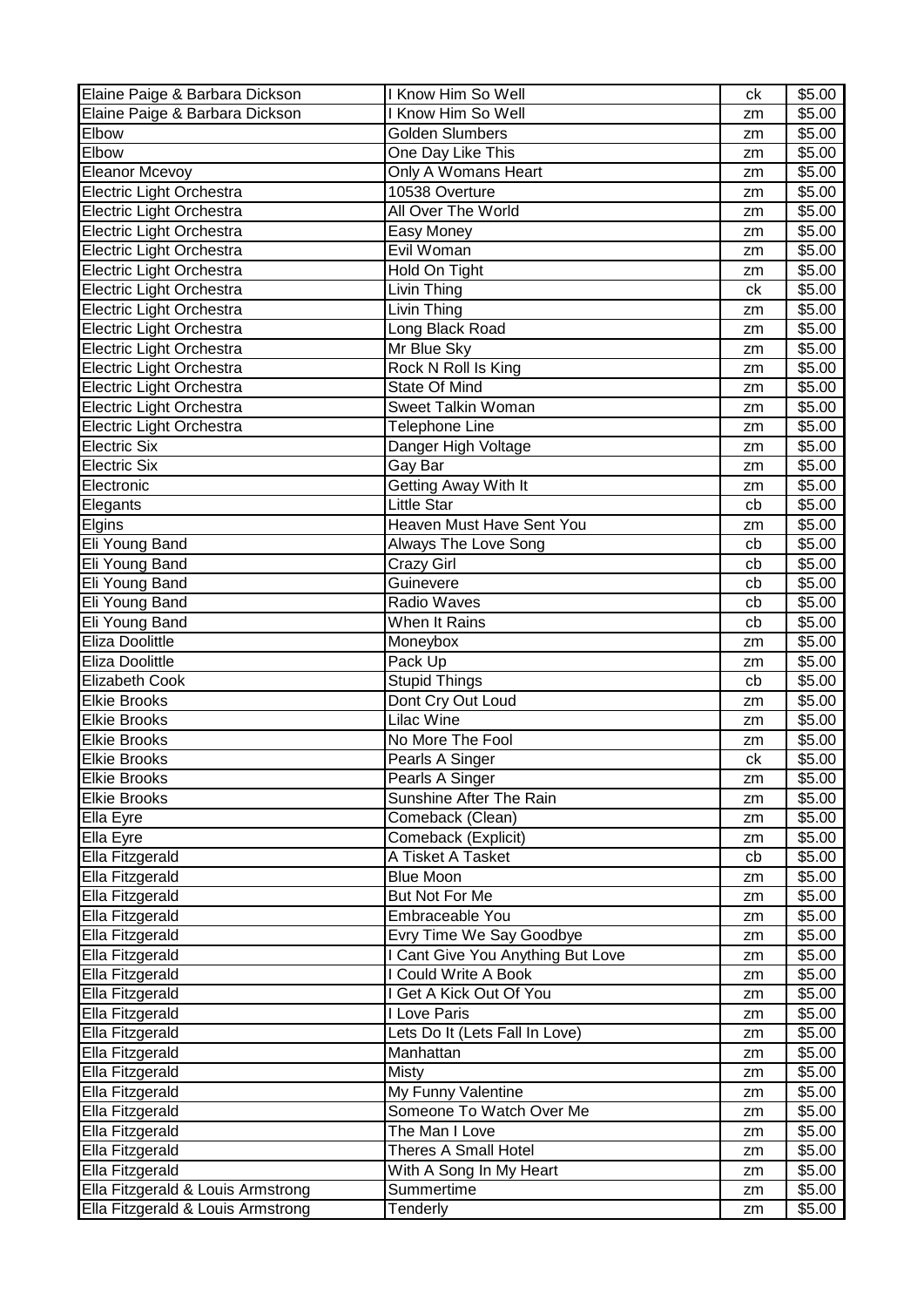| Ella Fitzgerald & Louis Armstrong | They Cant Take That Away From Me         | zm | \$5.00 |
|-----------------------------------|------------------------------------------|----|--------|
| Ella Henderson                    | <b>Brave</b>                             | zm | \$5.00 |
| Ella Henderson                    | Ghost                                    | zm | \$5.00 |
| Ella Henderson                    | Glow                                     | zm | \$5.00 |
| Ella Henderson                    | Mirror Man                               | zm | \$5.00 |
| Ella Henderson                    | Yours                                    | zm | \$5.00 |
| Ella Henderson & Tom Grennan      | Lets Go Home Together                    | zm | \$5.00 |
| Elle King                         | Exs & Ohs                                | ck | \$5.00 |
| $\overline{\text{El}}$ le King    | Exs & Ohs                                | zm | \$5.00 |
| Elle King & Miranda Lambert       | Drunk (And I Dont Wanna Go Home)         | ck | \$5.00 |
| <b>Ellie Goulding</b>             | Anything Could Happen                    | zm | \$5.00 |
| <b>Ellie Goulding</b>             | Army                                     | zm | \$5.00 |
| <b>Ellie Goulding</b>             | <b>Beating Heart</b>                     | zm | \$5.00 |
| <b>Ellie Goulding</b>             | <b>Burn</b>                              |    | \$5.00 |
|                                   |                                          | zm |        |
| <b>Ellie Goulding</b>             | Goodness Gracious                        | zm | \$5.00 |
| <b>Ellie Goulding</b>             | How Long Will I Love You                 | zm | \$5.00 |
| <b>Ellie Goulding</b>             | Lights                                   | zm | \$5.00 |
| Ellie Goulding                    | Love Me Like You Do                      | zm | \$5.00 |
| <b>Ellie Goulding</b>             | On My Mind                               | zm | \$5.00 |
| <b>Ellie Goulding</b>             | Power                                    | zm | \$5.00 |
| <b>Ellie Goulding</b>             | River                                    | zm | \$5.00 |
| <b>Ellie Goulding</b>             | Something In The Way You Move            | zm | \$5.00 |
| <b>Ellie Goulding</b>             | <b>Starry Eyed</b>                       | zm | \$5.00 |
| <b>Ellie Goulding</b>             | Still Falling For You                    | ck | \$5.00 |
| <b>Ellie Goulding</b>             | Still Falling For You                    | zm | \$5.00 |
| <b>Ellie Goulding</b>             | Your Song                                | zm | \$5.00 |
| Ellie Goulding & Diplo            | Close To Me                              | ck | \$5.00 |
| Ellie Goulding & Juice WRLD       | Hate Me                                  | zm | \$5.00 |
| <b>Elliott Yamin</b>              | <b>Fight For Love</b>                    | cb | \$5.00 |
| <b>Elliott Yamin</b>              | Wait For You                             | cb | \$5.00 |
| Elmo & Patsy                      | Grandma Got Run Over By A Reindeer       | cb | \$5.00 |
| Elton John                        | Are You Ready For Love                   | zm | \$5.00 |
| Elton John                        | <b>Believe</b>                           | cb | \$5.00 |
| Elton John                        | Bennie & The Jets                        | cb | \$5.00 |
| Elton John                        | Bennie & The Jets                        | zm | \$5.00 |
| Elton John                        | Blue Eyes                                | zm | \$5.00 |
| Elton John                        | Can You Feel The Love Tonight            | cb | \$5.00 |
| Elton John                        | Can You Feel The Love Tonight            | zm | \$5.00 |
| Elton John                        | Candle In The Wind                       | cb | \$5.00 |
| Elton John                        | Candle In The Wind                       | zm | \$5.00 |
| Elton John                        | Candle In The Wind (Englands Rose)       | cb | \$5.00 |
| Elton John                        | Circle Of Life                           | ck | \$5.00 |
| Elton John                        | Circle Of Life                           | zm | \$5.00 |
| Elton John                        | Cold Heart                               | ck | \$5.00 |
| Elton John                        | Crocodile Rock                           | cb | \$5.00 |
| Elton John                        | Crocodile Rock                           | zm | \$5.00 |
| Elton John                        | Crocodile Rock (Velocity Mix)            | zm | \$5.00 |
| Elton John                        | Daniel                                   | ck | \$5.00 |
| Elton John                        | Daniel                                   | zm | \$5.00 |
| Elton John                        | Goodbye Yellow Brick Road                | cb | \$5.00 |
| Elton John                        | Goodbye Yellow Brick Road                | zm | \$5.00 |
| Elton John                        | I Dont Want To Go On With You Like That  | cb | \$5.00 |
| Elton John                        | I Guess Thats Why They Call It The Blues | ck | \$5.00 |
| Elton John                        |                                          |    |        |
|                                   | I Guess Thats Why They Call It The Blues | zm | \$5.00 |
| Elton John                        | I Want Love                              | cb | \$5.00 |
| Elton John                        | I Want Love                              | zm | \$5.00 |
| Elton John                        | Im Still Standing                        | ck | \$5.00 |
| Elton John                        | Im Still Standing                        | zm | \$5.00 |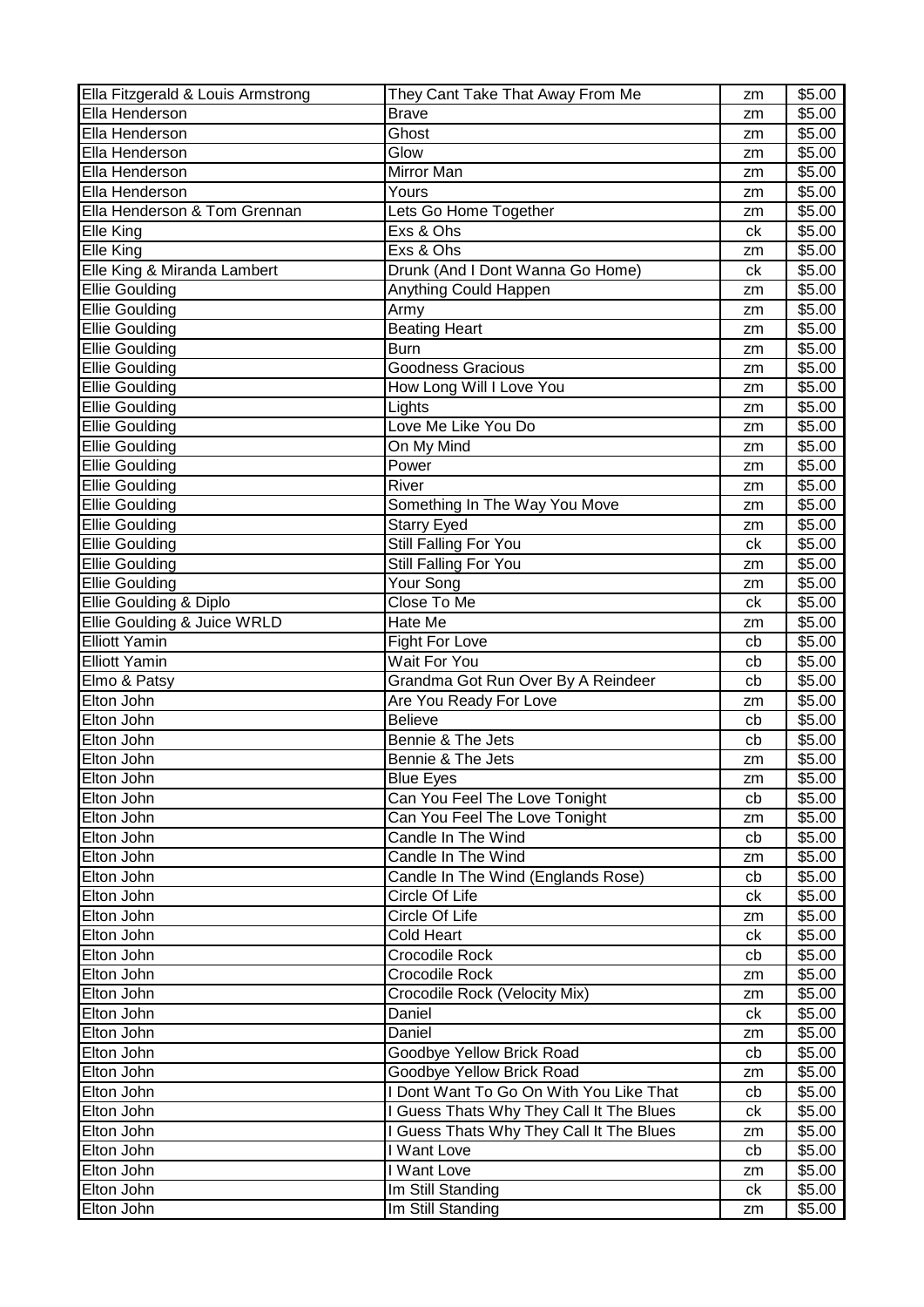| Elton John                   | Im Still Standing (Velocity Mix)               | zm | \$5.00 |
|------------------------------|------------------------------------------------|----|--------|
| Elton John                   | <b>Island Girl</b>                             | cb | \$5.00 |
| Elton John                   | Kiss The Bride                                 | ck | \$5.00 |
| Elton John                   | <b>Kiss The Bride</b>                          | zm | \$5.00 |
| Elton John                   | Little Jeannie                                 | cb | \$5.00 |
| Elton John                   | Looking Up                                     | zm | \$5.00 |
| Elton John                   | Lucy In The Sky With Diamonds                  | cb | \$5.00 |
| Elton John                   | Made In England                                | zm | \$5.00 |
| Elton John                   | Miami 2017 (Seen The Lights Go Out On Broady   | zm | \$5.00 |
| Elton John                   | Nikita                                         | ck | \$5.00 |
| Elton John                   | <b>Nikita</b>                                  | zm | \$5.00 |
| Elton John                   | Passengers                                     | zm | \$5.00 |
| Elton John                   | Philadelphia Freedom                           | cb | \$5.00 |
| Elton John                   | Philadelphia Freedom                           | zm | \$5.00 |
| Elton John                   | <b>Pinball Wizard</b>                          | ck | \$5.00 |
| Elton John                   | <b>Pinball Wizard</b>                          | zm | \$5.00 |
| Elton John                   | Please                                         | zm | \$5.00 |
| Elton John                   | Rocket Man                                     | cb | \$5.00 |
| Elton John                   | Rocket Man                                     | zm | \$5.00 |
| Elton John                   | Sacrifice                                      | ck | \$5.00 |
| Elton John                   | Sacrifice                                      | zm | \$5.00 |
| Elton John                   | Sad Songs (Say So Much)                        | ck | \$5.00 |
| Elton John                   | Sad Songs (Say So Much)                        | zm | \$5.00 |
| Elton John                   | Saturday Nights Alright For Fighting           | ck | \$5.00 |
| Elton John                   | Saturday Nights Alright For Fighting           | zm | \$5.00 |
| Elton John                   | Someone Saved My Life Tonight                  | ck | \$5.00 |
| Elton John                   | Something About The Way You Look Tonight       | ck | \$5.00 |
| Elton John                   | Something About The Way You Look Tonight       | zm | \$5.00 |
| Elton John                   | Sorry Seems To Be The Hardest Word             | cb | \$5.00 |
| Elton John                   | Sorry Seems To Be The Hardest Word             | zm | \$5.00 |
| Elton John                   | Step Into Christmas                            | zm | \$5.00 |
| Elton John                   | The Bitch Is Back                              | zm | \$5.00 |
| Elton John                   | The One                                        | zm | \$5.00 |
| Elton John                   | <b>Tiny Dancer</b>                             | zm | \$5.00 |
| Elton John                   | Tiny Dancer (edited version 4m30s)             | ck | \$5.00 |
| Elton John                   | Tiny Dancer (full version 6mins)               | ck | \$5.00 |
| Elton John                   | Tiny Dancer (radio version 3m30s)              | сk | \$5.00 |
| Elton John                   | Your Song                                      | cb | \$5.00 |
| Elton John                   | Your Song                                      | zm | \$5.00 |
| Elton John & Aretha Franklin | Through The Storm                              | cb | \$5.00 |
| Elton John & Catherine Britt | Where We Both Say Goodbye                      | cb | \$5.00 |
| Elton John & Dua Lipa        | Cold Heart (PNAU Remix)                        | zm | \$5.00 |
| Elton John & Dua Lipa        | Cold Heart (PNAU Remix) (Without Backing Vod   | zm | \$5.00 |
| Elton John & Gary Barlow     | Face To Face                                   | zm | \$5.00 |
| Elton John & George Michael  | Dont Let The Sun Go Down On Me                 | zm | \$5.00 |
| Elton John & Kiki Dee        | Dont Go Breaking My Heart                      | cb | \$5.00 |
| Elton John & Kiki Dee        | Dont Go Breaking My Heart                      | zm | \$5.00 |
| Elton John & LeAnn Rimes     | Written In The Stars                           | cb | \$5.00 |
| Elvin Bishop                 | Fooled Around & Fell In Love                   | cb | \$5.00 |
| Elvin Bishop                 | Fooled Around & Fell In Love                   | zm | \$5.00 |
| Elvin Bishop                 | Fooled Around & Fell In Love (Without Backing) | zm | \$5.00 |
| Elvin Bishop                 | <b>Struttin My Stuff</b>                       | cb | \$5.00 |
| Elvin Bishop                 | <b>Travelin Shoes</b>                          | cb | \$5.00 |
| Elvis Costello               | Alison                                         | zm | \$5.00 |
| Elvis Costello               | Good Year For The Roses                        | zm | \$5.00 |
| Elvis Costello               | I Dont Want To Go To Chelsea                   | zm | \$5.00 |
| <b>Elvis Costello</b>        | <b>Olivers Army</b>                            | zm | \$5.00 |
| Elvis Costello               | <b>Watching The Detectives</b>                 | zm | \$5.00 |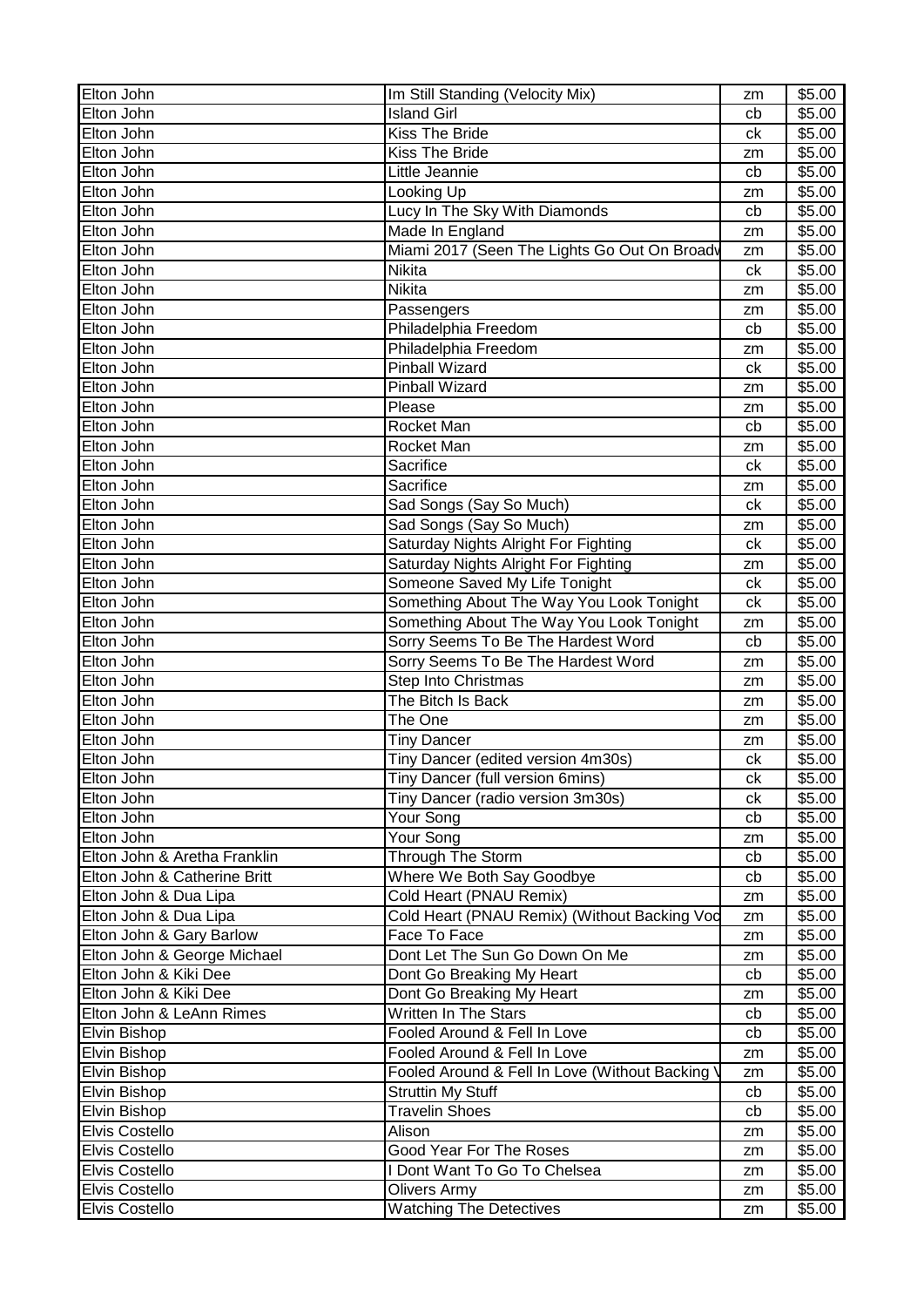| Elvis Costello & The Attractions | I Cant Stand Up For Falling Down              | zm | \$5.00 |
|----------------------------------|-----------------------------------------------|----|--------|
| <b>Elvis Presley</b>             | 68 Comeback TV Special                        | zm | \$5.00 |
| <b>Elvis Presley</b>             | A Big Hunk O Love                             | cb | \$5.00 |
| <b>Elvis Presley</b>             | A Big Hunk O Love                             | zm | \$5.00 |
| <b>Elvis Presley</b>             | A Fool Such As I                              | cb | \$5.00 |
| <b>Elvis Presley</b>             | A Fool Such As I                              | zm | \$5.00 |
| <b>Elvis Presley</b>             | A Little Less Conversation                    | zm | \$5.00 |
| <b>Elvis Presley</b>             | A Mess Of The Blues                           | cb | \$5.00 |
| <b>Elvis Presley</b>             | Aint That Lovin You                           | cb | \$5.00 |
| <b>Elvis Presley</b>             | All Shook Up                                  | cb | \$5.00 |
| <b>Elvis Presley</b>             | All Shook Up                                  | zm | \$5.00 |
| <b>Elvis Presley</b>             | Always On My Mind                             | cb | \$5.00 |
| <b>Elvis Presley</b>             | Always On My Mind                             | zm | \$5.00 |
|                                  |                                               |    |        |
| <b>Elvis Presley</b>             | Amazing Grace                                 | cb | \$5.00 |
| <b>Elvis Presley</b>             | American Trilogy                              | cb | \$5.00 |
| <b>Elvis Presley</b>             | An American Trilogy                           | zm | \$5.00 |
| <b>Elvis Presley</b>             | An Evening Prayer                             | cb | \$5.00 |
| <b>Elvis Presley</b>             | And I Love You So                             | cb | \$5.00 |
| <b>Elvis Presley</b>             | Any Way You Want Me                           | cb | \$5.00 |
| <b>Elvis Presley</b>             | Are You Lonesome Tonight                      | cb | \$5.00 |
| <b>Elvis Presley</b>             | Are You Lonesome Tonight                      | zm | \$5.00 |
| <b>Elvis Presley</b>             | Are You Sincere                               | cb | \$5.00 |
| <b>Elvis Presley</b>             | Ask Me                                        | cb | \$5.00 |
| <b>Elvis Presley</b>             | <b>Baby Lets Play House</b>                   | cb | \$5.00 |
| <b>Elvis Presley</b>             | Big Boss Man                                  | cb | \$5.00 |
| <b>Elvis Presley</b>             | <b>Blue Christmas</b>                         | cb | \$5.00 |
| <b>Elvis Presley</b>             | <b>Blue Christmas</b>                         | zm | \$5.00 |
| <b>Elvis Presley</b>             | <b>Blue Hawaii</b>                            | cb | \$5.00 |
| <b>Elvis Presley</b>             | <b>Blue Moon Of Kentucky</b>                  | cb | \$5.00 |
| <b>Elvis Presley</b>             | <b>Blue Suede Shoes</b>                       | cb | \$5.00 |
| <b>Elvis Presley</b>             | <b>Blue Suede Shoes</b>                       | zm | \$5.00 |
| <b>Elvis Presley</b>             | <b>Blueberry Hill</b>                         | cb | \$5.00 |
| <b>Elvis Presley</b>             | Bossa Nova Baby                               | cb | \$5.00 |
| <b>Elvis Presley</b>             | <b>Bridge Over Troubled Water</b>             | zm | \$5.00 |
| <b>Elvis Presley</b>             | <b>Burning Love</b>                           | cb | \$5.00 |
| <b>Elvis Presley</b>             | <b>Burning Love</b>                           | zm | \$5.00 |
| <b>Elvis Presley</b>             | By & By                                       | cb | \$5.00 |
| <b>Elvis Presley</b>             | Cant Help Falling In Love                     | cb | \$5.00 |
| <b>Elvis Presley</b>             | Cant Help Falling In Love                     | zm | \$5.00 |
| <b>Elvis Presley</b>             | <b>CC Rider</b>                               | cb | \$5.00 |
| <b>Elvis Presley</b>             | Clean Up Your Own Back Yard                   | cb | \$5.00 |
| <b>Elvis Presley</b>             | Cmon Everybody                                | cb | \$5.00 |
| <b>Elvis Presley</b>             | Crying In The Chapel                          | cb | \$5.00 |
| <b>Elvis Presley</b>             | Crying In The Chapel                          |    | \$5.00 |
| <b>Elvis Presley</b>             | Danny Boy                                     | zm | \$5.00 |
| <b>Elvis Presley</b>             | Devil In Disguise                             | cb | \$5.00 |
|                                  |                                               | zm |        |
| <b>Elvis Presley</b>             | Didja Ever                                    | zm | \$5.00 |
| <b>Elvis Presley</b>             | Dont                                          | cb | \$5.00 |
| <b>Elvis Presley</b>             | Dont                                          | zm | \$5.00 |
| <b>Elvis Presley</b>             | Dont Ask Me Why                               | cb | \$5.00 |
| <b>Elvis Presley</b>             | Dont Be Cruel                                 | cb | \$5.00 |
| <b>Elvis Presley</b>             | Dont Be Cruel                                 | zm | \$5.00 |
| <b>Elvis Presley</b>             | Dont Cry Daddy                                | cb | \$5.00 |
| <b>Elvis Presley</b>             | Dont Cry Daddy                                | zm | \$5.00 |
| <b>Elvis Presley</b>             | Dontcha Think Its Time & Blue Moon Of Kentuck | cb | \$5.00 |
| <b>Elvis Presley</b>             | Early Mornin Rain                             | cb | \$5.00 |
| <b>Elvis Presley</b>             | <b>Elvis End Theme</b>                        | cb | \$5.00 |
| <b>Elvis Presley</b>             | Elvis Presley Medley 1                        | zm | \$5.00 |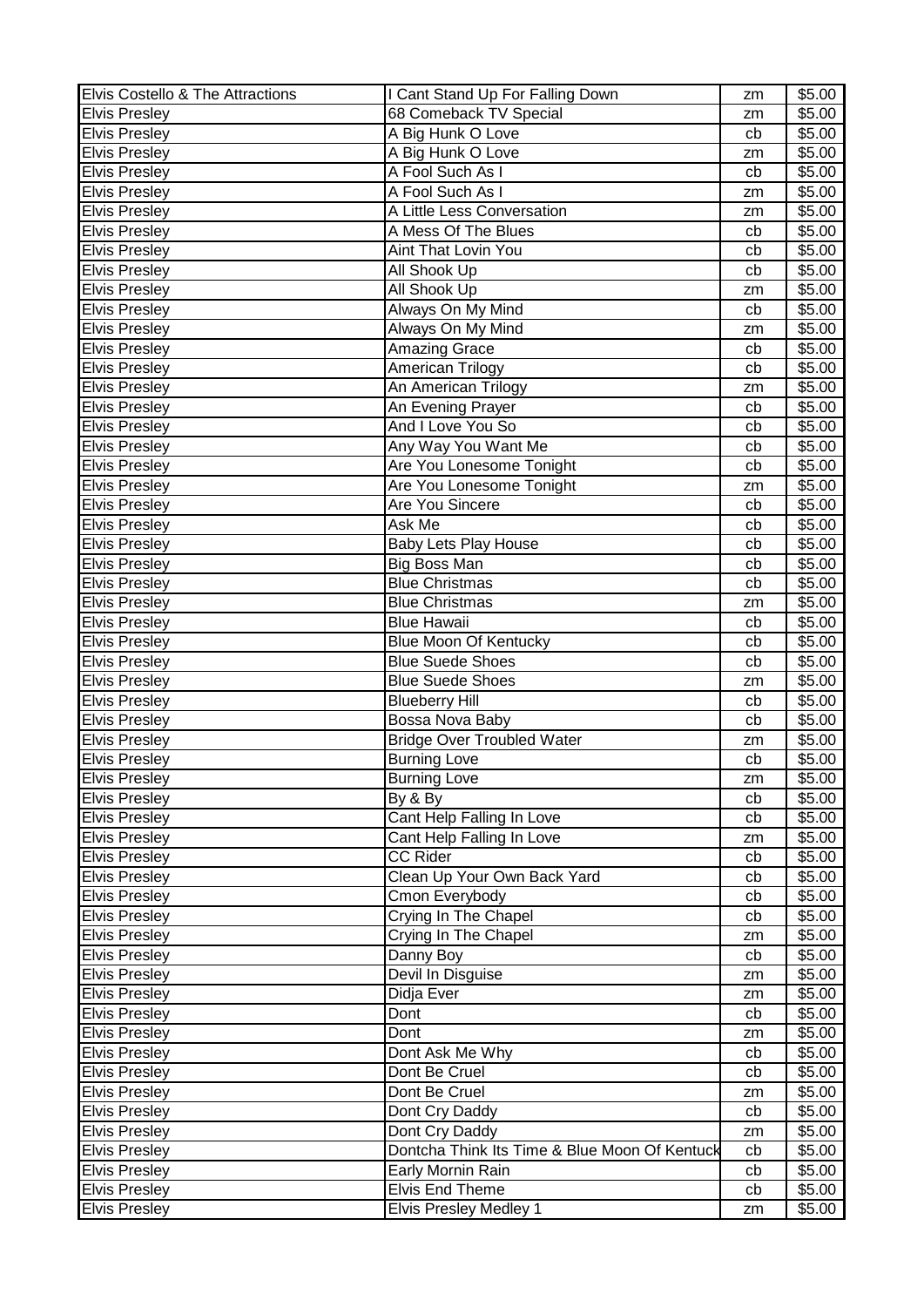| <b>Elvis Presley</b> | Fame & Fortune                           | cb       | \$5.00 |
|----------------------|------------------------------------------|----------|--------|
| <b>Elvis Presley</b> | <b>Farther Along</b>                     | cb       | \$5.00 |
| <b>Elvis Presley</b> | Fever                                    | cb       | \$5.00 |
| <b>Elvis Presley</b> | Flaming Star                             | cb       | \$5.00 |
| <b>Elvis Presley</b> | <b>Follow That Dream</b>                 | cb       | \$5.00 |
| <b>Elvis Presley</b> | For The Heart                            | cb       | \$5.00 |
| <b>Elvis Presley</b> | From A Jack To A King                    | cb       | \$5.00 |
| <b>Elvis Presley</b> | Fun In Acapulco                          | zm       | \$5.00 |
| <b>Elvis Presley</b> | Fun In Acapulco (Without Backing Vocals) | zm       | \$5.00 |
| <b>Elvis Presley</b> | Funny How Time Slips Away                | cb       | \$5.00 |
| <b>Elvis Presley</b> | <b>GI Blues</b>                          | zm       | \$5.00 |
| <b>Elvis Presley</b> | Good Luck Charm                          | cb       | \$5.00 |
| <b>Elvis Presley</b> | Good Luck Charm                          | zm       | \$5.00 |
| <b>Elvis Presley</b> | <b>Good Rockin Tonight</b>               | cb       | \$5.00 |
| <b>Elvis Presley</b> | Got A Lot O Livin To Do                  | zm       | \$5.00 |
| <b>Elvis Presley</b> | Got My Mojo Workin                       | cb       | \$5.00 |
| <b>Elvis Presley</b> | Guitar Man                               | cb       | \$5.00 |
| <b>Elvis Presley</b> | <b>Guitar Man</b>                        | zm       | \$5.00 |
| <b>Elvis Presley</b> | Hard Headed Woman                        | cb       | \$5.00 |
| <b>Elvis Presley</b> | Hawaiian Wedding Song                    | cb       | \$5.00 |
| <b>Elvis Presley</b> | He Touched Me                            | cb       | \$5.00 |
| <b>Elvis Presley</b> | <b>Heartbreak Hotel</b>                  | cb       | \$5.00 |
| <b>Elvis Presley</b> | <b>Heartbreak Hotel</b>                  | zm       | \$5.00 |
| <b>Elvis Presley</b> | <b>Here Comes Santa Claus</b>            | cb       | \$5.00 |
| <b>Elvis Presley</b> | His Hand In Mine                         | cb       | \$5.00 |
| <b>Elvis Presley</b> | <b>His Latest Flame</b>                  |          | \$5.00 |
| <b>Elvis Presley</b> | Holly Leaves & Christmas Trees           | zm<br>cb | \$5.00 |
| <b>Elvis Presley</b> | Hound Dog                                | cb       | \$5.00 |
| <b>Elvis Presley</b> | Hound Dog                                |          | \$5.00 |
|                      | How Great Thou Art                       | zm       |        |
| <b>Elvis Presley</b> |                                          | cb       | \$5.00 |
| <b>Elvis Presley</b> | <b>Beg Of You</b><br>I Believe           | cb       | \$5.00 |
| <b>Elvis Presley</b> |                                          | cb       | \$5.00 |
| <b>Elvis Presley</b> | Believe In The Man In the Sky            | cb       | \$5.00 |
| <b>Elvis Presley</b> | Cant Stop Loving You                     | cb       | \$5.00 |
| <b>Elvis Presley</b> | Feel So Bad                              | cb       | \$5.00 |
| <b>Elvis Presley</b> | Got A Woman Amen                         | cb       | \$5.00 |
| <b>Elvis Presley</b> | I Got Stung                              | cb       | \$5.00 |
| <b>Elvis Presley</b> | I Got Stung                              | zm       | \$5.00 |
| <b>Elvis Presley</b> | Gotta Know                               | cb       | \$5.00 |
| <b>Elvis Presley</b> | Just Cant Help Believin                  | сk       | \$5.00 |
| <b>Elvis Presley</b> | I Just Cant Help Believin                | zm       | \$5.00 |
| <b>Elvis Presley</b> | I Just Cant Help Believin [No Harmony]   | zm       | \$5.00 |
| <b>Elvis Presley</b> | I Need Your Love Tonight                 | cb       | \$5.00 |
| <b>Elvis Presley</b> | I Need Your Love Tonight                 | zm       | \$5.00 |
| <b>Elvis Presley</b> | I Really Dont Want To Know               | cb       | \$5.00 |
| <b>Elvis Presley</b> | I Want You I Need You I Love You         | cb       | \$5.00 |
| <b>Elvis Presley</b> | I Want You I Need You I Love You         | zm       | \$5.00 |
| <b>Elvis Presley</b> | I Was The One                            | cb       | \$5.00 |
| <b>Elvis Presley</b> | If Every Day Was Like Christmas          | cb       | \$5.00 |
| <b>Elvis Presley</b> | If I Can Dream                           | cb       | \$5.00 |
| <b>Elvis Presley</b> | If I Can Dream                           | zm       | \$5.00 |
| <b>Elvis Presley</b> | If I Get Home On Christmas Day           | cb       | \$5.00 |
| <b>Elvis Presley</b> | If The Lord Wasnt Walking By My Side     | cb       | \$5.00 |
| <b>Elvis Presley</b> | If We Never Meet Again                   | cb       | \$5.00 |
| <b>Elvis Presley</b> | If You Love Me (Let Me Know)             | cb       | \$5.00 |
| <b>Elvis Presley</b> | If You Talk In Your Sleep                | cb       | \$5.00 |
| <b>Elvis Presley</b> | III Be Home For Christmas                | cb       | \$5.00 |
| <b>Elvis Presley</b> | III Be Home On Christmas Day             | nz       | \$5.00 |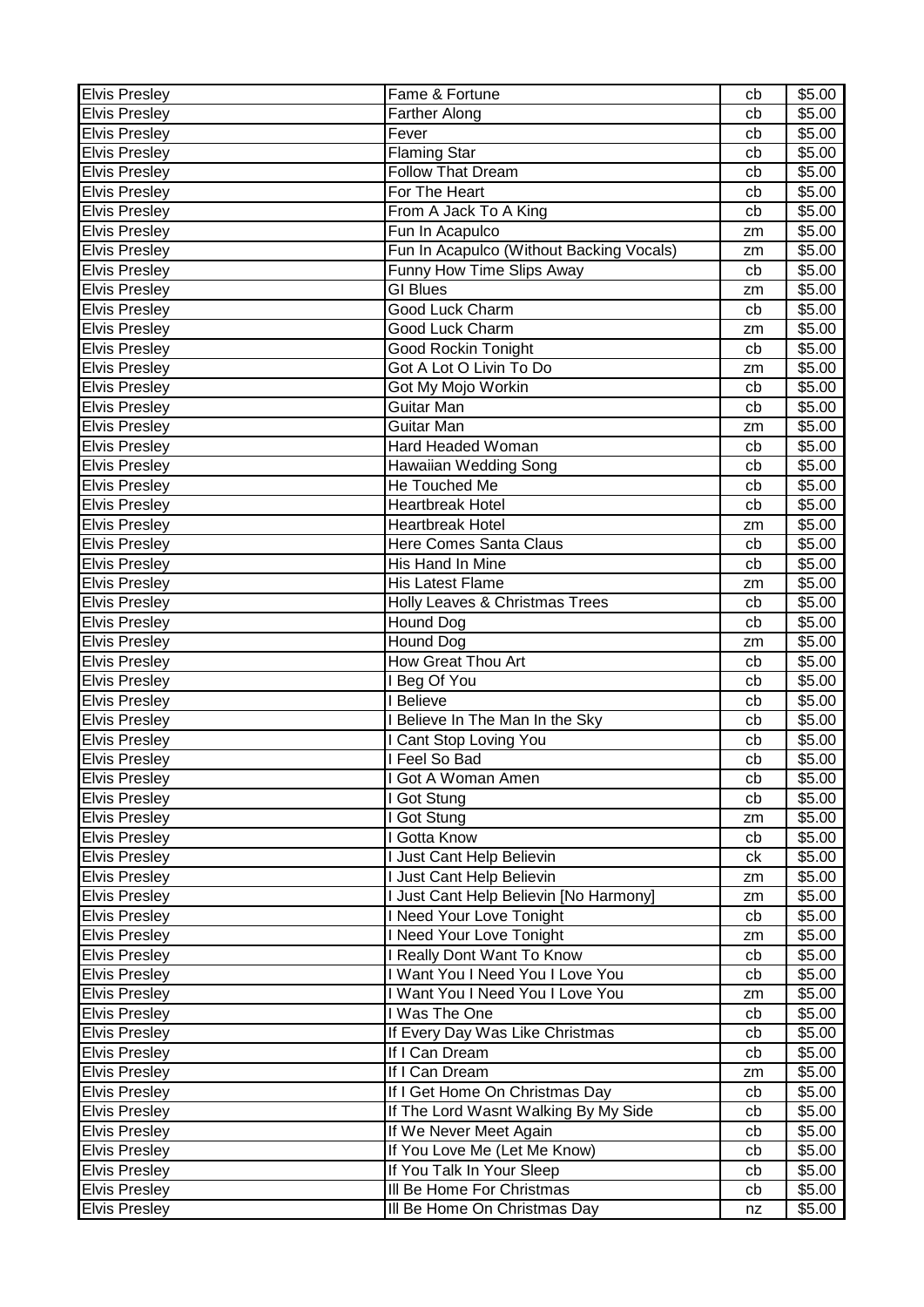| <b>Elvis Presley</b> | Im Gonna Walk Dem Golden Stairs         | cb       | \$5.00 |
|----------------------|-----------------------------------------|----------|--------|
| <b>Elvis Presley</b> | Im So Lonesome I Could Cry              | cb       | \$5.00 |
| <b>Elvis Presley</b> | In My Fathers House                     | cb       | \$5.00 |
| <b>Elvis Presley</b> | In The Garden                           | cb       | \$5.00 |
| <b>Elvis Presley</b> | In The Ghetto                           | cb       | \$5.00 |
| <b>Elvis Presley</b> | In The Ghetto                           | ck       | \$5.00 |
| <b>Elvis Presley</b> | In The Ghetto                           | zm       | \$5.00 |
| <b>Elvis Presley</b> | In The Ghetto (live)                    | cb       | \$5.00 |
| <b>Elvis Presley</b> | It Hurts Me                             | cb       | \$5.00 |
| <b>Elvis Presley</b> | It Is No Secret (What God Can Do)       | cb       | \$5.00 |
| <b>Elvis Presley</b> | It Wont Seem Like Christmas Without You | cb       | \$5.00 |
| <b>Elvis Presley</b> | Its Impossible                          | cb       | \$5.00 |
| <b>Elvis Presley</b> | Its Now Or Never                        | cb       | \$5.00 |
| <b>Elvis Presley</b> | Its Now Or Never                        |          | \$5.00 |
|                      |                                         | zm       |        |
| <b>Elvis Presley</b> | Its Only Love                           | zm       | \$5.00 |
| <b>Elvis Presley</b> | Its Over                                | cb       | \$5.00 |
| <b>Elvis Presley</b> | Ive Got A Thing About You Baby          | cb       | \$5.00 |
| <b>Elvis Presley</b> | Ive Got Confidence                      | cb       | \$5.00 |
| <b>Elvis Presley</b> | Jailhouse Rock                          | cb       | \$5.00 |
| <b>Elvis Presley</b> | Jailhouse Rock                          | zm       | \$5.00 |
| <b>Elvis Presley</b> | Johnny B Goode (uptempo)                | ck       | \$5.00 |
| <b>Elvis Presley</b> | Kentucky Rain                           | cb       | \$5.00 |
| <b>Elvis Presley</b> | King Creole                             | zm       | \$5.00 |
| <b>Elvis Presley</b> | <b>Kissin Cousins</b>                   | cb       | \$5.00 |
| <b>Elvis Presley</b> | Known Only To Him                       | cb       | \$5.00 |
| <b>Elvis Presley</b> | Let It Be Me                            | cb       | \$5.00 |
| <b>Elvis Presley</b> | Life                                    | nz       | \$5.00 |
| <b>Elvis Presley</b> | Little Egypt                            | сk       | \$5.00 |
| <b>Elvis Presley</b> | <b>Little Sister</b>                    | cb       | \$5.00 |
| <b>Elvis Presley</b> | <b>Little Sister</b>                    | zm       | \$5.00 |
| <b>Elvis Presley</b> | Long Lonely Highway                     | nz       | \$5.00 |
| <b>Elvis Presley</b> | Long Tall Sally & Whole Lotta Shakin    | cb       | \$5.00 |
| <b>Elvis Presley</b> | Love Letters                            | cb       | \$5.00 |
| <b>Elvis Presley</b> | Love Me                                 | cb       | \$5.00 |
| <b>Elvis Presley</b> | Love Me                                 | zm       | \$5.00 |
| <b>Elvis Presley</b> | Love Me Tender                          | cb       | \$5.00 |
| <b>Elvis Presley</b> | Love Me Tender                          | zm       | \$5.00 |
| <b>Elvis Presley</b> | Loving You                              | cb       | \$5.00 |
| <b>Elvis Presley</b> | Make Me Know It                         | nz       | \$5.00 |
| <b>Elvis Presley</b> | Mansion Over The Hilltop                | cb       | \$5.00 |
| <b>Elvis Presley</b> | Maries The Name His Latest Flame        | cb       | \$5.00 |
| <b>Elvis Presley</b> | Memories                                | cb       | \$5.00 |
| <b>Elvis Presley</b> | Merry Christmas Baby                    | cb       | \$5.00 |
| <b>Elvis Presley</b> | Moody Blue                              | cb       | \$5.00 |
| <b>Elvis Presley</b> | Moody Blue                              | zm       | \$5.00 |
| <b>Elvis Presley</b> | My Baby Left Me                         | cb       | \$5.00 |
| <b>Elvis Presley</b> | My Boy                                  | cb       | \$5.00 |
| <b>Elvis Presley</b> | My Boy                                  | zm       | \$5.00 |
| <b>Elvis Presley</b> | $\overline{My}$ Way                     | cb       | \$5.00 |
| <b>Elvis Presley</b> | My Wish Came True                       | cb       | \$5.00 |
| <b>Elvis Presley</b> | <b>Mystery Train</b>                    |          | \$5.00 |
| <b>Elvis Presley</b> | Mystery Train & Tiger Man               | zm<br>cb | \$5.00 |
|                      | Never Been To Spain                     |          | \$5.00 |
| <b>Elvis Presley</b> | No More                                 | cb       |        |
| <b>Elvis Presley</b> | O Come All Ye Faithful                  | nz       | \$5.00 |
| <b>Elvis Presley</b> |                                         | cb       | \$5.00 |
| <b>Elvis Presley</b> | O Little Town Of Bethlehem              | cb       | \$5.00 |
| <b>Elvis Presley</b> | Old Shep                                | zm       | \$5.00 |
| <b>Elvis Presley</b> | On A Snowy Christmas Night              | cb       | \$5.00 |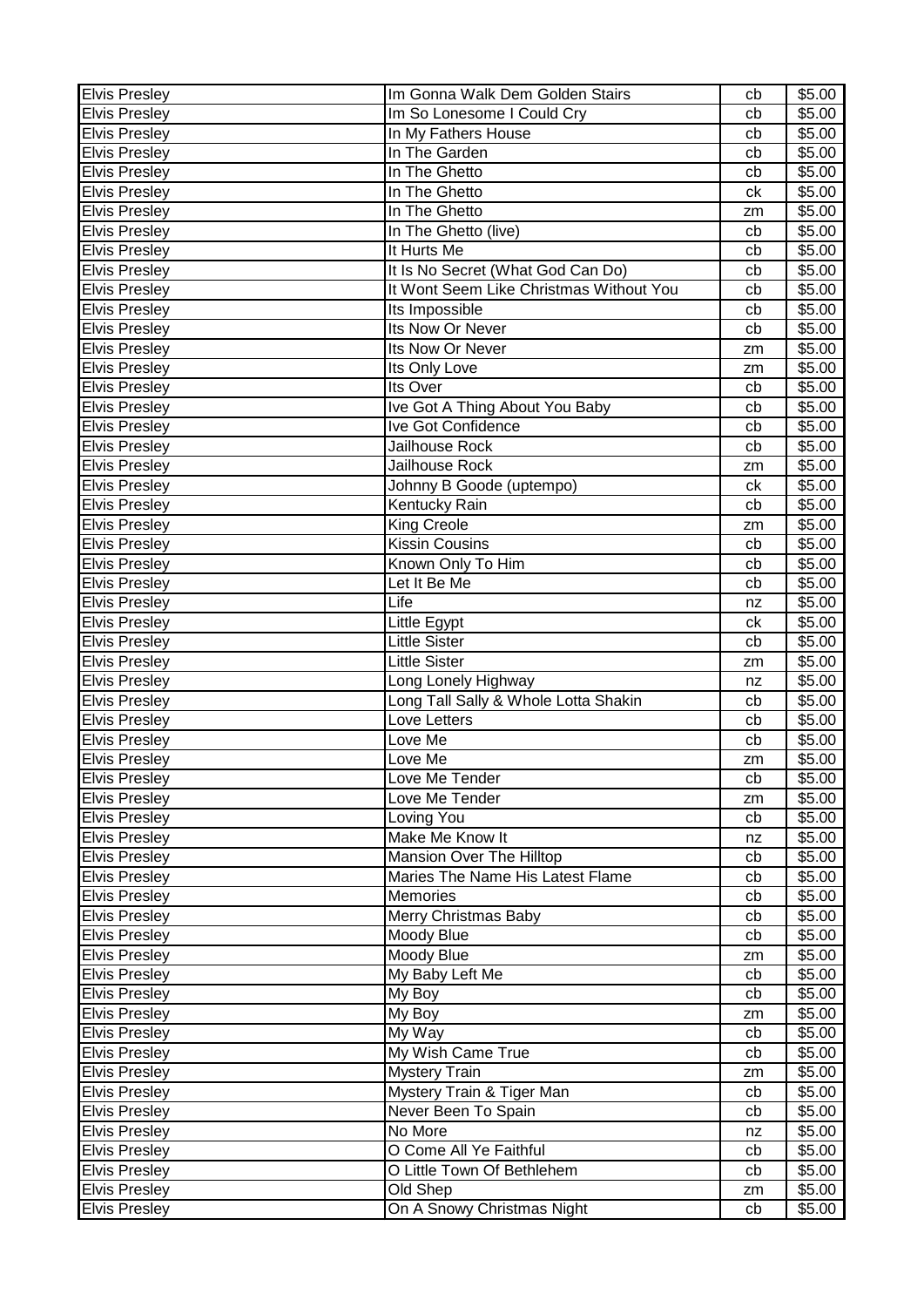| Elvis Presley        | One Broken Heart For Sale        | cb | \$5.00 |
|----------------------|----------------------------------|----|--------|
| <b>Elvis Presley</b> | One Night                        | cb | \$5.00 |
| Elvis Presley        | One Night                        | zm | \$5.00 |
| <b>Elvis Presley</b> | <b>Only Believe</b>              | cb | \$5.00 |
| <b>Elvis Presley</b> | Peace In The Valley              | cb | \$5.00 |
| <b>Elvis Presley</b> | Playing For Keeps                | cb | \$5.00 |
| <b>Elvis Presley</b> | Polk Salad Annie                 | cb | \$5.00 |
| <b>Elvis Presley</b> | Poor Boy                         | cb | \$5.00 |
| <b>Elvis Presley</b> | <b>Promised Land</b>             | zm | \$5.00 |
| <b>Elvis Preslev</b> | Puppet On A String               | cb | \$5.00 |
| <b>Elvis Presley</b> | <b>Reach Out To Jesus</b>        | cb | \$5.00 |
| <b>Elvis Presley</b> | Release Me                       | cb | \$5.00 |
| <b>Elvis Presley</b> | <b>Return To Sender</b>          | cb | \$5.00 |
| <b>Elvis Presley</b> | <b>Return To Sender</b>          | zm | \$5.00 |
| <b>Elvis Presley</b> | Rock A Hula Baby                 | zm | \$5.00 |
| <b>Elvis Presley</b> | Rubberneckin                     | cb | \$5.00 |
| <b>Elvis Presley</b> | Santa Bring My Baby Back         | cb | \$5.00 |
| <b>Elvis Presley</b> | Santa Bring My Baby Back To Me   | zm | \$5.00 |
| <b>Elvis Presley</b> | Santa Claus Is Back In Town      | cb | \$5.00 |
| <b>Elvis Presley</b> | Separate Ways                    | cb | \$5.00 |
| <b>Elvis Presley</b> | Shes Not You                     | cb | \$5.00 |
| <b>Elvis Presley</b> | Shes Not You                     | zm | \$5.00 |
| <b>Elvis Presley</b> | <b>Silent Night</b>              | cb | \$5.00 |
| <b>Elvis Presley</b> | <b>Silver Bells</b>              | cb | \$5.00 |
| <b>Elvis Presley</b> | Soldier Boy                      | zm | \$5.00 |
| <b>Elvis Presley</b> | Somebody Bigger Than You & I     | cb | \$5.00 |
| <b>Elvis Presley</b> | Something                        | cb | \$5.00 |
| <b>Elvis Presley</b> | Spinout                          | cb | \$5.00 |
| <b>Elvis Presley</b> | <b>Steamroller Blues</b>         | cb | \$5.00 |
| <b>Elvis Presley</b> | Stuck On You                     | cb | \$5.00 |
| <b>Elvis Presley</b> | Stuck On You                     | zm | \$5.00 |
| <b>Elvis Presley</b> | Such An Easy Question            | cb | \$5.00 |
| <b>Elvis Presley</b> | Surrender                        | cb | \$5.00 |
| <b>Elvis Presley</b> | Surrender                        | zm | \$5.00 |
| <b>Elvis Presley</b> | Suspicion                        | zm | \$5.00 |
| <b>Elvis Presley</b> | <b>Suspicious Minds</b>          | cb | \$5.00 |
| <b>Elvis Presley</b> | Suspicious Minds                 | zm | \$5.00 |
| <b>Elvis Presley</b> | <b>Swing Down Sweet Chariot</b>  | cb | \$5.00 |
| <b>Elvis Presley</b> | TROUBLE                          | cb | \$5.00 |
| <b>Elvis Presley</b> | Take My Hand Precious Lord       | cb | \$5.00 |
| <b>Elvis Presley</b> | <b>Teddy Bear</b>                | cb | \$5.00 |
| <b>Elvis Presley</b> | <b>Teddy Bear</b>                | zm | \$5.00 |
| <b>Elvis Presley</b> | Teddy Bear & Dont Be Cruel       | cb | \$5.00 |
| <b>Elvis Presley</b> | Thats All Right                  | zm | \$5.00 |
| <b>Elvis Presley</b> | Thats All Right Mama             | cb | \$5.00 |
| <b>Elvis Presley</b> | Thats All Right with 2001 Intro  | cb | \$5.00 |
| <b>Elvis Presley</b> | The First Noel                   | cb | \$5.00 |
| <b>Elvis Presley</b> | The Girl Of My Best Friend       | zm | \$5.00 |
| <b>Elvis Presley</b> | The Impossible Dream             | cb | \$5.00 |
| <b>Elvis Presley</b> | The Last Farewell                | cb | \$5.00 |
| <b>Elvis Presley</b> | The Next Step Is Love            | cb | \$5.00 |
| <b>Elvis Presley</b> | The Wonder Of You                | cb | \$5.00 |
| Elvis Presley        | The Wonder Of You                | zm | \$5.00 |
| <b>Elvis Presley</b> | The Wonderful World Of Christmas | cb | \$5.00 |
| <b>Elvis Presley</b> | Tonight Is So Right For Love     | cb | \$5.00 |
| <b>Elvis Presley</b> | Too Much                         | cb | \$5.00 |
| <b>Elvis Presley</b> | <b>Treat Me Nice</b>             | cb | \$5.00 |
| <b>Elvis Presley</b> | <b>Treat Me Nice</b>             | zm | \$5.00 |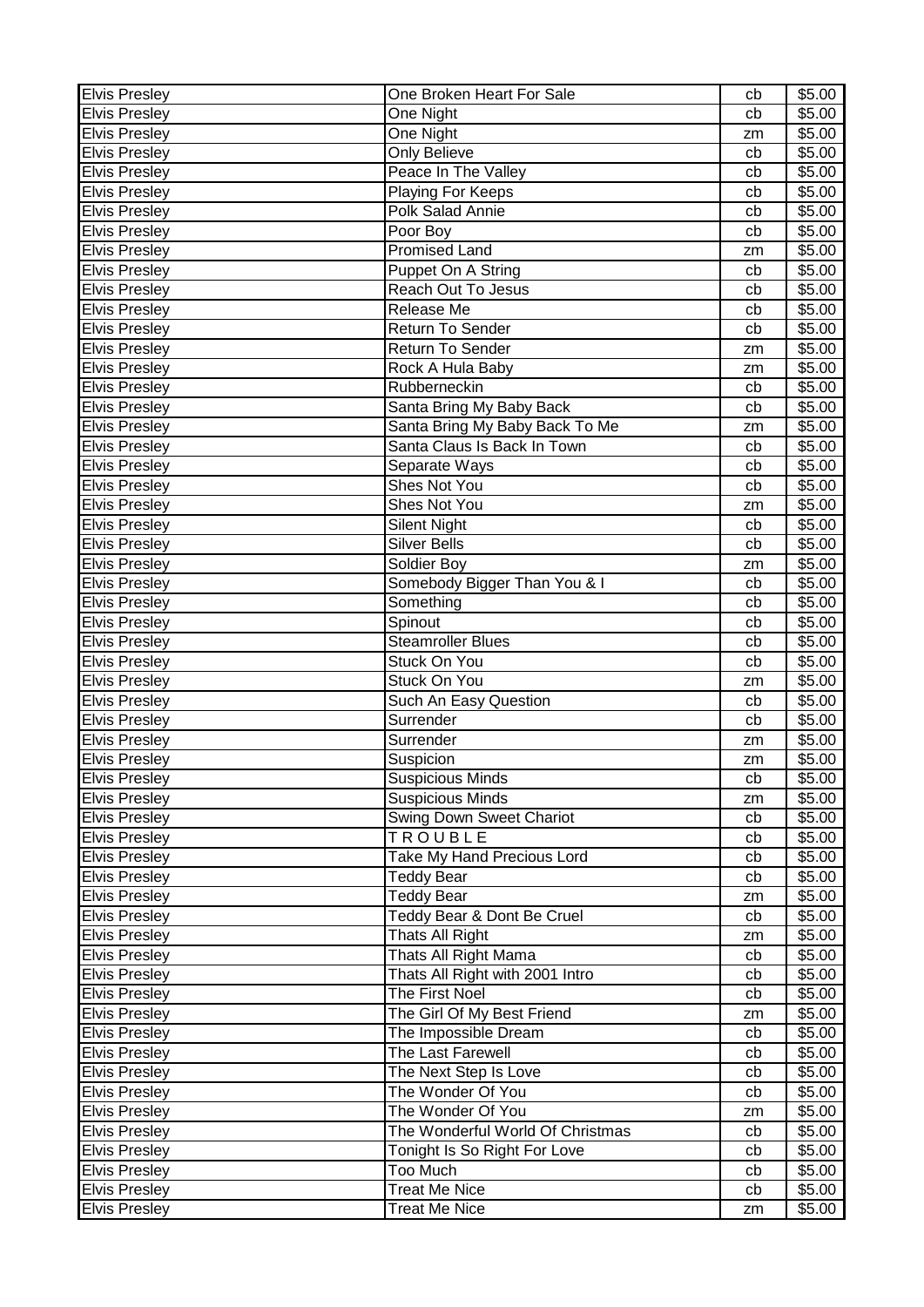| <b>Elvis Presley</b>                                                      | Trouble                                     | zm       | \$5.00 |
|---------------------------------------------------------------------------|---------------------------------------------|----------|--------|
| <b>Elvis Presley</b>                                                      | Trying To Get To You                        | cb       | \$5.00 |
| <b>Elvis Presley</b>                                                      | Trying To Get To You                        | zm       | \$5.00 |
| <b>Elvis Presley</b>                                                      | Until Its Time For You To Go                | cb       | \$5.00 |
| <b>Elvis Presley</b>                                                      | US Male                                     | cb       | \$5.00 |
| <b>Elvis Presley</b>                                                      | Viva Las Vegas                              | cb       | \$5.00 |
| <b>Elvis Presley</b>                                                      | Viva Las Vegas                              | zm       | \$5.00 |
| <b>Elvis Presley</b>                                                      | Walk A Mile In My Shoes                     | cb       | \$5.00 |
| <b>Elvis Presley</b>                                                      | Way Down                                    | cb       | \$5.00 |
| <b>Elvis Presley</b>                                                      | Way Down                                    | zm       | \$5.00 |
| <b>Elvis Presley</b>                                                      | We Call On Him                              | cb       | \$5.00 |
| <b>Elvis Presley</b>                                                      | Wear My Ring Around Your Neck               | cb       | \$5.00 |
| <b>Elvis Presley</b>                                                      | Wear My Ring Around Your Neck               | zm       | \$5.00 |
| <b>Elvis Presley</b>                                                      | Welcome To My World                         | cb       | \$5.00 |
| <b>Elvis Presley</b>                                                      | What Now My Love                            | cb       | \$5.00 |
| <b>Elvis Presley</b>                                                      | Whatd I Say                                 | cb       | \$5.00 |
| <b>Elvis Presley</b>                                                      | When My Blue Moon Turns To Gold             | cb       | \$5.00 |
| <b>Elvis Presley</b>                                                      | Where Could I Go                            | cb       | \$5.00 |
| <b>Elvis Presley</b>                                                      | Where Did They Go Lord                      | cb       | \$5.00 |
| <b>Elvis Presley</b>                                                      | <b>White Christmas</b>                      | cb       | \$5.00 |
| <b>Elvis Presley</b>                                                      | Winter Wonderland                           | cb       | \$5.00 |
| <b>Elvis Presley</b>                                                      | <b>Without Him</b>                          | cb       | \$5.00 |
| <b>Elvis Presley</b>                                                      | Wooden Heart                                | zm       | \$5.00 |
| <b>Elvis Presley</b>                                                      | <b>Working On The Building</b>              | cb       | \$5.00 |
| <b>Elvis Presley</b>                                                      | You Dont Have To Say You Love Me            | cb       | \$5.00 |
| <b>Elvis Presley</b>                                                      | You Gave Me A Mountain                      | cb       | \$5.00 |
| <b>Elvis Presley</b>                                                      | You Gave Me A Mountain                      | zm       | \$5.00 |
| <b>Elvis Presley</b>                                                      | You Gave Me A Mountain (Without Backing Voc | zm       | \$5.00 |
| <b>Elvis Presley</b>                                                      | <b>Youll Never Walk Alone</b>               | cb       | \$5.00 |
| <b>Elvis Presley</b>                                                      | Young & Beautiful                           | zm       | \$5.00 |
| <b>Elvis Presley</b>                                                      | Youve Lost That Loving Feeling              | сb       | \$5.00 |
| Elvis Presley With The Royal Philharmonic CAn American Trilogy            |                                             | zm       | \$5.00 |
| Elvis Presley With The Royal Philharmonic CAnd The Grass Wont Pay No Mind |                                             | zm       | \$5.00 |
| Elvis Presley With The Royal Philharmonic <i>QBurning Love</i>            |                                             | zm       | \$5.00 |
| Elvis Presley With The Royal Philharmonic Olf I Can Dream                 |                                             | zm       | \$5.00 |
| Elvis Presley With The Royal Philharmonic QIn The Ghetto                  |                                             | zm       | \$5.00 |
| Elvis Presley With The Royal Philharmonic Cits Now Or Never               |                                             | zm       | \$5.00 |
| Elvis Presley With The Royal Philharmonic CLove Me Tender                 |                                             | zm       | \$5.00 |
| Elvis Presley With The Royal Philharmonic CYouve Lost That Lovin Feelin   |                                             | zm       | \$5.00 |
| Elvis Presley With The Royal Philharmonica Steamroller Blues              |                                             | zm       | \$5.00 |
| Elvis Vs Jxl                                                              | A Little Less Conversation                  | zm       | \$5.00 |
| <b>Elyar Fox</b>                                                          | A Billion Girls                             | zm       | \$5.00 |
| <b>Elyar Fox</b>                                                          | Do It All Over Again                        | zm       | \$5.00 |
| Emeli Sande                                                               | <b>Breathing Underwater</b>                 | zm       | \$5.00 |
| Emeli Sande                                                               | Clown                                       | zm       | \$5.00 |
| Emeli Sande                                                               | Heaven                                      | zm       | \$5.00 |
| Emeli Sande                                                               | My Kind Of Love                             | zm       | \$5.00 |
| Emeli Sande                                                               | Next To Me                                  | zm       | \$5.00 |
| Emeli Sande                                                               | Read All About It (Part Iii)                |          | \$5.00 |
| <b>Emerson Drive</b>                                                      | A Good Man                                  | zm<br>cb | \$5.00 |
| <b>Emerson Drive</b>                                                      | <b>Belongs To You</b>                       | cb       | \$5.00 |
| <b>Emerson Drive</b>                                                      | Fall Into Me                                | cb       | \$5.00 |
| <b>Emerson Drive</b>                                                      | I Should Be Sleeping                        | cb       | \$5.00 |
| <b>Emerson Drive</b>                                                      | Last One Standing                           | cb       | \$5.00 |
| <b>Emerson Drive</b>                                                      | Let Your Love Speak                         | cb       | \$5.00 |
| <b>Emerson Drive</b>                                                      | Moments                                     | cb       | \$5.00 |
| <b>Emerson Drive</b>                                                      | November                                    | cb       | \$5.00 |
| <b>Emerson Drive</b>                                                      | Only God (Could Stop Me Loving You)         | cb       | \$5.00 |
|                                                                           |                                             |          |        |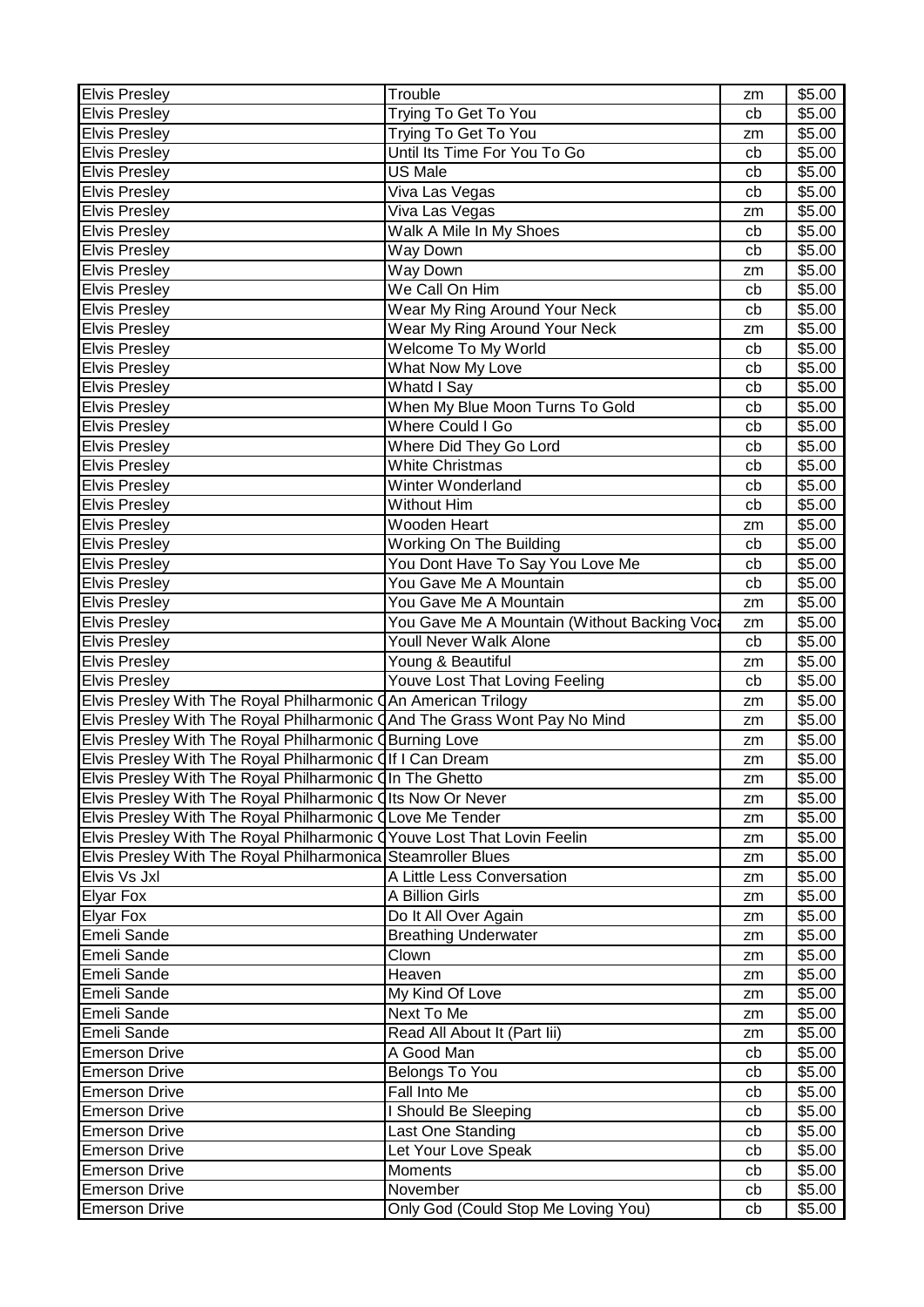| <b>Emerson Drive</b>            | That Kind Of Beautiful                    | cb | \$5.00 |
|---------------------------------|-------------------------------------------|----|--------|
| <b>Emerson Drive</b>            | You Still Own Me                          | cb | \$5.00 |
| <b>EMF</b>                      | Unbelievable                              | cb | \$5.00 |
| Emf                             | Unbelievable                              | zm | \$5.00 |
| Emile Ford & The Checkmates     | On A Slow Boat To China                   | zm | \$5.00 |
| Emile Ford & The Checkmates     | What Do You Want To Make Those Eyes At Me | zm | \$5.00 |
| Emilia                          | Big Big World                             | zm | \$5.00 |
| <b>Emily West</b>               | <b>Rocks In Your Shoes</b>                | cb | \$5.00 |
| Emily West & Keith Urban        | <b>Blue Sky</b>                           | cb | \$5.00 |
| Eminem                          | Ass Like That                             | zm | \$5.00 |
| Eminem                          | <b>Cleanin Out My Closet</b>              | zm | \$5.00 |
| Eminem                          | Just Lose It                              | zm | \$5.00 |
| Eminem                          | Lose Yourself [Explicit]                  | zm | \$5.00 |
| Eminem                          | Mockingbird [Explicit]                    | zm | \$5.00 |
| Eminem                          | My Name Is                                | zm | \$5.00 |
| Eminem                          | Stan (Duet Version)                       | zm | \$5.00 |
| Eminem                          | Stan (For Solo Rapper)                    | zm | \$5.00 |
| Eminem                          | The Real Slim Shady [Explicit]            | zm | \$5.00 |
| Eminem                          | The Way I Am                              | zm | \$5.00 |
| Eminem                          | When Im Gone                              | zm | \$5.00 |
| Eminem                          | Without Me [Explicit]                     | zm | \$5.00 |
| Eminem & Ed Sheeran             | <b>River (Clean Version)</b>              | zm | \$5.00 |
| Eminem & Ed Sheeran             | River (Explicit Version)                  | zm | \$5.00 |
| Eminem & Rihanna                | Love The Way You Lie                      | cb | \$5.00 |
| Eminem & Rihanna                | Love The Way You Lie (Duet Version)       | zm | \$5.00 |
| Eminem & Rihanna                | Love The Way You Lie (For Solo Male)      | zm | \$5.00 |
| Eminem & Rihanna                | The Monster                               | zm | \$5.00 |
| <b>Emmylou Harris</b>           | <b>Beneath Still Waters</b>               | cb | \$5.00 |
| <b>Emmylou Harris</b>           | <b>Blue Kentucky Girl</b>                 | cb | \$5.00 |
| <b>Emmylou Harris</b>           | <b>Heartbreak Hill</b>                    | cb | \$5.00 |
| Emmylou Harris                  | <b>Heaven Only Knows</b>                  | cb | \$5.00 |
| <b>Emmylou Harris</b>           | <b>High Powered Love</b>                  | cb | \$5.00 |
| <b>Emmylou Harris</b>           | If I Could Only Win Your Love             | cb | \$5.00 |
| <b>Emmylou Harris</b>           | Lost His Love On Our First Date           | cb | \$5.00 |
| <b>Emmylou Harris</b>           | <b>Making Believe</b>                     | cb | \$5.00 |
| <b>Emmylou Harris</b>           | Mr Sandman                                | cb | \$5.00 |
| Emmylou Harris                  | Once More                                 | cb | \$5.00 |
| Emmylou Harris                  | One Of These Days                         | cb | \$5.00 |
| <b>Emmylou Harris</b>           | Rollin & Ramblin                          | cb | \$5.00 |
| <b>Emmylou Harris</b>           | Save The Last Dance For Me                | cb | \$5.00 |
| <b>Emmylou Harris</b>           | Two More Bottles Of Wine                  | cb | \$5.00 |
| Emmylou Harris & Dolly Parton   | <b>Making Plans</b>                       | cb | \$5.00 |
| Emmylou Harris & Dolly Parton   | Telling Me Lies                           | cb | \$5.00 |
| Emmylou Harris & Dolly Parton   | The Pain Of Loving You                    | cb | \$5.00 |
| Emmylou Harris & Dolly Parton   | Those Memories Of You                     | cb | \$5.00 |
| Emmylou Harris & Dolly Parton   | To Know Him Is To Love Him                | cb | \$5.00 |
| Emmylou Harris & Leslie Satcher | Love Letters From Old Mexico              | cb | \$5.00 |
| Emmylou Harris & Nash Ramblers  | Get Up John                               | cb | \$5.00 |
| Emmylou Harris & Nash Ramblers  | Wayfaring Stranger                        | cb | \$5.00 |
| Emmylou Harris & Ricky Skaggs   | Darkest Hour Is Just Before Dawn          | cb | \$5.00 |
| Emotions                        | Best Of My Love                           | cb | \$5.00 |
| En Vogue                        | Dont Go                                   | cb | \$5.00 |
| En Vogue                        | Dont Let Go (Love)                        | cb | \$5.00 |
| En Vogue                        | Dont Let Go (Love)                        | zm | \$5.00 |
| En Vogue                        | Hold On                                   | cb | \$5.00 |
| En Vogue                        | My Lovin (Youre Never Gonna Get It)       | cb | \$5.00 |
| En Vogue                        | Riddle                                    | cb | \$5.00 |
| En Vogue                        | Whatever                                  | cb | \$5.00 |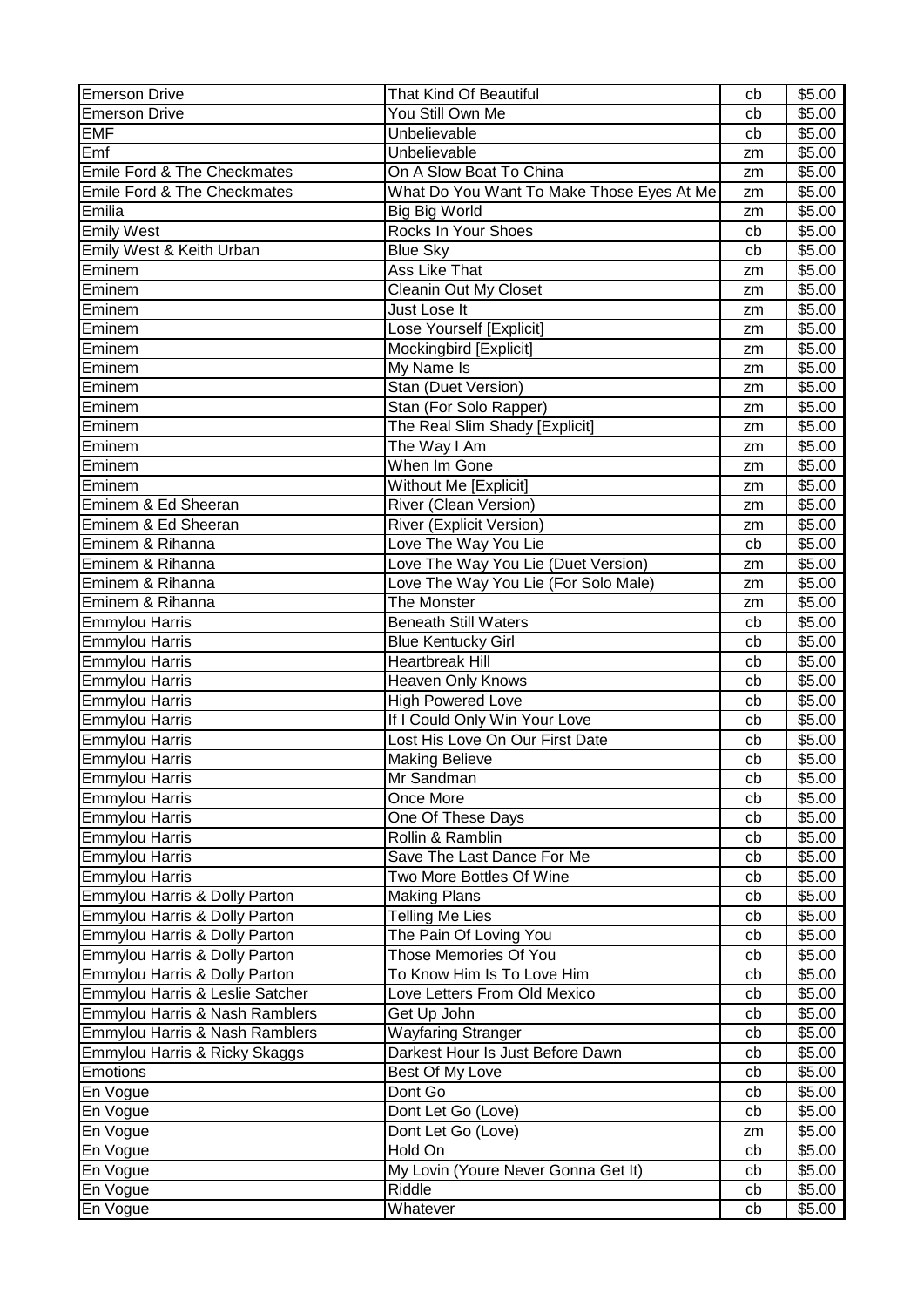| En Vogue & Salt N Pepa        | Whatta Man                           | cb | \$5.00             |
|-------------------------------|--------------------------------------|----|--------------------|
| Encanto                       | We Dont Talk About Bruno             | zm | \$5.00             |
| Enchanted                     | <b>Happy Working Song</b>            | zm | \$5.00             |
| <b>Engelbert Humperdinck</b>  | A Man Without Love                   | cb | \$5.00             |
| <b>Engelbert Humperdinck</b>  | A Man Without Love                   | zm | \$5.00             |
| <b>Engelbert Humperdinck</b>  | A Man Without Love (Dance Version)   | zm | \$5.00             |
| <b>Engelbert Humperdinck</b>  | After The Lovin                      | cb | \$5.00             |
| <b>Engelbert Humperdinck</b>  | All Youve Gotta Do Is Ask            | zm | \$5.00             |
| <b>Engelbert Humperdinck</b>  | Am I That Easy To Forget             | cb | \$5.00             |
| Engelbert Humperdinck         | Am I That Easy To Forget             | zm | \$5.00             |
| Engelbert Humperdinck         | <b>Another Time Another Place</b>    | cb | \$5.00             |
| <b>Engelbert Humperdinck</b>  | Cafe                                 | zm | \$5.00             |
| <b>Engelbert Humperdinck</b>  | Dommage Dommage                      | ck | \$5.00             |
| <b>Engelbert Humperdinck</b>  | Funny Familiar Forgotten Feelings    | cb | $\overline{$}5.00$ |
| <b>Engelbert Humperdinck</b>  | How Do I Stop Loving You             | zm | \$5.00             |
| <b>Engelbert Humperdinck</b>  | I Never Said Goodbye                 | cb | \$5.00             |
| <b>Engelbert Humperdinck</b>  | Im A Better Man                      | cb | \$5.00             |
| <b>Engelbert Humperdinck</b>  | Im Leavin You                        | cb | \$5.00             |
| <b>Engelbert Humperdinck</b>  | Les Bicyclettes De Belsize           | ck | \$5.00             |
| <b>Engelbert Humperdinck</b>  | Les Bicyclettes De Belsize           | zm | \$5.00             |
| <b>Engelbert Humperdinck</b>  | Lets Kiss Tomorrow Goodbye           | zm | \$5.00             |
| <b>Engelbert Humperdinck</b>  | Love Me With All Your Heart          | cb | \$5.00             |
| <b>Engelbert Humperdinck</b>  | Love Me With All Your Heart          | zm | \$5.00             |
| <b>Engelbert Humperdinck</b>  | Love Will Set You Free               | zm | \$5.00             |
| <b>Engelbert Humperdinck</b>  | My Marie                             | сk | \$5.00             |
| <b>Engelbert Humperdinck</b>  | Quando Quando Quando                 | cb | \$5.00             |
| <b>Engelbert Humperdinck</b>  | Quando Quando Quando                 | zm | \$5.00             |
| <b>Engelbert Humperdinck</b>  | Quando Quando Quando (Dance Version) | zm | \$5.00             |
| <b>Engelbert Humperdinck</b>  | Release Me                           | cb | \$5.00             |
| <b>Engelbert Humperdinck</b>  | Release Me                           | zm | \$5.00             |
| <b>Engelbert Humperdinck</b>  | Spanish Eyes                         | cb | \$5.00             |
| <b>Engelbert Humperdinck</b>  | Spanish Eyes                         | zm | \$5.00             |
| <b>Engelbert Humperdinck</b>  | Sweetheart                           | cb | \$5.00             |
| <b>Engelbert Humperdinck</b>  | <b>Ten Guitars</b>                   | сk | \$5.00             |
| <b>Engelbert Humperdinck</b>  | <b>Ten Guitars</b>                   | nz | \$5.00             |
| <b>Engelbert Humperdinck</b>  | <b>Ten Guitars</b>                   | zm | \$5.00             |
| Engelbert Humperdinck         | The Last Waltz                       | cb | \$5.00             |
| <b>Engelbert Humperdinck</b>  | The Last Waltz                       | zm | \$5.00             |
| <b>Engelbert Humperdinck</b>  | The Way It Used To Be                | cb | \$5.00             |
| <b>Engelbert Humperdinck</b>  | The Way It Used To Be                | zm | \$5.00             |
| <b>Engelbert Humperdinck</b>  | There Goes My Everything             | ck | \$5.00             |
| <b>Engelbert Humperdinck</b>  | There Goes My Everything             | zm | \$5.00             |
| <b>Engelbert Humperdinck</b>  | This Moment In Time                  | ck | \$5.00             |
| <b>Engelbert Humperdinck</b>  | Too Beautiful To Last                | ck | \$5.00             |
| <b>Engelbert Humperdinck</b>  | Winter World Of Love                 | cb | \$5.00             |
| <b>Engelbert Humperdinck</b>  | Winter World Of Love                 | zm | \$5.00             |
| England Dan & John Ford Coley | Id Really Love To See You Tonight    | cb | \$5.00             |
| England Dan & John Ford Coley | Id Really Love To See You Tonight    | zm | \$5.00             |
| England Dan & John Ford Coley | Love Is The Answer                   | zm | \$5.00             |
| England Dan & John Ford Coley | Nights Are Forever Without You       | zm | \$5.00             |
| <b>Ennis Sisters</b>          | Its Not About You                    | cb | \$5.00             |
| Enrique Iglesias              | Addicted                             | cb | \$5.00             |
| Enrique Iglesias              | <b>Bailamos</b>                      | cb | \$5.00             |
| Enrique Iglesias              | <b>Bailamos</b>                      | zm | \$5.00             |
| Enrique Iglesias              | Be With You                          | cb | \$5.00             |
| Enrique Iglesias              | Do You Know (The Ping Pong Song)     | cb | \$5.00             |
|                               |                                      |    |                    |
| Enrique Iglesias              | Dont Turn Off The Lights             | cb | \$5.00             |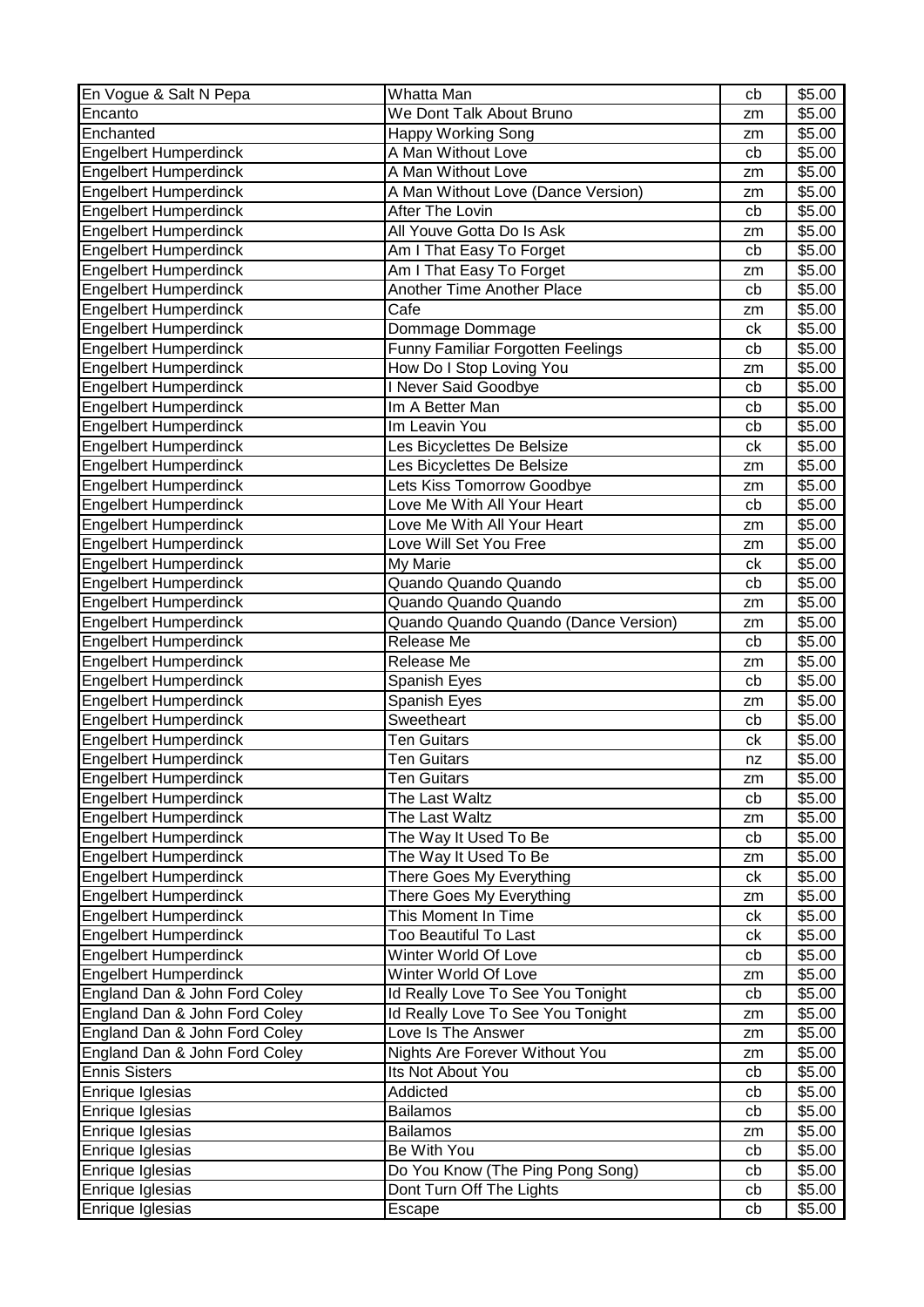| Enrique Iglesias                   | Hero                                         | cb | \$5.00           |
|------------------------------------|----------------------------------------------|----|------------------|
| Enrique Iglesias                   | Hero                                         | zm | \$5.00           |
| Enrique Iglesias                   | I Like It                                    | cb | \$5.00           |
| Enrique Iglesias                   | Im Your Man                                  | cb | \$5.00           |
| Enrique Iglesias                   | Maybe                                        | cb | \$5.00           |
| Enrique Iglesias                   | Rhythm Divine                                | cb | \$5.00           |
| Enrique Iglesias                   | Sad Eyes                                     | cb | \$5.00           |
| Enrique Iglesias                   | Somebodys Me                                 | cb | \$5.00           |
| Enrique Iglesias                   | Tonight (Im Fuckin You) [With Rapper]        | zm | \$5.00           |
| Enrique Iglesias                   | Tonight (Im Lovin You) [With Rapper]         | zm | \$5.00           |
| Enrique Iglesias & Ludacris        | Tonight (Im Lovin You)                       | cb | \$5.00           |
| Enrique Iglesias & Pitbull         | Im A Freak                                   | zm | \$5.00           |
| Enrique Iglesias & Sean Garrett    | Away                                         | cb | \$5.00           |
| Enrique Iglesias & Whitney Houston | Could I Have This Kiss Forever               |    | \$5.00           |
|                                    |                                              | cb |                  |
| Enya                               | Only Time<br>Orinoco Flow                    | cb | \$5.00           |
| Enya                               |                                              | zm | \$5.00           |
| Equals                             | <b>Baby Come Back</b>                        | ck | \$5.00           |
| Equals                             | <b>Baby Come Back</b>                        | zm | \$5.00           |
| Erasure                            | A Little Respect                             | zm | \$5.00           |
| Erasure                            | <b>Blue Savannah</b>                         | zm | \$5.00           |
| Erasure                            | Chorus                                       | zm | \$5.00           |
| Erasure                            | Dead Of Night                                | zm | \$5.00           |
| Erasure                            | Drama                                        | zm | \$5.00           |
| Erasure                            | <b>Erasure Medley</b>                        | zm | \$5.00           |
| Erasure                            | Here I Go Impossible Again                   | zm | \$5.00           |
| Erasure                            | Love To Hate You                             | zm | \$5.00           |
| Erasure                            | Oh Lamour                                    | zm | \$5.00           |
| Erasure                            | Ship Of Fools                                | zm | \$5.00           |
| Erasure                            | <b>Sometimes</b>                             | zm | \$5.00           |
| Erasure                            | Stop                                         | zm | \$5.00           |
| Erasure                            | The Circus                                   | zm | \$5.00           |
| Erasure                            | Victim Of Love                               | zm | \$5.00           |
| Erasure                            | Who Needs Love Like That                     | zm | \$5.00           |
| <b>Eric Benet</b>                  | Youre The Only One                           | cb | \$5.00           |
| Eric Benet & Michael McDonald      | <b>Heart Of America</b>                      | cb | \$5.00           |
| Eric Burdon & War                  | Spill The Wine                               | cb | \$5.00           |
| Eric Carmen                        | All By Myself                                | cb | \$5.00           |
| Eric Carmen                        | All By Myself                                | zm | \$5.00           |
| Eric Carmen                        | Hungry Eyes                                  | сk | \$5.00           |
| Eric Carmen                        | <b>Hungry Eyes</b>                           | zm | \$5.00           |
| Eric Carmen                        |                                              |    | \$5.00           |
|                                    |                                              |    |                  |
|                                    | Make Me Lose Control                         | cb |                  |
| Eric Church                        | Guys Like Me                                 | cb | \$5.00           |
| Eric Church                        | Hell On The Heart                            | cb | \$5.00           |
| Eric Church                        | His Kinda Money (My Kind Of Love)            | cb | \$5.00           |
| <b>Eric Church</b>                 | Homeboy                                      | cb | \$5.00           |
| Eric Church                        | <b>How Bout You</b>                          | cb | \$5.00           |
| Eric Church                        | Love Your Love The Most                      | cb | \$5.00           |
| Eric Church                        | Sinners Like Me                              | cb | \$5.00           |
| Eric Church                        | Smoke A Little Smoke                         | cb | \$5.00           |
| Eric Church                        | <b>Two Pink Lines</b>                        | cb | \$5.00           |
| Eric Clapton                       | After Midnight                               | cb | \$5.00           |
| Eric Clapton                       | <b>Bad Love</b>                              | zm | \$5.00           |
| Eric Clapton                       | Before You Accuse Me (Take A Look At Yoursel | cb | \$5.00           |
| Eric Clapton                       | Believe In Life                              | cb | \$5.00           |
| Eric Clapton                       | Blue Eyes Blue                               | cb | \$5.00           |
| Eric Clapton                       | <b>Blues Power</b>                           | cb | \$5.00           |
| Eric Clapton<br>Eric Clapton       | Change The World<br><b>Change The World</b>  | cb | \$5.00<br>\$5.00 |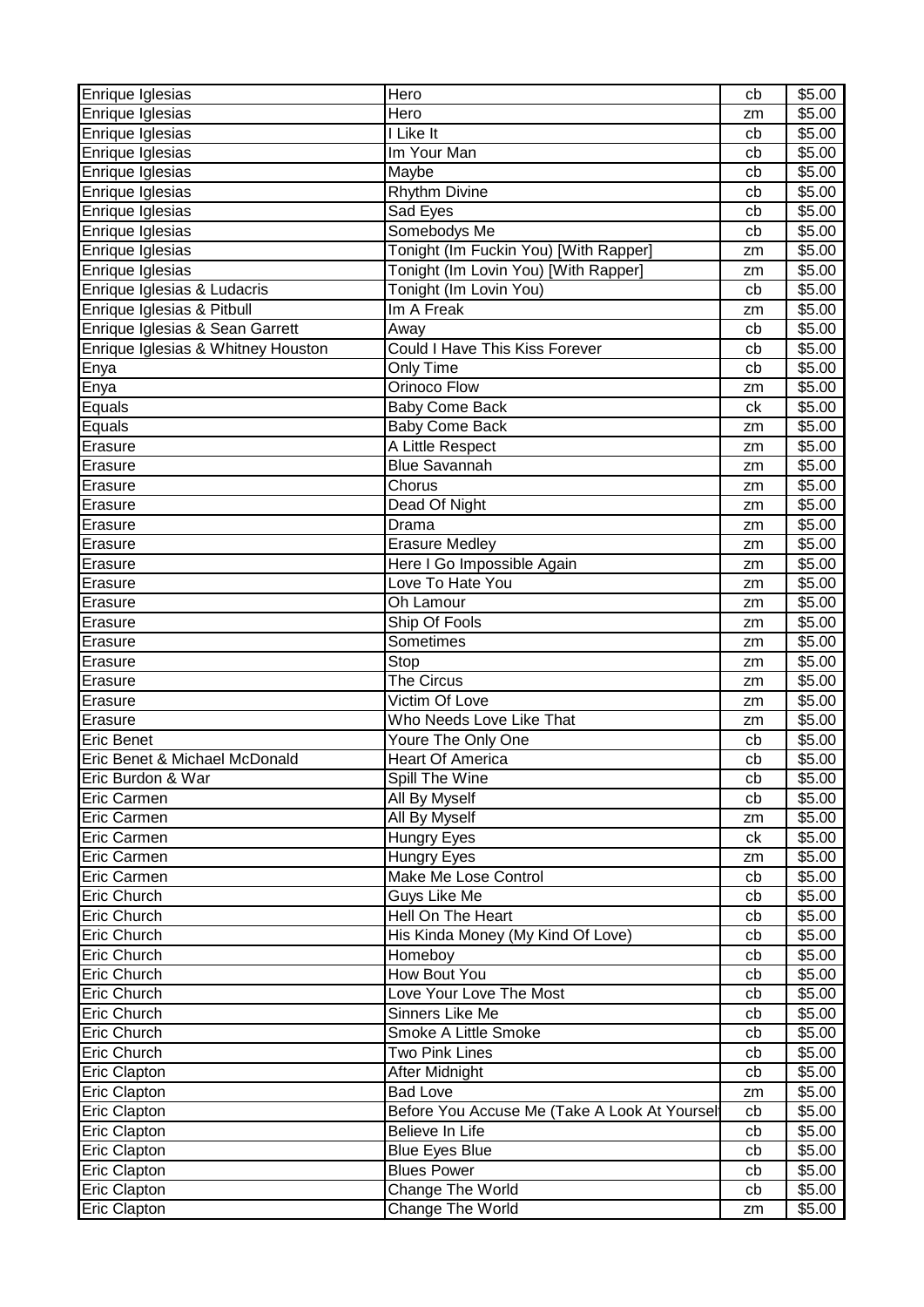| Eric Clapton            | Cocaine                                               | cb | \$5.00             |
|-------------------------|-------------------------------------------------------|----|--------------------|
| Eric Clapton            | Cocaine                                               | zm | \$5.00             |
| <b>Eric Clapton</b>     | Forever Man                                           | cb | $\overline{$}5.00$ |
| <b>Eric Clapton</b>     | I Cant Stand It                                       | cb | \$5.00             |
| Eric Clapton            | I Shot The Sheriff                                    | cb | \$5.00             |
| Eric Clapton            | I Shot The Sheriff                                    | zm | \$5.00             |
| Eric Clapton            | Lay Down Sally                                        | cb | \$5.00             |
| Eric Clapton            | Lay Down Sally                                        | zm | \$5.00             |
| Eric Clapton            | Layla                                                 | cb | \$5.00             |
| Eric Clapton            | Layla (Unplugged)                                     | zm | \$5.00             |
| Eric Clapton            | My Fathers Eyes                                       | cb | \$5.00             |
| Eric Clapton            | My Fathers Eyes                                       | zm | \$5.00             |
| Eric Clapton            | Promises                                              | cb | \$5.00             |
| Eric Clapton            | Promises                                              | zm | \$5.00             |
| Eric Clapton            | See What Love Can Do                                  | cb | \$5.00             |
| Eric Clapton            | Tears In Heaven                                       | cb | \$5.00             |
| Eric Clapton            | Tears In Heaven                                       | zm | \$5.00             |
| Eric Clapton            | <b>Wonderful Tonight</b>                              | cb | \$5.00             |
| Eric Clapton            | Wonderful Tonight                                     | zm | \$5.00             |
| <b>Eric Heatherly</b>   | <b>Flowers On The Wall</b>                            | cb | \$5.00             |
| <b>Eric Heatherly</b>   | <b>Last Man Committed</b>                             | cb | \$5.00             |
| <b>Eric Heatherly</b>   | Sometimes Its Just Your Time                          | cb | \$5.00             |
| <b>Eric Heatherly</b>   | Swimming In Champagne                                 | cb | \$5.00             |
| <b>Eric Heatherly</b>   | When A Heart Begins To Drift                          | cb | \$5.00             |
| <b>Eric Heatherly</b>   | <b>Wrong Five OClock</b>                              | cb | \$5.00             |
| Erika Jo                | I Break Things                                        | cb | \$5.00             |
| Erin ODonnel            | No Place So Far                                       | cb | \$5.00             |
| <b>Ernest Ashworth</b>  | <b>Talk Back Trembling Lips</b>                       | cb | \$5.00             |
| <b>Ernest Tubb</b>      | Drivin Nails In My Coffin                             | cb | \$5.00             |
| <b>Ernest Tubb</b>      | Filipino Baby                                         | cb | \$5.00             |
| <b>Ernest Tubb</b>      | Have You Ever Been Lonely                             | cb | \$5.00             |
| <b>Ernest Tubb</b>      | I Love You Because                                    | cb | \$5.00             |
| <b>Ernest Tubb</b>      | Its Been So Long Darling                              | cb | \$5.00             |
| <b>Ernest Tubb</b>      | Lets Say Goodbye Like We Said Hello                   | cb | \$5.00             |
| <b>Ernest Tubb</b>      | Missing In Action                                     | cb | \$5.00             |
| Ernest Tubb             | Rainbow At Midnight                                   | cb | \$5.00             |
| <b>Ernest Tubb</b>      | <b>Slipping Around</b>                                | cb | \$5.00             |
| <b>Ernest Tubb</b>      | Soldiers Last Letter                                  | cb | \$5.00             |
| <b>Ernest Tubb</b>      | Tennessee Border No 2                                 | cb | \$5.00             |
| <b>Ernest Tubb</b>      | Thanks A Lot                                          | cb | \$5.00             |
| <b>Ernest Tubb</b>      | Try Me One More Time                                  | cb | \$5.00             |
| <b>Ernest Tubb</b>      | <b>Walkin The Floor Over You</b>                      | cb | \$5.00             |
| <b>Ernest Tubb</b>      | <b>Waltz Across Texas</b>                             | cb | \$5.00             |
| Ernie K Doe             | Mother In Law                                         | cb | \$5.00             |
|                         | I Cant Stand The Rain                                 |    | \$5.00             |
| Eruption                | One Way Ticket                                        | zm | \$5.00             |
| Eruption<br>Erykah Badu |                                                       | zm | \$5.00             |
|                         | Bag Lady<br>Didnt Cha Know                            | cb | \$5.00             |
| Erykah Badu             | On & On                                               | cb |                    |
| Erykah Badu             |                                                       | cb | \$5.00             |
| Erykah Badu             | Other Side Of The Game                                | cb | \$5.00             |
| Erykah Badu             | Tyrone<br><b>Your Precious Love</b>                   | cb | \$5.00             |
| Erykah Badu             |                                                       | cb | \$5.00             |
| Erykah Badu & Common    | Love Of My Life (An Ode To Hip Hop)<br>Wild Wild West | cb | \$5.00             |
| Escape Club             |                                                       | cb | \$5.00             |
| Eskimo Joe              | <b>Black Fingernails Red Wine</b>                     | ck | \$5.00             |
| Eskimo Joe              | By The Sea                                            | ck | \$8.00             |
| Eskimo Joe              | Say Something                                         | сk | \$8.00             |
| <b>Esmee Denters</b>    | Outta Here                                            | zm | \$5.00             |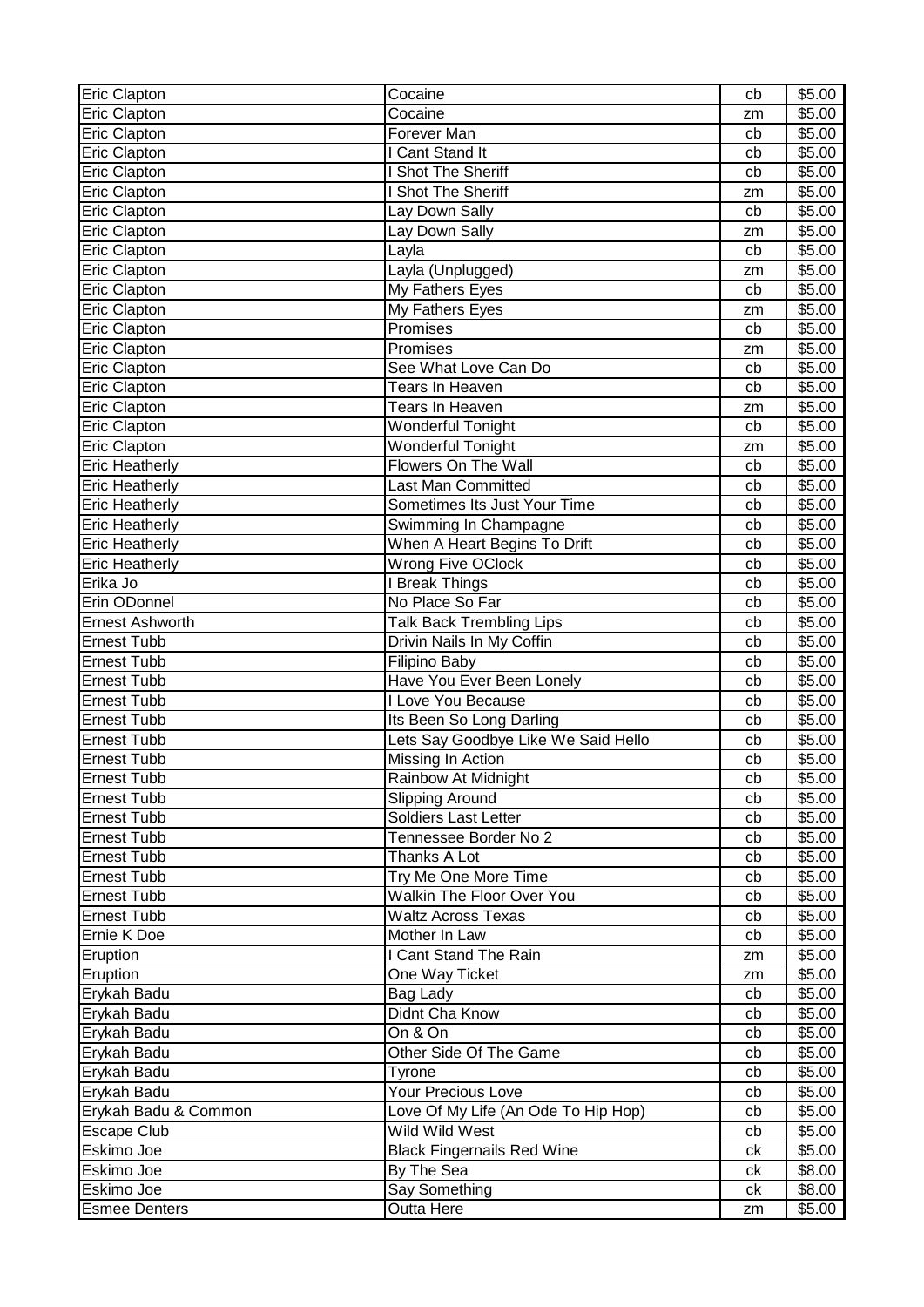| Esquires                     | Get On Up                                                       | cb       | \$5.00           |
|------------------------------|-----------------------------------------------------------------|----------|------------------|
| <b>Essex</b>                 | Easier Said Than Done                                           | cb       | \$5.00           |
| Estelle & Kanye West         | American Boy                                                    | cb       | \$5.00           |
| Estelle & Kanye West         | American Boy (Duet Version)                                     | zm       | \$5.00           |
| Estelle & Kanye West         | American Boy (With Rapper)                                      | zm       | \$5.00           |
| Eternal & Bebe Winans        | I Wanna Be The Only One                                         | zm       | \$5.00           |
| <b>Ethel Merman</b>          | <b>Everythings Coming Up Roses</b>                              | cb       | \$5.00           |
| <b>Ethel Merman</b>          | Theres No Business Like Show Business                           | cb       | \$5.00           |
| Etta James                   | At Last                                                         | cb       | \$5.00           |
| Etta James                   | At Last                                                         | zm       | \$5.00           |
| Etta James                   | I Just Wanna Make Love To You                                   | zm       | \$5.00           |
| Etta James                   | I Just Want To Make Love To You                                 | ck       | \$5.00           |
| Etta James                   | Id Rather Go Blind                                              | zm       | \$5.00           |
| Etta James                   | Roll With Me Henry                                              | zm       | \$5.00           |
| Eurogliders                  | Cant Wait To See You                                            | ck       | \$8.00           |
| Eurogliders                  | Groove                                                          | ck       | \$8.00           |
| Eurogliders                  | Heaven Must Be There                                            | ck       | \$8.00           |
| Europe                       | Carrie                                                          | cb       | \$5.00           |
| Europe                       | The Final Countdown                                             | cb       | \$5.00           |
| Europe                       | The Final Countdown                                             | zm       | \$5.00           |
| Eurythmics                   | Here Comes The Rain Again                                       | cb       | \$5.00           |
| Eurythmics                   | Here Comes The Rain Again                                       | zm       | \$5.00           |
| Eurythmics                   | Love Is A Stranger                                              | ck       | \$5.00           |
| Eurythmics                   | Love Is A Stranger                                              | zm       | \$5.00           |
| Eurythmics                   | Missionary Man                                                  | cb       | \$5.00           |
| Eurythmics                   | Sweet Dreams (Are Made Of This)                                 | cb       | \$5.00           |
| Eurythmics                   | Sweet Dreams (Are Made Of This)                                 | zm       | \$5.00           |
| Eurythmics                   | There Must Be An Angel (Playing With My Heart                   | cb       | \$5.00           |
| Eurythmics                   | There Must Be An Angel (Playing With My Heart                   | zm       | \$5.00           |
|                              |                                                                 |          |                  |
|                              |                                                                 |          |                  |
| Eurythmics                   | Thorn In My Side                                                | zm       | \$5.00           |
| Eurythmics                   | <b>Whos That Girl</b>                                           | cb       | \$5.00           |
| Eurythmics                   | Would I Lie To You                                              | cb       | \$5.00           |
| Eurythmics & Aretha Franklin | Sisters Are Doin It For Themselves [For Solo Sin                | zm<br>zm | \$5.00           |
| Eva Cassidy                  | Aint No Sunshine                                                | zm       | \$5.00           |
| Eva Cassidy                  | American Tune                                                   |          | \$5.00           |
| Eva Cassidy                  | At Last                                                         | zm<br>zm | \$5.00           |
| Eva Cassidy                  | Autumn Leaves                                                   |          | \$5.00           |
| Eva Cassidy                  | <b>Bridge Over Troubled Water</b><br>Cheek To Cheek             | zm<br>zm | \$5.00           |
| Eva Cassidy                  |                                                                 |          | \$5.00           |
| Eva Cassidy                  | Danny Boy                                                       | zm<br>zm | \$5.00           |
| Eva Cassidy<br>Eva Cassidy   | Dark Eyed Molly<br>Drowning In The Sea Of Love                  | zm       | \$5.00<br>\$5.00 |
| Eva Cassidy                  | Fever                                                           | zm       | \$5.00           |
|                              | Fields Of Gold                                                  | zm       | \$5.00           |
| Eva Cassidy                  | God Bless The Child                                             | zm       |                  |
| Eva Cassidy                  |                                                                 | zm       | \$5.00           |
| Eva Cassidy                  | Hallelujah I Love Him So                                        | zm       | \$5.00           |
| Eva Cassidy                  | I Know You By Heart                                             | zm       | \$5.00           |
| Eva Cassidy<br>Eva Cassidy   | I Wandered By A Brookside<br>Imagine                            | zm       | \$5.00<br>\$5.00 |
| Eva Cassidy                  |                                                                 | zm       | \$5.00           |
| Eva Cassidy                  | It Dont Mean A Thing (If It Aint Got That Swing)<br>Kathys Song | zm       | \$5.00           |
| Eva Cassidy                  | Natural Woman                                                   | zm       | \$5.00           |
| Eva Cassidy                  | Over The Rainbow                                                | zm       | \$5.00           |
| Eva Cassidy                  | Penny To My Name                                                | zm       | \$5.00           |
| Eva Cassidy                  | People Get Ready                                                | zm       | \$5.00           |
| Eva Cassidy                  | Songbird                                                        | zm       | \$5.00           |
| Eva Cassidy                  | The Water Is Wide                                               | zm       | \$5.00           |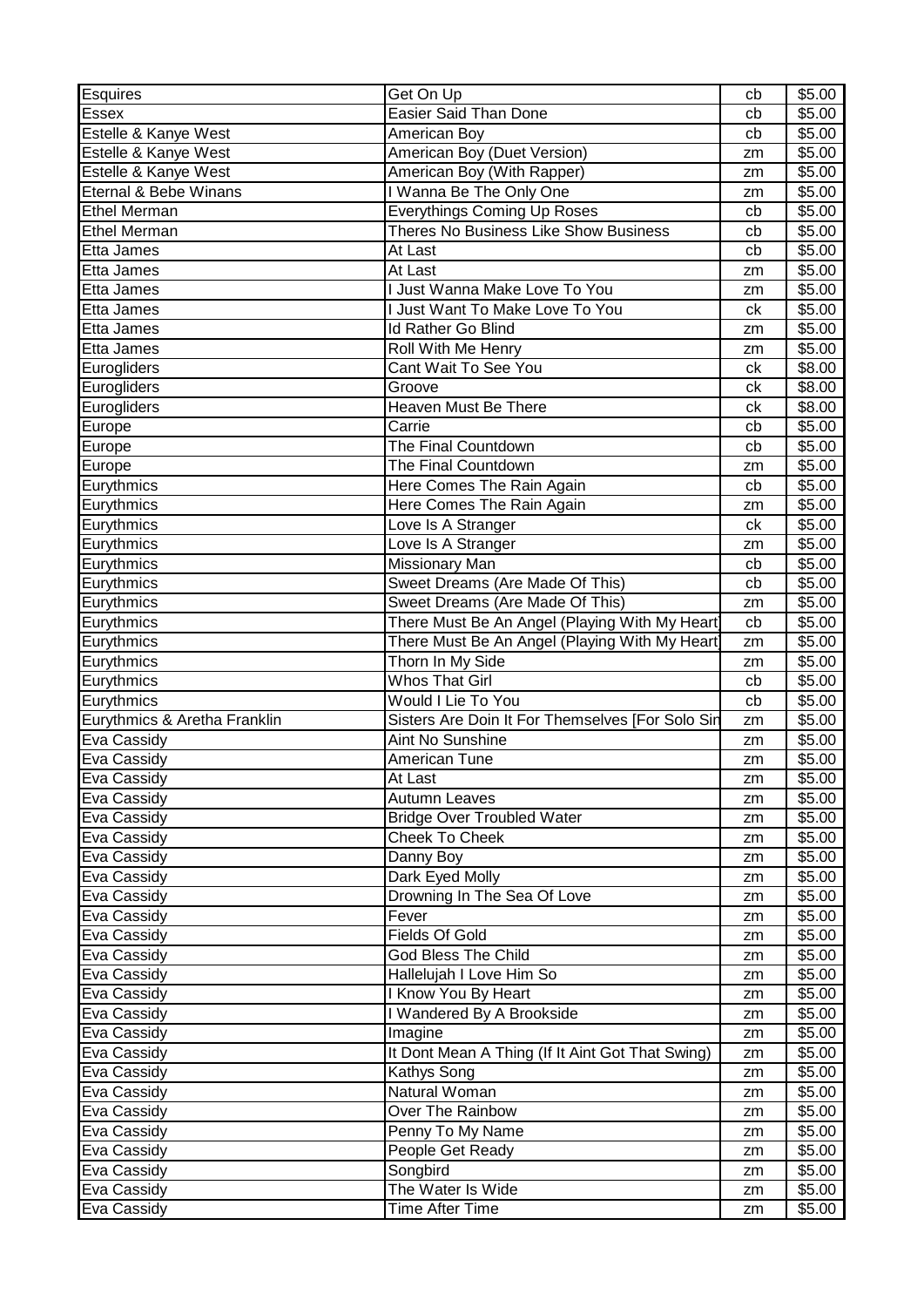| Eva Cassidy                                      | Time Is A Healer                                                   | zm            | \$5.00           |
|--------------------------------------------------|--------------------------------------------------------------------|---------------|------------------|
| Eva Cassidy                                      | <b>True Colours</b>                                                | zm            | \$5.00           |
| Eva Cassidy                                      | Wade In The Water                                                  | zm            | \$5.00           |
| Eva Cassidy                                      | Wayfaring Stranger                                                 | zm            | \$5.00           |
| Eva Cassidy                                      | What A Wonderful World                                             | zm            | \$5.00           |
| Eva Cassidy                                      | Who Knows Where The Time Goes                                      | zm            | \$5.00           |
| Eva Cassidy                                      | Yesterday                                                          | zm            | \$5.00           |
| Eva Cassidy                                      | You Take My Breath Away                                            | zm            | \$5.00           |
| Eva Cassidy                                      | Youve Changed                                                      | zm            | \$5.00           |
| Evan & Jaron                                     | Crazy For This Girl                                                | cb            | \$5.00           |
| Evan & Jaron                                     | From My Head To My Heart                                           | cb            | \$5.00           |
| Evan & Jaron                                     | <b>The Distance</b>                                                | cb            | \$5.00           |
| Evanescence                                      | Bring Me To Life                                                   | cb            | \$5.00           |
| Evanescence                                      | Call Me When Youre Sober                                           | cb            | \$5.00           |
| Evanescence                                      | <b>Cruel Summer (Acoustic Version)</b>                             | zm            | \$5.00           |
| Evanescence                                      | Everybodys Fool                                                    | cb            | \$5.00           |
| Evanescence                                      | <b>Going Under</b>                                                 | cb            | \$5.00           |
| Evanescence                                      | Good Enough                                                        | cb            | \$5.00           |
| Evanescence                                      | Lithium                                                            | cb            | \$5.00           |
| Evanescence                                      | My Immortal                                                        | cb            | \$5.00           |
| Evanescence                                      | My Immortal                                                        | zm            | \$5.00           |
| Evanescence                                      | <b>Sweet Sacrifice</b>                                             | cb            | \$5.00           |
| Evanescence & Paul Mccoy                         | Bring Me To Life (Duet Version)                                    | zm            | \$5.00           |
| Evanescence & Paul Mccoy                         | Bring Me To Life (For Solo Female)                                 | zm            | \$5.00           |
| Eve & Alicia Keys                                | Gangsta Lovin                                                      | cb            | \$5.00           |
| Everclear                                        | AM Radio                                                           | cb            | \$5.00           |
| Everclear                                        | <b>Everything To Everyone</b>                                      | cb            | \$5.00           |
| Everclear                                        | <b>Father Of Mine</b>                                              | cb            | \$5.00           |
| Everclear                                        | I Will Buy You A New Life                                          | cb            | \$5.00           |
| Everclear                                        | Santa Monica                                                       | cb            | \$5.00           |
| Everclear                                        | Wonderful                                                          | cb            | \$5.00           |
| <b>Everly Brothers</b>                           | All I Have To Do Is Dream                                          | cb            | \$5.00           |
| <b>Everly Brothers</b>                           | All I Have To Do Is Dream (No Harmony)                             | zm            | \$5.00           |
| <b>Everly Brothers</b>                           | All I Have To Do Is Dream (With Harmony)                           | zm            | \$5.00           |
| <b>Everly Brothers</b>                           | <b>Bird Dog</b>                                                    | cb            | \$5.00           |
| <b>Everly Brothers</b>                           | Bird Dog (No Harmony)                                              | $\mathsf{zm}$ | \$5.00           |
| <b>Everly Brothers</b>                           | Bird Dog (With Harmony)                                            | zm            | \$5.00           |
| <b>Everly Brothers</b>                           | Bye Bye Love                                                       | cb            | \$5.00           |
| <b>Everly Brothers</b>                           | Bye Bye Love                                                       | zm            | \$5.00           |
| <b>Everly Brothers</b>                           | Bye Bye Love (No Harmony)                                          | zm            | \$5.00           |
| <b>Everly Brothers</b>                           | Cathys Clown                                                       | cb            | \$5.00           |
| <b>Everly Brothers</b>                           | Cathys Clown                                                       | zm            | \$5.00           |
| <b>Everly Brothers</b>                           | Cathys Clown (No Harmony)                                          | zm            | \$5.00           |
| <b>Everly Brothers</b>                           |                                                                    |               | \$5.00           |
|                                                  | Claudette (No Harmony)                                             | zm            |                  |
|                                                  | Claudette (With Harmony)                                           | zm            |                  |
| <b>Everly Brothers</b><br><b>Everly Brothers</b> |                                                                    | zm            | \$5.00           |
| <b>Everly Brothers</b>                           | Cryin In The Rain (No Harmony)<br>Cryin In The Rain (With Harmony) | zm            | \$5.00<br>\$5.00 |
| <b>Everly Brothers</b>                           |                                                                    | cb            | \$5.00           |
| <b>Everly Brothers</b>                           | Crying In The Rain<br>Devoted To You                               | cb            | \$5.00           |
| <b>Everly Brothers</b>                           | <b>Ebony Eyes</b>                                                  | cb            | \$5.00           |
| <b>Everly Brothers</b>                           | Ebony Eyes (No Harmony)                                            | zm            | \$5.00           |
| <b>Everly Brothers</b>                           | Ebony Eyes (With Harmony)                                          | zm            | \$5.00           |
| <b>Everly Brothers</b>                           | Let It Be Me                                                       | cb            | \$5.00           |
| <b>Everly Brothers</b>                           | Let It Be Me [No Harmony]                                          | zm            | \$5.00           |
| <b>Everly Brothers</b>                           | Let It Be Me [With Harmony]                                        | zm            | \$5.00           |
| <b>Everly Brothers</b>                           | Problems                                                           | cb            | \$5.00           |
| <b>Everly Brothers</b>                           | So Sad (To Watch Good Love Go Bad)                                 | cb            | \$5.00           |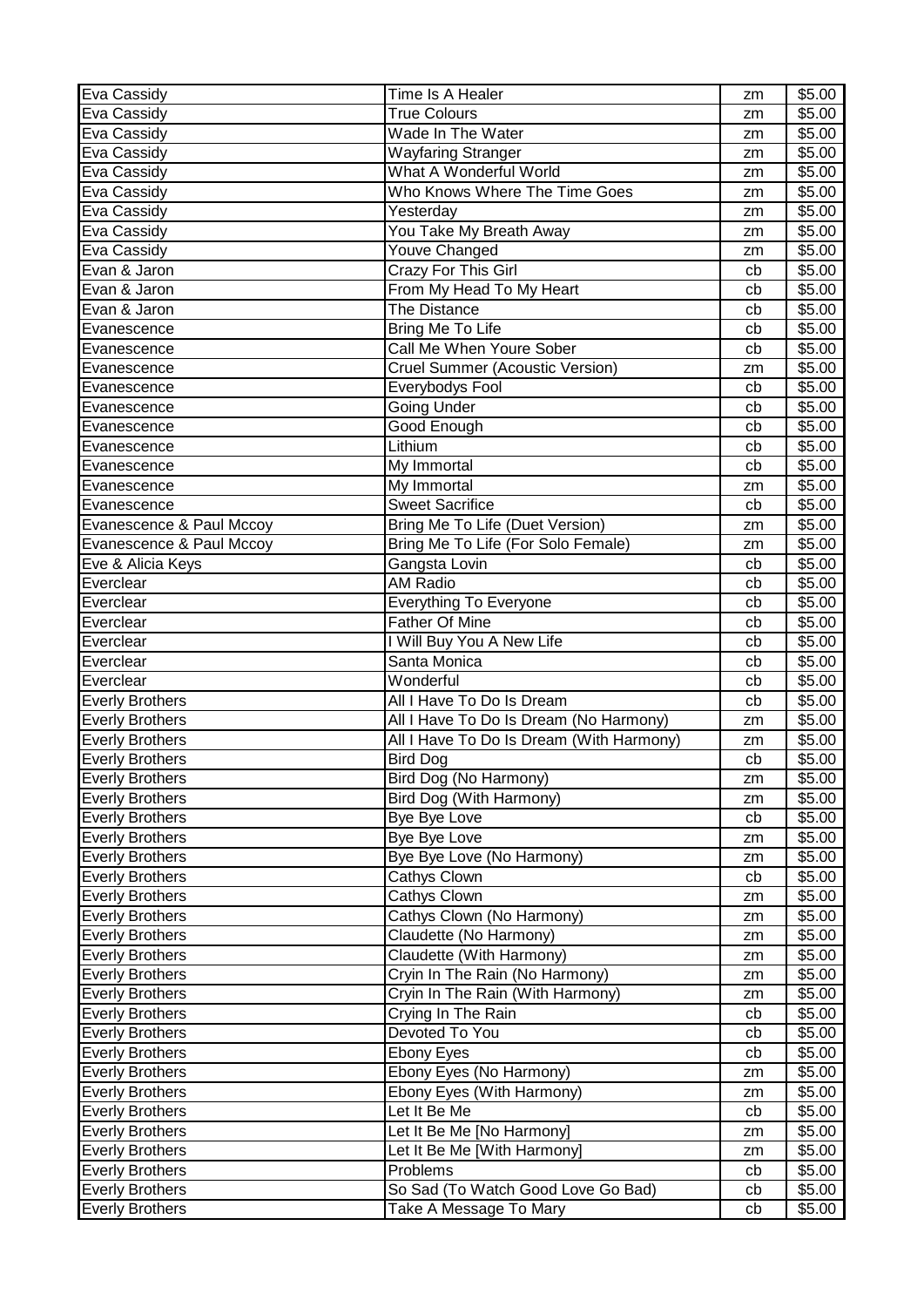| <b>Everly Brothers</b>         | Take A Message To Mary (No Harmony)          | zm | \$5.00             |
|--------------------------------|----------------------------------------------|----|--------------------|
| <b>Everly Brothers</b>         | Take A Message To Mary (With Harmony)        | zm | \$5.00             |
| <b>Everly Brothers</b>         | Temptation (No Harmony)                      | zm | \$5.00             |
| <b>Everly Brothers</b>         | Temptation (With Harmony)                    | zm | $\overline{$}5.00$ |
| <b>Everly Brothers</b>         | Thats Old Fashioned (Thats The Way Love Shot | cb | \$5.00             |
| <b>Everly Brothers</b>         | The Price Of Love (No Harmony)               | zm | \$5.00             |
| <b>Everly Brothers</b>         | The Price Of Love (With Harmony)             | zm | \$5.00             |
| <b>Everly Brothers</b>         | Til I Kissed You (No Harmony)                | zm | \$5.00             |
| <b>Everly Brothers</b>         | Til I Kissed You (With Harmony)              | zm | \$5.00             |
| <b>Everly Brothers</b>         | Till I Kissed Ya                             | cb | \$5.00             |
| <b>Everly Brothers</b>         | Wake Up Little Susie                         | cb | \$5.00             |
| <b>Everly Brothers</b>         | Wake Up Little Susie (No Harmony)            | zm | \$5.00             |
| <b>Everly Brothers</b>         | Wake Up Little Susie (With Harmony)          | zm | \$5.00             |
| <b>Everly Brothers</b>         | Walk Right Back                              | cb | \$5.00             |
| <b>Everly Brothers</b>         | Walk Right Back                              | zm | \$5.00             |
| <b>Everly Brothers</b>         | Walk Right Back (No Harmony)                 | zm | \$5.00             |
| <b>Everly Brothers</b>         | When Will I Be Loved                         | cb | \$5.00             |
| <b>Everly Brothers</b>         | When Will I Be Loved                         | zm | \$5.00             |
| Everly Brothers                | When Will I Be Loved (No Harmony)            | zm | \$5.00             |
| Evermore                       | Its Too Late                                 | сk | \$5.00             |
| Evermore                       | Its Too Late                                 | nz | \$5.00             |
| Evermore                       | Light Surrounding You                        | nz | \$5.00             |
| Every Mothers Son              | Come On Down To My Boat                      | cb | \$5.00             |
| Everybodys Talking About Jamie | And You Dont Even Know It                    | zm | \$5.00             |
| Everybodys Talking About Jamie | Spotlight                                    | zm | \$5.00             |
| Everybodys Talking About Jamie | The Wall In My Head                          | zm | \$5.00             |
| Everyday Sunday                | Stand Up                                     | cb | \$5.00             |
| <b>Everything But The Girl</b> | I Dont Want To Talk About It                 | zm | \$5.00             |
| Everything But The Girl        | Missing (Todd Terry Remix)                   | zm | \$5.00             |
| Eves Karydas                   | Complicated                                  | сk | \$5.00             |
| Ewan Mcgregor & Nicole Kidman  | Come What May                                | zm | \$5.00             |
| Example                        | Changed The Way You Kiss Me                  | zm | \$5.00             |
| Example                        | <b>Close Enemies</b>                         | zm | \$5.00             |
| Example                        | <b>Kickstarts</b>                            | zm | \$5.00             |
| Example                        | One More Day (Stay With Me)                  | zm | \$5.00             |
| Example                        | Say Nothing                                  | zm | \$5.00             |
| Example                        | <b>Stay Awake</b>                            | zm | \$5.00             |
| <b>Exciters</b>                | Tell Him                                     | cb | \$5.00             |
| Exile                          | Give Me One More Chance                      | cb | \$5.00             |
| Exile                          | I Dont Want To Be A Memory                   | cb | \$5.00             |
| Exile                          | Keep It In The Middle Of The Road            | cb | \$5.00             |
| Exile                          | Kiss You All Over                            | cb | \$5.00             |
| Exile                          | Kiss You All Over                            | zm | \$5.00             |
| Exile                          | Nobodys Talking                              | cb | \$5.00             |
| Exile                          | Shes A Miracle                               | cb | \$5.00             |
| Exile                          | Super Love                                   | cb | \$5.00             |
| Exile                          | Woke Up In Love                              | cb | \$5.00             |
| Exile                          | Yet                                          | cb | \$5.00             |
| Exponents                      | III Say Goodbye                              | nz | \$5.00             |
| <b>Exponents</b>               | Victoria                                     | nz | \$5.00             |
| Exponents                      | Who Loves Who The Most                       | nz | \$5.00             |
| Exponents                      | Why Does Love Do This To Me                  | nz | \$5.00             |
| Expose                         | Seasons Change                               | cb | \$5.00             |
| Extreme                        | More Than Words                              | cb | \$5.00             |
| <b>Extreme</b>                 | More Than Words (No Harmony)                 | zm | \$5.00             |
| Extreme                        | More Than Words (With Harmony)               | zm | \$5.00             |
| Eydie Gorme                    | Blame It On The Bossa Nova                   | cb | \$5.00             |
| <b>Fabulous Thunderbirds</b>   | <b>Tuff Enuff</b>                            | cb | \$5.00             |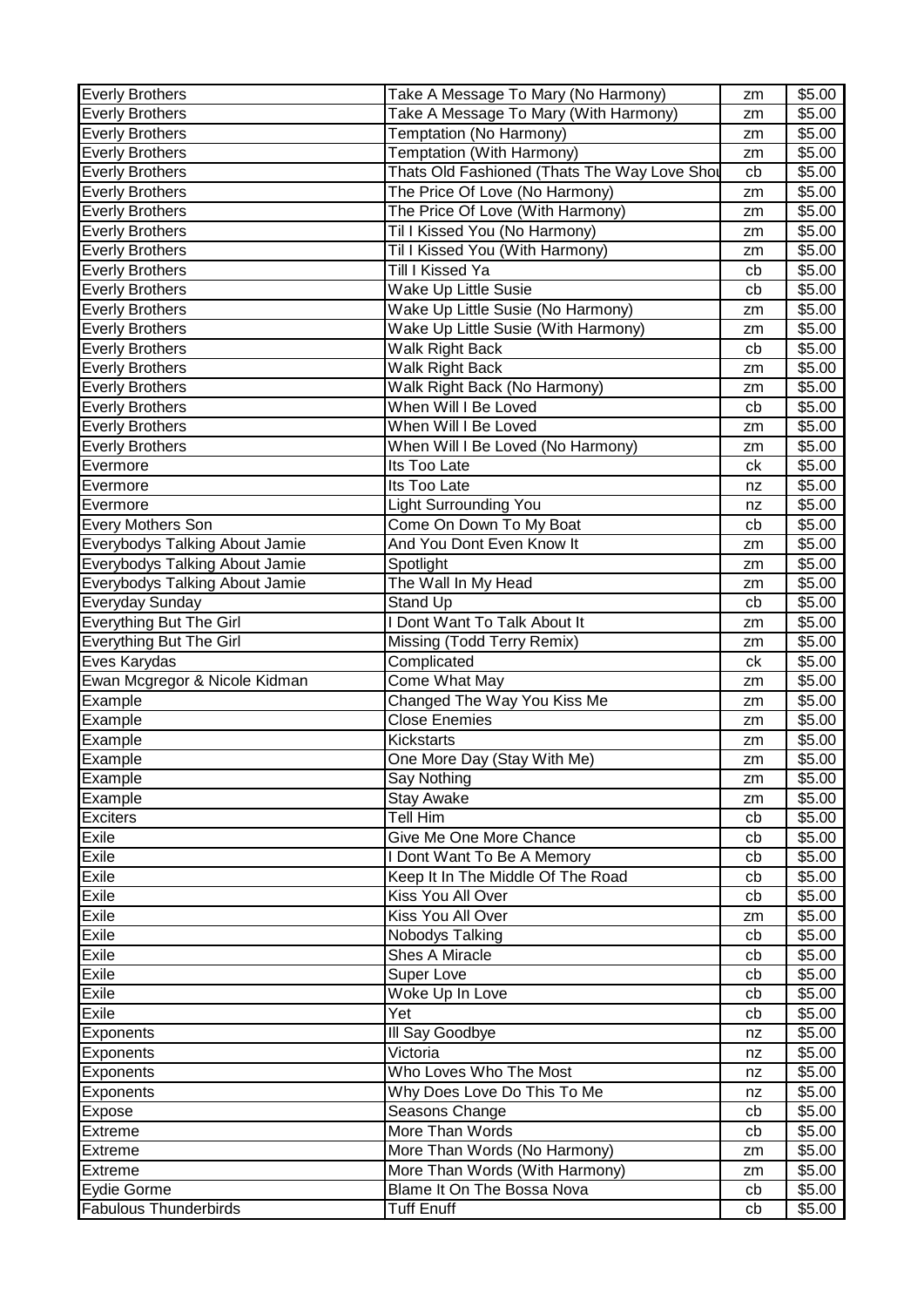| <b>Fabulous Thunderbirds</b> | Wrap It Up                        | cb | \$5.00 |
|------------------------------|-----------------------------------|----|--------|
| <b>Fairground Attraction</b> | Perfect                           | сk | \$5.00 |
| <b>Fairground Attraction</b> | Perfect                           | zm | \$5.00 |
| <b>Faith Evans</b>           | I Love You                        | cb | \$5.00 |
| <b>Faith Hill</b>            | Baby You Belong                   | cb | \$5.00 |
| <b>Faith Hill</b>            | <b>Back To You</b>                | cb | \$5.00 |
| <b>Faith Hill</b>            | <b>Beautiful</b>                  | cb | \$5.00 |
| <b>Faith Hill</b>            | <b>Better Days</b>                | cb | \$5.00 |
| <b>Faith Hill</b>            | <b>Breathe</b>                    | cb | \$5.00 |
| <b>Faith Hill</b>            | <b>Bringing Out The Elvis</b>     | cb | \$5.00 |
| Faith Hill                   | But I Will                        | cb | \$5.00 |
| <b>Faith Hill</b>            | Cry                               | cb | \$5.00 |
| <b>Faith Hill</b>            | Free                              | cb | \$5.00 |
| <b>Faith Hill</b>            | I Cant Do That Anymore            | cb | \$5.00 |
| <b>Faith Hill</b>            | I Got My Baby                     | cb | \$5.00 |
| <b>Faith Hill</b>            | I Think I Will                    | cb | \$5.00 |
| <b>Faith Hill</b>            | If I Should Fall Behind           | cb | \$5.00 |
| <b>Faith Hill</b>            | If Im Not In Love                 | cb | \$5.00 |
| <b>Faith Hill</b>            | If My Heart Had Wings             | cb | \$5.00 |
| <b>Faith Hill</b>            | If This Is The End                | cb | \$5.00 |
| <b>Faith Hill</b>            | If Youre Gonna Fly Away           | cb | \$5.00 |
| <b>Faith Hill</b>            | It Matters To Me                  | cb | \$5.00 |
| <b>Faith Hill</b>            | It Will Be Me                     | cb | \$5.00 |
| <b>Faith Hill</b>            | Let Me Let Go                     | cb | \$5.00 |
| <b>Faith Hill</b>            | Lets Go To Vegas                  | cb | \$5.00 |
| <b>Faith Hill</b>            | Lifes Too Short To Love Like That | cb | \$5.00 |
| <b>Faith Hill</b>            | Like We Never Loved At All        | cb | \$5.00 |
| <b>Faith Hill</b>            | Lost                              | cb | \$5.00 |
| <b>Faith Hill</b>            | Love Aint Like That               | cb | \$5.00 |
| <b>Faith Hill</b>            | Love Is A Sweet Thing             | cb | \$5.00 |
| Faith Hill                   | Me                                | cb | \$5.00 |
| <b>Faith Hill</b>            | Mississippi Girl                  | cb | \$5.00 |
| <b>Faith Hill</b>            | One                               | cb | \$5.00 |
| <b>Faith Hill</b>            | Piece Of My Heart                 | cb | \$5.00 |
| <b>Faith Hill</b>            | <b>Red Umbrella</b>               | cb | \$5.00 |
| <b>Faith Hill</b>            | Somebody Stand By Me              | cb | \$5.00 |
| <b>Faith Hill</b>            | Someone Elses Dream               | cb | \$5.00 |
| <b>Faith Hill</b>            | <b>Stealing Kisses</b>            | cb | \$5.00 |
| <b>Faith Hill</b>            | Stronger                          | cb | \$5.00 |
| <b>Faith Hill</b>            | Sunshine & Summertime             | cb | \$5.00 |
| <b>Faith Hill</b>            | Take Me As I Am                   | cb | \$5.00 |
| <b>Faith Hill</b>            | <b>Thats How Love Moves</b>       | cb | \$5.00 |
| <b>Faith Hill</b>            | The Hard Way                      | cb | \$5.00 |
| <b>Faith Hill</b>            | The Lucky One                     | cb | \$5.00 |
| <b>Faith Hill</b>            | The Secret Of Life                | cb | \$5.00 |
| <b>Faith Hill</b>            | The Way You Love Me               | cb | \$5.00 |
| <b>Faith Hill</b>            | There Will Come A Day             | cb | \$5.00 |
| <b>Faith Hill</b>            | There Youll Be                    | cb | \$5.00 |
| <b>Faith Hill</b>            | There Youll Be                    | zm | \$5.00 |
| <b>Faith Hill</b>            | This Is Me                        | cb | \$5.00 |
| <b>Faith Hill</b>            | This Kiss                         | cb | \$5.00 |
| <b>Faith Hill</b>            | This Kiss                         | zm | \$5.00 |
| <b>Faith Hill</b>            | Unsaveable                        | cb | \$5.00 |
| <b>Faith Hill</b>            | Whats In It For Me                | cb | \$5.00 |
| <b>Faith Hill</b>            | When The Lights Go Down           | cb | \$5.00 |
| <b>Faith Hill</b>            | When You Cry                      | cb | \$5.00 |
| <b>Faith Hill</b>            | Where Are You Christmas           | cb | \$5.00 |
| <b>Faith Hill</b>            | Wild One                          | cb | \$5.00 |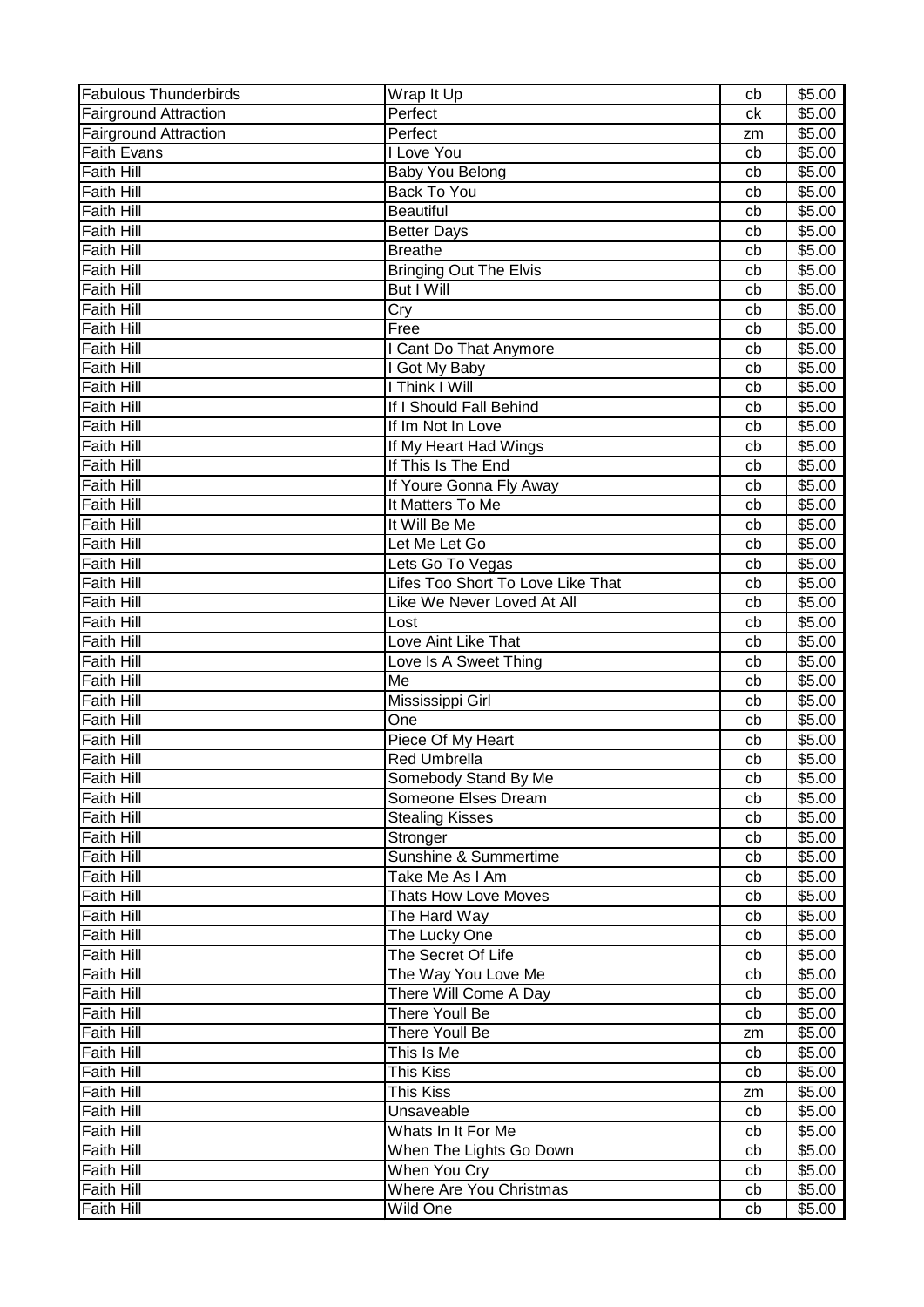| <b>Faith Hill</b>          | You Cant Lose Me                                 | cb | \$5.00             |
|----------------------------|--------------------------------------------------|----|--------------------|
| Faith Hill                 | You Give Me Love                                 | cb | \$5.00             |
| Faith Hill                 | Youre Still Here                                 | cb | \$5.00             |
| Faith Hill & Reba McEntire | Sleeping With The Telephone                      | cb | \$5.00             |
| Faith Hill & Tim McGraw    | Its Your Love                                    | cb | \$5.00             |
| Faith Hill & Tim McGraw    | Just To Hear You Say That You Love Me            | cb | \$5.00             |
| Faith Hill & Tim McGraw    | Lets Make Love                                   | cb | \$5.00             |
| <b>Fake Plastic Trees</b>  | Radiohead                                        | zm | \$5.00             |
| Fall Out Boy               | A Little Less Sixteen Candles A Little More Touc | cb | \$5.00             |
| Fall Out Boy               | <b>Americas Suitehearts</b>                      | cb | \$5.00             |
| Fall Out Boy               | Dance Dance                                      | cb | \$5.00             |
| Fall Out Boy               | Headfirst Slide Into Cooperstown On A Bad Bet    | cb | \$5.00             |
| Fall Out Boy               | I Dont Care                                      | cb | \$5.00             |
| Fall Out Boy               | Immortals                                        | zm | \$5.00             |
| Fall Out Boy               | My Songs Know What You Did In The Dark           | zm | \$5.00             |
| Fall Out Boy               | <b>Sugar Were Going Down</b>                     | cb | \$5.00             |
| Fall Out Boy               | This Aint A Scene Its An Arms Race               | cb | \$5.00             |
| Fall Out Boy               | Thnks Fr Th Mmrs                                 | cb | \$5.00             |
| Fall Out Boy               | Thnks Fr Th Mmrs                                 | zm | \$5.00             |
| Fall Out Boy               | Where Did The Party Go                           | zm | \$5.00             |
| Fan Club                   | Sensation                                        | nz | \$5.00             |
| Fanny Lumsden              | Fierce                                           | ck | \$8.00             |
| Fanny Lumsden              | Land Of Gold                                     | ck | \$8.00             |
| Fanny Lumsden              | Poor Little Fools                                | сk | \$8.00             |
| Fanny Lumsden              | Roll On                                          | сk | $\overline{$8.00}$ |
| Fanny Lumsden              | These Days                                       | сk | \$8.00             |
| Fantasia                   | Aint Gon Beg You                                 | cb | \$5.00             |
| Fantasia                   | Always On My Mind                                | zm | \$5.00             |
| Fantasia                   | <b>Baby Mama</b>                                 | cb | \$5.00             |
| Fantasia                   | <b>Bittersweet</b>                               | cb | \$5.00             |
| Fantasia                   | <b>Free Yourself</b>                             | cb | \$5.00             |
| Fantasia                   | I Believe                                        | cb | \$5.00             |
| Fantasia                   | Im Doing Me                                      | cb | \$5.00             |
| Fantasia                   | Its All Good                                     | cb | \$5.00             |
| Fantasia                   | Only One U                                       | cb | \$5.00             |
| Fantasia                   | Truth Is                                         | cb | \$5.00             |
| Fantasia                   | When I See U                                     | cb | \$5.00             |
| Fantasia & Jennifer Hudson | Im His Only Woman                                | cb | \$5.00             |
| Fantastic Johnny C         | Boogaloo Down Broadway                           | cb | \$5.00             |
| Fantastics                 | Something Old Something New                      | zm | \$5.00             |
| Far East Movement          | Like A G6 (Duet Version)                         | zm | \$5.00             |
| Far East Movement          | Like A G6 (For Solo Male)                        | zm | \$5.00             |
| Farm                       | <b>All Together Now</b>                          | zm | \$5.00             |
| Faron Young                | All Right                                        | cb | \$5.00             |
| Faron Young                | Alone With You                                   | cb | \$5.00             |
| <b>Faron Young</b>         | <b>Country Girl</b>                              | cb | \$5.00             |
| Faron Young                | Face To The Wall                                 | cb | \$5.00             |
| <b>Faron Young</b>         | <b>Goin Steady</b>                               | cb | \$5.00             |
| Faron Young                | <b>Hello Walls</b>                               | cb | \$5.00             |
| Faron Young                | If You Aint Lovin (You Aint Livin)               | cb | \$5.00             |
| Faron Young                | Its Four In The Morning                          | cb | \$5.00             |
| Faron Young                | Keeping Up With The Joneses                      | cb | \$5.00             |
| Faron Young                | Live Fast Love Hard Die Young                    | cb | \$5.00             |
| Faron Young                | Riverboat                                        | cb | \$5.00             |
| Faron Young                | <b>Sweet Dreams</b>                              | cb | \$5.00             |
| <b>Faron Young</b>         | Wine Me Up                                       | cb | \$5.00             |
| Faron Young                | Your Old Used To Be                              | cb | \$5.00             |
| Faron Young                | Youre Still Mine                                 | cb | \$5.00             |
|                            |                                                  |    |                    |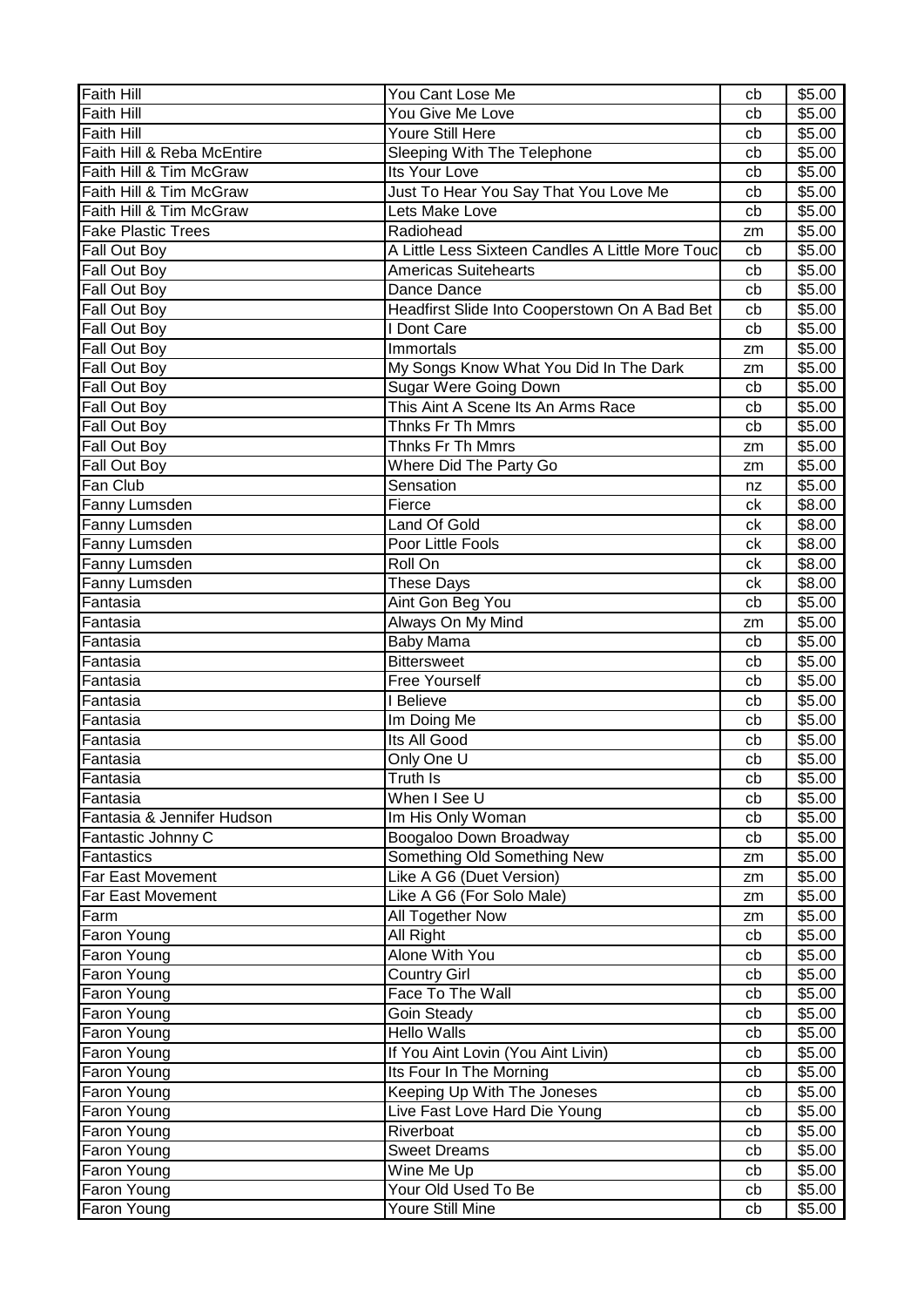| <b>Fast Food Rockers</b>       | Fast Food Song                                  | zm | \$5.00 |
|--------------------------------|-------------------------------------------------|----|--------|
| Fastball                       | Better Than It Was                              | cb | \$5.00 |
| Fastball                       | <b>Fire Escape</b>                              | cb | \$5.00 |
| Fastball                       | Out Of My Head                                  | cb | \$5.00 |
| Fastball                       | Sooner Or Later                                 | cb | \$5.00 |
| Fastball                       | The Way                                         | cb | \$5.00 |
| Fastball                       | Youre An Ocean                                  | cb | \$5.00 |
| Fat Freddys Drop               | Wandering Eye                                   | nz | \$5.00 |
| Fat Larrys Band                | Fat Larrys Band                                 | zm | \$5.00 |
| <b>Fat Les</b>                 | Vindaloo                                        | zm | \$5.00 |
| Fatback Band                   | I Found Lovin                                   | zm | \$5.00 |
| <b>Fats Domino</b>             | <b>Aint That A Shame</b>                        | cb | \$5.00 |
| <b>Fats Domino</b>             | <b>Aint That A Shame</b>                        | zm | \$5.00 |
| <b>Fats Domino</b>             | Be My Guest                                     |    | \$5.00 |
| <b>Fats Domino</b>             | <b>Blue Monday</b>                              | zm | \$5.00 |
| <b>Fats Domino</b>             |                                                 | cb |        |
|                                | <b>Blueberry Hill</b>                           | cb | \$5.00 |
| <b>Fats Domino</b>             | <b>Blueberry Hill</b>                           | zm | \$5.00 |
| <b>Fats Domino</b>             | I Want To Walk You Home                         | cb | \$5.00 |
| <b>Fats Domino</b>             | Im Walkin                                       | cb | \$5.00 |
| Fats Domino                    | Im Walkin                                       | zm | \$5.00 |
| <b>Fats Domino</b>             | <b>Red Sails In The Sunset</b>                  | ck | \$5.00 |
| <b>Fats Domino</b>             | <b>Walking To New Orleans</b>                   | cb | \$5.00 |
| <b>Fats Domino</b>             | Whole Lotta Loving                              | cb | \$5.00 |
| <b>Feargal Sharkey</b>         | A Good Heart                                    | ck | \$5.00 |
| <b>Feargal Sharkey</b>         | A Good Heart                                    | zm | \$5.00 |
| Feelers                        | Larger Than Life                                | nz | \$5.00 |
| Feelers                        | Venus                                           | nz | \$5.00 |
| Feeling                        | Join With Us                                    | zm | \$5.00 |
| Feeling                        | Love It When You Call                           | zm | \$5.00 |
| Feeling                        | Turn It Up                                      | zm | \$5.00 |
| Feist                          | 1234 (one two three four)                       | zm | \$5.00 |
| Felix Jaehn & Jasmine Thompson | Aint Nobody (Loves Me Better)                   | zm | \$5.00 |
| Fergie                         | <b>Big Girls Dont Cry</b>                       | cb | \$5.00 |
| Fergie                         | <b>Big Girls Dont Cry</b>                       | zm | \$5.00 |
| Fergie                         | Finally                                         | cb | \$5.00 |
| Fergie                         | Glamorous                                       | cb | \$5.00 |
| Fergie                         | Labels Or Love                                  | cb | \$5.00 |
| Fergie                         | London Bridge                                   | cb | \$5.00 |
| Fergie & Black Eyed Peas       | Dont Lie                                        | cb | \$5.00 |
| Fergie & Black Eyed Peas       | Dont Phunk With My Heart                        | cb | \$5.00 |
| Fergie & Black Eyed Peas       | Where Is The Love                               | cb | \$5.00 |
| Fergie & Ludacris              | Glamorous                                       | zm | \$5.00 |
| Fergie & Q Tip & Goonrock      | A Little Party Never Killed Nobody (All We Got) | zm | \$5.00 |
| Fergie & Sean Kingston         | Clumsy                                          | cb | \$5.00 |
| Fergie & Will i am             | Fergalicious                                    | cb | \$5.00 |
| <b>Ferlin Husky</b>            | A Fallen Star                                   | cb | \$5.00 |
| <b>Ferlin Husky</b>            | Country Music Is Here To Stay                   | cb | \$5.00 |
| <b>Ferlin Husky</b>            | <b>Cuzz Yore So Sweet</b>                       | cb | \$5.00 |
| Ferlin Husky                   | Gone                                            | cb | \$5.00 |
| <b>Ferlin Husky</b>            | <b>Heavenly Sunshine</b>                        | cb | \$5.00 |
| <b>Ferlin Husky</b>            | I Cant Stop Loving You                          | cb | \$5.00 |
|                                | I Feel Better All Over (More Than Anywheres Els |    |        |
| <b>Ferlin Husky</b>            |                                                 | cb | \$5.00 |
| <b>Ferlin Husky</b>            | I Really Dont Want To Know                      | cb | \$5.00 |
| Ferlin Husky                   | <b>Just For You</b>                             | cb | \$5.00 |
| Ferlin Husky                   | Little Tom                                      | cb | \$5.00 |
| <b>Ferlin Husky</b>            | Money Greases The Wheels                        | cb | \$5.00 |
| <b>Ferlin Husky</b>            | My Reason For Living                            | cb | \$5.00 |
| <b>Ferlin Husky</b>            | Once                                            | cb | \$5.00 |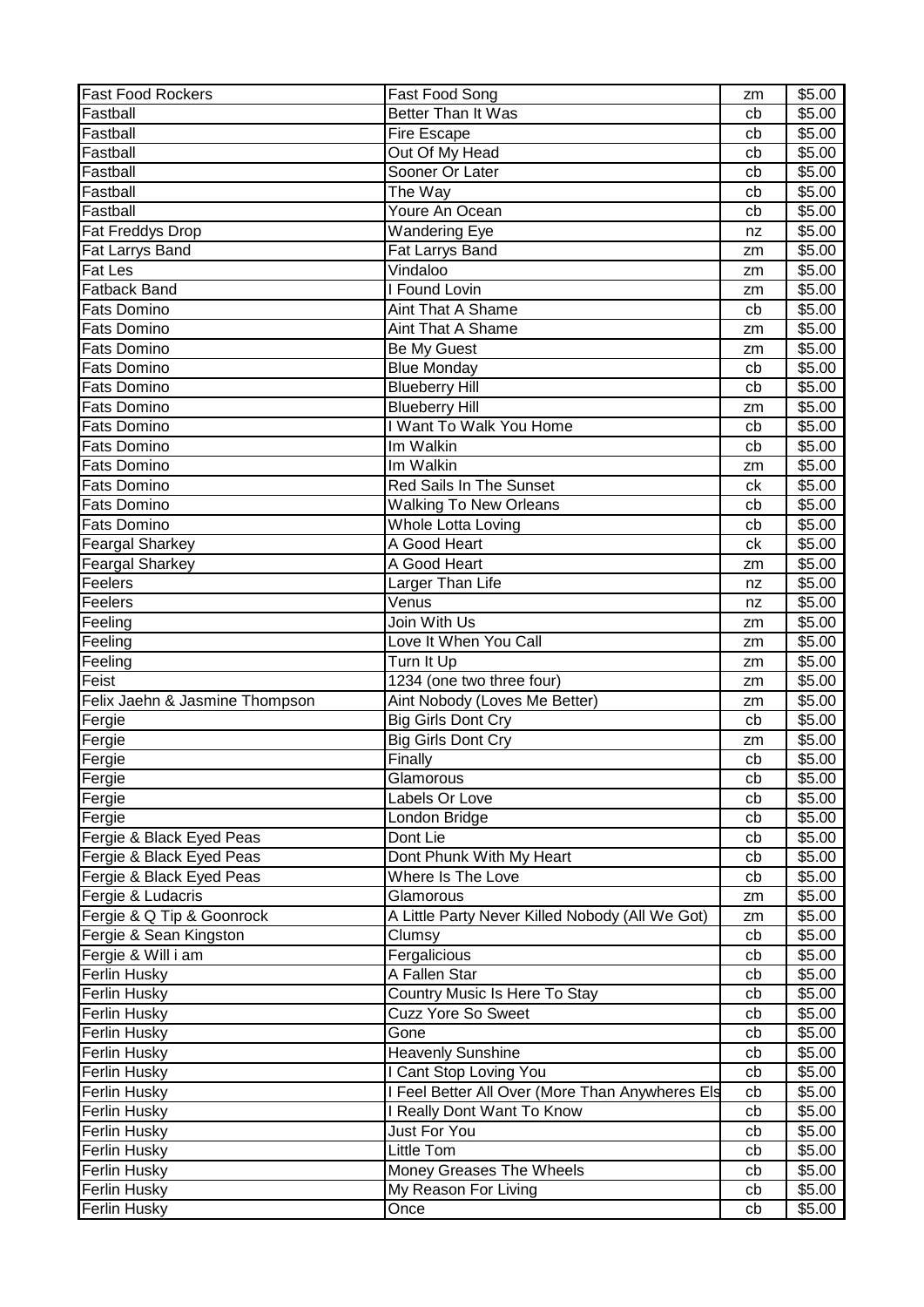| Wings Of A Dove<br>Ferlin Husky<br>\$5.00<br>cb<br>Fern Kinney<br>Together We Are Beautiful<br>\$5.00<br>zm<br>Ferrets<br>Dont Fall In Love<br>\$8.00<br>ck<br><b>Fetty Wap</b><br><b>Trap Queen</b><br>\$5.00<br>zm<br><b>FFH</b><br>One Of These Days<br>\$5.00<br>cb<br>(Feels Like) Heaven<br><b>Fiction Factory</b><br>\$5.00<br>zm<br>Fiddlers Dram<br>Day Trip To Bangor<br>\$5.00<br>zm<br>So Fine<br>Fiestas<br>\$5.00<br>cb<br><b>Fifth Dimension</b><br>Aquarius Let The Sunshine In<br>\$5.00<br>zm<br><b>Fifth Dimension</b><br>Aquarius Let The Sunshine In (No Backing Voca<br>\$5.00<br>zm<br>\$5.00<br>Fifth Harmony<br><b>Boss</b><br>zm<br>Fifth Harmony<br>Dont Say You Love Me<br>\$5.00<br>zm<br><b>Fifth Harmony</b><br>Thats My Girl<br>\$5.00<br>zm<br>Worth It<br>Fifth Harmony & Kid Ink<br>\$5.00<br>zm<br>Fifth Harmony & Kid Ink<br>Worth It [For Solo Female]<br>\$5.00<br>zm<br><b>Work From Home</b><br>Fifth Harmony & Ty Dolla Sign<br>\$5.00<br>ck<br>Fifth Harmony & Ty Dolla Sign<br>Work From Home [Duet Version]<br>\$5.00<br>zm<br>Fifth Harmony & Ty Dolla Sign<br>Work From Home [For Solo Female]<br>\$5.00<br>zm<br>Fiji<br><b>Sweet Darling</b><br>\$5.00<br>nz<br>Filter<br>Take A Picture<br>\$5.00<br>cb<br>Filter<br>Where Do We Go From Here<br>\$5.00<br>cb<br>Finch<br>Where Were You<br>\$8.00<br>ck<br>Fine Young Cannibals<br>Dont Look Back<br>\$5.00<br>zm<br>Fine Young Cannibals<br>Good Thing<br>\$5.00<br>zm<br><b>Fine Young Cannibals</b><br>She Drives Me Crazy<br>\$5.00<br>cb<br><b>Fine Young Cannibals</b><br>She Drives Me Crazy<br>\$5.00<br>zm<br><b>Fine Young Cannibals</b><br><b>Suspicious Minds</b><br>\$5.00<br>ck<br><b>Fine Young Cannibals</b><br><b>Suspicious Minds</b><br>\$5.00<br>zm<br>III Keep Your Memory Vague<br><b>Finger Eleven</b><br>\$5.00<br>cb<br><b>Finn Brothers</b><br>Wont Give In<br>\$5.00<br>nz<br><b>Across The Universe</b><br>\$5.00<br>Fiona Apple<br>cb<br>Fiona Apple<br>Criminal<br>\$5.00<br>cb<br>Fiona Apple<br>Never Is A Promise<br>\$5.00<br>cb<br>Fiona Apple<br>Shadowboxer<br>\$5.00<br>cb<br>\$5.00<br>Fiona Apple<br>Sleep To Dream<br>cb<br>Fiona Apple<br>The First Taste<br>\$5.00<br>cb<br>Love Of A Lifetime<br>\$5.00<br>Firehouse<br>cb<br>Firm<br><b>Star Trekkin</b><br>\$5.00<br>сk<br>Firm<br>Star Trekkin<br>\$5.00<br>zm<br><b>First Aid Kit</b><br>Fireworks (No Harmony For Duet)<br>\$5.00<br>zm<br><b>First Aid Kit</b><br>Fireworks (With Harmony For Solo Singer)<br>\$5.00<br>zm<br>My Silver Lining<br><b>First Aid Kit</b><br>\$5.00<br>zm<br>\$5.00<br><b>First Class</b><br>Beach Baby<br>cb | <b>Ferlin Husky</b> | <b>Timber Im Falling</b> | cb | \$5.00 |
|-------------------------------------------------------------------------------------------------------------------------------------------------------------------------------------------------------------------------------------------------------------------------------------------------------------------------------------------------------------------------------------------------------------------------------------------------------------------------------------------------------------------------------------------------------------------------------------------------------------------------------------------------------------------------------------------------------------------------------------------------------------------------------------------------------------------------------------------------------------------------------------------------------------------------------------------------------------------------------------------------------------------------------------------------------------------------------------------------------------------------------------------------------------------------------------------------------------------------------------------------------------------------------------------------------------------------------------------------------------------------------------------------------------------------------------------------------------------------------------------------------------------------------------------------------------------------------------------------------------------------------------------------------------------------------------------------------------------------------------------------------------------------------------------------------------------------------------------------------------------------------------------------------------------------------------------------------------------------------------------------------------------------------------------------------------------------------------------------------------------------------------------------------------------------------------------------------------------------------------------------------------------------------------------------------------------------------------------------------------------------------------------------------------------------------------------------------------------------------------------------------------------------------------------------------------------------------------------------------------------------------------------------|---------------------|--------------------------|----|--------|
|                                                                                                                                                                                                                                                                                                                                                                                                                                                                                                                                                                                                                                                                                                                                                                                                                                                                                                                                                                                                                                                                                                                                                                                                                                                                                                                                                                                                                                                                                                                                                                                                                                                                                                                                                                                                                                                                                                                                                                                                                                                                                                                                                                                                                                                                                                                                                                                                                                                                                                                                                                                                                                                 |                     |                          |    |        |
|                                                                                                                                                                                                                                                                                                                                                                                                                                                                                                                                                                                                                                                                                                                                                                                                                                                                                                                                                                                                                                                                                                                                                                                                                                                                                                                                                                                                                                                                                                                                                                                                                                                                                                                                                                                                                                                                                                                                                                                                                                                                                                                                                                                                                                                                                                                                                                                                                                                                                                                                                                                                                                                 |                     |                          |    |        |
|                                                                                                                                                                                                                                                                                                                                                                                                                                                                                                                                                                                                                                                                                                                                                                                                                                                                                                                                                                                                                                                                                                                                                                                                                                                                                                                                                                                                                                                                                                                                                                                                                                                                                                                                                                                                                                                                                                                                                                                                                                                                                                                                                                                                                                                                                                                                                                                                                                                                                                                                                                                                                                                 |                     |                          |    |        |
|                                                                                                                                                                                                                                                                                                                                                                                                                                                                                                                                                                                                                                                                                                                                                                                                                                                                                                                                                                                                                                                                                                                                                                                                                                                                                                                                                                                                                                                                                                                                                                                                                                                                                                                                                                                                                                                                                                                                                                                                                                                                                                                                                                                                                                                                                                                                                                                                                                                                                                                                                                                                                                                 |                     |                          |    |        |
|                                                                                                                                                                                                                                                                                                                                                                                                                                                                                                                                                                                                                                                                                                                                                                                                                                                                                                                                                                                                                                                                                                                                                                                                                                                                                                                                                                                                                                                                                                                                                                                                                                                                                                                                                                                                                                                                                                                                                                                                                                                                                                                                                                                                                                                                                                                                                                                                                                                                                                                                                                                                                                                 |                     |                          |    |        |
|                                                                                                                                                                                                                                                                                                                                                                                                                                                                                                                                                                                                                                                                                                                                                                                                                                                                                                                                                                                                                                                                                                                                                                                                                                                                                                                                                                                                                                                                                                                                                                                                                                                                                                                                                                                                                                                                                                                                                                                                                                                                                                                                                                                                                                                                                                                                                                                                                                                                                                                                                                                                                                                 |                     |                          |    |        |
|                                                                                                                                                                                                                                                                                                                                                                                                                                                                                                                                                                                                                                                                                                                                                                                                                                                                                                                                                                                                                                                                                                                                                                                                                                                                                                                                                                                                                                                                                                                                                                                                                                                                                                                                                                                                                                                                                                                                                                                                                                                                                                                                                                                                                                                                                                                                                                                                                                                                                                                                                                                                                                                 |                     |                          |    |        |
|                                                                                                                                                                                                                                                                                                                                                                                                                                                                                                                                                                                                                                                                                                                                                                                                                                                                                                                                                                                                                                                                                                                                                                                                                                                                                                                                                                                                                                                                                                                                                                                                                                                                                                                                                                                                                                                                                                                                                                                                                                                                                                                                                                                                                                                                                                                                                                                                                                                                                                                                                                                                                                                 |                     |                          |    |        |
|                                                                                                                                                                                                                                                                                                                                                                                                                                                                                                                                                                                                                                                                                                                                                                                                                                                                                                                                                                                                                                                                                                                                                                                                                                                                                                                                                                                                                                                                                                                                                                                                                                                                                                                                                                                                                                                                                                                                                                                                                                                                                                                                                                                                                                                                                                                                                                                                                                                                                                                                                                                                                                                 |                     |                          |    |        |
|                                                                                                                                                                                                                                                                                                                                                                                                                                                                                                                                                                                                                                                                                                                                                                                                                                                                                                                                                                                                                                                                                                                                                                                                                                                                                                                                                                                                                                                                                                                                                                                                                                                                                                                                                                                                                                                                                                                                                                                                                                                                                                                                                                                                                                                                                                                                                                                                                                                                                                                                                                                                                                                 |                     |                          |    |        |
|                                                                                                                                                                                                                                                                                                                                                                                                                                                                                                                                                                                                                                                                                                                                                                                                                                                                                                                                                                                                                                                                                                                                                                                                                                                                                                                                                                                                                                                                                                                                                                                                                                                                                                                                                                                                                                                                                                                                                                                                                                                                                                                                                                                                                                                                                                                                                                                                                                                                                                                                                                                                                                                 |                     |                          |    |        |
|                                                                                                                                                                                                                                                                                                                                                                                                                                                                                                                                                                                                                                                                                                                                                                                                                                                                                                                                                                                                                                                                                                                                                                                                                                                                                                                                                                                                                                                                                                                                                                                                                                                                                                                                                                                                                                                                                                                                                                                                                                                                                                                                                                                                                                                                                                                                                                                                                                                                                                                                                                                                                                                 |                     |                          |    |        |
|                                                                                                                                                                                                                                                                                                                                                                                                                                                                                                                                                                                                                                                                                                                                                                                                                                                                                                                                                                                                                                                                                                                                                                                                                                                                                                                                                                                                                                                                                                                                                                                                                                                                                                                                                                                                                                                                                                                                                                                                                                                                                                                                                                                                                                                                                                                                                                                                                                                                                                                                                                                                                                                 |                     |                          |    |        |
|                                                                                                                                                                                                                                                                                                                                                                                                                                                                                                                                                                                                                                                                                                                                                                                                                                                                                                                                                                                                                                                                                                                                                                                                                                                                                                                                                                                                                                                                                                                                                                                                                                                                                                                                                                                                                                                                                                                                                                                                                                                                                                                                                                                                                                                                                                                                                                                                                                                                                                                                                                                                                                                 |                     |                          |    |        |
|                                                                                                                                                                                                                                                                                                                                                                                                                                                                                                                                                                                                                                                                                                                                                                                                                                                                                                                                                                                                                                                                                                                                                                                                                                                                                                                                                                                                                                                                                                                                                                                                                                                                                                                                                                                                                                                                                                                                                                                                                                                                                                                                                                                                                                                                                                                                                                                                                                                                                                                                                                                                                                                 |                     |                          |    |        |
|                                                                                                                                                                                                                                                                                                                                                                                                                                                                                                                                                                                                                                                                                                                                                                                                                                                                                                                                                                                                                                                                                                                                                                                                                                                                                                                                                                                                                                                                                                                                                                                                                                                                                                                                                                                                                                                                                                                                                                                                                                                                                                                                                                                                                                                                                                                                                                                                                                                                                                                                                                                                                                                 |                     |                          |    |        |
|                                                                                                                                                                                                                                                                                                                                                                                                                                                                                                                                                                                                                                                                                                                                                                                                                                                                                                                                                                                                                                                                                                                                                                                                                                                                                                                                                                                                                                                                                                                                                                                                                                                                                                                                                                                                                                                                                                                                                                                                                                                                                                                                                                                                                                                                                                                                                                                                                                                                                                                                                                                                                                                 |                     |                          |    |        |
|                                                                                                                                                                                                                                                                                                                                                                                                                                                                                                                                                                                                                                                                                                                                                                                                                                                                                                                                                                                                                                                                                                                                                                                                                                                                                                                                                                                                                                                                                                                                                                                                                                                                                                                                                                                                                                                                                                                                                                                                                                                                                                                                                                                                                                                                                                                                                                                                                                                                                                                                                                                                                                                 |                     |                          |    |        |
|                                                                                                                                                                                                                                                                                                                                                                                                                                                                                                                                                                                                                                                                                                                                                                                                                                                                                                                                                                                                                                                                                                                                                                                                                                                                                                                                                                                                                                                                                                                                                                                                                                                                                                                                                                                                                                                                                                                                                                                                                                                                                                                                                                                                                                                                                                                                                                                                                                                                                                                                                                                                                                                 |                     |                          |    |        |
|                                                                                                                                                                                                                                                                                                                                                                                                                                                                                                                                                                                                                                                                                                                                                                                                                                                                                                                                                                                                                                                                                                                                                                                                                                                                                                                                                                                                                                                                                                                                                                                                                                                                                                                                                                                                                                                                                                                                                                                                                                                                                                                                                                                                                                                                                                                                                                                                                                                                                                                                                                                                                                                 |                     |                          |    |        |
|                                                                                                                                                                                                                                                                                                                                                                                                                                                                                                                                                                                                                                                                                                                                                                                                                                                                                                                                                                                                                                                                                                                                                                                                                                                                                                                                                                                                                                                                                                                                                                                                                                                                                                                                                                                                                                                                                                                                                                                                                                                                                                                                                                                                                                                                                                                                                                                                                                                                                                                                                                                                                                                 |                     |                          |    |        |
|                                                                                                                                                                                                                                                                                                                                                                                                                                                                                                                                                                                                                                                                                                                                                                                                                                                                                                                                                                                                                                                                                                                                                                                                                                                                                                                                                                                                                                                                                                                                                                                                                                                                                                                                                                                                                                                                                                                                                                                                                                                                                                                                                                                                                                                                                                                                                                                                                                                                                                                                                                                                                                                 |                     |                          |    |        |
|                                                                                                                                                                                                                                                                                                                                                                                                                                                                                                                                                                                                                                                                                                                                                                                                                                                                                                                                                                                                                                                                                                                                                                                                                                                                                                                                                                                                                                                                                                                                                                                                                                                                                                                                                                                                                                                                                                                                                                                                                                                                                                                                                                                                                                                                                                                                                                                                                                                                                                                                                                                                                                                 |                     |                          |    |        |
|                                                                                                                                                                                                                                                                                                                                                                                                                                                                                                                                                                                                                                                                                                                                                                                                                                                                                                                                                                                                                                                                                                                                                                                                                                                                                                                                                                                                                                                                                                                                                                                                                                                                                                                                                                                                                                                                                                                                                                                                                                                                                                                                                                                                                                                                                                                                                                                                                                                                                                                                                                                                                                                 |                     |                          |    |        |
|                                                                                                                                                                                                                                                                                                                                                                                                                                                                                                                                                                                                                                                                                                                                                                                                                                                                                                                                                                                                                                                                                                                                                                                                                                                                                                                                                                                                                                                                                                                                                                                                                                                                                                                                                                                                                                                                                                                                                                                                                                                                                                                                                                                                                                                                                                                                                                                                                                                                                                                                                                                                                                                 |                     |                          |    |        |
|                                                                                                                                                                                                                                                                                                                                                                                                                                                                                                                                                                                                                                                                                                                                                                                                                                                                                                                                                                                                                                                                                                                                                                                                                                                                                                                                                                                                                                                                                                                                                                                                                                                                                                                                                                                                                                                                                                                                                                                                                                                                                                                                                                                                                                                                                                                                                                                                                                                                                                                                                                                                                                                 |                     |                          |    |        |
|                                                                                                                                                                                                                                                                                                                                                                                                                                                                                                                                                                                                                                                                                                                                                                                                                                                                                                                                                                                                                                                                                                                                                                                                                                                                                                                                                                                                                                                                                                                                                                                                                                                                                                                                                                                                                                                                                                                                                                                                                                                                                                                                                                                                                                                                                                                                                                                                                                                                                                                                                                                                                                                 |                     |                          |    |        |
|                                                                                                                                                                                                                                                                                                                                                                                                                                                                                                                                                                                                                                                                                                                                                                                                                                                                                                                                                                                                                                                                                                                                                                                                                                                                                                                                                                                                                                                                                                                                                                                                                                                                                                                                                                                                                                                                                                                                                                                                                                                                                                                                                                                                                                                                                                                                                                                                                                                                                                                                                                                                                                                 |                     |                          |    |        |
|                                                                                                                                                                                                                                                                                                                                                                                                                                                                                                                                                                                                                                                                                                                                                                                                                                                                                                                                                                                                                                                                                                                                                                                                                                                                                                                                                                                                                                                                                                                                                                                                                                                                                                                                                                                                                                                                                                                                                                                                                                                                                                                                                                                                                                                                                                                                                                                                                                                                                                                                                                                                                                                 |                     |                          |    |        |
|                                                                                                                                                                                                                                                                                                                                                                                                                                                                                                                                                                                                                                                                                                                                                                                                                                                                                                                                                                                                                                                                                                                                                                                                                                                                                                                                                                                                                                                                                                                                                                                                                                                                                                                                                                                                                                                                                                                                                                                                                                                                                                                                                                                                                                                                                                                                                                                                                                                                                                                                                                                                                                                 |                     |                          |    |        |
|                                                                                                                                                                                                                                                                                                                                                                                                                                                                                                                                                                                                                                                                                                                                                                                                                                                                                                                                                                                                                                                                                                                                                                                                                                                                                                                                                                                                                                                                                                                                                                                                                                                                                                                                                                                                                                                                                                                                                                                                                                                                                                                                                                                                                                                                                                                                                                                                                                                                                                                                                                                                                                                 |                     |                          |    |        |
|                                                                                                                                                                                                                                                                                                                                                                                                                                                                                                                                                                                                                                                                                                                                                                                                                                                                                                                                                                                                                                                                                                                                                                                                                                                                                                                                                                                                                                                                                                                                                                                                                                                                                                                                                                                                                                                                                                                                                                                                                                                                                                                                                                                                                                                                                                                                                                                                                                                                                                                                                                                                                                                 |                     |                          |    |        |
|                                                                                                                                                                                                                                                                                                                                                                                                                                                                                                                                                                                                                                                                                                                                                                                                                                                                                                                                                                                                                                                                                                                                                                                                                                                                                                                                                                                                                                                                                                                                                                                                                                                                                                                                                                                                                                                                                                                                                                                                                                                                                                                                                                                                                                                                                                                                                                                                                                                                                                                                                                                                                                                 |                     |                          |    |        |
|                                                                                                                                                                                                                                                                                                                                                                                                                                                                                                                                                                                                                                                                                                                                                                                                                                                                                                                                                                                                                                                                                                                                                                                                                                                                                                                                                                                                                                                                                                                                                                                                                                                                                                                                                                                                                                                                                                                                                                                                                                                                                                                                                                                                                                                                                                                                                                                                                                                                                                                                                                                                                                                 |                     |                          |    |        |
|                                                                                                                                                                                                                                                                                                                                                                                                                                                                                                                                                                                                                                                                                                                                                                                                                                                                                                                                                                                                                                                                                                                                                                                                                                                                                                                                                                                                                                                                                                                                                                                                                                                                                                                                                                                                                                                                                                                                                                                                                                                                                                                                                                                                                                                                                                                                                                                                                                                                                                                                                                                                                                                 |                     |                          |    |        |
|                                                                                                                                                                                                                                                                                                                                                                                                                                                                                                                                                                                                                                                                                                                                                                                                                                                                                                                                                                                                                                                                                                                                                                                                                                                                                                                                                                                                                                                                                                                                                                                                                                                                                                                                                                                                                                                                                                                                                                                                                                                                                                                                                                                                                                                                                                                                                                                                                                                                                                                                                                                                                                                 |                     |                          |    |        |
|                                                                                                                                                                                                                                                                                                                                                                                                                                                                                                                                                                                                                                                                                                                                                                                                                                                                                                                                                                                                                                                                                                                                                                                                                                                                                                                                                                                                                                                                                                                                                                                                                                                                                                                                                                                                                                                                                                                                                                                                                                                                                                                                                                                                                                                                                                                                                                                                                                                                                                                                                                                                                                                 |                     |                          |    |        |
|                                                                                                                                                                                                                                                                                                                                                                                                                                                                                                                                                                                                                                                                                                                                                                                                                                                                                                                                                                                                                                                                                                                                                                                                                                                                                                                                                                                                                                                                                                                                                                                                                                                                                                                                                                                                                                                                                                                                                                                                                                                                                                                                                                                                                                                                                                                                                                                                                                                                                                                                                                                                                                                 |                     |                          |    |        |
|                                                                                                                                                                                                                                                                                                                                                                                                                                                                                                                                                                                                                                                                                                                                                                                                                                                                                                                                                                                                                                                                                                                                                                                                                                                                                                                                                                                                                                                                                                                                                                                                                                                                                                                                                                                                                                                                                                                                                                                                                                                                                                                                                                                                                                                                                                                                                                                                                                                                                                                                                                                                                                                 |                     |                          |    |        |
|                                                                                                                                                                                                                                                                                                                                                                                                                                                                                                                                                                                                                                                                                                                                                                                                                                                                                                                                                                                                                                                                                                                                                                                                                                                                                                                                                                                                                                                                                                                                                                                                                                                                                                                                                                                                                                                                                                                                                                                                                                                                                                                                                                                                                                                                                                                                                                                                                                                                                                                                                                                                                                                 |                     |                          |    |        |
|                                                                                                                                                                                                                                                                                                                                                                                                                                                                                                                                                                                                                                                                                                                                                                                                                                                                                                                                                                                                                                                                                                                                                                                                                                                                                                                                                                                                                                                                                                                                                                                                                                                                                                                                                                                                                                                                                                                                                                                                                                                                                                                                                                                                                                                                                                                                                                                                                                                                                                                                                                                                                                                 |                     |                          |    |        |
|                                                                                                                                                                                                                                                                                                                                                                                                                                                                                                                                                                                                                                                                                                                                                                                                                                                                                                                                                                                                                                                                                                                                                                                                                                                                                                                                                                                                                                                                                                                                                                                                                                                                                                                                                                                                                                                                                                                                                                                                                                                                                                                                                                                                                                                                                                                                                                                                                                                                                                                                                                                                                                                 |                     |                          |    |        |
|                                                                                                                                                                                                                                                                                                                                                                                                                                                                                                                                                                                                                                                                                                                                                                                                                                                                                                                                                                                                                                                                                                                                                                                                                                                                                                                                                                                                                                                                                                                                                                                                                                                                                                                                                                                                                                                                                                                                                                                                                                                                                                                                                                                                                                                                                                                                                                                                                                                                                                                                                                                                                                                 |                     |                          |    |        |
| zm                                                                                                                                                                                                                                                                                                                                                                                                                                                                                                                                                                                                                                                                                                                                                                                                                                                                                                                                                                                                                                                                                                                                                                                                                                                                                                                                                                                                                                                                                                                                                                                                                                                                                                                                                                                                                                                                                                                                                                                                                                                                                                                                                                                                                                                                                                                                                                                                                                                                                                                                                                                                                                              | <b>First Class</b>  | Beach Baby               |    | \$5.00 |
| \$8.00<br>Fischer Z<br>So Long<br>ck                                                                                                                                                                                                                                                                                                                                                                                                                                                                                                                                                                                                                                                                                                                                                                                                                                                                                                                                                                                                                                                                                                                                                                                                                                                                                                                                                                                                                                                                                                                                                                                                                                                                                                                                                                                                                                                                                                                                                                                                                                                                                                                                                                                                                                                                                                                                                                                                                                                                                                                                                                                                            |                     |                          |    |        |
| Everybody Get Up<br>\$5.00<br>Five<br>zm                                                                                                                                                                                                                                                                                                                                                                                                                                                                                                                                                                                                                                                                                                                                                                                                                                                                                                                                                                                                                                                                                                                                                                                                                                                                                                                                                                                                                                                                                                                                                                                                                                                                                                                                                                                                                                                                                                                                                                                                                                                                                                                                                                                                                                                                                                                                                                                                                                                                                                                                                                                                        |                     |                          |    |        |
| Five<br>Keep On Movin<br>\$5.00<br>zm                                                                                                                                                                                                                                                                                                                                                                                                                                                                                                                                                                                                                                                                                                                                                                                                                                                                                                                                                                                                                                                                                                                                                                                                                                                                                                                                                                                                                                                                                                                                                                                                                                                                                                                                                                                                                                                                                                                                                                                                                                                                                                                                                                                                                                                                                                                                                                                                                                                                                                                                                                                                           |                     |                          |    |        |
| Five<br>When The Lights Go Out<br>$\overline{$}5.00$<br>zm                                                                                                                                                                                                                                                                                                                                                                                                                                                                                                                                                                                                                                                                                                                                                                                                                                                                                                                                                                                                                                                                                                                                                                                                                                                                                                                                                                                                                                                                                                                                                                                                                                                                                                                                                                                                                                                                                                                                                                                                                                                                                                                                                                                                                                                                                                                                                                                                                                                                                                                                                                                      |                     |                          |    |        |
| We Will Rock You<br>\$5.00<br>Five & Queen<br>zm                                                                                                                                                                                                                                                                                                                                                                                                                                                                                                                                                                                                                                                                                                                                                                                                                                                                                                                                                                                                                                                                                                                                                                                                                                                                                                                                                                                                                                                                                                                                                                                                                                                                                                                                                                                                                                                                                                                                                                                                                                                                                                                                                                                                                                                                                                                                                                                                                                                                                                                                                                                                |                     |                          |    |        |
| 100 Years<br><b>Five For Fighting</b><br>\$5.00<br>cb                                                                                                                                                                                                                                                                                                                                                                                                                                                                                                                                                                                                                                                                                                                                                                                                                                                                                                                                                                                                                                                                                                                                                                                                                                                                                                                                                                                                                                                                                                                                                                                                                                                                                                                                                                                                                                                                                                                                                                                                                                                                                                                                                                                                                                                                                                                                                                                                                                                                                                                                                                                           |                     |                          |    |        |
| Superman<br>\$5.00<br>Five For Fighting<br>cb                                                                                                                                                                                                                                                                                                                                                                                                                                                                                                                                                                                                                                                                                                                                                                                                                                                                                                                                                                                                                                                                                                                                                                                                                                                                                                                                                                                                                                                                                                                                                                                                                                                                                                                                                                                                                                                                                                                                                                                                                                                                                                                                                                                                                                                                                                                                                                                                                                                                                                                                                                                                   |                     |                          |    |        |
| <b>Five Man Electrical Band</b><br>Signs<br>\$5.00<br>cb                                                                                                                                                                                                                                                                                                                                                                                                                                                                                                                                                                                                                                                                                                                                                                                                                                                                                                                                                                                                                                                                                                                                                                                                                                                                                                                                                                                                                                                                                                                                                                                                                                                                                                                                                                                                                                                                                                                                                                                                                                                                                                                                                                                                                                                                                                                                                                                                                                                                                                                                                                                        |                     |                          |    |        |
| In The Still Of The Night<br>\$5.00<br><b>Five Satins</b><br>zm                                                                                                                                                                                                                                                                                                                                                                                                                                                                                                                                                                                                                                                                                                                                                                                                                                                                                                                                                                                                                                                                                                                                                                                                                                                                                                                                                                                                                                                                                                                                                                                                                                                                                                                                                                                                                                                                                                                                                                                                                                                                                                                                                                                                                                                                                                                                                                                                                                                                                                                                                                                 |                     |                          |    |        |
| In The Still Of The Nite<br><b>Five Satins</b><br>\$5.00<br>cb                                                                                                                                                                                                                                                                                                                                                                                                                                                                                                                                                                                                                                                                                                                                                                                                                                                                                                                                                                                                                                                                                                                                                                                                                                                                                                                                                                                                                                                                                                                                                                                                                                                                                                                                                                                                                                                                                                                                                                                                                                                                                                                                                                                                                                                                                                                                                                                                                                                                                                                                                                                  |                     |                          |    |        |
| <b>Five Star</b><br>Rain Or Shine<br>\$5.00<br>zm                                                                                                                                                                                                                                                                                                                                                                                                                                                                                                                                                                                                                                                                                                                                                                                                                                                                                                                                                                                                                                                                                                                                                                                                                                                                                                                                                                                                                                                                                                                                                                                                                                                                                                                                                                                                                                                                                                                                                                                                                                                                                                                                                                                                                                                                                                                                                                                                                                                                                                                                                                                               |                     |                          |    |        |
| System Addict<br>\$5.00<br>Five Star<br>zm                                                                                                                                                                                                                                                                                                                                                                                                                                                                                                                                                                                                                                                                                                                                                                                                                                                                                                                                                                                                                                                                                                                                                                                                                                                                                                                                                                                                                                                                                                                                                                                                                                                                                                                                                                                                                                                                                                                                                                                                                                                                                                                                                                                                                                                                                                                                                                                                                                                                                                                                                                                                      |                     |                          |    |        |
| Flash & The Pan<br>Hey St Peter<br>\$8.00<br>cb                                                                                                                                                                                                                                                                                                                                                                                                                                                                                                                                                                                                                                                                                                                                                                                                                                                                                                                                                                                                                                                                                                                                                                                                                                                                                                                                                                                                                                                                                                                                                                                                                                                                                                                                                                                                                                                                                                                                                                                                                                                                                                                                                                                                                                                                                                                                                                                                                                                                                                                                                                                                 |                     |                          |    |        |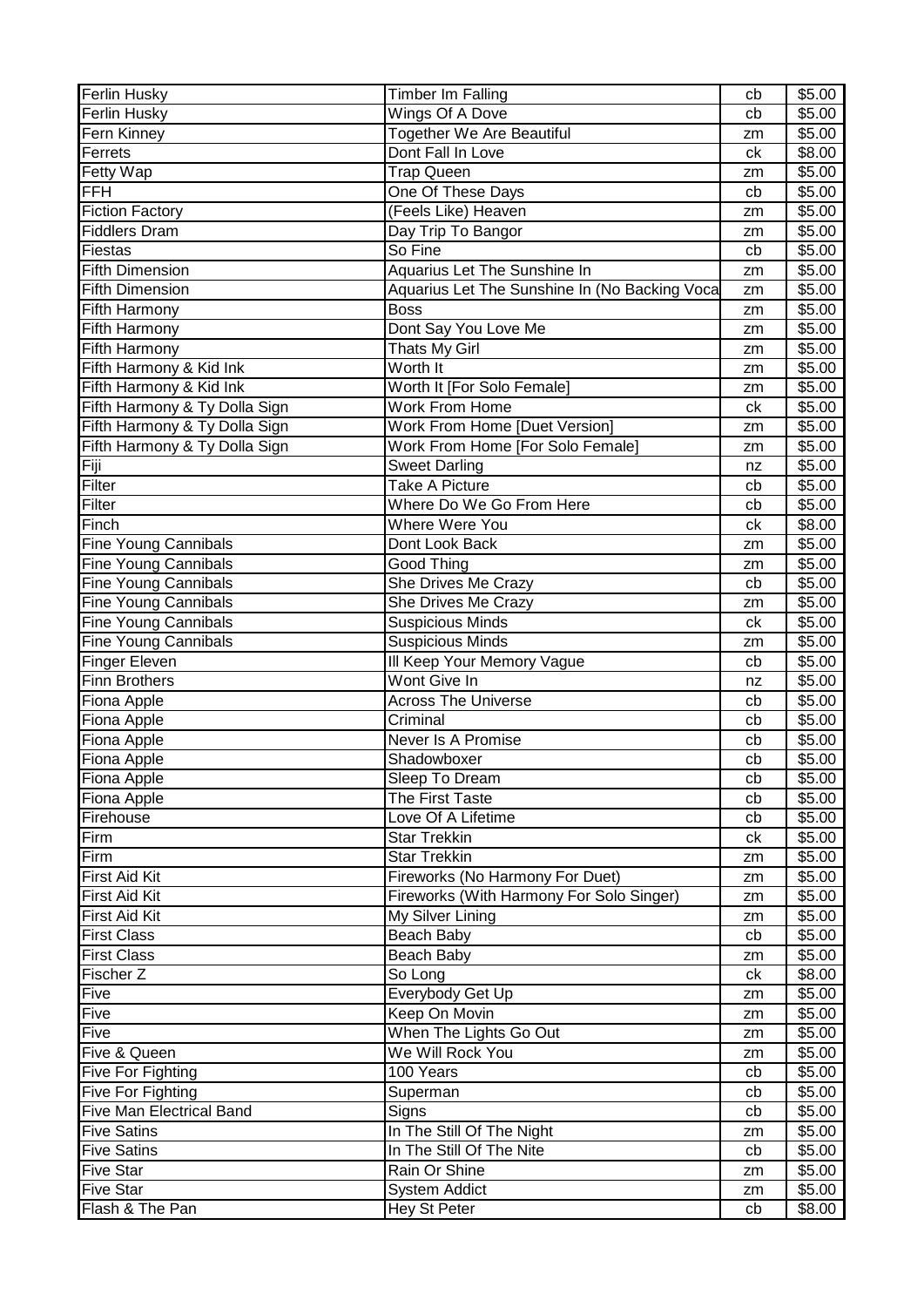| Flatt & Scruggs                 | <b>Ballad Of Jed Clampett</b>    | cb            | \$5.00 |
|---------------------------------|----------------------------------|---------------|--------|
| Flatt & Scruggs                 | III Go Steppin Too               | cb            | \$5.00 |
| Flatt & Scruggs                 | Preachin Prayin Singin           | cb            | \$5.00 |
| Flatt & Scruggs                 | Roll In My Sweet Babys Arms      | cb            | \$5.00 |
| Flatt & Scruggs                 | Salty Dog                        | cb            | \$5.00 |
| Flatt & Scruggs                 | <b>Where The Soul Never Dies</b> | cb            | \$5.00 |
| <b>Fleet Foxes</b>              | Mykonos                          | zm            | \$5.00 |
| <b>Fleet Foxes</b>              | White Winter Hymnal              | zm            | \$5.00 |
| Fleetwood Mac                   | <b>Beautiful Child</b>           | zm            | \$5.00 |
| Fleetwood Mac                   | <b>Big Love</b>                  | ck            | \$5.00 |
| Fleetwood Mac                   | <b>Big Love</b>                  | zm            | \$5.00 |
| Fleetwood Mac                   | <b>Black Magic Woman</b>         | zm            | \$5.00 |
| Fleetwood Mac                   | <b>Blue Letter</b>               | zm            | \$5.00 |
| Fleetwood Mac                   | Crystal                          | zm            | \$5.00 |
| Fleetwood Mac                   | Dont Stop                        | ck            | \$5.00 |
| Fleetwood Mac                   | Dont Stop                        | zm            | \$5.00 |
| Fleetwood Mac                   | <b>Dreams</b>                    | cb            | \$5.00 |
| Fleetwood Mac                   | <b>Dreams</b>                    | zm            | \$5.00 |
| Fleetwood Mac                   | Everywhere                       | ck            | \$5.00 |
| Fleetwood Mac                   | Everywhere                       | zm            | \$5.00 |
| Fleetwood Mac                   | <b>Family Man</b>                | zm            | \$5.00 |
| Fleetwood Mac                   | Go Your Own Way                  | cb            | \$5.00 |
| Fleetwood Mac                   | Go Your Own Way                  | zm            | \$5.00 |
| Fleetwood Mac                   | <b>Gold Dust Woman</b>           | ck            | \$5.00 |
| Fleetwood Mac                   | Gold Dust Woman                  | zm            | \$5.00 |
| Fleetwood Mac                   | Gypsy                            | ck            | \$5.00 |
| Fleetwood Mac                   | Gypsy                            | zm            | \$5.00 |
| Fleetwood Mac                   | Hold Me                          | ck            | \$5.00 |
| Fleetwood Mac                   | Hold Me                          | zm            | \$5.00 |
| Fleetwood Mac                   | Landslide                        | ck            | \$5.00 |
| Fleetwood Mac                   | Landslide                        | zm            | \$5.00 |
| Fleetwood Mac                   | <b>Little Lies</b>               | ck            | \$5.00 |
| Fleetwood Mac                   | <b>Little Lies</b>               | zm            | \$5.00 |
| Fleetwood Mac                   | Man Of The World                 | ck            | \$5.00 |
| Fleetwood Mac                   | Man Of The World                 | zm            | \$5.00 |
| Fleetwood Mac                   | Monday Morning                   | $\mathsf{zm}$ | \$5.00 |
| Fleetwood Mac                   | Need Your Love So Bad            | ck            | \$5.00 |
| Fleetwood Mac                   | Need Your Love So Bad            | zm            | \$5.00 |
| Fleetwood Mac                   | Oh Diane                         | zm            | \$5.00 |
| Fleetwood Mac                   | Rhiannon                         | ck            | \$5.00 |
| Fleetwood Mac                   | Rhiannon                         | zm            | \$5.00 |
| Fleetwood Mac                   | Rooms On Fire                    | ck            | \$5.00 |
| Fleetwood Mac                   | Sara                             | ck            | \$5.00 |
| Fleetwood Mac                   | Sara                             | zm            | \$5.00 |
| Fleetwood Mac                   | Say You Love Me                  | ck            | \$5.00 |
| Fleetwood Mac                   | <b>Second Hand News</b>          | zm            | \$5.00 |
| Fleetwood Mac                   | Seven Wonders                    | ck            | \$5.00 |
| Fleetwood Mac                   | Seven Wonders                    | zm            | \$5.00 |
| Fleetwood Mac                   | Songbird                         | zm            | \$5.00 |
| Fleetwood Mac                   | <b>Sugar Daddy</b>               | zm            | \$5.00 |
| Fleetwood Mac                   | The Chain                        | zm            | \$5.00 |
| Fleetwood Mac                   | Tusk                             | ck            | \$5.00 |
| Fleetwood Mac                   | Tusk                             | zm            | \$5.00 |
| Fleetwood Mac                   | Warm Ways                        | zm            | \$5.00 |
| Fleetwood Mac                   | You Make Loving Fun              | сk            | \$5.00 |
| Fleetwood Mac                   | You Make Loving Fun<br>Mr Blue   | zm            | \$5.00 |
| Fleetwoods<br><b>Fleur East</b> | Sax                              | cb            | \$5.00 |
|                                 |                                  | ck            | \$5.00 |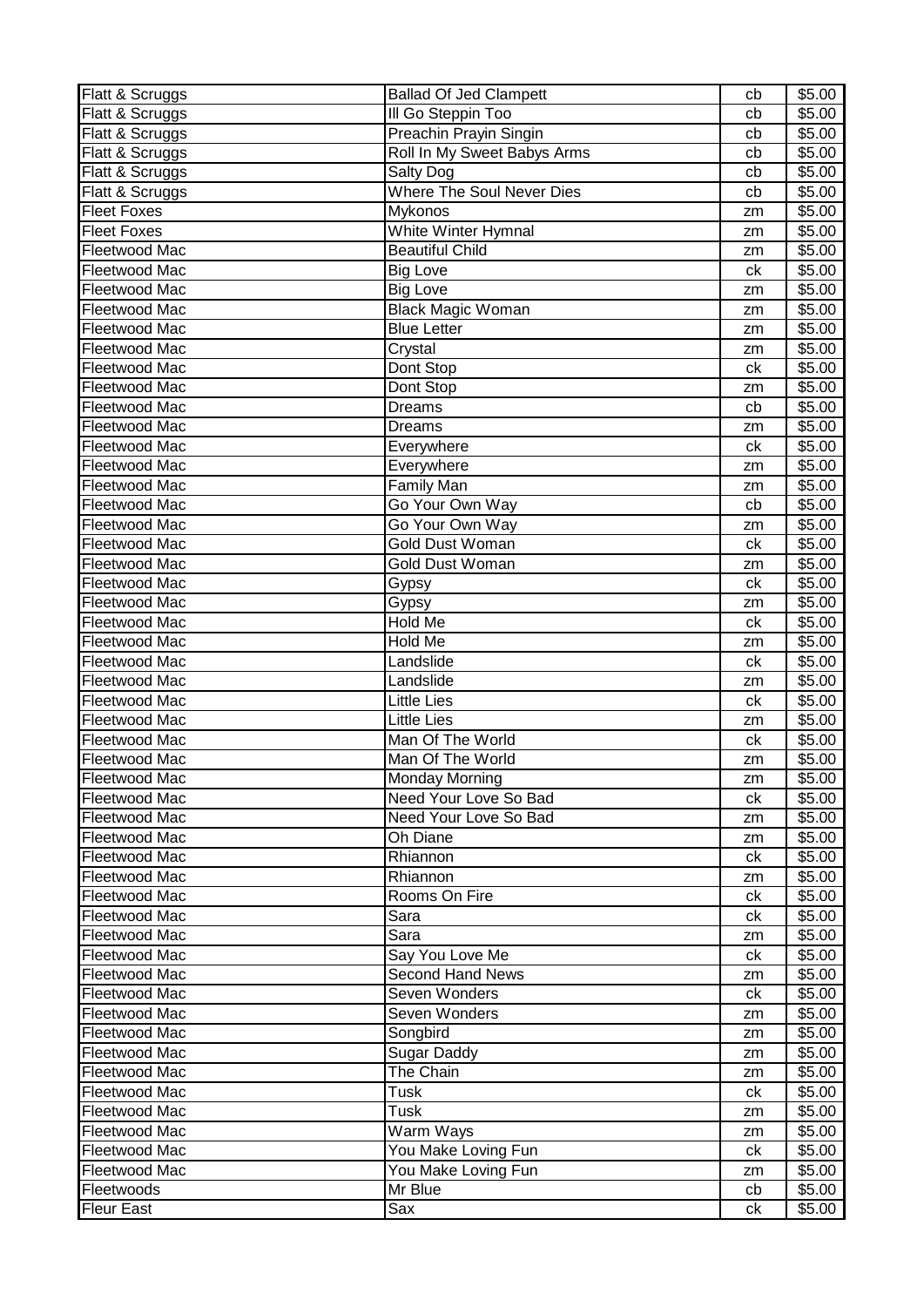| <b>Fleur East</b>              | Sax                                        | zm       | \$5.00           |
|--------------------------------|--------------------------------------------|----------|------------------|
| <b>Fleur East</b>              | Uptown Funk                                | zm       | \$5.00           |
| <b>Flight Of The Conchords</b> | The Most Beautiful Girl (In The Room)      | zm       | \$5.00           |
| Flo Rida                       | Good Feeling (Duet Version)                | zm       | \$5.00           |
| Flo Rida                       | Good Feeling (For Solo Male)               | zm       | \$5.00           |
| Flo Rida                       | My House                                   | zm       | \$5.00           |
| Flo Rida                       | Whistle                                    | zm       | \$5.00           |
| Flo Rida & David Guetta        | The Club Cant Handle Me                    | zm       | \$5.00           |
| Flo Rida & Sia                 | <b>Wild Ones</b>                           | zm       | \$5.00           |
| Flo Rida & T Pain              | Low                                        | zm       | \$5.00           |
| <b>Floaters</b>                | Float On                                   | cb       | \$5.00           |
| <b>Flock Of Seagulls</b>       | I Ran                                      | ck       | \$5.00           |
| <b>Flogging Molly</b>          | If I Ever Leave This World Alive           | zm       | \$5.00           |
| Florence & The Machine         | Dog Days Are Over                          | zm       | \$5.00           |
| Florence & The Machine         | Hunger                                     | ck       | \$5.00           |
| Florence & The Machine         | Never Let Me Go                            | ck       | \$5.00           |
| Florence & The Machine         | Never Let Me Go                            | zm       | \$5.00           |
| Florence & The Machine         | Rabbit Heart (Raise It Up)                 | zm       | \$5.00           |
| Florence & The Machine         | Shake It Out                               | zm       | \$5.00           |
| Florence & The Machine         | Ship To Wreck                              | zm       | \$5.00           |
| Florence & The Machine         | Spectrum (Say My Name) [Calvin Harris Mix] | zm       | \$5.00           |
| Florence & The Machine         | Youve Got The Love                         | ck       | \$5.00           |
| Florence & The Machine         | Youve Got The Love                         | zm       | \$5.00           |
| Florida Georgia Line           | Simple                                     | ck       | \$5.00           |
| Flower Pot Men                 | Lets Go To San Francisco                   | zm       | \$5.00           |
| Flume & Kai                    | Never Be Like You                          | zm       | \$5.00           |
| Flume & Tove Lo                | Say It                                     | ck       | \$5.00           |
| <b>Flying Burrito Brothers</b> | <b>Christines Tune</b>                     | zm       | \$5.00           |
| <b>Flying Burrito Brothers</b> | Hot Burrito #1                             | zm       | \$5.00           |
| <b>Flying Burrito Brothers</b> | Hot Burrito number 1                       | zm       | \$5.00           |
| <b>Flying Burrito Brothers</b> | Sin City                                   | zm       | \$5.00           |
| <b>Flying Lizards</b>          | Money                                      | zm       | \$5.00           |
| <b>Flying Lizards</b>          | Money (Without Backing Vocals)             | zm       | \$5.00           |
| <b>Flying Machine</b>          | Smile A Little Smile For Me                | cb       | \$5.00           |
| <b>Flying Pickets</b>          | Only You                                   | zm       | \$5.00           |
| Flyleaf                        | All Around Me                              | cb       | $\sqrt{$5.00}$   |
| Flynnville Train               | Last Good Time                             | cb       | \$5.00           |
| <b>Flynnville Train</b>        | Preachin To The Choir                      | cb       | \$5.00           |
| <b>Flynnville Train</b>        | Tequila Shelia                             | cb       | \$5.00           |
| Foals                          | My Numbers                                 | zm       | \$5.00           |
| Foghat                         | Slow Ride                                  | cb       | \$5.00           |
| <b>Fontane Sisters</b>         | <b>Hearts Of Stone</b>                     | cb       | \$5.00           |
| <b>Fontella Bass</b>           | Rescue Me                                  | cb       | \$5.00           |
| Fontella Bass                  | Rescue Me                                  | zm       | \$5.00           |
| Foo Fighters                   |                                            |          | \$5.00           |
|                                |                                            |          |                  |
|                                | All My Life                                | cb       |                  |
| Foo Fighters                   | All My Life                                | zm       | \$5.00           |
| Foo Fighters                   | Best Of You                                | cb       | \$5.00           |
| Foo Fighters                   | Best Of You                                | zm       | \$5.00           |
| Foo Fighters                   | Big Me                                     | cb       | \$5.00           |
| Foo Fighters                   | <b>DOA</b>                                 | cb       | \$5.00           |
| Foo Fighters                   | Everlong                                   | zm       | \$5.00           |
| Foo Fighters                   | Ill Be Coming Home Next Year               | cb       | \$5.00           |
| Foo Fighters                   | Learn To Fly                               | cb       | \$5.00           |
| Foo Fighters                   | Let It Die                                 | cb       | \$5.00           |
| Foo Fighters                   | Long Road To Ruin                          | cb       | \$5.00           |
| Foo Fighters<br>Foo Fighters   | Miracle<br>Monkey Wrench                   | cb<br>cb | \$5.00<br>\$5.00 |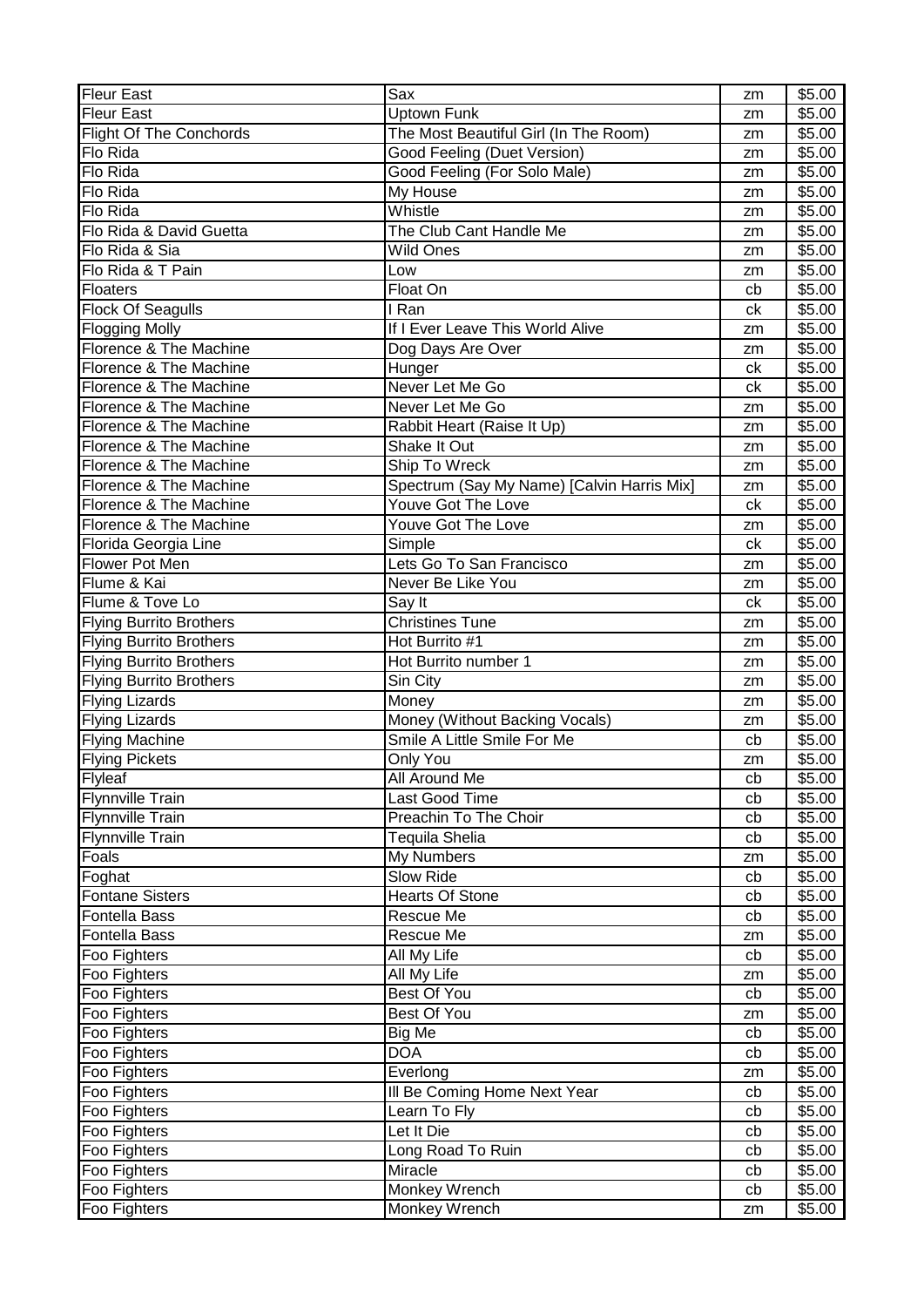| Foo Fighters            | My Hero                                 | cb | \$5.00 |
|-------------------------|-----------------------------------------|----|--------|
| Foo Fighters            | My Hero                                 | zm | \$5.00 |
| Foo Fighters            | No Way Back                             | cb | \$5.00 |
| Foo Fighters            | Resolve                                 | cb | \$5.00 |
| Foo Fighters            | Rope                                    | cb | \$5.00 |
| Foo Fighters            | Skin & Bones                            | cb | \$5.00 |
| Foo Fighters            | The One                                 | cb | \$5.00 |
| Foo Fighters            | The Pretender                           | cb | \$5.00 |
| Foo Fighters            | The Pretender                           | zm | \$5.00 |
| Foo Fighters            | <b>Times Like These</b>                 | cb | \$5.00 |
| Foo Fighters            | <b>Times Like These</b>                 | zm | \$5.00 |
| Foo Fighters            | Walk                                    | cb | \$5.00 |
| Foo Fighters            | <b>Walking After You</b>                | cb | \$5.00 |
| Fools Garden            | Lemon Tree                              | zm | \$5.00 |
| Foreigner               | Blue Morning Blue Day                   | cb | \$5.00 |
| Foreigner               | Cold As Ice                             | cb | \$5.00 |
| Foreigner               | Cold As Ice                             | zm | \$5.00 |
| Foreigner               | Dirty White Boy                         | cb | \$5.00 |
| Foreigner               | <b>Double Vision</b>                    | cb | \$5.00 |
| Foreigner               | <b>Double Vision</b>                    | zm | \$5.00 |
| Foreigner               | <b>Feels Like The First Time</b>        | cb | \$5.00 |
| Foreigner               | <b>Head Games</b>                       | cb | \$5.00 |
| Foreigner               | <b>Hot Blooded</b>                      | cb | \$5.00 |
| Foreigner               | Hot Blooded                             | zm | \$5.00 |
| Foreigner               | I Dont Want To Live Without You         | cb | \$5.00 |
| Foreigner               | I Want To Know What Love Is             | cb | \$5.00 |
| Foreigner               | I Want To Know What Love Is             | zm | \$5.00 |
| Foreigner               | Juke Box Hero                           | cb | \$5.00 |
| Foreigner               | Juke Box Hero                           | zm | \$5.00 |
| Foreigner               | Long Long Way From Home                 | cb | \$5.00 |
| Foreigner               | Say You Will                            | cb | \$5.00 |
| Foreigner               | Say You Will                            | zm | \$5.00 |
| Foreigner               | That Was Yesterday                      | cb | \$5.00 |
| Foreigner               | Urgent                                  | cb | \$5.00 |
| Foreigner               | Urgent                                  | zm | \$5.00 |
| Foreigner               | Waiting For A Girl Like You             | cb | \$5.00 |
| Foreigner               | Waiting For A Girl Like You             | zm | \$5.00 |
| <b>Forest Blakk</b>     | If You Love Her                         | zm | \$5.00 |
| <b>Forester Sisters</b> | Just In Case                            | cb | \$5.00 |
| <b>Forester Sisters</b> | Leave It Alone                          | cb | \$5.00 |
| <b>Forester Sisters</b> | Letter Home                             | cb | \$5.00 |
| <b>Forester Sisters</b> | Love Will                               | cb | \$5.00 |
| <b>Forester Sisters</b> | Mamas Never Seen Those Eyes             | cb | \$5.00 |
| <b>Forester Sisters</b> | Men                                     | cb | \$5.00 |
| <b>Forester Sisters</b> | Nothings Gonna Bother Me                | cb | \$5.00 |
| <b>Forester Sisters</b> | Sincerely                               | cb | \$5.00 |
| <b>Forester Sisters</b> | Too Much Fun                            | cb | \$5.00 |
| <b>Forester Sisters</b> | Whatll You Do About Me                  | cb | \$5.00 |
| <b>Forester Sisters</b> | You Again                               | cb | \$5.00 |
| Formulaya               | Nature                                  | nz | \$5.00 |
| Fortunes                | Caroline                                | zm | \$5.00 |
| Fortunes                | Freedom Come Freedom Go                 | zm | \$5.00 |
| Fortunes                | Here Comes That Rainy Day Feeling Again | cb | \$5.00 |
| Fortunes                | Here Comes That Rainy Day Feeling Again | zm | \$5.00 |
| Fortunes                | Here It Comes Again                     | zm | \$5.00 |
| Fortunes                | Storm In A Teacup                       | zm | \$5.00 |
| Fortunes                | <b>Youve Got Your Troubles</b>          | cb | \$5.00 |
| Fortunes                | Youve Got Your Troubles                 | zm | \$5.00 |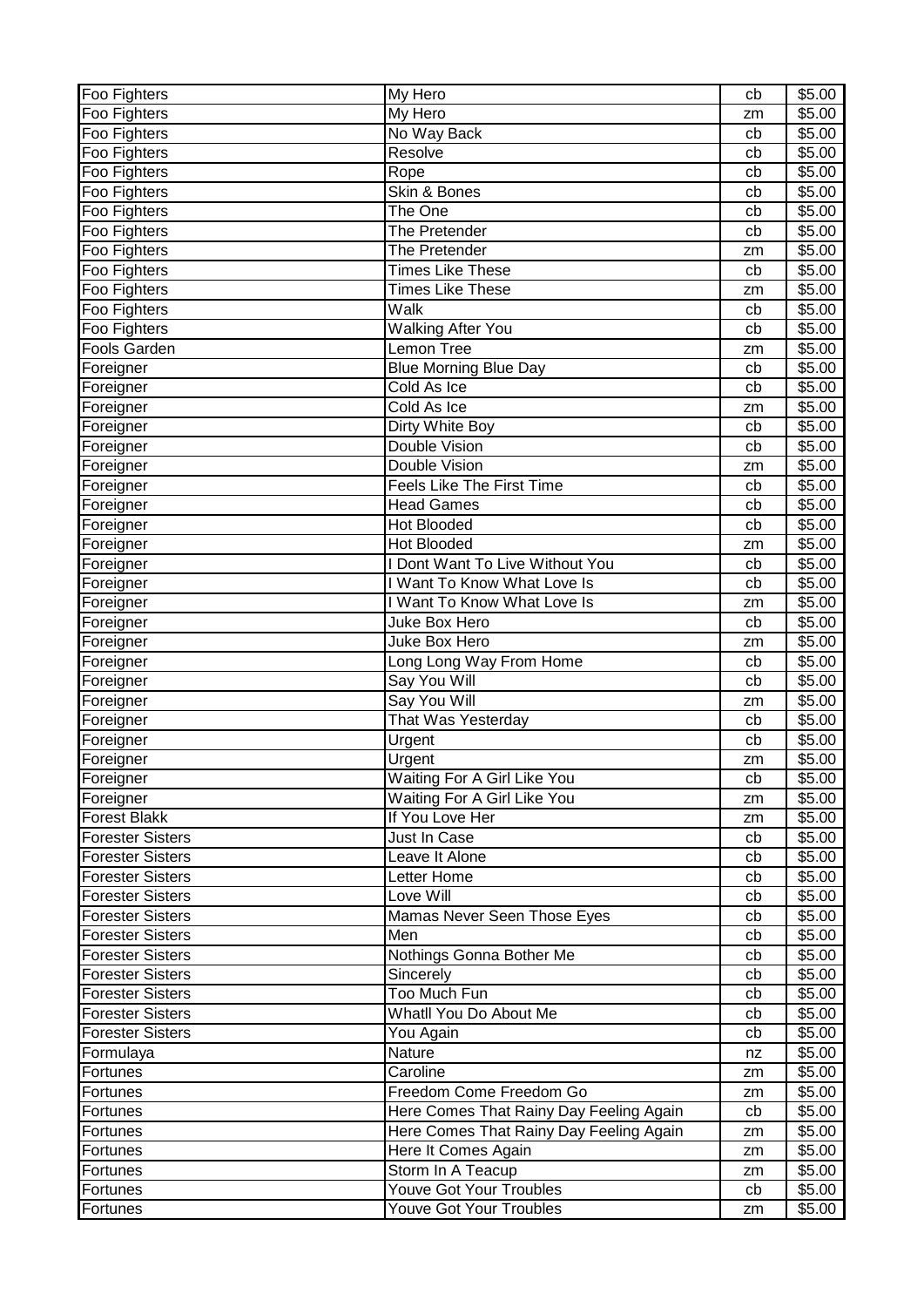| Foster & Allen           | A Bunch Of Thyme                             | zm | \$5.00             |
|--------------------------|----------------------------------------------|----|--------------------|
| Foster & Allen           | After All These Years                        | zm | \$5.00             |
| Foster & Allen           | I Will Love You All My Life                  | zm | \$5.00             |
| Foster & Allen           | Maggie                                       | zm | $\overline{$}5.00$ |
| Foster & Allen           | <b>My Uncle Mike</b>                         | zm | \$5.00             |
| Foster & Allen           | Old Flames                                   | zm | \$5.00             |
| Foster & Allen           | The Blacksmith                               | zm | \$5.00             |
| Foster The People        | <b>Pumped Up Kicks</b>                       | cb | \$5.00             |
| <b>Foster The People</b> | Pumped Up Kicks                              | zm | \$5.00             |
| Foundations              | Baby Now That Ive Found You                  | ck | \$5.00             |
| Foundations              | Baby Now That Ive Found You                  | zm | \$5.00             |
| Foundations              | <b>Build Me Up Buttercup</b>                 | cb | \$5.00             |
| Foundations              | <b>Build Me Up Buttercup</b>                 | zm | \$5.00             |
| Foundations              | In The Bad Bad Old Days                      |    | \$5.00             |
|                          |                                              | zm |                    |
| Fountains Of Wayne       | <b>Stacys Mom</b>                            | cb | \$5.00             |
| Fountains Of Wayne       | <b>Stacys Mom</b>                            | zm | \$5.00             |
| Four Guys                | Go Tell It On The Mountain & We Wish You A M | cb | \$5.00             |
| Four Seasons             | <b>Big Girls Dont Cry</b>                    | cb | \$5.00             |
| Four Seasons             | <b>Big Girls Dont Cry</b>                    | zm | \$5.00             |
| Four Seasons             | Bye Bye Baby                                 | zm | \$5.00             |
| Four Seasons             | Bye Bye Baby (Baby Goodbye)                  | cb | \$5.00             |
| Four Seasons             | Candy Girl                                   | cb | \$5.00             |
| Four Seasons             | Dawn (Go Away)                               | cb | \$5.00             |
| Four Seasons             | December 63 (Oh What A Night)                | cb | \$5.00             |
| Four Seasons             | December 63 (Oh What A Night)                | zm | \$5.00             |
| Four Seasons             | Lets Hang On                                 | cb | \$5.00             |
| Four Seasons             | Lets Hang On                                 | zm | \$5.00             |
| Four Seasons             | Opus 17 (Dont Worry Bout Me)                 | cb | \$5.00             |
| Four Seasons             | Opus 17 (Dont You Worry Bout Me)             | zm | \$5.00             |
| Four Seasons             | Rag Doll                                     | cb | \$5.00             |
| Four Seasons             | Rag Doll                                     | zm | \$5.00             |
| Four Seasons             | Ronnie                                       | cb | \$5.00             |
| Four Seasons             | Sherry                                       | cb | \$5.00             |
| Four Seasons             | Sherry                                       | zm | \$5.00             |
| Four Seasons             | Tell It To The Rain                          | cb | \$5.00             |
| Four Seasons             | Walk Like A Man                              | cb | \$5.00             |
| Four Seasons             | Walk Like A Man                              | zm | \$5.00             |
| <b>Four Seasons</b>      | Who Loves You                                | cb | \$5.00             |
| <b>Four Seasons</b>      | Who Loves You                                | zm | \$5.00             |
| <b>Four Seasons</b>      | Working My Way Back To You                   | cb | \$5.00             |
| <b>Four Seasons</b>      | Working My Way Back To You                   | zm | \$5.00             |
| <b>Four Tops</b>         | 7 Rooms of Gloom                             | cb | \$5.00             |
| Four Tops                | Aint No Woman (Like The One Ive Got)         | cb | \$5.00             |
| Four Tops                | Baby I Need Your Lovin                       | cb | \$5.00             |
| Four Tops                | Bernadette                                   | cb | \$5.00             |
| Four Tops                | I Cant Help Myself                           | cb | \$5.00             |
| Four Tops                | I Cant Help Myself                           | zm | \$5.00             |
| Four Tops                | Indestructible                               | cb | \$5.00             |
| <b>Four Tops</b>         | Its The Same Old Song                        | cb | $\overline{$}5.00$ |
| <b>Four Tops</b>         | Its The Same Old Song                        | zm | \$5.00             |
| Four Tops                | Keeper Of The Castle                         | cb | \$5.00             |
| Four Tops                | Loco In Acapulco                             | zm | \$5.00             |
| Four Tops                | Reach Out (III Be There)                     | zm | \$5.00             |
| Four Tops                | Reach Out III Be There                       | cb | \$5.00             |
| Four Tops                | Shake Me Wake Me (When Its Over)             | cb | \$5.00             |
| Four Tops                | Something About You                          | cb | \$5.00             |
| <b>Four Tops</b>         | Standing In The Shadows Of Love              | cb | \$5.00             |
| Four Tops                | Still Water                                  | cb | \$5.00             |
|                          |                                              |    |                    |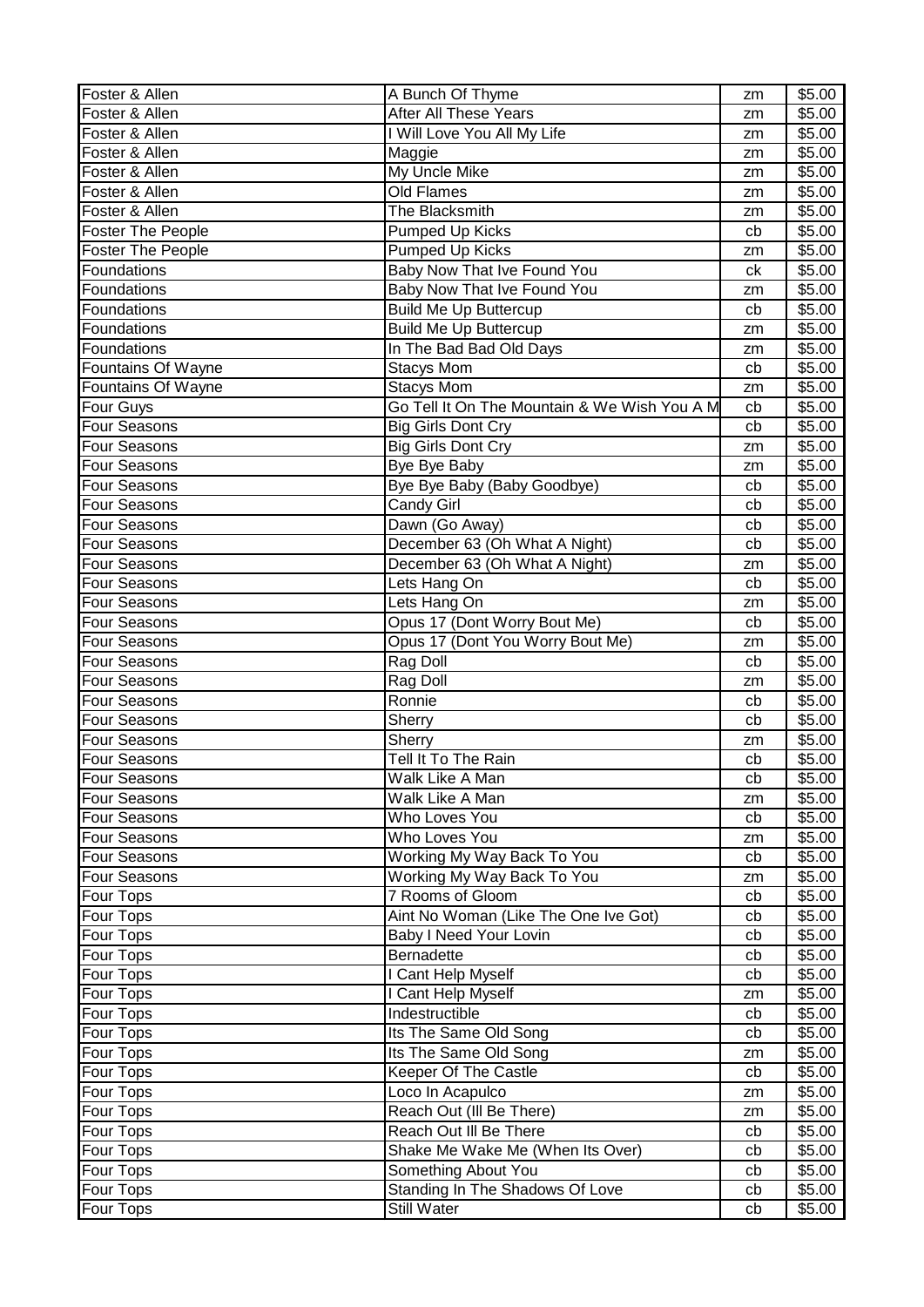| Four Tops            | <b>Walk Away Renee</b>                     | zm | \$5.00 |
|----------------------|--------------------------------------------|----|--------|
| <b>Four Tops</b>     | When She Was My Girl                       | cb | \$5.00 |
| Four Tops            | When She Was My Girl                       | zm | \$5.00 |
| Four Tops & Supremes | <b>River Deep Mountain High</b>            | cb | \$5.00 |
| Foxes                | <b>Glorious</b>                            | zm | \$5.00 |
| Foxes                | <b>Holding Onto Heaven</b>                 | zm | \$5.00 |
| Foxes                | Youth                                      | zm | \$5.00 |
| France Joli          | Come To Me                                 | cb | \$5.00 |
| <b>Frances Black</b> | Love Me                                    | zm | \$5.00 |
| <b>Frank Ifield</b>  | <b>Remember You</b>                        | cb | \$5.00 |
| <b>Frank Ifield</b>  | Lovesick Blues                             | zm | \$5.00 |
| <b>Frank Ifield</b>  | She Taught Me To Yodel                     | ck | \$5.00 |
| <b>Frank Ocean</b>   | Thinkin Bout You                           | zm | \$5.00 |
| <b>Frank Sinatra</b> | <b>Aint She Sweet</b>                      | cb | \$5.00 |
| <b>Frank Sinatra</b> | All Of Me                                  | cb | \$5.00 |
| <b>Frank Sinatra</b> | Begin The Beguine                          | cb | \$5.00 |
| <b>Frank Sinatra</b> | Chicago                                    | cb | \$5.00 |
| <b>Frank Sinatra</b> | Come Fly With Me                           | zm | \$5.00 |
| <b>Frank Sinatra</b> | Didnt We                                   | cb | \$5.00 |
| <b>Frank Sinatra</b> | Embraceable You                            | cb | \$5.00 |
| <b>Frank Sinatra</b> | Fly Me To The Moon                         | ck | \$5.00 |
| <b>Frank Sinatra</b> | Fly Me To The Moon                         | zm | \$5.00 |
| <b>Frank Sinatra</b> | Fly Me To The Moon (Acoustative Version)   | zm | \$5.00 |
| <b>Frank Sinatra</b> | Fools Rush In (Where Angels Fear To Tread) | cb | \$5.00 |
| <b>Frank Sinatra</b> | <b>Get Happy</b>                           | cb | \$5.00 |
| <b>Frank Sinatra</b> | Girl From Impanema                         | cb | \$5.00 |
| <b>Frank Sinatra</b> | Goody Goody                                | cb | \$5.00 |
| <b>Frank Sinatra</b> | <b>High Hopes</b>                          | cb | \$5.00 |
| <b>Frank Sinatra</b> | <b>High Hopes</b>                          | zm | \$5.00 |
| <b>Frank Sinatra</b> | I Get A Kick Out Of You                    | cb | \$5.00 |
| <b>Frank Sinatra</b> | III Be Seeing You                          | cb | \$5.00 |
| <b>Frank Sinatra</b> | It Had To Be You                           | cb | \$5.00 |
| <b>Frank Sinatra</b> | It Was A Very Good Year                    | cb | \$5.00 |
| <b>Frank Sinatra</b> | It Was A Very Good Year                    | zm | \$5.00 |
| <b>Frank Sinatra</b> | Ive Got A Crush On You                     | cb | \$5.00 |
| <b>Frank Sinatra</b> | Ive Got You Under My Skin                  | cb | \$5.00 |
| <b>Frank Sinatra</b> | Ive Got You Under My Skin                  | zm | \$5.00 |
| <b>Frank Sinatra</b> | Learnin The Blues                          | cb | \$5.00 |
| <b>Frank Sinatra</b> | Let Me Try Again                           | zm | \$5.00 |
| <b>Frank Sinatra</b> | Lets Fall In Love                          | cb | \$5.00 |
| <b>Frank Sinatra</b> | Love & Marriage                            | cb | \$5.00 |
| <b>Frank Sinatra</b> | Love Is A Many Splendored Thing            | cb | \$5.00 |
| <b>Frank Sinatra</b> | Loves Been Good To Me                      | zm | \$5.00 |
| <b>Frank Sinatra</b> | Makin Whoopee                              | cb | \$5.00 |
| <b>Frank Sinatra</b> | Meditation                                 | cb | \$5.00 |
| <b>Frank Sinatra</b> | Mistletoe & Holly                          | cb | \$5.00 |
| <b>Frank Sinatra</b> | <b>Moonlight Serenade</b>                  | cb | \$5.00 |
| <b>Frank Sinatra</b> | My Funny Valentine                         | cb | \$5.00 |
| <b>Frank Sinatra</b> | My Kind Of Town Chicago                    | cb | \$5.00 |
| <b>Frank Sinatra</b> | My Way                                     | cb | \$5.00 |
| <b>Frank Sinatra</b> | My Way                                     | zm | \$5.00 |
| <b>Frank Sinatra</b> | New York New York                          | cb | \$5.00 |
| <b>Frank Sinatra</b> | New York New York                          | zm | \$5.00 |
| <b>Frank Sinatra</b> | Night & Day                                | cb | \$5.00 |
| <b>Frank Sinatra</b> | On The Sunny Side Of The Street            | cb | \$5.00 |
| <b>Frank Sinatra</b> | One For My Baby                            | cb | \$5.00 |
| <b>Frank Sinatra</b> | People Will Say Were In Love               | cb | \$5.00 |
| <b>Frank Sinatra</b> | Pocket Full Of Miracles                    | cb | \$5.00 |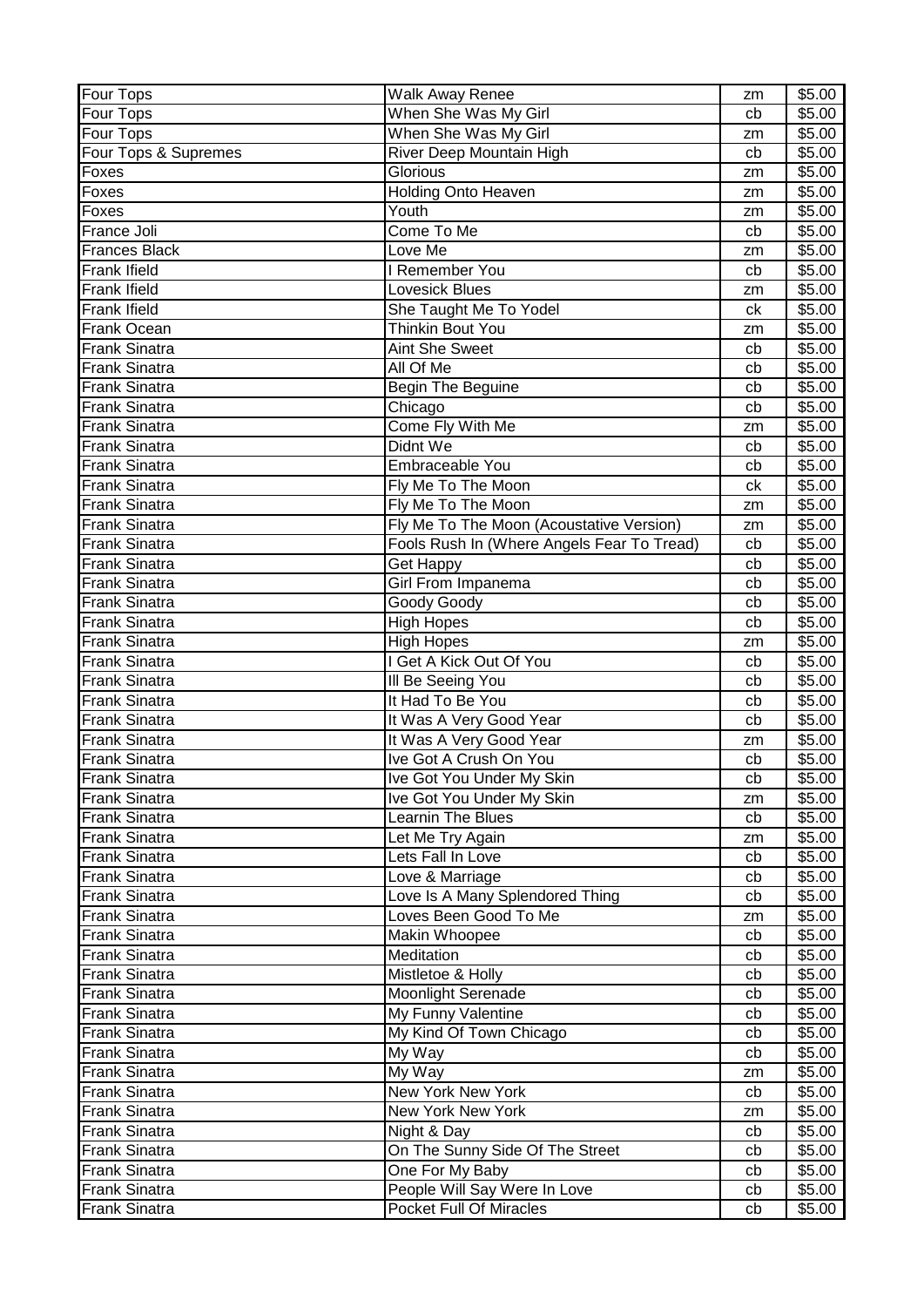| <b>Frank Sinatra</b>                 | Quiet Nights Of Quiet Stars                 | cb | \$5.00 |
|--------------------------------------|---------------------------------------------|----|--------|
| <b>Frank Sinatra</b>                 | September Song                              | cb | \$5.00 |
| <b>Frank Sinatra</b>                 | <b>Stardust</b>                             | cb | \$5.00 |
| <b>Frank Sinatra</b>                 | <b>Stormy Weather</b>                       | cb | \$5.00 |
| <b>Frank Sinatra</b>                 | Strangers In The Night                      | cb | \$5.00 |
| <b>Frank Sinatra</b>                 | <b>Strangers In The Night</b>               | zm | \$5.00 |
| <b>Frank Sinatra</b>                 | <b>Summer Wind</b>                          | cb | \$5.00 |
| <b>Frank Sinatra</b>                 | Summer Wind                                 | zm | \$5.00 |
| <b>Frank Sinatra</b>                 | Taking A Chance On Love                     | cb | \$5.00 |
| Frank Sinatra                        | That Old Black Magic                        | cb | \$5.00 |
| <b>Frank Sinatra</b>                 | <b>Thats Life</b>                           | cb | \$5.00 |
| <b>Frank Sinatra</b>                 | <b>Thats Life</b>                           | zm | \$5.00 |
| <b>Frank Sinatra</b>                 | The Lady Is A Tramp                         | cb | \$5.00 |
| <b>Frank Sinatra</b>                 | The Lady Is A Tramp                         | zm | \$5.00 |
| <b>Frank Sinatra</b>                 | They Cant Take That Away From Me            | cb | \$5.00 |
| <b>Frank Sinatra</b>                 | <b>Time After Time</b>                      | cb | \$5.00 |
| <b>Frank Sinatra</b>                 | What Is This Thing Called Love              | cb | \$5.00 |
| <b>Frank Sinatra</b>                 | When Youre Smiling (The Whole World Smiles' | cb | \$5.00 |
| <b>Frank Sinatra</b>                 | Witchcraft                                  | cb | \$5.00 |
| <b>Frank Sinatra</b>                 | You Make Me Feel So Young                   | cb | \$5.00 |
| <b>Frank Sinatra</b>                 | You Make Me Feel So Young                   | zm | \$5.00 |
| Frank Sinatra & Antonio Carlos Jobim | The Girl From Ipanema                       | zm | \$5.00 |
| Frank Sinatra & Celeste Holm         | Who Wants To Be A Millionaire               | zm | \$5.00 |
| Frank Sinatra & Nancy Sinatra        | Somethin Stupid                             | zm | \$5.00 |
| Frank Sinatra & Red Norvo Quintet    | Night & Day (Live In Australia 1959)        | zm | \$5.00 |
| <b>Frank Wilson</b>                  | Do I Love You (Indeed I Do)                 | zm | \$5.00 |
| Frankee                              | <b>FURB</b>                                 |    |        |
| <b>Frankie Avalon</b>                | Venus                                       | ck | \$5.00 |
| <b>Frankie Avalon</b>                | Venus                                       | zm | \$5.00 |
| <b>Frankie Ballard</b>               | A Buncha Girls                              | cb | \$5.00 |
| <b>Frankie Ballard</b>               | Tell Me You Get Lonely                      | cb | \$5.00 |
| <b>Frankie Ford</b>                  | Sea Cruise                                  | cb | \$5.00 |
| Frankie Goes To Hollywood            | Relax                                       | ck | \$5.00 |
| Frankie Goes To Hollywood            | Relax                                       | zm | \$5.00 |
| Frankie Goes To Hollywood            | The Power Of Love                           | zm | \$5.00 |
| Frankie Goes To Hollywood            | <b>Two Tribes</b>                           | zm | \$5.00 |
| Frankie J                            | Crush                                       | cb | \$5.00 |
| Frankie J                            | Dont Wanna Try                              | cb | \$5.00 |
| Frankie J                            | How To Deal                                 | cb | \$5.00 |
| Frankie J & Baby Bash                | Obsession (No Es Amor)                      | cb | \$5.00 |
| <b>Frankie Laine</b>                 | High Noon                                   | zm | \$5.00 |
| <b>Frankie Laine</b>                 | <b>Making Memories</b>                      | zm | \$5.00 |
| <b>Frankie Laine</b>                 | Moonlight Gambler                           | zm | \$5.00 |
| <b>Frankie Laine</b>                 | Mule Train                                  | zm | \$5.00 |
| <b>Frankie Laine</b>                 | North To Alaska                             | zm | \$5.00 |
| <b>Frankie Laine</b>                 | <b>Wanted Man</b>                           | zm | \$5.00 |
| Frankie Lymon & Teenagers            | Why Do Fools Fall In Love                   | cb | \$5.00 |
| Frankie Lymon & The Teenagers        | Why Do Fools Fall In Love                   | zm | \$5.00 |
| Frankie Lymon & The Teenagers        | Why Do Fools Fall In Love (down 2)          | zm | \$5.00 |
| Frankie Lymon & The Teenagers        | Why Do Fools Fall In Love (down 3)          | zm | \$5.00 |
| <b>Frankie Miller</b>                | Caledonia                                   | zm | \$5.00 |
| <b>Frankie Miller</b>                | Darlin                                      | zm | \$5.00 |
| Frankie Valli                        | Cant Take My Eyes Off Of You                | cb | \$5.00 |
| <b>Frankie Valli</b>                 | Cant Take My Eyes Off You                   | zm | \$5.00 |
| Frankie Valli                        | Grease                                      | cb | \$5.00 |
| <b>Frankie Valli</b>                 | My Eyes Adored You                          | cb | \$5.00 |
| Frankie Valli                        | My Eyes Adored You                          | zm | \$5.00 |
| Frankie Valli & Four Seasons         | December 63 (Oh What A Night)               | cb | \$5.00 |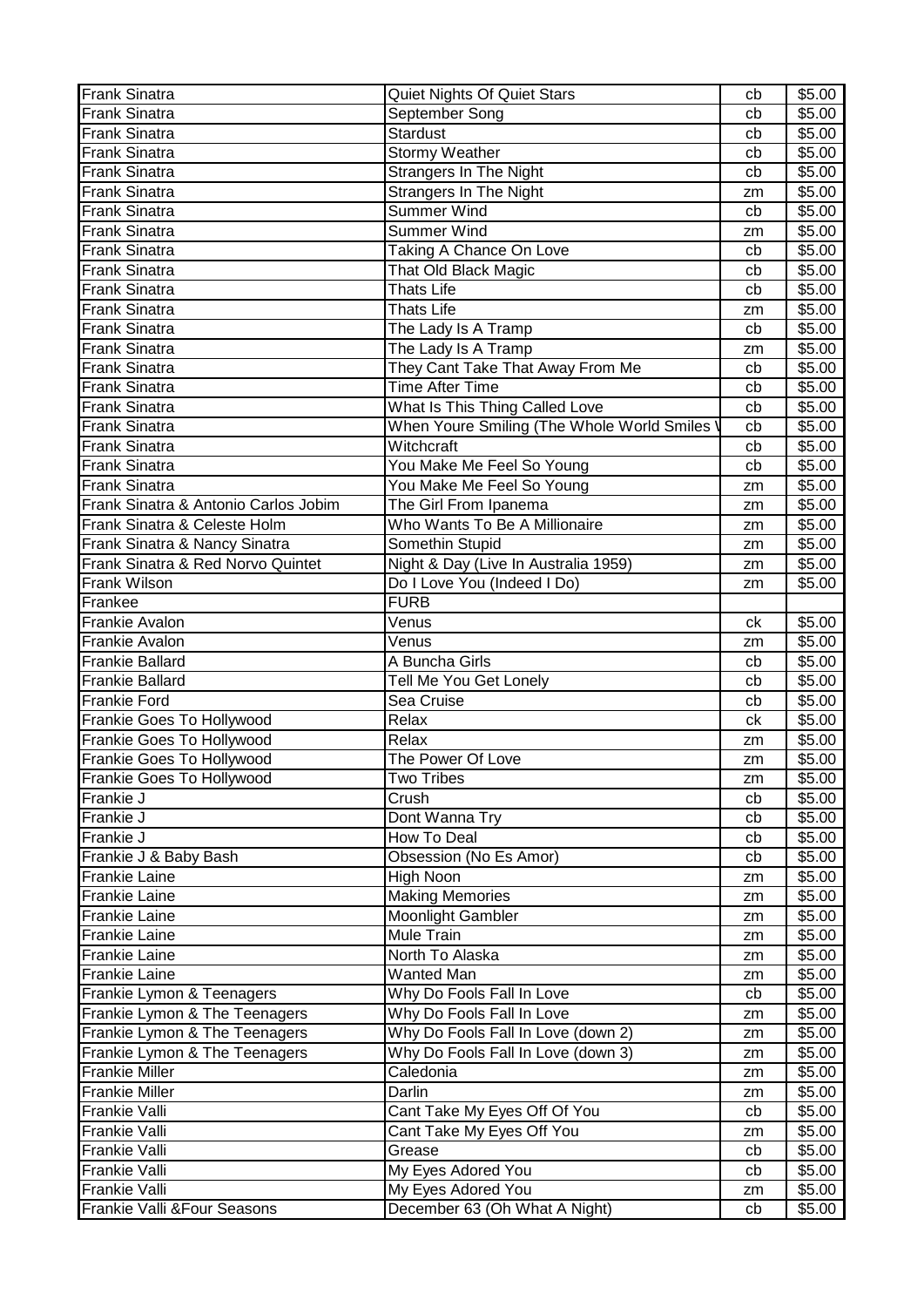| Frankie Vaughan               | The Garden Of Eden                     | zm | \$5.00             |
|-------------------------------|----------------------------------------|----|--------------------|
| Frankmusik                    | <b>Confusion Girl</b>                  | zm | \$5.00             |
| <b>Franz Ferdinand</b>        | Take Me Out                            | zm | $\overline{$}5.00$ |
| Fratellis                     | Chelsea Dagger                         | zm | \$5.00             |
| Fratellis                     | Starcrossed Losers                     | zm | \$5.00             |
| <b>Fratellis</b>              | Whistle For The Choir                  | zm | \$5.00             |
| Fray                          | Absolute                               | cb | \$5.00             |
| Fray                          | How To Save A Life                     | cb | \$5.00             |
| Fray                          | How To Save A Life                     | zm | \$5.00             |
| Fray                          | Never Say Never                        | cb | \$5.00             |
| Fray                          | Over My Head (Cable Car)               | cb | \$5.00             |
| Fray                          | Syndicate                              | cb | \$5.00             |
| Fray                          | You Found Me                           | cb | \$5.00             |
| <b>Fred Dagg</b>              | The Gumboot Song                       | nz | \$5.00             |
| <b>Fred Wedlock</b>           | Oldest Swinger In Town                 | zm | \$5.00             |
| Freda Payne                   | <b>Band Of Gold</b>                    | cb | \$5.00             |
| Freda Payne                   | <b>Band Of Gold</b>                    | zm | \$5.00             |
| Freddie & The Dreamers        | You Were Made For Me                   | zm | \$5.00             |
| Freddie Cannon                | Tallahassee Lassie                     | cb | \$5.00             |
| <b>Freddie Hart</b>           | Easy Loving                            | cb | \$5.00             |
| Freddie McGregor              | <b>Push Come To Shove</b>              | zm | \$5.00             |
| <b>Freddie Mercury</b>        | In My Defence                          | zm | \$5.00             |
| <b>Freddie Mercury</b>        | Living On My Own (Remix)               | zm | \$5.00             |
| <b>Freddie Mercury</b>        | Living On My Own (Single Version)      | zm | \$5.00             |
| <b>Freddie Mercury</b>        | The Great Pretender                    | zm | \$5.00             |
| <b>Freddie Mercury</b>        | Time                                   | zm | \$5.00             |
| <b>Freddie Scott</b>          | <b>Hey Girl</b>                        | cb | \$5.00             |
| <b>Freddy Fender</b>          | <b>Before The Next Teardrop Falls</b>  | cb | \$5.00             |
| <b>Freddy Fender</b>          | <b>Before The Next Teardrop Falls</b>  | zm | \$5.00             |
| <b>Freddy Fender</b>          | <b>Wasted Days &amp; Wasted Nights</b> | cb | \$5.00             |
| Free                          | All Right Now                          | cb | \$5.00             |
| Free                          | All Right Now                          | zm | \$5.00             |
| Free                          | My Brother Jake                        | zm | $\overline{$}5.00$ |
| Free                          | <b>Wishing Well</b>                    | zm | \$5.00             |
| <b>Free Movement</b>          | Ive Found Someone Of My Own            | cb | \$5.00             |
| Freeez                        | <b>IOU</b>                             | zm | \$5.00             |
| French Montana & Swae Lee     | Unforgettable (Clean Version)          | zm | \$5.00             |
| French Montana & Swae Lee     | Unforgettable (Explicit Version)       | zm | \$5.00             |
| Frenship & Emily Warren       | Capsize                                | ck | \$5.00             |
| Frente                        | <b>Accidentally Kelly Street</b>       | сk | \$8.00             |
| <b>Fresh Prince</b>           | The Fresh Prince Of Bel Air            | zm | \$5.00             |
| <b>Freya Ridings</b>          | Castles                                | ck | \$5.00             |
| <b>Freya Ridings</b>          | Castles                                | zm | $\overline{$}5.00$ |
| <b>Freya Ridings</b>          | Lost Without You                       | zm | \$5.00             |
| <b>Freya Ridings</b>          | You Mean The World To Me               | zm | \$5.00             |
| Friend & Lover                | Reach Out Of The Darkness              | cb | \$5.00             |
| <b>Friends Of Distinction</b> | <b>Grazing In The Grass</b>            | cb | \$5.00             |
| <b>Friends Of Distinction</b> | Love Or Let Me Be Lonely               | cb | \$5.00             |
| Frozen                        | Do You Want To Build A Snowman         | zm | \$5.00             |
| Frozen                        | <b>Fixer Upper</b>                     | zm | \$5.00             |
| Frozen                        | For The First Time In Forever          | zm | \$5.00             |
| Frozen                        | In Summer                              | zm | \$5.00             |
| Frozen                        | Let It Go                              | zm | \$5.00             |
| Frozen                        | Love Is An Open Door                   | zm | \$5.00             |
| Frozen                        | Reindeers Are Better Than People       | zm | \$5.00             |
| Frozen (Idina Menzel)         | Let It Go                              | ck | \$5.00             |
| Frozen 2                      | All Is Found                           | zm | \$5.00             |
| Frozen 2                      | Into The Unknown                       | zm | \$5.00             |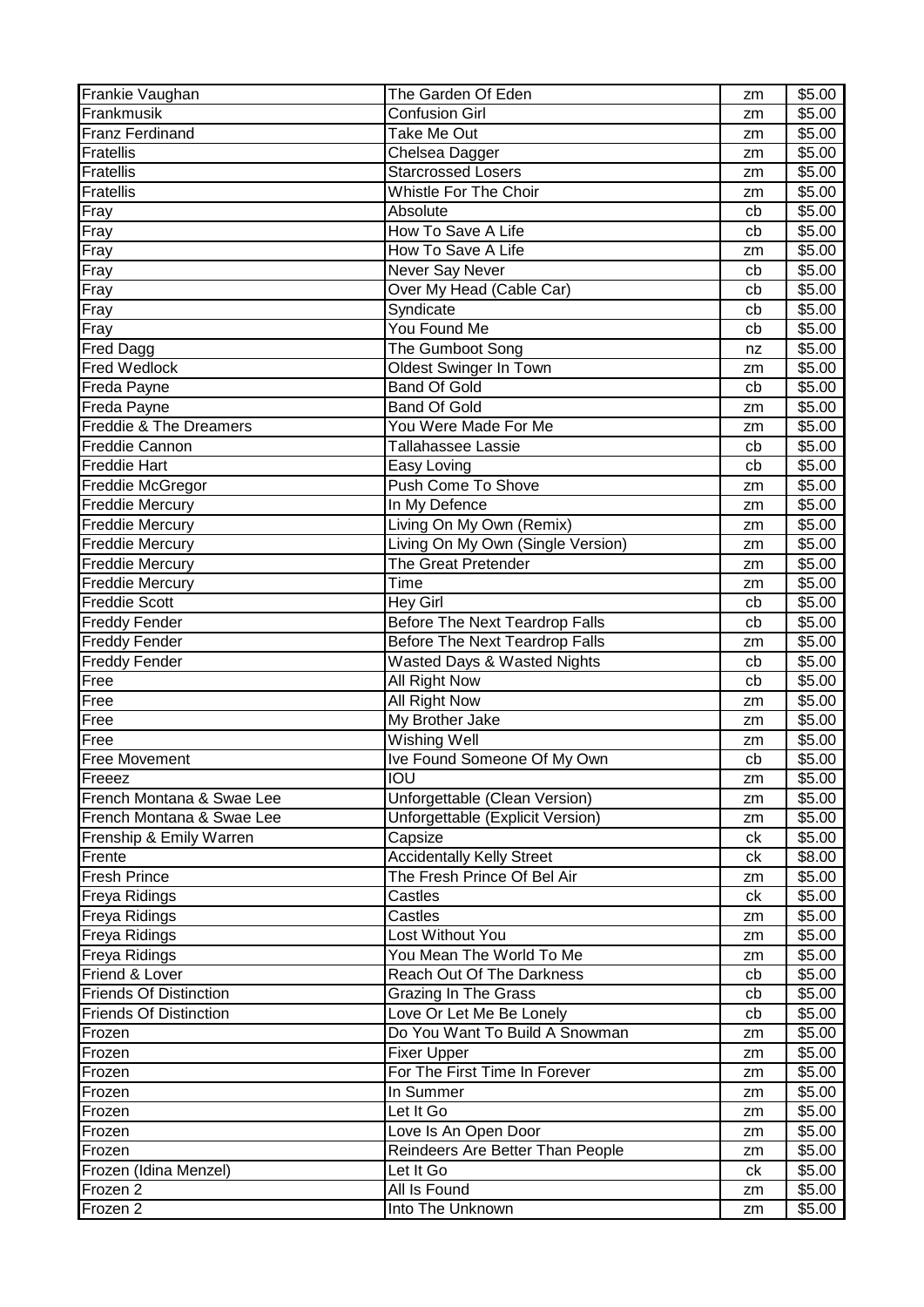| Frozen 2                            | Lost In The Woods                          | zm | \$5.00 |
|-------------------------------------|--------------------------------------------|----|--------|
| Frozen 2                            | <b>Show Yourself</b>                       | zm | \$5.00 |
| Frozen 2                            | Some Things Never Change                   | zm | \$5.00 |
| Frozen 2                            | The Next Right Thing                       | zm | \$5.00 |
| Frozen 2                            | When I Am Older                            | zm | \$5.00 |
| Fuel                                | Bad Day                                    | cb | \$5.00 |
| Fuel                                | Falls On Me                                | cb | \$5.00 |
| Fuel                                | Hemorrhage (In My Hands)                   | cb | \$5.00 |
| Fuel                                | Last Time                                  | cb | \$5.00 |
| Fuel                                | Shimmer                                    | cb | \$5.00 |
| Fuel                                | <b>Wasted Time</b>                         | cb | \$5.00 |
| Fugees                              | Killing Me Softly                          | zm | \$5.00 |
| Fugees & Lauryn Hill                | <b>Killing Me Softly</b>                   | cb | \$5.00 |
| Fun                                 | Some Nights                                | zm | \$5.00 |
| Fun & Janelle Monae                 | We Are Young                               | ck | \$5.00 |
| Fun & Janelle Monae                 | We Are Young                               | zm | \$5.00 |
| Fun Boy Three                       | <b>Our Lips Are Sealed</b>                 | zm | \$5.00 |
| Fun Boy Three                       | The Lunatics (Have Taken Over The Asylum)  | zm | \$5.00 |
| Fun Boy Three                       | The Tunnel Of Love                         | zm | \$5.00 |
| <b>Fur Patrol</b>                   | Lydia                                      | nz | \$5.00 |
| Fureys & Davey Arthur               | When You Were Sweet Sixteen                | zm | \$5.00 |
| Fuse ODG & Sean Paul                | Dangerous Love                             | zm | \$5.00 |
| <b>Future Islands</b>               | Seasons (Waiting On You)                   | zm | \$5.00 |
| G Eazy & Charlie Puth               | Sober                                      | zm | \$5.00 |
| G Flip                              | <b>About You</b>                           | ck | \$8.00 |
| <b>G Wayne Thomas</b>               | Open Up Your Heart                         | ck | \$8.00 |
| <b>Gabbie Nolen</b>                 | <b>Almost There</b>                        | cb | \$5.00 |
| Gabriella Cilmi                     | On A Mission                               | zm | \$5.00 |
| Gabriella Cilmi                     | Sweet About Me                             | ck | \$5.00 |
| Gabriella Cilmi                     | Sweet About Me                             | zm | \$5.00 |
| Gabriella Cilmi                     | Warm This Winter (No Harmony)              | zm | \$5.00 |
| Gabriella Cilmi                     | Warm This Winter (With Harmony)            | zm | \$5.00 |
| Gabrielle                           | <b>Dreams</b>                              | zm | \$5.00 |
| Gabrielle                           | Out Of Reach                               | zm | \$5.00 |
| Gabrielle                           | <b>Rise</b>                                | zm | \$5.00 |
| Gabrielle Aplin                     | Please Dont Say You Love Me                | zm | \$5.00 |
| Gabrielle Aplin                     | The Power Of Love                          | zm | \$5.00 |
| Gabz                                | Lighters (The One)                         | zm | \$5.00 |
| Gala                                | <b>Freed From Desire</b>                   | zm | \$5.00 |
| Galantis                            | No Money                                   | ck | \$5.00 |
| Galantis                            | No Money                                   | zm | \$5.00 |
| Galantis                            | Peanut Butter Jelly                        | zm | \$5.00 |
| Galantis                            | Runaway (U & I)                            | zm | \$5.00 |
| Galantis & Little Mix               | <b>Heartbreak Anthem</b>                   | ck | \$5.00 |
| Galantis, David Guetta & Little Mix | <b>Heartbreak Anthem</b>                   | zm | \$5.00 |
| Galantis, David Guetta & Little Mix | Heartbreak Anthem (Without Backing Vocals) | zm | \$5.00 |
| <b>Gale Garnett</b>                 | Well Sing In The Sunshine                  | cb | \$5.00 |
| Gallagher & Lyle                    | Heart On My Sleeve                         | zm | \$5.00 |
| Gallagher & Lyle                    | I Wanna Stay With You                      | zm | \$5.00 |
| Gallery                             | Nice To Be With You                        | zm | \$5.00 |
| Gang Of Youths                      | Let Me Down Easy                           | ck | \$8.00 |
| Gang Of Youths                      | The Man Himself                            | ck | \$8.00 |
| Gangajang                           | Hundreds Of Languages                      | ck | \$8.00 |
| Gangajang                           | Sounds Of Then                             | сk | \$5.00 |
| Gap Band                            | Oops Upside Your Head                      | cb | \$5.00 |
| Gap Band                            | Oops Upside Your Head                      | zm | \$5.00 |
| Gap Band                            | Outstanding                                | zm | \$5.00 |
| Gap Band                            | You Dropped A Bomb On Me                   | cb | \$5.00 |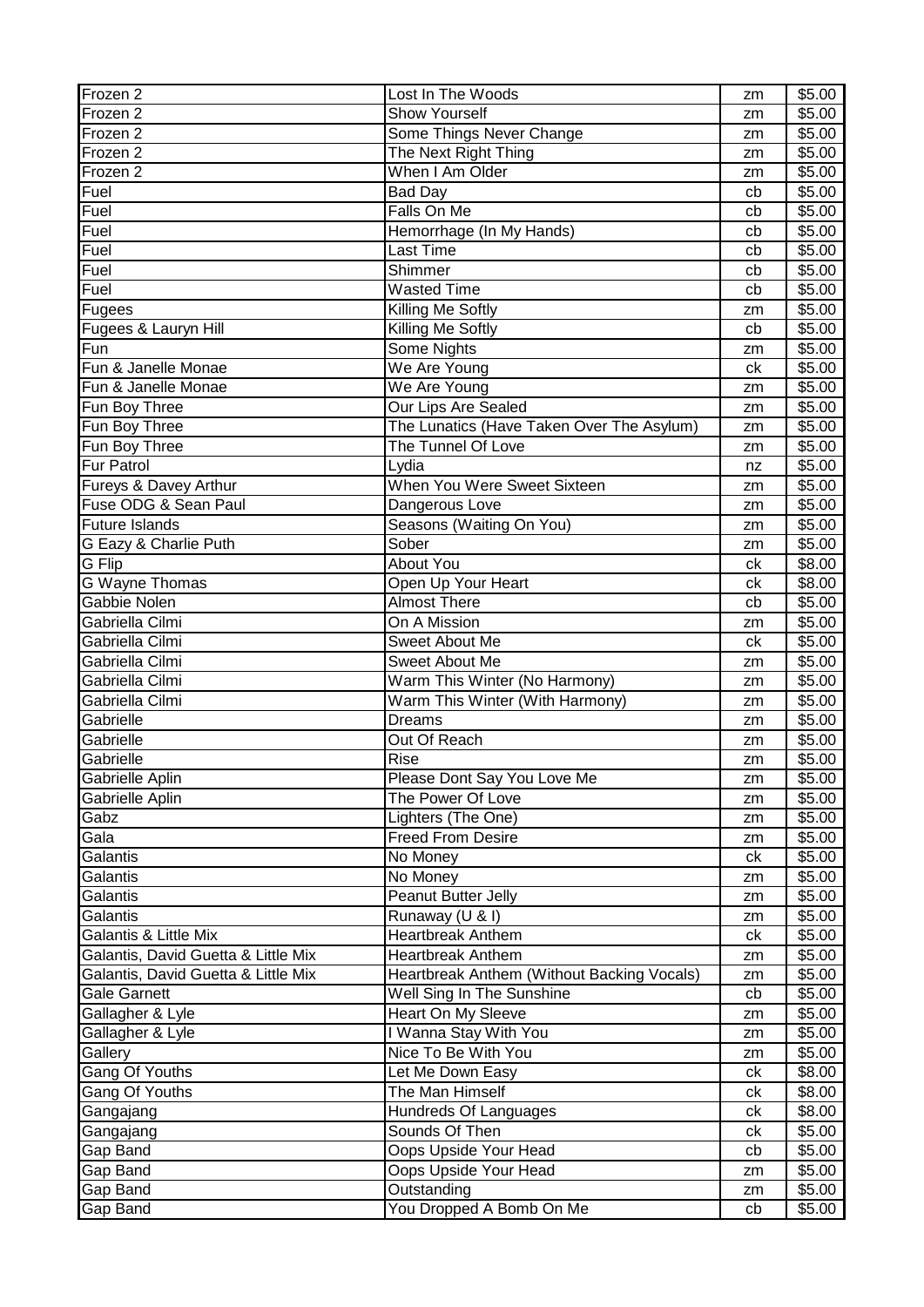| Garbage             | <b>Cherry Lips</b>                      | ck | \$5.00             |
|---------------------|-----------------------------------------|----|--------------------|
| Garbage             | Special                                 | ck | \$5.00             |
| Garbage             | <b>Stupid Girl</b>                      | zm | $\overline{$}5.00$ |
| <b>Gareth Gates</b> | Spirit In The Sky                       | zm | \$5.00             |
| <b>Garth Brooks</b> | <b>Against The Grain</b>                | cb | \$5.00             |
| <b>Garth Brooks</b> | Aint Going Down (Til The Sun Comes Up)  | cb | \$5.00             |
| <b>Garth Brooks</b> | American Honky Tonk Bar Association     | cb | \$5.00             |
| <b>Garth Brooks</b> | <b>Belleau Woods</b>                    | cb | \$5.00             |
| <b>Garth Brooks</b> | <b>Big Money</b>                        | cb | \$5.00             |
| <b>Garth Brooks</b> | Call Me Claus                           | cb | \$5.00             |
| Garth Brooks        | Callin Baton Rouge                      | cb | \$5.00             |
| <b>Garth Brooks</b> | Dixie Chicken                           | cb | \$5.00             |
| <b>Garth Brooks</b> | Do What You Gotta Do                    | cb | \$5.00             |
| <b>Garth Brooks</b> | <b>Friends In Low Places</b>            | cb | \$5.00             |
| <b>Garth Brooks</b> | <b>Friends In Low Places</b>            | zm | \$5.00             |
| <b>Garth Brooks</b> | I Dont Have To Wonder                   | cb | \$5.00             |
| <b>Garth Brooks</b> | If Tomorrow Never Comes                 | cb | \$5.00             |
| <b>Garth Brooks</b> | <b>If Tomorrow Never Comes</b>          | zm | \$5.00             |
| <b>Garth Brooks</b> | It Dont Matter To The Sun               | cb | \$5.00             |
| <b>Garth Brooks</b> | Its Your Song                           | cb | \$5.00             |
| Garth Brooks        | Learning To Live Again                  | cb | \$5.00             |
| <b>Garth Brooks</b> | Long Neck Bottle                        | cb | \$5.00             |
| <b>Garth Brooks</b> | More Than A Memory                      | cb | \$5.00             |
| <b>Garth Brooks</b> | Mr Midnight                             | cb | \$5.00             |
| <b>Garth Brooks</b> | Mr Right                                | cb | \$5.00             |
| <b>Garth Brooks</b> | Not Counting You                        | cb | \$5.00             |
| <b>Garth Brooks</b> | One Night A Day                         | cb | \$5.00             |
| <b>Garth Brooks</b> | Papa Loved Mama                         | cb | \$5.00             |
| <b>Garth Brooks</b> | Rodeo                                   | cb | \$5.00             |
| <b>Garth Brooks</b> | Rodeo Or Mexico                         | cb | \$5.00             |
| <b>Garth Brooks</b> | Shameless                               | cb | \$5.00             |
| <b>Garth Brooks</b> | Shes Every Woman                        | cb | \$5.00             |
| <b>Garth Brooks</b> | Shes Gonna Make It                      | cb | \$5.00             |
| <b>Garth Brooks</b> | Somewhere Other Than The Night          | cb | \$5.00             |
| Garth Brooks        | <b>Standing Outside The Fire</b>        | cb | \$5.00             |
| Garth Brooks        | Tearin It Up (And Burnin It Down)       | cb | \$5.00             |
| <b>Garth Brooks</b> | That OI Wind                            | cb | \$5.00             |
| Garth Brooks        | <b>That Summer</b>                      | cb | \$5.00             |
| Garth Brooks        | The Change                              | cb | \$5.00             |
| <b>Garth Brooks</b> | The Dance                               | cb | \$5.00             |
| <b>Garth Brooks</b> | The Dance                               | zm | \$5.00             |
| Garth Brooks        | The Old Mans Back In Town               | cb | \$5.00             |
| <b>Garth Brooks</b> | The River                               | cb | \$5.00             |
| <b>Garth Brooks</b> | The Thunder Rolls                       | cb | \$5.00             |
| <b>Garth Brooks</b> | The Thunder Rolls                       | zm | \$5.00             |
| <b>Garth Brooks</b> | Thicker Than Blood                      | cb | \$5.00             |
| <b>Garth Brooks</b> | <b>This Aint Tennessee</b>              | cb | \$5.00             |
| <b>Garth Brooks</b> | To Make You Feel My Love                | cb | \$5.00             |
| Garth Brooks        | Two Of A Kind (Working On A Full House) | cb | \$5.00             |
| <b>Garth Brooks</b> | Two Pina Coladas                        | cb | \$5.00             |
| Garth Brooks        | <b>Unanswered Prayers</b>               | cb | \$5.00             |
| Garth Brooks        | <b>Unanswered Prayers</b>               | zm | \$5.00             |
| <b>Garth Brooks</b> | Uptown Down Home Good OI Boy            | cb | \$5.00             |
| Garth Brooks        | We Shall Be Free                        | cb | \$5.00             |
| <b>Garth Brooks</b> | <b>What Shes Doing Now</b>              | cb | \$5.00             |
| Garth Brooks        | When You Come Back To Me Again          | cb | \$5.00             |
| <b>Garth Brooks</b> | Why Aint I Running                      | cb | \$5.00             |
| Garth Brooks        | Wild Horses                             | cb | \$5.00             |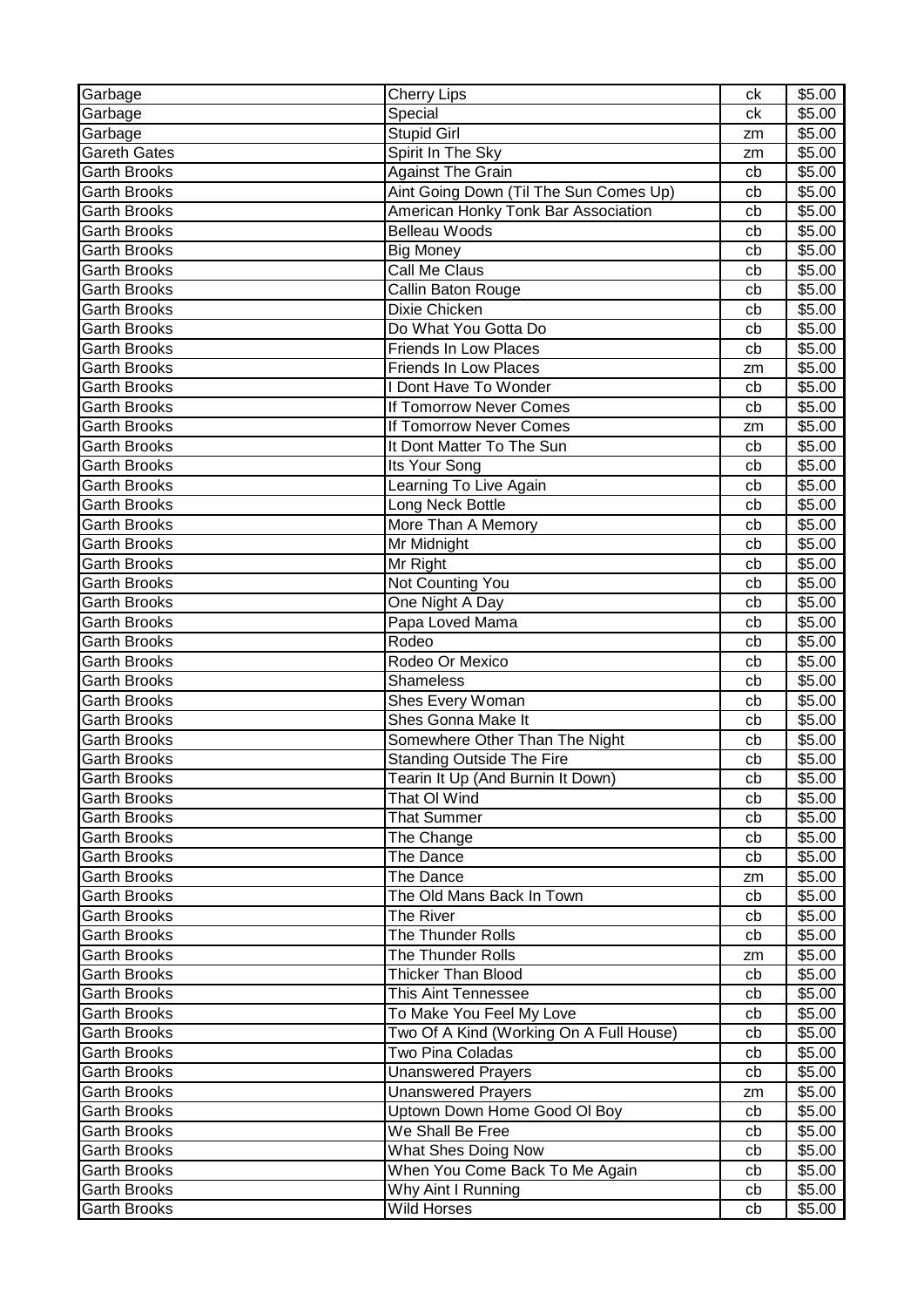| <b>Garth Brooks</b>                 | Wrapped Up In You              | cb       | \$5.00 |
|-------------------------------------|--------------------------------|----------|--------|
| <b>Garth Brooks</b>                 | You Move Me                    | cb       | \$5.00 |
| <b>Garth Brooks</b>                 | Zat You Santa Claus            | cb       | \$5.00 |
| Garth Brooks & George Jones         | Beer Run                       | cb       | \$5.00 |
| Garth Brooks & Steve Wariner        | Burnin The Roadhouse Down      | cb       | \$5.00 |
| Garth Brooks & Steve Wariner        | Katie Wants A Fast One         | cb       | \$5.00 |
| Garth Brooks & Trisha Yearwood      | In Anothers Eyes               | cb       | \$5.00 |
| Garth Brooks & Trisha Yearwood      | Love Will Always Win           | cb       | \$5.00 |
| Garth Brooks & Trisha Yearwood      | Squeeze Me In                  | cb       | \$5.00 |
| Garth Brooks & Trisha Yearwood      | Wild As The Wind               | cb       | \$5.00 |
| Gary Allan                          | A Feelin Like That             | cb       | \$5.00 |
| Gary Allan                          | Best I Ever Had                | cb       | \$5.00 |
| Gary Allan                          | From Where Im Sitting          | cb       | \$5.00 |
| Gary Allan                          | Get Off On The Pain            | cb       | \$5.00 |
| Gary Allan                          | Her Man                        | cb       | \$5.00 |
| <b>Gary Allan</b>                   | III Take Today                 | cb       | \$5.00 |
| Gary Allan                          | Im Doing My Best               | cb       | \$5.00 |
| Gary Allan                          | It Would Be You                | cb       | \$5.00 |
| Gary Allan                          | Kiss Me When Im Down           | cb       | \$5.00 |
| Gary Allan                          | Learning How To Bend           | cb       | \$5.00 |
| Gary Allan                          | Life Aint Always Beautiful     | cb       | \$5.00 |
| Gary Allan                          | Living In A House Full Of Love | cb       | \$5.00 |
| Gary Allan                          | Lovin You Against My Will      | cb       | \$5.00 |
| Gary Allan                          | Man Of Me                      | cb       | \$5.00 |
| Gary Allan                          | Man To Man                     | cb       | \$5.00 |
| <b>Gary Allan</b>                   | No Man In His Wrong Heart      | cb       | \$5.00 |
| Gary Allan                          | Nothin On But The Radio        | cb       | \$5.00 |
| Gary Allan                          | Right Where I Need To Be       | cb       | \$5.00 |
| Gary Allan                          | Runaway                        | cb       | \$5.00 |
| Gary Allan                          | Shes So California             | cb       | \$5.00 |
| Gary Allan                          | Smoke Rings In The Dark        | cb       | \$5.00 |
| <b>Gary Allan</b>                   | Songs About Rain               | cb       | \$5.00 |
| <b>Gary Allan</b>                   | The One                        | cb       | \$5.00 |
| <b>Gary Allan</b>                   | Today                          | cb       | \$5.00 |
| Gary Allan                          | <b>Tough Little Boys</b>       | cb       | \$5.00 |
| Gary Allan                          | <b>Watching Airplanes</b>      | cb       | \$5.00 |
| <b>Gary Barlow</b>                  | Let Me Go                      | zm       | \$5.00 |
| <b>Gary Barlow</b>                  | Open Road                      | zm       | \$5.00 |
| Gary Barlow & Michael Buble         | Elita                          | zm       | \$5.00 |
| Gary Barlow & The Commonwealth Band | Sing                           | zm       | \$5.00 |
| Gary Benson                         | Dont Throw It All Away         | zm       | \$5.00 |
| <b>Gary Glitter</b>                 | Another Rock & Roll Christmas  | zm       | \$5.00 |
| <b>Gary Glitter</b>                 | Do You Wanna Touch Me          | ck       | \$5.00 |
| <b>Gary Glitter</b>                 | Goodbye My Love                | zm       | \$5.00 |
| <b>Gary Glitter</b>                 | Leader Of The Gang             | ck       | \$5.00 |
| Gary Lewis & Playboys               | Count Me In                    | cb       | \$5.00 |
| Gary Lewis & Playboys               | This Diamond Ring              | cb       | \$5.00 |
| Gary Moore                          | One Day                        | zm       | \$5.00 |
| <b>Gary Moore</b>                   | Over The Hills & Far Away      |          | \$5.00 |
| <b>Gary Moore</b>                   | Still Got The Blues            | zm<br>zm | \$5.00 |
| <b>Gary Moore</b>                   | <b>Walking By Myself</b>       | zm       | \$5.00 |
| Gary Moore & Phil Lynott            | Out In The Fields              | zm       | \$5.00 |
| Gary Morris                         | 100% Chance Of Rain            | cb       | \$5.00 |
| Gary Morris                         | Miles Across The Bedroom       | cb       | \$5.00 |
| <b>Gary Morris</b>                  | The Love She Found In Me       | cb       | \$5.00 |
| <b>Gary Nichols</b>                 | I Cant Love You Anymore        | cb       | \$5.00 |
| <b>Gary Nichols</b>                 | Unbroken Ground                | cb       | \$5.00 |
| Gary Numan                          | Cars                           | cb       | \$5.00 |
|                                     |                                |          |        |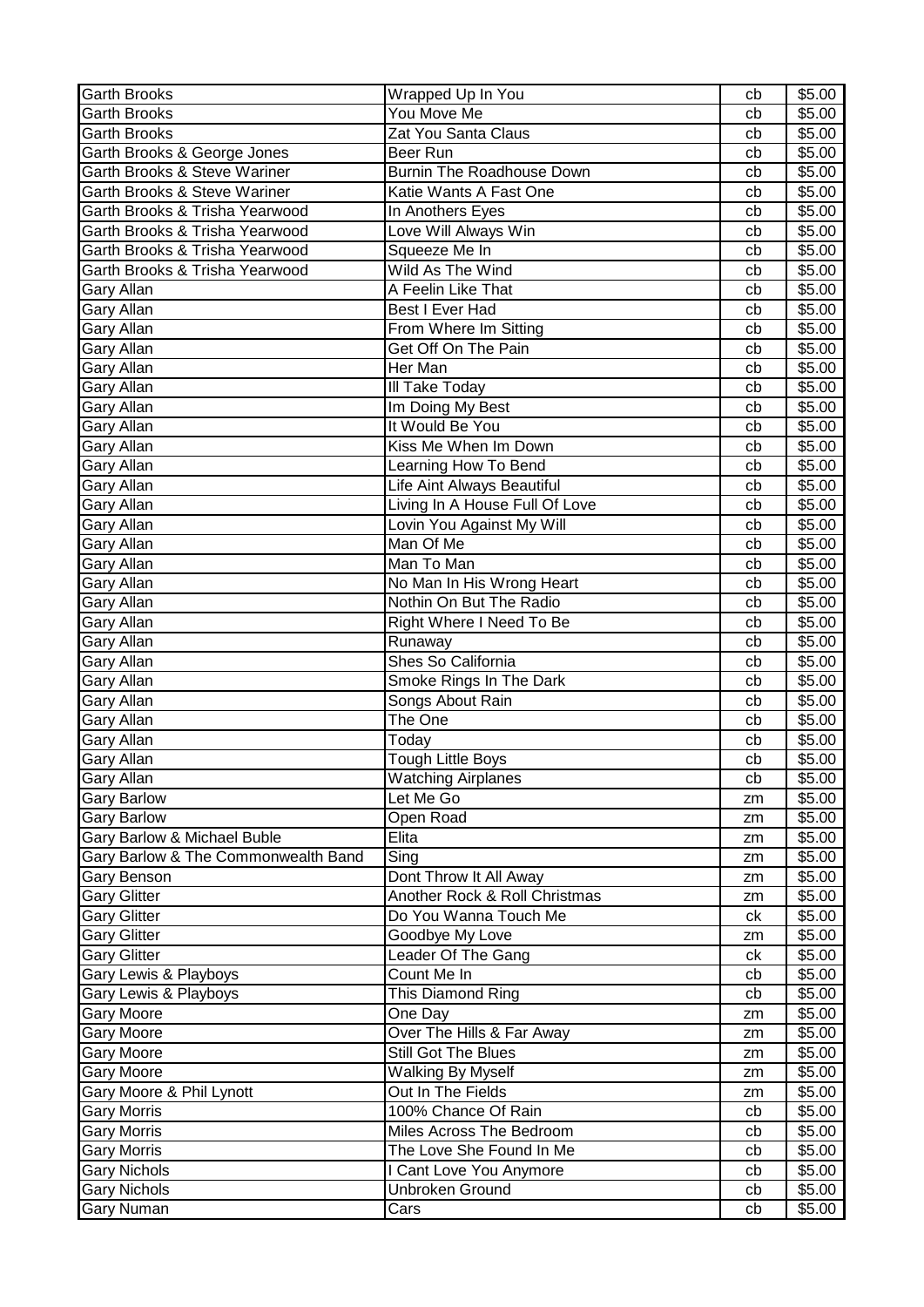| <b>Gary Numan</b>            | Cars                                   | zm | \$5.00 |
|------------------------------|----------------------------------------|----|--------|
| <b>Gary Portnoy</b>          | Where Everybody Knows Your Name        | zm | \$5.00 |
| Gary Puckett & The Union Gap | Lady Willpower                         | zm | \$5.00 |
| Gary Puckett & Union Gap     | Lady Willpower                         | cb | \$5.00 |
| Gary Puckett & Union Gap     | Over You                               | cb | \$5.00 |
| Gary Puckett & Union Gap     | This Girl Is A Woman Now               | cb | \$5.00 |
| Gary Puckett & Union Gap     | Young Girl                             | cb | \$5.00 |
| Gary Puckett & Union Gap     | Young Girl                             | zm | \$5.00 |
| Gary U S Bonds               | <b>Quarter To Three</b>                | cb | \$5.00 |
| Gary Wright                  | Dream Weaver                           | cb | \$5.00 |
| Gaslight Anthem              | <b>Great Expectations</b>              | zm | \$5.00 |
| Gavin DeGraw                 | Chariot                                | cb | \$5.00 |
| Gavin DeGraw                 | Cheated On Me                          | cb | \$5.00 |
| Gavin DeGraw                 | Follow Through                         | cb | \$5.00 |
| Gavin DeGraw                 | I Dont Want To Be                      | cb | \$5.00 |
| Gavin DeGraw                 | In Love With A Girl                    | cb | \$5.00 |
| Gavin DeGraw                 | We Belong Together                     | cb | \$5.00 |
| Gavin Rossdale               | Love Remains The Same                  | cb | \$5.00 |
| Gayla Peevey                 | I Want A Hippopotamus For Christmas    | cb | \$5.00 |
| Gayle                        | <b>ABCDEFU</b>                         | zm | \$5.00 |
| Gayle                        | ABCDEFU (clean)                        | ck | \$5.00 |
| Gayle                        | <b>ABCDEFU</b> (explicit)              | ck | \$5.00 |
| <b>Gene Austin</b>           | Carolina Moon                          | cb | \$5.00 |
| <b>Gene Austin</b>           | My Blue Heaven                         | cb | \$5.00 |
| Gene Autry                   | At Mail Call Today                     | cb | \$5.00 |
| Gene Autry                   | Dont Fence Me In                       | cb | \$5.00 |
| Gene Autry                   | Dont Hang Around Me Anymore            | cb | \$5.00 |
| Gene Autry                   | Dont Live A Lie                        | cb | \$5.00 |
| Gene Autry                   | Gonna Build A Big Fence Around Texas   | cb | \$5.00 |
| Gene Autry                   | Have I Told You Lately That I Love You | cb | \$5.00 |
| Gene Autry                   | I Hang My Head & Cry                   | cb | \$5.00 |
| Gene Autry                   | I Want To Be Sure                      | cb | \$5.00 |
| <b>Gene Autry</b>            | I Wish I Had Never Met Sunshine        | cb | \$5.00 |
| <b>Gene Autry</b>            | Im Thinking Tonight Of My Blue Eyes    | cb | \$5.00 |
| Gene Autry                   | My Old Kentucky Home                   | cb | \$5.00 |
| Gene Autry                   | Silver Spurs (On The Golden Stairs)    | cb | \$5.00 |
| Gene Autry                   | Someday Youll Want Me To Want You      | cb | \$5.00 |
| <b>Gene Autry</b>            | <b>Twilight On The Trail</b>           | cb | \$5.00 |
| Gene Autry                   | You Are My Sunshine                    | cb | \$5.00 |
| Gene Autry                   | Youre Not My Darlin Anymore            | cb | \$5.00 |
| Gene Chandler                | Duke Of Earl                           | cb | \$5.00 |
| Gene Kelly                   | Singin In The Rain                     | zm | \$5.00 |
| Gene Kelly                   | Singing In The Rain                    | ck | \$5.00 |
| <b>Gene McDaniels</b>        | One Hundred Pounds Of Clay             | cb | \$5.00 |
| Gene Pitney                  | (The Man Who Shot) Liberty Valance     | zm | \$5.00 |
| Gene Pitney                  | 24 Hours From Tulsa                    | ck | \$5.00 |
| Gene Pitney                  | 24 Hours From Tulsa                    | zm | \$5.00 |
| Gene Pitney                  | Backstage                              | zm | \$5.00 |
| Gene Pitney                  | Every Breath I Take                    | zm | \$5.00 |
| Gene Pitney                  | <b>Gene Pitney Medley</b>              | zm | \$5.00 |
| Gene Pitney                  | Half Heaven Half Heartache             | zm | \$5.00 |
| Gene Pitney                  | I Must Be Seeing Things                | zm | \$5.00 |
| Gene Pitney                  | Im Gonna Be Strong                     | zm | \$5.00 |
| Gene Pitney                  | It Hurts To Be In Love                 | zm | \$5.00 |
| Gene Pitney                  | Just One Smile                         | zm | \$5.00 |
| Gene Pitney                  | Looking Through The Eyes Of Love       | zm | \$5.00 |
| Gene Pitney                  | Maria Elena                            | zm | \$5.00 |
| Gene Pitney                  | Nobody Needs Your Love                 | zm | \$5.00 |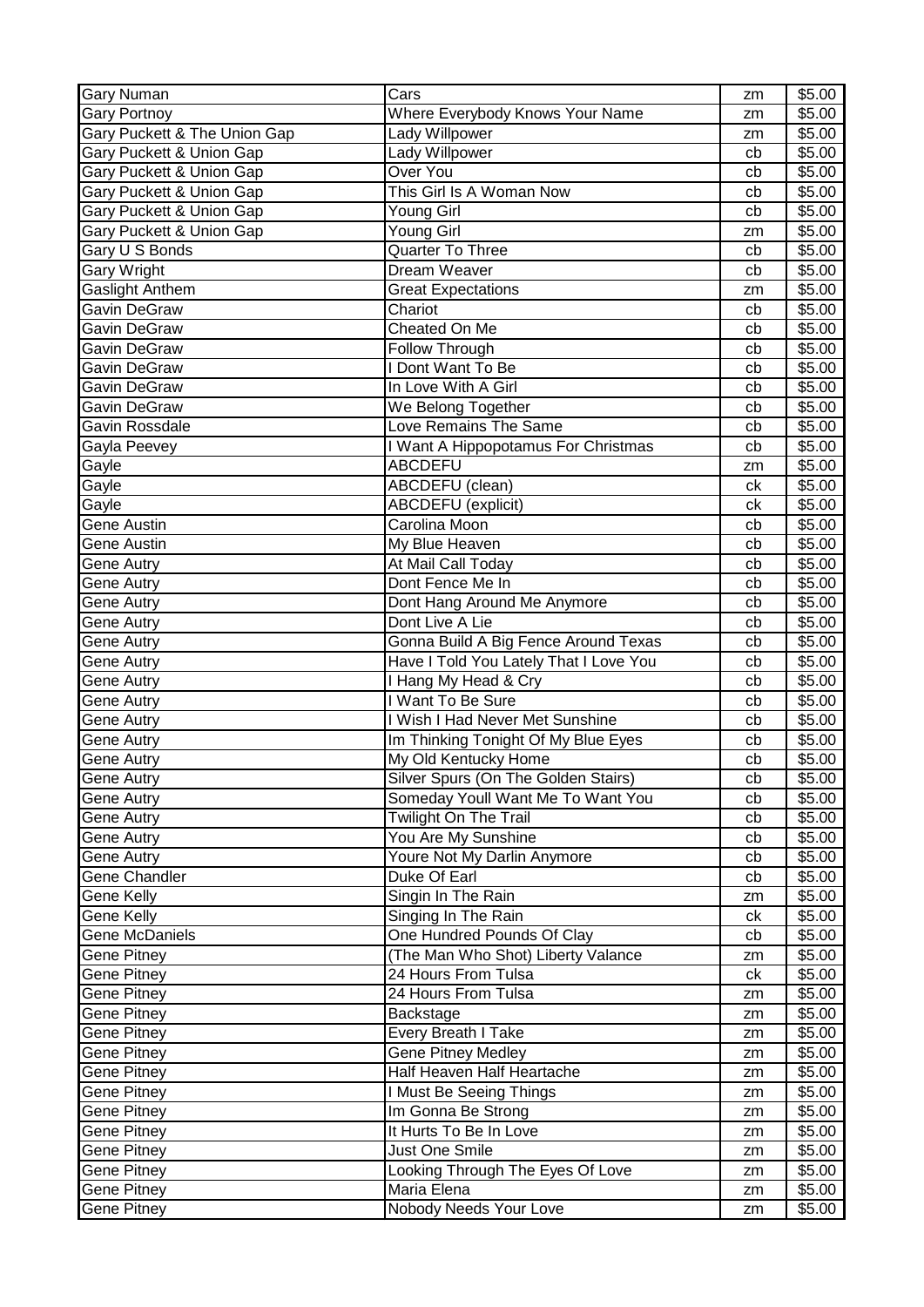| Gene Pitney         | Only Love Can Break A Heart                | zm | \$5.00             |
|---------------------|--------------------------------------------|----|--------------------|
| <b>Gene Pitney</b>  | Princess In Rags                           | zm | \$5.00             |
| Gene Pitney         | Somethings Gotten Hold Of My Heart         | ck | \$5.00             |
| Gene Pitney         | Somethings Gotten Hold Of My Heart         | zm | \$5.00             |
| Gene Pitney         | The Man Who Shot Liberty Valance           | ck | \$5.00             |
| Gene Pitney         | Town Without Pity                          | zm | \$5.00             |
| Gene Vincent        | Be Bop A Lula                              | cb | \$5.00             |
| Gene Vincent        | Be Bop A Lula                              | zm | \$5.00             |
| <b>Gene Vincent</b> | <b>Blue Jean Bop</b>                       | zm | \$5.00             |
| Gene Vincent        | My Heart                                   | zm | \$5.00             |
| Gene Vincent        | Pistol Packin Mama                         | zm | \$5.00             |
| Gene Vincent        | <b>Race With The Devil</b>                 | zm | \$5.00             |
| Gene Vincent        | Wild Cat                                   | zm | \$5.00             |
| Gene Watson         | Between This Time & The Next Time          | cb | \$5.00             |
| Gene Watson         | Climb Higher                               | cb | \$5.00             |
| Gene Watson         | Drinkin My Way Back Home                   | cb | \$5.00             |
| Gene Watson         | <b>Farewell Party</b>                      | cb | \$5.00             |
| Gene Watson         | Forever Again                              | cb | \$5.00             |
| Gene Watson         | <b>Fourteen Carat Mind</b>                 | cb | \$5.00             |
| Gene Watson         | Got No Reason Now For Going Home           | cb | \$5.00             |
| Gene Watson         | I Dont Need A Thing At All                 | cb | \$5.00             |
| Gene Watson         | Jesus Is All I Need                        | cb | \$5.00             |
| Gene Watson         | Love In The Hot Afternoon                  | cb | \$5.00             |
| Gene Watson         | Maybe I Should Have Been Listening         | cb | \$5.00             |
| Gene Watson         | Memories To Burn                           | cb | \$5.00             |
| Gene Watson         | <b>Next To Nothin</b>                      | cb | \$5.00             |
| Gene Watson         | Nothing Sure Looked Good On You            | cb | \$5.00             |
| Gene Watson         | <b>One Sided Conversation</b>              | cb | \$5.00             |
| Gene Watson         | Over There                                 | cb | \$5.00             |
| Gene Watson         | Paper Rosie                                | cb | \$5.00             |
| Gene Watson         | <b>Pick The Wildwood Flower</b>            | cb | \$5.00             |
| Gene Watson         | Shine From The Mountain                    | cb | \$5.00             |
| Gene Watson         | Should I Come Home (Or Should I Go Crazy)  | cb | $\overline{$}5.00$ |
| Gene Watson         | Sometimes I Get Lucky & Forget             | cb | \$5.00             |
| Gene Watson         | Speak Softly (Youre Talking To My Heart)   | cb | \$5.00             |
| Gene Watson         | The City                                   | cb | \$5.00             |
| Gene Watson         | The Jukebox Played Along                   | cb | \$5.00             |
| Gene Watson         | The Old Man & His Horn                     | cb | \$5.00             |
| Gene Watson         | This Dreams On Me                          | cb | \$5.00             |
| Gene Watson         | What She Dont Know Wont Hurt Her           | cb | \$5.00             |
| Gene Watson         | <b>Where Love Begins</b>                   | cb | \$5.00             |
| Gene Watson         | You Could Know As Much About A Stranger    | cb | \$5.00             |
| Gene Watson         | Youre Just Another Beer Drinking Song      | cb | \$5.00             |
| Gene Watson         | Youre Out Doing What Im Here Doing Without | cb | \$5.00             |
| Gene Wilder         | Pure Imagination                           | zm | \$5.00             |
| Genesis             | Abacab                                     | zm | \$5.00             |
| Genesis             | Follow You Follow Me                       | zm | \$5.00             |
| Genesis             | I Cant Dance                               | zm | \$5.00             |
| Genesis             | In Too Deep                                | zm | \$5.00             |
| Genesis             | Invisible Touch                            | cb | \$5.00             |
| Genesis             | <b>Invisible Touch</b>                     | zm | \$5.00             |
| Genesis             | Jesus He Knows Me                          | zm | \$5.00             |
| Genesis             | <b>Land Of Confusion</b>                   | zm | \$5.00             |
| Genesis             | Mama                                       | zm | \$5.00             |
| Genesis             | No Son Of Mine                             | zm | \$5.00             |
| Genesis             | <b>Thats All</b>                           | zm | \$5.00             |
| Genesis             | Throwing It All Away                       | zm | \$5.00             |
| Genesis             | <b>Tonight Tonight Tonight</b>             | zm | \$5.00             |
|                     |                                            |    |                    |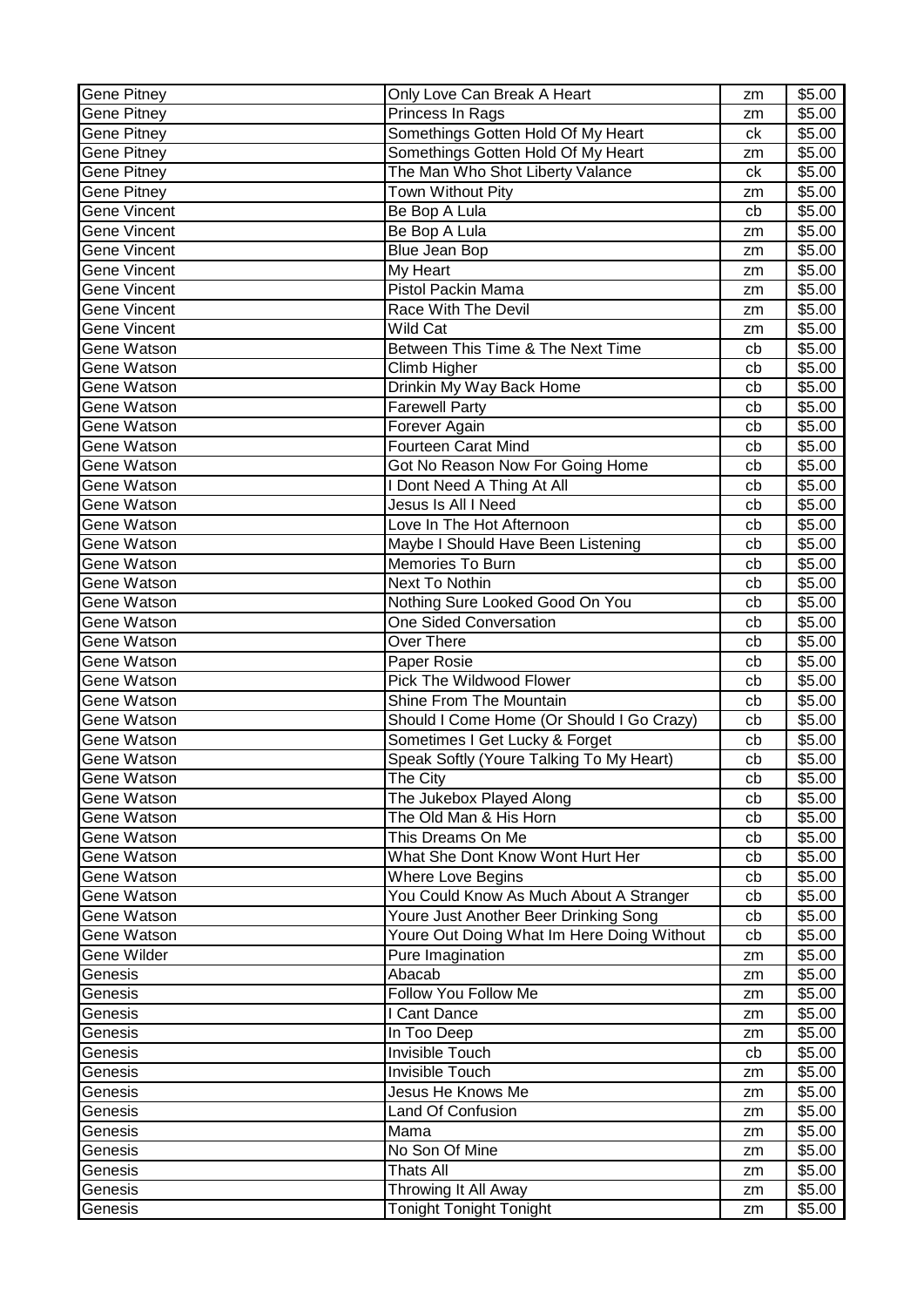| Genesis                | Turn It On Again                                 | zm | \$5.00 |
|------------------------|--------------------------------------------------|----|--------|
| George                 | <b>Breathe In Now</b>                            | ck | \$8.00 |
| George Baker Selection | <b>Baby Blue</b>                                 | nz | \$5.00 |
| George Baker Selection | Little Green Bag                                 | cb | \$5.00 |
| George Baker Selection | Una Paloma Blanca                                | zm | \$5.00 |
| George Benson          | Give Me The Night                                | zm | \$5.00 |
| George Benson          | In Your Eyes                                     | zm | \$5.00 |
| George Benson          | Lady Love Me (One More Time)                     | zm | \$5.00 |
| George Benson          | Never Give Up On A Good Thing                    | zm | \$5.00 |
| George Benson          | Nothings Gonna Change My Love For You            | cb | \$5.00 |
| George Benson          | The George Benson Medley                         | zm | \$5.00 |
| George Benson          | The Greatest Love Of All                         | zm | \$5.00 |
| George Benson          | Turn Your Love Around                            | cb | \$5.00 |
| George Benson          | Turn Your Love Around                            | zm | \$5.00 |
| George Canyon          | III Never Do Better Than You                     | cb | \$5.00 |
| George Canyon          | My Name                                          | cb | \$5.00 |
| George Ezra            | Barcelona                                        | zm | \$5.00 |
| George Ezra            | Blame It On Me                                   | ck | \$5.00 |
| George Ezra            | Blame It On Me                                   | zm | \$5.00 |
| George Ezra            | <b>Budapest</b>                                  | ck | \$5.00 |
| George Ezra            | <b>Budapest</b>                                  | zm | \$5.00 |
| George Ezra            | Cassy O                                          | zm | \$5.00 |
| George Ezra            | Hold My Girl                                     | ck | \$5.00 |
| George Ezra            | Hold My Girl                                     | zm | \$5.00 |
| George Ezra            | Hold My Girl                                     | zm | \$5.00 |
| George Ezra            | I Try (Live Lounge Version)                      | zm | \$5.00 |
| George Ezra            | Listen To The Man                                | zm | \$5.00 |
| George Ezra            | Only A Human                                     | zm | \$5.00 |
| George Ezra            | Paradise                                         | ck | \$5.00 |
| George Ezra            | Paradise                                         | zm | \$5.00 |
| George Ezra            | <b>Pretty Shining People</b>                     | zm | \$5.00 |
| George Ezra            | Saviour                                          | zm | \$5.00 |
| George Ezra            | Shotgun                                          | ck | \$5.00 |
| George Ezra            | Shotgun                                          | zm | \$5.00 |
| George Formby          | Chinese Laundry Blues                            | zm | \$5.00 |
| George Formby          | Leaning On A Lamp Post                           | zm | \$5.00 |
| George Formby          | When Im Cleaning Windows                         | zm | \$5.00 |
| George Formby          | With My Little Stick Of Blackpool Rock           | zm | \$5.00 |
| George Formby          | With My Little Stick Of Blackpool Rock (No Ukule | zm | \$5.00 |
| George Hamilton IV     | Abilene                                          | cb | \$5.00 |
| George Harrison        | Got My Mind Set On You                           | cb | \$5.00 |
| George Harrison        | Got My Mind Set On You                           | zm | \$5.00 |
| George Harrison        | My Sweet Lord                                    | cb | \$5.00 |
| George Harrison        | My Sweet Lord                                    | zm | \$5.00 |
| George Harrison        | What Is Life                                     | zm | \$5.00 |
| George Jones           | <b>50000 Names</b>                               | cb | \$5.00 |
| George Jones           | A Girl I Used To Know                            | cb | \$5.00 |
| George Jones           | A Good Year For The Roses                        | cb | \$5.00 |
| George Jones           | A Picture Of Me (Without You)                    | cb | \$5.00 |
| George Jones           | Aint Love A Lot Like That                        | cb | \$5.00 |
| George Jones           | <b>Bartenders Blues</b>                          | cb | \$5.00 |
| George Jones           | Choices                                          | cb | \$5.00 |
| George Jones           | <b>Finally Friday</b>                            | cb | \$5.00 |
| George Jones           | He Stopped Loving Her Today                      | cb | \$5.00 |
| George Jones           | He Stopped Loving Her Today                      | zm | \$5.00 |
| George Jones           | Her Name Is                                      | cb | \$5.00 |
| George Jones           |                                                  |    | \$5.00 |
|                        | <b>High Tech Redneck</b>                         | cb |        |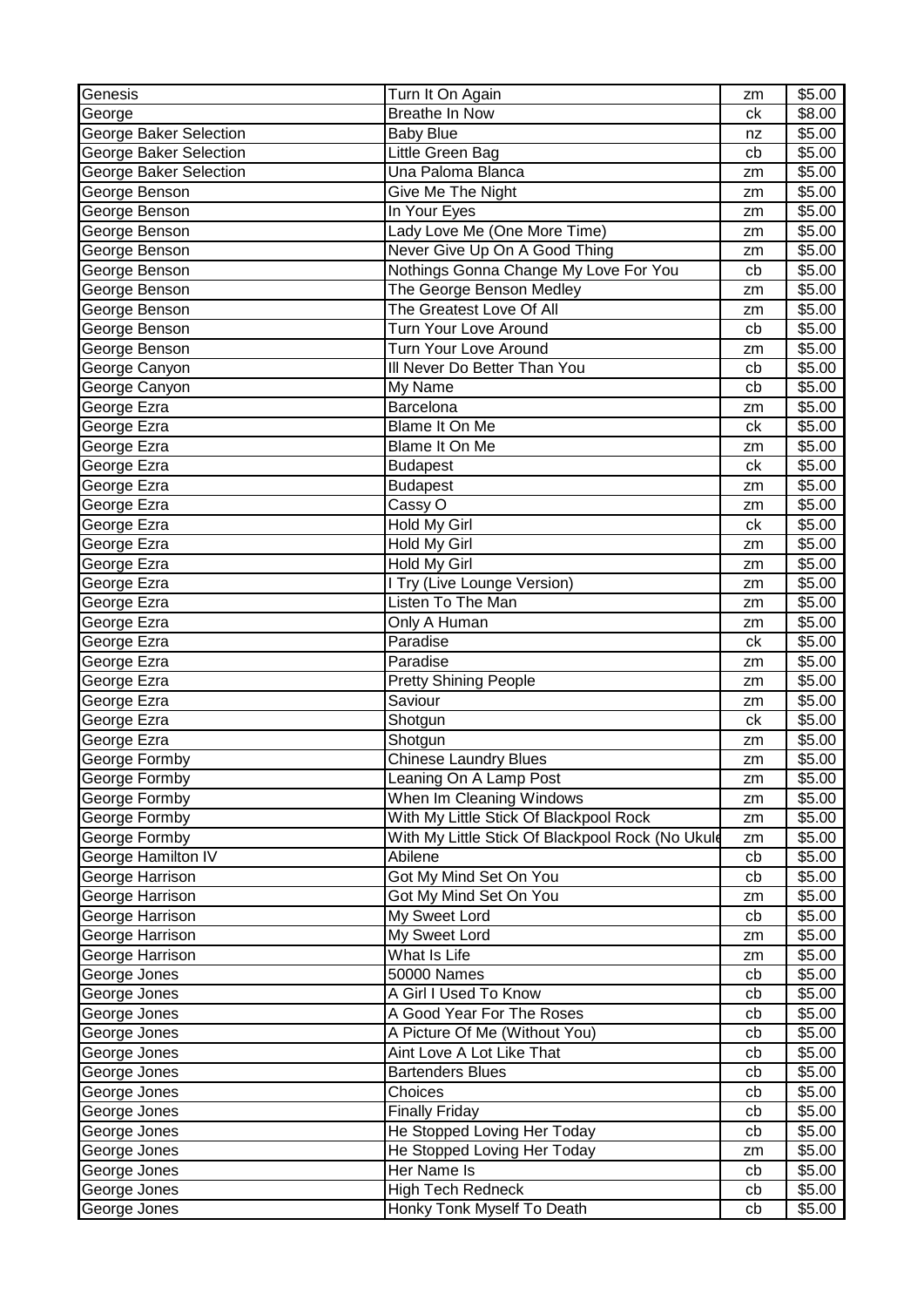| George Jones                    | I Always Get Lucky With You                   | cb | \$5.00 |
|---------------------------------|-----------------------------------------------|----|--------|
| George Jones                    | I Dont Need Your Rockin Chair                 | cb | \$5.00 |
| George Jones                    | If Drinkin Dont Kill Me (Her Memory Will)     | cb | \$5.00 |
| George Jones                    | Ill Share My World With You                   | cb | \$5.00 |
| George Jones                    | Im A One Woman Man                            | cb | \$5.00 |
| George Jones                    | Im Not Ready Yet                              | cb | \$5.00 |
| George Jones                    | Love Bug                                      | cb | \$5.00 |
| George Jones                    | Loving You Could Never Be Better              | cb | \$5.00 |
| George Jones                    | Once Youve Had The Best                       | cb | \$5.00 |
| George Jones                    | Our Bed Of Roses                              | cb | \$5.00 |
| George Jones                    | <b>Real Deal</b>                              | cb | \$5.00 |
| George Jones                    | She Loved A Lot In Her Time                   | cb | \$5.00 |
| George Jones                    | <b>She Thinks I Still Care</b>                | cb | \$5.00 |
| George Jones                    | <b>Shes Mine</b>                              | cb | \$5.00 |
| George Jones                    | Shes My Rock                                  | cb | \$5.00 |
| George Jones                    | Shine On (Shine All Your Sweet Love On Me)    | cb | \$5.00 |
| George Jones                    | Sinners & Saints                              | cb | \$5.00 |
| George Jones                    | Still Doin Time                               | cb | \$5.00 |
| George Jones                    | Take Me                                       | cb | \$5.00 |
| George Jones                    | <b>Tall Tall Trees</b>                        | cb | \$5.00 |
| George Jones                    | <b>Tender Years</b>                           | cb | \$5.00 |
| George Jones                    | Tennessee Whiskey                             | cb | \$5.00 |
| George Jones                    | The Cold Hard Truth                           | cb | \$5.00 |
| George Jones                    | The Door                                      | cb | \$5.00 |
| George Jones                    | The Grand Tour                                | cb | \$5.00 |
| George Jones                    | The Man He Was                                | cb | \$5.00 |
| George Jones                    | The One I Loved Back Then (The Corvette Song  | cb | \$5.00 |
| George Jones                    | The Race Is On                                | cb | \$5.00 |
| George Jones                    | The Right Left Hand                           | cb | \$5.00 |
| George Jones                    | The Window Up Above                           | cb | \$5.00 |
| George Jones                    | Walk Through This World With Me               | cb | \$5.00 |
| George Jones                    | When The Grass Grows Over Me                  | cb | \$5.00 |
| George Jones                    | When The Last Curtain Falls                   | cb | \$5.00 |
| George Jones                    | White Lightening                              | cb | \$5.00 |
| George Jones                    | Whos Gonna Fill Their Shoes                   | cb | \$5.00 |
| George Jones                    | Why Baby Why                                  | cb | \$5.00 |
| George Jones                    | <b>Wine Colored Roses</b>                     | cb | \$5.00 |
| George Jones                    | Writing On The Wall                           | cb | \$5.00 |
| George Jones                    | You Comb Her Hair                             | cb | \$5.00 |
| George Jones                    | You Never Know Just How Good Youve Got It     | cb | \$5.00 |
| George Jones                    | Your Heart Turned Left (And I Was On The Righ | cb | \$5.00 |
| George Jones                    | Youve Still Got A Place In My Heart           | cb | \$5.00 |
| George Jones & David Allan Coe  | This Bottle (In My Hand)                      | cb | \$5.00 |
| George Jones & Garth Brooks     | Beer Run                                      | cb | \$5.00 |
| George Jones & Melba Montgomery | We Must Have Been Out Of Our Minds            | cb | \$5.00 |
| George Jones & Merle Haggard    | <b>CC Waterback</b>                           | cb | \$5.00 |
| George Jones & Merle Haggard    | Yesterdays Wine                               | cb | \$5.00 |
| George Jones & Randy Travis     | A Few Ole Country Boys                        | cb | \$5.00 |
| George Jones & Tammy Wynette    | Did You Ever                                  | cb | \$5.00 |
| George Jones & Tammy Wynette    | Gods Gonna Getcha (For That)                  | cb | \$5.00 |
| George Jones & Tammy Wynette    | Golden Ring                                   | cb | \$5.00 |
| George Jones & Tammy Wynette    | Near You                                      | cb | \$5.00 |
| George Jones & Tammy Wynette    | One                                           | cb | \$5.00 |
| George Jones & Tammy Wynette    | Southern California                           | cb | \$5.00 |
| George Jones & Tammy Wynette    | Take Me                                       | cb | \$5.00 |
| George Jones & Tammy Wynette    | Two Story House                               | cb | \$5.00 |
| George Jones & Tammy Wynette    | We Loved It Away                              | cb | \$5.00 |
| George Jones & Tammy Wynette    | Were Gonna Hold On                            | cb | \$5.00 |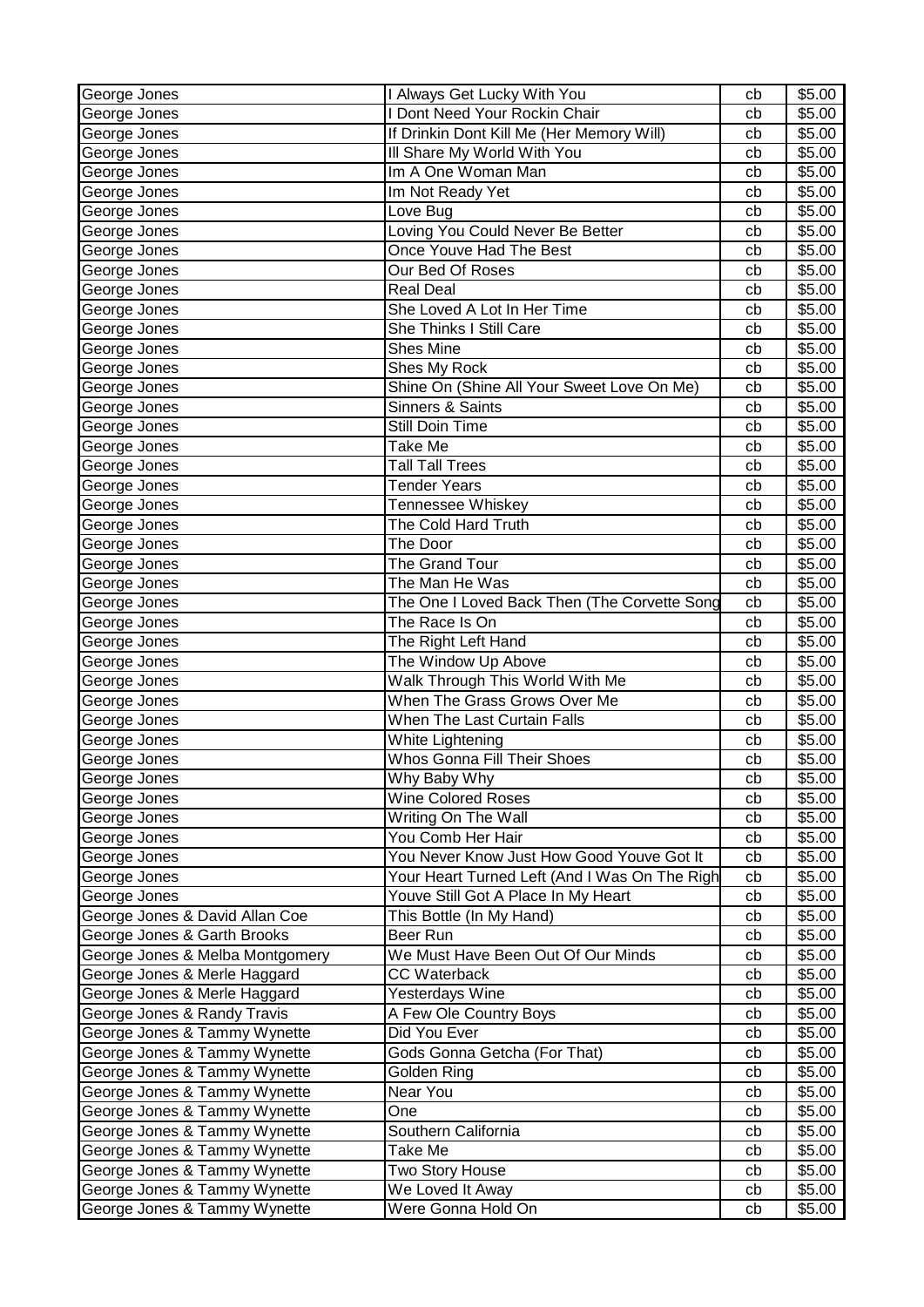| George Jones & Tammy Wynette     | Were Not The Jet Set                    | cb       | \$5.00 |
|----------------------------------|-----------------------------------------|----------|--------|
| George M Cochan                  | <b>Over There</b>                       | cb       | \$5.00 |
| George McCrae                    | Rock Your Baby                          | cb       | \$5.00 |
| George Mccrae                    | Rock Your Baby                          | zm       | \$5.00 |
| George Michael                   | A Different Corner                      | zm       | \$5.00 |
| George Michael                   | Careless Whisper                        | cb       | \$5.00 |
| George Michael                   | <b>Careless Whisper</b>                 | zm       | \$5.00 |
| George Michael                   | Careless Whisper (Acoustative Version)  | zm       | \$5.00 |
| George Michael                   | Faith                                   | cb       | \$5.00 |
| George Michael                   | Faith (With Organ Intro)                | zm       | \$5.00 |
| George Michael                   | Faith (Without Organ Intro)             | zm       | \$5.00 |
| George Michael                   | Fastlove                                | ck       | \$5.00 |
| George Michael                   | Fastlove                                | zm       | \$5.00 |
| George Michael                   | Father Figure                           | cb       | \$5.00 |
| George Michael                   | <b>Father Figure</b>                    | zm       | \$5.00 |
| George Michael                   | Freedom 90                              | zm       | \$5.00 |
| George Michael                   | I Cant Make You Love Me                 | zm       | \$5.00 |
| George Michael                   | Jesus To A Child                        | zm       | \$5.00 |
| George Michael                   | Kissing A Fool                          | cb       | \$5.00 |
| George Michael                   | Monkey                                  | cb       | \$5.00 |
| George Michael                   | One More Try                            | cb       | \$5.00 |
| George Michael                   | One More Try                            | zm       | \$5.00 |
| George Michael                   | Outside                                 | zm       | \$5.00 |
| George Michael & Aretha Franklin | <b>I Knew You Were Waiting</b>          | cb       | \$5.00 |
| George Michael & Elton John      | Dont Let The Sun Go Down On Me          | cb       | \$5.00 |
| George Michael & Elton John      | Dont Let The Sun Go Down On Me          | zm       | \$5.00 |
| George Michael & Nile Rodgers    | Fantasy                                 |          | \$5.00 |
| George Morgan                    | <b>Candy Kisses</b>                     | zm<br>cb | \$5.00 |
| George Murphy                    | Oh You Beautiful Doll                   | cb       | \$5.00 |
|                                  | A Fire I Cant Put Out                   |          | \$5.00 |
| George Strait                    | Ace In The Hole                         | cb<br>cb | \$5.00 |
| George Strait                    |                                         |          |        |
| George Strait                    | Adalida                                 | cb       | \$5.00 |
| George Strait                    | All My Exs Live In Texas                | cb       | \$5.00 |
| George Strait                    | <b>Always Never The Same</b>            | cb       | \$5.00 |
| George Strait                    | Amarillo By Morning                     | cb       | \$5.00 |
| George Strait                    | Baby Blue                               | cb       | \$5.00 |
| George Strait                    | Babys Gotten Good At Goodbye            | cb       | \$5.00 |
| George Strait                    | <b>Carried Away</b>                     | cb       | \$5.00 |
| George Strait                    | Carrying Your Love With Me              | cb       | \$5.00 |
| George Strait                    | Check Yes Or No                         | cb       | \$5.00 |
| George Strait                    | <b>Christmas Cookies</b>                | cb       | \$5.00 |
| George Strait                    | Cowboys Like Us                         | cb       | \$5.00 |
| George Strait                    | Desperately                             | cb       | \$5.00 |
| George Strait                    | Does Fort Worth Ever Cross Your Mind    | cb       | \$5.00 |
| George Strait                    | Dont Make Me Come Over There & Love You | cb       | \$5.00 |
| George Strait                    | Drinking Champagne                      | cb       | \$5.00 |
| George Strait                    | Easy Come Easy Go                       | cb       | \$5.00 |
| George Strait                    | Famous Last Words Of A Fool             | cb       | \$5.00 |
| George Strait                    | <b>Fool Hearted Memory</b>              | cb       | \$5.00 |
| George Strait                    | Give It Away                            | cb       | \$5.00 |
| George Strait                    | Go On                                   | cb       | \$5.00 |
| George Strait                    | Gone As A Girl Can Get                  | cb       | \$5.00 |
| George Strait                    | Heartland                               | cb       | \$5.00 |
| George Strait                    | High Tone Woman                         | cb       | \$5.00 |
| George Strait                    | Home Improvement                        | cb       | \$5.00 |
| George Strait                    | Honk If You Honky Tonk                  | cb       | \$5.00 |
| George Strait                    | How Bout Them Cowgirls                  | cb       | \$5.00 |
| George Strait                    | I Can Still Make Cheyenne               | cb       | \$5.00 |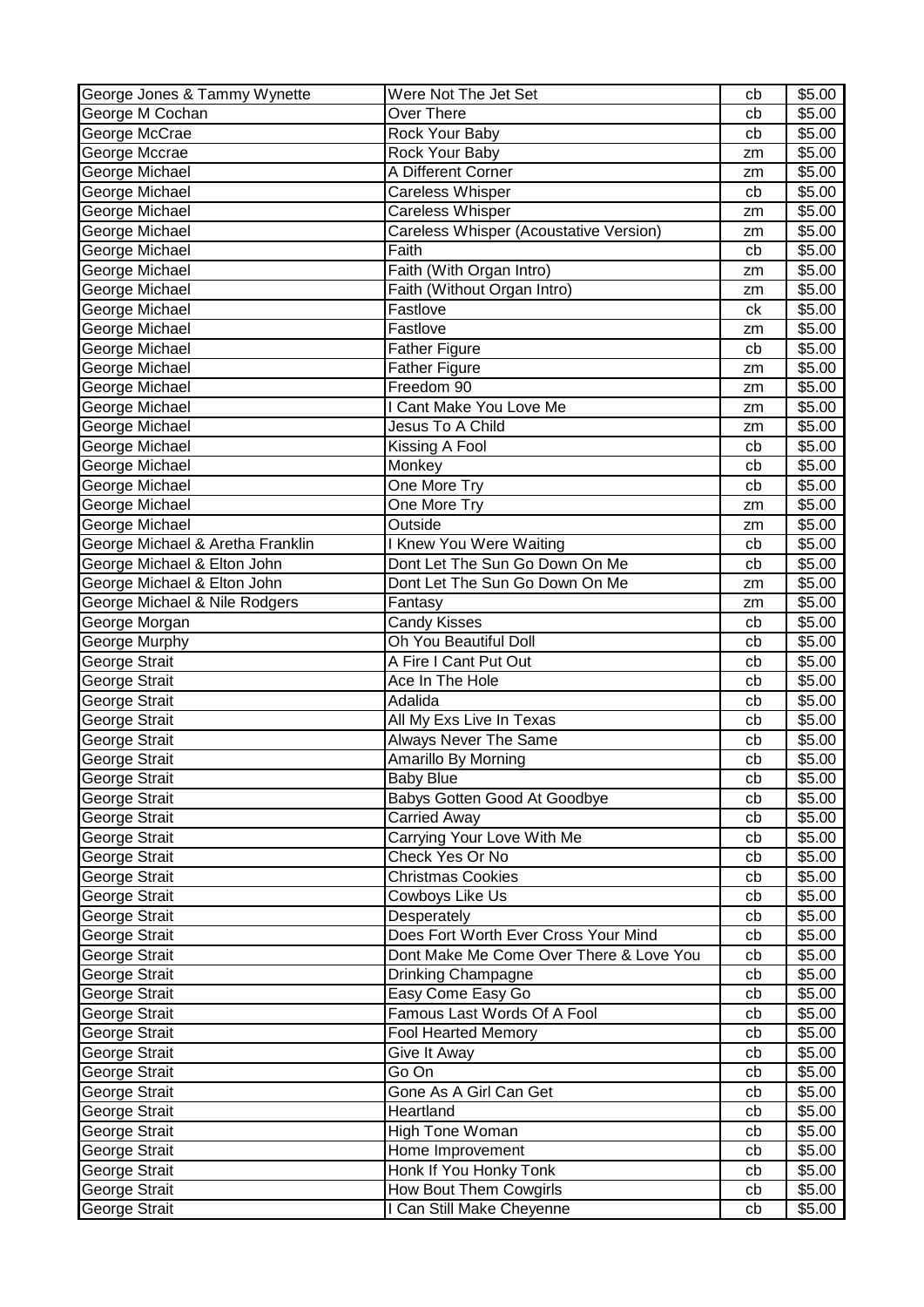| George Strait | I Cross My Heart                          | cb | \$5.00             |
|---------------|-------------------------------------------|----|--------------------|
| George Strait | I Gotta Get To You                        | cb | \$5.00             |
| George Strait | I Hate Everything                         | cb | \$5.00             |
| George Strait | I Just Want To Dance With You             | cb | \$5.00             |
| George Strait | I Just Want To Dance With You             | zm | \$5.00             |
| George Strait | I Look At You                             | cb | \$5.00             |
| George Strait | I Saw God Today                           | cb | \$5.00             |
| George Strait | Id Like To Have That One Back             | cb | \$5.00             |
| George Strait | If I Know Me                              | cb | \$5.00             |
| George Strait | If You Aint Lovin (You Aint Livin)        | cb | \$5.00             |
| George Strait | If You Can Do Anything Else               | cb | \$5.00             |
| George Strait | It Just Comes Natural                     | cb | \$5.00             |
| George Strait | Ive Come To Expect It From You            | cb | \$5.00             |
| George Strait | King Of The Mountain                      | cb | \$5.00             |
| George Strait | Lead On                                   | cb | \$5.00             |
| George Strait | Living & Living Well                      | cb | \$5.00             |
| George Strait | Living For The Night                      | cb | \$5.00             |
| George Strait | Love Without End Amen                     | cb | \$5.00             |
| George Strait | Lovebug                                   | cb | \$5.00             |
| George Strait | Lovesick Blues                            | cb | \$5.00             |
| George Strait | Meanwhile                                 | cb | \$5.00             |
| George Strait | Merry Christmas (Wherever You Are)        | cb | \$5.00             |
| George Strait | Merry Christmas Strait To You             | cb | \$5.00             |
| George Strait | Nobody In His Right Mind Wouldve Left Her | cb | \$5.00             |
| George Strait | Ocean Front Property                      | cb | \$5.00             |
| George Strait | Old Time Christmas                        | cb | \$5.00             |
| George Strait | One Night At A Time                       | cb | \$5.00             |
| George Strait | One Of You                                | cb | \$5.00             |
| George Strait | Out Of The Blue Clear Sky                 | cb | \$5.00             |
|               |                                           |    |                    |
| George Strait | Overnight Male                            | cb | \$5.00             |
| George Strait | Overnight Success<br>Peace Of Mind        | cb | \$5.00             |
| George Strait |                                           | cb | \$5.00             |
| George Strait | Right Or Wrong<br>River Of Love           | cb | \$5.00             |
| George Strait |                                           | cb | \$5.00<br>\$5.00   |
| George Strait | <b>Round About Way</b>                    | cb |                    |
| George Strait | Run                                       | cb | \$5.00             |
| George Strait | Santas On His Way                         | cb | \$5.00             |
| George Strait | She Let Herself Go                        | cb | \$5.00             |
| George Strait | Shell Leave You With A Smile              | cb | $\overline{$}5.00$ |
| George Strait | So Much Like My Dad                       | cb | \$5.00             |
| George Strait | <b>Stars On The Water</b>                 | cb | \$5.00             |
| George Strait | Take Me Back To Tulsa                     | cb | \$5.00             |
| George Strait | Tell Me Something Bad About Tulsa         | cb | \$5.00             |
| George Strait | <b>Texas</b>                              | cb | \$5.00             |
| George Strait | The Best Day                              | cb | \$5.00             |
| George Strait | The Big One                               | cb | \$5.00             |
| George Strait | The Breath You Take                       | cb | \$5.00             |
| George Strait | The Chair                                 | cb | \$5.00             |
| George Strait | The Chill Of An Early Fall                | cb | \$5.00             |
| George Strait | The Cowboy Rides Away                     | cb | \$5.00             |
| George Strait | The Fireman                               | cb | \$5.00             |
| George Strait | The Man In Love With You                  | cb | \$5.00             |
| George Strait | The Nerve                                 | cb | \$5.00             |
| George Strait | The Road Less Traveled                    | cb | \$5.00             |
| George Strait | The Seashores Of Old Mexico               | cb | \$5.00             |
| George Strait | Theres A New Kid In Town                  | cb | \$5.00             |
| George Strait | Today My World Slipped Away               | cb | \$5.00             |
| George Strait | Troubadour                                | cb | \$5.00             |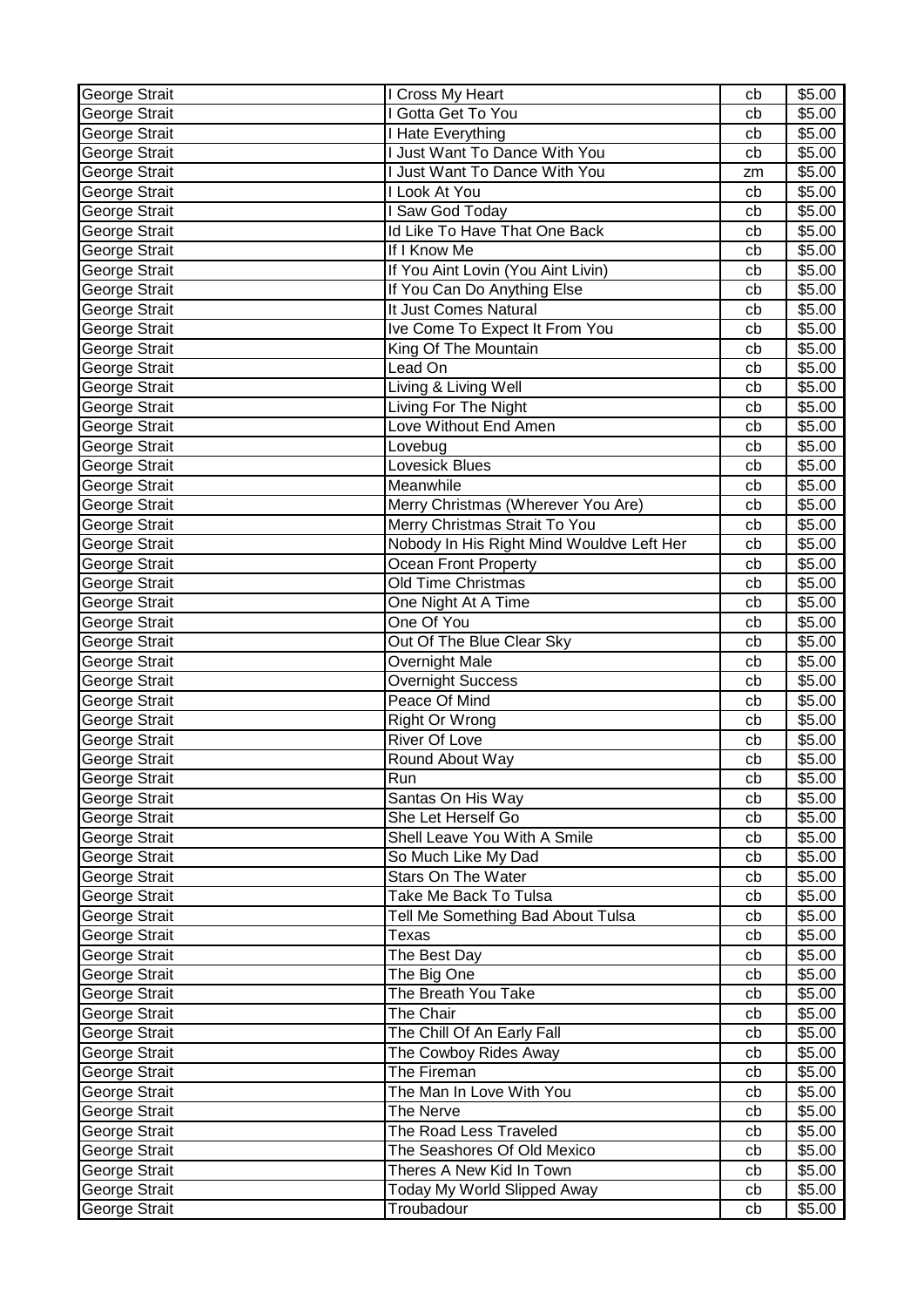| George Strait                  | TRUE                                  | cb | \$5.00 |
|--------------------------------|---------------------------------------|----|--------|
| George Strait                  | Twang                                 | cb | \$5.00 |
| George Strait                  | We Really Shouldnt Be Doing This      | cb | \$5.00 |
| George Strait                  | What A Merry Christmas This Could Be  | cb | \$5.00 |
| George Strait                  | What Do You Say To That               | cb | \$5.00 |
| George Strait                  | Whats Going On In Your World          | cb | \$5.00 |
| George Strait                  | When Did You Stop Loving Me           | cb | \$5.00 |
| George Strait                  | When Its Christmas Time In Texas      | cb | \$5.00 |
| George Strait                  | Wrapped                               | cb | \$5.00 |
| George Strait                  | Write This Down                       | cb | \$5.00 |
| George Strait                  | You Cant Make A Heart Love Somebody   | cb | \$5.00 |
| George Strait                  | You Havent Left Me Yet                | cb | \$5.00 |
| George Strait                  | You Know Me Better Than That          | cb | \$5.00 |
| George Strait                  | You Look So Good In Love              | cb | \$5.00 |
| George Strait                  | Youll Be There                        | cb | \$5.00 |
| George Strait & Alan Jackson   | <b>Designated Drinker</b>             | cb | \$5.00 |
| George Strait & Alan Jackson   | Murder On Music Row                   | cb | \$5.00 |
| George Strait & Kenny Chesney  | <b>Shift Work</b>                     | cb | \$5.00 |
| George Strait & Patty Loveless | House Of Cash                         | cb | \$5.00 |
| George Thorogood               | <b>Bad To The Bone</b>                | cb | \$5.00 |
| George Thorogood               | <b>Bad To The Bone</b>                | ck | \$5.00 |
| George Thorogood               | Bad To The Bone                       | nz | \$5.00 |
| George Thorogood               | Get A Haircut & Get A Job             | ck | \$5.00 |
| George Thorogood               | I Drink Alone                         | cb | \$5.00 |
| George Thorogood               | One Bourbon One Scotch One Beer       | ck | \$5.00 |
| George Thorogood               | Rock & Roll Christmas                 | cb | \$5.00 |
| George Thorogood               | Willie & The Hand Jive                | cb | \$5.00 |
| Georgia Gibbs                  | Dance With Me Henry (The Wallflower)  | cb | \$5.00 |
| Georgia Middleman              | Kick Down The Door                    | cb | \$5.00 |
| Georgia Middleman              | No Place Like Home                    | cb | \$5.00 |
| Georgia Satellites             | <b>Hippy Hippy Shake</b>              | cb | \$5.00 |
| Georgia Satellites             | <b>Keep Your Hands To Yourself</b>    | cb | \$5.00 |
| Georgie Fame & The Blue Flames | Get Away                              | zm | \$5.00 |
| Georgie Fame & The Blue Flames | Yeh Yeh                               | zm | \$5.00 |
| Geraldine Mcqueen (Peter Kay)  | Once Upon A Christmas Song            | zm | \$5.00 |
| Geri Halliwell                 | Its Raining Men                       | ck | \$5.00 |
| Geri Halliwell                 | Its Raining Men                       | zm | \$5.00 |
| Gerry & The Pacemakers         | Dont Let The Sun Catch You Crying     | ck | \$5.00 |
| Gerry & The Pacemakers         | Dont Let The Sun Catch You Crying     | zm | \$5.00 |
| Gerry & The Pacemakers         | Ferry Cross The Mersey                | ck | \$5.00 |
| Gerry & The Pacemakers         | Ferry Cross The Mersey                | zm | \$5.00 |
| Gerry & The Pacemakers         | Gerry & The Pacemakers Medley         | zm | \$5.00 |
| Gerry & The Pacemakers         | How Do You Do It                      | zm | \$5.00 |
| Gerry & The Pacemakers         | I Like It                             | zm | \$5.00 |
| Gerry & The Pacemakers         | III Be There                          | zm | \$5.00 |
| Gerry & The Pacemakers         | Im The One                            | zm | \$5.00 |
| Gerry & The Pacemakers         | Its Gonna Be All Right                | zm | \$5.00 |
| Gerry & The Pacemakers         | Walk Hand In Hand                     | zm | \$5.00 |
| Gerry & The Pacemakers         | Youll Never Walk Alone                | ck | \$5.00 |
| Gerry & The Pacemakers         | Youll Never Walk Alone                | zm | \$5.00 |
| Gerry Cinnamon                 | Belter                                | zm | \$5.00 |
| Gerry Cinnamon                 | Canter                                | zm | \$5.00 |
| Gerry Cinnamon                 | Diamonds In The Mud                   | zm | \$5.00 |
| Gerry Cinnamon                 | Discoland                             | zm | \$5.00 |
| Gerry Cinnamon                 | <b>Fickle McSelfish</b>               | zm | \$5.00 |
| Gerry Cinnamon                 | Ghost                                 | zm | \$5.00 |
| Gerry Cinnamon                 | <b>Ghost (Without Backing Vocals)</b> | zm | \$5.00 |
| Gerry Cinnamon                 | Kampfire Vampire                      |    | \$5.00 |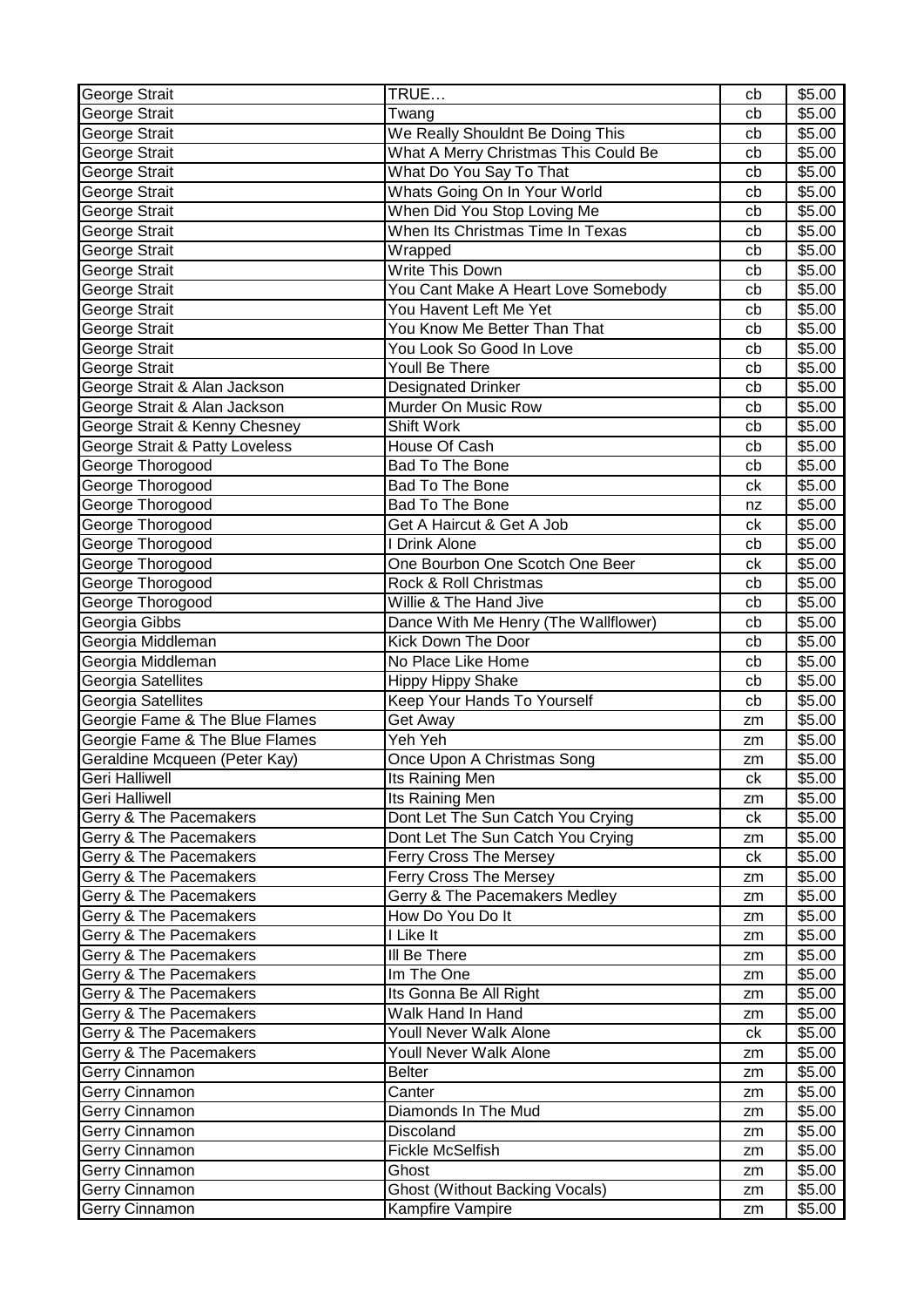| <b>Gerry Cinnamon</b>                | Mayhem                                    | zm | \$5.00 |
|--------------------------------------|-------------------------------------------|----|--------|
| Gerry Cinnamon                       | Sometimes                                 | zm | \$5.00 |
| Gerry Cinnamon                       | Sun Queen                                 | zm | \$5.00 |
| Gerry Cinnamon                       | The Bonny                                 | zm | \$5.00 |
| Gerry Cinnamon                       | <b>What Have You Done</b>                 | zm | \$5.00 |
| Gerry Cinnamon                       | Where We're Going                         | zm | \$5.00 |
| <b>Gerry Rafferty</b>                | <b>Baker Street</b>                       | cb | \$5.00 |
| Gerry Rafferty                       | <b>Baker Street</b>                       | zm | \$5.00 |
| Gerry Rafferty                       | Baker Street (Key Of D)                   | zm | \$5.00 |
| <b>Gerry Rafferty</b>                | Baker Street (No Sax Solos) (Key Of D)    | zm | \$5.00 |
| <b>Gerry Rafferty</b>                | Get It Right Next Time                    | zm | \$5.00 |
| Gerry Rafferty                       | Night Owl                                 | zm | \$5.00 |
| Gerry Rafferty                       | <b>Right Down The Line</b>                | zm | \$5.00 |
| Gesaffelstein & The Weeknd           | Lost In The Fire                          | ck | \$5.00 |
| <b>Ghost The Musical</b>             | With You                                  | zm | \$5.00 |
| <b>Gibson Brothers</b>               | Cuba                                      | cb | \$5.00 |
| <b>Gil Grand</b>                     | Lets Start Livin                          | cb | \$5.00 |
| Gilbert OSullivan                    | Alone Again (Naturally)                   | cb | \$5.00 |
| Gilbert Osullivan                    | Alone Again (Naturally)                   | zm | \$5.00 |
| Gilbert Osullivan                    | Clair                                     | zm | \$5.00 |
| Gilbert Osullivan                    | <b>Get Down</b>                           |    | \$5.00 |
| Gilbert Osullivan                    | Matrimony                                 | zm |        |
|                                      |                                           | zm | \$5.00 |
| Gilbert Osullivan                    | No Matter How I Try                       | zm | \$5.00 |
| Gilbert OSullivan                    | We Will                                   | zm | \$5.00 |
| Gin Blossoms                         | <b>Allison Road</b>                       | cb | \$5.00 |
| <b>Gin Blossoms</b>                  | Follow You Down                           | cb | \$5.00 |
| <b>Gin Blossoms</b>                  | Found Out About You                       | cb | \$5.00 |
| <b>Gin Blossoms</b>                  | Hey Jealousy                              | cb | \$5.00 |
| <b>Gin Blossoms</b>                  | Till I Hear It From You                   | cb | \$5.00 |
| <b>Gin Blossoms</b>                  | Until I Fall Away                         | cb | \$5.00 |
| Gin Wigmore                          | Oh My                                     | nz | \$5.00 |
| Gina G                               | Ooh Aah Just A Little Bit                 | ck | \$5.00 |
| Gina G                               | Ooh Aah Just A Little Bit                 | zm | \$5.00 |
| <b>Gina Jeffries</b>                 | Dancing With Elvis                        | ck | \$8.00 |
| <b>Gina Jeffries</b>                 | <b>Girls Night Out</b>                    | сk | \$5.00 |
| <b>Gina Jeffries</b>                 | Girls Night Out                           | nz | \$5.00 |
| Gina Jeffries                        | Josephine                                 | ck | \$8.00 |
| Gina Jeffries                        | <b>Two Stars Fell</b>                     | ck | \$8.00 |
| <b>Ginger Rogers</b>                 | Were In The Money (The Gold Diggers Song) | cb | \$5.00 |
| Ginuwine                             | <b>Differences</b>                        | cb | \$5.00 |
| Ginuwine                             | Last Chance                               | cb | \$5.00 |
| Ginuwine                             | Pony                                      | сk | \$5.00 |
| Ginuwine                             | Pony                                      | zm | \$5.00 |
| Ginuwine                             | Trouble                                   | cb | \$5.00 |
| Ginuwine                             | What Could Have Been                      | cb | \$5.00 |
| Ginuwine & Missy Misdemeanor Elliott | <b>Take Away</b>                          | cb | \$5.00 |
| <b>Girls Aloud</b>                   | Biology                                   | zm | \$5.00 |
| <b>Girls Aloud</b>                   | Call The Shots                            | zm | \$5.00 |
| <b>Girls Aloud</b>                   | Cant Speak French                         | zm | \$5.00 |
| <b>Girls Aloud</b>                   | III Stand By You                          | zm | \$5.00 |
| <b>Girls Aloud</b>                   | Jump                                      | zm | \$5.00 |
| <b>Girls Aloud</b>                   | Life Got Cold                             | zm | \$5.00 |
| Girls Aloud                          | Love Machine                              | zm | \$5.00 |
| <b>Girls Aloud</b>                   | Something Kinda Oooh                      | zm | \$5.00 |
| <b>Girls Aloud</b>                   | Something New                             | zm | \$5.00 |
| <b>Girls Aloud</b>                   | Sound Of The Underground                  | zm | \$5.00 |
| <b>Girls Aloud</b>                   | The Promise                               | zm | \$5.00 |
| <b>Girls Aloud</b>                   | Untouchable                               |    | \$5.00 |
|                                      |                                           | zm |        |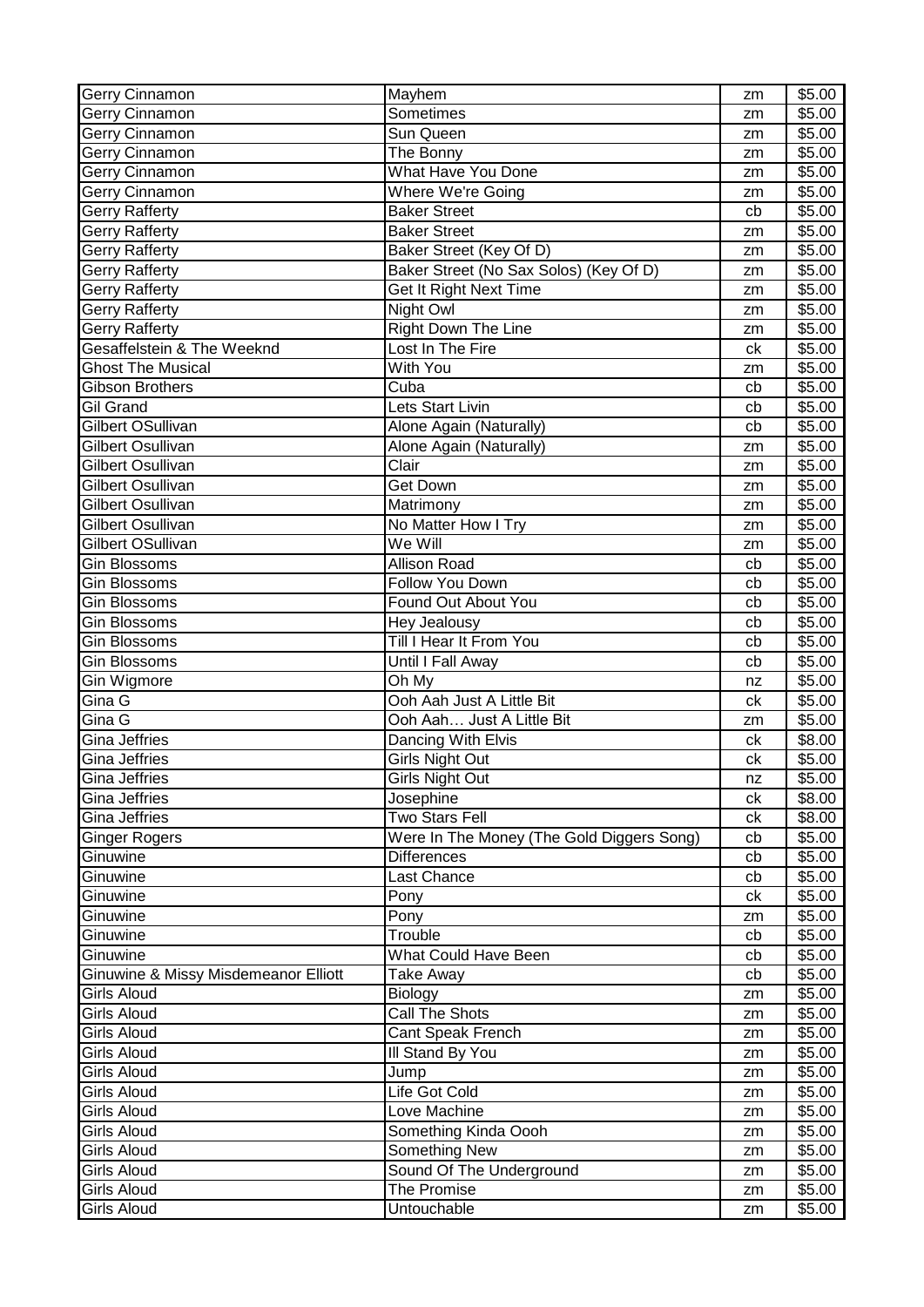| <b>Girls Aloud</b>                           | $\overline{\mathsf{W}}$ ake Me Up                       | zm       | \$5.00           |
|----------------------------------------------|---------------------------------------------------------|----------|------------------|
| Gisele MacKenzie                             | Hard To Get                                             | cb       | \$5.00           |
| Gladys Knight                                | Help Me Make It Through The Night                       | ck       | \$5.00           |
| <b>Gladys Knight</b>                         | Help Me Make It Through The Night                       | zm       | \$5.00           |
| Gladys Knight                                | Help Me Make It Through The Night (without spd          | ck       | \$5.00           |
| Gladys Knight                                | If I Were Your Woman                                    | cb       | \$5.00           |
| Gladys Knight                                | Licence To Kill                                         | zm       | \$5.00           |
| Gladys Knight                                | Midnight Train To Georgia                               | cb       | \$5.00           |
| Gladys Knight                                | Neither One Of Us                                       | cb       | \$5.00           |
| <b>Gladys Knight</b>                         | On & On                                                 | cb       | \$5.00           |
| Gladys Knight & The Pips                     | Baby Dont Change Your Mind                              | zm       | \$5.00           |
| Gladys Knight & The Pips                     | Best Thing That Ever Happened To Me                     | zm       | \$5.00           |
| Gladys Knight & The Pips                     | Midnight Train To Georgia                               | zm       | \$5.00           |
| <b>Glass Animals</b>                         | <b>Heat Waves</b>                                       | ck       | \$5.00           |
| <b>Glass Animals</b>                         | <b>Heat Waves</b>                                       | zm       | \$5.00           |
| Glass Animals                                | Heat Waves (Without Backing Vocals)                     | zm       | \$5.00           |
| <b>Glass House</b>                           | <b>Crumbs Off The Table</b>                             | cb       | \$5.00           |
| Glasvegas                                    | <b>Daddys Gone</b>                                      | zm       | \$5.00           |
| Glee Cast                                    | <b>Defying Gravity</b>                                  | zm       | \$5.00           |
| Glee Cast                                    | Dont Stop Believin                                      | zm       | \$5.00           |
| Glee Cast                                    | Halo Walking On Sunshine                                | zm       | \$5.00           |
| Glee Cast                                    | Lean On Me                                              | zm       | \$5.00           |
| Glee Cast                                    | Loser Like Me                                           | zm       | \$5.00           |
| Glee Cast                                    | On My Own                                               | zm       | \$5.00           |
| Glee Cast                                    | Out Here On My Own                                      | zm       | \$5.00           |
| Glee Cast                                    | <b>Take A Bow</b>                                       | zm       | \$5.00           |
| Glee Cast                                    | What I Did For Love                                     | zm       | \$5.00           |
| <b>Glen Campbell</b>                         | By The Time I Get To Phoenix                            | cb       | \$5.00           |
| <b>Glen Campbell</b>                         | Country Boy (You Got Your Feet In L A)                  | cb       | \$5.00           |
| <b>Glen Campbell</b>                         | Dream Baby                                              | cb       | \$5.00           |
| <b>Glen Campbell</b>                         | Dreams Of The Everyday Housewife                        | cb       | \$5.00           |
| <b>Glen Campbell</b>                         | Galveston                                               | cb       | \$5.00           |
| <b>Glen Campbell</b>                         | Galveston                                               |          | \$5.00           |
| Glen Campbell                                | Gentle On My Mind                                       | zm<br>cb | \$5.00           |
| <b>Glen Campbell</b>                         | Gentle On My Mind                                       |          | \$5.00           |
| <b>Glen Campbell</b>                         |                                                         | zm       | \$5.00           |
| <b>Glen Campbell</b>                         | God Must Have Blessed America<br><b>Honey Come Back</b> | cb       | \$5.00           |
|                                              | Honey Come Back                                         | cb       | \$5.00           |
| <b>Glen Campbell</b>                         | I Have You                                              | zm       |                  |
| <b>Glen Campbell</b><br><b>Glen Campbell</b> |                                                         | cb       | \$5.00           |
|                                              | I Love How You Love Me<br>I Wanna Live                  | cb       | \$5.00<br>\$5.00 |
| Glen Campbell                                | Im Not Gonna Miss You                                   | cb       |                  |
| <b>Glen Campbell</b>                         |                                                         | zm       | \$5.00           |
| Glen Campbell                                | Its Only Make Believe                                   | zm       | \$5.00           |
| <b>Glen Campbell</b>                         | More Than Enough                                        | cb       | \$5.00           |
| Glen Campbell                                | <b>Rhinestone Cowboy</b>                                | cb       | \$5.00           |
| Glen Campbell                                | <b>Rhinestone Cowboy</b>                                | zm       | \$5.00           |
| <b>Glen Campbell</b>                         | Southern Nights                                         | cb       | \$5.00           |
| <b>Glen Campbell</b>                         | Try A Little Kindness                                   | cb       | \$5.00           |
| <b>Glen Campbell</b>                         | Wichita Lineman                                         | cb       | \$5.00           |
| Glen Campbell                                | Wichita Lineman                                         | zm       | \$5.00           |
| Glen Templeton                               | I Could Be The One                                      | cb       | \$5.00           |
| Glen Washington                              | If Loving You Is Wrong (I Dont Want To Be Right         | zm       | \$5.00           |
| Glen Washington                              | <b>Kindness For Weakness</b>                            | zm       | \$5.00           |
| Glen Washington                              | One Of These Days                                       | zm       | \$5.00           |
| Glen Washington                              | <b>Strangers In The Night</b>                           | zm       | \$5.00           |
| Glenn Frey                                   | The Heat Is On                                          | ck       | \$5.00           |
| Glenn Frey                                   | The Heat Is On                                          | zm       | \$5.00           |
| <b>Glenn Lewis</b>                           | Dont You Forget It                                      | cb       | \$5.00           |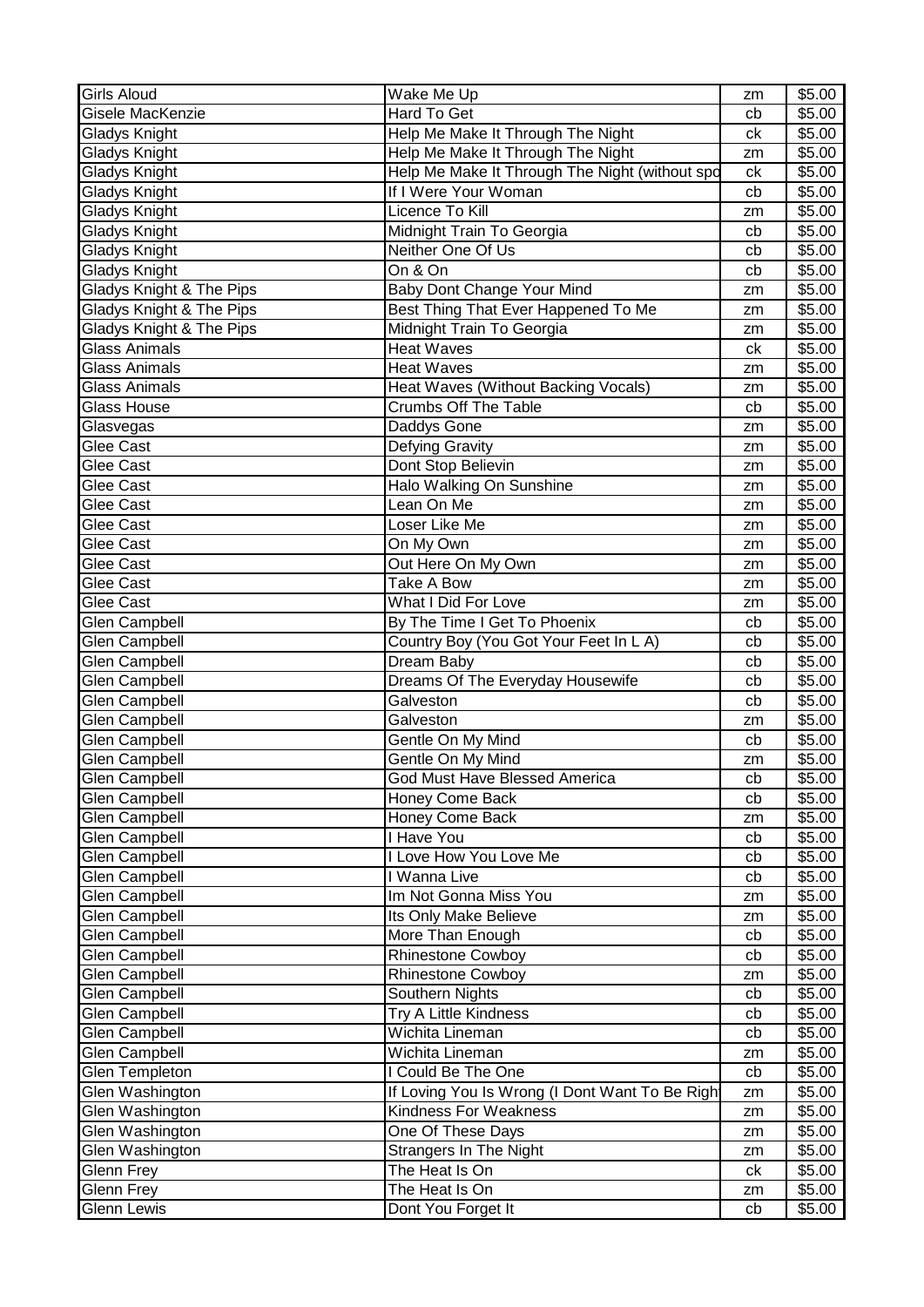| <b>Glenn Medeiros</b>                | Nothings Gonna Change My Love For You  | zm | \$5.00 |
|--------------------------------------|----------------------------------------|----|--------|
| <b>Glenn Medeiros</b>                | She Aint Worth It                      | cb | \$5.00 |
| Glenn Miller & His Orchestra         | Chattanooga Choo Choo                  | cb | \$5.00 |
| Gloria Estefan                       | Coming Out Of The Dark                 | cb | \$5.00 |
| Gloria Estefan                       | Cuts Both Ways                         | cb | \$5.00 |
| Gloria Estefan                       | Dont Wanna Lose You                    | cb | \$5.00 |
| Gloria Estefan                       | Dont Wanna Lose You                    | zm | \$5.00 |
| Gloria Estefan                       | <b>Everlasting Love</b>                | cb | \$5.00 |
| Gloria Estefan                       | Get On Your Feet                       | cb | \$5.00 |
| Gloria Estefan                       | Here We Are                            | cb | \$5.00 |
| Gloria Estefan                       | Hold Me Thrill Me Kiss Me              | zm | \$5.00 |
| Gloria Estefan                       | Live For Loving You                    | cb | \$5.00 |
| Gloria Estefan                       | Reach                                  | cb | \$5.00 |
| Gloria Estefan & Miami Sound Machine | 123 (one two three)                    | cb | \$5.00 |
| Gloria Estefan & Miami Sound Machine | 123 (one two three)                    | zm | \$5.00 |
| Gloria Estefan & Miami Sound Machine | Anything For You                       | cb | \$5.00 |
| Gloria Estefan & Miami Sound Machine | Anything For You                       | zm | \$5.00 |
| Gloria Estefan & Miami Sound Machine | <b>Bad Boy</b>                         | cb | \$5.00 |
| Gloria Estefan & Miami Sound Machine | Cant Stay Away From You                | cb | \$5.00 |
| Gloria Estefan & Miami Sound Machine | Cant Stay Away From You                | zm | \$5.00 |
| Gloria Estefan & Miami Sound Machine | Conga                                  | cb | \$5.00 |
| Gloria Estefan & Miami Sound Machine | Rhythm Is Gonna Get You                | cb | \$5.00 |
| Gloria Estefan & Miami Sound Machine | Rhythm Is Gonna Get You                | zm | \$5.00 |
| Gloria Estefan & Miami Sound Machine | Rhythm Is Gonna Get You & 123 (medley) | zm | \$5.00 |
| Gloria Estefan & Miami Sound Machine | Rhythm Is Gonna Get You & 123 (medley) | zm | \$5.00 |
| Gloria Estefan & Miami Sound Machine | Sex In The 90s                         | cb | \$5.00 |
| Gloria Estefan & Miami Sound Machine | Words Get In The Way                   | cb | \$5.00 |
| Gloria Estefan & NSYNC               | Music Of My Heart                      | cb | \$5.00 |
| Gloria Gaynor                        | Honeybee                               | cb | \$5.00 |
| Gloria Gaynor                        | I Am What I Am                         | zm | \$5.00 |
| Gloria Gaynor                        | I Will Survive                         | cb | \$5.00 |
| Gloria Gaynor                        | I Will Survive                         | zm | \$5.00 |
| Gloria Gaynor                        | I Will Survive (Acoustative Version)   | zm | \$5.00 |
| Gloria Gaynor                        | Never Can Say Goodbye                  | cb | \$5.00 |
| Gloria Gaynor                        | Never Can Say Goodbye                  | zm | \$5.00 |
| Gloriana                             | How Far Do You Wanna Go                | cb | \$5.00 |
| Gloriana                             | The World Is Ours Tonight              | cb | \$5.00 |
| Gloriana                             | Wild At Heart                          | cb | \$5.00 |
| <b>Gnarls Barkley</b>                | Crazy                                  | cb | \$5.00 |
| Gnarls Barkley                       | Crazy                                  | zm | \$5.00 |
| Gnash & Olivia OBrien                | I Hate U I Love U [Clean Version]      | zm | \$5.00 |
| Gnash & Olivia OBrien                | I Hate U I Love U [Explicit Version]   | zm | \$5.00 |
| Gnash & Olivia O'Brien               | I Hate U I Love U                      | ck | \$5.00 |
| Go Betweens                          | <b>Streets Of Your Town</b>            | ck | \$8.00 |
| Go Gos                               | Our Lips Are Sealed                    | сk | \$5.00 |
| Go Gos                               | We Got The Beat                        | cb | \$5.00 |
| Go West                              | Call Me                                | zm | \$5.00 |
| Go West                              | Faithful                               | zm | \$5.00 |
| Go West                              | The King Of Wishful Thinking           | ck | \$5.00 |
| Go West                              | The King Of Wishful Thinking           | zm | \$5.00 |
| Go West                              | We Close Our Eyes                      | ck | \$5.00 |
| Go West                              | We Close Our Eyes                      | zm | \$5.00 |
| Goanna                               | Razors Edge                            | сk | \$8.00 |
| Goanna                               | Solid Rock                             | ck | \$5.00 |
| Gogi Grant                           | The Wayward Wind                       | cb | \$5.00 |
| Golden Earring                       | Radar Love                             | сk | \$5.00 |
| Golden Horse                         | Maybe Tomorrow                         | nz | \$5.00 |
| Golden Horse                         | Northern Lights                        | nz | \$5.00 |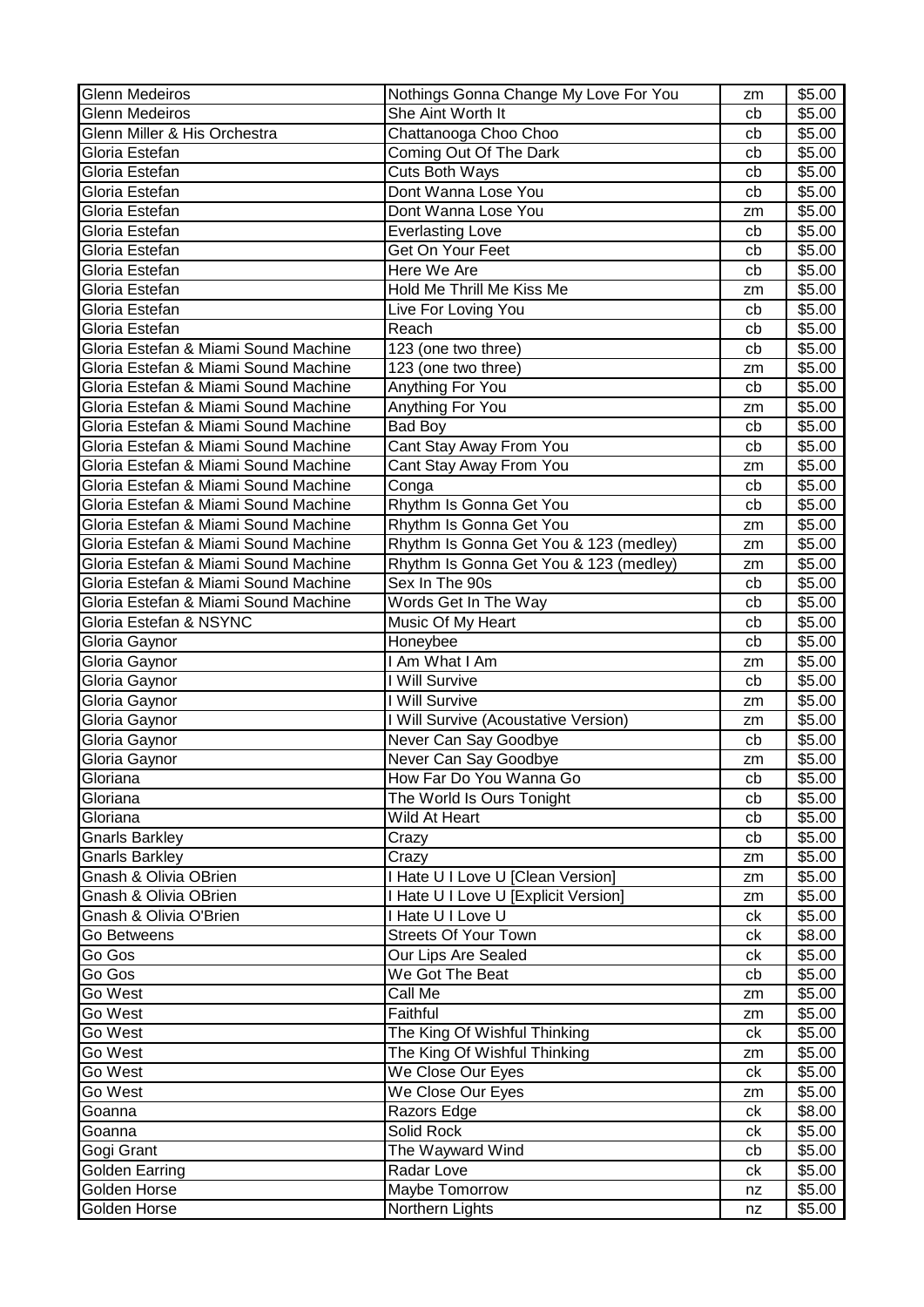| Golden Horse                  | Out Of The Moon                               | nz | \$5.00 |
|-------------------------------|-----------------------------------------------|----|--------|
| Goldfrapp                     | Ooh La La                                     | zm | \$5.00 |
| Goldfrapp                     | Rocket                                        | zm | \$5.00 |
| Goldie Hill                   | I Let The Stars Get In My Eyes                | cb | \$5.00 |
| Gonzalez                      | Havent Stopped Dancing Yet                    | zm | \$5.00 |
| Goo Goo Dolls                 | Before Its Too Late                           | cb | \$5.00 |
| Goo Goo Dolls                 | <b>Better Days</b>                            | cb | \$5.00 |
| Goo Goo Dolls                 | <b>Big Machine</b>                            | cb | \$5.00 |
| Goo Goo Dolls                 | <b>Black Balloon</b>                          | cb | \$5.00 |
| Goo Goo Dolls                 | <b>Broadway</b>                               | cb | \$5.00 |
| Goo Goo Dolls                 | <b>Dizzy</b>                                  | cb | \$5.00 |
| Goo Goo Dolls                 | Give A Little Bit                             |    | \$5.00 |
|                               |                                               | cb |        |
| Goo Goo Dolls                 | Here Is Gone                                  | cb | \$5.00 |
| Goo Goo Dolls                 | Home                                          | cb | \$5.00 |
| Goo Goo Dolls                 | Iris                                          | cb | \$5.00 |
| Goo Goo Dolls                 | Iris                                          | ck | \$5.00 |
| Goo Goo Dolls                 | Iris                                          | zm | \$5.00 |
| Goo Goo Dolls                 | Let Love In                                   | cb | \$5.00 |
| Goo Goo Dolls                 | Long Way Down                                 | cb | \$5.00 |
| Goo Goo Dolls                 | Name                                          | cb | \$5.00 |
| Goo Goo Dolls                 | Not Broken                                    | cb | \$5.00 |
| Goo Goo Dolls                 | Real                                          | cb | \$5.00 |
| Goo Goo Dolls                 | Slide                                         | cb | \$5.00 |
| Goo Goo Dolls                 | Stay With You                                 | cb | \$5.00 |
| Goo Goo Dolls                 | Sympathy                                      | cb | \$5.00 |
| <b>Good Charlotte</b>         | Girls & Boys                                  | cb | \$5.00 |
| <b>Good Charlotte</b>         | Hold On                                       | cb | \$5.00 |
| <b>Good Charlotte</b>         | I Dont Want To Be In Love (Dance Floor Anthem | cb | \$5.00 |
| <b>Good Charlotte</b>         | I Just Wanna Live                             | cb | \$5.00 |
| <b>Good Charlotte</b>         | Last Night                                    | cb | \$5.00 |
| <b>Good Charlotte</b>         | Lifestyles Of The Rich & Famous               | cb | \$5.00 |
|                               |                                               |    |        |
| <b>Good Charlotte</b>         | Predictable                                   | cb | \$5.00 |
| <b>Good Charlotte</b>         | The Anthem                                    | cb | \$5.00 |
| <b>Good Charlotte</b>         | The Young & The Hopeless                      | cb | \$5.00 |
| <b>Good Charlotte</b>         | We Believe                                    | cb | \$5.00 |
| <b>Good Charlotte</b>         | Where Would We Be Now                         | cb | \$5.00 |
| Goodshirt                     | Fiji Baby                                     | nz | \$5.00 |
| Goodshirt                     | Sophie                                        | nz | \$5.00 |
| Gordon Lightfoot              | Carefree Highway                              | cb | \$5.00 |
| Gordon Lightfoot              | If You Could Read My Mind                     | cb | \$5.00 |
| Gordon Lightfoot              | If You Could Read My Mind                     | zm | \$5.00 |
| Gordon Lightfoot              | Our House                                     | zm | \$5.00 |
| Gordon Lightfoot              | Sundown                                       | cb | \$5.00 |
| Gorgon City & Jennifer Hudson | Go All Night                                  | zm | \$5.00 |
| Gorgon City & Mnek            | Ready For Your Love                           | zm | \$5.00 |
| Gorgon City & Zak Abel        | Unmissable                                    | zm | \$5.00 |
| Gorillaz                      | Clint Eastwood                                | zm | \$5.00 |
| Gorillaz                      | Dare                                          | zm | \$5.00 |
| Gorillaz                      | Feel Good Inc                                 | zm | \$5.00 |
| Gossip                        | <b>Heavy Cross</b>                            | zm | \$5.00 |
| Gossip                        | Move In The Right Direction                   | zm | \$5.00 |
| Gossip                        | Standing In The Way Of Control                | zm | \$5.00 |
| Gotye & Kimbra                | Somebody That I Used To Know                  | ck | \$5.00 |
|                               | Somebody That I Used To Know (Duet Version)   |    | \$5.00 |
| Gotye & Kimbra                |                                               | zm |        |
| Gotye & Kimbra                | Somebody That I Used To Know (For Solo Male   | zm | \$5.00 |
| Grace                         | Hell Of A Girl                                | zm | \$5.00 |
| Grace & G Eazy                | You Dont Own Me                               | zm | \$5.00 |
| Grace (without G-Easy)        | You Don't Own Me                              | ck | \$5.00 |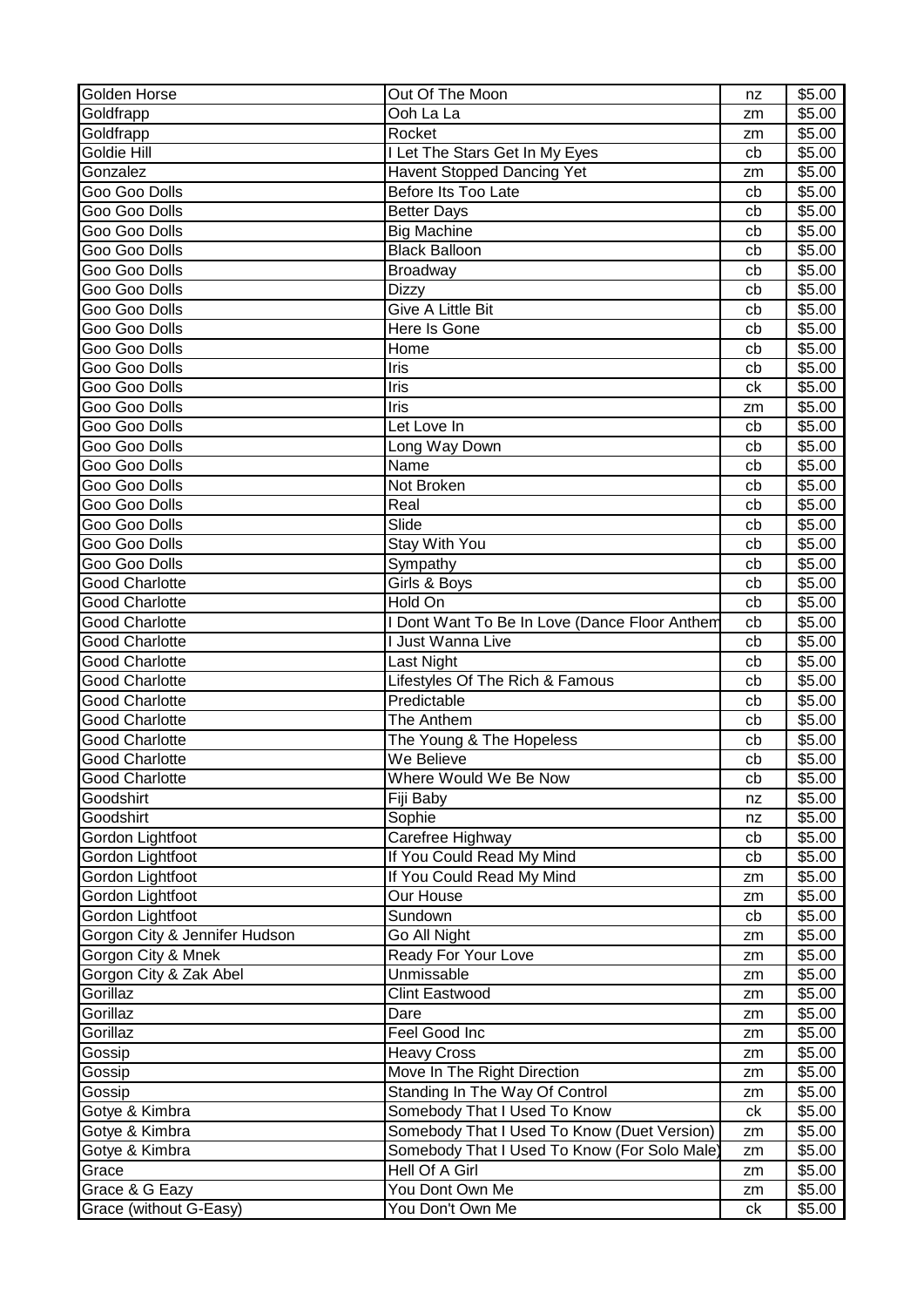| <b>Grace Carter</b>                                          | Why Her Not Me                        | zm | \$5.00 |
|--------------------------------------------------------------|---------------------------------------|----|--------|
| <b>Gracie Fields</b>                                         | In My Little Bottom Drawer            | zm | \$5.00 |
| Gracie Fields                                                | Sally                                 | zm | \$5.00 |
| <b>Gracie Fields</b>                                         | Sing As We Go                         | zm | \$5.00 |
| <b>Gracie Fields</b>                                         | Wish Me Luck As You Wave Me Goodbye   | zm | \$5.00 |
| <b>Graeme Connors</b>                                        | A Little Further North                | ck | \$8.00 |
| <b>Graeme Connors</b>                                        | The Road Less Travelled               | ck | \$8.00 |
| Graham Bonnet                                                | Is There A Way To Sing The Blues      | zm | \$5.00 |
| <b>Graham Bonnet</b>                                         | Its All Over Now Baby Blue            | ck | \$8.00 |
| <b>Graham Bonnet</b>                                         | Warm Ride                             | ck | \$8.00 |
| <b>Graham Brasier</b>                                        | <b>Billy Bold</b>                     | nz | \$5.00 |
| Grand Corps Malade & Camille Lellouche                       | Mais Je Taime                         | zm | \$5.00 |
| <b>Grand Funk Railroad</b>                                   | Were An American Band                 | cb | \$5.00 |
| Grandmaster & Melle Mel                                      | White Lines (Dont Dont Do It)         | ck | \$5.00 |
| Grandmaster & Melle Mel                                      | White Lines (Dont Dont Do It)         | zm | \$5.00 |
| <b>Grandmaster Flash &amp; The Furious Five</b>              | The Message                           | zm | \$5.00 |
| Grandpa Jones                                                | <b>Falling Leaves</b>                 | cb | \$5.00 |
| Grandpa Jones                                                | Mountain Dew                          | cb | \$5.00 |
| <b>Grantly Dee</b>                                           | Let The Little Girl Dance             | ck | \$8.00 |
| <b>Grass Roots</b>                                           | <b>Midnight Confessions</b>           | cb | \$5.00 |
| <b>Grass Roots</b>                                           | Sooner Or Later                       | cb | \$5.00 |
| Grateful Dead                                                | Truckin                               | zm | \$5.00 |
| Grease                                                       | Grease Megamix                        | zm | \$5.00 |
| Grease                                                       | <b>Hopelessly Devoted To You</b>      | zm | \$5.00 |
| Grease                                                       | <b>Summer Nights</b>                  | zm | \$5.00 |
| Grease                                                       | Those Magic Changes                   | zm | \$5.00 |
| Grease                                                       | Youre The One That I Want             | zm | \$5.00 |
| Grease 2                                                     | <b>Back To School Again</b>           | zm | \$5.00 |
| Grease 2                                                     | Charades                              | zm | \$5.00 |
| Grease 2                                                     | Cool Rider                            | zm | \$5.00 |
| Grease 2                                                     | Do It For Our Country                 | zm | \$5.00 |
| Grease 2                                                     | <b>Girl For All Seasons</b>           | zm | \$5.00 |
| Grease 2                                                     | Love Will Turn Back The Hands Of Time | zm | \$5.00 |
| Grease 2                                                     | Prowlin                               | zm | \$5.00 |
| Grease 2                                                     | Reproduction                          | zm | \$5.00 |
| Grease 2                                                     | Rock A Hula Luau (Summer Is Coming)   | zm | \$5.00 |
| Grease 2                                                     | Score Tonight                         | zm | \$5.00 |
| Grease 2                                                     | Well Be Together                      | zm | \$5.00 |
| Grease 2                                                     | Whos That Guy                         | zm | \$5.00 |
| Grease Cast                                                  | We Go Together                        | zm | \$5.00 |
| <b>Grease Cindy Bullens</b>                                  | Its Raining On Prom Night             | zm | \$5.00 |
| Grease Frankie Avalon                                        | <b>Beauty School Drop Out</b>         | zm | \$5.00 |
| Grease Frankie Valli                                         | Grease                                | zm | \$5.00 |
| Grease John Travolta                                         | <b>Greased Lightning</b>              | zm | \$5.00 |
| Grease John Travolta                                         | Sandy                                 | zm | \$5.00 |
| Grease John Travolta & Olivia Newton John The Grease Megamix |                                       | zm | \$5.00 |
| <b>Grease Louis St Louis</b>                                 | Rock N Roll Party Queen               | zm | \$5.00 |
| Grease Sha Na Na                                             | <b>Blue Moon</b>                      | zm | \$5.00 |
| Grease Sha Na Na                                             | Born To Hand Jive                     | zm | \$5.00 |
| Grease Sha Na Na                                             | Hound Dog                             | zm | \$5.00 |
| Grease Sha Na Na                                             | Rock N Roll Is Here To Stay           | zm | \$5.00 |
| Grease Sha Na Na                                             | Tears On My Pillow                    | zm | \$5.00 |
| Grease Sha Na Na                                             | The Grease Medley                     | zm | \$5.00 |
| <b>Grease Stockard Channing</b>                              | Look At Me Im Sandra Dee              | zm | \$5.00 |
| <b>Grease Stockard Channing</b>                              | There Are Worse Things I Could Do     | zm | \$5.00 |
| <b>Great Divide</b>                                          | Break In The Storm                    | cb | \$5.00 |
| <b>Great Divide</b>                                          | Lost In The Night                     | cb | \$5.00 |
| <b>Great Divide</b>                                          | Out Of Here Tonight                   | cb | \$5.00 |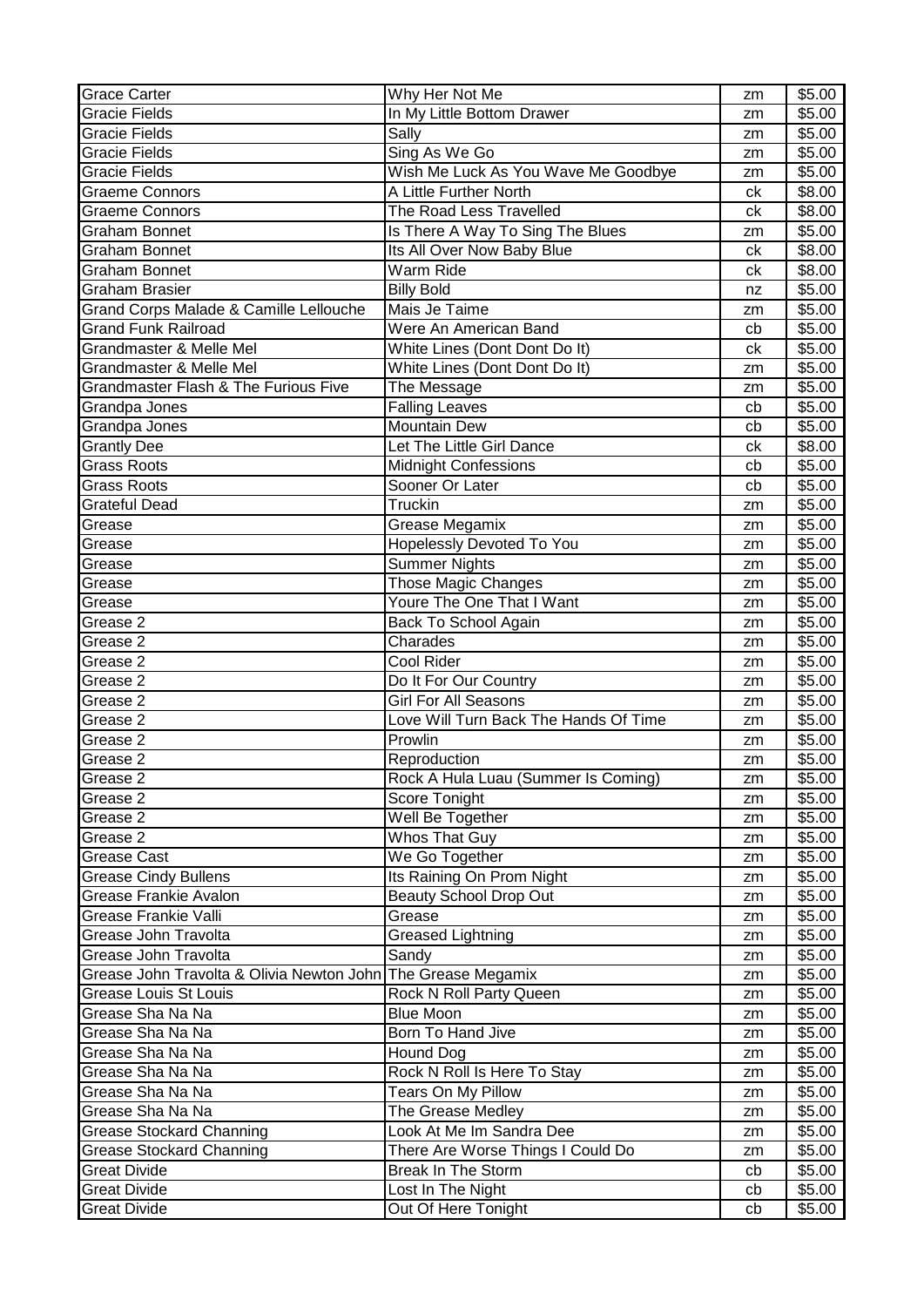| <b>Great Divide</b>          | Pour Me A Vacation                           | cb            | \$5.00 |
|------------------------------|----------------------------------------------|---------------|--------|
| <b>Great Divide</b>          | San Isabella                                 | cb            | \$5.00 |
| <b>Great White</b>           | Once Bitten Twice Shy                        | cb            | \$5.00 |
| <b>Green Day</b>             | 21 Guns                                      | zm            | \$5.00 |
| <b>Green Day</b>             | American Idiot                               | ck            | \$5.00 |
| <b>Green Day</b>             | American Idiot                               | zm            | \$5.00 |
| Green Day                    | Bang Bang                                    | zm            | \$5.00 |
| Green Day                    | <b>Basket Case</b>                           | cb            | \$5.00 |
| Green Day                    | <b>Basket Case</b>                           | zm            | \$5.00 |
| Green Day                    | <b>Boulevard Of Broken Dreams</b>            | ck            | \$5.00 |
| Green Day                    | <b>Boulevard Of Broken Dreams</b>            | nz            | \$5.00 |
| Green Day                    | <b>Boulevard Of Broken Dreams</b>            | zm            | \$5.00 |
| Green Day                    | <b>Brain Stew</b>                            | cb            | \$5.00 |
| Green Day                    | Good Riddance (Time Of Your Life)            | zm            | \$5.00 |
| <b>Green Day</b>             | Hitchin A Ride                               | cb            | \$5.00 |
| <b>Green Day</b>             | Holiday                                      | ck            | \$5.00 |
| Green Day                    | Holiday                                      | nz            | \$5.00 |
| Green Day                    | Holiday                                      | zm            | \$5.00 |
| Green Day                    | Know Your Enemy                              | zm            | \$5.00 |
| Green Day                    | Minority                                     | cb            | \$5.00 |
| Green Day                    | <b>Revolution Radio</b>                      | zm            | \$5.00 |
| Green Day                    | Still Breathing                              | zm            | \$5.00 |
| Green Day                    | Time Of Your Life                            | ck            | \$5.00 |
| Green Day                    | Time Of Your Life (Good Riddance)            | cb            | \$5.00 |
| <b>Green Day</b>             | <b>Troubled Times</b>                        | zm            | \$5.00 |
| Green Day                    | Wake Me Up When September Ends               | zm            | \$5.00 |
| Green Day                    | <b>Welcome To Paradise</b>                   | zm            | \$5.00 |
| Green Day                    | When I Come Around                           | cb            | \$5.00 |
| Green Day                    | Working Class Hero (no bv)                   | ck            | \$5.00 |
| Green Day                    | Youngblood (Clean Version)                   | zm            | \$5.00 |
| Green Day                    | Youngblood (Explicit Version)                | zm            | \$5.00 |
| <b>Green River Ordinance</b> | Come On                                      | cb            | \$5.00 |
| <b>Greg Holland</b>          | When I Come Back (I Wanna Be My Dog)         | cb            | \$5.00 |
| Greg Kihn Band               | Jeopardy                                     | cb            | \$5.00 |
| <b>Greg Kihn Band</b>        | The Breakup Song (They Dont Write Em Like Th | cb            | \$5.00 |
| <b>Greg Lake</b>             | I Believe In Father Christmas                | $\mathsf{zm}$ | \$5.00 |
| Gregg Allman                 | Im No Angel                                  | cb            | \$5.00 |
| Gregg Allman                 | Im No Angel                                  | zm            | \$5.00 |
| Gregg Allman                 | Midnight Rider                               | cb            | \$5.00 |
| <b>Gregory Abbott</b>        | Shake You Down                               | cb            | \$5.00 |
| <b>Gregory Abbott</b>        | Shake You Down                               | zm            | \$5.00 |
| Gregory Isaacs               | Cool Down The Pace                           | zm            | \$5.00 |
| <b>Gregory Isaacs</b>        | My Number One                                | zm            | \$5.00 |
| <b>Gregory Isaacs</b>        | <b>Night Nurse</b>                           | zm            | \$5.00 |
| <b>Gregory Porter</b>        | Hey Laura                                    | zm            | \$5.00 |
| Gretchen Wilson              | All Jacked Up                                | cb            | \$5.00 |
| Gretchen Wilson              | California Girls                             | cb            | \$5.00 |
| Gretchen Wilson              | Chariot                                      | zm            | \$5.00 |
| Gretchen Wilson              | Dont Do Me No Good                           | cb            | \$5.00 |
| Gretchen Wilson              | Full Time Job                                | cb            | \$5.00 |
| Gretchen Wilson              | He Aint Even Cold Yet                        | cb            | \$5.00 |
| Gretchen Wilson              | Here For The Party                           | cb            | \$5.00 |
| Gretchen Wilson              | Here For The Party                           | zm            | \$5.00 |
| Gretchen Wilson              | Holdin You                                   | zm            | \$5.00 |
| Gretchen Wilson              | Homewrecker                                  | cb            | \$5.00 |
| Gretchen Wilson              | Homewrecker                                  | zm            | \$5.00 |
| Gretchen Wilson              | I Dont Feel Like Loving You Today            | cb            | \$5.00 |
| Gretchen Wilson              | I Got Your Country Right Here                | cb            | \$5.00 |
|                              |                                              |               |        |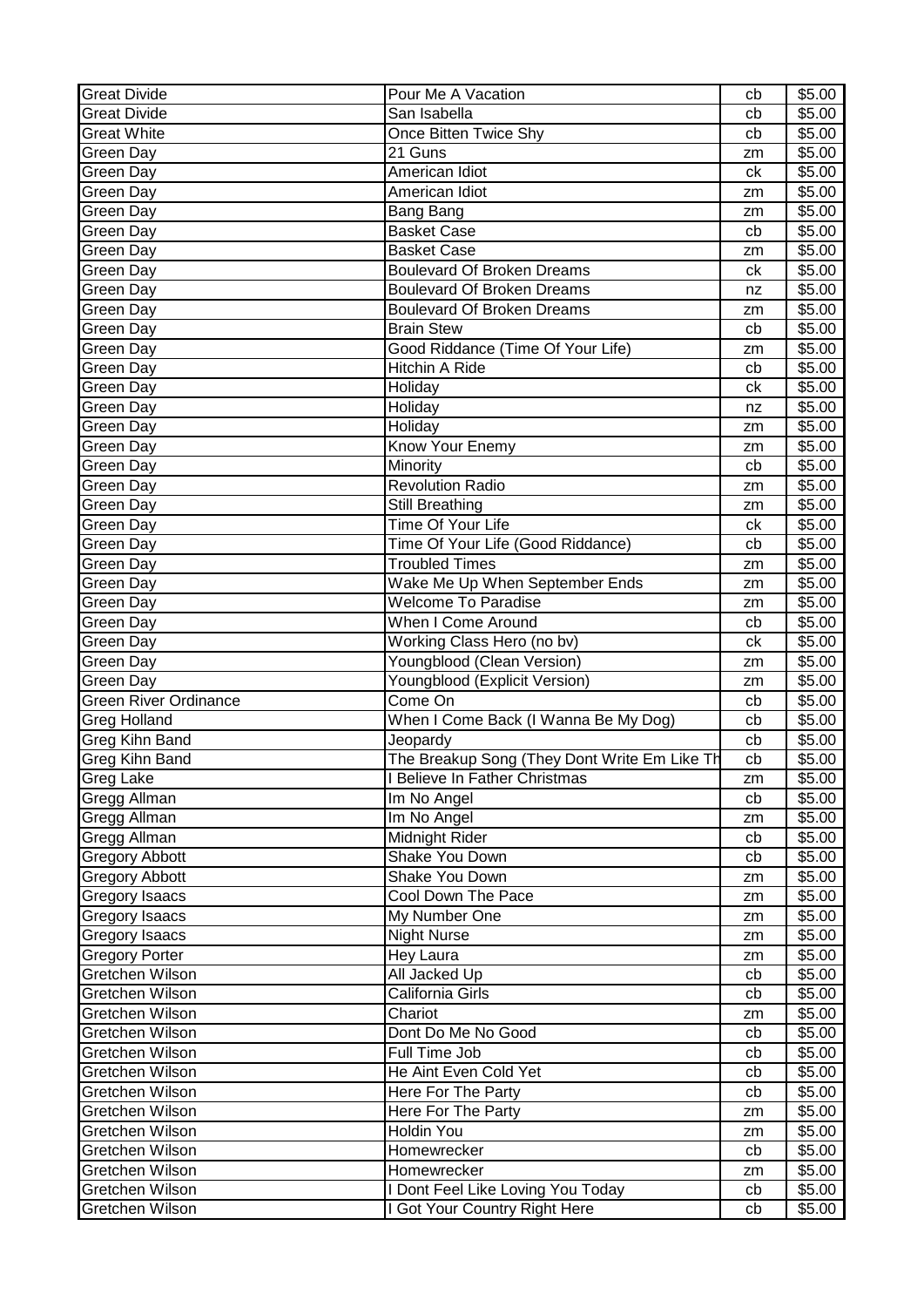| Gretchen Wilson                     | If I Could Do It All Again                 | cb            | \$5.00 |
|-------------------------------------|--------------------------------------------|---------------|--------|
| Gretchen Wilson                     | Midnight Oil                               | cb            | \$5.00 |
| Gretchen Wilson                     | Not Bad For A Bartender                    | cb            | \$5.00 |
| Gretchen Wilson                     | One Bud Wiser                              | cb            | \$5.00 |
| Gretchen Wilson                     | One Of The Boys                            | cb            | \$5.00 |
| Gretchen Wilson                     | Pocahontas Proud                           | zm            | \$5.00 |
| Gretchen Wilson                     | Raining On Me                              | cb            | \$5.00 |
| Gretchen Wilson                     | <b>Rebel Child</b>                         | cb            | \$5.00 |
| Gretchen Wilson                     | Redneck Woman                              | cb            | \$5.00 |
| Gretchen Wilson                     | Redneck Woman                              | zm            | \$5.00 |
| Gretchen Wilson                     | <b>Skoal Ring</b>                          | cb            | \$5.00 |
| Gretchen Wilson                     | The Bed                                    | zm            | \$5.00 |
| Gretchen Wilson                     | The Earrings Song                          | cb            | \$5.00 |
| Gretchen Wilson                     | What Happened                              | zm            | \$5.00 |
| Gretchen Wilson                     | When I Think About Cheatin                 | cb            | \$5.00 |
| Gretchen Wilson                     | When I Think About Cheatin                 | zm            | \$5.00 |
| Gretchen Wilson                     | When It Rains                              | cb            | \$5.00 |
| <b>Gretchen Wilson</b>              | When It Rains                              | zm            | \$5.00 |
| Gretchen Wilson                     | Work Hard Play Harder                      | cb            | \$5.00 |
| Gretchen Wilson                     | You Dont Have To Go Home                   | cb            | \$5.00 |
| Gretchen Wilson & Big n Rich        | Fake ID                                    | cb            | \$5.00 |
| Gretchen Wilson & Hank Williams Jr  | Thats How They Do It In Dixie              | cb            | \$5.00 |
| Gretchen Wilson & John Rich         | Come To Bed                                | cb            | \$5.00 |
| Greyhound                           | Black & White                              | zm            | \$5.00 |
| Greyhound                           | Moon River                                 |               | \$5.00 |
| Griff                               | <b>Black Hole</b>                          | zm<br>ck      | \$5.00 |
| Griff                               | <b>Black Hole</b>                          |               | \$5.00 |
| Griff                               |                                            | zm            |        |
| Griff                               | <b>Black Hole (Without Backing Vocals)</b> | zm            | \$5.00 |
|                                     | Love Is A Compass                          | zm            | \$5.00 |
| Grinspoon                           | <b>Chemical Heart</b>                      | ck            | \$8.00 |
| Grinspoon                           | Dont Change                                | ck            | \$8.00 |
| Grinspoon                           | Hard Act To Follow                         | ck            | \$8.00 |
| Grinspoon                           | <b>Just Ace</b>                            | ck            | \$5.00 |
| Grl                                 | Ugly Heart                                 | zm            | \$5.00 |
| Groove Coverage                     | Poison                                     | zm            | \$5.00 |
| <b>Grotbags</b>                     | Gimme Dat Ding                             | $\mathsf{zm}$ | \$5.00 |
| Grover Washington Jr & Bill Withers | Just The Two Of Us                         | cb            | \$5.00 |
| Guess Who                           | American Woman                             | cb            | \$5.00 |
| <b>Guns N Roses</b>                 | Aint It Fun                                | zm            | \$5.00 |
| Guns N Roses                        | Civil War                                  | zm            | \$5.00 |
| <b>Guns N Roses</b>                 | Dont Cry (Original)                        | zm            | \$5.00 |
| <b>Guns N Roses</b>                 | Knockin On Heavens Door                    | ck            | \$5.00 |
| <b>Guns N Roses</b>                 | Knockin On Heavens Door                    | zm            | \$5.00 |
| <b>Guns N Roses</b>                 | Live & Let Die                             | zm            | \$5.00 |
| <b>Guns N Roses</b>                 | November Rain                              | zm            | \$5.00 |
| <b>Guns N Roses</b>                 | Paradise City                              | ck            | \$5.00 |
| <b>Guns N Roses</b>                 | Paradise City                              | zm            | \$5.00 |
| <b>Guns N Roses</b>                 | Patience                                   | ck            | \$5.00 |
| <b>Guns N Roses</b>                 | Patience                                   | zm            | \$5.00 |
| Guns N Roses                        | Since I Dont Have You                      | zm            | \$5.00 |
| Guns n Roses                        | Sweet Child O Mine                         | cb            | \$5.00 |
| <b>Guns N Roses</b>                 | Sweet Child O Mine                         | zm            | \$5.00 |
| <b>Guns N Roses</b>                 | Sympathy For The Devil                     | zm            | \$5.00 |
| <b>Guns N Roses</b>                 | Welcome To The Jungle                      | zm            | \$5.00 |
| <b>Guns N Roses</b>                 | Yesterdays                                 | zm            | \$5.00 |
| <b>Guns N Roses</b>                 | You Could Be Mine                          | zm            | \$5.00 |
| <b>Guns N Roses</b>                 | Youre Crazy                                | zm            | \$5.00 |
|                                     | Heartaches By The Number                   |               |        |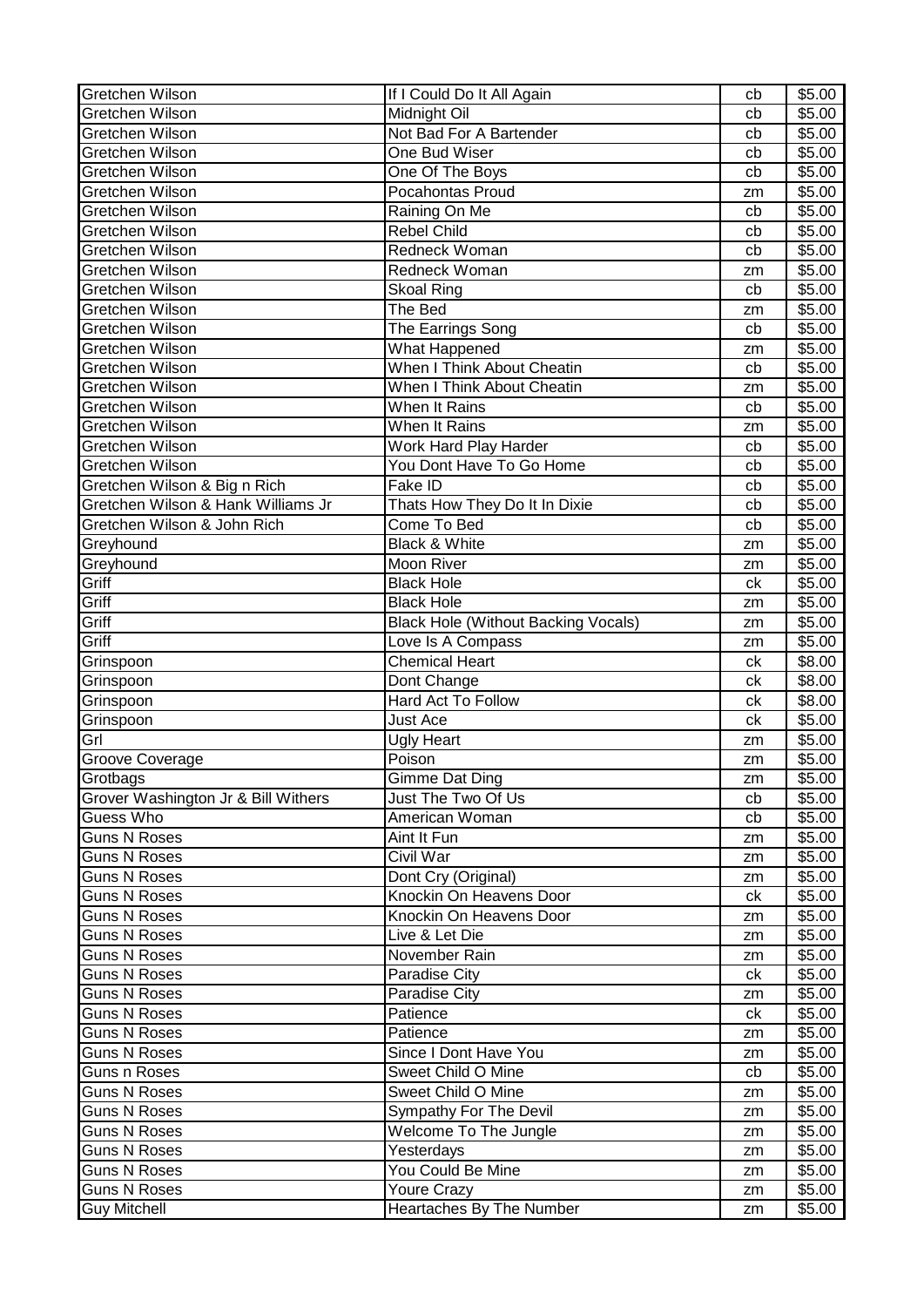| <b>Guy Mitchell</b>            | Singing The Blues                 | cb | \$5.00 |
|--------------------------------|-----------------------------------|----|--------|
| <b>Guy Mitchell</b>            | <b>Singing The Blues</b>          | zm | \$5.00 |
| <b>Guy Sebastian</b>           | All I Need Is You                 | ck | \$5.00 |
| <b>Guy Sebastian</b>           | All I Need Is You                 | nz | \$5.00 |
| <b>Guy Sebastian</b>           | Angels Brought Me Here            | ck | \$5.00 |
| <b>Guy Sebastian</b>           | Angels Brought Me Here            | nz | \$5.00 |
| <b>Guy Sebastian</b>           | Before I Go                       | ck | \$5.00 |
| <b>Guy Sebastian</b>           | <b>Believer</b>                   | сk | \$8.00 |
| <b>Guy Sebastian</b>           | <b>Black &amp; Blue</b>           | ck | \$5.00 |
| <b>Guy Sebastian</b>           | Black & Blue                      | zm | \$5.00 |
| <b>Guy Sebastian</b>           | Choir                             | ck | \$5.00 |
| <b>Guy Sebastian</b>           | Kryptonite                        | сk | \$8.00 |
| <b>Guy Sebastian</b>           | Like It Like That                 | сk | \$5.00 |
| <b>Guy Sebastian</b>           | Love On Display                   | ck | \$5.00 |
| <b>Guy Sebastian</b>           | Oh Oh                             | nz | \$5.00 |
| <b>Guy Sebastian</b>           | Set In Stone                      | ck | \$8.00 |
| Guy Sebastian                  | Standing With You                 | ck | \$8.00 |
| <b>Guy Sebastian</b>           | Let Me Drink                      | сk | \$8.00 |
| <b>Guy Sebastian &amp; Eve</b> | <b>Whos That Girl</b>             | сk | \$5.00 |
| Guy Sebastian & Lupe Fiasco    | <b>Battle Scars</b>               | ck | \$5.00 |
| Guys & Dolls                   | Theres A Whole Lot Of Loving      | zm | \$5.00 |
| Gwen Guthrie                   | Aint Nothin Goin On But The Rent  | zm | \$5.00 |
| Gwen McRae                     | Rockin Chair                      | cb | \$5.00 |
| Gwen Stefani                   | 4 In The Morning                  | cb | \$5.00 |
| Gwen Stefani                   | Cool                              | cb | \$5.00 |
| Gwen Stefani                   | Cool                              | zm | \$5.00 |
| Gwen Stefani                   | Crash                             | cb | \$5.00 |
| Gwen Stefani                   | <b>Early Winter</b>               | cb | \$5.00 |
| Gwen Stefani                   | <b>Hollaback Girl</b>             | cb | \$5.00 |
| Gwen Stefani                   | Hollaback Girl                    | zm | \$5.00 |
| Gwen Stefani                   | Let Me Reintroduce Myself         | zm | \$5.00 |
| Gwen Stefani                   | Luxurious                         | cb | \$5.00 |
| Gwen Stefani                   | The Sweet Escape                  | cb | \$5.00 |
| Gwen Stefani                   | What You Waiting For              | cb | \$5.00 |
| <b>Gwen Stefani</b>            | Wind It Up                        | cb | \$5.00 |
| Gwen Stefani & Akon            | The Sweet Escape                  | zm | \$5.00 |
| Gwen Stefani & Damian Marley   | Now That You Got It               | cb | \$5.00 |
| Gwen Stefani & Eve             | Rich Girl                         | cb | \$5.00 |
| Gwen Stefani & Eve             | <b>Rich Girl</b>                  | nz | \$5.00 |
| Gwen Stefani & Moby            | South Side                        | cb | \$5.00 |
| Gwyneth Paltrow & Huey Lewis   | Cruisin                           | cb | \$5.00 |
| Gwyneth Paltrow & Huey Lewis   | Cruisin                           | ck | \$5.00 |
| Gyan                           | Wait                              | сk | \$8.00 |
| <b>Gym Class Heroes</b>        | <b>Stereo Hearts</b>              | zm | \$5.00 |
| Haddaway                       | What Is Love                      | zm | \$5.00 |
| Hailee Steinfeld               | <b>Most Girls</b>                 | ck | \$5.00 |
| <b>Hailee Steinfeld</b>        | Most Girls                        | zm | \$5.00 |
| Hailee Steinfeld & Alesso      | Let Me Go                         | cb | \$5.00 |
| Hailee Steinfeld & Bloodpop    | <b>Capital Letters</b>            | ck | \$5.00 |
| Hailee Steinfeld & Friends     | Let Me Go                         | zm | \$5.00 |
| Hailee Steinfeld & Grey & Zedd | Starving                          | zm | \$5.00 |
| Hailee Steinfeld & Zedd        | Starving                          | ck | \$5.00 |
| Haim                           | Dont Save Me                      | zm | \$5.00 |
| <b>HAIM</b>                    | Summer Girl                       | zm | \$5.00 |
| <b>HAIM</b>                    | The Steps                         | zm | \$5.00 |
| Haircut 100                    | Favourite Shirts (Boy Meets Girl) | zm | \$5.00 |
| Haircut 100                    | Love Plus One                     | zm | \$5.00 |
| Hairspray                      | <b>Good Morning Baltimore</b>     | zm | \$5.00 |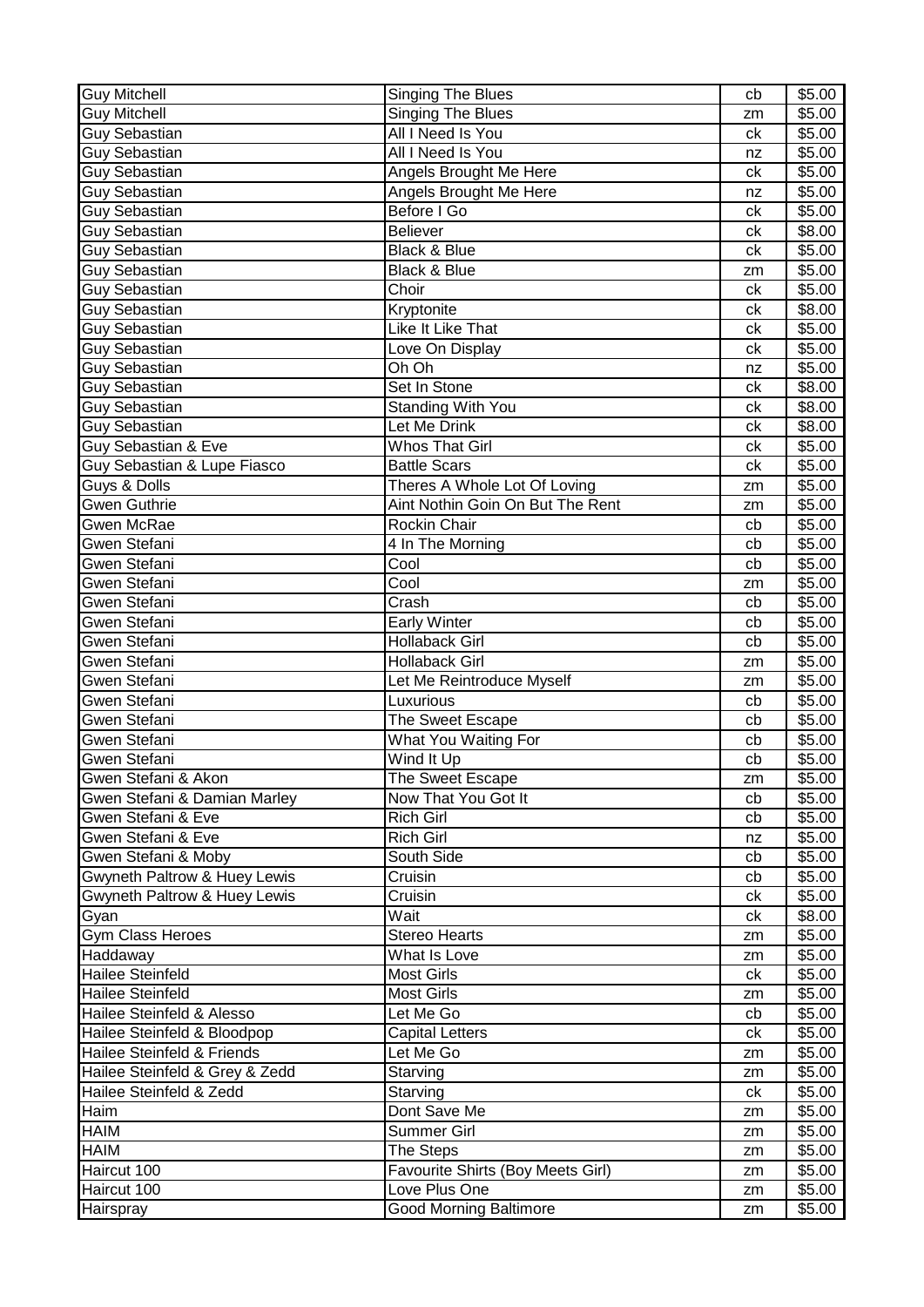| Hairspray                | I Can Hear The Bells                           | zm | \$5.00             |
|--------------------------|------------------------------------------------|----|--------------------|
| Hairspray                | I Can Hear The Bells Good Morning Baltimore (N | zm | \$5.00             |
| Hairspray                | Mama Im A Big Girl Now                         | zm | \$5.00             |
| Hairspray                | The Nicest Kids In Town                        | zm | \$5.00             |
| Hairspray                | You Cant Stop The Beat                         | zm | \$5.00             |
| Hal Ketchum              | A Girl Like You                                | cb | \$5.00             |
| Hal Ketchum              | Dont Let Go                                    | cb | \$5.00             |
| Hal Ketchum              | <b>Every Little Word</b>                       | cb | \$5.00             |
| <b>Hal Ketchum</b>       | Five OClock World                              | cb | \$5.00             |
| <b>Hal Ketchum</b>       | <b>Hearts Are Gonna Roll</b>                   | cb | \$5.00             |
| Hal Ketchum              | <b>I Know Where Love Lives</b>                 | cb | \$5.00             |
| <b>Hal Ketchum</b>       | I Saw The Light                                | cb | \$5.00             |
| <b>Hal Ketchum</b>       | Just This Side Of Heaven (Hal Lelujah)         | cb | \$5.00             |
| Hal Ketchum              | Past The Point Of Rescue                       | cb | \$5.00             |
| Hal Ketchum              | She Is                                         | cb | \$5.00             |
| Hal Ketchum              | Small Town Saturday Night                      | cb | \$5.00             |
| Hal Ketchum              | Someplace Far Away (Careful What Youre Drea    | cb | \$5.00             |
| <b>Hal Ketchum</b>       | <b>Stay Forever</b>                            | cb | \$5.00             |
| Hal Ketchum              | Thats What I Get For Losin You                 | cb | \$5.00             |
| Hal Ketchum              | Tonight We Just Might Fall In Love Again       | cb | \$5.00             |
| Hal Ketchum              | When Love Looks Back At You                    | cb | \$5.00             |
| Haley & Michaels         | 500 Miles (Acoustic Version)                   | zm | \$5.00             |
| Halfcocked               | <b>Bad Reputation</b>                          | zm | \$5.00             |
| <b>Halfway To Hazard</b> | Daisy                                          | cb | \$5.00             |
| Halfway To Hazard        | Devil & The Cross                              | cb | $\overline{$}5.00$ |
| Hall & Oates             | Did It In A Minute                             | cb | \$5.00             |
| Hall & Oates             | <b>Everything Your Heart Desires</b>           | cb | \$5.00             |
| Hall & Oates             | <b>Family Man</b>                              | cb | \$5.00             |
| Hall & Oates             | I Cant Go For That (No Can Do)                 | cb | \$5.00             |
| Hall & Oates             | I Cant Go For That (No Can Do)                 | zm | \$5.00             |
| Hall & Oates             | Kiss On My List                                | cb | \$5.00             |
| Hall & Oates             | Kiss On My List                                | zm | \$5.00             |
| Hall & Oates             | Maneater                                       | cb | \$5.00             |
| Hall & Oates             | Maneater                                       | zm | \$5.00             |
| Hall & Oates             | Method Of Modern Love                          | cb | \$5.00             |
| Hall & Oates             | One On One                                     | cb | \$5.00             |
| Hall & Oates             | One On One                                     | zm | \$5.00             |
| Hall & Oates             | Out Of Touch                                   | cb | \$5.00             |
| Hall & Oates             | Out Of Touch                                   | zm | \$5.00             |
| Hall & Oates             | Private Eyes                                   | cb | \$5.00             |
| Hall & Oates             | Private Eyes                                   | zm | \$5.00             |
| Hall & Oates             | Rich Girl                                      | cb | \$5.00             |
| Hall & Oates             | Sara Smile                                     | cb | \$5.00             |
| Hall & Oates             | Say It Isnt So                                 | cb | \$5.00             |
| Hall & Oates             | Say It Isnt So                                 | zm | \$5.00             |
| Hall & Oates             | Shes Gone                                      | cb | \$5.00             |
| Hall & Oates             | <b>Shes Gone</b>                               | zm | \$5.00             |
| Hall & Oates             | You Make My Dreams                             | cb | \$5.00             |
| Hall & Oates             | You Make My Dreams                             | zm | \$5.00             |
| Hall & Oates             | You Make My Dreams (Key of D)                  | zm | \$5.00             |
| Halsey                   | Colours                                        | zm | \$5.00             |
| Halsey                   | <b>Eyes Closed</b>                             | zm | \$5.00             |
| Halsey                   | Nightmare                                      | zm | \$5.00             |
| Halsey                   | Still Learning                                 | zm | \$5.00             |
| Halsey                   | Without Me                                     | ck | \$5.00             |
| Halsey                   | Without Me                                     | zm | \$5.00             |
| Halsey                   | You Should Be Sad                              | сk | \$5.00             |
| Halsey & Don Stefflon    | Alone                                          | zm | \$5.00             |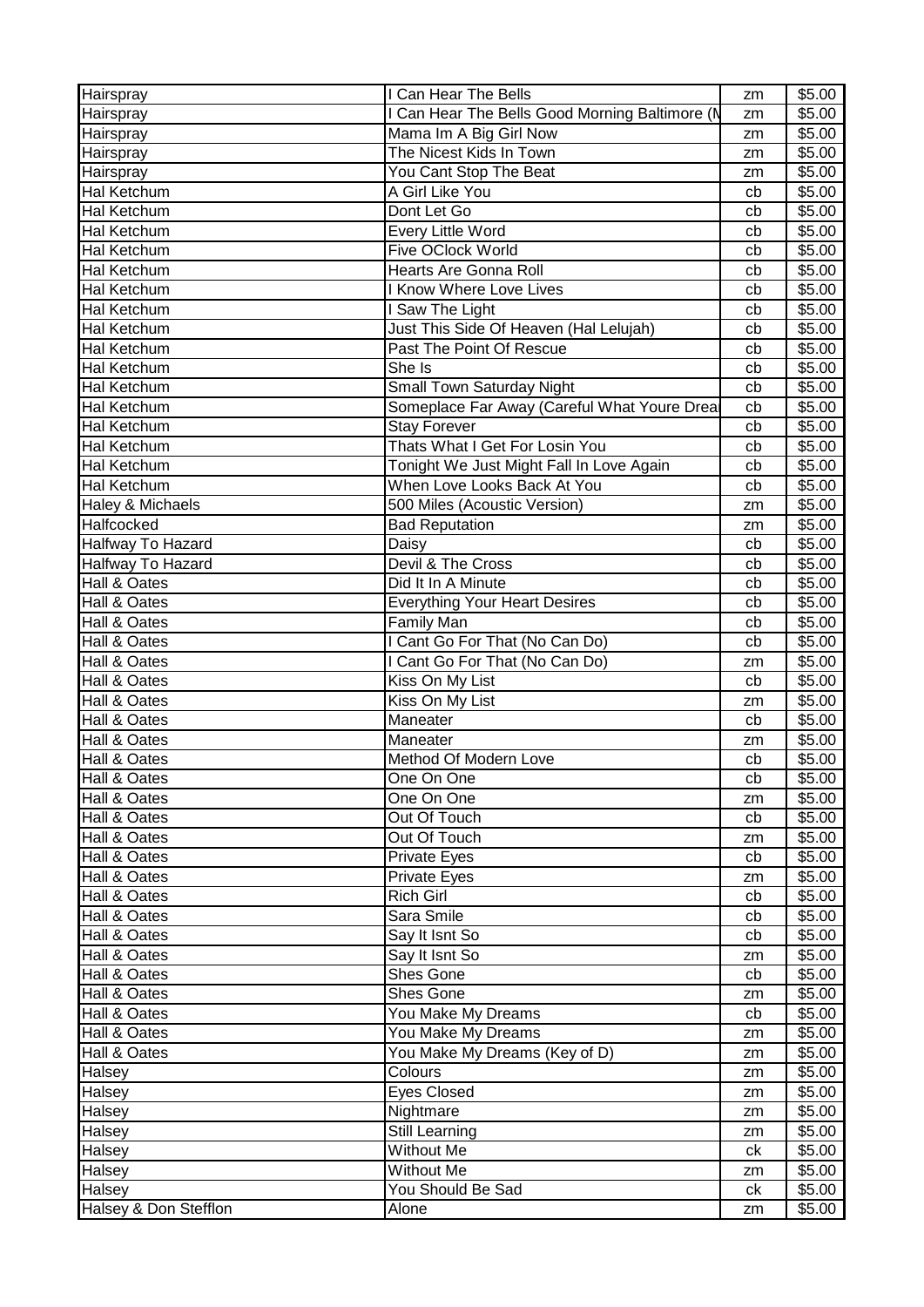| Hamilton Joe Frank & Reynolds | Dont Pull Your Love                           | cb | \$5.00             |
|-------------------------------|-----------------------------------------------|----|--------------------|
| Hamilton Joe Frank & Reynolds | Dont Pull Your Love                           | zm | \$5.00             |
| Hamilton Joe Frank & Reynolds | <b>Fallin In Love</b>                         | cb | \$5.00             |
| <b>Hamilton The Musical</b>   | <b>Alexander Hamilton</b>                     | zm | \$5.00             |
| <b>Hamilton The Musical</b>   | <b>Burn</b>                                   | zm | \$5.00             |
| <b>Hamilton The Musical</b>   | Dear Theodosia                                | zm | \$5.00             |
| <b>Hamilton The Musical</b>   | <b>Helpless</b>                               | zm | \$5.00             |
| <b>Hamilton The Musical</b>   | Hurricane                                     | zm | \$5.00             |
| <b>Hamilton The Musical</b>   | Its Quiet Uptown                              | zm | \$5.00             |
| <b>Hamilton The Musical</b>   | My Shot                                       | zm | \$5.00             |
| <b>Hamilton The Musical</b>   | The Room Where It Happens                     | zm | \$5.00             |
| <b>Hamilton The Musical</b>   | Wait For It                                   | zm | \$5.00             |
| <b>Hamilton The Musical</b>   | Whatd I Miss                                  | zm | \$5.00             |
| <b>Hamilton The Musical</b>   | Youll Be Back                                 | zm | \$5.00             |
| Hank Locklin                  | Followed Closely By My Teardrops              | cb | \$5.00             |
| Hank Locklin                  | From Here To There To You                     | cb | \$5.00             |
| <b>Hank Locklin</b>           | Geisha Girl                                   | cb | \$5.00             |
| Hank Locklin                  | Happy Birthday To Me                          | cb | \$5.00             |
| <b>Hank Locklin</b>           | Happy Journey                                 | cb | \$5.00             |
| <b>Hank Locklin</b>           | Its A Little More Like Heaven                 | cb | $\overline{$}5.00$ |
| Hank Locklin                  | Let Me Be The One                             | cb | \$5.00             |
| <b>Hank Locklin</b>           | One Step Ahead Of My Past                     | cb | \$5.00             |
| <b>Hank Locklin</b>           | Please Help Me Im Falling (In Love With You)  | cb | \$5.00             |
| <b>Hank Locklin</b>           | Send Me The Pillow You Dream On               | cb | \$5.00             |
| Hank Locklin                  | The Country Hall Of Fame                      | cb | \$5.00             |
| Hank Locklin                  | The Same Sweet Girl                           | cb | \$5.00             |
| Hank Locklin                  | Were Gonna Go Fishin                          | cb | $\overline{$}5.00$ |
| Hank Locklin                  | Why Baby Why                                  | cb | \$5.00             |
| <b>Hank Locklin</b>           | Youre The Reason                              | cb | \$5.00             |
| Hank Snow                     | Down The Trail Of Achin Hearts                | cb | \$5.00             |
| Hank Snow                     | <b>Hello Love</b>                             | cb | \$5.00             |
| <b>Hank Snow</b>              | I Dont Hurt Anymore                           | cb | \$5.00             |
| Hank Snow                     | I Went To Your Wedding                        | cb | \$5.00             |
| <b>Hank Snow</b>              | Im Moving On                                  | cb | \$5.00             |
| Hank Snow                     | Ive Been Everywhere                           | cb | \$5.00             |
| Hank Snow                     | Ladys Man                                     | cb | \$5.00             |
| Hank Snow                     | Let Me Go Lover                               | cb | \$5.00             |
| Hank Snow                     | Ninety Miles An Hour (Down A Dead End Street) | cb | \$5.00             |
| Hank Snow                     | Spanish Fire Ball                             | cb | \$5.00             |
| Hank Snow                     | <b>Tangled Mind</b>                           | cb | \$5.00             |
| Hank Snow                     | The Gold Rush Is Over                         | cb | \$5.00             |
| Hank Snow                     | The Golden Rocket                             | cb | \$5.00             |
| Hank Snow                     | The Last Ride                                 | cb | \$5.00             |
| Hank Snow                     | The Rhumba Boogie                             | cb | \$5.00             |
| Hank Thompson                 | A Six Pack To Go                              | cb | \$5.00             |
| Hank Thompson                 | <b>Blackboard Of My Heart</b>                 | nz | \$5.00             |
| Hank Thompson                 | Honky Tonk Girl                               | cb | \$5.00             |
| Hank Thompson                 | <b>Humpty Dumpty Heart</b>                    | cb | \$5.00             |
| Hank Thompson                 | Ive Come Awful Close                          | cb | \$5.00             |
| Hank Thompson                 | On Tap In The Can Or In The Bottle            | cb | \$5.00             |
| Hank Thompson                 | Rub A Dub Dub                                 | cb | \$5.00             |
| Hank Thompson                 | Smoky The Bar                                 | cb | \$5.00             |
| Hank Thompson                 | Squaws Along The Yukon                        | cb | \$5.00             |
| Hank Thompson                 | The Blackboard Of My Heart                    | cb | \$5.00             |
| Hank Thompson                 | The New Green Light                           | cb | \$5.00             |
| Hank Thompson                 | The Older The Violin The Sweeter The Music    | cb | \$5.00             |
| Hank Thompson                 | The Wild Side Of Life                         | cb | \$5.00             |
| Hank Thompson                 | Waiting In The Lobby Of Your Heart            | cb | \$5.00             |
|                               |                                               |    |                    |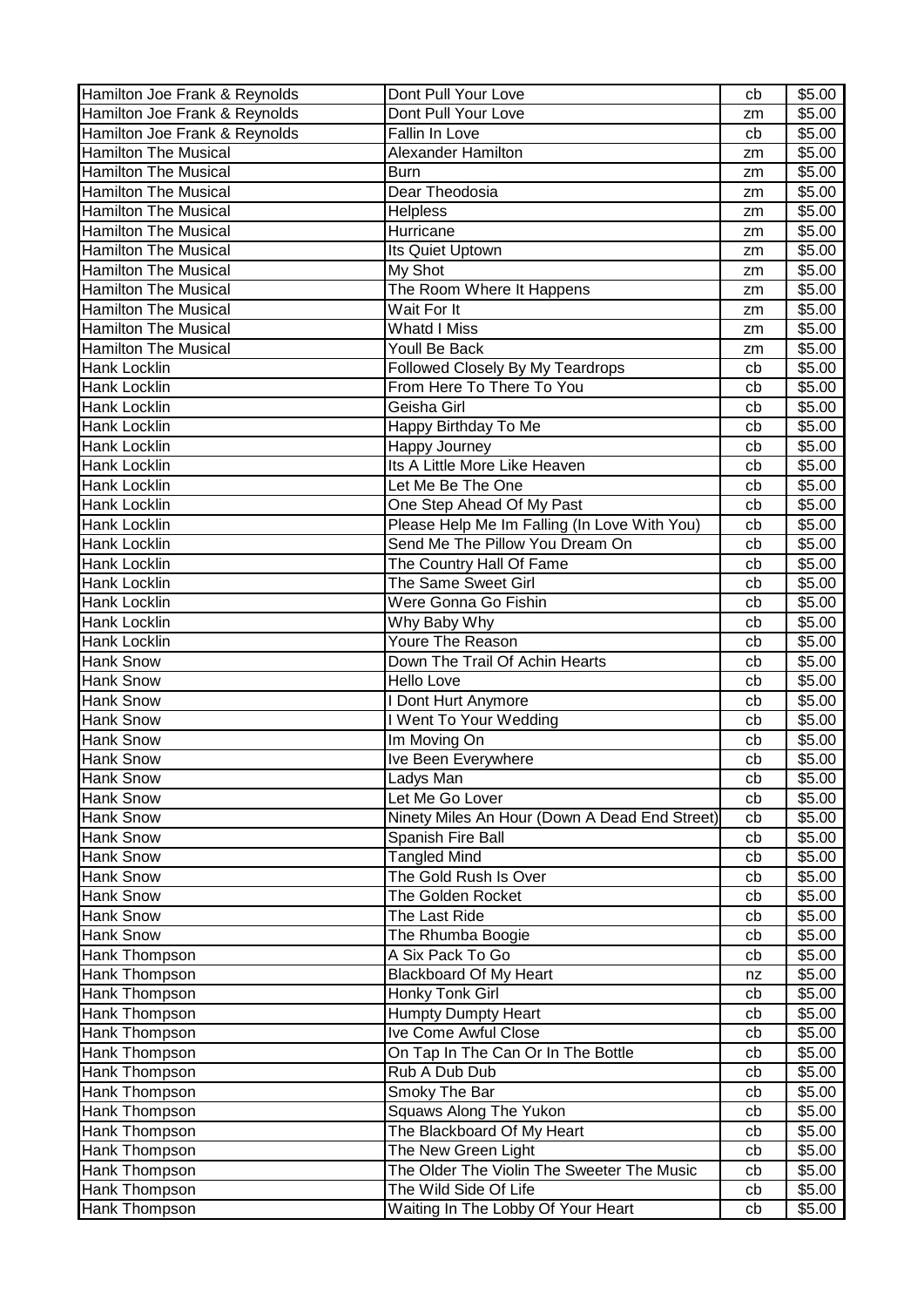| Hank Thompson        | Wake Up Irene                               | cb | \$5.00             |
|----------------------|---------------------------------------------|----|--------------------|
| Hank Thompson        | Who Left The Door To Heaven Open            | cb | \$5.00             |
| <b>Hank Williams</b> | A Mansion On The Hill                       | cb | \$5.00             |
| <b>Hank Williams</b> | Alone & Forsaken                            | cb | \$5.00             |
| <b>Hank Williams</b> | Baby Were Really In Love                    | cb | \$5.00             |
| <b>Hank Williams</b> | <b>Calling You</b>                          | cb | \$5.00             |
| <b>Hank Williams</b> | <b>Cold Cold Heart</b>                      | cb | \$5.00             |
| <b>Hank Williams</b> | Cool Water                                  | cb | \$5.00             |
| <b>Hank Williams</b> | Crazy Heart                                 | cb | \$5.00             |
| <b>Hank Williams</b> | Dear John                                   | cb | $\overline{$}5.00$ |
| <b>Hank Williams</b> | <b>First Year Blues</b>                     | cb | \$5.00             |
| <b>Hank Williams</b> | Half As Much                                | cb | \$5.00             |
| <b>Hank Williams</b> | <b>Hey Good Lookin</b>                      | cb | \$5.00             |
| <b>Hank Williams</b> | <b>Hey Good Lookin</b>                      | zm | \$5.00             |
| <b>Hank Williams</b> | <b>Honky Tonk Blues</b>                     | cb | \$5.00             |
| <b>Hank Williams</b> | Honky Tonkin                                | cb | \$5.00             |
| <b>Hank Williams</b> | House Of Gold                               | cb | \$5.00             |
| <b>Hank Williams</b> | How Can You Refuse Him Now                  | cb | \$5.00             |
| <b>Hank Williams</b> | <b>Howlin At The Moon</b>                   | cb | \$5.00             |
| <b>Hank Williams</b> | I Cant Get You Off My Mind                  | cb | \$5.00             |
| <b>Hank Williams</b> | I Cant Help It If Im Still In Love With You | cb | \$5.00             |
| <b>Hank Williams</b> | <b>Saw The Light</b>                        | cb | \$5.00             |
| <b>Hank Williams</b> | Ill Have A New Body (Ill Have A New Life)   | cb | \$5.00             |
| <b>Hank Williams</b> | III Never Get Out Of This World Alive       | cb | \$5.00             |
| <b>Hank Williams</b> | Im A Long Gone Daddy                        | cb | \$5.00             |
| <b>Hank Williams</b> | Im So Lonesome I Could Cry                  | cb | \$5.00             |
| <b>Hank Williams</b> | Jambalaya (On The Bayou)                    | cb | \$5.00             |
| <b>Hank Williams</b> | Kaw Liga                                    | cb | \$5.00             |
| <b>Hank Williams</b> | Lonesome Whistle                            | cb | \$5.00             |
| <b>Hank Williams</b> | Long Gone Lonesome Blues                    | cb | \$5.00             |
| <b>Hank Williams</b> | Lost Highway                                | cb | \$5.00             |
| <b>Hank Williams</b> | <b>Lovesick Blues</b>                       | cb | \$5.00             |
| <b>Hank Williams</b> | Message To My Mother                        | cb | \$5.00             |
| <b>Hank Williams</b> | <b>Mind Your Own Business</b>               | cb | \$5.00             |
| <b>Hank Williams</b> | <b>Moanin The Blues</b>                     | cb | $\overline{$}5.00$ |
| <b>Hank Williams</b> | Move It On Over                             | cb | \$5.00             |
| <b>Hank Williams</b> | My Buckets Got A Hole In It                 | cb | \$5.00             |
| <b>Hank Williams</b> | Nobodys Lonesome For Me                     | cb | \$5.00             |
| <b>Hank Williams</b> | Please Dont Let Me Love You                 | cb | \$5.00             |
| <b>Hank Williams</b> | Ready To Go Home                            | cb | \$5.00             |
| <b>Hank Williams</b> | Rockin Chair Money                          | cb | \$5.00             |
| <b>Hank Williams</b> | Settin The Woods On Fire                    | cb | \$5.00             |
| <b>Hank Williams</b> | Sing Sing Sing (Im Gonna)                   | cb | \$5.00             |
| <b>Hank Williams</b> | Someday Youll Call My Name                  | cb | \$5.00             |
| <b>Hank Williams</b> | Take These Chains From My Heart             | cb | \$5.00             |
| <b>Hank Williams</b> | <b>Thank God</b>                            | cb | \$5.00             |
| <b>Hank Williams</b> | The Angel Of Death                          | cb | \$5.00             |
| <b>Hank Williams</b> | The Prodigal Son                            | cb | \$5.00             |
| <b>Hank Williams</b> | Theres A Tear In My Beer                    | cb | \$5.00             |
| <b>Hank Williams</b> | Thy Burdens Are Greater Than Mine           | cb | \$5.00             |
| <b>Hank Williams</b> | Tramp On The Street                         | cb | \$5.00             |
| <b>Hank Williams</b> | Wealth Wont Save Your Soul                  | cb | \$5.00             |
| <b>Hank Williams</b> | <b>Weary Blues From Waitin</b>              | cb | \$5.00             |
| <b>Hank Williams</b> | <b>Wedding Bells</b>                        | cb | \$5.00             |
| <b>Hank Williams</b> | Why Dont You Love Me                        | cb | \$5.00             |
| <b>Hank Williams</b> | You Win Again                               | cb | \$5.00             |
| <b>Hank Williams</b> | Your Cheatin Heart                          | cb | \$5.00             |
| <b>Hank Williams</b> | Your Cheatin Heart                          | zm | \$5.00             |
|                      |                                             |    |                    |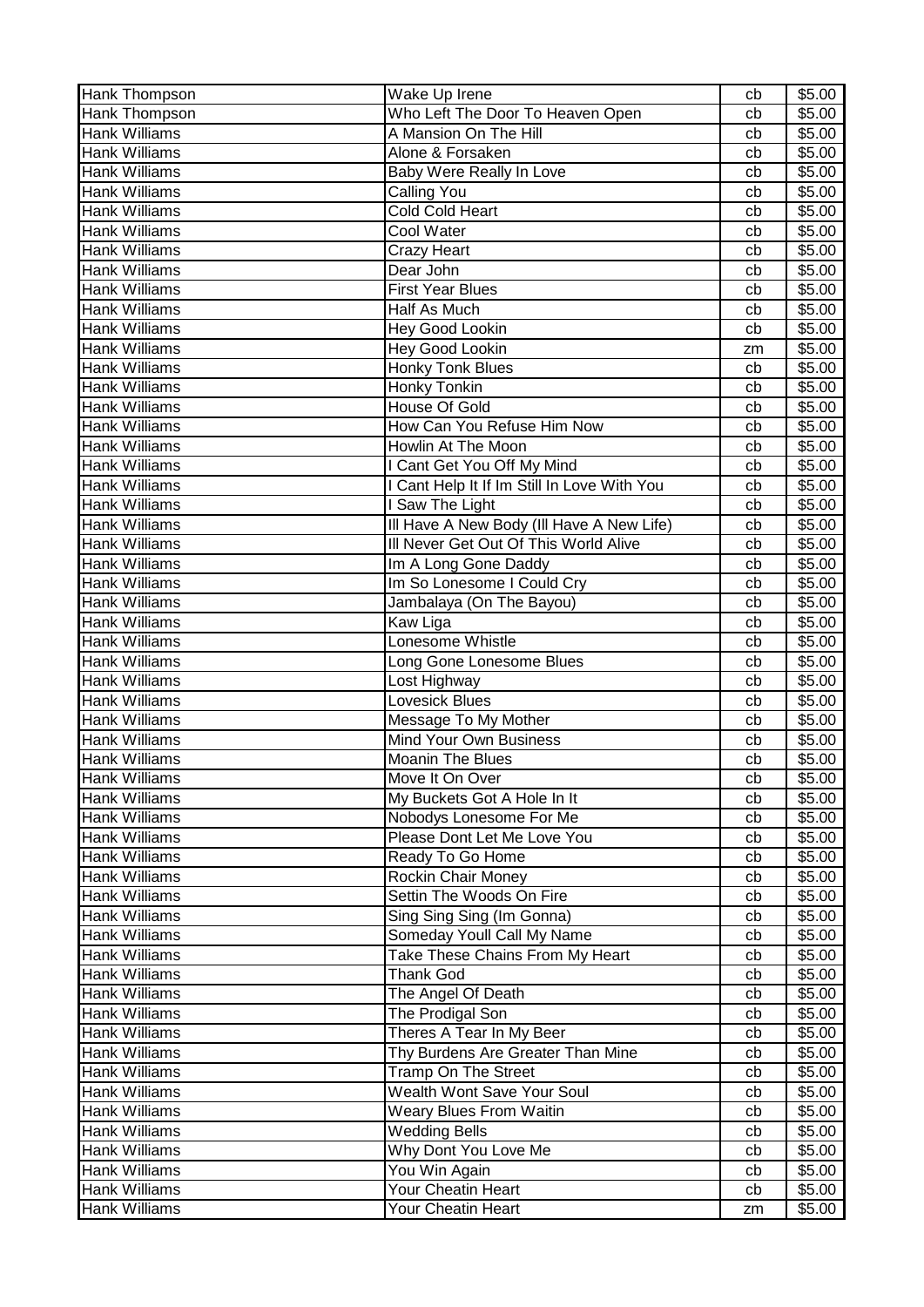| <b>Hank Williams</b>               | Youre Gonna Change Or Im Gonna Leave          | cb | \$5.00             |
|------------------------------------|-----------------------------------------------|----|--------------------|
| Hank Williams as Luke The Drifter  | I Dreamed About Mama Last Night               | cb | \$5.00             |
| Hank Williams as Luke The Drifter  | Please Make Up Your Mind                      | cb | \$5.00             |
| Hank Williams as Luke The Drifter  | Ramblin Man                                   | cb | \$5.00             |
| Hank Williams III                  | Cecil Brown                                   | cb | \$5.00             |
| Hank Williams III                  | I Dont Know                                   | cb | \$5.00             |
| Hank Williams Jr                   | A Country Boy Can Survive                     | cb | \$5.00             |
| Hank Williams Jr                   | Aint Misbehavin                               | cb | \$5.00             |
| Hank Williams Jr                   | Aint Nobodys Business                         | cb | \$5.00             |
| Hank Williams Jr                   | All For The Love Of Sunshine                  | cb | \$5.00             |
| Hank Williams Jr                   | All Jokes Aside                               | cb | \$5.00             |
| Hank Williams Jr                   | All My Rowdy Friends Are Coming Over Tonight  | cb | \$5.00             |
| Hank Williams Jr                   | America Will Survive                          | cb | \$5.00             |
| Hank Williams Jr                   | Attitude Adjustment                           | cb | \$5.00             |
| Hank Williams Jr                   | Born To Boogie                                | cb | \$5.00             |
| Hank Williams Jr                   | <b>Country State Of Mind</b>                  | cb | \$5.00             |
| Hank Williams Jr                   | Dixie On My Mind                              | cb | \$5.00             |
| Hank Williams Jr                   | Dont Give Us A Reason                         | cb | \$5.00             |
| Hank Williams Jr                   | Eleven Roses                                  | cb | \$5.00             |
| Hank Williams Jr                   | <b>Family Tradition</b>                       | cb | \$5.00             |
| Hank Williams Jr                   | Heaven Cant Be Found                          | cb | \$5.00             |
| Hank Williams Jr                   | <b>Hotel Whiskey</b>                          | cb | \$5.00             |
| <b>Hank Williams Jr</b>            | Id Love To Knock The Hell Out Of You          | cb | $\overline{$}5.00$ |
| Hank Williams Jr                   | Id Rather Be Gone                             | cb | \$5.00             |
| Hank Williams Jr                   | If Heaven Aint A Lot Like Dixie               | cb | \$5.00             |
| Hank Williams Jr                   | If It Will It Will                            | cb | \$5.00             |
| Hank Williams Jr                   | If The South Woulda Won                       | cb | \$5.00             |
| Hank Williams Jr                   | Im For Love                                   | cb | \$5.00             |
| Hank Williams Jr                   | Man Of Steel                                  | cb | \$5.00             |
| Hank Williams Jr                   | Naked Women & Beer                            | cb | \$5.00             |
| Hank Williams Jr                   | <b>Old Habits</b>                             | cb | \$5.00             |
| Hank Williams Jr                   | Rainin In My Heart                            | cb | \$5.00             |
| Hank Williams Jr                   | Red White & Pinkslip Blues                    | cb | \$5.00             |
| Hank Williams Jr                   | Southern Thunder                              | cb | \$5.00             |
| Hank Williams Jr                   | The American Dream                            | cb | \$5.00             |
| Hank Williams Jr                   | They All Want To Go Wild (And I Want To Go Ho | cb | \$5.00             |
| Hank Williams Jr                   | This Aint Dallas                              | cb | \$5.00             |
| Hank Williams Jr                   | Where Would We Be Without Yankees             | cb | \$5.00             |
| Hank Williams Jr                   | Whiskey Bent & Hell Bound                     | cb | \$5.00             |
| Hank Williams Jr                   | Women Ive Never Had                           | cb | \$5.00             |
| Hank Williams Jr                   | <b>Young Country</b>                          | cb | \$5.00             |
| Hank Williams Jr & Butch Baker     | <b>Texas Women</b>                            | cb | \$5.00             |
| Hank Williams Jr & Chad Brock      | A Country Boy Can Survive (Y2K Version)       | cb | \$5.00             |
| Hank Williams Jr & Gretchen Wilson | Thats How They Do It In Dixie                 | cb | \$5.00             |
| Hank Williams Jr & Rehab           | Bartender Song (aka Sittin At A Bar)          | cb | \$5.00             |
| Hank Williams Jr Jr (aka III)      | Cecil Brown                                   | cb | \$5.00             |
| Hank Williams Jr Jr (aka III)      | I Dont Know                                   | cb | \$5.00             |
| Hank Williams Sr & Jr              | Theres A Tear In My Beer                      | cb | \$5.00             |
| Hanna McEuen                       | Something Like A Broken Heart                 | cb | \$5.00             |
| Hannah Montana                     | He Could Be The One                           | zm | \$5.00             |
| Hanson                             | Give A Little                                 | cb | \$5.00             |
| Hanson                             | I Will Come To You                            | cb | \$5.00             |
| Hanson                             | If Only                                       | cb | \$5.00             |
| Hanson                             | Mmm Bop                                       | cb | \$5.00             |
| Hanson                             | Mmmbop                                        | zm | \$5.00             |
| Hanson                             | <b>Thinkin Bout Something</b>                 | cb | \$5.00             |
| Hanson                             | This Time Around                              | cb | \$5.00             |
| Hanson                             | Weird                                         | cb | \$5.00             |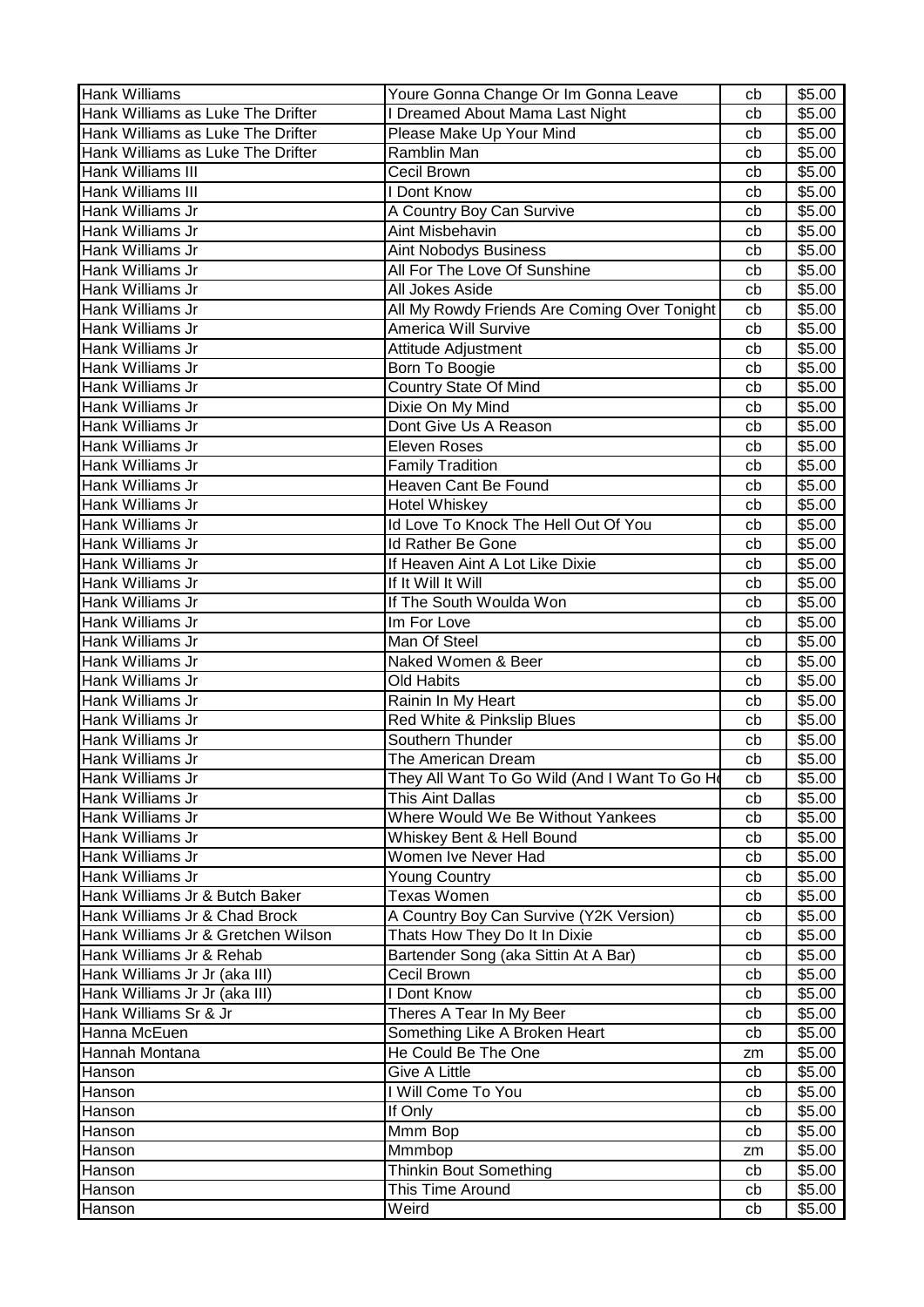| <b>Happy Mondays</b><br>Kinky Afro<br>\$5.00<br>zm<br><b>Happy Mondays</b><br>Step On<br>\$5.00<br>zm<br>If You Dont Know Me By Now<br>Harold Melvin & Blue Notes<br>\$5.00<br>cb<br>The Love I Lost<br>Harold Melvin & Blue Notes<br>\$5.00<br>cb<br>Movie Star<br>\$5.00<br>Harpo<br>zm<br><b>Harry Belafonte</b><br>Day O (The Banana Boat Song)<br>\$5.00<br>cb<br>Day O (The Banana Boat Song)<br>\$5.00<br><b>Harry Belafonte</b><br>zm<br><b>Island In The Sun</b><br>\$5.00<br><b>Harry Belafonte</b><br>ck<br>Take Me Out To The Ballgame<br><b>Harry Carey</b><br>cb<br>\$5.00<br>Harry Chapin<br>Cats In The Cradle<br>\$5.00<br>cb<br>Cats In The Cradle<br>\$5.00<br>Harry Chapin<br>zm<br>Harry Connick Jr<br>Goodnight My Love<br>\$5.00<br>cb<br>I Could Only Whisper Your Name<br>Harry Connick Jr<br>\$5.00<br>cb<br>It Had To Be You<br>Harry Connick Jr<br>\$5.00<br>cb<br>On The Street Where You Live<br>Harry Connick Jr<br>\$5.00<br>ck<br>Harry Connick Jr<br>We Are In Love<br>\$5.00<br>cb<br>You Made Me Love You<br>Harry James & His Orchestra<br>\$5.00<br>cb<br>Without Her<br><b>Harry Nilsson</b><br>\$5.00<br>zm<br><b>Adore You</b><br><b>Harry Styles</b><br>ck<br>\$5.00<br>Adore You<br><b>Harry Styles</b><br>\$5.00<br>zm<br>As It Was<br>\$5.00<br><b>Harry Styles</b><br>ck<br>Falling<br>\$5.00<br><b>Harry Styles</b><br>zm<br>Golden<br>\$5.00<br><b>Harry Styles</b><br>zm<br>Kiwi<br><b>Harry Styles</b><br>\$5.00<br>zm<br>Lights Up<br>\$5.00<br><b>Harry Styles</b><br>zm<br>Sign Of The Times<br>\$5.00<br><b>Harry Styles</b><br>ck<br>Sign Of The Times<br>\$5.00<br><b>Harry Styles</b><br>zm<br><b>Sweet Creature</b><br>\$5.00<br><b>Harry Styles</b><br>zm<br><b>Treat People With Kindness</b><br>\$5.00<br><b>Harry Styles</b><br>zm<br>Watermelon Sugar<br><b>Harry Styles</b><br>\$5.00<br>ck<br>Watermelon Sugar<br>\$5.00<br><b>Harry Styles</b><br>zm<br><b>Hawkshaw Hawkins</b><br>Car Hoppin Mama<br>\$5.00<br>cb<br><b>Hawkshaw Hawkins</b><br>Dog House Boogie<br>\$5.00<br>cb<br><b>Hawkshaw Hawkins</b><br>I Love You A Thousand Ways<br>\$5.00<br>cb<br>Hawkshaw Hawkins<br>\$5.00<br>Im Waiting Just For You<br>cb<br><b>Hawkshaw Hawkins</b><br>\$5.00<br>Lonsome 7 7203<br>cb<br><b>Hawkshaw Hawkins</b><br>Pan American<br>\$5.00<br>cb<br><b>Hawkshaw Hawkins</b><br>\$5.00<br><b>Slow Poke</b><br>cb<br>Hayden James & GRAACE<br>Numb<br>\$8.00<br>сk<br>Hayley Westenra<br>Never Saw Blue Like That<br>\$5.00<br>nz<br>Hayley Westenra<br>Who Painted The Moon Black<br>\$5.00<br>nz<br><b>Hazel Oconnor</b><br>Will You (End Cut Down)<br>\$5.00<br>zm<br>Will You (Full Version)<br>\$5.00<br><b>Hazel Oconnor</b><br>zm<br>Searchin<br><b>Hazell Dean</b><br>\$5.00<br>zm<br>Whos Leaving Who<br>\$5.00<br><b>Hazell Dean</b><br>zm<br>Good Morning Mr Rock N Roll<br>\$5.00<br>Headband<br>nz<br>Pure & Simple<br>\$5.00<br>Hearsay<br>zm<br>All I Wanna Do Is Make Love To You<br>\$5.00<br>ck<br>Heart<br>All I Wanna Do Is Make Love To You<br>Heart<br>\$5.00<br>zm<br>Heart<br>All I Wanna Do Is Make Love To You (Without B<br>\$5.00<br>zm<br>\$5.00<br>Heart<br>Alone<br>cb<br>Alone<br>Heart<br>\$5.00<br>zm<br>Magic Man<br>\$5.00<br>Heart<br>cb<br>Never<br>\$5.00<br><b>Heart</b><br>cb<br><b>These Dreams</b><br>\$5.00<br>Heart<br>cb<br>Heart<br>\$5.00<br><b>These Dreams</b><br>zm<br>Heart<br><b>What About Love</b><br>\$5.00<br>cb | Hanson | <b>Wheres The Love</b> | cb | \$5.00 |
|--------------------------------------------------------------------------------------------------------------------------------------------------------------------------------------------------------------------------------------------------------------------------------------------------------------------------------------------------------------------------------------------------------------------------------------------------------------------------------------------------------------------------------------------------------------------------------------------------------------------------------------------------------------------------------------------------------------------------------------------------------------------------------------------------------------------------------------------------------------------------------------------------------------------------------------------------------------------------------------------------------------------------------------------------------------------------------------------------------------------------------------------------------------------------------------------------------------------------------------------------------------------------------------------------------------------------------------------------------------------------------------------------------------------------------------------------------------------------------------------------------------------------------------------------------------------------------------------------------------------------------------------------------------------------------------------------------------------------------------------------------------------------------------------------------------------------------------------------------------------------------------------------------------------------------------------------------------------------------------------------------------------------------------------------------------------------------------------------------------------------------------------------------------------------------------------------------------------------------------------------------------------------------------------------------------------------------------------------------------------------------------------------------------------------------------------------------------------------------------------------------------------------------------------------------------------------------------------------------------------------------------------------------------------------------------------------------------------------------------------------------------------------------------------------------------------------------------------------------------------------------------------------------------------------------------------------------------------------------------------------------------------------------------------------------------------------------------------------------------------------------------------------------------------------------------------------------------------------------------------------------------------------------------------------------------------------------------------------------------------------------------------------------------------------------------------|--------|------------------------|----|--------|
|                                                                                                                                                                                                                                                                                                                                                                                                                                                                                                                                                                                                                                                                                                                                                                                                                                                                                                                                                                                                                                                                                                                                                                                                                                                                                                                                                                                                                                                                                                                                                                                                                                                                                                                                                                                                                                                                                                                                                                                                                                                                                                                                                                                                                                                                                                                                                                                                                                                                                                                                                                                                                                                                                                                                                                                                                                                                                                                                                                                                                                                                                                                                                                                                                                                                                                                                                                                                                                            |        |                        |    |        |
|                                                                                                                                                                                                                                                                                                                                                                                                                                                                                                                                                                                                                                                                                                                                                                                                                                                                                                                                                                                                                                                                                                                                                                                                                                                                                                                                                                                                                                                                                                                                                                                                                                                                                                                                                                                                                                                                                                                                                                                                                                                                                                                                                                                                                                                                                                                                                                                                                                                                                                                                                                                                                                                                                                                                                                                                                                                                                                                                                                                                                                                                                                                                                                                                                                                                                                                                                                                                                                            |        |                        |    |        |
|                                                                                                                                                                                                                                                                                                                                                                                                                                                                                                                                                                                                                                                                                                                                                                                                                                                                                                                                                                                                                                                                                                                                                                                                                                                                                                                                                                                                                                                                                                                                                                                                                                                                                                                                                                                                                                                                                                                                                                                                                                                                                                                                                                                                                                                                                                                                                                                                                                                                                                                                                                                                                                                                                                                                                                                                                                                                                                                                                                                                                                                                                                                                                                                                                                                                                                                                                                                                                                            |        |                        |    |        |
|                                                                                                                                                                                                                                                                                                                                                                                                                                                                                                                                                                                                                                                                                                                                                                                                                                                                                                                                                                                                                                                                                                                                                                                                                                                                                                                                                                                                                                                                                                                                                                                                                                                                                                                                                                                                                                                                                                                                                                                                                                                                                                                                                                                                                                                                                                                                                                                                                                                                                                                                                                                                                                                                                                                                                                                                                                                                                                                                                                                                                                                                                                                                                                                                                                                                                                                                                                                                                                            |        |                        |    |        |
|                                                                                                                                                                                                                                                                                                                                                                                                                                                                                                                                                                                                                                                                                                                                                                                                                                                                                                                                                                                                                                                                                                                                                                                                                                                                                                                                                                                                                                                                                                                                                                                                                                                                                                                                                                                                                                                                                                                                                                                                                                                                                                                                                                                                                                                                                                                                                                                                                                                                                                                                                                                                                                                                                                                                                                                                                                                                                                                                                                                                                                                                                                                                                                                                                                                                                                                                                                                                                                            |        |                        |    |        |
|                                                                                                                                                                                                                                                                                                                                                                                                                                                                                                                                                                                                                                                                                                                                                                                                                                                                                                                                                                                                                                                                                                                                                                                                                                                                                                                                                                                                                                                                                                                                                                                                                                                                                                                                                                                                                                                                                                                                                                                                                                                                                                                                                                                                                                                                                                                                                                                                                                                                                                                                                                                                                                                                                                                                                                                                                                                                                                                                                                                                                                                                                                                                                                                                                                                                                                                                                                                                                                            |        |                        |    |        |
|                                                                                                                                                                                                                                                                                                                                                                                                                                                                                                                                                                                                                                                                                                                                                                                                                                                                                                                                                                                                                                                                                                                                                                                                                                                                                                                                                                                                                                                                                                                                                                                                                                                                                                                                                                                                                                                                                                                                                                                                                                                                                                                                                                                                                                                                                                                                                                                                                                                                                                                                                                                                                                                                                                                                                                                                                                                                                                                                                                                                                                                                                                                                                                                                                                                                                                                                                                                                                                            |        |                        |    |        |
|                                                                                                                                                                                                                                                                                                                                                                                                                                                                                                                                                                                                                                                                                                                                                                                                                                                                                                                                                                                                                                                                                                                                                                                                                                                                                                                                                                                                                                                                                                                                                                                                                                                                                                                                                                                                                                                                                                                                                                                                                                                                                                                                                                                                                                                                                                                                                                                                                                                                                                                                                                                                                                                                                                                                                                                                                                                                                                                                                                                                                                                                                                                                                                                                                                                                                                                                                                                                                                            |        |                        |    |        |
|                                                                                                                                                                                                                                                                                                                                                                                                                                                                                                                                                                                                                                                                                                                                                                                                                                                                                                                                                                                                                                                                                                                                                                                                                                                                                                                                                                                                                                                                                                                                                                                                                                                                                                                                                                                                                                                                                                                                                                                                                                                                                                                                                                                                                                                                                                                                                                                                                                                                                                                                                                                                                                                                                                                                                                                                                                                                                                                                                                                                                                                                                                                                                                                                                                                                                                                                                                                                                                            |        |                        |    |        |
|                                                                                                                                                                                                                                                                                                                                                                                                                                                                                                                                                                                                                                                                                                                                                                                                                                                                                                                                                                                                                                                                                                                                                                                                                                                                                                                                                                                                                                                                                                                                                                                                                                                                                                                                                                                                                                                                                                                                                                                                                                                                                                                                                                                                                                                                                                                                                                                                                                                                                                                                                                                                                                                                                                                                                                                                                                                                                                                                                                                                                                                                                                                                                                                                                                                                                                                                                                                                                                            |        |                        |    |        |
|                                                                                                                                                                                                                                                                                                                                                                                                                                                                                                                                                                                                                                                                                                                                                                                                                                                                                                                                                                                                                                                                                                                                                                                                                                                                                                                                                                                                                                                                                                                                                                                                                                                                                                                                                                                                                                                                                                                                                                                                                                                                                                                                                                                                                                                                                                                                                                                                                                                                                                                                                                                                                                                                                                                                                                                                                                                                                                                                                                                                                                                                                                                                                                                                                                                                                                                                                                                                                                            |        |                        |    |        |
|                                                                                                                                                                                                                                                                                                                                                                                                                                                                                                                                                                                                                                                                                                                                                                                                                                                                                                                                                                                                                                                                                                                                                                                                                                                                                                                                                                                                                                                                                                                                                                                                                                                                                                                                                                                                                                                                                                                                                                                                                                                                                                                                                                                                                                                                                                                                                                                                                                                                                                                                                                                                                                                                                                                                                                                                                                                                                                                                                                                                                                                                                                                                                                                                                                                                                                                                                                                                                                            |        |                        |    |        |
|                                                                                                                                                                                                                                                                                                                                                                                                                                                                                                                                                                                                                                                                                                                                                                                                                                                                                                                                                                                                                                                                                                                                                                                                                                                                                                                                                                                                                                                                                                                                                                                                                                                                                                                                                                                                                                                                                                                                                                                                                                                                                                                                                                                                                                                                                                                                                                                                                                                                                                                                                                                                                                                                                                                                                                                                                                                                                                                                                                                                                                                                                                                                                                                                                                                                                                                                                                                                                                            |        |                        |    |        |
|                                                                                                                                                                                                                                                                                                                                                                                                                                                                                                                                                                                                                                                                                                                                                                                                                                                                                                                                                                                                                                                                                                                                                                                                                                                                                                                                                                                                                                                                                                                                                                                                                                                                                                                                                                                                                                                                                                                                                                                                                                                                                                                                                                                                                                                                                                                                                                                                                                                                                                                                                                                                                                                                                                                                                                                                                                                                                                                                                                                                                                                                                                                                                                                                                                                                                                                                                                                                                                            |        |                        |    |        |
|                                                                                                                                                                                                                                                                                                                                                                                                                                                                                                                                                                                                                                                                                                                                                                                                                                                                                                                                                                                                                                                                                                                                                                                                                                                                                                                                                                                                                                                                                                                                                                                                                                                                                                                                                                                                                                                                                                                                                                                                                                                                                                                                                                                                                                                                                                                                                                                                                                                                                                                                                                                                                                                                                                                                                                                                                                                                                                                                                                                                                                                                                                                                                                                                                                                                                                                                                                                                                                            |        |                        |    |        |
|                                                                                                                                                                                                                                                                                                                                                                                                                                                                                                                                                                                                                                                                                                                                                                                                                                                                                                                                                                                                                                                                                                                                                                                                                                                                                                                                                                                                                                                                                                                                                                                                                                                                                                                                                                                                                                                                                                                                                                                                                                                                                                                                                                                                                                                                                                                                                                                                                                                                                                                                                                                                                                                                                                                                                                                                                                                                                                                                                                                                                                                                                                                                                                                                                                                                                                                                                                                                                                            |        |                        |    |        |
|                                                                                                                                                                                                                                                                                                                                                                                                                                                                                                                                                                                                                                                                                                                                                                                                                                                                                                                                                                                                                                                                                                                                                                                                                                                                                                                                                                                                                                                                                                                                                                                                                                                                                                                                                                                                                                                                                                                                                                                                                                                                                                                                                                                                                                                                                                                                                                                                                                                                                                                                                                                                                                                                                                                                                                                                                                                                                                                                                                                                                                                                                                                                                                                                                                                                                                                                                                                                                                            |        |                        |    |        |
|                                                                                                                                                                                                                                                                                                                                                                                                                                                                                                                                                                                                                                                                                                                                                                                                                                                                                                                                                                                                                                                                                                                                                                                                                                                                                                                                                                                                                                                                                                                                                                                                                                                                                                                                                                                                                                                                                                                                                                                                                                                                                                                                                                                                                                                                                                                                                                                                                                                                                                                                                                                                                                                                                                                                                                                                                                                                                                                                                                                                                                                                                                                                                                                                                                                                                                                                                                                                                                            |        |                        |    |        |
|                                                                                                                                                                                                                                                                                                                                                                                                                                                                                                                                                                                                                                                                                                                                                                                                                                                                                                                                                                                                                                                                                                                                                                                                                                                                                                                                                                                                                                                                                                                                                                                                                                                                                                                                                                                                                                                                                                                                                                                                                                                                                                                                                                                                                                                                                                                                                                                                                                                                                                                                                                                                                                                                                                                                                                                                                                                                                                                                                                                                                                                                                                                                                                                                                                                                                                                                                                                                                                            |        |                        |    |        |
|                                                                                                                                                                                                                                                                                                                                                                                                                                                                                                                                                                                                                                                                                                                                                                                                                                                                                                                                                                                                                                                                                                                                                                                                                                                                                                                                                                                                                                                                                                                                                                                                                                                                                                                                                                                                                                                                                                                                                                                                                                                                                                                                                                                                                                                                                                                                                                                                                                                                                                                                                                                                                                                                                                                                                                                                                                                                                                                                                                                                                                                                                                                                                                                                                                                                                                                                                                                                                                            |        |                        |    |        |
|                                                                                                                                                                                                                                                                                                                                                                                                                                                                                                                                                                                                                                                                                                                                                                                                                                                                                                                                                                                                                                                                                                                                                                                                                                                                                                                                                                                                                                                                                                                                                                                                                                                                                                                                                                                                                                                                                                                                                                                                                                                                                                                                                                                                                                                                                                                                                                                                                                                                                                                                                                                                                                                                                                                                                                                                                                                                                                                                                                                                                                                                                                                                                                                                                                                                                                                                                                                                                                            |        |                        |    |        |
|                                                                                                                                                                                                                                                                                                                                                                                                                                                                                                                                                                                                                                                                                                                                                                                                                                                                                                                                                                                                                                                                                                                                                                                                                                                                                                                                                                                                                                                                                                                                                                                                                                                                                                                                                                                                                                                                                                                                                                                                                                                                                                                                                                                                                                                                                                                                                                                                                                                                                                                                                                                                                                                                                                                                                                                                                                                                                                                                                                                                                                                                                                                                                                                                                                                                                                                                                                                                                                            |        |                        |    |        |
|                                                                                                                                                                                                                                                                                                                                                                                                                                                                                                                                                                                                                                                                                                                                                                                                                                                                                                                                                                                                                                                                                                                                                                                                                                                                                                                                                                                                                                                                                                                                                                                                                                                                                                                                                                                                                                                                                                                                                                                                                                                                                                                                                                                                                                                                                                                                                                                                                                                                                                                                                                                                                                                                                                                                                                                                                                                                                                                                                                                                                                                                                                                                                                                                                                                                                                                                                                                                                                            |        |                        |    |        |
|                                                                                                                                                                                                                                                                                                                                                                                                                                                                                                                                                                                                                                                                                                                                                                                                                                                                                                                                                                                                                                                                                                                                                                                                                                                                                                                                                                                                                                                                                                                                                                                                                                                                                                                                                                                                                                                                                                                                                                                                                                                                                                                                                                                                                                                                                                                                                                                                                                                                                                                                                                                                                                                                                                                                                                                                                                                                                                                                                                                                                                                                                                                                                                                                                                                                                                                                                                                                                                            |        |                        |    |        |
|                                                                                                                                                                                                                                                                                                                                                                                                                                                                                                                                                                                                                                                                                                                                                                                                                                                                                                                                                                                                                                                                                                                                                                                                                                                                                                                                                                                                                                                                                                                                                                                                                                                                                                                                                                                                                                                                                                                                                                                                                                                                                                                                                                                                                                                                                                                                                                                                                                                                                                                                                                                                                                                                                                                                                                                                                                                                                                                                                                                                                                                                                                                                                                                                                                                                                                                                                                                                                                            |        |                        |    |        |
|                                                                                                                                                                                                                                                                                                                                                                                                                                                                                                                                                                                                                                                                                                                                                                                                                                                                                                                                                                                                                                                                                                                                                                                                                                                                                                                                                                                                                                                                                                                                                                                                                                                                                                                                                                                                                                                                                                                                                                                                                                                                                                                                                                                                                                                                                                                                                                                                                                                                                                                                                                                                                                                                                                                                                                                                                                                                                                                                                                                                                                                                                                                                                                                                                                                                                                                                                                                                                                            |        |                        |    |        |
|                                                                                                                                                                                                                                                                                                                                                                                                                                                                                                                                                                                                                                                                                                                                                                                                                                                                                                                                                                                                                                                                                                                                                                                                                                                                                                                                                                                                                                                                                                                                                                                                                                                                                                                                                                                                                                                                                                                                                                                                                                                                                                                                                                                                                                                                                                                                                                                                                                                                                                                                                                                                                                                                                                                                                                                                                                                                                                                                                                                                                                                                                                                                                                                                                                                                                                                                                                                                                                            |        |                        |    |        |
|                                                                                                                                                                                                                                                                                                                                                                                                                                                                                                                                                                                                                                                                                                                                                                                                                                                                                                                                                                                                                                                                                                                                                                                                                                                                                                                                                                                                                                                                                                                                                                                                                                                                                                                                                                                                                                                                                                                                                                                                                                                                                                                                                                                                                                                                                                                                                                                                                                                                                                                                                                                                                                                                                                                                                                                                                                                                                                                                                                                                                                                                                                                                                                                                                                                                                                                                                                                                                                            |        |                        |    |        |
|                                                                                                                                                                                                                                                                                                                                                                                                                                                                                                                                                                                                                                                                                                                                                                                                                                                                                                                                                                                                                                                                                                                                                                                                                                                                                                                                                                                                                                                                                                                                                                                                                                                                                                                                                                                                                                                                                                                                                                                                                                                                                                                                                                                                                                                                                                                                                                                                                                                                                                                                                                                                                                                                                                                                                                                                                                                                                                                                                                                                                                                                                                                                                                                                                                                                                                                                                                                                                                            |        |                        |    |        |
|                                                                                                                                                                                                                                                                                                                                                                                                                                                                                                                                                                                                                                                                                                                                                                                                                                                                                                                                                                                                                                                                                                                                                                                                                                                                                                                                                                                                                                                                                                                                                                                                                                                                                                                                                                                                                                                                                                                                                                                                                                                                                                                                                                                                                                                                                                                                                                                                                                                                                                                                                                                                                                                                                                                                                                                                                                                                                                                                                                                                                                                                                                                                                                                                                                                                                                                                                                                                                                            |        |                        |    |        |
|                                                                                                                                                                                                                                                                                                                                                                                                                                                                                                                                                                                                                                                                                                                                                                                                                                                                                                                                                                                                                                                                                                                                                                                                                                                                                                                                                                                                                                                                                                                                                                                                                                                                                                                                                                                                                                                                                                                                                                                                                                                                                                                                                                                                                                                                                                                                                                                                                                                                                                                                                                                                                                                                                                                                                                                                                                                                                                                                                                                                                                                                                                                                                                                                                                                                                                                                                                                                                                            |        |                        |    |        |
|                                                                                                                                                                                                                                                                                                                                                                                                                                                                                                                                                                                                                                                                                                                                                                                                                                                                                                                                                                                                                                                                                                                                                                                                                                                                                                                                                                                                                                                                                                                                                                                                                                                                                                                                                                                                                                                                                                                                                                                                                                                                                                                                                                                                                                                                                                                                                                                                                                                                                                                                                                                                                                                                                                                                                                                                                                                                                                                                                                                                                                                                                                                                                                                                                                                                                                                                                                                                                                            |        |                        |    |        |
|                                                                                                                                                                                                                                                                                                                                                                                                                                                                                                                                                                                                                                                                                                                                                                                                                                                                                                                                                                                                                                                                                                                                                                                                                                                                                                                                                                                                                                                                                                                                                                                                                                                                                                                                                                                                                                                                                                                                                                                                                                                                                                                                                                                                                                                                                                                                                                                                                                                                                                                                                                                                                                                                                                                                                                                                                                                                                                                                                                                                                                                                                                                                                                                                                                                                                                                                                                                                                                            |        |                        |    |        |
|                                                                                                                                                                                                                                                                                                                                                                                                                                                                                                                                                                                                                                                                                                                                                                                                                                                                                                                                                                                                                                                                                                                                                                                                                                                                                                                                                                                                                                                                                                                                                                                                                                                                                                                                                                                                                                                                                                                                                                                                                                                                                                                                                                                                                                                                                                                                                                                                                                                                                                                                                                                                                                                                                                                                                                                                                                                                                                                                                                                                                                                                                                                                                                                                                                                                                                                                                                                                                                            |        |                        |    |        |
|                                                                                                                                                                                                                                                                                                                                                                                                                                                                                                                                                                                                                                                                                                                                                                                                                                                                                                                                                                                                                                                                                                                                                                                                                                                                                                                                                                                                                                                                                                                                                                                                                                                                                                                                                                                                                                                                                                                                                                                                                                                                                                                                                                                                                                                                                                                                                                                                                                                                                                                                                                                                                                                                                                                                                                                                                                                                                                                                                                                                                                                                                                                                                                                                                                                                                                                                                                                                                                            |        |                        |    |        |
|                                                                                                                                                                                                                                                                                                                                                                                                                                                                                                                                                                                                                                                                                                                                                                                                                                                                                                                                                                                                                                                                                                                                                                                                                                                                                                                                                                                                                                                                                                                                                                                                                                                                                                                                                                                                                                                                                                                                                                                                                                                                                                                                                                                                                                                                                                                                                                                                                                                                                                                                                                                                                                                                                                                                                                                                                                                                                                                                                                                                                                                                                                                                                                                                                                                                                                                                                                                                                                            |        |                        |    |        |
|                                                                                                                                                                                                                                                                                                                                                                                                                                                                                                                                                                                                                                                                                                                                                                                                                                                                                                                                                                                                                                                                                                                                                                                                                                                                                                                                                                                                                                                                                                                                                                                                                                                                                                                                                                                                                                                                                                                                                                                                                                                                                                                                                                                                                                                                                                                                                                                                                                                                                                                                                                                                                                                                                                                                                                                                                                                                                                                                                                                                                                                                                                                                                                                                                                                                                                                                                                                                                                            |        |                        |    |        |
|                                                                                                                                                                                                                                                                                                                                                                                                                                                                                                                                                                                                                                                                                                                                                                                                                                                                                                                                                                                                                                                                                                                                                                                                                                                                                                                                                                                                                                                                                                                                                                                                                                                                                                                                                                                                                                                                                                                                                                                                                                                                                                                                                                                                                                                                                                                                                                                                                                                                                                                                                                                                                                                                                                                                                                                                                                                                                                                                                                                                                                                                                                                                                                                                                                                                                                                                                                                                                                            |        |                        |    |        |
|                                                                                                                                                                                                                                                                                                                                                                                                                                                                                                                                                                                                                                                                                                                                                                                                                                                                                                                                                                                                                                                                                                                                                                                                                                                                                                                                                                                                                                                                                                                                                                                                                                                                                                                                                                                                                                                                                                                                                                                                                                                                                                                                                                                                                                                                                                                                                                                                                                                                                                                                                                                                                                                                                                                                                                                                                                                                                                                                                                                                                                                                                                                                                                                                                                                                                                                                                                                                                                            |        |                        |    |        |
|                                                                                                                                                                                                                                                                                                                                                                                                                                                                                                                                                                                                                                                                                                                                                                                                                                                                                                                                                                                                                                                                                                                                                                                                                                                                                                                                                                                                                                                                                                                                                                                                                                                                                                                                                                                                                                                                                                                                                                                                                                                                                                                                                                                                                                                                                                                                                                                                                                                                                                                                                                                                                                                                                                                                                                                                                                                                                                                                                                                                                                                                                                                                                                                                                                                                                                                                                                                                                                            |        |                        |    |        |
|                                                                                                                                                                                                                                                                                                                                                                                                                                                                                                                                                                                                                                                                                                                                                                                                                                                                                                                                                                                                                                                                                                                                                                                                                                                                                                                                                                                                                                                                                                                                                                                                                                                                                                                                                                                                                                                                                                                                                                                                                                                                                                                                                                                                                                                                                                                                                                                                                                                                                                                                                                                                                                                                                                                                                                                                                                                                                                                                                                                                                                                                                                                                                                                                                                                                                                                                                                                                                                            |        |                        |    |        |
|                                                                                                                                                                                                                                                                                                                                                                                                                                                                                                                                                                                                                                                                                                                                                                                                                                                                                                                                                                                                                                                                                                                                                                                                                                                                                                                                                                                                                                                                                                                                                                                                                                                                                                                                                                                                                                                                                                                                                                                                                                                                                                                                                                                                                                                                                                                                                                                                                                                                                                                                                                                                                                                                                                                                                                                                                                                                                                                                                                                                                                                                                                                                                                                                                                                                                                                                                                                                                                            |        |                        |    |        |
|                                                                                                                                                                                                                                                                                                                                                                                                                                                                                                                                                                                                                                                                                                                                                                                                                                                                                                                                                                                                                                                                                                                                                                                                                                                                                                                                                                                                                                                                                                                                                                                                                                                                                                                                                                                                                                                                                                                                                                                                                                                                                                                                                                                                                                                                                                                                                                                                                                                                                                                                                                                                                                                                                                                                                                                                                                                                                                                                                                                                                                                                                                                                                                                                                                                                                                                                                                                                                                            |        |                        |    |        |
|                                                                                                                                                                                                                                                                                                                                                                                                                                                                                                                                                                                                                                                                                                                                                                                                                                                                                                                                                                                                                                                                                                                                                                                                                                                                                                                                                                                                                                                                                                                                                                                                                                                                                                                                                                                                                                                                                                                                                                                                                                                                                                                                                                                                                                                                                                                                                                                                                                                                                                                                                                                                                                                                                                                                                                                                                                                                                                                                                                                                                                                                                                                                                                                                                                                                                                                                                                                                                                            |        |                        |    |        |
|                                                                                                                                                                                                                                                                                                                                                                                                                                                                                                                                                                                                                                                                                                                                                                                                                                                                                                                                                                                                                                                                                                                                                                                                                                                                                                                                                                                                                                                                                                                                                                                                                                                                                                                                                                                                                                                                                                                                                                                                                                                                                                                                                                                                                                                                                                                                                                                                                                                                                                                                                                                                                                                                                                                                                                                                                                                                                                                                                                                                                                                                                                                                                                                                                                                                                                                                                                                                                                            |        |                        |    |        |
|                                                                                                                                                                                                                                                                                                                                                                                                                                                                                                                                                                                                                                                                                                                                                                                                                                                                                                                                                                                                                                                                                                                                                                                                                                                                                                                                                                                                                                                                                                                                                                                                                                                                                                                                                                                                                                                                                                                                                                                                                                                                                                                                                                                                                                                                                                                                                                                                                                                                                                                                                                                                                                                                                                                                                                                                                                                                                                                                                                                                                                                                                                                                                                                                                                                                                                                                                                                                                                            |        |                        |    |        |
|                                                                                                                                                                                                                                                                                                                                                                                                                                                                                                                                                                                                                                                                                                                                                                                                                                                                                                                                                                                                                                                                                                                                                                                                                                                                                                                                                                                                                                                                                                                                                                                                                                                                                                                                                                                                                                                                                                                                                                                                                                                                                                                                                                                                                                                                                                                                                                                                                                                                                                                                                                                                                                                                                                                                                                                                                                                                                                                                                                                                                                                                                                                                                                                                                                                                                                                                                                                                                                            |        |                        |    |        |
|                                                                                                                                                                                                                                                                                                                                                                                                                                                                                                                                                                                                                                                                                                                                                                                                                                                                                                                                                                                                                                                                                                                                                                                                                                                                                                                                                                                                                                                                                                                                                                                                                                                                                                                                                                                                                                                                                                                                                                                                                                                                                                                                                                                                                                                                                                                                                                                                                                                                                                                                                                                                                                                                                                                                                                                                                                                                                                                                                                                                                                                                                                                                                                                                                                                                                                                                                                                                                                            |        |                        |    |        |
|                                                                                                                                                                                                                                                                                                                                                                                                                                                                                                                                                                                                                                                                                                                                                                                                                                                                                                                                                                                                                                                                                                                                                                                                                                                                                                                                                                                                                                                                                                                                                                                                                                                                                                                                                                                                                                                                                                                                                                                                                                                                                                                                                                                                                                                                                                                                                                                                                                                                                                                                                                                                                                                                                                                                                                                                                                                                                                                                                                                                                                                                                                                                                                                                                                                                                                                                                                                                                                            |        |                        |    |        |
|                                                                                                                                                                                                                                                                                                                                                                                                                                                                                                                                                                                                                                                                                                                                                                                                                                                                                                                                                                                                                                                                                                                                                                                                                                                                                                                                                                                                                                                                                                                                                                                                                                                                                                                                                                                                                                                                                                                                                                                                                                                                                                                                                                                                                                                                                                                                                                                                                                                                                                                                                                                                                                                                                                                                                                                                                                                                                                                                                                                                                                                                                                                                                                                                                                                                                                                                                                                                                                            |        |                        |    |        |
|                                                                                                                                                                                                                                                                                                                                                                                                                                                                                                                                                                                                                                                                                                                                                                                                                                                                                                                                                                                                                                                                                                                                                                                                                                                                                                                                                                                                                                                                                                                                                                                                                                                                                                                                                                                                                                                                                                                                                                                                                                                                                                                                                                                                                                                                                                                                                                                                                                                                                                                                                                                                                                                                                                                                                                                                                                                                                                                                                                                                                                                                                                                                                                                                                                                                                                                                                                                                                                            |        |                        |    |        |
|                                                                                                                                                                                                                                                                                                                                                                                                                                                                                                                                                                                                                                                                                                                                                                                                                                                                                                                                                                                                                                                                                                                                                                                                                                                                                                                                                                                                                                                                                                                                                                                                                                                                                                                                                                                                                                                                                                                                                                                                                                                                                                                                                                                                                                                                                                                                                                                                                                                                                                                                                                                                                                                                                                                                                                                                                                                                                                                                                                                                                                                                                                                                                                                                                                                                                                                                                                                                                                            |        |                        |    |        |
|                                                                                                                                                                                                                                                                                                                                                                                                                                                                                                                                                                                                                                                                                                                                                                                                                                                                                                                                                                                                                                                                                                                                                                                                                                                                                                                                                                                                                                                                                                                                                                                                                                                                                                                                                                                                                                                                                                                                                                                                                                                                                                                                                                                                                                                                                                                                                                                                                                                                                                                                                                                                                                                                                                                                                                                                                                                                                                                                                                                                                                                                                                                                                                                                                                                                                                                                                                                                                                            |        |                        |    |        |
|                                                                                                                                                                                                                                                                                                                                                                                                                                                                                                                                                                                                                                                                                                                                                                                                                                                                                                                                                                                                                                                                                                                                                                                                                                                                                                                                                                                                                                                                                                                                                                                                                                                                                                                                                                                                                                                                                                                                                                                                                                                                                                                                                                                                                                                                                                                                                                                                                                                                                                                                                                                                                                                                                                                                                                                                                                                                                                                                                                                                                                                                                                                                                                                                                                                                                                                                                                                                                                            |        |                        |    |        |
|                                                                                                                                                                                                                                                                                                                                                                                                                                                                                                                                                                                                                                                                                                                                                                                                                                                                                                                                                                                                                                                                                                                                                                                                                                                                                                                                                                                                                                                                                                                                                                                                                                                                                                                                                                                                                                                                                                                                                                                                                                                                                                                                                                                                                                                                                                                                                                                                                                                                                                                                                                                                                                                                                                                                                                                                                                                                                                                                                                                                                                                                                                                                                                                                                                                                                                                                                                                                                                            |        |                        |    |        |
|                                                                                                                                                                                                                                                                                                                                                                                                                                                                                                                                                                                                                                                                                                                                                                                                                                                                                                                                                                                                                                                                                                                                                                                                                                                                                                                                                                                                                                                                                                                                                                                                                                                                                                                                                                                                                                                                                                                                                                                                                                                                                                                                                                                                                                                                                                                                                                                                                                                                                                                                                                                                                                                                                                                                                                                                                                                                                                                                                                                                                                                                                                                                                                                                                                                                                                                                                                                                                                            |        |                        |    |        |
|                                                                                                                                                                                                                                                                                                                                                                                                                                                                                                                                                                                                                                                                                                                                                                                                                                                                                                                                                                                                                                                                                                                                                                                                                                                                                                                                                                                                                                                                                                                                                                                                                                                                                                                                                                                                                                                                                                                                                                                                                                                                                                                                                                                                                                                                                                                                                                                                                                                                                                                                                                                                                                                                                                                                                                                                                                                                                                                                                                                                                                                                                                                                                                                                                                                                                                                                                                                                                                            |        |                        |    |        |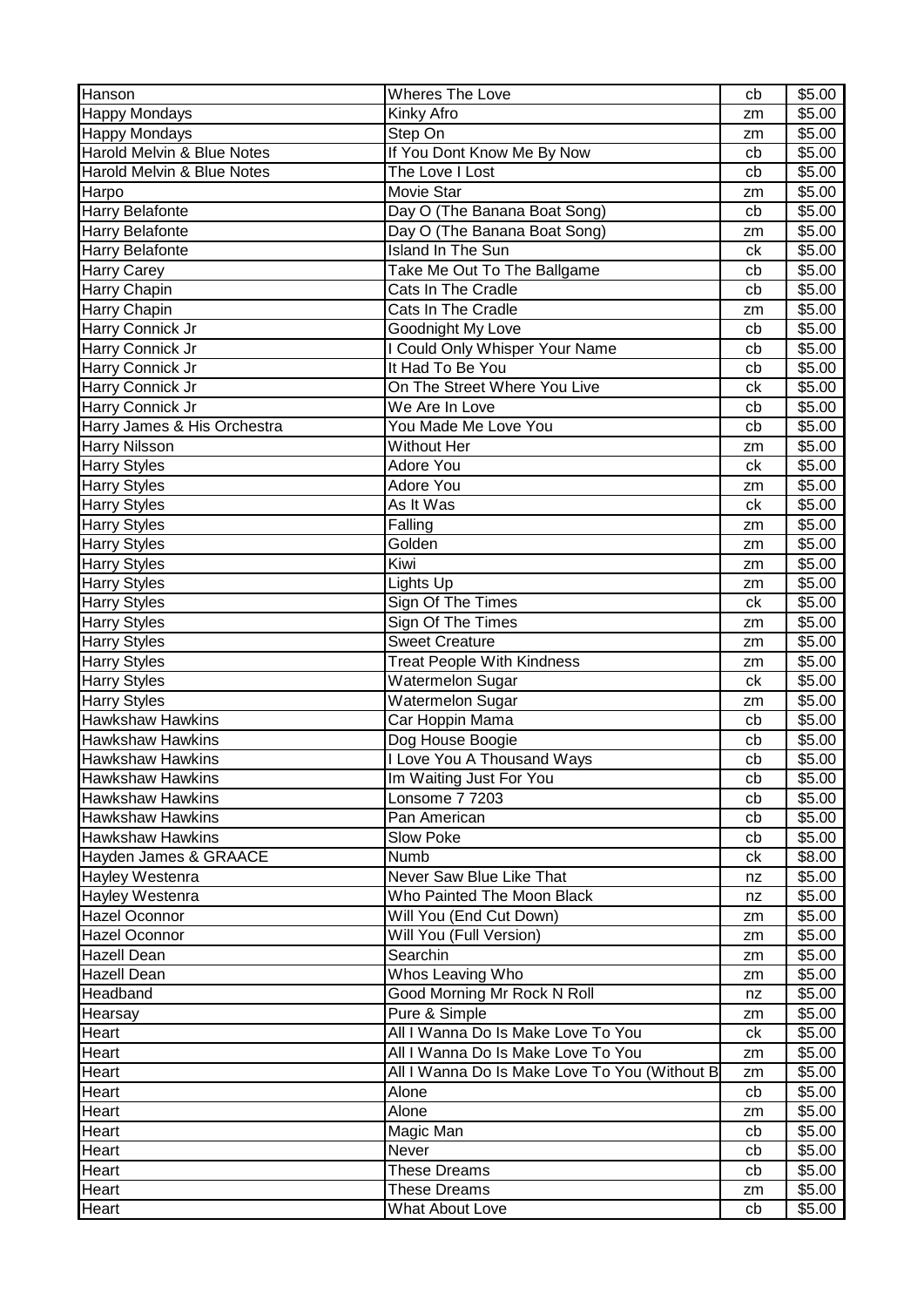| Heart                       | Will You Be There (In The Morning) | cb | \$5.00 |
|-----------------------------|------------------------------------|----|--------|
| Heartland                   | I Loved Her First                  | cb | \$5.00 |
| <b>Heather Headley</b>      | In My Mind                         | cb | \$5.00 |
| <b>Heather Myles</b>        | Love Me A Little Bit Longer        | cb | \$5.00 |
| <b>Heather Myles</b>        | Never Had A Broken Heart           | cb | \$5.00 |
| <b>Heather Myles</b>        | <b>True Love</b>                   | cb | \$5.00 |
| <b>Heather Small</b>        | Proud                              | zm | \$5.00 |
| <b>Heathers The Musical</b> | <b>Candy Store</b>                 | zm | \$5.00 |
| <b>Heathers The Musical</b> | Dead Girl Walking                  | zm | \$5.00 |
| <b>Heathers The Musical</b> | Freeze Your Brain                  | zm | \$5.00 |
| <b>Heathers The Musical</b> | Lifeboat                           | zm | \$5.00 |
| <b>Heathers The Musical</b> | Seventeen                          | zm | \$5.00 |
| Heatwave                    | Always & Forever                   | cb | \$5.00 |
| Heatwave                    | Always & Forever                   | zm | \$5.00 |
| Heatwave                    | <b>Boogie Nights</b>               | cb | \$5.00 |
| Heatwave                    | <b>Boogie Nights</b>               | zm | \$5.00 |
| Heatwave                    | The Groove Line                    | cb | \$5.00 |
| Heaven 17                   | Temptation (Duet)                  | zm | \$5.00 |
| Heaven 17                   | Temptation (Male Solo Version)     | zm | \$5.00 |
| <b>Heidi Newfield</b>       | Cry Cry (Til The Sun Shines)       | cb | \$5.00 |
| <b>Heidi Newfield</b>       | Johnny & June                      | cb | \$5.00 |
| <b>Heidi Newfield</b>       | Stay Up Late                       | cb | \$5.00 |
| Heidi Newfield              | What Am I Waiting For              | cb | \$5.00 |
| <b>Helen Cornelius</b>      | O Holy Night                       | cb | \$5.00 |
| <b>Helen Cornelius</b>      | The First Noel                     | cb | \$5.00 |
| Helen Reddy                 | Aint No Way To Treat A Lady        | cb | \$5.00 |
| <b>Helen Reddy</b>          | Angie Baby                         | cb | \$5.00 |
| <b>Helen Reddy</b>          | Angie Baby                         | zm | \$5.00 |
| <b>Helen Reddy</b>          | Delta Dawn                         | cb | \$5.00 |
| Helen Reddy                 | I Am Woman                         | cb | \$5.00 |
| Helen Reddy                 | I Dont Know How To Love Him        | cb | \$5.00 |
| <b>Helen Reddy</b>          | Leave Me Alone (Ruby Red Dress)    | ck | \$5.00 |
| <b>Helen Reddy</b>          | You & Me Against The World         | cb | \$5.00 |
| <b>Helen Shapiro</b>        | Dont Treat Me Like A Child         | zm | \$5.00 |
| <b>Helen Shapiro</b>        | <b>Walkin Back To Happiness</b>    | ck | \$5.00 |
| Helen Shapiro               | <b>Walkin Back To Happiness</b>    | zm | \$5.00 |
| <b>Helen Shapiro</b>        | You Dont Know                      | zm | \$5.00 |
| Hello                       | New York Groove                    | zm | \$5.00 |
| Hello                       | <b>Tell Him</b>                    | zm | \$5.00 |
| <b>Hello Sailor</b>         | <b>Blue Lady</b>                   | nz | \$5.00 |
| <b>Hello Sailor</b>         | <b>Gutter Black</b>                | nz | \$5.00 |
| Henry Lee Summer            | Wish I Had A Girl                  | cb | \$5.00 |
| <b>Herb Albert</b>          | This Guys In Love With You         | cb | \$5.00 |
| <b>Herb Alpert</b>          | This Guys In Love With You         | zm | \$5.00 |
| <b>Herbs</b>                | <b>French Letter</b>               | nz | \$5.00 |
| <b>Herbs</b>                | Listen                             | nz | \$5.00 |
| <b>Herbs</b>                | Long Ago                           | nz | \$5.00 |
| <b>Herbs</b>                | Sensitive To A Smile               | nz | \$5.00 |
| <b>Herbs</b>                | Til We Kissed                      | nz | \$5.00 |
| <b>Hercules</b>             | Go The Distance                    | zm | \$5.00 |
| <b>Hercules</b>             | I Wont Say (Im In Love)            | zm | \$5.00 |
| <b>Hercules</b>             | One Last Hope                      | zm | \$5.00 |
| Herd                        | I Dont Want Our Loving To Die      | zm | \$5.00 |
| <b>Hermans Hermits</b>      | A Must To Avoid                    | zm | \$5.00 |
| <b>Hermans Hermits</b>      | Hermans Hermits Medley 1           | zm | \$5.00 |
| <b>Hermans Hermits</b>      | Hermans Hermits Medley 2           | zm | \$5.00 |
| Hermans Hermits             | Im Henry The VIII I Am             | cb | \$5.00 |
| <b>Hermans Hermits</b>      | Im Into Something Good             | ck | \$5.00 |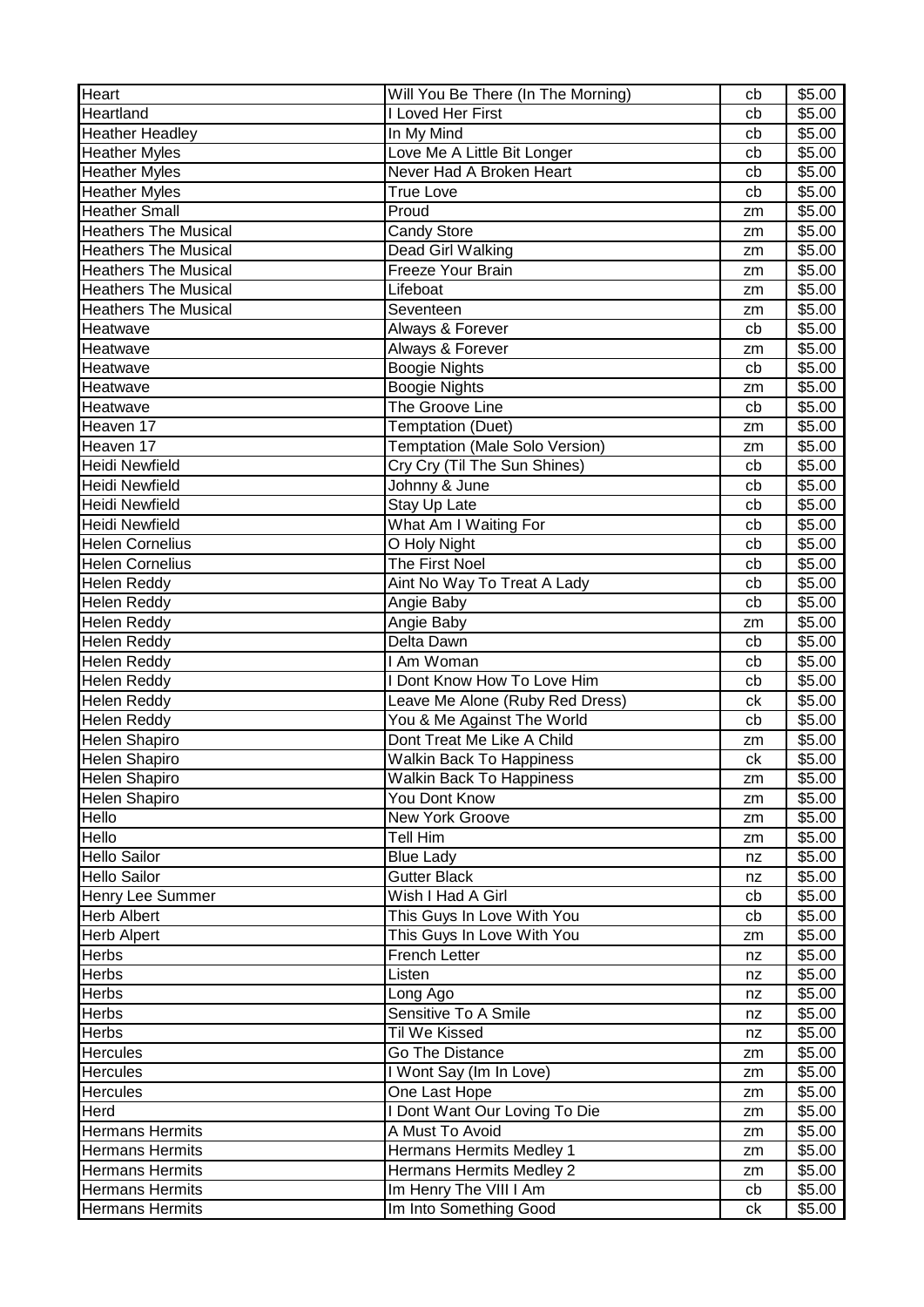| <b>Hermans Hermits</b>                      | Im Into Something Good                        | zm       | \$5.00             |
|---------------------------------------------|-----------------------------------------------|----------|--------------------|
| <b>Hermans Hermits</b>                      | Listen People                                 | zm       | \$5.00             |
| <b>Hermans Hermits</b>                      | Mrs Brown Youve Got A Lovely Daughter         | cb       | \$5.00             |
| <b>Hermans Hermits</b>                      | No Milk Today                                 | zm       | \$5.00             |
| <b>Hermans Hermits</b>                      | Silhouettes                                   | ck       | \$5.00             |
| <b>Hermans Hermits</b>                      | Silhouettes                                   | zm       | \$5.00             |
| <b>Hermans Hermits</b>                      | Sleepy Joe                                    | zm       | \$5.00             |
| <b>Hermans Hermits</b>                      | Somethings Happening                          | zm       | \$5.00             |
| <b>Hermans Hermits</b>                      | <b>Sunshine Girl</b>                          | zm       | \$5.00             |
| <b>Hermans Hermits</b>                      | Theres A Kind Of Hush                         | zm       | \$5.00             |
| <b>Hermans Hermits</b>                      | Wonderful World                               | zm       | \$5.00             |
| <b>Hermans Hermits</b>                      | Years May Come Years May Go                   | zm       | \$5.00             |
| <b>Hermes House Band</b>                    | <b>Country Roads</b>                          | zm       | \$5.00             |
| <b>Hermes House Band</b>                    | Que Sera Sera                                 | zm       | \$5.00             |
| <b>Heroes</b>                               | The Star And The Slaughter                    | ck       | \$8.00             |
| <b>High School Musical</b>                  | Bop To The Top                                | zm       | \$5.00             |
| <b>High School Musical</b>                  | <b>Breaking Free</b>                          | zm       | \$5.00             |
| <b>High School Musical</b>                  | Getcha Head In The Game (Dvd Version)         | zm       | \$5.00             |
| <b>High School Musical</b>                  | I Cant Take My Eyes Off Of You                | zm       | \$5.00             |
| <b>High School Musical</b>                  | <b>Start Of Something New</b>                 | zm       | \$5.00             |
| <b>High School Musical</b>                  | <b>Stick To The Status Quo</b>                | zm       | \$5.00             |
| <b>High School Musical</b>                  | Stick To The Status Quo (No Backing Vocals)   | zm       | \$5.00             |
| <b>High School Musical</b>                  | Were All In This Together                     | zm       | \$5.00             |
| <b>High School Musical</b>                  | Were All In This Together (No Backing Vocals) | zm       | \$5.00             |
| <b>High School Musical</b>                  | What Ive Been Looking For                     | zm       | \$5.00             |
| <b>High School Musical</b>                  | What Ive Been Looking For (Reprise)           | zm       | \$5.00             |
| <b>High School Musical</b>                  | When There Was Me & You                       | zm       | \$5.00             |
| <b>High School Musical 2</b>                | All For One                                   | zm       | \$5.00             |
| <b>High School Musical 2</b>                | All For One (No Backing Vocals)               | zm       | $\overline{$}5.00$ |
| <b>High School Musical 2</b>                | Bet On It                                     | zm       | \$5.00             |
| <b>High School Musical 2</b>                | Everyday                                      | zm       | \$5.00             |
| <b>High School Musical 2</b>                | Fabulous                                      | zm       | \$5.00             |
| <b>High School Musical 2</b>                | Fabulous (No Backing Vocals)                  | zm       | \$5.00             |
| <b>High School Musical 2</b>                | Gotta Go My Own Way (Duet)                    | zm       | \$5.00             |
| High School Musical 2                       | Gotta Go My Own Way (Female Solo)             | zm       | \$5.00             |
| <b>High School Musical 2</b>                | Humuhumunukunukuapuaa                         | zm       | \$5.00             |
| <b>High School Musical 2</b>                | I Dont Dance                                  | zm       | \$5.00             |
| <b>High School Musical 2</b>                | I Dont Dance (No Backing Vocals)              |          | \$5.00             |
| <b>High School Musical 2</b>                |                                               | zm       |                    |
|                                             | What Time Is It                               | zm       | \$5.00             |
| <b>High School Musical 2</b>                | What Time Is It (No Backing Vocals)           | zm       | \$5.00             |
| <b>High School Musical 2</b>                | Work This Out                                 | zm       | \$5.00             |
| <b>High School Musical 2</b>                | Work This Out (No Backing Vocals)             | zm       | \$5.00             |
| <b>High School Musical 2</b>                | You Are The Music In Me                       | zm       | \$5.00             |
| <b>High School Musical 2</b>                | You Are The Music In Me (Sharpay Version)     | zm       | \$5.00             |
| <b>High School Musical 3</b>                | A Night To Remember                           | zm       | \$5.00             |
| <b>High School Musical 3</b>                | A Night To Remember (No Backing Vocals)       | zm       | \$5.00             |
| <b>High School Musical 3</b>                | Can I Have This Dance                         | zm       | \$5.00             |
| <b>High School Musical 3</b>                | <b>High School Musical</b>                    | zm       | \$5.00             |
| <b>High School Musical 3</b>                | High School Musical (No Backing Vocals)       | zm       | \$5.00             |
| <b>High School Musical 3</b>                | <b>Just Getting Started</b>                   | zm       | \$5.00             |
| <b>High School Musical 3</b>                | Just Getting Started (Without Female Lead)    | zm       | \$5.00             |
| <b>High School Musical 3</b>                | Just Wanna Be With You                        | zm       | \$5.00             |
| <b>High School Musical 3</b>                | Now Or Never                                  | zm       | \$5.00             |
| <b>High School Musical 3</b>                | Now Or Never (For Solo Male)                  | zm       | \$5.00             |
| <b>High School Musical 3</b>                | Now Or Never (Instrumental)                   | zm       | \$5.00             |
| <b>High School Musical 3</b>                | <b>Right Here Right Now</b>                   | zm       | \$5.00             |
| <b>High School Musical 3</b><br>Highway 101 | Scream<br>Baby Im Missing You                 | zm<br>cb | \$5.00<br>\$5.00   |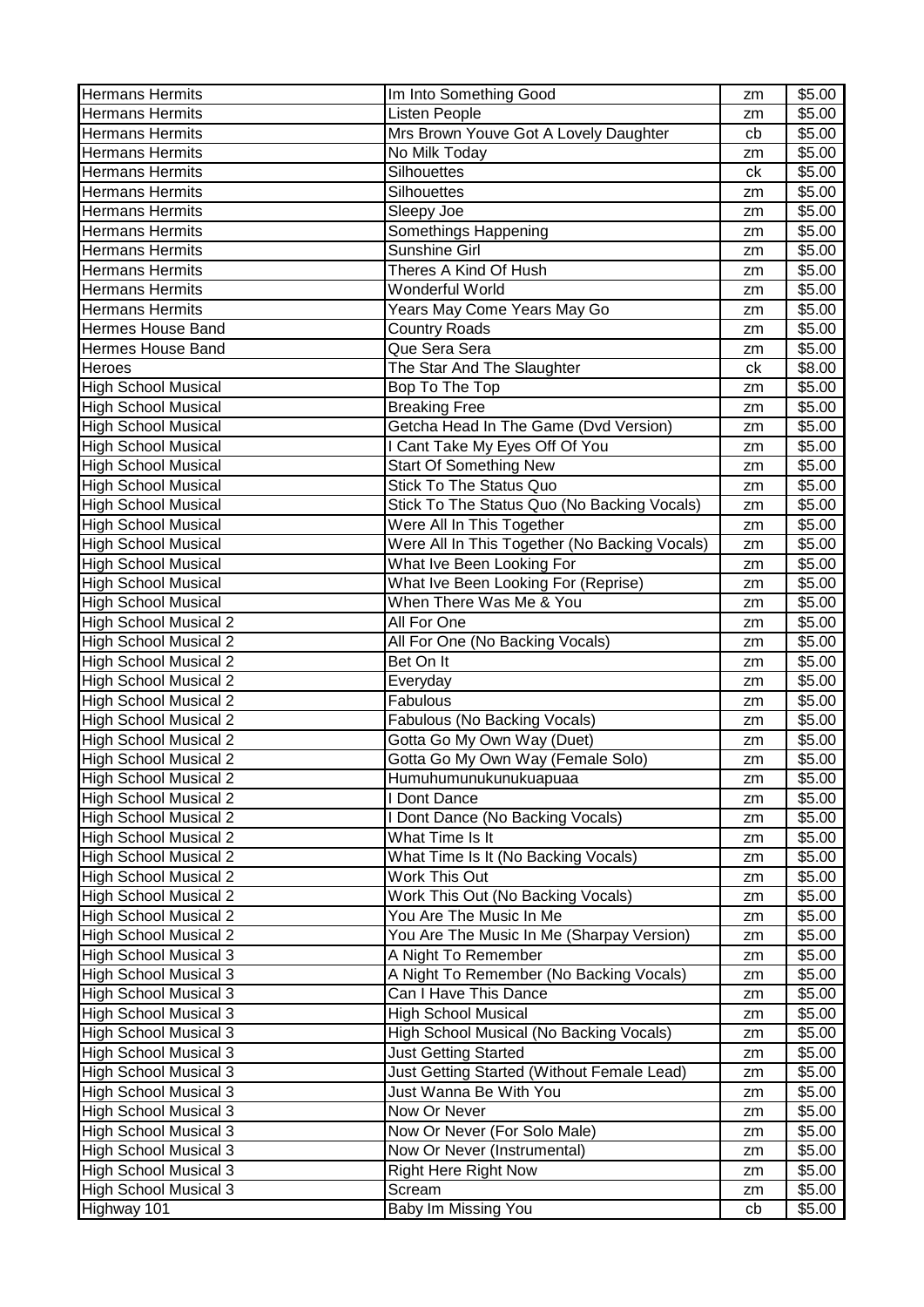| Highway 101                        | Bing Bang Boom                     | cb | \$5.00 |
|------------------------------------|------------------------------------|----|--------|
| Highway 101                        | Cry Cry Cry                        | cb | \$5.00 |
| Highway 101                        | Honky Tonk Baby                    | cb | \$5.00 |
| Highway 101                        | Setting Me Up                      | cb | \$5.00 |
| Highway 101                        | The Blame                          | cb | \$5.00 |
| Highway 101                        | Whiskey If You Were A Woman        | cb | \$5.00 |
| Highway 101                        | Whos Lonely Now                    | cb | \$5.00 |
| Highwaymen                         | <b>Cotton Fields</b>               | cb | \$5.00 |
| Highwaymen                         | Michael                            | cb | \$5.00 |
| <b>Hilary Duff</b>                 | Any Other Day                      | cb | \$5.00 |
| <b>Hilary Duff</b>                 | Beat Of My Heart                   | cb | \$5.00 |
| <b>Hilary Duff</b>                 | Come Clean                         | cb | \$5.00 |
| <b>Hilary Duff</b>                 | Fly                                | cb | \$5.00 |
| <b>Hilary Duff</b>                 | So Yesterday                       | cb | \$5.00 |
| <b>Hilary Duff</b>                 | Stranger                           | cb | \$5.00 |
| <b>Hilary Duff</b>                 | Wake Up                            | cb | \$5.00 |
| <b>Hilary Duff</b>                 | Wake Up                            | zm | \$5.00 |
| <b>Hilary Duff</b>                 | With Love                          | cb | \$5.00 |
| <b>Hilltop Hoods</b>               | <b>Clark Griswold</b>              | сk | \$8.00 |
| <b>Hilltop Hoods</b>               | <b>Cosby Sweater</b>               | ck | \$5.00 |
| <b>Hilltop Hoods</b>               | <b>Cosby Sweater</b>               | zm | \$5.00 |
| Hinder                             | All American Nightmare             | cb | \$5.00 |
| Hinder                             | <b>Better Than Me</b>              | cb | \$5.00 |
| Hinder                             | <b>Get Stoned</b>                  | cb | \$5.00 |
| Hinder                             | Lips Of An Angel                   | cb | \$5.00 |
| Hinder                             | Loaded & Alone                     | cb | \$5.00 |
| Hinder                             | The Best Is Yet To Come            | cb | \$5.00 |
| Hinder                             | Up All Night                       | cb | \$5.00 |
| Hinder                             | Use Me                             | cb | \$5.00 |
| Hinder                             | What Ya Gonna Do                   | cb | \$5.00 |
| Hinder                             | What Ya Gonna Do                   | zm | \$5.00 |
| Hinder                             | <b>Without You</b>                 | cb | \$5.00 |
| <b>Hindley Street Country Club</b> | I Dont Want To Talk About It       | zm | \$5.00 |
| <b>Hives</b>                       | Hate To Say I Told You So          | cb | \$5.00 |
| <b>Hogsnort Rupert</b>             | <b>Aunty Alice Brought Us This</b> | nz | \$5.00 |
| <b>Hogsnort Rupert</b>             | <b>Pretty Girl</b>                 | nz | \$5.00 |
| <b>Hoku</b>                        | Another Dumb Blonde                | cb | \$5.00 |
| <b>Hole</b>                        | <b>Celebrity Skin</b>              | zm | \$5.00 |
| Hole                               | <b>Doll Parts</b>                  | zm | \$5.00 |
| Hole                               | Malibu                             | zm | \$5.00 |
| Hole                               | Miss World                         | zm | \$5.00 |
| Hole                               | Violet                             | zm | \$5.00 |
| <b>Holiday Makers</b>              | <b>Sweet Lovers</b>                | nz | \$5.00 |
| <b>Hollie Smith</b>                | <b>Bathe In The River</b>          | nz | \$5.00 |
| <b>Hollies</b>                     | <b>Bus Stop</b>                    | сk | \$5.00 |
| <b>Hollies</b>                     | <b>Bus Stop</b>                    | zm | \$5.00 |
| <b>Hollies</b>                     | Carrie Anne                        | ck | \$5.00 |
| <b>Hollies</b>                     | Carrie Anne                        | zm | \$5.00 |
| <b>Hollies</b>                     | Gasoline Alley Bred                | zm | \$5.00 |
| <b>Hollies</b>                     | He Aint Heavy Hes My Brother       | ck | \$5.00 |
| <b>Hollies</b>                     | He Aint Heavy Hes My Brother       | zm | \$5.00 |
| <b>Hollies</b>                     | Here I Go Again                    | zm | \$5.00 |
| <b>Hollies</b>                     | Holliedaze (The Hollies Medley)    | zm | \$5.00 |
| <b>Hollies</b>                     | I Cant Let Go                      | zm | \$5.00 |
| <b>Hollies</b>                     | If I Needed Someone                | zm | \$5.00 |
| <b>Hollies</b>                     | Im Alive                           | zm | \$5.00 |
| Hollies                            | Jennifer Eccles                    | zm | \$5.00 |
| <b>Hollies</b>                     | Just One Look                      | zm | \$5.00 |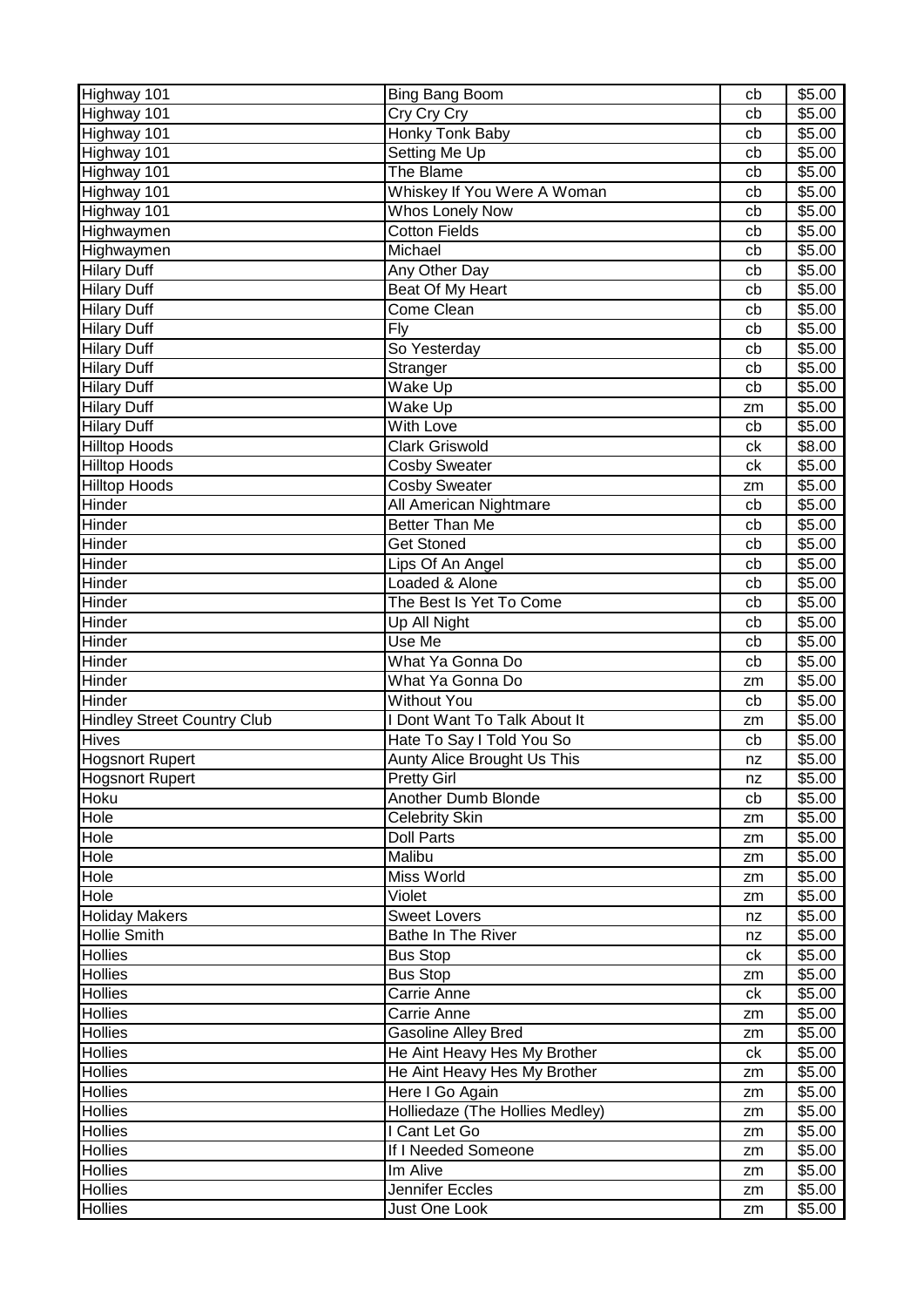| <b>Hollies</b><br>Listen To Me<br>\$5.00<br>zm<br><b>Hollies</b><br>Long Cool Woman In A Black Dress<br>\$5.00<br>cb<br><b>Hollies</b><br>Look Through Any Window<br>\$5.00<br>zm<br>On A Carousel<br>\$5.00<br>zm<br><b>Hollies</b><br>Sorry Suzanne<br>\$5.00<br>zm<br><b>Hollies</b><br>\$5.00<br>Stay<br>zm<br><b>Hollies</b><br><b>Suspended Animation</b><br>\$5.00<br>zm<br><b>Hollies</b><br>The Air That I Breathe<br>\$5.00<br>ck<br><b>Hollies</b><br>The Air That I Breathe<br>\$5.00<br>zm<br><b>Hollies</b><br>Were Through<br>\$5.00<br>zm<br><b>Hollies</b><br>Yes I Will<br>\$5.00<br>zm<br>Are You Ever Gonna Love Me<br><b>Holly Dunn</b><br>\$5.00<br>cb<br>Daddys Hands<br>\$5.00<br><b>Holly Dunn</b><br>cb<br><b>Holly Dunn</b><br><b>Golden Years</b><br>\$5.00<br>cb<br>Heart Full Of Love<br>\$5.00<br><b>Holly Dunn</b><br>cb<br>I Am Who I Am<br>\$5.00<br><b>Holly Dunn</b><br>cb<br>Maybe I Mean Yes<br><b>Holly Dunn</b><br>\$5.00<br>cb<br>My Anniversary For Being A Fool<br><b>Holly Dunn</b><br>\$5.00<br>cb<br>No Love Have I<br><b>Holly Dunn</b><br>cb<br>\$5.00<br><b>Holly Dunn</b><br>Only When I Love<br>\$5.00<br>cb<br>Holly Dunn<br>Thats What Your Love Does To Me<br>\$5.00<br>cb<br><b>Holly Dunn</b><br>There Goes My Heart Again<br>\$5.00<br>cb<br><b>Holly Dunn</b><br>You Really Had Me Going<br>\$5.00<br>cb<br>Holly Dunn & Kenny Rogers<br>Maybe<br>\$5.00<br>cb<br>Holly Dunn & Michael Martin Murphey<br>A Face In The Crowd<br>\$5.00<br>cb<br><b>Holly Lamar</b><br>So This Is Life<br>\$5.00<br>cb<br><b>Holly Lamar</b><br>\$5.00<br>These Are The Days<br>cb<br><b>Holly Lamar</b><br>Unkissed<br>\$5.00<br>cb<br><b>Holly Valance</b><br><b>Kiss Kiss</b><br>\$5.00<br>сk<br><b>Holly Williams</b><br>Keep The Change<br>\$5.00<br>cb<br><b>Holly Williams</b><br>Mama<br>\$5.00<br>cb<br><b>Holly Wynette</b><br>\$5.00<br>My Future Ex Boyfriend<br>cb<br>Alley Oop<br>\$5.00<br><b>Hollywood Argyles</b><br>cb<br>Let It Out (Let It All Hang Out)<br>Hombres<br>\$5.00<br>cb<br><b>Hometown News</b><br>\$5.00<br><b>First Second Chance</b><br>cb<br><b>Hometown News</b><br>Minivan<br>\$5.00<br>cb<br><b>Hometown News</b><br>Wheels<br>\$5.00<br>cb<br>Little Honda<br>\$5.00<br>Hondells<br>cb<br>Want Ads<br><b>Honey Cone</b><br>\$5.00<br>cb<br>Honeybus<br>I Cant Let Maggie Go<br>\$5.00<br>zm<br>Honeycombs<br>Have I The Right<br>\$5.00<br>cb<br>Honeycombs<br>Have I The Right<br>\$5.00<br>zm<br>\$5.00<br>Sea Of Love<br>Honeydrippers<br>cb<br>Crawling In The Dark<br>Hoobastank<br>\$5.00<br>cb<br>Disappear<br>\$5.00<br>Hoobastank<br>cb<br>If I Were You<br>\$5.00<br>Hoobastank<br>cb<br>Hoobastank<br>Remember Me<br>\$5.00<br>cb<br>Running Away<br>\$5.00<br>Hoobastank<br>cb<br>So Close So Far<br>Hoobastank<br>\$5.00<br>cb<br>Hoobastank<br>The Reason<br>\$5.00<br>cb<br>Hoobastank<br>The Reason<br>\$5.00<br>zm<br><b>Hoodoo Gurus</b><br>1000 Miles Away<br>\$5.00<br>ck<br>Hoodoo Gurus<br>1000 Miles Away<br>\$5.00<br>zm<br><b>Hoodoo Gurus</b><br><b>Bittersweet</b><br>\$8.00<br>сk<br>Hoodoo Gurus<br>\$8.00<br>Death Defying<br>ck<br>\$8.00<br><b>Hoodoo Gurus</b><br><b>Good Times</b><br>ck | <b>Hollies</b> | Let Love Pass     | zm | \$5.00 |
|-------------------------------------------------------------------------------------------------------------------------------------------------------------------------------------------------------------------------------------------------------------------------------------------------------------------------------------------------------------------------------------------------------------------------------------------------------------------------------------------------------------------------------------------------------------------------------------------------------------------------------------------------------------------------------------------------------------------------------------------------------------------------------------------------------------------------------------------------------------------------------------------------------------------------------------------------------------------------------------------------------------------------------------------------------------------------------------------------------------------------------------------------------------------------------------------------------------------------------------------------------------------------------------------------------------------------------------------------------------------------------------------------------------------------------------------------------------------------------------------------------------------------------------------------------------------------------------------------------------------------------------------------------------------------------------------------------------------------------------------------------------------------------------------------------------------------------------------------------------------------------------------------------------------------------------------------------------------------------------------------------------------------------------------------------------------------------------------------------------------------------------------------------------------------------------------------------------------------------------------------------------------------------------------------------------------------------------------------------------------------------------------------------------------------------------------------------------------------------------------------------------------------------------------------------------------------------------------------------------------------------------------------------------------------------------------------------------------------------------------------------------------------------------------------------------------------------------------------------------------------------------------------------------------------------------------------------------------------------------------------------------------------------------------------------------------------------------------------------------------------------------------------------------------------------------------------------------|----------------|-------------------|----|--------|
|                                                                                                                                                                                                                                                                                                                                                                                                                                                                                                                                                                                                                                                                                                                                                                                                                                                                                                                                                                                                                                                                                                                                                                                                                                                                                                                                                                                                                                                                                                                                                                                                                                                                                                                                                                                                                                                                                                                                                                                                                                                                                                                                                                                                                                                                                                                                                                                                                                                                                                                                                                                                                                                                                                                                                                                                                                                                                                                                                                                                                                                                                                                                                                                                             |                |                   |    |        |
|                                                                                                                                                                                                                                                                                                                                                                                                                                                                                                                                                                                                                                                                                                                                                                                                                                                                                                                                                                                                                                                                                                                                                                                                                                                                                                                                                                                                                                                                                                                                                                                                                                                                                                                                                                                                                                                                                                                                                                                                                                                                                                                                                                                                                                                                                                                                                                                                                                                                                                                                                                                                                                                                                                                                                                                                                                                                                                                                                                                                                                                                                                                                                                                                             |                |                   |    |        |
|                                                                                                                                                                                                                                                                                                                                                                                                                                                                                                                                                                                                                                                                                                                                                                                                                                                                                                                                                                                                                                                                                                                                                                                                                                                                                                                                                                                                                                                                                                                                                                                                                                                                                                                                                                                                                                                                                                                                                                                                                                                                                                                                                                                                                                                                                                                                                                                                                                                                                                                                                                                                                                                                                                                                                                                                                                                                                                                                                                                                                                                                                                                                                                                                             |                |                   |    |        |
|                                                                                                                                                                                                                                                                                                                                                                                                                                                                                                                                                                                                                                                                                                                                                                                                                                                                                                                                                                                                                                                                                                                                                                                                                                                                                                                                                                                                                                                                                                                                                                                                                                                                                                                                                                                                                                                                                                                                                                                                                                                                                                                                                                                                                                                                                                                                                                                                                                                                                                                                                                                                                                                                                                                                                                                                                                                                                                                                                                                                                                                                                                                                                                                                             | <b>Hollies</b> |                   |    |        |
|                                                                                                                                                                                                                                                                                                                                                                                                                                                                                                                                                                                                                                                                                                                                                                                                                                                                                                                                                                                                                                                                                                                                                                                                                                                                                                                                                                                                                                                                                                                                                                                                                                                                                                                                                                                                                                                                                                                                                                                                                                                                                                                                                                                                                                                                                                                                                                                                                                                                                                                                                                                                                                                                                                                                                                                                                                                                                                                                                                                                                                                                                                                                                                                                             |                |                   |    |        |
|                                                                                                                                                                                                                                                                                                                                                                                                                                                                                                                                                                                                                                                                                                                                                                                                                                                                                                                                                                                                                                                                                                                                                                                                                                                                                                                                                                                                                                                                                                                                                                                                                                                                                                                                                                                                                                                                                                                                                                                                                                                                                                                                                                                                                                                                                                                                                                                                                                                                                                                                                                                                                                                                                                                                                                                                                                                                                                                                                                                                                                                                                                                                                                                                             |                |                   |    |        |
|                                                                                                                                                                                                                                                                                                                                                                                                                                                                                                                                                                                                                                                                                                                                                                                                                                                                                                                                                                                                                                                                                                                                                                                                                                                                                                                                                                                                                                                                                                                                                                                                                                                                                                                                                                                                                                                                                                                                                                                                                                                                                                                                                                                                                                                                                                                                                                                                                                                                                                                                                                                                                                                                                                                                                                                                                                                                                                                                                                                                                                                                                                                                                                                                             |                |                   |    |        |
|                                                                                                                                                                                                                                                                                                                                                                                                                                                                                                                                                                                                                                                                                                                                                                                                                                                                                                                                                                                                                                                                                                                                                                                                                                                                                                                                                                                                                                                                                                                                                                                                                                                                                                                                                                                                                                                                                                                                                                                                                                                                                                                                                                                                                                                                                                                                                                                                                                                                                                                                                                                                                                                                                                                                                                                                                                                                                                                                                                                                                                                                                                                                                                                                             |                |                   |    |        |
|                                                                                                                                                                                                                                                                                                                                                                                                                                                                                                                                                                                                                                                                                                                                                                                                                                                                                                                                                                                                                                                                                                                                                                                                                                                                                                                                                                                                                                                                                                                                                                                                                                                                                                                                                                                                                                                                                                                                                                                                                                                                                                                                                                                                                                                                                                                                                                                                                                                                                                                                                                                                                                                                                                                                                                                                                                                                                                                                                                                                                                                                                                                                                                                                             |                |                   |    |        |
|                                                                                                                                                                                                                                                                                                                                                                                                                                                                                                                                                                                                                                                                                                                                                                                                                                                                                                                                                                                                                                                                                                                                                                                                                                                                                                                                                                                                                                                                                                                                                                                                                                                                                                                                                                                                                                                                                                                                                                                                                                                                                                                                                                                                                                                                                                                                                                                                                                                                                                                                                                                                                                                                                                                                                                                                                                                                                                                                                                                                                                                                                                                                                                                                             |                |                   |    |        |
|                                                                                                                                                                                                                                                                                                                                                                                                                                                                                                                                                                                                                                                                                                                                                                                                                                                                                                                                                                                                                                                                                                                                                                                                                                                                                                                                                                                                                                                                                                                                                                                                                                                                                                                                                                                                                                                                                                                                                                                                                                                                                                                                                                                                                                                                                                                                                                                                                                                                                                                                                                                                                                                                                                                                                                                                                                                                                                                                                                                                                                                                                                                                                                                                             |                |                   |    |        |
|                                                                                                                                                                                                                                                                                                                                                                                                                                                                                                                                                                                                                                                                                                                                                                                                                                                                                                                                                                                                                                                                                                                                                                                                                                                                                                                                                                                                                                                                                                                                                                                                                                                                                                                                                                                                                                                                                                                                                                                                                                                                                                                                                                                                                                                                                                                                                                                                                                                                                                                                                                                                                                                                                                                                                                                                                                                                                                                                                                                                                                                                                                                                                                                                             |                |                   |    |        |
|                                                                                                                                                                                                                                                                                                                                                                                                                                                                                                                                                                                                                                                                                                                                                                                                                                                                                                                                                                                                                                                                                                                                                                                                                                                                                                                                                                                                                                                                                                                                                                                                                                                                                                                                                                                                                                                                                                                                                                                                                                                                                                                                                                                                                                                                                                                                                                                                                                                                                                                                                                                                                                                                                                                                                                                                                                                                                                                                                                                                                                                                                                                                                                                                             |                |                   |    |        |
|                                                                                                                                                                                                                                                                                                                                                                                                                                                                                                                                                                                                                                                                                                                                                                                                                                                                                                                                                                                                                                                                                                                                                                                                                                                                                                                                                                                                                                                                                                                                                                                                                                                                                                                                                                                                                                                                                                                                                                                                                                                                                                                                                                                                                                                                                                                                                                                                                                                                                                                                                                                                                                                                                                                                                                                                                                                                                                                                                                                                                                                                                                                                                                                                             |                |                   |    |        |
|                                                                                                                                                                                                                                                                                                                                                                                                                                                                                                                                                                                                                                                                                                                                                                                                                                                                                                                                                                                                                                                                                                                                                                                                                                                                                                                                                                                                                                                                                                                                                                                                                                                                                                                                                                                                                                                                                                                                                                                                                                                                                                                                                                                                                                                                                                                                                                                                                                                                                                                                                                                                                                                                                                                                                                                                                                                                                                                                                                                                                                                                                                                                                                                                             |                |                   |    |        |
|                                                                                                                                                                                                                                                                                                                                                                                                                                                                                                                                                                                                                                                                                                                                                                                                                                                                                                                                                                                                                                                                                                                                                                                                                                                                                                                                                                                                                                                                                                                                                                                                                                                                                                                                                                                                                                                                                                                                                                                                                                                                                                                                                                                                                                                                                                                                                                                                                                                                                                                                                                                                                                                                                                                                                                                                                                                                                                                                                                                                                                                                                                                                                                                                             |                |                   |    |        |
|                                                                                                                                                                                                                                                                                                                                                                                                                                                                                                                                                                                                                                                                                                                                                                                                                                                                                                                                                                                                                                                                                                                                                                                                                                                                                                                                                                                                                                                                                                                                                                                                                                                                                                                                                                                                                                                                                                                                                                                                                                                                                                                                                                                                                                                                                                                                                                                                                                                                                                                                                                                                                                                                                                                                                                                                                                                                                                                                                                                                                                                                                                                                                                                                             |                |                   |    |        |
|                                                                                                                                                                                                                                                                                                                                                                                                                                                                                                                                                                                                                                                                                                                                                                                                                                                                                                                                                                                                                                                                                                                                                                                                                                                                                                                                                                                                                                                                                                                                                                                                                                                                                                                                                                                                                                                                                                                                                                                                                                                                                                                                                                                                                                                                                                                                                                                                                                                                                                                                                                                                                                                                                                                                                                                                                                                                                                                                                                                                                                                                                                                                                                                                             |                |                   |    |        |
|                                                                                                                                                                                                                                                                                                                                                                                                                                                                                                                                                                                                                                                                                                                                                                                                                                                                                                                                                                                                                                                                                                                                                                                                                                                                                                                                                                                                                                                                                                                                                                                                                                                                                                                                                                                                                                                                                                                                                                                                                                                                                                                                                                                                                                                                                                                                                                                                                                                                                                                                                                                                                                                                                                                                                                                                                                                                                                                                                                                                                                                                                                                                                                                                             |                |                   |    |        |
|                                                                                                                                                                                                                                                                                                                                                                                                                                                                                                                                                                                                                                                                                                                                                                                                                                                                                                                                                                                                                                                                                                                                                                                                                                                                                                                                                                                                                                                                                                                                                                                                                                                                                                                                                                                                                                                                                                                                                                                                                                                                                                                                                                                                                                                                                                                                                                                                                                                                                                                                                                                                                                                                                                                                                                                                                                                                                                                                                                                                                                                                                                                                                                                                             |                |                   |    |        |
|                                                                                                                                                                                                                                                                                                                                                                                                                                                                                                                                                                                                                                                                                                                                                                                                                                                                                                                                                                                                                                                                                                                                                                                                                                                                                                                                                                                                                                                                                                                                                                                                                                                                                                                                                                                                                                                                                                                                                                                                                                                                                                                                                                                                                                                                                                                                                                                                                                                                                                                                                                                                                                                                                                                                                                                                                                                                                                                                                                                                                                                                                                                                                                                                             |                |                   |    |        |
|                                                                                                                                                                                                                                                                                                                                                                                                                                                                                                                                                                                                                                                                                                                                                                                                                                                                                                                                                                                                                                                                                                                                                                                                                                                                                                                                                                                                                                                                                                                                                                                                                                                                                                                                                                                                                                                                                                                                                                                                                                                                                                                                                                                                                                                                                                                                                                                                                                                                                                                                                                                                                                                                                                                                                                                                                                                                                                                                                                                                                                                                                                                                                                                                             |                |                   |    |        |
|                                                                                                                                                                                                                                                                                                                                                                                                                                                                                                                                                                                                                                                                                                                                                                                                                                                                                                                                                                                                                                                                                                                                                                                                                                                                                                                                                                                                                                                                                                                                                                                                                                                                                                                                                                                                                                                                                                                                                                                                                                                                                                                                                                                                                                                                                                                                                                                                                                                                                                                                                                                                                                                                                                                                                                                                                                                                                                                                                                                                                                                                                                                                                                                                             |                |                   |    |        |
|                                                                                                                                                                                                                                                                                                                                                                                                                                                                                                                                                                                                                                                                                                                                                                                                                                                                                                                                                                                                                                                                                                                                                                                                                                                                                                                                                                                                                                                                                                                                                                                                                                                                                                                                                                                                                                                                                                                                                                                                                                                                                                                                                                                                                                                                                                                                                                                                                                                                                                                                                                                                                                                                                                                                                                                                                                                                                                                                                                                                                                                                                                                                                                                                             |                |                   |    |        |
|                                                                                                                                                                                                                                                                                                                                                                                                                                                                                                                                                                                                                                                                                                                                                                                                                                                                                                                                                                                                                                                                                                                                                                                                                                                                                                                                                                                                                                                                                                                                                                                                                                                                                                                                                                                                                                                                                                                                                                                                                                                                                                                                                                                                                                                                                                                                                                                                                                                                                                                                                                                                                                                                                                                                                                                                                                                                                                                                                                                                                                                                                                                                                                                                             |                |                   |    |        |
|                                                                                                                                                                                                                                                                                                                                                                                                                                                                                                                                                                                                                                                                                                                                                                                                                                                                                                                                                                                                                                                                                                                                                                                                                                                                                                                                                                                                                                                                                                                                                                                                                                                                                                                                                                                                                                                                                                                                                                                                                                                                                                                                                                                                                                                                                                                                                                                                                                                                                                                                                                                                                                                                                                                                                                                                                                                                                                                                                                                                                                                                                                                                                                                                             |                |                   |    |        |
|                                                                                                                                                                                                                                                                                                                                                                                                                                                                                                                                                                                                                                                                                                                                                                                                                                                                                                                                                                                                                                                                                                                                                                                                                                                                                                                                                                                                                                                                                                                                                                                                                                                                                                                                                                                                                                                                                                                                                                                                                                                                                                                                                                                                                                                                                                                                                                                                                                                                                                                                                                                                                                                                                                                                                                                                                                                                                                                                                                                                                                                                                                                                                                                                             |                |                   |    |        |
|                                                                                                                                                                                                                                                                                                                                                                                                                                                                                                                                                                                                                                                                                                                                                                                                                                                                                                                                                                                                                                                                                                                                                                                                                                                                                                                                                                                                                                                                                                                                                                                                                                                                                                                                                                                                                                                                                                                                                                                                                                                                                                                                                                                                                                                                                                                                                                                                                                                                                                                                                                                                                                                                                                                                                                                                                                                                                                                                                                                                                                                                                                                                                                                                             |                |                   |    |        |
|                                                                                                                                                                                                                                                                                                                                                                                                                                                                                                                                                                                                                                                                                                                                                                                                                                                                                                                                                                                                                                                                                                                                                                                                                                                                                                                                                                                                                                                                                                                                                                                                                                                                                                                                                                                                                                                                                                                                                                                                                                                                                                                                                                                                                                                                                                                                                                                                                                                                                                                                                                                                                                                                                                                                                                                                                                                                                                                                                                                                                                                                                                                                                                                                             |                |                   |    |        |
|                                                                                                                                                                                                                                                                                                                                                                                                                                                                                                                                                                                                                                                                                                                                                                                                                                                                                                                                                                                                                                                                                                                                                                                                                                                                                                                                                                                                                                                                                                                                                                                                                                                                                                                                                                                                                                                                                                                                                                                                                                                                                                                                                                                                                                                                                                                                                                                                                                                                                                                                                                                                                                                                                                                                                                                                                                                                                                                                                                                                                                                                                                                                                                                                             |                |                   |    |        |
|                                                                                                                                                                                                                                                                                                                                                                                                                                                                                                                                                                                                                                                                                                                                                                                                                                                                                                                                                                                                                                                                                                                                                                                                                                                                                                                                                                                                                                                                                                                                                                                                                                                                                                                                                                                                                                                                                                                                                                                                                                                                                                                                                                                                                                                                                                                                                                                                                                                                                                                                                                                                                                                                                                                                                                                                                                                                                                                                                                                                                                                                                                                                                                                                             |                |                   |    |        |
|                                                                                                                                                                                                                                                                                                                                                                                                                                                                                                                                                                                                                                                                                                                                                                                                                                                                                                                                                                                                                                                                                                                                                                                                                                                                                                                                                                                                                                                                                                                                                                                                                                                                                                                                                                                                                                                                                                                                                                                                                                                                                                                                                                                                                                                                                                                                                                                                                                                                                                                                                                                                                                                                                                                                                                                                                                                                                                                                                                                                                                                                                                                                                                                                             |                |                   |    |        |
|                                                                                                                                                                                                                                                                                                                                                                                                                                                                                                                                                                                                                                                                                                                                                                                                                                                                                                                                                                                                                                                                                                                                                                                                                                                                                                                                                                                                                                                                                                                                                                                                                                                                                                                                                                                                                                                                                                                                                                                                                                                                                                                                                                                                                                                                                                                                                                                                                                                                                                                                                                                                                                                                                                                                                                                                                                                                                                                                                                                                                                                                                                                                                                                                             |                |                   |    |        |
|                                                                                                                                                                                                                                                                                                                                                                                                                                                                                                                                                                                                                                                                                                                                                                                                                                                                                                                                                                                                                                                                                                                                                                                                                                                                                                                                                                                                                                                                                                                                                                                                                                                                                                                                                                                                                                                                                                                                                                                                                                                                                                                                                                                                                                                                                                                                                                                                                                                                                                                                                                                                                                                                                                                                                                                                                                                                                                                                                                                                                                                                                                                                                                                                             |                |                   |    |        |
|                                                                                                                                                                                                                                                                                                                                                                                                                                                                                                                                                                                                                                                                                                                                                                                                                                                                                                                                                                                                                                                                                                                                                                                                                                                                                                                                                                                                                                                                                                                                                                                                                                                                                                                                                                                                                                                                                                                                                                                                                                                                                                                                                                                                                                                                                                                                                                                                                                                                                                                                                                                                                                                                                                                                                                                                                                                                                                                                                                                                                                                                                                                                                                                                             |                |                   |    |        |
|                                                                                                                                                                                                                                                                                                                                                                                                                                                                                                                                                                                                                                                                                                                                                                                                                                                                                                                                                                                                                                                                                                                                                                                                                                                                                                                                                                                                                                                                                                                                                                                                                                                                                                                                                                                                                                                                                                                                                                                                                                                                                                                                                                                                                                                                                                                                                                                                                                                                                                                                                                                                                                                                                                                                                                                                                                                                                                                                                                                                                                                                                                                                                                                                             |                |                   |    |        |
|                                                                                                                                                                                                                                                                                                                                                                                                                                                                                                                                                                                                                                                                                                                                                                                                                                                                                                                                                                                                                                                                                                                                                                                                                                                                                                                                                                                                                                                                                                                                                                                                                                                                                                                                                                                                                                                                                                                                                                                                                                                                                                                                                                                                                                                                                                                                                                                                                                                                                                                                                                                                                                                                                                                                                                                                                                                                                                                                                                                                                                                                                                                                                                                                             |                |                   |    |        |
|                                                                                                                                                                                                                                                                                                                                                                                                                                                                                                                                                                                                                                                                                                                                                                                                                                                                                                                                                                                                                                                                                                                                                                                                                                                                                                                                                                                                                                                                                                                                                                                                                                                                                                                                                                                                                                                                                                                                                                                                                                                                                                                                                                                                                                                                                                                                                                                                                                                                                                                                                                                                                                                                                                                                                                                                                                                                                                                                                                                                                                                                                                                                                                                                             |                |                   |    |        |
|                                                                                                                                                                                                                                                                                                                                                                                                                                                                                                                                                                                                                                                                                                                                                                                                                                                                                                                                                                                                                                                                                                                                                                                                                                                                                                                                                                                                                                                                                                                                                                                                                                                                                                                                                                                                                                                                                                                                                                                                                                                                                                                                                                                                                                                                                                                                                                                                                                                                                                                                                                                                                                                                                                                                                                                                                                                                                                                                                                                                                                                                                                                                                                                                             |                |                   |    |        |
|                                                                                                                                                                                                                                                                                                                                                                                                                                                                                                                                                                                                                                                                                                                                                                                                                                                                                                                                                                                                                                                                                                                                                                                                                                                                                                                                                                                                                                                                                                                                                                                                                                                                                                                                                                                                                                                                                                                                                                                                                                                                                                                                                                                                                                                                                                                                                                                                                                                                                                                                                                                                                                                                                                                                                                                                                                                                                                                                                                                                                                                                                                                                                                                                             |                |                   |    |        |
|                                                                                                                                                                                                                                                                                                                                                                                                                                                                                                                                                                                                                                                                                                                                                                                                                                                                                                                                                                                                                                                                                                                                                                                                                                                                                                                                                                                                                                                                                                                                                                                                                                                                                                                                                                                                                                                                                                                                                                                                                                                                                                                                                                                                                                                                                                                                                                                                                                                                                                                                                                                                                                                                                                                                                                                                                                                                                                                                                                                                                                                                                                                                                                                                             |                |                   |    |        |
|                                                                                                                                                                                                                                                                                                                                                                                                                                                                                                                                                                                                                                                                                                                                                                                                                                                                                                                                                                                                                                                                                                                                                                                                                                                                                                                                                                                                                                                                                                                                                                                                                                                                                                                                                                                                                                                                                                                                                                                                                                                                                                                                                                                                                                                                                                                                                                                                                                                                                                                                                                                                                                                                                                                                                                                                                                                                                                                                                                                                                                                                                                                                                                                                             |                |                   |    |        |
|                                                                                                                                                                                                                                                                                                                                                                                                                                                                                                                                                                                                                                                                                                                                                                                                                                                                                                                                                                                                                                                                                                                                                                                                                                                                                                                                                                                                                                                                                                                                                                                                                                                                                                                                                                                                                                                                                                                                                                                                                                                                                                                                                                                                                                                                                                                                                                                                                                                                                                                                                                                                                                                                                                                                                                                                                                                                                                                                                                                                                                                                                                                                                                                                             |                |                   |    |        |
|                                                                                                                                                                                                                                                                                                                                                                                                                                                                                                                                                                                                                                                                                                                                                                                                                                                                                                                                                                                                                                                                                                                                                                                                                                                                                                                                                                                                                                                                                                                                                                                                                                                                                                                                                                                                                                                                                                                                                                                                                                                                                                                                                                                                                                                                                                                                                                                                                                                                                                                                                                                                                                                                                                                                                                                                                                                                                                                                                                                                                                                                                                                                                                                                             |                |                   |    |        |
|                                                                                                                                                                                                                                                                                                                                                                                                                                                                                                                                                                                                                                                                                                                                                                                                                                                                                                                                                                                                                                                                                                                                                                                                                                                                                                                                                                                                                                                                                                                                                                                                                                                                                                                                                                                                                                                                                                                                                                                                                                                                                                                                                                                                                                                                                                                                                                                                                                                                                                                                                                                                                                                                                                                                                                                                                                                                                                                                                                                                                                                                                                                                                                                                             |                |                   |    |        |
|                                                                                                                                                                                                                                                                                                                                                                                                                                                                                                                                                                                                                                                                                                                                                                                                                                                                                                                                                                                                                                                                                                                                                                                                                                                                                                                                                                                                                                                                                                                                                                                                                                                                                                                                                                                                                                                                                                                                                                                                                                                                                                                                                                                                                                                                                                                                                                                                                                                                                                                                                                                                                                                                                                                                                                                                                                                                                                                                                                                                                                                                                                                                                                                                             |                |                   |    |        |
|                                                                                                                                                                                                                                                                                                                                                                                                                                                                                                                                                                                                                                                                                                                                                                                                                                                                                                                                                                                                                                                                                                                                                                                                                                                                                                                                                                                                                                                                                                                                                                                                                                                                                                                                                                                                                                                                                                                                                                                                                                                                                                                                                                                                                                                                                                                                                                                                                                                                                                                                                                                                                                                                                                                                                                                                                                                                                                                                                                                                                                                                                                                                                                                                             |                |                   |    |        |
|                                                                                                                                                                                                                                                                                                                                                                                                                                                                                                                                                                                                                                                                                                                                                                                                                                                                                                                                                                                                                                                                                                                                                                                                                                                                                                                                                                                                                                                                                                                                                                                                                                                                                                                                                                                                                                                                                                                                                                                                                                                                                                                                                                                                                                                                                                                                                                                                                                                                                                                                                                                                                                                                                                                                                                                                                                                                                                                                                                                                                                                                                                                                                                                                             |                |                   |    |        |
|                                                                                                                                                                                                                                                                                                                                                                                                                                                                                                                                                                                                                                                                                                                                                                                                                                                                                                                                                                                                                                                                                                                                                                                                                                                                                                                                                                                                                                                                                                                                                                                                                                                                                                                                                                                                                                                                                                                                                                                                                                                                                                                                                                                                                                                                                                                                                                                                                                                                                                                                                                                                                                                                                                                                                                                                                                                                                                                                                                                                                                                                                                                                                                                                             |                |                   |    |        |
|                                                                                                                                                                                                                                                                                                                                                                                                                                                                                                                                                                                                                                                                                                                                                                                                                                                                                                                                                                                                                                                                                                                                                                                                                                                                                                                                                                                                                                                                                                                                                                                                                                                                                                                                                                                                                                                                                                                                                                                                                                                                                                                                                                                                                                                                                                                                                                                                                                                                                                                                                                                                                                                                                                                                                                                                                                                                                                                                                                                                                                                                                                                                                                                                             |                |                   |    |        |
|                                                                                                                                                                                                                                                                                                                                                                                                                                                                                                                                                                                                                                                                                                                                                                                                                                                                                                                                                                                                                                                                                                                                                                                                                                                                                                                                                                                                                                                                                                                                                                                                                                                                                                                                                                                                                                                                                                                                                                                                                                                                                                                                                                                                                                                                                                                                                                                                                                                                                                                                                                                                                                                                                                                                                                                                                                                                                                                                                                                                                                                                                                                                                                                                             |                |                   |    |        |
|                                                                                                                                                                                                                                                                                                                                                                                                                                                                                                                                                                                                                                                                                                                                                                                                                                                                                                                                                                                                                                                                                                                                                                                                                                                                                                                                                                                                                                                                                                                                                                                                                                                                                                                                                                                                                                                                                                                                                                                                                                                                                                                                                                                                                                                                                                                                                                                                                                                                                                                                                                                                                                                                                                                                                                                                                                                                                                                                                                                                                                                                                                                                                                                                             |                |                   |    |        |
|                                                                                                                                                                                                                                                                                                                                                                                                                                                                                                                                                                                                                                                                                                                                                                                                                                                                                                                                                                                                                                                                                                                                                                                                                                                                                                                                                                                                                                                                                                                                                                                                                                                                                                                                                                                                                                                                                                                                                                                                                                                                                                                                                                                                                                                                                                                                                                                                                                                                                                                                                                                                                                                                                                                                                                                                                                                                                                                                                                                                                                                                                                                                                                                                             |                |                   |    |        |
|                                                                                                                                                                                                                                                                                                                                                                                                                                                                                                                                                                                                                                                                                                                                                                                                                                                                                                                                                                                                                                                                                                                                                                                                                                                                                                                                                                                                                                                                                                                                                                                                                                                                                                                                                                                                                                                                                                                                                                                                                                                                                                                                                                                                                                                                                                                                                                                                                                                                                                                                                                                                                                                                                                                                                                                                                                                                                                                                                                                                                                                                                                                                                                                                             |                |                   |    |        |
|                                                                                                                                                                                                                                                                                                                                                                                                                                                                                                                                                                                                                                                                                                                                                                                                                                                                                                                                                                                                                                                                                                                                                                                                                                                                                                                                                                                                                                                                                                                                                                                                                                                                                                                                                                                                                                                                                                                                                                                                                                                                                                                                                                                                                                                                                                                                                                                                                                                                                                                                                                                                                                                                                                                                                                                                                                                                                                                                                                                                                                                                                                                                                                                                             |                |                   |    |        |
|                                                                                                                                                                                                                                                                                                                                                                                                                                                                                                                                                                                                                                                                                                                                                                                                                                                                                                                                                                                                                                                                                                                                                                                                                                                                                                                                                                                                                                                                                                                                                                                                                                                                                                                                                                                                                                                                                                                                                                                                                                                                                                                                                                                                                                                                                                                                                                                                                                                                                                                                                                                                                                                                                                                                                                                                                                                                                                                                                                                                                                                                                                                                                                                                             |                |                   |    |        |
|                                                                                                                                                                                                                                                                                                                                                                                                                                                                                                                                                                                                                                                                                                                                                                                                                                                                                                                                                                                                                                                                                                                                                                                                                                                                                                                                                                                                                                                                                                                                                                                                                                                                                                                                                                                                                                                                                                                                                                                                                                                                                                                                                                                                                                                                                                                                                                                                                                                                                                                                                                                                                                                                                                                                                                                                                                                                                                                                                                                                                                                                                                                                                                                                             | Hoodoo Gurus   | Like Wow Wipe Out | ck | \$5.00 |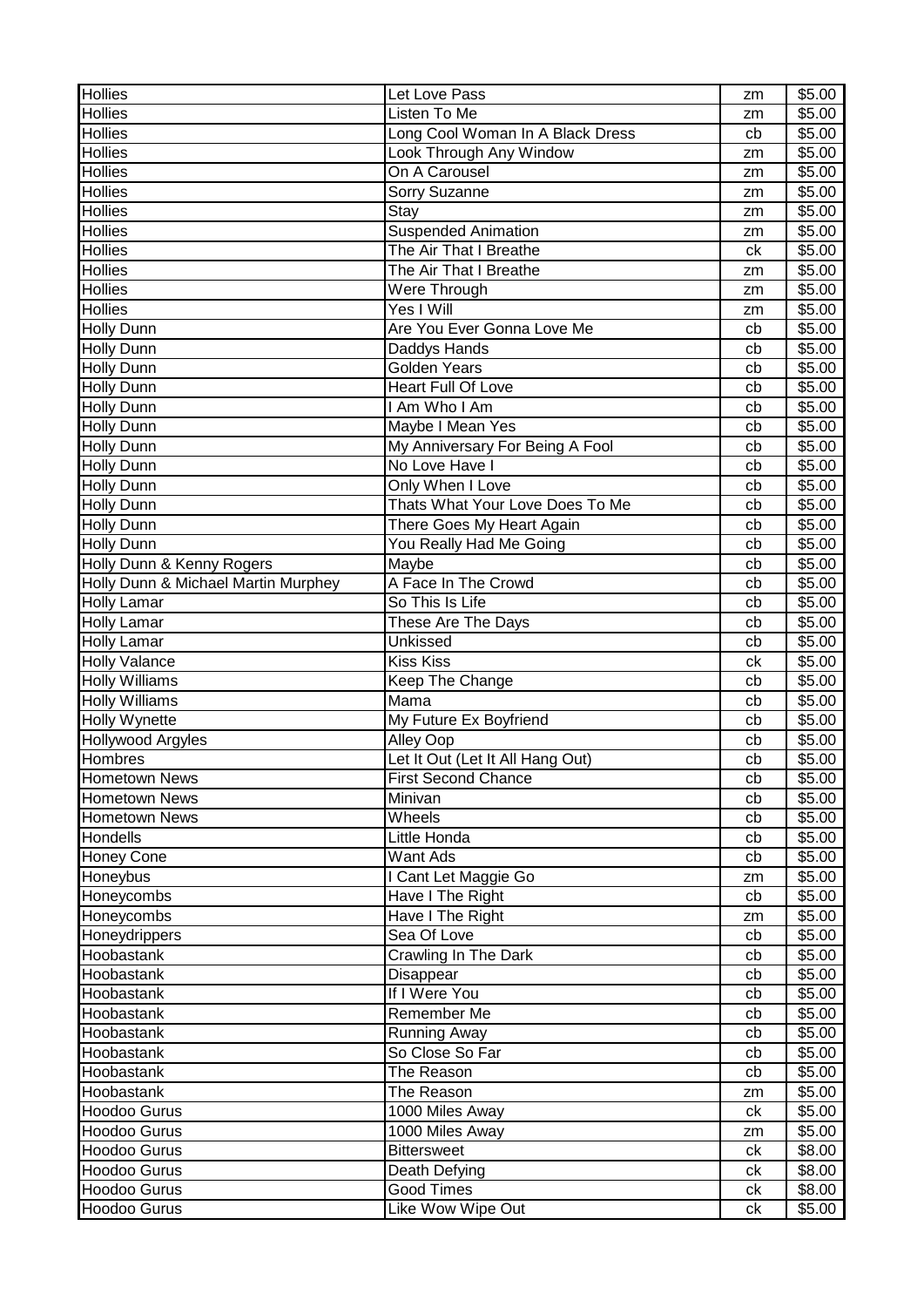| <b>Hoodoo Gurus</b>     | Miss Freelove 69                           | ck | \$5.00 |
|-------------------------|--------------------------------------------|----|--------|
| <b>Hoodoo Gurus</b>     | The Right Time                             | ck | \$8.00 |
| Hoodoo Gurus            | <b>Waking Up Tired</b>                     | сk | \$8.00 |
| <b>Hoodoo Gurus</b>     | <b>Whats My Scene</b>                      | ck | \$5.00 |
| <b>Hoodu Gurus</b>      | I Want You Back                            | ck | \$8.00 |
| <b>Hoosiers</b>         | Goodbye Mr A                               | zm | \$5.00 |
| <b>Hoosiers</b>         | <b>Worried About Ray</b>                   | zm | \$5.00 |
| <b>Hooters</b>          | And We Danced                              | ck | \$5.00 |
| Hootie & Blowfish       | Hold My Hand                               | cb | \$5.00 |
| Hootie & Blowfish       | I Only Wanna Be With You                   | cb | \$5.00 |
| Hootie & Blowfish       | Let Her Cry                                | cb | \$5.00 |
| Hootie & Blowfish       | Old Man & Me                               | cb | \$5.00 |
| Hootie & Blowfish       | Time                                       | cb | \$5.00 |
| Hootie & Blowfish       | <b>Tuckers Town</b>                        | cb | \$5.00 |
| <b>Hoseah Partsch</b>   | Paper Planes                               | zm | \$5.00 |
| <b>Hot Apple Pie</b>    | Easy Does It                               | cb | \$5.00 |
| Hot Apple Pie           | <b>Hillbillies</b>                         | cb | \$5.00 |
| Hot Apple Pie           | Were Makin Up                              | cb | \$5.00 |
| <b>Hot Chocolate</b>    | Emma                                       | ck | \$5.00 |
| <b>Hot Chocolate</b>    | Every 1s A Winner                          | ck | \$5.00 |
| <b>Hot Chocolate</b>    | Every 1s A Winner                          | zm | \$5.00 |
| <b>Hot Chocolate</b>    | It Started With A Kiss                     | ck | \$5.00 |
| <b>Hot Chocolate</b>    | It Started With A Kiss                     | zm | \$5.00 |
| <b>Hot Chocolate</b>    | It Started With A Kiss (No Backing Vocals) | zm | \$5.00 |
| <b>Hot Chocolate</b>    | So You Win Again                           | ck | \$5.00 |
| <b>Hot Chocolate</b>    | So You Win Again                           | zm | \$5.00 |
| <b>Hot Chocolate</b>    | You Sexy Thing                             | cb | \$5.00 |
| <b>Hot Chocolate</b>    | You Sexy Thing                             | zm | \$5.00 |
| <b>Hot Rize</b>         | <b>Blue Night</b>                          | cb | \$5.00 |
| Hotlegs                 | Neanderthal Man                            | zm | \$5.00 |
| <b>Houghton Weavers</b> | The Blackpool Belle                        | zm | \$5.00 |
| House Of Pain           | Jump Around                                | ck | \$5.00 |
| House Of Pain           | Jump Around                                | zm | \$5.00 |
| Housemartins            | <b>Bow Down</b>                            | zm | \$5.00 |
| Housemartins            | <b>Build</b>                               | zm | \$5.00 |
| Housemartins            | Caravan Of Love                            | zm | \$5.00 |
| Housemartins            | <b>Five Get Over Excited</b>               | zm | \$5.00 |
| Housemartins            | Happy Hour                                 | zm | \$5.00 |
| <b>Housemartins</b>     | Me & The Farmer                            | zm | \$5.00 |
| Housemartins            | Sheep                                      | zm | \$5.00 |
| <b>Howard Jones</b>     | <b>Everlasting Love</b>                    | cb | \$5.00 |
| <b>Howard Jones</b>     | Like To Get To Know You Well               | zm | \$5.00 |
| <b>Howard Jones</b>     | Like To Get To Know You Well               | zm | \$5.00 |
| <b>Howard Jones</b>     | New Song                                   | zm | \$5.00 |
| <b>Howard Jones</b>     | No One Is To Blame                         | zm | \$5.00 |
| <b>Howard Jones</b>     | Things Can Only Get Better                 | zm | \$5.00 |
| <b>Howard Jones</b>     | What Is Love                               | zm | \$5.00 |
| <b>Howard Morrison</b>  | Wild New Zealand Boy                       | nz | \$5.00 |
| Howie Day               | Collide                                    | cb | \$5.00 |
| <b>Hoyt Axton</b>       | Della & The Dealer                         | zm | \$5.00 |
| Hozier                  | Jackie & Wilson                            | zm | \$5.00 |
| Hozier                  | Movement                                   | zm | \$5.00 |
| Hozier                  | Someone New                                | zm | \$5.00 |
| Hozier                  | Take Me To Church                          | ck | \$5.00 |
| Hozier                  | Take Me To Church                          | zm | \$5.00 |
| <b>HRVY</b>             | Personal                                   | zm | \$5.00 |
| <b>HRVY</b>             | Personal (Without Backing Vocals)          | zm | \$5.00 |
| Hue & Cry               | Labour Of Love                             | zm | \$5.00 |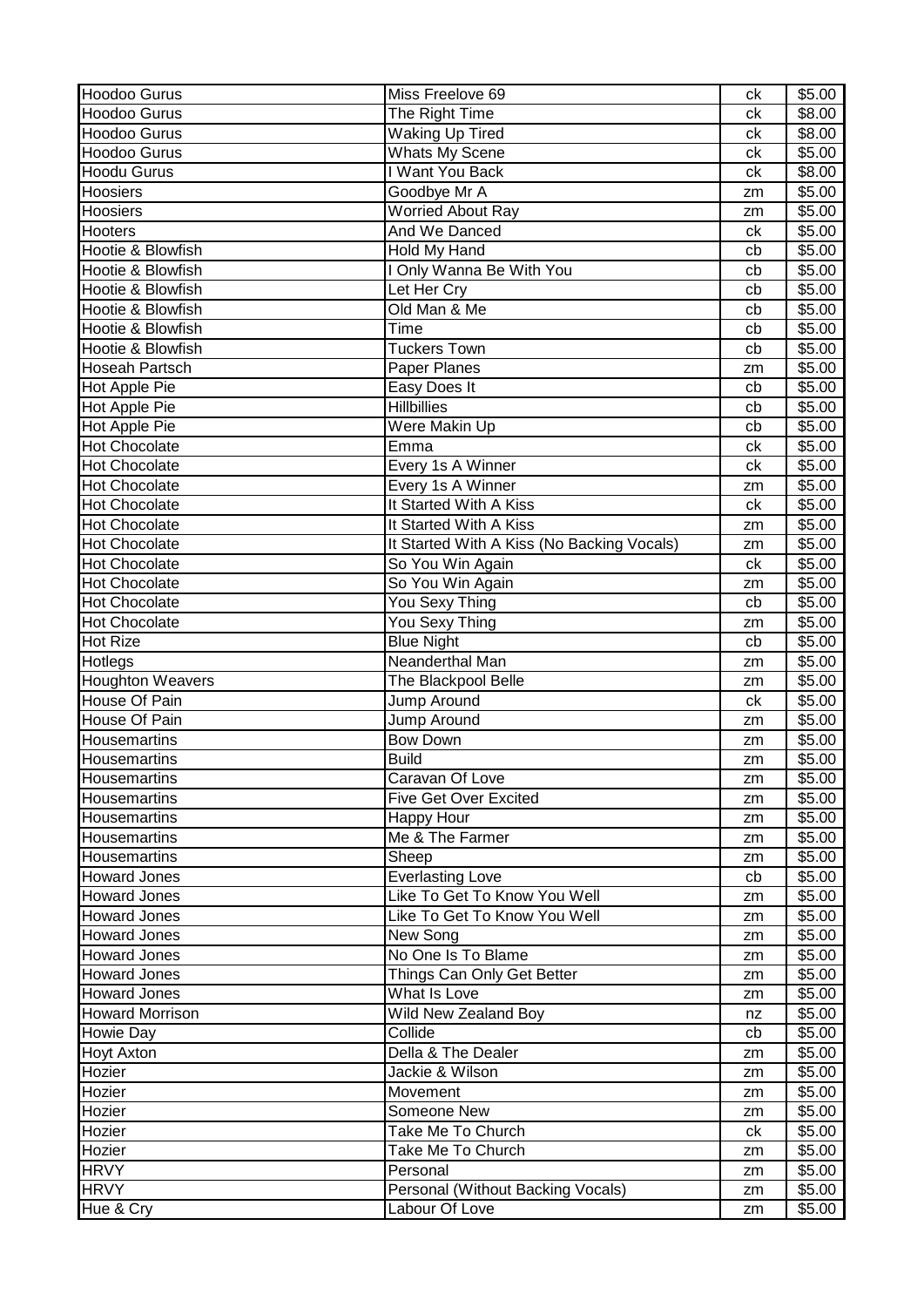| <b>Hues Corporation</b>          | Rock The Boat                         | cb | \$5.00 |
|----------------------------------|---------------------------------------|----|--------|
| <b>Hues Corporation</b>          | Rock The Boat                         | zm | \$5.00 |
| Huey Lewis & Gwyneth Paltrow     | Cruisin                               | cb | \$5.00 |
| Huey Lewis & The News            | <b>But Its Alright</b>                | cb | \$5.00 |
| Huey Lewis & The News            | Couple Days Off                       | cb | \$5.00 |
| Huey Lewis & The News            | Do You Believe In Love                | zm | \$5.00 |
| Huey Lewis & The News            | Doin It (All For My Baby)             | cb | \$5.00 |
| Huey Lewis & The News            | Heart Of Rock N Roll                  | cb | \$5.00 |
| Huey Lewis & The News            | Hip To Be Square                      | cb | \$5.00 |
| <b>Huey Lewis &amp; The News</b> | Hip To Be Square                      | zm | \$5.00 |
| Huey Lewis & The News            | I Want A New Drug                     | cb | \$5.00 |
| Huey Lewis & The News            | If This Is It                         | cb | \$5.00 |
| Huey Lewis & The News            | It Hit Me Like A Hammer               | cb | \$5.00 |
| Huey Lewis & The News            | Jacobs Ladder                         | cb | \$5.00 |
| Huey Lewis & The News            | Perfect World                         | cb | \$5.00 |
| Huey Lewis & The News            | Small World                           | cb | \$5.00 |
| Huey Lewis & The News            | <b>Stuck With You</b>                 | cb | \$5.00 |
| Huey Lewis & The News            | <b>Stuck With You</b>                 | zm | \$5.00 |
| Huey Lewis & The News            | The Power Of Love                     | cb | \$5.00 |
| <b>Huey Lewis &amp; The News</b> | The Power Of Love                     | zm | \$5.00 |
| Huey Lewis & The News            | Workin For A Livin                    | cb | \$5.00 |
| Huey Piano Smith & Clowns        | Dont You Just Know It                 | cb | \$5.00 |
| Huey Piano Smith & Clowns        | Rockin Pneumonia & Boogie Woogie Flu  | cb | \$5.00 |
| Human League                     | Dont You Want Me                      | cb | \$5.00 |
| Human League                     | Dont You Want Me                      | zm | \$5.00 |
| Human League                     | Heart Like A Wheel (Duet Version)     | zm | \$5.00 |
| Human League                     | Heart Like A Wheel (For Solo Male)    | zm | \$5.00 |
| Human League                     | Human                                 | cb | \$5.00 |
| Human League                     | Human (Duet Version)                  | zm | \$5.00 |
| Human League                     | Human (For Solo Male)                 | zm | \$5.00 |
| Human League                     | Keep Feeling Fascination (Duet)       | zm | \$5.00 |
| Human League                     | Keep Feeling Fascination (Male Solo)  | zm | \$5.00 |
| Human League                     | Louise                                | zm | \$5.00 |
| Human League                     | Love Action (I Believe In Love)       | zm | \$5.00 |
| Human League                     | Mirror Man                            | zm | \$5.00 |
| Human League                     | Open Your Heart                       | zm | \$5.00 |
| Human League                     | Tell Me When                          | zm | \$5.00 |
| Human League                     | Tell Me When (Without Backing Vocals) | zm | \$5.00 |
| Human League                     | The Lebanon (Duet Version)            | zm | \$5.00 |
| Human League                     | The Lebanon (For Solo Male)           | zm | \$5.00 |
| Human League                     | The Sound Of The Crowd                | zm | \$5.00 |
| Human Nature & John Farnham      | Everytime You Cry                     | ck | \$5.00 |
| <b>Hunters &amp; Collectors</b>  | Do U See What I See                   | ck | \$5.00 |
| <b>Hunters &amp; Collectors</b>  | <b>Holy Grail</b>                     | сk | \$5.00 |
| Hunters & Collectors             | Throw Your Arms Around Me             | ck | \$5.00 |
| <b>Hunters &amp; Collectors</b>  | True Tears Of Joy                     | ck | \$5.00 |
| <b>Hunters &amp; Collectors</b>  | When The River Runs Dry               | ck | \$5.00 |
| Hunters & Collectors             | Where Do You Go                       | ck | \$5.00 |
| Hurricane Smith                  | Oh Babe What Would You Say            | cb | \$5.00 |
| Hurricane Smith                  | Oh Babe What Would You Say            | zm | \$5.00 |
| Hush                             | <b>Bony Moronie</b>                   | ck | \$8.00 |
| Hush                             | Glad All Over                         | ck | \$8.00 |
| Ian Dury & The Blockheads        | Hit Me With Your Rhythm Stick         | zm | \$5.00 |
| Ian Dury & The Blockheads        | Sex & Drugs & Rock & Roll             | zm | \$5.00 |
| lan Moss                         | Telephone Booth                       | ck | \$8.00 |
| lan Moss                         | <b>Tuckers Daughter</b>               | ck | \$5.00 |
| lan Whitcomb                     | You Turn Me On                        | cb | \$5.00 |
| Ice Cube                         | It Was A Good Day                     | zm | \$5.00 |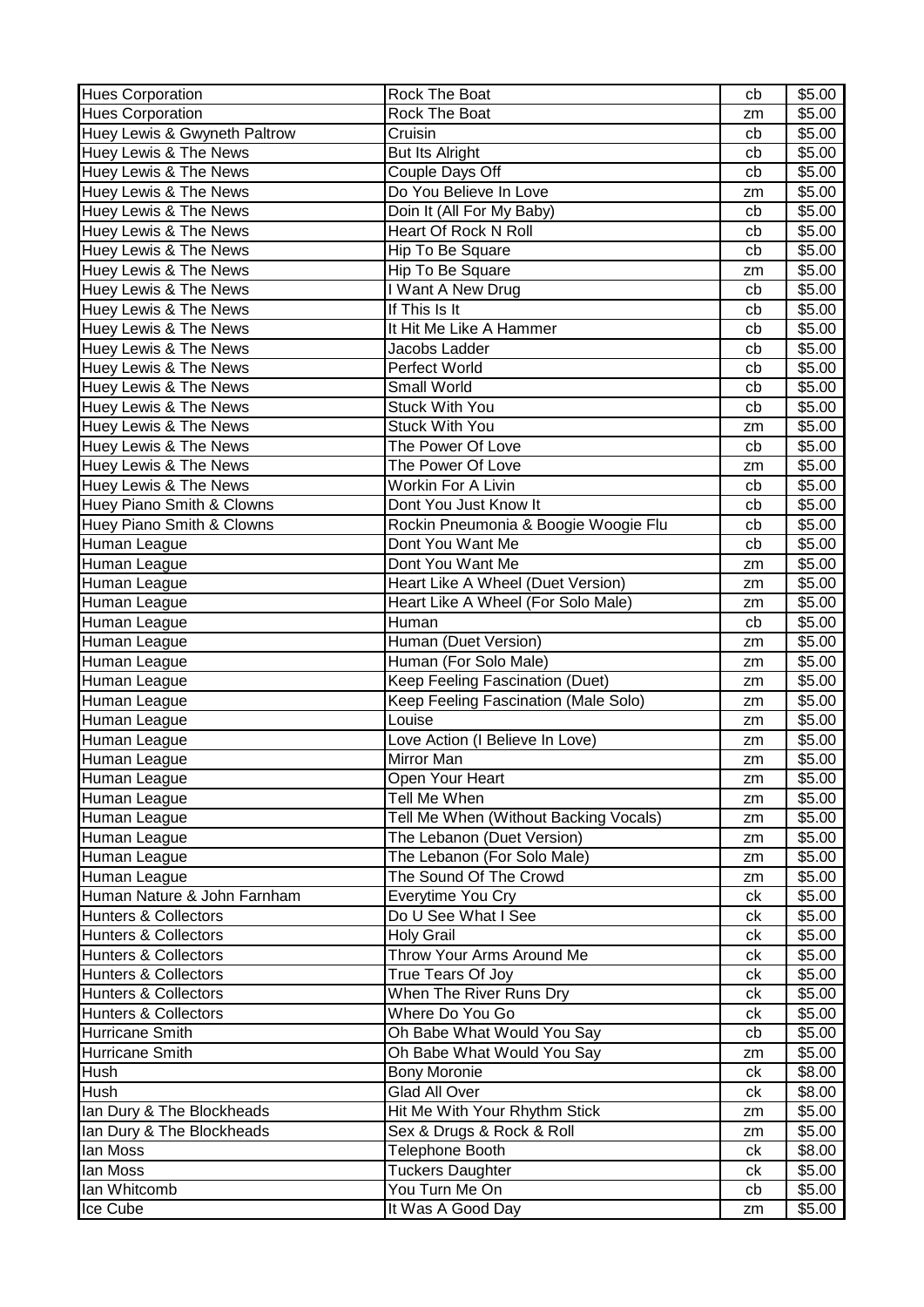| Icehouse                         | Cant Help Myself               | ck | \$8.00             |
|----------------------------------|--------------------------------|----|--------------------|
| Icehouse                         | Crazy                          | ck | \$5.00             |
| Icehouse                         | <b>Electric Blue</b>           | ck | $\overline{$}5.00$ |
| Icehouse                         | <b>Electric Blue</b>           | nz | \$5.00             |
| Icehouse                         | <b>Great Southern Land</b>     | ck | \$5.00             |
| Icehouse                         | Hey Little Girl                | ck | \$5.00             |
| Icehouse                         | <b>Hey Little Girl</b>         | nz | \$5.00             |
| Icehouse                         | Man Of Colours                 | ck | \$5.00             |
| Icehouse                         | <b>My Obsession</b>            | ck | \$8.00             |
| Icehouse                         | <b>Nothing Too Serious</b>     | ck | \$8.00             |
| Icehouse                         | Walls                          | сk | \$8.00             |
| Icehouse                         | We Can Get Together            | ck | \$5.00             |
| Icona Pop                        | I Love It                      | zm | \$5.00             |
| <b>Ides Of March</b>             | Vehicle                        | cb | \$5.00             |
| Idina Menzel                     | Im Not That Girl               | zm | \$5.00             |
| <b>Idina Menzel</b>              | Let It Go                      | ck | \$5.00             |
| <b>Idina Menzel</b>              | Let It Go                      | zm | \$5.00             |
| Idina Menzel                     | The Wizard & I                 | zm | \$5.00             |
| Idina Menzel & Kristin Chenoweth | For Good (Live)                | zm | \$5.00             |
| Iggy Azalea & Charli XCX         | Fancy                          | zm | \$5.00             |
| Iggy Azalea & Jennifer Hudson    | Trouble                        | zm | \$5.00             |
| Iggy Azalea & Rita Ora           | <b>Black Widow</b>             | zm | \$5.00             |
| Iggy Pop                         | Real Wild Child                | ck | \$5.00             |
| Iggy Pop                         | The Passenger                  | zm | \$5.00             |
| Iggy Pop & Kate Pierson          | Candy                          | ck | \$5.00             |
| Ike & Tina Turner                | Nutbush City Limits            | ck | \$5.00             |
| Ike & Tina Turner                | <b>Nutbush City Limits</b>     | zm | \$5.00             |
| Ike & Tina Turner                | River Deep Mountain High       | zm | \$5.00             |
| Illy & Anne Marie                | Catch 22                       | ck | \$8.00             |
| Illy & Vera Blue                 | Papercuts                      | сk | \$8.00             |
| Imagine Dragons                  | Bad Liar                       | ck | \$5.00             |
| Imagine Dragons                  | <b>Bad Liar</b>                | zm | \$5.00             |
| Imagine Dragons                  | <b>Believer</b>                | ck | $\overline{$}5.00$ |
| <b>Imagine Dragons</b>           | <b>Believer</b>                | zm | \$5.00             |
| Imagine Dragons                  | <b>Birds</b>                   | zm | \$5.00             |
| <b>Imagine Dragons</b>           | Demons                         | zm | \$5.00             |
| Imagine Dragons                  | I Bet My Life                  | zm | \$5.00             |
| Imagine Dragons                  | Its Time                       | zm | \$5.00             |
| Imagine Dragons                  | Natural                        | ck | \$5.00             |
| Imagine Dragons                  | On Top Of The World            | zm | \$5.00             |
| Imagine Dragons                  | Radioactive                    | ck | \$5.00             |
| Imagine Dragons                  | Radioactive                    | zm | \$5.00             |
| Imagine Dragons                  | Thunder                        | ck | \$5.00             |
| Imagine Dragons                  | Thunder                        | zm | \$5.00             |
| Imagine Dragons                  | <b>Whatever It Takes</b>       | ck | \$5.00             |
| Imany                            | Dont Be So Shy                 | ck | \$5.00             |
| Imelda May                       | <b>Black Tears</b>             | zm | \$5.00             |
| Imelda May                       | How Bad Can A Good Girl Be     | zm | \$5.00             |
| Imelda May                       | Its Good To Be Alive           | zm | \$5.00             |
| Imelda May                       | Johnny Got A Boom Boom         | zm | \$5.00             |
| Imelda May                       | Mayhem                         | zm | \$5.00             |
| Imelda May                       | <b>Tainted Love</b>            | zm | \$5.00             |
| Imelda May                       | Train Kept A Rollin            | zm | \$5.00             |
| Impalas                          | Sorry (I Ran All The Way Home) | cb | \$5.00             |
| Imperials                        | Oh Buddah                      | cb | \$5.00             |
| Impressions                      | Amen                           | cb | \$5.00             |
| Impressions                      | Its All Right                  | cb | \$5.00             |
| Impressions                      | People Get Ready               | cb | \$5.00             |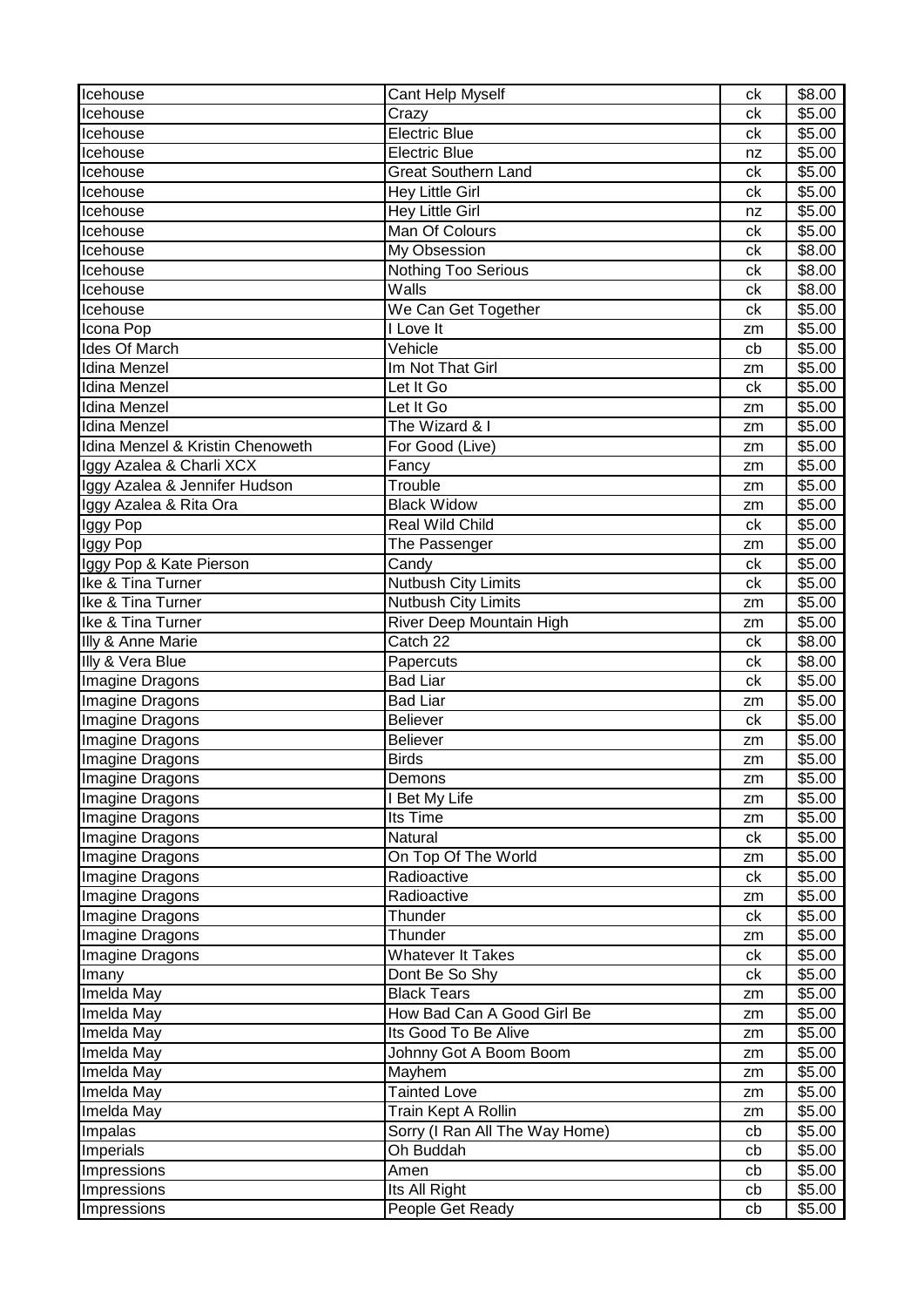| Incubus                    | Are You In                  | cb | \$5.00 |
|----------------------------|-----------------------------|----|--------|
| Incubus                    | <b>Circles</b>              | cb | \$5.00 |
| Incubus                    | <b>Drive</b>                | cb | \$5.00 |
| Incubus                    | <b>Drive</b>                | zm | \$5.00 |
| Incubus                    | I Wish You Were Here        | cb | \$5.00 |
| Incubus                    | Nice To Know You            | cb | \$5.00 |
| Incubus                    | Warning                     | cb | \$5.00 |
| IndiaArie                  | Can I Walk With You         | cb | \$5.00 |
| IndiaArie                  | Get It Together             | cb | \$5.00 |
| <b>IndiaArie</b>           | The Little Things           | cb | \$5.00 |
| <b>IndiaArie</b>           | Video                       | cb | \$5.00 |
| IndiaArie & Akon           | I Am Not My Hair            | cb | \$5.00 |
| IndiaArie & Gramps Morgan  | Therapy                     | cb | \$5.00 |
| Infernal                   | From Paris To Berlin        | zm | \$5.00 |
| <b>Ingrid Andress</b>      | More Hearts Than Mine       | ck | \$5.00 |
| Ingrid Michaelson          | The Way I Am                | cb | \$5.00 |
| Ingrid Michaelson          | The Way I Am                | zm | \$5.00 |
| Inner Circle               | Have You Ever Seen The Rain | nz | \$5.00 |
| Inner Circle               | Sweat (A La La La La Long)  | ck | \$5.00 |
| <b>Inner Circle</b>        | Sweat (A La La La La Long)  | zm | \$5.00 |
| <b>Inspiral Carpets</b>    | This Is How It Feels        | zm | \$5.00 |
| Interpol                   | Evil                        |    | \$5.00 |
|                            | Obstacle 1                  | zm |        |
| Interpol<br>Into The Woods |                             | zm | \$5.00 |
|                            | On The Steps Of The Palace  | zm | \$5.00 |
| Invertigo                  | <b>Chances Are</b>          | ck | \$8.00 |
| <b>INXS</b>                | Afterglow                   | ck | \$8.00 |
| <b>INXS</b>                | Afterglow                   | ck | \$8.00 |
| <b>INXS</b>                | <b>Baby Dont Cry</b>        | ck | \$5.00 |
| <b>INXS</b>                | <b>Beautiful Girl</b>       | zm | \$5.00 |
| <b>INXS</b>                | <b>Burn For You</b>         | ck | \$5.00 |
| <b>INXS</b>                | By My Side                  | ck | \$5.00 |
| <b>INXS</b>                | Devil Inside                | cb | \$5.00 |
| <b>INXS</b>                | Devil Inside                | ck | \$5.00 |
| <b>INXS</b>                | Disappear                   | ck | \$5.00 |
| <b>INXS</b>                | Dont Change                 | сk | \$5.00 |
| <b>INXS</b>                | <b>Elegantly Wasted</b>     | cb | \$5.00 |
| <b>INXS</b>                | <b>Elegantly Wasted</b>     | ck | \$5.00 |
| <b>INXS</b>                | Just Keep Walking           | ck | \$8.00 |
| <b>INXS</b>                | <b>Kick</b>                 | сk | \$5.00 |
| <b>INXS</b>                | <b>Listen Like Thieves</b>  | сk | \$5.00 |
| <b>INXS</b>                | <b>Mystify</b>              | сk | \$5.00 |
| <b>INXS</b>                | <b>Mystify</b>              | zm | \$5.00 |
| <b>INXS</b>                | Need You Tonight            | cb | \$5.00 |
| <b>INXS</b>                | Need You Tonight            | ck | \$5.00 |
| <b>INXS</b>                | Need You Tonight            | zm | \$5.00 |
| <b>INXS</b>                | Never Tear Us Apart         | cb | \$5.00 |
| <b>INXS</b>                | Never Tear Us Apart         | ck | \$5.00 |
| <b>INXS</b>                | Never Tear Us Apart         | zm | \$5.00 |
| <b>INXS</b>                | <b>New Sensation</b>        | cb | \$5.00 |
| <b>INXS</b>                | <b>New Sensation</b>        | сk | \$5.00 |
| <b>INXS</b>                | <b>New Sensation</b>        | zm | \$5.00 |
| <b>INXS</b>                | Original Sin                | ck | \$5.00 |
| <b>INXS</b>                | Original Sin                | nz | \$5.00 |
| <b>INXS</b>                | <b>Pretty Vegas</b>         | cb | \$5.00 |
| <b>INXS</b>                | Pretty Vegas                | сk | \$5.00 |
| <b>INXS</b>                | <b>Pretty Vegas</b>         | nz | \$5.00 |
| <b>INXS</b>                | Suicide Blonde              | cb | \$5.00 |
| <b>INXS</b>                | Suicide Blonde              | ck | \$5.00 |
|                            |                             |    |        |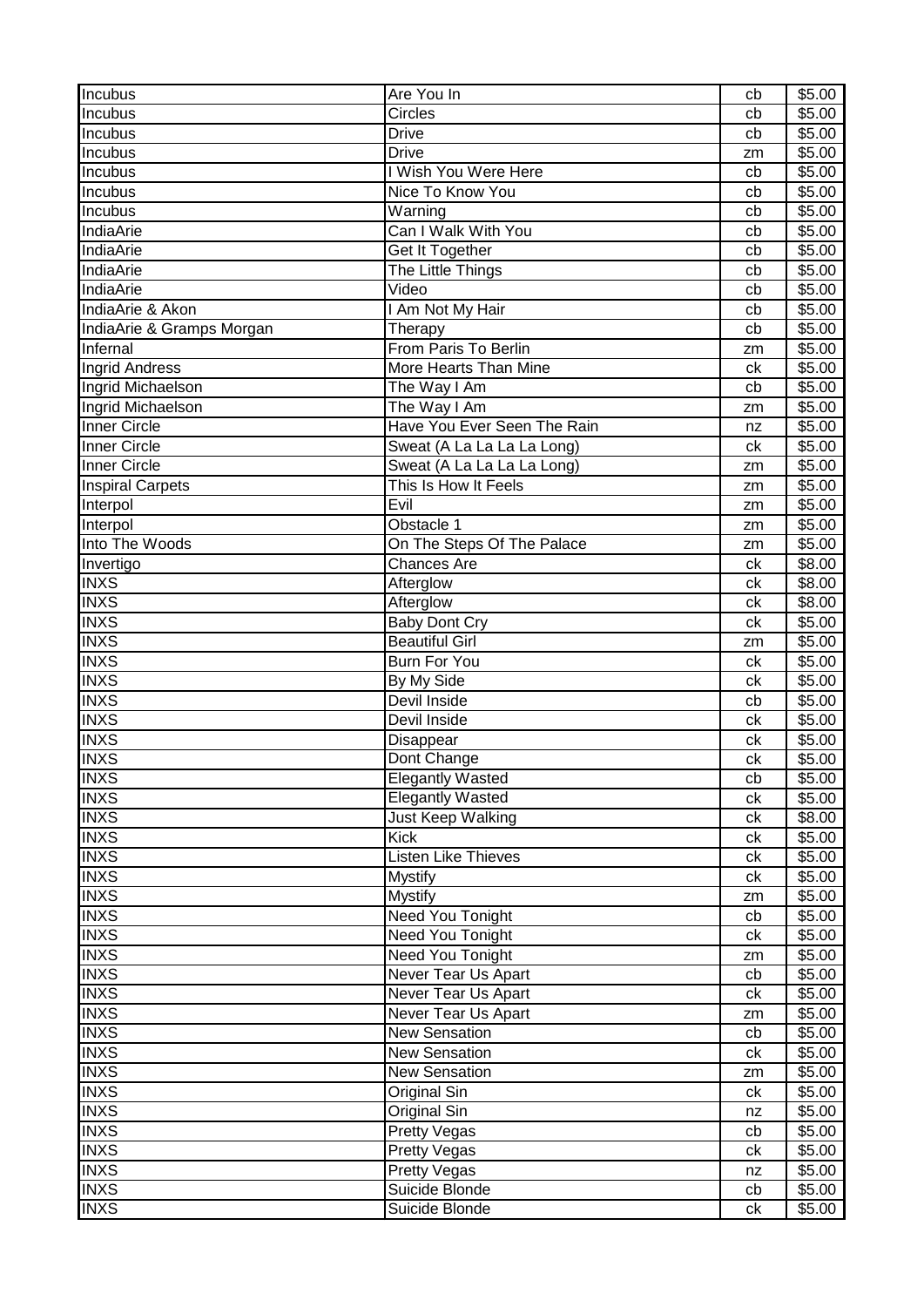| <b>INXS</b>                      | Suicide Blonde                              | zm | \$5.00 |
|----------------------------------|---------------------------------------------|----|--------|
| <b>INXS</b>                      | The Loved One                               | ck | \$8.00 |
| <b>INXS</b>                      | What You Need                               | cb | \$5.00 |
| <b>INXS</b>                      | <b>What You Need</b>                        | ck | \$5.00 |
| <b>Irene Cara</b>                | Fame                                        | cb | \$5.00 |
| <b>Irene Cara</b>                | Fame                                        | zm | \$5.00 |
| <b>Irene Cara</b>                | Flashdance What A Feeling                   | cb | \$5.00 |
| <b>Irene Cara</b>                | Flashdance What A Feeling                   | zm | \$5.00 |
| <b>Irene Cara</b>                | Out Here On My Own                          | zm | \$5.00 |
| <b>Irish Mist</b>                | <b>Mountains Of Mourne</b>                  | zm | \$5.00 |
| <b>Irish Traditional</b>         | <b>Cockles &amp; Mussels</b>                | cb | \$5.00 |
| <b>Irish Traditional</b>         | Danny Boy                                   | cb | \$5.00 |
| <b>Irish Traditional</b>         | Danny Boy                                   | zm | \$5.00 |
| <b>Irish Traditional</b>         | Galway Bay                                  | cb | \$5.00 |
| <b>Irish Traditional</b>         | III Take You Home Again Kathleen            | cb | \$5.00 |
| <b>Irish Traditional</b>         | My Wild Irish Rose                          | cb | \$5.00 |
| <b>Irish Traditional</b>         | The Fields Of Athenry                       | zm | \$5.00 |
| <b>Irish Traditional</b>         | When Irish Eyes Are Smiling                 | cb | \$5.00 |
| Iron Maiden                      | Aces High                                   | zm | \$5.00 |
| Iron Maiden                      | Bring Your Daughter To The Slaughter        | zm | \$5.00 |
| Iron Maiden                      | Rainmaker                                   | zm | \$5.00 |
| <b>Iron Maiden</b>               | Run To The Hills                            | zm | \$5.00 |
| <b>Iron Maiden</b>               | The Number Of The Beast (Cut Down Intro)    | zm | \$5.00 |
| Iron Maiden                      | The Number Of The Beast (With Spoken Intro) | zm | \$5.00 |
| <b>Iron Maiden</b>               | <b>Wasted Years</b>                         | zm | \$5.00 |
| Irving Aaronson & His Commanders | Lets Misbehave                              | cb | \$5.00 |
| <b>Irving Kaufman</b>            | Hail Hail The Gangs All Here                | cb | \$5.00 |
| <b>Isaac Hayes</b>               | <b>Chocolate Salty Balls</b>                | zm | \$5.00 |
| <b>Isaac Hayes</b>               | Do Your Thing                               | cb | \$5.00 |
| <b>Isley Brothers</b>            | <b>Fight The Power</b>                      | cb | \$5.00 |
| <b>Isley Brothers</b>            | <b>Harvest For The World</b>                | zm | \$5.00 |
| <b>Isley Brothers</b>            | I Wanna Be With You                         | cb | \$5.00 |
| <b>Isley Brothers</b>            | Its Your Thing                              | cb | \$5.00 |
| <b>Isley Brothers</b>            | <b>Summer Breeze</b>                        | zm | \$5.00 |
| <b>Isley Brothers</b>            | Take Me To The Next Phase (Part 1)          | cb | \$5.00 |
| <b>Isley Brothers</b>            | That Lady (Part 1)                          | cb | \$5.00 |
| <b>Isley Brothers</b>            | The Pride                                   | cb | \$5.00 |
| <b>Isley Brothers</b>            | This Old Heart Of Mine                      | zm | \$5.00 |
| <b>Isley Brothers</b>            | Twist & Shout                               | cb | \$5.00 |
| <b>Isley Brothers</b>            | Whos That Lady                              | cb | \$5.00 |
| <b>Israel Kamakawiwoole</b>      | Over The Rainbow What A Wonderful World     | zm | \$5.00 |
| Isyss & Jadakiss                 | Day + Night                                 | cb | \$5.00 |
| <b>Ivy League</b>                | Funny How Love Can Be                       | zm | \$5.00 |
| <b>Ivy League</b>                | Tossing & Turning                           | zm | \$5.00 |
| Iyaz                             | Replay                                      | zm | \$5.00 |
| J Frank Wilson & Cavaliers       | Last Kiss                                   | cb | \$5.00 |
| J Geils Band                     | Centerfold                                  | cb | \$5.00 |
| J Geils Band                     | Centerfold                                  | zm | \$5.00 |
| J Geils Band                     | Centrefold                                  | ck | \$5.00 |
| J Holiday                        | Bed                                         | cb | \$5.00 |
| J Holiday                        | Its Yours                                   | cb | \$5.00 |
| J Holiday                        | Suffocate                                   | cb | \$5.00 |
| J Michael Harter                 | Hard Call To Make                           | cb | \$5.00 |
| Jace Everett                     | <b>Bad Things</b>                           | cb | \$5.00 |
| <b>Jace Everett</b>              | Nowhere In The Neighborhood                 | cb | \$5.00 |
| Jace Everett                     | Thats The Kind Of Love Im In                | cb | \$5.00 |
| Jack Blanchard & Misty Morgan    | <b>Tennessee Bird Walk</b>                  | cb | \$5.00 |
| Jack Greene                      | All The Time                                | cb | \$5.00 |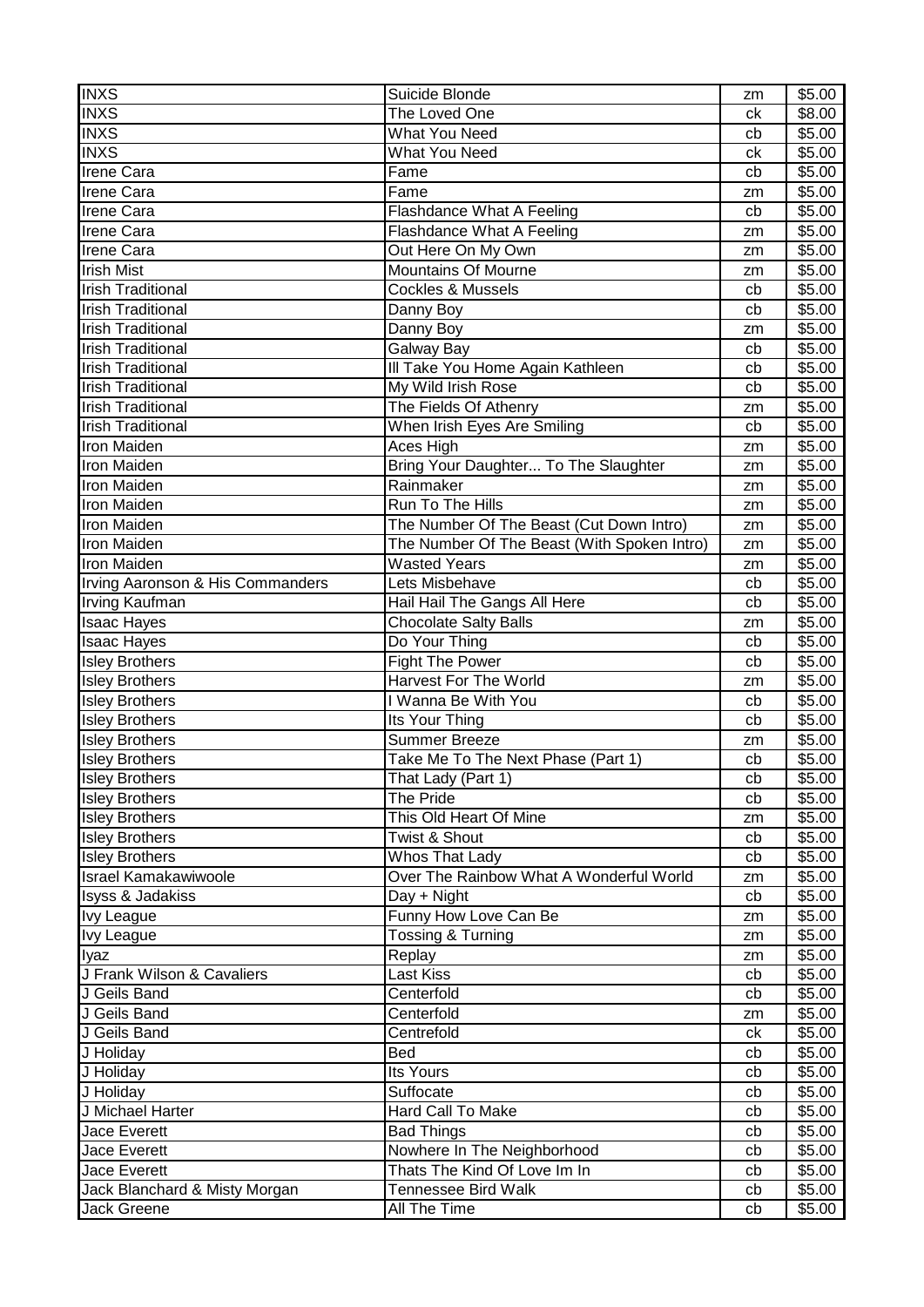| <b>Jack Greene</b>          | Back In The Arms Of Love                   | cb | \$5.00             |
|-----------------------------|--------------------------------------------|----|--------------------|
| Jack Greene                 | I Need Somebody Bad                        | cb | \$5.00             |
| <b>Jack Greene</b>          | If This Is Love                            | cb | \$5.00             |
| <b>Jack Greene</b>          | Its Time To Cross That Bridge              | cb | \$5.00             |
| Jack Greene                 | Lord Is That Me                            | cb | \$5.00             |
| <b>Jack Greene</b>          | Love Takes Care Of Me                      | cb | \$5.00             |
| <b>Jack Greene</b>          | Statue Of A Fool                           | cb | \$5.00             |
| <b>Jack Greene</b>          | The Whole World Comes To Me                | cb | \$5.00             |
| Jack Greene                 | There Goes My Everything                   | cb | \$5.00             |
| <b>Jack Greene</b>          | Theres A Whole Lot About A Woman (A Man Do | cb | \$5.00             |
| <b>Jack Greene</b>          | Until My Dreams Come True                  | cb | \$5.00             |
| <b>Jack Greene</b>          | <b>What Locks The Door</b>                 | cb | \$5.00             |
| <b>Jack Greene</b>          | Wish I Didnt Have To Miss You              | cb | \$5.00             |
| <b>Jack Greene</b>          | You Are My Treasure                        |    | \$5.00             |
|                             | <b>Oklahoma Hills</b>                      | cb |                    |
| <b>Jack Guthrie</b>         |                                            | cb | \$5.00             |
| Jack Ingram                 | <b>Barbie Doll</b>                         | cb | \$5.00             |
| Jack Ingram                 | Barefoot & Crazy                           | cb | \$5.00             |
| Jack Ingram                 | Free                                       | cb | \$5.00             |
| Jack Ingram                 | Lips Of An Angel                           | cb | \$5.00             |
| Jack Ingram                 | Love You                                   | cb | \$5.00             |
| Jack Ingram                 | Maybe Shell Get Lonely                     | cb | \$5.00             |
| Jack Ingram                 | Measure Of A Man                           | cb | \$5.00             |
| Jack Ingram                 | Mustang Burn                               | cb | \$5.00             |
| Jack Ingram                 | One Thing                                  | cb | \$5.00             |
| Jack Ingram                 | <b>Thats A Man</b>                         | cb | $\overline{$}5.00$ |
| Jack Ingram                 | <b>Wherever You Are</b>                    | cb | \$5.00             |
| Jack Ingram                 | <b>Work This Out</b>                       | cb | \$5.00             |
| Jack Ingram & Patty Griffin | <b>Seeing Stars</b>                        | cb | \$5.00             |
| Jack Johnson                | At Or With Me                              | cb | \$5.00             |
| Jack Johnson                | <b>Better Together</b>                     | cb | \$5.00             |
| Jack Johnson                | <b>Better Together</b>                     | zm | \$5.00             |
| Jack Johnson                | Breakdown                                  | cb | \$5.00             |
| Jack Johnson                | Flake                                      | cb | \$5.00             |
| Jack Johnson                | Good People                                | cb | \$5.00             |
| Jack Johnson                | <b>Good People</b>                         | zm | \$5.00             |
| Jack Johnson                | Hope                                       | cb | \$5.00             |
| Jack Johnson                | Horizon Has Been Defeated                  | cb | \$5.00             |
| Jack Johnson                | If I Had Eyes                              | cb | \$5.00             |
| Jack Johnson                | <b>Sitting Waiting Wishing</b>             | cb | \$5.00             |
| Jack Johnson                | <b>Sitting Waiting Wishing</b>             | zm | \$5.00             |
| Jack Johnson                | Taylor                                     | ck | \$5.00             |
| Jack Johnson                | <b>Upside Down</b>                         | cb | \$5.00             |
| Jack Johnson                | You & Your Heart                           | cb | \$5.00             |
| <b>Jack Savoretti</b>       | Candlelight                                |    | \$5.00             |
|                             |                                            | zm |                    |
| Jack Savoretti              | <b>Dreamers</b>                            | zm | \$5.00             |
| Jack Savoretti              | Home                                       | zm | \$5.00             |
| Jack Savoretti              | Im Yours                                   | zm | \$5.00             |
| Jack Savoretti              | Secret Life                                | zm | \$5.00             |
| Jack Savoretti              | Secret Life (Without Backing Vocals)       | zm | \$5.00             |
| Jack Savoretti              | <b>Soldiers Eyes</b>                       | zm | \$5.00             |
| Jack Savoretti              | What More Can I Do                         | zm | \$5.00             |
| Jack Savoretti              | When We Were Lovers                        | zm | \$5.00             |
| Jack Savoretti              | Whiskey Tango                              | zm | \$5.00             |
| Jack Savoretti              | Written In Scars                           | zm | \$5.00             |
| Jack Savoretti              | Youth & Love                               | zm | \$5.00             |
| Jack U & Justin Bieber      | Where Are U Now                            | zm | \$5.00             |
| Jack Wagner                 | All I Need                                 | cb | \$5.00             |
| Jack White                  | Lazaretto                                  | zm | \$5.00             |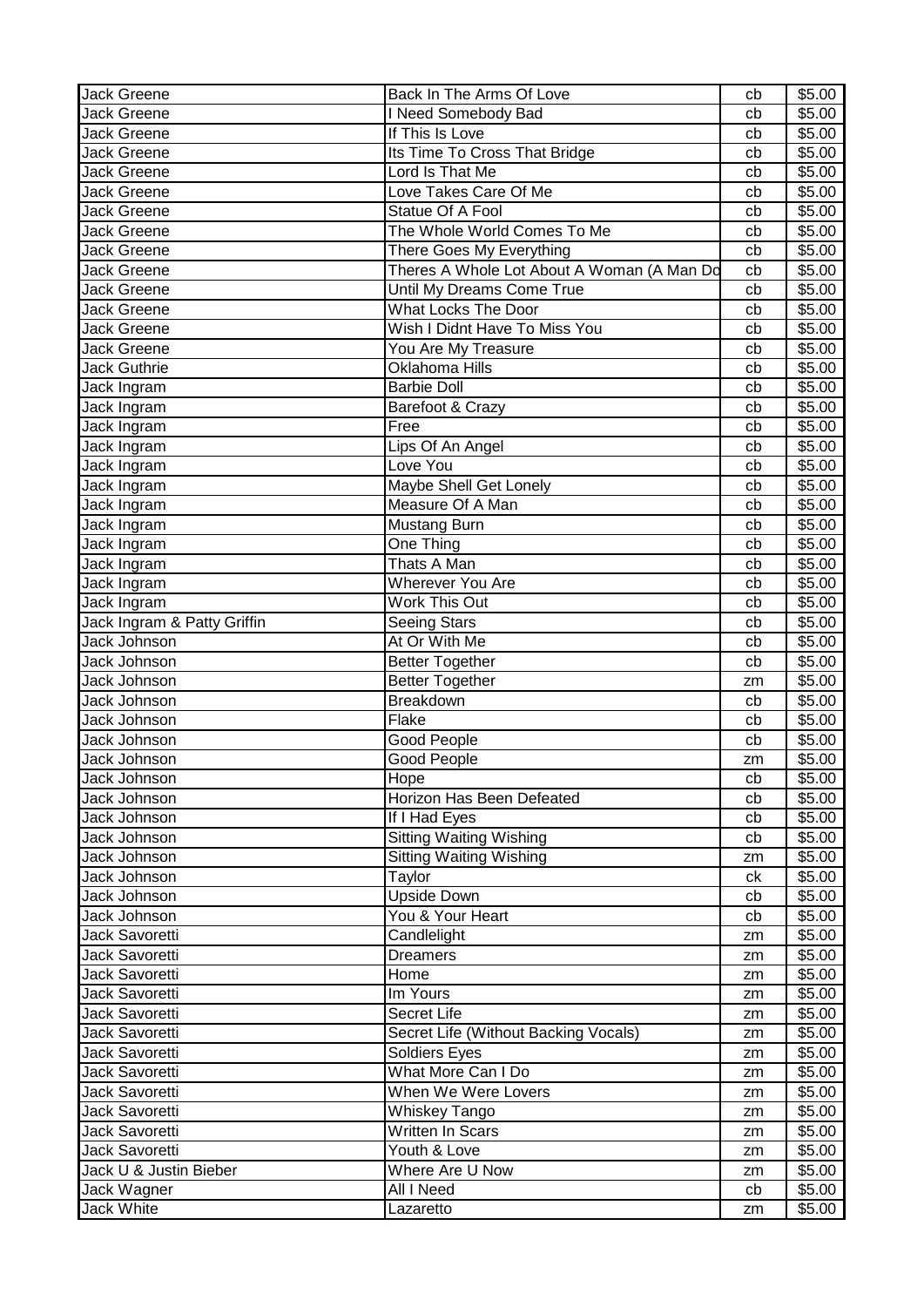| Jackie DeShannon            | What The World Needs Now                   | cb | \$5.00             |
|-----------------------------|--------------------------------------------|----|--------------------|
| Jackie Wilson               | <b>Baby Workout</b>                        | cb | \$5.00             |
| Jackie Wilson               | I Get The Sweetest Feeling                 | zm | \$5.00             |
| Jackie Wilson               | Lonely Teardrops                           | cb | \$5.00             |
| Jackie Wilson               | <b>Reet Petite</b>                         | ck | \$5.00             |
| Jackie Wilson               | <b>Reet Petite</b>                         | zm | \$5.00             |
| Jackie Wilson               | Your Love Keeps Lifting Me Higher & Higher | cb | \$5.00             |
| Jackie Wilson               | Your Love Keeps Lifting Me Higher & Higher | zm | \$5.00             |
| Jackson 5                   | <b>ABC</b>                                 | cb | \$5.00             |
| Jackson 5                   | Abc                                        | zm | \$5.00             |
| Jackson 5                   | Blame It On The Boogie                     | ck | \$5.00             |
| Jackson 5                   | Blame It On The Boogie                     | zm | \$5.00             |
| Jackson 5                   | Dancing Machine                            | cb | \$5.00             |
| Jackson 5                   | I Want You Back                            | cb | \$5.00             |
| Jackson 5                   | I Want You Back                            | zm | \$5.00             |
| Jackson 5                   | III Be There                               | cb | \$5.00             |
| Jackson 5                   | III Be There                               | zm | \$5.00             |
| Jackson 5                   | Never Can Say Goodbye                      | cb | \$5.00             |
| Jackson 5                   | Santa Claus Is Coming To Town              | zm | \$5.00             |
| Jackson 5                   | The Love You Save (Duet Version)           | zm | \$5.00             |
| Jackson 5                   | The Love You Save (For Solo Male)          | zm | \$5.00             |
| Jackson 5                   | <b>Whos Lovin You</b>                      |    | \$5.00             |
| Jackson 5                   | <b>Whos Lovin You</b>                      | nz | \$5.00             |
| Jackson Browne              |                                            | zm |                    |
|                             | Doctor My Eyes                             | cb | \$5.00             |
| Jacob Lyda                  | Im Doing Alright                           | cb | \$5.00             |
| Jadyn Maria                 | Good Girls Like Bad Boys                   | cb | \$5.00             |
| Jagged Edge                 | Goodbye                                    | cb | \$5.00             |
| Jags                        | Back Of My Hand                            | zm | \$5.00             |
| Jaheim                      | <b>Aint Leavin Without You</b>             | cb | \$5.00             |
| Jaheim                      | Finding My Way Back                        | cb | \$5.00             |
| Jaheim                      | Never                                      | cb | \$5.00             |
| Jaheim                      | Put That Woman First                       | cb | \$5.00             |
| Jaheim & Nelly              | My Place                                   | cb | \$5.00             |
| Jaheim & Next               | Anything                                   | cb | \$5.00             |
| Jahmene Douglas             | Titanium                                   | zm | \$5.00             |
| Jake Bugg                   | A Song About Love                          | zm | \$5.00             |
| Jake Bugg                   | <b>Country Song</b>                        | zm | \$5.00             |
| Jake Bugg                   | <b>Lightning Bolt</b>                      | zm | \$5.00             |
| Jake Bugg                   | Taste It                                   | zm | $\overline{$}5.00$ |
| Jake Bugg                   | <b>Two Fingers</b>                         | zm | \$5.00             |
| Jake Owen                   | Barefoot Blue Jean Night                   | cb | \$5.00             |
| Jake Owen                   | Dont Think I Cant Love You                 | cb | \$5.00             |
| Jake Owen                   | <b>Eight Second Ride</b>                   | cb | \$5.00             |
| Jake Owen                   | Something About A Woman                    | cb | \$5.00             |
| Jake Owen                   | Startin With Me                            | cb | \$5.00             |
| Jake Owen                   | <b>Tell Me</b>                             | cb | \$5.00             |
| Jake Owen                   | Yee Haw                                    | cb | \$5.00             |
| Jake Owen & LBT & Sugarland | Life In A Northern Town                    | cb | \$5.00             |
| Jam                         | A Town Called Malice                       | zm | \$5.00             |
| Jam                         | Down In The Tube Station At Midnight       | zm | \$5.00             |
| Jam                         | <b>English Rose</b>                        | zm | \$5.00             |
| Jam                         | Going Underground                          | zm | \$5.00             |
| Jam                         | Thats Entertainment                        | zm | \$5.00             |
| Jam                         | The Eton Rifles                            | zm | \$5.00             |
| Jamelia                     | Superstar                                  | nz | \$5.00             |
| Jamelia                     | Superstar                                  | zm | \$5.00             |
| James                       | Getting Away With It (All Messed Up)       | zm | \$5.00             |
| James                       | I Know What Im Here For                    | zm | \$5.00             |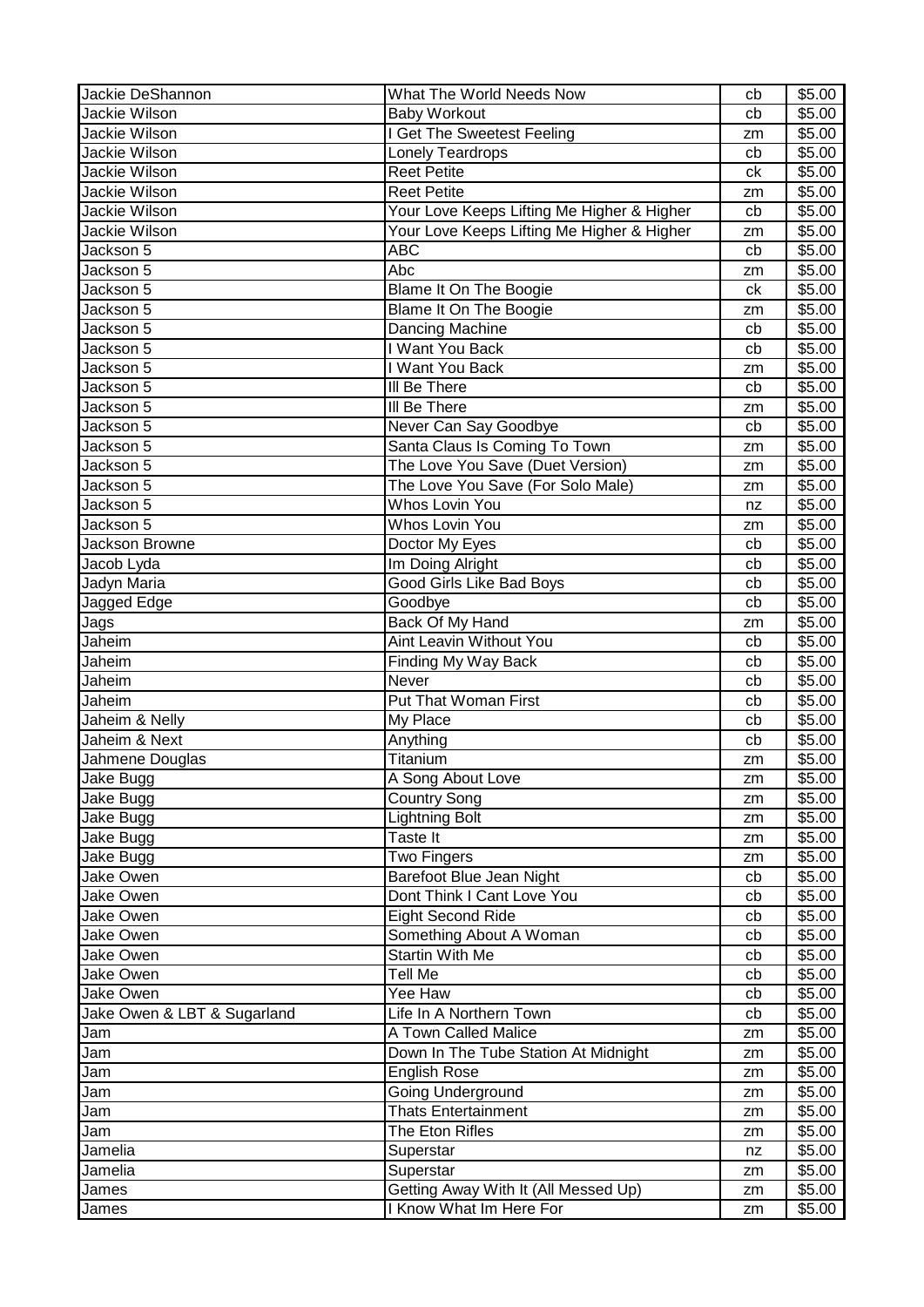| James                        | Laid                                   | zm | \$5.00 |
|------------------------------|----------------------------------------|----|--------|
| James                        | Say Something                          | zm | \$5.00 |
| James                        | Shes A Star                            | zm | \$5.00 |
| James                        | Sit Down                               | zm | \$5.00 |
| James                        | Sometimes                              | zm | \$5.00 |
| James                        | <b>Waltzing Along</b>                  | zm | \$5.00 |
| I<br>James & Bobby Purify    | Im Your Puppet                         | cb | \$5.00 |
| James Arthur                 | <b>Empty Space</b>                     | zm | \$5.00 |
| James Arthur                 | <b>Falling Like The Stars</b>          | zm | \$5.00 |
| James Arthur                 | Impossible                             | zm | \$5.00 |
| James Arthur                 | Medicine                               | zm | \$5.00 |
| James Arthur                 | Naked                                  |    | \$5.00 |
| James Arthur                 | Recovery                               | zm | \$5.00 |
| James Arthur                 | Say You Wont Let Go                    | zm | \$5.00 |
| <b>James Arthur</b>          |                                        | ck |        |
|                              | Say You Wont Let Go                    | zm | \$5.00 |
| <b>James Arthur</b>          | September                              | zm | \$5.00 |
| James Arthur                 | September (Without Backing Vocals)     | zm | \$5.00 |
| James Arthur                 | <b>Train Wreck</b>                     | zm | \$5.00 |
| James Arthur                 | You                                    | zm | \$5.00 |
| James Arthur                 | You Deserve Better                     | ck | \$5.00 |
| James Arthur                 | Youre Nobody Til Somebody Loves You    | zm | \$5.00 |
| James Arthur & Anne Marie    | <b>Rewrite The Stars</b>               | zm | \$5.00 |
| James Arthur & Anne Marie    | <b>Rewrite The Stars</b>               | zm | \$5.00 |
| I<br>James Bay               | <b>Best Fake Smile</b>                 | zm | \$5.00 |
| <b>James Bay</b>             | Chew On My Heart                       | zm | \$5.00 |
| James Bay                    | <b>Hold Back The River</b>             | ck | \$5.00 |
| James Bay                    | <b>Hold Back The River</b>             | zm | \$5.00 |
| James Bay                    | Just For Tonight                       | zm | \$5.00 |
| James Bay                    | Let It Go                              | zm | \$5.00 |
| James Bay                    | <b>Scars</b>                           | zm | \$5.00 |
| James Bay                    | Us                                     | zm | \$5.00 |
| James Bay                    | Wild Love                              | zm | \$5.00 |
| James Bay & Julia Michaels   | Peer Pressure                          | ck | \$5.00 |
| I<br>James Blundell & Dingos | Way Out West                           | ck | \$8.00 |
| James Blunt                  | 1973 (nineteen seventy three)          | cb | \$5.00 |
| I<br>James Blunt             | 1973 (nineteen seventy three)          | zm | \$5.00 |
| James Blunt                  | <b>Bonfire Heart</b>                   | ck | \$5.00 |
| James Blunt                  | <b>Bonfire Heart</b>                   | zm | \$5.00 |
| James Blunt                  | Carry You Home                         | zm | \$5.00 |
| <b>James Blunt</b>           | Cold                                   | ck | \$5.00 |
| James Blunt                  | Goodbye My Lover                       | zm | \$5.00 |
| James Blunt                  | High                                   | cb | \$5.00 |
| James Blunt                  | High                                   | zm | \$5.00 |
| James Blunt                  | III Be Your Man                        | cb | \$5.00 |
| <b>James Blunt</b>           | <b>Satellites</b>                      | zm | \$5.00 |
| James Blunt                  | <b>The Greatest</b>                    | zm | \$5.00 |
| James Blunt                  | Wisemen                                | zm | \$5.00 |
|                              | Youre Beautiful                        | cb | \$5.00 |
| James Blunt<br>James Blunt   | Youre Beautiful                        |    |        |
| James Blunt & Ed Sheeran     |                                        | zm | \$5.00 |
| James Blunt & Ed Sheeran     | Sacrifice (Duet Version)               | zm | \$5.00 |
|                              | Sacrifice (For Solo Male With Harmony) | zm | \$5.00 |
| James Blunt & Ed Sheeran     | Sacrifice (For Solo Male)              | zm | \$5.00 |
| James Bonamy                 | All I Do Is Love Her                   | cb | \$5.00 |
| James Bonamy                 | Little Blue Dot                        | cb | \$5.00 |
| James Bonamy                 | The Swing                              | cb | \$5.00 |
| James Brown                  | I Got The Feelin                       | cb | \$5.00 |
| James Brown                  | I Got You                              | cb | \$5.00 |
| James Brown                  | I Got You (I Feel Good)                | zm | \$5.00 |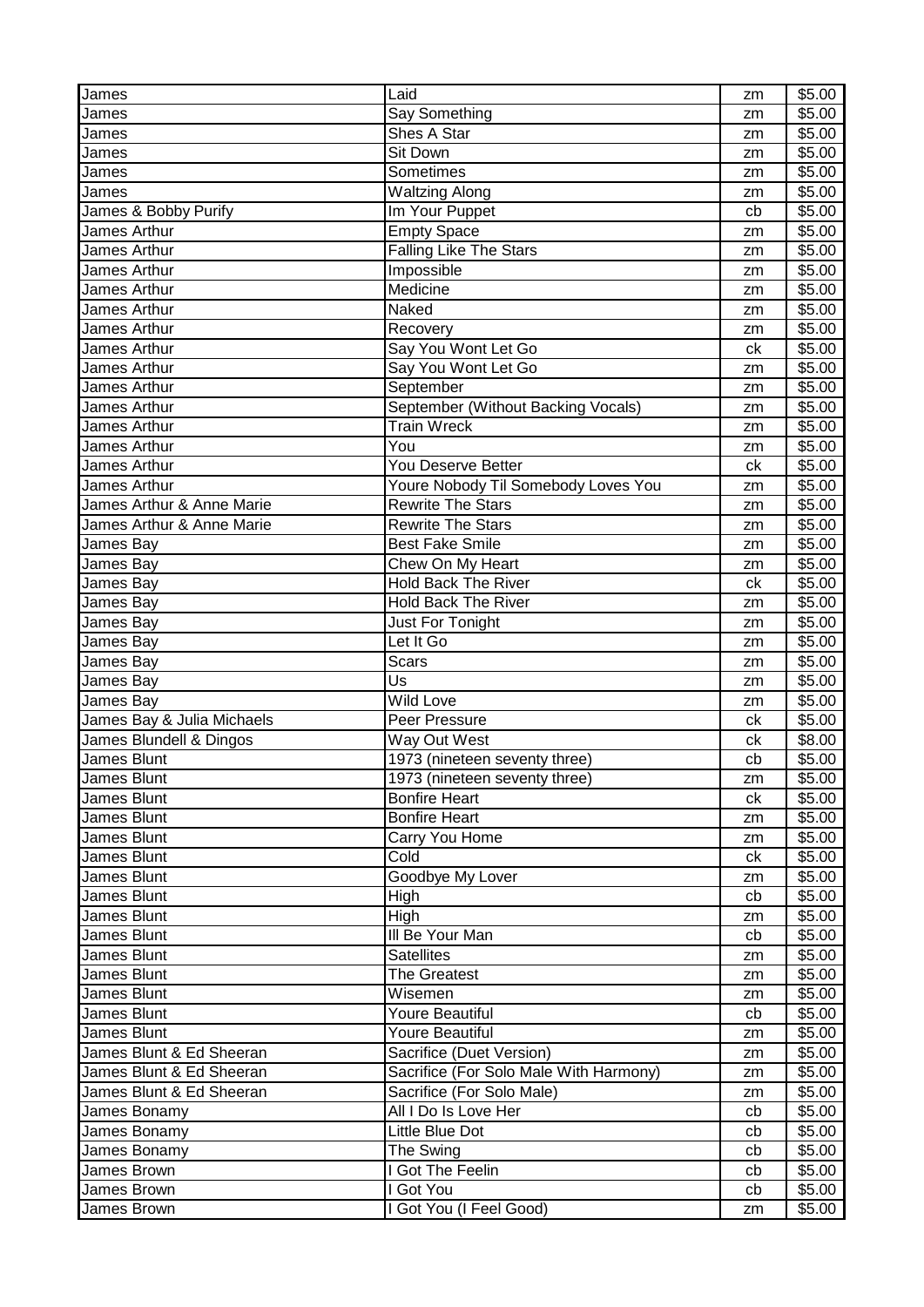| James Brown                    | Its A Mans Mans Mans World      | cb | \$5.00 |
|--------------------------------|---------------------------------|----|--------|
| James Brown                    | Its A Mans Mans Mans World      | zm | \$5.00 |
| James Brown                    | <b>Licking Stick</b>            | cb | \$5.00 |
| James Brown                    | Living In America               | cb | \$5.00 |
| James Brown                    | Living In America               | zm | \$5.00 |
| James Brown                    | My Thang                        | cb | \$5.00 |
| James Brown                    | Papas Got A Brand New Bag       | cb | \$5.00 |
| James Brown                    | Please Please Please            | cb | \$5.00 |
| James Brown                    | Say It Loud Im Black & Proud    | cb | \$5.00 |
| James Brown                    | <b>Sex Machine</b>              | cb | \$5.00 |
| James Brown                    | <b>Sex Machine</b>              | zm | \$5.00 |
| James House                    | This Is Me Missing You          | cb | \$5.00 |
| James Ingram                   | I Dont Have The Heart           | cb | \$5.00 |
| James Ingram                   | <b>Just Once</b>                | cb | \$5.00 |
| James Ingram & Linda Ronstadt  | Somewhere Out There             | cb | \$5.00 |
| James Ingram & Patti Austin    | Baby Come To Me                 | cb | \$5.00 |
| James Johnston                 | Raised Like That                | ck | \$8.00 |
| James Johnston                 | <b>Small Town</b>               | ck | \$8.00 |
| James Morrison                 | <b>Better Man</b>               | zm | \$5.00 |
| James Morrison                 | <b>Call The Police</b>          | zm | \$5.00 |
| James Morrison                 | How Come                        | zm | \$5.00 |
| <b>James Morrison</b>          | I Wont Let You Go               | zm | \$5.00 |
| <b>James Morrison</b>          | If The Rain Must Fall           | zm | \$5.00 |
| James Morrison                 | One Last Chance                 | zm | \$5.00 |
| James Morrison                 | The Last Goodbye                | zm | \$5.00 |
| <b>James Morrison</b>          | The Letter                      | zm | \$5.00 |
| <b>James Morrison</b>          | The Pieces Dont Fit Anymore     | zm | \$5.00 |
| James Morrison                 | This Boy                        | zm | \$5.00 |
| James Morrison                 | <b>Under The Influence</b>      | zm | \$5.00 |
| James Morrison                 | Undiscovered                    | zm | \$5.00 |
| James Morrison                 | Wonderful World                 | zm | \$5.00 |
| James Morrison                 | You Give Me Something           | ck | \$5.00 |
| <b>James Morrison</b>          | You Give Me Something           | zm | \$5.00 |
| James Morrison & Joss Stone    | My Love Goes On                 | zm | \$5.00 |
| James Morrison & Nelly Furtado | <b>Broken Strings</b>           | zm | \$5.00 |
| James Otto                     | Aint Gonna Stop                 | cb | \$5.00 |
| James Otto                     | Days Of Our Lives               | cb | \$5.00 |
| James Otto                     | For You                         | cb | \$5.00 |
| James Otto                     | Groovy Little Summer Song       | cb | \$5.00 |
| James Otto                     | Just Got Started Lovin You      | cb | \$5.00 |
| James Otto                     | Since You Brought It Up         | cb | \$5.00 |
| James Otto                     | Soldiers & Jesus                | cb | \$5.00 |
| James Otto                     | Sunday Morning & Saturday Night | cb | \$5.00 |
| James Otto                     | The Ball                        | cb | \$5.00 |
| James Otto                     | These Are The Good Ole Days     | cb | \$5.00 |
| James Otto & Colt Ford         | Chicken & Biscuits              | cb | \$5.00 |
| James Prosser                  | Angels Dont Fly                 | cb | \$5.00 |
| James Prosser                  | Life Goes On                    | cb | \$5.00 |
| James Reyne                    | Fall Of Rome                    | cb | \$8.00 |
| James Reyne                    | Hammerhead (full intro)         | сk | \$8.00 |
| James Reyne                    | Hammerhead (short intro)        | ck | \$8.00 |
| James Reyne                    | Motors Too Fast                 | ck | \$8.00 |
| James Reyne                    | One More River                  | сk | \$8.00 |
| James Taylor                   | <b>Country Road</b>             | cb | \$5.00 |
| James Taylor                   | Dont Let Me Be Lonely Tonight   | cb | \$5.00 |
| James Taylor                   | Fire & Rain                     | cb | \$5.00 |
| James Taylor                   | Fire & Rain                     | zm | \$5.00 |
| James Taylor                   | Handy Man                       | cb | \$5.00 |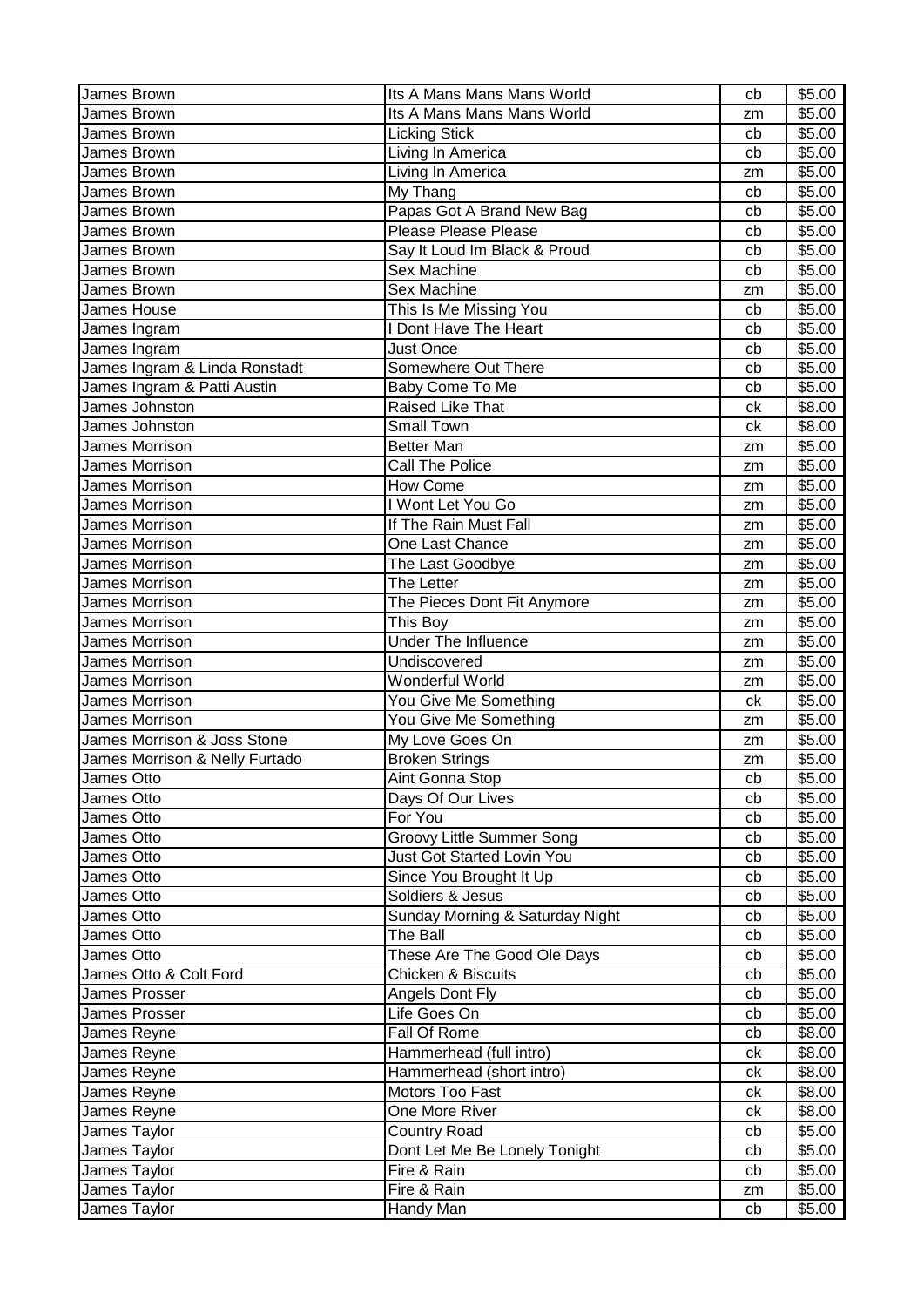| James Taylor                 | How Sweet It Is (To Be Loved By You) | cb            | \$5.00             |
|------------------------------|--------------------------------------|---------------|--------------------|
| James Taylor                 | Long Ago & Far Away                  | cb            | \$5.00             |
| James Taylor                 | Mexico                               | cb            | \$5.00             |
| James Taylor                 | Shed A Little Light                  | cb            | \$5.00             |
| James Taylor                 | <b>Shower The People</b>             | cb            | \$5.00             |
| James Taylor                 | Steamroller                          | cb            | \$5.00             |
| James Taylor                 | Sweet Baby James                     | cb            | \$5.00             |
| James Taylor                 | Up On The Roof                       | cb            | \$5.00             |
| James Taylor                 | Your Smiling Face                    | cb            | \$5.00             |
| James Taylor                 | Youve Got A Friend                   | cb            | \$5.00             |
| James Taylor                 | Youve Got A Friend                   | zm            | \$5.00             |
| James Taylor & Alison Krauss | Hows The World Treating You          | cb            | \$5.00             |
| James Taylor & JD Souther    | Her Town Too                         | cb            | \$5.00             |
| James Taylor & Ricky Skaggs  | New Shining Star                     | cb            | \$5.00             |
| James Wesley                 | <b>Jackson Hole</b>                  | cb            | \$5.00             |
| James Wesley                 | Real                                 | cb            | \$5.00             |
| Jameson Clark                | Dont Play Any Love Songs             | cb            | \$5.00             |
| Jameson Clark                | <b>Still Smokin</b>                  | cb            | \$5.00             |
| Jameson Clark                | You Da Man                           | cb            | \$5.00             |
| Jamey Johnson                | Heartache                            | cb            | \$5.00             |
| Jamey Johnson                | High Cost Of Living                  | cb            | \$5.00             |
| Jamey Johnson                | In Color                             | cb            | \$5.00             |
| Jamey Johnson                | My Way To You                        | cb            | \$5.00             |
| Jamey Johnson                | Playing The Part                     | cb            | \$5.00             |
| Jamey Johnson                | Rebelicious                          | cb            | $\overline{$}5.00$ |
| Jamey Johnson                | That Lonesome Song                   | cb            | \$5.00             |
| Jamey Johnson                | The Dollar                           | cb            | \$5.00             |
| Jamey Johnson & Colt Ford    | <b>Cold Beer</b>                     | cb            | \$5.00             |
| Jamie Cullum                 | All At Sea                           | cb            | \$5.00             |
| Jamie Cullum                 | All At Sea                           | zm            | \$5.00             |
| Jamie Cullum                 | Blame It On My Youth                 | zm            | \$5.00             |
| Jamie Cullum                 | <b>But For Now</b>                   | zm            | \$5.00             |
| Jamie Cullum                 | Get Your Way                         | cb            | \$5.00             |
| Jamie Cullum                 | High & Dry                           | cb            | \$5.00             |
| Jamie Cullum                 | High & Dry                           | zm            | \$5.00             |
| Jamie Cullum                 | I Could Have Danced All Night        |               | \$5.00             |
| Jamie Cullum                 | I Get A Kick Out Of You              | $\mathsf{zm}$ | \$5.00             |
| Jamie Cullum                 | Its About Time                       | zm            | \$5.00             |
| Jamie Cullum                 | Lover You Should Have Come Over      | zm<br>zm      | \$5.00             |
| Jamie Cullum                 | Mind Trick                           | cb            | \$5.00             |
| Jamie Cullum                 | <b>Next Year Baby</b>                |               | \$5.00             |
| Jamie Cullum                 | Old Devil Moon                       | zm            |                    |
| Jamie Cullum                 | Singin In The Rain                   | zm            | \$5.00<br>\$5.00   |
| Jamie Cullum                 | These Are The Days                   | zm<br>cb      | \$5.00             |
| Jamie Cullum                 |                                      |               |                    |
|                              | These Are The Days                   | zm            | \$5.00             |
| Jamie Cullum                 | Twentysomething                      | zm            | \$5.00             |
| Jamie Cullum                 | What A Difference A Day Made         | zm            | \$5.00             |
| Jamie Cullum                 | Wind Cries Mary                      | cb            | \$5.00             |
| Jamie Cullum                 | <b>Wind Cries Mary</b>               | zm            | \$5.00             |
| Jamie Lawson                 | Cant See Straight                    | zm            | \$5.00             |
| Jamie Lawson                 | Someone For Everyone                 | zm            | \$5.00             |
| Jamie Lawson                 | <b>Wasnt Expecting That</b>          | ck            | \$5.00             |
| Jamie Lawson                 | <b>Wasnt Expecting That</b>          | zm            | \$5.00             |
| Jamie ONeal                  | <b>Every Little Thing</b>            | cb            | \$5.00             |
| Jamie ONeal                  | Frantic                              | cb            | \$5.00             |
| Jamie ONeal                  | <b>God Dont Make Mistakes</b>        | cb            | \$5.00             |
| Jamie ONeal                  | I Love My Life                       | cb            | \$5.00             |
| Jamie ONeal                  | Like A Woman                         | cb            | \$5.00             |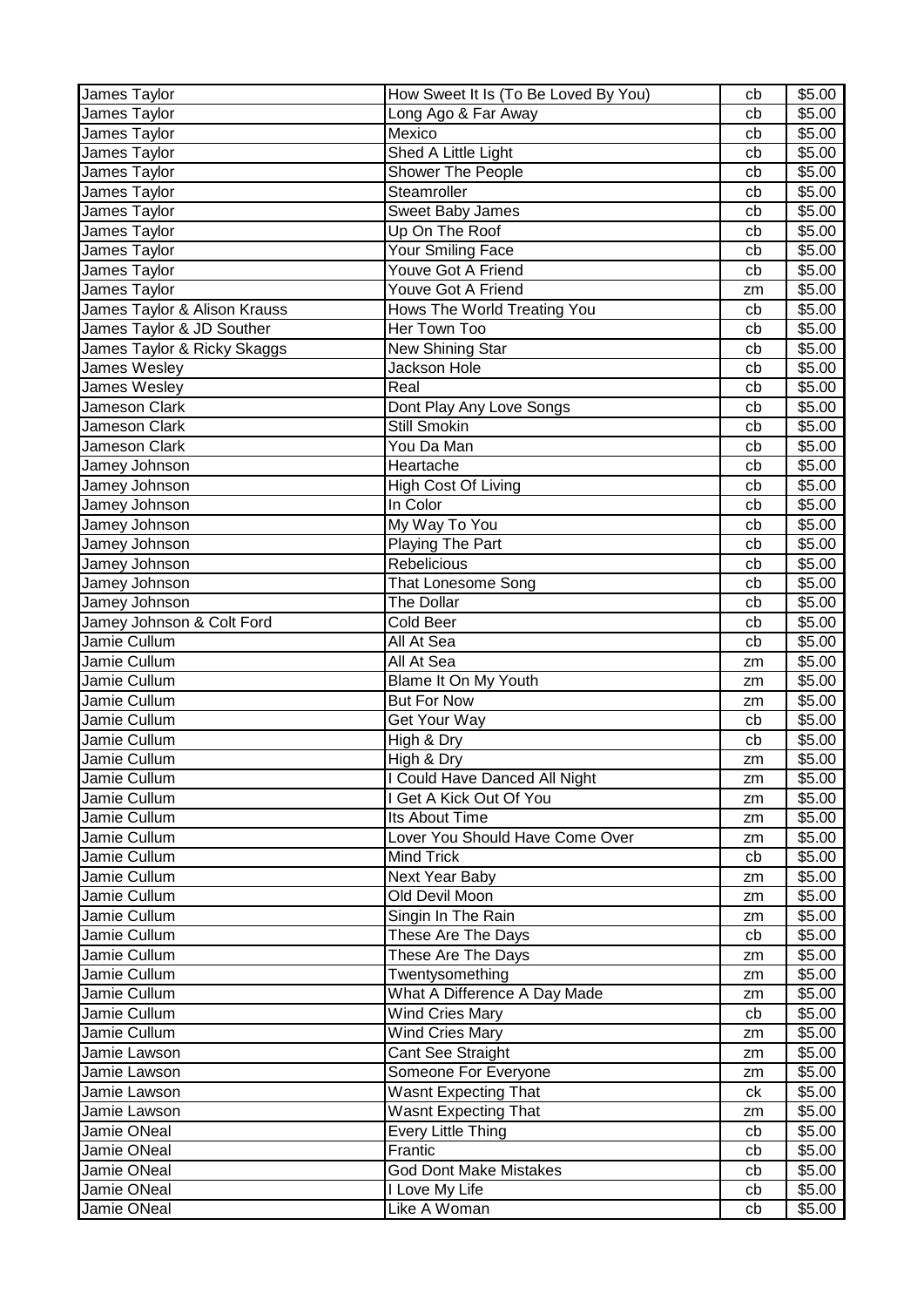| Jamie ONeal                     | Shiver                               | cb | \$5.00 |
|---------------------------------|--------------------------------------|----|--------|
| Jamie ONeal                     | Somebodys Hero                       | cb | \$5.00 |
| Jamie ONeal                     | There Is No Arizona                  | cb | \$5.00 |
| Jamie ONeal                     | <b>Trying To Find Atlantis</b>       | cb | \$5.00 |
| Jamie ONeal                     | When I Think About Angels            | cb | \$5.00 |
| Jamie ONeal & Mark Wills        | Im Not Gonna Do Anything Without You | cb | \$5.00 |
| Jamie Slocum                    | Say Hello To Heaven                  | cb | \$5.00 |
| Jamiroquai                      | <b>Canned Heat</b>                   | zm | \$5.00 |
| Jamiroquai                      | <b>Cosmic Girl</b>                   | zm | \$5.00 |
| Jamiroquai                      | Space Cowboy (Classic Radio Remix)   | zm | \$5.00 |
| Jamiroquai                      | Virtual Insanity                     | cb | \$5.00 |
| Jamiroquai                      | Virtual Insanity                     | zm | \$5.00 |
| Jan & Dean                      | Dead Mans Curve                      | cb | \$5.00 |
| Jan & Dean                      | <b>Surf City</b>                     | cb | \$5.00 |
| Jan & Dean                      | The Little Old Lady From Pasadena    | cb | \$5.00 |
| Jan Howard                      | Evil On Your Mind                    | cb | \$5.00 |
| Jane Child                      | Dont Wanna Fall In Love              | cb | \$5.00 |
| <b>Jane Wiedlin</b>             | Rush Hour (Jamming In The)           | ck | \$5.00 |
| JaneDear Girls                  | Shotgun Girl                         | cb | \$5.00 |
| JaneDear Girls                  | Wildflower                           | cb | \$5.00 |
| Janelle Monae                   | Make Me Feel (Clean Version)         | zm | \$5.00 |
| Janelle Monae                   | Make Me Feel (Explicit Version)      | zm | \$5.00 |
| Janelle Monae & Grimes          | Pynk                                 | zm | \$5.00 |
| Janet Jackson                   | <b>All For You</b>                   | cb | \$5.00 |
| Janet Jackson                   | Alright                              | cb | \$5.00 |
| Janet Jackson                   | Any Time Any Place                   | cb | \$5.00 |
| Janet Jackson                   | <b>Black Cat</b>                     | cb | \$5.00 |
| Janet Jackson                   | Cant B Good                          | cb | \$5.00 |
| Janet Jackson                   | Come Back To Me                      | cb | \$5.00 |
| Janet Jackson                   | <b>Doesnt Really Matter</b>          | cb | \$5.00 |
| Janet Jackson                   | Escapade                             | cb | \$5.00 |
| Janet Jackson                   | Go Deep                              | cb | \$5.00 |
| Janet Jackson                   | I Get Lonely                         | cb | \$5.00 |
| Janet Jackson                   | lf                                   | cb | \$5.00 |
| Janet Jackson                   | Just A Little While                  | cb | \$5.00 |
| Janet Jackson                   | Lets Wait Awhile                     | cb | \$5.00 |
| Janet Jackson                   | Lets Wait Awhile                     | zm | \$5.00 |
| Janet Jackson                   | Love Will Never Do (Without You)     | cb | \$5.00 |
| Janet Jackson                   | Miss You Much                        | cb | \$5.00 |
| Janet Jackson                   | <b>Nasty</b>                         | cb | \$5.00 |
| Janet Jackson                   | <b>Rhythm Nation</b>                 | cb | \$5.00 |
| Janet Jackson                   | Rock With U                          | cb | \$5.00 |
| Janet Jackson                   | Runaway                              | cb | \$5.00 |
| Janet Jackson                   | Someone To Call My Lover             | cb | \$5.00 |
| Janet Jackson                   | Thats The Way Love Goes              | cb | \$5.00 |
| Janet Jackson                   | Together Again                       | cb | \$5.00 |
| Janet Jackson                   | <b>Together Again</b>                | zm | \$5.00 |
| Janet Jackson                   | What Have You Done For Me Lately     | cb | \$5.00 |
| Janet Jackson                   | What Have You Done For Me Lately     | zm | \$5.00 |
| Janet Jackson                   | When I Think Of You                  | cb | \$5.00 |
| Janet Jackson                   | <b>Whoops Now</b>                    | cb | \$5.00 |
| Janet Jackson & Luther Vandross | The Best Things In Life Are Free     | cb | \$5.00 |
| Janet Jackson & Michael Jackson | Scream                               | cb | \$5.00 |
| Janet Jackson & Nelly           | Call On Me                           | cb | \$5.00 |
| Janet Kay                       | <b>Silly Games</b>                   | zm | \$5.00 |
| Janie Fricke                    | <b>Always Have Always Will</b>       | cb | \$5.00 |
| Janie Fricke                    | Do Me With Love                      | cb | \$5.00 |
| Janie Fricke                    | Dont Worry Bout Me Baby              | cb | \$5.00 |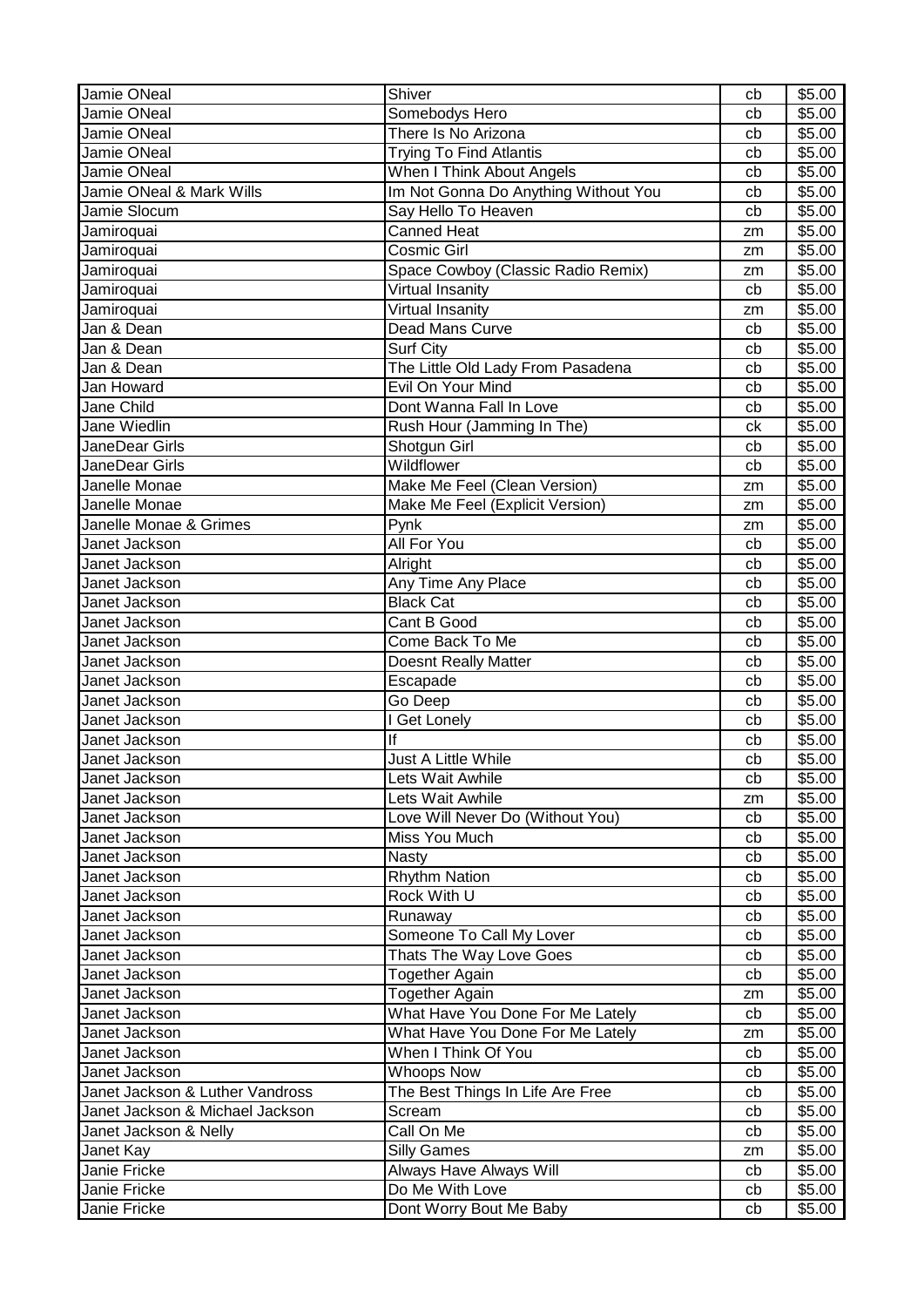| Janie Fricke                    | Down To My Last Broken Heart                 | cb | \$5.00 |
|---------------------------------|----------------------------------------------|----|--------|
| Janie Fricke                    | Easy To Please                               | cb | \$5.00 |
| Janie Fricke                    | Hes A Heartache (Looking For A Place To Happ | cb | \$5.00 |
| Janie Fricke                    | Ill Need Someone To Hold Me When I Cry       | cb | \$5.00 |
| Janie Fricke                    | It Aint Easy Bein Easy                       | cb | \$5.00 |
| Janie Fricke                    | Lets Stop Talkin About It                    | cb | \$5.00 |
| Janie Fricke                    | Pass Me By (If Youre Only Passing Through)   | cb | \$5.00 |
| Janie Fricke                    | Pride                                        | cb | \$5.00 |
| Janie Fricke                    | Shes Single Again                            | cb | \$5.00 |
| Janie Fricke                    | Somebody Elses Fire                          | cb | \$5.00 |
| Janie Fricke                    | Tell Me A Lie                                | cb | \$5.00 |
| Janie Fricke                    | You Dont Know Love                           | cb | \$5.00 |
| Janie Fricke                    | Your Hearts Not In It                        | cb | \$5.00 |
| Janis lan                       | At Seventeen                                 | cb | \$5.00 |
| Janis lan                       | Fly Too High                                 | ck | \$5.00 |
| Janis Joplin                    | Down On Me                                   | cb | \$5.00 |
| Janis Joplin                    | Me & Bobby McGee                             | cb | \$5.00 |
| Janis Joplin                    | Mercedes Benz                                | cb | \$5.00 |
| Janis Joplin                    | Piece Of My Heart                            | cb | \$5.00 |
| Jann Arden                      | Insensitive                                  | ck | \$5.00 |
| Jann Browne                     | It Only Hurts When I Laugh                   | cb | \$5.00 |
| Jann Browne                     | Tell Me Why                                  | cb | \$5.00 |
| Jars Of Clay                    | <b>Crazy Times</b>                           | cb | \$5.00 |
| Jars Of Clay                    | Fly                                          | cb | \$5.00 |
| Jars Of Clay                    | <b>I</b> Need You                            | cb | \$5.00 |
| Jars Of Clay                    | Im Alright                                   | cb | \$5.00 |
| Jars Of Clay                    | Revolution                                   | cb | \$5.00 |
| Jars Of Clay                    | Show You Love                                | cb | \$5.00 |
| Jasmine Rae                     | I Dont Do It For The Haters                  | ck | \$8.00 |
| Jason Aldean                    | Amarillo Sky                                 | cb | \$5.00 |
| Jason Aldean                    | <b>Big Green Tractor</b>                     | cb | \$5.00 |
| Jason Aldean                    | Crazy Town                                   |    | \$5.00 |
| Jason Aldean                    | <b>Dirt Road Anthem</b>                      | cb | \$5.00 |
| Jason Aldean                    | Hicktown                                     | cb | \$5.00 |
|                                 | Johnny Cash                                  | cb |        |
| Jason Aldean                    |                                              | cb | \$5.00 |
| Jason Aldean                    | Laughed Until We Cried                       | cb | \$5.00 |
| Jason Aldean                    | My Kinda Party                               | cb | \$5.00 |
| Jason Aldean                    | <b>Relentless</b>                            | cb | \$5.00 |
| Jason Aldean                    | <b>Shes Country</b>                          | cb | \$5.00 |
| Jason Aldean                    | The Truth                                    | cb | \$5.00 |
| Jason Aldean                    | Why                                          | cb | \$5.00 |
| Jason Aldean & Carrie Underwood | If I Didnt Love You                          | сk | \$5.00 |
| Jason Derulo                    | Acapulco                                     | ck | \$5.00 |
| Jason Derulo                    | Acapulco                                     | zm | \$5.00 |
| Jason Derulo                    | <b>Acapulco (Without Backing Vocals)</b>     | zm | \$5.00 |
| Jason Derulo                    | Cheyenne                                     | zm | \$5.00 |
| Jason Derulo                    | Colours                                      | zm | \$5.00 |
| Jason Derulo                    | Dont Wanna Go Home                           | zm | \$5.00 |
| Jason Derulo                    | Get Ugly                                     | zm | \$5.00 |
| Jason Derulo                    | In My Head                                   | cb | \$5.00 |
| Jason Derulo                    | In My Head                                   | zm | \$5.00 |
| Jason Derulo                    | It Girl                                      | zm | \$5.00 |
| Jason DeRulo                    | Kiss The Sky                                 | ck | \$5.00 |
| Jason Derulo                    | Marry Me                                     | zm | \$5.00 |
| Jason Derulo                    | Ridin Solo                                   | cb | \$5.00 |
| Jason Derulo                    | Ridin Solo                                   | zm | \$5.00 |
| Jason Derulo                    | Savage Love                                  | ck | \$5.00 |
| Jason Derulo                    | Savage Love (clean version)                  | сk | \$5.00 |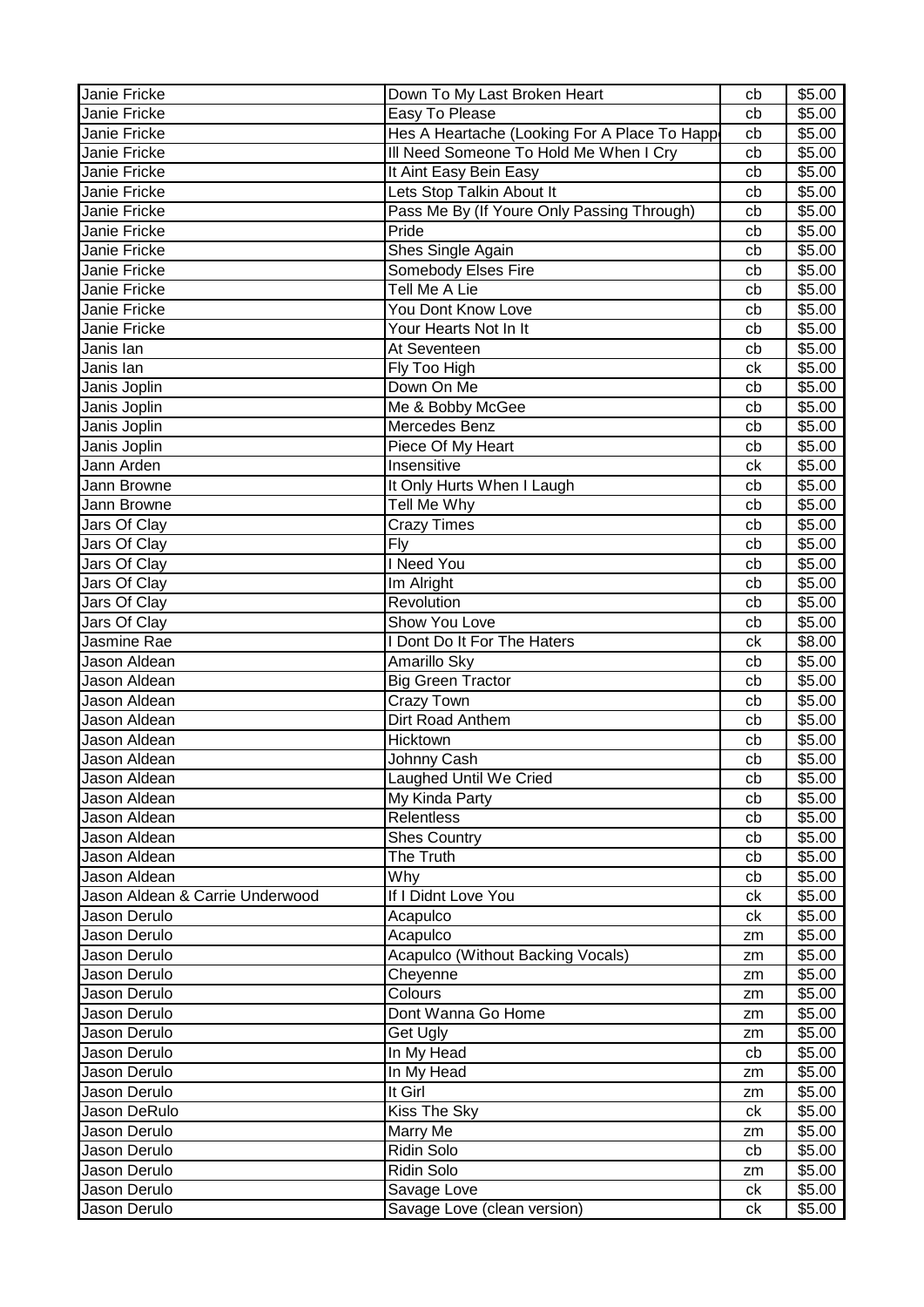| Jason Derulo                                  | Take You Dancing                    | ck | \$5.00 |
|-----------------------------------------------|-------------------------------------|----|--------|
| Jason Derulo                                  | Take You Dancing                    | zm | \$5.00 |
| Jason Derulo                                  | The Other Side                      | zm | \$5.00 |
| <b>Jason Derulo</b>                           | Trumpets                            | zm | \$5.00 |
| <b>Jason Derulo</b>                           | Want To Want Me                     | zm | \$5.00 |
| Jason Derulo                                  | What If                             | cb | \$5.00 |
| Jason Derulo & 2 Chainz                       | Talk Dirty                          | zm | \$5.00 |
| Jason Derulo & Adam Levine                    | Lifestyle                           | zm | \$5.00 |
| Jason Derulo & David Guetta                   | Goodbye                             | zm | \$5.00 |
| Jason Derulo & French Montana                 | <b>Tip Toe</b>                      | zm | \$5.00 |
| Jason Derulo & Jawsh 685                      | Savage Love                         | zm | \$5.00 |
| Jason Derulo & Nuka                           | Love Not War (The Tampa Beat)       | ck | \$5.00 |
| Jason Derulo & Snoop Dogg                     | Wiggle                              | zm | \$5.00 |
| Jason Derulo Ty Dolla Sign & Nicki Minaj      | Swalla (Duet Version)               | zm | \$5.00 |
| I<br>Jason Derulo Ty Dolla Sign & Nicki Minaj | Swalla (For Solo Male)              | zm | \$5.00 |
| Jason Derulo X Nuka                           | Love Not War (The Tampa Beat)       | zm | \$5.00 |
| Jason Donovan                                 | Any Dream Will Do                   | zm | \$5.00 |
| Jason Donovan                                 | Every Day (I Love You More)         | zm | \$5.00 |
| Jason Donovan                                 | Nothing Can Divide Us               | zm | \$5.00 |
| Jason Donovan                                 | <b>Too Many Broken Hearts</b>       | zm | \$5.00 |
| Jason Donovan                                 | When You Come Back To Me            | zm | \$5.00 |
| Jason Jones                                   | <b>Unlikely Angel</b>               | cb | \$5.00 |
| <b>Jason Michael Carroll</b>                  | Alyssa Lies                         | cb | \$5.00 |
| Jason Michael Carroll                         | Hurry Home                          | cb | \$5.00 |
| Jason Michael Carroll                         | I Can Sleep When Im Dead            | cb | \$5.00 |
| Jason Michael Carroll                         | Livin Our Love Song                 | cb | \$5.00 |
| Jason Michael Carroll                         | <b>Numbers</b>                      | cb | \$5.00 |
| Jason Michael Carroll                         | Where Im From                       | cb | \$5.00 |
| Jason Mraz                                    | Geek In The Pink                    | cb | \$5.00 |
| Jason Mraz                                    | I Wont Give Up                      | zm | \$5.00 |
| Jason Mraz                                    | Im Yours                            | cb | \$5.00 |
| Jason Mraz                                    | Im Yours                            | zm | \$5.00 |
| Jason Mraz                                    | Look For The Good                   | zm | \$5.00 |
| <b>Jason Mraz</b>                             | <b>Make It Mine</b>                 | cb | \$5.00 |
| Jason Mraz                                    | Make It Mine                        | zm | \$5.00 |
| I<br>Jason Mraz                               | The Remedy (I Wont Worry)           | cb | \$5.00 |
| Jason Mraz                                    | Wordplay                            | cb | \$5.00 |
| Jason Mraz & Colbie Caillat                   | Lucky                               | cb | \$5.00 |
| <b>Jason Sellers</b>                          | A Matter Of Time                    | cb | \$5.00 |
| Jason Sellers                                 | Cant Help Calling Your Name         | cb | \$5.00 |
| <b>Jason Sellers</b>                          | This Small Divide                   | cb | \$5.00 |
| Jason Wade                                    | You Belong To Me                    | cb | \$5.00 |
| Jason Wade                                    | You Belong To Me                    | zm | \$5.00 |
| Jax Jones & Bebe Rexha                        | Harder                              | zm | \$5.00 |
| Jax Jones & MNEK                              | Where Did You Go                    | ck | \$5.00 |
| Jax Jones & Raye                              | You Dont Know Me                    | ck | \$5.00 |
| Jax Jones & Raye                              | You Dont Know Me (Clean Version)    | zm | \$5.00 |
| Jax Jones & Raye                              | You Dont Know Me (Explicit Version) | ck | \$5.00 |
| Jax Jones & Raye                              | You Dont Know Me (Explicit Version) | zm | \$5.00 |
| Jax Jones & Years & Years                     | Play                                | zm | \$5.00 |
| Jay & Americans                               | Come A Little Bit Closer            | cb | \$5.00 |
| Jay & Americans                               | This Magic Moment                   | cb | \$5.00 |
| Jay & Techniques                              | Apples Peaches Pumpkin Pie          | cb | \$5.00 |
| Jay Sean                                      | Do You Remember                     | cb | \$5.00 |
| Jay Sean & Lil Wayne                          | Down                                | cb | \$5.00 |
| Jay Sean & Lil Wayne                          | Down                                | zm | \$5.00 |
| Jay Sean & Lil Wayne                          | <b>Hit The Lights</b>               | cb | \$5.00 |
| Jay Z                                         | 99 Problems                         | zm | \$5.00 |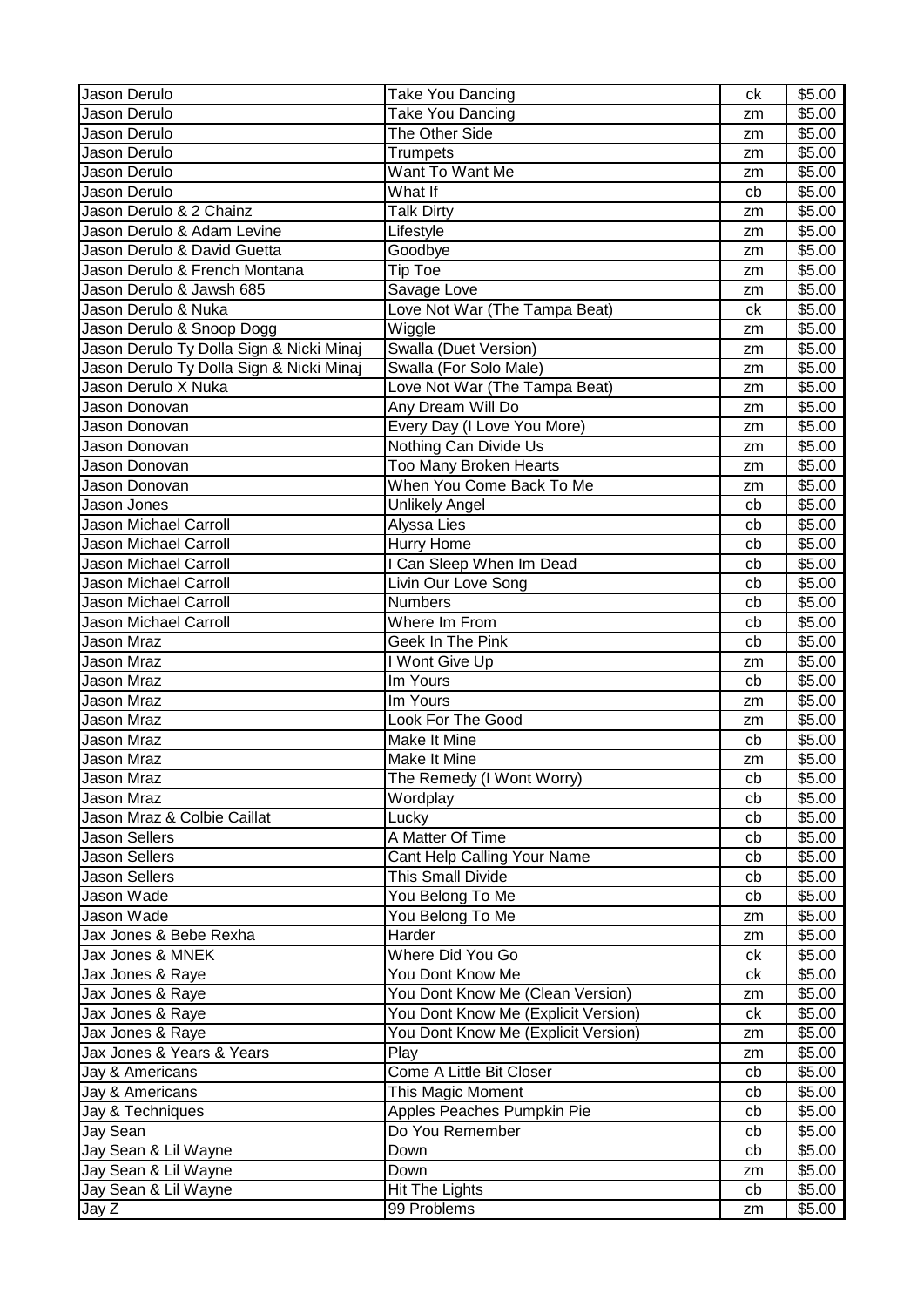| Jay Z                         | Hard Knock Life                        | zm | \$5.00 |
|-------------------------------|----------------------------------------|----|--------|
| Jay Z & Alicia Keys           | Empire State Of Mind [Duet Version]    | zm | \$5.00 |
| Jay Z & Alicia Keys           | Empire State Of Mind [For Solo Rapper] | zm | \$5.00 |
| Jay Z & Beyonce               | 03 Bonnie & Clyde                      | zm | \$5.00 |
| Jay Z & Justin Timberlake     | <b>Holy Grail</b>                      | zm | \$5.00 |
| Jay Z & Kanye West & Rihanna  | Run This Town                          | zm | \$5.00 |
| Jay Z Rihanna & Kanye West    | Run This Town                          | cb | \$5.00 |
| Jaymes Young                  | What Is Love                           | zm | \$5.00 |
| Jaynetts                      | Sally Go Round The Roses               | cb | \$5.00 |
| Jazmine Sullivan              | <b>Bust Your Windows</b>               | cb | \$5.00 |
| Jazmine Sullivan              | In Love With Another Man               | cb | \$5.00 |
| Jazmine Sullivan              | Lions Tigers & Bears                   | cb | \$5.00 |
| Jazmine Sullivan              | Need U Bad                             | cb | \$5.00 |
| Jazzy Jeff & The Fresh Prince | Boom Shake The Room                    | zm | \$5.00 |
| <b>JC Crowley</b>             | Paint The Town & Hang The Moon         | cb | \$5.00 |
| JD Crowe & New South          | III Stay Around                        | cb | \$5.00 |
| JD Crowe & New South          | Old Home Place                         | cb | \$5.00 |
| JD Crowe & New South          | Some Old Day                           | cb | \$5.00 |
| <b>JD Souther</b>             | Youre Only Lonely                      | cb | \$5.00 |
| Jean Adebambo                 | Paradise                               | zm | \$5.00 |
| Jean Knight                   | Mr Big Stuff                           | cb | \$5.00 |
| Jean Shepard                  | A Dear John Letter                     | cb | \$5.00 |
| Jean Shepard                  | A Satisfied Mind                       | cb | \$5.00 |
| Jean Shepard                  | Second Fiddle (To An Old Guitar)       | cb | \$5.00 |
| Jean Shepard                  | Slippin Away                           | cb | \$5.00 |
| Jeanne Pruett                 | <b>Satin Sheets</b>                    | cb | \$5.00 |
| Jeannie C Riley               | Harper Valley PTA                      | cb | \$5.00 |
| Jeannie C Riley               | Harper Valley PTA                      | zm | \$5.00 |
| Jeannie Kendall               | Thats What Your Love Does To Me        | cb | \$5.00 |
| Jeannie Seely                 | Dont Touch Me                          | cb | \$5.00 |
| Jebediah                      | Leaving Home                           | ck | \$8.00 |
| Jedd Hughes                   | <b>High Lonesome</b>                   | cb | \$5.00 |
| Jedward                       | Under Pressure (Ice Ice Baby)          | zm | \$5.00 |
| <b>Jeff Bates</b>             | Dont Hate Me For Lovin You             | cb | \$5.00 |
| <b>Jeff Bates</b>             | Good People                            | cb | \$5.00 |
| <b>Jeff Bates</b>             | I Wanna Make You Cry                   | cb | \$5.00 |
| <b>Jeff Bates</b>             | Long Slow Kisses                       | cb | \$5.00 |
| <b>Jeff Bates</b>             | No Shame                               | cb | \$5.00 |
| <b>Jeff Bates</b>             | One Day Closer                         | cb | \$5.00 |
| <b>Jeff Bates</b>             | One Second Chance                      | cb | \$5.00 |
| <b>Jeff Bates</b>             | One Thing                              | cb | \$5.00 |
| <b>Jeff Bates</b>             | Rainbow Man                            | cb | \$5.00 |
| <b>Jeff Bates</b>             | Riverbank                              | cb | \$5.00 |
| <b>Jeff Bates</b>             | The Love Song                          | cb | \$5.00 |
| Jeff Beck                     | Hi Ho Silver Lining                    | ck | \$5.00 |
| Jeff Beck                     | Hi Ho Silver Lining                    | zm | \$5.00 |
| Jeff Buckley                  | Everybody Here Wants You               | zm | \$5.00 |
| Jeff Buckley                  | Grace                                  | zm | \$5.00 |
| <b>Jeff Buckley</b>           | Lilac Wine                             | zm | \$5.00 |
| Jeff Buckley                  | So Real                                | zm | \$5.00 |
| Jeff Carson                   | Cheatin On Her Heart                   | cb | \$5.00 |
| Jeff Carson                   | Do It Again                            | cb | \$5.00 |
| Jeff Carson                   | Heres The Deal                         | cb | \$5.00 |
| <b>Jeff Carson</b>            | <b>Holdin Onto Something</b>           | cb | \$5.00 |
| Jeff Carson                   | I Can Only Imagine                     | cb | \$5.00 |
| Jeff Carson                   | Not On Your Love                       | cb | \$5.00 |
| Jeff Carson                   | Real Life (I Never Was The Same Again) | cb | \$5.00 |
| Jeff Carson                   | Santa Got Lost In Texas                | cb | \$5.00 |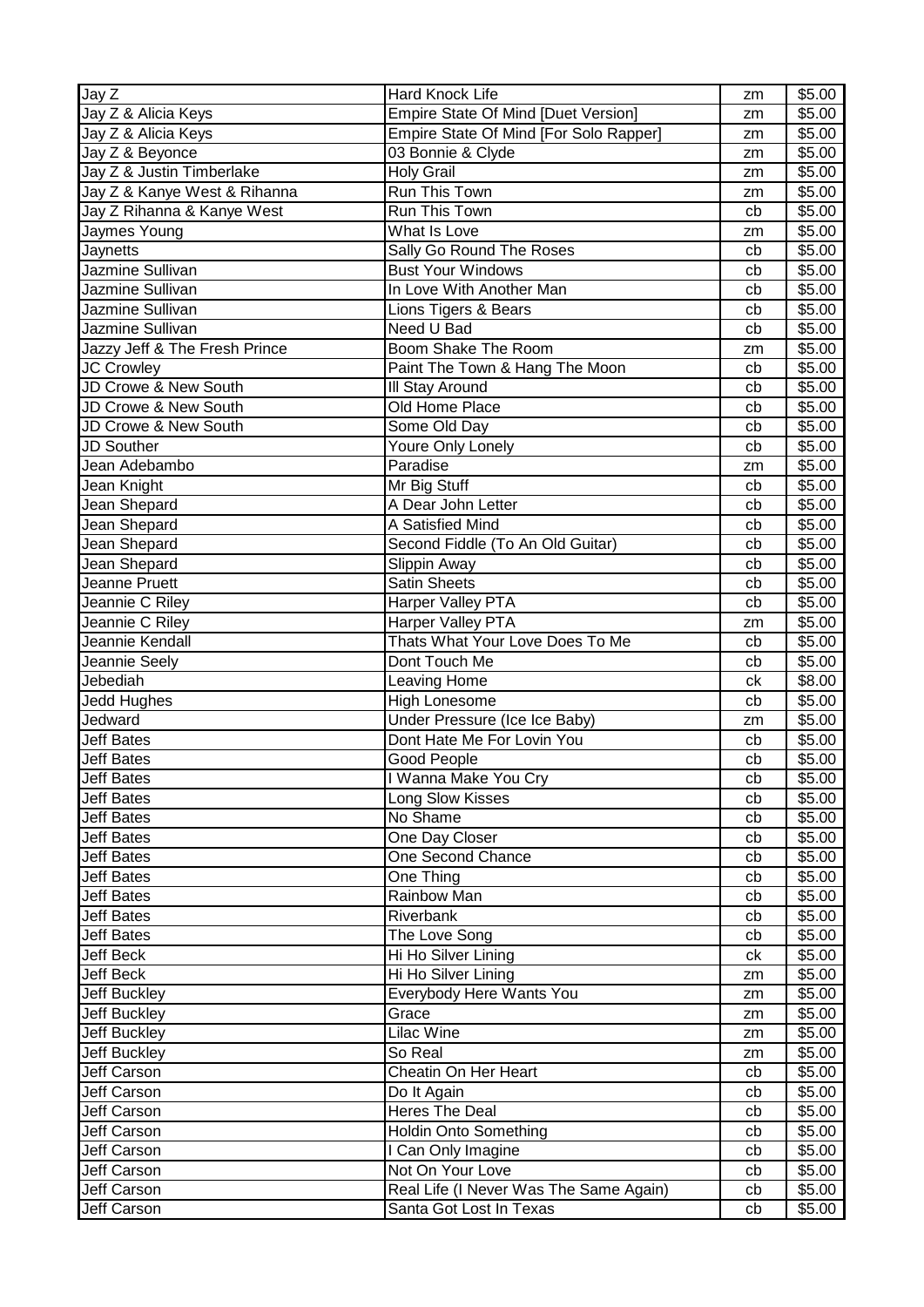| <b>Jeff Carson</b>            | Shine On                             | cb       | \$5.00             |
|-------------------------------|--------------------------------------|----------|--------------------|
| <b>Jeff Carson</b>            | The Car                              | cb       | \$5.00             |
| <b>Jeff Carson</b>            | Until We Fall Back In Love Again     | cb       | \$5.00             |
| <b>Jeff Carson</b>            | When You Said You Loved Me           | cb       | \$5.00             |
| Jeff Dugan                    | Dont Tell Her                        | cb       | \$5.00             |
| Jeff Foxworthy                | Redneck 12 Days of Christmas         | cb       | \$5.00             |
| <b>Jeff Foxworthy</b>         | Twas The Night After Christmas       | cb       | \$5.00             |
| Jeff Foxworthy & Alan Jackson | <b>Redneck Games</b>                 | cb       | \$5.00             |
| Jeff Foxworthy & Bill Engvall | <b>Blue Collar Dollar</b>            | cb       | \$5.00             |
| Jeff Foxworthy & Bill Engvall | Heres Your Sign Christmas            | cb       | \$5.00             |
| Jeff Healey Band              | Angel Eyes                           | cb       | \$5.00             |
| Jeff Moore                    | <b>Wrangler Butts</b>                | cb       | \$5.00             |
| <b>Jeff Wood</b>              | You Just Get One                     | cb       | \$5.00             |
| Jefferson Airplane            | Somebody To Love                     | cb       | \$5.00             |
| Jefferson Airplane            | Somebody To Love                     | zm       | \$5.00             |
| Jefferson Airplane            | Volunteers                           | zm       | \$5.00             |
| <b>Jefferson Airplane</b>     | <b>White Rabbit</b>                  | cb       | \$5.00             |
| Jefferson Airplane            | <b>White Rabbit</b>                  | zm       | \$5.00             |
| Jeffery Steele                | I Can Give You Love Like That        | cb       | \$5.00             |
| <b>Jeffrey Osborne</b>        | On The Wings Of Love                 | zm       | \$5.00             |
| Jeffrey Steele                | Good To Go                           | cb       | \$5.00             |
| Jeffrey Steele                | Something In The Water               | cb       | \$5.00             |
|                               | Someone Like You                     |          | \$5.00             |
| Jekyll & Hyde<br>Jenai        | Cool Me Down                         | zm<br>cb | \$5.00             |
| Jenai                         |                                      |          | \$5.00             |
| Jenkins                       | South Side Stomp<br>Blame It On Mama | cb       | \$5.00             |
|                               |                                      | cb       |                    |
| Jenkins                       | Getaway Car                          | cb       | \$5.00             |
| Jennette McCurdy              | <b>Generation Love</b>               | cb       | \$5.00             |
| Jennette McCurdy              | Not That Far Away                    | cb       | \$5.00             |
| Jennifer Day                  | The Fun Of Your Love                 | cb       | \$5.00             |
| Jennifer Day                  | What If Its Me                       | cb       | \$5.00             |
| Jennifer Hanson               | <b>Beautiful Goodbye</b>             | cb       | \$5.00             |
| Jennifer Hanson               | <b>Half A Heart Tattoo</b>           | cb       | \$5.00             |
| Jennifer Hanson               | Joyride                              | cb       | \$5.00             |
| Jennifer Hanson               | This Far Gone                        | cb       | \$5.00             |
| Jennifer Hudson               | And I Am Telling You Im Not Going    | cb       | \$5.00             |
| Jennifer Hudson               | And I Am Telling You Im Not Going    | zm       | \$5.00             |
| Jennifer Hudson               | Dont Look Down                       | cb       | \$5.00             |
| Jennifer Hudson               | <b>Giving Myself</b>                 | cb       | \$5.00             |
| Jennifer Hudson               | If This Isnt Love                    | cb       | \$5.00             |
| Jennifer Hudson               | No One Gonna Love You                | cb       | \$5.00             |
| Jennifer Hudson               | One Night Only (Slow Version)        | zm       | \$5.00             |
| Jennifer Hudson               | Spotlight                            | cb       | \$5.00             |
| Jennifer Hudson               | Spotlight                            | zm       | \$5.00             |
| Jennifer Hudson               | The Impossible Dream                 | cb       | \$5.00             |
| Jennifer Hudson               | Where You At                         | cb       | \$5.00             |
| Jennifer Hudson & Fantasia    | Im His Only Woman                    | cb       | \$5.00             |
| Jennifer Hudson & Ludacris    | Pocketbook                           | cb       | \$5.00             |
| Jennifer Knapp                | Breathe On Me                        | cb       | $\overline{$}5.00$ |
| Jennifer Knapp                | By & By                              | cb       | \$5.00             |
| Jennifer Knapp                | Say You Wont Say                     | cb       | \$5.00             |
| Jennifer Knapp                | The Way I Am                         | cb       | \$5.00             |
| Jennifer Lopez                | Aint It Funny                        | cb       | \$5.00             |
| Jennifer Lopez                | Aint Your Mama                       | zm       | \$5.00             |
| Jennifer Lopez                | Alive                                | cb       | \$5.00             |
| Jennifer Lopez                | Baby I Love You                      | cb       | \$5.00             |
| Jennifer Lopez                | Could This Be Love                   | cb       | \$5.00             |
| Jennifer Lopez                | Feelin So Good                       | cb       | \$5.00             |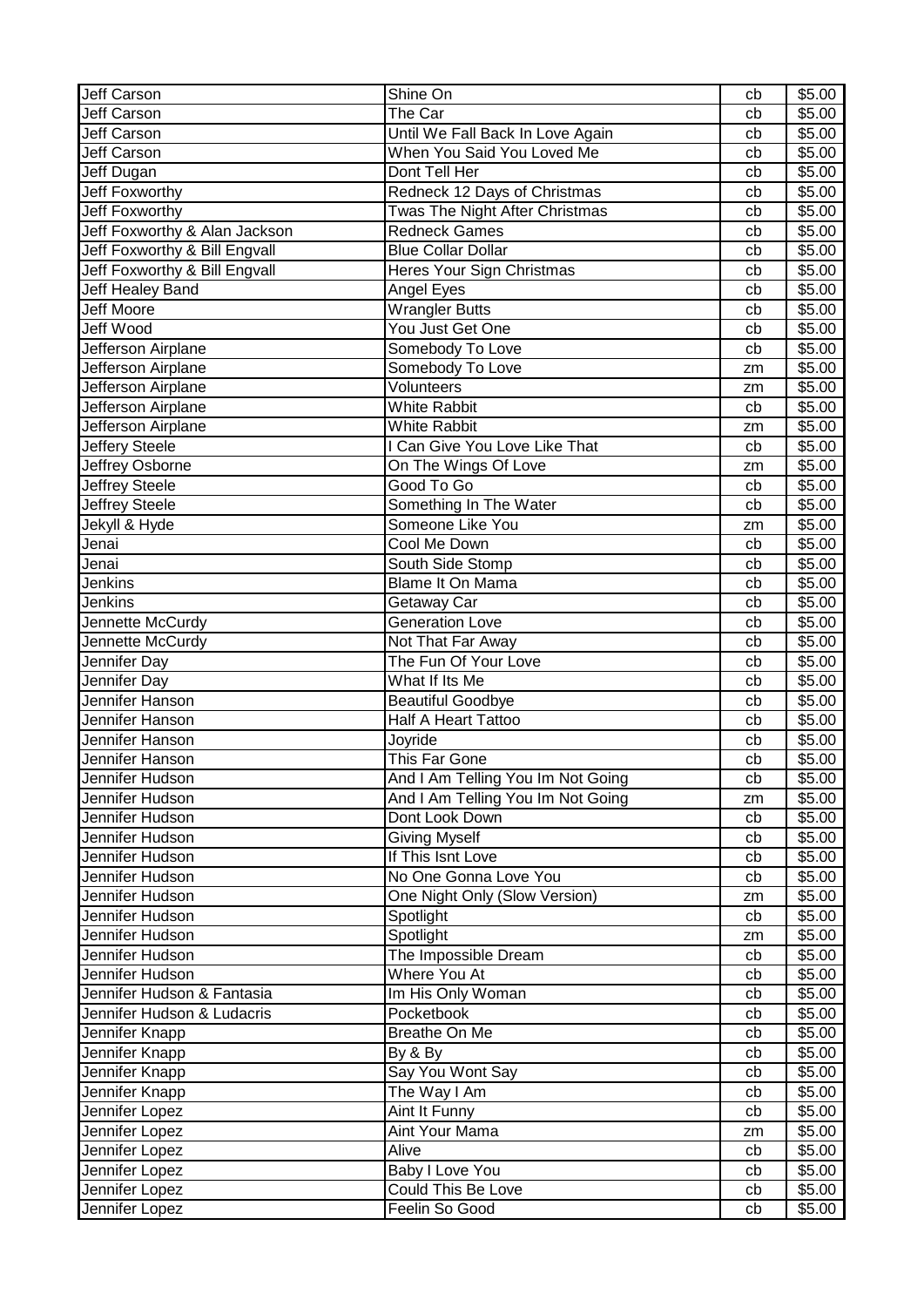| Jennifer Lopez                | If You Had My Love                   | cb | \$5.00 |
|-------------------------------|--------------------------------------|----|--------|
| Jennifer Lopez                | Im Glad                              | cb | \$5.00 |
| Jennifer Lopez                | Im Real                              | cb | \$5.00 |
| Jennifer Lopez                | Jenny From The Block                 | cb | \$5.00 |
| Jennifer Lopez                | Lets Get Loud                        | ck | \$5.00 |
| Jennifer Lopez                | Lets Get Loud                        | zm | \$5.00 |
| Jennifer Lopez                | Louboutins                           | cb | \$5.00 |
| Jennifer Lopez                | Love Dont Cost A Thing               | cb | \$5.00 |
| Jennifer Lopez                | On The Floor [For Solo Female]       | zm | \$5.00 |
| Jennifer Lopez                | Play                                 | cb | \$5.00 |
| Jennifer Lopez                | Promise Me Youll Try                 | cb | \$5.00 |
| Jennifer Lopez                | Same Girl                            | zm | \$5.00 |
| Jennifer Lopez                | <b>Shouldve Never</b>                | cb | \$5.00 |
| Jennifer Lopez                | <b>Too Late</b>                      | cb | \$5.00 |
| Jennifer Lopez                | Us                                   | ck | \$5.00 |
| Jennifer Lopez                | Waiting For Tonight                  | cb | \$5.00 |
| Jennifer Lopez & 50 Cent      | Im Gonna Be Alright                  | cb | \$5.00 |
| Jennifer Lopez & Fabolous     | Get Right                            | cb | \$5.00 |
| Jennifer Lopez & Fat Joe      | Hold You Down                        | cb | \$5.00 |
| Jennifer Lopez & LL Cool J    | All I Have                           | cb | \$5.00 |
| Jennifer Lopez & Ludacris     | Do It Well                           | cb | \$5.00 |
| Jennifer Lopez & Pitbull      | On The Floor                         | cb | \$5.00 |
| Jennifer Love Hewitt          | Barenaked                            | cb | \$5.00 |
| Jennifer Paige                | Crush                                | cb | \$5.00 |
| Jennifer Paige                | Crush                                | zm | \$5.00 |
| Jennifer Rush                 | The Power Of Love                    | zm | \$5.00 |
| Jennifer Rush                 | The Power Of Love                    |    |        |
| <b>Jennifer Warnes</b>        | I Know A Heartache When I See One    | cb | \$5.00 |
| Jennifer Warnes               | Right Time Of The Night              | cb | \$5.00 |
| Jennifer Warnes & Bill Medley | Ive Had The Time Of My Life          | cb | \$5.00 |
| Jennifer Warnes & Joe Cocker  | Up Where We Belong                   | cb | \$5.00 |
| Jennifer Wilson               | Jingle Bells                         | cb | \$5.00 |
| <b>Jenny Morris</b>           | Body & Soul                          | nz | \$5.00 |
| <b>Jenny Morris</b>           | <b>Break In The Weather</b>          | ck | \$5.00 |
| Jenny Morris                  | <b>Break In The Weather</b>          | nz | \$5.00 |
| Jenny Morris                  | She Has To Be Loved                  | ck | \$5.00 |
| <b>Jenny Morris</b>           | She Has To Be Loved                  | nz | \$5.00 |
| Jenny Morris                  | <b>Tears</b>                         | nz | \$5.00 |
| Jenny Morris                  | You I Know                           | ck | \$5.00 |
| Jenny Morris                  | You I Know                           | nz | \$5.00 |
| <b>Jenny Morris</b>           | Youre Gonna Get Hurt                 | сk | \$8.00 |
| Jenny Simpson                 | <b>Ticket Out Of Kansas</b>          | cb | \$5.00 |
| Jeremih & YG                  | Dont Tell Em                         | zm | \$5.00 |
| Jeremy Camp                   | Understand                           | cb | \$5.00 |
| Jeremy McComb                 | Cold                                 | cb | \$5.00 |
| Jeremy McComb                 | This Town Needs A Bar                | cb | \$5.00 |
| Jeremy Spencer                | The Shape Im In                      | nz | \$5.00 |
| Jermaine Stewart              | We Dont Have To Take Our Clothes Off | cb | \$5.00 |
| Jermaine Stewart              | We Dont Have To Take Our Clothes Off | zm | \$5.00 |
| Jerrod Niemann                | Lover Lover                          | cb | \$5.00 |
| Jerrod Niemann                | One More Drinking Song               | cb | \$5.00 |
| Jerrod Niemann                | What Do You Want                     | cb | \$5.00 |
| Jerry Butler                  | He Will Break Your Heart             | cb | \$5.00 |
| Jerry Keller                  | Here Comes Summer                    | zm | \$5.00 |
| Jerry Kilgore                 | Cactus In A Coffee Can               | cb | \$5.00 |
| Jerry Kilgore                 | Love Trip                            | cb | \$5.00 |
| Jerry Kilgore                 | The Look                             | cb | \$5.00 |
| Jerry Lee Lewis               | Another Place Another Time           | cb | \$5.00 |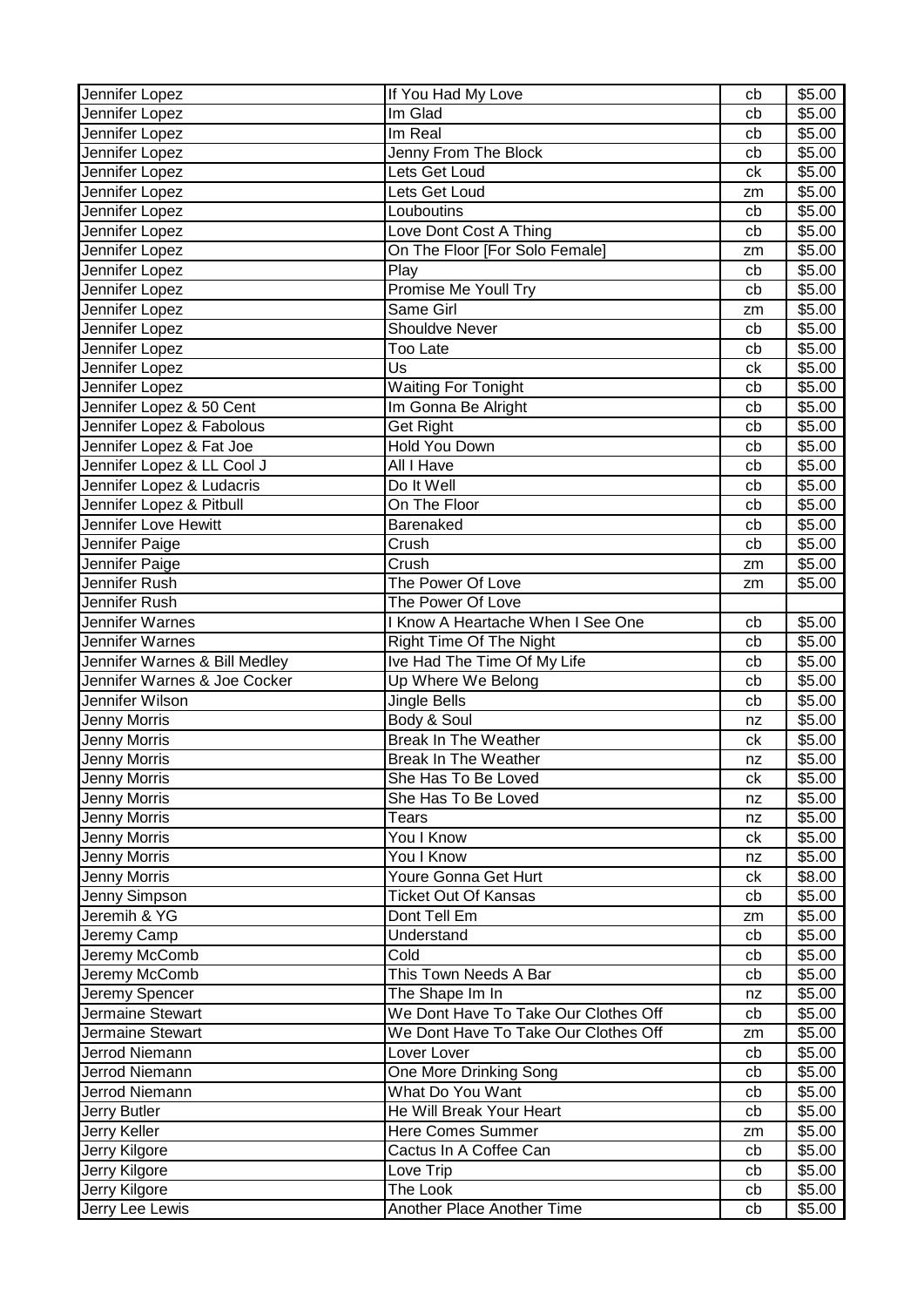| Jerry Lee Lewis         | <b>Breathless</b>                         | cb | \$5.00 |
|-------------------------|-------------------------------------------|----|--------|
| Jerry Lee Lewis         | Drinking Wine Spo Dee ODee                | cb | \$5.00 |
| Jerry Lee Lewis         | <b>Great Balls Of Fire</b>                | cb | \$5.00 |
| Jerry Lee Lewis         | <b>Great Balls Of Fire</b>                | zm | \$5.00 |
| Jerry Lee Lewis         | Middle Age Crazy                          | cb | \$5.00 |
| Jerry Lee Lewis         | Once More With Feeling                    | cb | \$5.00 |
| Jerry Lee Lewis         | One Minute Past Eternity                  | cb | \$5.00 |
| Jerry Lee Lewis         | Rockin My Life Away                       | cb | \$5.00 |
| Jerry Lee Lewis         | She Even Woke Me Up To Say Goodbye        | cb | \$5.00 |
| Jerry Lee Lewis         | There Must Be More To Love Than This      | cb | \$5.00 |
| Jerry Lee Lewis         | Thirty Nine & Holding                     | cb | \$5.00 |
| Jerry Lee Lewis         | Whats Made Milwaukee Famous (Has Made A L | cb | \$5.00 |
| Jerry Lee Lewis         | Whole Lotta Shakin Goin On                | cb | \$5.00 |
| Jerry Lee Lewis         | Whole Lotta Shakin Goin On                | zm | \$5.00 |
| Jerry Lee Lewis         | Would You Take Another Chance On Me       | cb | \$5.00 |
| Jerry Lee Lewis         | You Win Again                             | cb | \$5.00 |
| Jerry Reed              | Amos Moses                                | cb | \$5.00 |
| Jerry Reed              | <b>Christmas Times A Comin</b>            | cb | \$5.00 |
| Jerry Reed              | Eastbound & Down                          | cb | \$5.00 |
| Jerry Reed              | <b>Lord Mr Ford</b>                       | cb | \$5.00 |
| Jerry Reed              | She Got The Goldmine (I Got The Shaft)    | cb | \$5.00 |
| Jerry Reed              | The Bird                                  | cb | \$5.00 |
| Jerry Reed              | When Youre Hot Youre Hot                  |    | \$5.00 |
|                         |                                           | cb | \$5.00 |
| Jerry Wallace           | In The Misty Moonlight<br>Primrose Lane   | cb |        |
| Jerry Wallace           |                                           | cb | \$5.00 |
| Jersey Boys             | Jersey Boys Medley                        | zm | \$5.00 |
| Jersey Boys Soundtrack  | Beggin                                    | zm | \$5.00 |
| Jess Glynne             | All I Am                                  | ck | \$5.00 |
| Jess Glynne             | All I Am                                  | zm | \$5.00 |
| Jess Glynne             | Dont Be So Hard On Yourself               | zm | \$5.00 |
| Jess Glynne             | Hold My Hand                              | zm | \$5.00 |
| Jess Glynne             | III Be There                              | ck | \$5.00 |
| Jess Glynne             | III Be There                              | zm | \$5.00 |
| Jess Glynne             | No One                                    | zm | \$5.00 |
| Jess Glynne             | <b>Right Here</b>                         | zm | \$5.00 |
| Jess Glynne             | Take Me Home                              | zm | \$5.00 |
| Jess Glynne             | Thursday                                  | ck | \$5.00 |
| Jess Glynne             | Thursday                                  | zm | \$5.00 |
| Jess Glynne & Jax Jones | One Touch                                 | zm | \$5.00 |
| Jesse Lee               | Its A Girl Thing                          | cb | \$5.00 |
| Jesse Lee               | Like My Mother Does                       | cb | \$5.00 |
| Jesse McCartney         | <b>Beautiful Soul</b>                     | cb | \$5.00 |
| Jesse McCartney         | Freaky                                    | cb | \$5.00 |
| Jesse McCartney         | How Do You Sleep                          | cb | \$5.00 |
| Jesse McCartney         | I Told You So                             | cb | \$5.00 |
| <b>Jesse McCartney</b>  | Its Over                                  | cb | \$5.00 |
| Jesse McCartney         | Just So You Know                          | zm | \$5.00 |
| Jesse McCartney         | Leavin                                    | cb | \$5.00 |
| Jesse McCartney         | Leavin                                    | zm | \$5.00 |
| Jesse McCartney         | Right Where You Want Me                   | cb | \$5.00 |
| Jessi Alexander         | Honeysuckle Sweet                         | cb | \$5.00 |
| Jessi Colter            | Im Not Lisa                               | cb | \$5.00 |
| Jessica Andrews         | Everything                                | cb | \$5.00 |
| Jessica Andrews         | Good Time                                 | cb | \$5.00 |
| Jessica Andrews         | Helplessly Hopelessly                     | cb | \$5.00 |
| Jessica Andrews         | I Do Now                                  | cb | \$5.00 |
| Jessica Andrews         | I Will Be There For You                   | cb | \$5.00 |
| Jessica Andrews         | Karma                                     | cb | \$5.00 |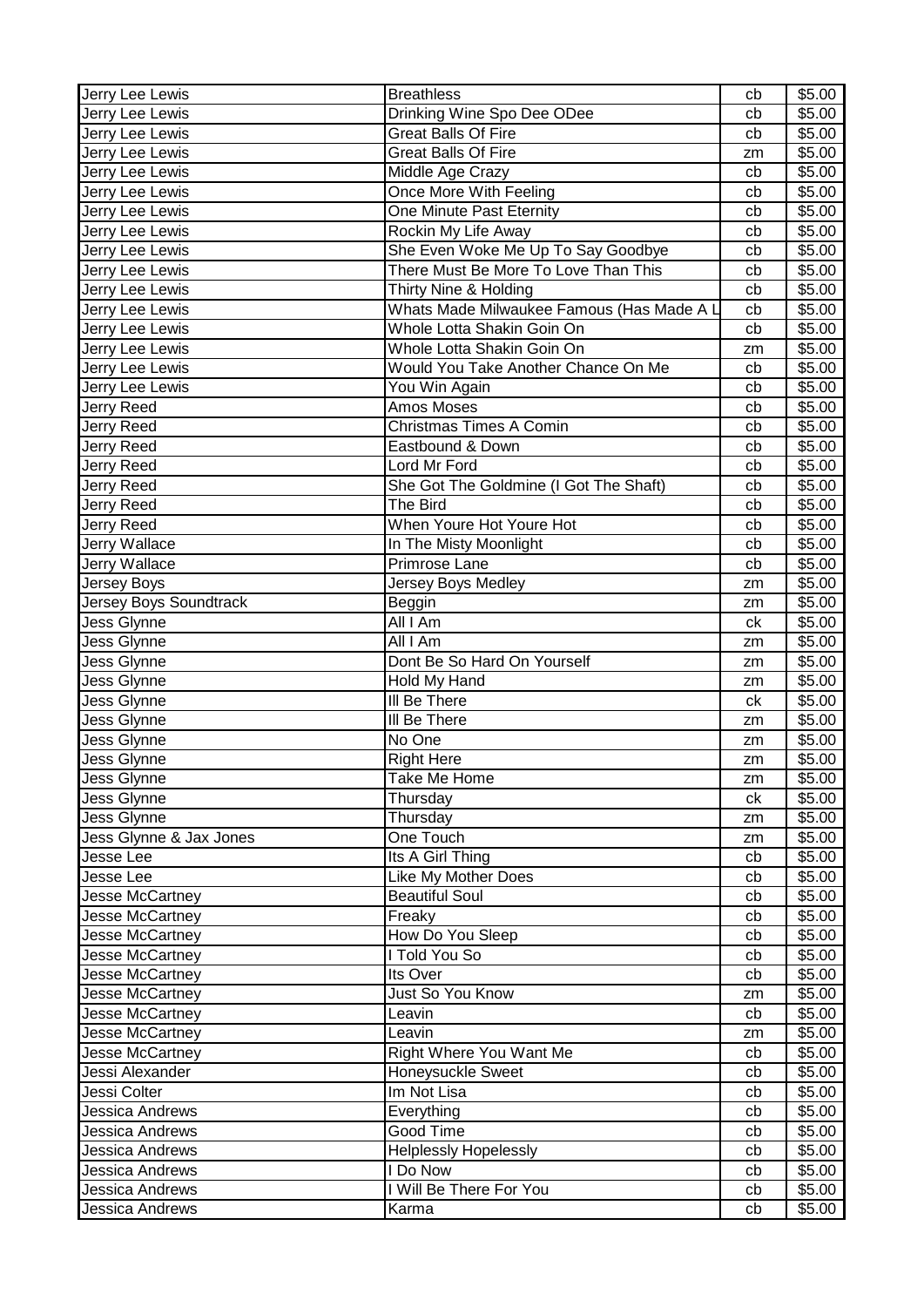| Jessica Andrews                           | Make Me Love You                     | cb | \$5.00             |
|-------------------------------------------|--------------------------------------|----|--------------------|
| Jessica Andrews                           | <b>Now</b>                           | cb | \$5.00             |
| Jessica Andrews                           | <b>Summer Girl</b>                   | cb | \$5.00             |
| Jessica Andrews                           | Theres More To Me Than You           | cb | \$5.00             |
| <b>Jessica Andrews</b>                    | Unbreakable Heart                    | cb | \$5.00             |
| Jessica Andrews                           | Who I Am                             | cb | \$5.00             |
| Jessica Andrews                           | You Go First (Do You Wanna Kiss)     | cb | $\overline{$}5.00$ |
| Jessica Harp                              | A Woman Needs                        | cb | \$5.00             |
| Jessica Harp                              | Boy Like Me                          | cb | \$5.00             |
| Jessica Mauboy                            | Fallin                               | ck | \$8.00             |
| Jessica Mauboy                            | Little Things                        | ck | \$5.00             |
| Jessica Mauboy                            | Then I Met You                       | ck | \$8.00             |
| Jessica Mauboy                            | This Ain't Love                      | ck | \$5.00             |
| Jessica Mauboy                            | This Aint Love                       | zm | \$5.00             |
| Jessica Mauboy                            | Wake Me Up                           | ck | \$8.00             |
| I<br>Jessica Mauboy                       | We Got Love                          | ck | \$8.00             |
| I<br>Jessica Ridley                       | <b>Flaming Red</b>                   | cb | \$5.00             |
| Jessica Simpson                           | A Little Bit                         | cb | \$5.00             |
| Jessica Simpson                           | A Public Affair                      | cb | \$5.00             |
| Jessica Simpson                           | Angels                               | cb | \$5.00             |
| Jessica Simpson                           | Come On Over                         | cb | \$5.00             |
| Jessica Simpson                           | Did You Ever Love Somebody           | cb | \$5.00             |
| Jessica Simpson                           | I Think Im In Love With You          | cb | \$5.00             |
| Jessica Simpson                           | I Wanna Love You Forever             | cb | \$5.00             |
| Jessica Simpson                           | Irresistible                         | cb | $\overline{$}5.00$ |
| I<br>Jessica Simpson                      | Ive Got My Eyes On You               | cb | \$5.00             |
| Jessica Simpson                           | My Wonderful                         | cb | \$5.00             |
| Jessica Simpson                           | Pray Out Loud                        | cb | \$5.00             |
| Jessica Simpson                           | <b>Remember That</b>                 | cb | \$5.00             |
| Jessica Simpson                           | <b>Sweetest Sin</b>                  | cb | \$5.00             |
| Jessica Simpson                           | Take My Breath Away                  |    |                    |
| Jessica Simpson                           | These Boots Are Made For Walking     |    |                    |
| Jessica Simpson                           | With You                             | cb | \$5.00             |
| Jessica Simpson & Nick Lachey             | <b>Where You Are</b>                 | cb | \$5.00             |
| Jessie Belvin                             | Good Night My Love (Pleasant Dreams) | cb | $\overline{$}5.00$ |
| I<br>Jessie J                             | Do It Like A Dude                    | zm | \$5.00             |
| Jessie J                                  | Domino                               | ck | \$5.00             |
| Jessie J                                  | Domino                               | zm | \$5.00             |
| Jessie J                                  | Flashlight                           | ck | \$5.00             |
| Jessie J                                  | Flashlight                           | zm | \$5.00             |
| Jessie J                                  | Its My Party                         | zm | \$5.00             |
| Jessie J                                  | Mamma Knows Best                     | zm | \$5.00             |
| Jessie J                                  | Masterpiece                          | zm | \$5.00             |
| Jessie J                                  | Nobodys Perfect [Explicit]           | zm | \$5.00             |
| Jessie J                                  | One More Try                         | zm | \$5.00             |
| Jessie J                                  | Price Tag                            | ck | \$5.00             |
| Jessie J                                  | Price Tag (For Solo Female)          | zm | \$5.00             |
| Jessie J                                  | Sexy Lady                            | zm | \$5.00             |
| Jessie J                                  | <b>Sweet Talker</b>                  | zm | \$5.00             |
| Jessie J                                  | Thunder                              | zm | \$5.00             |
| Jessie J                                  | Who You Are                          | zm | \$5.00             |
| Jessie J                                  | Whos Laughing Now                    | zm | \$5.00             |
| Jessie J & Ariana Grande & Nicki Minaj    | Bang Bang                            | zm | \$5.00             |
| Jessie J & Ariana Grande & Nicki Minaj    | Bang Bang (Four Semitones Down)      | zm | \$5.00             |
| Jessie J & Ariana Grande With Nicki Minaj | Bang Bang                            | ck | \$5.00             |
| Jessie J & Ariana Grande with Nicki Minaj | Bang Bang (Four Semitones Down)      | zm | \$5.00             |
| Jessie J & Big Sean & Dizzee Rascal       | Wild                                 | zm | \$5.00             |
| Jessie J & BOB                            | Price Tag (Duet Version)             | zm | \$5.00             |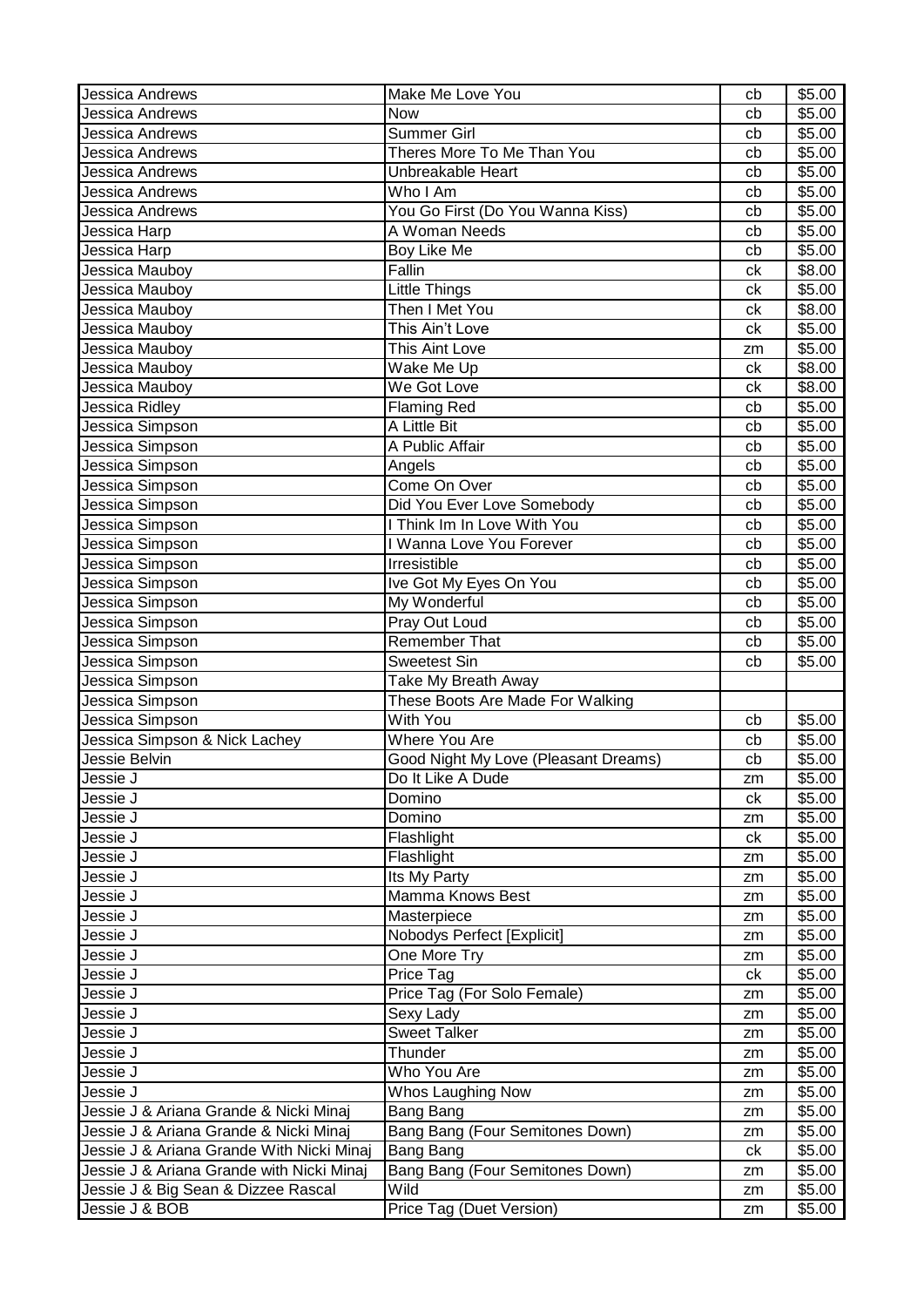| Jessie J & David Guetta       | Laserlight                           | zm | \$5.00             |
|-------------------------------|--------------------------------------|----|--------------------|
| Jessie Ware                   | Say You Love Me                      | zm | \$5.00             |
| Jessie Ware                   | <b>Wildest Moments</b>               | zm | \$5.00             |
| Jesus Christ Superstar        | King Herods Song                     | zm | \$5.00             |
| <b>Jesus Christ Superstar</b> | Superstar                            | zm | \$5.00             |
| Jesy Nelson & Nicki Minaj     | <b>Boyz</b>                          | zm | \$5.00             |
| Jesy Nelson & Nicki Minaj     | <b>Boyz (Without Backing Vocals)</b> | zm | \$5.00             |
| Jet                           | Are You Gonna Be My Girl             | cb | \$5.00             |
| Jet                           | Are You Gonna Be My Girl             | ck | $\overline{$}5.00$ |
| Jet                           | Are You Gonna Be My Girl             | zm | \$5.00             |
| Jet                           | Cold Hard Bitch                      | ck | \$5.00             |
| Jet                           | <b>Cold Hard Bitch</b>               | zm | \$5.00             |
| Jet                           | Get Me Outta Here                    | ck | \$5.00             |
| Jet                           | Look What Youve Done                 | cb | \$5.00             |
| Jet                           | Look What Youve Done                 | ck | \$5.00             |
| Jet                           | Rollover Di                          | ck | \$5.00             |
| Jethro Tull                   | Living In The Past                   | zm | \$5.00             |
| Jethro Tull                   | Locomotive Breath                    | cb | \$5.00             |
| Jethro Tull                   | Teacher                              | zm | \$5.00             |
| Jewel                         | 2 Become 1                           | zm | \$5.00             |
| Jewel                         | 2 Find U                             | zm | \$5.00             |
| Jewel                         | <b>Break Me</b>                      | cb | \$5.00             |
| Jewel                         | Doin Fine                            | zm | \$5.00             |
| Jewel                         | Down So Long                         | cb | \$5.00             |
| Jewel                         | <b>Foolish Games</b>                 | cb | \$5.00             |
| Jewel                         | <b>Foolish Games</b>                 | zm | \$5.00             |
| Jewel                         | <b>Fragile Heart</b>                 | zm | \$5.00             |
| Jewel                         | Hands                                | cb | \$5.00             |
| Jewel                         | Hands                                | zm | \$5.00             |
| Jewel                         | Intuition                            | zm | \$5.00             |
| Jewel                         | Near You Always                      | cb | \$5.00             |
| Jewel                         | Serve The Ego                        | cb | \$5.00             |
| Jewel                         | <b>Standing Still</b>                | cb | \$5.00             |
| Jewel                         | <b>Standing Still</b>                | zm | \$5.00             |
| Jewel                         | <b>Sweet Temptation</b>              | zm | \$5.00             |
| Jewel                         | This Way                             | cb | \$5.00             |
| Jewel                         | Who Will Save Your Soul              | cb | \$5.00             |
| Jewel                         | Who Will Save Your Soul              | zm | \$5.00             |
| Jewel                         | You Were Meant For Me                | cb | \$5.00             |
| Jewel                         | You Were Meant For Me                | zm | \$5.00             |
| Jewel & Merle Haggard         | Thats The Way Love Goes              | cb | \$5.00             |
| <b>Jewel Akens</b>            | <b>Birds &amp; The Bees</b>          | cb | \$5.00             |
| Jigsaw                        | Sky High                             | zm | \$5.00             |
| Jigsaw Falling Into Place     | Radiohead                            | zm | \$5.00             |
| Jill King                     | 986 Degrees & Falling                | cb | \$5.00             |
| Jill King                     | Hand Me Down Heartache               | cb | \$5.00             |
| Jill King                     | One Mississippi                      | cb | \$5.00             |
| <b>Jill Scott</b>             | A Long Walk                          | cb | \$5.00             |
| Jill Scott                    | Gettin In The Way                    | cb | \$5.00             |
| Jill Scott & Anthony Hamilton | So In Love                           | cb | \$5.00             |
| Jilted John                   | Jilted John                          | zm | \$5.00             |
| Jim & Jesse                   | Knoxville Girl                       | cb | \$5.00             |
| Jim & Jesse                   | Little White Church                  | cb | \$5.00             |
| Jim & Jesse                   | Old Slew Foot                        | cb | \$5.00             |
| Jim Collins                   | My First Last One & Only             | cb | \$5.00             |
| Jim Collins                   | The Next Step                        | cb | \$5.00             |
| Jim Croce                     | A Long Time Ago                      | zm | \$5.00             |
| Jim Croce                     | Age                                  | zm | \$5.00             |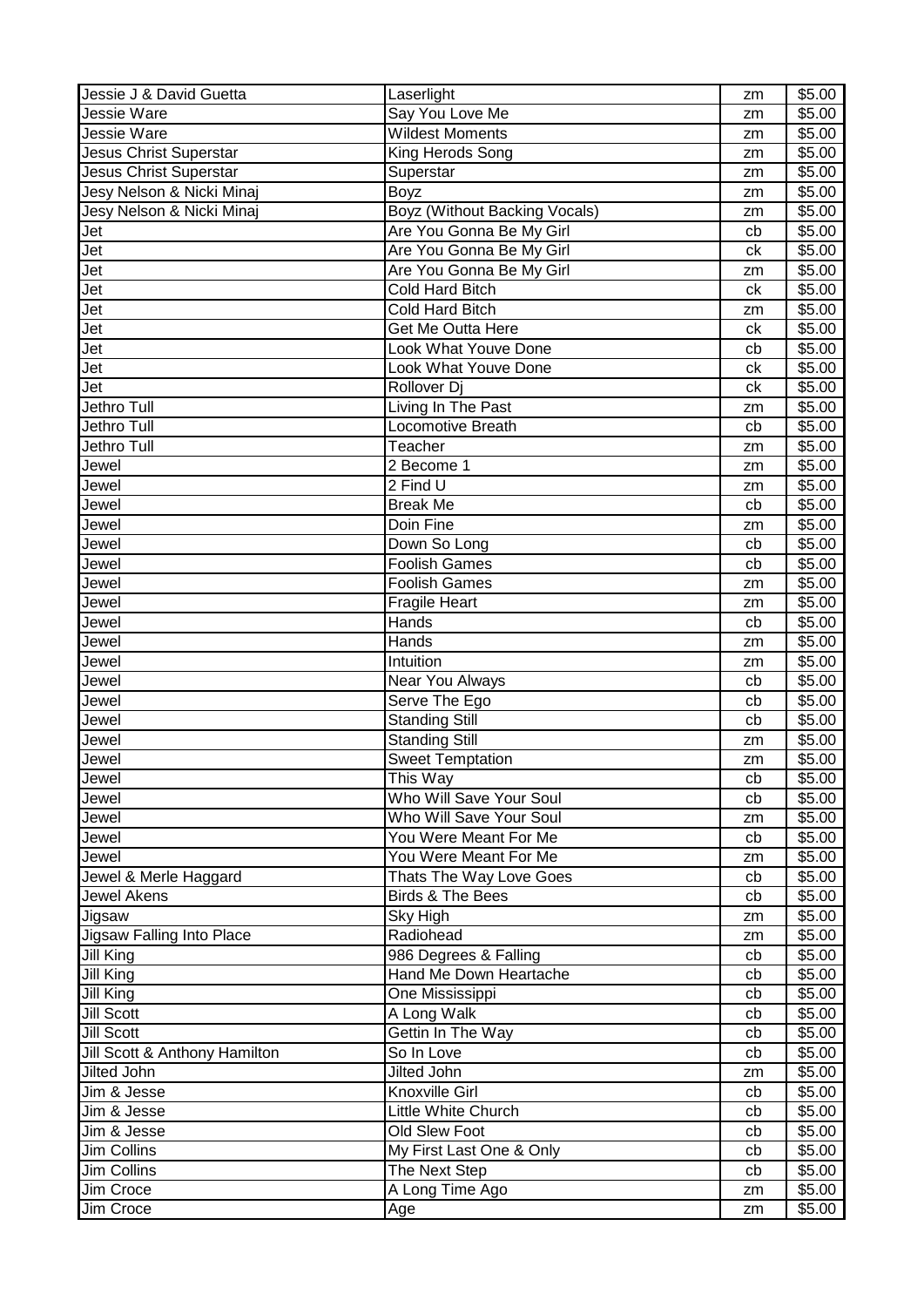| Jim Croce                       | Bad Bad Leroy Brown                                       | cb       | \$5.00             |
|---------------------------------|-----------------------------------------------------------|----------|--------------------|
| Jim Croce                       | <b>Bad Bad Leroy Brown</b>                                | zm       | \$5.00             |
| Jim Croce                       | Dreamin Again                                             | zm       | \$5.00             |
| Jim Croce                       | <b>Hey Tomorrow</b>                                       | zm       | $\overline{$}5.00$ |
| Jim Croce                       | I Got A Name                                              | zm       | \$5.00             |
| Jim Croce                       | III Have To Say I Love You In A Song                      | cb       | \$5.00             |
| Jim Croce                       | Ill Have To Say I Love You In A Song                      | zm       | \$5.00             |
| Jim Croce                       | Ive Got A Name                                            | cb       | \$5.00             |
| Jim Croce                       | <b>Lovers Cross</b>                                       | cb       | \$5.00             |
| Jim Croce                       | New Yorks Not My Home                                     | cb       | \$5.00             |
| Jim Croce                       | New Yorks Not My Home                                     | zm       | \$5.00             |
| <b>Jim Croce</b>                | One Less Set Of Footsteps                                 | cb       | \$5.00             |
| Jim Croce                       | Operator (Thats Not The Way It Feels)                     | cb       | \$5.00             |
| Jim Croce                       | Operator (Thats Not The Way It Feels)                     | zm       | \$5.00             |
| Jim Croce                       | Photographs & Memories                                    | cb       | \$5.00             |
| Jim Croce                       | Photographs & Memories                                    | zm       | \$5.00             |
| Jim Croce                       | Rapid Roy (That Stock Car Boy)                            | cb       | \$5.00             |
| Jim Croce                       | Rapid Roy (The Stock Car Boy)                             | zm       | \$5.00             |
| Jim Croce                       | Roller Derby Queen                                        | cb       | \$5.00             |
| <b>Jim Croce</b>                | <b>Speedball Tucker</b>                                   | cb       | \$5.00             |
| Jim Croce                       | The Hard Way Every Time                                   | zm       | \$5.00             |
| Jim Croce                       | <b>These Dreams</b>                                       | cb       | \$5.00             |
| Jim Croce                       | Thursday                                                  | zm       | \$5.00             |
| Jim Croce                       | Time In A Bottle                                          | cb       | \$5.00             |
| Jim Croce                       | Time In A Bottle                                          | zm       | \$5.00             |
| Jim Croce                       | Walkin Back To Georgia                                    | zm       | \$5.00             |
| Jim Croce                       | Workin At The Car Wash Blues                              | cb       | \$5.00             |
| Jim Croce                       | Workin At The Car Wash Blues                              |          | \$5.00             |
| Jim Croce                       | You Dont Mess Around With Jim                             | zm<br>cb | \$5.00             |
|                                 |                                                           |          |                    |
|                                 |                                                           |          |                    |
| Jim Croce                       | You Dont Mess Around With Jim                             | zm       | \$5.00             |
| Jim Diamond                     | Hi Ho Silver                                              | zm       | \$5.00             |
| Jim Diamond                     | <b>Should Have Known Better</b>                           | zm       | \$5.00             |
| Jim Ed Brown                    | Pop A Top                                                 | cb       | \$5.00             |
| <b>Jim Reeves</b>               | Adios Amigo                                               | cb       | \$5.00             |
| <b>Jim Reeves</b>               | Adios Amigo                                               | zm       | \$5.00             |
| <b>Jim Reeves</b>               | Am I Losing You                                           | cb       | \$5.00             |
| <b>Jim Reeves</b>               | Bimbo                                                     | cb       | \$5.00             |
| <b>Jim Reeves</b>               | Bimbo (Live Version)                                      | zm       | \$5.00             |
| <b>Jim Reeves</b>               | <b>Blue Boy</b>                                           | cb       | \$5.00             |
| <b>Jim Reeves</b>               | <b>Blue Side Of Lonesome</b>                              | cb       | \$5.00             |
| <b>Jim Reeves</b>               | Dear Hearts & Gentle People                               | zm       | \$5.00             |
| <b>Jim Reeves</b>               | <b>Distant Drums</b>                                      | cb       | \$5.00             |
| <b>Jim Reeves</b>               | <b>Distant Drums</b>                                      | zm       | \$5.00             |
| Jim Reeves                      | Four Walls                                                | cb       | \$5.00             |
| <b>Jim Reeves</b>               | Hell Have To Go                                           | cb       | \$5.00             |
| Jim Reeves                      | Hell Have To Go                                           | zm       | \$5.00             |
| <b>Jim Reeves</b>               | I Cant Stop Loving You                                    | zm       | \$5.00             |
| <b>Jim Reeves</b>               | I Guess Im Crazy                                          | cb       | \$5.00             |
| <b>Jim Reeves</b>               | I Love You Because                                        | сk       | \$5.00             |
| <b>Jim Reeves</b>               | I Love You Because                                        | zm       | \$5.00             |
| <b>Jim Reeves</b>               | I Wont Forget You                                         | ck       | \$5.00             |
| <b>Jim Reeves</b>               | I Wont Forget You                                         | zm       | \$5.00             |
| <b>Jim Reeves</b>               | Is It Really Over                                         | cb       | \$5.00             |
| <b>Jim Reeves</b>               | Just Walking In The Rain                                  | zm       | \$5.00             |
| <b>Jim Reeves</b>               | Mexican Joe                                               | cb       | \$5.00             |
| <b>Jim Reeves</b>               | <b>Missing You</b>                                        | cb       | \$5.00             |
| <b>Jim Reeves</b><br>Jim Reeves | Old Christmas Card<br>Red Rose From The Blue Side Of Town | cb<br>cb | \$5.00<br>\$5.00   |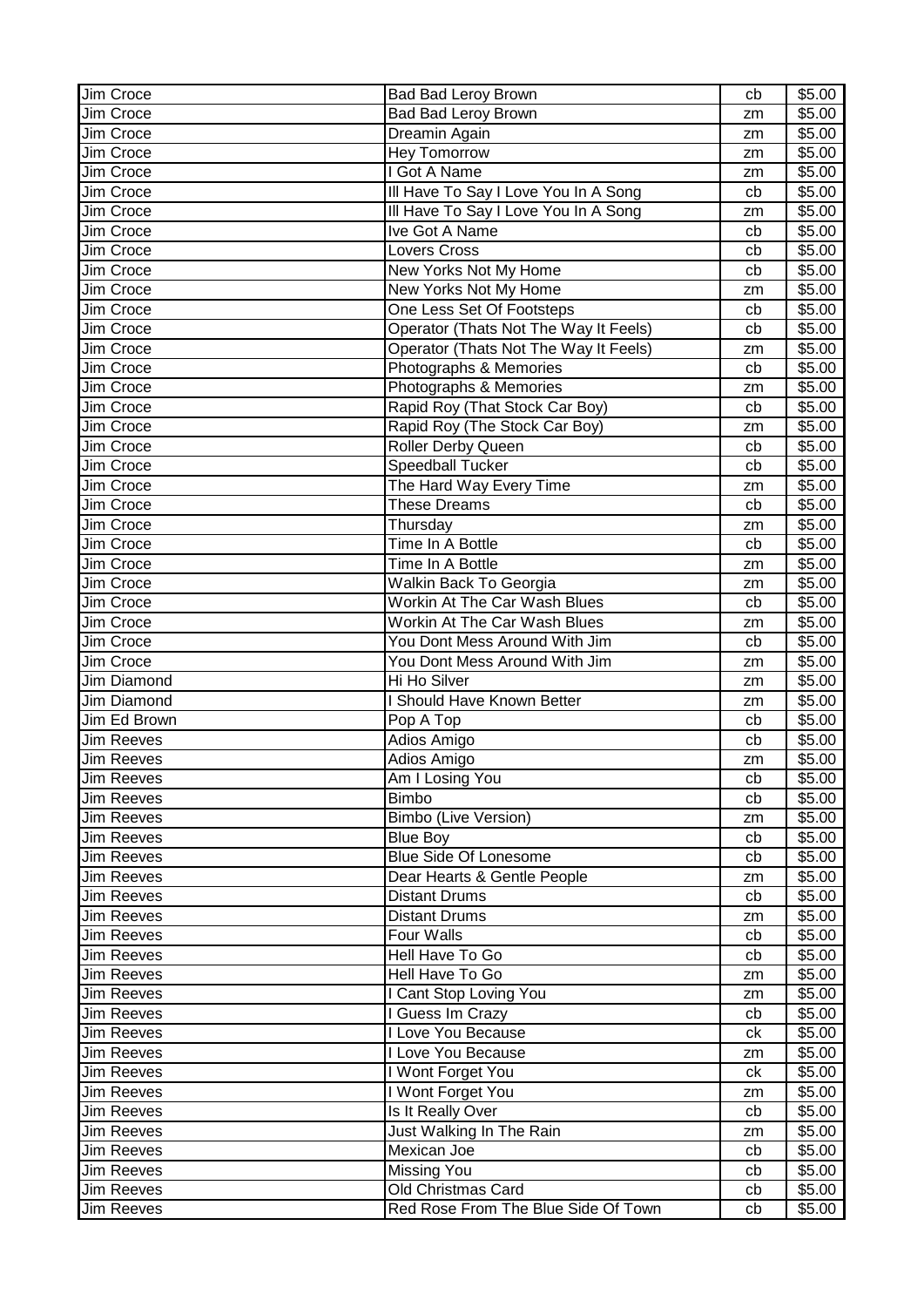| <b>Jim Reeves</b>                | <b>Silver Bells</b>                            | zm | \$5.00             |
|----------------------------------|------------------------------------------------|----|--------------------|
| <b>Jim Reeves</b>                | This Is It                                     | cb | \$5.00             |
| <b>Jim Reeves</b>                | Welcome To My World                            | cb | \$5.00             |
| <b>Jim Reeves</b>                | Welcome To My World                            | zm | $\overline{$}5.00$ |
| <b>Jim Reeves</b>                | Youll Never Know                               | zm | \$5.00             |
| <b>Jim Reeves</b>                | Youre The Only Good Thing                      | zm | \$5.00             |
| Jim Stafford                     | Spiders & Snakes                               | cb | \$5.00             |
| Jim Witter                       | All My Life                                    | cb | \$5.00             |
| Jimi Hendrix                     | Hey Joe                                        | ck | \$5.00             |
| Jimi Hendrix                     | Hey Joe                                        | zm | \$5.00             |
| Jimi Hendrix                     | Purple Haze                                    | ck | \$5.00             |
| Jimi Hendrix Experience          | All Along The Watchtower                       | zm | \$5.00             |
| Jimmie Davis                     | Theres A New Moon Over My Shoulder             | cb | \$5.00             |
| Jimmie Rodgers                   | Honeycomb                                      | cb | \$5.00             |
| Jimmie Rodgers                   | Kisses Sweeter Than Wine                       | cb | \$5.00             |
| Jimmy Barnes                     | Aint No Mountain High Enough                   | ck | \$8.00             |
| Jimmy Barnes                     | <b>Around In Circles</b>                       | сk | \$8.00             |
| Jimmy Barnes                     | <b>Driving Wheels</b>                          | ck | \$5.00             |
| Jimmy Barnes                     | Flesh & Blood                                  | ck | \$8.00             |
| Jimmy Barnes                     | Id Die To Be With You Tonight                  | ck | \$5.00             |
| <b>Jimmy Barnes</b>              | Im Still On Your Side                          | ck | \$8.00             |
| Jimmy Barnes                     | Lay Down Your Guns                             | сk | \$5.00             |
| Jimmy Barnes                     | Lets Make It Last All Night                    | сk | \$5.00             |
| Jimmy Barnes                     | Lover Lover                                    | сk | \$8.00             |
| Jimmy Barnes                     | No Second Prize                                | ck | \$5.00             |
| Jimmy Barnes                     | Ride The Night Away                            | ck | \$8.00             |
| <b>Jimmy Barnes</b>              | River Deep Mountain High                       | сk | \$5.00             |
| <b>Jimmy Barnes</b>              | <b>Shutting Down Our Town</b>                  | сk | \$8.00             |
| Jimmy Barnes                     | <b>Stone Cold</b>                              | ck | \$5.00             |
| Jimmy Barnes                     | Too Much Aint Enough Love                      | ck | \$5.00             |
| <b>Jimmy Barnes</b>              | <b>Working Class Man</b>                       | сk | \$5.00             |
| Jimmy Barnes                     | <b>Working Class Man</b>                       | nz | \$5.00             |
| <b>Jimmy Barnes</b>              | <b>Working Class Man</b>                       | zm | \$5.00             |
| Jimmy Barnes & Inxs              | <b>Good Times</b>                              | ck | \$5.00             |
| Jimmy Barnes & Troy Cassar Daley | <b>Bird On A Wire</b>                          | ck | \$8.00             |
| Jimmy Boyd                       | I Saw Mommy Kissing Santa Claus                | cb | \$5.00             |
| Jimmy Buffett                    | Changes In Latitude Changes In Attitude        | cb | \$5.00             |
| Jimmy Buffett                    | Cheeseburger In Paradise                       | cb | \$5.00             |
| Jimmy Buffett                    | Come Monday                                    | cb | \$5.00             |
| Jimmy Buffett                    | Fruitcakes                                     | cb | \$5.00             |
| Jimmy Buffett                    | Growing Older But Not Up                       | zm | \$5.00             |
| Jimmy Buffett                    | Margaritaville                                 | cb | \$5.00             |
| Jimmy Buffett                    | Margaritaville                                 | zm | \$5.00             |
| Jimmy Buffett                    | The Pascagoula Run                             | zm | \$5.00             |
| Jimmy Buffett                    | Why Dont We Get Drunk                          | cb | \$5.00             |
| Jimmy Buffett & Alan Jackson     | Its Five OClock Somewhere                      | cb | \$5.00             |
| Jimmy Buffett & Clint Black      | Hey Good Lookin                                | cb | \$5.00             |
| Jimmy Buffett & Martina McBride  | Trip Around The Sun                            | cb | \$5.00             |
| Jimmy Buffett & Zac Brown Band   | Knee Deep                                      | cb | \$5.00             |
| Jimmy Cliff                      | I Can See Clearly Now                          | cb | \$5.00             |
| Jimmy Cliff                      | Now & Forever                                  | zm | \$5.00             |
| Jimmy Cliff                      | The Harder They Come                           | zm | \$5.00             |
| Jimmy Cliff                      | <b>Wonderful World Beautiful People</b>        | zm | \$5.00             |
| Jimmy Cliff                      | Wonderful World Beautiful People (Three Semito | zm | \$5.00             |
| Jimmy Dean                       | Big Bad John                                   | cb | \$5.00             |
| Jimmy Dean                       | Big Bad John                                   | zm | \$5.00             |
| Jimmy Durante                    | As Time Goes By                                | сk | \$5.00             |
| Jimmy Eat World                  | A Praise Chorus                                | cb | \$5.00             |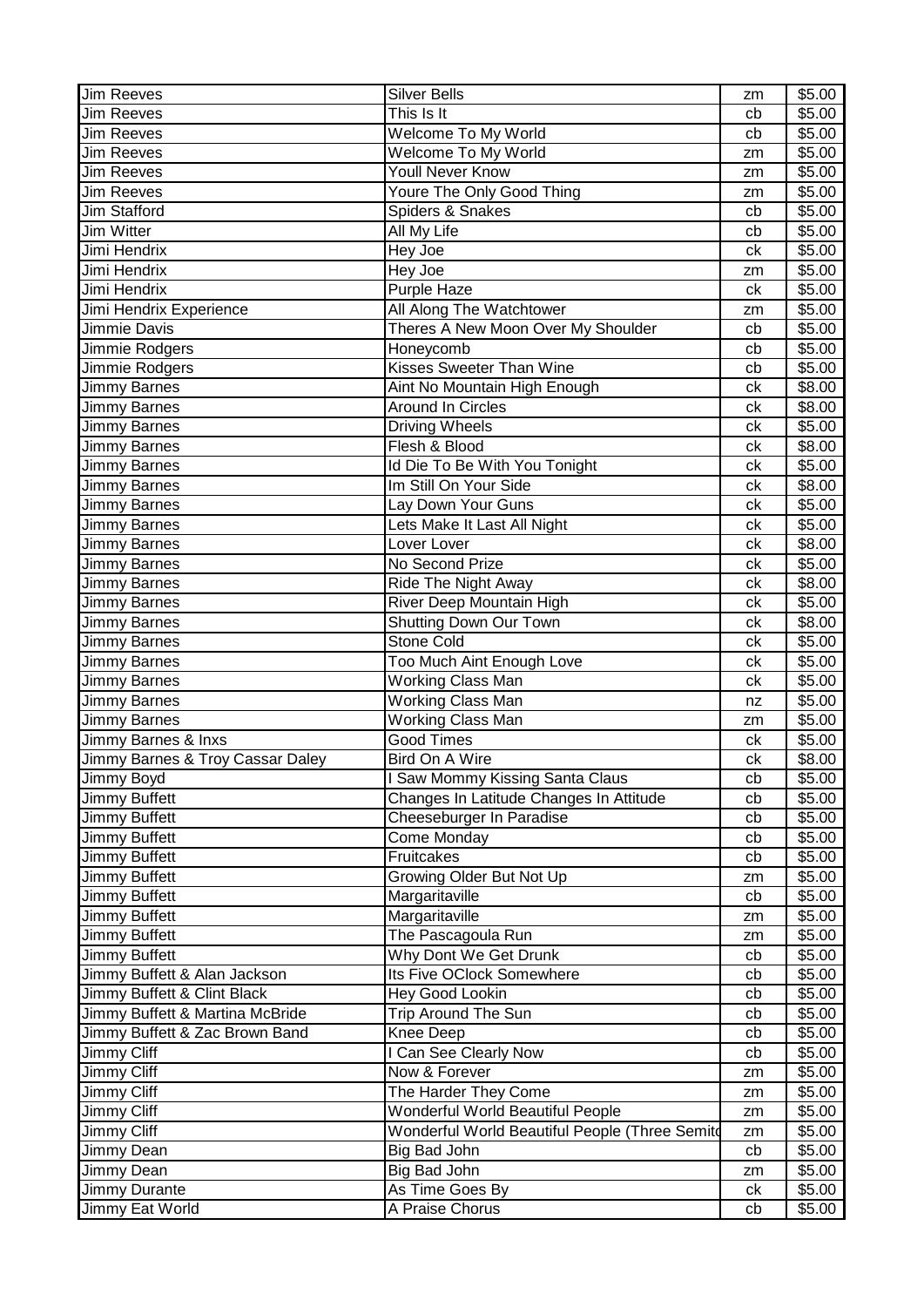| Jimmy Eat World              | Sweetness                                         | cb | \$5.00 |
|------------------------------|---------------------------------------------------|----|--------|
| Jimmy Eat World              | <b>The Middle</b>                                 | cb | \$5.00 |
| Jimmy Eat World              | The Middle                                        | zm | \$5.00 |
| Jimmy Elledge                | Funny How Time Slips Away                         | cb | \$5.00 |
| <b>Jimmy Fallon</b>          | <b>Idiot Boyfriend</b>                            | cb | \$5.00 |
| Jimmy Gilmer & Fireballs     | <b>Sugar Shack</b>                                | cb | \$5.00 |
| Jimmy Helms                  | Gonna Make You An Offer You Cant Refuse           | zm | \$5.00 |
| Jimmy James & The Vagabonds  | III Go Where The Music Takes Me                   | zm | \$5.00 |
| Jimmy James & The Vagabonds  | Now Is The Time                                   | zm | \$5.00 |
| Jimmy Jones                  | Good Timin                                        | zm | \$5.00 |
| Jimmy Martin                 | Honey You Dont Know My Mind                       | cb | \$5.00 |
| <b>Jimmy Martin</b>          | Long Journey Home                                 | cb | \$5.00 |
| Jimmy Martin                 | Sunny Side Of The Mountain                        | cb | \$5.00 |
| Jimmy Martin                 | Will The Circle Be Unbroken                       | cb | \$5.00 |
| Jimmy Nail                   | Aint No Doubt                                     | zm | \$5.00 |
| Jimmy Nail                   | <b>Crocodile Shoes</b>                            | zm | \$5.00 |
| Jimmy Roselli                | I Want A Girl (Just Like The Girl That Married De | cb | \$5.00 |
| Jimmy Ruffin                 | What Becomes Of The Broken Hearted                | zm | \$5.00 |
| Jimmy Ruffin                 | What Becomes Of The Brokenhearted                 | cb | \$5.00 |
| Jimmy Soul                   | If You Wanna Be Happy                             | cb | \$5.00 |
| Jimmy Wakely                 | I Love You So Much It Hurts                       | cb | \$5.00 |
| Jimmy Wakely                 | One Has My Name The Other Has My Heart            | cb | \$5.00 |
| Jimmy Wayne                  | Do You Believe Me Now                             | cb | \$5.00 |
| Jimmy Wayne                  | I Love You This Much                              | cb | \$5.00 |
| Jimmy Wayne                  | I Will                                            | cb | \$5.00 |
| I<br>Jimmy Wayne             | III Be That                                       | cb | \$5.00 |
| Jimmy Wayne                  | Paper Angels                                      | cb | \$5.00 |
| Jimmy Wayne                  | <b>Stay Gone</b>                                  | cb | \$5.00 |
| Jimmy Wayne                  | Thats All III Ever Need                           | cb | \$5.00 |
| Jimmy Wayne                  | You Are                                           | cb | \$5.00 |
| Jimmy Wayne & Whitney Duncan | Just Knowing You Love Me                          | cb | \$5.00 |
| JJ Jackson                   | <b>But Its Alright</b>                            | cb | \$5.00 |
| <b>JIs</b>                   | <b>Beat Again</b>                                 | zm | \$5.00 |
| Jls                          | <b>Billion Lights</b>                             | zm | \$5.00 |
| Jls                          | Do You Feel What I Feel                           | zm | \$5.00 |
| $\overline{\mathsf{Jls}}$    | Everybody In Love                                 | zm | \$5.00 |
| $\frac{518}{\sqrt{15}}$      | Eyes Wide Shut                                    | zm | \$5.00 |
| $\overline{\mathsf{Jls}}$    | Love You More                                     | zm | \$5.00 |
| $J\vert s$                   | One Shot                                          | zm | \$5.00 |
| $J\vert s$                   | Proud                                             | zm | \$5.00 |
| $\overline{\mathsf{Jls}}$    | Take A Chance On Me                               | zm | \$5.00 |
| <b>JIs</b>                   | The Club Is Alive                                 | zm | \$5.00 |
| Jls & Dev                    | She Makes Me Wanna (Duet)                         | zm | \$5.00 |
| Jls & Dev                    | She Makes Me Wanna (Male Parts Only)              | zm | \$5.00 |
| Jo Dee Messina               | A Joyful Noise                                    | cb | \$5.00 |
| Jo Dee Messina               | Because You Love Me                               | cb | \$5.00 |
| Jo Dee Messina               | <b>Biker Chick</b>                                | cb | \$5.00 |
| Jo Dee Messina               | Burn                                              | cb | \$5.00 |
| Jo Dee Messina               | Bye Bye                                           | cb | \$5.00 |
| Jo Dee Messina               | Closer                                            | cb | \$5.00 |
| Jo Dee Messina               | Dare To Dream                                     | cb | \$5.00 |
| Jo Dee Messina               | Delicious Surprise (I Believe It)                 | cb | \$5.00 |
| Jo Dee Messina               | Do You Wanna Make Something Of It                 | cb | \$5.00 |
| Jo Dee Messina               | Downtime                                          | cb | \$5.00 |
| Jo Dee Messina               | Even God Must Get The Blues                       | cb | \$5.00 |
| Jo Dee Messina               | Heads Carolina Tails California                   | cb | \$5.00 |
| Jo Dee Messina               | I Wish                                            | cb | \$5.00 |
| Jo Dee Messina               | If Not You                                        | cb | \$5.00 |
|                              |                                                   |    |        |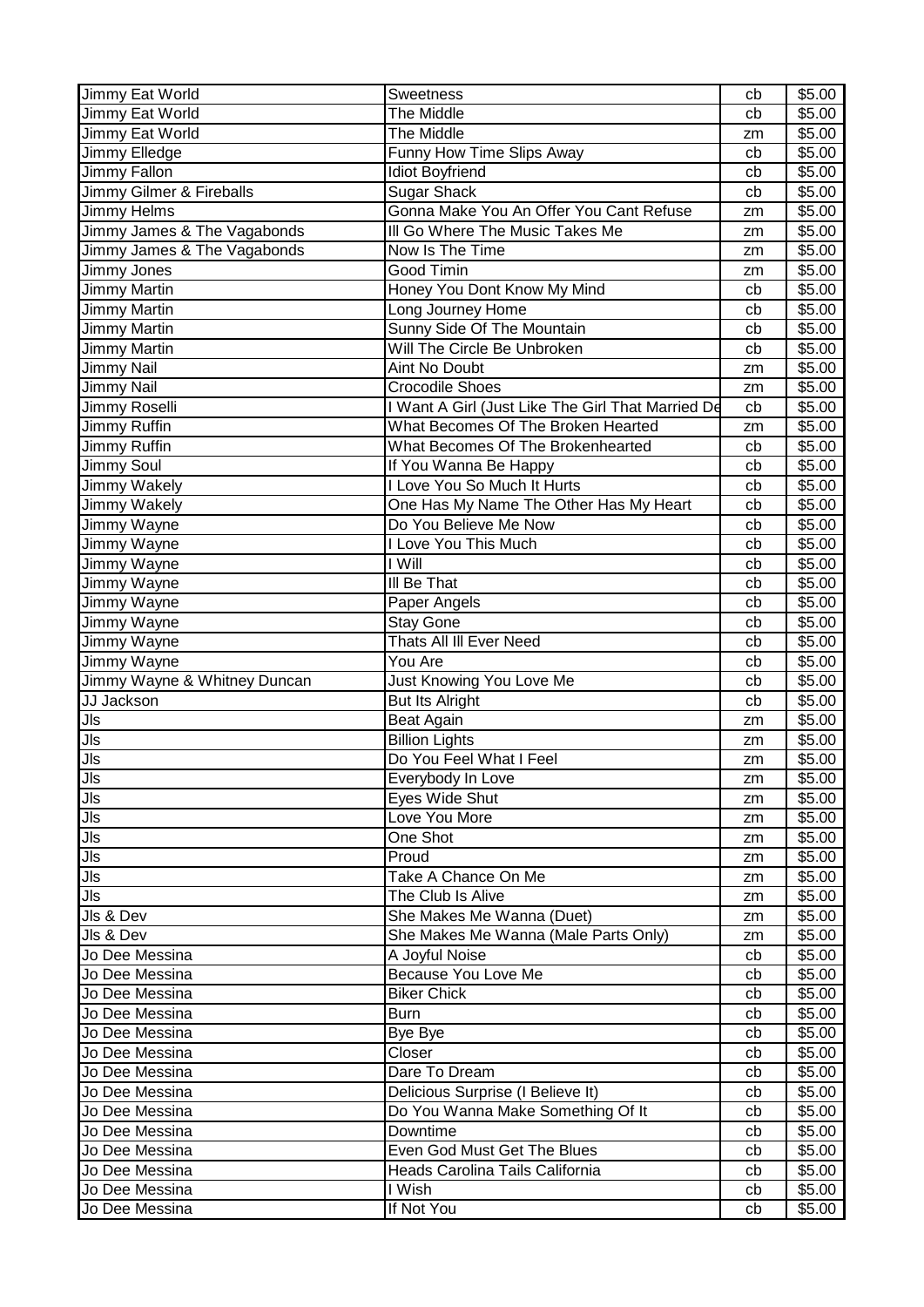| Jo Dee Messina              | Im Alright                          | cb | \$5.00 |
|-----------------------------|-------------------------------------|----|--------|
| Jo Dee Messina              | Im Done                             | cb | \$5.00 |
| Jo Dee Messina              | Its Too Late To Worry               | cb | \$5.00 |
| Jo Dee Messina              | Lesson In Leavin                    | cb | \$5.00 |
| Jo Dee Messina              | My Give A Damns Busted              | cb | \$5.00 |
| Jo Dee Messina              | No Time For Tears                   | cb | \$5.00 |
| Jo Dee Messina              | Not Going Down                      | cb | \$5.00 |
| Jo Dee Messina              | Saturday Night                      | cb | \$5.00 |
| Jo Dee Messina              | Shine                               | cb | \$5.00 |
| Jo Dee Messina              | Silver Thunderbird                  | cb | \$5.00 |
| Jo Dee Messina              | Stand Beside Me                     | cb | \$5.00 |
| Jo Dee Messina              | <b>Thats God</b>                    | cb | \$5.00 |
| Jo Dee Messina              | Thats The Way                       | cb | \$5.00 |
| Jo Dee Messina              | Walk To The Light                   | cb | \$5.00 |
| Jo Dee Messina              | Was That My Life                    | cb | \$5.00 |
| Jo Dee Messina              | Wishing Well                        | cb | \$5.00 |
| Jo Dee Messina              | You Belong In The Sun               | cb | \$5.00 |
| Jo Dee Messina              | Youre Not In Kansas Anymore         | cb | \$5.00 |
| Jo Dee Messina & Tim McGraw | Bring On The Rain                   | cb | \$5.00 |
| Jo Jo Zep & The Falcons     | Shape Im In                         | ck | \$8.00 |
| Joan Armatrading            | Drop The Pilot                      | ck | \$5.00 |
| Joan Armatrading            | Drop The Pilot                      | zm | \$5.00 |
| Joan Armatrading            | Love & Affection                    | zm | \$5.00 |
| Joan Baez                   | The Night They Drove Old Dixie Down | cb | \$5.00 |
| Joan Jett                   | <b>Bad Reputation</b>               | cb | \$5.00 |
| Joan Jett                   | Crimson & Clover                    | ck | \$5.00 |
| Joan Jett                   | <b>Dirty Deeds</b>                  | cb | \$5.00 |
| Joan Jett                   | I Hate Myself For Loving You        | cb | \$5.00 |
| Joan Jett & Blackhearts     | I Love Rock N Roll                  | cb | \$5.00 |
| Joan Jett & The Blackhearts | <b>Bad Reputation</b>               | zm | \$5.00 |
| Joan Jett & The Blackhearts | I Hate Myself For Loving You        | zm | \$5.00 |
| Joan Jett & The Blackhearts | I Love Rock N Roll                  | zm | \$5.00 |
| Joan Osborne                | One Of Us                           | cb | \$5.00 |
| Joan Osborne                | One Of Us                           | zm | \$5.00 |
| Joan Osborne                | <b>Who Divided</b>                  | cb | \$5.00 |
| Joan Weber                  | Let Me Go Lover                     | cb | \$5.00 |
| Joanie Keller               | <b>Three Little Teardrops</b>       | cb | \$5.00 |
| Joann Jett                  | I Love Rock N Roll                  | ck | \$5.00 |
| Joanna Janet                | Seven Little Steps                  | cb | \$5.00 |
| Joanna Janet                | Since Ive Seen You Last             | cb | \$5.00 |
| Joanna Smith                | Georgia Mud                         | cb | \$5.00 |
| Joanna Smith                | Gettin Married                      | cb | \$5.00 |
| Joanne                      | So Damn Fine                        | ck | \$8.00 |
| Joanne & Bz                 | Jackie                              | ck | \$8.00 |
| Jocelyn Brown               | Somebody Elses Guy                  | zm | \$5.00 |
| Jody Brown Indian Family    | Life Is Good                        | cb | \$5.00 |
| Jody Reynolds               | <b>Endless Sleep</b>                | cb | \$5.00 |
| Jody Watley                 | Dont You Want Me                    | cb | \$5.00 |
| Jody Watley                 | Friends                             | cb | \$5.00 |
| <b>Jody Watley</b>          | Looking For A New Love              | cb | \$5.00 |
| <b>Jody Watley</b>          | <b>Real Love</b>                    | cb | \$5.00 |
| Jody Watley                 | Some Kind Of Lover                  | cb | \$5.00 |
| <b>Jody Watley</b>          | Still A Thrill                      | cb | \$5.00 |
| <b>JOE</b>                  | All Or Nothing                      | cb | \$5.00 |
| <b>JOE</b>                  | I Wanna Know                        | cb | \$5.00 |
| <b>JOE</b>                  | Lets Stay Home Tonight              | cb | \$5.00 |
| <b>JOE</b>                  | The One For Me                      | cb | \$5.00 |
| <b>JOE</b>                  | What If A Woman                     | cb | \$5.00 |
|                             |                                     |    |        |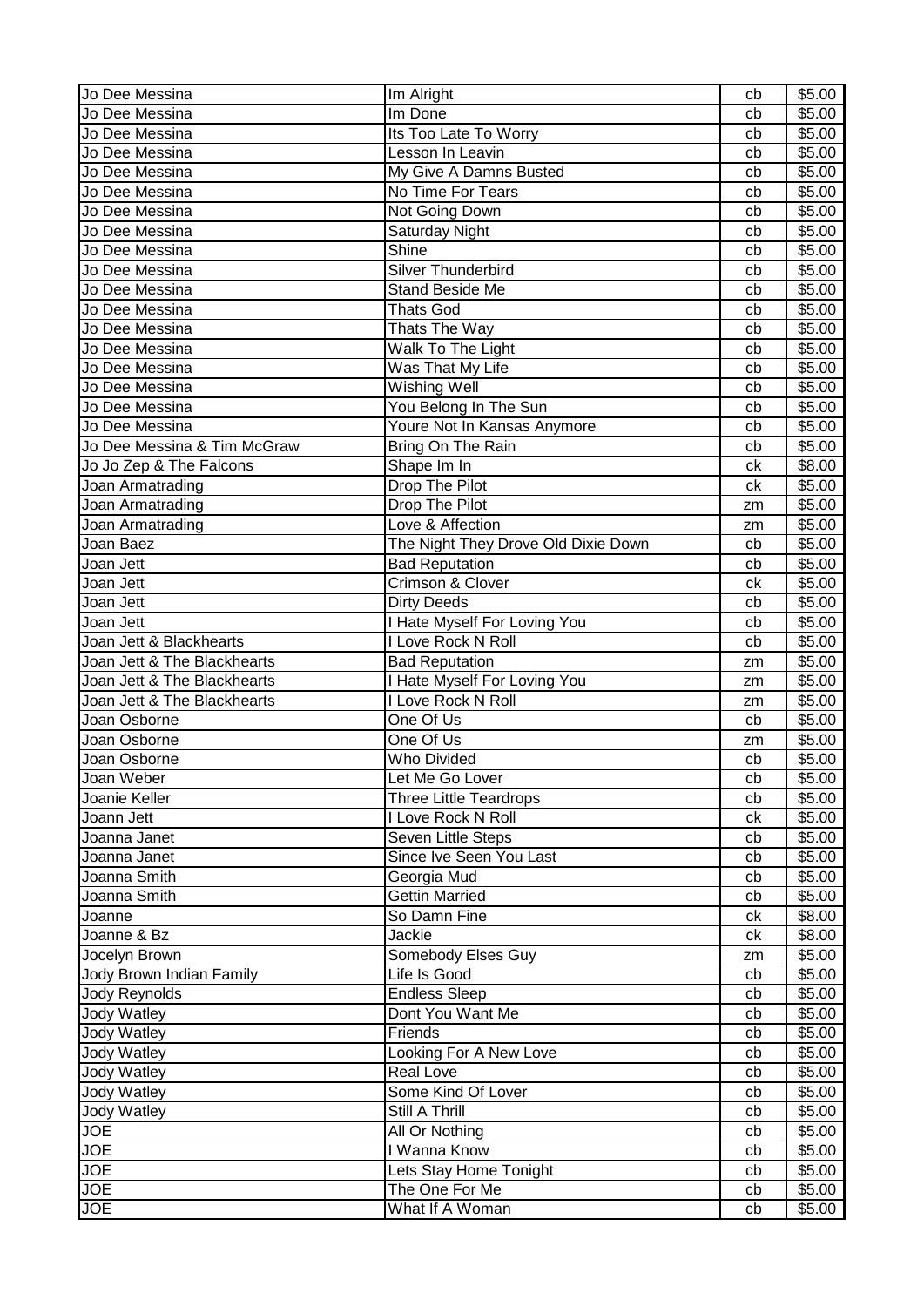| <b>JOE</b>                   | Why Just Be Friends                                      | cb       | \$5.00           |
|------------------------------|----------------------------------------------------------|----------|------------------|
| Joe & Tony Stampley          | If It Aint One Thing Its Another                         | cb       | \$5.00           |
| Joe Brown                    | Ill See You In My Dreams                                 | zm       | \$5.00           |
| Joe Brown & The Bruvvers     | A Picture Of You                                         | zm       | \$5.00           |
| Joe Brown & The Bruvvers     | It Only Took A Minute                                    | zm       | \$5.00           |
| Joe Brown & The Bruvvers     | Thats What Love Will Do                                  | zm       | \$5.00           |
| Joe Cocker                   | A Woman Loves A Man                                      | zm       | \$5.00           |
| Joe Cocker                   | Cry Me A River                                           | cb       | \$5.00           |
| Joe Cocker                   | Delta Lady                                               | zm       | \$5.00           |
| Joe Cocker                   | I Come In Peace                                          | zm       | \$5.00           |
| Joe Cocker                   | My Fathers Son                                           | zm       | \$5.00           |
| Joe Cocker                   | The Letter                                               | cb       | \$5.00           |
| Joe Cocker                   | Unchain My Heart                                         | cb       | \$5.00           |
| Joe Cocker                   | <b>Unchain My Heart</b>                                  | zm       | \$5.00           |
| Joe Cocker                   | With A Little Help From My Friends                       | cb       | \$5.00           |
| Joe Cocker                   | You Are So Beautiful                                     | cb       | \$5.00           |
| Joe Cocker                   | You Are So Beautiful                                     | zm       | \$5.00           |
| Joe Cocker                   | You Can Leave Your Hat On                                | ck       | \$5.00           |
| Joe Cocker & Jennifer Warnes | Up Where We Belong                                       | cb       | \$5.00           |
| Joe Cocker & Jennifer Warnes | Up Where We Belong                                       | zm       | \$5.00           |
| Joe Diffie                   | A Night To Remember                                      | cb       | \$5.00           |
| Joe Diffie                   | <b>Bigger Than The Beatles</b>                           | cb       | \$5.00           |
| Joe Diffie                   | COUNTRY                                                  | cb       | \$5.00           |
| Joe Diffie                   | Home                                                     | cb       | \$5.00           |
| Joe Diffie                   | Honky Tonk Attitude                                      | cb       | \$5.00           |
| Joe Diffie                   | If The Devil Danced (In Empty Pockets)                   | cb       | \$5.00           |
| Joe Diffie                   | If You Want Me To                                        | cb       | \$5.00           |
| Joe Diffie                   | Im In Love With A Capital U                              | cb       | \$5.00           |
| Joe Diffie                   | In Another World                                         | cb       | \$5.00           |
|                              |                                                          |          |                  |
|                              |                                                          |          |                  |
| Joe Diffie                   | In My Own Backyard                                       | cb       | \$5.00           |
| Joe Diffie                   | Is It Cold In Here                                       | cb       | \$5.00           |
| Joe Diffie                   | Its Always Something                                     | cb       | \$5.00           |
| Joe Diffie                   | John Deere Green                                         | cb       | \$5.00           |
| Joe Diffie                   | Leroy The Redneck Reindeer                               | cb       | \$5.00           |
| Joe Diffie                   | New Way (To Light Up An Old Flame)                       | cb       | \$5.00           |
| Joe Diffie                   | <b>Next Thing Smokin</b>                                 | cb       | \$5.00           |
| Joe Diffie                   | Pickup Man                                               | cb       | \$5.00           |
| Joe Diffie                   | Poor Me                                                  | cb       | \$5.00           |
| Joe Diffie                   | Prop Me Up Beside The Jukebox (If I Die)                 | cb       | \$5.00           |
| Joe Diffie                   | Ships That Dont Come In                                  | cb       | \$5.00           |
| Joe Diffie                   | So Help Me Girl                                          | cb       | \$5.00           |
| Joe Diffie                   | Something Like This                                      | cb       | \$5.00           |
| Joe Diffie<br>Joe Diffie     | <b>Startin Over Blues</b><br><b>Texas Size Heartache</b> | cb<br>cb | \$5.00           |
|                              |                                                          |          | \$5.00           |
| Joe Diffie                   | That Road Not Taken                                      | cb       | \$5.00           |
| Joe Diffie                   | The Promised Land                                        | cb       | \$5.00           |
| Joe Diffie                   | The Quittin Kind                                         | cb       | \$5.00           |
| Joe Diffie                   | Third Rock From The Sun                                  | cb<br>cb | \$5.00           |
| Joe Diffie<br>Joe Diffie     | This Is Your Brain<br>This Pretender                     | cb       | \$5.00           |
| Joe Diffie                   |                                                          |          | \$5.00           |
| Joe Diffie                   | <b>Tougher Than Nails</b><br><b>Whole Lotta Gone</b>     | cb<br>cb | \$5.00<br>\$5.00 |
|                              |                                                          | zm       |                  |
| Joe Dolan                    | Goodbye Venice Goodbye<br>Its You Its You Its You        | zm       | \$5.00           |
| Joe Dolan                    |                                                          | zm       | \$5.00           |
| Joe Dolan<br>Joe Dolan       | Make Me An Island<br>Teresa                              | zm       | \$5.00           |
| Joe Dolan                    | The Answer To Everything                                 | zm       | \$5.00<br>\$5.00 |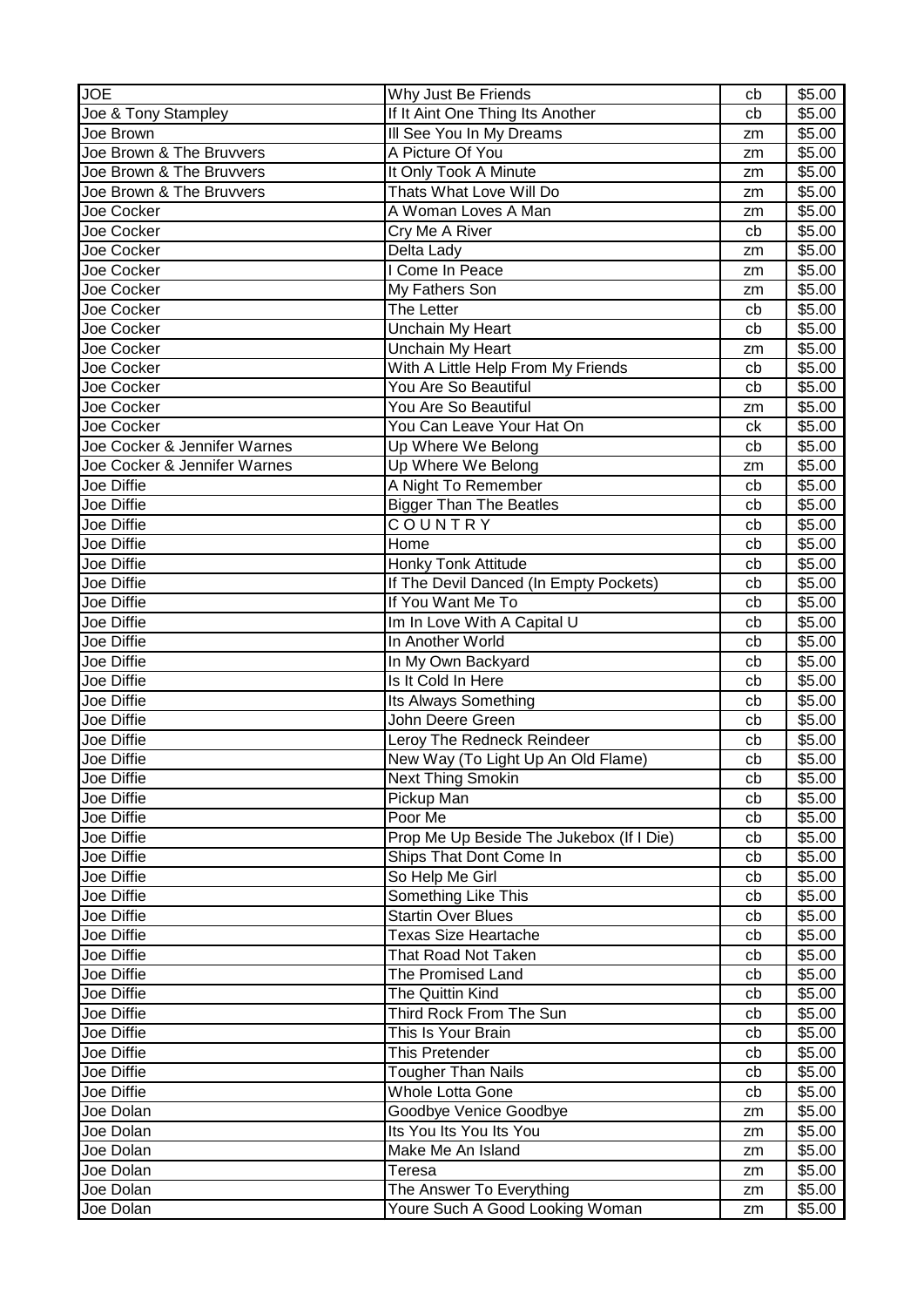| Joe Dolce               | Shaddap You Face                                      | ck | \$5.00 |
|-------------------------|-------------------------------------------------------|----|--------|
| Joe Dolce Music Theatre | Shaddap You Face                                      | zm | \$5.00 |
| Joe Dowell              | Wooden Heart                                          | cb | \$5.00 |
| Joe Esposito            | Youre The Best                                        | zm | \$5.00 |
| Joe Exotic              | Because You Love Me                                   | zm | \$5.00 |
| Joe Exotic              | Here Kitty Kitty                                      | zm | \$5.00 |
| Joe Fagin               | Thats Livin Alright                                   | zm | \$5.00 |
| Joe Isaacs              | From A Cabin To A Mansion                             | cb | \$5.00 |
| Joe Jackson             | Im The Man                                            | zm | \$5.00 |
| Joe Jackson             | Is She Really Going Out With Him                      | ck | \$5.00 |
| Joe Jackson             | Is She Really Going Out With Him                      | zm | \$5.00 |
| Joe Jackson             | Its Different For Girls                               | zm | \$5.00 |
| Joe Jackson             | Steppin Out                                           | zm | \$5.00 |
| Joe Jonas               | See No More                                           | cb | \$5.00 |
| Joe Jones               | You Talk Too Much                                     | cb | \$5.00 |
| Joe Longthorne          | Always On My Mind                                     | zm | \$5.00 |
| Joe Longthorne          | Answer Me                                             | zm | \$5.00 |
| Joe Longthorne          | Dont Cry Out Loud                                     | zm | \$5.00 |
| Joe Longthorne          | Dont Laugh At Me                                      | zm | \$5.00 |
| Joe Longthorne          | Hurt                                                  | zm | \$5.00 |
| Joe Longthorne          | Its Only Make Believe                                 | zm | \$5.00 |
| Joe Longthorne          | Love Is All                                           |    | \$5.00 |
| Joe Longthorne          |                                                       | zm | \$5.00 |
| Joe Longthorne          | Mary In The Morning                                   | zm | \$5.00 |
|                         | My Mothers Eyes<br>When Your Old Wedding Ring Was New | zm |        |
| Joe Longthorne          |                                                       | zm | \$5.00 |
| Joe Longthorne          | Wind Beneath My Wings                                 | zm | \$5.00 |
| Joe Longthorne          | Youre My World                                        | zm | \$5.00 |
| Joe Mcelderry           | The Climb                                             | zm | \$5.00 |
| Joe Nichols             | Another Side Of You                                   | cb | \$5.00 |
| Joe Nichols             | <b>Believers</b>                                      | cb | \$5.00 |
| Joe Nichols             | <b>Brokenheartsville</b>                              | cb | \$5.00 |
| Joe Nichols             | Cool To Be A Fool                                     | cb | \$5.00 |
| Joe Nichols             | <b>Gimmie That Girl</b>                               | cb | \$5.00 |
| <b>Joe Nichols</b>      | If Nobody Believed In You                             | cb | \$5.00 |
| Joe Nichols             | III Wait For You                                      | cb | \$5.00 |
| Joe Nichols             | It Aint No Crime                                      | cb | \$5.00 |
| Joe Nichols             | Let It Snow Let It Snow Let It Snow                   | cb | \$5.00 |
| Joe Nichols             | She Only Smokes When She Drinks                       | cb | \$5.00 |
| Joe Nichols             | Size Matters (Someday)                                | cb | \$5.00 |
| Joe Nichols             | Take It Off                                           | cb | \$5.00 |
| Joe Nichols             | Tequila Makes Her Clothes Fall Off                    | cb | \$5.00 |
| Joe Nichols             | The Impossible                                        | cb | \$5.00 |
| Joe Nichols             | The Shape Im In                                       | cb | \$5.00 |
| Joe Nichols             | Whats A Guy Gotta Do                                  | cb | \$5.00 |
| Joe Simon               | Drowning In The Sea Of Love                           | cb | \$5.00 |
| Joe Simon               | Power Of Love                                         | cb | \$5.00 |
| Joe South               | Games People Play                                     | cb | \$5.00 |
| Joe Stampley            | <b>All These Things</b>                               | cb | \$5.00 |
| Joe Stampley            | Do You Ever Fool Around                               | cb | \$5.00 |
| Joe Stampley            | Double Shot (Of My Babys Love)                        | cb | \$5.00 |
| Joe Stampley            | If Youve Got Ten Minutes (Lets Fall In Love)          | cb | \$5.00 |
| Joe Stampley            | Im Gonna Love You Back To Loving Me Again             | cb | \$5.00 |
| Joe Stampley            | Im Still Loving You                                   | cb | \$5.00 |
| Joe Stampley            | Put Your Clothes Back On                              | cb | \$5.00 |
| Joe Stampley            | Red Wine & Blue Memories                              | cb | \$5.00 |
| Joe Stampley            | Roll On Big Mama                                      | cb | \$5.00 |
| Joe Stampley            | Soul Song                                             | cb | \$5.00 |
| Joe Stampley            | Take Me Home To Somewhere                             | cb | \$5.00 |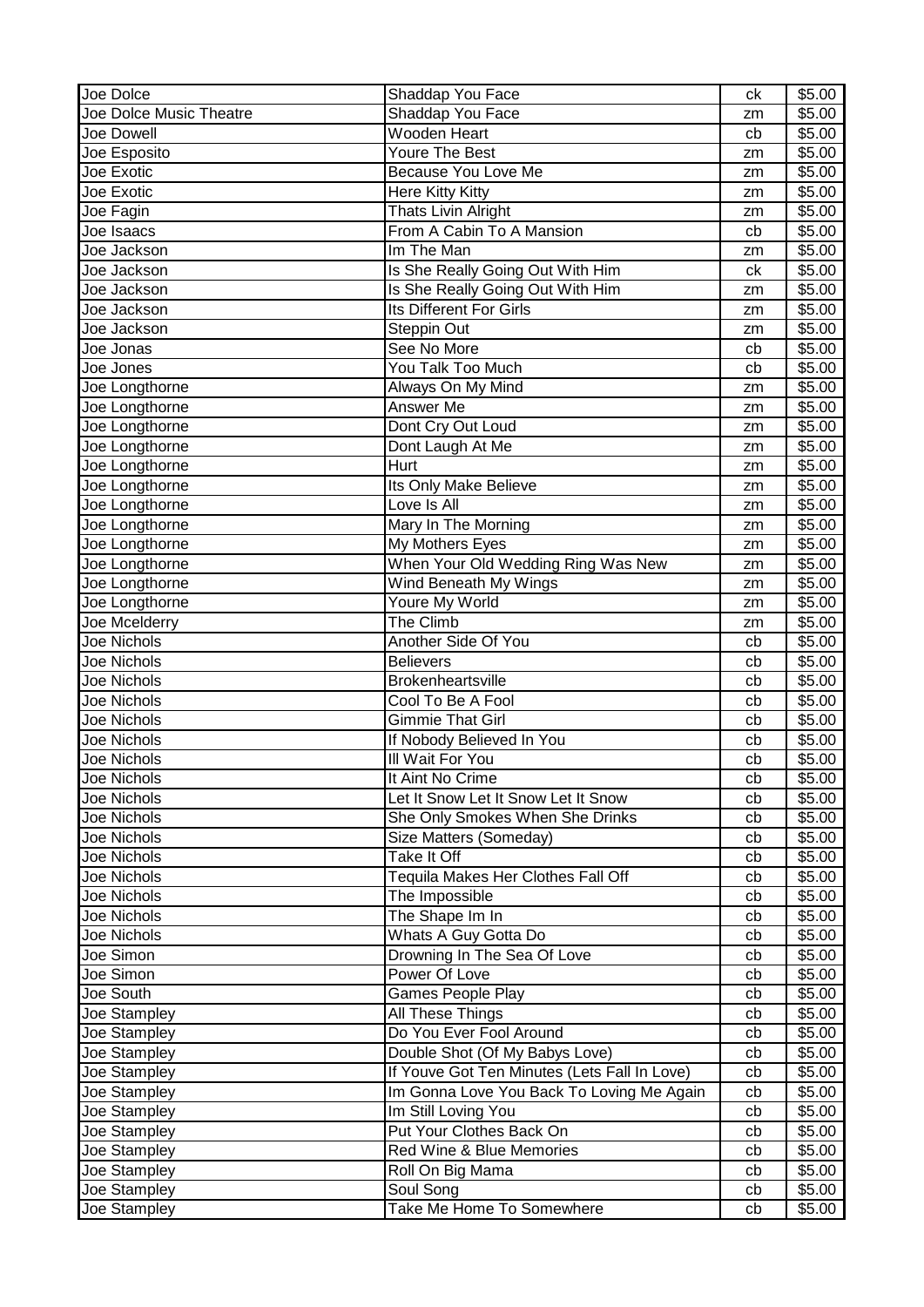| Joe Stampley                                                               | <b>Wheres The Dress</b>         | cb | \$5.00 |
|----------------------------------------------------------------------------|---------------------------------|----|--------|
| Joe Stampley & Moe Bandy                                                   | Hey Joe (Hey Moe)               | cb | \$5.00 |
| Joe Stampley & Moe Bandy                                                   | Holding The Bag                 | cb | \$5.00 |
| Joe Stampley & Moe Bandy                                                   | Just Good OI Boys               | cb | \$5.00 |
| Joe Tex                                                                    | I Gotcha                        | cb | \$5.00 |
| Joe Tex                                                                    | Show Me                         | cb | \$5.00 |
| Joe Walsh                                                                  | All Night Long                  | cb | \$5.00 |
| Joe Walsh                                                                  | Lifes Been Good                 | cb | \$5.00 |
| Joe Walsh                                                                  | Rocky Mountain Way              | cb | \$5.00 |
| Joel Corry                                                                 | Lonely                          | zm | \$5.00 |
| <b>Joel Corry</b>                                                          | Sorry                           | zm | \$5.00 |
| Joel Corry & Jax Jones & Charli XCX & Saw Out Out                          |                                 | zm | \$5.00 |
| Joel Corry & Jax Jones & Charli XCX & Saw Out Out (Without Backing Vocals) |                                 | zm | \$5.00 |
| Joel Corry & MNEK                                                          | Head & Heart                    | ck | \$5.00 |
| Joel Corry & MNEK                                                          | Head & Heart                    | zm | \$5.00 |
| Joel Corry RAYE & David Guetta                                             | <b>Bed</b>                      | ck | \$5.00 |
| Joel Corry RAYE & David Guetta                                             | <b>Bed</b>                      | zm | \$5.00 |
| Joel Turner                                                                | <b>These Kids</b>               | ck | \$8.00 |
| Joey Dee & Starliters                                                      | <b>Peppermint Twist</b>         | cb | \$5.00 |
| <b>Joey Powers</b>                                                         | <b>Midnight Mary</b>            | cb | \$5.00 |
| Joey Ramone                                                                | What A Wonderful World          | zm | \$5.00 |
| Joey+Rory                                                                  | <b>Cheater Cheater</b>          | cb | \$5.00 |
| Joey+Rory                                                                  | Thats Important To Me           | cb | \$5.00 |
| Joey+Rory                                                                  | This Songs For You              | cb | \$5.00 |
| Joey+Rory                                                                  | To Say Goodbye                  | cb | \$5.00 |
| John Anderson                                                              | A Woman Knows                   | cb | \$5.00 |
| John Anderson                                                              | <b>Bend Until It Breaks</b>     | cb | \$5.00 |
| John Anderson                                                              | <b>Christmas Time</b>           | cb | \$5.00 |
| John Anderson                                                              | I Fell In The Water             | cb | \$5.00 |
| John Anderson                                                              | I Wish I Could Have Been There  | cb | \$5.00 |
| John Anderson                                                              | If Her Lovin Dont Kill Me       | cb | \$5.00 |
| John Anderson                                                              | It Aint Easy Being Me           | cb | \$5.00 |
| John Anderson                                                              | Let Go Of The Stone             | cb | \$5.00 |
| John Anderson                                                              | Mississippi Moon                | cb | \$5.00 |
| John Anderson                                                              | Money In The Bank               | cb | \$5.00 |
| John Anderson                                                              | Nobodys Got It All              | cb | \$5.00 |
| John Anderson                                                              | Seminole Wind                   | cb | \$5.00 |
| John Anderson                                                              | Small Town                      | cb | \$5.00 |
| John Anderson                                                              | Somebody Slap Me                | cb | \$5.00 |
| John Anderson                                                              | <b>Straight Tequila Night</b>   | cb | \$5.00 |
| John Anderson                                                              | Swingin                         | cb | \$5.00 |
| John Anderson                                                              | <b>Takin The Country Back</b>   | cb | \$5.00 |
| John Anderson                                                              | The Big Revival                 | cb | \$5.00 |
| John Anderson                                                              | When It Comes To You            | cb | \$5.00 |
| John Anderson                                                              | You Aint Hurt Nothin Yet        | cb | \$5.00 |
| John Berry                                                                 | <b>Better Than A Biscuit</b>    | cb | \$5.00 |
| John Berry                                                                 | Change My Mind                  | cb | \$5.00 |
| John Berry                                                                 | How Much Do You Love Me         | cb | \$5.00 |
| John Berry                                                                 | I Think About It All The Time   | cb | \$5.00 |
| John Berry                                                                 | I Will If You Will              | cb | \$5.00 |
| John Berry                                                                 | Kiss Me In The Car              | cb | \$5.00 |
| John Berry                                                                 | Love Is For Giving              | cb | \$5.00 |
| John Berry                                                                 | Over My Shoulder                | cb | \$5.00 |
| John Berry                                                                 | Power Windows                   | cb | \$5.00 |
| John Berry                                                                 | Shes Taken A Shine              | cb | \$5.00 |
| John Berry                                                                 | Standing On The Edge Of Goodbye | cb | \$5.00 |
| John Berry                                                                 | The Stone                       | cb | \$5.00 |
| John Berry                                                                 | Whats In It For Me              | cb | \$5.00 |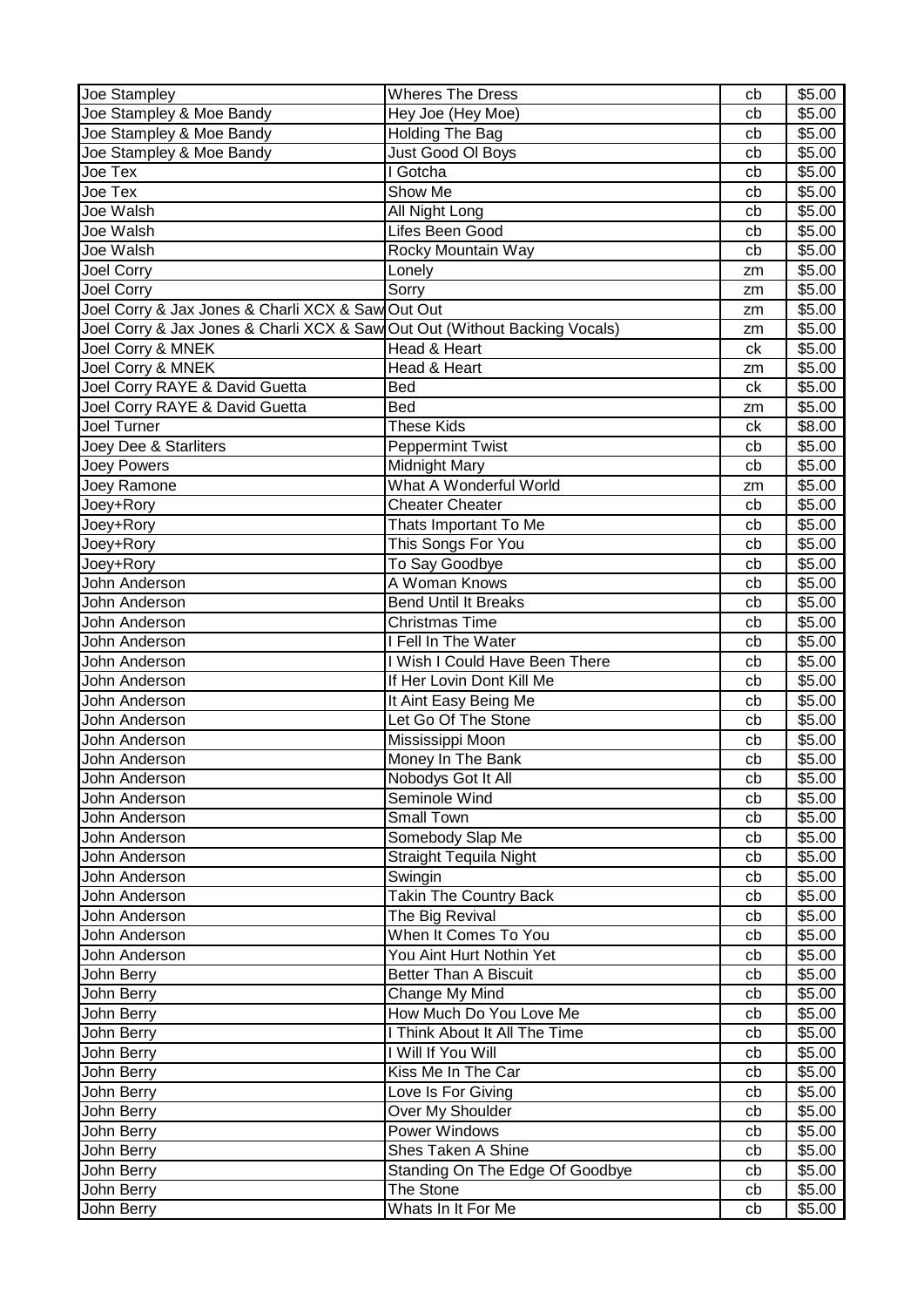| John Berry             | Will You Marry Me                          | cb | \$5.00 |
|------------------------|--------------------------------------------|----|--------|
| John Berry             | You & Only You                             | cb | \$5.00 |
| John Berry             | Your Love Amazes Me                        | cb | \$5.00 |
| John Butler Trio       | Somethings Gotta Give                      | ck | \$8.00 |
| John Butler Trio       | Zebra                                      | ck | \$5.00 |
| John Cafferty          | Hearts On Fire                             | zm | \$5.00 |
| John Conlee            | As Long As Im Rockin With You              | cb | \$5.00 |
| John Conlee            | <b>Backside Of Thirty</b>                  | cb | \$5.00 |
| John Conlee            | Before My Time                             | cb | \$5.00 |
| John Conlee            | <b>Busted</b>                              | cb | \$5.00 |
| John Conlee            | Common Man                                 | cb | \$5.00 |
| John Conlee            | <b>Friday Night Blues</b>                  | cb | \$5.00 |
| John Conlee            | Got My Heart Set On You                    | cb | \$5.00 |
| John Conlee            | Im Only In It For The Love                 | cb | \$5.00 |
| John Conlee            | In My Eyes                                 | cb | \$5.00 |
| John Conlee            | Lady Lay Down                              | cb | \$5.00 |
| John Conlee            | Miss Emilys Picture                        | cb | \$5.00 |
| John Conlee            | <b>Rose Colored Glasses</b>                | cb | \$5.00 |
| John Conlee            | She Cant Say That Anymore                  | cb | \$5.00 |
| John Conlee            | Working Man                                | cb | \$5.00 |
| John Conlee            | <b>Years After You</b>                     | cb | \$5.00 |
| John Corbett           | Good To Go                                 | cb | \$5.00 |
| John Cougar Mellencamp | Aint Even Done With The Night              | cb | \$5.00 |
| John Cougar Mellencamp | <b>Authority Song</b>                      | cb | \$5.00 |
| John Cougar Mellencamp | Check It Out                               | cb | \$5.00 |
| John Cougar Mellencamp | <b>Cherry Bomb</b>                         | cb | \$5.00 |
| John Cougar Mellencamp | <b>Crumblin Down</b>                       | cb | \$5.00 |
| John Cougar Mellencamp | Hurts So Good                              | cb | \$5.00 |
| John Cougar Mellencamp | Hurts So Good                              | ck | \$5.00 |
| John Cougar Mellencamp | Jack & Diane                               | cb | \$5.00 |
| John Cougar Mellencamp | Jack & Diane                               | сk | \$5.00 |
| John Cougar Mellencamp | Lonely OI Night                            | cb | \$5.00 |
| John Cougar Mellencamp | Paper In The Fire                          | cb | \$5.00 |
| John Cougar Mellencamp | <b>Pink Houses</b>                         | cb | \$5.00 |
| John Cougar Mellencamp | Pop Singer                                 | cb | \$5.00 |
| John Cougar Mellencamp | ROCK In The USA                            | cb | \$5.00 |
| John Cougar Mellencamp | ROCK In The USA                            | сk | \$5.00 |
| John Cougar Mellencamp | Rumbleseat                                 | cb | \$5.00 |
| John Cougar Mellencamp | Small Town                                 | cb | \$5.00 |
| John Denver            | Annies Song                                | cb | \$5.00 |
| John Denver            | Annies Song                                | zm | \$5.00 |
| John Denver            | Back Home Again                            | cb | \$5.00 |
| John Denver            | Back Home Again                            | zm | \$5.00 |
| John Denver            | Back Home Again                            | zm | \$5.00 |
| John Denver            | Calypso                                    | cb | \$5.00 |
| John Denver            | Fly Away                                   | cb | \$5.00 |
| John Denver            | I Want To Live                             | cb | \$5.00 |
| John Denver            | Im Sorry                                   | cb | \$5.00 |
| John Denver            | Im Sorry                                   | zm | \$5.00 |
| John Denver            | Leaving On A Jet Plane                     | zm | \$5.00 |
| John Denver            | Like A Sad Song                            | cb | \$5.00 |
| John Denver            | Looking For Space                          | cb | \$5.00 |
| John Denver            | My Sweet Lady                              | cb | \$5.00 |
| John Denver            | Rocky Mountain High                        | cb | \$5.00 |
| John Denver            | Rocky Mountain High                        | zm | \$5.00 |
| John Denver            | Some Days Are Diamonds (Some Days Are Stor | cb | \$5.00 |
| John Denver            | Sunshine On My Shoulders                   | cb | \$5.00 |
| John Denver            | Sunshine On My Shoulders                   | zm | \$5.00 |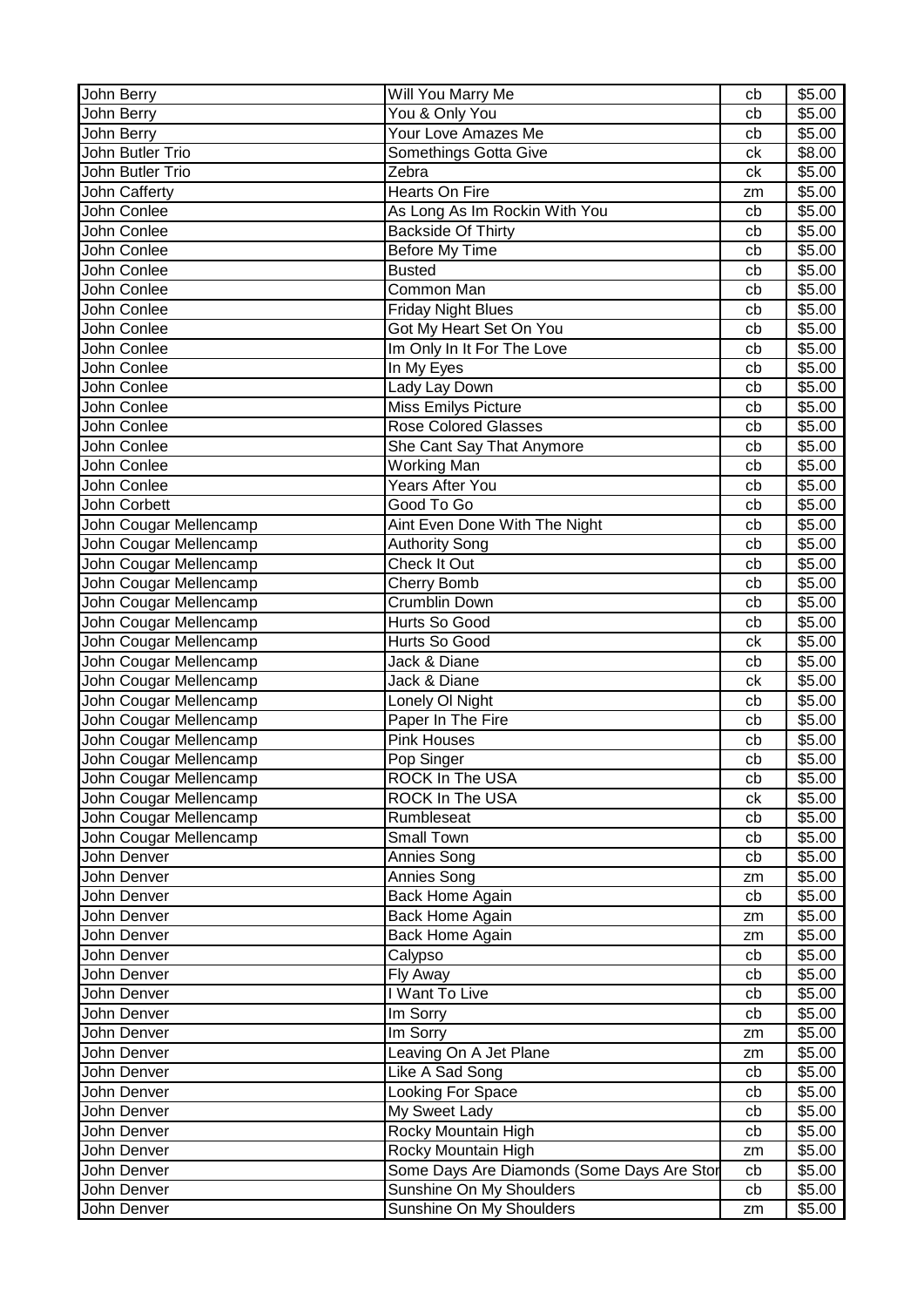| John Denver                  | <b>Sweet Surrender</b>               | cb | \$5.00 |
|------------------------------|--------------------------------------|----|--------|
| John Denver                  | Take Me Home Country Roads           | cb | \$5.00 |
| John Denver                  | Take Me Home Country Roads           | zm | \$5.00 |
| John Denver                  | Thank God Im A Country Boy           | cb | \$5.00 |
| John Denver                  | Thank God Im A Country Boy           | сk | \$5.00 |
| John Farnham                 | Age Of Reason                        | сk | \$5.00 |
| John Farnham                 | Age Of Reason                        | nz | \$5.00 |
| John Farnham                 | <b>Burn For You</b>                  | ck | \$5.00 |
| John Farnham                 | <b>Burn For You</b>                  | zm | \$5.00 |
| John Farnham                 | <b>Chain Reaction</b>                | ck | \$5.00 |
| John Farnham                 | Hearts On Fire                       | сk | \$8.00 |
| John Farnham                 | Help                                 | сk | \$5.00 |
| John Farnham                 | Please Dont Ask Me                   | ck | \$5.00 |
| John Farnham                 | Reasons                              | ck | \$8.00 |
| John Farnham                 | Sadie The Cleaning Lady              | ck | \$8.00 |
| John Farnham                 | Sadie The Cleaning Lady              | nz | \$5.00 |
| John Farnham                 | <b>Take The Pressure Down</b>        | сk | \$5.00 |
| John Farnham                 | Talk Of The Town                     | сk | \$8.00 |
| John Farnham                 | <b>Thats Freedom</b>                 | сk | \$8.00 |
| John Farnham                 | The Last Time                        | сk | \$5.00 |
| John Farnham                 | <b>Touch Of Paradise</b>             | сk | \$5.00 |
| John Farnham                 | <b>Two Strong Hearts</b>             | сk | \$5.00 |
| John Farnham                 | <b>Two Strong Hearts</b>             | nz | \$5.00 |
| John Farnham                 | Youre The Voice                      | сk | \$5.00 |
| John Farnham                 | Youre The Voice                      | nz | \$5.00 |
| John Farnham                 | Youre The Voice                      | zm | \$5.00 |
| John Farnham & Jimmy Barnes  | When Something Is Wrong With My Baby | ck | \$5.00 |
| John Fred & His Playboy Band | Judy In Disguise                     | zm | \$5.00 |
| John Fred & His Playboy Band | Judy In Disguise (With Glasses)      | cb | \$5.00 |
| John Hartford                | <b>Big Rock Candy Mountain</b>       | cb | \$5.00 |
| John Holt                    | Baby Im A Want You                   | zm | \$5.00 |
| John Holt                    | Help Me Make It Through The Night    | zm | \$5.00 |
| John Holt                    | Id Love You To Want Me               | zm | \$5.00 |
| John Holt                    | Killing Me Softly With Her Song      | zm | \$5.00 |
| John Holt                    | Morning Of My Life                   | zm | \$5.00 |
| John Holt                    | Mr Bojangles                         | zm | \$5.00 |
| John Holt                    | Never Never Never                    | zm | \$5.00 |
| John Holt                    | No Place Like Home                   | zm | \$5.00 |
| John Holt                    | Stick By Me                          | zm | \$5.00 |
| John Holt                    | Stoned Out Of My Mind                | zm | \$5.00 |
| John Holt                    | The Girl From Ipanema                | zm | \$5.00 |
| John Holt                    | Too Much Love                        | zm | \$5.00 |
| John Holt                    | Which Way You Going Baby             | zm | \$5.00 |
| John Holt                    | You Baby                             | zm | \$5.00 |
| John Legend                  | All Of Me                            | ck | \$5.00 |
| John Legend                  | All Of Me                            | zm | \$5.00 |
| John Legend                  | All Of Me (Reggae Version)           | zm | \$5.00 |
| John Legend                  | All Of Me (Tiesto Remix)             | zm | \$5.00 |
| John Legend                  | Another Again                        | cb | \$5.00 |
| John Legend                  | Each Day Gets Better                 | cb | \$5.00 |
| John Legend                  | Everybody Knows                      | cb | \$5.00 |
| John Legend                  | Love Me Now                          | zm | \$5.00 |
| John Legend                  | Never Break                          | zm | \$5.00 |
| John Legend                  | <b>Ordinary People</b>               | cb | \$5.00 |
| John Legend                  | <b>Ordinary People</b>               | zm | \$5.00 |
| John Legend & Andre 3000     | Green Light                          | cb | \$5.00 |
| John Legend & Estelle        | No Other Love                        | cb | \$5.00 |
| John Lennon                  | <b>Beautiful Boy (Darling Boy)</b>   | zm | \$5.00 |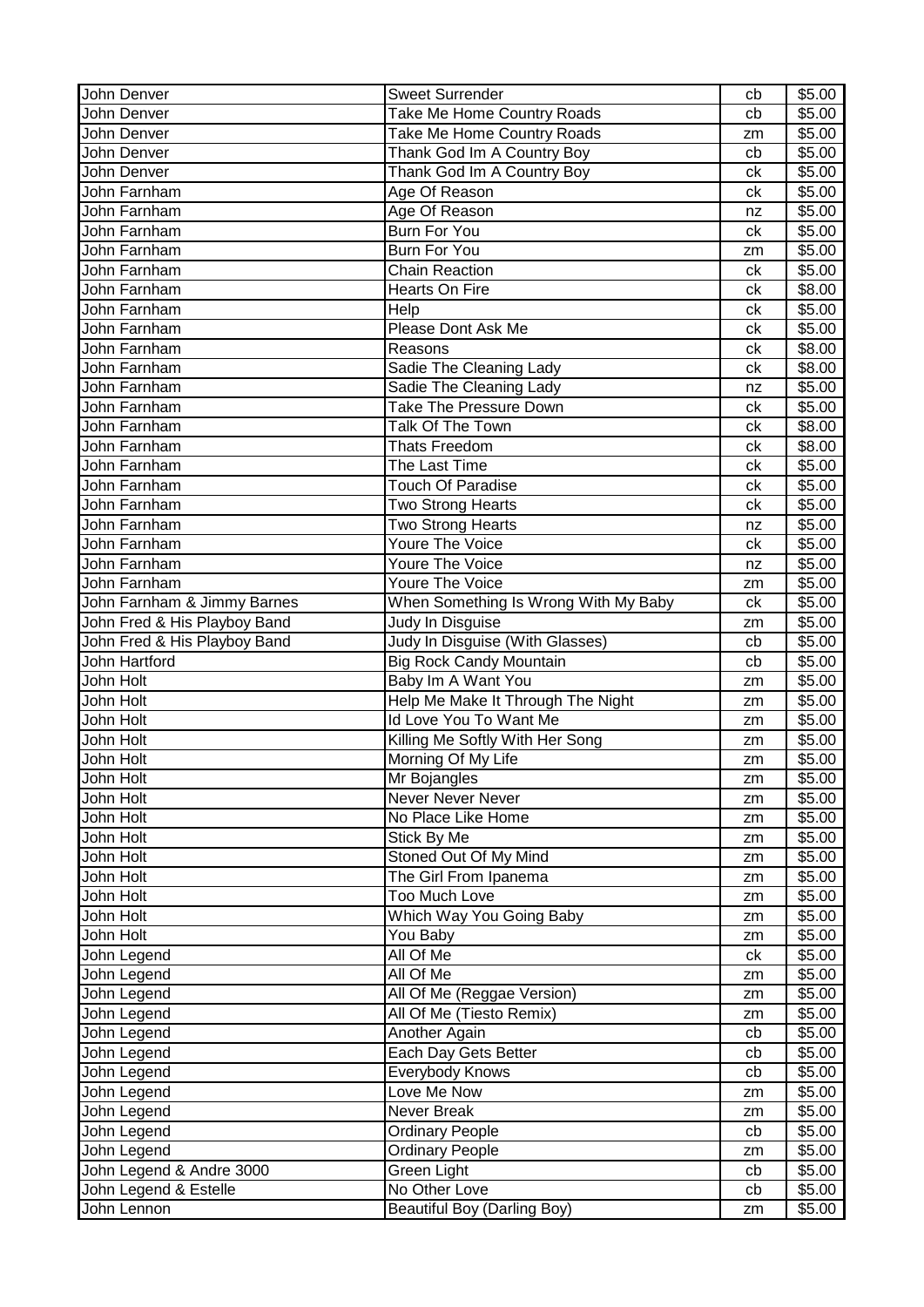| John Lennon             | Happy Xmas (War Is Over)                 | zm | \$5.00 |
|-------------------------|------------------------------------------|----|--------|
| John Lennon             | Imagine                                  | cb | \$5.00 |
| John Lennon             | Imagine                                  | zm | \$5.00 |
| John Lennon             | <b>Instant Karma</b>                     | zm | \$5.00 |
| John Lennon             | Jealous Guy                              | zm | \$5.00 |
| John Lennon             | Love                                     | zm | \$5.00 |
| John Lennon             | Love (Outro Cut Down)                    | zm | \$5.00 |
| John Lennon             | <b>Starting Over</b>                     | zm | \$5.00 |
| John Lennon             | <b>Watching The Wheels</b>               | zm | \$5.00 |
| John Lennon             | Whatever Gets You Thru The Night         | zm | \$5.00 |
| John Lennon             | $\overline{\mathsf{W}}$ oman             | zm | \$5.00 |
| John Lennon             | <b>Working Class Hero</b>                | zm | \$5.00 |
| John Lennon & Yoko Ono  | Happy Xmas (War Is Over)                 | cb | \$5.00 |
| John Leyton             | Johnny Remember Me                       | zm | \$5.00 |
| John Leyton             | Wild Wind                                | zm | \$5.00 |
| <b>John Martin</b>      | Anywhere For You                         | zm | \$5.00 |
| John Mayer              | <b>Bigger Than My Body</b>               | cb | \$5.00 |
| John Mayer              | Clarity                                  | cb | \$5.00 |
| John Mayer              | Daughters                                | cb | \$5.00 |
| John Mayer              | In The Blood                             | zm | \$5.00 |
| John Mayer              | Last Train Home                          | zm | \$5.00 |
| John Mayer              | Last Train Home (Without Backing Vocals) | zm | \$5.00 |
| John Mayer              | Neon                                     | zm | \$5.00 |
| John Mayer              | No Such Thing                            | cb | \$5.00 |
| John Mayer              | Waiting On The World To Change           | ck | \$5.00 |
| John Mayer              | Why Georgia                              | cb | \$5.00 |
| John Mayer              | Why Georgia                              | zm | \$5.00 |
| John Mayer              | Wild Blue                                | zm | \$5.00 |
| John Mayer              | Your Body Is A Wonderland                | cb | \$5.00 |
| John McLean             | If I Gave My Heart To You                | zm | \$5.00 |
| John Mellencamp         | Jack & Diane                             | zm | \$5.00 |
| John Mellencamp         | Key West Intermezzo (I Saw You First)    | cb | \$5.00 |
| John Mellencamp         | <b>Our Country</b>                       | cb | \$5.00 |
| John Mellencamp         | Peaceful World                           | cb | \$5.00 |
| John Mellencamp         | The Americans                            | cb | \$5.00 |
| John Mellencamp         | Wild Night                               | cb | \$5.00 |
| John Meyer              | New Light                                | сk | \$5.00 |
| John Michael Montgomery | Aint Got Nothin On Us                    | cb | \$5.00 |
| John Michael Montgomery | Angel In My Eyes                         | cb | \$5.00 |
| John Michael Montgomery | Be My Baby Tonight                       | cb | \$5.00 |
| John Michael Montgomery | Beer & Bones                             | cb | \$5.00 |
| John Michael Montgomery | Cool                                     | cb | \$5.00 |
| John Michael Montgomery | <b>Country Thang</b>                     | cb | \$5.00 |
| John Michael Montgomery | <b>Cover You In Kisses</b>               | cb | \$5.00 |
| John Michael Montgomery | Cowboy Love                              | cb | \$5.00 |
| John Michael Montgomery | December 1943                            | cb | \$5.00 |
| John Michael Montgomery | Even Then                                | cb | \$5.00 |
| John Michael Montgomery | Forever                                  | cb | \$5.00 |
| John Michael Montgomery | Four Wheel Drive                         | cb | \$5.00 |
| John Michael Montgomery | Friends                                  | cb | \$5.00 |
| John Michael Montgomery | Goes Good With Beer                      | cb | \$5.00 |
| John Michael Montgomery | Hello LOVE                               | cb | \$5.00 |
| John Michael Montgomery | Hold On To Me                            | cb | \$5.00 |
| John Michael Montgomery | Home To You                              | cb | \$5.00 |
| John Michael Montgomery | How Was I To Know                        | cb | \$5.00 |
| John Michael Montgomery | I Can Love You Like That                 | cb | \$5.00 |
| John Michael Montgomery | I Love The Way You Love Me               | cb | \$5.00 |
| John Michael Montgomery | I Miss You A Little                      | cb | \$5.00 |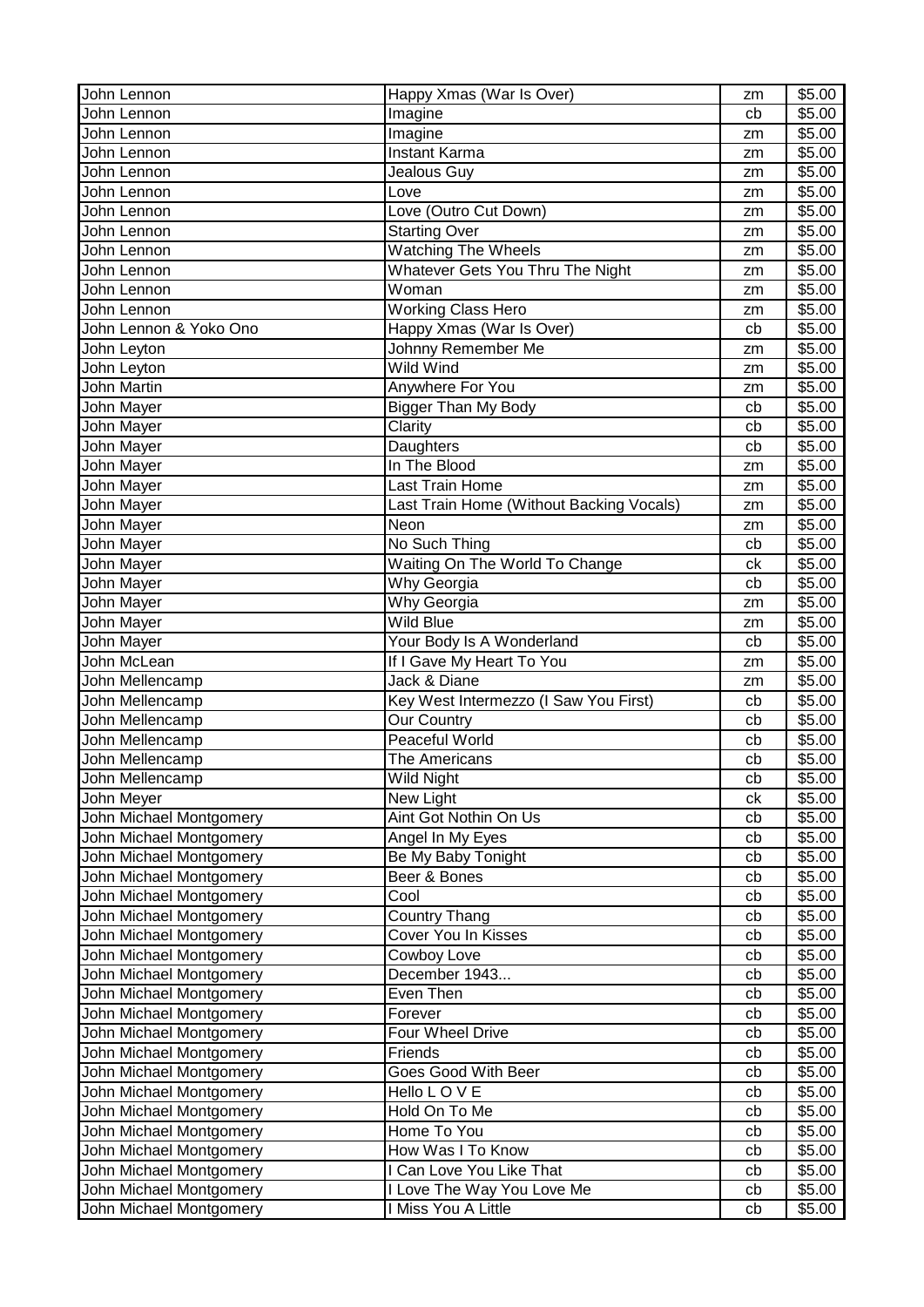| John Michael Montgomery                | I Swear                                      | cb | \$5.00 |
|----------------------------------------|----------------------------------------------|----|--------|
| John Michael Montgomery                | If Youve Got Love                            | cb | \$5.00 |
| John Michael Montgomery                | Kick It Up                                   | cb | \$5.00 |
| John Michael Montgomery                | Letters From Home                            | cb | \$5.00 |
| John Michael Montgomery                | Lifes A Dance                                | cb | \$5.00 |
| John Michael Montgomery                | Line On Love                                 | cb | \$5.00 |
| John Michael Montgomery                | Long As I Live                               | cb | \$5.00 |
| John Michael Montgomery                | Love Working On You                          | cb | \$5.00 |
| John Michael Montgomery                | My Christmas Wish                            | cb | \$5.00 |
| John Michael Montgomery                | No Mans Land                                 | cb | \$5.00 |
| John Michael Montgomery                | Nothing Catches Jesus By Surprise            | cb | \$5.00 |
| John Michael Montgomery                | <b>Pictures</b>                              | cb | \$5.00 |
| John Michael Montgomery                | Rope The Moon                                | cb | \$5.00 |
| John Michael Montgomery                |                                              |    | \$5.00 |
|                                        | Sold (The Grundy County Auction Incident)    | cb |        |
| John Michael Montgomery                | Thats What I Like About You                  | cb | \$5.00 |
| John Michael Montgomery                | The Little Girl                              | cb | \$5.00 |
| John Michael Montgomery                | Til Nothing Comes Between Us                 | cb | \$5.00 |
| John Michael Montgomery                | You Are                                      | cb | \$5.00 |
| John Michael Montgomery & Bill Engvall | <b>Warning Signs</b>                         | cb | \$5.00 |
| John Miles                             | Music                                        | zm | \$5.00 |
| John Newman                            | Cheating                                     | zm | \$5.00 |
| John Newman                            | Come & Get It                                | zm | \$5.00 |
| John Newman                            | Feelings                                     | zm | \$5.00 |
| John Newman                            | <b>Losing Sleep</b>                          | zm | \$5.00 |
| John Newman                            | Love Me Again                                | zm | \$5.00 |
| John Newman                            | Out Of My Head                               | zm | \$5.00 |
| John Newman                            | <b>Try</b>                                   | zm | \$5.00 |
| John Newman & Charlie Williams         | <b>Tiring Game</b>                           | zm | \$5.00 |
| John Parr                              | St Elmos Fire (Man In Motion)                | zm | \$5.00 |
| John Paul Young                        | <b>Hate The Music</b>                        | ck | \$8.00 |
| John Paul Young                        | Love Is In The Air                           | cb | \$5.00 |
| John Paul Young                        | Love Is In The Air                           | сk | \$5.00 |
| John Paul Young                        | Love Is In The Air                           | zm | \$5.00 |
| John Paul Young                        | Pasadena                                     | ck | \$8.00 |
| John Paul Young                        | The Love Game                                | ck | \$8.00 |
| John Paul Young                        | Yesterdays Hero                              | ck | \$5.00 |
| John Pierce                            | Id Still Have You                            | cb | \$5.00 |
| John Prine                             | Aint Hurtin Nobody                           | cb | \$5.00 |
| John Prine                             | Angel From Montgomery                        | cb | \$5.00 |
| John Prine                             | Christmas In Prison                          | cb | \$5.00 |
| John Prine                             | Dear Abby                                    | cb | \$5.00 |
| John Prine                             | Grandpa Was A Carpenter                      | cb | \$5.00 |
| John Prine                             | Hello In There                               | cb | \$5.00 |
| John Prine                             | <b>Illegal Smile</b>                         | cb | \$5.00 |
| John Prine                             | Paradise                                     | cb | \$5.00 |
|                                        |                                              |    |        |
| John Prine                             | Please Dont Bury Me                          | cb | \$5.00 |
| John Prine                             | Sam Stone                                    | cb | \$5.00 |
| John Prine                             | Souvenirs                                    | cb | \$5.00 |
| John Prine                             | Spanish Pipedream                            | cb | \$5.00 |
| John Prine                             | Take A Look At My Heart                      | cb | \$5.00 |
| John Prine                             | The Great Compromise                         | cb | \$5.00 |
| John Prine                             | Yes I Guess They Oughta Name A Drink After Y | cb | \$5.00 |
| John Prine                             | You Got Gold                                 | cb | \$5.00 |
| John Rich                              | Another You                                  | cb | \$5.00 |
| John Rich                              | Country Done Come to Town                    | cb | \$5.00 |
| John Rich                              | I Pray For You                               | cb | \$5.00 |
| John Rich                              | <b>Shuttin Detroit Down</b>                  | cb | \$5.00 |
| John Rowles                            | Angels Tonight                               | nz | \$5.00 |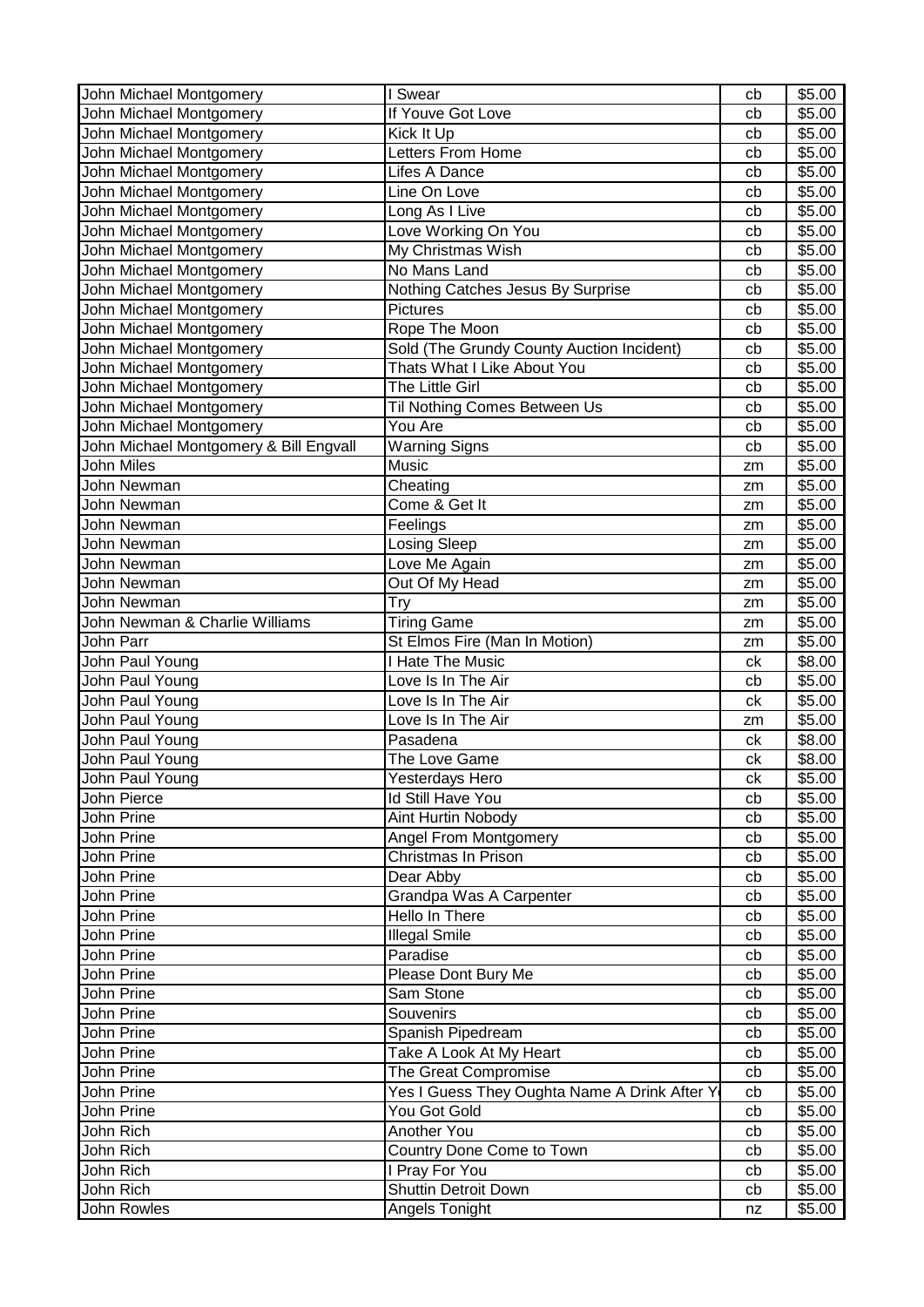| John Rowles                        | <b>Another Tear Falls</b>                     | nz | \$5.00 |
|------------------------------------|-----------------------------------------------|----|--------|
| <b>John Rowles</b>                 | Cheryl Moana Marie                            | ck | \$5.00 |
| John Rowles                        | Cheryl Moana Marie                            | nz | \$5.00 |
| John Rowles                        | Hush Not A Word To Mary                       | nz | \$5.00 |
| <b>John Rowles</b>                 | If I Only Had Time                            | ck | \$5.00 |
| <b>John Rowles</b>                 | If I Only Had Time                            | nz | \$5.00 |
| John Rowles                        | <b>Island In The Sun</b>                      | nz | \$5.00 |
| John Rowles                        | Save The Last Dance For Me                    | nz | \$5.00 |
| John Rowles                        | Tania                                         | nz | \$5.00 |
| <b>John Rowles</b>                 | The Pain Goes On Forever                      | nz | \$5.00 |
| <b>John Rowles</b>                 | Three Times A Lady                            | nz | \$5.00 |
| John Rowles                        | Youve Lost That Lovin Feeling                 | nz | \$5.00 |
| John Schneider                     | Whats A Memory Like You (Doing In A Love Like | cb | \$5.00 |
| John Sebastian                     | <b>Welcome Back</b>                           | cb | \$5.00 |
| John Travolta                      | <b>Greased Lightning</b>                      | ck | \$5.00 |
| John Travolta                      | <b>Greased Lightning</b>                      | zm | \$5.00 |
| John Travolta & Olivia Newton John | Grease Megamix                                | cb | \$5.00 |
| John Travolta & Olivia Newton John | Grease Megamix                                | ck | \$5.00 |
| John Travolta & Olivia Newton John | Grease Megamix                                | zm | \$5.00 |
| John Travolta & Olivia Newton John | <b>Summer Nights</b>                          | cb | \$5.00 |
| John Travolta & Olivia Newton John | <b>Summer Nights</b>                          | zm | \$5.00 |
| John Travolta & Olivia Newton John | Youre The One That I Want                     | cb | \$5.00 |
| John Travolta & Olivia Newton John | Youre The One That I Want                     | zm | \$5.00 |
| John Waite                         | <b>Missing You</b>                            | cb | \$5.00 |
| John Waite                         | <b>Missing You</b>                            | zm | \$5.00 |
| John Williamson                    | Cootamundra Wattle                            | ck | \$8.00 |
| John Williamson                    | Home Among The Gum Trees                      | сk | \$8.00 |
| John Williamson                    | Old Man Emu                                   | сk | \$8.00 |
| John Williamson                    | <b>True Blue</b>                              | ck | \$8.00 |
| Johnnie Ray                        | Just Walkin In The Rain                       | zm | \$5.00 |
| Johnnie Ray                        | Just Walking In the Rain                      | ck | \$5.00 |
| Johnnie Ray                        | Yes Tonight Josephine                         | zm | \$5.00 |
| Johnnie Taylor                     | Disco Lady                                    | cb | \$5.00 |
| Johnny Ace                         | Pledging My Love                              | cb | \$5.00 |
| Johnny Burnette                    | Dreamin                                       | zm | \$5.00 |
| Johnny Burnette                    | Little Boy Sad                                | сk | \$8.00 |
| Johnny Burnette                    | Youre Sixteen                                 | zm | \$5.00 |
| Johnny Cash                        | A Boy Named Sue                               | cb | \$5.00 |
| Johnny Cash                        | A Boy Named Sue                               | zm | \$5.00 |
| Johnny Cash                        | A Thing Called Love                           | cb | \$5.00 |
| Johnny Cash                        | A Thing Called Love                           | zm | \$5.00 |
| Johnny Cash                        | All Over Again                                | cb | \$5.00 |
| Johnny Cash                        | Any Old Wind That Blows                       | cb | \$5.00 |
| Johnny Cash                        | <b>Ballad Of A Teenage Queen</b>              | cb | \$5.00 |
| Johnny Cash                        | <b>Big River</b>                              | cb | \$5.00 |
| Johnny Cash                        | <b>Big River</b>                              | zm | \$5.00 |
| Johnny Cash                        | <b>Blistered</b>                              | cb | \$5.00 |
| Johnny Cash                        | <b>Blue Train</b>                             | zm | \$5.00 |
| Johnny Cash                        | Cocaine Blues                                 | zm | \$5.00 |
| Johnny Cash                        | Come In Stranger                              | cb | \$5.00 |
| Johnny Cash                        | Cry Cry Cry                                   | cb | \$5.00 |
| Johnny Cash                        | Cry Cry Cry                                   | zm | \$5.00 |
| Johnny Cash                        | Dont Take Your Guns To Town                   | cb | \$5.00 |
| Johnny Cash                        | Five Feet High & Rising                       | cb | \$5.00 |
| Johnny Cash                        | Flesh & Blood                                 | cb | \$5.00 |
| Johnny Cash                        | <b>Folsom Prison Blues</b>                    | cb | \$5.00 |
| Johnny Cash                        | <b>Folsom Prison Blues</b>                    | zm | \$5.00 |
| Johnny Cash                        | <b>Get Rhythm</b>                             | cb | \$5.00 |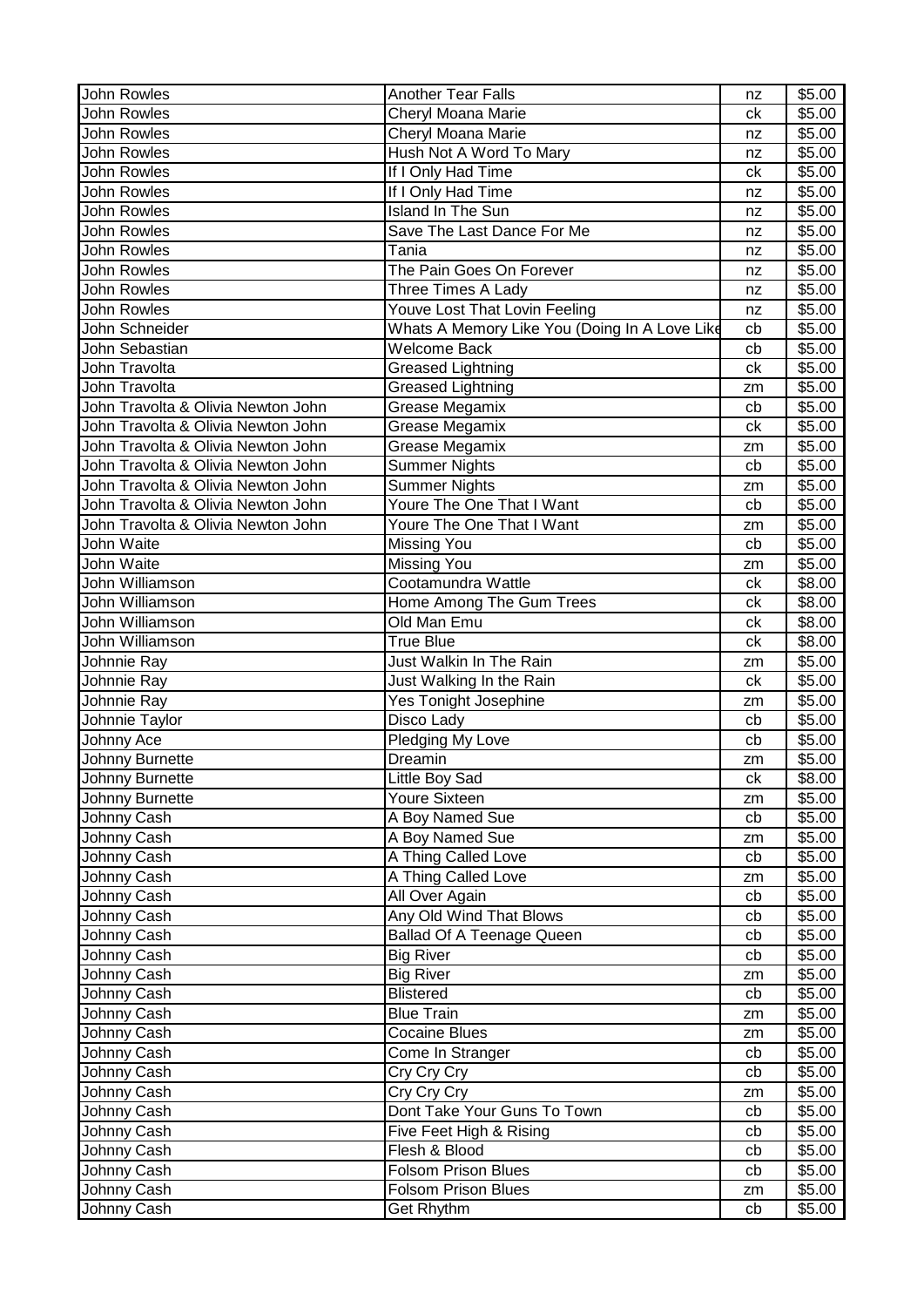| Get Rhythm<br>Johnny Cash                                  | zm | \$5.00             |
|------------------------------------------------------------|----|--------------------|
| Johnny Cash<br><b>Ghost Riders In The Sky</b>              | cb | \$5.00             |
| Johnny Cash<br>Give My Love To Rose                        | cb | \$5.00             |
| Gods Gonna Cut You Down<br>Johnny Cash                     | zm | $\overline{$}5.00$ |
| Guess Things Happen That Way<br>Johnny Cash                | cb | \$5.00             |
| Guess Things Happen That Way<br>Johnny Cash                | zm | \$5.00             |
| Johnny Cash<br><b>Hey Porter</b>                           | cb | \$5.00             |
| Home Of The Blues<br>Johnny Cash                           | cb | \$5.00             |
| Hurt<br>Johnny Cash                                        | cb | \$5.00             |
| Hurt<br>Johnny Cash                                        | zm | \$5.00             |
| Johnny Cash<br>I Got Stripes                               | cb | \$5.00             |
| I Heard That Lonesome Whistle Blow<br>Johnny Cash          | cb | \$5.00             |
| Johnny Cash<br>I Walk The Line                             | cb | \$5.00             |
| <b>I</b> Walk The Line<br>Johnny Cash                      | zm | \$5.00             |
| It Aint Me Babe<br>Johnny Cash                             | cb | \$5.00             |
| Johnny Cash<br>Its Just About Time                         | cb | \$5.00             |
| Johnny Cash<br>Ive Been Everywhere                         | zm | \$5.00             |
| Johnny Cash Medley<br>Johnny Cash                          | zm | \$5.00             |
| Johnny Cash<br>Johnny Cash Medley                          | zm | \$5.00             |
| Kate<br>Johnny Cash                                        | cb | \$5.00             |
| Man In Black<br>Johnny Cash                                | cb | \$5.00             |
| Johnny Cash<br>Man In Black                                | zm | \$5.00             |
| Johnny Cash<br>One                                         | zm | \$5.00             |
| One Piece At A Time<br>Johnny Cash                         | cb | \$5.00             |
| One Piece At A Time<br>Johnny Cash                         | zm | \$5.00             |
| Johnny Cash<br>Oney                                        | cb | \$5.00             |
| Orange Blossom Special<br>Johnny Cash                      | cb | \$5.00             |
| Johnny Cash<br><b>Personal Jesus</b>                       | zm | \$5.00             |
| Johnny Cash<br>Ragged Old Flag                             | cb | \$5.00             |
| Ring Of Fire<br>Johnny Cash                                | cb | \$5.00             |
| Ring Of Fire<br>Johnny Cash                                | zm | \$5.00             |
| Rosannas Going Wild<br>Johnny Cash                         | cb | \$5.00             |
| San Quentin (Live)<br>Johnny Cash                          | zm | \$5.00             |
| Seasons Of My Heart<br>Johnny Cash                         | cb | \$5.00             |
| She Used To Love Me A Lot<br>Johnny Cash                   | zm | \$5.00             |
| Johnny Cash<br>Silver Hair Daddy Of Mine                   | cb | \$5.00             |
| Smiling Bill McCall<br>Johnny Cash                         | cb | \$5.00             |
| So Doggone Lonesome<br>Johnny Cash                         | cb | \$5.00             |
| Sunday Mornin Comin Down<br>Johnny Cash                    | zm | \$5.00             |
| Sunday Morning Coming Down<br>Johnny Cash                  | cb | \$5.00             |
| Thanks A Lot<br>Johnny Cash                                | cb | \$5.00             |
| That Silver Haired Daddy Of Mine<br>Johnny Cash            | сk | \$5.00             |
| Johnny Cash<br>The Ballad Of Ira Hayes                     | cb | \$5.00             |
| The General Lee<br>Johnny Cash                             | zm | \$5.00             |
| The Man Comes Around<br>Johnny Cash                        | zm | \$5.00             |
| The One On The Right Is On The Left<br>Johnny Cash         | cb | \$5.00             |
| The Ways Of A Woman In Love<br>Johnny Cash                 | cb | \$5.00             |
| Johnny Cash<br>The Ways Of A Woman In Love                 | zm | \$5.00             |
| The Wreck Of The Old 97<br>Johnny Cash                     | cb | \$5.00             |
| There You Go<br>Johnny Cash                                | cb | \$5.00             |
| Johnny Cash<br><b>Understand Your Man</b>                  | cb | \$5.00             |
| Johnny Cash<br>What Do I Care                              | cb | \$5.00             |
| What Is Truth<br>Johnny Cash                               | cb | \$5.00             |
| Youre The Nearest Thing To Heaven<br>Johnny Cash           | cb | \$5.00             |
| Johnny Cash & June Carter<br>Jackson                       | cb | \$5.00             |
| Johnny Cash & June Carter<br>Jackson                       | zm | \$5.00             |
| Long Legged Guitar Pickin Man<br>Johnny Cash & June Carter | zm | \$5.00             |
| Johnny Cash & June Carter Cash<br>If I Were A Carpenter    | cb | \$5.00             |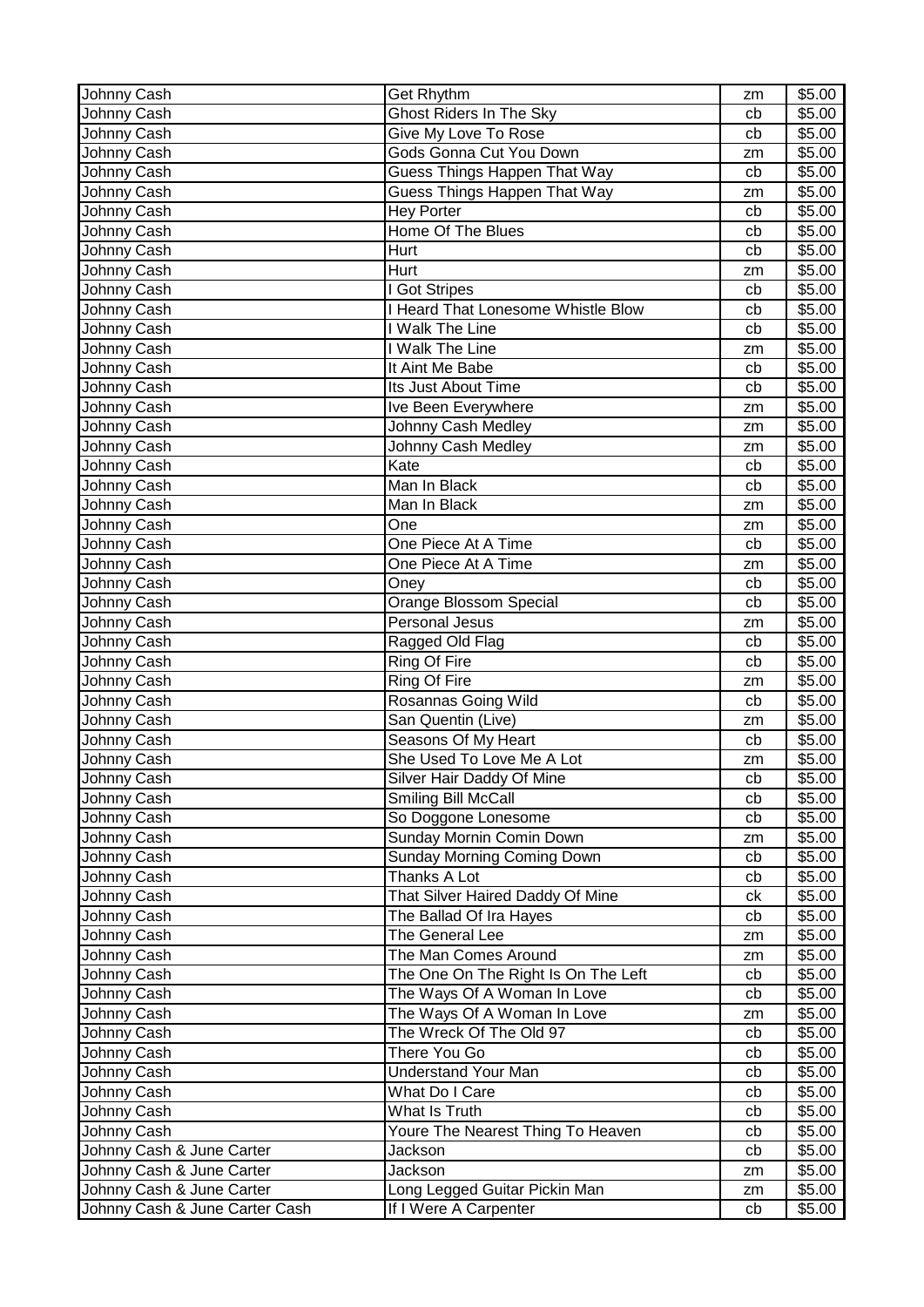| Johnny Cash & June Carter Cash   | Long Legged Guitar Pickin Man               | cb | \$5.00 |
|----------------------------------|---------------------------------------------|----|--------|
| Johnny Cash & Marty Stuart       | Ive Been Around                             | ck | \$5.00 |
| Johnny Cash & Rosanne Cash       | September When It Comes                     | cb | \$5.00 |
| Johnny Cash & Waylon Jennings    | There Aint No Good Chain Gang               | cb | \$5.00 |
| Johnny Cymbal                    | Mr Bass Man                                 | cb | \$5.00 |
| Johnny Cymbal                    | Mr Bass Man                                 | zm | \$5.00 |
| Johnny Diesel & The Injectors    | Cry In Shame                                | ck | \$5.00 |
| Johnny Diesel & The Injectors    | Lookin For Love                             | ck | \$8.00 |
| Johnny Duncan                    | She Can Put Her Shoes (Under My Bed Anytime | cb | \$5.00 |
| Johnny Gill                      | My My My                                    | cb | \$5.00 |
| Johnny Gill                      | You For Me (The Wedding Song)               | cb | \$5.00 |
| Johnny Hates Jazz                | <b>Shattered Dreams</b>                     | cb | \$5.00 |
| Johnny Hates Jazz                | <b>Shattered Dreams</b>                     | zm | \$5.00 |
| Johnny Hates Jazz                | <b>Turn Back The Clock</b>                  | zm | \$5.00 |
| Johnny Horton                    | North To Alaska                             | cb | \$5.00 |
| Johnny Horton                    | The Battle Of New Orleans                   | cb | \$5.00 |
| Johnny Horton                    | The Battle Of New Orleans                   | zm | \$5.00 |
| Johnny Kidd & The Pirates        | Shakin All Over                             | zm | \$5.00 |
| Johnny Lee                       | Lookin For Love                             | cb | \$5.00 |
| Johnny Lee                       | One In A Million                            | cb | \$5.00 |
| Johnny Logan                     | Hold Me Now                                 | zm | \$5.00 |
| Johnny Logan                     | Hold Me Now 2001                            | zm | \$5.00 |
| Johnny Logan                     | Whats Another Year                          | zm | \$5.00 |
| Johnny Mathis                    | <b>Chances Are</b>                          | cb | \$5.00 |
| <b>Johnny Mathis</b>             | Gina                                        | cb | \$5.00 |
| Johnny Mathis                    | Have Yourself A Merry Little Christmas      | zm | \$5.00 |
| Johnny Mathis                    | <b>Misty</b>                                | cb | \$5.00 |
| Johnny Mathis                    | <b>Misty</b>                                | zm | \$5.00 |
| Johnny Mathis                    | The Twelfth Of Never                        | cb | \$5.00 |
| <b>Johnny Mathis</b>             | When A Child Is Born                        | zm | \$5.00 |
| Johnny Mathis & Deniece Williams | Too Much Too Little Too Late                | cb | \$5.00 |
| Johnny Mathis & Deniece Williams | Too Much Too Little Too Late                | zm | \$5.00 |
| Johnny Nash                      | Hold Me Tight                               | zm | \$5.00 |
| Johnny Nash                      | I Can See Clearly Now                       | cb | \$5.00 |
| Johnny Nash                      | I Can See Clearly Now                       | zm | \$5.00 |
| Johnny Nash                      | Tears On My Pillow                          | zm | \$5.00 |
| Johnny Nash                      | There Are More Questions Than Answers       | zm | \$5.00 |
| Johnny O Keefe                   | Move Baby Move                              | ck | \$5.00 |
| Johnny O Keefe                   | She Wears My Ring                           | ck | \$5.00 |
| Johnny O Keefe                   | Shes My Baby                                | сk | \$5.00 |
| Johnny O Keefe                   | Shout                                       | сk | \$5.00 |
| Johnny O Keefe                   | Sing & Tell The Blues So Long               | ck | \$5.00 |
| Johnny O Keefe                   | Wild One                                    | сk | \$5.00 |
| Johnny Otis Show                 | <b>Hand Jive</b>                            | cb | \$5.00 |
| Johnny Paycheck                  | A11                                         | cb | \$5.00 |
| Johnny Paycheck                  | For A Minute There                          | cb | \$5.00 |
| Johnny Paycheck                  | <b>Friend Lover Wife</b>                    | cb | \$5.00 |
| Johnny Paycheck                  | Im The Only Hell (Mama Ever Raised)         | cb | \$5.00 |
| Johnny Paycheck                  | Love Is A Good Thing                        | cb | \$5.00 |
| Johnny Paycheck                  | Mr Lovemaker                                | cb | \$5.00 |
| Johnny Paycheck                  | My Part Of Forever                          | cb | \$5.00 |
| Johnny Paycheck                  | Old Violin                                  | cb | \$5.00 |
| Johnny Paycheck                  | Slide Off Of Your Satin Sheets              | cb | \$5.00 |
| Johnny Paycheck                  | Someone To Give My Love To                  | cb | \$5.00 |
| Johnny Paycheck                  | Something About You I Love                  | cb | \$5.00 |
| Johnny Paycheck                  | Song & Dance Man                            | cb | \$5.00 |
| Johnny Paycheck                  | Take This Job & Shove It                    | cb | \$5.00 |
| Johnny Paycheck                  | The Outlaws Prayer                          | cb | \$5.00 |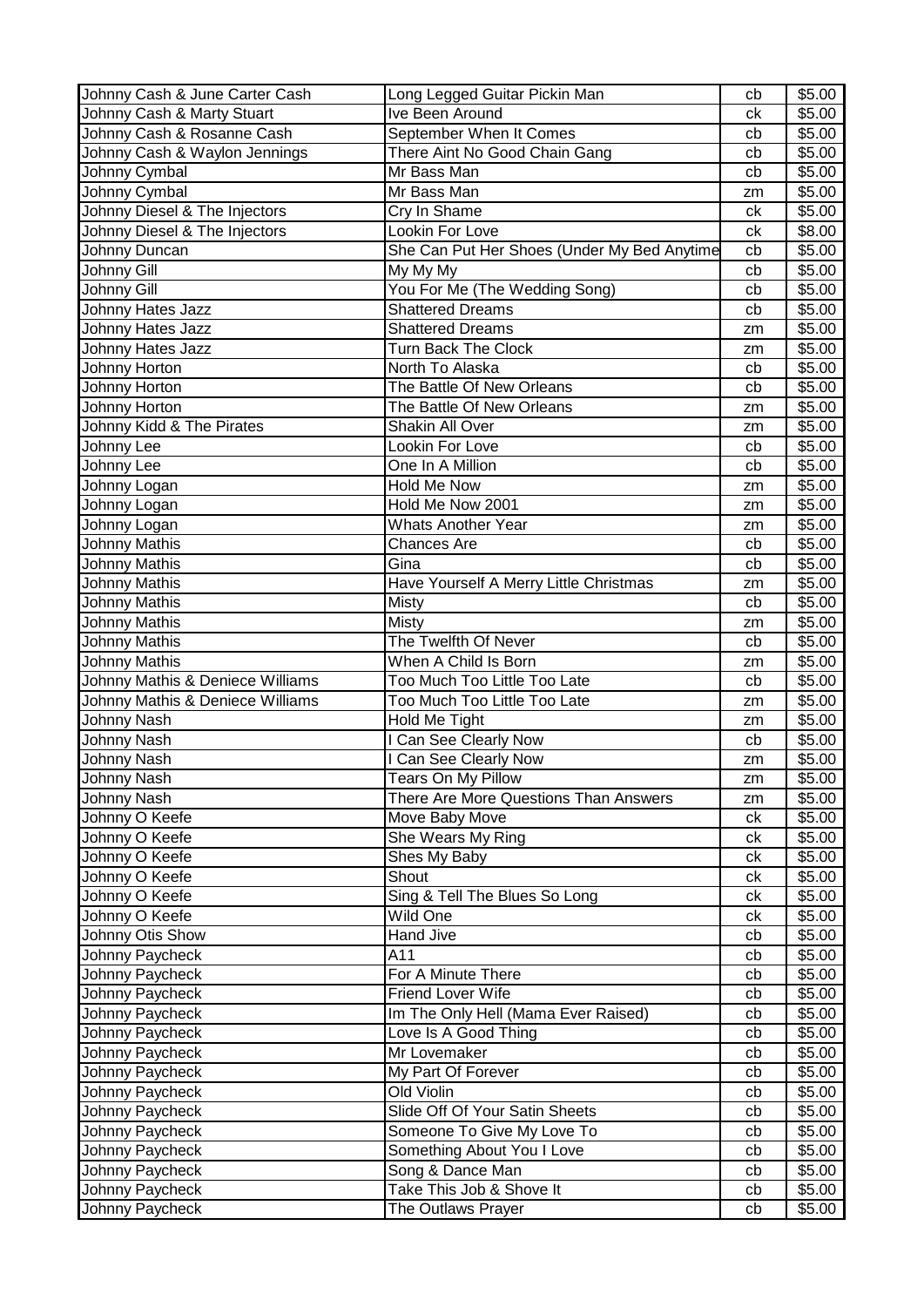| Johnny Paycheck & Jody Miller  | Lets All Go Down To The River                                 | cb       | \$5.00             |
|--------------------------------|---------------------------------------------------------------|----------|--------------------|
| Johnny Preston                 | <b>Running Bear</b>                                           | cb       | \$5.00             |
| Johnny Preston                 | Running Bear                                                  | zm       | \$5.00             |
| Johnny Ray                     | Just Walking In The Rain                                      | ck       | $\overline{$}5.00$ |
| <b>Johnny Rivers</b>           | Mountain Of Love                                              | cb       | \$5.00             |
| <b>Johnny Rivers</b>           | Poor Side Of Town                                             | cb       | \$5.00             |
| <b>Johnny Rivers</b>           | Rockin Pneumonia & Boogie Woogie Flu                          | cb       | \$5.00             |
| <b>Johnny Rivers</b>           | Secret Agent Man                                              | cb       | \$5.00             |
| <b>Johnny Rivers</b>           | Swayin To The Music (Slow Dancin)                             | cb       | \$5.00             |
| <b>Johnny Rivers</b>           | The Tracks Of My Tears                                        | cb       | \$5.00             |
| Johnny Rodriguez               | Dance With Me (Just One More Time)                            | cb       | \$5.00             |
| Johnny Rodriguez               | Down On The Rio Grande                                        | cb       | \$5.00             |
| Johnny Rodriguez               | Foolin                                                        | cb       | \$5.00             |
| Johnny Rodriguez               | <b>Hillbilly Heaven</b>                                       | cb       | \$5.00             |
| Johnny Rodriguez               | I Couldnt Be Me Without You                                   | cb       | \$5.00             |
| Johnny Rodriguez               | I Just Cant Get Her Out Of My Mind                            | cb       | \$5.00             |
| Johnny Rodriguez               | I Wonder If I Ever Said Goodbye                               | cb       | \$5.00             |
| Johnny Rodriguez               | If Practice Makes Perfect                                     | cb       | \$5.00             |
| Johnny Rodriguez               | Just Get Up & Close The Door                                  | cb       | \$5.00             |
| Johnny Rodriguez               | Love Put A Song In My Heart                                   | cb       | \$5.00             |
| Johnny Rodriguez               | Ridin My Thumb To Mexico                                      | cb       | \$5.00             |
| Johnny Rodriguez               | Thats The Way Love Goes                                       | cb       | \$5.00             |
| Johnny Rodriguez               | We Believe In Happy Endings                                   | cb       | \$5.00             |
| Johnny Rodriguez               | Were Over                                                     | cb       | \$5.00             |
| Johnny Rodriguez               | You Always Come Back (To Hurting Me)                          | cb       | \$5.00             |
| Johnny Russell                 | Rednecks White Socks & Blue Ribbon Beer                       | cb       | \$5.00             |
| Johnny Rzeznik                 | Im Still Here (Jims Theme)                                    | cb       | \$5.00             |
| Johnny Taylor                  | Whos Making Love                                              | cb       | \$5.00             |
| Johnny Thunder                 | Loop De loop                                                  | cb       | \$5.00             |
| Johnny Tillotson               | Poetry In Motion                                              | zm       | \$5.00             |
|                                |                                                               |          |                    |
|                                |                                                               | cb       |                    |
| Johnny VanZant & Jim Peterik   | The Day America Cried                                         | cb       | \$5.00             |
| Johnny Wakelin & Kinshasa Band | <b>Black Superman Muhammad Ali</b><br>Rock & Roll Hoochie Koo | cb       | \$5.00             |
| Johnny Winter<br>Johnny Young  | <b>Step Back</b>                                              | ck       | \$5.00<br>\$8.00   |
|                                |                                                               |          |                    |
| olol                           | Anything                                                      | cb       | \$5.00             |
| olol<br>ეიეი                   | Baby Its You<br>How To Touch A Girl                           | cb<br>cb | \$5.00<br>\$5.00   |
| olol                           | Leave (Get Out)                                               | cb       | \$5.00             |
| სიებ                           |                                                               | zm       | \$5.00             |
| JoJo                           | Leave (Get Out)<br>Not That Kinda Girl                        | cb       | \$5.00             |
| olol                           | Secret Love                                                   | cb       | \$5.00             |
| olol                           | Too Little Too Late                                           | cb       | \$5.00             |
| JoJo Siwa                      | Boomerang                                                     | zm       | \$5.00             |
| JoJo Siwa                      | <b>DREAM</b>                                                  | zm       | \$5.00             |
| JoJo Siwa                      | <b>High Top Shoes</b>                                         | zm       | \$5.00             |
| JoJo Siwa                      | Kid In A Candy Store                                          | zm       | \$5.00             |
| Jolie & Wanted                 | <b>Boom</b>                                                   | cb       | \$5.00             |
| Jolie & Wanted                 | I Would                                                       | cb       | \$5.00             |
| Jolie & Wanted                 | Party On The Patio                                            | cb       | \$5.00             |
| Jolie & Wanted                 | When I Look Into Your Eyes) Im Beautiful                      | cb       | \$5.00             |
| Jolyon Petch                   | Dreams                                                        | ck       | \$5.00             |
| Jon & Robin                    | Do It Again A Little Bit Slower                               | cb       | \$5.00             |
| Jon & Vangelis                 | III Find My Way Home                                          | zm       | \$5.00             |
| Jon Bon Jovi                   | <b>Blaze Of Glory</b>                                         | cb       | \$5.00             |
| Jon English                    | Get Your Love Right                                           | сk       | \$8.00             |
| Jon English                    | Hold Back The Night                                           | zm       | \$5.00             |
| Jon English                    | Hollywood 7                                                   | ck       | \$8.00             |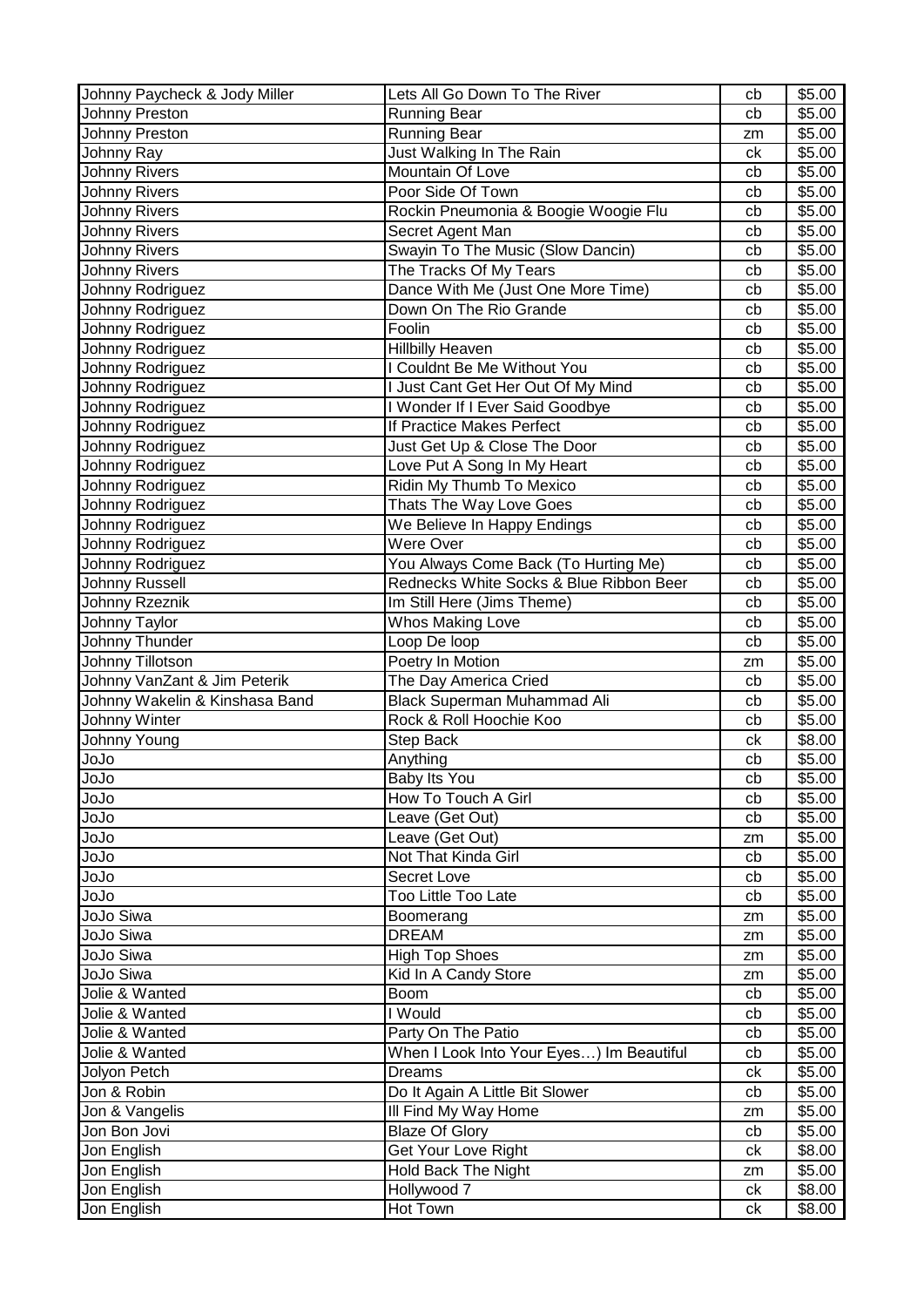| Jon English                | Love Goes On                                   | zm | \$5.00             |
|----------------------------|------------------------------------------------|----|--------------------|
| Jon English                | <b>Six Ribbons</b>                             | ck | \$8.00             |
| Jon English                | Turn The Page                                  | ck | \$8.00             |
| Jon English                | Words Are Not Enough                           | ck | \$8.00             |
| Jon MacNaughton            | Gentle Smile                                   | zm | \$5.00             |
| Jon Randall                | Cold Coffee Morning                            | cb | $\overline{$}5.00$ |
| Jon Secada                 | If You Go                                      | cb | \$5.00             |
| Jon Secada                 | Just Another Day                               | cb | \$5.00             |
| Jon Secada                 | Just Another Day                               | zm | \$5.00             |
| <b>Jon Stevens</b>         | Montego Bay                                    | nz | \$5.00             |
| Jona Lewie                 | <b>Stop The Cavalry</b>                        | zm | \$5.00             |
| Jona Lewie                 | Youll Always Find Me In The Kitchen At Parties | zm | \$5.00             |
| Jonas Blue                 | Perfect Strangers                              | ck | \$5.00             |
| Jonas Blue & Dakota        | Fast Car                                       | ck | \$5.00             |
| Jonas Blue & Dakota        | Fast Car                                       | zm | \$5.00             |
| Jonas Blue & Jack & Jack   | <b>Rise</b>                                    | ck | \$5.00             |
| Jonas Blue & Jack & Jack   | Rise                                           | zm | \$5.00             |
| Jonas Blue & JP Cooper     | <b>Perfect Strangers</b>                       | zm | \$5.00             |
| Jonas Blue & Lennon Stella | Polaroid                                       | zm | \$5.00             |
| Jonas Blue & Paloma Faith  | <b>Mistakes</b>                                | zm | \$5.00             |
| Jonas Blue & Theresa Rex   | What I Like About You                          | zm | \$5.00             |
| Jonas Blue & William Singe | Mama                                           | ck | \$5.00             |
| Jonas Blue & William Singe | Mama                                           | zm | \$5.00             |
| Jonas Brothers             | <b>Burnin Up</b>                               | cb | \$5.00             |
| Jonas Brothers             | $\overline{\text{Cool}}$                       | ck | \$5.00             |
| Jonas Brothers             | Cool                                           | zm | \$5.00             |
| Jonas Brothers             | Fly With Me                                    | cb | \$5.00             |
| Jonas Brothers             | Hold On                                        | cb | \$5.00             |
| Jonas Brothers             | Lovebug                                        | cb | \$5.00             |
| Jonas Brothers             | Only Human                                     | ck | \$5.00             |
| Jonas Brothers             | Paranoid                                       | cb | \$5.00             |
| Jonas Brothers             | Pushing Me Away                                | cb | \$5.00             |
| Jonas Brothers             | SOS                                            | cb | \$5.00             |
| Jonas Brothers             | <b>Sucker</b>                                  | ck | \$5.00             |
| Jonas Brothers             | <b>Sucker</b>                                  | zm | \$5.00             |
| Jonas Brothers             | Tonight                                        | cb | \$5.00             |
| Jonas Brothers             | What A Man Gotta Do                            | ck | \$5.00             |
| Jonas Brothers             | What A Man Gotta Do                            | zm | \$5.00             |
| Jonas Brothers             | When You Look Me In The Eyes                   | cb | \$5.00             |
| Jonas Brothers             | <b>Year 3000</b>                               | cb | \$5.00             |
| Jonas Brothers & Karol G   | Χ                                              | zm | \$5.00             |
| Jonathan Edwards           | <b>Sunshine</b>                                | cb | \$5.00             |
| Jonathan King              | Una Paloma Blanca                              | ck | \$5.00             |
| Jonathan Singleton & Grove | Livin In Paradise                              | cb | \$5.00             |
| Jonathan Singleton & Grove | Look Whos Back In Love                         | cb | \$5.00             |
| Joni Harms                 | Two Steppin Texas Blue                         | cb | \$5.00             |
| Joni Mitchell              | <b>Big Yellow Taxi</b>                         | zm | \$5.00             |
| Joni Mitchell              | Both Sides Now (2000 Version)                  | zm | \$5.00             |
| Joni Mitchell              | California                                     | zm | \$5.00             |
| Joni Mitchell              | River                                          | zm | \$5.00             |
| Jonny Lang                 | Still Rainin                                   | zm | \$5.00             |
| Jordie Ireland             | <b>Take Cover</b>                              | ck | \$8.00             |
| Jordin Sparks              | <b>Battlefield</b>                             | cb | \$5.00             |
| Jordin Sparks              | Battlefield                                    | zm | \$5.00             |
| Jordin Sparks              | I Am Woman                                     | cb | \$5.00             |
| Jordin Sparks              | One Step At A Time                             | cb | \$5.00             |
| Jordin Sparks              | <b>Permanent Monday</b>                        | cb | \$5.00             |
| Jordin Sparks              | <b>SOS (Let The Music Play)</b>                | cb | \$5.00             |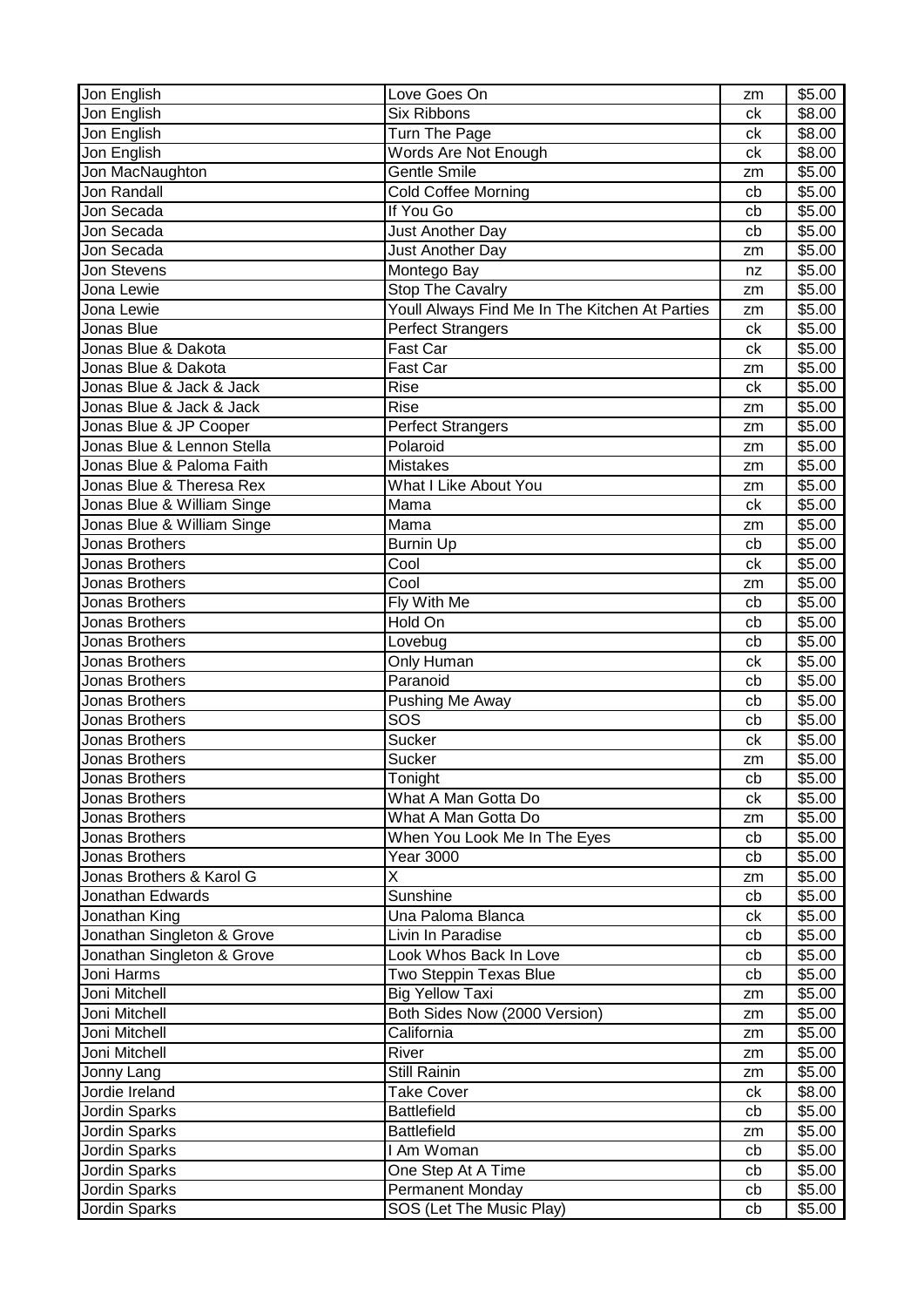| Jordin Sparks                                            | Sos (Let The Music Play)      | zm | \$5.00 |
|----------------------------------------------------------|-------------------------------|----|--------|
| Jordin Sparks                                            | Tattoo                        | cb | \$5.00 |
| Jordin Sparks                                            | This Is My Now                | cb | \$5.00 |
| Jordin Sparks & Chris Brown                              | No Air                        | cb | \$5.00 |
| Jordin Sparks & Chris Brown                              | No Air                        | zm | \$5.00 |
| Jose Feliciano                                           | <b>Feliz Navidad</b>          | cb | \$5.00 |
| Jose Feliciano                                           | <b>Feliz Navidad</b>          | zm | \$5.00 |
| Joseph & The Amazing Technicolor Dreamo Close Every Door |                               | zm | \$5.00 |
| Josh Gracin                                              | <b>Cover Girl</b>             | cb | \$5.00 |
| Josh Gracin                                              | Favorite State Of Mind        | cb | \$5.00 |
| <b>Josh Gracin</b>                                       | I Keep Coming Back            | cb | \$5.00 |
| Josh Gracin                                              | I Want To Live                | cb | \$5.00 |
| Josh Gracin                                              | Nothin To Lose                | cb | \$5.00 |
| Josh Gracin                                              | Stay With Me (Brass Bed)      | cb | \$5.00 |
| Josh Gracin                                              | Telluride                     | cb | \$5.00 |
| Josh Gracin                                              | Unbelievable (Ann Marie)      | cb | \$5.00 |
| Josh Gracin                                              | We Werent Crazy               | cb | \$5.00 |
| Josh Groban                                              | Awake                         | cb | \$5.00 |
| Josh Groban                                              | <b>Believe</b>                | cb | \$5.00 |
| Josh Groban                                              | <b>Broken Vow</b>             | cb | \$5.00 |
| Josh Groban                                              | Evermore                      | zm | \$5.00 |
| Josh Groban                                              | <b>February Song</b>          | cb | \$5.00 |
| Josh Groban                                              | Home To Stay                  | cb | \$5.00 |
| Josh Groban                                              | Let Me Fall                   | cb | \$5.00 |
| Josh Groban                                              | My Confession                 | cb | \$5.00 |
| Josh Groban                                              | Never Let Go                  | cb | \$5.00 |
| Josh Groban                                              | O Holy Night                  | cb | \$5.00 |
| Josh Groban                                              | Remember When It Rained       | cb | \$5.00 |
| Josh Groban                                              | To Where You Are              | cb | \$5.00 |
| Josh Groban                                              | Vincent (Starry Starry Night) | cb | \$5.00 |
| Josh Groban                                              | When You Say You Love Me      | cb | \$5.00 |
| Josh Groban                                              | You Are Loved (Dont Give Up)  | cb | \$5.00 |
| Josh Groban                                              | You Raise Me Up               | cb | \$5.00 |
| Josh Groban                                              | You Raise Me Up               | zm | \$5.00 |
| Josh Groban                                              | Youre Still You               | cb | \$5.00 |
| Josh Joplin Group                                        | Camera One                    | cb | \$5.00 |
| Josh Kelley                                              | Georgia Clay                  | cb | \$5.00 |
| Josh Kelley                                              | Gone Like That                | cb | \$5.00 |
| Josh Thompson                                            | Beer On The Table             | cb | \$5.00 |
| Josh Thompson                                            | Way Out Here                  | cb | \$5.00 |
| Josh Thompson                                            | Wont Be Lonely Long           | cb | \$5.00 |
| Josh Turner                                              | All Over Me                   | cb | \$5.00 |
| Josh Turner                                              | Everything Is Fine            | cb | \$5.00 |
| Josh Turner                                              | Firecracker                   | cb | \$5.00 |
| Josh Turner                                              | I Wouldnt Be A Man            | cb | \$5.00 |
| Josh Turner                                              | Long Black Train              | cb | \$5.00 |
| Josh Turner                                              | No Rush                       | cb | \$5.00 |
| Josh Turner                                              | Shell Go On You               | cb | \$5.00 |
| Josh Turner                                              | What It Aint                  | cb | \$5.00 |
| Josh Turner                                              | Why Dont We Just Dance        | cb | \$5.00 |
| Josh Turner                                              | Would You Go With Me          | cb | \$5.00 |
| Josh Turner                                              | Your Man                      | cb | \$5.00 |
| Josh Turner & Ralph Stanley                              | Me & God                      | cb | \$5.00 |
| Josh Turner & Trisha Yearwood                            | Another Try                   | cb | \$5.00 |
| Joshua Kadison                                           | Jessie                        | zm | \$5.00 |
| Joshua Radin                                             | Id Rather Be With You         | zm | \$5.00 |
| <b>Joss Stone</b>                                        | All The Kings Horses          | zm | \$5.00 |
| Joss Stone                                               | Dirty Man                     | zm | \$5.00 |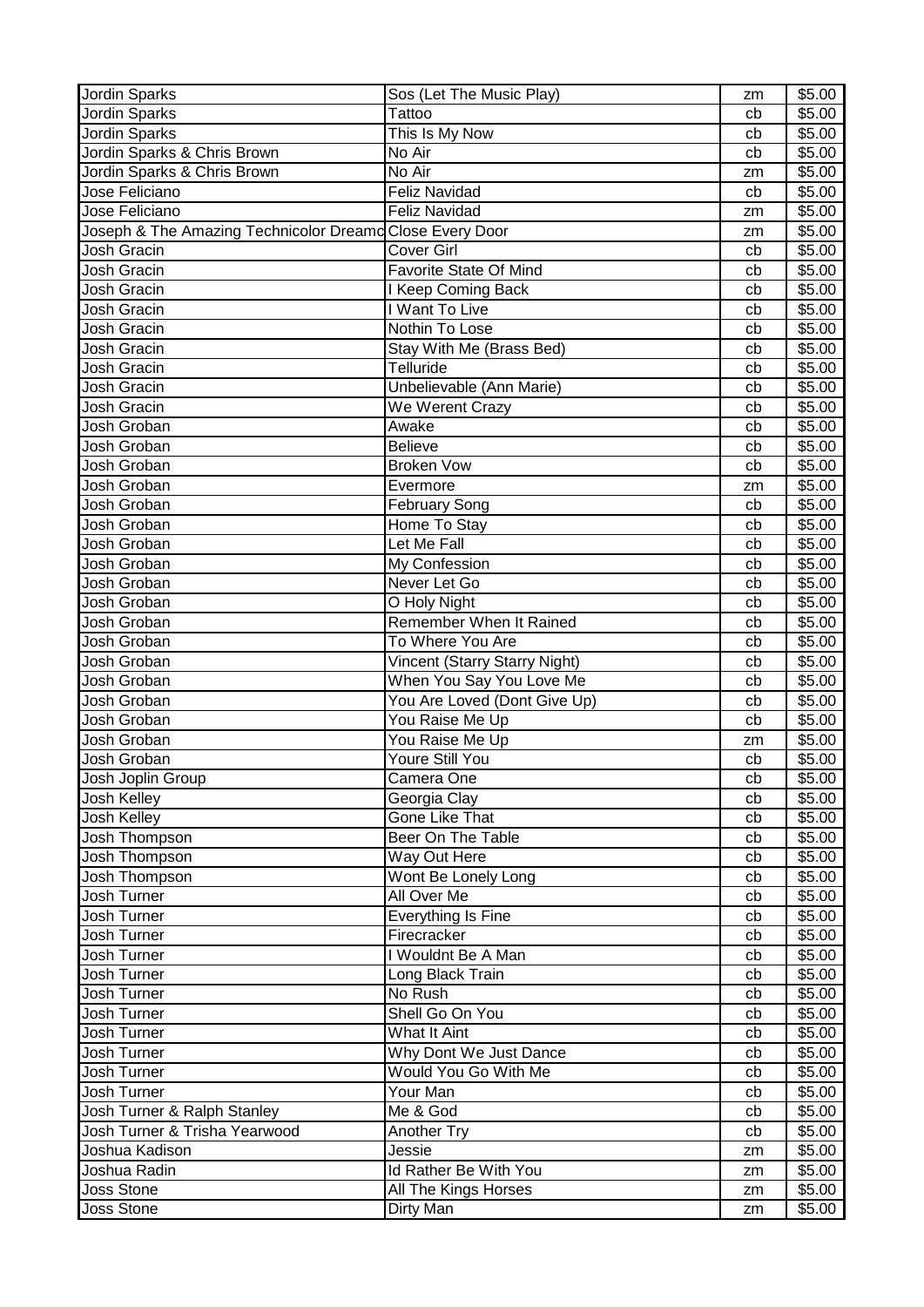| <b>Joss Stone</b>              | Dont Cha Wanna Ride                          | zm | \$5.00 |
|--------------------------------|----------------------------------------------|----|--------|
| <b>Joss Stone</b>              | Fell In Love With A Boy                      | cb | \$5.00 |
| Joss Stone                     | Fell In Love With A Boy                      | zm | \$5.00 |
| <b>Joss Stone</b>              | For The Love Of You                          | zm | \$5.00 |
| <b>Joss Stone</b>              | Free Me                                      | cb | \$5.00 |
| <b>Joss Stone</b>              | <b>Had A Dream</b>                           | zm | \$5.00 |
| <b>Joss Stone</b>              | Ive Fallen In Love With You                  | zm | \$5.00 |
| <b>Joss Stone</b>              | Jet Lag                                      | zm | \$5.00 |
| <b>Joss Stone</b>              | Right To Be Wrong                            | cb | \$5.00 |
| <b>Joss Stone</b>              | Right To Be Wrong                            | zm | \$5.00 |
| <b>Joss Stone</b>              | Some Kind Of Wonderful                       | zm | \$5.00 |
| <b>Joss Stone</b>              | Spoiled                                      | cb | \$5.00 |
| <b>Joss Stone</b>              | Spoiled                                      | zm | \$5.00 |
| <b>Joss Stone</b>              | <b>Super Duper Love</b>                      | cb | \$5.00 |
| <b>Joss Stone</b>              | Super Duper Love                             | zm | \$5.00 |
| <b>Joss Stone</b>              | Tell Me Bout It                              | cb | \$5.00 |
| <b>Joss Stone</b>              | The Chokin Kind                              | zm | \$5.00 |
| <b>Joss Stone</b>              | Victim Of A Foolish Heart                    | zm | \$5.00 |
| <b>Joss Stone</b>              | You Had Me                                   | cb | \$5.00 |
| <b>Joss Stone</b>              | You Had Me                                   | zm | \$5.00 |
| Joss Stone & Melissa Etheridge | Cry Baby & Piece Of My Heart                 | cb | \$5.00 |
| Journey                        | Any Way You Want It                          | zm | \$5.00 |
| Journey                        | Dont Stop Believin                           | cb | \$5.00 |
| Journey                        | Dont Stop Believin                           | zm | \$5.00 |
| Journey                        | Faithfully                                   | zm | \$5.00 |
| Journey                        | Open Arms                                    | cb | \$5.00 |
| Journey                        | Open Arms                                    | zm | \$5.00 |
| Journey                        | Separate Ways                                | zm | \$5.00 |
| Journey                        | When You Love A Woman                        | zm | \$5.00 |
| <b>Joy Division</b>            | Love Will Tear Us Apart                      | zm | \$5.00 |
| <b>Joy Division</b>            | Transmission                                 | zm | \$5.00 |
| Joy Williams                   | By Surprise                                  | cb | \$5.00 |
| Joy Williams                   | Surrender                                    | cb | \$5.00 |
| JP Cooper                      | Little Bit Of Love                           | zm | \$5.00 |
| JP Cooper                      | September Song                               | zm | \$5.00 |
| JP Cooper                      | Shes On My Mind                              | zm | \$5.00 |
| JP Pennington                  | You Gotta Get Serious                        | cb | \$5.00 |
| JP Saxe & Julia Michaels       | If The World Was Ending                      | zm | \$5.00 |
| Jr Walker & All Stars          | What Does It Take                            | cb | \$5.00 |
| Jubel & NEIMY                  | Dancing In The Moonlight                     | zm | \$5.00 |
| <b>Judas Priest</b>            | Diamonds & Rust                              | zm | \$5.00 |
| Judas Priest                   | Green Manalishi (With The Two Pronged Crown) | zm | \$5.00 |
| Judds                          | Beautiful Star Of Bethlehem                  | cb | \$5.00 |
| Judds                          | Born To Be Blue                              | cb | \$5.00 |
| Judds                          | Change Of Heart                              | cb | \$5.00 |
| Judds                          | Cry Myself To Sleep                          | cb | \$5.00 |
| Judds                          | Dream Chaser                                 | cb | \$5.00 |
| Judds                          | Girls Night Out                              | cb | \$5.00 |
| Judds                          | Give A Little Love                           | cb | \$5.00 |
| Judds                          | Grandpa                                      | cb | \$5.00 |
| Judds                          | <b>Guardian Angels</b>                       | cb | \$5.00 |
| Judds                          | Had A Dream (For The Heart)                  | cb | \$5.00 |
| Judds                          | Have Mercy                                   | cb | \$5.00 |
| Judds                          | <b>Know Where Im Going</b>                   | cb | \$5.00 |
| Judds                          | I Will Stand By You                          | cb | \$5.00 |
| Judds                          | If I Were You                                | cb | \$5.00 |
| Judds                          | John Deere Tractor                           | cb | \$5.00 |
| Judds                          | Let Me Tell You About Love                   | cb | \$5.00 |
|                                |                                              |    |        |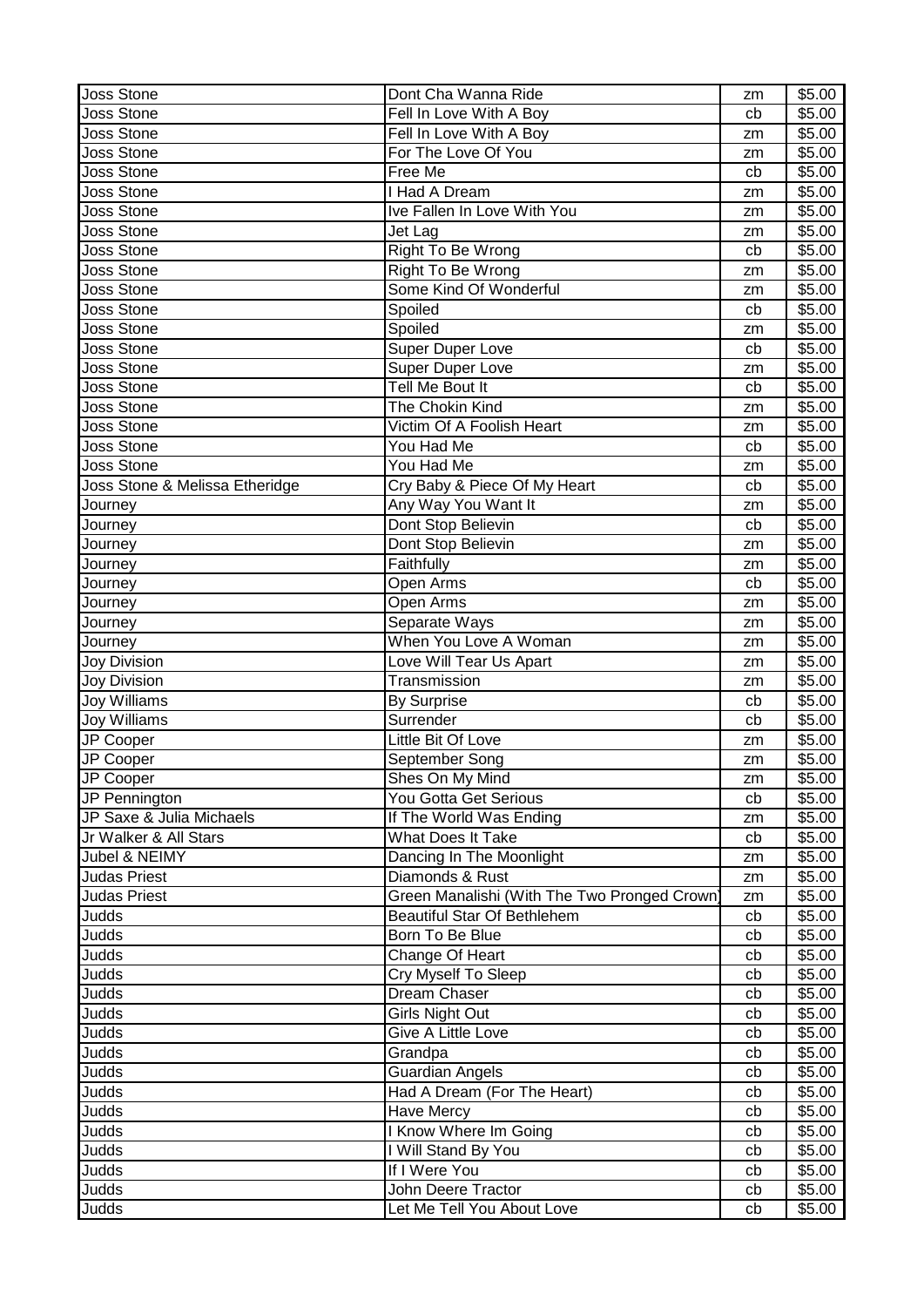| Judds                    | Love Can Build A Bridge                 | cb | \$5.00 |
|--------------------------|-----------------------------------------|----|--------|
| Judds                    | Love Is Alive                           | cb | \$5.00 |
| Judds                    | Mama Hes Crazy                          | cb | \$5.00 |
| Judds                    | Maybe Your Babys Got The Blues          | cb | \$5.00 |
| Judds                    | One Hundred & Two                       | cb | \$5.00 |
| Judds                    | One Man Woman                           | cb | \$5.00 |
| Judds                    | <b>River Of Time</b>                    | cb | \$5.00 |
| Judds                    | Rockin With The Rhythm Of The Rain      | cb | \$5.00 |
| Judds                    | Stuck In Love                           | cb | \$5.00 |
| Judds                    | The Sweetest Gift                       | cb | \$5.00 |
| Judds                    | Turn It Loose                           | cb | \$5.00 |
| Judds                    | When King Jesus Calls His Children Home | cb | \$5.00 |
| Judds                    | Why Not Me                              | cb | \$5.00 |
| Judds                    | Working In The Coal Mine                | cb | \$5.00 |
| Judds                    | Young Love                              | cb | \$5.00 |
| Judy Boucher             | Cant Be With You Tonight                | zm | \$5.00 |
| Judy Clay & William Bell | <b>Private Number</b>                   | zm | \$5.00 |
| Judy Collins             | <b>Both Sides Now</b>                   | zm | \$5.00 |
| <b>Judy Collins</b>      | Send In The Clowns                      | cb | \$5.00 |
| <b>Judy Collins</b>      | Send In The Clowns                      | zm | \$5.00 |
| <b>Judy Garland</b>      | Come Rain Or Come Shine                 | cb | \$5.00 |
| <b>Judy Garland</b>      | Get Happy                               | cb | \$5.00 |
| <b>Judy Garland</b>      | I Cant Give You Anything But Love       | cb | \$5.00 |
| <b>Judy Garland</b>      | Somewhere Over The Rainbow              | cb | \$5.00 |
| <b>Judy Garland</b>      | The Man That Got Away                   | cb | \$5.00 |
| <b>Judy Garland</b>      | The Trolley Song                        | cb | \$5.00 |
| <b>Judy Garland</b>      | <b>When Youre Smilin</b>                | cb | \$5.00 |
| <b>Judy Garland</b>      | You Made Me Love You                    | cb | \$5.00 |
| Judy Kanyo               | You Wouldnt Lie To An Angel Would Ya    | cb | \$5.00 |
| <b>Judy Stone</b>        | 4003221 Tears From Now                  | сk | \$8.00 |
| <b>Judy Stone</b>        | Born A Woman                            | сk | \$5.00 |
| <b>Judy Stone</b>        | III Step Down                           | ck | \$8.00 |
| <b>Judy Street</b>       | What                                    | zm | \$5.00 |
| Juice Newton             | Angel Of The Morning                    | cb | \$5.00 |
| Juice Newton             | Angel Of The Morning                    | zm | \$5.00 |
| Juice Newton             | Break It To Me Gently                   | cb | \$5.00 |
| <b>Juice Newton</b>      | Loves Been A Little Bit Hard On Me      | cb | \$5.00 |
| Juice Newton             | Queen Of Hearts                         | cb | \$5.00 |
| <b>Juice Newton</b>      | The Sweetest Thing (Ive Ever Known)     | cb | \$5.00 |
| <b>Juice Newton</b>      | They Never Made It To Memphis           | cb | \$5.00 |
| Juice Newton             | You Make Me Want To Make You Mine       | cb | \$5.00 |
| Julia Michaels           | <b>Issues</b>                           | ck | \$5.00 |
| Julia Michaels           | Issues                                  | zm | \$5.00 |
| Julian Lennon            | Saltwater                               | zm | \$5.00 |
| Julian Lennon            | Too Late For Goodbyes                   | zm | \$5.00 |
| Julianne Hough           | Is That So Wrong                        | cb | \$5.00 |
| Julianne Hough           | My Hallelujah Song                      | cb | \$5.00 |
| Julianne Hough           | That Song In My Head                    | cb | \$5.00 |
| <b>Julie Andrews</b>     | The Sound Of Music                      | zm | \$5.00 |
| <b>Julie Reeves</b>      | He Keeps Me In One Piece                | cb | \$5.00 |
| <b>Julie Reeves</b>      | Its About Time                          | cb | \$5.00 |
| <b>Julie Reeves</b>      | Trouble Is A Woman                      | cb | \$5.00 |
| <b>Julie Reeves</b>      | What I Need                             | cb | \$5.00 |
| <b>Julie Roberts</b>     | <b>Break Down Here</b>                  | cb | \$5.00 |
| Julie Roberts            | First To Never Know                     | cb | \$5.00 |
| Julie Roberts            | <b>Girl Next Door</b>                   | cb | \$5.00 |
| <b>Julie Roberts</b>     | Men & Mascara                           | cb | \$5.00 |
| Julie Roberts            | The Chance                              | cb | \$5.00 |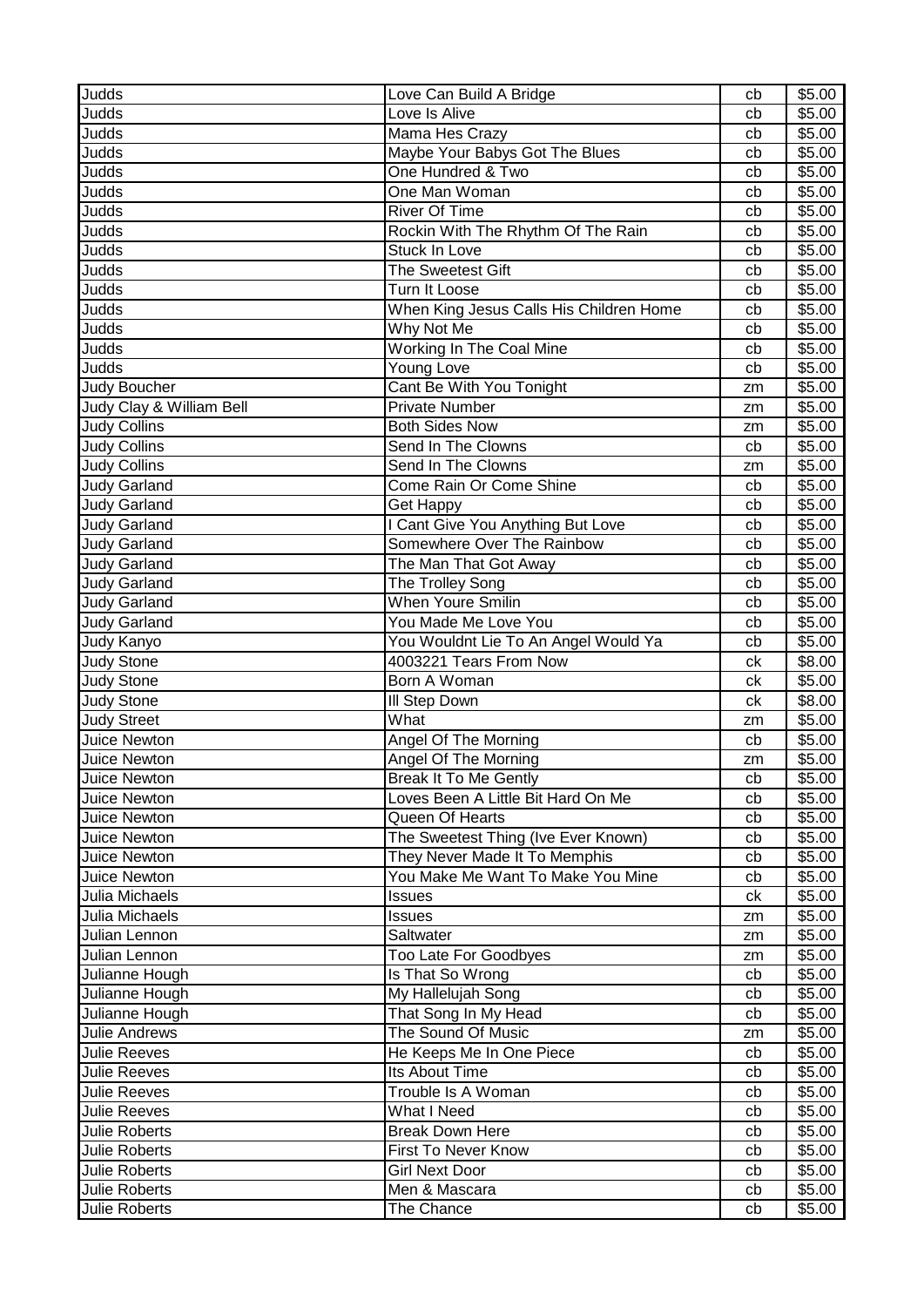| <b>Julie Roberts</b>              | Wake Up Older                     | cb | \$5.00 |
|-----------------------------------|-----------------------------------|----|--------|
| Julio Iglesias & Willie Nelson    | Dont Mess With My Toot Toot       | cb | \$5.00 |
| Julio Iglesias & Willie Nelson    | To All The Girls Ive Loved Before | cb | \$5.00 |
| Julio Iglesias & Willie Nelson    | To All The Girls Ive Loved Before | zm | \$5.00 |
| Jump N The Saddle                 | The Curly Shuffle                 | cb | \$5.00 |
| June Lodge & Prince Mohammed      | Someone Loves You Honey           | zm | \$5.00 |
| Jungle Book                       | <b>Bare Necessities</b>           | zm | \$5.00 |
| Jungle Book                       | I Wanna Be Like You               | zm | \$5.00 |
| Junior Brown                      | <b>Highway Patrol</b>             | cb | \$5.00 |
| Junior Brown                      | <b>Holding Pattern</b>            | cb | \$5.00 |
| Junior Brown                      | I Hung It Up                      | cb | \$5.00 |
| Junior Brown                      | My Wife Thinks Youre Dead         | cb | \$5.00 |
| Junior Brown                      | Party Lights                      | cb | \$5.00 |
| Junior Brown                      | Venom Wearing Denim               | cb | \$5.00 |
| Junior Campbell                   | Hallelujah Freedom                | zm | \$5.00 |
| Junior Murvin                     | Police & Thieves                  | zm | \$5.00 |
| Junior Senior                     | Move Your Feet                    | zm | \$5.00 |
| Junior Walker & The All Stars     | Road Runner                       | zm | \$5.00 |
| Just Jack                         | Starz In Their Eyes               | zm | \$5.00 |
| <b>Justice Collective</b>         | He Aint Heavy Hes My Brother      | zm | \$5.00 |
| Justin Bieber                     | Anyone                            | ck | \$5.00 |
| Justin Bieber                     | Anyone                            | ck | \$5.00 |
| Justin Bieber                     | Baby (Justin Part Only)           | zm | \$5.00 |
| Justin Bieber                     | Born To Be Somebody               | cb | \$5.00 |
| Justin Bieber                     | Boyfriend                         | zm | \$5.00 |
| Justin Bieber                     | Company                           | zm | \$5.00 |
| Justin Bieber                     | <b>Favorite Girl</b>              | cb | \$5.00 |
| Justin Bieber                     | Ghost                             | ck | \$5.00 |
| Justin Bieber                     | Ghost                             | zm | \$5.00 |
| Justin Bieber                     | Heartbreaker                      | zm | \$5.00 |
| Justin Bieber                     | Hold On                           | ck | \$5.00 |
| Justin Bieber                     | Hold On                           | zm | \$5.00 |
| Justin Bieber                     | III Show You                      | zm | \$5.00 |
| Justin Bieber                     | Love Me                           | cb | \$5.00 |
| Justin Bieber                     | Love Me                           | zm | \$5.00 |
| Justin Bieber                     | Love Yourself                     | ck | \$5.00 |
| <b>Justin Bieber</b>              | Love Yourself                     | zm | \$5.00 |
| <b>Justin Bieber</b>              | Mistletoe                         | zm | \$5.00 |
| Justin Bieber                     | Never Let You Go                  | cb | \$5.00 |
| <b>Justin Bieber</b>              | One Less Lonely Girl              | cb | \$5.00 |
| Justin Bieber                     | One Time                          | cb | \$5.00 |
| Justin Bieber                     | One Time                          | zm | \$5.00 |
| <b>Justin Bieber</b>              | Pray                              | cb | \$5.00 |
| <b>Justin Bieber</b>              | Pray                              | zm | \$5.00 |
| <b>Justin Bieber</b>              | Somebody To Love                  | cb | \$5.00 |
| Justin Bieber                     | Somebody To Love                  | zm | \$5.00 |
| Justin Bieber                     | Sorry                             | ck | \$5.00 |
| <b>Justin Bieber</b>              | Sorry                             | zm | \$5.00 |
| <b>Justin Bieber</b>              | That Should Be Me                 | zm | \$5.00 |
| <b>Justin Bieber</b>              | U Smile                           | cb | \$5.00 |
| Justin Bieber                     | U Smile                           | zm | \$5.00 |
| Justin Bieber                     | What Do You Mean                  | zm | \$5.00 |
| Justin Bieber                     | Yummy                             | ck | \$5.00 |
| <b>Justin Bieber</b>              | Yummy                             | zm | \$5.00 |
| Justin Bieber & Bloodpop          | Friends                           | zm | \$5.00 |
| Justin Bieber & Bloodpop          | Friends                           | ck | \$5.00 |
| Justin Bieber & Chance The Rapper | Holy                              | ck | \$5.00 |
| Justin Bieber & Chris Brown       | Next To You                       | cb | \$5.00 |